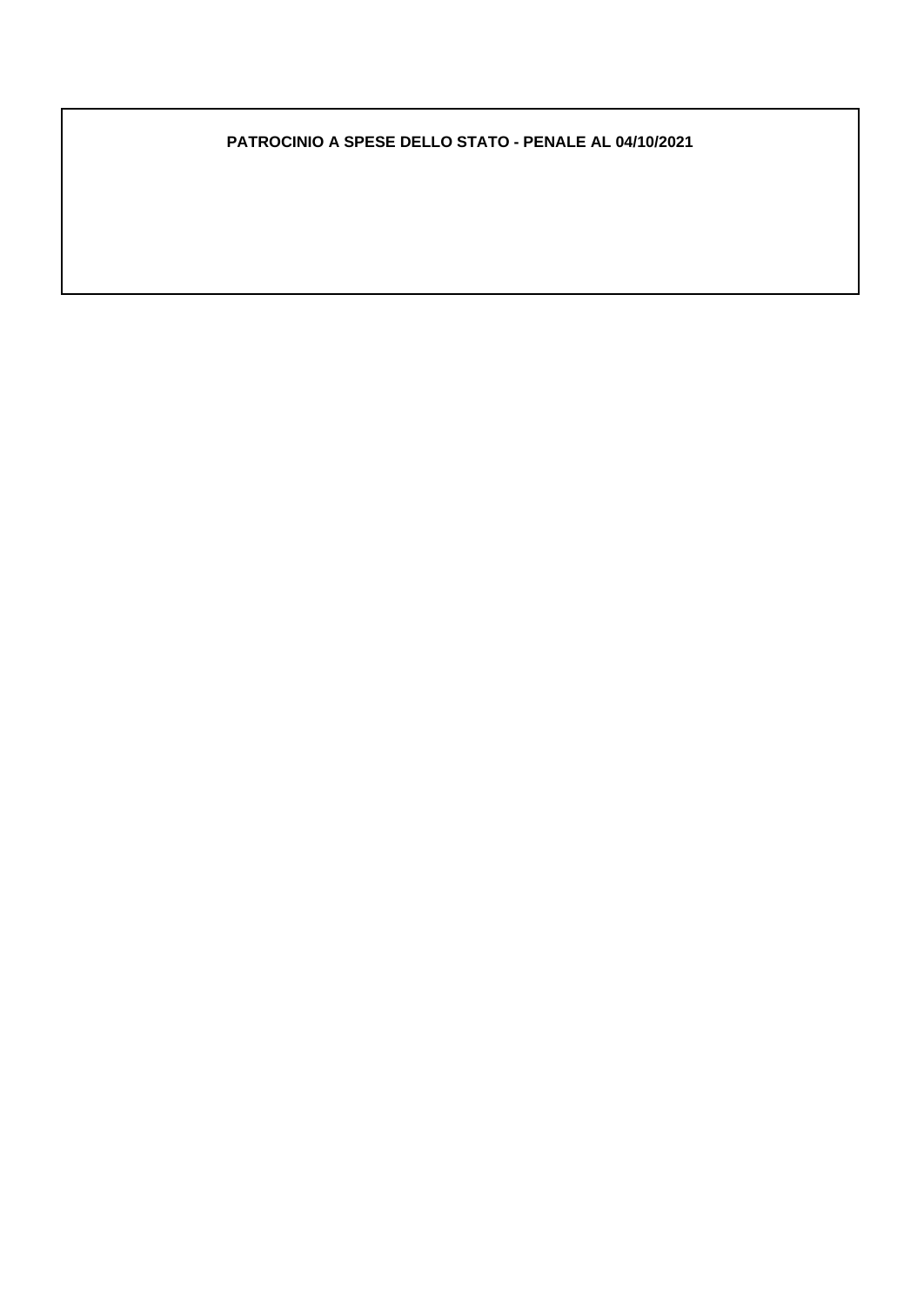| Cognome e nome                                                         | Arch./Pref. | Titolare dello studio oppure Dominus per i praticanti |             |
|------------------------------------------------------------------------|-------------|-------------------------------------------------------|-------------|
| Data adesione                                                          |             | Cellulare                                             |             |
| Indirizzi studio / residenza / eventuale altro recapito / e-mail / PEC |             | Telefoni                                              | Fax         |
| Avv. ABATE DIEGO                                                       | 1/5329      | 3391659776                                            |             |
| Penale - Ades.: 08/10/2002                                             |             |                                                       |             |
| Ind. 1: NAPOLI - 80141 - CORSO MALTA, 169                              |             | 0812451000                                            | 0812451000  |
| diegoabate59@gmail.com                                                 |             |                                                       |             |
| diegoabate@avvocatinapoli.legalmail.it                                 |             |                                                       |             |
| <b>Avv. ABATE FLORA ROSE</b>                                           | 1/13838     | 3389886230                                            |             |
| Penale - Ades.: 16/04/2008                                             |             |                                                       |             |
| Ind. 1: NAPOLI - 80122 - VIA PETRARCA, 203                             |             | 3389886230                                            |             |
| Ind. 2: NAPOLI - 80122 - VIA PERGOLESI, 1                              |             | 0816581745                                            | 08119563252 |
| floraroseabate@avvocatinapoli.legalmail.it                             |             |                                                       |             |
| Avv. ABBAGNANO TRIONE ANDREA                                           | 1/7018      | 3204395930                                            |             |
| Penale - Ades.: 04/07/2017                                             |             |                                                       |             |
| Ind. 1: NAPOLI - 80122 - VIA ARANGIO RUIZ, 83                          |             | 0817618258                                            | 081661895   |
| abbagnanotrione@unimol.it                                              |             |                                                       |             |
| andreaabbagnanotrione@avvocatinapoli.legalmail.it                      |             |                                                       |             |
| Avv. ABBATE GUGLIELMO                                                  | 1/13910     | 3382914009                                            |             |
| Penale - Ades.: 03/07/2007                                             |             |                                                       |             |
| Ind. 1: NAPOLI - 80143 - VIA NAZIONALE, 107                            |             | 081264449                                             | 081268662   |
| guglielmo.abbate@gmail.com                                             |             |                                                       |             |
| guglielmoabbate1@avvocatinapoli.legalmail.it                           |             |                                                       |             |
| Avv. ABBONDANDOLO ALESSANDRO<br>Penale - Ades.: 01/10/2007             | 1/14052     |                                                       |             |
| Ind. 1: NAPOLI - 80132 - VIA GENERALE ORSINI, 46                       |             | 0812405390                                            | 0810018729  |
| alessandroabbondandolo@avvocatinapoli.legalmail.i                      |             |                                                       |             |
| Avv. ABEILLE ILARIA                                                    | 1/12971     |                                                       |             |
| Penale - Ades.: 19/04/2011                                             |             |                                                       |             |
| Ind. 1: NAPOLI - 80127 - VIA M.STANZIONE 12                            |             | 0815787841                                            |             |
| avvocatobeille@gmail.com                                               |             |                                                       |             |
| ilariaabeille@avvocatinapoli.legalmail.it                              |             |                                                       |             |
| Avv. ABENANTE PAOLO                                                    | 1/9145      | 3477278831                                            |             |
| Penale - Ades.: 18/03/2003                                             |             |                                                       |             |
| Ind. 1: NAPOLI - 80138 - CORSO UMBERTO I, 7                            |             | 0815523256                                            | 0815523256  |
| abenantestudy@yahoo.it<br>paoloabenanteavvocato@pec.it                 |             |                                                       |             |
|                                                                        |             |                                                       |             |
| Avv. ABET ANTONIO<br>Penale - Ades.: 23/07/2002                        | 1/4557      | 3389998745                                            |             |
|                                                                        |             |                                                       |             |
| Ind. 1: NAPOLI - 80133 - PIAZZA DEL MERCATO, 45                        |             | 0815517968                                            | 0810112139  |
| avvocatoabet@fastwebnet.it<br>antonioabet@avvocatinapoli.legalmail.it  |             |                                                       |             |
|                                                                        |             |                                                       |             |
| Avv. ABET GIOVANNI                                                     | 1/8237      | 335407328                                             |             |
| Penale - Ades.: 20/03/2002                                             |             |                                                       |             |
| Ind. 1: NAPOLI - 80133 - PIAZZA MERCATO 45                             |             | 081284520                                             | 081284520   |
| giovanniabet@avvocatinapoli.legalmail.it                               |             |                                                       |             |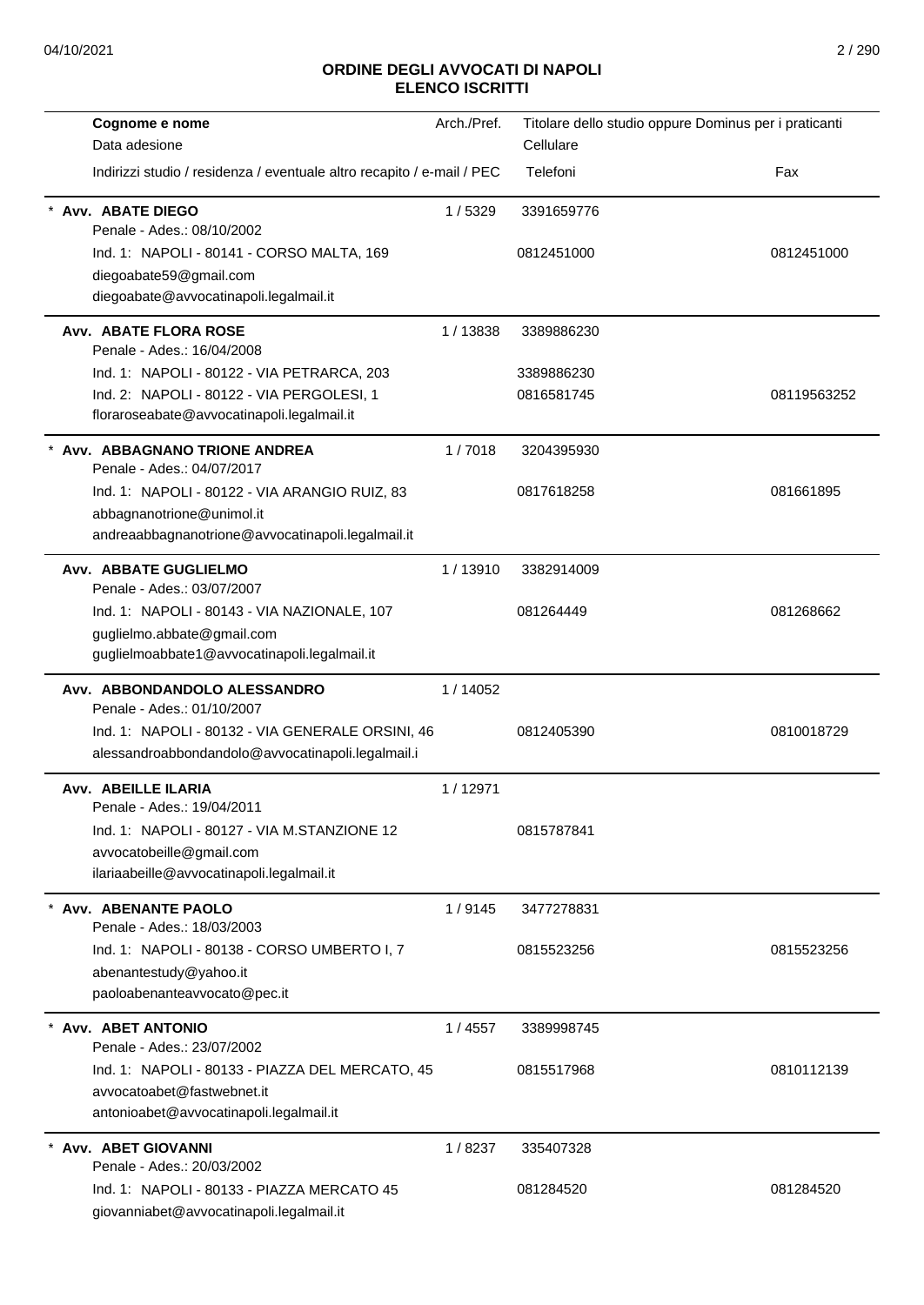| Cognome e nome<br>Data adesione                                                                                                                                            | Arch./Pref. | Cellulare  | Titolare dello studio oppure Dominus per i praticanti |            |
|----------------------------------------------------------------------------------------------------------------------------------------------------------------------------|-------------|------------|-------------------------------------------------------|------------|
| Indirizzi studio / residenza / eventuale altro recapito / e-mail / PEC                                                                                                     |             | Telefoni   |                                                       | Fax        |
| Avv. ABETE ANNA ROSA<br>Penale - Ades.: 27/01/2021                                                                                                                         | 1/11344     | 3475132365 |                                                       |            |
| Ind. 1: NAPOLI - 80147 - VIALE MARGHERITA 47<br>annarosaabete@alice.it<br>annarosaabete@avvocatinapoli.legalmail.it                                                        |             | 0815614432 |                                                       |            |
| Avv. ABETE STEFANO MARIA<br>Penale - Ades.: 12/04/2005                                                                                                                     | 1/10520     | 3398102885 |                                                       |            |
| Ind. 1: NAPOLI - 80147 - VIA BARTOLO LONGO, 116<br>stefanoabete@inwind.it<br>stefanomariaabete@pec.it                                                                      |             | 0815962127 |                                                       | 0815962127 |
| Avv. ABRUZZESE SACCARDO WALTER<br>Penale - Ades.: 22/03/2005                                                                                                               | 1/10792     | 3312204927 |                                                       |            |
| Ind. 1: NAPOLI - 80123 - PIAZZA S. LUIGI, 6<br>walter.abruzzese@libero.it<br>walterabruzzesesaccardo@avvocatinapoli.legalmail.i                                            |             | 3312204927 |                                                       |            |
| Avv. ACAMPORA PASQUALE<br>Penale - Ades.: 05/07/2016                                                                                                                       | 1/16169     | 3495758692 |                                                       |            |
| Ind. 1: ERCOLANO - 80056 - VIA PANORAMICA, 57<br>pasqualeacampora@virgilio.it<br>avv.acampora@pec.team-service.it                                                          |             | 0817390743 |                                                       | 0817390525 |
| Avv. ACAMPORA PATRIZIA<br>Penale - Ades.: 27/05/2003                                                                                                                       | 1/9288      | 3337018524 |                                                       |            |
| Ind. 1: ANACAPRI - 80071 - VIA CARUSO, 15<br>patriziacampora@yahoo.it<br>patriziaacampora@avvocatinapoli.legalmail.it                                                      |             | 0818371491 |                                                       | 0818371491 |
| Avv. ACAMPORA ROBERTO<br>Penale - Ades.: 22/03/2005                                                                                                                        | 1/10521     | 3392039639 |                                                       |            |
| Ind. 1: NAPOLI - 80124 - VIA A. D'ALESSANDRO, 23<br>acamporapm@libero.it<br>robertoacampora@avvocatinapoli.legalmail.it                                                    |             | 0815702184 | 3392039639                                            | 0815702184 |
| Avv. ACANFORA LUIGI<br>Penale - Ades.: 26/09/2017                                                                                                                          | 1/11803     |            |                                                       |            |
| Ind. 1: NAPOLI - 80131 - VIA NICOLARDI 59<br>luigiacanfora@avvocatinapoli.legalmail.it                                                                                     |             | 0817433158 |                                                       |            |
| Avv. ACCADIA BARBARA<br>Penale - Ades.: 10/02/2021                                                                                                                         | 1/21925     | 3920682840 |                                                       |            |
| Ind. 1: NAPOLI - 80127 - VIA F. CILEA, 165<br>Ind. 2: NAPOLI - 80125 - VIA GIACOMO LEOPARDI, 269<br>accadiabarbara@gmail.com<br>barbaraaccadia@avvocatinapoli.legalmail.it |             | 0816131490 |                                                       | 0816131490 |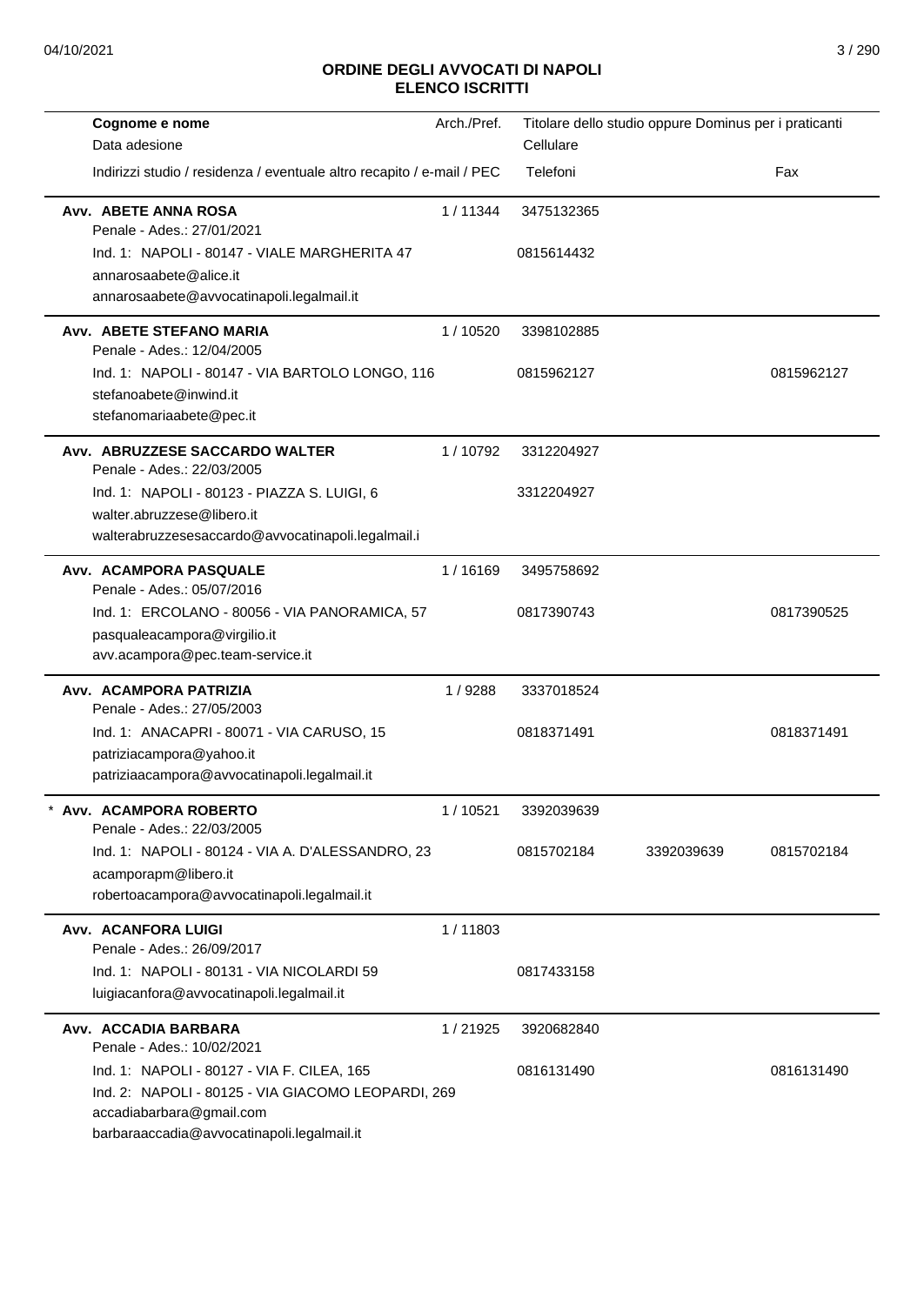| Cognome e nome                                                              | Arch./Pref. |                              | Titolare dello studio oppure Dominus per i praticanti |             |
|-----------------------------------------------------------------------------|-------------|------------------------------|-------------------------------------------------------|-------------|
| Data adesione                                                               |             | Cellulare                    |                                                       |             |
| Indirizzi studio / residenza / eventuale altro recapito / e-mail / PEC      |             | Telefoni                     |                                                       | Fax         |
| Avv. ACCONGIAGIOCO IRENE<br>Penale - Ades.: 17/04/2012                      | 1/16459     |                              |                                                       |             |
| Ind. 1: NAPOLI - 80128 - VIA ARENELLA, 37                                   |             | 0815798848                   |                                                       |             |
| Ind. 2: NAPOLI - 80135 - VICO TARSIA, 3                                     |             |                              |                                                       |             |
| avv.ireneaccongiagioco@gmail.com                                            |             |                              |                                                       |             |
| ireneaccongiagioco@avvocatinapoli.legalmail.it                              |             |                              |                                                       |             |
| Avv. ACCUOSTO PAOLA<br>Penale - Ades.: 19/12/2006                           | 1/11173     | 3488045033                   |                                                       |             |
| Ind. 1: NAPOLI - 80134 - VIA G.SANFELICE, 38                                |             | 0815518253                   | 08119567603                                           | 0815518253  |
| paola.accuosto@fastwebnet.it                                                |             |                              |                                                       |             |
| paolaaccuosto@avvocatinapoli.legalmail.it                                   |             |                              |                                                       |             |
| Avv. ACERRA MARIA TIZIANA                                                   | 1/14208     | 3388627498                   |                                                       |             |
| Penale - Ades.: 01/10/2007                                                  |             | 0815617235                   |                                                       | 0815617235  |
| Ind. 1: NAPOLI - 80147 - VIALE MARGHERITA, 24/4<br>t.acerra@virgilio.it     |             |                              |                                                       |             |
| mariatizianaacerra@avvocatinapoli.legalmail.it                              |             |                              |                                                       |             |
| * Avv. ACQUARULO MARIO<br>Penale - Ades.: 16/04/2008                        | 1/9028      | 3336634884                   |                                                       |             |
| Ind. 1: SAN GIORGIO A CREMANO - 80046 - CORSO<br>UMBERTO I, 105             |             | 081275446                    |                                                       | 081275446   |
| acquaruloepartners@hotmail.it<br>marioacquarulo@avvocatinapoli.legalmail.it |             | acquaruloepartners@hotmail.t |                                                       |             |
| Avv. ACQUAVIVA FRANCESCO CLAUDIO<br>Penale - Ades.: 20/12/2005              | 1/11680     |                              |                                                       |             |
| Ind. 1: NAPOLI - 80121 - VIA CARLO POERIO, 89/A<br>f.acquaviva2@virgilio.it |             | 0817649035                   |                                                       | 0817649035  |
| <b>Avv. ACTIS ANTONIO</b><br>Penale - Ades.: 08/05/2018                     | 1/8559      |                              |                                                       |             |
| Ind. 1: NAPOLI - 80122 - VIA A. GRAMSCI, 17/B                               |             | 0817618993                   |                                                       | 0812482121  |
| Ind. 2: SANTA MARIA CAPUA VETERE - 81055 - VIA DE                           |             |                              |                                                       |             |
| GASPERI 104<br>a.actis@studiolegaleactis.it                                 |             |                              |                                                       |             |
| info@pec.studiolegaleactis.it                                               |             |                              |                                                       |             |
| Avv. ACUNZO MARIA ENRICA<br>Penale - Ades.: 07/07/2015                      | 1 / 18784   | 3398090495                   |                                                       |             |
| Ind. 1: NAPOLI - 80143 - CENTRO DIR. IS. E/4 - PAL. FADIM                   |             | 0818947906                   |                                                       | 0815627333  |
| mari.acunzo@gmail.com                                                       |             |                              |                                                       |             |
| mariaenricaacunzo@avvocatinapoli.legalmail.it                               |             |                              |                                                       |             |
| Avv. ACUNZO MAURIZIO<br>Penale - Ades.: 12/10/2004                          | 1/10028     |                              |                                                       |             |
| Ind. 1: NAPOLI - 80143 - CENTRO DIREZIONALE ISOLA C/8                       |             | 08119320298                  |                                                       | 08119320298 |
| maurizioacunzo@avvocatinapoli.legalmail.it                                  |             |                              |                                                       |             |
| Avv. ADABBO MARIA                                                           | 1/13164     | 3335219295                   |                                                       |             |
| Penale - Ades.: 19/04/2011                                                  |             |                              |                                                       |             |
| Ind. 1: NAPOLI - 80124 - VIA TIBERIO,90                                     |             |                              |                                                       |             |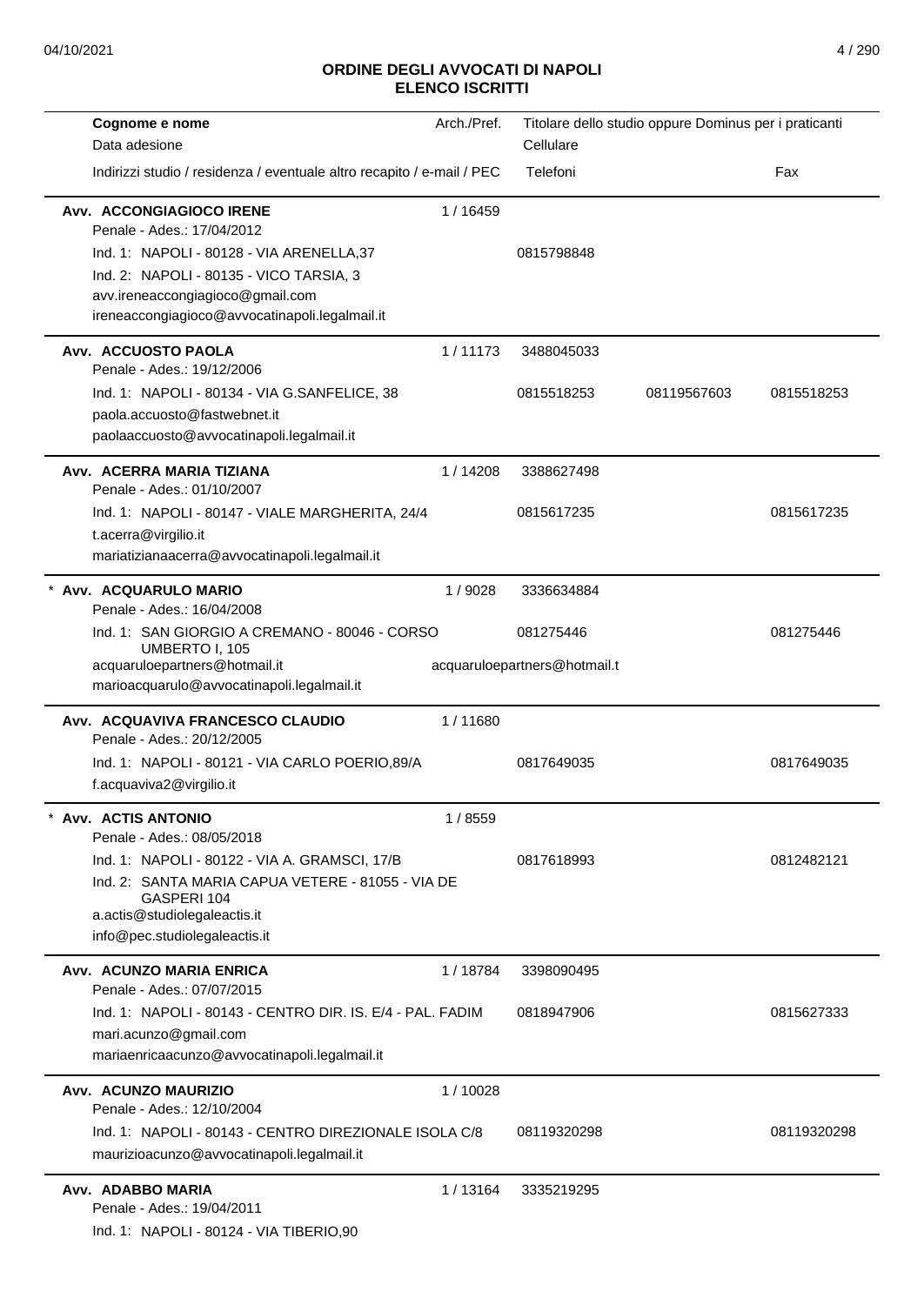| Arch./Pref.<br>Cognome e nome                                               | Titolare dello studio oppure Dominus per i praticanti |             |
|-----------------------------------------------------------------------------|-------------------------------------------------------|-------------|
| Data adesione                                                               | Cellulare                                             |             |
| Indirizzi studio / residenza / eventuale altro recapito / e-mail / PEC      | Telefoni                                              | Fax         |
| Avv. ADDARIO MARIA FRANCESCA<br>1/20132<br>Penale - Ades.: 20/04/2017       | 3313265241                                            |             |
| Ind. 1: NAPOLI - 80133 - VIA M. CERVANTES, 55/5                             | 0815536122                                            | 0815428147  |
| mf.addario@gmail.com                                                        |                                                       |             |
| mariafrancescaaddario@avvocatinapoli.legalmail.it                           |                                                       |             |
| * Avv. ADDEO TERESA, ANTONIA, PAOLA<br>1/7343<br>Penale - Ades.: 10/12/2002 | 3333372359                                            |             |
| Ind. 1: NAPOLI - 80127 - VIA RODOLFO FALVO, 20                              | 08119914966                                           | 08119914966 |
| Ind. 2: PALMA CAMPANIA - 80036 - VIA BELVEDERE, 29                          |                                                       |             |
| studioaddeo@libero.it                                                       |                                                       |             |
| teresaantoniapaolaaddeo@legalmail.it                                        |                                                       |             |
| Avv. AFFEDE AMBRA<br>1/19246<br>Penale - Ades.: 13/10/2015                  | 3388101193                                            |             |
| Ind. 1: NAPOLI - 80143 - VIA PORZIO CENTRO DIREZIONALE<br><b>ISOLA B/3</b>  | 08119578972                                           | 08119578971 |
| avv.ambra.affede@gmail.com                                                  |                                                       |             |
| ambraaffede@avvocatinapoli.legalmail.it                                     |                                                       |             |
| Avv. AFFUSO GABRIELLA<br>1/21654<br>Penale - Ades.: 26/09/2020              | 3498643656                                            |             |
| Ind. 1: POZZUOLI - 80078 - VIA VECCHIA SAN GENNARO, 30                      | 0815267858                                            | 0815267858  |
| gabriella.affuso@gmail.com                                                  |                                                       |             |
| gabriellaaffuso@avvocatinapoli.legalmail.it                                 |                                                       |             |
| Avv. AFFUSO GIUSEPPE<br>1/18429<br>Penale - Ades.: 15/12/2015               | 3284814609                                            |             |
| Ind. 1: POZZUOLI - 80078 - VIA VECCHIA SAN GENNARO, 30                      | 0815260147                                            |             |
| giuseppeaffuso@avvocatinapoli.legalmail.it                                  |                                                       |             |
| Avv. AFFUSO RAFFAELE<br>1/4509<br>Penale - Ades.: 12/11/2001                | 3356828397                                            |             |
| Ind. 1: POZZUOLI - 80078 - VIA VECCHIA SAN GENNARO, 30                      | 0815267858                                            | 0815267858  |
| avvaffuso@gmail.com                                                         |                                                       |             |
| raffaeleaffuso@avvocatinapoli.legalmail.it                                  |                                                       |             |
| Avv. AGEROLA GIANLUCA<br>1/18664                                            | 3381934205                                            |             |
| Penale - Ades.: 01/07/2014                                                  |                                                       |             |
| Ind. 1: NAPOLI - 80100 - VIA CARRIERA GRANDE, 47                            | 3881934205                                            | 0815841177  |
| studiolegale.avvagerola@virgilio.it                                         |                                                       |             |
| gianlucaagerola@avvocatinapoli.legalmail.it                                 |                                                       |             |
| Avv. AGOVINO CLAUDIA<br>1/22040                                             | 3483448082                                            |             |
| Penale - Ades.: 17/03/2021                                                  |                                                       |             |
| Ind. 1: NAPOLI - 80121 - CORSO VITTORIO EMANUELE, 167/C                     | 08119339571                                           |             |
| claudia_agovino@live.it                                                     |                                                       |             |
| claudia_agovino@legalmail.it                                                |                                                       |             |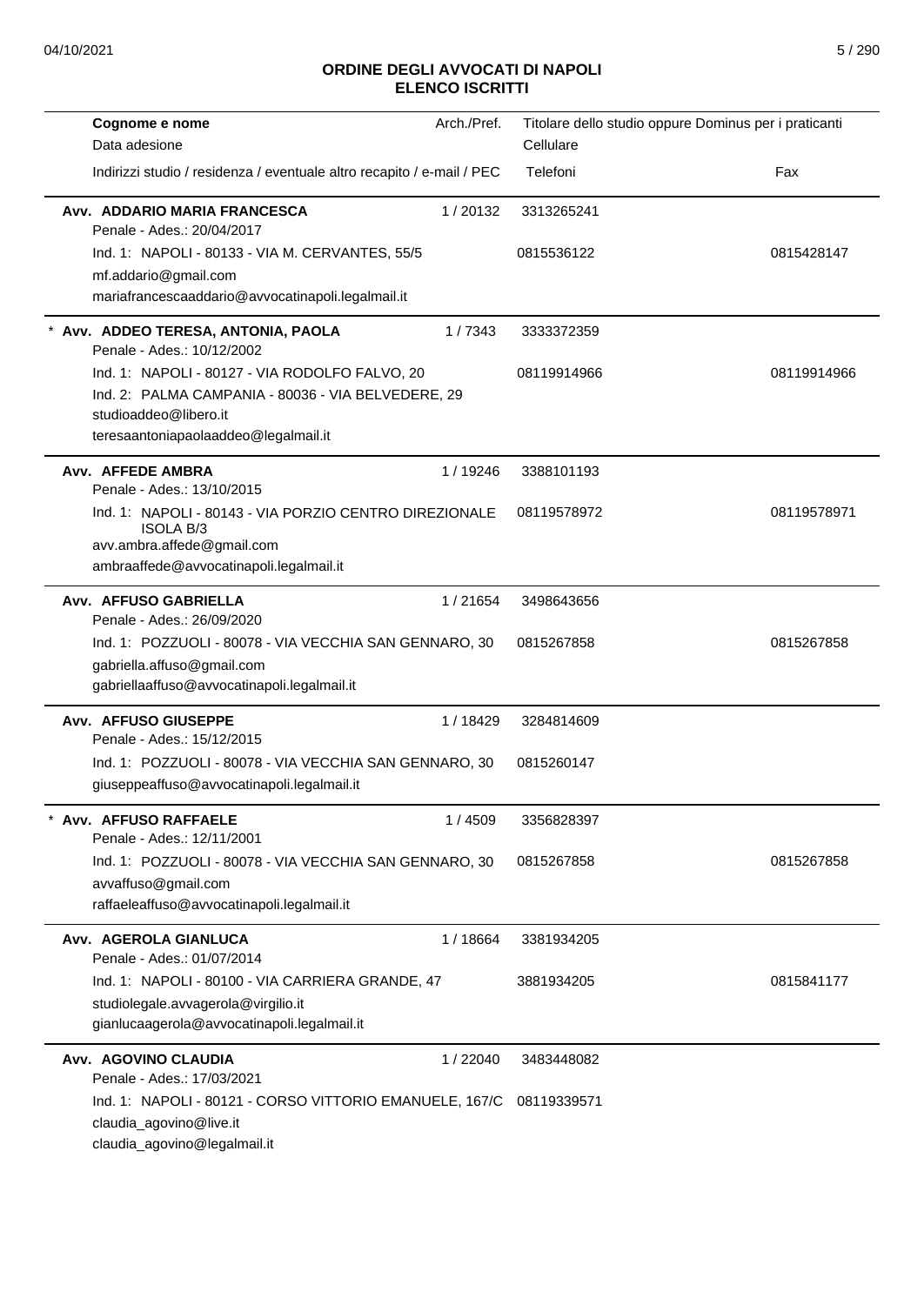| Cognome e nome                                                                   | Arch./Pref. | Titolare dello studio oppure Dominus per i praticanti |            |
|----------------------------------------------------------------------------------|-------------|-------------------------------------------------------|------------|
| Data adesione                                                                    |             | Cellulare                                             |            |
| Indirizzi studio / residenza / eventuale altro recapito / e-mail / PEC           |             | Telefoni                                              | Fax        |
| Avv. AIELLO GIORGIA<br>Penale - Ades.: 17/07/2018                                | 1/21016     | 3333170052                                            |            |
| Ind. 1: NAPOLI - 80123 - VIA A. MANZONI, 206                                     |             | 0815753313                                            | 0815753313 |
| avv.aiellogiorgia@libero.it                                                      |             |                                                       |            |
| giorgiaaiello@avvocatinapoli.legalmail.it                                        |             |                                                       |            |
| Avv. AIELLO GIUSEPPE<br>Penale - Ades.: 18/12/2012                               | 1/16738     |                                                       |            |
| Ind. 1: BACOLI - 80070 - VIA POGGIO,52                                           |             | 0815235383                                            |            |
| p.avv.aiello.giuseppe@virgilio.it<br>giuseppeaiello1@avvocatinapoli.legalmail.it |             |                                                       |            |
| Avv. AIELLO MARIA PIA<br>Penale - Ades.: 24/04/2007                              | 1/13049     |                                                       |            |
| Ind. 1: NAPOLI - 80143 - CENTRO DIREZIONALE ISOLA F/11                           |             | 0817346122                                            | 0817346122 |
| mariapiaaiello@avvocatinapoli.legalmail.it                                       |             |                                                       |            |
| Avv. AIELLO RAIMONDO<br>Penale - Ades.: 03/03/2015                               | 1/11568     | 3383952861                                            |            |
| Ind. 1: NAPOLI - 80136 - VIA LEONE MARSICANO, 2                                  |             | 0815265000                                            |            |
| avv.raimondoaiello@libero.it                                                     |             |                                                       |            |
| raimondoaiello@avvocatinapoli.legalmail.it                                       |             |                                                       |            |
| Avv. AIELLO VALERIA<br>Penale - Ades.: 12/06/2001                                | 1/5339      | 3392374163                                            |            |
| Ind. 1: NAPOLI - 80121 - VIA SANTA MARIA IN PORTICO, 51                          |             | 0817618267                                            | 0817618267 |
| avvaiellovaleria@yahoo.it                                                        |             |                                                       |            |
| valeriaaiello@avvocatinapoli.legalmail.it                                        |             |                                                       |            |
| Avv. AJALE MARCELLO<br>Penale - Ades.: 03/07/2012                                | 1/15789     | 3395850681                                            |            |
| Ind. 1: NAPOLI - 80122 - VIA F. PETRARCA, 93 - PAL. 9                            |             | 0815630887                                            |            |
| avv.ajale@libero.it                                                              |             |                                                       |            |
| marcelloajale@avvocatinapoli.legalmail.it                                        |             |                                                       |            |
| Avv. ALAIA GIANLUCA<br>Penale - Ades.: 13/12/2011                                | 1/16391     |                                                       |            |
| Ind. 1: NAPOLI - 80129 - VIA V. D'ANNIBALE, 18                                   |             | 0811943775                                            | 0811943775 |
| studio_alaia@libero.it                                                           |             |                                                       |            |
| gianlucaalaia@avvocatinapoli.legalmail.it                                        |             |                                                       |            |
| Avv. ALAIO ANTONIO                                                               | 1/9335      |                                                       |            |
| Penale - Ades.: 01/07/2003                                                       |             |                                                       |            |
| Ind. 1: POZZUOLI - 80078 - VIA A.MODIGLIANI 23                                   |             | 0815246292                                            | 0815246292 |
| antonioalaio@libero.it                                                           |             |                                                       |            |
| antonioalaio@avvocatinapoli.legalmail.it                                         |             |                                                       |            |
| Avv. ALBANESE GIUSEPPE                                                           | 1/19388     | 3293040470                                            |            |
| Penale - Ades.: 15/12/2015                                                       |             |                                                       |            |
| Ind. 1: NAPOLI - 80133 - VIA DEI FIORENTINI, 21                                  |             | 0814971195                                            | 0814971195 |
| giuseppe.albanese@hotmail.it                                                     |             |                                                       |            |
| giuseppealbanese@avvocatinapoli.legalmail.it                                     |             |                                                       |            |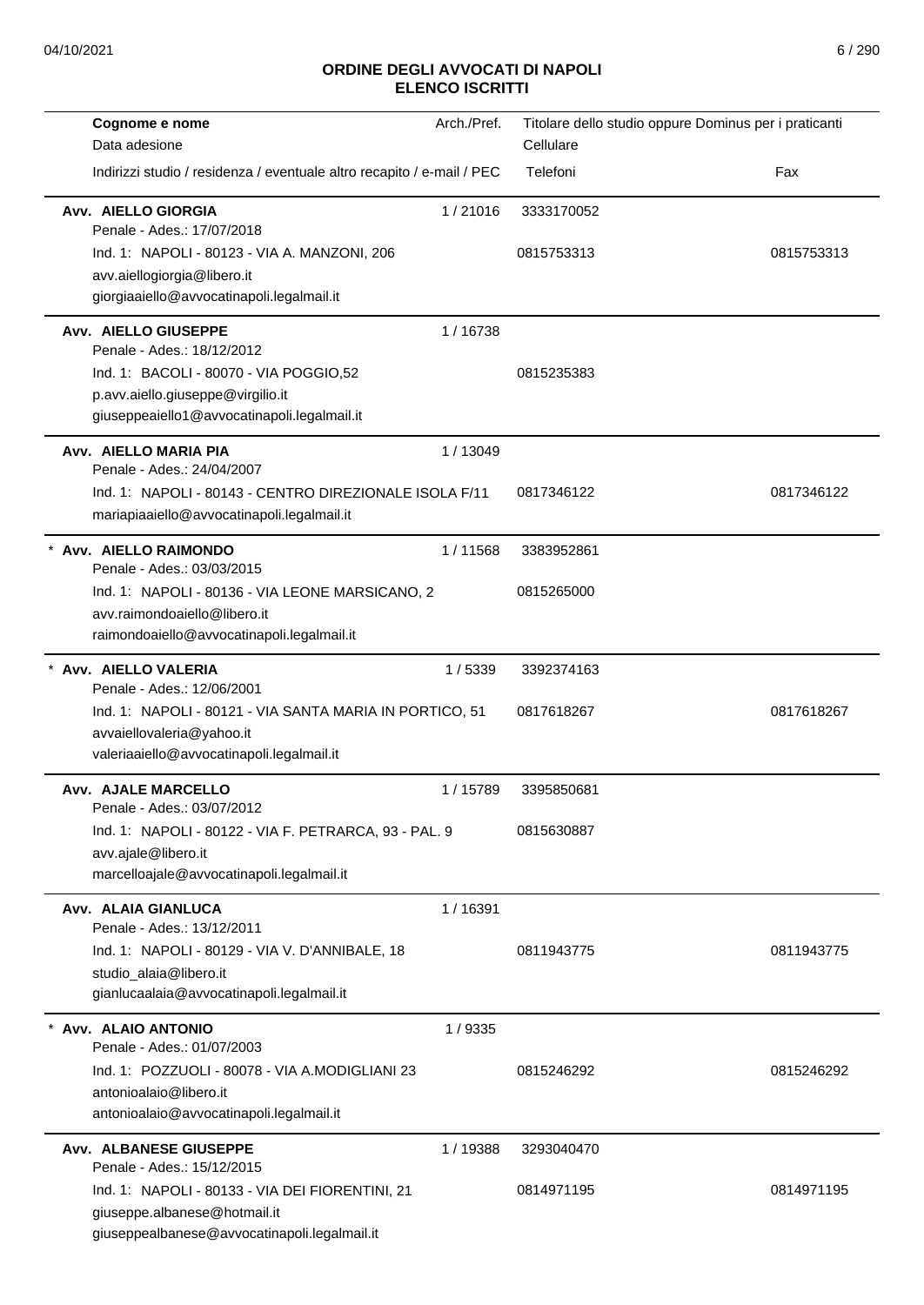| Cognome e nome                                                         | Arch./Pref. |             | Titolare dello studio oppure Dominus per i praticanti |             |
|------------------------------------------------------------------------|-------------|-------------|-------------------------------------------------------|-------------|
| Data adesione                                                          |             | Cellulare   |                                                       |             |
| Indirizzi studio / residenza / eventuale altro recapito / e-mail / PEC |             | Telefoni    |                                                       | Fax         |
| Avv. ALBANESE LUISA<br>Penale - Ades.: 13/10/2015                      | 1/13938     |             |                                                       |             |
| Ind. 1: NAPOLI - 80144 - VIA MONTE FAITO, 84                           |             | 0817382741  | 0813142996                                            |             |
| luisaalbanese@avvocatinapoli.legalmail.it                              |             |             |                                                       |             |
| Avv. ALBANESI ALBERTO<br>Penale - Ades.: 03/10/2006                    | 1/13027     | 3357478122  |                                                       |             |
| Ind. 1: NAPOLI - 80121 - VIA CHIATAMONE, 53/C                          |             | 08119363380 |                                                       | 08119364522 |
| albertoalbanesi@avvocatinapoli.legalmail.it                            |             |             |                                                       |             |
| Avv. ALBANO ALESSANDRO<br>Penale - Ades.: 20/12/2005                   | 1/10793     |             |                                                       |             |
| Ind. 1: NAPOLI - 80121 - LARGO FERRANTINA, 1                           |             | 081407198   |                                                       | 081407198   |
| info@avv-albano.it                                                     |             |             |                                                       |             |
| alessandroalbano@pec.it                                                |             |             |                                                       |             |
| Avv. ALBANO NICOLA                                                     | 1/17840     |             |                                                       |             |
| Penale - Ades.: 10/05/2016                                             |             |             |                                                       |             |
| Ind. 1: FORIO D'ISCHIA - 80075 - VIA GAETANO MORGERA, 37 081909597     |             |             |                                                       |             |
| avv.albanonicola@libero.it                                             |             |             |                                                       |             |
| nicolaalbano@avvocatinapoli.legalmail.it                               |             |             |                                                       |             |
| <b>Avv. ALBERTI PIERLUIGI</b><br>Penale - Ades.: 19/04/2011            | 1/13886     |             |                                                       |             |
| Ind. 1: NAPOLI - 80128 - PIAZZA QUATTRO GIORNATE, 64                   |             | 0815789934  |                                                       | 0815789934  |
| pierluigialberti@avvocatinapoli.legalmail.it                           |             |             |                                                       |             |
| Avv. ALBERTI UMBERTO                                                   | 1/12118     | 3288215559  |                                                       |             |
| Penale - Ades.: 20/04/2006                                             |             |             |                                                       |             |
| Ind. 1: NAPOLI - 80127 - VIA DOMENICO CIMAROSA, 84                     |             | 08119330250 |                                                       |             |
| umberto@studiolegalealberti.eu                                         |             |             |                                                       |             |
| umbertoalberti@avvocatinapoli.legalmail.it                             |             |             |                                                       |             |
| Avv. ALBINO ALBINO                                                     | 1/8648      | 3336078721  |                                                       |             |
| Penale - Ades.: 24/06/2003                                             |             |             |                                                       |             |
| Ind. 1: NAPOLI - 80123 - VIA A.MANZONI, 155                            |             | 0810362869  |                                                       | 0810362869  |
| studiolegalealbino@libero.it<br>studiolegalealbino@pec.it              |             |             |                                                       |             |
| Avv. ALFI STEFANO                                                      | 1/16867     |             |                                                       |             |
| Penale - Ades.: 17/07/2018                                             |             |             |                                                       |             |
| Ind. 1: NAPOLI - 80136 - VIA G.GIGANTE, 5/A                            |             | 0815490799  |                                                       |             |
| stefano.alfi@fastwebnet.it                                             |             |             |                                                       |             |
| stefanoalfi@avvocatinapoli.legalmail.it                                |             |             |                                                       |             |
| * Avv. ALGHIRI FRANCESCO PIO                                           | 1/10033     | 3387199116  |                                                       |             |
| Penale - Ades.: 05/12/2017                                             |             |             |                                                       |             |
| Ind. 1: NAPOLI - 80143 - CORSO MERIDIONALE 47                          |             | 0815544306  |                                                       | 1782221172  |
| avv.alghiri@gmail.com                                                  |             |             |                                                       |             |
| francescopioalghiri@avvocatinapoli.legalmail.it                        |             |             |                                                       |             |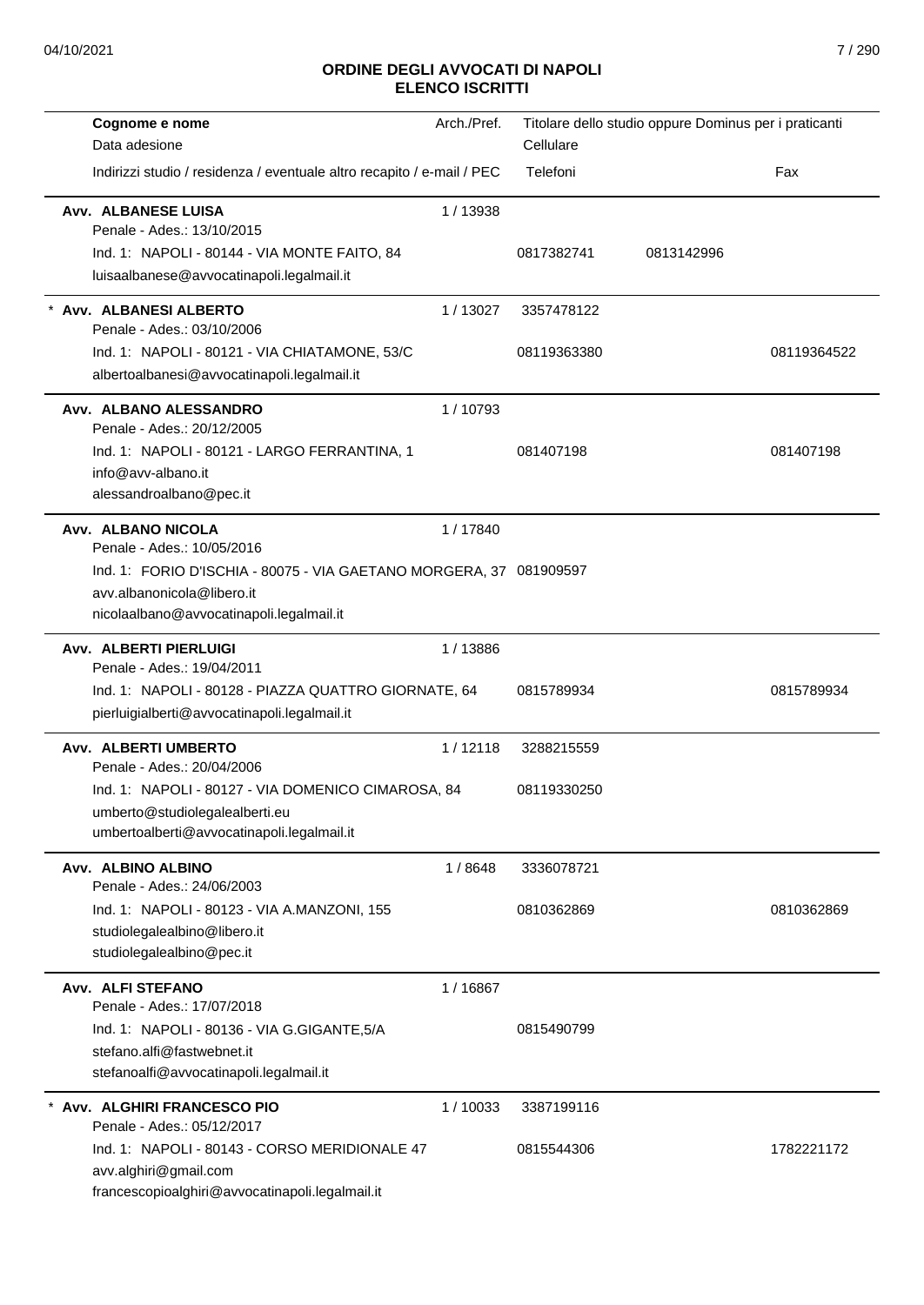| Cognome e nome                                                                              | Arch./Pref. | Titolare dello studio oppure Dominus per i praticanti |             |
|---------------------------------------------------------------------------------------------|-------------|-------------------------------------------------------|-------------|
| Data adesione                                                                               |             | Cellulare                                             |             |
| Indirizzi studio / residenza / eventuale altro recapito / e-mail / PEC                      |             | Telefoni                                              | Fax         |
| Avv. ALLAMPRESE LAURA SOFIA<br>Penale - Ades.: 12/11/2002                                   | 1/5943      | 3356758381                                            |             |
| Ind. 1: NAPOLI - 80131 - SALITA MOIARIELLO, 66                                              |             | 081441245                                             | 0810605588  |
| avvlauraallamprese@gmail.com                                                                |             |                                                       |             |
| laurasofiaallamprese@avvocatinapoli.legalmail.it                                            |             |                                                       |             |
| Avv. ALOJA CARMINE<br>Penale - Ades.: 11/09/2007                                            | 1/13451     | 3294171234                                            |             |
| Ind. 1: NAPOLI - 80129 - VIA GIOVANNI MERLIANI, 114                                         |             | 0815568914                                            | 0815568914  |
| aloja.carmine@tin.it                                                                        |             |                                                       |             |
| carminealoja@legalmail.it                                                                   |             |                                                       |             |
| Avv. ALTAMURA MANUELA                                                                       | 1 / 14634   | c/o PAGLIANO ALFONSO                                  |             |
| Penale - Ades.: 16/04/2008                                                                  |             | 3341392933<br>0815529770                              | 0814249069  |
| Ind. 1: NAPOLI - 80138 - CORSO UMBERTO I, 34<br>manuelaaltamura@avvocatinapoli.legalmail.it |             |                                                       |             |
|                                                                                             |             |                                                       |             |
| Avv. ALVINO DOMENICO<br>Penale - Ades.: 17/07/2018                                          | 1/20898     | 3282021027                                            |             |
| Ind. 1: NAPOLI - 80135 - PIAZZA DANTE, 89                                                   |             | 08119101128                                           |             |
| Ind. 2: ATRIPALDA - 83042 - VIA MELFI, 22                                                   |             |                                                       |             |
| avvdomenicoalvino@gmail.com                                                                 |             |                                                       |             |
| domenicoalvino@avvocatinapoli.legalmail.it                                                  |             |                                                       |             |
| Avv. AMALFITANO SARA<br>Penale - Ades.: 17/03/2021                                          | 1 / 14494   | 3284598033                                            |             |
| Ind. 1: NAPOLI - 80143 - VIA STADERA, 86                                                    |             | 0813032699                                            | 0813032699  |
| sara.amalfitano@alice.it                                                                    |             |                                                       |             |
| sara.amalfitano@pec.it                                                                      |             |                                                       |             |
| Avv. AMARANDO MARIO<br>Penale - Ades.: 04/10/2005                                           | 1/7290      |                                                       |             |
| Ind. 1: NAPOLI - 80136 - VIA LEONE MARSICANO, 5                                             |             | 0815492819                                            |             |
| m.amarando@libero.it                                                                        |             |                                                       |             |
| marioamarando@avvocatinapoli.legalmail.it                                                   |             |                                                       |             |
| Avv. AMATO IMMACOLATA                                                                       | 1/14700     | 3386497110                                            |             |
| Penale - Ades.: 14/12/2010                                                                  |             |                                                       |             |
| Ind. 1: NAPOLI - 80138 - VIA DUOMO, 36                                                      |             | 0817360507                                            | 08119566254 |
| Ind. 2: CASORIA - 80026 - VIA G. MARCONI, 26<br>avv.amatoi@gmail.com                        |             | 0817360507                                            | 08119566254 |
| imma.amato@pec.it                                                                           |             |                                                       |             |
| <b>Avv. AMATO TERESA</b>                                                                    | 1/18997     | 3297041160                                            |             |
| Penale - Ades.: 13/10/2015                                                                  |             |                                                       |             |
| Ind. 1: NAPOLI - 80143 - CENTRO DIREZIONALE ISOLA F/12                                      |             | 0812152380                                            | 0812152380  |
| teresa-amato@libero.it                                                                      |             |                                                       |             |
| avv.teresaamato@pec.it                                                                      |             |                                                       |             |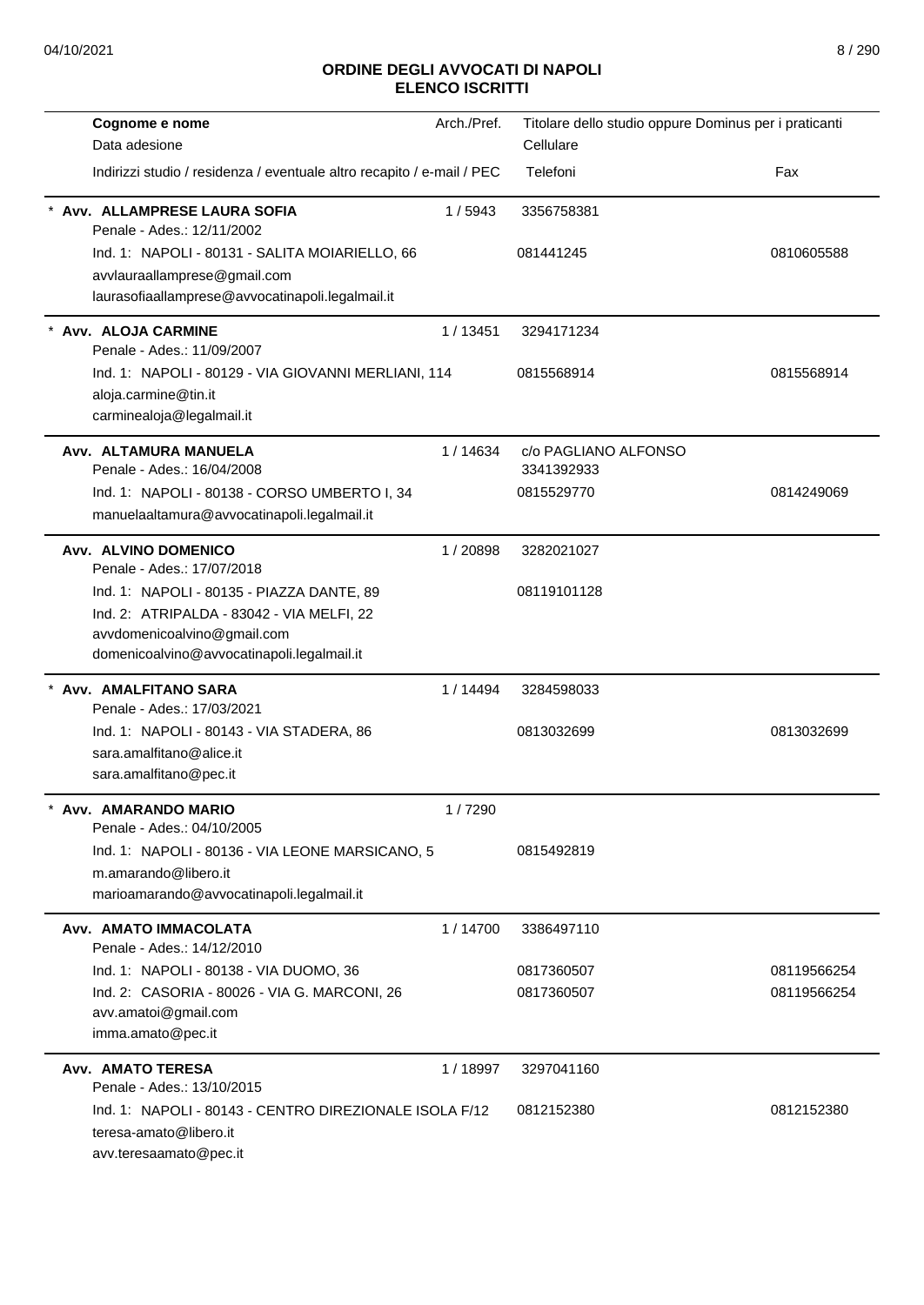| Cognome e nome                                                                   | Arch./Pref. |             | Titolare dello studio oppure Dominus per i praticanti |
|----------------------------------------------------------------------------------|-------------|-------------|-------------------------------------------------------|
| Data adesione                                                                    |             | Cellulare   |                                                       |
| Indirizzi studio / residenza / eventuale altro recapito / e-mail / PEC           |             | Telefoni    | Fax                                                   |
| Avv. AMATO de SERPIS DANIELA<br>Penale - Ades.: 19/12/2006                       | 1/13432     | 3298176424  |                                                       |
| Ind. 1: NAPOLI - 80132 - VIA S. LUCIA, 20                                        |             | 0817640471  | 0817640471                                            |
| danielamatods@gmail.com                                                          |             |             |                                                       |
| danielaamatodeserpis@avvocatinapoli.legalmail.it                                 |             |             |                                                       |
| Avv. AMBROSETTI SALVATORE<br>Penale - Ades.: 01/07/2014                          | 1/14415     | 3478280428  |                                                       |
| Ind. 1: NAPOLI - 80133 - VI GUGLIELMO SANFELICE, 38                              |             | 0817742683  | 0817742683                                            |
| ambrosettisalvatore@libero.it<br>salvatoreambrosetti@avvocatinapoli.legalmail.it |             |             |                                                       |
| Avv. AMBROSINO ANTONIO                                                           | 1/20586     |             |                                                       |
| Penale - Ades.: 25/06/2019                                                       |             |             |                                                       |
| Ind. 1: NAPOLI - 80126 - VIA PAOLO DELLA VALLE, 32                               |             | 08118676302 | 0810100406                                            |
| ambrosino.anto@gmail.com                                                         |             |             |                                                       |
| antonioambrosino@avvocatinapoli.legalmail.it                                     |             |             |                                                       |
| Avv. AMBROSINO DANIELA<br>Penale - Ades.: 02/02/2016                             | 1/18810     | 3398057451  |                                                       |
| Ind. 1: PROCIDA - 80079 - VIA RAIA, 10                                           |             | 3398057451  |                                                       |
| Ind. 2: PROCIDA - 80079 - VIA VITTORIO EMANUELE, 314                             |             |             |                                                       |
| daniela.ambrosino@alice.it                                                       |             |             |                                                       |
| danielaambrosino@avvocatinapoli.legalmail.it                                     |             |             |                                                       |
| <b>Avv. AMBROSINO FLAVIO</b><br>Penale - Ades.: 17/04/2007                       | 1/13631     | 3393076591  |                                                       |
| Ind. 1: NAPOLI - 80129 - VIA A. SCARLATTI, 67                                    |             | 0817132401  | 0817132428                                            |
| flavioambrosino@hotmail.it                                                       |             |             |                                                       |
| flavioambrosino@avvocatinapoli.legalmail.it                                      |             |             |                                                       |
| Avv. AMBROSINO ISABELLA<br>Penale - Ades.: 12/07/2007                            | 1 / 14196   | 3284544104  |                                                       |
| Ind. 1: NAPOLI - 80141 - VIA BENEDETTO CAIROLI, 28                               |             | 081444471   | 081444471                                             |
| isabellaambrosino@tiscali.it                                                     |             |             |                                                       |
| isabellaambrosino@avvocatinapoli.legalmail.it                                    |             |             |                                                       |
| Avv. AMBROSIO FRANCESCA<br>Penale - Ades.: 01/07/2014                            | 1/16418     | 3479230575  |                                                       |
| Ind. 1: NAPOLI - 80134 - VIA TOMMASO CARAVITA, 10                                |             | 0815511930  |                                                       |
| Ind. 2: STRIANO - 80040 - VIA PALMA, 290                                         |             | 3479230575  | 0818277186                                            |
| francescaambrosio@avvocatinapoli.legalmail.it                                    |             |             |                                                       |
| Avv. AMBROSIO MARIO                                                              | 1/9034      |             |                                                       |
| Penale - Ades.: 25/02/2003                                                       |             |             |                                                       |
| Ind. 1: NAPOLI - 80132 - VIA TOLEDO 265                                          |             | 0814238073  | 0814238073                                            |
| avymarioambrosio@libero.it<br>marioambrosio@avvocatinapoli.legalmail.it          |             |             |                                                       |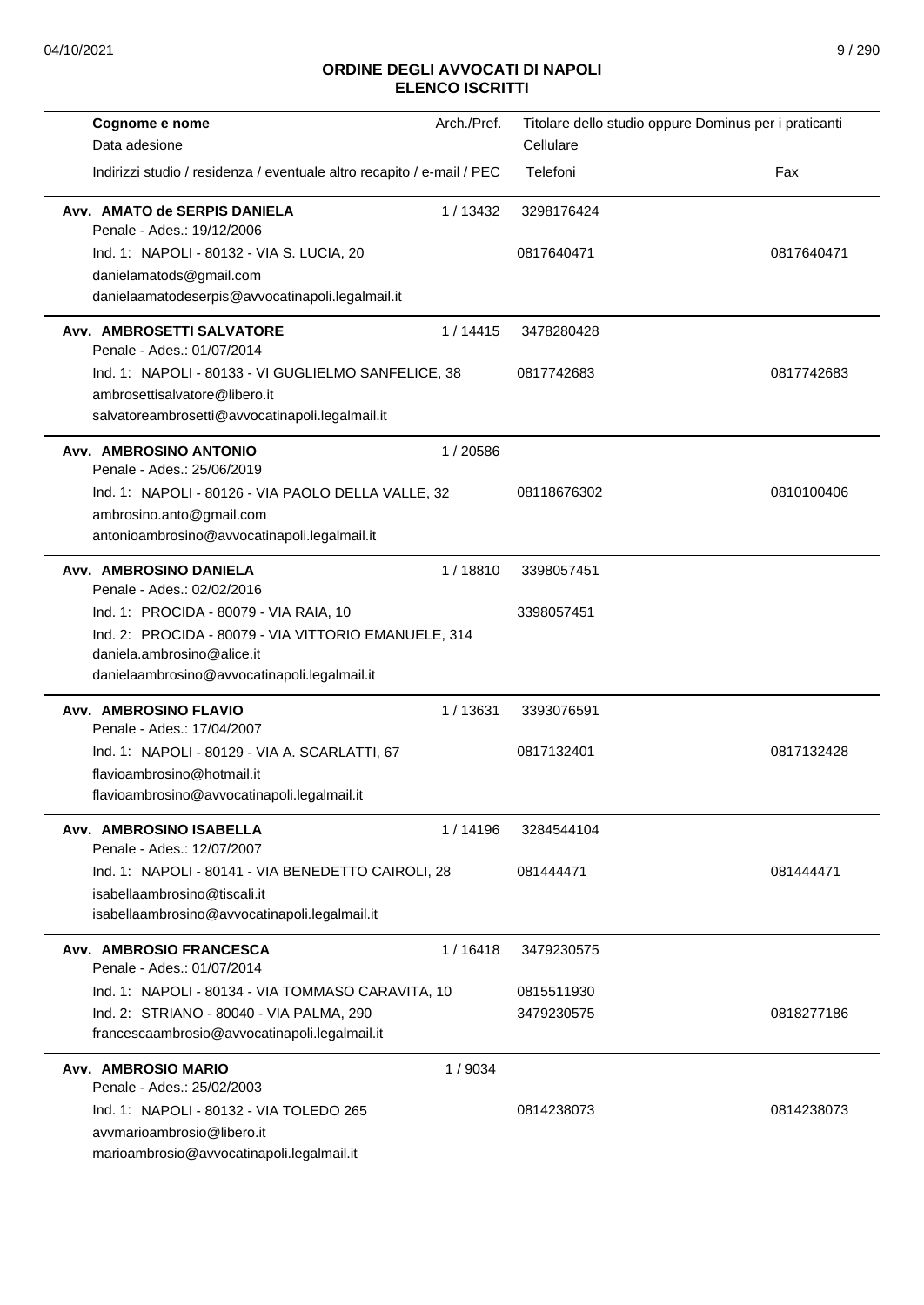|                      | Cognome e nome                                                                                                                                                                  | Arch./Pref. |                       | Titolare dello studio oppure Dominus per i praticanti |             |
|----------------------|---------------------------------------------------------------------------------------------------------------------------------------------------------------------------------|-------------|-----------------------|-------------------------------------------------------|-------------|
| Data adesione        |                                                                                                                                                                                 |             | Cellulare             |                                                       |             |
|                      | Indirizzi studio / residenza / eventuale altro recapito / e-mail / PEC                                                                                                          |             | Telefoni              |                                                       | Fax         |
|                      | Avv. AMENDOLA BIAGIO ROSARIO<br>Penale - Ades.: 19/04/2016                                                                                                                      | 1/18785     | 3661097988            |                                                       |             |
|                      | Ind. 1: NAPOLI - 80137 - PIAZZA CARLO III, 42 - PALAZZO<br><b>SALSI</b>                                                                                                         |             | 08119573983           | 3661097988                                            |             |
|                      | biagio.amendola@yahoo.it<br>biagiorosarioamendola@avvocatinapoli.legalmail.it                                                                                                   |             |                       |                                                       |             |
| Avv. AMICOLO ROMINA  | Penale - Ades.: 16/04/2013                                                                                                                                                      | 1 / 16400   | 3388823282            |                                                       |             |
|                      | Ind. 1: NAPOLI - 80143 - VIA TADDEO DA SESSA, CENTRO<br>DIREZIONALE ISOLA C/9 SCALA B<br>Ind. 2: BENEVENTO - 82100 - VIA TORRE DELLA CATENA, 12<br>avv.romina.amicolo@gmail.com |             | 0824482109            |                                                       |             |
|                      | avv.romina.amicolo@pec.it                                                                                                                                                       |             |                       |                                                       |             |
|                      | Avv. AMMATURO LEONIDA DIEGO<br>Penale - Ades.: 03/07/2007                                                                                                                       | 1/13960     | 3477731963            |                                                       |             |
|                      | Ind. 1: NAPOLI - 80128 - VIA DOMENICO FONTANA, 30<br>leonidadiegoammaturo@libero.it                                                                                             |             | 0815607239            |                                                       | 0815607239  |
|                      | leonidadiegoammaturo@avvocatinapoli.legalmail.it                                                                                                                                |             |                       |                                                       |             |
|                      | Avv. AMMENDOLA CONCETTA ILARIA<br>Penale - Ades.: 02/07/2013                                                                                                                    | 1/17615     | 3474850446            |                                                       |             |
|                      | Ind. 1: NAPOLI - 80128 - VIA MAURIZIO PISCICELLI, 44                                                                                                                            |             | 0818491498            |                                                       | 0818491498  |
|                      | Ind. 2: TORRE DEL GRECO - 80059 - VIALE IGNAZIO<br>SORRENTINO, 20<br>tittiammendola@studioseverino.it<br>tittiammendola@pec.it                                                  |             | 0818491498            |                                                       | 0818491498  |
|                      | * Avv. AMMENDOLA FRANCESCA<br>Penale - Ades.: 02/07/2013                                                                                                                        | 1/13546     |                       |                                                       |             |
|                      | Ind. 1: NAPOLI - 80138 - VIA DUOMO. 296                                                                                                                                         |             | 081204402             |                                                       | 081264309   |
|                      | Ind. 2: NAPOLI - 80100 - VIA S.ANTONIO CAPODIMONTE, 46                                                                                                                          |             | 3290367511            |                                                       | 081         |
|                      | f.ammendola@disalvomascia.it<br>f.ammendola@pec.disalvomascia.it                                                                                                                |             |                       |                                                       |             |
| Avv. AMMIRATI LUIGIA | Penale - Ades.: 20/04/2017                                                                                                                                                      | 1/18929     | 3807520599            |                                                       |             |
|                      | Ind. 1: NAPOLI - 80121 - VIA CAPPELLA VECCHIA, 11                                                                                                                               |             | 08119301201           |                                                       | 08119301202 |
|                      | lucia.ammirati@hotmail.it<br>studioammiratipalmieri@pec.it                                                                                                                      |             |                       |                                                       |             |
|                      | Avv. AMODEO CATERINA<br>Penale - Ades.: 04/10/2016                                                                                                                              | 1/19928     | 3389935336            |                                                       |             |
|                      | Ind. 1: NAPOLI - 80142 - CORSO NOVARA, 43                                                                                                                                       |             | 0815634790            |                                                       | 08119811124 |
|                      | Ind. 2: CASORIA - 80026 - VIA NAZIONALE DELLE PUGLIE,<br>290/A                                                                                                                  |             | 08119811115           |                                                       | 08119811124 |
|                      | avv.camodeo@gmail.com<br>avv.camodeo@pec.it                                                                                                                                     |             | avv.camodeo@gmail.com |                                                       |             |
| * Avv. AMODIO CESARE | Penale - Ades.: 12/06/2001                                                                                                                                                      | 1/7554      | 3335220405            |                                                       |             |
|                      | Ind. 1: NAPOLI - 80135 - VIA STELLA, 86<br>cesareamodio@avvocatinapoli.legalmail.it                                                                                             |             | 0815491356            |                                                       | 0815514722  |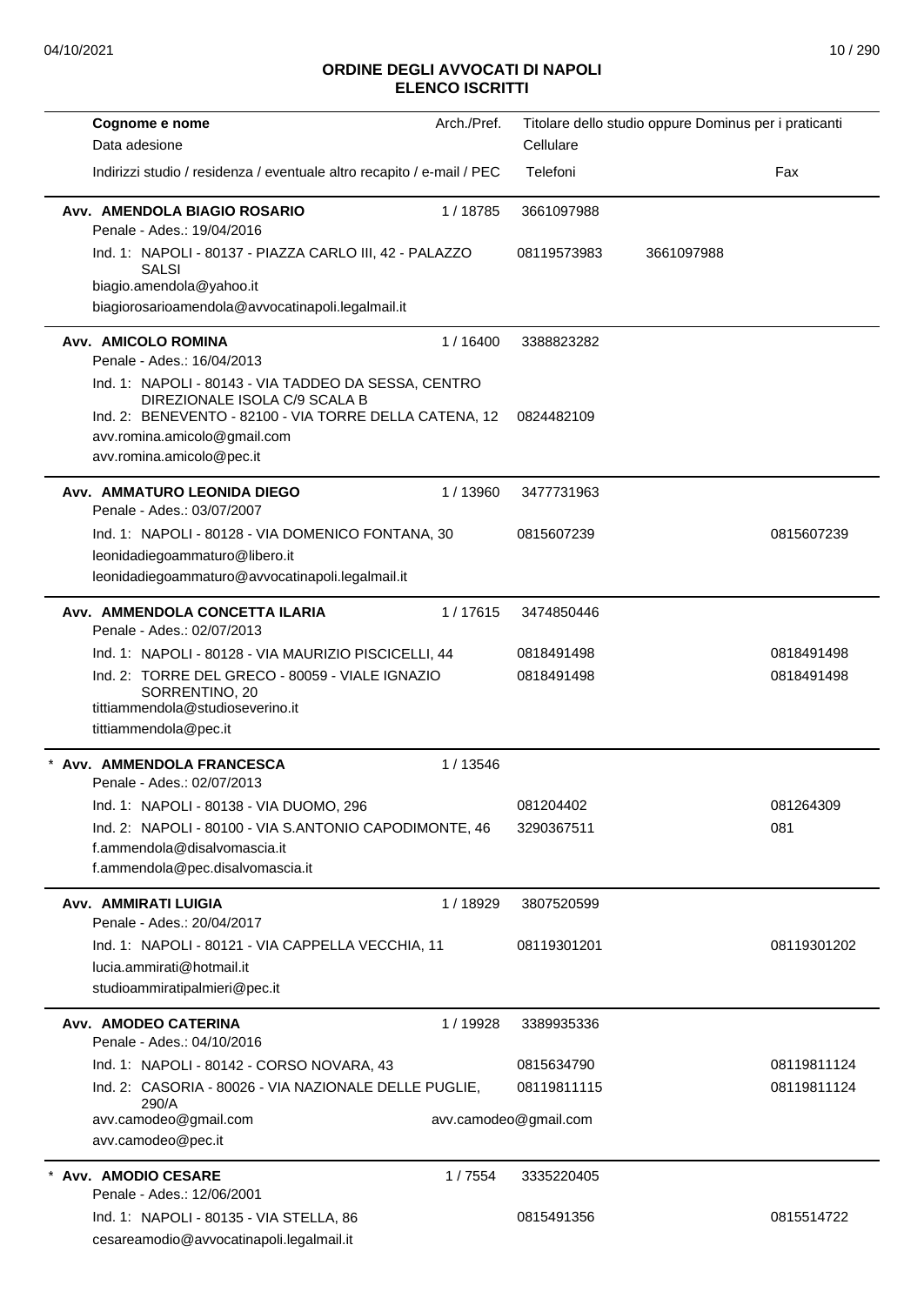| Cognome e nome                                                           | Arch./Pref. | Titolare dello studio oppure Dominus per i praticanti |            |
|--------------------------------------------------------------------------|-------------|-------------------------------------------------------|------------|
| Data adesione                                                            |             | Cellulare                                             |            |
| Indirizzi studio / residenza / eventuale altro recapito / e-mail / PEC   |             | Telefoni                                              | Fax        |
| Avv. AMODIO FABIO<br>Penale - Ades.: 05/09/2017                          | 1/20560     | 3939807986                                            |            |
| Ind. 1: NAPOLI - 80133 - PIAZZA G. BOVIO, 33                             |             | 0815528005                                            | 0815527999 |
| avv.fabioamodio@libero.it                                                |             |                                                       |            |
| fabio_amodio@pec.it                                                      |             |                                                       |            |
| Avv. AMORESANO MIRELLA<br>Penale - Ades.: 19/12/2006                     | 1/11093     |                                                       |            |
| Ind. 1: NAPOLI - 80134 - VIA G.SANFELICE, 38                             |             | 0815518253                                            | 0815518253 |
| mirellaamoresano@avvocatinapoli.legalmail.it                             |             |                                                       |            |
| * Avv. ANASTASIO FRANCESCO<br>Penale - Ades.: 22/03/2005                 | 1/10777     | 3382044204                                            |            |
| Ind. 1: NAPOLI - 80132 - VIA SANTA LUCIA, 15                             |             | 0817649877                                            | 0817649877 |
| francescoanastasio@virgilio.it                                           |             |                                                       |            |
| francescoanastasio@avvocatinapoli.legalmail.it                           |             |                                                       |            |
| Avv. ANDOLFI ALESSANDRA<br>Penale - Ades.: 17/04/2007                    | 1/13922     | 3336934670                                            |            |
| Ind. 1: NAPOLI - 80128 - PIAZZA MEDAGLIE D'ORO, 27                       |             | 3336934670                                            |            |
| andolfi.alessandra@yahoo.it                                              |             |                                                       |            |
| alessandraandolfi@avvocatinapoli.legalmail.it                            |             |                                                       |            |
| Avv. ANDOLFO CLAUDIA<br>Penale - Ades.: 14/12/2010                       | 1/14414     | 3294053722                                            |            |
| Ind. 1: NAPOLI - 80124 - VIALE CAMPI FLEGREI, 21                         |             | 0810363241                                            | 0810363241 |
| lexandolfo@libero.it                                                     |             |                                                       |            |
| claudiaandolfo@avvocatinapoli.legalmail.it                               |             |                                                       |            |
| Avv. ANDOLFO LINA<br>Penale - Ades.: 20/04/2010                          | 1/15519     | 3387022380                                            |            |
| Ind. 1: NAPOLI - 80147 - CORSO FERROVIA,1                                |             | 0815614750                                            | 0815614750 |
| linaandolfo@gmail.com                                                    |             |                                                       |            |
| linaandolfo@avvocatinapoli.legalmail.it                                  |             |                                                       |            |
| Avv. ANDREOLI GRAZIA<br>Penale - Ades.: 15/12/2009                       | 1/12322     |                                                       |            |
| Ind. 1: NAPOLI - 80129 - VIA OTTAVIO CAIAZZO, 9                          |             | 0815787044                                            | 0815787044 |
| g.andreoli61@gmail.com                                                   |             |                                                       |            |
| graziaandreoli@avvocatinapoli.legalmail.it                               |             |                                                       |            |
| * Avv. ANDREOLI MARCO<br>Penale - Ades.: 05/07/2005                      | 1/11378     | 3358348898                                            |            |
| Ind. 1: NAPOLI - 80122 - VIA RIVIERA DI CHIAIA, 155                      |             | 08119565656                                           | 0812142772 |
| avvocato@marcoandreoli.it                                                |             |                                                       |            |
| avvocato@pec.marcoandreoli.it                                            |             |                                                       |            |
| Avv. ANDREOZZI MARIA                                                     | 1/7905      | 3394922747                                            |            |
| Penale - Ades.: 12/06/2001                                               |             |                                                       |            |
| Ind. 1: NAPOLI - 80132 - VIA EGIZ. A PIZZOFALCONE, 59                    |             | 0812451436                                            | 0812451436 |
| mariaandreozzi@virgilio.it<br>mariaandreozzi@avvocatinapoli.legalmail.it |             |                                                       |            |
|                                                                          |             |                                                       |            |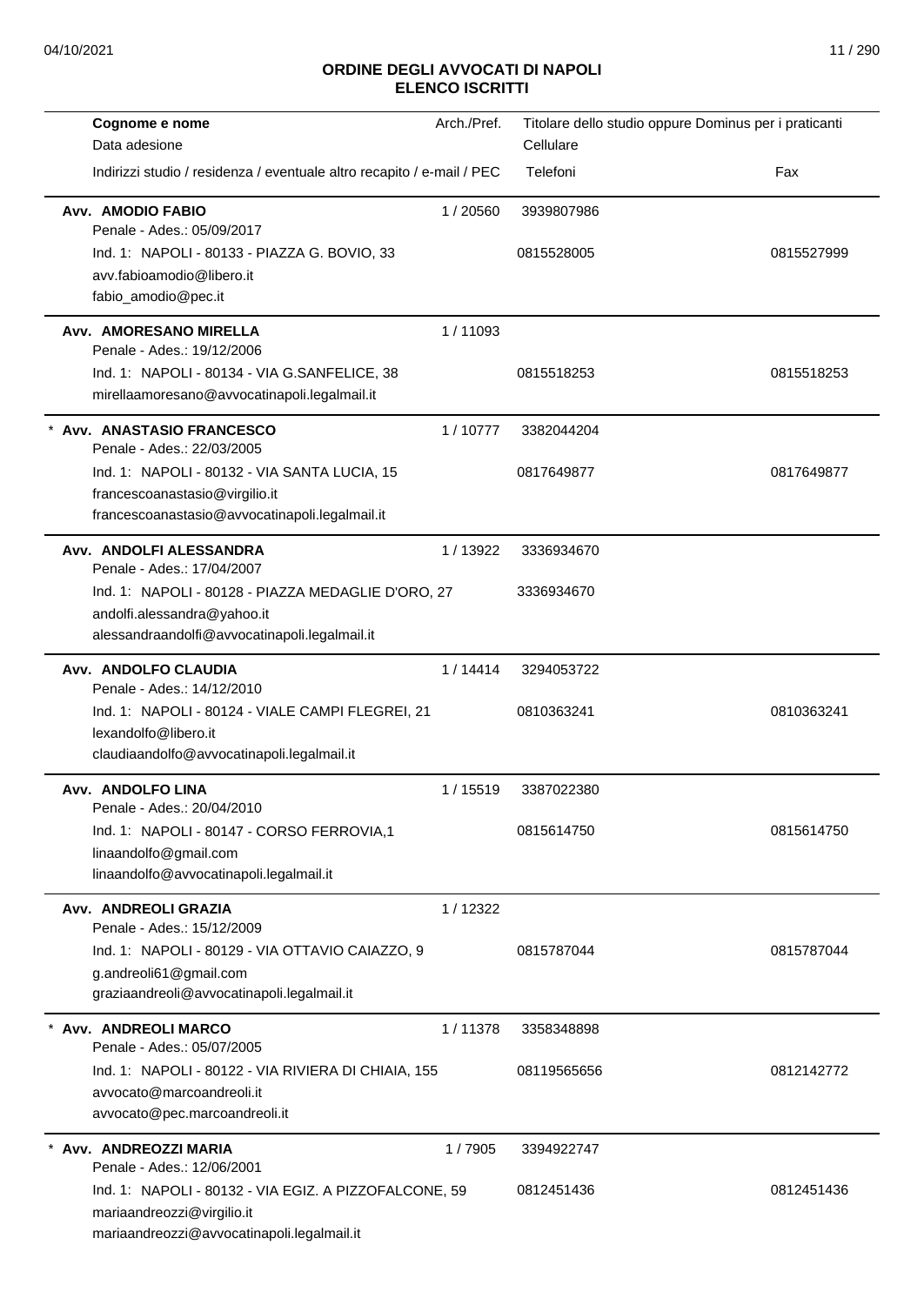| Cognome e nome                                                                                                                                                                                | Arch./Pref. | Titolare dello studio oppure Dominus per i praticanti |                          |
|-----------------------------------------------------------------------------------------------------------------------------------------------------------------------------------------------|-------------|-------------------------------------------------------|--------------------------|
| Data adesione                                                                                                                                                                                 |             | Cellulare                                             |                          |
| Indirizzi studio / residenza / eventuale altro recapito / e-mail / PEC                                                                                                                        |             | Telefoni                                              | Fax                      |
| Avv. ANELLO GIANPIETRO<br>Penale - Ades.: 10/06/2003                                                                                                                                          | 1/9260      | 3288117976                                            |                          |
| Ind. 1: NAPOLI - 80132 - VIA G. NICOTERA, 10<br>gi.anello@libero.it<br>gianpietroanello@avvocatinapoli.legalmail.it                                                                           |             | 081415764                                             | 081415764                |
| Avv. ANGELACHI COSTANTINO<br>Penale - Ades.: 09/07/2002                                                                                                                                       | 1/6867      | 3389417469                                            |                          |
| Ind. 1: NAPOLI - 80125 - VIA POMPONIO GAURICO, 21<br>avv.angelachi@virgilio.it<br>costantinoangelachi@avvocatinapoli.legalmail.it                                                             |             | 0812394838                                            | 0812394838               |
| * Avv. ANGELINO MARIO<br>Penale - Ades.: 23/11/2010                                                                                                                                           | 1/16244     | 3355888168                                            |                          |
| Ind. 1: NAPOLI - 80141 - VIA GAETANO ARGENTO, 14<br>avv.angelino@gmail.com<br>marioangelino@avvocatinapoli.legalmail.it                                                                       |             | 0817513960                                            | 0817513960               |
| * Avv. ANGIULLI MARCELLA LAURA<br>Penale - Ades.: 15/12/2009                                                                                                                                  | 1 / 15097   | 3494332308                                            |                          |
| Ind. 1: NAPOLI - 80139 - CORSO G. GARIBALDI, 165<br>Ind. 2: NAPOLI - 80131 - VIA ONOFRIO FRAGNITO, 102<br>avv.marcellaangiulli@libero.it<br>marcellalauraangiulli@avvocatinapoli.legalmail.it |             | 0815634255<br>0817701670                              | 0815634255<br>0817701670 |
| Avv. ANIELLO PIERFRANCESCO<br>Penale - Ades.: 24/09/2002                                                                                                                                      | 1/8505      | 3356915502                                            |                          |
| Ind. 1: NAPOLI - 80122 - VIALE ANTONIO GRAMSCI, 23<br>avv.aniello@libero.it<br>avv.pierfrancescoaniello@legalmail.it                                                                          |             | 0810322262                                            | 0810322262               |
| Avv. ANIELLO ROBERTO<br>Penale - Ades.: 13/12/2011                                                                                                                                            | 1 / 16994   |                                                       |                          |
| Ind. 1: NAPOLI - 80124 - VIALE CAMPI FLEGREI, 28<br>avv.robertoaniello@pec.it                                                                                                                 |             | 3925715118                                            |                          |
| <b>Avv. ANNONI ACHILLE</b><br>Penale - Ades.: 05/07/2016                                                                                                                                      | 1/19171     |                                                       |                          |
| Ind. 1: SAN GIORGIO A CREMANO - 80046 - VIA BRUNO<br>BUOZZI, 42<br>achille.annoni@gmail.com<br>avv.achilleannoni@pec.it                                                                       |             | 0816075096                                            | 0816075096               |
| Avv. ANNUNZIATA ANTONIETTA<br>Penale - Ades.: 22/05/2018                                                                                                                                      | 1/20989     | 3398263596                                            |                          |
| Ind. 1: NAPOLI - 80122 - VIA GIORDANO BRUNO, 169<br>antoniamisslawyer@fastwebnet.it<br>antoniamisslawyer@mypec.eu                                                                             |             | 0818284058                                            | 0818284058               |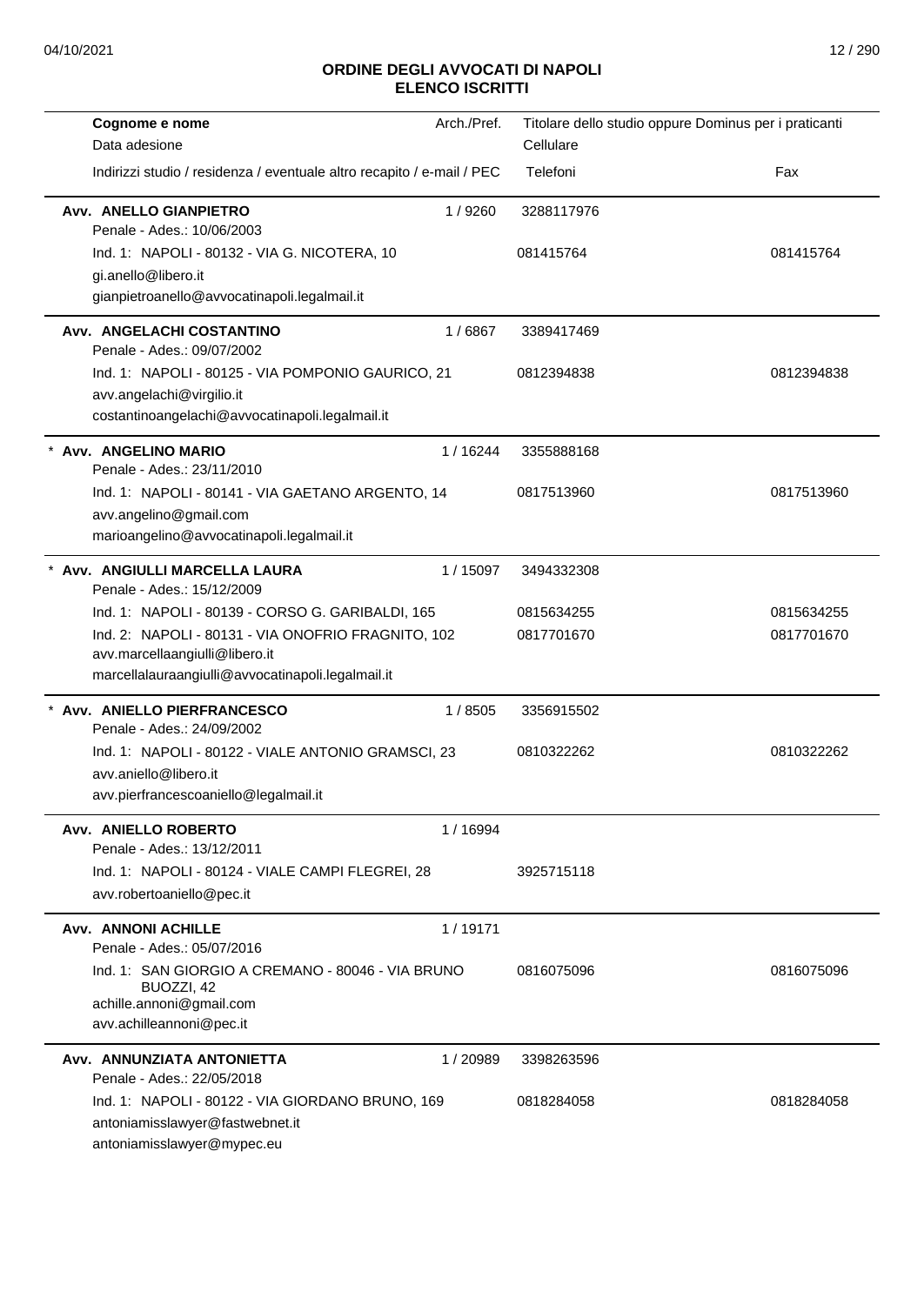| Cognome e nome<br>Data adesione                                                                                               | Arch./Pref. | Cellulare   | Titolare dello studio oppure Dominus per i praticanti |             |
|-------------------------------------------------------------------------------------------------------------------------------|-------------|-------------|-------------------------------------------------------|-------------|
| Indirizzi studio / residenza / eventuale altro recapito / e-mail / PEC                                                        |             | Telefoni    |                                                       | Fax         |
| Avv. ANNUNZIATA BRUNELLA<br>Penale - Ades.: 17/04/2007                                                                        | 1/9156      | 3381794910  |                                                       |             |
| Ind. 1: NAPOLI - 80133 - VIA DUOMO, 348<br>avvbonanniannunziata@alice.it                                                      |             | 0815635584  |                                                       | 08119189780 |
| brunellaannunziata@avvocatinapoli.legalmail.it                                                                                |             |             |                                                       |             |
| Avv. ANNUNZIATA ELISA<br>Penale - Ades.: 25/09/2018                                                                           | 1/21033     | 3930547169  |                                                       |             |
| Ind. 1: NAPOLI - 80126 - TRAVERSA ANTONINO PIO, 64<br>elisaannunziata@live.it<br>elisaannunziata@pec.it                       |             | 08118522772 |                                                       | 08118522772 |
| Avv. ANNUNZIATA SIMONA<br>Penale - Ades.: 20/04/2017                                                                          | 1/20134     | 3381139693  |                                                       |             |
| Ind. 1: NAPOLI - 80133 - VIA M. CERVANTES, 55/5<br>simonannunziata@gmail.com<br>simonaannunziata@avvocatinapoli.legalmail.it  |             | 0815536122  |                                                       | 0815428147  |
| Avv. ANTINO ETTORE ORLANDO<br>Penale - Ades.: 13/06/2017                                                                      | 1/11983     | 3471842012  |                                                       |             |
| Ind. 1: NAPOLI - 80129 - VICO CACCIOTTOLI 58<br>ettoreantino@virgilio.it<br>ettoreorlandoantino@avvocatinapoli.legalmail.it   |             | 0815786893  |                                                       |             |
| <b>Avv. ANTONACCI PASQUALE</b>                                                                                                | 1 / 12561   |             |                                                       |             |
| Penale - Ades.: 21/04/2009                                                                                                    |             |             |                                                       |             |
| Ind. 1: NAPOLI - 80131 - VIA M. PIETRAVALLE, 12<br>avv.antonacci@gmail.com<br>avv.antonacci@pec.it                            |             | 08119311003 |                                                       | 0810098979  |
| Avv. ANTONELLI GIANFRANCO<br>Penale - Ades.: 08/10/2002                                                                       | 1/7735      | 3472646401  |                                                       |             |
| Ind. 1: NAPOLI - 80127 - VIA A. SCARLATTI, 201<br>gianfranco-antonelli@libero.it                                              |             | 081680443   | 081666385                                             | 0817617151  |
| gianfrancoantonelli@avvocatinapoli.legalmail.it                                                                               |             |             |                                                       |             |
| <b>Avv. ANTONELLI SALVIA</b><br>Penale - Ades.: 02/07/2013                                                                    | 1/18053     | 3338861024  |                                                       |             |
| Ind. 1: NAPOLI - 80142 - VIA FIUMICELLO, 7<br>iosalvia@libero.it                                                              |             | 0810489942  |                                                       |             |
| salviaantonelli@avvocatinapoli.legalmail.it                                                                                   |             |             |                                                       |             |
| <b>Avv. ANTONIADIS ANTONIOS</b><br>Penale - Ades.: 01/10/2013                                                                 | 1/12650     |             |                                                       |             |
| Ind. 1: SERRARA FONTANA - 80070 - VIA QUADRO 27/D<br>antonis@tiscali.it<br>antoniosantoniadis@avvocatinapoli.legalmail.it     |             | 081999415   |                                                       | 081909898   |
| Avv. ANTONINI ROBERTA                                                                                                         | 1/11753     | 3492936236  |                                                       |             |
| Penale - Ades.: 20/04/2006<br>Ind. 1: NAPOLI - 80126 - VIA STANISLAO MANNA, 80<br>robertaantonini@avvocatinapoli.legalmail.it |             | 0817678394  |                                                       | 0817678394  |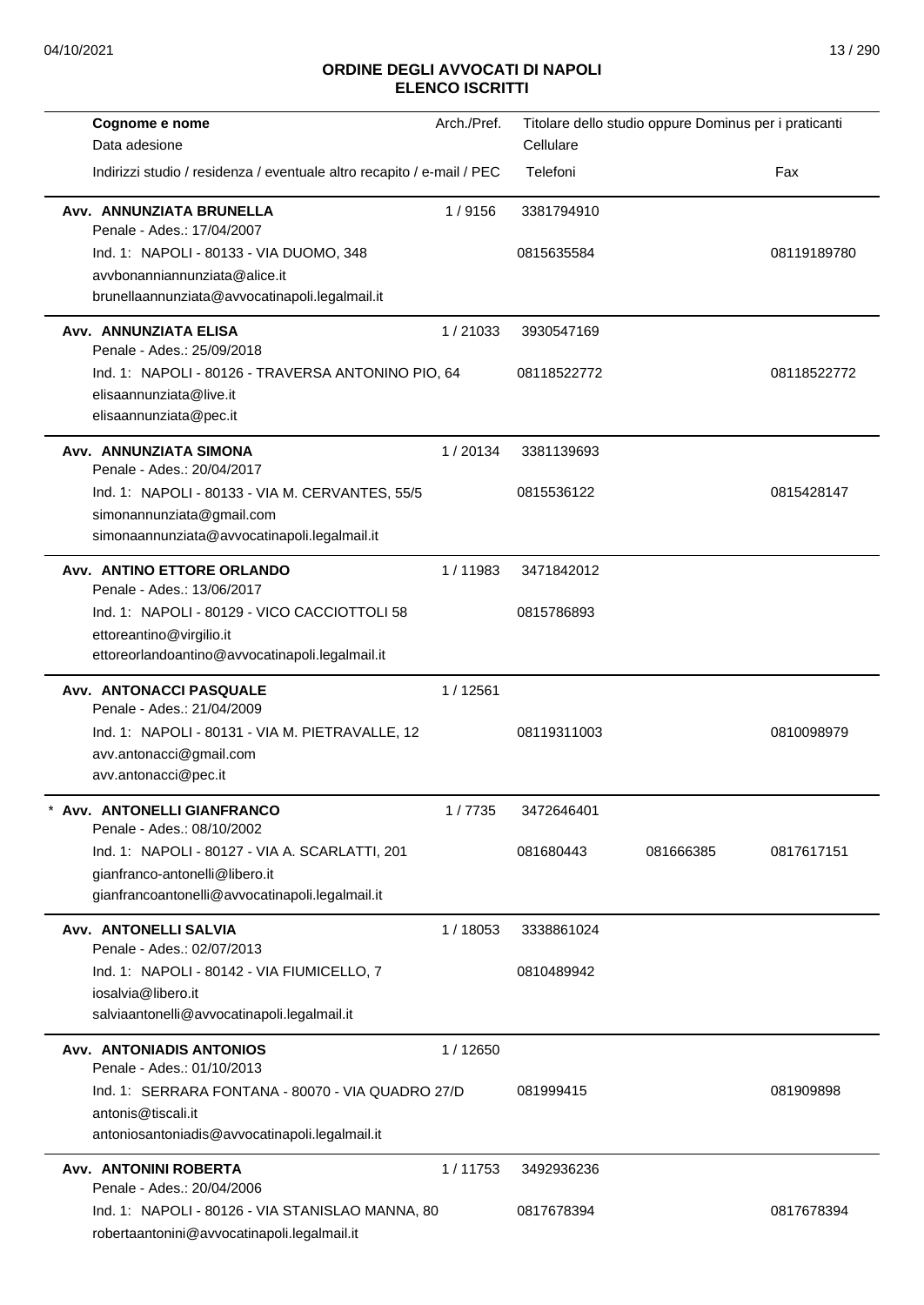| Cognome e nome<br>Data adesione                                                                                                   | Arch./Pref. | Cellulare   | Titolare dello studio oppure Dominus per i praticanti |             |
|-----------------------------------------------------------------------------------------------------------------------------------|-------------|-------------|-------------------------------------------------------|-------------|
| Indirizzi studio / residenza / eventuale altro recapito / e-mail / PEC                                                            |             | Telefoni    |                                                       | Fax         |
| <b>Avv. APICELLA SONIA</b><br>Penale - Ades.: 21/04/2009                                                                          | 1/14089     | 3891824619  |                                                       |             |
| Ind. 1: NAPOLI - 80143 - CORSO MERIDIONALE,47<br>soniaapicella@avvocatinapoli.legalmail.it                                        |             | 0810832880  |                                                       | 0810832880  |
| Avv. ARCELLA CONCETTA<br>Penale - Ades.: 21/04/2009                                                                               | 1/6922      |             |                                                       |             |
| Ind. 1: NAPOLI - 80129 - VIA R. MORGHEN 41<br>lilly.arcella@libero.it<br>concettaarcella@avvocatinapoli.legalmail.it              |             | 0815565665  |                                                       | 0815565665  |
| Avv. ARCELLA ROBERTO<br>Penale - Ades.: 20/04/2006                                                                                | 1/7292      | 3358374242  |                                                       |             |
| Ind. 1: NAPOLI - 80126 - VIA VINCENZO TIBERIO, 14<br>roberto.arcella@studiolegalearcella.it<br>roberto.arcella@pec.it             |             | 0817672320  |                                                       | 0810103078  |
| Avv. ARENA GIOVANNA<br>Penale - Ades.: 12/06/2001                                                                                 | 1/7836      | 3473726846  |                                                       |             |
| Ind. 1: NAPOLI - 80126 - VIA CILEA, 215<br>giovannarena@yahoo.it<br>giovannaarena@avvocatinapoli.legalmail.it                     |             | 08118388767 |                                                       | 08118388767 |
| Avv. ARFE' ALESSANDRA<br>Penale - Ades.: 07/02/2017                                                                               | 1/20213     | 3468950880  |                                                       |             |
| Ind. 1: NAPOLI - 80143 - CENTRO DIREZIONALE, IS. F/3<br>aalessandra.arfe@gmail.com<br>avv.arfealessandra@legalmail.it             |             | 0812258003  |                                                       | 0812258003  |
| Avv. ARGENTO RAIMONDO<br>Penale - Ades.: 08/09/2015                                                                               | 1/16620     |             |                                                       |             |
| Ind. 1: Portici - 80055 - CORSO G. GARIBALDI, 162<br>avv.raimondoargento@gmail.com<br>raimondoargento@avvocatinapoli.legalmail.it |             | 0813041627  |                                                       | 0813041627  |
| Avv. ARIA ROBERTA<br>Penale - Ades.: 02/10/2012                                                                                   | 1/17324     | 3490903385  |                                                       |             |
| Ind. 1: NAPOLI - 80142 - CORSO NOVARA, 43<br>robertaaria80@gmail.com<br>robertaaria@avvocatinapoli.legalmail.it                   |             | 3490903385  |                                                       |             |
| Avv. ARIENZO ROSARIO<br>Penale - Ades.: 04/11/2004                                                                                | 1/10052     | 3392200418  |                                                       |             |
| Ind. 1: NAPOLI - 80143 - VIALE E. GIANTURCO, 136/A<br>avvocatoarienzo@gmail.com<br>rosarioarienzo@avvocatinapoli.legalmail.it     |             | 081202194   |                                                       |             |
| Avv. ARINELLI ANTONIO<br>Penale - Ades.: 25/03/2004                                                                               | 1/9134      |             |                                                       |             |
| Ind. 1: NAPOLI - 80142 - VIA FIRENZE 32<br>antonioarinelli@avvocatinapoli.legalmail.it                                            |             | 0815543873  | 0815540279                                            | 081207436   |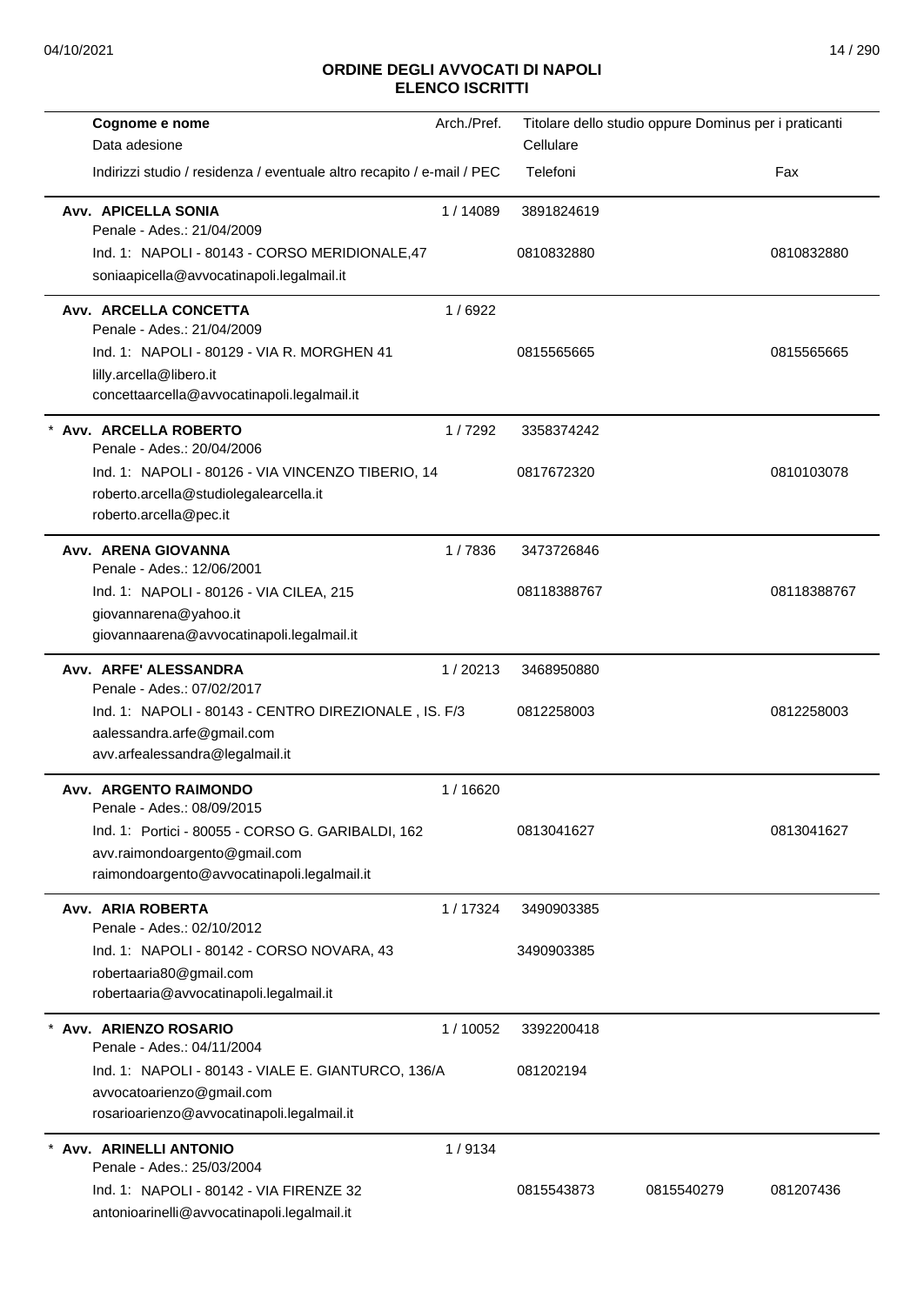| Cognome e nome                                                                                                                                                                                                 | Arch./Pref. | Titolare dello studio oppure Dominus per i praticanti |             |
|----------------------------------------------------------------------------------------------------------------------------------------------------------------------------------------------------------------|-------------|-------------------------------------------------------|-------------|
| Data adesione                                                                                                                                                                                                  |             | Cellulare                                             |             |
| Indirizzi studio / residenza / eventuale altro recapito / e-mail / PEC                                                                                                                                         |             | Telefoni                                              | Fax         |
| Avv. ARINO CIRO<br>Penale - Ades.: 21/04/2009                                                                                                                                                                  | 1/15204     | 3296736669                                            |             |
| Ind. 1: NAPOLI - 80143 - CENTRO DIREZIONALE - ISOLA G/8<br>avv.arino@gmail.com<br>ciroarino@avvocatinapoli.legalmail.it                                                                                        |             | 0815515293                                            | 0815515293  |
| <b>Avv. ARMANO FRANCESCO</b><br>Penale - Ades.: 15/05/2018                                                                                                                                                     | 1/15280     | 3293914014                                            |             |
| Ind. 1: NAPOLI - 80133 - VIA GUGLIELMO SANFELICE, 33<br>studiolegalearmano@fastwebnet.it<br>francescoarmano@avvocatinapoli.legalmail.it                                                                        |             | 0815525073                                            | 08119577820 |
| <b>Avv. ARMENIO EMILIANO</b><br>Penale - Ades.: 20/04/2017                                                                                                                                                     | 1 / 19919   | 3277858277                                            |             |
| Ind. 1: NAPOLI - 80138 - CORSO UMBERTO I, 23<br>emiliano29@hotmail.com<br>emilianoarmenio@pec.it                                                                                                               |             | 0815517531                                            | 0817041041  |
| Avv. ARMENTANO FRANCESCO<br>Penale - Ades.: 08/05/2018                                                                                                                                                         | 1/20954     | 3668181622                                            |             |
| Ind. 1: NAPOLI - 80143 - CENTRO DIREZIONALE ISOLA C/2<br>avv.francesco.armentano@gmail.com<br>francescoarmentano@avvocatinapoli.legalmail.it                                                                   |             | 3668181622                                            |             |
| Avv. ARMINIO MARINELLA<br>Penale - Ades.: 18/12/2012<br>Ind. 1: SAN GIORGIO A CREMANO - 80046 - VIA SAN GIORGIO 0815745421<br>VECCHIO, 194<br>marinella.arminio@libero.it<br>avvmarinellaarminio@pec.libero.it | 1/17072     |                                                       |             |
| Avv. ARRA' GIULIANA<br>Penale - Ades.: 19/12/2006                                                                                                                                                              | 1/13412     | 3922467812                                            |             |
| Ind. 1: NAPOLI - 80138 - CORSO UMBERTO I, 381<br>giulianarra@hotmail.com<br>giulianaarra@avvocatinapoli.legalmail.it                                                                                           |             | 08119176402                                           | 08119176402 |
| Avv. ARTIACO LUIGIA<br>Penale - Ades.: 15/02/2005                                                                                                                                                              | 1/10145     | 3357450634                                            |             |
| Ind. 1: POZZUOLI - 80078 - CORSO N. TERRACCIANO, 56/A<br>gigiartiaco@libero.it<br>gigiartiaco@pec.giuffre.it                                                                                                   |             | 0815266669                                            | 0815265707  |
| Avv. ARTIGLIERE IANNICIELLO GIULIO<br>Penale - Ades.: 20/12/2016                                                                                                                                               | 1/18786     | 3314249471                                            |             |
| Ind. 1: NAPOLI - 80136 - CORSO AMEDEO DI SAVOIA, 210<br>avv.giulioartigliere@libero.it<br>giulioartigliereianniciello@avvocatinapoli.legalmail.it                                                              |             | 3917005688                                            |             |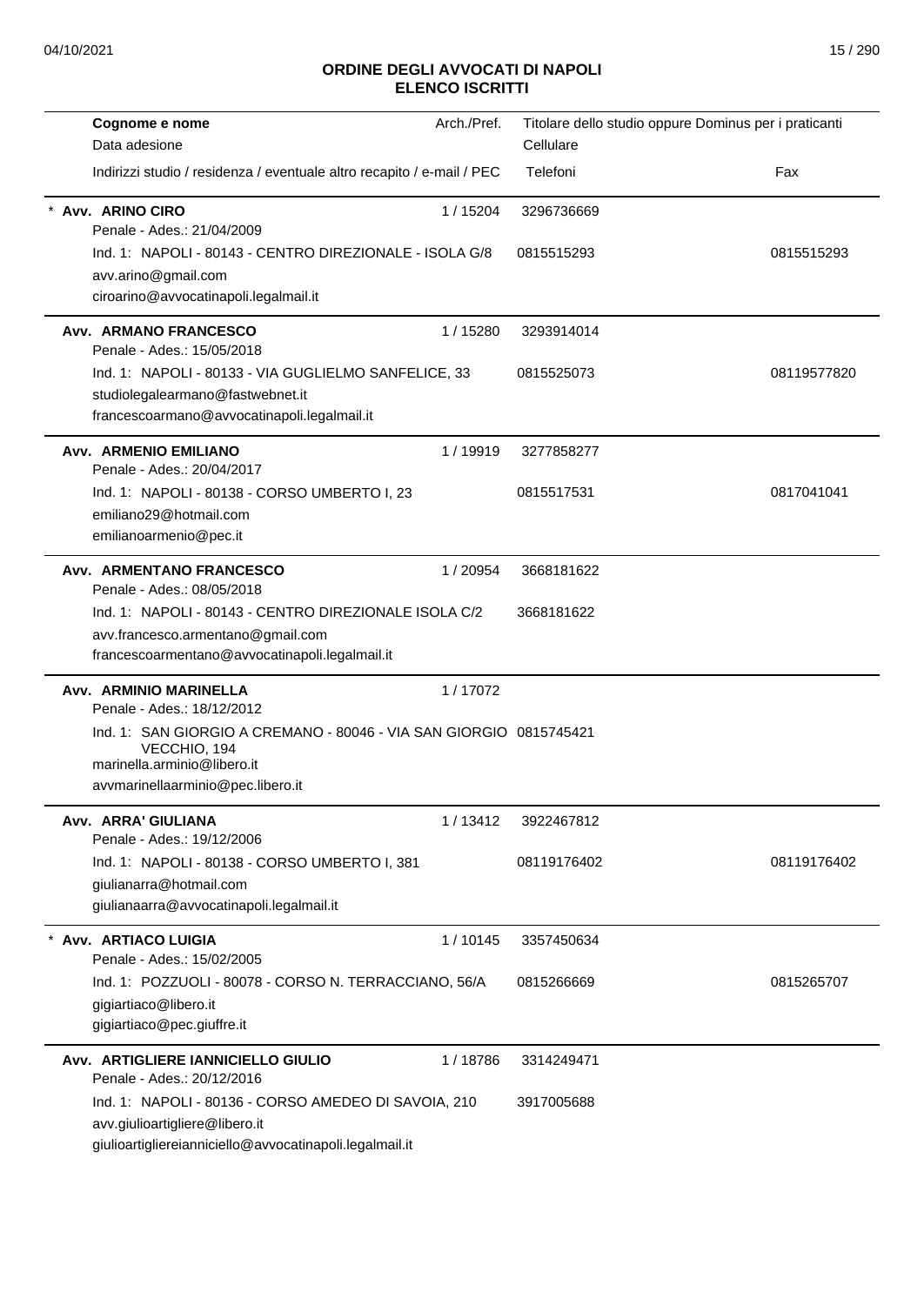| Cognome e nome<br>Data adesione                                                                                                    | Arch./Pref. | Titolare dello studio oppure Dominus per i praticanti<br>Cellulare |            |             |
|------------------------------------------------------------------------------------------------------------------------------------|-------------|--------------------------------------------------------------------|------------|-------------|
| Indirizzi studio / residenza / eventuale altro recapito / e-mail / PEC                                                             |             | Telefoni                                                           |            | Fax         |
| <b>Avv. ASCIONE GIOVANNI</b><br>Penale - Ades.: 21/05/2018                                                                         | 1/20915     | 3394826265                                                         |            |             |
| Ind. 1: NAPOLI - 80132 - GALLERIA UMBERTO I, 27<br>giovanniascione2@gmail.com<br>giovanniascione@avvocatinapoli.legalmail.it       |             | 08119364744                                                        |            | 08119364744 |
| <b>Avv. ASCIONE MASSIMILIANO</b>                                                                                                   | 1/12456     | 3387303445                                                         |            |             |
| Penale - Ades.: 17/04/2012                                                                                                         |             |                                                                    |            |             |
| Ind. 1: NAPOLI - 80124 - VIALE CAMPI FLEGREI, 25                                                                                   |             | 0817625593                                                         |            | 0817625593  |
| avv.massimilianoascione@gmail.com<br>massimilianoascione@avvocatinapoli.legalmail.it                                               |             |                                                                    |            |             |
| * Avv. ASCOLESE PROCOLO<br>Penale - Ades.: 03/07/2007                                                                              | 1/10798     | 3384543809                                                         |            |             |
| Ind. 1: MONTE DI PROCIDA - 80070 - VIA ROMA, 61                                                                                    |             | 0818683743                                                         |            | 0818683743  |
| procoloascolese@virgilio.it<br>procoloascolese@avvocatinapoli.legalmail.it                                                         |             |                                                                    |            |             |
| * Avv. ASSANTE VINCENZO<br>Penale - Ades.: 19/03/2007                                                                              | 1/12504     | 3358311895                                                         |            |             |
| Ind. 1: PORTICI - 80055 - CORSO G. GARIBALDI, 76                                                                                   |             | 0817760144                                                         |            | 1782753033  |
| avvocato.assante@gmail.com                                                                                                         |             |                                                                    |            |             |
| vincenzoassante@avvocatinapoli.legalmail.it                                                                                        |             |                                                                    |            |             |
| Avv. ASTI LORENZO<br>Penale - Ades.: 20/04/2006                                                                                    | 1/12145     |                                                                    |            |             |
| Ind. 1: SAN GIORGIO A CREMANO - 80046 - VIA BRUNO<br>BUOZZI, 42<br>avv.lorenzoasti@pec.it                                          |             | 081274816                                                          | 0816075096 | 0816075096  |
| Avv. ATTANASIO ANNALISA<br>Penale - Ades.: 02/07/2013                                                                              | 1/16360     |                                                                    |            |             |
| Ind. 1: NAPOLI - 80126 - VIA PAOLO DELLA VALLE, 93                                                                                 |             | 0818048789                                                         |            |             |
| annalisa_attanasio@hotmail.it<br>annalisaattanasio@avvocatinapoli.legalmail.it                                                     |             |                                                                    |            |             |
| Avv. ATTINGENTI FRANCESCA<br>Penale - Ades.: 05/07/2016                                                                            | 1/17863     |                                                                    |            |             |
| Ind. 1: NAPOLI - 80143 - CENTRO DIREZIONALE IS. G/1<br>francescaatti@hotmail.it<br>francescaattingenti@avvocatinapoli.legalmail.it |             | 0817879041                                                         |            |             |
| Avv. ATTINGENTI GIOVANNI                                                                                                           | 1/2576      | 3388681592                                                         |            |             |
| Penale - Ades.: 09/07/2019<br>Ind. 1: NAPOLI - 80143 - C.DIR.LE-V.LE COSTITUZIONE<br>$4 - IS.G/1$                                  |             | 0817879041                                                         |            | 0817879317  |
| giovanniattingenti@avvocatinapoli.legalmail.it                                                                                     |             |                                                                    |            |             |
| <b>Avv. ATTINGENTI ROMILDE</b><br>Penale - Ades.: 13/10/2015                                                                       | 1/19244     |                                                                    |            |             |
| Ind. 1: NAPOLI - 80126 - VIA M. DA CARAVAGGIO, 87<br>rominatti@libero.it<br>romildeattingenti@avvocatinapoli.legalmail.it          |             | 0817147172                                                         |            | 08119560670 |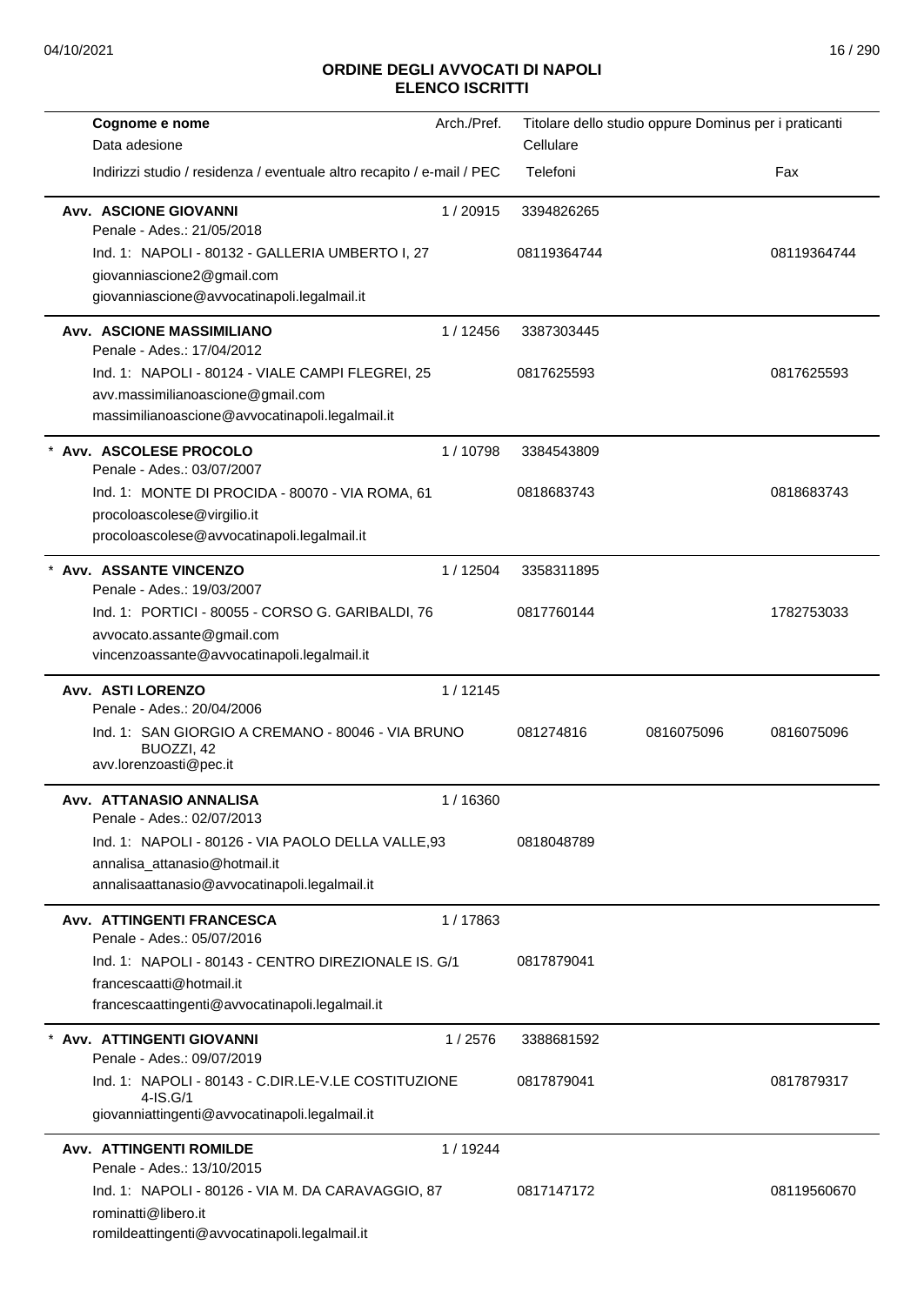| Cognome e nome                                                                   | Arch./Pref. | Titolare dello studio oppure Dominus per i praticanti |             |
|----------------------------------------------------------------------------------|-------------|-------------------------------------------------------|-------------|
| Data adesione                                                                    |             | Cellulare                                             |             |
| Indirizzi studio / residenza / eventuale altro recapito / e-mail / PEC           |             | Telefoni                                              | Fax         |
| <b>Avv. ATTORE ANTONIO</b><br>Penale - Ades.: 05/07/2011                         | 1/16603     | 3204575194                                            |             |
| Ind. 1: NAPOLI - 80133 - VIA ROBERTO BRACCO, 45                                  |             | 08119245482                                           | 08119245482 |
| Ind. 2: QUARTO - 80010 - VIA A. FLEMING, 2                                       |             | 0818763774                                            | 0818763774  |
| avv.attore@gmail.com                                                             |             |                                                       |             |
| antonioattore@avvocatinapoli.legalmail.it                                        |             |                                                       |             |
| Avv. AULETTA GERARDO<br>Penale - Ades.: 07/10/2014                               | 1/18743     | 3498679022                                            |             |
| Ind. 1: NAPOLI - 80143 - CENTRO DIREZIONALE ISOLA E/4<br>PAL. FADIM              |             | 3498679022                                            |             |
| Ind. 2: CASORIA - 80026 - S.S. SANNITICA, 80 PAL. SERLINI                        |             | 3498679022                                            |             |
| gerardoauletta@gmail.com                                                         |             |                                                       |             |
| gerardoauletta@avvocatinapoli.legalmail.it                                       |             |                                                       |             |
| Avv. AULETTA GIULIA<br>Penale - Ades.: 09/12/2020                                | 1/21822     | 3493724484                                            |             |
| Ind. 1: NAPOLI - 80143 - CENTRO DIREZIONALE ISOLA E/4<br>PAL. FADIM              |             | 3493724484                                            |             |
| Ind. 2: CASORIA - 80026 - S.S. SANNITICA, 80 PAL. SERLINI                        |             | 3493724484                                            |             |
| giuliaauletta@gmail.com                                                          |             |                                                       |             |
| giuliaauletta@avvocatinapoli.legalmail.it                                        |             |                                                       |             |
| Avv. AURICCHIO ADRIANA<br>Penale - Ades.: 03/07/2012                             | 1/7049      | 3474213691                                            |             |
| Ind. 1: NAPOLI - 80126 - VIA VINCENZO TIBERIO, 9                                 |             | 0817671828                                            | 0817671828  |
| auricchio.adri@gmail.com                                                         |             |                                                       |             |
| adrianaauricchio@avvocatinapoli.legalmail.it                                     |             |                                                       |             |
| Avv. AURIEMMA ALESSIO                                                            | 1/9828      |                                                       |             |
| Penale - Ades.: 03/10/2006<br>Ind. 1: NAPOLI - 80128 - VIA PIETRO CASTELLINO, 91 |             | 0815605886                                            | 0816131089  |
| avv.alessioauriemma@gmail.com                                                    |             |                                                       |             |
| alessioauriemma@avvocatinapoli.legalmail.it                                      |             |                                                       |             |
| Avv. AURIEMMA MARIO                                                              | 1/12493     |                                                       |             |
| Penale - Ades.: 02/07/2013                                                       |             |                                                       |             |
| Ind. 1: NAPOLI - 80121 - CORSO VITTORIO EMANUELE, 114                            |             | 081663742                                             | 1782729820  |
| mario.auriemma@libero.it                                                         |             |                                                       |             |
| marioauriemma@avvocatinapoli.legalmail.it                                        |             |                                                       |             |
| Avv. AURIEMMA SILVIO                                                             | 1 / 9508    | 3472736621                                            |             |
| Penale - Ades.: 28/10/2003                                                       |             |                                                       |             |
| Ind. 1: NAPOLI - 80133 - CORSO UMBERTO I, 58<br>studioauriemma@fastwebnet.it     |             | 08118556732                                           | 08118556813 |
| avv.auriemma@pec.epalex.it                                                       |             |                                                       |             |
| <b>Avv. AUTIERO GIUSEPPE</b>                                                     | 1 / 16560   |                                                       |             |
| Penale - Ades.: 19/04/2011                                                       |             |                                                       |             |
| Ind. 1: NAPOLI - 80142 - PIAZZA PRINCIPE UMBERTO, 4                              |             | 0810140087                                            | 0810140088  |
| Ind. 2: NAPOLI - 80141 - CORSO GARIBALDI, 298                                    |             | 0816580249                                            | 0812140501  |
| giuseppe.autiero@libero.it                                                       |             |                                                       |             |
| giuseppeautiero@avvocatinapoli.legalmail.it                                      |             |                                                       |             |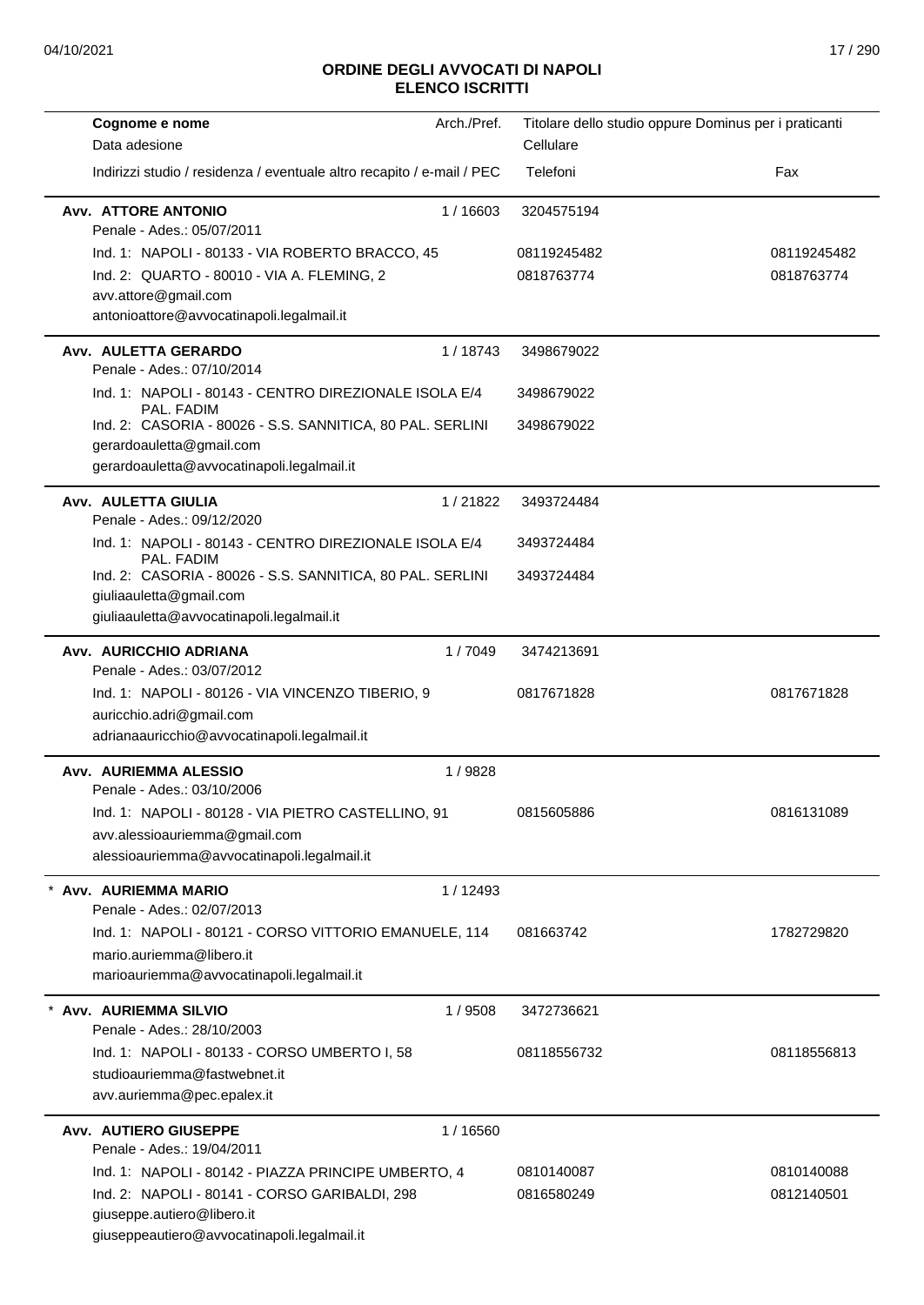| Cognome e nome                                                         | Arch./Pref. | Titolare dello studio oppure Dominus per i praticanti |             |             |
|------------------------------------------------------------------------|-------------|-------------------------------------------------------|-------------|-------------|
| Data adesione                                                          |             | Cellulare                                             |             |             |
| Indirizzi studio / residenza / eventuale altro recapito / e-mail / PEC |             | Telefoni                                              |             | Fax         |
| Avv. AVALLONE LAURA<br>Penale - Ades.: 07/07/2015                      | 1 / 18256   | 3403331069                                            |             |             |
| Ind. 1: NAPOLI - 80121 - VIA DEI MILLE, 16                             |             | 081426935                                             | 08119308006 | 081426935   |
| la.avallone@gmail.com                                                  |             |                                                       |             |             |
| lauraavallone@avvocatinapoli.legalmail.it                              |             |                                                       |             |             |
| Avv. AVALLONE PAOLO<br>Penale - Ades.: 19/12/2006                      | 1/13417     | 3403811382                                            |             |             |
| Ind. 1: NAPOLI - 80133 - VIA CERVANTES 55/5                            |             | 0815423294                                            | 0814202199  | 0815423294  |
| paolo.ava72@gmail.com                                                  |             |                                                       |             |             |
| paoloavallone@avvocatinapoli.legalmail.it                              |             |                                                       |             |             |
| Avv. AVANTAGGIATO LAURA<br>Penale - Ades.: 28/04/2021                  | 1/17423     | 3495868788                                            |             |             |
| Ind. 1: FORIO D'ISCHIA - 80075 - VICO II SAN GAETANO, 2                |             | 0813766305                                            |             | 0813766305  |
| laura.avantaggiato@gmail.com                                           |             |                                                       |             |             |
| lauraavantaggiato@avvocatinapoli.legalmail.it                          |             |                                                       |             |             |
| Avv. AVELLA SABRINA<br>Penale - Ades.: 15/12/2009                      | 1/11350     | 3397661224                                            |             |             |
| Ind. 1: NAPOLI - 80122 - VIA VINCENZO ARANGIO RUIZ, 83                 |             | 081661889                                             |             | 081661895   |
| avv.sabrinaavella@alice.it                                             |             |                                                       |             |             |
| sabrinaavella@pec.it                                                   |             |                                                       |             |             |
| <b>Avv. AVIGNONE GIULIO</b>                                            | 1/14532     |                                                       |             |             |
| Penale - Ades.: 16/05/2016                                             |             |                                                       |             |             |
| Ind. 1: NAPOLI - 80132 - VIA SANTA LUCIA, 110                          |             | 0817644068                                            |             | 0817644070  |
| Ind. 2: NAPOLI - 80129 - VICO CACCIOTTOLI, 53<br>g.avignone@gmail.com  |             | 08119029648                                           |             |             |
| giulioavignone@avvocatinapoli.legalmail.it                             |             |                                                       |             |             |
|                                                                        |             |                                                       |             |             |
| Avv. AVITABILE ALFONSO MARIA<br>Penale - Ades.: 04/11/2004             | 1/10070     |                                                       |             |             |
| Ind. 1: NAPOLI - 80129 - VIA SCARLATTI, 8                              |             | 08119361142                                           |             | 08119806213 |
| alfonsomaria.avitabile@tin.it                                          |             |                                                       |             |             |
| alfonsomariaavitabile@avvocatinapoli.legalmail.it                      |             |                                                       |             |             |
| Avv. AVOLIO ANNA<br>Penale - Ades.: 14/04/2021                         | 1/21559     | 3381659181                                            |             |             |
| Ind. 1: NAPOLI - 80145 - VIA VITTORIO VENETO, 29                       |             | 0815455121                                            |             | 0823304112  |
| aavolio2@gmail.com                                                     |             |                                                       |             |             |
| annaavolio@pec.it                                                      |             |                                                       |             |             |
| Avv. BACCARI GAETANO                                                   | 1/14056     | 3387844444                                            |             |             |
| Penale - Ades.: 03/07/2007                                             |             |                                                       |             |             |
| Ind. 1: NAPOLI - 80123 - VIA GALDIERI, 49                              |             | 3387844444                                            |             |             |
| avvocatobaccari@libero.it                                              |             |                                                       |             |             |
| gaetanobaccari@avvocatinapoli.legalmail.it                             |             |                                                       |             |             |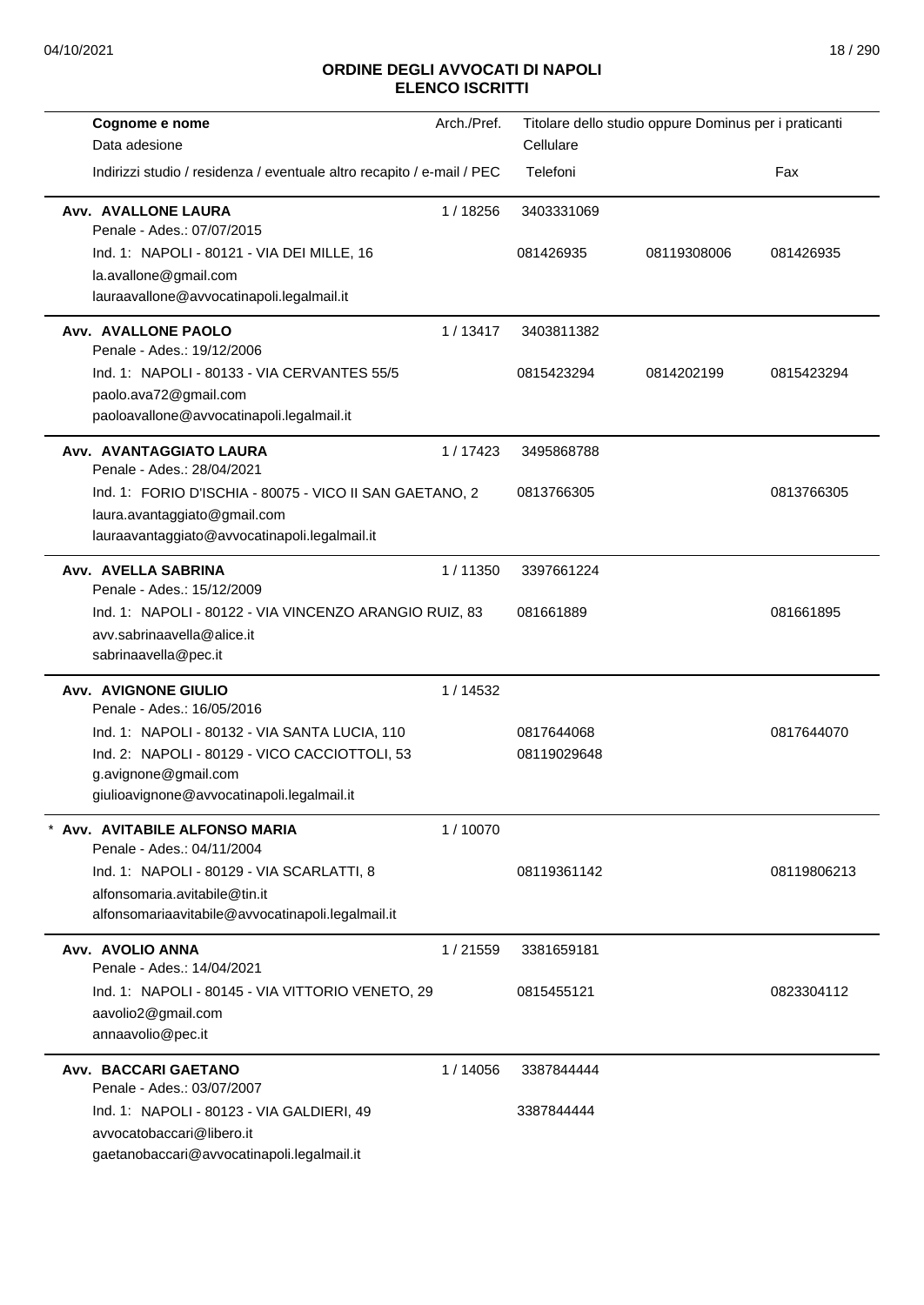| Cognome e nome                                                                         | Arch./Pref. | Titolare dello studio oppure Dominus per i praticanti |            |
|----------------------------------------------------------------------------------------|-------------|-------------------------------------------------------|------------|
| Data adesione                                                                          |             | Cellulare                                             |            |
| Indirizzi studio / residenza / eventuale altro recapito / e-mail / PEC                 |             | Telefoni                                              | Fax        |
| Avv. BAGAGLI ALESSANDRO<br>Penale - Ades.: 16/04/2013                                  | 1/17376     | 3317517774                                            |            |
| Ind. 1: NAPOLI - 80128 - VIA PITLOO, 8                                                 |             | 0815787170                                            | 0814207962 |
| a.bagagli@fastwebnet.it                                                                |             |                                                       |            |
| alessandrobagagli@avvocatinapoli.legalmail.it                                          |             |                                                       |            |
| Avv. BAGNATI FABRIZIA<br>Penale - Ades.: 25/09/2001                                    | 1/3807      | 3358154714                                            |            |
| Ind. 1: NAPOLI - 80127 - VIA ANIELLO FALCONE, 306                                      |             |                                                       |            |
| Ind. 2: NAPOLI - 80138 - CORSO UMBERTO I                                               |             | 081                                                   | 081        |
| bagnati@unina.it                                                                       |             |                                                       |            |
| fabrizia.bagnati@personalepec.unina.it                                                 |             |                                                       |            |
| Avv. BAGNULO RICCARDO<br>Penale - Ades.: 10/12/2002                                    | 1/5379      | 3311735694                                            |            |
| Ind. 1: NAPOLI - 80122 - VIA MICHELANGELO SCHIPA, 118                                  |             | 0812461843                                            |            |
| riccardobagnulo@libero.it                                                              |             |                                                       |            |
| riccardobagnulo@pec.libero.it                                                          |             |                                                       |            |
| Avv. BALDASCINO MARIAROSARIA<br>Penale - Ades.: 20/11/2007                             | 1/11501     | 3935708321                                            |            |
| Ind. 1: NAPOLI - 80100 - VIA PORTA POSILLIPO, 60                                       |             | 0815012401                                            | 0815012401 |
| Ind. 2: SANT'ARPINO - 81030 - VIA ELIO VITTORINI, 7<br>avv.baldascino@legalmail.it     |             | 0815012401                                            | 0815012401 |
| Avv. BALDI CHIARA<br>Penale - Ades.: 18/12/2012                                        | 1/17077     | 3474739938                                            |            |
| Ind. 1: NAPOLI - 80126 - VIA DELL'EPOMEO, 85                                           |             | 0817705725                                            | 0817705725 |
| avvchiarabaldi@virgilio.it                                                             |             |                                                       |            |
| chiarabaldi@avvocatinapoli.legalmail.it                                                |             |                                                       |            |
| Avv. BALDINO MATTEO FRANCO<br>Penale - Ades.: 18/12/2020                               | 1/6905      |                                                       |            |
| Ind. 1: SAN GIORGIO A CREMANO - 80046 - VIA E.                                         |             | 0817764738                                            | 0817764738 |
| TAMBORRINO, 5<br>matteofrancobaldino@alice.it                                          |             |                                                       |            |
| matteofrancobaldino@avvocatinapoli.legalmail.it                                        |             |                                                       |            |
| <b>Avv. BALESTRINO FELICE</b>                                                          | 1 / 8677    | 3336453460                                            |            |
| Penale - Ades.: 13/10/2015                                                             |             |                                                       |            |
| Ind. 1: NAPOLI - 80129 - VIA GIROLAMO SANTACROCE, 25                                   |             | 089795584                                             | 089795584  |
| felice.balestrino@alice.it                                                             |             |                                                       |            |
| felicebalestrino@avvocatinapoli.legalmail.it                                           |             |                                                       |            |
| Avv. BALSAMO RAFFAELE<br>Penale - Ades.: 19/04/2011                                    | 1/15521     |                                                       |            |
| Ind. 1: NAPOLI - 80133 - VIA SAN TOMMASO D'AQUINO, 15                                  |             | 0817041411                                            | 0817041412 |
| Ind. 2: AFRAGOLA - 80021 - CORSO G. GARIBALDI, 123<br>avv.raffaelebalsamo@legalmail.it |             |                                                       |            |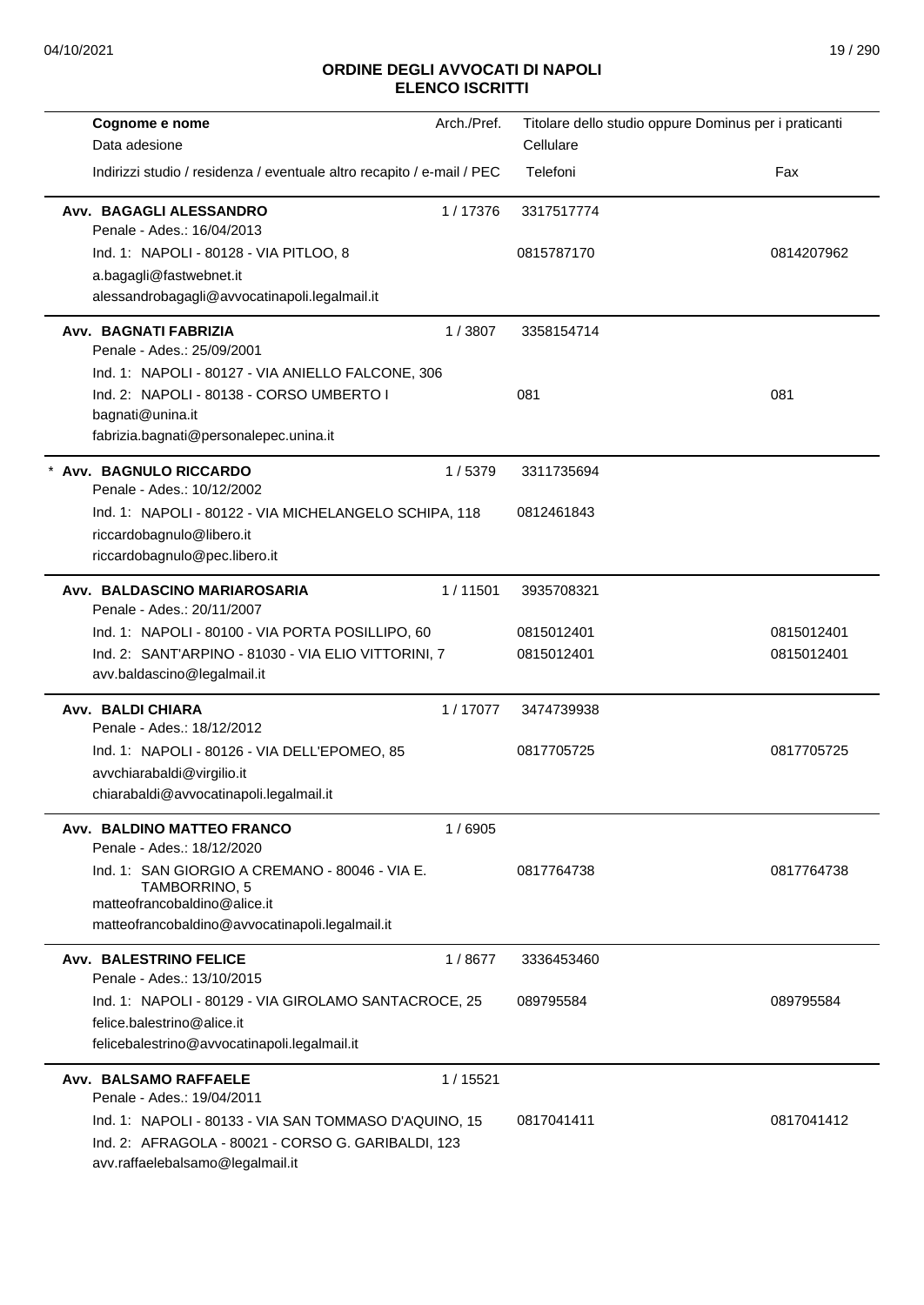| Arch./Pref.<br>Cognome e nome                                              | Titolare dello studio oppure Dominus per i praticanti |             |
|----------------------------------------------------------------------------|-------------------------------------------------------|-------------|
| Data adesione                                                              | Cellulare                                             |             |
| Indirizzi studio / residenza / eventuale altro recapito / e-mail / PEC     | Telefoni                                              | Fax         |
| Avv. BALZANO MAURIZIO<br>1/14026<br>Penale - Ades.: 20/04/2010             | 3400811272                                            |             |
| Ind. 1: NAPOLI - 80147 - VIA BISIGNANO I TRAV. DX, 42                      | 0815722894                                            | 0815722894  |
| avv.mauriziobalzano@gmail.com                                              |                                                       |             |
| mauriziobalzano@avvocatinapoli.legalmail.it                                |                                                       |             |
| Avv. BANCALE GIANLUCA<br>1/11138<br>Penale - Ades.: 16/04/2008             | 3283823608                                            |             |
| Ind. 1: CASAMICCIOLA TERME - 80074 - VIA PRINCIPESSA                       | 081994446                                             | 081994446   |
| MARGHERITA, 39                                                             |                                                       |             |
| gianlucabancale@yahoo.it                                                   |                                                       |             |
| gianlucabancale@avvocatinapoli.legalmail.it                                |                                                       |             |
| <b>Avv. BARATTO GIUSEPPINA</b><br>1/20781<br>Penale - Ades.: 06/02/2018    | 3279758485                                            |             |
| Ind. 1: NAPOLI - 80143 - CENTRO DIREZIONALE ISOLA G/7                      | 08119330213                                           |             |
| Ind. 2: CASORIA - 80026 - VIA GIOLITTI, 4                                  | 0817577673                                            | 0817577673  |
| avv.giuseppinabaratto@gmail.com                                            |                                                       |             |
| g.baratto@pec.it                                                           |                                                       |             |
| Avv. BARBATO ANIELLO<br>1/15073                                            | 3403590862                                            |             |
| Penale - Ades.: 04/10/2010                                                 |                                                       |             |
| Ind. 1: NAPOLI - 80121 - PIAZZA GIULIO RODINO', 18                         | 0399080935                                            | 0399796342  |
| Ind. 2: MONZA - 20052 - VIA MICHELANGELO BUONARROTI, 9                     | 0399080935                                            | 0399796342  |
| avvocato.aniello.barbato@gmail.com                                         |                                                       |             |
| aniellobarbato@avvocatinapoli.legalmail.it                                 |                                                       |             |
| Avv. BARBATO ANTONIO<br>1/2377<br>Penale - Ades.: 20/12/2011               |                                                       |             |
| Ind. 1: PORTICI - 80055 - VIA LIBERTA', 67                                 | 0817763885                                            | 0817763885  |
| abarbat@tin.it                                                             |                                                       |             |
| antoniobarbato@pec.giuffre.it                                              |                                                       |             |
| Avv. BARBATO GIANLUCA<br>1 / 19543                                         | c/o PUCINO FILIPPO                                    |             |
| Penale - Ades.: 02/02/2016                                                 | 3290271707                                            |             |
| Ind. 1: NAPOLI - 80126 - VIALE MARIA BAKUNIN, 161                          | 0817661399                                            | 08119308547 |
| gianlucabarbato80@gmail.com<br>gianlucabarbato@avvocatinapoli.legalmail.it |                                                       |             |
|                                                                            |                                                       |             |
| <b>Avv. BARCA DARIO</b><br>1/19372                                         | 3337188175                                            |             |
| Penale - Ades.: 10/01/2017                                                 |                                                       |             |
| Ind. 1: BACOLI - 80070 - VIA NERVA, 7                                      | 0815233013                                            | 0815233013  |
| dario.barca@gmail.com<br>dariobarca@avvocatinapoli.legalmail.it            |                                                       |             |
|                                                                            |                                                       |             |
| Avv. BARDARI SERGIO<br>1/22132                                             | 3475462023                                            |             |
| Penale - Ades.: 25/06/2019                                                 |                                                       |             |
| Ind. 1: NAPOLI - 80137 - SUPPORTICO LOPEZ, 10<br>sergiobardari@gmail.com   | 3475462023                                            |             |
| sergiobardari@avvocatinapoli.legalmail.it                                  |                                                       |             |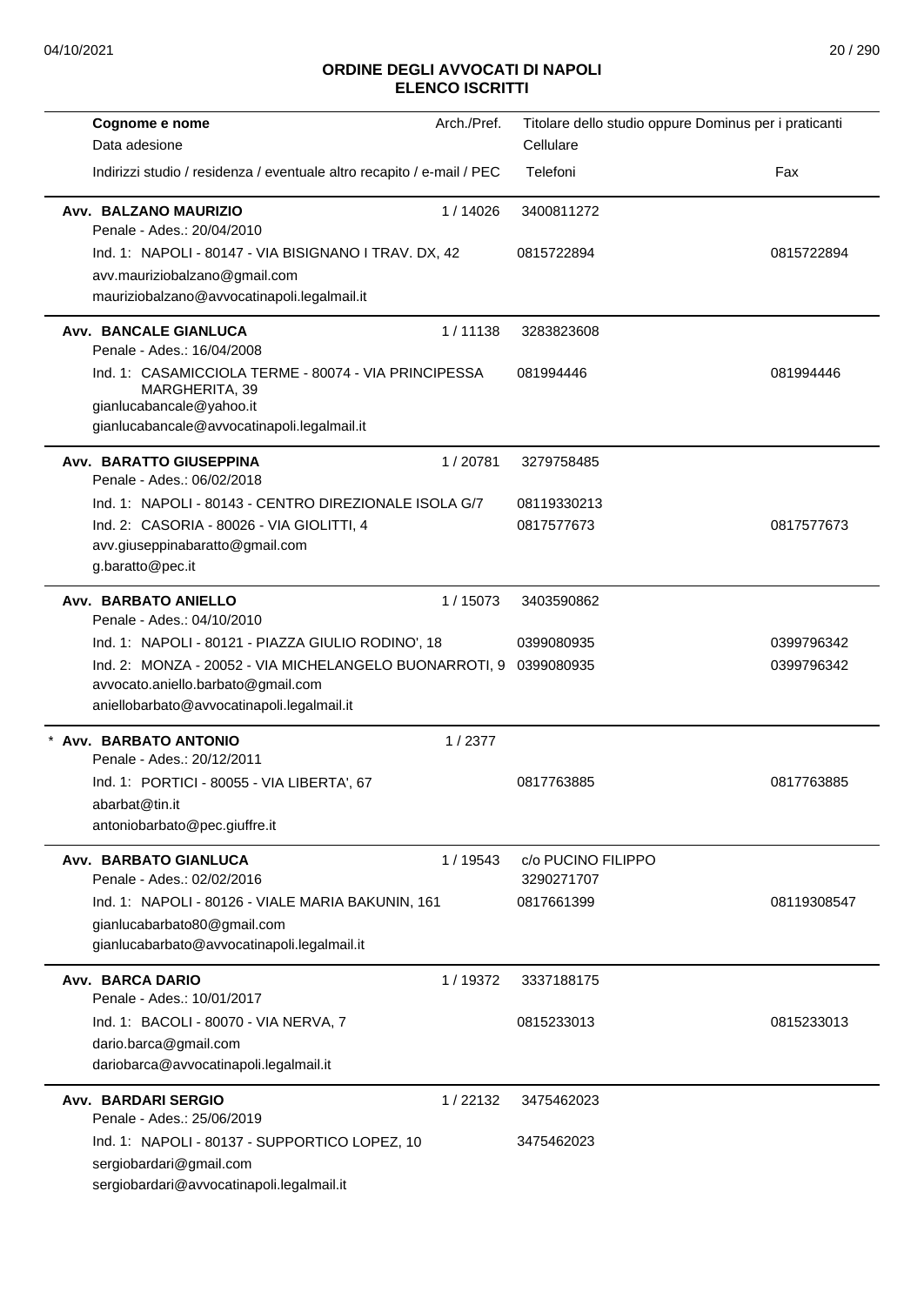| Cognome e nome                                                                             | Arch./Pref. |            | Titolare dello studio oppure Dominus per i praticanti |            |
|--------------------------------------------------------------------------------------------|-------------|------------|-------------------------------------------------------|------------|
| Data adesione                                                                              |             | Cellulare  |                                                       |            |
| Indirizzi studio / residenza / eventuale altro recapito / e-mail / PEC                     |             | Telefoni   |                                                       | Fax        |
| * Avv. BARGI ALFREDO                                                                       | 1/2547      | 3487465629 |                                                       |            |
| Penale - Ades.: 30/11/2004                                                                 |             |            |                                                       |            |
| Ind. 1: NAPOLI - 80123 - CALATA PONTICELLO A<br>MARECHIARO, 8                              |             | 3487465629 |                                                       |            |
| Ind. 2: GIUGLIANO IN CAMPANIA - 80014 - VIA CORSO<br>CAMPANO, 315<br>studiobargi@gmail.com |             |            |                                                       |            |
| alfredobargi@sicurezzapostale.it                                                           |             |            |                                                       |            |
| <b>Avv. BARGI MASSIMILIANO</b>                                                             | 1/16271     | 3477220038 |                                                       |            |
| Penale - Ades.: 08/02/2011                                                                 |             |            |                                                       |            |
| Ind. 1: NAPOLI - 80143 - CENTRO DIREZIONALE ISOLA G/1                                      |             | 0815520795 |                                                       | 0815520796 |
| Ind. 2: GIUGLIANO IN CAMPANIA - 80014 - VIA CORSO                                          |             |            |                                                       |            |
| CAMPANO, 315<br>massimiliano.bargi@virgilio.it                                             |             |            |                                                       |            |
| massimilianobargi@avvocatinapoli.legalmail.it                                              |             |            |                                                       |            |
|                                                                                            |             |            |                                                       |            |
| <b>Avv. BARONE MARIO</b><br>Penale - Ades.: 16/12/2008                                     | 1/14881     | 3402955293 |                                                       |            |
| Ind. 1: SAN GIORGIO A CREMANO - 80046 - VIA G. MAZZINI, 6                                  |             | 3402955293 |                                                       |            |
| Ind. 2: SAN GIORGIO A CREMANO - 80046 - VIA ROSA                                           |             | 0816204665 |                                                       |            |
| LUXEMBURG, 3<br>avvocatobarone@pec.it                                                      |             |            |                                                       |            |
| Avv. BARONE ROSSELLA                                                                       | 1/14534     |            |                                                       |            |
| Penale - Ades.: 16/04/2008                                                                 |             |            |                                                       |            |
| Ind. 1: NAPOLI - 80131 - VIA CAMALDOLILLI, 213                                             |             | 3395604659 |                                                       |            |
| avvrossellabarone@libero.it<br>rossellabarone@avvocatinapoli.legalmail.it                  |             |            |                                                       |            |
|                                                                                            |             |            |                                                       |            |
| Avv. BARRA LINA PIA                                                                        | 1/20093     | 3202524314 |                                                       |            |
| Penale - Ades.: 20/12/2016                                                                 |             |            |                                                       |            |
| Ind. 1: NAPOLI - 80143 - CENTRO DIREZIONALE ISOLA E/1                                      |             | 0817877276 | 3202524314                                            | 0817877276 |
| Ind. 2: NAPOLI - 80137 - VIA TOMMASO CARAVITA, 10<br>avvocatolinapiabarra@gmail.com        |             | 0815511930 |                                                       | 0817586638 |
| studiolegalelinapiabarra@pec.it                                                            |             |            |                                                       |            |
|                                                                                            |             |            |                                                       |            |
| Avv. BARRETTA CAMILLO<br>Penale - Ades.: 04/10/2016                                        | 1 / 19929   | 3920190040 |                                                       |            |
| Ind. 1: NAPOLI - 80144 - VIA PRIVATA IMPERATORE, 13                                        |             | 0810384611 |                                                       | 0810384611 |
| Ind. 2: CASAVATORE - 80020 - VIA GUGLIELMO MARCONI, 283 0810384449                         |             |            |                                                       | 0810384449 |
| camillobarretta@libero.it                                                                  |             |            |                                                       |            |
| c.barretta@pec.it                                                                          |             |            |                                                       |            |
| Avv. BARRETTA MARIO                                                                        | 1/22101     | 3499160582 |                                                       |            |
| Penale - Ades.: 23/06/2021                                                                 |             |            |                                                       |            |
| Ind. 1: NAPOLI - 80139 - VIA PIETRO COLLETTA, 12                                           |             | 0810487890 |                                                       |            |
| mariobarretta1990@libero.it                                                                |             |            |                                                       |            |
| mariobarretta1@avvocatinapoli.legalmail.it                                                 |             |            |                                                       |            |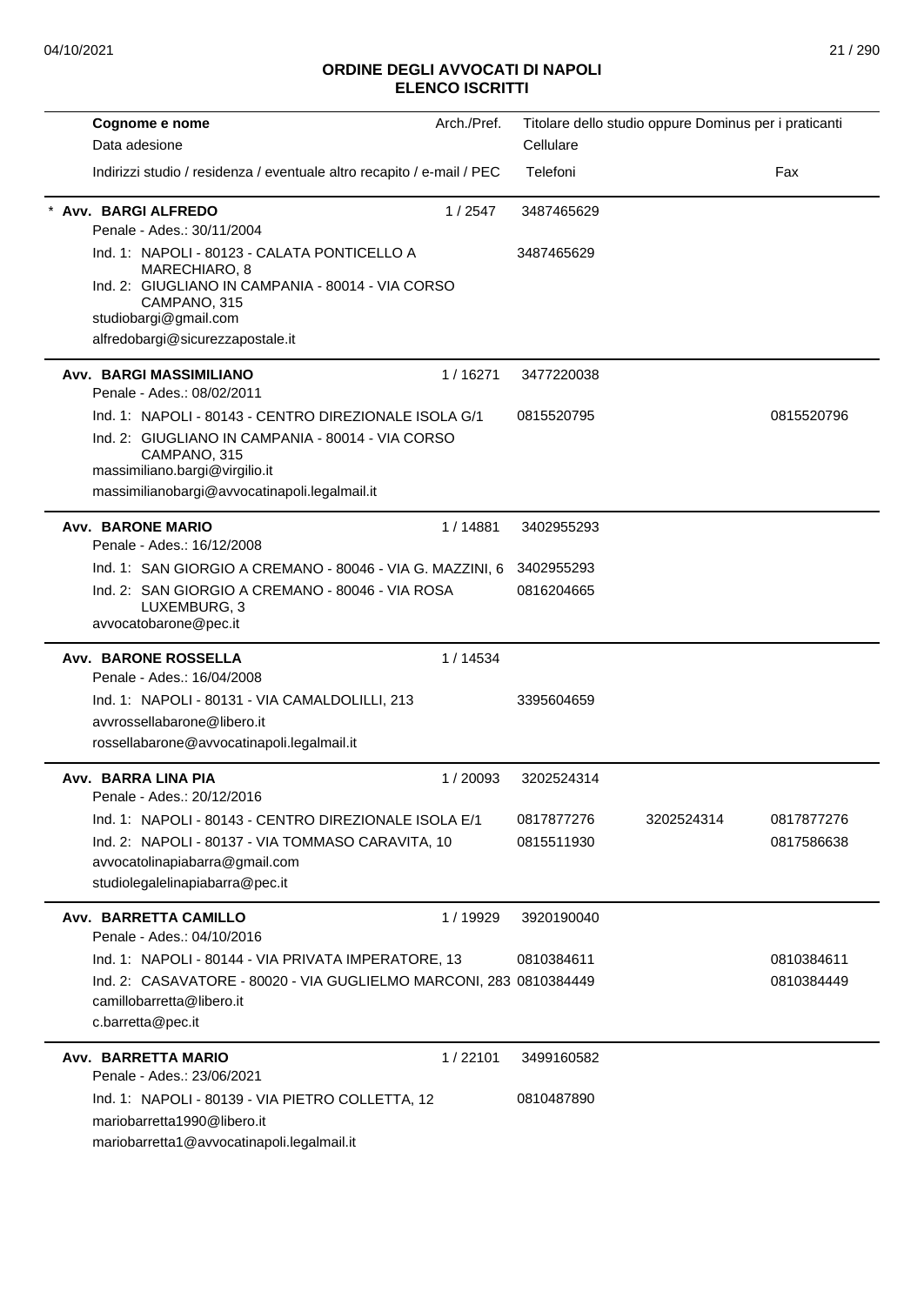| Cognome e nome<br>Data adesione                                                                                                                                         | Arch./Pref. | Titolare dello studio oppure Dominus per i praticanti<br>Cellulare |            |            |
|-------------------------------------------------------------------------------------------------------------------------------------------------------------------------|-------------|--------------------------------------------------------------------|------------|------------|
| Indirizzi studio / residenza / eventuale altro recapito / e-mail / PEC                                                                                                  |             | Telefoni                                                           |            | Fax        |
| <b>Avv. BARTILOTTI GIUSEPPE</b><br>Penale - Ades.: 20/12/2005                                                                                                           | 1/10013     | 3471596446                                                         |            |            |
| Ind. 1: NAPOLI - 80125 - LARGO LALA, 16<br>giuseppe.bartilotti62@gmail.com<br>giuseppebartilotti@avvocatinapoli.legalmail.it                                            |             | 0812394552                                                         |            | 0812394552 |
| Avv. BARTIROMO PAOLO<br>Penale - Ades.: 04/06/2002                                                                                                                      | 1/6059      | 335415720                                                          |            |            |
| Ind. 1: NAPOLI - 80122 - VIA MERGELLINA, 209<br>paolobartiromo@libero.it<br>paolobartiromo@avvocatinapoli.legalmail.it                                                  |             | 081622915                                                          |            |            |
| Avv. BARTOLO SARA<br>Penale - Ades.: 02/10/2018                                                                                                                         | 1/19833     | 3384011402                                                         |            |            |
| Ind. 1: PORTICI - 80055 - VIA DALBONO, 35<br>avv.sarabartolo@outlook.it<br>sarabartolo@avvocatinapoli.legalmail.it                                                      |             | 0817762104                                                         | 3392081558 | 0817762104 |
| <b>Avv. BARTONE NICOLA</b><br>Prof.                                                                                                                                     | 1/2695      |                                                                    |            |            |
| Penale - Ades.: 20/04/2006<br>Ind. 1: NAPOLI - 80123 - VIA BELSITO, 13<br>stefano.bartone@libero.it<br>n.bartone@legalmail.it                                           |             | 0815757934                                                         | 0815753358 | 0815753358 |
| <b>Avv. BARTONE STEFANO</b><br>Penale - Ades.: 01/10/2013                                                                                                               | 1/13713     | c/o BARTONE NICOLA                                                 |            |            |
| Ind. 1: NAPOLI - 80138 - VIA ANTONIO TARI, 22<br>s.bartone@legalmail.it                                                                                                 |             | 08119568024                                                        | 345910767  |            |
| Avv. BASILE ALBA<br>Penale - Ades.: 30/05/2017                                                                                                                          | 1/20214     | 3287125601                                                         |            |            |
| Ind. 1: NAPOLI - 80126 - VIA PRIMO LEVI, 100<br>basilealba@gmail.com<br>alba.basile@legalmail.it                                                                        |             | 0817260698                                                         |            |            |
| <b>Avv. BASILE CHIARA</b><br>Penale - Ades.: 16/04/2013                                                                                                                 | 1/17132     |                                                                    |            |            |
| Ind. 1: NAPOLI - 80128 - VIA G.GIGANTE, 148<br>chiara_basile@fastwebnet.it<br>chiarabasile@avvocatinapoli.legalmail.it                                                  |             | 0813445260                                                         |            |            |
| Avv. BASILE FRANCESCO<br>Penale - Ades.: 04/07/2006                                                                                                                     | 1/12915     |                                                                    |            |            |
| Ind. 1: NAPOLI - 80145 - VIA DEI CILIEGI, 15<br>Ind. 2: MARANO DI NAPOLI - 80016 - CORSO ITALIA 15<br>f.b.lex@libero.it<br>francescobasile2@avvocatinapoli.legalmail.it |             | 0817423763                                                         |            | 0817423763 |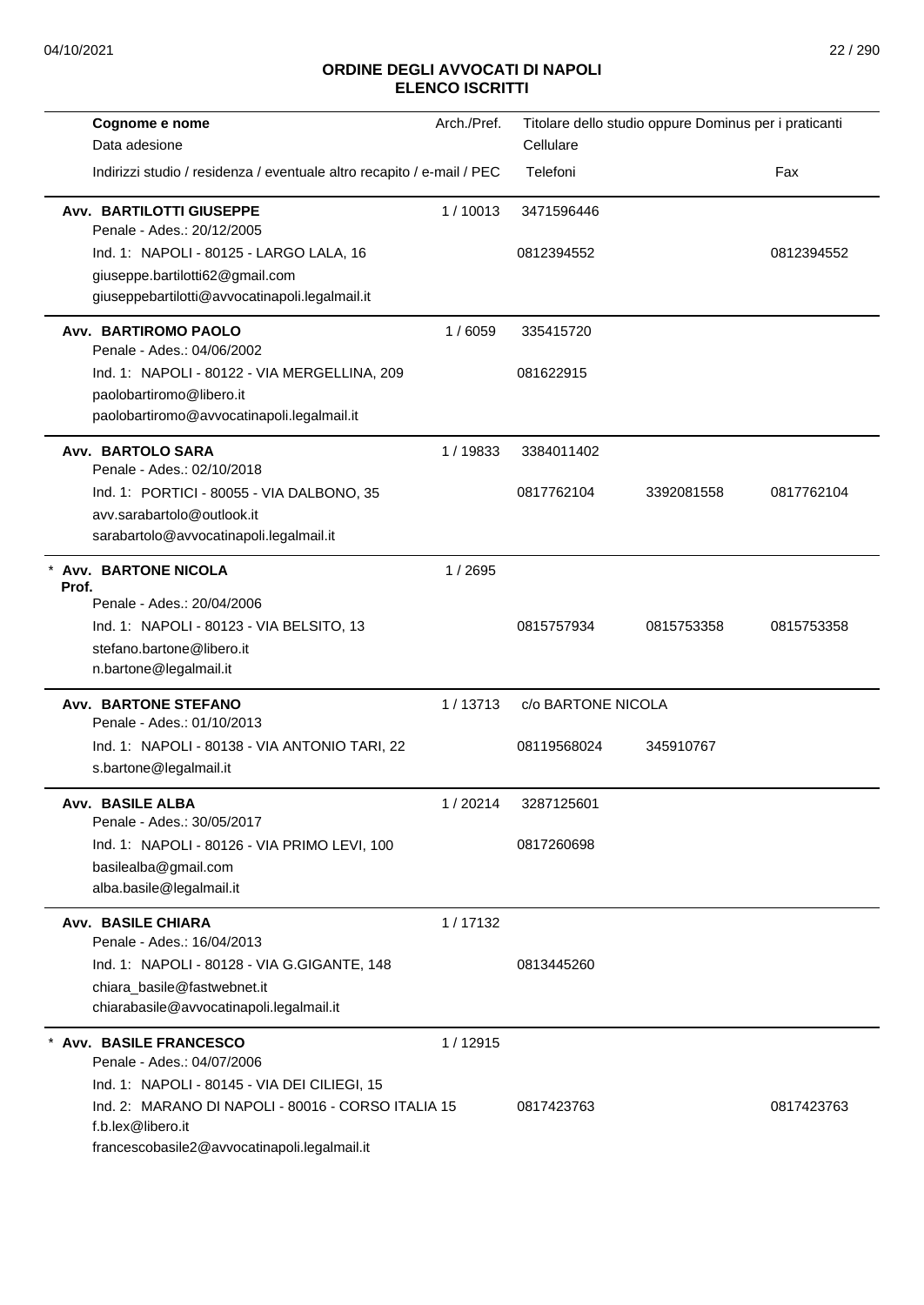| Cognome e nome                                                              | Arch./Pref.                                                            |             | Titolare dello studio oppure Dominus per i praticanti |
|-----------------------------------------------------------------------------|------------------------------------------------------------------------|-------------|-------------------------------------------------------|
| Data adesione                                                               |                                                                        | Cellulare   |                                                       |
|                                                                             | Indirizzi studio / residenza / eventuale altro recapito / e-mail / PEC | Telefoni    | Fax                                                   |
| <b>Avv. BASILE GIUSEPPE</b><br>Penale - Ades.: 16/09/2003                   | 1/8938                                                                 | 3290539798  |                                                       |
| Ind. 1: PORTICI - 80055 - VIA G. AMENDOLA, 1                                |                                                                        | 0817760096  | 0817760447                                            |
| basgius@alice.it                                                            |                                                                        |             |                                                       |
| giuseppebasile@avvocatinapoli.legalmail.it                                  |                                                                        |             |                                                       |
| Avv. BASILE GRAZIA<br>Penale - Ades.: 20/04/2017                            | 1/12206                                                                | 3274437025  |                                                       |
| Ind. 1: NAPOLI - 80138 - VIA GIOVANNI PALADINO, 2                           |                                                                        | 0814288150  | 0815802092                                            |
| graziabasilegb@gmail.com                                                    |                                                                        |             |                                                       |
| graziabasile@avvocatinapoli.legalmail.it                                    |                                                                        |             |                                                       |
| * Avv. BASILE MICHELE                                                       | 1/7725                                                                 | 3357279543  |                                                       |
| Penale - Ades.: 12/06/2001                                                  |                                                                        |             |                                                       |
|                                                                             | Ind. 1: NAPOLI - 80143 - VIA NUOVA POGGIOREALE, 45/A                   | 081282912   | 081282912                                             |
| studiolegalebasile@alice.it                                                 |                                                                        |             |                                                       |
| michelebasile@avvocatinapoli.legalmail.it                                   |                                                                        |             |                                                       |
| * Avv. BASILE SALVATORE<br>Penale - Ades.: 20/04/2010                       | 1 / 15505                                                              | 3486352532  |                                                       |
|                                                                             | Ind. 1: NAPOLI - 80143 - CENTRO DIREZIONALE ISOLA E/1                  | 08119005478 | 08119005478                                           |
| avv.salvatorebasile@gmail.com                                               |                                                                        |             |                                                       |
| avv.salvatorebasile@legalmail.it                                            |                                                                        |             |                                                       |
| Avv. BASILE VALERIO                                                         | 1/20115                                                                | 3428015761  |                                                       |
| Penale - Ades.: 30/01/2018                                                  |                                                                        |             |                                                       |
| Ind. 1: NAPOLI - 80145 - VIA S. MARIA A CUBITO, 616                         |                                                                        | 0815061126  | 0815069332                                            |
| avv.basilevalerio@gmail.com<br>valeriobasile@avvocatinapoli.legalmail.it    |                                                                        |             |                                                       |
|                                                                             |                                                                        |             |                                                       |
| <b>Avv. BASSETTA MARCO</b><br>Penale - Ades.: 12/06/2001                    | 1/5492                                                                 | 3392963052  |                                                       |
|                                                                             | Ind. 1: NAPOLI - 80121 - CORSO VITTORIO EMANUELE, 112                  | 08119807314 | 0810030517                                            |
| avv.marcobassetta@gmail.com                                                 |                                                                        |             |                                                       |
| marcobassetta@legalmail.it                                                  |                                                                        |             |                                                       |
| Avv. BASSO ALESSANDRA                                                       | 1/20678                                                                | 3339253967  |                                                       |
| Penale - Ades.: 13/02/2018                                                  |                                                                        |             |                                                       |
| Ind. 1: NAPOLI - 80132 - VIA S. LUCIA, 123                                  |                                                                        | 0813410106  | 0813410106                                            |
| a.basso85@gmail.com                                                         |                                                                        |             |                                                       |
| avvocatoalessandrabasso@pec.it                                              |                                                                        |             |                                                       |
| Avv. BATTAGLIA ANNA                                                         | 1/20709                                                                | 3356100963  |                                                       |
| Penale - Ades.: 19/04/2016<br>Ind. 1: NAPOLI - 80138 - CORSO UMBERTO I, 237 |                                                                        | 0815634656  | 0812142101                                            |
| anna.battaglia@fastwebnet.it                                                |                                                                        |             |                                                       |
| annabattaglia@avvocatinapoli.legalmail.it                                   |                                                                        |             |                                                       |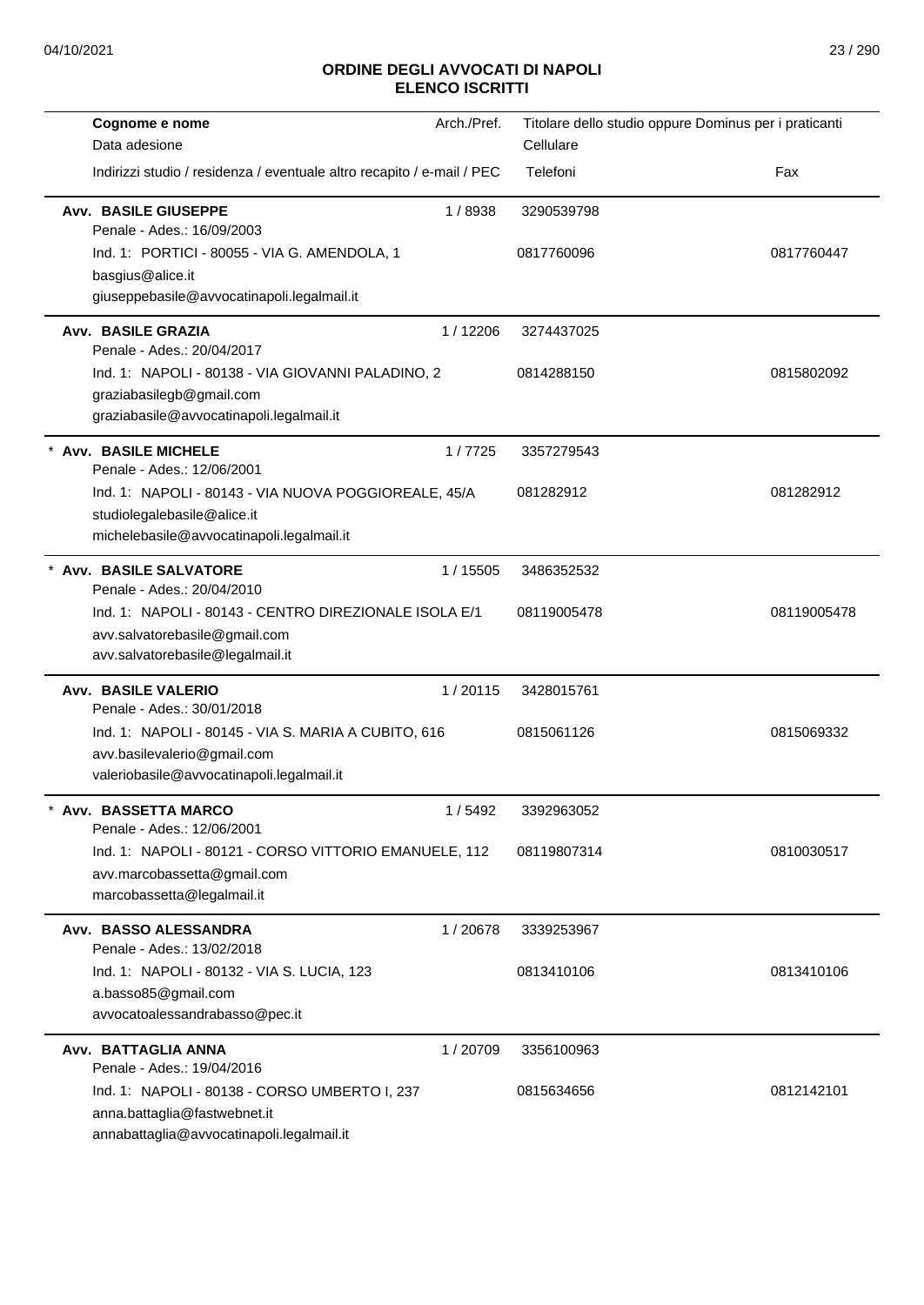| Cognome e nome                                                                                        | Arch./Pref. | Titolare dello studio oppure Dominus per i praticanti |            |
|-------------------------------------------------------------------------------------------------------|-------------|-------------------------------------------------------|------------|
| Data adesione                                                                                         |             | Cellulare                                             |            |
| Indirizzi studio / residenza / eventuale altro recapito / e-mail / PEC                                |             | Telefoni                                              | Fax        |
| Avv. BATTISTA ALESSANDRO<br>Penale - Ades.: 20/04/2006                                                | 1/8578      | 3204141103                                            |            |
| Ind. 1: NAPOLI - 80129 - PIAZZA VANVITELLI, 10                                                        |             | 0815580241                                            | 0815580241 |
| alessandro.battista@fastwebnet.it                                                                     |             |                                                       |            |
| alessandrobattista@avvocatinapoli.legalmail.it                                                        |             |                                                       |            |
| Avv. BAUSANO ROBERTA<br>Penale - Ades.: 01/04/2003                                                    | 1/9114      | 3475408108                                            |            |
| Ind. 1: NAPOLI - 80127 - VIA SANTA MARIA DELLA LIBERA, 42                                             |             | 0815583616                                            | 0815583616 |
| roberta.bausano@libero.it                                                                             |             |                                                       |            |
| robertabausano@avvocatinapoli.legalmail.it                                                            |             |                                                       |            |
| Avv. BELARDO NICOLA<br>Penale - Ades.: 17/12/2013                                                     | 1 / 18245   | 3497639841                                            |            |
| Ind. 1: NAPOLI - 80127 - VIA GINO DORIA, 158                                                          |             | 0818138868                                            | 0818138868 |
| avv.nicolabelardo@libero.it                                                                           |             |                                                       |            |
| nicolabelardo@avvocatinapoli.legalmail.it                                                             |             |                                                       |            |
| Avv. BELLA GIANLUCA MARIA<br>Penale - Ades.: 20/04/2010                                               | 1/16147     | 3669783332                                            |            |
| Ind. 1: NAPOLI - 80122 - VIA A. D'ISERNIA, 16                                                         |             | 02671658144                                           |            |
| Ind. 2: SALVADOR - 00000 - SALVADOR TRADE CENTER<br><b>TORRE SUL SALA 505</b><br>contato@bellalex.net |             | 557133427620                                          |            |
| gianlucamariabella@avvocatinapoli.legalmail.it                                                        |             |                                                       |            |
| <b>Avv. BELLA GIUSEPPE</b>                                                                            | 1/13641     | 3496863222                                            |            |
| Penale - Ades.: 17/04/2007<br>Ind. 1: NAPOLI - 80123 - VIA MANZONI, 141/C                             |             | 3496863222                                            | 0812240100 |
| pinbella@libero.it                                                                                    |             |                                                       |            |
| giuseppebella@avvocatinapoli.legalmail.it                                                             |             |                                                       |            |
| Avv. BELLERE' GIOVANNI<br>Penale - Ades.: 20/12/2005                                                  | 1/9946      | 3283605198                                            |            |
| Ind. 1: NAPOLI - 80142 - VIA NAZIONALE, 107                                                           |             | 3283605198                                            |            |
| giovannibellere@hotmail.com                                                                           |             |                                                       |            |
| giovannibellere@avvocatinapoli.legalmail.it                                                           |             |                                                       |            |
| Avv. BELLO MARCO<br>Penale - Ades.: 30/04/2013                                                        | 1/17758     | 3932004404                                            |            |
| Ind. 1: NAPOLI - 80132 - VIA ORSINI GENERALE, 42                                                      |             | 0817640030                                            | 0817640030 |
| info@avvocatomarcobello.it                                                                            |             |                                                       |            |
| marcobello@avvocatinapoli.legalmail.it                                                                |             |                                                       |            |
| Avv. BELLO MARIA GRAZIA                                                                               | 1/19150     |                                                       |            |
| Penale - Ades.: 13/10/2015                                                                            |             |                                                       |            |
| Ind. 1: QUARTO - 80010 - VIA J. GAGARIN, 3                                                            |             | 3459141556                                            | 0818766813 |
| avvmariagraziabello@libero.it<br>mariagraziabello@avvocatinapoli.legalmail.it                         |             |                                                       |            |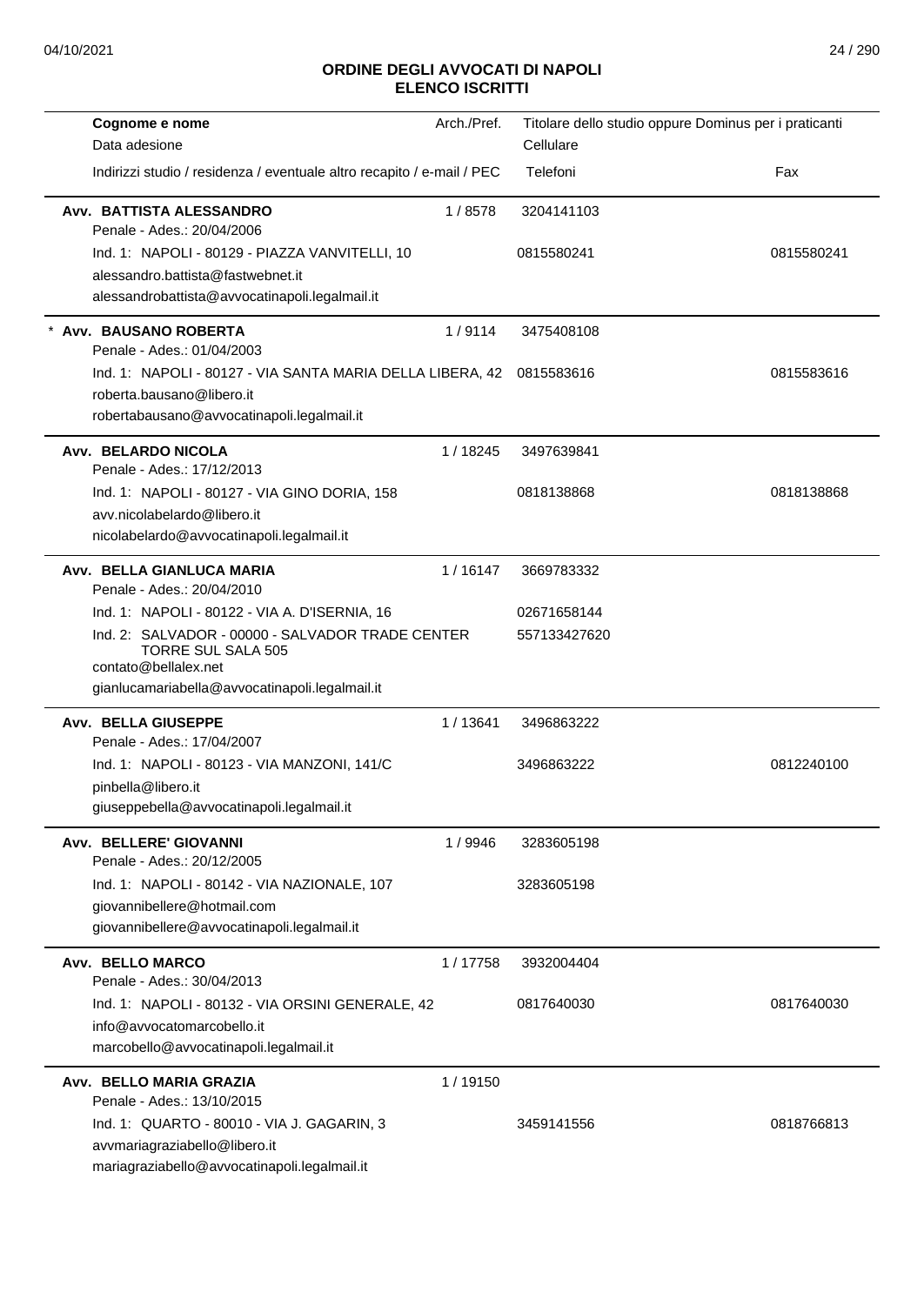|         | Cognome e nome                                                             | Arch./Pref. | Titolare dello studio oppure Dominus per i praticanti |            |
|---------|----------------------------------------------------------------------------|-------------|-------------------------------------------------------|------------|
|         | Data adesione                                                              |             | Cellulare                                             |            |
|         | Indirizzi studio / residenza / eventuale altro recapito / e-mail / PEC     |             | Telefoni                                              | Fax        |
|         | Avv. BENCIVENGA LUISA<br>Penale - Ades.: 15/04/2014                        | 1/18391     |                                                       |            |
|         | Ind. 1: NAPOLI - 80132 - VIA GENERALE ORSINI, 46                           |             | 0815521131                                            |            |
|         | Ind. 2: CARDITO - 80024 - VIA DONADIO, 109<br>lu.bencivenga@hotmail.it     |             | 0818316624                                            | 0818316624 |
|         | avv.luisabencivenga@pec.it                                                 |             |                                                       |            |
|         | * Avv. BENETELLO FRANCESCO<br>Penale - Ades.: 03/07/2007                   | 1/12597     |                                                       |            |
|         | Ind. 1: NAPOLI - 80133 - VIA SAN TOMMASO D'AQUINO, 15                      |             | 0817041411                                            | 0817041412 |
|         | francescobenetello@libero.it                                               |             |                                                       |            |
|         | francescobenetello@legalmail.it                                            |             |                                                       |            |
|         | Avv. BENINCASA SALVATORE<br>Penale - Ades.: 14/04/2021                     | 1/21943     | 3922929189                                            |            |
|         | Ind. 1: NAPOLI - 80139 - VIA PIETRO COLLETTA, 12                           |             | 081440605                                             |            |
|         | sb1985m@alice.it<br>avv.salvatorebenincasa@legalmail.it                    |             |                                                       |            |
|         | * Avv. BERARDI BARBARA                                                     | 1/12919     |                                                       |            |
|         | Penale - Ades.: 04/07/2006                                                 |             |                                                       |            |
|         | Ind. 1: NAPOLI - 80132 - VIA SANTA LUCIA 20                                |             | 0817649753                                            | 0812452549 |
|         | avv.barbaraberardi@gmail.com<br>barbaraberardi@avvocatinapoli.legalmail.it |             |                                                       |            |
|         |                                                                            |             |                                                       |            |
|         | * Avv. BERGAMO MARIASTELLA<br>Penale - Ades.: 12/11/2002                   | 1/5471      | c/o BERGAMO FEDERICO                                  |            |
|         | Ind. 1: NAPOLI - 80133 - PIAZZA MATTEOTTI, 7                               |             | 0812514071                                            |            |
|         | mariastellabergamo@avvocatinapoli.legalmail.it                             |             |                                                       |            |
|         | Avv. BERGER EMANUELA<br>Penale - Ades.: 04/07/2017                         | 1/15196     |                                                       |            |
|         | Ind. 1: NAPOLI - 80144 - CORSO SECONDIGLIANO 236                           |             | 0817549468                                            |            |
|         | emanuelaberger@avvocatinapoli.legalmail.it                                 |             |                                                       |            |
| $\star$ | Avv. BERNARDO CARMINE<br>Penale - Ades.: 02/07/2013                        | 1 / 12644   |                                                       |            |
|         | Ind. 1: ISCHIA - 80070 - VIA DELLE TERME, 3                                |             | 081984521                                             | 081984521  |
|         | carminebernardo@avvocatinapoli.legalmail.it                                |             |                                                       |            |
|         | Avv. BERNARDO GENOVEFFA<br>Penale - Ades.: 02/07/2013                      | 1/16824     |                                                       |            |
|         | Ind. 1: ISCHIA - 80077 - VIA DELLE TERME, 3                                |             | 081984521                                             |            |
|         | studiolegalebernardo@gmail.com                                             |             |                                                       |            |
|         | genoveffabernardo@legalmail.it                                             |             |                                                       |            |
|         | Avv. BERNARDO MARCO<br>Penale - Ades.: 21/04/2015                          | 1/18944     |                                                       |            |
|         | Ind. 1: NAPOLI - 80126 - VIA CINTHIA P.CO SAN PAOLO, 44                    |             | 0812412390                                            | 0812412390 |
|         | avv.bernardomarco@gmail.com<br>marc.bernardo@pec.it                        |             |                                                       |            |
|         |                                                                            |             |                                                       |            |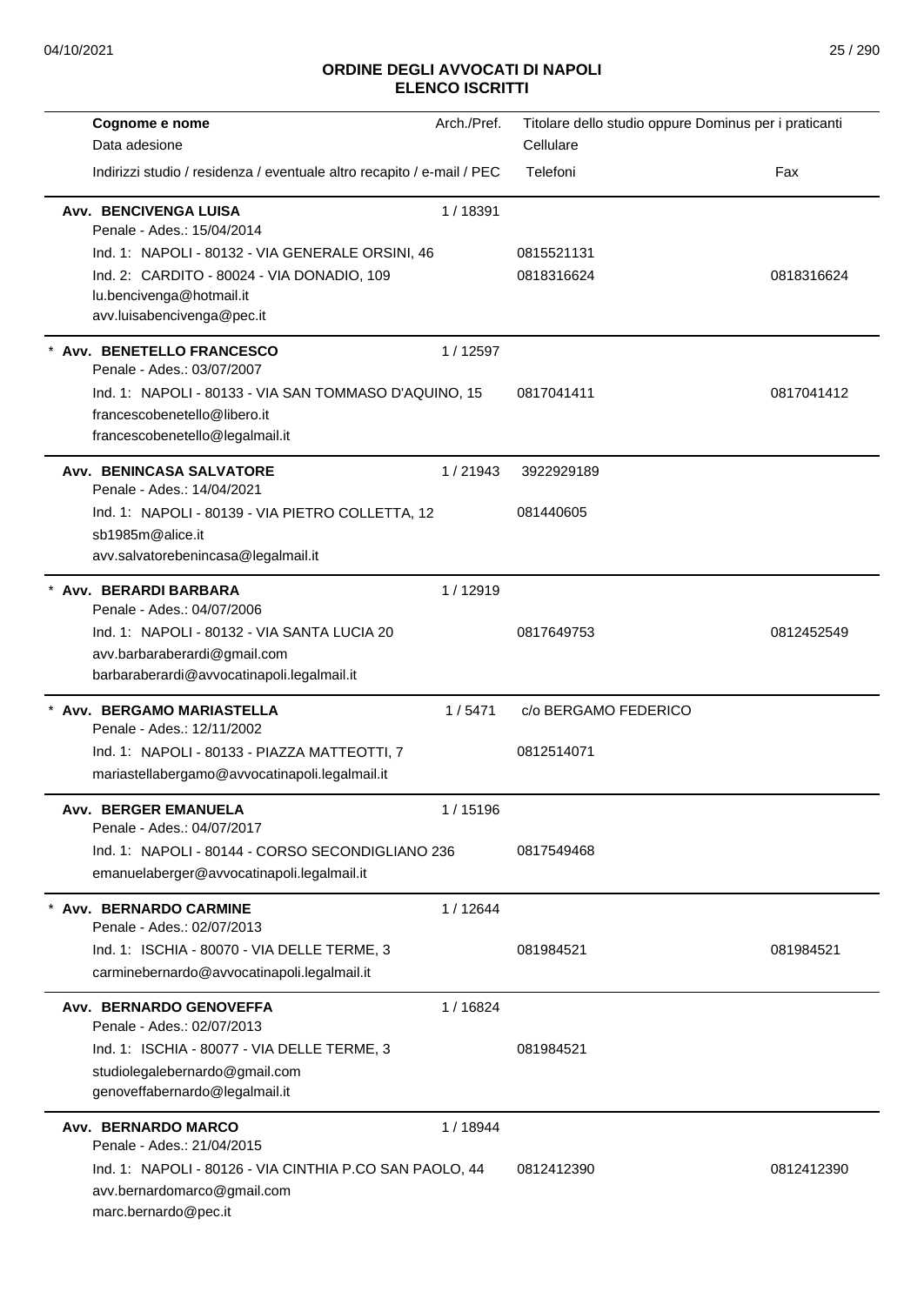| Cognome e nome                                                                                                                                 | Arch./Pref. |                                     | Titolare dello studio oppure Dominus per i praticanti |             |
|------------------------------------------------------------------------------------------------------------------------------------------------|-------------|-------------------------------------|-------------------------------------------------------|-------------|
| Data adesione                                                                                                                                  |             | Cellulare                           |                                                       |             |
| Indirizzi studio / residenza / eventuale altro recapito / e-mail / PEC                                                                         |             | Telefoni                            |                                                       | Fax         |
| Avv. BERTUCCI MARIA ROSARIA<br>Penale - Ades.: 25/01/2011                                                                                      | 1/15913     | 3490698958                          |                                                       |             |
| Ind. 1: NAPOLI - 80127 - VIA FRANCESCO FRACANZANO, 11<br>avvmariarosariabertucci@gmail.com<br>mariarosariabertucci@avvocatinapoli.legalmail.it |             | 0815581932                          | 3490698958                                            | 0815581932  |
| Avv. BEVILACQUA ALFREDO<br>Penale - Ades.: 13/01/2004                                                                                          | 1/5093      |                                     |                                                       |             |
| Ind. 1: NAPOLI - 80132 - VIA S. MATTIA 75                                                                                                      |             | 081421786                           | 081418787                                             |             |
| alfredobevilacqua@avvocatinapoli.legalmail.it                                                                                                  |             |                                     |                                                       |             |
| * Avv. BEVILACQUA GIOVANNA<br>Penale - Ades.: 04/07/2006                                                                                       | 1/11500     | 3487420122                          |                                                       |             |
| Ind. 1: NAPOLI - 80128 - VIA DOMENICO DE DOMINICIS, 14                                                                                         |             | 0815569542                          |                                                       | 0812293124  |
| Ind. 2: NAPOLI - 80131 - VIA F. NETTI, 55<br>giannabevilacqua@libero.it<br>giovannabevilacqua@avvocatinapoli.legalmail.it                      |             | 0815782489                          |                                                       | 0815782991  |
| Avv. BIANCAMANO MARA                                                                                                                           | 1/13857     | 3496080205                          |                                                       |             |
| Penale - Ades.: 17/04/2007                                                                                                                     |             |                                     |                                                       |             |
| Ind. 1: NAPOLI - 80132 - VIA TOLEDO, 156                                                                                                       |             | 0815529402                          |                                                       | 0815529402  |
| mara.biancamano@gmail.com                                                                                                                      |             |                                     |                                                       |             |
| marabiancamano@avvocatinapoli.legalmail.it                                                                                                     |             |                                     |                                                       |             |
| Avv. BIANCHI GIOVANNA<br>Penale - Ades.: 17/04/2012                                                                                            | 1/16477     | 3497507735                          |                                                       |             |
| Ind. 1: NAPOLI - 80121 - VIA CARLO POERIO, 89/A<br>avvgiovannabianchi@libero.it<br>avvgiovannabianchi@pec.it                                   |             | 0817645531                          |                                                       | 081664783   |
| Avv. BIANCO CARLO<br>Penale - Ades.: 17/05/2005                                                                                                | 1/11460     | 3336021242                          |                                                       |             |
| Ind. 1: NAPOLI - 80132 - VIA TOLEDO, 256                                                                                                       |             | 08119364783                         |                                                       | 08119364783 |
| avvocatocarlobianco@gmail.com<br>carlobianco1@avvocatinapoli.legalmail.it                                                                      |             | studiolegale@avvocatocarlobianco.it |                                                       |             |
| <b>Avv. BIANCO PAOLO</b><br>Penale - Ades.: 16/04/2013                                                                                         | 1/17756     |                                     |                                                       |             |
| Ind. 1: NAPOLI - 80124 - VIA OSPIZIO PASQUALINO CAFARO,<br>13<br>paolo@studiolegalebianco.it                                                   |             | 0815701062                          |                                                       | 0815701062  |
| avv.paolobianco@legalmail.it                                                                                                                   |             |                                     |                                                       |             |
| <b>Avv. BIANCO TERESA</b><br>Penale - Ades.: 04/07/2006                                                                                        | 1/12509     | 3337298401                          |                                                       |             |
| Ind. 1: PORTICI - 80056 - VIA CEGNACOLO, 1<br>avvocatobiancoteresa@gmail.com<br>biancoteresa@pec.it                                            |             | 3337298401                          |                                                       |             |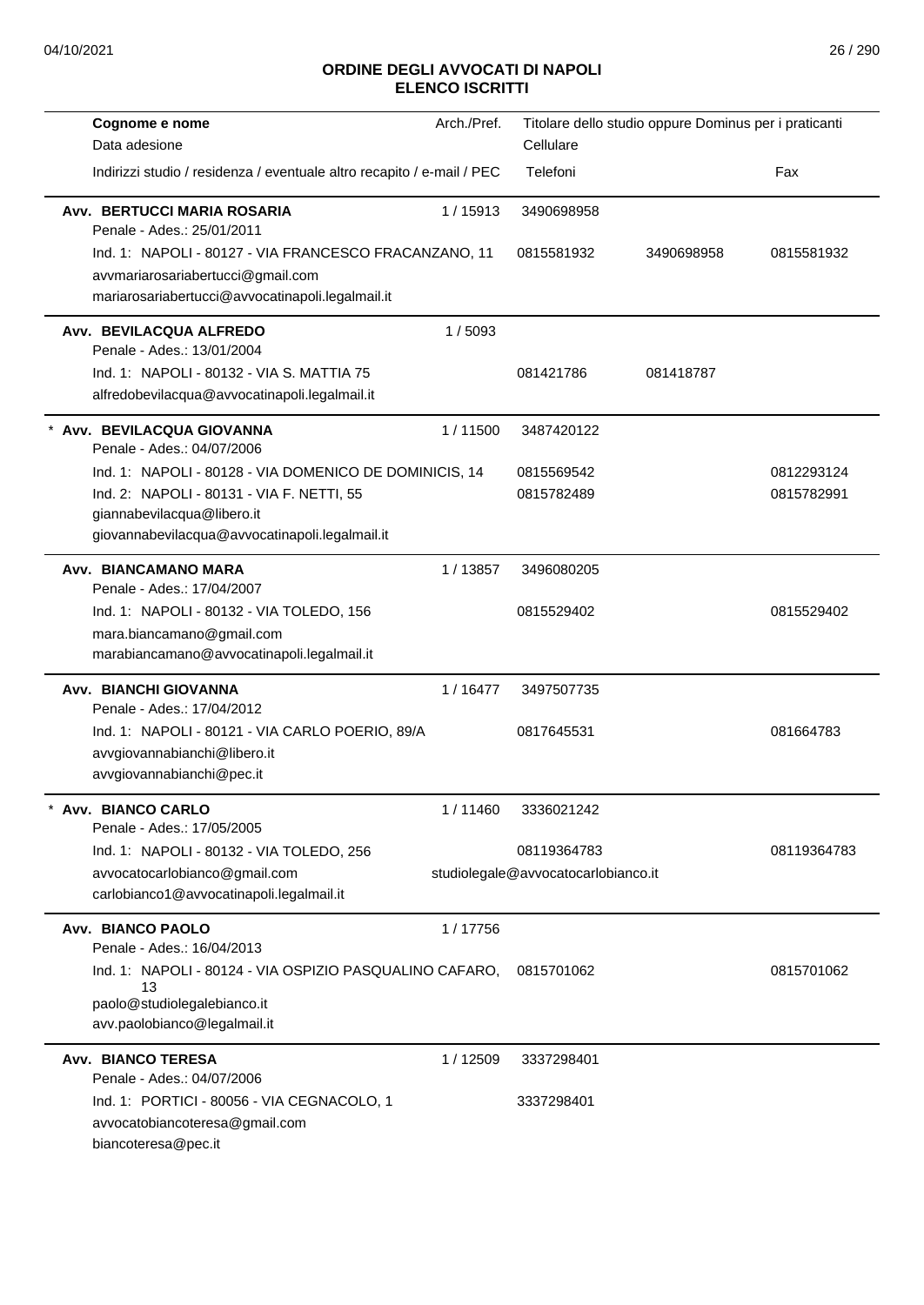| Cognome e nome                                                         | Arch./Pref. | Titolare dello studio oppure Dominus per i praticanti |            |            |
|------------------------------------------------------------------------|-------------|-------------------------------------------------------|------------|------------|
| Data adesione                                                          |             | Cellulare                                             |            |            |
| Indirizzi studio / residenza / eventuale altro recapito / e-mail / PEC |             | Telefoni                                              |            | Fax        |
| Avv. BIANCONCINI GENNARO<br>Penale - Ades.: 20/04/2006                 | 1/12072     | 3381977755                                            |            |            |
| Ind. 1: NAPOLI - 80132 - PIAZZETTA MATILDE SERAO, 34                   |             | 081411724                                             |            | 081409845  |
| gennibianconcini@libero.it                                             |             |                                                       |            |            |
| gennarobianconcini@avvocatinapoli.legalmail.it                         |             |                                                       |            |            |
| Avv. BILLI DIBY<br>Penale - Ades.: 05/07/2016                          | 1/18918     | 3288946291                                            | 3288946291 |            |
| Ind. 1: NAPOLI - 80138 - VIA MIROBALLO, 35                             |             | 081262046                                             |            | 081262046  |
| dibyjhs83@gmail.com                                                    |             |                                                       |            |            |
| dibybilli@avvocatinapoli.legalmail.it                                  |             |                                                       |            |            |
| Avv. BILLWILLER ANNARITA<br>Penale - Ades.: 16/01/2018                 | 1/14725     | 3357020972                                            |            |            |
| Ind. 1: PORTICI - 80055 - CORSO GIUSEPPE GARIBALDI, 73                 |             | 0816076066                                            | 0816076988 | 0810111092 |
| giuseppefontanarosa@studiofontanarosa.it<br>annarita.billwiller@pec.it |             |                                                       |            |            |
| Avv. BIONDI ANDREA<br>Penale - Ades.: 20/04/2017                       | 1/20269     | 3348534777                                            |            |            |
| Ind. 1: QUARTO - 80010 - VIA KENNEDY, 16                               |             | 0818769136                                            |            | 0818769136 |
| avvocatoandreabiondi@gmail.com                                         |             |                                                       |            |            |
| studiolegalebiondi@arubapec.it                                         |             |                                                       |            |            |
| Avv. BIONDI GIUSEPPE<br>Penale - Ades.: 30/11/2004                     | 1/10091     | 3475595871                                            |            |            |
| Ind. 1: NAPOLI - 80129 - PIAZZA LEONARDO, 25                           |             | 0817345231                                            |            | 0813652418 |
| studiolegalegiuseppebiondi@gmail.com                                   |             |                                                       |            |            |
| giuseppebiondi@avvocatinapoli.legalmail.it                             |             |                                                       |            |            |
| Avv. BIONDI IN POLITO LUCIANA<br>Penale - Ades.: 19/03/2002            | 1 / 4405    |                                                       |            |            |
| Ind. 1: NAPOLI - 80143 - VIA SERAFINO BISCARDI,31                      |             | 0817500022                                            |            |            |
| lucianabiondiinpolito@avvocatinapoli.legalmail.it                      |             |                                                       |            |            |
| <b>Avv. BISANTI LUCIANO</b><br>Penale - Ades.: 16/04/2013              | 1/17769     | 3926833225                                            |            |            |
| Ind. 1: NAPOLI - 80132 - VIA SANTA LUCIA, 76                           |             | 0812451171                                            |            |            |
| lucianobisanti82@libero.it                                             |             |                                                       |            |            |
| lucianobisanti@avvocatinapoli.legalmail.it                             |             |                                                       |            |            |
| Avv. BIZZARRO ELEONORA<br>Penale - Ades.: 21/04/2009                   | 1/15168     | 3474671002                                            |            |            |
| Ind. 1: NAPOLI - 80122 - VIALE A. GRAMSCI, 21                          |             | 081663649                                             |            |            |
| eleonorabizzarro@outlook.com                                           |             |                                                       |            |            |
| eleonorabizzarro@avvocatinapoli.legalmail.it                           |             |                                                       |            |            |
| Avv. BLANCO ANNA MARIA<br>Penale - Ades.: 11/05/2004                   | 1/9897      | 3391790789                                            |            |            |
| Ind. 1: NAPOLI - 80124 - VIA DIOCLEZIANO, 169                          |             | 0817626319                                            |            |            |
| annablanco@hotmail.com                                                 |             |                                                       |            |            |
| annamariablanco@avvocatinapoli.legalmail.it                            |             |                                                       |            |            |
|                                                                        |             |                                                       |            |            |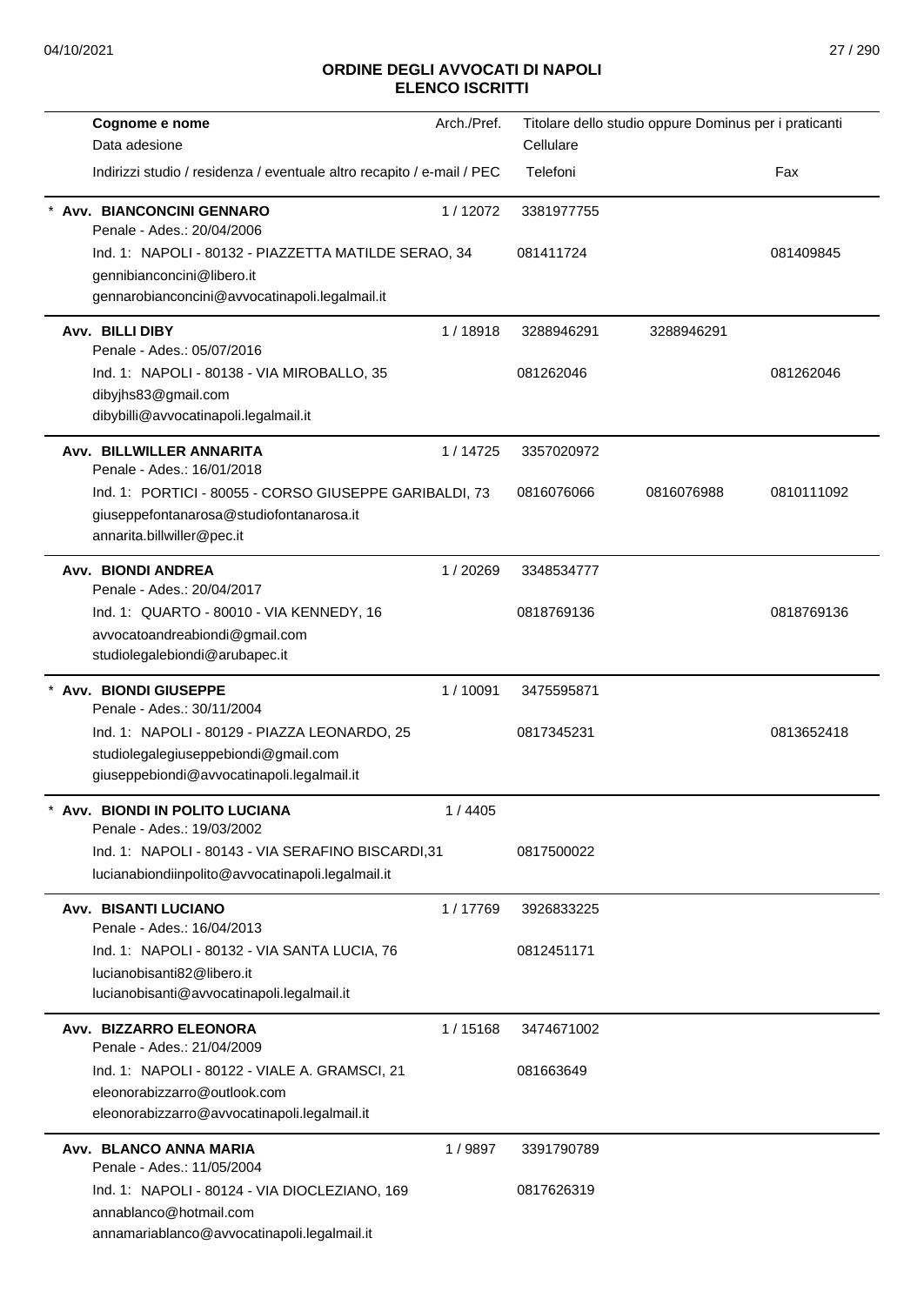| Cognome e nome                                                            | Arch./Pref. | Titolare dello studio oppure Dominus per i praticanti |             |
|---------------------------------------------------------------------------|-------------|-------------------------------------------------------|-------------|
| Data adesione                                                             |             | Cellulare                                             |             |
| Indirizzi studio / residenza / eventuale altro recapito / e-mail / PEC    |             | Telefoni                                              | Fax         |
| Avv. BOCCHETTI RITA<br>Penale - Ades.: 16/04/2008                         | 1/10706     | 3393600211                                            |             |
| Ind. 1: POZZUOLI - 80078 - VIA MODIGLIANI, 1                              |             | 3393600211                                            |             |
| avvritabocchetti@libero.it                                                |             |                                                       |             |
| ritabocchetti@pec.giuffre.it                                              |             |                                                       |             |
| Avv. BOCCUTI LEANDRO<br>Penale - Ades.: 06/07/2010                        | 1/14147     | 3472224403                                            |             |
| Ind. 1: NAPOLI - 80128 - VIA B. CAVALLINO, 6                              |             | 0817433434                                            | 0295441572  |
| Ind. 2: NAPOLI - 80100 - VICO I MONTESANTO,22<br>leandroboccuti@libero.it |             |                                                       |             |
| avv.leandroboccuti@pec.it                                                 |             |                                                       |             |
| * Avv. BOCHICCHIO TOMMASO<br>Penale - Ades.: 22/03/2005                   | 1/10843     |                                                       |             |
| Ind. 1: NAPOLI - 80133 - VIA F. DEL CARRETTO, 26                          |             | 0810191981                                            | 0810112380  |
| info@studiobochicchio.it                                                  |             |                                                       |             |
| info@pec.studiobochicchio.it                                              |             |                                                       |             |
| Avv. BONAVOLONTA' MARTA<br>Penale - Ades.: 13/11/2018                     | 1/21095     | 3337366402                                            |             |
| Ind. 1: NAPOLI - 80139 - VIA CARRIERA GRANDE, 32                          |             | 0810334835                                            | 1782207588  |
| marta.bonavolonta@gmail.com<br>marta.bonavolonta@pec.it                   |             |                                                       |             |
|                                                                           |             |                                                       |             |
| Avv. BONETTI LUCA<br>Penale - Ades.: 07/10/2014                           | 1/14640     | 3473716374                                            |             |
| Ind. 1: NAPOLI - 80128 - VIA RUOPPOLO, 87                                 |             | 0815796644                                            | 0815796644  |
| lucbonetti@yahoo.it<br>avv.lucabonetti@pec.it                             |             |                                                       |             |
|                                                                           |             |                                                       |             |
| * Avv. BONETTI LUIGI<br>Penale - Ades.: 16/12/2008                        | 1/14920     | 3470013243                                            |             |
| Ind. 1: NAPOLI - 80138 - CORSO UMBERTO I, 275                             |             | 08119177528                                           | 08119177528 |
| avvocato.bonetti@libero.it<br>luigibonetti@avvocatinapoli.legalmail.it    |             |                                                       |             |
|                                                                           |             |                                                       |             |
| Avv. BONITO ANGELO<br>Penale - Ades.: 05/07/2005                          | 1/9717      |                                                       |             |
| Ind. 1: NAPOLI - 80143 - CENTRO DIREZIONALE- ISOLA F/12                   |             | 0817345542                                            | 0817346681  |
| Ind. 2: ROMA - 00175 - VIA MARCO PAPIO, 15                                |             | 0676967498                                            | 0676967498  |
| info@studiolegalebonito.it<br>angelobonito@pec.studiolegalebonito.it      |             |                                                       |             |
| Avv. BORDIERE ANNA<br>Penale - Ades.: 20/01/2004                          | 1/9668      | 3388321146                                            |             |
| Ind. 1: NAPOLI - 80131 - VIALE COLLI AMINEI, 209                          |             | 3388321146                                            |             |
| annabordiere@gmail.com<br>avv.annabordiere@pec.it                         |             |                                                       |             |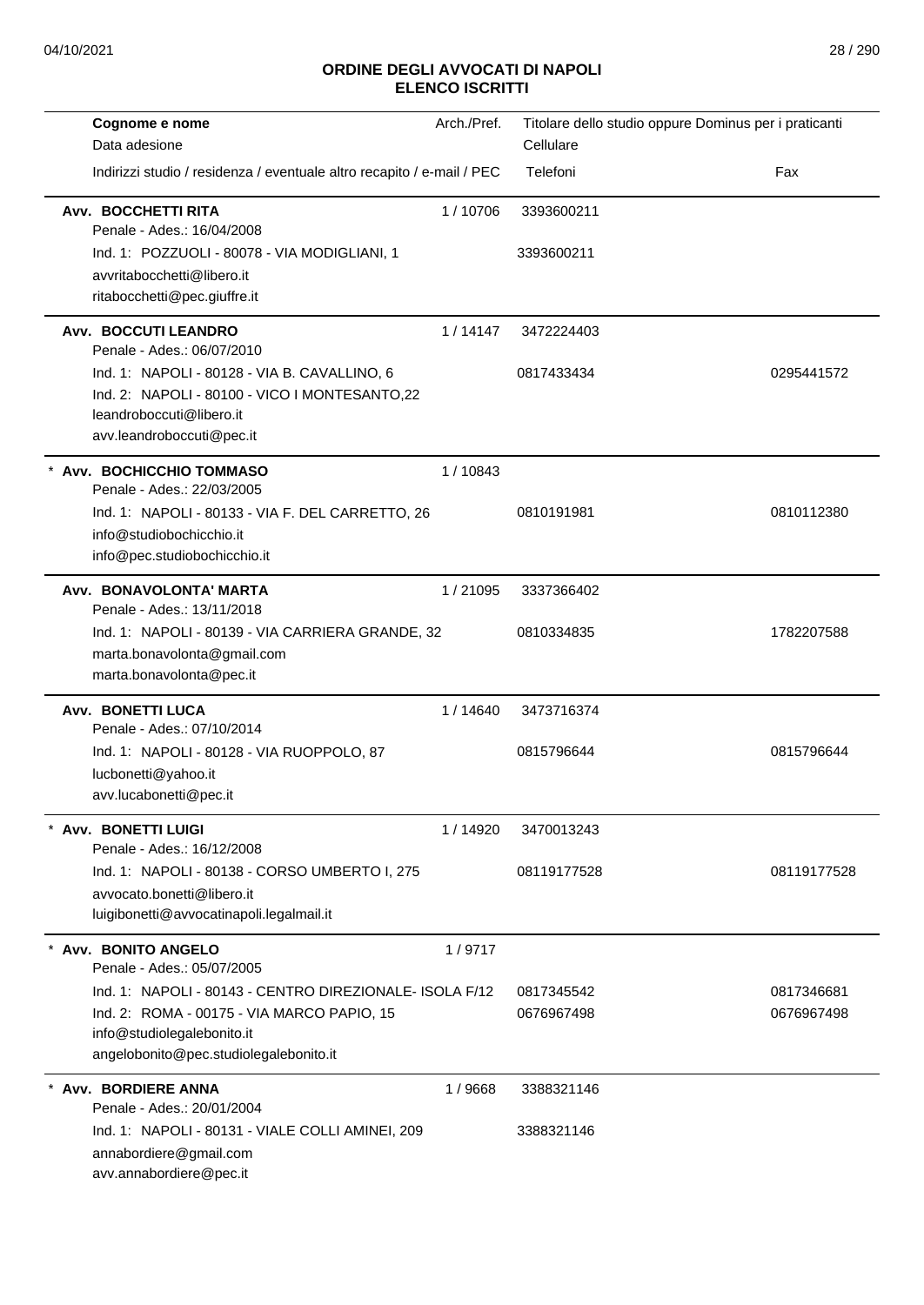| Cognome e nome                                                                             | Arch./Pref. |            | Titolare dello studio oppure Dominus per i praticanti |            |
|--------------------------------------------------------------------------------------------|-------------|------------|-------------------------------------------------------|------------|
| Data adesione                                                                              |             | Cellulare  |                                                       |            |
| Indirizzi studio / residenza / eventuale altro recapito / e-mail / PEC                     |             | Telefoni   |                                                       | Fax        |
| Avv. BORGHESE ANTONIETTA<br>Penale - Ades.: 21/04/2009                                     | 1/15160     |            |                                                       |            |
| Ind. 1: NAPOLI - 80142 - CORSO GARIBALDI, 32                                               |             | 081201136  |                                                       |            |
| antoniettaborghese@avvocatinapoli.legalmail.it                                             |             |            |                                                       |            |
| Avv. BORRELLI ALESSIA<br>Penale - Ades.: 19/04/2011                                        | 1/16152     | 3393323489 |                                                       |            |
| Ind. 1: PORTICI - 80055 - VIA LIBERTA' II TRAV. DX 37                                      |             | 0817888705 |                                                       | 0817888705 |
| alessiaborrelli@hotmail.com                                                                |             |            |                                                       |            |
| alessiaborrelli@avvocatinapoli.legalmail.it                                                |             |            |                                                       |            |
| <b>Avv. BORRICELLI ATTILIO</b><br>Penale - Ades.: 29/01/2020                               | 1/18348     | 3356284146 |                                                       |            |
| Ind. 1: NAPOLI - 80121 - LARGO VASTO A CHIAIA, 82                                          |             | 0812512140 |                                                       |            |
| attilioborricelli@libero.it                                                                |             |            |                                                       |            |
| attilioborricelli@avvocatinapoli.legalmail.it                                              |             |            |                                                       |            |
| Avv. BORRIELLO FABIO                                                                       | 1/19311     | 3384179586 |                                                       |            |
| Penale - Ades.: 24/11/2015<br>Ind. 1: NAPOLI - 80132 - VIA TOLEDO, 256                     |             | 081407869  | 081418307                                             | 081421717  |
| avv.fabioborriello@gmail.com                                                               |             |            |                                                       |            |
| fabioborriello@avvocatinapoli.legalmail.it                                                 |             |            |                                                       |            |
| Avv. BORRIELLO RAFFAELE                                                                    | 1/16099     |            |                                                       |            |
| Penale - Ades.: 14/12/2010                                                                 |             |            |                                                       |            |
| Ind. 1: NAPOLI - 80142 - PIAZZA GARIBALDI 73                                               |             | 081281798  |                                                       | 081281798  |
| raffaeleborriello@avvocatinapoli.legalmail.it                                              |             |            |                                                       |            |
| Avv. BORZILLO ALBERTO<br>Penale - Ades.: 20/04/2017                                        | 1/19351     | 3491749819 |                                                       |            |
| Ind. 1: NAPOLI - 80134 - VIA CARDINALE GUGLIELMO                                           |             | 0823752989 |                                                       | 0823752989 |
| SANFELICE, 38<br>Ind. 2: SAN FELICE A CANCELLO - 81027 - VIA P. VITTORIO<br>DE MARINO, 7   |             | 0823752989 |                                                       | 0823752989 |
| studiolegaleborzillo@gmail.com                                                             |             |            |                                                       |            |
| albertoborzillo@avvocatinapoli.legalmail.it                                                |             |            |                                                       |            |
| Avv. BOSCO DARIO<br>Penale - Ades.: 01/07/2008                                             | 1/14607     | 3421935813 |                                                       |            |
| Ind. 1: NAPOLI - 80131 - VIA SAN NICOLA ALLA DOGANA, 15                                    |             | 0815511318 |                                                       | 0812141725 |
| bosco.dario1974@gmail.com                                                                  |             |            |                                                       |            |
| avv.dariobosco@pec.it                                                                      |             |            |                                                       |            |
| * Avv. BOSCO GIUSEPPE<br>Penale - Ades.: 04/07/2017                                        | 1/3617      | 3317554270 |                                                       |            |
| Ind. 1: NAPOLI - 80121 - VIA CARLO POERIO, 86                                              |             | 0812481111 | 0810320086                                            | 0812481111 |
| studiolegalebosco@libero.it                                                                |             |            |                                                       |            |
| giuseppebosco1@avvocatinapoli.legalmail.it                                                 |             |            |                                                       |            |
| Avv. BOSSONE GIULIANA LUCIA                                                                | 1 / 13949   |            |                                                       |            |
| Penale - Ades.: 10/09/2019                                                                 |             |            |                                                       |            |
| Ind. 1: NAPOLI - 80143 - VIA PAVIA, 16<br>giulianaluciabossone@avvocatinapoli.legalmail.it |             | 081261413  | 0810385618                                            | 0818249149 |
|                                                                                            |             |            |                                                       |            |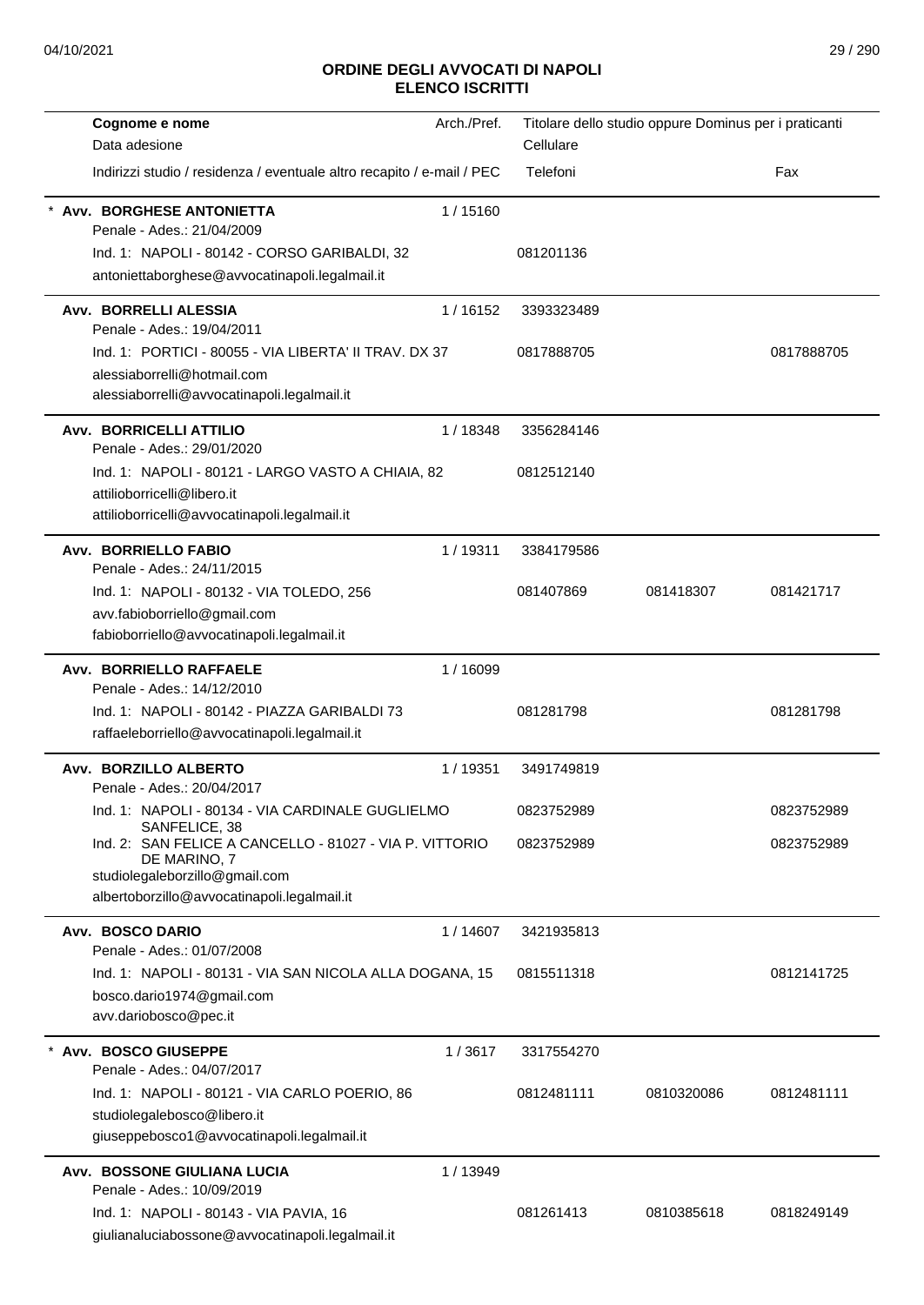| Cognome e nome<br>Data adesione                                                                                                             | Arch./Pref. | Cellulare  | Titolare dello studio oppure Dominus per i praticanti |
|---------------------------------------------------------------------------------------------------------------------------------------------|-------------|------------|-------------------------------------------------------|
| Indirizzi studio / residenza / eventuale altro recapito / e-mail / PEC                                                                      |             | Telefoni   | Fax                                                   |
| Avv. BOTTICELLI TERESA<br>Penale - Ades.: 16/12/2014                                                                                        | 1/12277     |            |                                                       |
| Ind. 1: NAPOLI - 80125 - VIA DIOCLEZIANO 169                                                                                                |             | 0817627269 |                                                       |
| teresabotticelli@avvocatinapoli.legalmail.it                                                                                                |             |            |                                                       |
| <b>Avv. BOURELLY BEATRICE</b><br>Penale - Ades.: 03/07/2012                                                                                 | 1/11507     | 3332071286 |                                                       |
| Ind. 1: NAPOLI - 80128 - VIA DOMENICO DE DOMINICIS, 14                                                                                      |             | 0815569542 | 0815569542                                            |
| Ind. 2: NAPOLI - 80128 - VIA RAFFAELE TARANTINO, 20<br>beatricebourelly@libero.it                                                           |             | 0815782489 | 0815782489                                            |
| beatricebourelly@avvocatinapoli.legalmail.it                                                                                                |             |            |                                                       |
| <b>Avv. BOVE BRUNELLA</b><br>Penale - Ades.: 21/04/2009                                                                                     | 1 / 14665   | 3391912105 |                                                       |
| Ind. 1: NAPOLI - 80137 - VIA S. ARCANGELO A BAIANO, 19                                                                                      |             | 3391912105 | 0815712077                                            |
| Ind. 2: MUGNANO DI NAPOLI - 80018 - VIA CHIESA, 46<br>avvbrunellabove@libero.it<br>brunellabove@avvocatinapoli.legalmail.it                 |             | 0815712077 | 0815712077                                            |
| Avv. BRANCA ANNA MARIA<br>Penale - Ades.: 11/12/2018                                                                                        | 1/20138     | 3391946745 |                                                       |
| Ind. 1: NAPOLI - 80129 - VIA GIOVANNI MERLIANI, 114<br>avvbranca@tiscali.it<br>avvbranca@pec.it                                             |             | 0815568914 | 0815568914                                            |
| Avv. BRANCACCIO ANDREA<br>Penale - Ades.: 27/04/2017                                                                                        | 1/20139     | 3397081066 |                                                       |
| Ind. 1: NAPOLI - 80127 - VIA F. CILEA, 183<br>andreabrancaccio@hotmail.it<br>andreabrancaccio@avvocatinapoli.legalmail.it                   |             | 0815604369 | 08119560909                                           |
| Avv. BRANCACCIO ANTONELLA<br>Penale - Ades.: 17/04/2007                                                                                     | 1 / 13453   | 3202578627 |                                                       |
| Ind. 1: NAPOLI - 80143 - CENTRO DIREZIONALE, IS.G2<br>antonellabr@libero.it<br>antonellabrancaccio@avvocatinapoli.legalmail.it              |             | 0817879377 | 0817879358                                            |
| Avv. BRANCACCIO GIOVANNI<br>Penale - Ades.: 12/11/2002                                                                                      | 1/6908      | 3387102775 |                                                       |
| Ind. 1: NAPOLI - 80121 - VIA CHIATAMONE, 6<br>giovanni@avvocatobrancaccio.onmicrosoft.com<br>giovannibrancaccio@avvocatinapoli.legalmail.it |             | 0815642572 | 0815642572                                            |
| Avv. BRANCACCIO UMBERTO<br>Penale - Ades.: 01/12/2009                                                                                       | 1 / 15490   |            |                                                       |
| Ind. 1: ERCOLANO - 80056 - VIA VIOLA, 1/F<br>u.avv.brancaccio@alice.it<br>umbertobrancaccio2@avvocatinapoli.legalmail.it                    |             | 0817714566 | 0817714566                                            |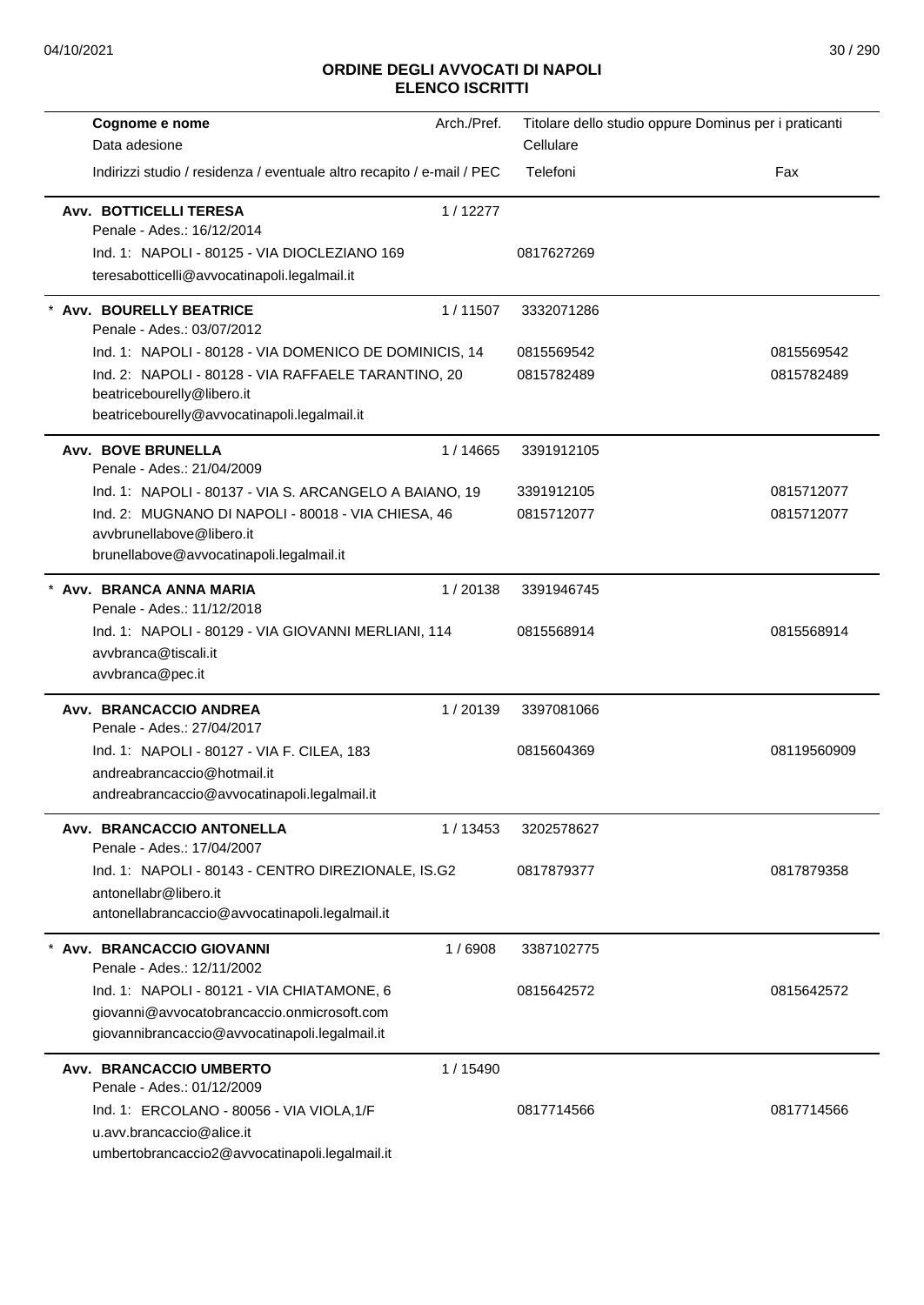| Cellulare<br>Data adesione<br>Telefoni<br>Indirizzi studio / residenza / eventuale altro recapito / e-mail / PEC<br>Avv. BRANCO DOMENICO LUIGI<br>1/17353<br>3334764441<br>Penale - Ades.: 18/12/2012<br>Ind. 1: NAPOLI - 80127 - VIA A. SCARLATTI, 150<br>08118087293<br>studiolegalebranco@gmail.com<br>domenicoluigibranco@avvocatinapoli.legalmail.it<br>Avv. BRANDI GENNARO LUCA<br>1/12805<br>3283010088<br>Penale - Ades.: 03/10/2006<br>Ind. 1: NAPOLI - 80121 - VIA DEI MILLE, 40<br>081422460<br>Ind. 2: NAPOLI - 80121 - VIA GIACOMO PISCICELLI, 15<br>avv.gbrandi@gmail.com<br>gennarolucabrandi@avvocatinapoli.legalmail.it<br>Avv. BRANDI BISOGNI MICHELE<br>1/3758<br>3356601925<br>Penale - Ades.: 12/06/2001<br>Ind. 1: NAPOLI - 80129 - PIAZZA FRANCESCO MUZJI, 11<br>0815796715<br>michelebrandibisogni@tin.it<br>michelebrandibisogni@avvocatinapoli.legalmail.it | Fax<br>0810107229<br>0815796715 |
|---------------------------------------------------------------------------------------------------------------------------------------------------------------------------------------------------------------------------------------------------------------------------------------------------------------------------------------------------------------------------------------------------------------------------------------------------------------------------------------------------------------------------------------------------------------------------------------------------------------------------------------------------------------------------------------------------------------------------------------------------------------------------------------------------------------------------------------------------------------------------------------|---------------------------------|
|                                                                                                                                                                                                                                                                                                                                                                                                                                                                                                                                                                                                                                                                                                                                                                                                                                                                                       |                                 |
|                                                                                                                                                                                                                                                                                                                                                                                                                                                                                                                                                                                                                                                                                                                                                                                                                                                                                       |                                 |
|                                                                                                                                                                                                                                                                                                                                                                                                                                                                                                                                                                                                                                                                                                                                                                                                                                                                                       |                                 |
|                                                                                                                                                                                                                                                                                                                                                                                                                                                                                                                                                                                                                                                                                                                                                                                                                                                                                       |                                 |
|                                                                                                                                                                                                                                                                                                                                                                                                                                                                                                                                                                                                                                                                                                                                                                                                                                                                                       |                                 |
|                                                                                                                                                                                                                                                                                                                                                                                                                                                                                                                                                                                                                                                                                                                                                                                                                                                                                       |                                 |
|                                                                                                                                                                                                                                                                                                                                                                                                                                                                                                                                                                                                                                                                                                                                                                                                                                                                                       |                                 |
|                                                                                                                                                                                                                                                                                                                                                                                                                                                                                                                                                                                                                                                                                                                                                                                                                                                                                       |                                 |
|                                                                                                                                                                                                                                                                                                                                                                                                                                                                                                                                                                                                                                                                                                                                                                                                                                                                                       |                                 |
|                                                                                                                                                                                                                                                                                                                                                                                                                                                                                                                                                                                                                                                                                                                                                                                                                                                                                       |                                 |
|                                                                                                                                                                                                                                                                                                                                                                                                                                                                                                                                                                                                                                                                                                                                                                                                                                                                                       |                                 |
|                                                                                                                                                                                                                                                                                                                                                                                                                                                                                                                                                                                                                                                                                                                                                                                                                                                                                       |                                 |
|                                                                                                                                                                                                                                                                                                                                                                                                                                                                                                                                                                                                                                                                                                                                                                                                                                                                                       |                                 |
|                                                                                                                                                                                                                                                                                                                                                                                                                                                                                                                                                                                                                                                                                                                                                                                                                                                                                       |                                 |
|                                                                                                                                                                                                                                                                                                                                                                                                                                                                                                                                                                                                                                                                                                                                                                                                                                                                                       |                                 |
| <b>Avv. BRANNO SALVATORE</b><br>1/9030<br>3356605353<br>Penale - Ades.: 24/06/2003                                                                                                                                                                                                                                                                                                                                                                                                                                                                                                                                                                                                                                                                                                                                                                                                    |                                 |
| Ind. 1: NAPOLI - 80132 - VIA GENERALE GIORDANO ORSINI,<br>08118892885<br>46                                                                                                                                                                                                                                                                                                                                                                                                                                                                                                                                                                                                                                                                                                                                                                                                           |                                 |
| s.branno@gmail.com                                                                                                                                                                                                                                                                                                                                                                                                                                                                                                                                                                                                                                                                                                                                                                                                                                                                    |                                 |
| s.branno@pec.it                                                                                                                                                                                                                                                                                                                                                                                                                                                                                                                                                                                                                                                                                                                                                                                                                                                                       |                                 |
| * Avv. BRASCHI VITTORIO<br>1/9943<br>3293024162<br>Penale - Ades.: 18/01/2005                                                                                                                                                                                                                                                                                                                                                                                                                                                                                                                                                                                                                                                                                                                                                                                                         |                                 |
| Ind. 1: NAPOLI - 80132 - VIA SANTA LUCIA 123<br>0817647900                                                                                                                                                                                                                                                                                                                                                                                                                                                                                                                                                                                                                                                                                                                                                                                                                            | 0817647900                      |
| vittoriobraschi@avvocatinapoli.legalmail.it                                                                                                                                                                                                                                                                                                                                                                                                                                                                                                                                                                                                                                                                                                                                                                                                                                           |                                 |
| <b>Avv. BRATTI VITTORIO</b><br>1/14411<br>Penale - Ades.: 19/04/2011                                                                                                                                                                                                                                                                                                                                                                                                                                                                                                                                                                                                                                                                                                                                                                                                                  |                                 |
| Ind. 1: NAPOLI - 80127 - CORSO UMBERTO I, 23<br>0815517531                                                                                                                                                                                                                                                                                                                                                                                                                                                                                                                                                                                                                                                                                                                                                                                                                            | 0817041841                      |
| avv.bratti@gmail.com                                                                                                                                                                                                                                                                                                                                                                                                                                                                                                                                                                                                                                                                                                                                                                                                                                                                  |                                 |
| avv.vittoriobratti@legalmail.it                                                                                                                                                                                                                                                                                                                                                                                                                                                                                                                                                                                                                                                                                                                                                                                                                                                       |                                 |
| * Avv. BRIGNONE LUCA<br>1/8721<br>3396368756<br>Penale - Ades.: 25/02/2003                                                                                                                                                                                                                                                                                                                                                                                                                                                                                                                                                                                                                                                                                                                                                                                                            |                                 |
| Ind. 1: Napoli - 80122 - VIALE GRAMSCI, 23<br>3396368756                                                                                                                                                                                                                                                                                                                                                                                                                                                                                                                                                                                                                                                                                                                                                                                                                              | 08119330987                     |
| lucabrignone@avvocatinapoli.legalmail.it                                                                                                                                                                                                                                                                                                                                                                                                                                                                                                                                                                                                                                                                                                                                                                                                                                              |                                 |
| * Avv. BRIZZI FRANCESCO<br>1/12728<br>3336008351                                                                                                                                                                                                                                                                                                                                                                                                                                                                                                                                                                                                                                                                                                                                                                                                                                      |                                 |
| Penale - Ades.: 20/04/2006                                                                                                                                                                                                                                                                                                                                                                                                                                                                                                                                                                                                                                                                                                                                                                                                                                                            |                                 |
| 0815583616<br>Ind. 1: NAPOLI - 80127 - VIA SANTA MARIA DELLA LIBERA, 42                                                                                                                                                                                                                                                                                                                                                                                                                                                                                                                                                                                                                                                                                                                                                                                                               | 0815583616                      |
| avv.francescobrizzi@gmail.com                                                                                                                                                                                                                                                                                                                                                                                                                                                                                                                                                                                                                                                                                                                                                                                                                                                         |                                 |
| francescobrizzi2@avvocatinapoli.legalmail.it                                                                                                                                                                                                                                                                                                                                                                                                                                                                                                                                                                                                                                                                                                                                                                                                                                          |                                 |
| Avv. BRIZZI LEA<br>1 / 15889                                                                                                                                                                                                                                                                                                                                                                                                                                                                                                                                                                                                                                                                                                                                                                                                                                                          |                                 |
| Penale - Ades.: 15/04/2014                                                                                                                                                                                                                                                                                                                                                                                                                                                                                                                                                                                                                                                                                                                                                                                                                                                            |                                 |
| Ind. 1: NAPOLI - 80122 - VIA ARCO MIRELLI 32<br>081665084                                                                                                                                                                                                                                                                                                                                                                                                                                                                                                                                                                                                                                                                                                                                                                                                                             |                                 |
| leabrizzi@avvocatinapoli.legalmail.it                                                                                                                                                                                                                                                                                                                                                                                                                                                                                                                                                                                                                                                                                                                                                                                                                                                 |                                 |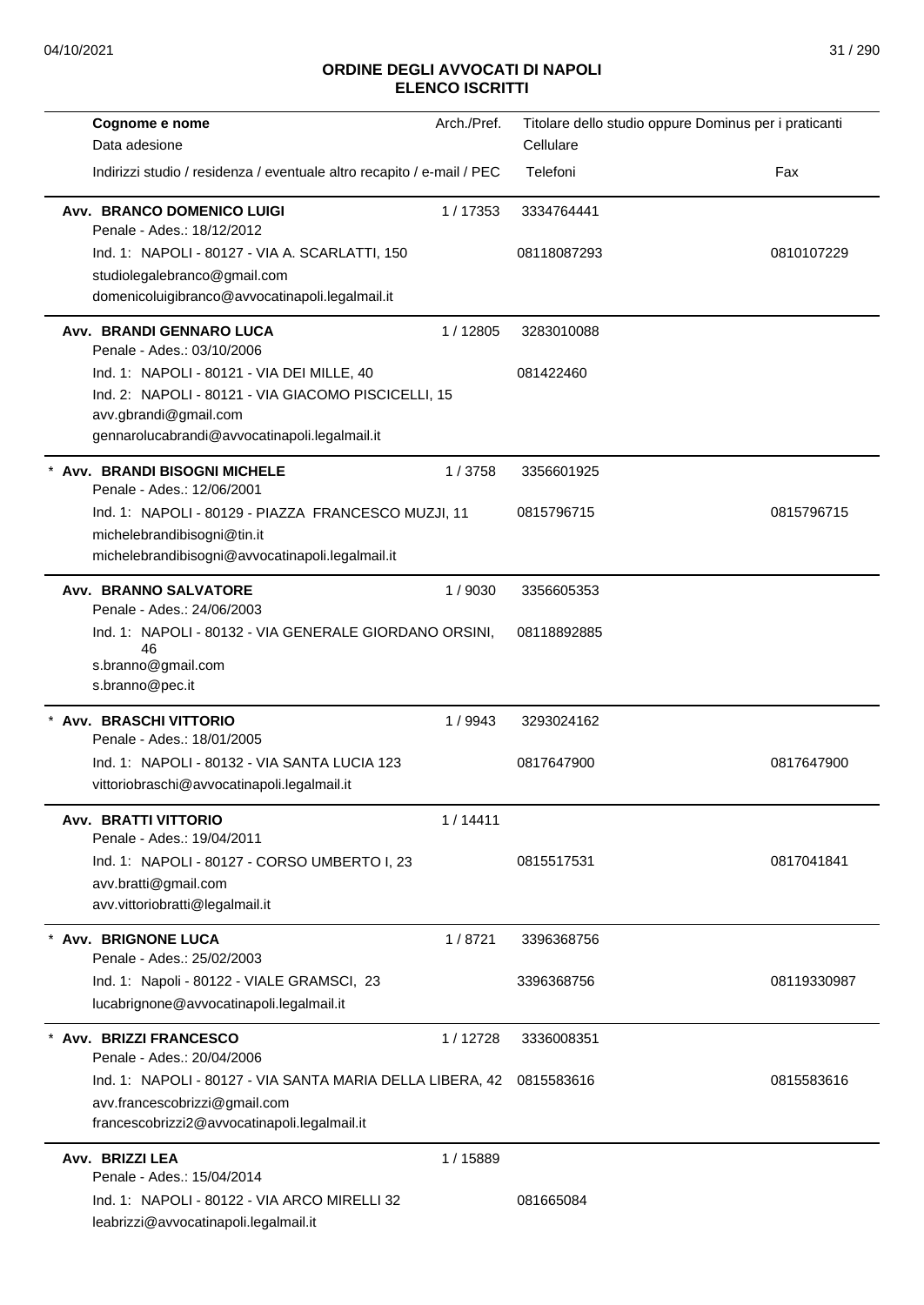| Cognome e nome                                                              | Arch./Pref. | Titolare dello studio oppure Dominus per i praticanti |             |
|-----------------------------------------------------------------------------|-------------|-------------------------------------------------------|-------------|
| Data adesione                                                               |             | Cellulare                                             |             |
| Indirizzi studio / residenza / eventuale altro recapito / e-mail / PEC      |             | Telefoni                                              | Fax         |
| <b>Avv. BRUNELLI GIUSEPPE</b><br>Penale - Ades.: 15/05/2018                 | 1/10231     | 3929554881                                            |             |
| Ind. 1: NAPOLI - 80122 - VIALE GRAMSCI, 17/B                                |             | 3929554881                                            |             |
| avvbrunellig@alice.it                                                       |             |                                                       |             |
| giuseppebrunelli@avvocatinapoli.legalmail.it                                |             |                                                       |             |
| * Avv. BRUNETTI MASSIMO<br>Penale - Ades.: 09/01/2003                       | 1/8108      | 3358043548                                            |             |
| Ind. 1: NAPOLI - 80133 - VIA TOLEDO, 156                                    |             | 0810128492                                            |             |
| Ind. 2: SCAFATI - 84018 - CORSO NAZIONALE, 95                               |             | 0818501720                                            | 0818506763  |
| info@studiolegalebrunetti.eu<br>massimobrunetti@avvocatinapoli.legalmail.it |             |                                                       |             |
| * Avv. BRUNO CAMILLO                                                        | 1/12731     | 3283418829                                            |             |
| Penale - Ades.: 20/04/2006                                                  |             |                                                       |             |
| Ind. 1: NAPOLI - 80128 - VIA GIACINTO GIGANTE, 174                          |             | 0813723425                                            | 0813615133  |
| avv.camillobruno@gmail.com<br>camillobruno@avvocatinapoli.legalmail.it      |             |                                                       |             |
|                                                                             |             |                                                       |             |
| * Avv. BRUNO ELENA<br>Penale - Ades.: 14/11/2017                            | 1/21327     | 3497657602                                            |             |
| Ind. 1: NAPOLI - 80133 - VIA MIGUEL CERVANTES, 55/5                         |             | 0814203101                                            | 0810331879  |
| avvocatoelenabruno@gmail.com                                                |             |                                                       |             |
| avvelenabruno@puntopec.it                                                   |             |                                                       |             |
| Avv. BRUNO LORENZO<br>Penale - Ades.: 09/03/2010                            | 1 / 15656   | 3319792929                                            |             |
| Ind. 1: NAPOLI - 80143 - VIA GIOVANNI PORZIO CDN ISOLA                      |             | 0813415122                                            | 0813415122  |
| C/2<br>lorenzo.bruno72@libero.it                                            |             |                                                       |             |
| studiolegalebruno@certifimail.eu                                            |             |                                                       |             |
| * Avv. BRUNO MARIO<br>Penale - Ades.: 17/04/2007                            | 1/3528      | 3385334414                                            |             |
| Ind. 1: NAPOLI - 80132 - VIA SANTA LUCIA, 143                               |             | 0812452358                                            | 08118901583 |
| mariobruno1949@libero.it                                                    |             |                                                       |             |
| avv.mariobruno@pec.it                                                       |             |                                                       |             |
| <b>Avv. BRUNO MASSIMO</b><br>Penale - Ades.: 15/12/2009                     | 1/15534     | 3335415720                                            |             |
| Ind. 1: NAPOLI - 80132 - VIA SANTA LUCIA, 143                               |             | 0812452358                                            | 08118901583 |
| massimobruno78@libero.it                                                    |             |                                                       |             |
| avv.massimobruno@pec.it                                                     |             |                                                       |             |
| <b>Avv. BRUNO MICHELE</b><br>Penale - Ades.: 12/06/2001                     | 1/3388      |                                                       |             |
| Ind. 1: PORTICI - 80055 - VIA DIAZ, 15                                      |             | 081484981                                             |             |
| brunomichele2007@libero.it                                                  |             |                                                       |             |
| michelebruno@avvocatinapoli.legalmail.it                                    |             |                                                       |             |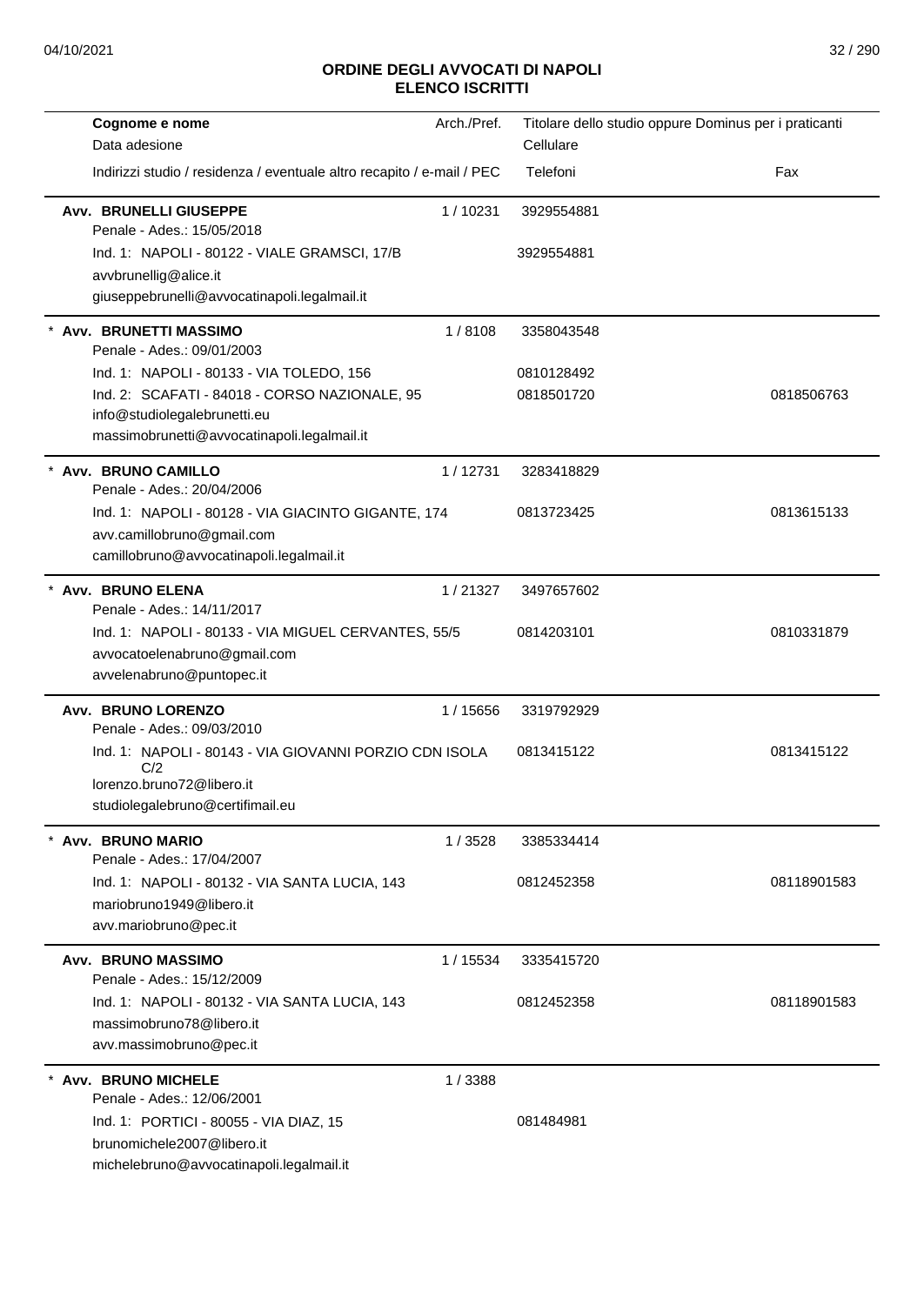| Cognome e nome                                                                                                                    | Arch./Pref. |                          | Titolare dello studio oppure Dominus per i praticanti |             |
|-----------------------------------------------------------------------------------------------------------------------------------|-------------|--------------------------|-------------------------------------------------------|-------------|
| Data adesione                                                                                                                     |             | Cellulare                |                                                       |             |
| Indirizzi studio / residenza / eventuale altro recapito / e-mail / PEC                                                            |             | Telefoni                 |                                                       | Fax         |
| <b>Avv. BRUSCHINI VITTORIO</b><br>Penale - Ades.: 03/07/2012<br>Ind. 1: NAPOLI - 80132 - VIA S. BRIGIDA, 64                       | 1/12434     | 3398050029<br>0815519782 |                                                       | 0815519782  |
| vittobruschini@libero.it<br>vittoriobruschini@avvocatinapoli.legalmail.it                                                         |             |                          |                                                       |             |
| <b>Avv. BUANO NICOLA</b><br>Penale - Ades.: 02/07/2013                                                                            | 1/16001     |                          |                                                       |             |
| Ind. 1: NAPOLI - 80121 - VIA S. CATERINA A CHIAIA, 72<br>studiolegalebuano@libero.it<br>nicola.buano@widipec.it                   |             | 081419750                |                                                       | 081419750   |
| Avv. BUCCI de SANTIS AMEDEO<br>Penale - Ades.: 13/11/2001                                                                         | 1/6084      | 3383354045               | 3466898258                                            |             |
| Ind. 1: NAPOLI - 80121 - VIA DEI MILLE, 16<br>amedeobucci@libero.it<br>amedeobuccidesantis@avvocatinapoli.legalmail.it            |             | 0815708605               |                                                       | 0815708605  |
| * Avv. BUCCIERO GIANLUCA<br>Penale - Ades.: 04/11/2004                                                                            | 1 / 10055   |                          |                                                       |             |
| Ind. 1: NAPOLI - 80128 - VIA LUCA GIORDANO, 93<br>avv.gianlucabucciero@libero.it<br>gianlucabucciero@legalmail.it                 |             | 0815586497               |                                                       | 0813721961  |
| * Avv. BUCCIERO MARCELLA<br>Penale - Ades.: 28/01/2003                                                                            | 1/8447      | 3385883849               |                                                       |             |
| Ind. 1: NAPOLI - 80143 - VIA SERAFINO BISCARDI, 13<br>marcella.bucciero@libero.it<br>marcellabucciero@avvocatinapoli.legalmail.it |             | 08119567069              |                                                       | 08119567069 |
| <b>Avv. BUFFETTINO EMANUELA</b><br>Penale - Ades.: 17/04/2012                                                                     | 1 / 18434   | 3338707687               |                                                       |             |
| Ind. 1: NAPOLI - 80142 - VIA GALILEO FERRARIS, 84<br>avv.buffettino@libero.it<br>emanuela.buffettino@pecavvocatinola.it           |             | 0815224705               |                                                       | 0815224705  |
| <b>Avv. BUOMPANE GIUSEPPE</b><br>Penale - Ades.: 26/05/2015                                                                       | 1/19042     | 3393246334               |                                                       |             |
| Ind. 1: NAPOLI - 80128 - VIA A. OMODEO, 45<br>giuseppebuompane@yahoo.it<br>giuseppebuompane@avvocatinapoli.legalmail.it           |             | 0815602588               | 0818122966                                            | 0815602588  |
| * Avv. BUONAIUTO FRANCESCO<br>Penale - Ades.: 14/12/2010                                                                          | 1/16246     | 3391331046               |                                                       |             |
| Ind. 1: NAPOLI - 80134 - CALATA SAN MARCO, 4<br>avv.francesco.buonaiuto@alice.it<br>francescobuonaiuto@pec.it                     |             | 0815800441               |                                                       | 0815800441  |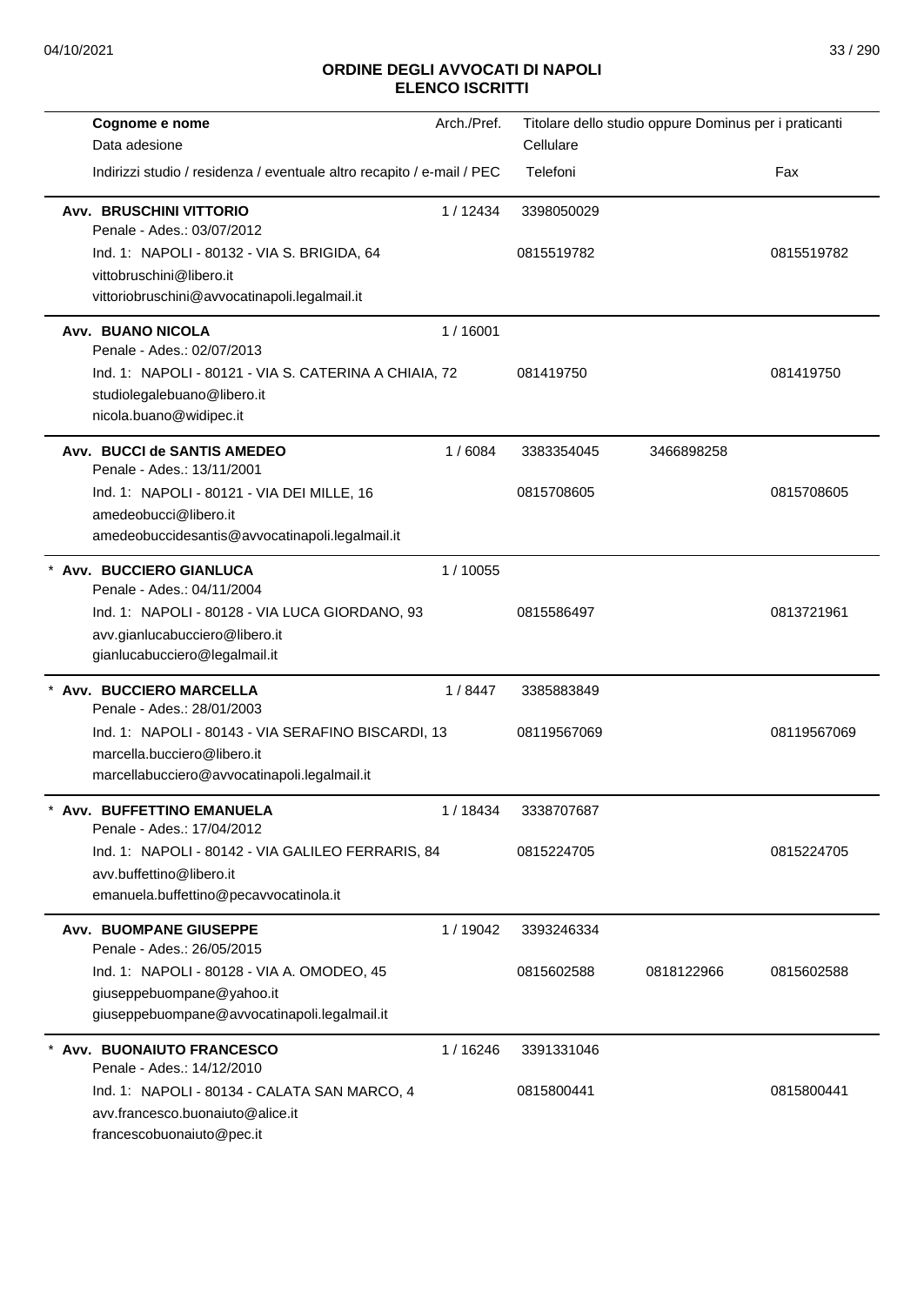| Arch./Pref.<br>Cognome e nome                                                                                                                      | Titolare dello studio oppure Dominus per i praticanti |             |
|----------------------------------------------------------------------------------------------------------------------------------------------------|-------------------------------------------------------|-------------|
| Data adesione                                                                                                                                      | Cellulare                                             |             |
| Indirizzi studio / residenza / eventuale altro recapito / e-mail / PEC                                                                             | Telefoni                                              | Fax         |
| Avv. BUONANNO SILVIA<br>1/18906<br>Penale - Ades.: 16/12/2014                                                                                      | 3385720930                                            |             |
| Ind. 1: NAPOLI - 80143 - VIA G. PORZIO CENTRO DIR. ISOLA<br>F/4                                                                                    | 08119133527                                           | 08119133528 |
| silvia.buonanno@gmail.com<br>silviabuonanno@avvocatinapoli.legalmail.it                                                                            |                                                       |             |
| * Avv. BUONAURIO FRANCESCO<br>1 / 15752<br>Penale - Ades.: 20/04/2010                                                                              | 3394585206                                            |             |
| Ind. 1: NAPOLI - 80145 - VIA EMILIO SCAGLIONE, 217                                                                                                 | 0815712901                                            | 0815712901  |
| Ind. 2: MUGNANO DI NAPOLI - 80018 - VIA NAPOLI, 143<br>buonauriofrancesco@libero.it                                                                | 0815712901                                            | 0815712901  |
| francescobuonaurio@avvocatinapoli.legalmail.it                                                                                                     |                                                       |             |
| Avv. BUONO GIANPAOLO<br>1/5977<br>Penale - Ades.: 20/04/2010                                                                                       |                                                       |             |
| Ind. 1: BARANO D'ISCHIA - 80070 - VIA DUCA DEGLI ABRUZZI<br>83<br>avv.buono@pec.it                                                                 |                                                       |             |
|                                                                                                                                                    |                                                       |             |
| Avv. BUONO GIUSEPPINA<br>1/16633<br>Penale - Ades.: 11/06/2019                                                                                     | 3291532542                                            |             |
| Ind. 1: BARANO D'ISCHIA - 80070 - VIA DUCA DEGLI ABRUZZI, 081990178<br>15<br>giusybuono78@libero.it<br>giuseppinabuono@avvocatinapoli.legalmail.it |                                                       | 081990178   |
| <b>Avv. BUONO LUCIA</b><br>1/11798<br>Penale - Ades.: 04/06/2019                                                                                   | 3385822833                                            |             |
| Ind. 1: BARANO D'ISCHIA - 80070 - VIA DUCA DEGLI ABRUZZI, 081990178<br>13<br>buono.lucia@libero.it<br>luciabuono@avvocatinapoli.legalmail.it       |                                                       | 081990178   |
| Avv. BUONO LUCIANO<br>1/18302                                                                                                                      | 3394775055                                            |             |
| Penale - Ades.: 17/12/2013                                                                                                                         |                                                       |             |
| Ind. 1: NAPOLI - 80125 - VIALE AUGUSTO, 132                                                                                                        | 3394775055                                            |             |
| Ind. 2: ISCHIA - 80077 - VIA ALFREDO DE LUCA, 107                                                                                                  | 081993959                                             | 081993959   |
| avv.lucianobuono@libero.it<br>lucianobuono@avvocatinapoli.legalmail.it                                                                             |                                                       |             |
|                                                                                                                                                    |                                                       |             |
| <b>Avv. BUONO LUCIAROSA</b><br>1 / 19990<br>Penale - Ades.: 17/07/2018                                                                             | 3293258082                                            |             |
| Ind. 1: BARANO D'ISCHIA - 80070 - VIA REGINA ELANA, 68<br>studiolegale.avvbuono@gmail.com<br>luciarosa.buono@pec.it                                | 081990636                                             | 081990636   |
| Avv. BUONO MAURO<br>1/18003<br>Penale - Ades.: 16/04/2013                                                                                          | 3477408121                                            |             |
| Ind. 1: NAPOLI - 80143 - CENTRO DIREZIONALE IS. A/5<br>avv.maurobuono@gmail.com<br>maurobuono@avvocatinapoli.legalmail.it                          | 0817875658                                            | 0817875658  |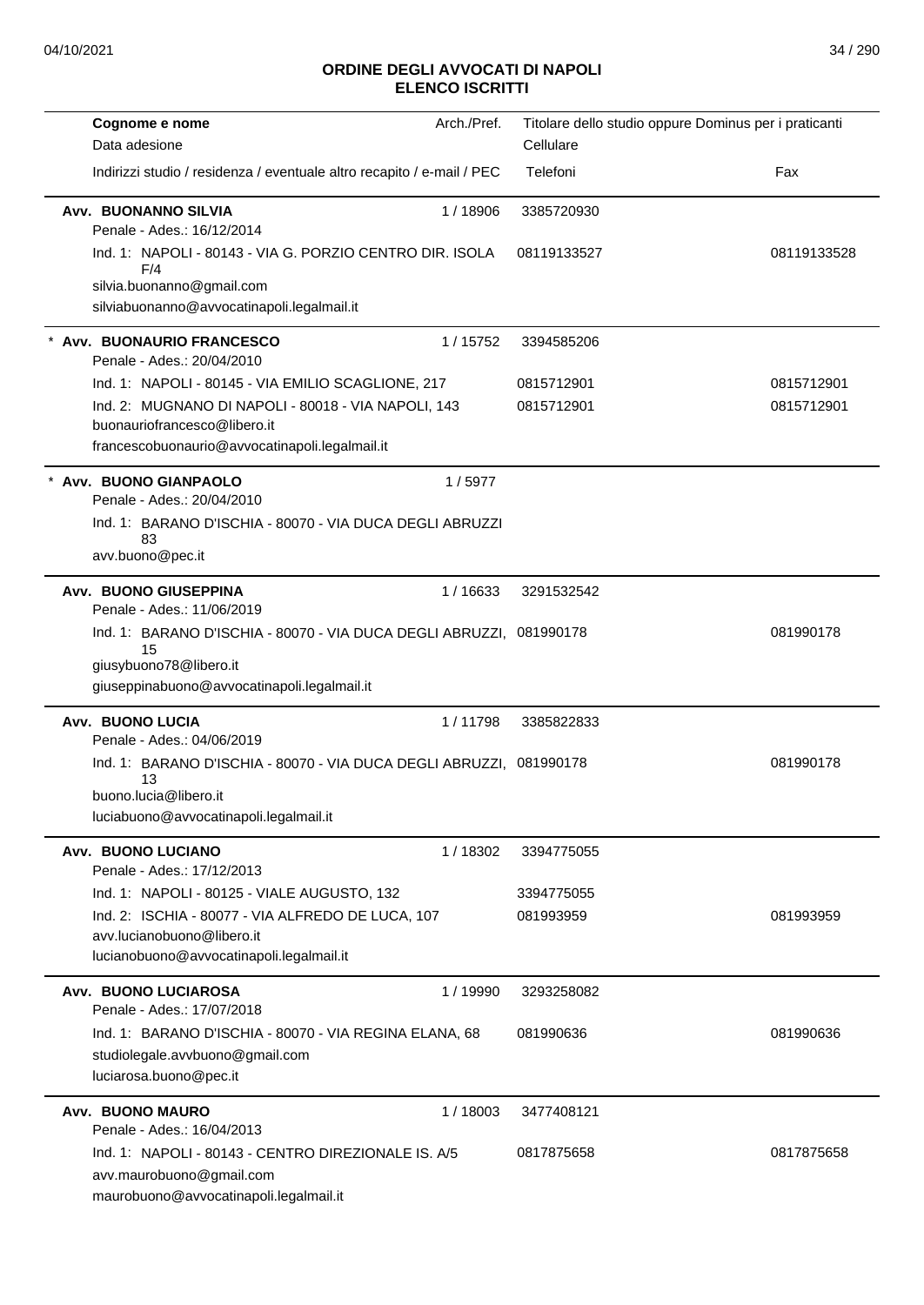| Cognome e nome                                                                                  | Arch./Pref. | Titolare dello studio oppure Dominus per i praticanti |             |
|-------------------------------------------------------------------------------------------------|-------------|-------------------------------------------------------|-------------|
| Data adesione                                                                                   |             | Cellulare                                             |             |
| Indirizzi studio / residenza / eventuale altro recapito / e-mail / PEC                          |             | Telefoni                                              | Fax         |
| <b>Avv. BUONO SALVATORE</b>                                                                     | 1/16071     | 3389267208                                            |             |
| Penale - Ades.: 23/06/2015                                                                      |             |                                                       |             |
| Ind. 1: ERCOLANO - 80056 - VIA TIRONI DI MOCCIA, 2                                              |             | 0817396048                                            | 0817396048  |
| salvatorebuono@avvocatinapoli.legalmail.it                                                      |             |                                                       |             |
| * Avv. BUONOCORE BRUNA<br>Penale - Ades.: 28/01/2003                                            | 1/6936      |                                                       |             |
| Ind. 1: NAPOLI - 80127 - VIA CILEA, 147                                                         |             | 0815794396                                            | 0815794396  |
| avvbrunabuonocore@libero.it                                                                     |             |                                                       |             |
| brunabuonocore@avvocatinapoli.legalmail.it                                                      |             |                                                       |             |
| * Avv. BUONOCUNTO VINCENZO<br>Penale - Ades.: 07/12/2004                                        | 1/5495      | 3343279200                                            |             |
| Ind. 1: PORTICI - 80055 - VIA A. DIAZ, 1/3                                                      |             | 081275668                                             | 081275668   |
| avvvincenzob@gmail.com                                                                          |             |                                                       |             |
| vincenzobuonocunto@avvocatinapoli.legalmail.it                                                  |             |                                                       |             |
| Avv. CACCAVALE DOMENICO<br>Penale - Ades.: 20/04/2017                                           | 1/19471     |                                                       |             |
| Ind. 1: SAN GIORGIO A CREMANO - 80046 - VIA E.<br>GIANTURCO, 30<br>domenico.caccavale@libero.it |             | 08118822496                                           | 08118822496 |
| avvdomenicocaccavale@pec.it                                                                     |             |                                                       |             |
|                                                                                                 |             |                                                       |             |
| * Avv. CACCAVALE FRANCESCA<br>Penale - Ades.: 12/06/2001                                        | 1/6221      | 3498657860                                            |             |
| Ind. 1: NAPOLI - 80131 - VIA S. GIACOMO DEI CAPRI, 129/C                                        |             | 0817702407                                            | 0812396540  |
| francescacaccavale@avvocatinapoli.legalmail.it                                                  |             |                                                       |             |
| * Avv. CACCAVALE GIUSEPPE<br>Penale - Ades.: 18/03/2003                                         | 1/9146      | 3358373131                                            |             |
| Ind. 1: NAPOLI - 80129 - VIA TORRIONE S. MARTINO 39                                             |             | 0815564361                                            |             |
| giuseppecaccavale@legalmail.it                                                                  |             |                                                       |             |
| * Avv. CACCAVIELLO GENNARO<br>Penale - Ades.: 12/06/2001                                        | 1/4503      |                                                       |             |
| Ind. 1: VOLLA - 80040 - VIA MADONNELLE PARCO INCIS IS.                                          |             | 0817732727                                            | 0815613137  |
| 22/E                                                                                            |             |                                                       |             |
| avv.gennaro.caccaviello@pec.it                                                                  |             |                                                       |             |
| Avv. CACCIAPUOTI GIOVANNA<br>Penale - Ades.: 28/10/2003                                         | 1/9518      | 3384197762                                            |             |
| Ind. 1: NAPOLI - 80143 - VIA NUOVA POGGIOREALE, 161/G                                           |             | 081203634                                             | 081203634   |
| giovannacacciapuoti@virgilio.it                                                                 |             |                                                       |             |
| giovannacacciapuoti@avvocatinapoli.legalmail.it                                                 |             |                                                       |             |
| Avv. CACCIUOTTOLO LUIGI                                                                         | 1 / 19248   | 3663625926                                            |             |
| Penale - Ades.: 13/10/2015                                                                      |             |                                                       |             |
| Ind. 1: POZZUOLI - 80078 - VIA ARTURO MARTINI, 5                                                |             | 0813056106                                            | 0813056106  |
| luigicacciuottolo@libero.it                                                                     |             |                                                       |             |
| luigicacciuottolo@avvocatinapoli.legalmail.it                                                   |             |                                                       |             |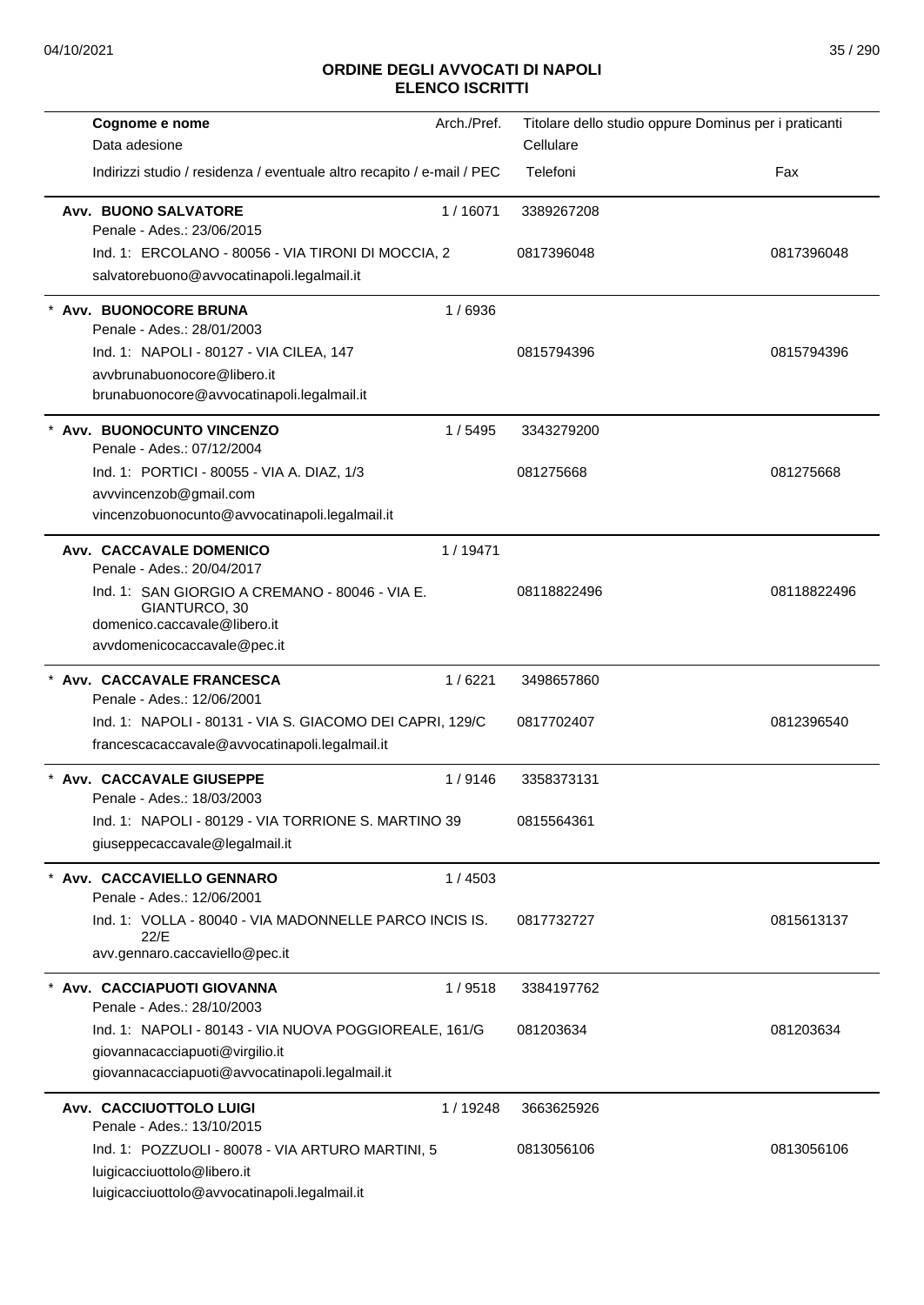| Cognome e nome                                                                                                                     | Arch./Pref. |            | Titolare dello studio oppure Dominus per i praticanti |             |
|------------------------------------------------------------------------------------------------------------------------------------|-------------|------------|-------------------------------------------------------|-------------|
| Data adesione                                                                                                                      |             | Cellulare  |                                                       |             |
| Indirizzi studio / residenza / eventuale altro recapito / e-mail / PEC                                                             |             | Telefoni   |                                                       | Fax         |
| <b>Avv. CAFARO RICCARDO</b><br>Penale - Ades.: 01/10/2007                                                                          | 1/12921     | 3392622902 |                                                       |             |
| Ind. 1: NAPOLI - 80143 - VIA SERAFINO BISCARDI, 13                                                                                 |             | 0817879139 |                                                       | 0817879139  |
| avv.riccardocafaro@yahoo.it<br>riccardocafaro@avvocatinapoli.legalmail.it                                                          |             |            |                                                       |             |
| Avv. CAFIERO GIULIA<br>Penale - Ades.: 10/04/2018                                                                                  | 1/11293     | 3493159642 |                                                       |             |
| Ind. 1: NAPOLI - 80134 - VICO I QUERCIA, 6<br>studio.cafiero@legalmail.it                                                          |             | 0815525510 |                                                       | 0815525510  |
| * Avv. CAFIERO de RAHO FRANCESCO<br>Penale - Ades.: 20/12/2005                                                                     | 1/12598     | 3332999739 |                                                       |             |
| Ind. 1: NAPOLI - 80127 - VIA GINO DORIA, 130<br>fcdr@libero.it<br>avv.cafieroderaho@postecert.it                                   |             | 081662220  |                                                       | 08119362271 |
| Avv. CAGGIANO FIAMMETTA                                                                                                            | 1/16822     |            |                                                       |             |
| Penale - Ades.: 11/12/2018                                                                                                         |             |            |                                                       |             |
| Ind. 1: NAPOLI - 80121 - VIA DOMENICO MORELLI, 24                                                                                  |             | 0812457510 |                                                       | 0812457066  |
| fiammettacaggiano@diamato.eu<br>fiammettacaggiano@avvocatinapoli.legalmail.it                                                      |             |            |                                                       |             |
| * Avv. CAGNAZZI CARLO LUCA<br>Penale - Ades.: 04/07/2006                                                                           | 1/12281     | 3486967747 |                                                       |             |
| Ind. 1: NAPOLI - 80135 - VIA SALVATOR ROSA, 299                                                                                    |             | 0813792668 | 3486967747                                            | 0813792668  |
| carlocagnazzi@gmail.com<br>studiocagnazzi@pec.giuffre.it                                                                           |             |            |                                                       |             |
| <b>Avv. CAIAFA MICHELE</b><br>Penale - Ades.: 19/12/2006                                                                           | 1/13367     | 3474950187 |                                                       |             |
| Ind. 1: NAPOLI - 80143 - CENTRO DIREZIONALE - IS. G/1 - SC. 0817877014                                                             |             |            |                                                       | 0817877014  |
| D<br>studiolegalecaiafa@libero.it<br>avv.michelecaiafa@legalmail.it                                                                |             |            |                                                       |             |
| Avv. CAIANO MASSIMO<br>Penale - Ades.: 28/01/2003                                                                                  | 1/7832      |            |                                                       |             |
| Ind. 1: NAPOLI - 80132 - VIA MARINO TURCHI 16                                                                                      |             | 0812457472 |                                                       | 0812400491  |
| massimocaiano@avvocatinapoli.legalmail.it                                                                                          |             |            |                                                       |             |
| Avv. CAIAZZO ANTONIO<br>Penale - Ades.: 19/04/2011                                                                                 | 1/16908     | 3297958365 |                                                       |             |
| Ind. 1: NAPOLI - 80143 - VIA S. BISCARDI, 31                                                                                       |             | 0813762045 |                                                       | 0813762045  |
| caiazzo.avv.antonio@gmail.com<br>antoniocaiazzo@avvocatinapoli.legalmail.it                                                        |             |            |                                                       |             |
| Avv. CAIAZZO GIOVANNI<br>Penale - Ades.: 17/07/2016                                                                                | 1/5359      |            |                                                       |             |
| Ind. 1: NAPOLI - 80121 - P.TTA GIULIO RODINO', 18<br>avvgiovannicaiazzo@virgilio.it<br>giovannicaiazzo@avvocatinapoli.legalmail.it |             | 0812512472 |                                                       | 0812525839  |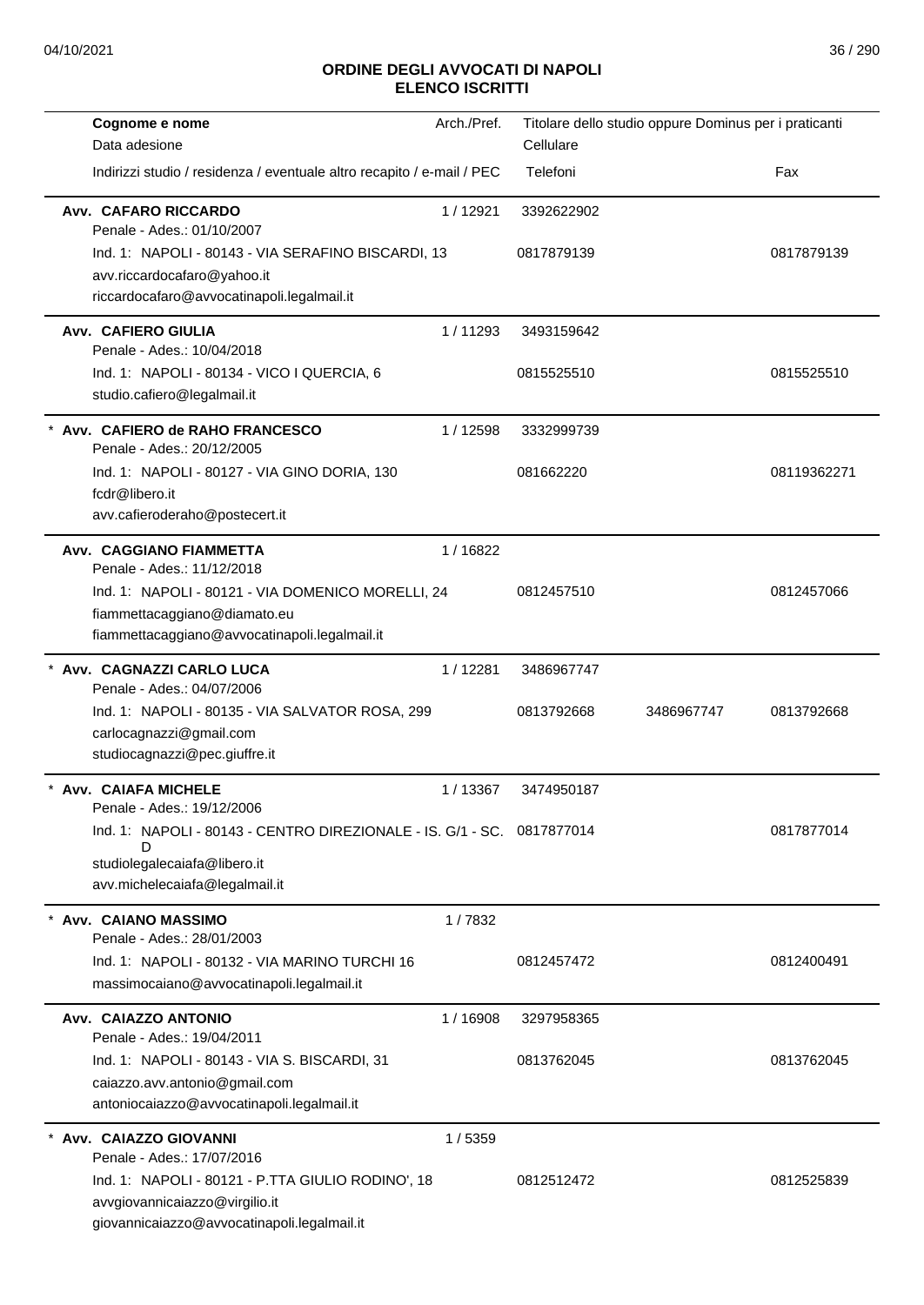| Cognome e nome                                                                                | Arch./Pref. |                                     | Titolare dello studio oppure Dominus per i praticanti |            |
|-----------------------------------------------------------------------------------------------|-------------|-------------------------------------|-------------------------------------------------------|------------|
| Data adesione                                                                                 |             | Cellulare                           |                                                       |            |
| Indirizzi studio / residenza / eventuale altro recapito / e-mail / PEC                        |             | Telefoni                            |                                                       | Fax        |
| Avv. CALABRESE VALENTINA<br>Penale - Ades.: 08/01/2019                                        | 1/21119     | 3382377991                          |                                                       |            |
| Ind. 1: NAPOLI - 80136 - VIA SALITA DI MAURO, 7                                               |             | 0815921141                          |                                                       | 0815921141 |
| calabrese-valentina@virgilio.it                                                               |             |                                     |                                                       |            |
| calabresevalentina@pec.it                                                                     |             |                                     |                                                       |            |
| Avv. CALANDRA ANDREA<br>Penale - Ades.: 20/04/2006                                            | 1/12776     | c/o SMALDONE ANTONIO<br>3388059367  |                                                       |            |
| Ind. 1: NAPOLI - 80122 - VIA CRISPI 111                                                       |             | 081667305                           |                                                       | 081667305  |
| andreacalandra@avvocatinapoli.legalmail.it                                                    |             |                                     |                                                       |            |
| Avv. CALCAGNO GIANGUIDO<br>Penale - Ades.: 01/07/2014                                         | 1/5830      |                                     |                                                       |            |
| Ind. 1: POZZUOLI - 80078 - TRAV.SOLFATARA, 5<br>gianguidocalcagno@avvocatinapoli.legalmail.it |             | 0815269857                          | 0815266428                                            | 0815269857 |
| Avv. CALI' MARIO                                                                              | 1/13760     | 3387007716                          |                                                       |            |
| Penale - Ades.: 17/04/2007                                                                    |             |                                     |                                                       |            |
| Ind. 1: NAPOLI - 80128 - VIA DOMENICO FONTANA, 66                                             |             | 3387007716                          | 0815585225                                            | 0815585225 |
| mariocali@avvocatinapoli.legalmail.it                                                         |             |                                     |                                                       |            |
| Avv. CALIENDO MARCO<br>Penale - Ades.: 14/07/2020                                             | 1/21702     | 3349355125                          |                                                       |            |
| Ind. 1: NAPOLI - 80138 - PIAZZA NICOLA AMORE, 6                                               |             | 3349355125                          | 08119243863                                           | 081203555  |
| caliendoavvmarco@gmail.com                                                                    |             |                                     |                                                       |            |
| avvmarcocaliendo@pec.it                                                                       |             |                                     |                                                       |            |
| Avv. CALIENDO MARIO<br>Penale - Ades.: 16/04/2013                                             | 1/15153     |                                     |                                                       |            |
| Ind. 1: NAPOLI - 80100 - VIA PIETRO COLLETTA, 12                                              |             | 0818121050                          |                                                       |            |
| avvmariocaliendo@libero.it                                                                    |             |                                     |                                                       |            |
| mariocaliendo1@avvocatinapoli.legalmail.it                                                    |             |                                     |                                                       |            |
| Avv. CALIMAN PAOLO<br>Penale - Ades.: 20/12/2005                                              | 1/3726      | c/o VALENZIANO DAVIDE<br>3333309212 |                                                       |            |
| Ind. 1: NAPOLI - 80127 - VIA BELVEDERE, 111                                                   |             | 0815515969                          |                                                       | 0815515969 |
| avvcalimanp@gmail.com                                                                         |             |                                     |                                                       |            |
| paolocaliman@avvocatinapoli.legalmail.it                                                      |             |                                     |                                                       |            |
| Avv. CALISE MARIANGELA                                                                        | 1/12313     |                                     |                                                       |            |
| Penale - Ades.: 19/12/2006                                                                    |             |                                     |                                                       |            |
| Ind. 1: ISCHIA - 80070 - VIA FASOLARA 4<br>avvmariangelacalise@pec.it                         |             | 081984181                           |                                                       | 0813331902 |
|                                                                                               |             |                                     |                                                       |            |
| <b>Avv. CALISE MICHELE</b><br>Penale - Ades.: 04/07/2006                                      | 1/12934     | 3473345446                          |                                                       |            |
| Ind. 1: FORIO D'ISCHIA - 80075 - VIA G. MAZZELLA, 50                                          |             | 0816331913                          |                                                       |            |
| Ind. 2: NAPOLI - 80133 - VIA SAN GIACOMO, 30                                                  |             | 0810331879                          |                                                       |            |
| michelecalise@gmail.com                                                                       |             |                                     |                                                       |            |
| michelecalise@avvocatinapoli.legalmail.it                                                     |             |                                     |                                                       |            |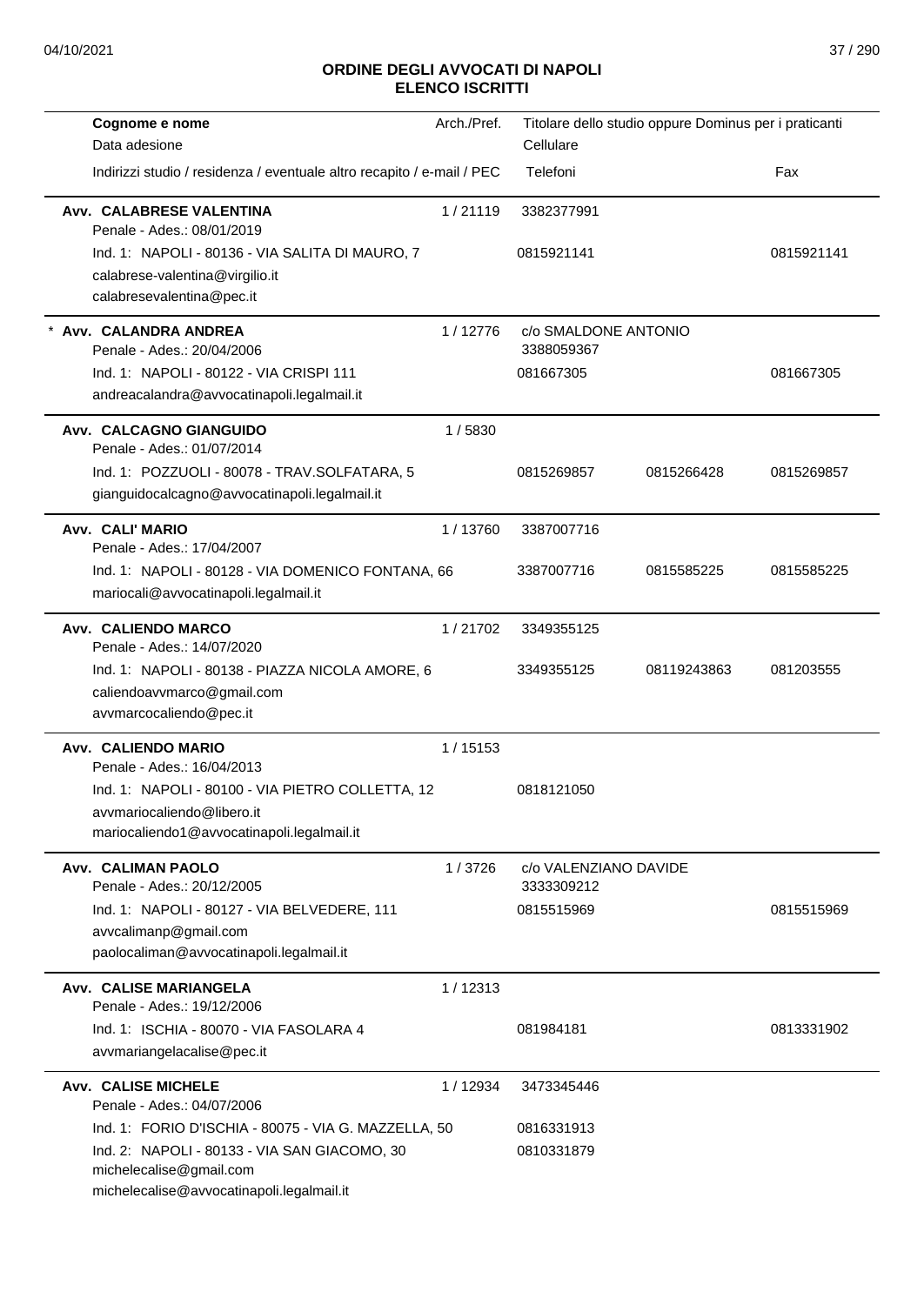| Cognome e nome<br>Data adesione                                                                                                                                                       | Arch./Pref. | Cellulare                | Titolare dello studio oppure Dominus per i praticanti |                          |
|---------------------------------------------------------------------------------------------------------------------------------------------------------------------------------------|-------------|--------------------------|-------------------------------------------------------|--------------------------|
| Indirizzi studio / residenza / eventuale altro recapito / e-mail / PEC                                                                                                                |             | Telefoni                 |                                                       | Fax                      |
| Avv. CALVANESE ALFREDO<br>Penale - Ades.: 29/12/2017                                                                                                                                  | 1 / 19249   | 3331127855               |                                                       |                          |
| Ind. 1: NAPOLI - 80100 - VIA FRANCESCO CILEA, 26<br>alfredocalvanese@libero.it<br>alfredocalvanese@pec.it                                                                             |             | 0817571705               | 3331127855                                            | 0817571705               |
| Avv. CALVANO PAOLA<br>Penale - Ades.: 04/10/2005                                                                                                                                      | 1/10372     |                          |                                                       |                          |
| Ind. 1: NAPOLI - 80129 - SALITA ARENELLA 25<br>Icalvano@libero.it<br>paolacalvano@avvocatinapoli.legalmail.it                                                                         |             | 0815566802               | 081440684                                             | 0815566802               |
| Avv. CAMMAROTA RICCARDO<br>Penale - Ades.: 24/03/2015                                                                                                                                 | 1/5989      | 3397012823               |                                                       |                          |
| Ind. 1: NAPOLI - 80128 - VIA PIETRO CASTELLINO, 1<br>riccardocammarota@virgilio.it<br>riccardocammarota@avvocatinapoli.legalmail.it                                                   |             | 0815582547               |                                                       | 0815582547               |
| Avv. CAMMISA ANDREA<br>Penale - Ades.: 21/04/2009                                                                                                                                     | 1 / 15220   | 3484003035               |                                                       |                          |
| Ind. 1: NAPOLI - 80131 - VIA NICOLARDI, 5<br>Ind. 2: GIUGLIANO IN CAMPANIA - 80014 - SS 7 BIS KM 18,600<br>studiolegalecammisa@gmail.com<br>andreacammisa@avvocatinapoli.legalmail.it |             | 0815061042<br>0815061042 |                                                       |                          |
| Avv. CAMPANELLA MARIO<br>Penale - Ades.: 10/10/2017                                                                                                                                   | 1/8093      |                          |                                                       |                          |
| Ind. 1: NAPOLI - 80136 - VIA AMEDEO DI SAVOIA 222<br>mariocampanella@avvocatinapoli.legalmail.it                                                                                      |             | 0815645130               |                                                       | 0815645130               |
| Avv. CAMPANINO GEA<br>Penale - Ades.: 20/11/2018                                                                                                                                      | 1/18481     | 3497849771               |                                                       |                          |
| Ind. 1: NAPOLI - 80135 - CORSO VITTORIO EMANUELE, 440<br>geacampanino2@gmail.com<br>geacampanino@pec.it                                                                               |             | 0815492941               |                                                       |                          |
| Avv. CAMPONE ANNAMARIA<br>Penale - Ades.: 13/12/2011                                                                                                                                  | 1/11341     | 3388998204               |                                                       |                          |
| Ind. 1: NAPOLI - 80145 - VIA T. DE AMICIS II TRAV., 32<br>annamaria.campone@alice.it<br>annamariacampone@avvocatinapoli.legalmail.it                                                  |             | 0812296809               |                                                       | 0812296809               |
| <b>Avv. CAMPONE LUIGI</b><br>Penale - Ades.: 30/09/2003                                                                                                                               | 1 / 9460    | 3382572285               |                                                       |                          |
| Ind. 1: NAPOLI - 80132 - VIA GENERALE ORSINI, 46<br>Ind. 2: ROVERETO - 38068 - VIA SETAIOLI, 26<br>luigicampone@msn.com<br>luigicampone@avvocatinapoli.legalmail.it                   |             | 0815521131<br>0464662889 |                                                       | 0815521131<br>0464424941 |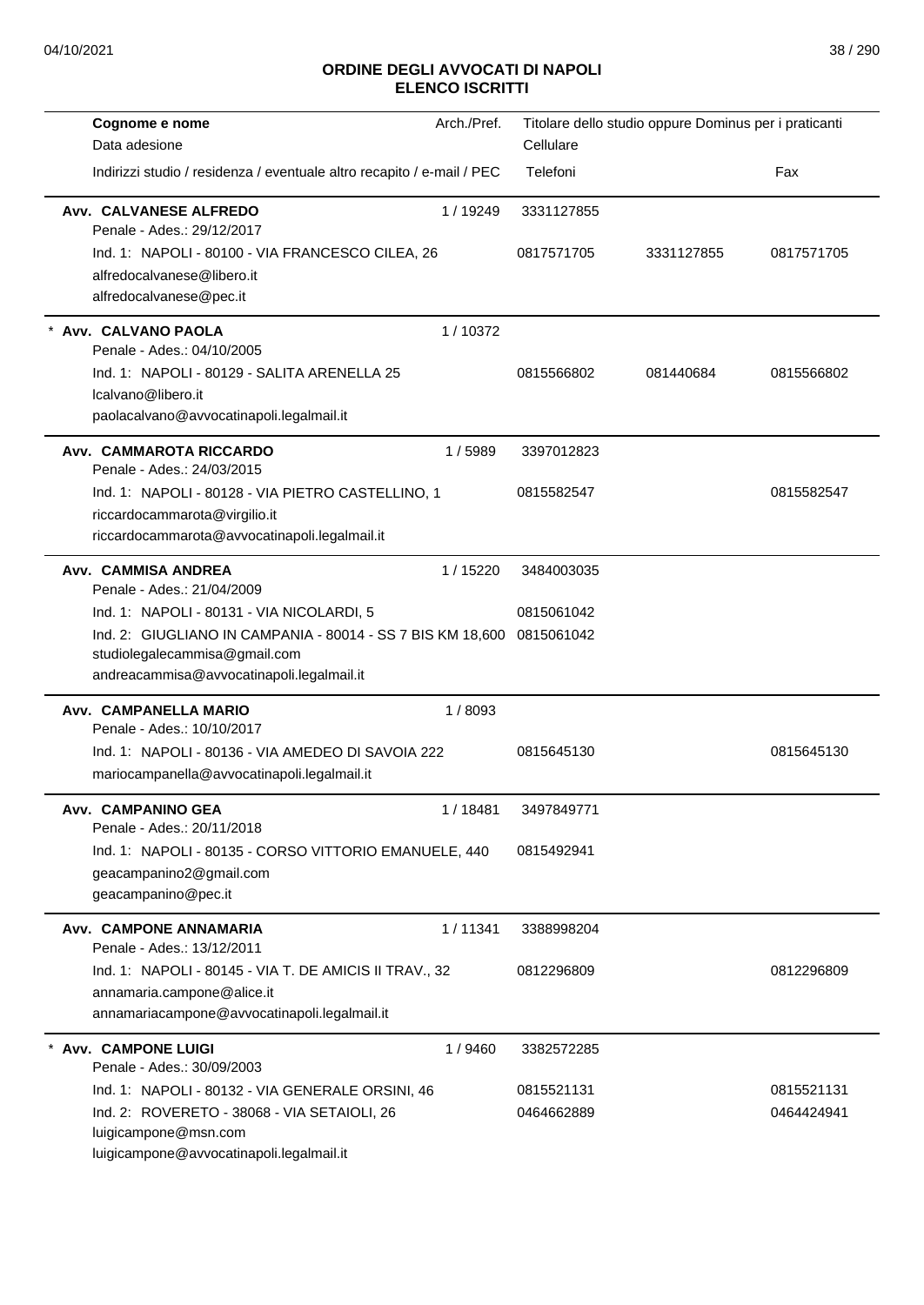| Cognome e nome<br>Data adesione                                                                                                    | Arch./Pref.         | Titolare dello studio oppure Dominus per i praticanti<br>Cellulare |             |
|------------------------------------------------------------------------------------------------------------------------------------|---------------------|--------------------------------------------------------------------|-------------|
| Indirizzi studio / residenza / eventuale altro recapito / e-mail / PEC                                                             |                     | Telefoni                                                           | Fax         |
| Avv. CAMPORA CARLA<br>Penale - Ades.: 13/12/2011                                                                                   | 1/13353             |                                                                    |             |
| Ind. 1: NAPOLI - 80132 - VIA SANTA LUCIA, 76<br>carlacampora@alice.it<br>carlacampora@avvocatinapoli.legalmail.it                  |                     | 0812451171                                                         | 0812457170  |
| * Avv. CAMPORA MARCO<br>Penale - Ades.: 30/09/2003                                                                                 | 1/9451              | 3336333243                                                         |             |
| Ind. 1: NAPOLI - 80132 - VIA SANTA LUCIA, 76<br>marcocampora@studiolegalecampora.it<br>marcocampora@avvocatinapoli.legalmail.it    |                     | 0817646360                                                         | 0817646360  |
| Avv. CANALE ORLANDO<br>Penale - Ades.: 07/07/2015                                                                                  | 1/13843             | c/o CINCOTTI CARLO                                                 |             |
| Ind. 1: NAPOLI - 80133 - CALATA SAN MARCO, 13                                                                                      |                     | 0575250055                                                         | 0575250055  |
| Ind. 2: AREZZO - 52100 - CORSO GARIBALDI, 111/1<br>avvorlandocanale@gmail.com<br>orlandocanale@avvocatinapoli.legalmail.it         |                     | 0575250055                                                         | 0575250055  |
| Avv. CANESSA CLAUDIA<br>Penale - Ades.: 18/12/2012                                                                                 | 1/16661             | 3498694054                                                         |             |
| Ind. 1: NAPOLI - 80131 - VIA PIETRO CASTELLINO, 128<br>canessaclaudia@alice.it<br>claudiacanessa@avvocatinapoli.legalmail.it       |                     | 0815467387                                                         | 0815467387  |
| Avv. CANFORA MARIA<br>Penale - Ades.: 26/02/2019                                                                                   | 1/20272             | 3491958540                                                         |             |
| Ind. 1: NAPOLI - 80145 - VIA CUPA S. GIOV. PISCIN., 108<br>p.avvmariacanfora@libero.it<br>mariacanfora@avvocatinapoli.legalmail.it |                     | 0817406919                                                         |             |
| Avv. CANGIANO ANTONELLA<br>Penale - Ades.: 09/07/2002                                                                              | 1/4072              |                                                                    |             |
| Ind. 1: NAPOLI - 80121 - VIA CHIAIA, 216<br>antonellacangiano@avvocatinapoli.legalmail.it                                          |                     | 081413899                                                          | 081419404   |
| Avv. CANGIANO MARIALESSANDRA<br>Penale - Ades.: 03/10/2006                                                                         | 1/12616             | 3334858665                                                         |             |
| Ind. 1: NAPOLI - 80142 - VIA NOLANA, 28                                                                                            |                     | 0815630186                                                         | 08118913740 |
| marialessandracangiano@gmail.com<br>avv.marialessandracangiano@legalmail.it                                                        | alecangiano@msn.com |                                                                    |             |
| Avv. CANNAVACCIUOLI LUCA<br>Penale - Ades.: 22/01/2020                                                                             | 1/21506             | 3336761661                                                         |             |
| Ind. 1: NAPOLI - 80135 - VIA F. S. CORRERA, 250<br>Icannavacciuoli@gmail.com<br>lucacannavacciuoli@avvocatinapoli.legalmail.it     |                     | 081298946                                                          | 081298946   |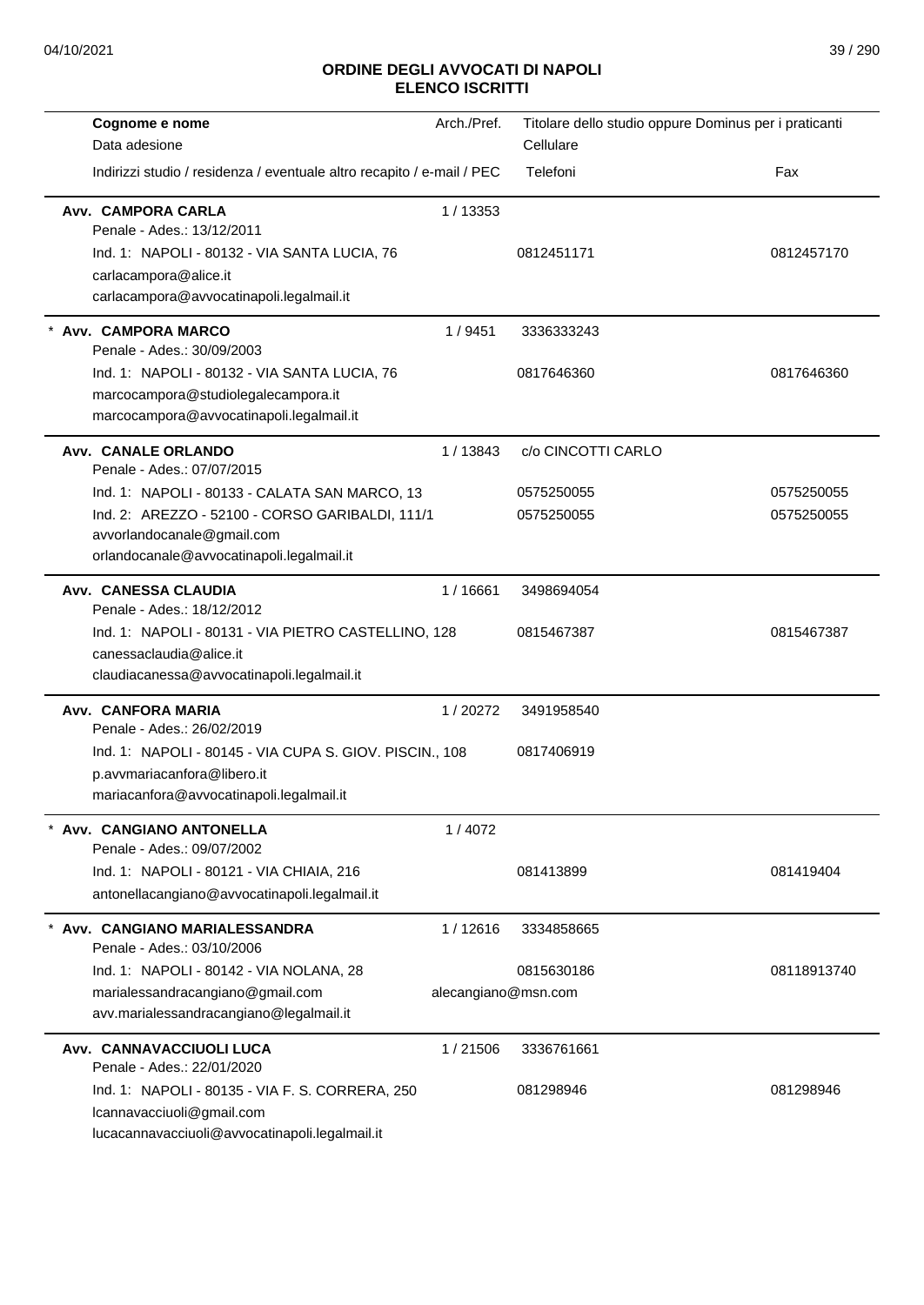| Cognome e nome                                                                                 | Arch./Pref. | Titolare dello studio oppure Dominus per i praticanti |            |
|------------------------------------------------------------------------------------------------|-------------|-------------------------------------------------------|------------|
| Data adesione                                                                                  |             | Cellulare                                             |            |
| Indirizzi studio / residenza / eventuale altro recapito / e-mail / PEC                         |             | Telefoni                                              | Fax        |
| Avv. CANNIO CLARA                                                                              | 1/7586      | 3683734634                                            |            |
| Penale - Ades.: 12/06/2001                                                                     |             |                                                       |            |
| Ind. 1: NAPOLI - 80135 - SALITA STELLA, 39                                                     |             | 081290275                                             | 0815498195 |
| clara.cannio@alice.it                                                                          |             |                                                       |            |
| claracannio@avvocatinapoli.legalmail.it                                                        |             |                                                       |            |
| Avv. CANTA LUIGI                                                                               | 1/9462      |                                                       |            |
| Penale - Ades.: 28/10/2003                                                                     |             |                                                       |            |
| Ind. 1: NAPOLI - 80100 - CENTRO DIREZIONALE VIA G.                                             |             | 0815714181                                            | 0815714181 |
| PORZIO, 4 - ISOL. E4 PALAZZO FADIM<br>luigi.canta@gmail.com                                    |             |                                                       |            |
| luigicanta@avvocatinapoli.legalmail.it                                                         |             |                                                       |            |
| Avv. CANTELMO ALESSANDRO                                                                       | 1/12092     | 3472339121                                            |            |
| Penale - Ades.: 04/10/2005                                                                     |             |                                                       |            |
| Ind. 1: NAPOLI - 80126 - VIA DELL'EPOMEO, 81                                                   |             | 0817281404                                            | 0817281404 |
| avv.cantelmo@libero.it                                                                         |             |                                                       |            |
| alessandrocantelmo2@avvocatinapoli.legalmail.it                                                |             |                                                       |            |
| Avv. CAPANO CARMELA                                                                            | 1/21281     | 3341900549                                            |            |
| Penale - Ades.: 19/03/2019                                                                     |             |                                                       |            |
| Ind. 1: NAPOLI - 80132 - VIA S. CATERINA DA SIENA, 52                                          |             | 08119245276                                           |            |
| c.capano@hotmail.it                                                                            |             |                                                       |            |
| carmelacapano@avvocatinapoli.legalmail.it                                                      |             |                                                       |            |
| * Avv. CAPASSO CARMINE                                                                         | 1/8735      | 3473364829                                            |            |
| Penale - Ades.: 18/03/2003                                                                     |             |                                                       |            |
| Ind. 1: NAPOLI - 80132 - VIA SANTA LUCIA, 123                                                  |             | 0812471105                                            | 0812471105 |
| avvcarminecapasso@virgilio.it                                                                  |             |                                                       |            |
| carminecapasso@avvocatinapoli.legalmail.it                                                     |             |                                                       |            |
| Avv. CAPASSO ELPIDIO                                                                           | 1/8707      |                                                       |            |
| Penale - Ades.: 16/11/2004                                                                     |             |                                                       |            |
| Ind. 1: NAPOLI - 80139 - VIA CARRIERA GRANDE, 32                                               |             | 0815731800                                            | 0815731800 |
| Ind. 2: ARZANO - 80022 - VIA ALFREDO PECCHIA, 71<br>elpidiocapasso@avvocatinapoli.legalmail.it |             | 0815731800                                            | 0815731800 |
|                                                                                                |             |                                                       |            |
| Avv. CAPASSO FRANCO<br>Penale - Ades.: 13/01/2004                                              | 1/5530      | c/o ESPOSITO MARCELLO<br>3355819487                   |            |
| Ind. 1: NAPOLI - 80143 - CENTRO DIREZIONALE IS. C/9                                            |             | 0815623466                                            | 0815623466 |
| Ind. 2: FRATTAMAGGIORE - 80027 - VIA CROCE SAN SOSSIO,                                         |             | 0818805996                                            | 0818805996 |
| 25                                                                                             |             |                                                       |            |
| lexcapasso@libero.it                                                                           |             |                                                       |            |
| francocapasso@avvocatinapoli.legalmail.it                                                      |             |                                                       |            |
| Avv. CAPASSO GIUSEPPINA                                                                        | 1/21543     | 3404819500                                            |            |
| Penale - Ades.: 12/02/2020                                                                     |             |                                                       |            |
| Ind. 1: NAPOLI - 80132 - VIA TOLEDO, 205                                                       |             | 081405763                                             |            |
| pinacapasso89@gmail.com                                                                        |             |                                                       |            |
| giuseppinacapasso@avvocatinapoli.legalmail.it                                                  |             |                                                       |            |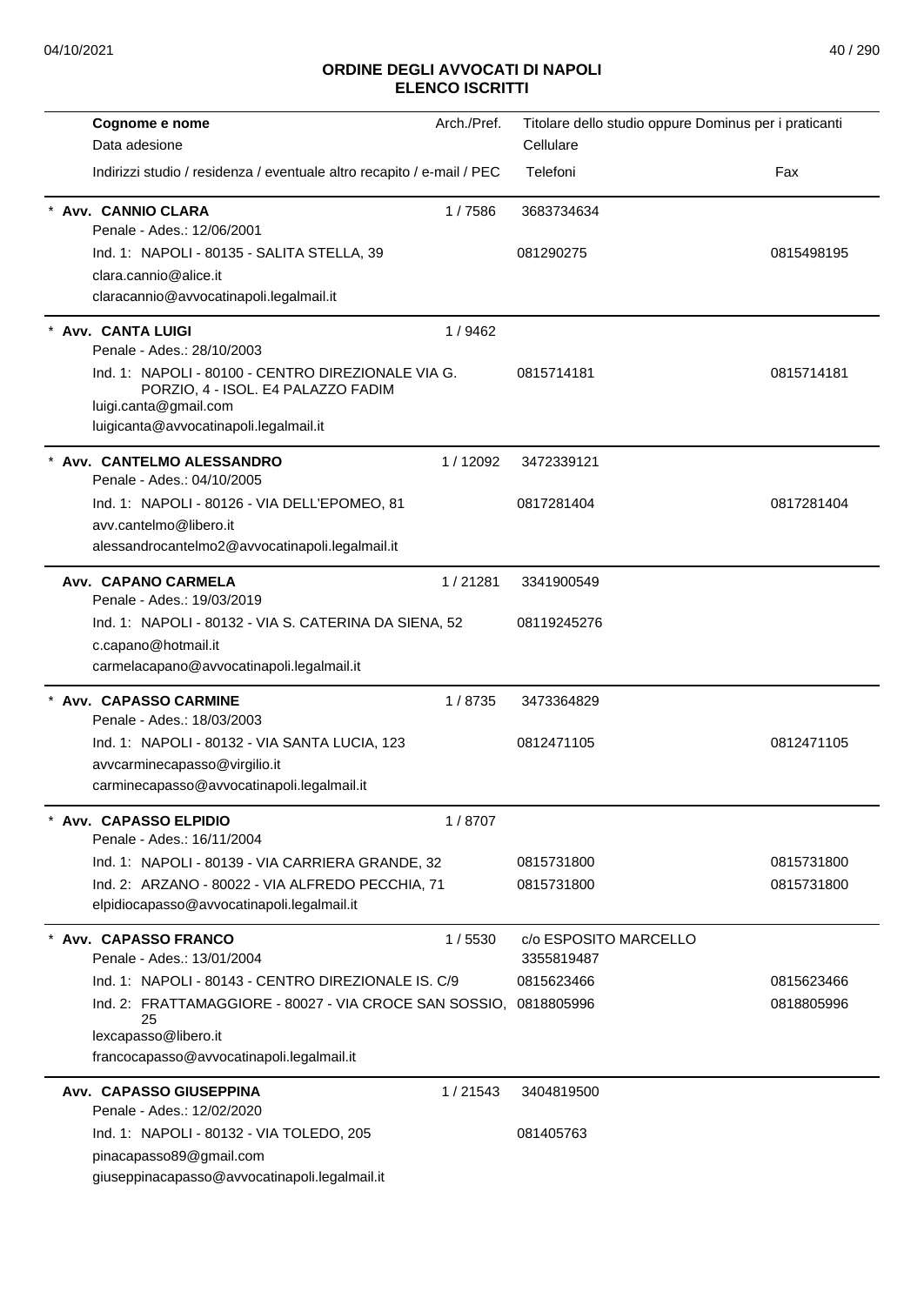| Cognome e nome                                                                | Arch./Pref. | Titolare dello studio oppure Dominus per i praticanti |             |
|-------------------------------------------------------------------------------|-------------|-------------------------------------------------------|-------------|
| Data adesione                                                                 |             | Cellulare                                             |             |
| Indirizzi studio / residenza / eventuale altro recapito / e-mail / PEC        |             | Telefoni                                              | Fax         |
| Avv. CAPASSO MELANIA<br>Penale - Ades.: 15/04/2014                            | 1/17528     | 3394425725                                            |             |
| Ind. 1: PORTICI - 80055 - CORSO GARIBALDI, 162                                |             | 08119220559                                           | 08119721168 |
| avv.melaniacapasso@gmail.it                                                   |             |                                                       |             |
| melaniacapasso2@avvocatinapoli.legalmail.it                                   |             |                                                       |             |
| <b>Avv. CAPASSO MICHELA</b><br>Penale - Ades.: 20/04/2017                     | 1 / 15493   | 3495766560                                            |             |
| Ind. 1: NAPOLI - 80129 - VIA KERBAKER, 14                                     |             | 0815423100                                            | 0815423100  |
| capasso.michela@libero.it                                                     |             |                                                       |             |
| michelacapasso@avvocatinapoli.legalmail.it                                    |             |                                                       |             |
| * Avv. CAPASSO RAIMONDO<br>Penale - Ades.: 16/04/2008                         | 1/14459     | 3383061679                                            |             |
| Ind. 1: NAPOLI - 80143 - VIA NUOVA POGGIOREALE, 8                             |             | 0815536499                                            | 0815536499  |
| avvraimondocapasso@gmail.com                                                  |             |                                                       |             |
| raimondocapasso@avvocatinapoli.legalmail.it                                   |             |                                                       |             |
| Avv. CAPASSO SOSIO                                                            | 1/3573      |                                                       |             |
| Penale - Ades.: 15/04/2003                                                    |             |                                                       |             |
| Ind. 1: NAPOLI - 80142 - PIAZZA PRINCIPE UMBERTO, 4                           |             | 0810140087                                            | 0810140088  |
| capassososio@libero.it<br>sosiocapasso2@avvocatinapoli.legalmail.it           |             |                                                       |             |
|                                                                               |             |                                                       |             |
| Avv. CAPASSO STANISLAO<br>Penale - Ades.: 10/12/2002                          | 1/3611      | 3389516680                                            |             |
| Ind. 1: NAPOLI - 80126 - VIA EPOMEO 481                                       |             | 0817676032                                            |             |
| avvcapassostanislao@alice.it                                                  |             |                                                       |             |
| stanislaocapasso@avvocatinapoli.legalmail.it                                  |             |                                                       |             |
| Avv. CAPOBIANCO RITA                                                          | 1/21282     | 3384847061                                            |             |
| Penale - Ades.: 26/02/2019                                                    |             |                                                       |             |
| Ind. 1: NAPOLI - 80132 - VIA GIOVANNI NICOTERA, 95                            |             | 081415748                                             | 0810681595  |
| rita_capobianco@libero.it                                                     |             |                                                       |             |
| ritacapobianco@avvocatinapoli.legalmail.it                                    |             |                                                       |             |
| Avv. CAPODANNO VINCENZO<br>Penale - Ades.: 21/04/2009                         | 1/6111      |                                                       |             |
|                                                                               |             | 0812396194                                            |             |
| Ind. 1: NAPOLI - 80126 - VIA MARIO GIGANTE, 90<br>vincenzocapodanno@libero.it |             |                                                       | 0812394799  |
| vincenzocapodanno@avvocatinapoli.legalmail.it                                 |             |                                                       |             |
|                                                                               |             |                                                       |             |
| <b>Avv. CAPOLONGO DIAMANTE</b><br>Penale - Ades.: 15/12/2009                  | 1/15189     |                                                       |             |
| Ind. 1: NAPOLI - 80132 - P.TTA MATILDE SERAO, 40                              |             | 081405777                                             | 081405731   |
| diamantecapolongo@avvocatinapoli.legalmail.it                                 |             |                                                       |             |
| Avv. CAPONE ERSILIO LUCA                                                      | 1/19749     | 3496619702                                            |             |
| Penale - Ades.: 20/12/2016                                                    |             |                                                       |             |
| Ind. 1: NAPOLI - 80128 - VIA GIUSEPPE RECCO, 23                               |             | 3496619702                                            | 0810105053  |
| info@legalcapone.com                                                          |             |                                                       |             |
| ersilioluca.capone@pec.it                                                     |             |                                                       |             |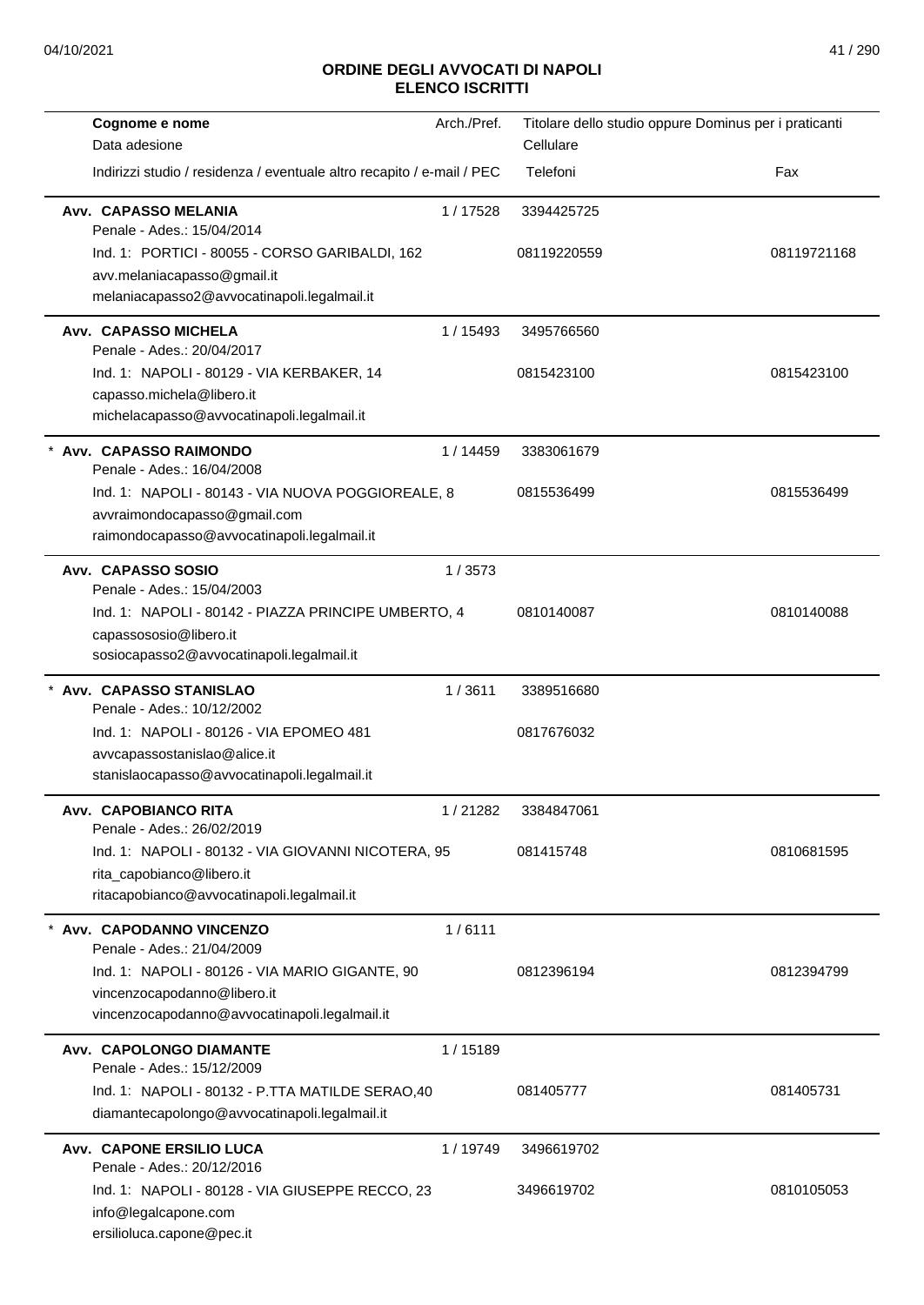| Cognome e nome                                                         | Arch./Pref. |            | Titolare dello studio oppure Dominus per i praticanti |            |
|------------------------------------------------------------------------|-------------|------------|-------------------------------------------------------|------------|
| Data adesione                                                          |             | Cellulare  |                                                       |            |
| Indirizzi studio / residenza / eventuale altro recapito / e-mail / PEC |             | Telefoni   |                                                       | Fax        |
| Avv. CAPOZZI MAURIZIO<br>Penale - Ades.: 12/06/2001                    | 1/6190      | 3385327335 |                                                       |            |
| Ind. 1: NAPOLI - 80100 - CORSO UMBERTO I, 381                          |             | 0815540074 |                                                       | 081        |
| Ind. 2: ARZANO - 80022 - VIA A. SAVIANO, 18                            |             | 0813791192 |                                                       |            |
| studiolegalecapozzi@gmail.com                                          |             |            |                                                       |            |
| mauriziocapozzi@pec.it                                                 |             |            |                                                       |            |
| Avv. CAPOZZO MAURIZIO<br>Penale - Ades.: 28/01/2003                    | 1/8535      | 3284215318 |                                                       |            |
| Ind. 1: PORTICI - 80055 - VIA LIBERTA', 218/A                          |             | 0816076336 |                                                       | 0817768352 |
| avvocatocapozzo@libero.it                                              |             |            |                                                       |            |
| maurizio.capozzo@pec.studiocapozzo.it                                  |             |            |                                                       |            |
| Avv. CAPPABIANCA FULVIO<br>Penale - Ades.: 01/03/2005                  | 1/10319     | 3337300679 |                                                       |            |
| Ind. 1: NAPOLI - 80139 - VIA CARRIERA GRANDE, 47                       |             | 081288087  |                                                       | 081288087  |
| fulvio_cappabianca@libero.it                                           |             |            |                                                       |            |
| fulviocappabianca@avvocatinapoli.legalmail.it                          |             |            |                                                       |            |
| Avv. CAPPABIANCA MAURIZIO<br>Penale - Ades.: 16/12/2014                | 1/18837     | 3312145249 |                                                       |            |
| Ind. 1: NAPOLI - 80138 - CORSO UMBERTO I, 23                           |             | 0815517531 |                                                       | 0817041841 |
| mauri_84@hotmail.it                                                    |             |            |                                                       |            |
| mauriziocappabianca@avvocatinapoli.legalmail.it                        |             |            |                                                       |            |
| Avv. CAPPELLI MARA                                                     | 1/15132     |            |                                                       |            |
| Penale - Ades.: 21/04/2015                                             |             |            |                                                       |            |
| Ind. 1: NAPOLI - 80139 - PIAZZA LEONE, 5                               |             | 0817510676 | 0817510705                                            |            |
| avv.maracappelli@virgilio.it                                           |             |            |                                                       |            |
| maracappelli@avvocatinapoli.legalmail.it                               |             |            |                                                       |            |
| Avv. CAPPIELLO IVAR MARIA<br>Penale - Ades.: 22/03/2005                | 1/12232     | 3393725951 |                                                       |            |
| Ind. 1: NAPOLI - 80127 - VIA SANTA MARIA DELLA LIBERA, 13              |             | 0813417295 |                                                       | 0813411548 |
| avvocato.cappiello@libero.it                                           |             |            |                                                       |            |
| ivarmariacappiello@avvocatinapoli.legalmail.it                         |             |            |                                                       |            |
| Avv. CAPPUCCIO EMMA<br>Penale - Ades.: 04/10/2010                      | 1/16182     |            |                                                       |            |
| Ind. 1: NAPOLI - 80131 - VIA NICOLARDI, 129                            |             | 0817430408 |                                                       | 0817430408 |
| emcappuccio@libero.it                                                  |             |            |                                                       |            |
| avv.emmacappuccio@pec.it                                               |             |            |                                                       |            |
| Avv. CAPPUCCIO EMMA LORENA                                             | 1/16060     | 3284558600 |                                                       |            |
| Penale - Ades.: 04/10/2011                                             |             |            |                                                       |            |
| Ind. 1: NAPOLI - 80125 - VIALE AUGUSTO, 132                            |             | 0812395970 |                                                       | 0812395970 |
| lorenacappuccio@gmail.com                                              |             |            |                                                       |            |
| lorenacappuccio@pec.giuffre.it                                         |             |            |                                                       |            |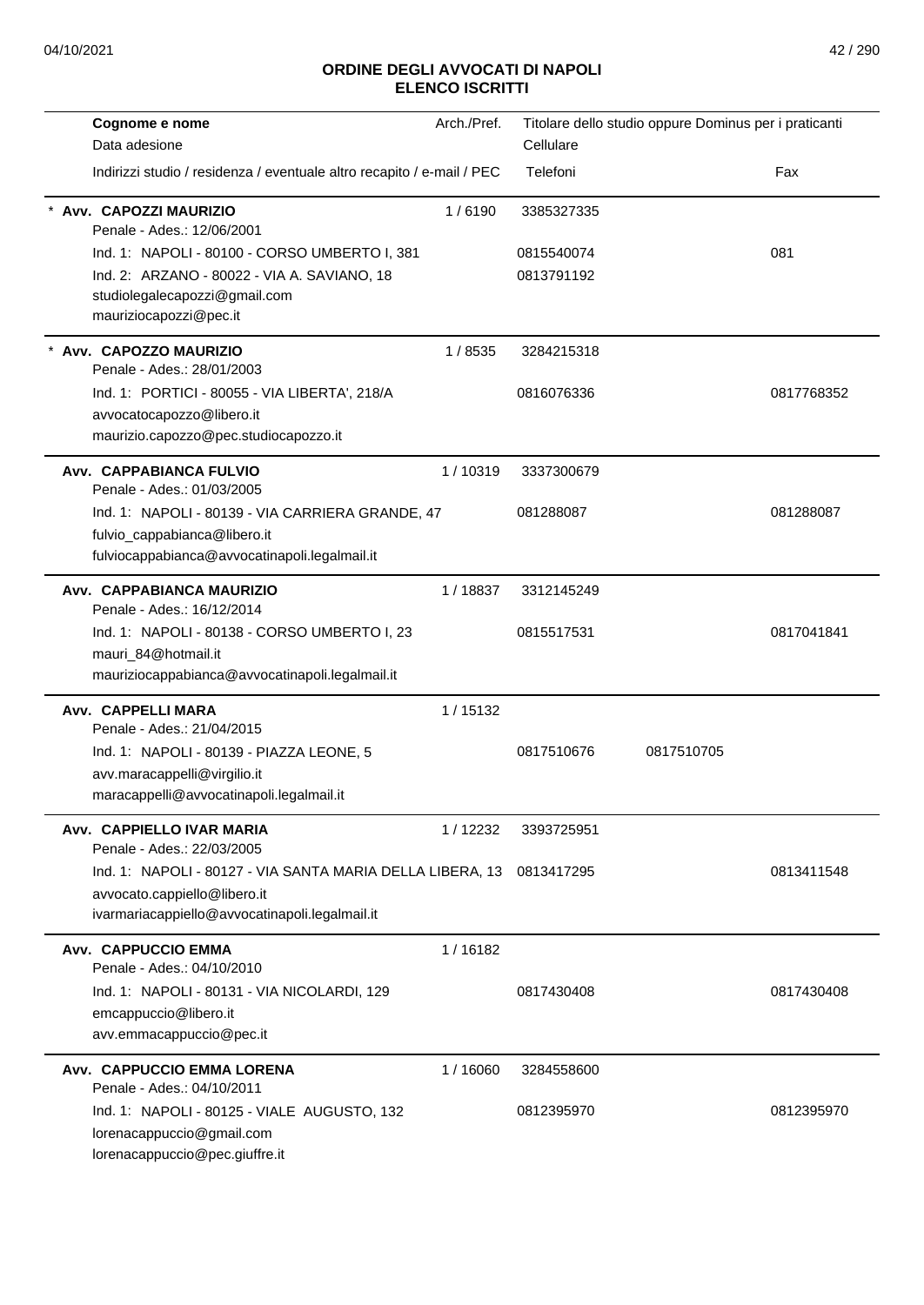| Cognome e nome                                                         | Arch./Pref. |             | Titolare dello studio oppure Dominus per i praticanti |             |
|------------------------------------------------------------------------|-------------|-------------|-------------------------------------------------------|-------------|
| Data adesione                                                          |             | Cellulare   |                                                       |             |
| Indirizzi studio / residenza / eventuale altro recapito / e-mail / PEC |             | Telefoni    |                                                       | Fax         |
| Avv. CAPPUCCIO GIOVANNI<br>Penale - Ades.: 30/10/2001                  | 1/3173      |             |                                                       |             |
| Ind. 1: NAPOLI - 80143 - CENTRO DIREZIONALE, ISOLA G/2                 |             | 0817879377  |                                                       | 0817879358  |
| giovannicappuccio@avvocatinapoli.legalmail.it                          |             |             |                                                       |             |
| Avv. CAPPUCCIO NICOLA<br>Penale - Ades.: 22/03/2005                    | 1/10563     | 3384545661  |                                                       |             |
| Ind. 1: NAPOLI - 80132 - VIA S. LUCIA, 20                              |             | 0817640471  |                                                       | 0817640471  |
| nicola.cappuccio@libero.it                                             |             |             |                                                       |             |
| nicolacappuccio@avvocatinapoli.legalmail.it                            |             |             |                                                       |             |
| Avv. CAPRIELLO GENNARO LUCA<br>Penale - Ades.: 07/10/2014              | 1/18436     |             |                                                       |             |
| Ind. 1: NAPOLI - 80122 - VIA GIORDANO BRUNO, 169                       |             | 3927214840  |                                                       |             |
| luca.capriello@gmail.com                                               |             |             |                                                       |             |
| gennarolucacapriello@avvocatinapoli.legalmail.it                       |             |             |                                                       |             |
| Avv. CAPUANO ALFREDO<br>Penale - Ades.: 30/10/2018                     | 1/21071     | 3339741730  |                                                       |             |
| Ind. 1: NAPOLI - 80121 - VIA CHIATAMONE, 53/C                          |             | 0817644536  |                                                       |             |
| avv.alfredocapuano@gmail.com                                           |             |             |                                                       |             |
| studiolegalecapuano@pec.it                                             |             |             |                                                       |             |
| * Avv. CAPUANO LUCIO<br>Penale - Ades.: 21/04/2009                     | 1/14341     | 3296197044  |                                                       |             |
| Ind. 1: NAPOLI - 80121 - VIA S. MARIA CAPP. VECCHIA, 8                 |             | 0817643538  |                                                       | 0817643538  |
| lucio.capuano@virgilio.it                                              |             |             |                                                       |             |
| luciocapuano@avvocatinapoli.legalmail.it                               |             |             |                                                       |             |
| Avv. CAPUANO MIRKO<br>Penale - Ades.: 11/07/2017                       | 1/20492     | 3389030596  |                                                       |             |
| Ind. 1: NAPOLI - 80129 - PIAZZA DEGLI ARTISTI, 27                      |             | 08119918459 |                                                       | 08119514128 |
| Ind. 2: NAPOLI - 80144 - VIA A. GHISLERI, 66                           |             | 08119001685 |                                                       |             |
| mirkocapuano@hotmail.it                                                |             |             |                                                       |             |
| mirkocapuano@avvocatinapoli.legalmail.it                               |             |             |                                                       |             |
| Avv. CAPUANO RAFFAELE<br>Penale - Ades.: 01/07/2009                    | 1/15141     | 3384265509  |                                                       |             |
| Ind. 1: BACOLI - 80070 - VIALE VANVITELLI, 66                          |             | 0818545768  |                                                       | 1782254336  |
| avvocatocapuano@libero.it                                              |             |             |                                                       |             |
| raffaelecapuano@avvocatinapoli.legalmail.it                            |             |             |                                                       |             |
| Avv. CAPUNZO RAFFAELLO                                                 | 1/3984      |             |                                                       |             |
| Prof.<br>Penale - Ades.: 10/09/2002                                    |             |             |                                                       |             |
| Ind. 1: NAPOLI - 80134 - VIA TOMMASO CARAVITA 10                       |             | 0815511930  | 0815513524                                            | 0815513524  |
| avvrcapunzo@libero.it                                                  |             |             |                                                       |             |
| raffaellocapunzo@avvocatinapoli.legalmail.it                           |             |             |                                                       |             |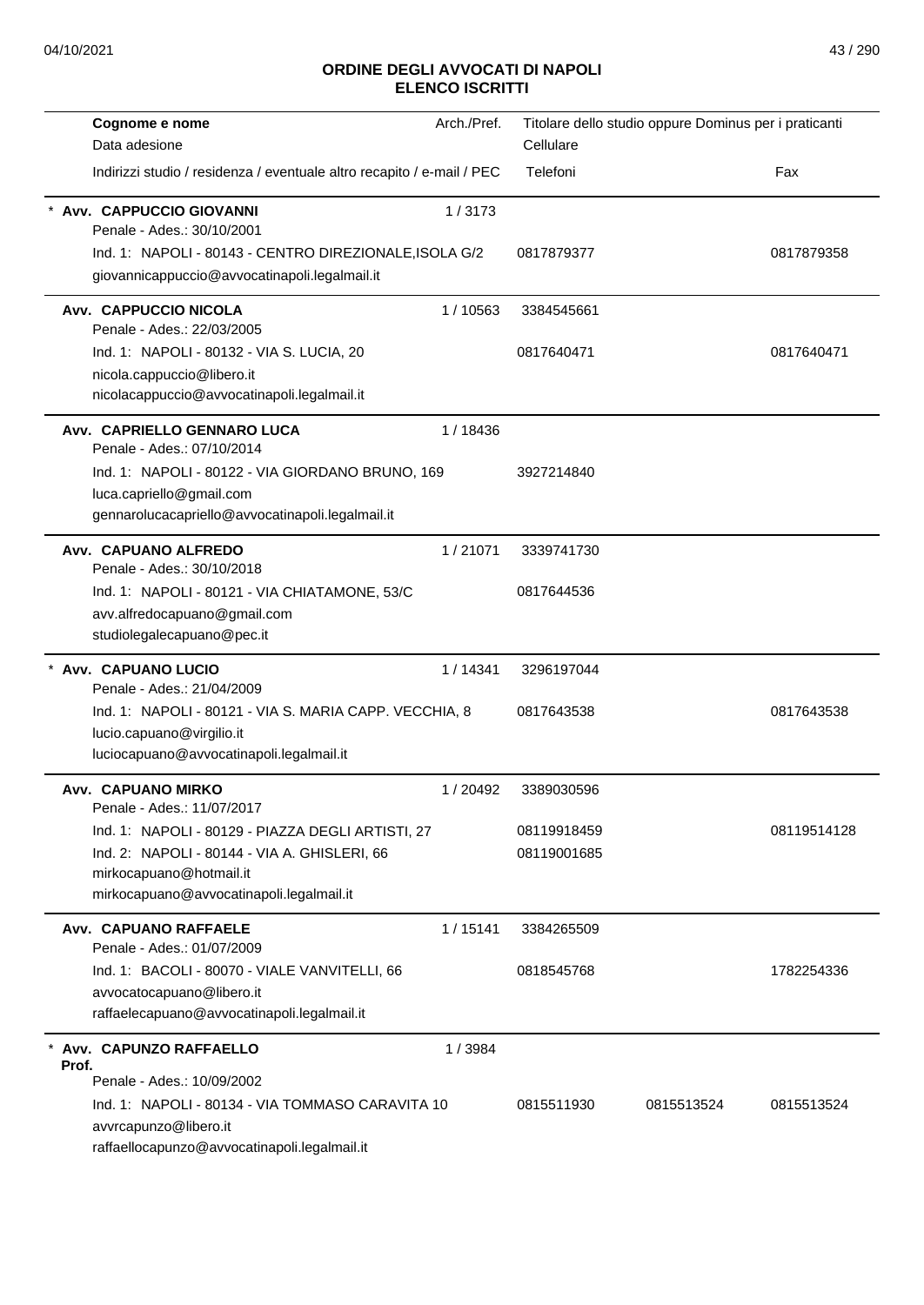| Cognome e nome                                                                                                                            | Arch./Pref. | Titolare dello studio oppure Dominus per i praticanti |            |             |
|-------------------------------------------------------------------------------------------------------------------------------------------|-------------|-------------------------------------------------------|------------|-------------|
| Data adesione                                                                                                                             |             | Cellulare                                             |            |             |
| Indirizzi studio / residenza / eventuale altro recapito / e-mail / PEC                                                                    |             | Telefoni                                              |            | Fax         |
| Avv. CARABELLESE RAIMONDO<br>Penale - Ades.: 19/04/2016                                                                                   | 1/19721     | 3343052596                                            |            |             |
| Ind. 1: PROCIDA - 80079 - VIA VITTORIO EMANUELE, 314<br>raimondocar@gmail.com<br>raimondocarabellese@avvocatinapoli.legalmail.it          |             | 08118942256                                           |            | 08118942256 |
| Avv. CARAFA BRUNO<br>Penale - Ades.: 05/04/2005                                                                                           | 1/10483     | 336539595                                             |            |             |
| Ind. 1: NAPOLI - 80128 - VIA PIGNA, 76/E PARCO PORTOLANO 0812461616<br>avvbrunocarafa@alice.it<br>brunocarafa@avvocatinapoli.legalmail.it |             |                                                       |            | 0812461616  |
| Avv. CARAMANNA TOMMASO<br>Penale - Ades.: 20/04/2006                                                                                      | 1/10813     | 3357059612                                            |            |             |
| Ind. 1: NAPOLI - 80128 - VIA TINO DI CAMAINO, 4<br>tommasocar@libero.it<br>tommasocaramanna@avvocatinapoli.legalmail.it                   |             | 0817345244                                            | 0817345547 | 0810202272  |
| Avv. CARANDENTE ANGELO<br>Penale - Ades.: 07/10/2008                                                                                      | 1/13347     | 3392751488                                            |            |             |
| Ind. 1: QUARTO - 80010 - VIA CAMPANA, 192<br>angelocarandente@libero.it<br>angelocarandente@avvocatinapoli.legalmail.it                   |             | 0818767893                                            |            | 0818767893  |
| Avv. CARANDENTE DANIELA<br>Penale - Ades.: 20/04/2017                                                                                     | 1/20219     | 3394785946                                            |            |             |
| Ind. 1: NAPOLI - 80132 - VIA GENERALE ORSINI, 42<br>daniela.carandente@libero.it<br>danielacarandente@pec.it                              |             | 0817640030                                            |            | 0817640564  |
| <b>Avv. CARANDENTE GIUSEPPE</b><br>Penale - Ades.: 01/07/2008                                                                             | 1/13307     | 3470077893                                            |            |             |
| Ind. 1: QUARTO - 80010 - VIA CAMPANA, 192                                                                                                 |             | 0818767893                                            |            | 0818767893  |
| Ind. 2: NAPOLI - 80132 - VIA S. LUCIA, 20<br>giuseppe.carandente@libero.it<br>giuseppecarandente@avvocatinapoli.legalmail.it              |             | 0815521131                                            |            | 0815521992  |
| <b>Avv. CARANDENTE SIMONA</b><br>Penale - Ades.: 01/07/2009                                                                               | 1/15136     | 3346691162                                            |            |             |
| Ind. 1: NAPOLI - 80126 - VIA CINTHIA P.CO SAN PAOLO 44<br>simonacara@libero.it<br>simona.carandente@legalmail.it                          |             | 0812412390                                            |            | 0812412390  |
| Avv. CARANDENTE GIARRUSSO GIROLAMO<br>Penale - Ades.: 21/07/2015                                                                          | 1/19122     | 3280997763                                            |            |             |
| Ind. 1: QUARTO - 80010 - VIA SANTA MARIA, 108<br>legalegiarrusso@gmail.com<br>girolamocarandentegiarrusso@avvocatinapoli.legal            |             | 3280997763                                            |            | 1786053987  |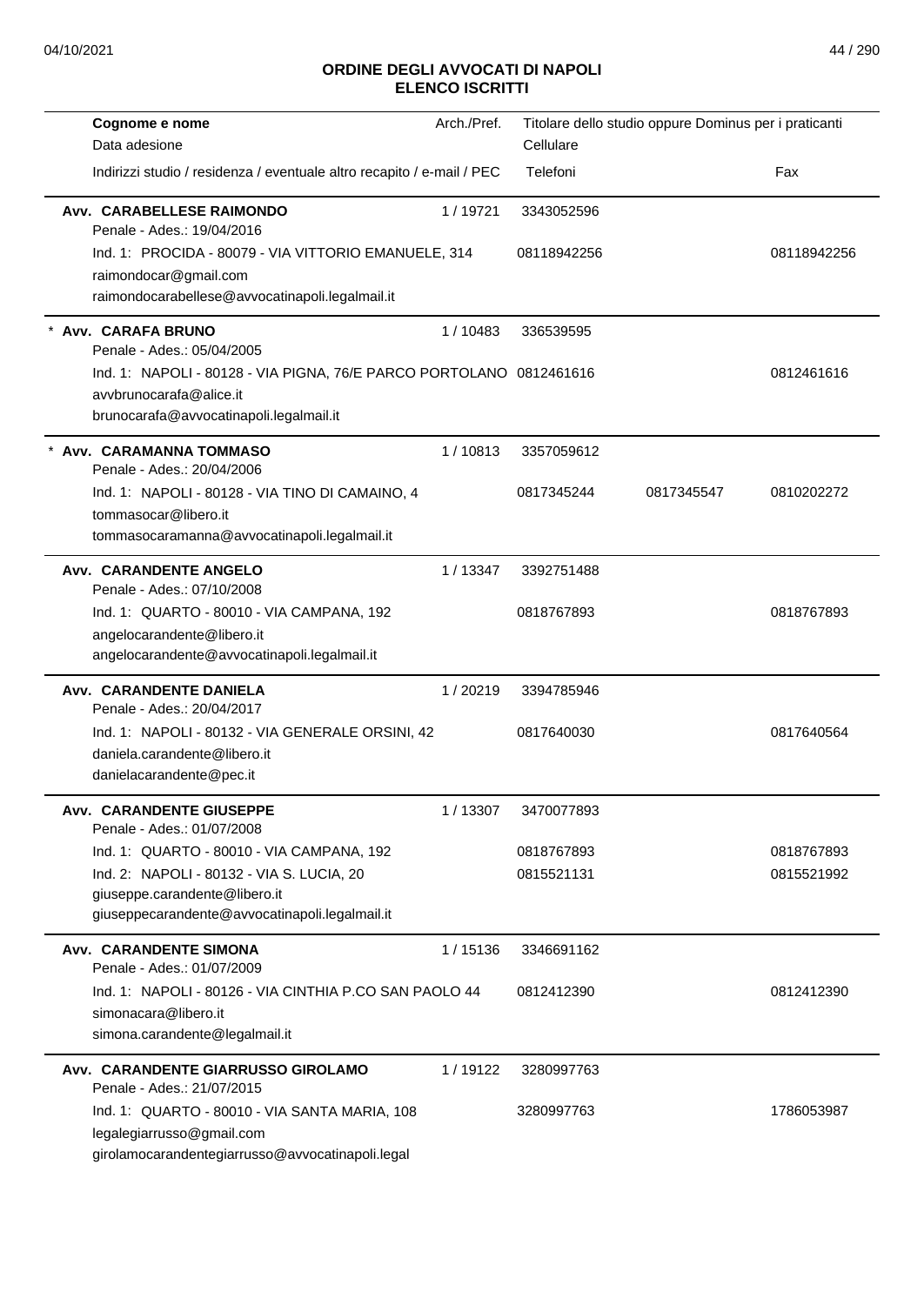| Cognome e nome<br>Data adesione                                                                                                  | Arch./Pref. | Titolare dello studio oppure Dominus per i praticanti<br>Cellulare |            |
|----------------------------------------------------------------------------------------------------------------------------------|-------------|--------------------------------------------------------------------|------------|
| Indirizzi studio / residenza / eventuale altro recapito / e-mail / PEC                                                           |             | Telefoni                                                           | Fax        |
| Avv. CARANDENTE PERRECA ENZA<br>Penale - Ades.: 22/01/2020                                                                       | 1/21521     | 3473096861                                                         |            |
| Ind. 1: NAPOLI - 80132 - VIA SANTA LUCIA, 123                                                                                    |             | 0812471105                                                         | 0812471105 |
| Ind. 2: QUARTO - 80010 - VIA CAMPANA, 164<br>avv.perreca@gmail.com<br>avv.perreca@pec.it                                         |             | 0818760697                                                         | 0818760697 |
| * Avv. CARBONE ANTONIO<br>Penale - Ades.: 17/09/2002                                                                             | 1/8164      | 3292218712                                                         |            |
| Ind. 1: NAPOLI - 80132 - VIA SANTA LUCIA, 173<br>studiolombardicarbone@inwind.it<br>antoniocarbone@avvocatinapoli.legalmail.it   |             | 081293597                                                          | 081293597  |
| Avv. CARBONELLI CHIARA<br>Penale - Ades.: 15/12/2015                                                                             | 1/18337     | 3332588862                                                         |            |
| Ind. 1: NAPOLI - 80121 - VIA CARDUCCI, 19<br>chiaracarbonelli82@hotmail.com<br>avv.carbonelli@pec.it                             |             | 081403770                                                          | 081403770  |
| Avv. CARBONELLI FABIO<br>Penale - Ades.: 17/04/2012                                                                              | 1/17047     |                                                                    |            |
| Ind. 1: NAPOLI - 80122 - VIALE GRAMSCI ANTONIO, I 13<br>fabiocarbonelli@gmail.com<br>fabiocarbonelli@avvocatinapoli.legalmail.it |             | 081683534                                                          |            |
| Avv. CARDILLO ANTONIO<br>Penale - Ades.: 15/10/2019                                                                              | 1 / 14997   | 3281661161                                                         |            |
| Ind. 1: NAPOLI - 80143 - VIA G. PORZIO, 4 IS. B/3 CENTRO<br><b>DIREZIONALE</b><br>avv.cardillo@alice.it                          |             | 0817341431                                                         | 0817341234 |
| avvocatoantoniocardillo@pec.team-service.it                                                                                      |             |                                                                    |            |
| Avv. CARDILLO EDOARDO<br>Penale - Ades.: 28/01/2003                                                                              | 1/3852      | 3358426051                                                         |            |
| Ind. 1: NAPOLI - 80143 - CENTRO DIREZIONALE IS, B/3<br>studiolegalecardilloed@virgilio.it<br>ecardillo@pec.it                    |             | 0817341431                                                         | 0817341234 |
| Avv. CARDITO MARCO<br>Penale - Ades.: 15/04/2017                                                                                 | 1/20220     | 3473545529                                                         |            |
| Ind. 1: NAPOLI - 80131 - TRAVERSA VIA NUOVA S. ROCCO, 1<br>marcocardito@alice.it<br>marcocardito@avvocatinapoli.legalmail.it     |             | 0817414860                                                         | 0817414860 |
| Avv. CARDITO SALVATORE<br>Penale - Ades.: 20/02/2018                                                                             | 1/20350     | 3285473589                                                         |            |
| Ind. 1: MONTE DI PROCIDA - 80070 - VIA ALLEGRA, 25<br>salvatorecardito@gmail.com<br>salvatorecardito@avvocatinapoli.legalmail.it |             | 0818681472                                                         |            |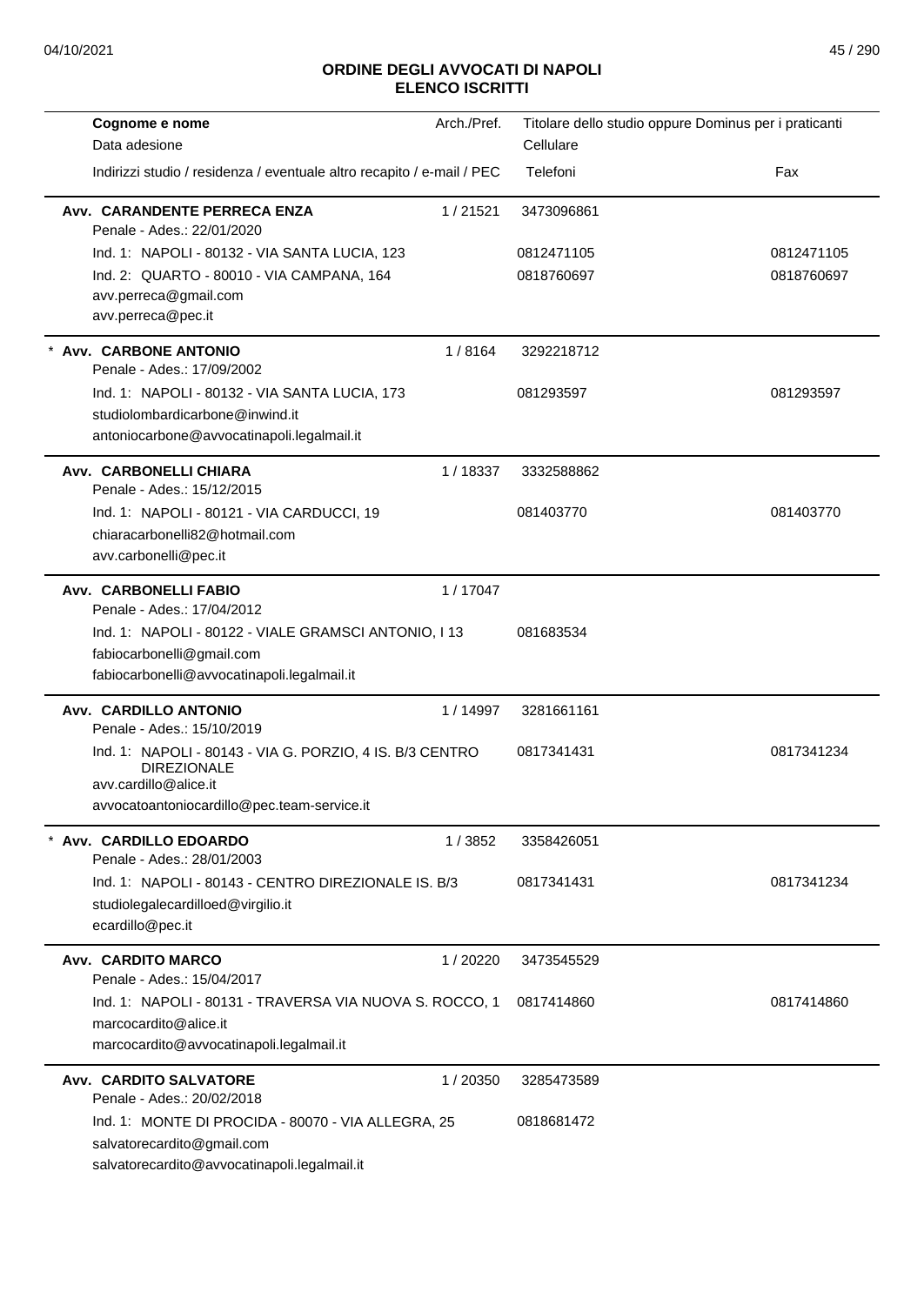| Cognome e nome                                                                                                                | Arch./Pref. |             | Titolare dello studio oppure Dominus per i praticanti |             |
|-------------------------------------------------------------------------------------------------------------------------------|-------------|-------------|-------------------------------------------------------|-------------|
| Data adesione                                                                                                                 |             | Cellulare   |                                                       |             |
| Indirizzi studio / residenza / eventuale altro recapito / e-mail / PEC                                                        |             | Telefoni    |                                                       | Fax         |
| <b>Avv. CARICATI GINO</b><br>Penale - Ades.: 07/07/2015                                                                       | 1/18687     | 3314580477  |                                                       |             |
| Ind. 1: NAPOLI - 80125 - VIA AGNANO AGLI ASTRONI, 41                                                                          |             | 0810138775  |                                                       | 0810099802  |
| Ind. 2: CASTELLO DI CISTERNA - 80030 - VIA VITTORIO<br>EMANUELE, 108<br>avvocatoginocaricati@libero.it<br>ginocaricati@pec.it |             | 0810138775  |                                                       | 0810099802  |
| * Avv. CARISTO UGO                                                                                                            | 1/9746      | 3394049402  |                                                       |             |
| Penale - Ades.: 20/12/2005<br>Ind. 1: NAPOLI - 80129 - VIA SOLIMENA, 113                                                      |             | 0812298886  | 3394049402                                            | 0812298342  |
| info@studiocaristo.it<br>ugocaristo@avvocatinapoli.legalmail.it                                                               |             |             |                                                       |             |
| Avv. CARLINO CLAUDIA<br>Penale - Ades.: 20/11/2018                                                                            | 1/20221     | 3928397236  |                                                       |             |
| Ind. 1: NAPOLI - 80147 - VIA DELLE REPUBBLICHE<br>MARINARE, 88                                                                |             | 08119006376 |                                                       | 08119006376 |
| Ind. 2: NAPOLI - 80143 - CENTRO DIREZIONALE IS. G/8<br>carlinok86@gmail.com                                                   |             | 0817501074  |                                                       | 0810152263  |
| claudiacarlino@avvocatinapoli.legalmail.it                                                                                    |             |             |                                                       |             |
| * Avv. CARLINO GIOVANNI<br>Penale - Ades.: 06/07/2010                                                                         | 1/15733     | 3924694102  |                                                       |             |
| Ind. 1: NAPOLI - 80131 - VIALE LETIZIA, 1                                                                                     |             | 0815636445  |                                                       | 0816586099  |
| avvcarlino@libero.it<br>giovannicarlino@avvocatinapoli.legalmail.it                                                           |             |             |                                                       |             |
| <b>Avv. CARLINO SERGIO</b><br>Penale - Ades.: 16/12/2008                                                                      | 1/14871     | 3358088438  |                                                       |             |
| Ind. 1: NAPOLI - 80121 - VIA RIVIERA DI CHIAIA, 276<br>sergio-carlino@libero.it                                               |             | 0817643101  |                                                       | 0817643101  |
| avv.carlino@pec.it                                                                                                            |             |             |                                                       |             |
| Avv. CARNEVALE LUIGI<br>Penale - Ades.: 18/10/2016                                                                            | 1/6122      |             |                                                       |             |
| Ind. 1: POZZUOLI - 80078 - VIA OBERDAN, 19<br>luigicarnevale@avvocatinapoli.legalmail.it                                      |             | 0815246054  | 0815267211                                            | 0815269101  |
| <b>Avv. CARNIELLI MARIO</b><br>Penale - Ades.: 12/03/2019                                                                     | 1/21872     | 3347677719  |                                                       |             |
| Ind. 1: NAPOLI - 80132 - VIA SANTA LUCIA, 29                                                                                  |             | 0814207291  |                                                       |             |
| mariocarnielli@gmail.com<br>avv.mariocarnielli@legalmail.it                                                                   |             |             |                                                       |             |
| Avv. CAROTENUTO FRANCESCO<br>Penale - Ades.: 13/12/2011                                                                       | 1/7214      |             |                                                       |             |
| Ind. 1: NAPOLI - 80143 - CENTRO DIREZIONALE ISOLA F/12                                                                        |             | 0817647869  |                                                       | 0817647869  |
| franceavy.caro@libero.it<br>francescocarotenuto@avvocatinapoli.legalmail.it                                                   |             |             |                                                       |             |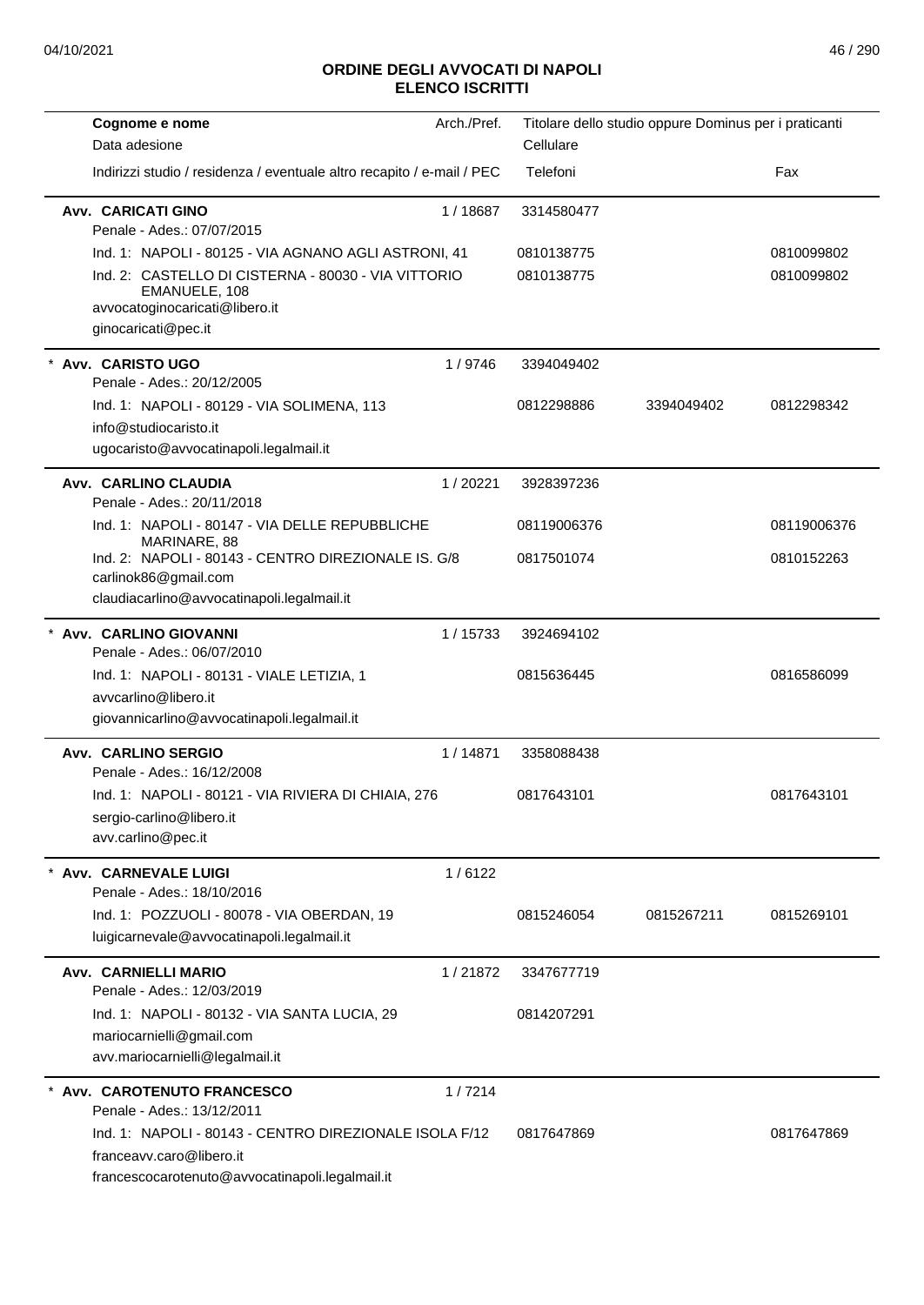| Cognome e nome<br>Data adesione                                                                                                                                                   | Arch./Pref. | Cellulare                | Titolare dello studio oppure Dominus per i praticanti |            |
|-----------------------------------------------------------------------------------------------------------------------------------------------------------------------------------|-------------|--------------------------|-------------------------------------------------------|------------|
| Indirizzi studio / residenza / eventuale altro recapito / e-mail / PEC                                                                                                            |             | Telefoni                 |                                                       | Fax        |
| Avv. CAROTENUTO GIUSEPPE<br>Penale - Ades.: 30/10/2018                                                                                                                            | 1/21032     | 3384242959               |                                                       |            |
| Ind. 1: NAPOLI - 80132 - VICO VACCHE ALLA CONCERIA, 7<br>studiolegalecarotenuto@virgilio.it<br>giuseppecarotenuto@avvocatinapoli.legalmail.it                                     |             | 081201579                |                                                       | 081201579  |
| Avv. CARPINO GIACINTO<br>Penale - Ades.: 12/06/2001                                                                                                                               | 1/4864      | 330874980                |                                                       |            |
| Ind. 1: NAPOLI - 80132 - VIA CERVANTES, 55/5<br>giacintocarpino@avvocatinapoli.legalmail.it                                                                                       |             | 0814203274               |                                                       |            |
| Avv. CARRANO CLAUDIA<br>Penale - Ades.: 04/10/2005                                                                                                                                | 1 / 12445   | 3398932727               |                                                       |            |
| Ind. 1: NAPOLI - 80143 - VIA PADOVA, 22<br>Ind. 2: SAN GENNARO VESUVIANO - 80040 - VIA OTTAVIANO,<br>21<br>carranoclaudia@libero.it<br>claudiacarrano@avvocatinapoli.legalmail.it |             | 0815519353<br>0815287560 | 3398932727                                            | 0815519353 |
| Avv. CARRANO GENNARO<br>Penale - Ades.: 04/07/2006                                                                                                                                | 1/10810     |                          |                                                       |            |
| Ind. 1: NAPOLI - 80143 - VIA PADOVA, 22<br>gennaro.carrano@virgilio.it<br>gennarocarrano2@avvocatinapoli.legalmail.it                                                             |             | 0815519353               | 3476396430                                            | 0815519353 |
| Avv. CARRANO LIDIA ASSUNTA<br>Penale - Ades.: 29/12/2017                                                                                                                          | 1/20660     | 3319794968               |                                                       |            |
| Ind. 1: NAPOLI - 80121 - VIA DEI MILLE, 59<br>carrano.lidia@yahoo.com<br>lidiaassuntacarrano@avvocatinapoli.legalmail.it                                                          |             | 3319794968               |                                                       |            |
| Avv. CARRANO VINCENZO<br>Penale - Ades.: 22/03/2005                                                                                                                               | 1/10809     | 3392884204               |                                                       |            |
| Ind. 1: NAPOLI - 80143 - VIA NUOVA POGGIOREALE 60/A<br>avv.vincenzocarrano@virgilio.it<br>vincenzocarrano@avvocatinapoli.legalmail.it                                             |             | 0817872444               |                                                       | 0817872444 |
| * Avv. CARRARA PAOLO<br>Penale - Ades.: 03/05/2005                                                                                                                                | 1/10093     | 3393655092               |                                                       |            |
| Ind. 1: NAPOLI - 80134 - VIA ARMANDO DIAZ, 24<br>Ind. 2: ROMA - 00195 - VIA G. PALUMBO, 26<br>avvpaolocarrara@gmail.com<br>paolocarrara@avvocatinapoli.legalmail.it               |             | 0815520676               |                                                       | 0815428217 |
| Avv. CARRINO EDMONDO<br>Penale - Ades.: 24/06/2003                                                                                                                                | 1/7846      | 3398534788               |                                                       |            |
| Ind. 1: NAPOLI - 80143 - C.D.N. ISOLA E/4, PALAZZO FADIM<br>edmo.carrino@libero.il<br>edmondocarrino@avvocatinapoli.legalmail.it                                                  |             | 0816063023               |                                                       | 0816063023 |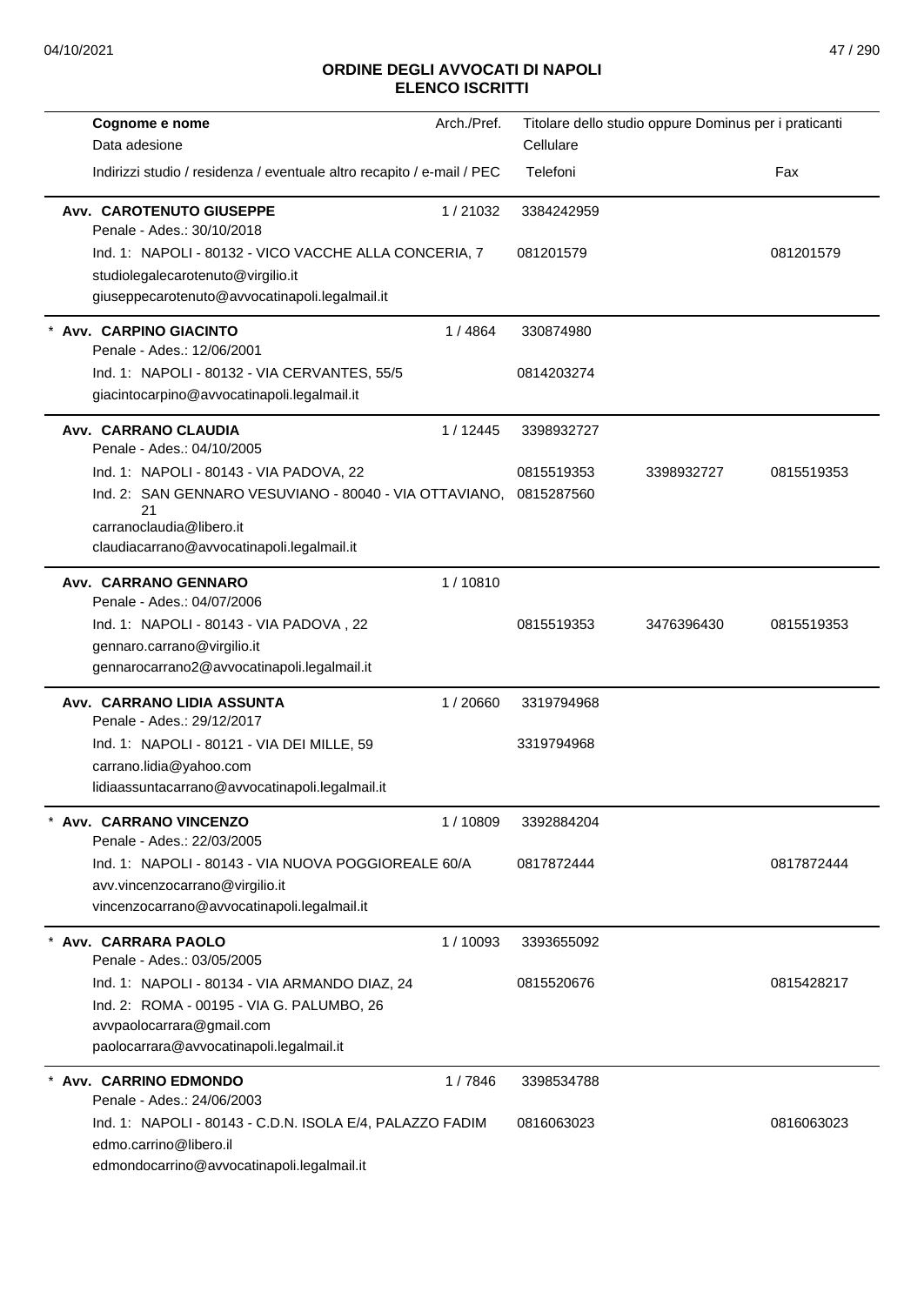| Cognome e nome                                                                                                                                                                        | Arch./Pref. | Titolare dello studio oppure Dominus per i praticanti |                           |
|---------------------------------------------------------------------------------------------------------------------------------------------------------------------------------------|-------------|-------------------------------------------------------|---------------------------|
| Data adesione                                                                                                                                                                         |             | Cellulare                                             |                           |
| Indirizzi studio / residenza / eventuale altro recapito / e-mail / PEC                                                                                                                |             | Telefoni                                              | Fax                       |
| Avv. CARRINO GIUSEPPINA<br>Penale - Ades.: 19/02/2002                                                                                                                                 | 1/7562      | 3356695763                                            |                           |
| Ind. 1: NAPOLI - 80143 - PIAZZA NAZIONALE, 96                                                                                                                                         |             | 0815548856                                            | 0815548856                |
| giuseppinacarrino@avvocatinapoli.legalmail.it                                                                                                                                         |             |                                                       |                           |
| <b>Avv. CARRINO LUIGI</b><br>Penale - Ades.: 12/02/2020                                                                                                                               | 1/21561     | 3348737624                                            |                           |
| Ind. 1: NAPOLI - 80128 - PIAZZA MEDAGLIE D'ORO, 27<br>avv.luigicarrino@gmail.com<br>luigicarrino@avvocatinapoli.legalmail.it                                                          |             | 08118891285                                           |                           |
| Avv. CARRO DANIELA<br>Penale - Ades.: 25/02/2005                                                                                                                                      | 1/7895      |                                                       |                           |
| Ind. 1: NAPOLI - 80133 - VIA AGOSTINO DEPRETIS, 62<br>danielacarro@avvocatinapoli.legalmail.it                                                                                        |             | 0814202128                                            | 0815232733                |
| * Avv. CARUSIO BIANCAMARIA<br>Penale - Ades.: 14/12/2010                                                                                                                              | 1/14199     | 3280854456                                            |                           |
| Ind. 1: SAN GIORGIO A CREMANO - 80046 - VIA GIACOMO<br>MATTEOTTI, 22<br>biancamaria.x@gmail.com<br>biancamariacarusio@avvocatinapoli.legalmail.it                                     |             | 0812110177                                            | 0817763410                |
| <b>Avv. CARUSO FABIO</b><br>Penale - Ades.: 22/09/2015                                                                                                                                | 1/17195     | 3385441255                                            |                           |
| Ind. 1: NAPOLI - 80131 - VIA S.ANTONIO A CAPODIMONTE, 46<br>avvfabiocaruso@pec.it                                                                                                     |             |                                                       |                           |
| * Avv. CARUSO GIUSEPPE<br>Penale - Ades.: 10/12/2002                                                                                                                                  | 1/5656      | 3393312379                                            |                           |
| Ind. 1: POZZUOLI - 80078 - VIA VINCENZO COSENZA, 31<br>avv.g.caruso@tiscali.it<br>avv.giuseppecaruso@legalmail.it                                                                     |             | 0813032399                                            | 0813032399                |
| Avv. CASARETTI GABRIELE<br>Penale - Ades.: 03/10/2017                                                                                                                                 | 1/20110     | 3341274652                                            |                           |
| Ind. 1: NAPOLI - 80142 - VIA TORINO, 6<br>avv.gabrielecasaretti@gmail.com<br>gabrielecasaretti@avvocatinapoli.legalmail.it                                                            |             | 081264909                                             | 0815544930                |
| <b>Avv. CASARETTI MASSIMO</b><br>Penale - Ades.: 13/10/2015                                                                                                                           | 1 / 18438   |                                                       |                           |
| Ind. 1: NAPOLI - 80134 - VIA ARMANDO DIAZ, 24<br>avv.massimocasaretti@legalmail.it                                                                                                    |             | 0813762480                                            | 0813762480                |
| Avv. CASCONE MARIANO<br>Penale - Ades.: 21/07/2015                                                                                                                                    | 1/16907     | 3391932105                                            |                           |
| Ind. 1: PROCIDA - 80079 - VIA VITTORIO EMANUELE, 285<br>Ind. 2: NAPOLI - 80132 - VIA MARINO TURCHI, 34<br>mariano.cascone.avv@gmail.com<br>marianocascone@avvocatinapoli.legalmail.it |             | 0813048845<br>08118960831                             | 0813048845<br>08118960831 |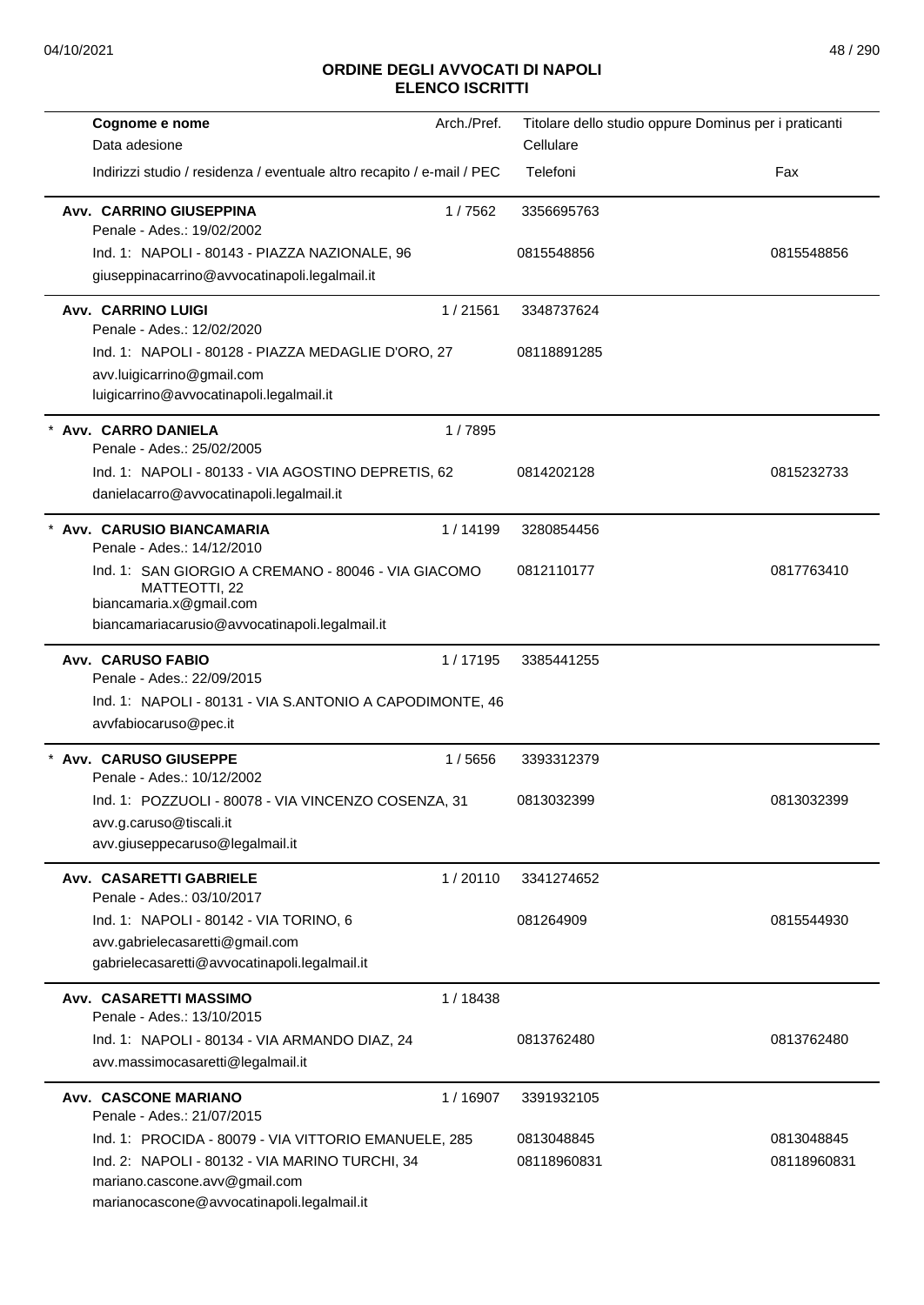| Cognome e nome<br>Data adesione                                                                                                                                                     | Arch./Pref. | Cellulare   | Titolare dello studio oppure Dominus per i praticanti |
|-------------------------------------------------------------------------------------------------------------------------------------------------------------------------------------|-------------|-------------|-------------------------------------------------------|
| Indirizzi studio / residenza / eventuale altro recapito / e-mail / PEC                                                                                                              |             | Telefoni    | Fax                                                   |
| Avv. CASELLI ELENA<br>Penale - Ades.: 05/04/2005                                                                                                                                    | 1/11430     | 3492316507  |                                                       |
| Ind. 1: NAPOLI - 80122 - VIA RIVIERA DI CHIAIA, 168<br>ecaselli@pec.it                                                                                                              |             | 081663435   | 081663435                                             |
| * Avv. CASERTA DANIELE<br>Penale - Ades.: 04/11/2004                                                                                                                                | 1/9901      | 3478181788  |                                                       |
| Ind. 1: NAPOLI - 80133 - VIA A. DE GASPERI, 33<br>avvcaserta@libero.it<br>avvdanielecaserta@pec.it                                                                                  |             | 0815520101  | 0815520101                                            |
| <b>Avv. CASERTA GIUSEPPE</b><br>Penale - Ades.: 20/04/2017                                                                                                                          | 1/16285     | 3288064694  |                                                       |
| Ind. 1: NAPOLI - 80143 - VIA NUOVA POGGIOREALE, 45/A<br>avv.giuseppecaserta@gmail.com<br>giuseppecaserta@avvocatinapoli.legalmail.it                                                |             | 0810153004  |                                                       |
| <b>Avv. CASILLO FRANCESCO</b><br>Penale - Ades.: 01/03/2005                                                                                                                         | 1/7502      | 3396954376  |                                                       |
| Ind. 1: NAPOLI - 80125 - VIALE AUGUSTO, 119<br>franco63casillo@gmail.com<br>francescocasillo2@avvocatinapoli.legalmail.it                                                           |             | 0812392576  |                                                       |
| Avv. CASILLO FRANCESCO<br>Penale - Ades.: 30/11/2004                                                                                                                                | 1/10108     | 3389632932  |                                                       |
| Ind. 1: NAPOLI - 80133 - CALATA SAN MARCO, 13<br>Ind. 2: GIUGLIANO IN CAMPANIA - 80014 - VIA LAGO PATRIA,<br>140<br>francescocasillo@hotmail.it<br>avvfrancescocasillo@legalmail.it |             | 0815096844  | 0815096844                                            |
| Avv. CASO CARMEN<br>Penale - Ades.: 03/07/2012                                                                                                                                      | 1/17075     | 3289070055  |                                                       |
| Ind. 1: NAPOLI - 80135 - PIAZZA DANTE, 89<br>carmencaso@libero.it<br>carmencaso@avvocatinapoli.legalmail.it                                                                         |             | 0815446552  | 0815446552                                            |
| Avv. CASOLARO FRANCESCO<br>Penale - Ades.: 13/03/2018                                                                                                                               | 1/20223     | 3334204677  |                                                       |
| Ind. 1: NAPOLI - 80136 - PIAZZA ENRICO DE LEVA, 18                                                                                                                                  |             | 08119575275 | 08119575275                                           |
| Ind. 2: NAPOLI - 80133 - VIA SAN BARTOLOMEO, 54<br>afcasolaro@gmail.com<br>francescocasolaro@avvocatinapoli.legalmail.it                                                            |             | 08119575275 | 08119575275                                           |
| Avv. CASOLARO LUIGINA<br>Penale - Ades.: 06/10/2009                                                                                                                                 | 1 / 15443   | 3335998885  |                                                       |
| Ind. 1: NAPOLI - 80143 - CENTRO DIREZIONALE ISOLA G/8<br>gina.casolaro@libero.it<br>luiginacasolaro@avvocatinapoli.legalmail.it                                                     |             | 0817502386  | 0817502386                                            |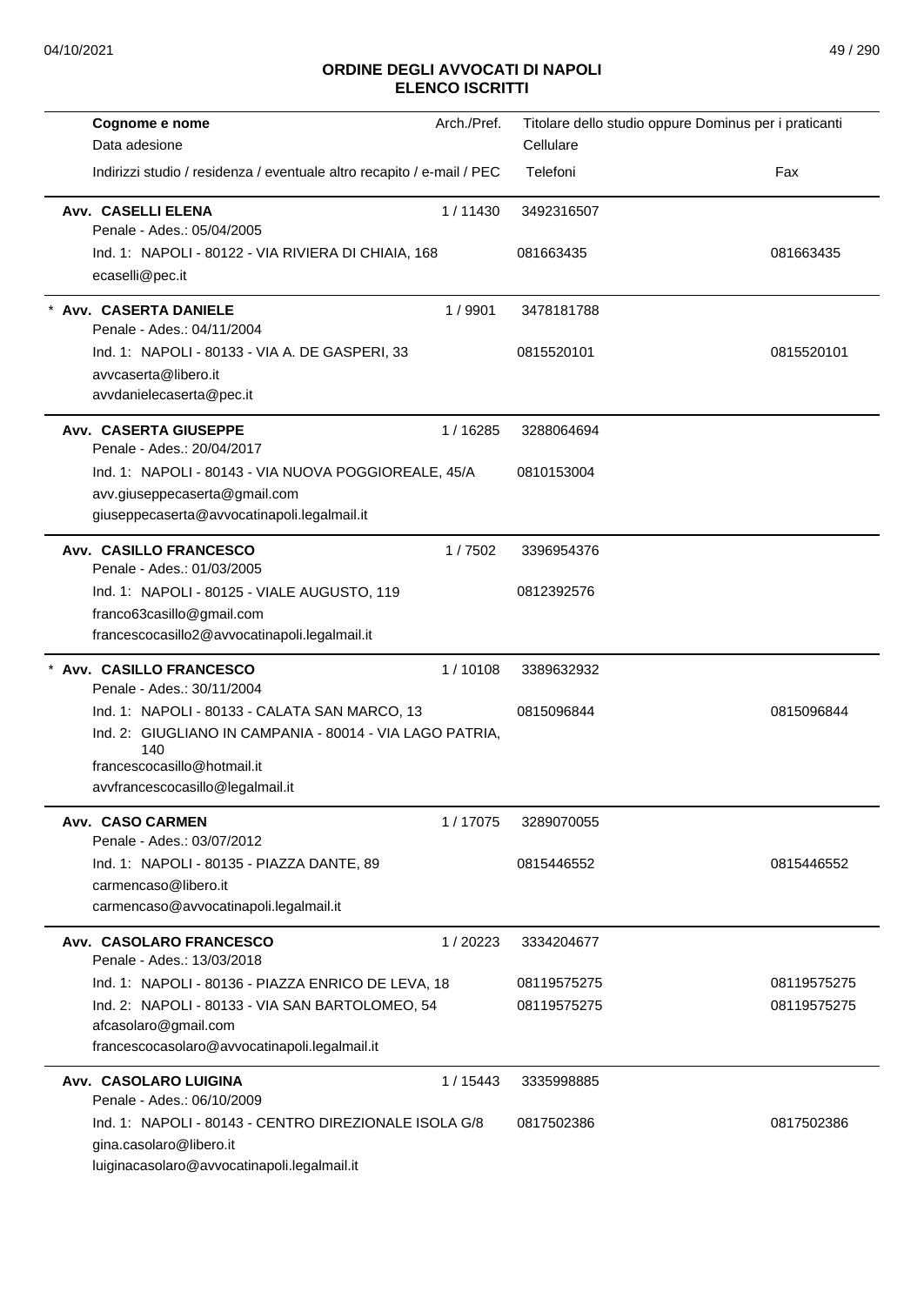| Cognome e nome                                                                                                                                                                                               | Arch./Pref. |                         | Titolare dello studio oppure Dominus per i praticanti |                         |
|--------------------------------------------------------------------------------------------------------------------------------------------------------------------------------------------------------------|-------------|-------------------------|-------------------------------------------------------|-------------------------|
| Data adesione                                                                                                                                                                                                |             | Cellulare               |                                                       |                         |
| Indirizzi studio / residenza / eventuale altro recapito / e-mail / PEC                                                                                                                                       |             | Telefoni                |                                                       | Fax                     |
| Avv. CASORIA ELISA<br>Penale - Ades.: 05/07/2016                                                                                                                                                             | 1/12233     | 3270178729              |                                                       |                         |
| Ind. 1: PORTICI - 80055 - CORSO GARIBALDI, 171 - VILLA<br><b>OLIMPIA</b><br>studiolegalecasoria@alice.it                                                                                                     |             | 0812561689              |                                                       | 0812561689              |
| elisacasoria@avvocatinapoli.legalmail.it                                                                                                                                                                     |             |                         |                                                       |                         |
| Avv. CASSESE CATERINA<br>Penale - Ades.: 09/03/2010                                                                                                                                                          | 1/13725     | 3281733597              |                                                       |                         |
| Ind. 1: NAPOLI - 80127 - VIA FRANCESCO CILEA, 136<br>kcassese@gmail.com<br>avv.caterinacassese@pec.it                                                                                                        |             | 0817146025              |                                                       | 0817146025              |
| Avv. CASTALDI BRUNO<br>Penale - Ades.: 25/01/2005                                                                                                                                                            | 1/10222     | 3495238035              |                                                       |                         |
| Ind. 1: NAPOLI - 80136 - VIA SALVATOR ROSA, 124<br>studioleg.castaldi@libero.it<br>brunocastaldi@avvocatinapoli.legalmail.it                                                                                 |             | 0815449032              |                                                       | 0815449032              |
| Avv. CASTALDI ONOFRIO<br>Penale - Ades.: 03/10/2006                                                                                                                                                          | 1/5162      | 3492927069              |                                                       |                         |
| Ind. 1: FORIO D'ISCHIA - 80075 - VIA MASTROMARINO, 16<br>Ind. 2: NAPOLI - 80143 - VIA VICINALE S. MARIA DEL PIANTO<br><b>TORRE 3</b><br>studiolegalecastaldi@yahoo.it<br>studiolegalecastaldi@pec.giuffre.it |             | 081986422<br>0817872075 | 081986422                                             | 081986422<br>0817872075 |
| Avv. CASTALDO MARIA GIOVANNA<br>Penale - Ades.: 20/12/2005                                                                                                                                                   | 1/11381     | 3888992693              |                                                       |                         |
| Ind. 1: NAPOLI - 80143 - CENTRO DIREZIONALE IS.G1<br>mgiovannacastaldo@libero.it<br>mariagiovannacastaldo@avvocatinapoli.legalmail.it                                                                        |             | 0816583215              |                                                       | 0816583215              |
| Avv. CASTALDO ROSARIA<br>Penale - Ades.: 05/07/2011                                                                                                                                                          | 1/14352     | 3491677268              |                                                       |                         |
| Ind. 1: NAPOLI - 80142 - VIA PONTE DELLA MADDALENA, 133<br>avvcastaldo.r@libero.it<br>rosariacastaldo2@avvocatinapoli.legalmail.it                                                                           |             | 081203999               |                                                       | 081203999               |
| Avv. CASTALDO VINCENZO<br>Penale - Ades.: 16/04/2013                                                                                                                                                         | 1/17173     |                         |                                                       |                         |
| Ind. 1: POZZUOLI - 80078 - VIA CELLE, 2<br>vincentcast@hotmail.com<br>vincenzocastaldo@avvocatinapoli.legalmail.it                                                                                           |             | 0815262640              |                                                       | 0815262640              |
| Avv. CASTELLONE RITA<br>Penale - Ades.: 22/01/2019                                                                                                                                                           | 1/21142     | 3317299634              |                                                       |                         |
| Ind. 1: NAPOLI - 80121 - PIAZZA G. RODINO', 18<br>rita.castellone@gmail.com<br>rita.castellone@pec.it                                                                                                        |             | 0812451171              |                                                       | 0812451171              |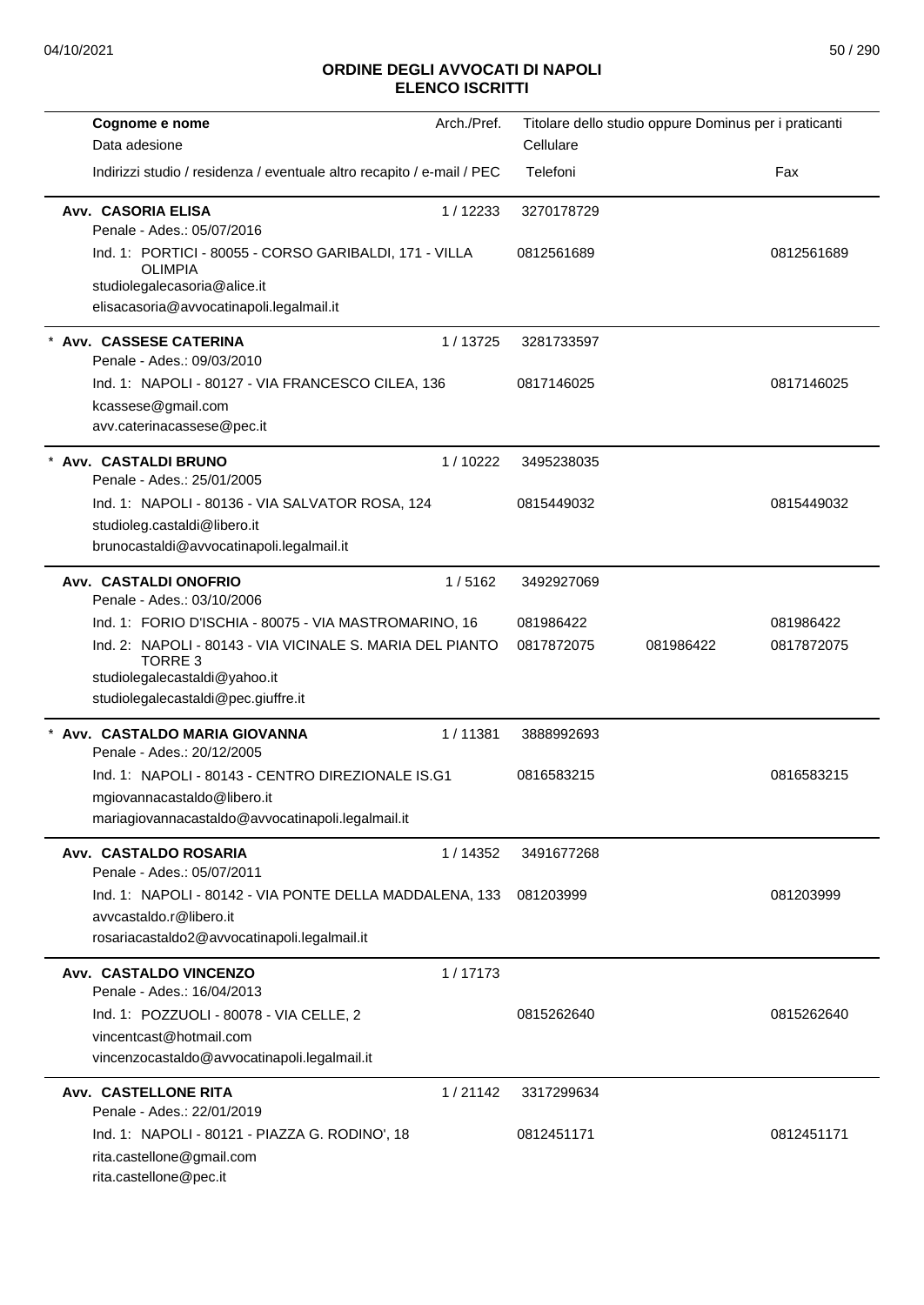| Cognome e nome                                                                                                              | Arch./Pref. | Titolare dello studio oppure Dominus per i praticanti |            |
|-----------------------------------------------------------------------------------------------------------------------------|-------------|-------------------------------------------------------|------------|
| Data adesione                                                                                                               |             | Cellulare                                             |            |
| Indirizzi studio / residenza / eventuale altro recapito / e-mail / PEC                                                      |             | Telefoni                                              | Fax        |
| Avv. CASTIELLO ANTONIO<br>Penale - Ades.: 10/07/2001                                                                        | 1/5917      | 3355375240                                            |            |
| Ind. 1: NAPOLI - 80133 - VIA CERVANTES, 55/5                                                                                |             | 0814201117                                            | 0815518699 |
| castiello@studiolegalecastiello.it                                                                                          |             |                                                       |            |
| studiolegalecastiello@pec.it                                                                                                |             |                                                       |            |
| <b>Avv. CATALANO ENRICO</b><br>Penale - Ades.: 15/12/2015                                                                   | 1/19416     |                                                       |            |
| Ind. 1: NAPOLI - 80121 - RIVIERA DI CHIAIA, 215                                                                             |             | 081418246                                             |            |
| enricat2011@gmail.com                                                                                                       |             |                                                       |            |
| enricocatalano@legalmail.it                                                                                                 |             |                                                       |            |
| * Avv. CATANEO BENIAMINO<br>Penale - Ades.: 03/11/2015                                                                      | 1/5791      | 3467324933                                            |            |
| Ind. 1: NAPOLI - 80129 - PIAZZA DELL'IMMACOLATA, 12                                                                         |             | 0817315149                                            | 1782745895 |
| Ind. 2: ARZANO - 80022 - VIA A. SAVIANO, 1                                                                                  |             | 0817315149                                            | 1782745895 |
| avv.beniaminocataneo@tiscali.it                                                                                             |             |                                                       |            |
| beniaminocataneo@avvocatinapoli.legalmail.it                                                                                |             |                                                       |            |
| Avv. CATAPANO CLAUDIA<br>Penale - Ades.: 15/12/2015                                                                         | 1/17647     | 3396992011                                            |            |
| Ind. 1: NAPOLI - 80134 - VIA CARD. GUGLIELMO SANFELICE,<br>38                                                               |             | 0814201197                                            | 0813206794 |
| Ind. 2: SARNO - 84087 - CORSO GIOVANNI AMENDOLA, 99                                                                         |             | 0814201197                                            | 0813206794 |
| giurisprudenza@libero.it                                                                                                    |             |                                                       |            |
| giurisprudenza@legalmail.it                                                                                                 |             |                                                       |            |
| Avv. CATAPANO LUIGI<br>Penale - Ades.: 19/06/2018                                                                           | 1/20866     | 3332688936                                            |            |
| Ind. 1: NAPOLI - 80134 - VIA CARDINALE G. SANFELICE, 38                                                                     |             | 0814201197                                            | 0813206794 |
| Ind. 2: NOCERA INFERIORE - 84014 - VIA A. GRAMSCI, 98                                                                       |             | 0815171055                                            |            |
| avv.luigicatapano@gmail.com                                                                                                 |             |                                                       |            |
| luigicatapano1@avvocatinapoli.legalmail.it                                                                                  |             |                                                       |            |
| Avv. CATENA GIROLAMO<br>Penale - Ades.: 27/05/2003                                                                          | 1/8757      |                                                       |            |
| Ind. 1: NAPOLI - 80143 - VIA G.PORZIO CENTRO<br>DIREZIONALE IS.G.1<br>avvcatena@libero.it<br>avvgirolamocatena@legalmail.it |             | 0810607805                                            | 0810607805 |
|                                                                                                                             |             |                                                       |            |
| Avv. CAUSA FABIO<br>Penale - Ades.: 20/12/2005                                                                              | 1/10092     |                                                       |            |
| Ind. 1: NAPOLI - 80128 - VIA MAURIZIO PISCICELLI 84                                                                         |             | 0815604777                                            | 0815604777 |
| fabio.causa@teletu.it                                                                                                       |             |                                                       |            |
| avv.fabio.causa@pcert.postecert.it                                                                                          |             |                                                       |            |
| * Avv. CAVALIERE MARIA FRANCESCA<br>Penale - Ades.: 01/07/2008                                                              | 1/14741     | 3480927982                                            |            |
| Ind. 1: NAPOLI - 80143 - VIA G. PORZIO, 4 - IS. G/1 SC. D                                                                   |             |                                                       | 1786023502 |
| Ind. 2: BOLOGNA - 40100 - VIALE ANGELO MASINI, 54                                                                           |             |                                                       | 1786023502 |
| avv.mfcavaliere@tiscali.it                                                                                                  |             |                                                       |            |
| mariafrancescacavaliere@avvocatinapoli.legalmail.it                                                                         |             |                                                       |            |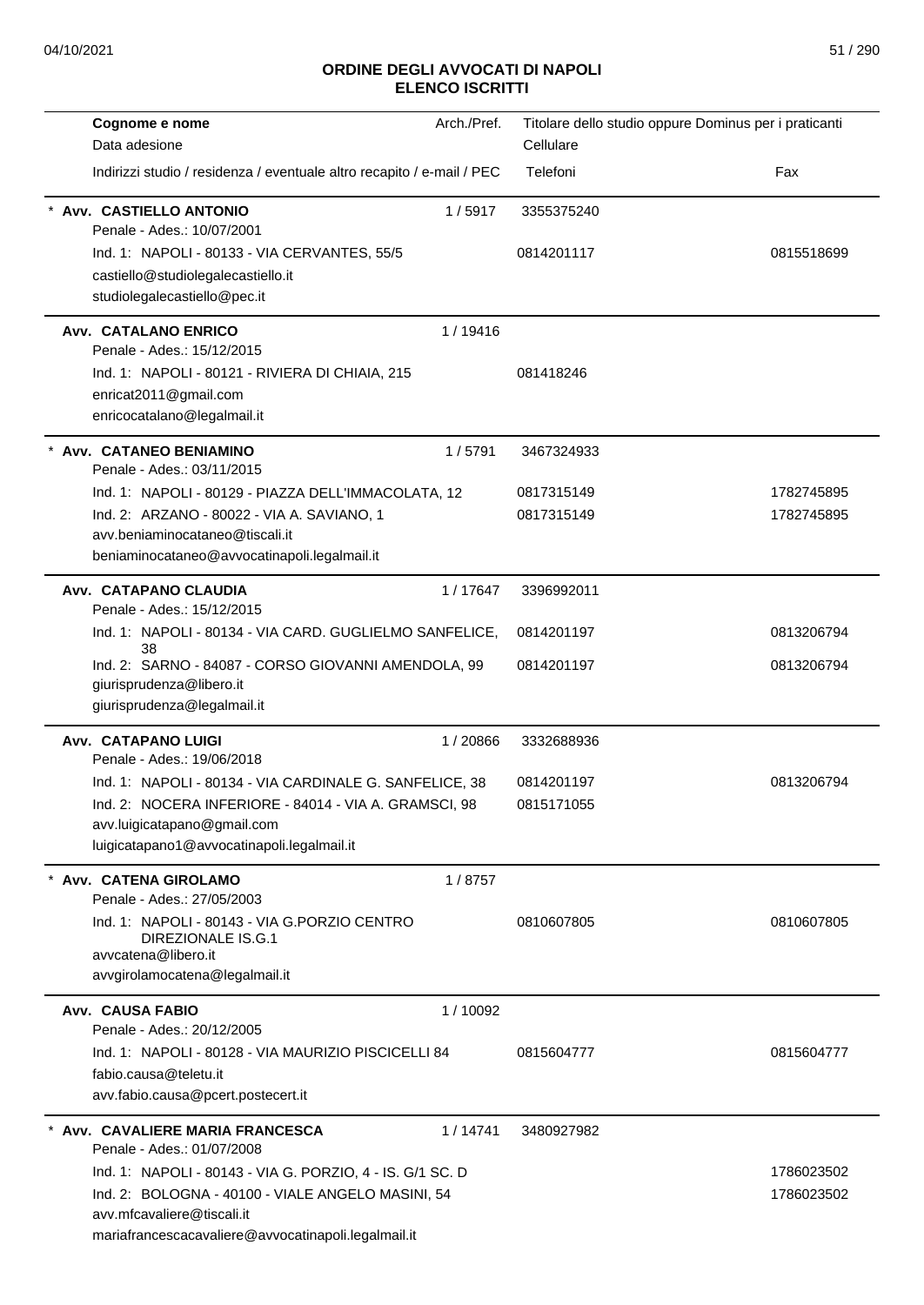| Cognome e nome<br>Data adesione                                                                                                                                                                 | Arch./Pref. | Cellulare                                     | Titolare dello studio oppure Dominus per i praticanti |            |
|-------------------------------------------------------------------------------------------------------------------------------------------------------------------------------------------------|-------------|-----------------------------------------------|-------------------------------------------------------|------------|
| Indirizzi studio / residenza / eventuale altro recapito / e-mail / PEC                                                                                                                          |             | Telefoni                                      |                                                       | Fax        |
| Avv. CAVALLI DINA<br>Penale - Ades.: 23/11/2004<br>Ind. 1: NAPOLI - 80121 - LARGO VASTO A CHIAIA, 82<br>studiocavalli.dina@virgilio.it<br>dinacavalli@avvocatinapoli.legalmail.it               | 1/10099     | 0812512140                                    | 0814107127                                            | 0812512140 |
| Avv. CAVALLI FABIO<br>Penale - Ades.: 01/07/2008<br>Ind. 1: NAPOLI - 80121 - LARGO VASTO A CHIAIA, 82<br>studiocavalli.fabio@virgilio.it<br>fabiocavalli@avvocatinapoli.legalmail.it            | 1/12734     | 0812512140                                    | 0814107127                                            | 0812512140 |
| $\star$<br>Avv. CAVALLO GIULIA<br>Penale - Ades.: 12/04/2005<br>Ind. 1: NAPOLI - 80127 - VIA F.CILEA 240<br>giuliacavallo@avvocatinapoli.legalmail.it                                           | 1/11486     | 0817142180                                    |                                                       |            |
| Avv. CAVALLO LUCIA<br>Penale - Ades.: 22/03/2005<br>Ind. 1: NAPOLI - 80138 - CORSO UMBERTO I 293<br>luciacavallo@libero.it<br>avv.lucia.cavallo@pec.it                                          | 1/10608     | 3334881680<br>0815634150                      |                                                       | 0815634150 |
| <b>Avv. CECERE GIUSEPPE</b><br>Penale - Ades.: 16/10/2018<br>Ind. 1: NAPOLI - 80145 - VIA DEI CILIEGI, 21<br>cecere_peppe@libero.it<br>giuseppececere@avvocatinapoli.legalmail.it               | 1/19188     | 08119322344                                   |                                                       |            |
| Avv. CEDRANGOLO FRANCESCO<br>Penale - Ades.: 07/12/2004<br>Ind. 1: NAPOLI - 80121 - VIA GENERALE ORSINI, 42<br>fcedran@tin.it<br>francescocedrangolo@avvocatinapoli.legalmail.it                | 1/10034     | c/o VON ARX BRUNO<br>3355881592<br>0817640030 |                                                       | 0817640564 |
| Avv. CEFALIELLO LOREDANA<br>Penale - Ades.: 04/07/2017<br>Ind. 1: BACOLI - 80070 - VIA GIULIA TEMPORINI, 83<br>cefaliello.loredana@libero.it<br>loredanacefaliello@avvocatinapoli.legalmail.it  | 1/11569     | 3386781880<br>0818688236                      |                                                       | 0818688236 |
| <b>Avv. CEGLIA FRANCESCO</b><br>Penale - Ades.: 13/12/2011<br>Ind. 1: NAPOLI - 80138 - VIA ARTE DELLA LANA, 16<br>avv.cegliasorrentino@libero.it<br>francescoceglia@avvocatinapoli.legalmail.it | 1/8681      | 3472308316<br>081207131                       | 3472308316                                            | 081207131  |
| Avv. CELAJ FABRIZIO<br>Penale - Ades.: 03/02/2021<br>Ind. 1: NAPOLI - 80128 - VIA TINO DI CAMAINO, 4<br>fabrizio.celaj@libero.it<br>avv.fabriziocelaj@pec.it                                    | 1/21947     | 3336916294<br>3336916294                      |                                                       |            |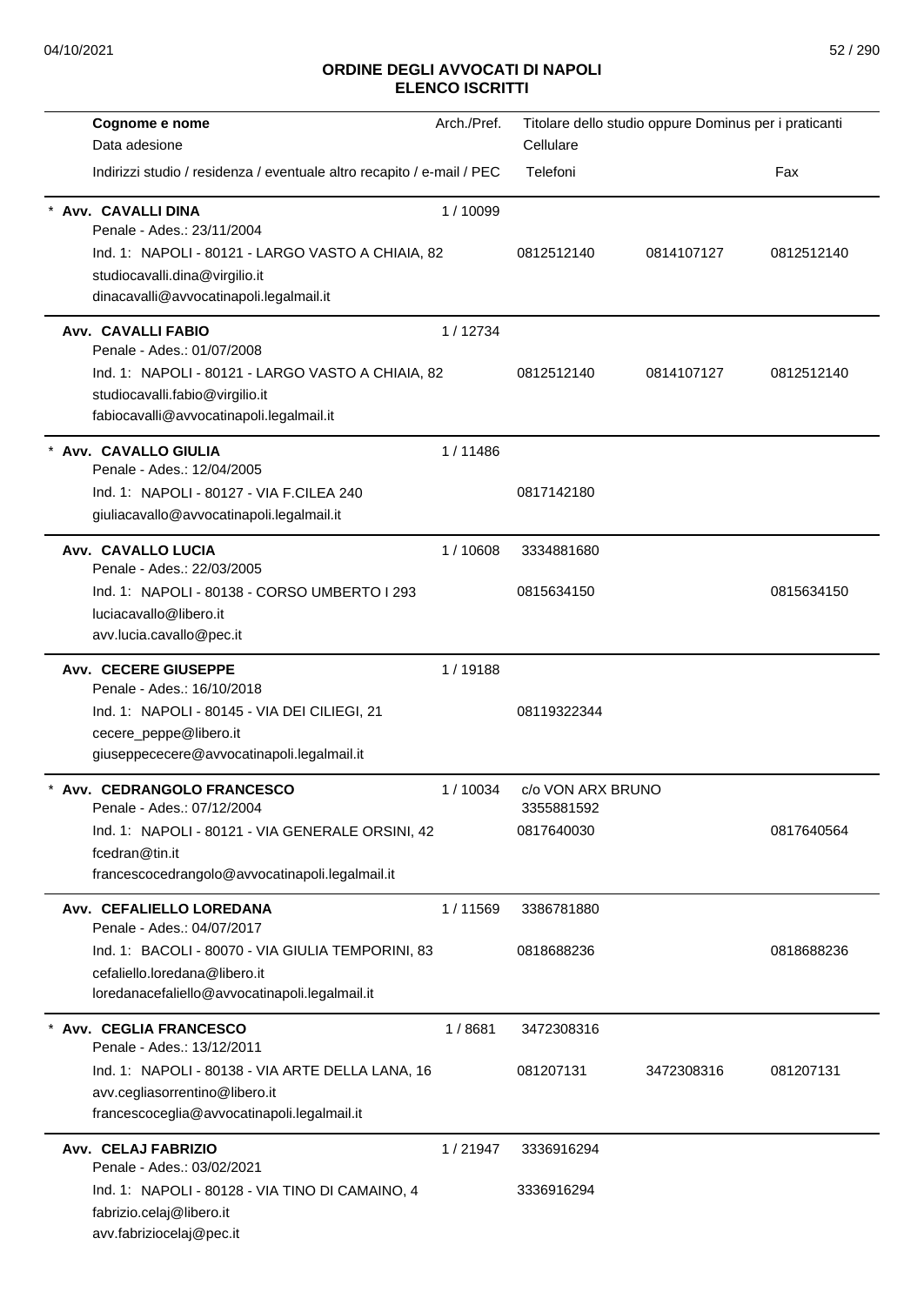| Cognome e nome                                                         | Arch./Pref. |             | Titolare dello studio oppure Dominus per i praticanti |             |
|------------------------------------------------------------------------|-------------|-------------|-------------------------------------------------------|-------------|
| Data adesione                                                          |             | Cellulare   |                                                       |             |
| Indirizzi studio / residenza / eventuale altro recapito / e-mail / PEC |             | Telefoni    |                                                       | Fax         |
| Avv. CELLAMMARE FRANCESCO<br>Penale - Ades.: 16/04/2008                | 1/13485     | 3392835115  |                                                       |             |
| Ind. 1: LACCO AMENO - 80076 - VIA CACCAVIELLO, 16                      |             | 081989456   |                                                       | 081989456   |
| avv.cellammare@gmail.com                                               |             |             |                                                       |             |
| francescocellammare@avvocatinapoli.legalmail.it                        |             |             |                                                       |             |
| Avv. CELLUPICA ENRICO<br>Penale - Ades.: 04/10/2011                    | 1/10148     | 3332118235  |                                                       |             |
| Ind. 1: NAPOLI - 80128 - VIA RENATO GOMEZ DE AYALA, 6                  |             | 08119138204 |                                                       | 08119138204 |
| studiocellupica@libero.it                                              |             |             |                                                       |             |
| avv.enrico.cellupica@pec.it                                            |             |             |                                                       |             |
| Avv. CENVINZO VINCENZO<br>Penale - Ades.: 27/02/2018                   | 1/15964     | 3403978123  |                                                       |             |
| Ind. 1: ERCOLANO - 80056 - VIA IV NOVEMBRE, 155                        |             | 08119168282 |                                                       | 08119168282 |
| avv.cenvinzo@alice.it                                                  |             |             |                                                       |             |
| vincenzocenvinzo@legalmail.it                                          |             |             |                                                       |             |
| * Avv. CERALDI MARTA<br>Penale - Ades.: 16/07/2019                     | 1/13811     | 3391935078  |                                                       |             |
| Ind. 1: NAPOLI - 80143 - CENTRO DIREZIONALE IS. E/4                    |             | 0815627333  |                                                       | 0815627333  |
| Ind. 2: MONDRAGONE - 81034 - VIA TORINO, 5                             |             | 0823979033  |                                                       | 08239205    |
| avvmartaceraldi@libero.it                                              |             |             |                                                       |             |
| martaceraldi@avvocatinapoli.legalmail.it                               |             |             |                                                       |             |
| Avv. CERASO FERDINANDO<br>Penale - Ades.: 20/04/2017                   | 1/18247     |             |                                                       |             |
| Ind. 1: NAPOLI - 80134 - VIA ENRICO DE MARINIS, 13                     |             | 0815511448  |                                                       |             |
| avvnandoceraso@libero.it                                               |             |             |                                                       |             |
| ferdinandoceraso@avvocatinapoli.legalmail.it                           |             |             |                                                       |             |
| Avv. CERBONE ANGELO<br>Penale - Ades.: 19/02/2002                      | 1/2025      | 337970739   |                                                       |             |
| Ind. 1: NAPOLI - 80143 - VIA SERAFINO BISCARDI, 31                     |             | 0817500015  | 0818695105                                            | 0818695105  |
| Ind. 2: AFRAGOLA - 80021 - VIA ANGELO CERBONE, 10                      |             | 0818695105  | 0818691062                                            | 0818695105  |
| avvocaticerbone@alice.it                                               |             |             |                                                       |             |
| angelocerbone@avvocatinapoli.legalmail.it                              |             |             |                                                       |             |
| Avv. CERBONE ANNA<br>Penale - Ades.: 20/12/2005                        | 1/12480     |             |                                                       |             |
| Ind. 1: NAPOLI - 80100 - VIA SERAFINO BISCARDI, 31                     |             | 0817500015  | 0818691062                                            | 0817500015  |
| Ind. 2: AFRAGOLA - 80021 - via angelo cerbone, 10                      |             | 0818695105  |                                                       | 0818695105  |
| avvocaticerbone@alice.it<br>annacerbone@avvocatinapoli.legalmail.it    |             |             |                                                       |             |
| Avv. CERCHIA LUCA                                                      | 1/9529      | 3391347701  |                                                       |             |
| Penale - Ades.: 05/09/2017                                             |             |             |                                                       |             |
| Ind. 1: NAPOLI - 80127 - VIA S. DOMENICO, 62                           |             | 0812311906  |                                                       | 0812311906  |
| avv.lucacerchia@gmail.com                                              |             |             |                                                       |             |
| lucacerchia@avvocatinapoli.legalmail.it                                |             |             |                                                       |             |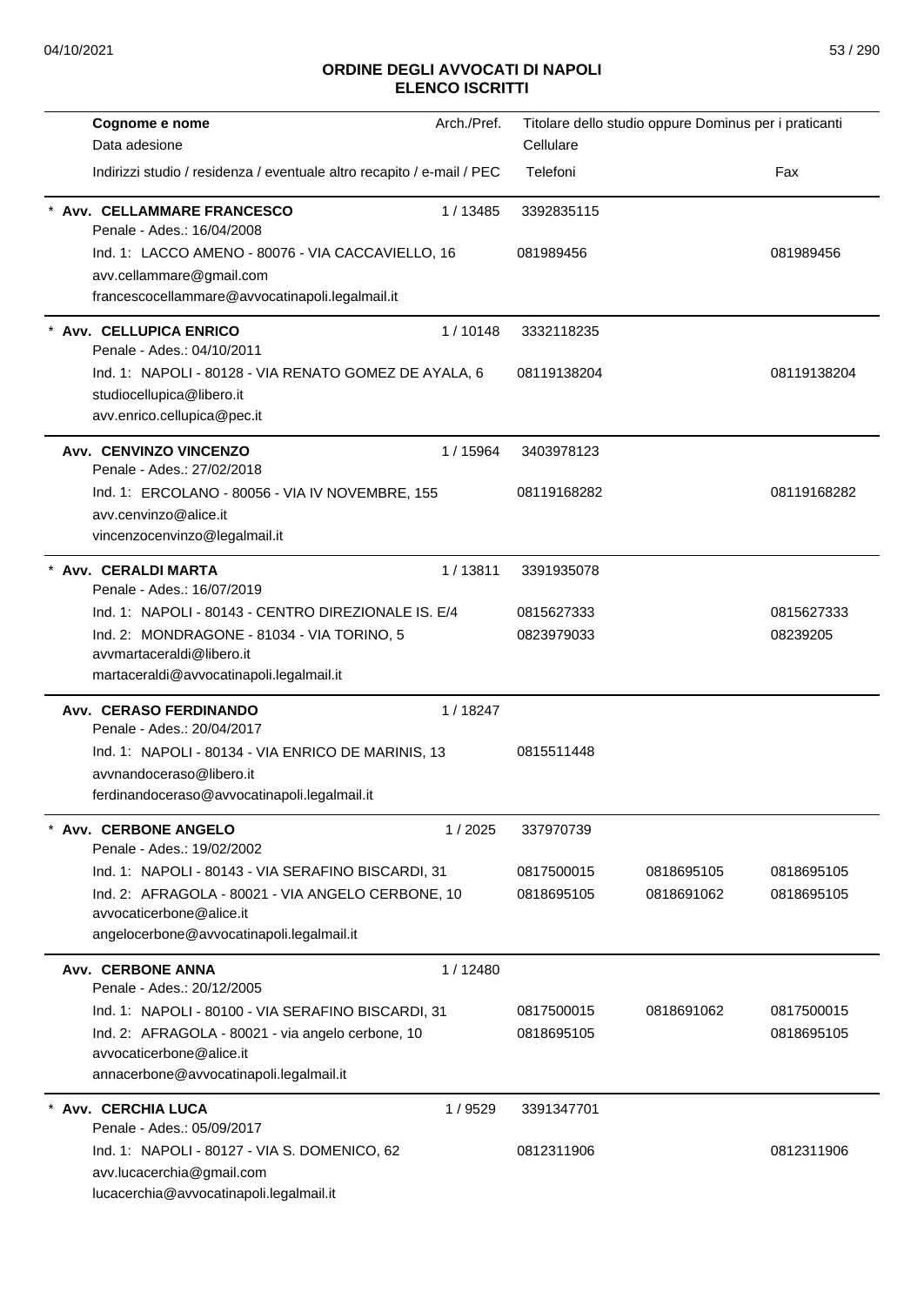| Cognome e nome                                                                                                                                        | Arch./Pref. |             | Titolare dello studio oppure Dominus per i praticanti |             |
|-------------------------------------------------------------------------------------------------------------------------------------------------------|-------------|-------------|-------------------------------------------------------|-------------|
| Data adesione                                                                                                                                         |             | Cellulare   |                                                       |             |
| Indirizzi studio / residenza / eventuale altro recapito / e-mail / PEC                                                                                |             | Telefoni    |                                                       | Fax         |
| <b>Avv. CERCHIA MARCO</b><br>Penale - Ades.: 15/04/2014                                                                                               | 1/17889     | 3335768092  |                                                       |             |
| Ind. 1: NAPOLI - 80133 - VIA PONTE DI TAPPIA, 62<br>avv.marcocerchia@gmail.com<br>marcocerchia@avvocatinapoli.legalmail.it                            |             | 0810609047  |                                                       | 08119309106 |
| * Avv. CERINO GIOVANNI<br>Penale - Ades.: 16/04/2013                                                                                                  | 1/4220      | 3358119062  |                                                       |             |
| Ind. 1: NAPOLI - 80122 - VIA FRANCESCO CARACCIOLO, 10<br>giovannicerino@hotmail.it<br>avvgiovannicerino@pec.it                                        |             | 08119335854 |                                                       | 0812482279  |
| Avv. CERINO GIUSEPPINA<br>Penale - Ades.: 03/07/2012                                                                                                  | 1/17201     | 3409502645  |                                                       |             |
| Ind. 1: NAPOLI - 80125 - VIA TIBULLO, 124<br>pina.cerino@gmail.com<br>giuseppinacerino@pec.giuffre.it                                                 |             | 0817628369  |                                                       | 0813347513  |
| <b>Avv. CERQUA AUGUSTO</b>                                                                                                                            | 1/17837     |             |                                                       |             |
| Penale - Ades.: 01/10/2013<br>Ind. 1: NAPOLI - 80132 - VIA GENERALE ORSINI, 46<br>augustocerqua@yahoo.it<br>augustocerqua@avvocatinapoli.legalmail.it |             | 0815521131  |                                                       | 0815521131  |
| Avv. CERRUTI PAOLO<br>Penale - Ades.: 12/03/2002                                                                                                      | 1/4066      | 337860158   |                                                       |             |
| Ind. 1: NAPOLI - 80121 - VIA CARDUCCI, 19<br>avv.cerruti@libero.it<br>avv.cerruti@pec.it                                                              |             | 081403770   |                                                       | 081403770   |
| Avv. CERVONE IVANA<br>Penale - Ades.: 16/01/2018                                                                                                      | 1/16172     |             |                                                       |             |
| Ind. 1: PORTICI - 80055 - CORSO GIUSEPPE GARIBALDI, 73<br>ivanacervone@studiofontanarosa.it<br>ivana.cervone@pec.it                                   |             | 0816076066  | 0816076988                                            | 0810111092  |
| Avv. CESARANO ANTONIO<br>Penale - Ades.: 04/10/2010                                                                                                   | 1/16067     |             |                                                       |             |
| Ind. 1: NAPOLI - 80137 - PROLUNGAMENTO CARLO DE<br>MARCO, 26<br>antoniocesarano@avvocatinapoli.legalmail.it                                           |             | 0817513325  |                                                       | 0817514695  |
| Avv. CESAREO ANDREA<br>Penale - Ades.: 01/07/2008                                                                                                     | 1/14682     | 3339817654  |                                                       |             |
| Ind. 1: NAPOLI - 80128 - VIA GINO DORIA, 105<br>avv.andreacesareo@aruba.it<br>avv.andreacesareo@pec.it                                                |             | 3339817654  | 0815265484                                            | 0815265484  |
| Avv. CESINO LIBERA<br>Penale - Ades.: 04/10/2016                                                                                                      | 1 / 19482   |             |                                                       |             |
| Ind. 1: NAPOLI - 80137 - PIAZZA CAVOUR, 135<br>libera.cesino@gmail.com<br>liberacesinopec@legalmail.it                                                |             | 081449670   |                                                       | 0812110342  |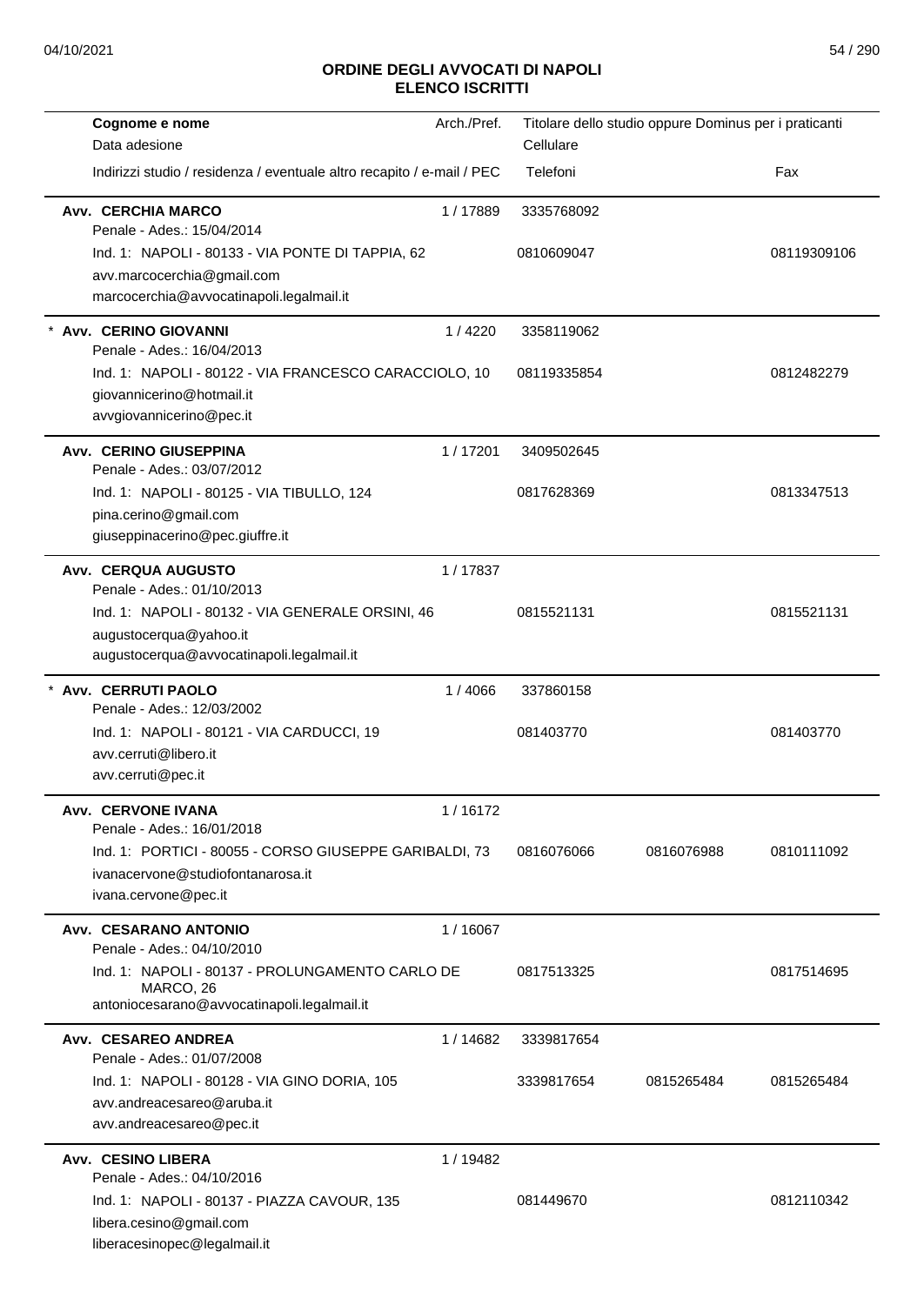| Cognome e nome                                                                          | Arch./Pref. | Titolare dello studio oppure Dominus per i praticanti |             |
|-----------------------------------------------------------------------------------------|-------------|-------------------------------------------------------|-------------|
| Data adesione<br>Indirizzi studio / residenza / eventuale altro recapito / e-mail / PEC |             | Cellulare<br>Telefoni                                 | Fax         |
|                                                                                         |             |                                                       |             |
| Avv. CETARA MARIA<br>Penale - Ades.: 18/12/2012                                         | 1/17702     | 3393588636                                            |             |
| Ind. 1: NAPOLI - 80133 - VIA M. CERVANTES, 55/5 - SCALA A                               |             | 0817647402                                            | 0817647402  |
| mariacetara@gmail.com                                                                   |             |                                                       |             |
| mariacetara@avvocatinapoli.legalmail.it                                                 |             |                                                       |             |
| Avv. CHIACCHIO EDUARDO<br>Penale - Ades.: 16/04/2008                                    | 1/5051      |                                                       |             |
| Ind. 1: NAPOLI - 80143 - CENTRO DIREZIONALE IS. A/7                                     |             | 0815625074                                            | 0818328819  |
| Ind. 2: FRATTAMAGGIORE - 80027 - VIA ROMA, 282                                          |             | 0818806502                                            | 0818328819  |
| avv.eduardochiacchio@virgilio.it<br>eduardochiacchio@avvocatinapoli.legalmail.it        |             |                                                       |             |
| <b>Avv. CHIANESE CECILIA</b>                                                            |             |                                                       |             |
| Penale - Ades.: 16/10/2020                                                              | 1/20468     | 3382137264                                            |             |
| Ind. 1: NAPOLI - 80136 - VIA MATTEO RENATO IMBRIANI, 92                                 |             | 0815446674                                            | 0815446674  |
| iliach@virgilio.it                                                                      |             |                                                       |             |
| ceciliachianese@avvocatinapoli.legalmail.it                                             |             |                                                       |             |
| * Avv. CHIANESE DOMENICO<br>Penale - Ades.: 12/06/2001                                  | 1/7948      | 3355717824                                            |             |
| Ind. 1: NAPOLI - 80121 - VIA F. CRISPI, 72                                              |             | 081665154                                             | 0813448172  |
| Ind. 2: AFRAGOLA - 80021 - CORSO E. DE NICOLA, 73                                       |             | 0818510147                                            | 08119976437 |
| studiolegalechianese@alice.it<br>domenicochianese1@avvocatinapoli.legalmail.it          |             |                                                       |             |
|                                                                                         |             |                                                       |             |
| <b>Avv. CHIANESE FABRIZIO</b><br>Penale - Ades.: 07/07/2015                             | 1/18338     | 3922159864                                            |             |
| Ind. 1: NAPOLI - 80137 - PIAZZA CAVOUR, 152                                             |             | 081455821                                             | 081455821   |
| fabriziochianese@gmail.com                                                              |             |                                                       |             |
| fabriziochianese@avvocatinapoli.legalmail.it                                            |             |                                                       |             |
| Avv. CHIAROLANZA LUIGI<br>Penale - Ades.: 07/12/2004                                    | 1/10103     | c/o ROSCIANO CLORINDA<br>3801796577                   |             |
| Ind. 1: NAPOLI - 80133 - VIA CERVANTES, 64                                              |             | 08119136936                                           | 08119136936 |
| avvchiarolanza@virgilio.it                                                              |             |                                                       |             |
| luigichiarolanza@avvocatinapoli.legalmail.it                                            |             |                                                       |             |
| <b>Avv. CHIAVARONE ROBERTO</b><br>Penale - Ades.: 05/04/2005                            | 1/9824      |                                                       |             |
| Ind. 1: NAPOLI - 80125 - VIA DIOCLEZIANO 430                                            |             | 08119565237                                           |             |
| robertochiavarone@avvocatinapoli.legalmail.it                                           |             |                                                       |             |
| <b>Avv. CHIAVARONE VELIA</b><br>Penale - Ades.: 06/10/2009                              | 1 / 15393   |                                                       |             |
| Ind. 1: POZZUOLI - 80078 - IV TRAVERSA PISCIARELLI, 4                                   |             | 0817624454                                            |             |
| veliachiavarone@libero.it                                                               |             |                                                       |             |
| veliachiavarone@avvocatinapoli.legalmail.it                                             |             |                                                       |             |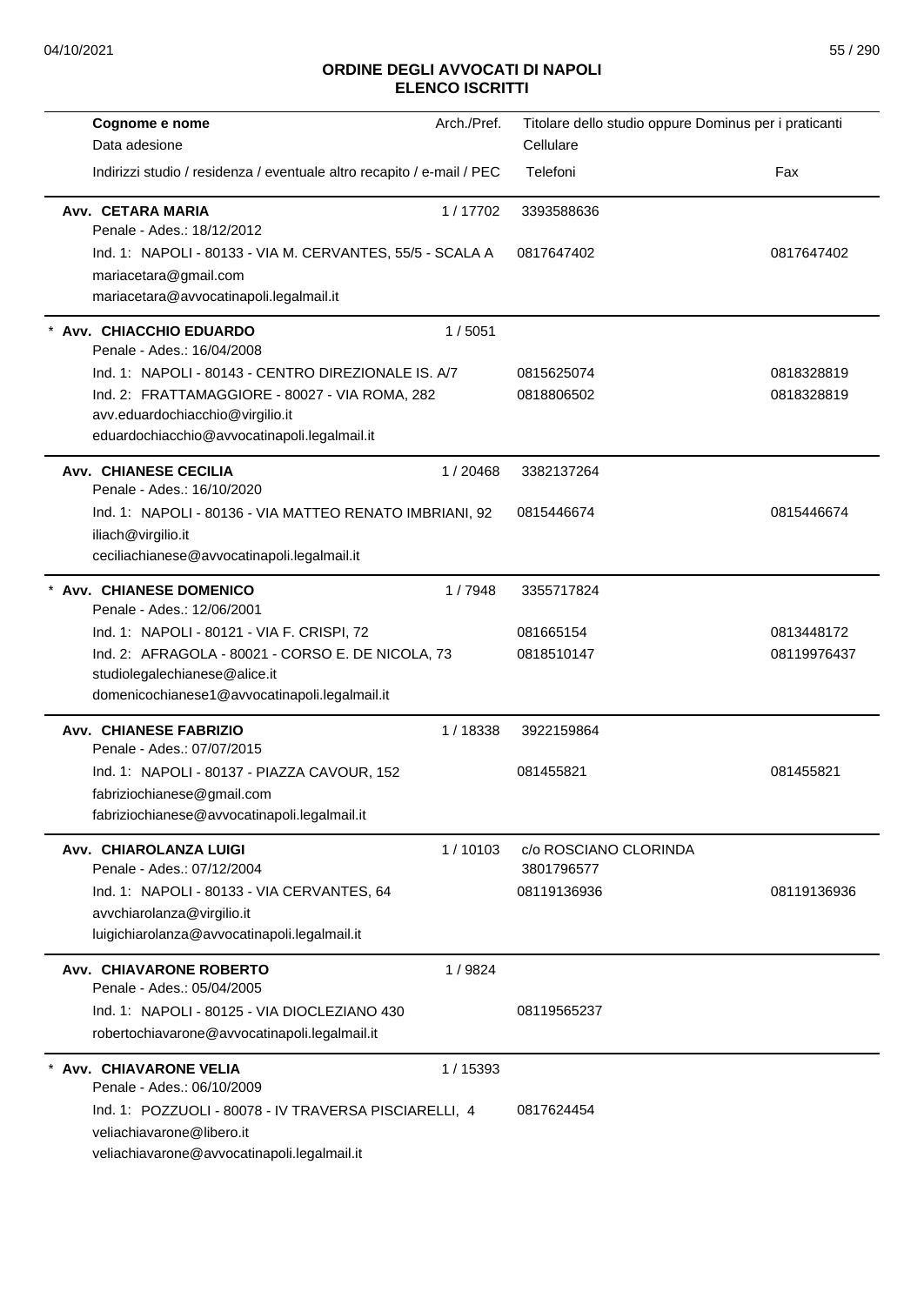| Cognome e nome<br>Data adesione                                                                                                                          | Arch./Pref. | Titolare dello studio oppure Dominus per i praticanti<br>Cellulare |            |             |
|----------------------------------------------------------------------------------------------------------------------------------------------------------|-------------|--------------------------------------------------------------------|------------|-------------|
| Indirizzi studio / residenza / eventuale altro recapito / e-mail / PEC                                                                                   |             | Telefoni                                                           |            | Fax         |
| <b>Avv. CHIMENTI CATIA</b><br>Penale - Ades.: 04/07/2017                                                                                                 | 1/10557     | 3475609018                                                         |            |             |
| Ind. 1: NAPOLI - 80131 - VIA LIETI A CAPODIMONTE, 51/B<br>catiachimenti@alice.it<br>catiachimenti@avvocatinapoli.legalmail.it                            |             | 0817413522                                                         |            | 0817413522  |
| Avv. CHIOCCA CARLO<br>Penale - Ades.: 26/02/2019                                                                                                         | 1/16612     |                                                                    |            |             |
| Ind. 1: NAPOLI - 80100 - P.ZZA FRANCESE 1<br>avvchiocca@libero.it<br>carlochiocca@avvocatinapoli.legalmail.it                                            |             | 0815524669                                                         |            |             |
| Avv. CHIOCCARELLI FRANCESCO PAOLO<br>Penale - Ades.: 20/04/2006                                                                                          | 1/12801     | 3333358264                                                         |            |             |
| Ind. 1: NAPOLI - 80121 - CORSO VITTORIO EMANUELE, 84<br>avv_chioccarelli@hotmail.com<br>francescopaolochioccarelli@avvocatinapoli.legalmail              |             | 081416863                                                          |            | 081416863   |
| Avv. CHIODO ELISABETTA<br>Penale - Ades.: 17/05/2005                                                                                                     | 1/12183     | 3335925043                                                         |            |             |
| Ind. 1: NAPOLI - 80143 - VIA G. PORZIO CENTRO<br>DIREZIONALE IS. G/ 4<br>eli.chiodo@libero.it<br>avv.elisabettachiodo@pec.giuffre.it                     |             | 0810332907                                                         |            |             |
| Avv. CHIRICONE CONCETTA<br>Penale - Ades.: 16/10/2018                                                                                                    | 1/21062     | 3460896768                                                         |            |             |
| Ind. 1: NAPOLI - 80143 - CENTRO DIREZIONALE ISOLA F/3<br>concetta.chiricone@gmail.com<br>avv.concettachiricone@pec.it                                    |             | 08119573003                                                        |            | 08119573017 |
| Avv. CHIUMMARIELLO MIRIAM<br>Penale - Ades.: 12/06/2001                                                                                                  | 1/7122      | 3454043340                                                         |            |             |
| Ind. 1: ERCOLANO - 80056 - VIA GENERALE GIGLIO, 21/23<br><b>VILLA MAIURI</b><br>m.chiummariello@comune.ercolano.it<br>avvocatomiriamchiummariello@pec.it |             | 0817881259                                                         | 081293420  | 0817881600  |
| Avv. CHIUMMARIELLO RAFFAELE<br>Penale - Ades.: 12/06/2001                                                                                                | 1/6616      | 3355453130                                                         |            |             |
| Ind. 1: NAPOLI - 80137 - PIAZZA CAVOUR, 135<br>r.chiummariello@libero.it<br>avvraffaelechiummariello@legalmail.it                                        |             | 081449670                                                          |            | 0812110342  |
| * Avv. CIACERI FRANCESCO<br>Penale - Ades.: 18/03/2003                                                                                                   | 1/9000      | 3483505786                                                         |            |             |
| Ind. 1: NAPOLI - 80143 - VIA PORZIO CENTRO DIREZIONALE,<br>IS.G8<br>avvfrancescociaceri@gmail.com<br>francescociaceri@avvocatinapoli.legalmail.it        |             | 0815522284                                                         | 0815524204 | 08165631121 |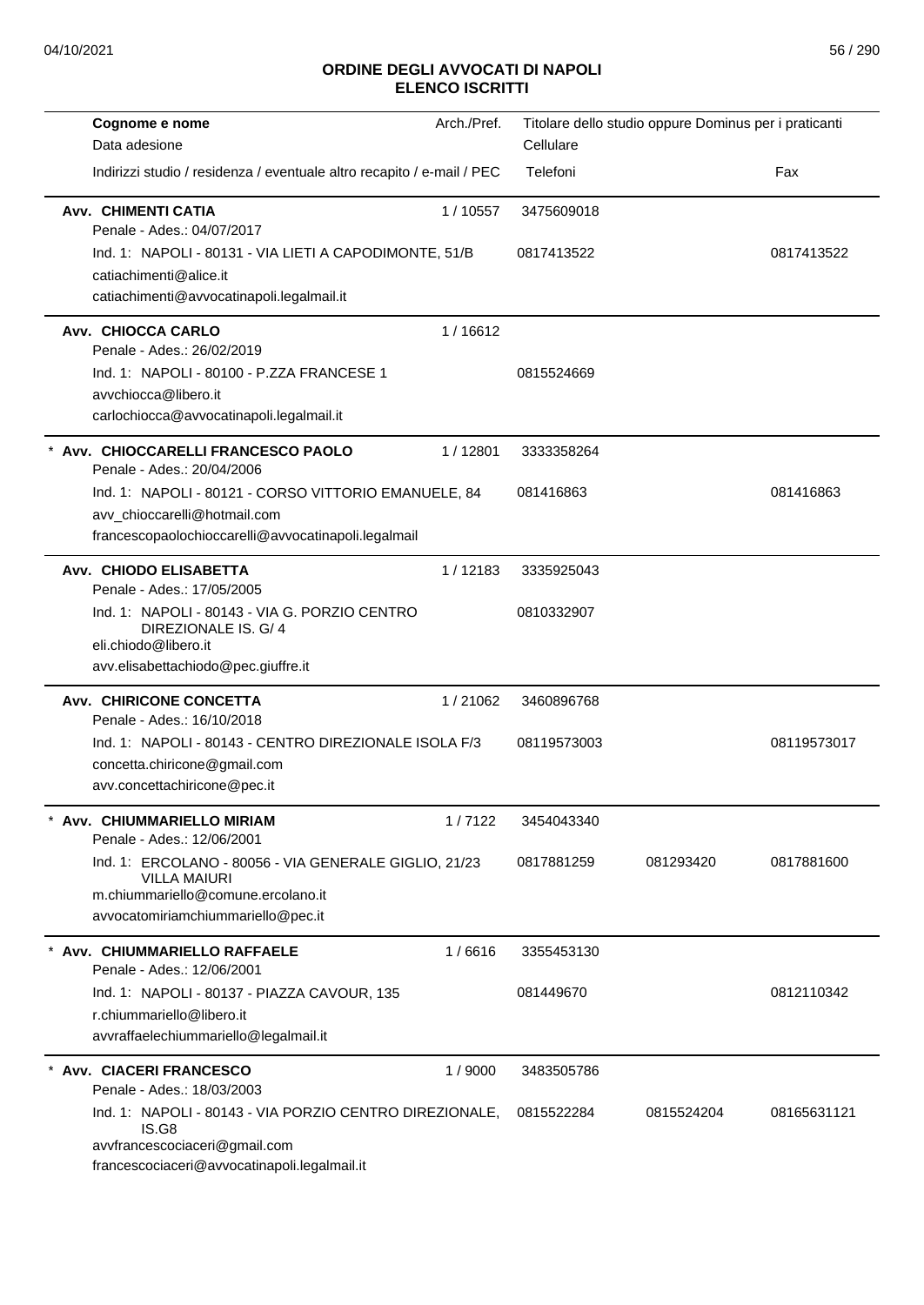| Cognome e nome                                                                                                                                                                         | Arch./Pref. |                         | Titolare dello studio oppure Dominus per i praticanti |                         |
|----------------------------------------------------------------------------------------------------------------------------------------------------------------------------------------|-------------|-------------------------|-------------------------------------------------------|-------------------------|
| Data adesione                                                                                                                                                                          |             | Cellulare               |                                                       |                         |
| Indirizzi studio / residenza / eventuale altro recapito / e-mail / PEC                                                                                                                 |             | Telefoni                |                                                       | Fax                     |
| Avv. CIAMPA TULLIO<br>Penale - Ades.: 15/05/2003                                                                                                                                       | 1/8747      | 3386424027              |                                                       |                         |
| Ind. 1: NAPOLI - 80132 - PIAZZETTA MONDRAGONE, 13<br>tulliociampa@alice.it<br>tullio.ciampa@postemail.postecert.it                                                                     |             | 0814238067              |                                                       | 1782701150              |
| Avv. CIANCIO VITTORIO<br>Penale - Ades.: 08/10/2019                                                                                                                                    | 1/15034     | 3393587974              |                                                       |                         |
| Ind. 1: NAPOLI - 80131 - VIA ANTONINO D'ANTONA, 36<br>vittoriocia@hotmail.it<br>vittoriociancio@avvocatinapoli.legalmail.it                                                            |             | 0815796909              |                                                       |                         |
| Avv. CIARLETTA GAETANO<br>Penale - Ades.: 19/12/2006                                                                                                                                   | 1/13262     | 3471201336              |                                                       |                         |
| Ind. 1: NAPOLI - 80127 - VIA SCARLATTI, 213<br>avvgaetanociarletta@gmail.com<br>gaetanociarletta@avvocatinapoli.legalmail.it                                                           |             | 0815585809              |                                                       | 0815585809              |
| <b>Avv. CICALE GIUSEPPINA</b><br>Penale - Ades.: 21/04/2009                                                                                                                            | 1 / 14452   | 3475341316              |                                                       |                         |
| Ind. 1: NAPOLI - 80143 - CENTRO DIREZIONALE IS, E/4<br>pinacicale@libero.it<br>giuseppinacicale@avvocatinapoli.legalmail.it                                                            |             | 0815534833              |                                                       | 0815534833              |
| Avv. CICALE LUCIO<br>Penale - Ades.: 19/04/2011                                                                                                                                        | 1/16231     | 3280990989              |                                                       |                         |
| Ind. 1: POZZUOLI - 80078 - LARGO SANTA MARIA DELLE<br>GRAZIE, 5<br>avv.cicale@libero.it<br>luciocicale@avvocatinapoli.legalmail.it                                                     |             | 08119171719             |                                                       | 08119171719             |
| Avv. CICATIELLO MARIAROSARIA<br>Penale - Ades.: 18/12/2012                                                                                                                             | 1/5306      | 3356086420              |                                                       |                         |
| Ind. 1: NAPOLI - 80122 - VIALE ANTONIO GRAMSCI, 11<br>Ind. 2: PARMA - 43121 - VIA IRENEO AFFO', 4<br>studiolegale@slspartners.it<br>mariarosariacicatiello@avvocatinapoli.legalmail.it |             | 081661020<br>3356086420 | 0817611120                                            | 0812140972              |
| Avv. CIERVO VALENTINA<br>Penale - Ades.: 19/04/2011                                                                                                                                    | 1/16343     | 3204917338              |                                                       |                         |
| Ind. 1: PORTICI - 80055 - VIA LIBERTA', 209<br>valentina.ciervo@email.it<br>avvocatovalentinaciervo@pec.it                                                                             |             | 0813653270              |                                                       | 0813653270              |
| Avv. CILENTO ANDREA<br>Penale - Ades.: 03/05/2005                                                                                                                                      | 1/10101     | 335280199               |                                                       |                         |
| Ind. 1: NAPOLI - 80134 - VIA ARMANDO DIAZ, 24<br>Ind. 2: MILANO - 20135 - VIALE CIRENE, 16<br>and.cil@fastwebnet.it<br>andreacilento1@avvocatinapoli.legalmail.it                      |             | 0815520676<br>025468321 |                                                       | 0815428217<br>025514914 |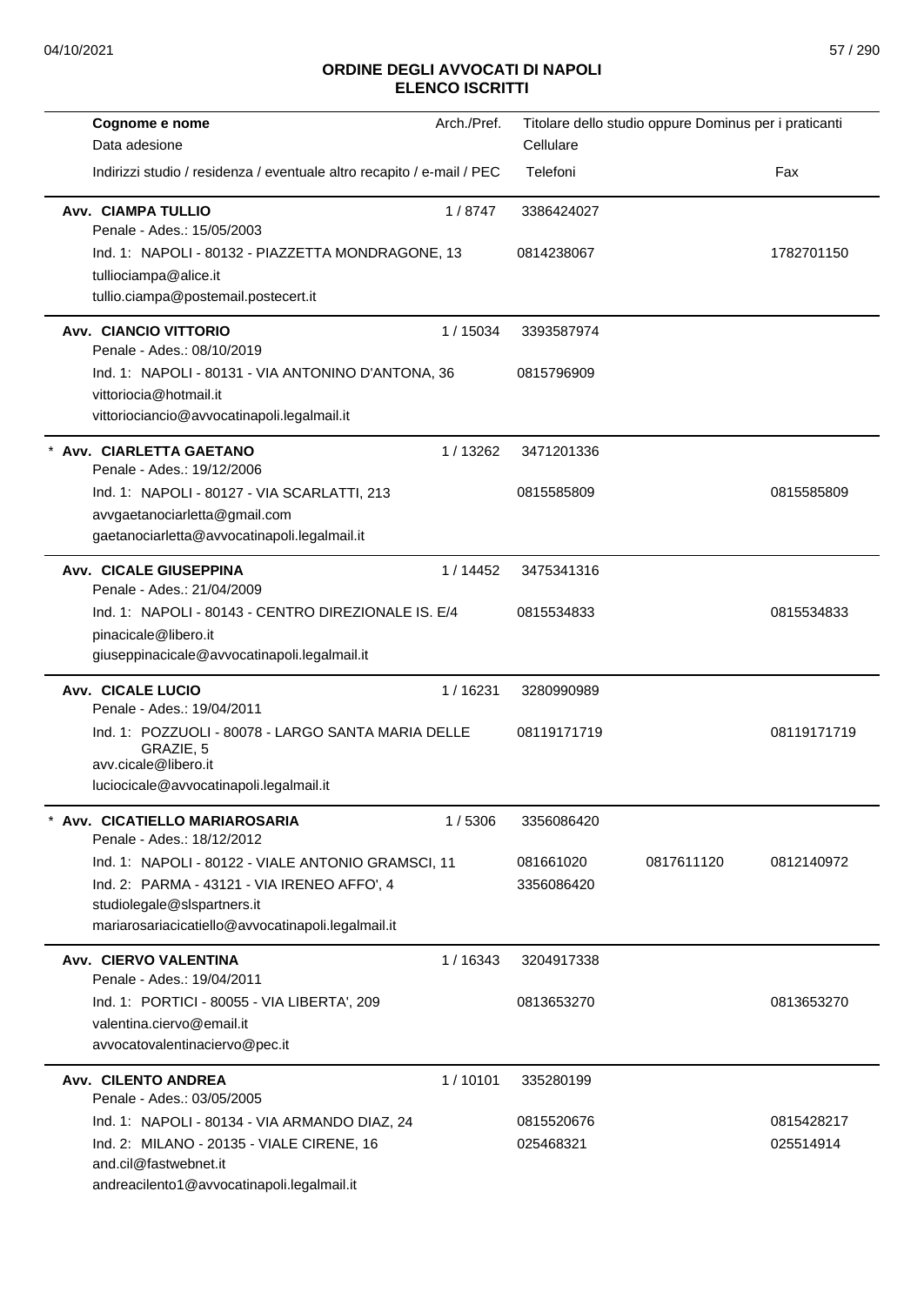| Cognome e nome<br>Data adesione                                                                                                           | Arch./Pref. | Titolare dello studio oppure Dominus per i praticanti<br>Cellulare |             |
|-------------------------------------------------------------------------------------------------------------------------------------------|-------------|--------------------------------------------------------------------|-------------|
| Indirizzi studio / residenza / eventuale altro recapito / e-mail / PEC                                                                    |             | Telefoni                                                           | Fax         |
| <b>Avv. CILENTO EMILIA</b><br>Penale - Ades.: 19/04/2011                                                                                  | 1/16451     | 3345074161                                                         |             |
| Ind. 1: NAPOLI - 80131 - VIA NUOVA SAN ROCCO, 62<br>emiliacilento@libero.it<br>emiliacilento@avvocatinapoli.legalmail.it                  |             | 0817414783                                                         |             |
| Avv. CIMATO CLAUDIA<br>Penale - Ades.: 17/12/2013                                                                                         | 1/14353     | 3334980814                                                         |             |
| Ind. 1: NAPOLI - 80134 - VIA TOLEDO, 210<br>studiolegalecimato@gmail.com<br>claudiacimato@avvocatinapoli.legalmail.it                     |             | 08118548388                                                        | 08118548388 |
| Avv. CIMMINO ELENA<br>Penale - Ades.: 14/12/2010                                                                                          | 1/14736     | 3394377847                                                         |             |
| Ind. 1: NAPOLI - 80121 - VIA DEI MILLE, 40<br>e.cimmino@alice.it<br>elenacimmino@avvocatinapoli.legalmail.it                              |             | 081419469                                                          | 081407317   |
| <b>Avv. CIMMINO FABIO</b><br>Penale - Ades.: 15/12/2009                                                                                   | 1 / 15392   | 3490883047                                                         |             |
| Ind. 1: NAPOLI - 80131 - VIALE LETIZIA, 9<br>fabiocimmino@katamail.com<br>fabiocimmino@avvocatinapoli.legalmail.it                        |             | 0815636445                                                         |             |
| <b>Avv. CIMMINO FRANCESCO</b><br>Penale - Ades.: 16/04/2013                                                                               | 1/17912     |                                                                    |             |
| Ind. 1: NAPOLI - 80121 - VIA DEL PARCO MARGHERITA, 33<br>avvfrancescocimmino@virgilio.it<br>francescocimmino2@avvocatinapoli.legalmail.it |             | 0815630079                                                         | 0815630079  |
| Avv. CIMMINO GENNARO<br>Penale - Ades.: 26/02/2019                                                                                        | 1/21230     | 3334031933                                                         |             |
| Ind. 1: NAPOLI - 80133 - VIA CERVANTES, 55/16                                                                                             |             | 0818185133                                                         | 0818185133  |
| Ind. 2: QUALIANO - 80019 - PIAZZA G. D'ANNUNZIO, 4<br>gennaro.cimmino986@virgilio.it<br>avv.gennarocimmino@pec.it                         |             | 0818181888                                                         | 0818181888  |
| Avv. CIMMINO RAFFAELE<br>Penale - Ades.: 15/04/2014                                                                                       | 1 / 14506   | 3394961147                                                         |             |
| Ind. 1: NAPOLI - 80135 - VIA DUCA DI SAN DONATO, 16<br>raffaelecimmino68@gmail.com<br>raffaelecimmino@legalmail.it                        |             | 08119178217                                                        | 08119178217 |
| * Avv. CINCOTTI CARLO<br>Penale - Ades.: 04/04/2005                                                                                       | 1/7700      |                                                                    |             |
| Ind. 1: NAPOLI - 80133 - CALATA SAN MARCO, 13<br>carlo.cincotti@studiocincotti.it<br>avv.carlocincotti@legalmail.it                       |             | 0815630084                                                         | 08119572114 |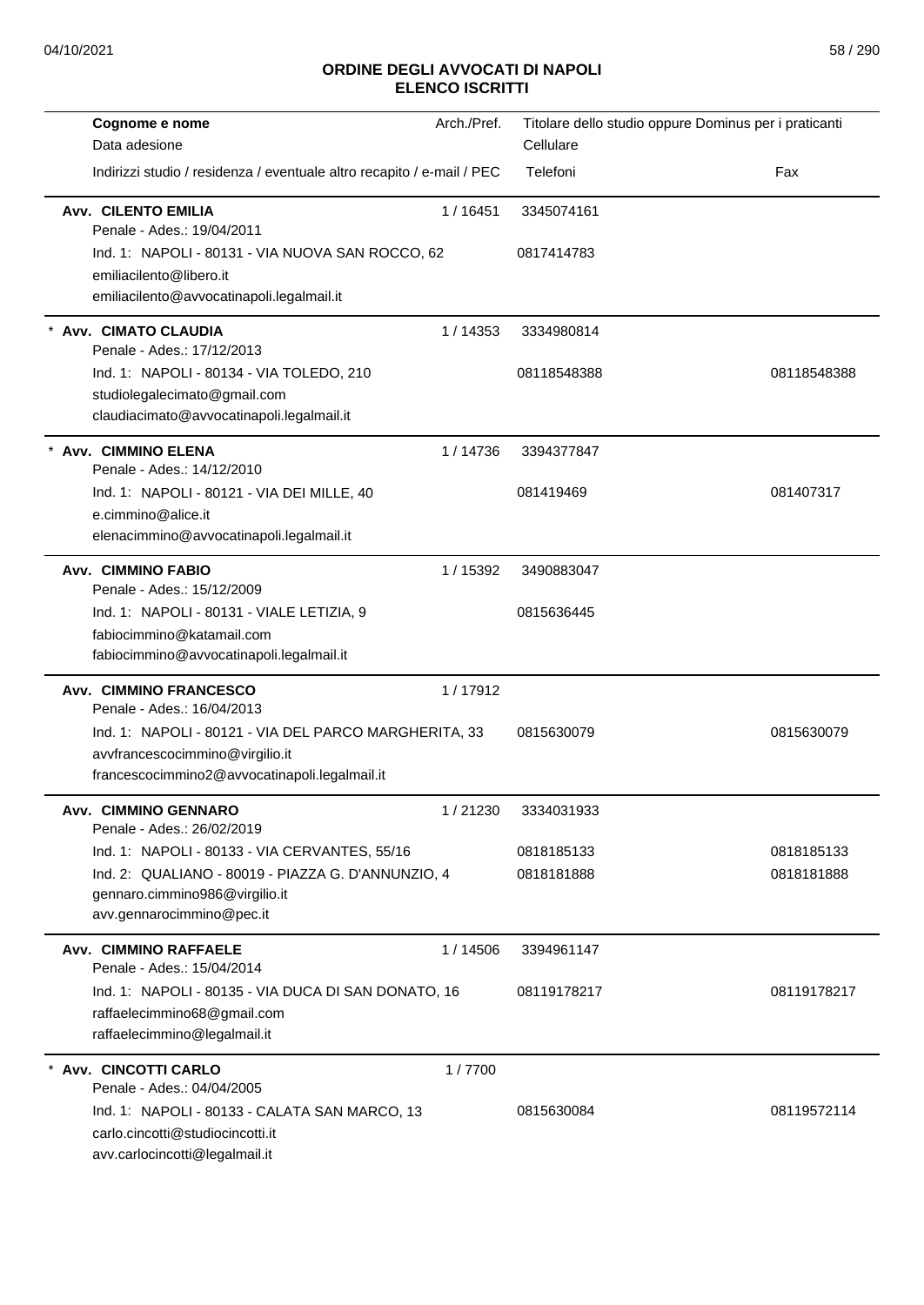| Cognome e nome                                                                                                                | Arch./Pref. |             | Titolare dello studio oppure Dominus per i praticanti |
|-------------------------------------------------------------------------------------------------------------------------------|-------------|-------------|-------------------------------------------------------|
| Data adesione                                                                                                                 |             | Cellulare   |                                                       |
| Indirizzi studio / residenza / eventuale altro recapito / e-mail / PEC                                                        |             | Telefoni    | Fax                                                   |
| Avv. CINIGLIO SILVIO<br>Penale - Ades.: 26/02/2019                                                                            | 1/21145     | 3280589418  |                                                       |
| Ind. 1: NAPOLI - 80132 - VIA CESARIO CONSOLE, 3<br>silviocin@yahoo.it<br>avv.silviociniglio@pec.it                            |             | 0817641742  | 0812457443                                            |
| Avv. CINO SALVATORE<br>Penale - Ades.: 06/03/2018                                                                             | 1/14503     | 3332739985  |                                                       |
| Ind. 1: NAPOLI - 80143 - VIA G. PORZIO, 4 - CENTRO DIR. IS.<br>G/1                                                            |             | 0816040656  | 0810098993                                            |
| Ind. 2: PORTICI - 80055 - PIAZZALE DIVINA PROVVIDENZA, 2<br>s.cino@studioslc.it<br>salvatorecino@avvocatinapoli.legalmail.it  |             | 08119138413 | 0810098993                                            |
| Avv. CINQUE CARLO<br>Penale - Ades.: 02/10/2012                                                                               | 1/13168     | 3932119560  |                                                       |
| Ind. 1: NAPOLI - 80126 - VIA DELL'EPOMEO, 24<br>studiolegaleuccello5@gmail.com<br>avv.carlocinque@legalmail.it                |             | 0817679400  | 0817679400                                            |
| <b>Avv. CINQUE CIRO</b>                                                                                                       | 1/16058     |             |                                                       |
| Penale - Ades.: 15/12/2015<br>Ind. 1: PORTICI - 80055 - VIA PALADINO 16<br>cirocinque@avvocatinapoli.legalmail.it             |             | 0816075166  |                                                       |
| Avv. CINQUEGRANA VINCENZO<br>Penale - Ades.: 22/03/2005                                                                       | 1/12010     | 3393609496  |                                                       |
| Ind. 1: NAPOLI - 80126 - VIA VICINALE CAMPANILE 151                                                                           |             | 0817267595  |                                                       |
| Ind. 2: NAPOLI - 80125 - VIALE AUGUSTO, 148<br>cinquegrana.avv@libero.it<br>vincenzocinquegrana@avvocatinapoli.legalmail.it   |             | 0812395311  | 0815938860                                            |
| Avv. CIOFFI ANGELA<br>Penale - Ades.: 04/10/2005                                                                              | 1/10707     |             |                                                       |
| Ind. 1: NAPOLI - 80128 - VIA D.FONTANA 21<br>angelacioffi@hotmail.it<br>angelacioffi@avvocatinapoli.legalmail.it              |             | 0815607086  | 0815607086                                            |
| Avv. CIOFFI ANTONIO<br>Penale - Ades.: 08/10/2002                                                                             | 1/7168      |             |                                                       |
| Ind. 1: NAPOLI - 80132 - VIA TOLEDO, 156<br>antoniocioffi@avvocatinapoli.legalmail.it                                         |             | 0815510393  | 0814109521                                            |
| Avv. CIOFFI NICOLA<br>Penale - Ades.: 01/10/2007                                                                              | 1/2781      | 3391810899  |                                                       |
| Ind. 1: NAPOLI - 80133 - VIA AGOSTINO DEPRETIS, 62<br>info@studiolegalecioffi.com<br>nicolacioffi@avvocatinapoli.legalmail.it |             | 0815524232  | 0815511762                                            |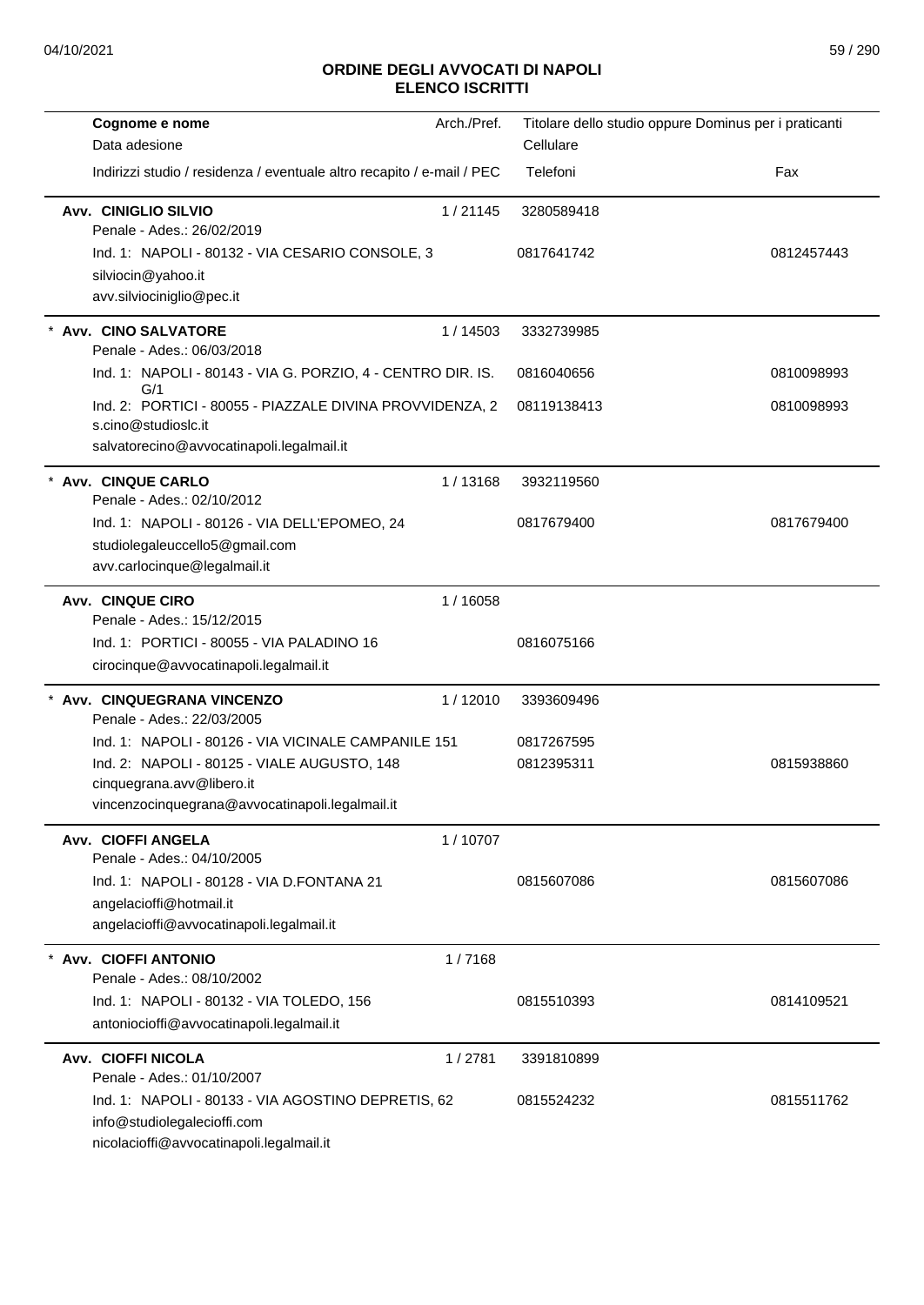| Cognome e nome                                                         | Arch./Pref. | Titolare dello studio oppure Dominus per i praticanti |            |             |
|------------------------------------------------------------------------|-------------|-------------------------------------------------------|------------|-------------|
| Data adesione                                                          |             | Cellulare                                             |            |             |
| Indirizzi studio / residenza / eventuale altro recapito / e-mail / PEC |             | Telefoni                                              |            | Fax         |
| Avv. CIORRA CLAUDIA<br>Penale - Ades.: 01/07/2009                      | 1 / 15356   | 3314901691                                            |            |             |
| Ind. 1: Napoli - 80040 - VICO SANTA LUCIELLA, 20                       |             | 3314901691                                            | 0817877488 | 0817877488  |
| avv.ciorrac@yahoo.it                                                   |             |                                                       |            |             |
| claudiaciorra@avvocatinapoli.legalmail.it                              |             |                                                       |            |             |
| Avv. CIOTOLA ANTONIO<br>Penale - Ades.: 21/04/2009                     | 1/15052     | 3355359403                                            |            |             |
| Ind. 1: NAPOLI - 80125 - VIALE DI AUGUSTO, 162                         |             | 0815938135                                            |            | 0815938135  |
| antonio.ciotola@email.it                                               |             |                                                       |            |             |
| studiolegaleciotola@pec.it                                             |             |                                                       |            |             |
| Avv. CIOTOLA GIULIA                                                    | 1/20226     | 3343101672                                            |            |             |
| Penale - Ades.: 04/07/2017                                             |             |                                                       |            |             |
| Ind. 1: NAPOLI - 80121 - VIA CHIATAMONE, 53/C                          |             | 08119363380                                           |            | 08119364522 |
| giuliaciotola@libero.it                                                |             |                                                       |            |             |
| giuliaciotola@avvocatinapoli.legalmail.it                              |             |                                                       |            |             |
| Avv. CIOTOLA PAOLA<br>Penale - Ades.: 04/10/2010                       | 1/16101     | 3474930206                                            |            |             |
| Ind. 1: NAPOLI - 80128 - VIA ADOLFO AMODEO, 45                         |             | 0817148748                                            |            | 0817148748  |
| ciotolapaola@libero.it                                                 |             |                                                       |            |             |
| avv.ciotolapaola@pec.it                                                |             |                                                       |            |             |
| Avv. CIRELLA ANTONELLA                                                 | 1/18505     |                                                       |            |             |
| Penale - Ades.: 21/10/2014                                             |             |                                                       |            |             |
| Ind. 1: PORTICI - 80055 - VIA CAMPITELLI, 20/B                         |             | 0817764155                                            |            |             |
| avvantonellacirella@gmail.com                                          |             |                                                       |            |             |
| antonellacirella@avvocatinapoli.legalmail.it                           |             |                                                       |            |             |
| Avv. CIRENZA AMEDEO<br>Penale - Ades.: 21/04/2015                      | 1 / 19084   | 3286647152                                            |            |             |
| Ind. 1: NAPOLI - 80147 - VIALE MARGHERITA, 67                          |             | 081416368                                             |            | 081413928   |
| amedeocirenza@libero.it                                                |             |                                                       |            |             |
| amedeocirenza@avvocatinapoli.legalmail.it                              |             |                                                       |            |             |
| Avv. CIRIELLO OSVALDO                                                  | 1/13769     | 3477280342                                            |            |             |
| Penale - Ades.: 17/04/2007                                             |             |                                                       |            |             |
| Ind. 1: NAPOLI - 80126 - VIA VICINALE TRENCIA, 62                      |             | 08119335290                                           |            | 0810112013  |
| cirielloosvaldo@gmail.com                                              |             |                                                       |            |             |
| osvaldo.ciriello@pec.it                                                |             |                                                       |            |             |
| Avv. CIRIELLO UMBERTO<br>Penale - Ades.: 05/04/2005                    | 1/11394     | 3382677988                                            |            |             |
| Ind. 1: NAPOLI - 80127 - VIA RODOLFO FALVO, 2                          |             | 0815602197                                            |            | 0815602197  |
| umberto.ciriello64@libero.it                                           |             |                                                       |            |             |
| umbertociriello@avvocatinapoli.legalmail.it                            |             |                                                       |            |             |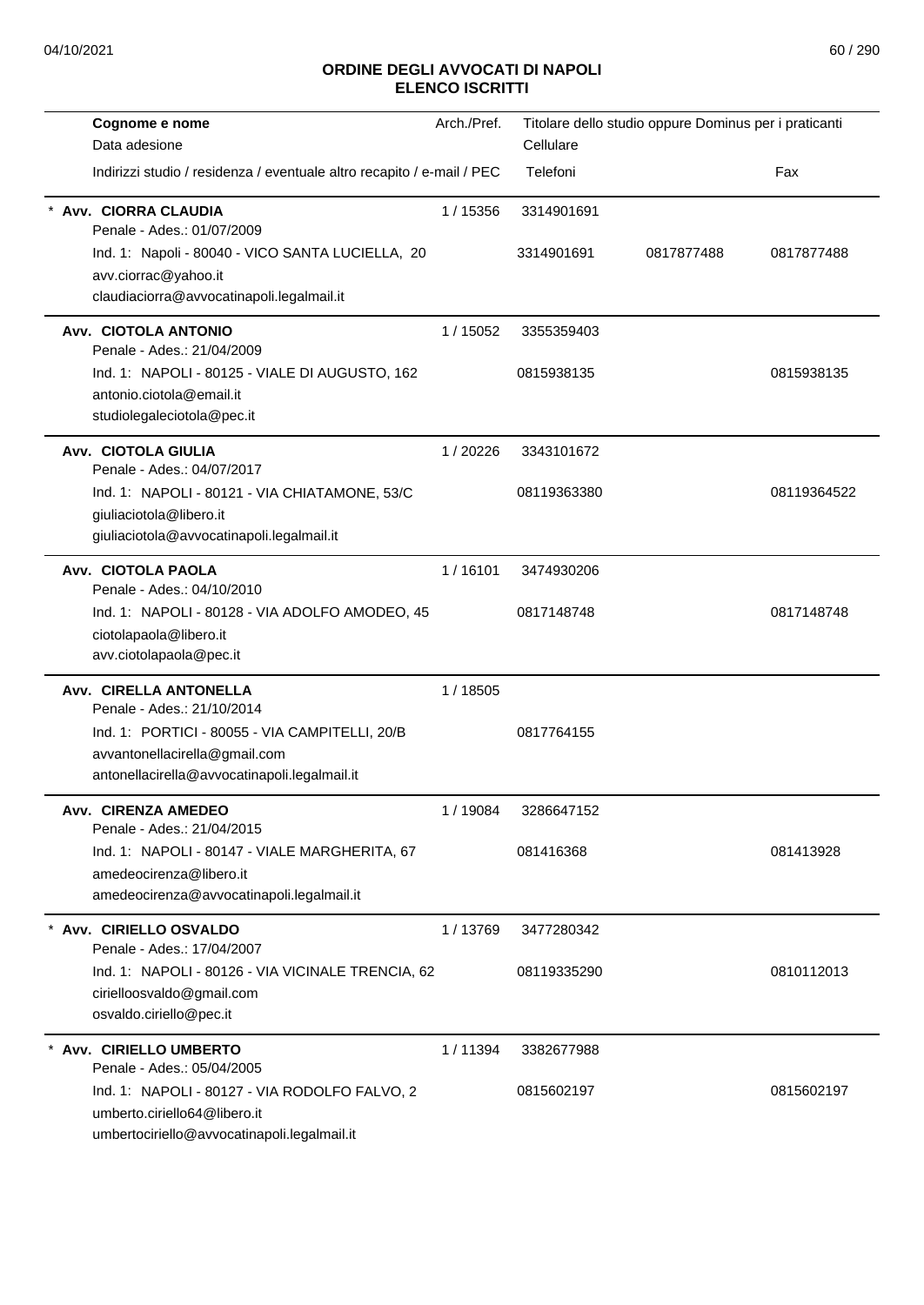| Cognome e nome<br>Data adesione                                                                                                                                                                   | Arch./Pref. | Titolare dello studio oppure Dominus per i praticanti<br>Cellulare |            |                          |
|---------------------------------------------------------------------------------------------------------------------------------------------------------------------------------------------------|-------------|--------------------------------------------------------------------|------------|--------------------------|
| Indirizzi studio / residenza / eventuale altro recapito / e-mail / PEC                                                                                                                            |             | Telefoni                                                           |            | Fax                      |
| Avv. CIRIGLIANO MARIA FRANCESCA<br>Penale - Ades.: 23/01/2018                                                                                                                                     | 1/21448     | 3343242901                                                         |            |                          |
| Ind. 1: NAPOLI - 80137 - PIAZZA CAVOUR, 9<br>avvocato.cirigliano@libero.it<br>mariafrancesca.cirigliano@legalmail.it                                                                              |             | 0815571282                                                         |            | 0815571382               |
| Avv. CIRILLO VINCENZO<br>Penale - Ades.: 18/11/2008                                                                                                                                               | 1/10061     | 3939712588                                                         |            |                          |
| Ind. 1: NAPOLI - 80143 - CENTRO DIREZIONALE ISOLA G/1<br>Ind. 2: FRATTAMAGGIORE - 80027 - VIA MASSIMO<br>STANZIONE, 133<br>vincecirillo@gmail.com<br>vincenzocirillo3@avvocatinapoli.legalmail.it |             | 0818354151<br>0818354151                                           |            | 0818354151<br>0818354151 |
| Avv. CIRUZZI DOMENICO<br>Penale - Ades.: 12/06/2001                                                                                                                                               | 1/4191      |                                                                    |            |                          |
| Ind. 1: NAPOLI - 80132 - VIA S. LUCIA 20<br>domenicociruzzi@avvocatinapoli.legalmail.it                                                                                                           |             | 0817649753                                                         | 0812452549 | 0812452549               |
| Avv. CIVITA ROBERTO<br>Penale - Ades.: 18/12/2007                                                                                                                                                 | 1/14310     | 3384949818                                                         |            |                          |
| Ind. 1: NAPOLI - 80143 - CORSO NOVARA, 36<br>rcivita@alice.it<br>robertocivita@avvocatinapoli.legalmail.it                                                                                        |             | 081265986                                                          |            | 081265986                |
| Avv. CLEMENZA MARIAFLORA<br>Penale - Ades.: 20/04/2017                                                                                                                                            | 1 / 15952   |                                                                    |            |                          |
| Ind. 1: NAPOLI - 80132 - VIA NARDONES, 23<br>mariafloraclemenza@hotmail.it<br>mariafloraclemenza@avvocatinapoli.legalmail.it                                                                      |             | 081201227                                                          |            | 081201227                |
| Avv. COCCA CLAUDIA<br>Penale - Ades.: 19/04/2016                                                                                                                                                  | 1 / 19547   | 3345231965                                                         |            |                          |
| Ind. 1: NAPOLI - 80121 - VIA F. CRISPI, 31<br>avv.claudiacocca@gmail.com<br>claudiacocca@legalmail.it                                                                                             |             | 081264100                                                          |            | 081264100                |
| Avv. COCCOLI NICOLETTA<br>Penale - Ades.: 16/10/2007                                                                                                                                              | 1/13014     | 3343258398                                                         |            |                          |
| Ind. 1: NAPOLI - 80122 - VIA ORAZIO, 91<br>nicoletta.coccoli@hotmail.it<br>nicolettacoccoli@avvocatinapoli.legalmail.it                                                                           |             | 0815752756                                                         |            | 0815752756               |
| Avv. COCOZZA DARIO<br>Penale - Ades.: 19/04/2016                                                                                                                                                  | 1/18813     | 3401548411                                                         |            |                          |
| Ind. 1: NAPOLI - 80138 - CORSO UMBERTO I, 365<br>dario.cocozza@hotmail.it<br>dariococozza@avvocatinapoli.legalmail.it                                                                             |             | 0815524358                                                         |            |                          |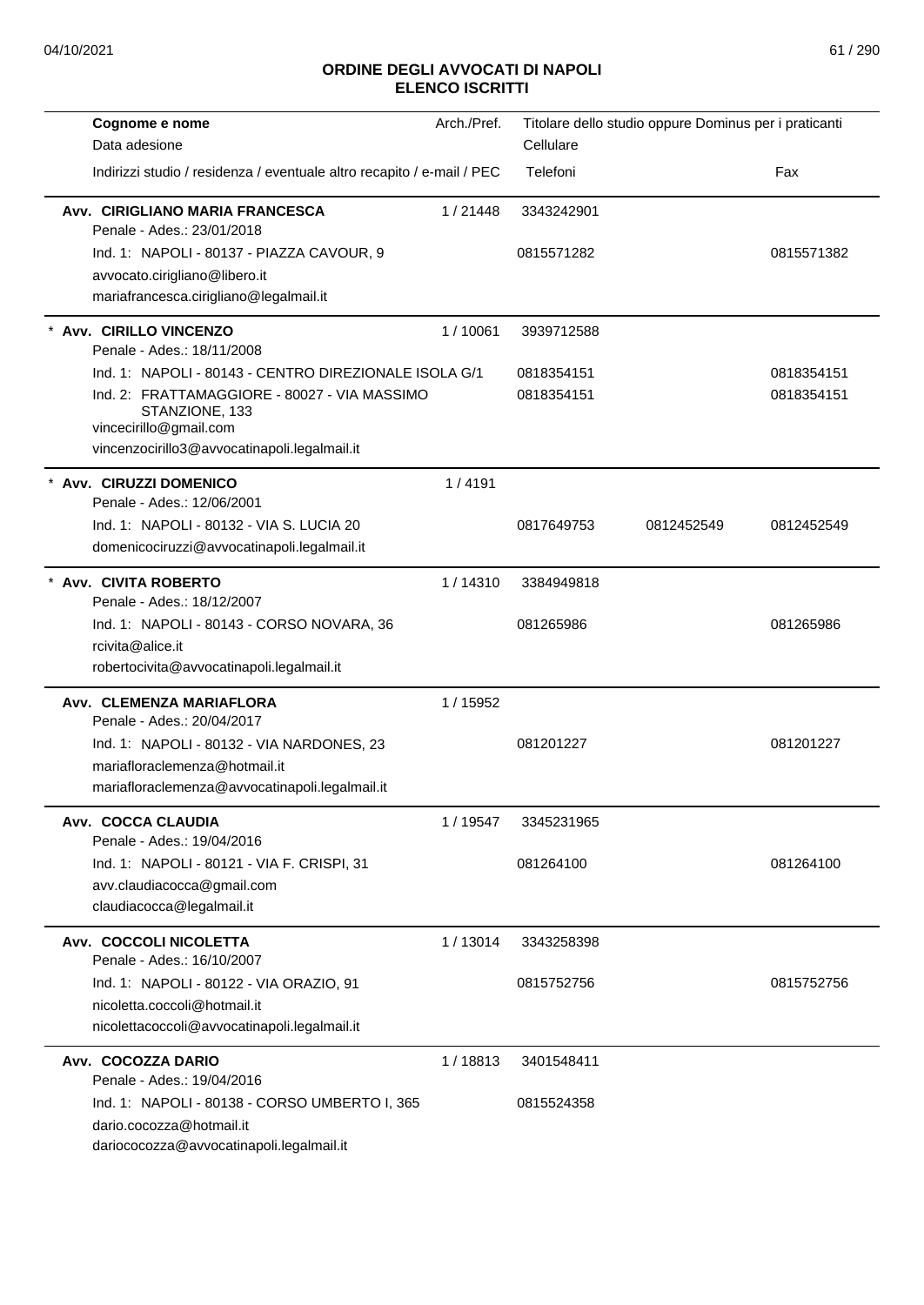| Cognome e nome                                                                                                                                   | Arch./Pref. | Titolare dello studio oppure Dominus per i praticanti |            |
|--------------------------------------------------------------------------------------------------------------------------------------------------|-------------|-------------------------------------------------------|------------|
| Data adesione                                                                                                                                    |             | Cellulare                                             |            |
| Indirizzi studio / residenza / eventuale altro recapito / e-mail / PEC                                                                           |             | Telefoni                                              | Fax        |
| Avv. COEN SALMON PAOLA<br>Penale - Ades.: 19/04/2011                                                                                             | 1/16007     | c/o FAVA GIUSEPPE<br>3387426254                       |            |
| Ind. 1: NAPOLI - 80131 - VIA ANTONINO D'ANTONA, 6                                                                                                |             | 0813722397                                            | 0813722482 |
| Ind. 2: CASTEL VOLTURNO - 81030 - VIALE ROSMARINI<br>paola.c.salmon@virgilio.it<br>paola.c.salmon@pec.it                                         |             | 0815093387                                            | 0815093387 |
| Avv. COLANGELO GIANCARLO<br>Penale - Ades.: 15/12/2009                                                                                           | 1/7670      | 3389988985                                            |            |
| Ind. 1: NAPOLI - 80143 - VIA TADDEO DA SESSA, B6                                                                                                 |             | 3389988985                                            |            |
| Ind. 2: NAPOLI - 80123 - VIA POSILLIPO, 316 P.CO DE<br><b>MARTINO</b><br>giancarlo.colangelo1962@gmail.com                                       |             | 3389988985                                            |            |
| giancarlocolangelo@pec.giuffre.it                                                                                                                |             |                                                       |            |
| Avv. COLELLA EMANUELE<br>Penale - Ades.: 16/04/2013                                                                                              | 1/17970     | 3489239143                                            |            |
| Ind. 1: NAPOLI - 80142 - VIA FIRENZE, 11                                                                                                         |             | 0815537191                                            | 0815537191 |
| emanuele_colella@libero.it                                                                                                                       |             |                                                       |            |
| avvocatoemanuelecolella@pec.it                                                                                                                   |             |                                                       |            |
| Avv. COLELLA FAUSTA<br>Penale - Ades.: 20/12/2016                                                                                                | 1/18536     | 3393565796                                            |            |
| Ind. 1: FORIO D'ISCHIA - 80075 - VIA CARDILLO, 5<br>fausta2004@libero.it<br>faustacolella@avvocatinapoli.legalmail.it                            |             | 0813332545                                            | 0813332545 |
| Avv. COLELLA FEDERICO<br>Penale - Ades.: 16/12/2008                                                                                              | 1/3848      | 3355455366                                            |            |
| Ind. 1: NAPOLI - 80131 - VIA G. JANNELLI, 494<br>federico_colella@hotmail.com<br>avv.f.colella@pec.it                                            |             | 3355455366                                            | 0810113340 |
| Avv. COLELLA IVAN<br>Penale - Ades.: 18/11/2014                                                                                                  | 1/17152     |                                                       |            |
| Ind. 1: FORIO D'ISCHIA - 80075 - VIA MARINA, 38<br>avv.ivancolella@libero.it<br>avv.ivancolella@pec.it                                           |             | 081989425                                             | 081990999  |
| Avv. COLESANTI STEFANIA<br>Penale - Ades.: 02/02/2016                                                                                            | 1/8122      |                                                       |            |
| Ind. 1: NAPOLI - 80132 - VIA G. SERRA, 75                                                                                                        |             | 0815512155                                            | 0815512155 |
| colesantidicarluccio@alice.it                                                                                                                    |             |                                                       |            |
| stefaniacolesanti@avvocatinapoli.legalmail.it                                                                                                    |             |                                                       |            |
| <b>Avv. COLETTI MARIO</b><br>Penale - Ades.: 04/07/2006                                                                                          | 1/3572      | 3335859573                                            |            |
| Ind. 1: SAN GIORGIO A CREMANO - 80046 - VIA A. DE<br>GASPERI, 13<br>studiolegalecolettim@virgilio.it<br>mariocoletti@avvocatinapoli.legalmail.it |             | 081471402                                             | 081476290  |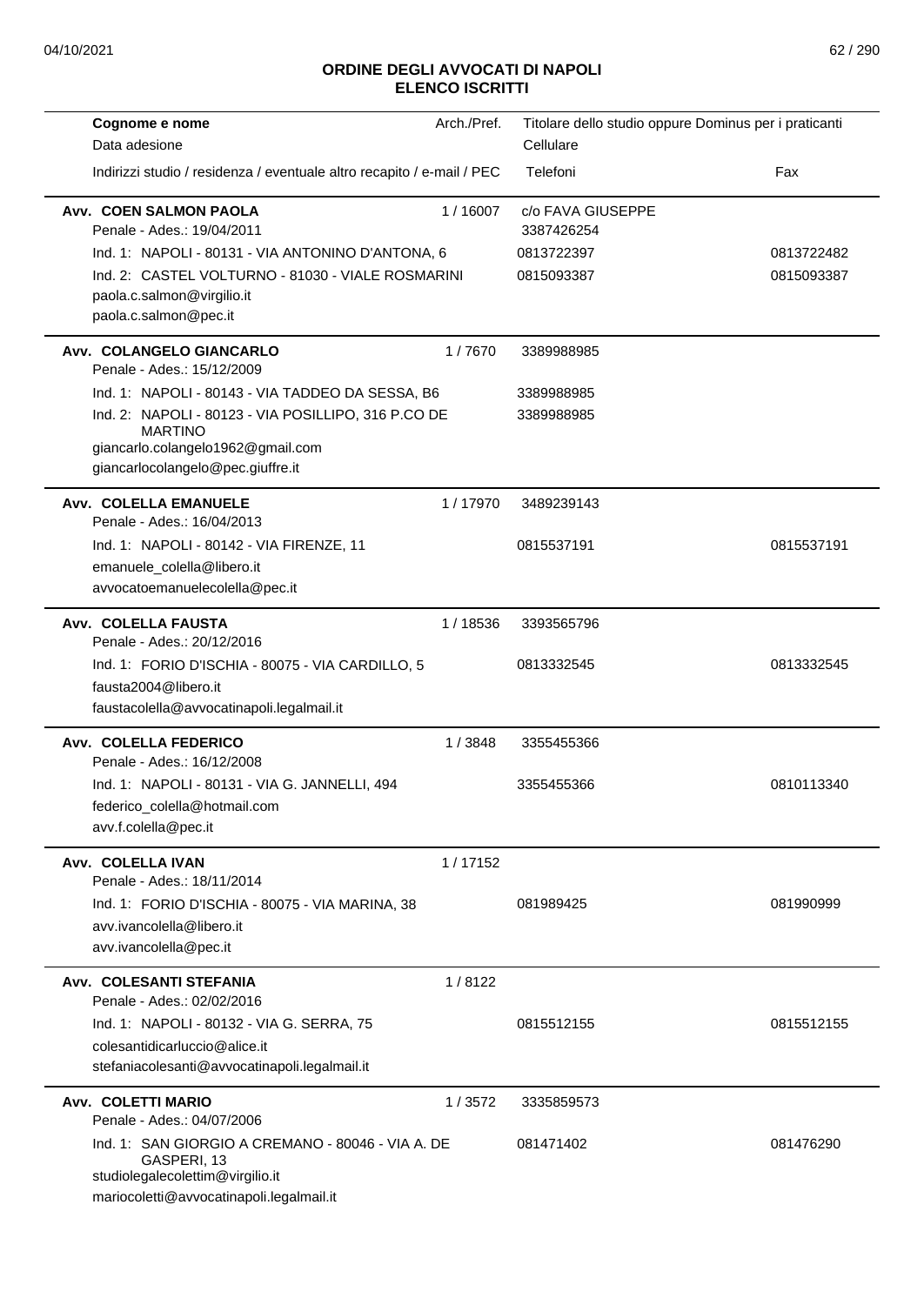| Cognome e nome                                                         | Arch./Pref. |             | Titolare dello studio oppure Dominus per i praticanti |
|------------------------------------------------------------------------|-------------|-------------|-------------------------------------------------------|
| Data adesione                                                          |             | Cellulare   |                                                       |
| Indirizzi studio / residenza / eventuale altro recapito / e-mail / PEC |             | Telefoni    | Fax                                                   |
| Avv. COLICCHIO RICCARDO<br>Penale - Ades.: 19/12/2006                  | 1/13138     |             |                                                       |
| Ind. 1: NAPOLI - 80127 - VIA SCARLATTI 213                             |             | 0815585811  | 0815585812                                            |
| avvocaticolicchio@gmail.com                                            |             |             |                                                       |
| riccardocolicchio@avvocatinapoli.legalmail.it                          |             |             |                                                       |
| Avv. COLIZZI LIA                                                       | 1 / 19499   | 3483928454  |                                                       |
| Penale - Ades.: 20/04/2017                                             |             |             |                                                       |
| Ind. 1: NAPOLI - 80121 - VIA CHIATAMONE, 7                             |             | 0817645270  | 08119518822                                           |
| lia@studiofulgeri.it<br>liacolizzi@avvocatinapoli.legalmail.it         |             |             |                                                       |
|                                                                        |             |             |                                                       |
| Avv. COLLOCA ANTONINO<br>Penale - Ades.: 16/04/2013                    | 1/9562      |             |                                                       |
| Ind. 1: NAPOLI - 80138 - CORSO UMBERTO I, 154                          |             | 081261979   |                                                       |
| studiolegalecolloca@pec.it                                             |             |             |                                                       |
| Avv. COLUCCI CESARE                                                    | 1/7828      | 3356756629  |                                                       |
| Penale - Ades.: 20/04/2006                                             |             |             |                                                       |
| Ind. 1: NAPOLI - 80133 - VIA CERVANTES, 64                             |             | 0815529892  | 0814201317                                            |
| avv.cesarecolucci@virgilio.it                                          |             |             |                                                       |
| cesarecolucci@avvocatinapoli.legalmail.it                              |             |             |                                                       |
| * Avv. CONDRO' GIANLUCA<br>Penale - Ades.: 01/07/2009                  | 1 / 15228   | 3386130971  |                                                       |
| Ind. 1: NAPOLI - 80121 - VIA DEL PARCO MARGHERITA, 10                  |             | 0815600467  | 0815600467                                            |
| condrostudiolegale@libero.it                                           |             |             |                                                       |
| condrostudiolegale@pec.giuffre.it                                      |             |             |                                                       |
| <b>Avv. CONSOLI FELICE</b>                                             | 1/18587     | 3496435957  |                                                       |
| Penale - Ades.: 01/07/2014                                             |             |             |                                                       |
| Ind. 1: NAPOLI - 80143 - CENTRO DIREZIONALE - IS. A/5 PAL.<br>PROF.    |             | 0817875658  | 0817875658                                            |
| feliceconsoli@hotmail.it                                               |             |             |                                                       |
| feliceconsoli@avvocatinapoli.legalmail.it                              |             |             |                                                       |
| <b>Avv. CONTE PIETRO</b>                                               | 1/8826      | 3386741450  |                                                       |
| Penale - Ades.: 25/02/2003                                             |             |             |                                                       |
| Ind. 1: NAPOLI - 80127 - VIA BELVEDERE 172                             |             | 0815791011  | 0815791011                                            |
| avv.pietroconte@virgilio.it                                            |             |             |                                                       |
| pietroconte@avvocatinapoli.legalmail.it                                |             |             |                                                       |
| <b>Avv. CONTE ROBERTO</b><br>Penale - Ades.: 01/07/2009                | 1/9489      | 3382383562  |                                                       |
| Ind. 1: NAPOLI - 80138 - CORSO UMBERTO I, 201                          |             | 08118097467 | 08118097467                                           |
| Ind. 2: POZZUOLI - 80078 - C.SO NICOLA TERRACCIANO, 17/B               |             | 0815264818  | 0815264819                                            |
| infoavvocati.slcl@libero.it                                            |             |             |                                                       |
| robertoconte1@avvocatinapoli.legalmail.it                              |             |             |                                                       |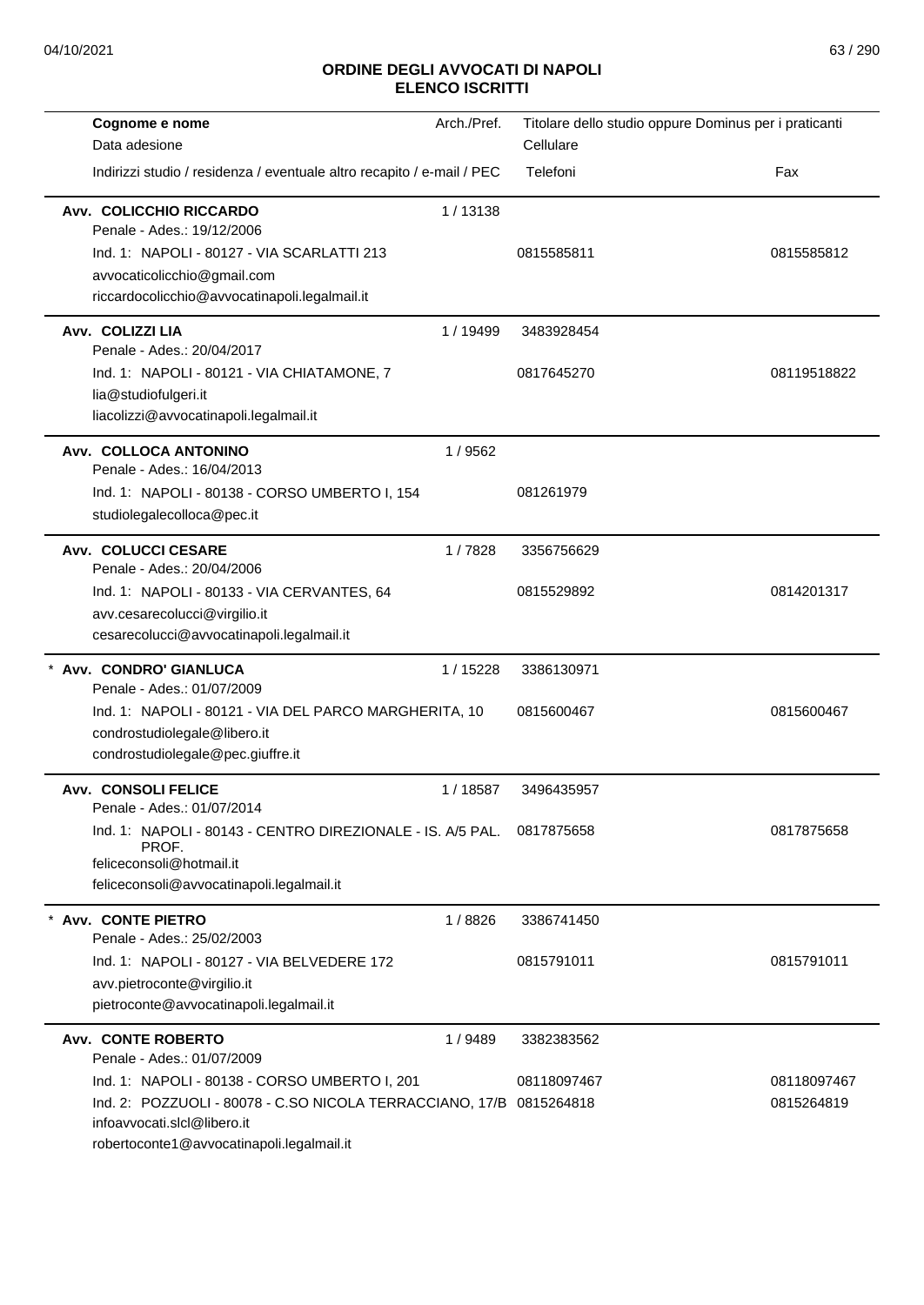| Cognome e nome                                                         | Arch./Pref. |             | Titolare dello studio oppure Dominus per i praticanti |             |
|------------------------------------------------------------------------|-------------|-------------|-------------------------------------------------------|-------------|
| Data adesione                                                          |             | Cellulare   |                                                       |             |
| Indirizzi studio / residenza / eventuale altro recapito / e-mail / PEC |             | Telefoni    |                                                       | Fax         |
| <b>Avv. CONTE ROSALBA</b>                                              | 1/16731     | 3384921133  |                                                       |             |
| Penale - Ades.: 02/07/2013                                             |             |             |                                                       |             |
| Ind. 1: NAPOLI - 80127 - VIA ALESSANDRO SCARLATTI, 150                 |             |             |                                                       |             |
| rosalbaconteavv@alice.it                                               |             |             |                                                       |             |
| rosalbaconte@avvocatinapoli.legalmail.it                               |             |             |                                                       |             |
| Avv. CONTI GIOVANNI<br>Penale - Ades.: 18/12/2012                      | 1/14860     | 3477593010  |                                                       |             |
| Ind. 1: NAPOLI - 80122 - VIA ORAZIO, 10                                |             | 0816171566  |                                                       | 0816171566  |
| avvocatoconti@yahoo.it                                                 |             |             |                                                       |             |
| giovanniconti@avvocatinapoli.legalmail.it                              |             |             |                                                       |             |
| Avv. CONTOCALAKIS DARIO<br>Penale - Ades.: 15/04/2014                  | 1/17779     | 3395271468  |                                                       |             |
| Ind. 1: NAPOLI - 80129 - VIA ALESSANDRO SCARLATTI, 60                  |             | 08119569583 |                                                       | 08119569583 |
| darioconto@libero.it                                                   |             |             |                                                       |             |
| dariocontocalakis@avvocatinapoli.legalmail.it                          |             |             |                                                       |             |
| * Avv. COPPOLA EMANUELE                                                |             |             |                                                       |             |
| Penale - Ades.: 05/04/2005                                             | 1/12172     | 3398383175  |                                                       |             |
| Ind. 1: NAPOLI - 80143 - CENTRO DIREZIONALE ISOLA F/12                 |             | 0810605761  |                                                       | 08119560815 |
| Ind. 2: ROMA - 00198 - VIA OFANTO, 18                                  |             | 0644242106  |                                                       | 0644254684  |
| studiolegale-coppola@libero.it                                         |             |             |                                                       |             |
| emanuelecoppola@avvocatinapoli.legalmail.it                            |             |             |                                                       |             |
| * Avv. COPPOLA ENRICO                                                  | 1/6912      | 3356648269  |                                                       |             |
| Penale - Ades.: 12/06/2001                                             |             |             |                                                       |             |
| Ind. 1: NAPOLI - 80122 - VIA A. D'ISERNIA, 31                          |             | 081680097   |                                                       | 081680097   |
| studiolegalecoppvall@gmail.com                                         |             |             |                                                       |             |
| enrico.coppola@legalmail.it                                            |             |             |                                                       |             |
| Avv. COPPOLA FRANCESCO PAOLO                                           | 1/7314      | 3356602565  |                                                       |             |
| Penale - Ades.: 20/04/2017                                             |             |             |                                                       |             |
| Ind. 1: NAPOLI - 80142 - VIA FIUMICELLO, 7                             |             | 0815634936  |                                                       | 0815634963  |
| francescopaolocoppola@gmail.com                                        |             |             |                                                       |             |
| francescopaolocoppola@avvocatinapoli.legalmail.it                      |             |             |                                                       |             |
| Avv. COPPOLA GIUSEPPE                                                  | 1/18815     |             |                                                       |             |
| Penale - Ades.: 16/12/2014                                             |             |             |                                                       |             |
| Ind. 1: NAPOLI - 80132 - VIA SANTA LUCIA, 62                           |             | 3391139358  |                                                       | 0815961153  |
| avv.giuseppecoppola@gmail.com                                          |             |             |                                                       |             |
| giuseppecoppola1@avvocatinapoli.legalmail.it                           |             |             |                                                       |             |
| Avv. COPPOLA IMMACOLATA<br>Penale - Ades.: 23/07/2019                  | 1/12119     |             |                                                       |             |
| Ind. 1: NAPOLI - 80142 - PIAZZA GARIBALDI 73                           |             | 081264439   |                                                       |             |
| immacolatacoppola3@avvocatinapoli.legalmail.it                         |             |             |                                                       |             |
| Avv. COPPOLA PASQUALE                                                  | 1/3542      |             |                                                       |             |
| Penale - Ades.: 03/07/2012                                             |             |             |                                                       |             |
| Ind. 1: NAPOLI - 80122 - VIALE GRAMSCI 22                              |             | 081640007   | 0817613215                                            | 0817613334  |
| pasqualecoppola1@avvocatinapoli.legalmail.it                           |             |             |                                                       |             |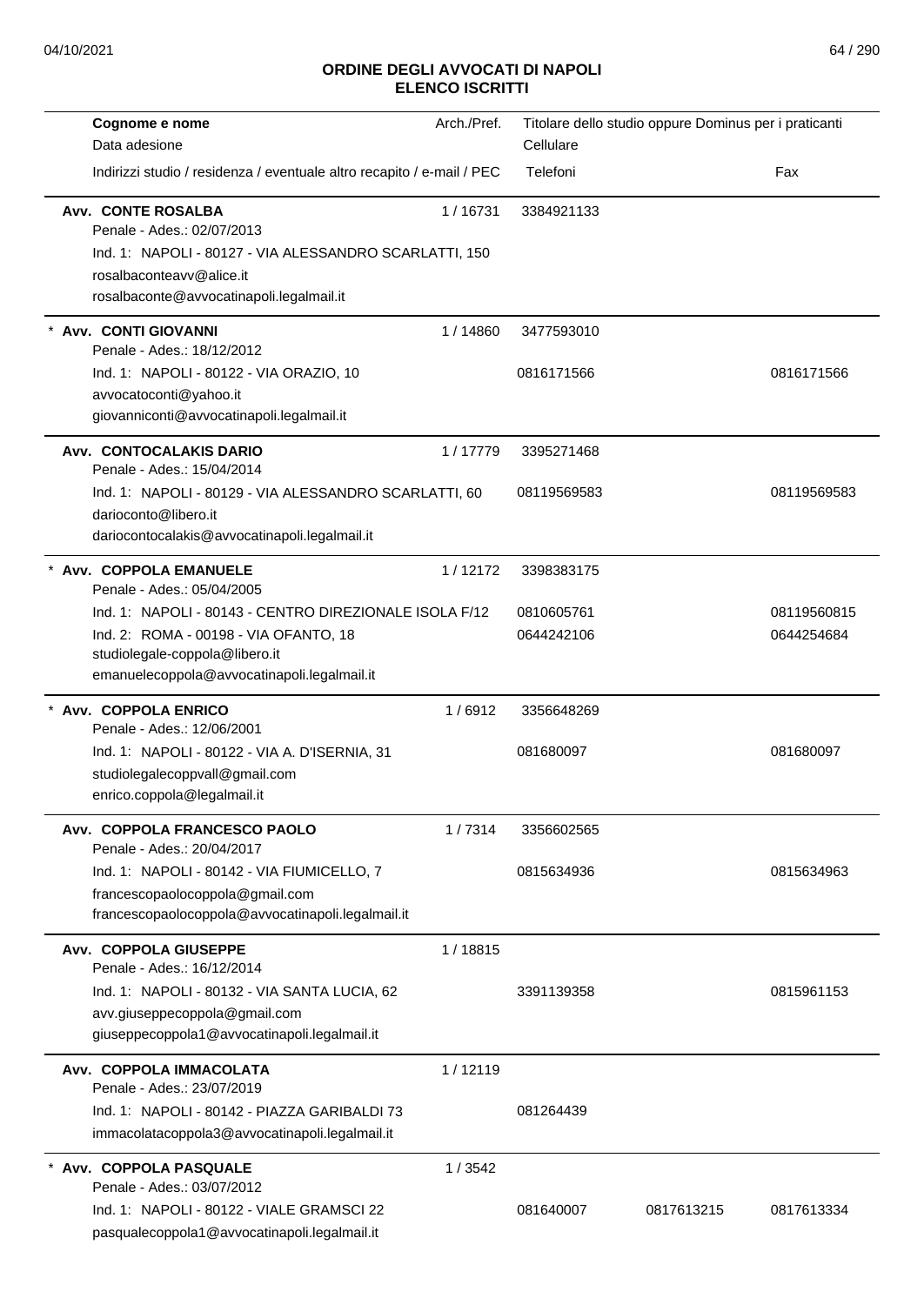| Cognome e nome                                                                           | Arch./Pref. | Titolare dello studio oppure Dominus per i praticanti |             |
|------------------------------------------------------------------------------------------|-------------|-------------------------------------------------------|-------------|
| Data adesione                                                                            |             | Cellulare                                             |             |
| Indirizzi studio / residenza / eventuale altro recapito / e-mail / PEC                   |             | Telefoni                                              | Fax         |
| Avv. COPPOLA PASQUALE<br>Penale - Ades.: 18/12/2012                                      | 1/17511     | 3802461977                                            |             |
| Ind. 1: NAPOLI - 80100 - VIA PIETRO COLLETTA, 12<br>avvpasqualecoppola@alice.it          |             | 3802461977                                            | 0810103676  |
| pasqualecoppola2@avvocatinapoli.legalmail.it                                             |             |                                                       |             |
| Avv. COPPOLA ROSARIA<br>Penale - Ades.: 22/01/2020                                       | 1/12352     | c/o APREA LUIGI<br>3396385205                         |             |
| Ind. 1: NAPOLI - 80147 - CORSO B. BUOZZI, 49/F                                           |             | 0815722960                                            | 0815720293  |
| rosariacoppola2312@virgilio.it<br>rosariacoppola@avvocatinapoli.legalmail.it             |             |                                                       |             |
| Avv. COPPOLA SABINA<br>Penale - Ades.: 11/06/2013                                        | 1/16263     | 3281734168                                            |             |
| Ind. 1: NAPOLI - 80100 - VIA DEI MILLE, 13                                               |             | 3281734168                                            |             |
| sabina.coppola@gmail.com                                                                 |             |                                                       |             |
| sabinacoppola@avvocatinapoli.legalmail.it                                                |             |                                                       |             |
| Avv. CORBO MANUELA<br>Penale - Ades.: 05/07/2011                                         | 1 / 15688   | 3807978075                                            |             |
| Ind. 1: NAPOLI - 80121 - VIA CHIATAMONE, 6                                               |             | 08119180740                                           | 08119180740 |
| manuelacorbo@gmail.com                                                                   |             |                                                       |             |
| manuelacorbo@avvocatinapoli.legalmail.it                                                 |             |                                                       |             |
| Avv. CORDELLA ADRIANA<br>Penale - Ades.: 06/07/2010                                      | 1/15967     | 3468502553                                            |             |
| Ind. 1: NAPOLI - 80142 - VIA NUOVA POGGIOREALE, 162                                      |             | 081201572                                             | 081201572   |
| adrianacordella@gmail.com<br>adrianacordella@avvocatinapoli.legalmail.it                 |             |                                                       |             |
|                                                                                          |             |                                                       |             |
| <b>Avv. CORETTI GIULIA</b><br>Penale - Ades.: 04/06/2013                                 | 1/18130     |                                                       |             |
| Ind. 1: NAPOLI - 80121 - VIA BAUSAN, 36                                                  |             | 0810140636                                            | 0810140709  |
| gcoretti@libero.it                                                                       |             |                                                       |             |
| avv.giuliacoretti@legalmail.it                                                           |             |                                                       |             |
| Avv. CORNETTA LILIANA<br>Penale - Ades.: 26/03/2019                                      | 1/21258     | 3317918823                                            |             |
| Ind. 1: NAPOLI - 80143 - VIA G. PORZIO - CENTRO                                          |             | 0817879716                                            | 0817879726  |
| DIREZIONALE IS. G/7<br>Ind. 2: SERRE - 84028 - PIAZZA XXIV MAGGIO, 5                     |             | 0971445856                                            | 0971445856  |
| avv.lilianacornetta@libero.it                                                            |             |                                                       |             |
| lilianacornetta@avvocatinapoli.legalmail.it                                              |             |                                                       |             |
| * Avv. CORRADO BENEDETTO<br>Penale - Ades.: 01/07/2008                                   | 1/2026      | 3397092228                                            |             |
| Ind. 1: NAPOLI - 80133 - P.ZZA BOVIO, 22<br>benedettocorrado@avvocatinapoli.legalmail.it |             | 0814202427                                            | 0814202427  |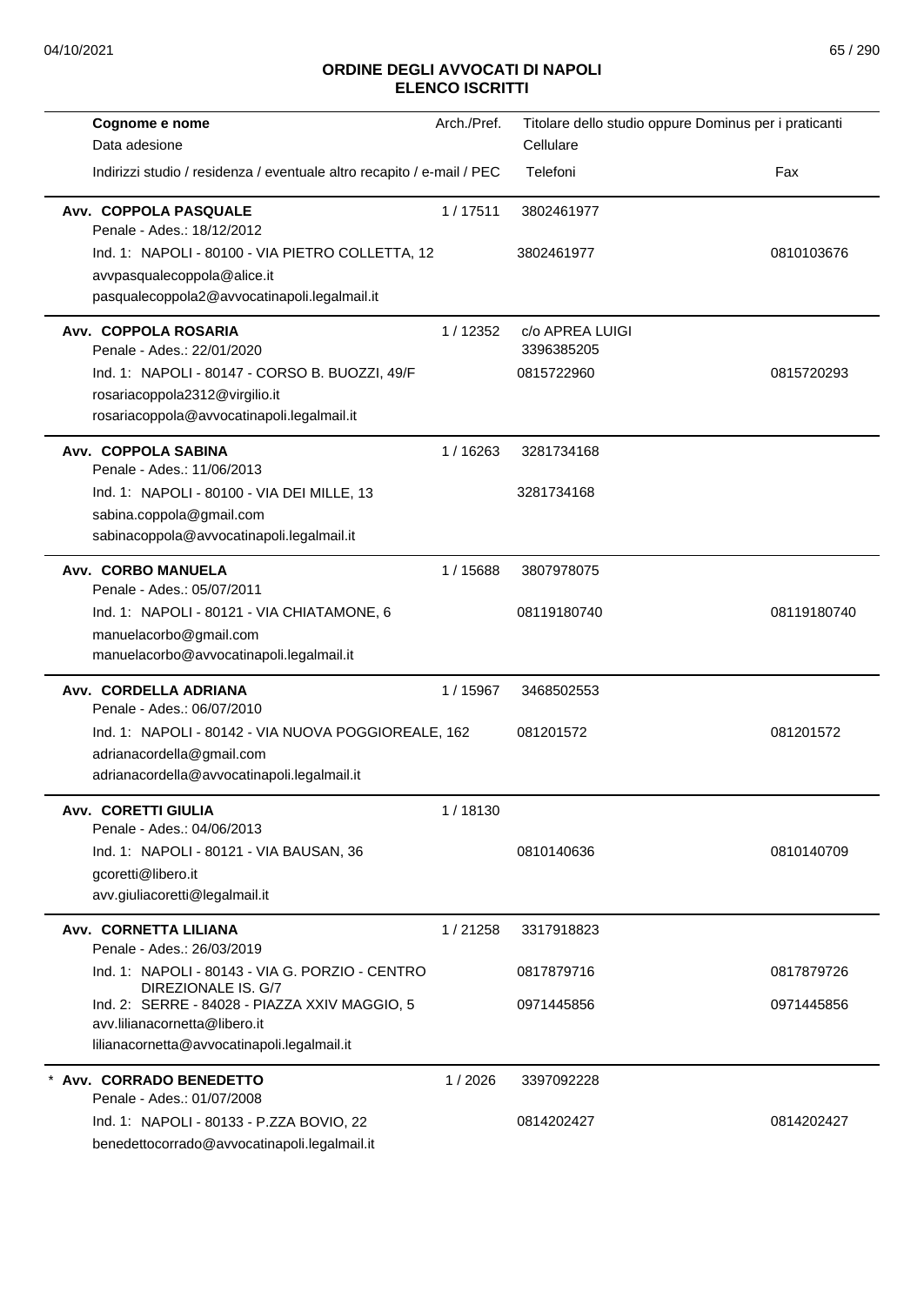| Cognome e nome                                                         | Arch./Pref. |                    | Titolare dello studio oppure Dominus per i praticanti |             |
|------------------------------------------------------------------------|-------------|--------------------|-------------------------------------------------------|-------------|
| Data adesione                                                          |             | Cellulare          |                                                       |             |
| Indirizzi studio / residenza / eventuale altro recapito / e-mail / PEC |             | Telefoni           |                                                       | Fax         |
| Avv. CORRADO CIRO<br>Penale - Ades.: 17/07/2018                        | 1/18874     | c/o TUCCILLO MARIO |                                                       |             |
| Ind. 1: NAPOLI - 80133 - VIA SAN TOMMASO D'AQUINO 15                   |             | 0817041411         |                                                       | 0817041412  |
| ciro.corrado@icloud.com                                                |             |                    |                                                       |             |
| avv.cirocorrado@pec.it                                                 |             |                    |                                                       |             |
| Avv. CORRADO PASQUALE<br>Penale - Ades.: 04/07/2017                    | 1/2002      |                    |                                                       |             |
| Ind. 1: NAPOLI - 80138 - VIA BURALI D'AREZZO CARDINALE, 9              |             | 081284654          |                                                       | 081284654   |
| pasqualecorrado@avvocatinapoli.legalmail.it                            |             |                    |                                                       |             |
| <b>Avv. CORRENTE RAFFAELE</b><br>Penale - Ades.: 13/10/2015            | 1/17068     |                    |                                                       |             |
| Ind. 1: NAPOLI - 80121 - VIA DEI MILLE, 47                             |             | 081419993          |                                                       | 0815800186  |
| raffaelecorrente@hotmail.it                                            |             |                    |                                                       |             |
| raffaelecorrente@legalmail.it                                          |             |                    |                                                       |             |
| <b>Avv. CORSARO CARMEN</b><br>Penale - Ades.: 16/01/2008               | 1/11345     |                    |                                                       |             |
| Ind. 1: POZZUOLI - 80078 - VIA RAIMONDO ANNECCHINO, 220 0818530785     |             |                    |                                                       | 0818530785  |
| studiolegcorsaro@gmail.com                                             |             |                    |                                                       |             |
| carmencorsaro@avvocatinapoli.legalmail.it                              |             |                    |                                                       |             |
| <b>Avv. CORTESE ARMANDO</b>                                            | 1/16503     | 3474488918         |                                                       |             |
| Penale - Ades.: 04/10/2011                                             |             |                    |                                                       |             |
| Ind. 1: NAPOLI - 80138 - CORSO UMBERTO I, 90                           |             | 08119174822        |                                                       | 08119174822 |
| avv.armandocortese@gmail.com                                           |             |                    |                                                       |             |
| armandocortese1@avvocatinapoli.legalmail.it                            |             |                    |                                                       |             |
| <b>Avv. CORTESE FRANCO</b><br>Penale - Ades.: 27/10/2009               | 1 / 3962    |                    |                                                       |             |
| Ind. 1: NAPOLI - 80122 - VIA ARANGIO RUIZ, 83                          |             | 081661889          | 081661888                                             | 081661895   |
| avvfrancocortese@pec.it                                                |             |                    |                                                       |             |
| Avv. CORUZZOLO GIANLUCA<br>Penale - Ades.: 18/01/2005                  | 1 / 10258   |                    |                                                       |             |
| Ind. 1: NAPOLI - 80127 - VIA BELVEDERE, 111                            |             | 0815605011         |                                                       | 0815605011  |
| gianlucacoruzzolo@hotmail.com                                          |             |                    |                                                       |             |
| gianlucacoruzzolo@avvocatinapoli.legalmail.it                          |             |                    |                                                       |             |
| <b>Avv. COSENTINI SERGIO</b>                                           | 1/12662     |                    |                                                       |             |
| Penale - Ades.: 07/10/2008                                             |             |                    |                                                       |             |
| Ind. 1: NAPOLI - 80141 - VIA NUOVA DEL CAMPO, 14                       |             | 0817511775         |                                                       | 0817511775  |
| avvocato@cosentini.it<br>avvocato@pec.cosentini.it                     |             |                    |                                                       |             |
| Avv. COSENTINO EDOARDO                                                 | 1/17365     |                    |                                                       |             |
| Penale - Ades.: 17/04/2012                                             |             |                    |                                                       |             |
| Ind. 1: NAPOLI - 80122 - VIALE GRAMSCI 22                              |             | 0817613215         |                                                       |             |
| edoardocosentino@libero.it                                             |             |                    |                                                       |             |
| edoardocosentino@avvocatinapoli.legalmail.it                           |             |                    |                                                       |             |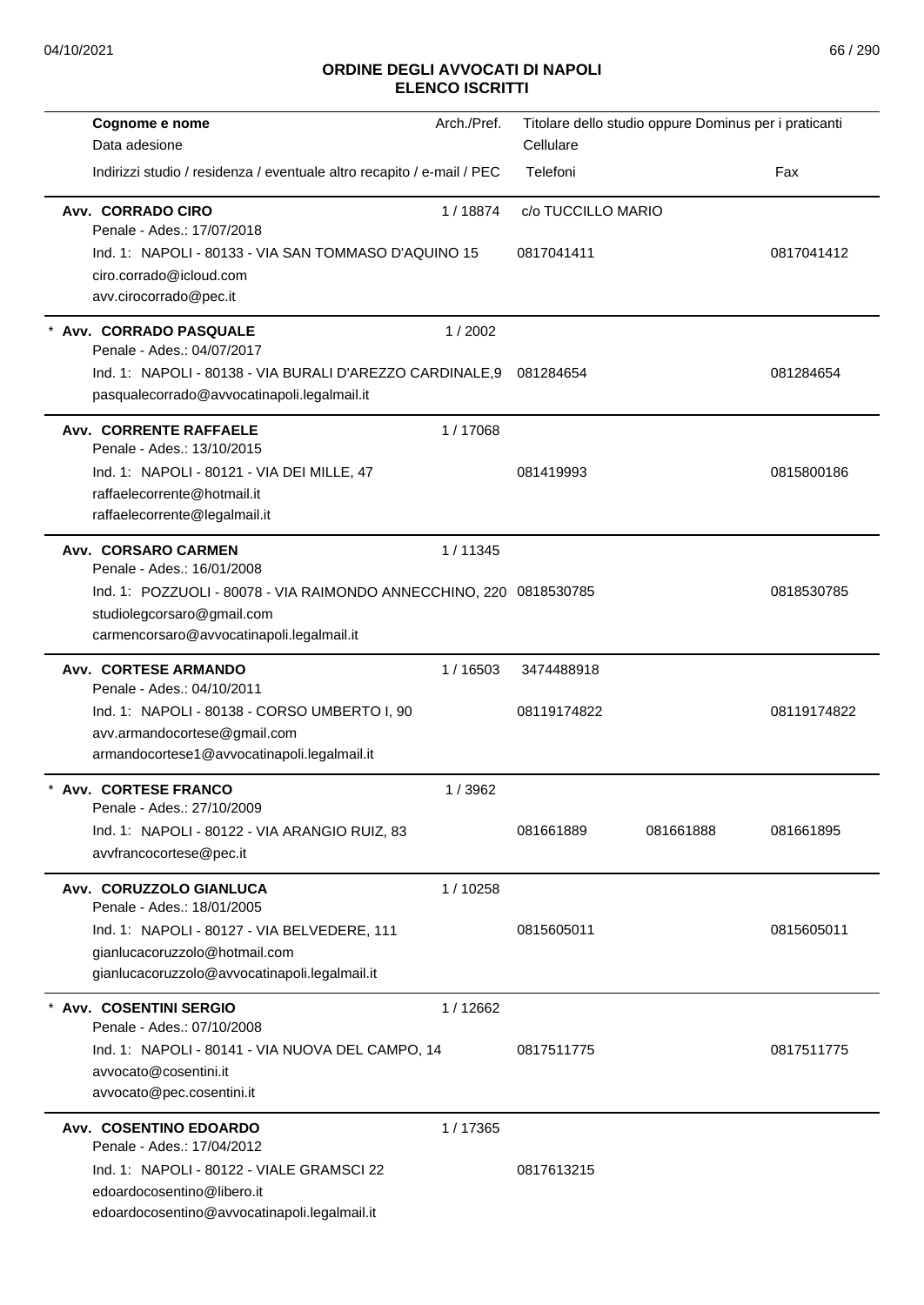| Cognome e nome                                                                                                                                                                      | Arch./Pref. |                          | Titolare dello studio oppure Dominus per i praticanti |            |
|-------------------------------------------------------------------------------------------------------------------------------------------------------------------------------------|-------------|--------------------------|-------------------------------------------------------|------------|
| Data adesione                                                                                                                                                                       |             | Cellulare                |                                                       |            |
| Indirizzi studio / residenza / eventuale altro recapito / e-mail / PEC                                                                                                              |             | Telefoni                 |                                                       | Fax        |
| Avv. COSENTINO PAOLA<br>Penale - Ades.: 16/01/2018                                                                                                                                  | 1/9585      |                          |                                                       |            |
| Ind. 1: NAPOLI - 80122 - VIA F.GIORDANI 42                                                                                                                                          |             | 081664511                |                                                       |            |
| Avv. COSIMO IOLANDA MARIA<br>Penale - Ades.: 04/10/2011                                                                                                                             | 1/16320     | 3669767750               |                                                       |            |
| Ind. 1: NAPOLI - 80132 - VIA SANTA LUCIA, 62<br>Ind. 2: NAPOLI - 80143 - CALATA PONTE DI CASANOVA, 9<br>studio.cosimo@virgilio.it<br>iolandamariacosimo@avvocatinapoli.legalmail.it |             | 0817640445<br>08126867   |                                                       | 0817640445 |
| Avv. COSSU FRANCESCO<br>Penale - Ades.: 21/05/2002                                                                                                                                  | 1/7952      |                          |                                                       |            |
| Ind. 1: NAPOLI - 80143 - CENTRO DIREZIONALE - IS, B/3<br>karkos@libero.it<br>francescocossu@avvocatinapoli.legalmail.it                                                             |             | 08119562215              | 08119562669                                           | 0810112230 |
| <b>Avv. COSTA GIUSEPPE</b><br>Penale - Ades.: 16/04/2008                                                                                                                            | 1/10142     | 337848888                |                                                       |            |
| Ind. 1: POZZUOLI - 80078 - VIA NAPOLI 119/BIS<br>giuseppecosta@avvocatinapoli.legalmail.it                                                                                          |             | 0815707101               |                                                       | 0815706477 |
| Avv. COSTABILE SALVATORE<br>Penale - Ades.: 20/04/2006                                                                                                                              | 1/6911      | 3479335858               |                                                       |            |
| Ind. 1: NAPOLI - 80131 - VIALE DEGLI ASTRONAUTI 19<br>avv.salvatorecostabile@gmail.com<br>salvatorecostabile@avvocatinapoli.legalmail.it                                            |             | 0817435968               |                                                       | 0817435968 |
| Avv. COSTAGLIOLA ALBERTO<br>Penale - Ades.: 25/02/2003                                                                                                                              | 1/5470      | 3332142524               |                                                       |            |
| Ind. 1: NAPOLI - 80131 - VIALE DELLE MIMOSE, 12<br>albertocostagliola57@libero.it<br>albertocostagliola@avvocatinapoli.legalmail.it                                                 |             | 0813761636               |                                                       | 0813761636 |
| Avv. COSTAGLIOLA STEFANIA                                                                                                                                                           | 1/14012     |                          |                                                       |            |
| Penale - Ades.: 16/04/2008<br>Ind. 1: NAPOLI - 80138 - VIA DUOMO 77<br>stefaniacostagliola@avvocatinapoli.legalmail.it                                                              |             | 081294792                |                                                       | 081262743  |
| Avv. COSTANTINO MELANIA<br>Penale - Ades.: 18/12/2012                                                                                                                               | 1/17693     | 3400794436               |                                                       |            |
| Ind. 1: NAPOLI - 80137 - VICO MIRACOLI, 38<br>iomel@outlook.it<br>avv.melaniacostantino@pec.it                                                                                      |             | 0810199601               |                                                       |            |
| Avv. COSTANZO ANASTASIA<br>Penale - Ades.: 19/04/2016                                                                                                                               | 1 / 19582   | 3272061383               |                                                       |            |
| Ind. 1: NAPOLI - 80125 - VIA CANDIA, 10 - PARCO ETRURIA<br>Ind. 2: AFRAGOLA - 80021 - VIA DOMENICO MORELLI, 6<br>anastasiacostanzo@gmail.com<br>avv.anastasiacostanzo@pec.it        |             | 3272061383<br>0818524093 |                                                       | 0818524093 |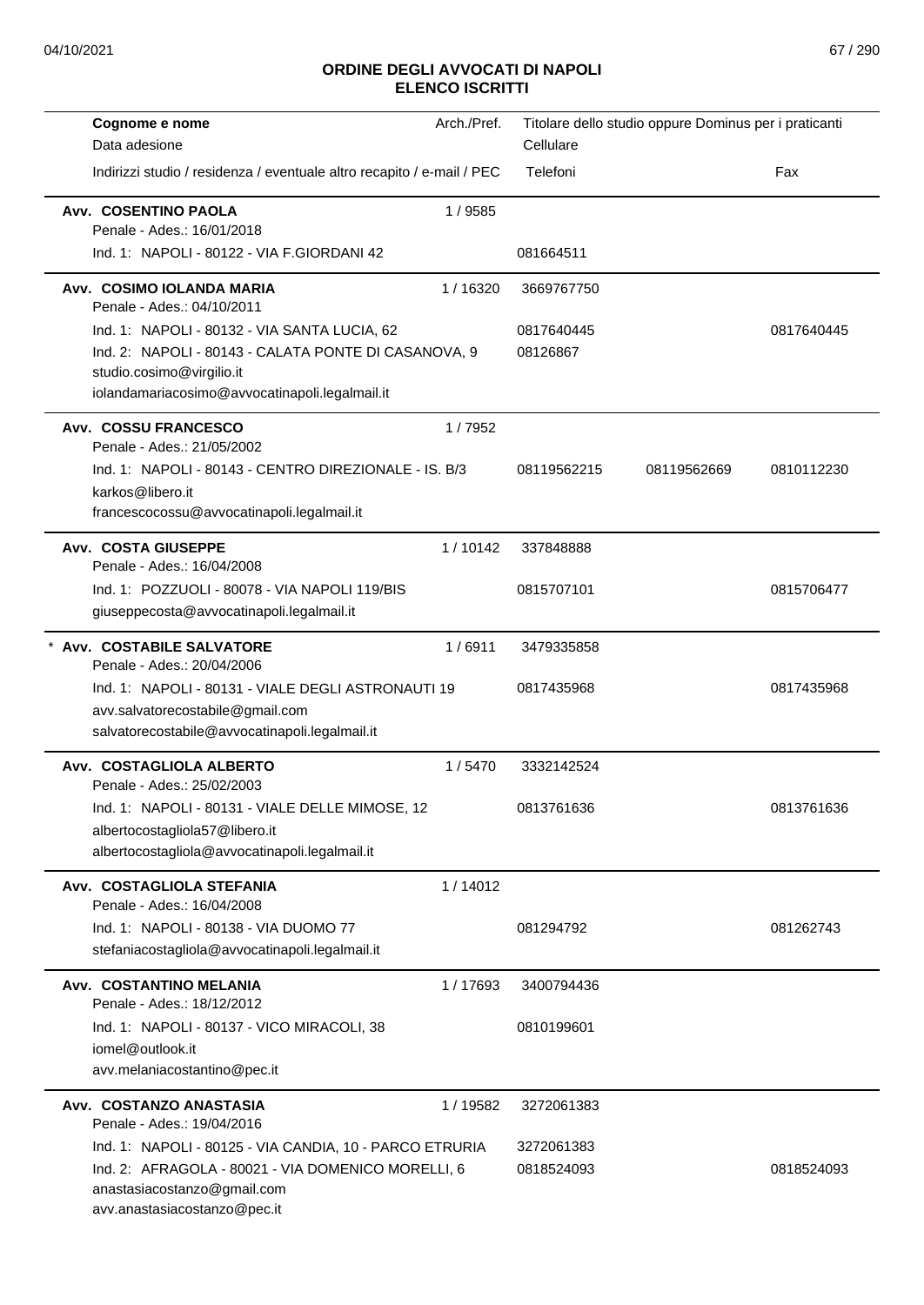| Cognome e nome                                                                    | Arch./Pref. | Titolare dello studio oppure Dominus per i praticanti |            |
|-----------------------------------------------------------------------------------|-------------|-------------------------------------------------------|------------|
| Data adesione                                                                     |             | Cellulare                                             |            |
| Indirizzi studio / residenza / eventuale altro recapito / e-mail / PEC            |             | Telefoni                                              | Fax        |
| Avv. COTENA ORNELLA<br>Penale - Ades.: 15/05/2018                                 | 1/20751     | 3485450477                                            |            |
| Ind. 1: NAPOLI - 80126 - VIA CINTHIA PARCO S. PAOLO, 44                           |             | 0812412390                                            | 0812412390 |
| o.cotena@hotmail.it                                                               |             |                                                       |            |
| ornellacotena@pec.it                                                              |             |                                                       |            |
| Avv. COTUGNO DANIELA<br>Penale - Ades.: 03/07/2007                                | 1/14058     | 3474095604                                            |            |
| Ind. 1: POZZUOLI - 80078 - VIA SACCHINI, 4                                        |             | 0813032429                                            | 0813032429 |
| danielacotugno@libero.it                                                          |             |                                                       |            |
| avvdanielacotugno@pec.giuffre.it                                                  |             |                                                       |            |
| Avv. COVELLI ANNA MARIA<br>Penale - Ades.: 21/07/2015                             | 1 / 19225   | 3472224403                                            |            |
| Ind. 1: NAPOLI - 80128 - VIA B. CAVALLINO, 6                                      |             | 0817433434                                            | 0295441572 |
| Ind. 2: NAPOLI - 80100 - VICO I MONTESANTO, 22                                    |             |                                                       |            |
| annamariacovelli@gmail.com                                                        |             |                                                       |            |
| avv.annamariacovelli@pec.it                                                       |             |                                                       |            |
| Avv. COVELLI MARIANGELA<br>Penale - Ades.: 19/04/2016                             | 1/20687     | 3381995363                                            |            |
| Ind. 1: NAPOLI - 80128 - VIA BERNARDO CAVALLINO, 6                                |             | 0817433434                                            | 0817433434 |
| mcovelli@libero.it                                                                |             |                                                       |            |
| avvmariangelacovelli@pec.it                                                       |             |                                                       |            |
| * Avv. COVINO FULVIO<br>Penale - Ades.: 06/10/2009                                | 1/8726      | 3475139510                                            |            |
| Ind. 1: SAN GIORGIO A CREMANO - 80046 - VIA SAN GIORGIO 0815743647<br>VECCHIO, 90 |             |                                                       | 0815743647 |
| Ind. 2: VASTO - 66054 - VIA GIULIO CESARE, 38                                     |             | 0873328498                                            | 0873328498 |
| fulvio.covino@libero.it                                                           |             |                                                       |            |
| fulviocovino@avvocatinapoli.legalmail.it                                          |             |                                                       |            |
| Avv. COZZOLINO ANIELLO<br>Penale - Ades.: 13/02/2018                              | 1/20784     | 3928542554                                            |            |
| Ind. 1: ERCOLANO - 80056 - VIA TIRONI DI MOCCIA, 2                                |             | 0817396048                                            |            |
| avv.aniellocozzolino@gmail.com                                                    |             |                                                       |            |
| aniellocozzolino@avvocatinapoli.legalmail.it                                      |             |                                                       |            |
| Avv. COZZOLINO LUCIA<br>Penale - Ades.: 01/10/2013                                | 1/11857     |                                                       |            |
| Ind. 1: NAPOLI - 80125 - VIA G.B. MARINO, 13/A                                    |             | 0812397339                                            | 0812397339 |
| luciacozzolino2@avvocatinapoli.legalmail.it                                       |             |                                                       |            |
| Avv. COZZOLINO ROSA                                                               | 1/17814     |                                                       |            |
| Penale - Ades.: 16/12/2014                                                        |             |                                                       |            |
| Ind. 1: ERCOLANO - 80056 - VIA BELVEDERE, 34                                      |             | 0817395155                                            |            |
| r.cozzolino89@gmail.com                                                           |             |                                                       |            |
| rosacozzolino@avvocatinapoli.legalmail.it                                         |             |                                                       |            |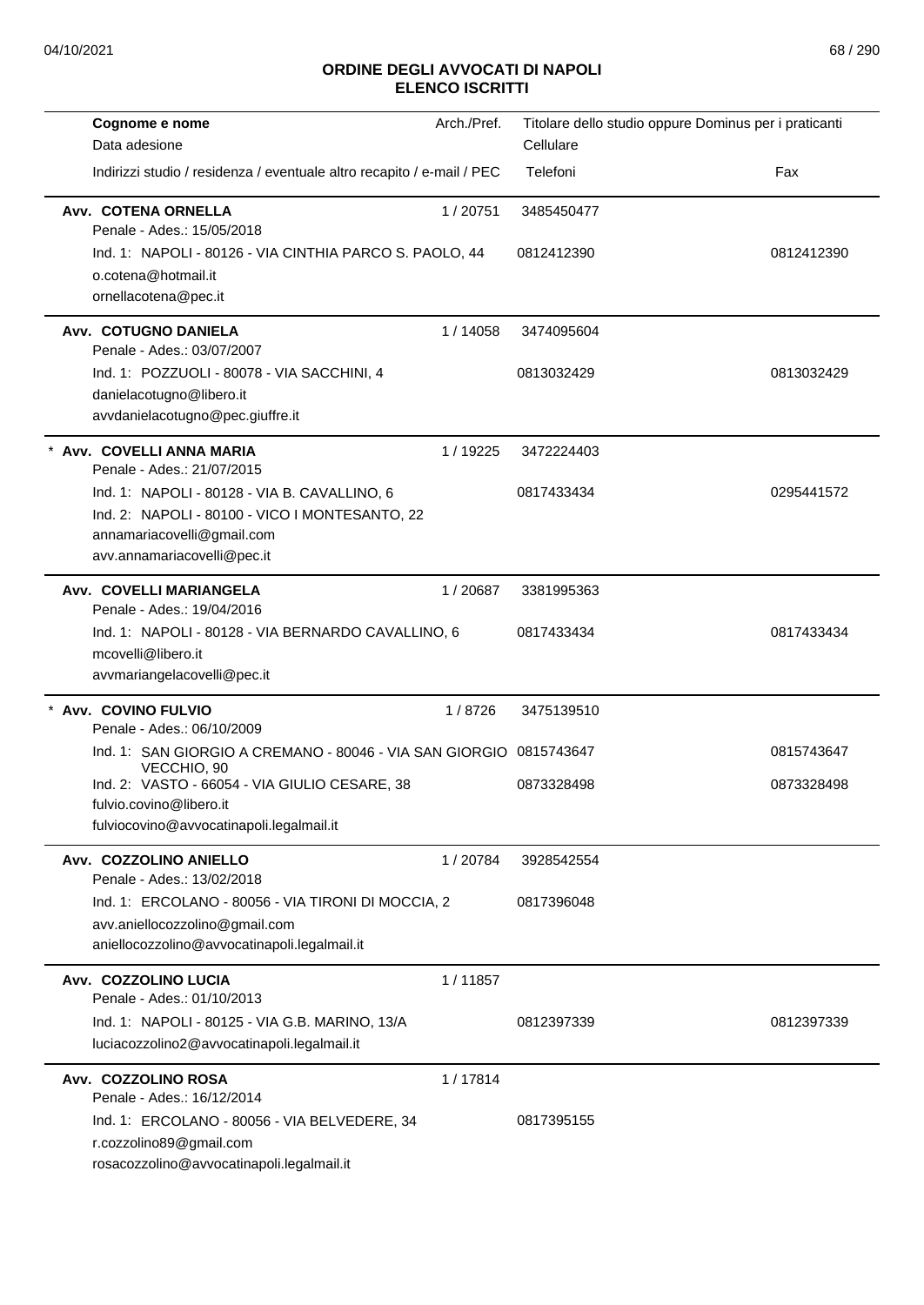| Cognome e nome                                                         | Arch./Pref. | Titolare dello studio oppure Dominus per i praticanti |            |             |
|------------------------------------------------------------------------|-------------|-------------------------------------------------------|------------|-------------|
| Data adesione                                                          |             | Cellulare                                             |            |             |
| Indirizzi studio / residenza / eventuale altro recapito / e-mail / PEC |             | Telefoni                                              |            | Fax         |
| Avv. COZZOLINO VALERIA                                                 | 1/18760     | 3460626651                                            |            |             |
| Penale - Ades.: 23/10/2018                                             |             |                                                       |            |             |
| Ind. 1: NAPOLI - 80127 - VIA SAN PASQUALE A CHIAIA, 48                 |             | 0810494313                                            |            | 0810494313  |
| info@studiolegalecozzolino.it                                          |             |                                                       |            |             |
| valeriacozzolino@avvocatinapoli.legalmail.it                           |             |                                                       |            |             |
| * Avv. COZZOLINO VINCENZO<br>Penale - Ades.: 05/04/2005                | 1/11456     |                                                       |            |             |
| Ind. 1: ERCOLANO - 80056 - VIA G. SEMMOLA, 73                          |             | 0817395573                                            |            |             |
| vincenzocozzolino@avvocatinapoli.legalmail.it                          |             |                                                       |            |             |
| Avv. CREMONA BARBARA<br>Penale - Ades.: 17/01/2017                     | 1/10127     | 3472936417                                            |            |             |
| Ind. 1: NAPOLI - 80121 - PARCO GRIFEO, 38                              |             | 081666207                                             | 3472936417 | 08118274996 |
| avv.bcremona@gmail.com                                                 |             |                                                       |            |             |
| avvbarbaracremona@legalmail.it                                         |             |                                                       |            |             |
| * Avv. CRICRI' EUGENIO                                                 | 1/1759      | 3355297252                                            |            |             |
| Penale - Ades.: 02/02/2016                                             |             |                                                       |            |             |
| Ind. 1: NAPOLI - 80132 - VIA CESARIO CONSOLE, 3                        |             | 0817641118                                            | 0817649534 | 0817649519  |
| studiocricri@tin.it                                                    |             |                                                       |            |             |
| eugeniocricri@avvocatinapoli.legalmail.it                              |             |                                                       |            |             |
| <b>Avv. CRICRI' LUCIO</b>                                              | 1/10098     |                                                       |            |             |
| Penale - Ades.: 08/11/2016                                             |             |                                                       |            |             |
| Ind. 1: NAPOLI - 80132 - VIA CESARIO CONSOLE, 3                        |             | 0817641118                                            | 0817649534 | 0817649519  |
| studiocricri@tin.it                                                    |             |                                                       |            |             |
| luciocricri@avvocatinapoli.legalmail.it                                |             |                                                       |            |             |
| <b>Avv. CRISCI ANTONIO</b>                                             | 1/3866      | 3939055755                                            |            |             |
| Penale - Ades.: 12/11/2002                                             |             |                                                       |            |             |
| Ind. 1: NAPOLI - 80142 - VIA FIRENZE 54                                |             | 081281511                                             |            | 0815543224  |
| antoniocrisci@avvocatinapoli.legalmail.it                              |             |                                                       |            |             |
| Avv. CRISPINO ITALIA AMELIA                                            | 1/17557     | 3406205920                                            |            |             |
| Penale - Ades.: 18/12/2012                                             |             |                                                       |            |             |
| Ind. 1: NAPOLI - 80135 - VIA SALITA STELLA, 39                         |             | 3406205920                                            |            |             |
| itycrispino@virgilio.it                                                |             |                                                       |            |             |
| italiaameliacrispino@avvocatinapoli.legalmail.it                       |             |                                                       |            |             |
| Avv. CRISPINO ROSA<br>Penale - Ades.: 20/03/2018                       | 1/21611     | 3281545159                                            |            |             |
| Ind. 1: NAPOLI - 80145 - VIA E. SCAGLIONE, 53                          |             | 0817403628                                            |            | 08188821457 |
| avv.rosacrispino@gmail.com                                             |             |                                                       |            |             |
| rosacrispino3@avvocatinapoli.legalmail.it                              |             |                                                       |            |             |
| <b>Avv. CRISTIANO ROSARIO</b>                                          | 1/8849      | 3391167509                                            |            |             |
| Penale - Ades.: 04/10/2005                                             |             |                                                       |            |             |
| Ind. 1: NAPOLI - 80122 - VIALE ANTONIO GRAMSCI, 23                     |             | 0817613897                                            |            | 0817613461  |
| Ind. 2: NAPOLI - 80132 - VIA NARDONES, 38                              |             | 0810608156                                            |            | 0812140814  |
| rosario.cristiano@fastwebnet.it                                        |             |                                                       |            |             |
| rosario.cristiano@pec.it                                               |             |                                                       |            |             |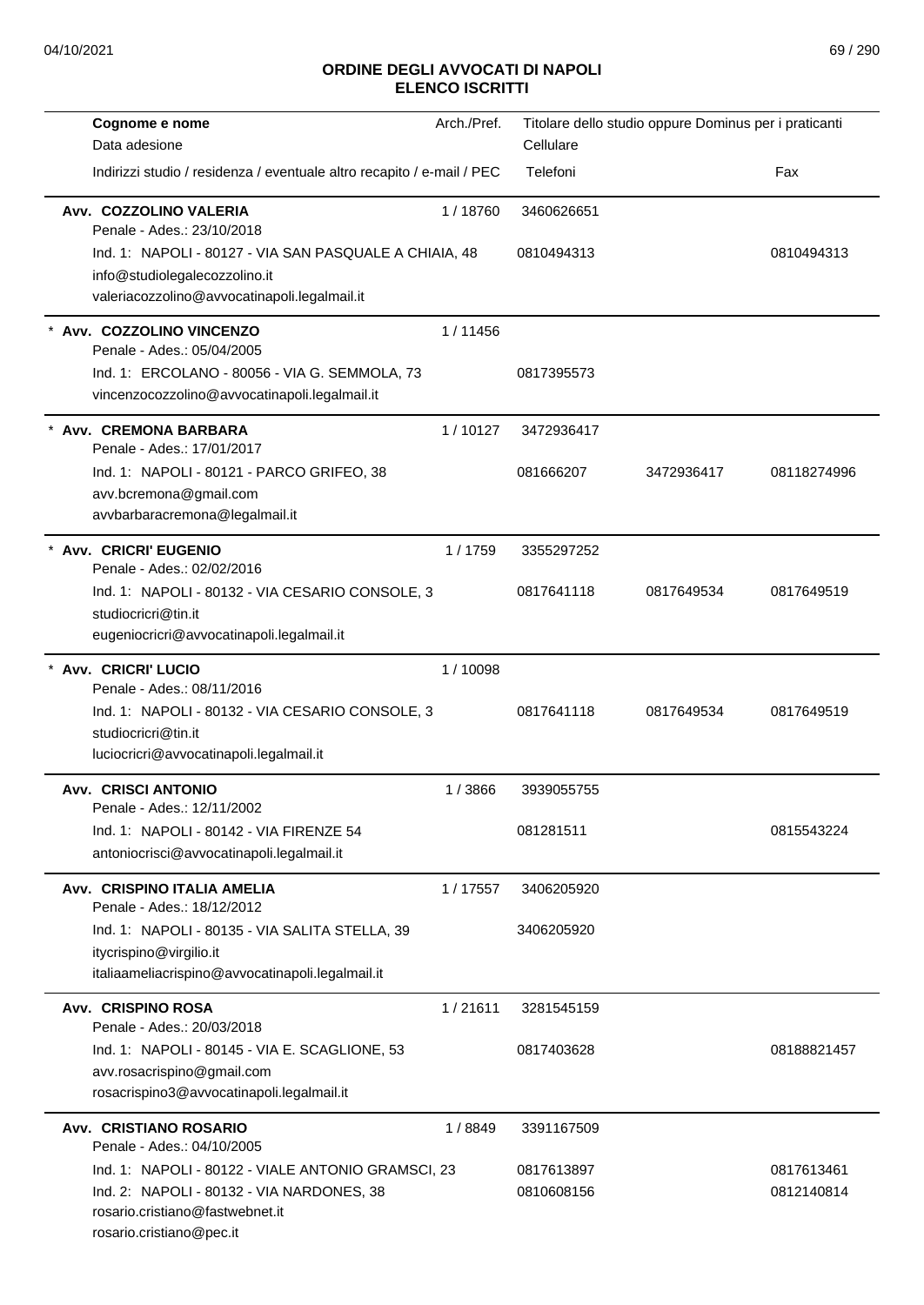| Cognome e nome                                                         | Arch./Pref. | Titolare dello studio oppure Dominus per i praticanti |             |
|------------------------------------------------------------------------|-------------|-------------------------------------------------------|-------------|
| Data adesione                                                          |             | Cellulare                                             |             |
| Indirizzi studio / residenza / eventuale altro recapito / e-mail / PEC |             | Telefoni                                              | Fax         |
| Avv. CUCCARO GIANLUIGI<br>Penale - Ades.: 16/10/2007                   | 1/13010     |                                                       |             |
| Ind. 1: PORTICI - 80055 - VIA BENVENUTO CELLINI, 32                    |             | 0816076194                                            | 0816075125  |
| cuccaroavvgianluigi@virgilio.it                                        |             |                                                       |             |
| gianluigicuccaro@avvocatinapoli.legalmail.it                           |             |                                                       |             |
| Avv. CUCINELLA FRANCESCO<br>Penale - Ades.: 20/12/2016                 | 1 / 19925   |                                                       |             |
| Ind. 1: NAPOLI - 80128 - VIA G. RIBERA, 1                              |             | 0815606819                                            | 0815606396  |
| avv.francescocucinella@gmail.com                                       |             |                                                       |             |
| francescocucinella@avvocatinapoli.legalmail.it                         |             |                                                       |             |
| <b>Avv. CUGIA MARIA ROSARIA</b><br>Penale - Ades.: 23/07/2002          | 1/6282      | 3389184866                                            |             |
| Ind. 1: PORTICI - 80055 - VIA LIBERTA', 118                            |             | 0817762165                                            | 0817751838  |
| rosariacugia@libero.it                                                 |             |                                                       |             |
| mariarosariacugia@avvocatinapoli.legalmail.it                          |             |                                                       |             |
| <b>Avv. CUGNETTO FABIO</b><br>Penale - Ades.: 28/11/2017               | 1/20620     | 3396281999                                            |             |
| Ind. 1: NAPOLI - 80131 - VIA FREUD, 40                                 |             | 0817704860                                            | 0812204598  |
| fabiocugnetto@hotmail.it                                               |             |                                                       |             |
| fabiocugnetto@avvocatinapoli.legalmail.it                              |             |                                                       |             |
| Avv. CUOMO ANGELA                                                      | 1 / 16859   |                                                       |             |
| Penale - Ades.: 08/01/2019                                             |             |                                                       |             |
| Ind. 1: BARANO D'ISCHIA - 80070 - VIA G. GARIBALDI, 77                 |             | 081902471                                             | 081902471   |
| avv.angelacuomo@virgilio.it                                            |             |                                                       |             |
| avv.angelacuomo@pec.it                                                 |             |                                                       |             |
| Avv. CUOMO DARIO<br>Penale - Ades.: 12/06/2001                         | 1/7999      | 3339065202                                            |             |
| Ind. 1: NAPOLI - 80136 - CORSO AMEDEO DI SAVOIA 187                    |             | 0815444552                                            | 0815644767  |
| studiolegalecuomo@libero.it                                            |             |                                                       |             |
| dariocuomo1@avvocatinapoli.legalmail.it                                |             |                                                       |             |
| Avv. CUOMO DARIO<br>Penale - Ades.: 13/12/2011                         | 1 / 16925   | 3284541372                                            |             |
| Ind. 1: NAPOLI - 80143 - CENTRO DIREZIONALE - ISOLA C/2                |             | 08119812482                                           | 08119812529 |
| dariocuomo@studiocuomo.it                                              |             |                                                       |             |
| dariocuomo@pec.studiocuomo.it                                          |             |                                                       |             |
| <b>Avv. CUOMO GABRIELE</b><br>Penale - Ades.: 25/10/2015               | 1/17196     |                                                       |             |
| Ind. 1: NAPOLI - 80131 - VIA S. ANTONIO A CAPODIMONTE, 3               |             | 0813657292                                            |             |
| gabricuomo@libero.it                                                   |             |                                                       |             |
| gabrielecuomo@avvocatinapoli.legalmail.it                              |             |                                                       |             |
| Avv. CUOMO MARCELLA                                                    | 1/8588      |                                                       |             |
| Penale - Ades.: 15/04/2003                                             |             |                                                       |             |
| Ind. 1: NAPOLI - 80128 - VIA DOMENICO FONTANA 88                       |             | 0815790428                                            |             |
| marcellacuomo@avvocatinapoli.legalmail.it                              |             |                                                       |             |
|                                                                        |             |                                                       |             |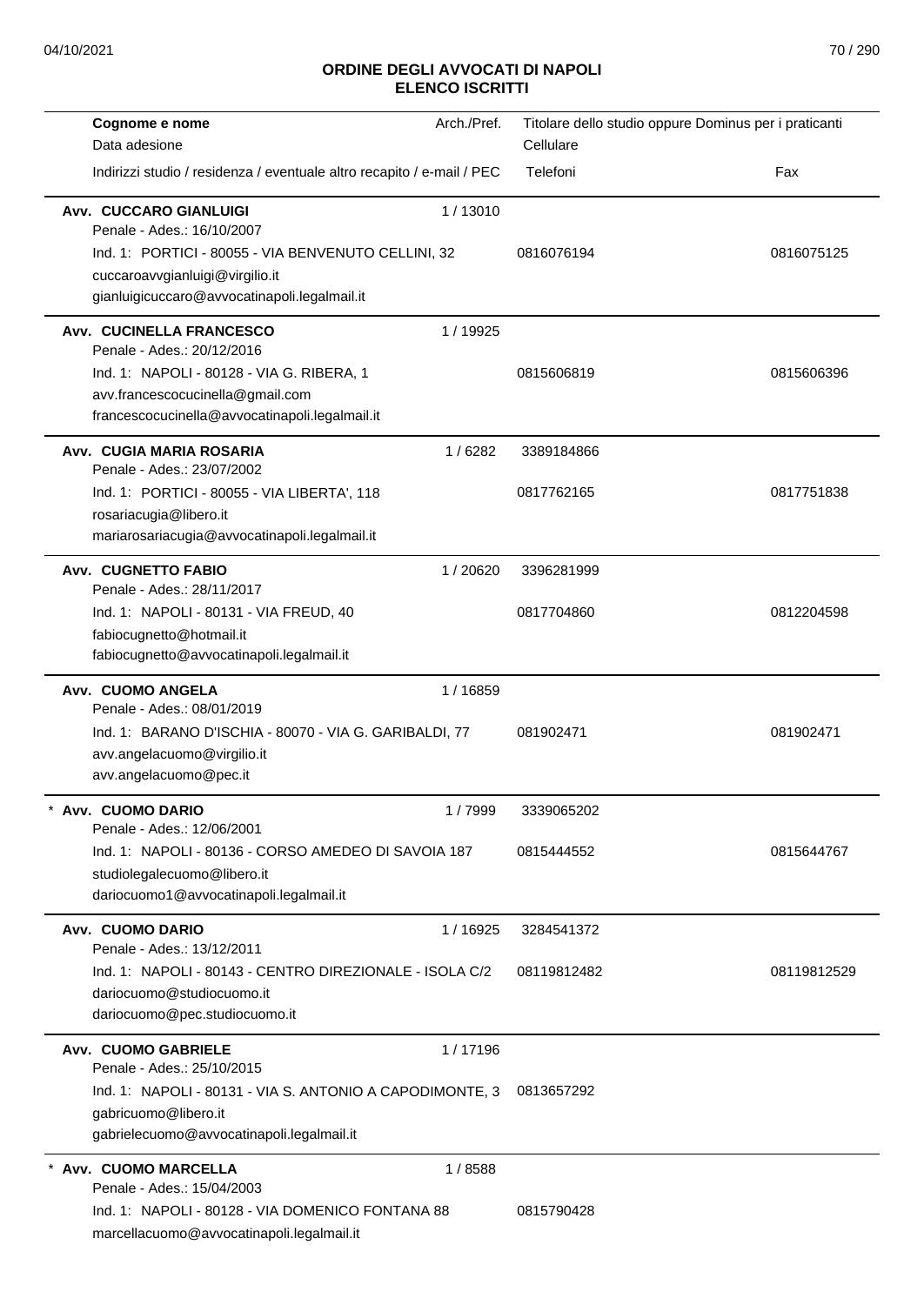| Cognome e nome<br>Data adesione                                                                                                             | Arch./Pref. | Cellulare   | Titolare dello studio oppure Dominus per i praticanti |             |
|---------------------------------------------------------------------------------------------------------------------------------------------|-------------|-------------|-------------------------------------------------------|-------------|
| Indirizzi studio / residenza / eventuale altro recapito / e-mail / PEC                                                                      |             | Telefoni    |                                                       | Fax         |
| <b>Avv. CUOSTA MARCELLA</b><br>Penale - Ades.: 12/03/2013                                                                                   | 1/12139     |             |                                                       |             |
| Ind. 1: NAPOLI - 80134 - VIA GUGLIELMO SANFELICE, 24<br>avvmarcellacuosta@gmail.com<br>avvmarcellacuosta@pec.giuffre.it                     |             | 0815519721  | 0815802946                                            | 0815524215  |
| Avv. CUOSTA MASSIMILIANO<br>Penale - Ades.: 12/03/2013                                                                                      | 1/12766     | 3332303815  |                                                       |             |
| Ind. 1: NAPOLI - 80134 - VIA G. SANFELICE, 24<br>avvocatocuosta@hotmail.com<br>avvocatocuosta@legalmail.it                                  |             | 0815519721  |                                                       | 0815524215  |
| Avv. CUOZZO ANTONIO<br>Penale - Ades.: 12/03/2019                                                                                           | 1/21147     | 3388443484  |                                                       |             |
| Ind. 1: NAPOLI - 80143 - VIA PORZIO CENTRO DIREZIONALE<br>IS. G/1<br>cuozzoantonio@virgilio.it<br>antoniocuozzo@avvocatinapoli.legalmail.it |             | 0810607805  |                                                       | 0810607805  |
| Avv. CUOZZO PATRIZIA<br>Penale - Ades.: 26/04/2005                                                                                          | 1/11828     | 3478557382  |                                                       |             |
| Ind. 1: NAPOLI - 80122 - RAMPE S. ANTONIO A POSILLIPO,<br>104<br>avvpatriziacuozzo@libero.it<br>patriziacuozzo@avvocatinapoli.legalmail.it  |             | 0810483255  |                                                       |             |
| * Avv. CURATOLI ALESSIO<br>Penale - Ades.: 15/05/2007                                                                                       | 1 / 13948   |             |                                                       |             |
| Ind. 1: NAPOLI - 80121 - VIA SAN PASQUALE A CHIAIA, 35<br>alecura@tin.it<br>alessiocuratoli@avvocatinapoli.legalmail.it                     |             | 0814238479  |                                                       | 081408882   |
| Avv. CURATOLI GIOVANNA<br>Penale - Ades.: 08/09/2015                                                                                        | 1/11548     |             |                                                       |             |
| Ind. 1: ERCOLANO - 80056 - VIA PANORAMICA 310/BIS<br>giovannacuratoli@avvocatinapoli.legalmail.it                                           |             | 0817322454  |                                                       | 0817324254  |
| <b>Avv. CURCIO FABIO</b><br>Penale - Ades.: 21/04/2009                                                                                      | 1 / 15090   | 3478871392  |                                                       |             |
| Ind. 1: NAPOLI - 80139 - VIA ALESSANDRO POERIO, 14<br>curcio.fabio@virgilio.it<br>fabiocurcio@avvocatinapoli.legalmail.it                   |             | 08119570354 |                                                       | 08119570354 |
| <b>Avv. CURCIO MASSIMO</b><br>Penale - Ades.: 03/07/2005                                                                                    | 1/10198     | 3398492079  |                                                       |             |
| Ind. 1: NAPOLI - 80124 - VIA DIOMEDE CARAFA, 26<br>massimocurcio.st@alice.it<br>massimocurcio@avvocatinapoli.legalmail.it                   |             | 08119245747 |                                                       | 08119245747 |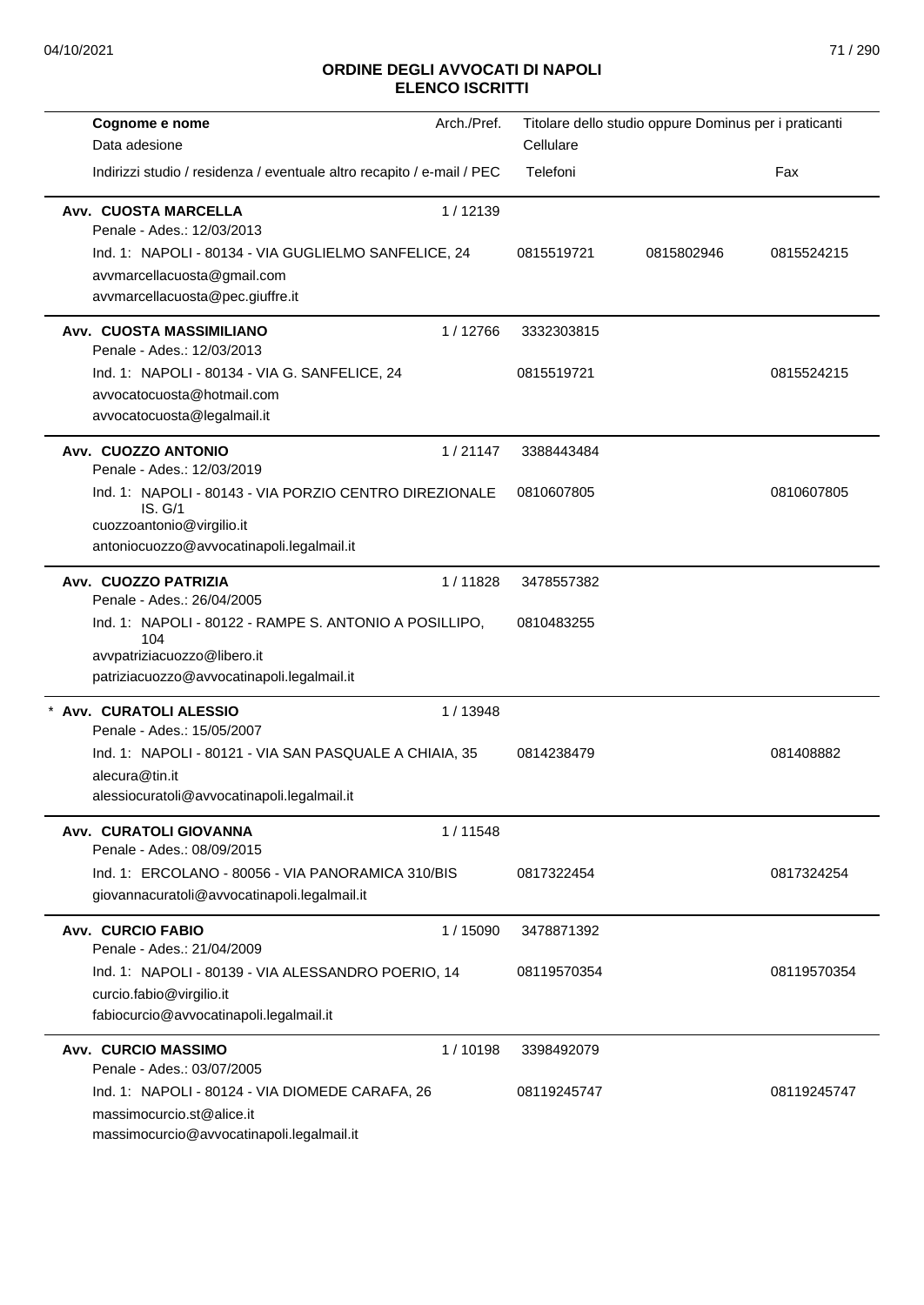| Cognome e nome                                                         | Arch./Pref. | Titolare dello studio oppure Dominus per i praticanti |             |
|------------------------------------------------------------------------|-------------|-------------------------------------------------------|-------------|
| Data adesione                                                          |             | Cellulare                                             |             |
| Indirizzi studio / residenza / eventuale altro recapito / e-mail / PEC |             | Telefoni                                              | Fax         |
| Avv. CURCIO ROCCO<br>Penale - Ades.: 24/04/2018                        | 1 / 18297   | 3460955001                                            |             |
| Ind. 1: NAPOLI - 80139 - VIA ALESSANDRO POERIO, 14                     |             | 08119570354                                           |             |
| roccocurcio74@yahoo.it                                                 |             |                                                       |             |
| roccocurcio@avvocatinapoli.legalmail.it                                |             |                                                       |             |
| Avv. CURSIO ALFREDO                                                    | 1/17724     | 3929586627                                            |             |
| Penale - Ades.: 18/12/2012                                             |             |                                                       |             |
| Ind. 1: NAPOLI - 80121 - VIA FILANGIERI, 21                            |             | 081406666                                             | 0817644769  |
| alfredocursio@gmail.com<br>alfredo.cursio@legalmail.it                 |             |                                                       |             |
| Avv. CUSATO BIANCA SABRINA                                             | 1/19182     |                                                       |             |
| Penale - Ades.: 17/11/2015                                             |             |                                                       |             |
| Ind. 1: PORTICI - 80055 - VIA DIAZ, 114                                |             | 081482793                                             |             |
| biancasabrinacusato@avvocatinapoli.legalmail.it                        |             |                                                       |             |
| Avv. CUTOLO ADELAIDE<br>Penale - Ades.: 28/01/2014                     | 1/17933     | 3482108092                                            |             |
| Ind. 1: NAPOLI - 80133 - VIA ALCIDE DE GASPERI, 55                     |             | 08119324857                                           | 08119324857 |
| adelaidecutolo@hotmail.it                                              |             |                                                       |             |
| adelaidecutolo@avvocatinapoli.legalmail.it                             |             |                                                       |             |
| Avv. D'ABRONZO VITALIANO<br>Penale - Ades.: 20/04/2017                 | 1/20352     | 3383692887                                            |             |
| Ind. 1: NAPOLI - 80133 - VIA ALCIDE DE GASPERI, 45                     |             | 081426453                                             | 0810093593  |
| Ind. 2: CASERTA - 81100 - VICOLO T. LAUDANDO, 9                        |             | 0823305697                                            | 0823305697  |
| vitalianodabronzo@gmail.com                                            |             |                                                       |             |
| vitalianodabronzo@avvocatinapoli.legalmail.it                          |             |                                                       |             |
| Avv. D'ACUNIO DONATELLA<br>Penale - Ades.: 05/07/2005                  | 1/9195      | 3493574454                                            |             |
| Ind. 1: NAPOLI - 80134 - VIA MADDALONI, 6                              |             | 08119646306                                           |             |
| avv.dacunio@gmail.com                                                  |             |                                                       |             |
| donatelladacunio@avvocatinapoli.legalmail.it                           |             |                                                       |             |
| Avv. D'ACUNTO ILARIA<br>Penale - Ades.: 25/06/2019                     | 1 / 19406   |                                                       |             |
| Ind. 1: NAPOLI - 80139 - VIA PIETRO COLLETTA, 12                       |             | 0815635918                                            | 0815635918  |
| Ind. 2: MINTURNO - 04026 - VIA LUIGI CADORNA, 19                       |             | 0771658312                                            | 0771658312  |
| ilariadacunto@avvocatinapoli.legalmail.it                              |             |                                                       |             |
| Avv. D'AGATA ASSUNTA                                                   | 1/7754      | 3388941625                                            |             |
| Penale - Ades.: 06/11/2001                                             |             |                                                       |             |
| Ind. 1: NAPOLI - 80126 - VIA TORRE DI FRANCO 101                       |             | 0817664032                                            |             |
| avv.susydagata@libero.it<br>assuntadagata@avvocatinapoli.legalmail.it  |             |                                                       |             |
|                                                                        |             |                                                       |             |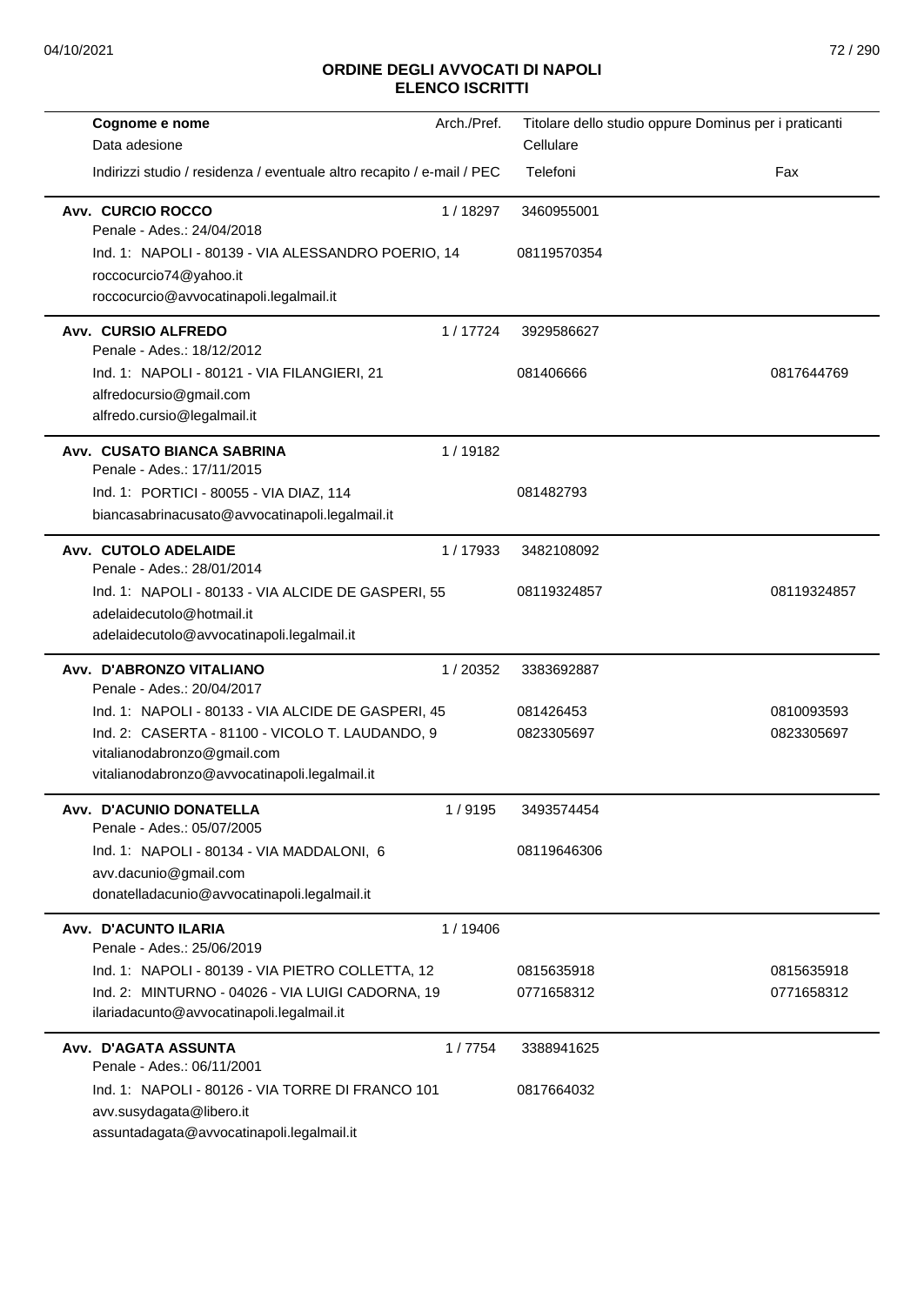| Cognome e nome                                                                                                                                                                                  | Arch./Pref. | Titolare dello studio oppure Dominus per i praticanti |             |
|-------------------------------------------------------------------------------------------------------------------------------------------------------------------------------------------------|-------------|-------------------------------------------------------|-------------|
| Data adesione                                                                                                                                                                                   |             | Cellulare                                             |             |
| Indirizzi studio / residenza / eventuale altro recapito / e-mail / PEC                                                                                                                          |             | Telefoni                                              | Fax         |
| Avv. D'AGATA SANDRO<br>Penale - Ades.: 22/03/2005                                                                                                                                               | 1/10818     | 3389037711                                            |             |
| Ind. 1: NAPOLI - 80126 - VIA GIULIO NATTA, 16 SCALA A<br>avvsandro@virgilio.it<br>sandrodagata@avvocatinapoli.legalmail.it                                                                      |             | 0817677761                                            | 0817677761  |
| Avv. D'AGOSTINO ILARIA<br>Penale - Ades.: 19/04/2016                                                                                                                                            | 1/19686     | 3467946771                                            |             |
| Ind. 1: NAPOLI - 80129 - VIALE RAFFAELLO, 74<br>iladgs1@gmail.com<br>ilariadagostino@avvocatinapoli.legalmail.it                                                                                |             | 08118525244                                           | 08118525244 |
| Avv. D'AGRESTI TIZIANA<br>Penale - Ades.: 21/04/2009                                                                                                                                            | 1/13660     | 3485559976                                            |             |
| Ind. 1: NAPOLI - 80126 - VIA VINCENZO TIBERIO, 21 SCALA B<br>tdagresti@hotmail.it<br>tiziana.dagresti@pec.it                                                                                    |             | 0810390961                                            |             |
| Avv. D'ALESSANDRO FRANCESCA<br>Penale - Ades.: 21/11/2017                                                                                                                                       | 1/15332     | 3428033411                                            |             |
| Ind. 1: NAPOLI - 80143 - C. DIREZ., IS. G/1 INT. 35<br>Ind. 2: CASALNUOVO DI NAPOLI - 80013 - VIA ARCORA, 110<br>avvfdalessandro@libero.it<br>francescadalessandro1@avvocatinapoli.legalmail.it |             | 0818424745                                            | 0818424745  |
| * Avv. d'ALESSANDRO MARIO<br>Penale - Ades.: 12/11/2002                                                                                                                                         | 1/5677      | 3391691680                                            |             |
| Ind. 1: NAPOLI - 80139 - VIA PIETRO COLLETTA, 12<br>marittiello61@alice.it<br>mariodalessandro@avvocatinapoli.legalmail.it                                                                      |             | 3391691680                                            |             |
| Avv. D'ALESSANDRO MICHELE<br>Penale - Ades.: 18/11/2003                                                                                                                                         | 1 / 9551    | 3389032564                                            |             |
| Ind. 1: NAPOLI - 80133 - VIA MIGUEL CERVANTES, 55/5<br>michele.dalessandro@tin.it<br>micheledalessandro@avvocatinapoli.legalmail.it                                                             |             | 0818994014                                            | 0818994014  |
| * Avv. D'ALESSANDRO UMBERTO<br>Penale - Ades.: 16/04/2008                                                                                                                                       | 1/5655      | 337857365                                             |             |
| Ind. 1: NAPOLI - 80133 - VIA DUOMO, 319<br>avv.umberto.dalessandro@gmail.com<br>umbertodalessandro@avvocatinapoli.legalmail.it                                                                  |             | 081285470                                             | 081285470   |
| Avv. D'ALESSANDRO VALERIA<br>Penale - Ades.: 03/05/2011                                                                                                                                         | 1 / 16500   |                                                       |             |
| Ind. 1: NAPOLI - 80122 - VIA GIORDANO BRUNO, 95<br>avv.valeriadalessandro@gmail.com<br>avv.valeriadalessandro@pec.it                                                                            |             | 08118900953                                           | 08119722017 |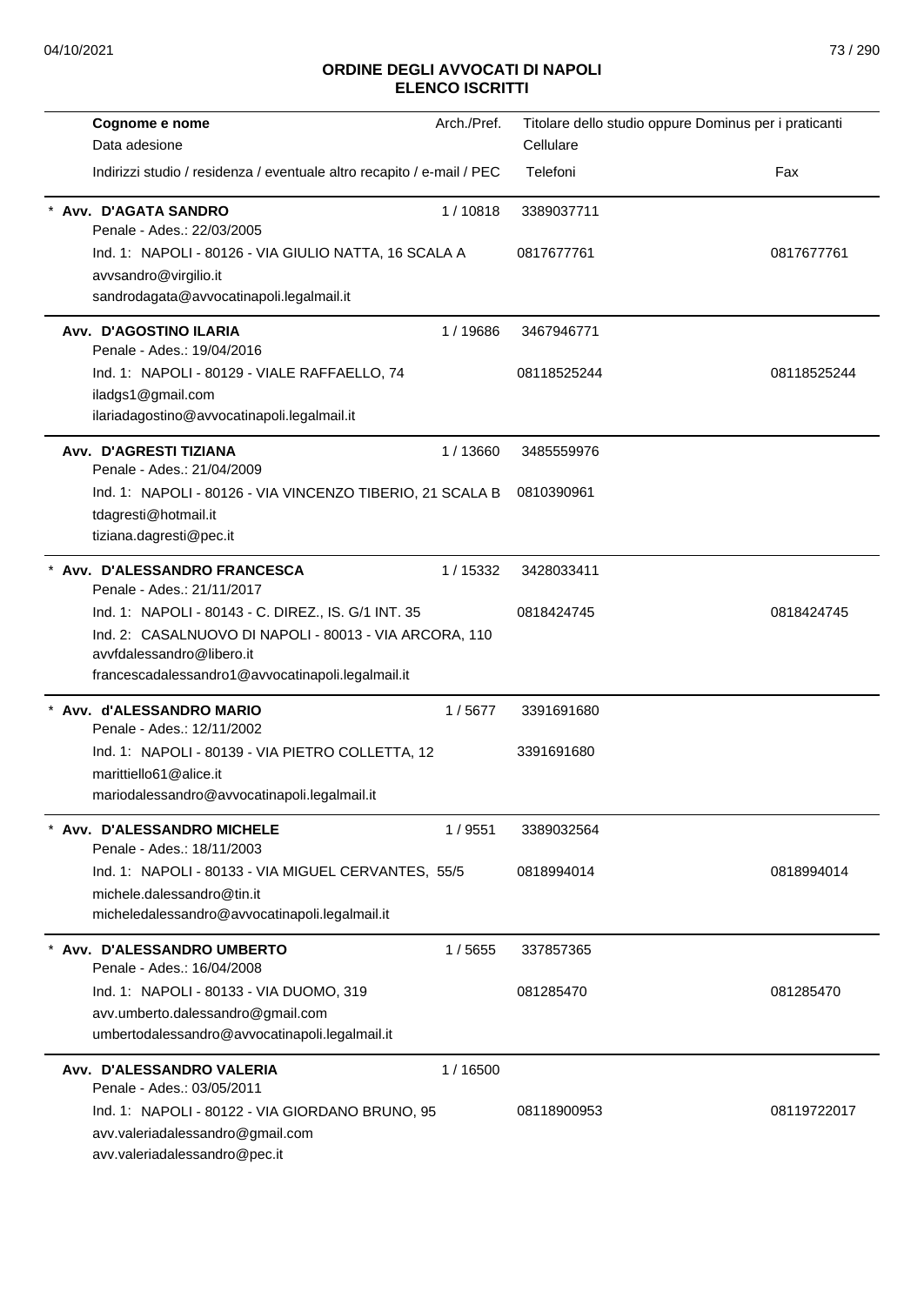| Cognome e nome                                                          | Arch./Pref. | Titolare dello studio oppure Dominus per i praticanti |           |             |
|-------------------------------------------------------------------------|-------------|-------------------------------------------------------|-----------|-------------|
| Data adesione                                                           |             | Cellulare                                             |           |             |
| Indirizzi studio / residenza / eventuale altro recapito / e-mail / PEC  |             | Telefoni                                              |           | Fax         |
| Avv. D'ALESSIO MARIANNA<br>Penale - Ades.: 05/07/2016                   | 1/18006     |                                                       |           |             |
| Ind. 1: Napoli - 80100 - PIAZZA BOVIO, 1                                |             | 0818120046                                            |           | 0818120046  |
| marianna_dalessio@virgilio.it                                           |             |                                                       |           |             |
| mariannadalessio80@avvocatinapoli.legalmail.it                          |             |                                                       |           |             |
| Avv. D'ALESSIO PASQUALE<br>Penale - Ades.: 12/05/2009                   | 1/6427      | 3337923152                                            |           |             |
| Ind. 1: NAPOLI - 80125 - VIALE AUGUSTO, 148                             |             | 0812395838                                            |           | 0812395838  |
| linodalessio20@gmail.com                                                |             |                                                       |           |             |
| pasqualedalessio@avvocatinapoli.legalmail.it                            |             |                                                       |           |             |
| Avv. d'ALESSIO TULLIO<br>Penale - Ades.: 04/07/2006                     | 1/10970     | 3384443790                                            |           |             |
| Ind. 1: NAPOLI - 80135 - VIA BROGGIA, 3 INT.1                           |             | 0815640841                                            |           |             |
| tulliodalessio@avvocatinapoli.legalmail.it                              |             |                                                       |           |             |
| Avv. D'ALISE GIUSEPPE                                                   | 1/5503      | 336609728                                             |           |             |
| Penale - Ades.: 12/06/2001                                              |             |                                                       |           |             |
| Ind. 1: NAPOLI - 80143 - CENTRO DIREZIONALE IS. F12                     |             | 0817345466                                            |           |             |
| avydalise@libero.it                                                     |             |                                                       |           |             |
| giuseppedalise@avvocatinapoli.legalmail.it                              |             |                                                       |           |             |
| Avv. D'ALTERIO ALESSANDRO EROS<br>Penale - Ades.: 16/04/2013            | 1/17950     | 3249276650                                            |           |             |
|                                                                         |             | 08119708743                                           |           | 08119708743 |
| Ind. 1: NAPOLI - 80141 - CORSO GARIBALDI, 156<br>alexandro.avv@email.it |             |                                                       |           |             |
| avv.dalterioalessandro@pec.it                                           |             |                                                       |           |             |
|                                                                         |             |                                                       |           |             |
| Avv. D'AMATO ROBERTO<br>Penale - Ades.: 07/10/2008                      | 1/10193     | 3331448333                                            |           |             |
| Ind. 1: NAPOLI - 80136 - VIA M.R. IMBRIANI, 73 - PARCO SIRIO 0815440440 |             |                                                       |           | 08119929602 |
| avv.roberto.damato@alice.it                                             |             |                                                       |           |             |
| robertodamato@avvocatinapoli.legalmail.it                               |             |                                                       |           |             |
| Avv. d'AMATO UGO                                                        | 1/17138     | 3281136808                                            |           |             |
| Penale - Ades.: 17/04/2012                                              |             |                                                       |           |             |
| Ind. 1: PORTICI - 80055 - VIA DELLA LIBERTA', 67                        |             | 0817767061                                            |           |             |
| avv.ugodamato@gmail.com                                                 |             |                                                       |           |             |
| udamato@pec-studio.it                                                   |             |                                                       |           |             |
| Avv. D'AMBRA ANDREA<br>Penale - Ades.: 14/11/2017                       | 1/20459     | 3487805796                                            |           |             |
| Ind. 1: NAPOLI - 80122 - VIA PRIVATA COMOLA RICCI, 155/C                |             | 081265435                                             |           |             |
| Ind. 2: NAPOLI - 80126 - VIA CARAVAGGIO, 188                            |             | 081628290                                             |           |             |
| andrea-dambra@libero.it                                                 |             |                                                       |           |             |
| andreadambra@avvocatinapoli.legalmail.it                                |             |                                                       |           |             |
| Avv. D'AMBROSI ANTONIO                                                  | 1 / 4565    | 3478845507                                            |           |             |
| Penale - Ades.: 22/07/2003                                              |             |                                                       |           |             |
| Ind. 1: NAPOLI - 80121 - VIA V. CUOCO, 15                               |             | 081426881                                             | 081483304 | 081480510   |
| antoniodambrosi@avvocatinapoli.legalmail.it                             |             |                                                       |           |             |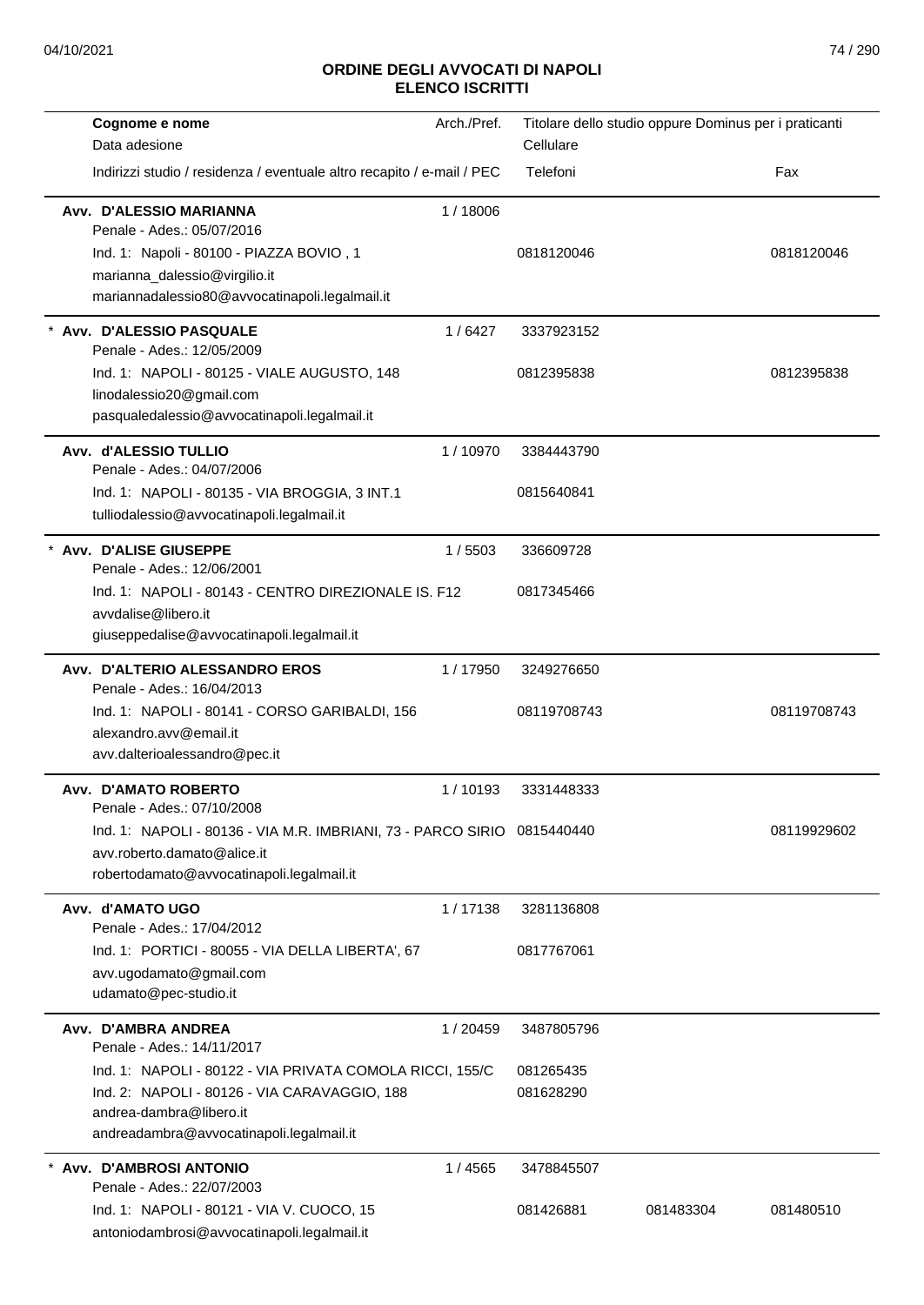| Cognome e nome                                                         | Arch./Pref. | Titolare dello studio oppure Dominus per i praticanti |            |            |
|------------------------------------------------------------------------|-------------|-------------------------------------------------------|------------|------------|
| Data adesione                                                          |             | Cellulare                                             |            |            |
| Indirizzi studio / residenza / eventuale altro recapito / e-mail / PEC |             | Telefoni                                              |            | Fax        |
| <b>Avv. D'AMBROSIO EMILIA</b>                                          | 1/11422     |                                                       |            |            |
| Penale - Ades.: 21/04/2009                                             |             |                                                       |            |            |
| Ind. 1: NApoli - 80100 - VIALE MARIA CRISTINA DI SAVOIA, 3             |             | 0812159515                                            |            | 0812159515 |
| emiliadambrosio@avvocatinapoli.legalmail.it                            |             |                                                       |            |            |
| Avv. D'AMBROSIO PASQUALINA<br>Penale - Ades.: 17/04/2007               | 1/11187     |                                                       |            |            |
| Ind. 1: NAPOLI - 80134 - VIA DEL CHIOSTRO 25                           |             | 081426282                                             |            | 081409914  |
| pasqualinadambrosio@avvocatinapoli.legalmail.it                        |             |                                                       |            |            |
| Avv. D'AMICO DONATELLA<br>Penale - Ades.: 06/05/2008                   | 1/14663     |                                                       |            |            |
| Ind. 1: NAPOLI - 80126 - VIA FRANCESCO ARNALDI, 93                     |             | 3391809992                                            |            |            |
| donatelladamico@avvocatinapoli.legalmail.it                            |             |                                                       |            |            |
| Avv. D'AMURO PAOLA                                                     | 1/14169     | 3315056700                                            |            |            |
| Penale - Ades.: 19/04/2011                                             |             |                                                       |            |            |
| Ind. 1: BACOLI - 80070 - VIA SPIAGGIA ROMANA,28                        |             | 0818689061                                            |            |            |
| paoladamuro@avvocatinapoli.legalmail.it                                |             |                                                       |            |            |
| Avv. D'ANDREA DANILO                                                   | 1/20372     |                                                       |            |            |
| Penale - Ades.: 12/03/2019                                             |             |                                                       |            |            |
| Ind. 1: napoli - 80132 - VIA GENERALE GIORDANO ORSINI, 42 0817617519   |             |                                                       |            | 081665430  |
| avv.danilodandrea@gmail.com                                            |             |                                                       |            |            |
| danilodandrea@legalmail.it                                             |             |                                                       |            |            |
| Avv. D'ANDREA RAFFAELLA                                                | 1/14912     | 3384659620                                            |            |            |
| Penale - Ades.: 21/04/2009                                             |             |                                                       |            |            |
| Ind. 1: NAPOLI - 80121 - VIA CHIATAMONE, 53/C                          |             | 08119363380                                           |            | 0811936452 |
| raffad.andrea4@gmail.com                                               |             |                                                       |            |            |
| raffaelladandrea@legalmail.it                                          |             |                                                       |            |            |
| Avv. D'ANGELILLO CARLO<br>Penale - Ades.: 30/01/2018                   | 1 / 15402   | 3284134641                                            |            |            |
| Ind. 1: NAPOLI - 80128 - VIA PIETRO MASCAGNI, 78                       |             | 0815796968                                            |            | 0815796968 |
| c.dangelillo@gmail.com                                                 |             |                                                       |            |            |
| c.dangelillo@legalmail.it                                              |             |                                                       |            |            |
| * Avv. D'ANGELO ALBERTO<br>Penale - Ades.: 01/07/2008                  | 1/3237      | 3356634456                                            |            |            |
| Ind. 1: NAPOLI - 80139 - VIA CARBONARA, 20                             |             | 0815521839                                            | 0814206846 | 0810104559 |
| studiolegaledangelo@gmail.com                                          |             |                                                       |            |            |
| studiolegaledangelo@legalmail.it                                       |             |                                                       |            |            |
| Avv. D'ANGELO LUIGI                                                    | 1/10647     | 3240842400                                            |            |            |
| Penale - Ades.: 22/03/2005                                             |             |                                                       |            |            |
| Ind. 1: NAPOLI - 80145 - VIA MIANO, 298                                |             | 0815434256                                            |            | 0815434256 |
| gigi64_4@libero.it                                                     |             |                                                       |            |            |
| dangeloavvocato@pec.it                                                 |             |                                                       |            |            |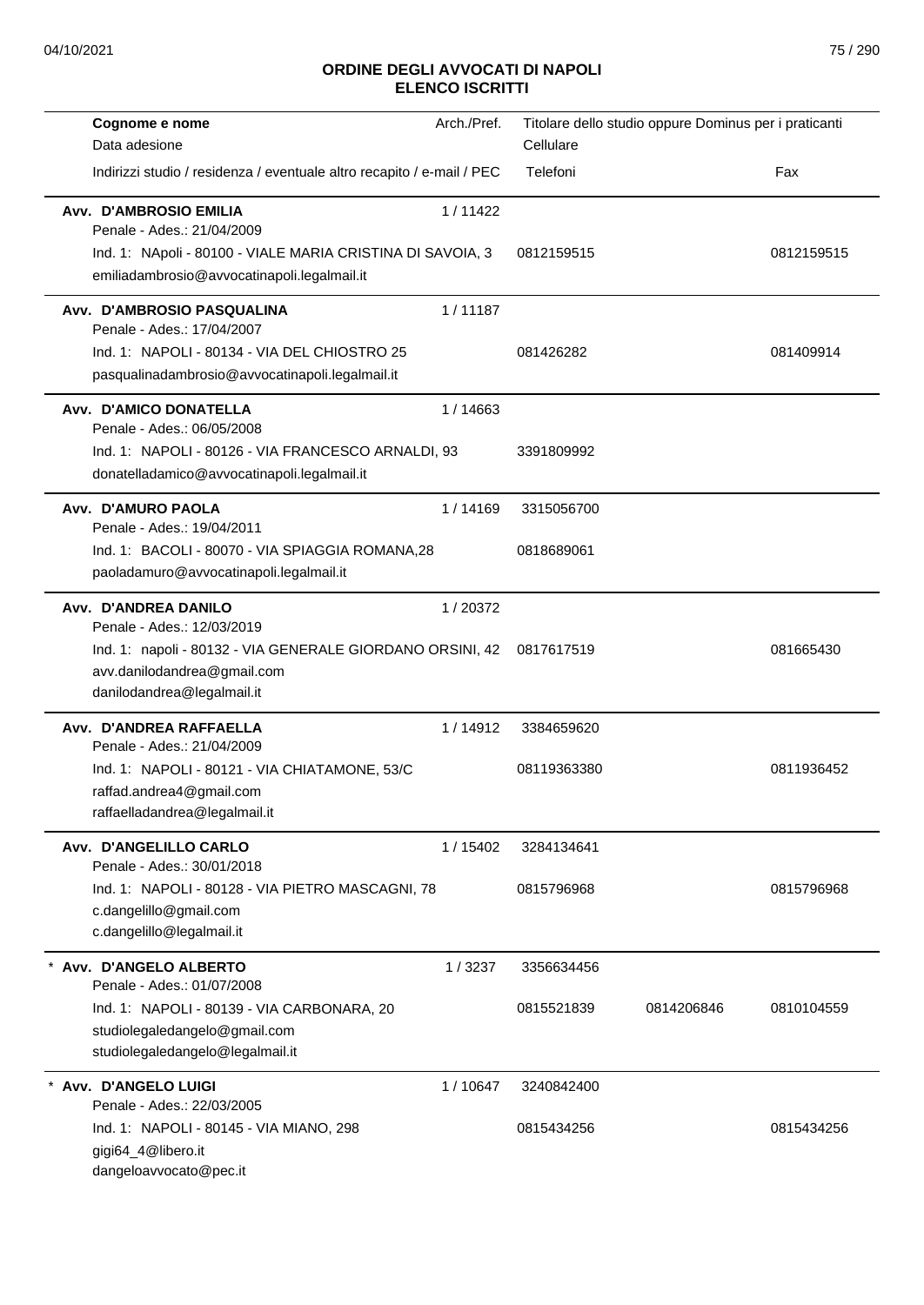| Arch./Pref.<br>Cognome e nome                                            | Titolare dello studio oppure Dominus per i praticanti |                          |
|--------------------------------------------------------------------------|-------------------------------------------------------|--------------------------|
| Data adesione                                                            | Cellulare                                             |                          |
| Indirizzi studio / residenza / eventuale altro recapito / e-mail / PEC   | Telefoni                                              | Fax                      |
| Avv. D'ANGELO MARCO<br>1/17730<br>Penale - Ades.: 18/12/2012             | 3278297383                                            |                          |
| Ind. 1: NAPOLI - 80121 - VIA G. CARDUCCI, 42                             | 3278297383                                            |                          |
| Ind. 2: NAPOLI - 80126 - VIA DELL'EPOMEO, 85                             | 08119576847                                           | 08119576847              |
| avvocatomarcodangelo@gmail.com                                           |                                                       |                          |
| marcodangelo@avvocatinapoli.legalmail.it                                 |                                                       |                          |
| Avv. D'ANGELO MASSIMILIANO<br>1/17380                                    |                                                       |                          |
| Penale - Ades.: 25/09/2018                                               |                                                       |                          |
| Ind. 1: NAPOLI - 80142 - VIA FIRENZE, 38                                 | 081268446                                             |                          |
| massimilianodangelo@avvocatinapoli.legalmail.it                          |                                                       |                          |
| Avv. D'ANGELO NICOLA ALESSANDRO<br>1/17755<br>Penale - Ades.: 16/04/2013 |                                                       |                          |
| Ind. 1: NAPOLI - 80132 - VIA GENERALE ORSINI, 42                         | 0817640030                                            |                          |
| avvnicoladangelo@gmail.com                                               |                                                       |                          |
| nicolaalessandrodangelo@avvocatinapoli.legalmail.it                      |                                                       |                          |
| Avv. D'ANGELO STEFANO<br>1/17715<br>Penale - Ades.: 01/10/2013           | 3388179977                                            |                          |
| Ind. 1: NAPOLI - 80139 - VIA CARBONARA, 20                               | 0815521839                                            | 0814206846<br>0810104559 |
| avv.stefanodangelo@gmail.com                                             |                                                       |                          |
| avv.stefanodangelo@legalmail.it                                          |                                                       |                          |
| Avv. D'ANIELLO ALESSIA<br>1/17185<br>Penale - Ades.: 17/04/2012          | 3280328258                                            |                          |
| Ind. 1: NAPOLI - 80141 - VIA COLONNELLO LAHALLE, 24                      | 0817804966                                            | 0817804966               |
| info@avvocatodaniello.com                                                |                                                       |                          |
| alessiadaniello@avvocatinapoli.legalmail.it                              |                                                       |                          |
| Avv. D'ANIELLO CLAUDIO<br>1 / 15602<br>Penale - Ades.: 20/04/2010        | 3494677239                                            |                          |
| Ind. 1: NAPOLI - 80121 - VIA SANTA LUCIA, 20                             | 0812471209                                            | 0812452812               |
| Ind. 2: CAPRI - 80073 - VIA PARROCO ROBERTO CANALE, 7                    | 0818378774                                            | 0818378774               |
| claudio.daniello@gmail.com                                               |                                                       |                          |
| claudiodaniello@avvocatinapoli.legalmail.it                              |                                                       |                          |
| Avv. D'ANNA ANDREA<br>1/19883<br>Penale - Ades.: 04/10/2016              |                                                       |                          |
| Ind. 1: NAPOLI - 80100 - VIA CUMA, 28                                    | 081408575                                             | 081408575                |
| Ind. 2: CASORIA - 80026 - VIA PRINCIPE DI PIEMONTE, 91                   | 3398995597                                            |                          |
| avvandreadanna@gmail.com                                                 |                                                       |                          |
| andreadanna@avvocatinapoli.legalmail.it                                  |                                                       |                          |
| Avv. D'ANNA DANILO<br>1/21148                                            | 3274666679                                            |                          |
| Penale - Ades.: 26/03/2019                                               |                                                       |                          |
| Ind. 1: NAPOLI - 80143 - CENTRO DIREZIONALE ISOLA E/4                    | 0815627074                                            | 0815627074               |
| avvocatodanna@libero.it                                                  |                                                       |                          |
| avvocatodanna@pec.it                                                     |                                                       |                          |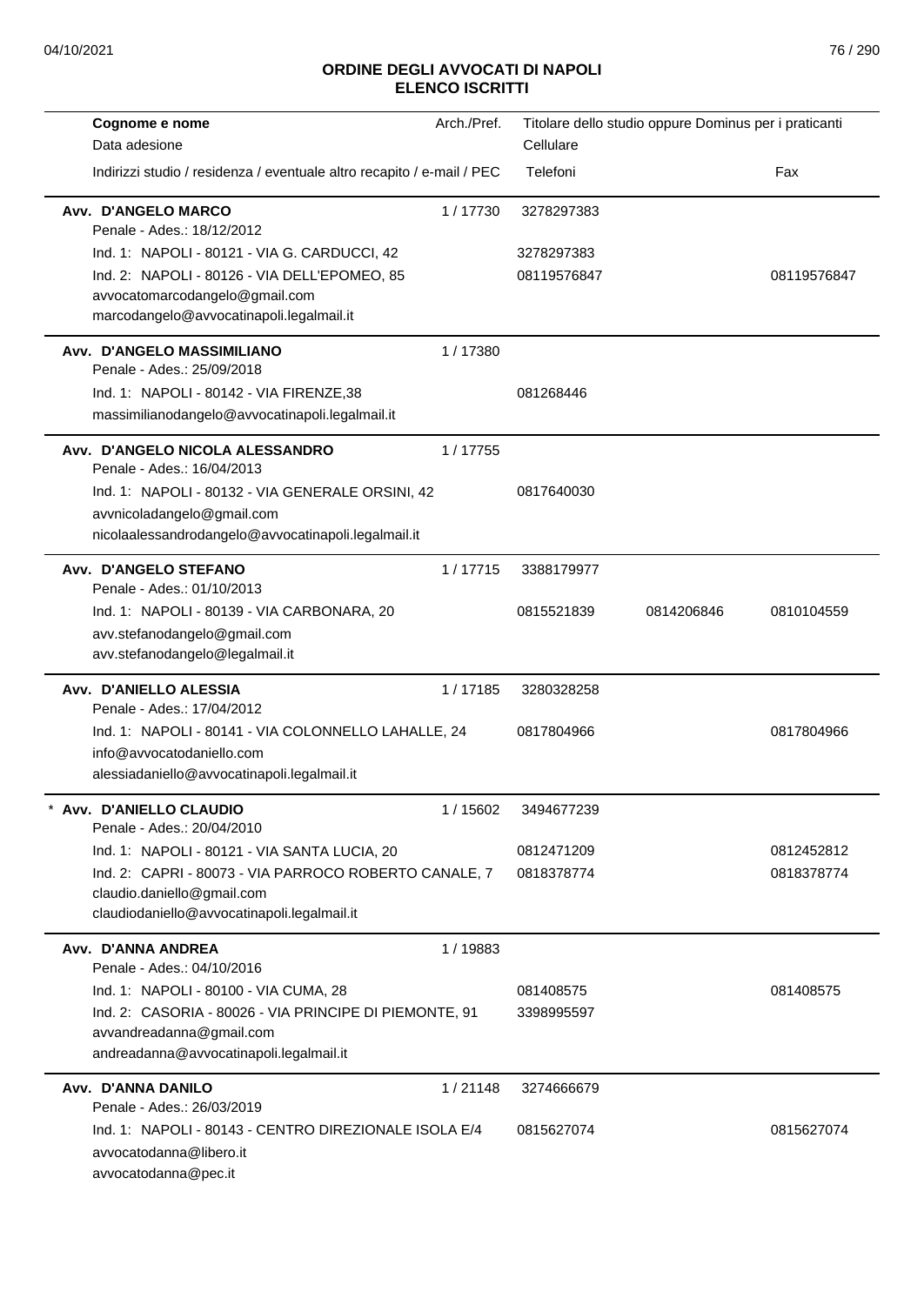| Indirizzi studio / residenza / eventuale altro recapito / e-mail / PEC | Cellulare<br>Telefoni                                                                                                                                                                                                                  |            |             |
|------------------------------------------------------------------------|----------------------------------------------------------------------------------------------------------------------------------------------------------------------------------------------------------------------------------------|------------|-------------|
|                                                                        |                                                                                                                                                                                                                                        |            | Fax         |
|                                                                        |                                                                                                                                                                                                                                        |            |             |
| 1/7492                                                                 | 3476464474                                                                                                                                                                                                                             |            |             |
| Ind. 1: NAPOLI - 80143 - VIA G. PORZIO, 4 IS. A/7 SC. B                | 0815625953                                                                                                                                                                                                                             |            | 0815625953  |
|                                                                        |                                                                                                                                                                                                                                        |            |             |
| 1/18966                                                                |                                                                                                                                                                                                                                        |            |             |
|                                                                        | 0810322314                                                                                                                                                                                                                             |            | 0810099591  |
| 1/13511                                                                |                                                                                                                                                                                                                                        |            |             |
|                                                                        | 0818768835                                                                                                                                                                                                                             |            | 0818768835  |
|                                                                        |                                                                                                                                                                                                                                        |            |             |
| 1/2942                                                                 | 337848130                                                                                                                                                                                                                              |            |             |
|                                                                        | 0818768835                                                                                                                                                                                                                             |            | 0818768835  |
|                                                                        |                                                                                                                                                                                                                                        |            |             |
|                                                                        |                                                                                                                                                                                                                                        |            |             |
|                                                                        | 0817374354                                                                                                                                                                                                                             |            |             |
|                                                                        |                                                                                                                                                                                                                                        |            |             |
| 1/18817                                                                |                                                                                                                                                                                                                                        |            |             |
|                                                                        | 0817649753                                                                                                                                                                                                                             |            | 0812452549  |
|                                                                        |                                                                                                                                                                                                                                        |            |             |
| 1/15748                                                                | 3394534861                                                                                                                                                                                                                             |            |             |
|                                                                        | 08118740270                                                                                                                                                                                                                            | 3394534861 | 08118740270 |
| 1/17617                                                                | 3336451891                                                                                                                                                                                                                             |            |             |
|                                                                        | 0815520260<br>0818942015                                                                                                                                                                                                               |            | 0815521027  |
| 1/13642                                                                | 3382684386                                                                                                                                                                                                                             |            |             |
|                                                                        | 0815991872                                                                                                                                                                                                                             |            | 0815991872  |
|                                                                        | 1/2274<br>Ind. 1: NAPOLI - 80144 - VIA CANONICO STORNAIUOLO 32<br>Ind. 1: NAPOLI - 80123 - VIA TOMMASO CARAVITA, 29<br>Ind. 2: GIUGLIANO IN CAMPANIA - 80014 - VIA GIUSEPPE<br>Ind. 1: NAPOLI - 80141 - VIA PONTI ROSSI, 188 - LOTTO 2 |            |             |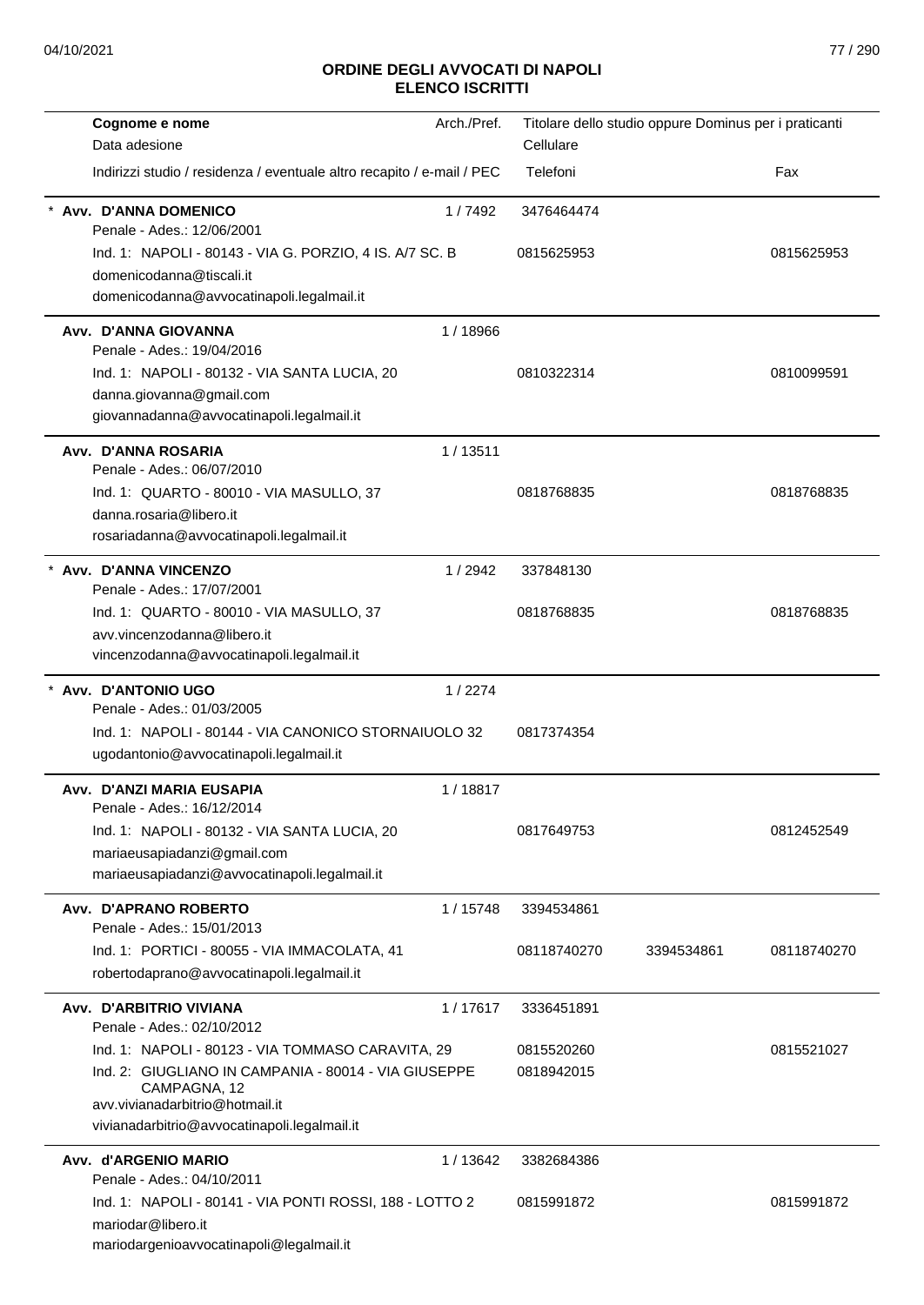| Cognome e nome                                                                                                                      | Arch./Pref. | Titolare dello studio oppure Dominus per i praticanti |             |
|-------------------------------------------------------------------------------------------------------------------------------------|-------------|-------------------------------------------------------|-------------|
| Data adesione                                                                                                                       |             | Cellulare                                             |             |
| Indirizzi studio / residenza / eventuale altro recapito / e-mail / PEC                                                              |             | Telefoni                                              | Fax         |
| Avv. d'AULISIO GARIGLIOTA COSTANTINO<br>Penale - Ades.: 17/04/2007                                                                  | 1/13594     | 3397743423                                            |             |
| Ind. 1: SAN GIORGIO A CREMANO - 80046 - PIAZZA<br><b>GIORDANO BRUNO, 2</b><br>costantino@studiodaulisio.it<br>avv.costantino@pec.it |             | 0815742382                                            | 0815742382  |
| Avv. D'AURIA ANTONIO                                                                                                                | 1/21565     | c/o CUOMO DARIO                                       |             |
| Penale - Ades.: 05/02/2020                                                                                                          |             | 3926133957                                            |             |
| Ind. 1: NAPOLI - 80143 - CENTRO DIREZIONALE - ISOLA C/2                                                                             |             | 08119812482                                           | 08119812529 |
| Ind. 2: ARZANO - 80022 - VIA SAN REMO, 38                                                                                           |             | 3926133957                                            |             |
| avv.antoniodauria@libero.it<br>avv.antoniodauria@pec.it                                                                             |             |                                                       |             |
| Avv. D'AURIA CLAUDIA                                                                                                                | 1 / 19355   |                                                       |             |
| Penale - Ades.: 20/12/2016                                                                                                          |             |                                                       |             |
| Ind. 1: NAPOLI - 80133 - VIA M. CERVANTES, 55/5                                                                                     |             | 08119005868                                           | 08119005868 |
| avv.claudiadauria@gmail.com                                                                                                         |             |                                                       |             |
| claudiadauria@avvocatinapoli.legalmail.it                                                                                           |             |                                                       |             |
| Avv. D'AURIA GLORIA<br>Penale - Ades.: 20/12/2005                                                                                   | 1/11462     | 3286397867                                            |             |
| Ind. 1: BACOLI - 80070 - VIA FUSARO, 342                                                                                            |             | 0818687775                                            | 0818687775  |
| gloria.dauria@alice.it                                                                                                              |             |                                                       |             |
| gloriadauria@avvocatinapoli.legalmail.it                                                                                            |             |                                                       |             |
| * Avv. D'AURIA VINCENZO<br>Penale - Ades.: 19/12/2006                                                                               | 1/13463     | 3389942877                                            |             |
| Ind. 1: NAPOLI - 80146 - VIA REGGIA DI PORTICI, 69                                                                                  |             | 0812240371                                            | 0810127815  |
| Ind. 2: ARZANO - 80022 - VIA NAPOLI, 46                                                                                             |             | 0817311530                                            |             |
| avvdauriavincenzo@libero.it                                                                                                         |             |                                                       |             |
| vincenzodauria@avvocatinapoli.legalmail.it                                                                                          |             |                                                       |             |
| Avv. D'AUSILIO LUCIO<br>Penale - Ades.: 10/06/2003                                                                                  | 1/8764      | 3356095317                                            |             |
| Ind. 1: NAPOLI - 80132 - VIA MARINO TURCHI, 34                                                                                      |             | 08118960831                                           | 08118960831 |
| luciodausilio@avvocatinapoli.legalmail.it                                                                                           |             |                                                       |             |
| Avv. D'AVINO FRANCESCO<br>Penale - Ades.: 01/07/2009                                                                                | 1 / 15240   | 3924924741                                            |             |
| Ind. 1: NAPOLI - 80135 - VIA S. TERESA DEGLI SCALZI, 8                                                                              |             | 08119253869                                           |             |
| davinofrancesco@hotmail.it                                                                                                          |             |                                                       |             |
| francescodavino@avvocatinapoli.legalmail.it                                                                                         |             |                                                       |             |
| Avv. D'AVINO LUISA<br>Penale - Ades.: 17/01/2012                                                                                    | 1/16897     | 3476414540                                            |             |
| Ind. 1: NAPOLI - 80128 - VIA M. NACCHERINO, 4                                                                                       |             | 0815608453                                            |             |
| luisa.davino@yahoo.it                                                                                                               |             |                                                       |             |
| luisadavino@avvocatinapoli.legalmail.it                                                                                             |             |                                                       |             |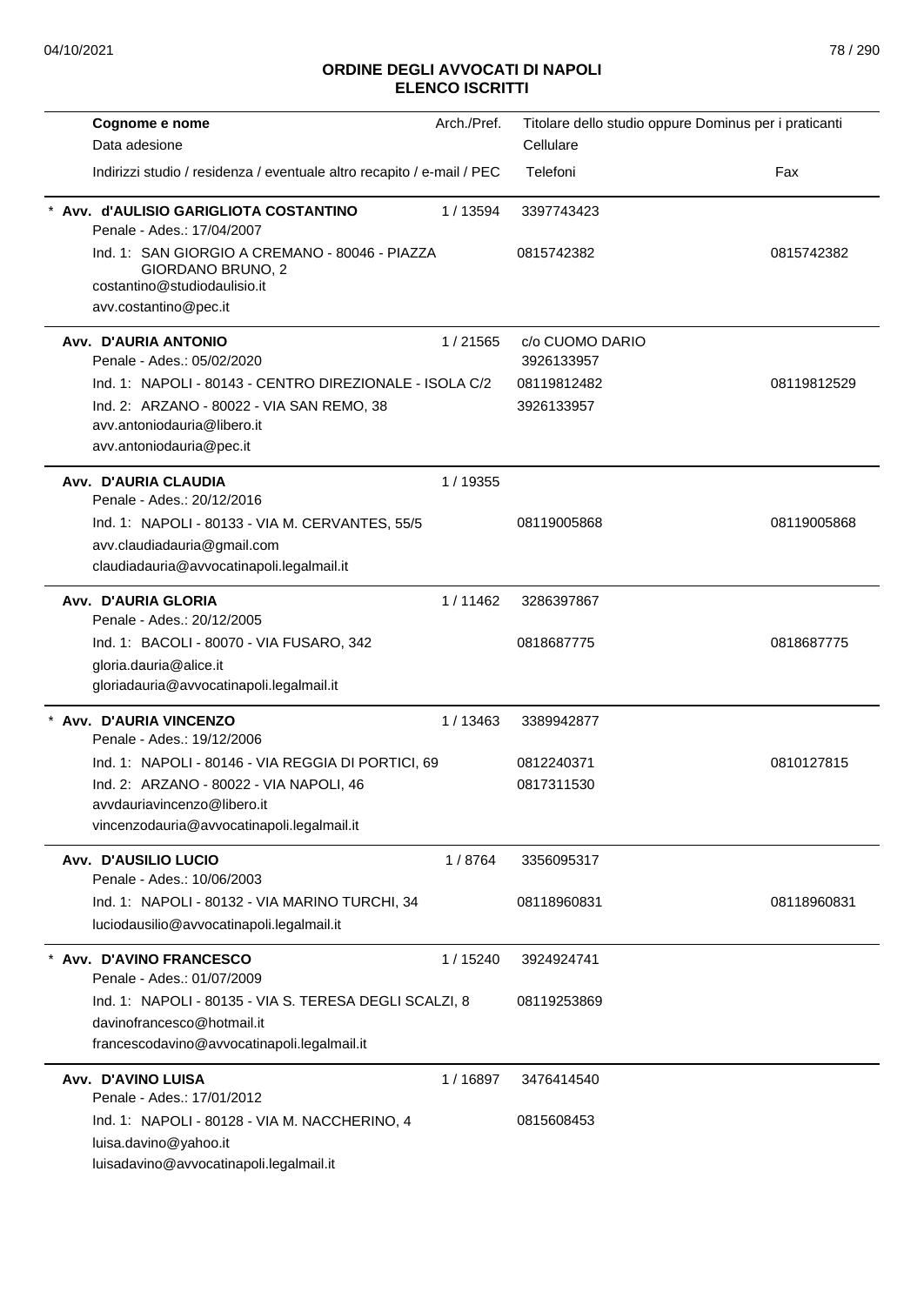| Cognome e nome                                                                            | Arch./Pref. |                               | Titolare dello studio oppure Dominus per i praticanti |            |
|-------------------------------------------------------------------------------------------|-------------|-------------------------------|-------------------------------------------------------|------------|
| Data adesione                                                                             |             | Cellulare                     |                                                       |            |
| Indirizzi studio / residenza / eventuale altro recapito / e-mail / PEC                    |             | Telefoni                      |                                                       | Fax        |
| Avv. D'ERRICO GIULIA<br>Penale - Ades.: 16/04/2013                                        | 1/17892     | 3203882432                    |                                                       |            |
| Ind. 1: NAPOLI - 80121 - VIA DEI MILLE, 1                                                 |             | 081407264                     |                                                       |            |
| giuliaderrico@libero.it                                                                   |             |                               |                                                       |            |
| giuliaderrico@avvocatinapoli.legalmail.it                                                 |             |                               |                                                       |            |
| Avv. D'ESPOSITO MARIO<br>Penale - Ades.: 05/07/2005                                       | 1/12094     | 3346220305                    |                                                       |            |
| Ind. 1: NAPOLI - 80122 - VIA M. SCHIPA, 115                                               |             | 0817612478                    |                                                       |            |
| Ind. 2: FIRENZE - 50125 - PIAZZA DE' FRESCOBALDI, 4                                       |             | 0555047281                    |                                                       | 055583523  |
| mario.desposito@me.com<br>mario.desposito@pec.it                                          |             | mario.desposito@miccinesi.com |                                                       |            |
| Avv. D'ETTORRE ROCCO<br>Penale - Ades.: 21/04/2015                                        | 1/18768     |                               |                                                       |            |
| Ind. 1: NAPOLI - 80129 - PIAZZA LEONARDO, 14<br>roccodettorre@avvocatinapoli.legalmail.it |             | 3382030343                    |                                                       | 0817464734 |
| * Avv. D'EUGENIO GIANPAOLO<br>Penale - Ades.: 17/09/2002                                  | 1/6842      | 3510065943                    |                                                       |            |
| Ind. 1: NAPOLI - 80134 - VIA ARMANDO DIAZ, 8                                              |             | 0815515475                    | 3510065943                                            | 0815515475 |
| avvgianpaolodeugen@gmail.com                                                              |             |                               |                                                       |            |
| gianpaolodeugenio@avvocatinapoli.legalmail.it                                             |             |                               |                                                       |            |
| Avv. D'ONOFRIO PAOLA<br>Penale - Ades.: 17/04/2012                                        | 1 / 15648   | 3207607578                    |                                                       |            |
| Ind. 1: NAPOLI - 80139 - VIA SALVATORE TRINCHESE, 10                                      |             | 081286225                     |                                                       | 081286225  |
| avvpaoladonofrio@yahoo.it<br>paoladonofrio@avvocatinapoli.legalmail.it                    |             |                               |                                                       |            |
| Avv. D'ONOFRIO STEFANIA<br>Penale - Ades.: 02/02/2016                                     | 1/19443     |                               |                                                       |            |
| Ind. 1: NAPOLI - 80133 - VIA CERVANTES, 55/14                                             |             | 0814206022                    |                                                       | 0817117403 |
| stefydonofrio@libero.it                                                                   |             |                               |                                                       |            |
| stefaniadonofrio@avvocatinapoli.legalmail.it                                              |             |                               |                                                       |            |
| Avv. D'ORIANO ADELINA<br>Penale - Ades.: 19/03/2019                                       | 1/19088     | 3282035023                    |                                                       |            |
| Ind. 1: POZZUOLI - 80078 - VIA GIRONE, 6                                                  |             | 0811924815                    |                                                       | 0811924815 |
| avvadelinadoriano@libero.it                                                               |             |                               |                                                       |            |
| adelinadoriano@avvocatinapoli.legalmail.it                                                |             |                               |                                                       |            |
| Avv. D'ORIANO MARZIA                                                                      | 1/16827     |                               |                                                       |            |
| Penale - Ades.: 18/12/2012                                                                |             |                               |                                                       |            |
| Ind. 1: POZZUOLI - 80078 - VIA NISO,12                                                    |             | 0818664861                    |                                                       |            |
| marzia.doriano@libero.it<br>marziadoriano@avvocatinapoli.legalmail.it                     |             |                               |                                                       |            |
|                                                                                           |             |                               |                                                       |            |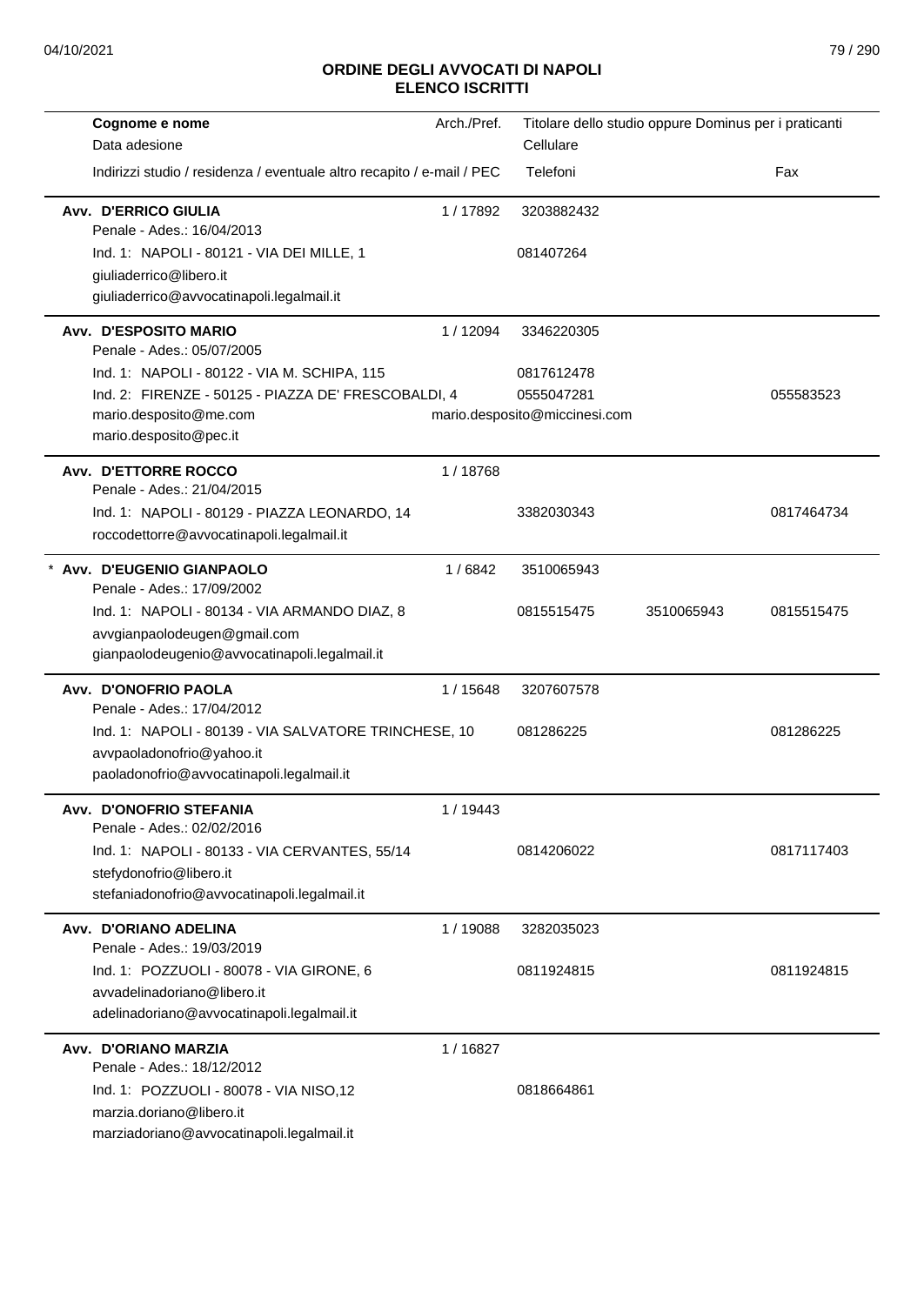| Cognome e nome<br>Data adesione                                                                                                                                                                  | Arch./Pref. | Titolare dello studio oppure Dominus per i praticanti<br>Cellulare |                           |
|--------------------------------------------------------------------------------------------------------------------------------------------------------------------------------------------------|-------------|--------------------------------------------------------------------|---------------------------|
| Indirizzi studio / residenza / eventuale altro recapito / e-mail / PEC                                                                                                                           |             | Telefoni                                                           | Fax                       |
| Avv. D'ORSO GAETANO<br>Penale - Ades.: 16/04/2013<br>Ind. 1: NAPOLI - 80143 - VIA NUOVA POGGIOREALE, 45/A<br>gaetano.dorso@alice.it<br>gaetanodorso@avvocatinapoli.legalmail.it                  | 1/17871     | 081282912                                                          | 081282912                 |
| Avv. D'URSO FABRIZIO<br>Penale - Ades.: 16/12/2014                                                                                                                                               | 1/18903     | 3395761238                                                         |                           |
| Ind. 1: NAPOLI - 80138 - CORSO UMBERTO I, 381<br>Ind. 2: NAPOLI - 80122 - VIA CARACCIOLO, 10<br>fabriziodurso@hotmail.it<br>avvfabriziodurso@pec.it                                              |             | 081286495<br>08119335854                                           | 0815544278<br>08119321233 |
| Avv. D'URSO SALVATORE<br>Penale - Ades.: 05/07/2005                                                                                                                                              | 1/12038     | 3342251560                                                         |                           |
| Ind. 1: NAPOLI - 80132 - VIA S. LUCIA, 15<br>s.durso@limatolavvocati.it<br>s.durso@limatolaavvocati.it                                                                                           |             | 0812451401                                                         | 0812451394                |
| * Avv. DAMA ROSANNA<br>Penale - Ades.: 25/09/2001                                                                                                                                                | 1/3327      | 3356541774                                                         |                           |
| Ind. 1: NAPOLI - 80143 - VIALE DELLA COSTITUZIONE IS.G1<br>studio.dama.pascucci@libero.it<br>rosannadama@certificata.net                                                                         |             | 0817879271                                                         | 0817879274                |
| * Avv. DAMIANI ALFONSINA<br>Penale - Ades.: 30/11/2004                                                                                                                                           | 1/10112     | 3384611230                                                         |                           |
| Ind. 1: PORTICI - 80055 - VIA DIAZ, 3/D<br>alfonsinadamiani85@gmail.com<br>alfonsinadamiani@avvocatinapoli.legalmail.it                                                                          |             | 0810286445                                                         | 0810286445                |
| Avv. DAMIANI MASSIMO<br>Penale - Ades.: 17/04/2007                                                                                                                                               | 1/8755      | 3393709995                                                         |                           |
| Ind. 1: SAN GIORGIO A CREMANO - 80046 - VIA DE<br>LAUZIERES, 28<br>Ind. 2: FRATTAMAGGIORE - 80027 - PIAZZA UMBERTO I, 14<br>damianimas@virgilio.it<br>massimodamiani@avvocatinapoli.legalmail.it |             | 0818347608                                                         | 0818345563                |
| Avv. DAMIANO DAVIDE<br>Penale - Ades.: 22/03/2005                                                                                                                                                | 1/10118     | 3405070442                                                         |                           |
| Ind. 1: NAPOLI - 80143 - CENTRO DIREZIONALE IS.E/4,<br>PAL.FADIM<br>davidelex@libero.it<br>davidedamiano@avvocatinapoli.legalmail.it                                                             |             | 0816063023                                                         | 0816063023                |
| * Avv. DANESI GENNARO<br>Penale - Ades.: 12/02/2020                                                                                                                                              | 1/7342      |                                                                    |                           |
| Ind. 1: NAPOLI - 80127 - VIA SOLIMENA, 155<br>avvgerrydanesi@gmail.com<br>gennarodanesi@avvocatinapoli.legalmail.it                                                                              |             | 0815585028                                                         | 0815584647                |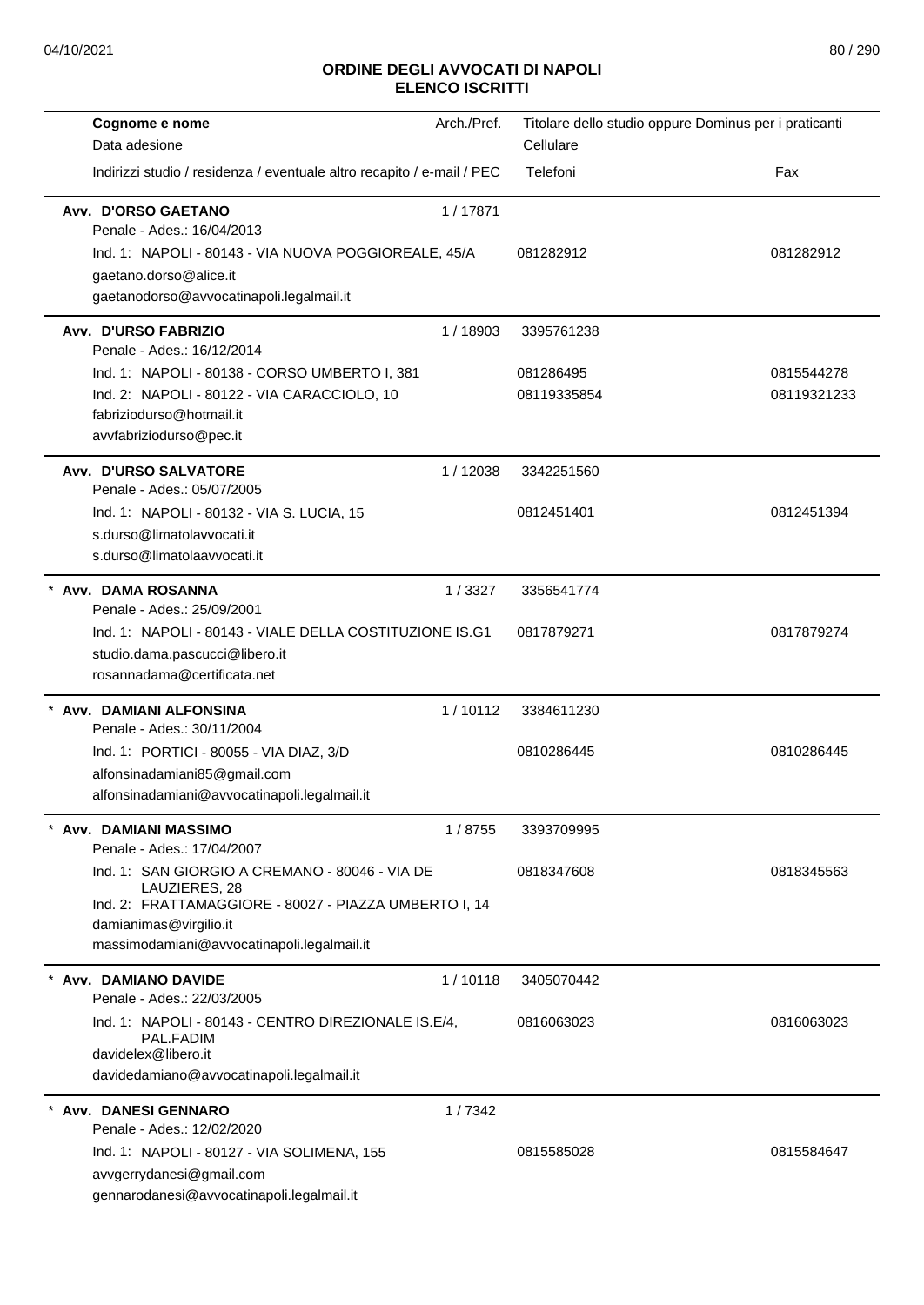| Cognome e nome<br>Data adesione                                                                                                   | Arch./Pref. | Titolare dello studio oppure Dominus per i praticanti<br>Cellulare |            |             |
|-----------------------------------------------------------------------------------------------------------------------------------|-------------|--------------------------------------------------------------------|------------|-------------|
| Indirizzi studio / residenza / eventuale altro recapito / e-mail / PEC                                                            |             | Telefoni                                                           |            | Fax         |
| Avv. DANIELE RAFFAELLA<br>Penale - Ades.: 28/10/2003                                                                              | 1/9501      | 3386044582                                                         |            |             |
| Ind. 1: NAPOLI - 80128 - VIA GUIDO CORTESE, 14<br>avvraffaelladaniele@gmail.com<br>raffaelladaniele@avvocatinapoli.legalmail.it   |             | 08119566635                                                        |            | 08119364632 |
| <b>Avv. DANISI CARMELO</b><br>Penale - Ades.: 19/04/2011                                                                          | 1/16006     | 3206225933                                                         |            |             |
| Ind. 1: NAPOLI - 80131 - VIA NICOLARDI, 300<br>avv.danisi@hotmail.it<br>studiolegaledanisi@pec.it                                 |             | 0810092443                                                         |            | 0810833634  |
| Avv. DAVINO CLAUDIO<br>Penale - Ades.: 08/10/2002                                                                                 | 1/6091      | 335413800                                                          |            |             |
| Ind. 1: NAPOLI - 80127 - VIA LUCA GIORDANO, 16<br>claudiodavino@libero.it<br>avv.claudiodavino@pec.libero.it                      |             | 0815563428                                                         |            | 0815563428  |
| <b>Avv. DE AMICIS ALFONSO</b><br>Penale - Ades.: 16/04/2008                                                                       | 1/14466     | 3931941594                                                         |            |             |
| Ind. 1: NAPOLI - 80126 - VIA CARAVAGGIO, 45<br>avvocatoalfonsodeamicis@yahoo.it<br>studiolegaledeamicis@pec.it                    |             | 08119175025                                                        | 0813449330 | 0813449330  |
| Avv. DE ANGELIS GIUSEPPE<br>Penale - Ades.: 12/06/2001                                                                            | 1/3898      | 335296311                                                          |            |             |
| Ind. 1: NAPOLI - 80143 - CENTRO DIREZ. IS. C/9 - SC. B<br>avv.gda@gmail.com<br>giuseppedeangelis2@avvocatinapoli.legalmail.it     |             | 0815622123                                                         |            | 0815622123  |
| <b>Avv. DE ANGELIS IRENE</b><br>Penale - Ades.: 17/12/2013                                                                        | 1/18233     |                                                                    |            |             |
| Ind. 1: NAPOLI - 80132 - VIA LUCILIO, 15<br>iredea@hotmail.it<br>irenedeangelis@avvocatinapoli.legalmail.it                       |             | 3336670379                                                         |            |             |
| Avv. DE ANTONELLIS GUGLIELMO<br>Penale - Ades.: 17/05/2005                                                                        | 1 / 2556    | 3397782977                                                         |            |             |
| Ind. 1: NAPOLI - 80121 - VIA MARTUCCI, 35<br>guglielmo42@hotmail.com<br>guglielmodeantonellis@avvocatinapoli.legalmail.it         |             | 3397782977                                                         |            |             |
| Avv. DE BARTOLOMEO MARCELLA<br>Penale - Ades.: 01/10/2007                                                                         | 1/10116     | 330208581                                                          |            |             |
| Ind. 1: PROCIDA - 80079 - VIA SS. ANNUNZIATA, 8<br>avv.debartolomeo@libero.it<br>marcelladebartolomeo@avvocatinapoli.legalmail.it |             | 0818101225                                                         |            | 0818101225  |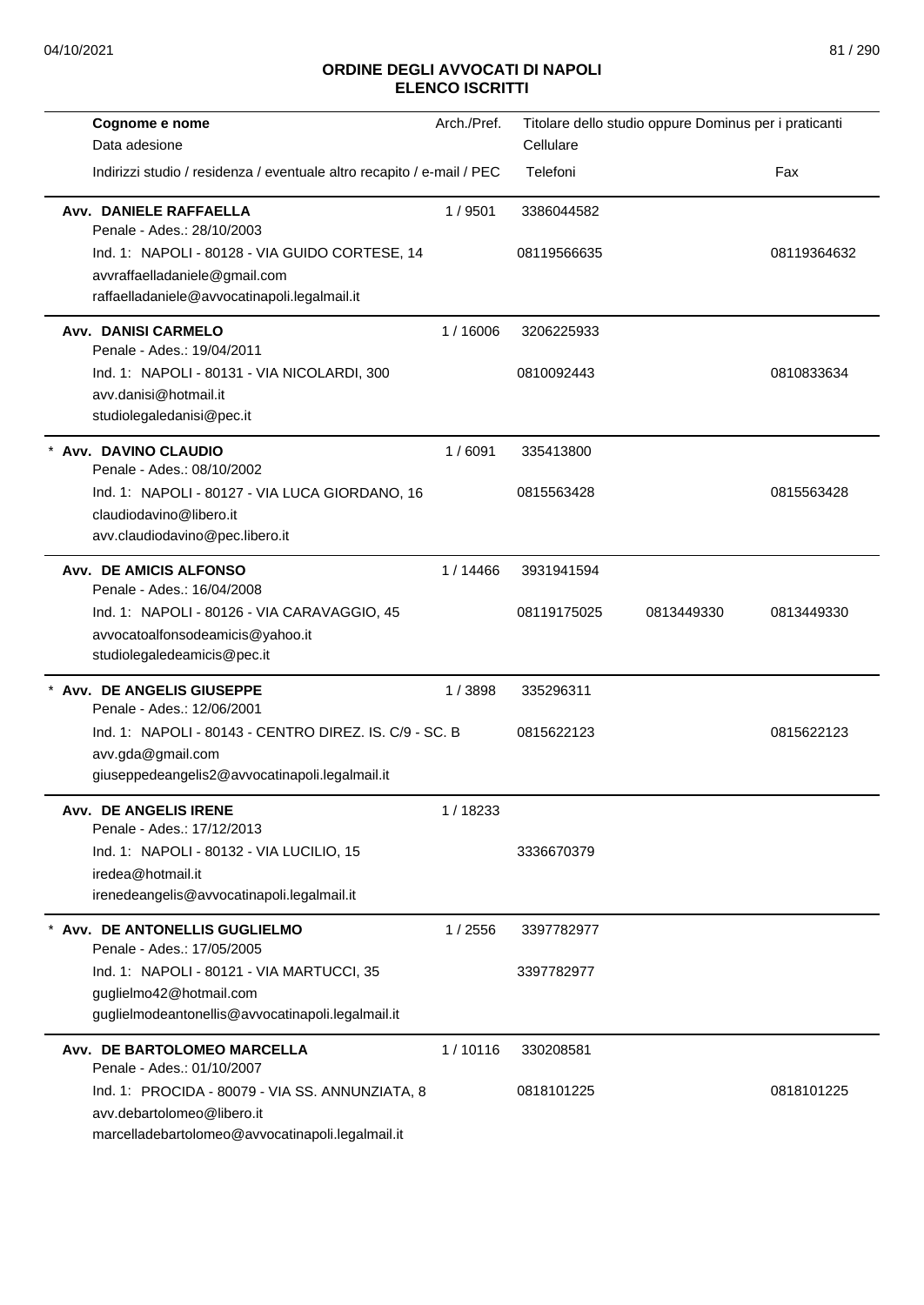| Cognome e nome                                                                                     | Arch./Pref. | Titolare dello studio oppure Dominus per i praticanti |             |
|----------------------------------------------------------------------------------------------------|-------------|-------------------------------------------------------|-------------|
| Data adesione                                                                                      |             | Cellulare                                             |             |
| Indirizzi studio / residenza / eventuale altro recapito / e-mail / PEC                             |             | Telefoni                                              | Fax         |
| Avv. de BENEDICTIS CARLO<br>Penale - Ades.: 15/04/2014                                             | 1/18520     | 3313923458                                            |             |
| Ind. 1: NAPOLI - 80142 - CORSO NOVARA, 43                                                          |             | 0815634790                                            | 08119811124 |
| Ind. 2: CASORIA - 80026 - VIA NAZIONALE DELLE PUGLIE,<br>290/A                                     |             | 08119811115                                           | 08119811124 |
| avv.dbcarlo@gmail.com<br>avv.carlodebenedictis@pec.it                                              |             |                                                       |             |
| Avv. DE CESARE NICOLA<br>Penale - Ades.: 16/04/2013                                                | 1/9535      |                                                       |             |
| Ind. 1: NAPOLI - 80134 - VIA PORTA CARRESE, 38                                                     |             | 081400980                                             |             |
| Ind. 2: TERAMO - 64100 - PIAZZA G. VERDI, 10                                                       |             | 0861242668                                            | 0861242668  |
| avvocatonicoladecesare@pec.giuffre.it                                                              |             |                                                       |             |
| * Avv. DE CHIARA VITTORIO<br>Penale - Ades.: 12/06/2001                                            | 1/3322      | 3355411787                                            |             |
| Ind. 1: NAPOLI - 80126 - VIA CINTIA PARCO S. PAOLO, 26                                             |             | 0817676817                                            | 0817676817  |
| avv.vittoriodechiara@alice.it                                                                      |             |                                                       |             |
| vittoriodechiara@avvocatinapoli.legalmail.it                                                       |             |                                                       |             |
| Avv. DE CICCO RAFFAELE                                                                             | 1/18609     |                                                       |             |
| Penale - Ades.: 07/10/2014<br>Ind. 1: NAPOLI - 80124 - VIA ACATE, 85                               |             | 0817624851                                            | 0817624851  |
| avv.raffaeledecicco@gmail.com                                                                      |             |                                                       |             |
| raffaeledecicco@avvocatinapoli.legalmail.it                                                        |             |                                                       |             |
| Avv. DE CRESCENZO LUCA                                                                             | 1/17709     | 3389876567                                            |             |
| Penale - Ades.: 17/04/2012                                                                         |             |                                                       |             |
| Ind. 1: PORTICI - 80055 - CORSO GARIBALDI, 162 ED. B<br><b>SCALA B</b><br>decreavy.luca@hotmail.it |             | 081275668                                             | 081275668   |
| lucadecrescenzo@avvocatinapoli.legalmail.it                                                        |             |                                                       |             |
|                                                                                                    |             |                                                       |             |
| Avv. DE CRISTOFARO ALESSIA<br>Penale - Ades.: 20/12/2005                                           | 1/12307     | 3332076038                                            |             |
| Ind. 1: NAPOLI - 80128 - PIAZZA QUATTRO GIORNATE, 64                                               |             | 3332076038                                            | 0815788295  |
| avvocato.alessiadecristofaro@gmail.com                                                             |             |                                                       |             |
| alessiadecristofaro@avvocatinapoli.legalmail.it                                                    |             |                                                       |             |
| Avv. DE FALCO GENNARO                                                                              | 1/5346      | 3356036848                                            |             |
| Penale - Ades.: 12/06/2001                                                                         |             |                                                       |             |
| Ind. 1: NAPOLI - 80143 - VIA G. PORZIO, 4 IS. G/1 SC. B                                            |             | 0815784954                                            | 0815784954  |
| Ind. 2: NAPOLI - 80121 - VIA TASSO, 114                                                            |             |                                                       |             |
| gennarodefalco@tiscali.it<br>gennarodefalco1@avvocatinapoli.legalmail.it                           |             |                                                       |             |
|                                                                                                    |             |                                                       |             |
| Avv. DE FALCO MARCO<br>Penale - Ades.: 21/04/2009                                                  | 1/14119     | 3283360522                                            |             |
| Ind. 1: NAPOLI - 80143 - CENTRO DIREZIONALE ISOLA G/7                                              |             | 0817879716                                            | 0817879726  |
| studiopadula@tiscali.it                                                                            |             |                                                       |             |
| marco.defalco@asmepec.it                                                                           |             |                                                       |             |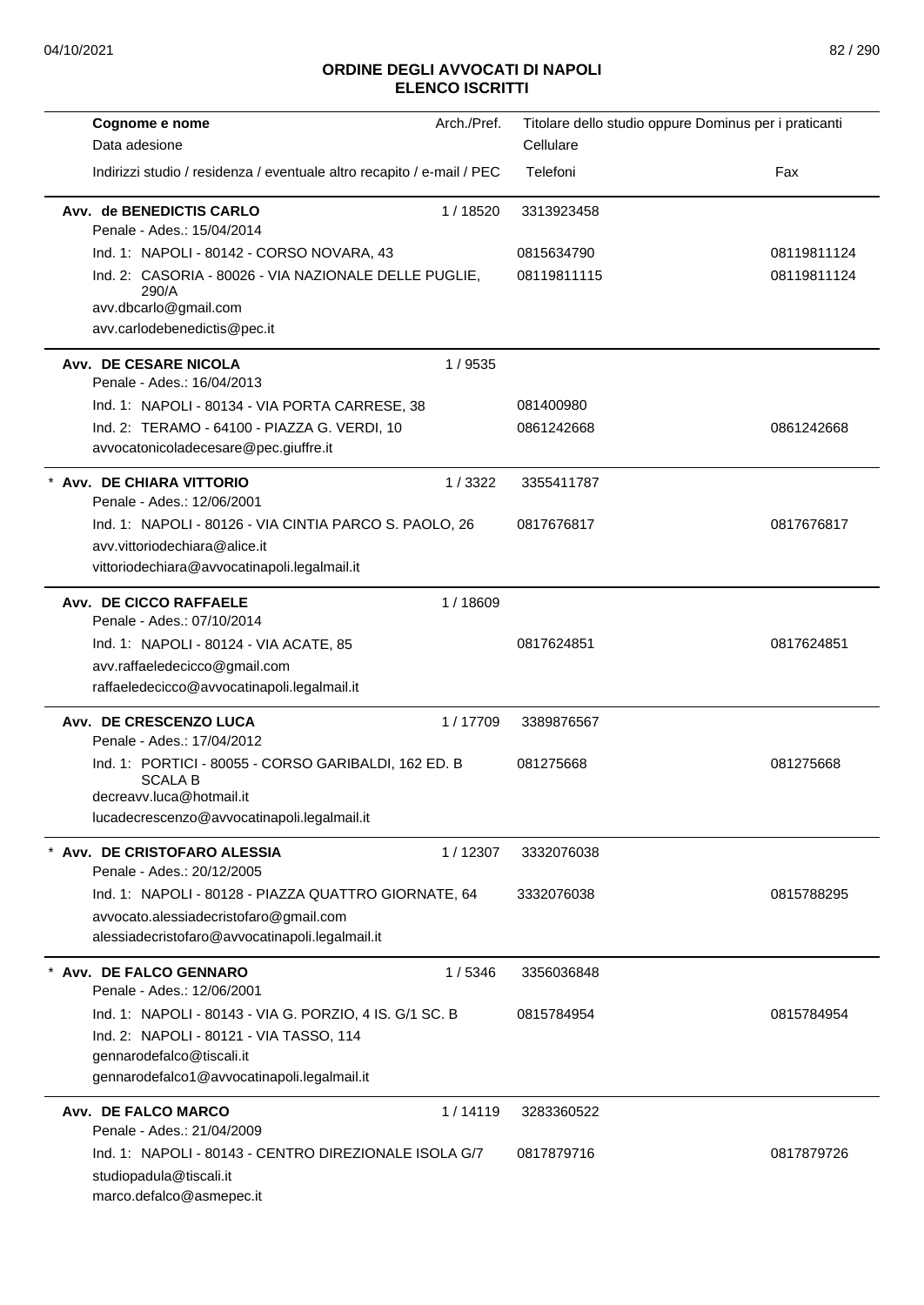| Cognome e nome                                                                                                                          | Arch./Pref. | Titolare dello studio oppure Dominus per i praticanti |             |
|-----------------------------------------------------------------------------------------------------------------------------------------|-------------|-------------------------------------------------------|-------------|
| Data adesione                                                                                                                           |             | Cellulare                                             |             |
| Indirizzi studio / residenza / eventuale altro recapito / e-mail / PEC                                                                  |             | Telefoni                                              | Fax         |
| <b>Avv. DE FELICE FRANCESCO</b><br>Penale - Ades.: 15/12/2015                                                                           | 1/19338     | 3466923013                                            |             |
| Ind. 1: ERCOLANO - 80056 - VIALE DELLE MIMOSE, 3<br>f.defelice07@libero.it<br>francescodefelice@avvocatinapoli.legalmail.it             |             | 3466923013                                            |             |
| Avv. DE FELICE LUCA<br>Penale - Ades.: 02/07/2013                                                                                       | 1 / 16654   | 3384850347                                            |             |
| Ind. 1: NAPOLI - 80143 - CENTRO DIREZIONALE ISOLA G/1<br>avv.lucadefelice@gmail.com<br>avv.lucadefelice@pec.it                          |             | 08118779278                                           |             |
| Avv. DE FENZA MARIA<br>Penale - Ades.: 20/04/2010                                                                                       | 1 / 15646   | 3394503027                                            |             |
| Ind. 1: NAPOLI - 80133 - VIA TRINITA' DEGLI SPAGNOLI, 5<br>marydefenza@gmail.com<br>mariadefenza@avvocatinapoli.legalmail.it            |             | 08119320341                                           | 08119320341 |
| Avv. DE FEO ALFREDO<br>Penale - Ades.: 17/04/2007                                                                                       | 1/3905      | 3382101071                                            |             |
| Ind. 1: NAPOLI - 80100 - VIA CHIATAMONE, 53/C<br>studiodefeo@libero.it<br>avvocatoalfredodefeo@pec.it                                   |             | 08119364522                                           | 08119363380 |
| Avv. DE FEO MASSIMO<br>Penale - Ades.: 17/04/2007                                                                                       | 1/13708     |                                                       |             |
| Ind. 1: NAPOLI - 80100 - VIA CHIATAMONE, 53/C<br>massimodefeo@avvocatinapoli.legalmail.it                                               |             | 08119364522                                           | 08119363380 |
| Avv. DE FILIPPO ELVIRA<br>Penale - Ades.: 17/04/2007                                                                                    | 1/13649     |                                                       |             |
| Ind. 1: NAPOLI - 80126 - VIA CARAVAGGIO 143<br>elviradefilippo@avvocatinapoli.legalmail.it                                              |             | 081623893                                             | 081623893   |
| Avv. de FLAVIIS UGO<br>Penale - Ades.: 13/02/2018                                                                                       | 1/18158     | 3357800028                                            |             |
| Ind. 1: NAPOLI - 80133 - VIA MIGUEL CERVANTES DE<br>SAAVEDRA, 52<br>studio.deflaviis@virgilio.it<br>ugodeflaviis@pec.it                 |             | 0815528110                                            | 0815528110  |
| Avv. DE FRAIA MARCELLO<br>Penale - Ades.: 07/12/2004                                                                                    | 1/10114     | 3337577710                                            |             |
| Ind. 1: POZZUOLI - 80078 - VIA SOLFATARA, 8/D<br>marcello.defraia@gmail.com<br>marcellodefraia@avvocatinapoli.legalmail.it              |             | 08118108198                                           | 08118108198 |
| Avv. DE FRANCESCO BARBARA<br>Penale - Ades.: 06/07/2010                                                                                 | 1/16065     | 3382350549                                            |             |
| Ind. 1: NAPOLI - 80121 - VIA DEL PARCO MARGHERITA, 10<br>barbaradefrancesco@libero.it<br>barbaradefrancesco@avvocatinapoli.legalmail.it |             | 0815600467                                            | 0815600467  |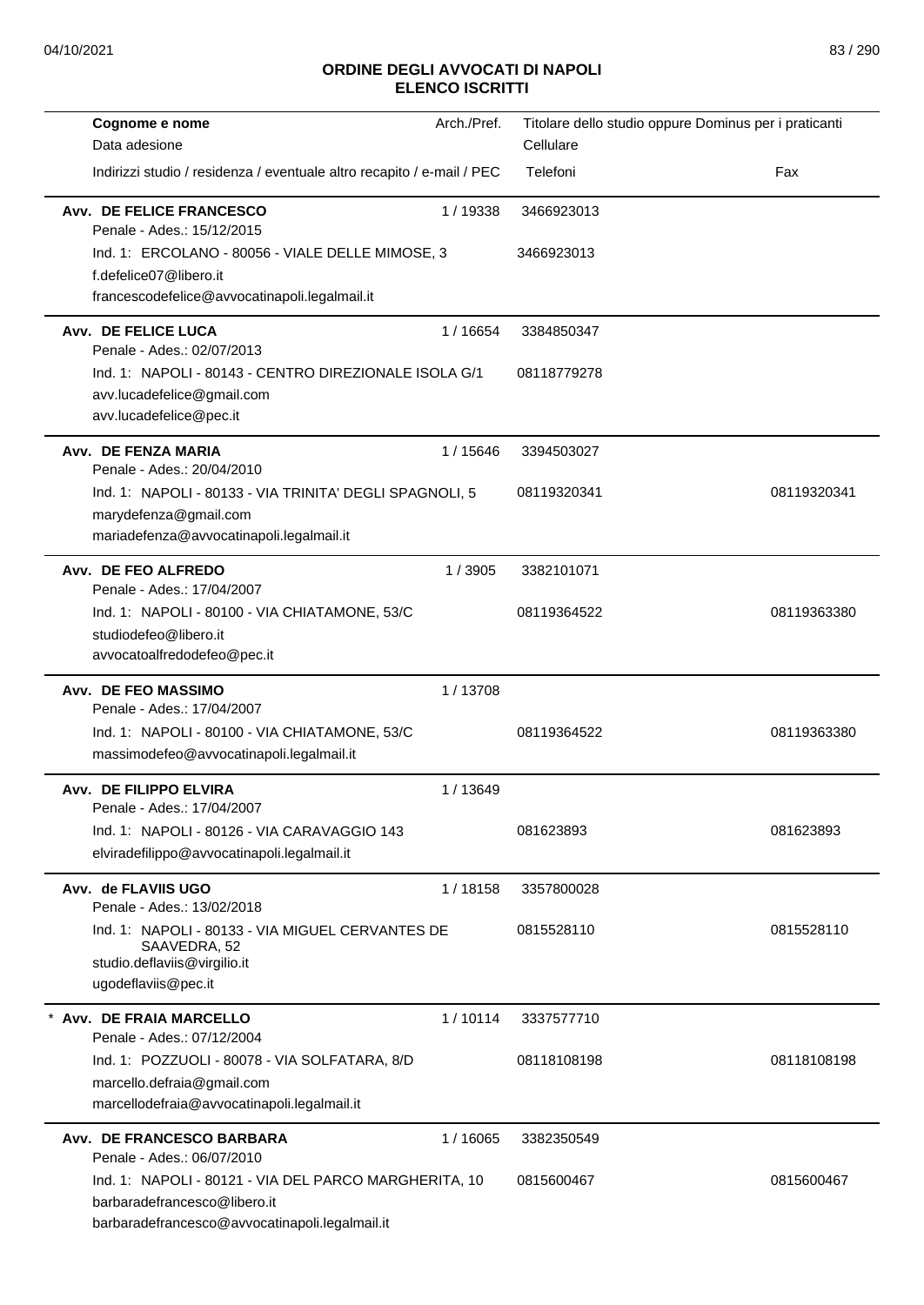| Cognome e nome<br>Data adesione                                                                                                       | Arch./Pref. | Titolare dello studio oppure Dominus per i praticanti<br>Cellulare |             |
|---------------------------------------------------------------------------------------------------------------------------------------|-------------|--------------------------------------------------------------------|-------------|
| Indirizzi studio / residenza / eventuale altro recapito / e-mail / PEC                                                                |             | Telefoni                                                           | Fax         |
| Avv. DE FUSCO ROBERTO<br>Penale - Ades.: 12/06/2001                                                                                   | 1/6133      | 3384403518                                                         |             |
| Ind. 1: NAPOLI - 80144 - VIA DELL'ORTIGARA, 14<br>roberto.defusco@tin.it<br>robertodefusco@avvocatinapoli.legalmail.it                |             | 081432772                                                          | 081432772   |
| Avv. DE GENNARO PAOLA<br>Penale - Ades.: 19/04/2016                                                                                   | 1/19483     | 3381479470                                                         |             |
| Ind. 1: POZZUOLI - 80078 - VIA SOLFATARA, 7/D                                                                                         |             | 08118108198                                                        |             |
| Ind. 2: MUGNANO DI NAPOLI - 80018 - VIA QUATTRO MARTIRI, 0815711088<br>12<br>pdegennaro78@gmail.com<br>paoladegennaro@pec.it          |             |                                                                    | 0815711088  |
| Avv. DE GIORGIO PAOLA<br>Penale - Ades.: 10/04/2012                                                                                   | 1/17028     | 3398131224                                                         |             |
| Ind. 1: NAPOLI - 80132 - VIA CEDRONIO, 23<br>degiorgio.paola@gmail.com<br>paoladegiorgio@avvocatinapoli.legalmail.it                  |             | 08119578063                                                        | 08119578063 |
| Avv. DE GIOVANNI VALENTINA<br>Penale - Ades.: 19/04/2016                                                                              | 1/19132     | 3471264252                                                         |             |
| Ind. 1: NAPOLI - 80129 - GALLERIA VANVITELLI, 2<br>valentinadegiovanni@gmail.com<br>valentinadegiovanni@pec.giuffre.it                |             | 0813779145                                                         |             |
| * Avv. DE GIROLAMO ANTONIO<br>Penale - Ades.: 16/09/2003                                                                              | 1/4964      | 3357029457                                                         |             |
| Ind. 1: ISCHIA - 80077 - VIA MICHELE MAZZELLA, 1<br>antonio.degirolamo@federmoto.it<br>antonio.degirolamo@pec.federmoto.it            |             | 081993738                                                          | 081993738   |
| Avv. DE GREGORIO CARMELA<br>Penale - Ades.: 17/12/2013                                                                                | 1/17513     | 3343082690                                                         |             |
| Ind. 1: NAPOLI - 80122 - VIALE MARIA CRISTINA DI SAVOIA,<br>35/G<br>carmeladegregorio@live.it<br>avv.carmeladegregorio@pec.giuffre.it |             | 081682868                                                          | 081682868   |
| Avv. DE GREGORIO CIRO<br>Penale - Ades.: 17/05/2005                                                                                   | 1/11540     | 3474006830                                                         |             |
| Ind. 1: PORTICI - 80055 - VIA LEONARDO DA VINCI, 54<br>ciroavvdegregorio@gmail.it<br>ciro.degregorio@asmepec.it                       |             | 0815544825                                                         | 0815544825  |
| * Avv. DE GREGORIO GIUSEPPE<br>Penale - Ades.: 24/02/2004                                                                             | 1/7701      | 3356611682                                                         |             |
| Ind. 1: NAPOLI - 80132 - VIA MARINO TURCHI, 16<br>gavvdegregorio@gmail.com<br>giuseppedegregorio@avvocatinapoli.legalmail.it          |             | 0812457472                                                         | 0812400491  |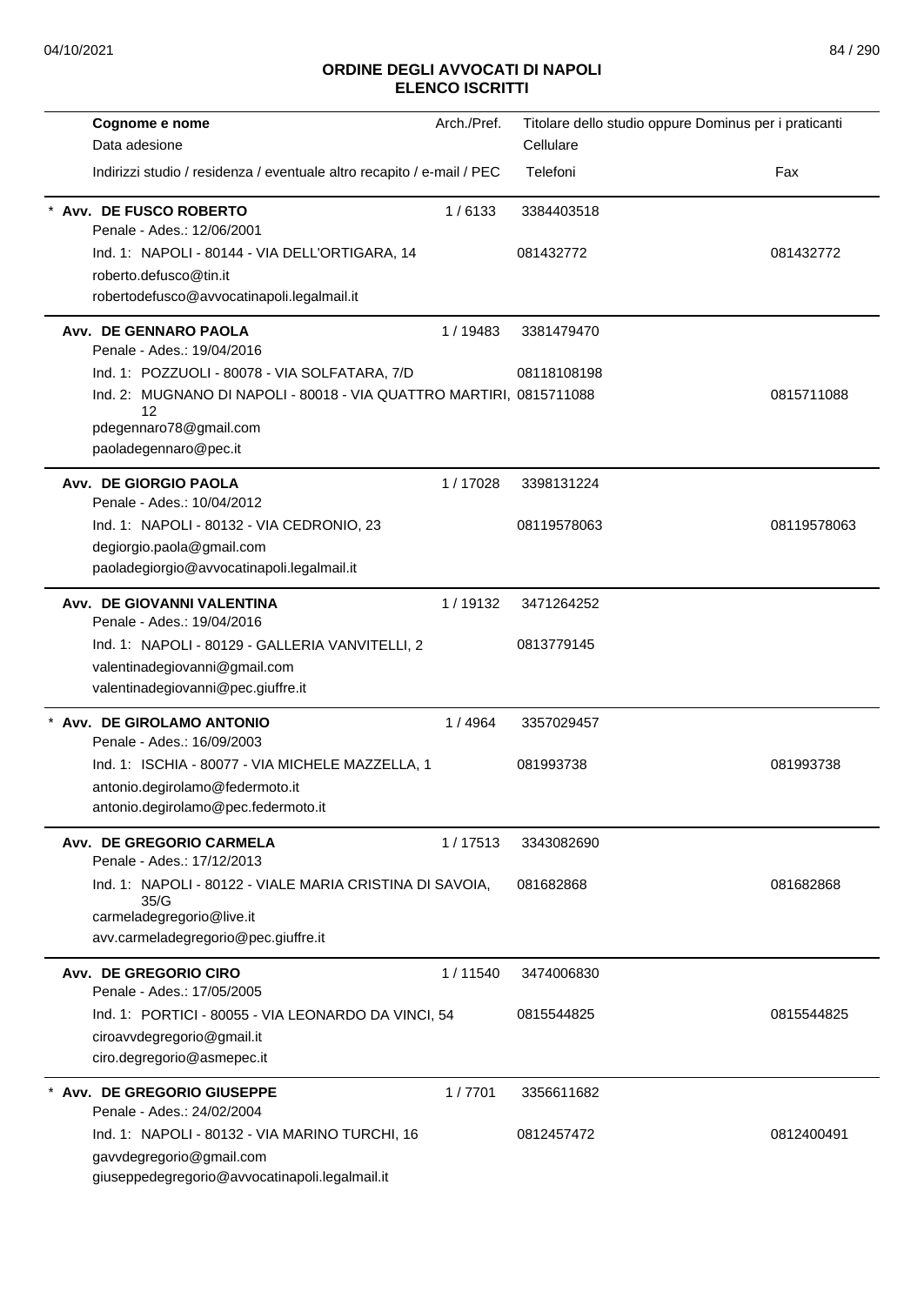| Cognome e nome                                                                   | Arch./Pref. |             | Titolare dello studio oppure Dominus per i praticanti |             |
|----------------------------------------------------------------------------------|-------------|-------------|-------------------------------------------------------|-------------|
| Data adesione                                                                    |             | Cellulare   |                                                       |             |
| Indirizzi studio / residenza / eventuale altro recapito / e-mail / PEC           |             | Telefoni    |                                                       | Fax         |
| Avv. DE IORIO FABIO                                                              | 1/12478     | 3356644891  |                                                       |             |
| Penale - Ades.: 16/04/2008                                                       |             |             |                                                       |             |
| Ind. 1: NAPOLI - 80123 - VIA MANZONI, 88                                         |             | 0817144414  |                                                       | 08119578225 |
| Ind. 2: NAPOLI - 80128 - PIAZZA MEDAGLIE D'ORO, 4<br>avv.deiorio@gmail.com       |             | 08118944725 |                                                       | 0816583863  |
| avv.deiorio@pec.it                                                               |             |             |                                                       |             |
| Avv. DE LEO DANIELA                                                              | 1/12962     | 3500847306  |                                                       |             |
| Penale - Ades.: 16/12/2008                                                       |             |             |                                                       |             |
| Ind. 1: NAPOLI - 80134 - VIA TOMMASO CARAVITA, 10                                |             | 0813797602  |                                                       | 0813797602  |
| danieladeleo@libero.it                                                           |             |             |                                                       |             |
| danieladeleo@avvocatinapoli.legalmail.it                                         |             |             |                                                       |             |
| Avv. de LERMA DICELENZA DI CASTELME                                              | 1/8701      | 3356538212  |                                                       |             |
| <b>GIULIA</b><br>Penale - Ades.: 12/11/2002                                      |             |             |                                                       |             |
| Ind. 1: NAPOLI - 80134 - VIA MARIO MORGANTINI, 3                                 |             | 0815511418  |                                                       |             |
| Ind. 2: NAPOLI - 80135 - SALITA TARSIA, 132                                      |             | 3356538212  |                                                       |             |
| avv.giuliadelerma@gmail.com                                                      |             |             |                                                       |             |
| giuliadelerma@avvocatinapoli.legalmail.it                                        |             |             |                                                       |             |
| Avv. DE LILLO ROBERTA                                                            | 1/7167      | 3351542737  |                                                       |             |
| Penale - Ades.: 12/11/2002                                                       |             |             |                                                       |             |
| Ind. 1: NAPOLI - 80131 - VIA S. MAR. CAP. VECCHIA, 30/C                          |             | 08119183068 |                                                       |             |
| studiolegaledelillo@alice.it                                                     |             |             |                                                       |             |
| robertadelillo@avvocatinapoli.legalmail.it                                       |             |             |                                                       |             |
| Avv. DE LISO BARBARA<br>Penale - Ades.: 16/12/2014                               | 1/16850     | 3332139638  |                                                       |             |
| Ind. 1: NAPOLI - 80144 - VIA FRATELLI CERVI, 108                                 |             | 08118810785 |                                                       | 08118810785 |
| barbara.deliso2011@libero.it                                                     |             |             |                                                       |             |
| barbaradeliso@avvocatinapoli.legalmail.it                                        |             |             |                                                       |             |
| Avv. DE LUCA DANIELA                                                             | 1/10100     | 3398473211  |                                                       |             |
| Penale - Ades.: 01/02/2005                                                       |             |             |                                                       |             |
| Ind. 1: NAPOLI - 80138 - PIAZZA NICOLA AMORE, 6                                  |             | 08119570176 |                                                       |             |
| daniadeluca@libero.it                                                            |             |             |                                                       |             |
| danieladeluca2@avvocatinapoli.legalmail.it                                       |             |             |                                                       |             |
| Avv. DE LUCA DANIELA                                                             | 1 / 12333   | 3383573400  |                                                       |             |
| Penale - Ades.: 20/04/2006                                                       |             |             |                                                       |             |
| Ind. 1: NAPOLI - 80125 - VIA VICINALE TERRACINA, 60<br>deluca.daniela1@libero.it |             | 0812396895  | 3383573400                                            | 0812396895  |
| danieladeluca1@avvocatinapoli.legalmail.it                                       |             |             |                                                       |             |
| Avv. de LUCA DANIELE                                                             | 1/3275      | 3483369612  |                                                       |             |
| Penale - Ades.: 12/06/2001                                                       |             |             |                                                       |             |
| Ind. 1: NAPOLI - 80122 - CORSO VITTORIO EMANUELE, 42                             |             | 0812486171  |                                                       | 0812486171  |
| danieledeluca@iol.it                                                             |             |             |                                                       |             |
| danieledeluca@avvocatinapoli.legalmail.it                                        |             |             |                                                       |             |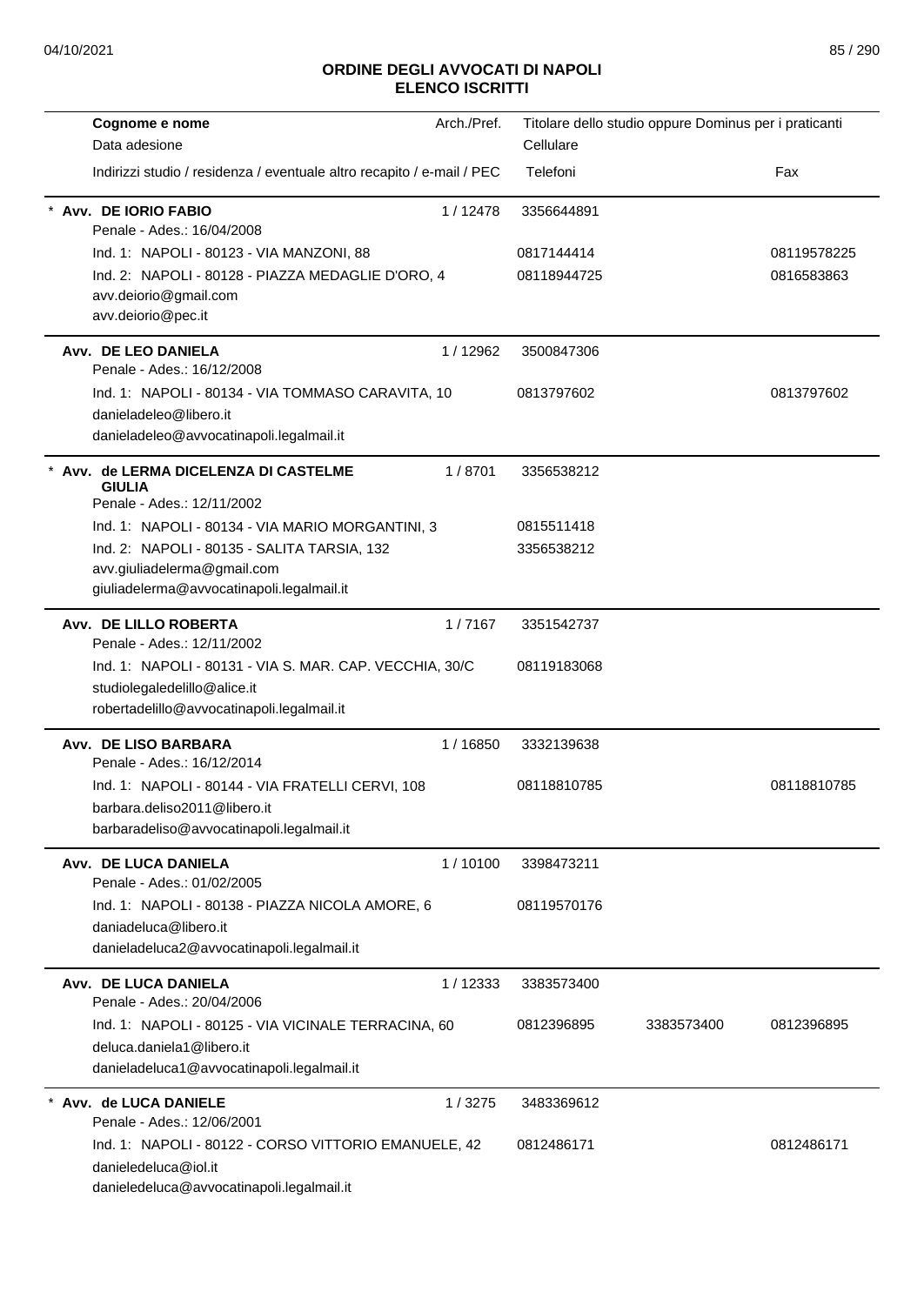| Cognome e nome<br>Data adesione                                                                                                                     | Arch./Pref. | Cellulare   | Titolare dello studio oppure Dominus per i praticanti |             |
|-----------------------------------------------------------------------------------------------------------------------------------------------------|-------------|-------------|-------------------------------------------------------|-------------|
| Indirizzi studio / residenza / eventuale altro recapito / e-mail / PEC                                                                              |             | Telefoni    |                                                       | Fax         |
| Avv. DE LUCA DAVIDE<br>Penale - Ades.: 24/01/2017                                                                                                   | 1/20144     | 3474581758  |                                                       |             |
| Ind. 1: NAPOLI - 80122 - VIA PRIVATA FIORENTINE A CHIAIA,<br>8/A                                                                                    |             | 0817614846  |                                                       | 0817614846  |
| avvdavidedeluca@libero.it<br>d.deluca@pec.it                                                                                                        |             |             |                                                       |             |
| Avv. DE LUCA LUCA<br>Penale - Ades.: 13/03/2018                                                                                                     | 1/20821     | 3339559129  |                                                       |             |
| Ind. 1: NAPOLI - 80134 - VICO S. GER. ALLE MONACHE, 29<br>lucadeluca1979@gmail.com<br>lucadeluca1@avvocatinapoli.legalmail.it                       |             | 0817748485  |                                                       |             |
| Avv. DE LUCA MARCO<br>Penale - Ades.: 16/12/2014                                                                                                    | 1/18601     | 3204572994  |                                                       |             |
| Ind. 1: NAPOLI - 80128 - VIA E. A. MARIO, 27                                                                                                        |             | 3204572994  |                                                       | 08119318463 |
| Ind. 2: MARANO DI NAPOLI - 80016 - CORSO ITALIA, 81<br>studiolegaledeluca.MDL@gmail.com<br>marcodeluca@avvocatinapoli.legalmail.it                  |             | 08118754713 |                                                       | 08118754713 |
| Avv. DE LUCA MATTEO<br>Penale - Ades.: 05/07/2016                                                                                                   | 1/18530     | 3481854616  |                                                       |             |
| Ind. 1: NAPOLI - 80122 - VIA RIVIERA DI CHIAIA, 9/A                                                                                                 |             | 3481854616  |                                                       | 081681630   |
| avv.matteodeluca@gmail.com<br>matteodeluca@avvocatinapoli.legalmail.it                                                                              |             |             |                                                       |             |
| * Avv. DE LUCA ROSSELLA FLORA TERESA<br>Penale - Ades.: 22/03/2005                                                                                  | 1/10819     | 3395751175  |                                                       |             |
| Ind. 1: NAPOLI - 80143 - VIA NUOVA POGGIOREALE, 45<br>avv.delucarossella@hotmail.it<br>rossellaflorateresadeluca@avvocatinapoli.legalmail.i         |             | 08119646882 |                                                       | 08119646882 |
| Avv. DE LUCA UMBERTO                                                                                                                                | 1/16213     | 3883666290  |                                                       |             |
| Penale - Ades.: 18/12/2012<br>Ind. 1: PORTICI - 80055 - VIA DELLA LIBERTA', 25                                                                      |             | 0813591317  | 3883666290                                            | 0813591317  |
| umberto-deluca@libero.it<br>umbertodeluca1@avvocatinapoli.legalmail.it                                                                              |             |             |                                                       |             |
| Avv. DE LUCIA VINCENZO<br>Penale - Ades.: 19/12/2006                                                                                                | 1/13471     |             |                                                       |             |
| Ind. 1: SAN GIORGIO A CREMANO - 80046 - P.ZZA GIORDANO 0815742382<br>BRUNO,2<br>avv.delucia@email.it<br>vincenzodelucia@avvocatinapoli.legalmail.it |             |             |                                                       | 0815742382  |
| Avv. DE MAIO GUIDO                                                                                                                                  | 1/8501      | 3356827254  |                                                       |             |
| Penale - Ades.: 14/10/2003                                                                                                                          |             |             |                                                       |             |
| Ind. 1: NAPOLI - 80122 - VIALE M. C. DI SAVOIA, 18/A<br>info@guidodemaio.com<br>avvocatoguidodemaio@pec-legal.it                                    |             | 0815754929  |                                                       | 0815754926  |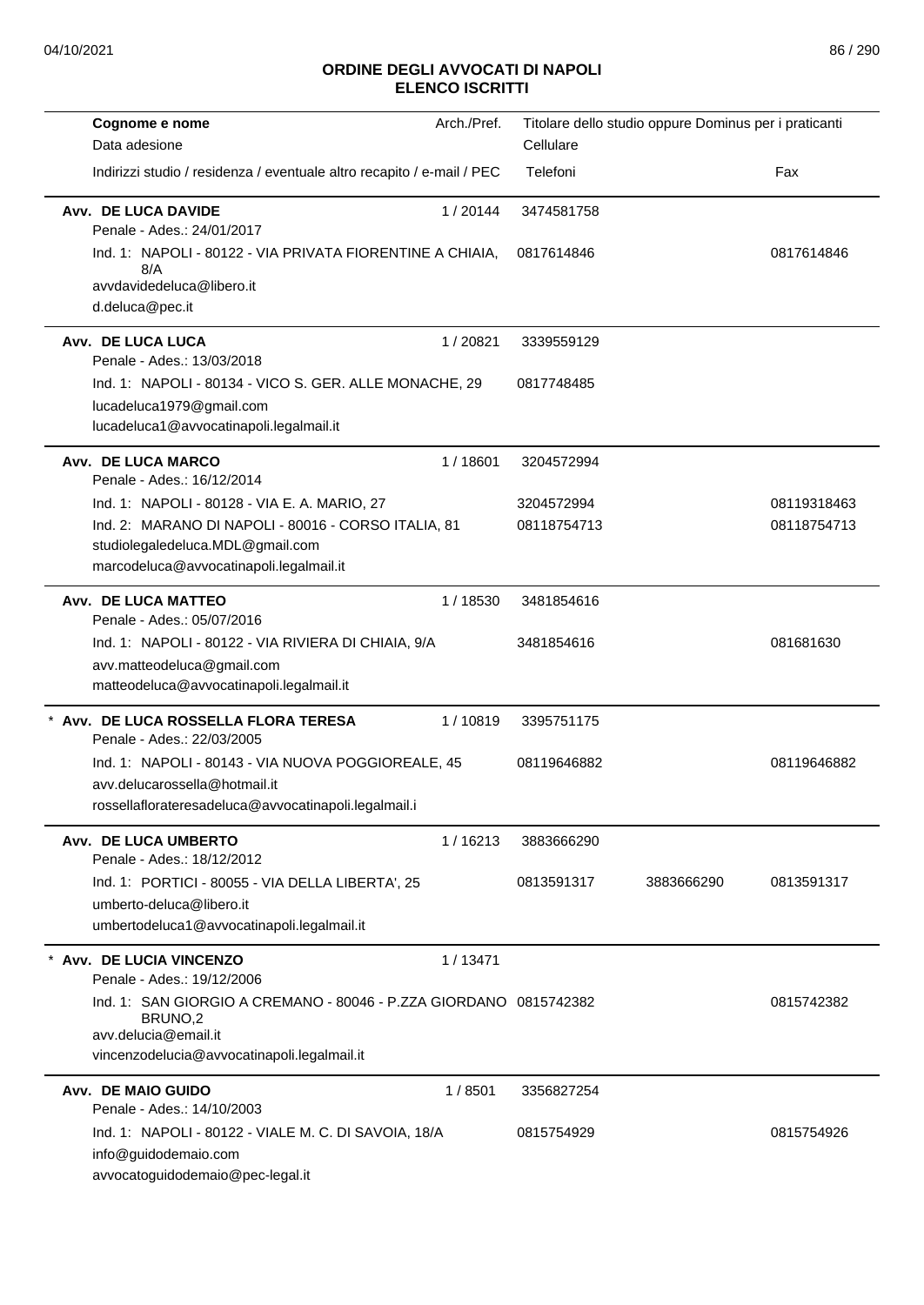| Cognome e nome<br>Data adesione                                                                                                         | Arch./Pref. | Cellulare   | Titolare dello studio oppure Dominus per i praticanti |             |
|-----------------------------------------------------------------------------------------------------------------------------------------|-------------|-------------|-------------------------------------------------------|-------------|
| Indirizzi studio / residenza / eventuale altro recapito / e-mail / PEC                                                                  |             | Telefoni    |                                                       | Fax         |
| Avv. DE MAIO IDA<br>Penale - Ades.: 15/12/2009                                                                                          | 1/12701     | 3358737299  |                                                       |             |
| Ind. 1: ISCHIA - 80070 - VIA M. MAZZELLA, 60<br>demaioavvida@libero.it<br>idademaio@avvocatinapoli.legalmail.it                         |             | 081993892   |                                                       | 081993892   |
| Avv. DE MAIO VALERIO<br>Penale - Ades.: 30/11/2004                                                                                      | 1/10036     | 3358304554  |                                                       |             |
| Ind. 1: NAPOLI - 80128 - VIA MICHELANGELO NACCHERINO, 4 0815608453<br>valeriodemaio@tin.it<br>valeriodemaio@avvocatinapoli.legalmail.it |             |             |                                                       | 0810584817  |
| <b>Avv. DE MARCO GIOVANNI</b><br>Penale - Ades.: 01/07/2009                                                                             | 1/14874     | 3296654800  |                                                       |             |
| Ind. 1: NAPOLI - 80131 - VIA NICOLARDI PARCO AVOLIO, 61<br>giovannidemarco@hotmail.it<br>giovannidemarco@avvocatinapoli.legalmail.it    |             | 08118814980 |                                                       | 08118814980 |
| <b>Avv. DE MARCO VIRGINIA</b><br>Penale - Ades.: 10/06/2003                                                                             | 1/8676      | 3483835001  |                                                       |             |
| Ind. 1: NAPOLI - 80139 - VIA P. S. MANCINI, 33<br>avvocatovirginiademarco@gmail.com<br>virginiademarco@avvocatinapoli.legalmail.it      |             | 081200918   |                                                       | 081200918   |
| Avv. DE MARE ILARIA<br>Penale - Ades.: 21/04/2015                                                                                       | 1/19147     |             |                                                       |             |
| Ind. 1: NAPOLI - 80142 - CORSO GARIBALDI, 373<br>ilariademare@libero.it<br>ilariademare@avvocatinapoli.legalmail.it                     |             | 081201713   |                                                       | 081201713   |
| Avv. DE MARI MARZIA<br>Penale - Ades.: 06/10/2009                                                                                       | 1/15414     | 3474548954  |                                                       |             |
| Ind. 1: NAPOLI - 80121 - VIA VANNELLA GAETANI, 3<br>marziademari@tiscali.it<br>avv.marziademari@pec.it                                  |             | 08118563273 | 3474548954                                            | 08118563273 |
| Avv. DE MARIA FABIO<br>Penale - Ades.: 11/02/2014                                                                                       | 1 / 15562   | 3384222703  |                                                       |             |
| Ind. 1: NAPOLI - 80134 - VIA GUGLIELMO SANFELICE, 24<br>avv.fabiodemaria@gmail.com<br>fabiodemaria@avvocatinapoli.legalmail.it          |             | 0815519721  |                                                       | 0815524215  |
| Avv. DE MARIA GIOVANNI<br>Penale - Ades.: 17/04/2012                                                                                    | 1/16954     | 3286521284  |                                                       |             |
| Ind. 1: NAPOLI - 80133 - VIA LOGGIA DEI PISANI, 13<br>giovannidemaria@hotmail.com<br>giovannidemaria@avvocatinapoli.legalmail.it        |             | 0815511924  |                                                       | 0812520036  |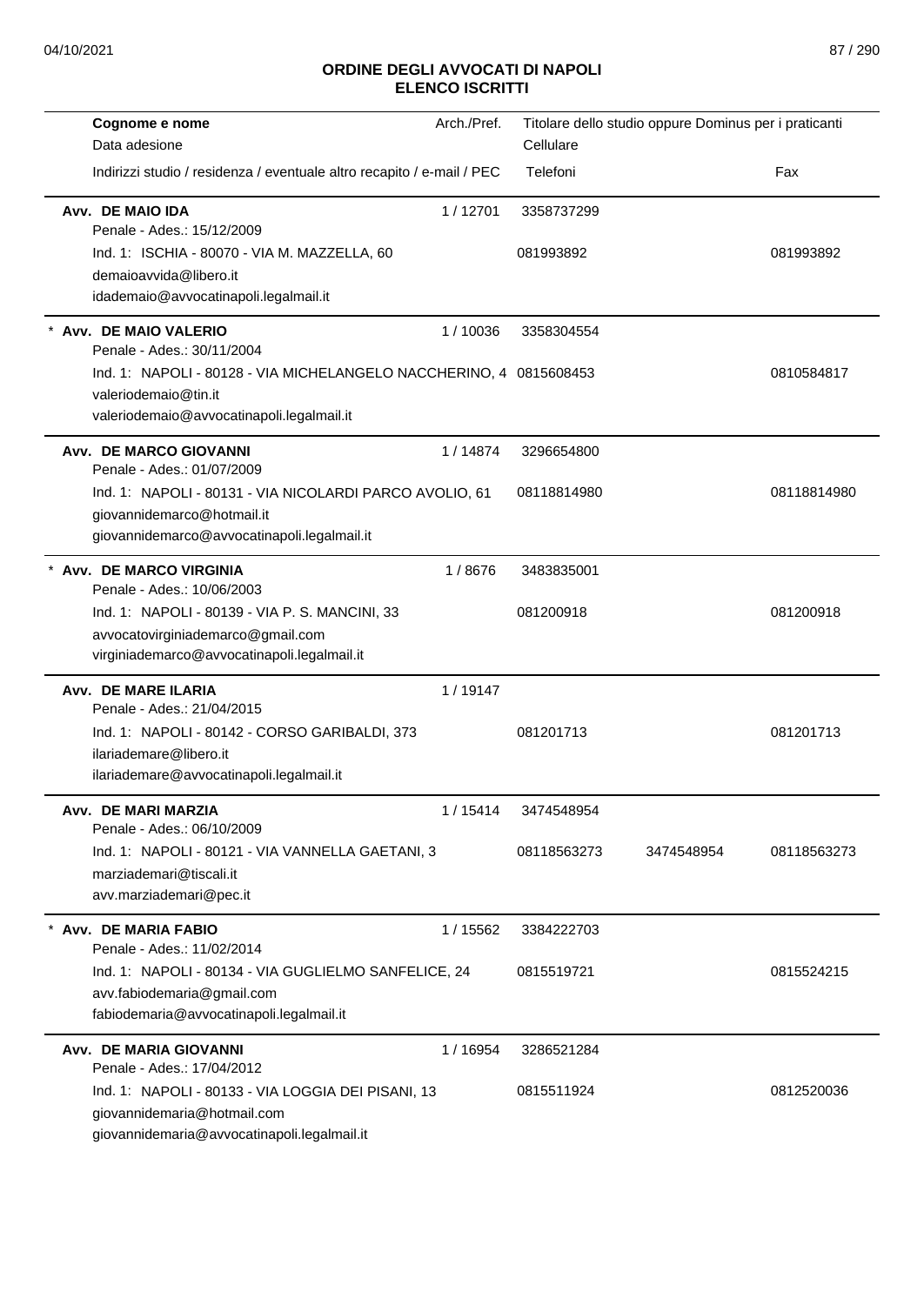| Cognome e nome                                                                                                                                       | Arch./Pref. |             | Titolare dello studio oppure Dominus per i praticanti |
|------------------------------------------------------------------------------------------------------------------------------------------------------|-------------|-------------|-------------------------------------------------------|
| Data adesione                                                                                                                                        |             | Cellulare   |                                                       |
| Indirizzi studio / residenza / eventuale altro recapito / e-mail / PEC                                                                               |             | Telefoni    | Fax                                                   |
| Avv. DE MARTINO ALESSANDRA<br>Penale - Ades.: 04/07/2017                                                                                             | 1/17252     | 3397099248  |                                                       |
| Ind. 1: SAN GIORGIO A CREMANO - 80046 - VIA G. DI<br>VITTORIO, 9<br>alexdemar76@libero.it<br>alessandrademartino@pec.it                              |             | 0815747159  | 0815747159                                            |
| Avv. DE MARTINO CIRO<br>Penale - Ades.: 17/12/2013                                                                                                   | 1/18282     | 3281620164  |                                                       |
| Ind. 1: PORTICI - 80055 - VIA E. GIANTURCO, 36 - PARCO<br><b>EDILMARE</b><br>avvcirodemartino@libero.it<br>cirodemartino@avvocatinapoli.legalmail.it |             | 0816076336  | 0812430754                                            |
| Avv. de MARTINO FRANCESCO MARCO<br>Penale - Ades.: 20/04/2017                                                                                        | 1/10284     |             |                                                       |
| Ind. 1: NAPOLI - 80139 - VIA PIETRO COLLETTA, 12<br>francescomarco.demartino@unina.it<br>francescomarco.demartino@personalepec.unina.it              |             | 0815635918  | 0815635918                                            |
| <b>Avv. DE MARTINO GIULIA</b><br>Penale - Ades.: 28/09/2010                                                                                          | 1/9498      |             |                                                       |
| Ind. 1: NAPOLI - 80137 - V.R. DE SANGRO DI SAN SEVERO 4<br>giuliademartino@avvocatinapoli.legalmail.it                                               |             | 0812110031  | 081441067                                             |
| Avv. DE MARTINO GIUSEPPINA<br>Penale - Ades.: 09/07/2019                                                                                             | 1/19931     | 3349897105  |                                                       |
| Ind. 1: NAPOLI - 80125 - PIAZZA G. D'ANNUNZIO, 15<br>pina.demartino83@gmail.com<br>giuseppinademartino@avvocatinapoli.legalmail.it                   |             | 0812396540  | 0812396540                                            |
| Avv. DE MASI TIZIANA<br>Penale - Ades.: 17/12/2013                                                                                                   | 1/18283     | 3388872070  |                                                       |
| Ind. 1: NAPOLI - 80138 - CORSO UMBERTO I, 311<br>tizianademasi@libero.it<br>tizianademasi@avvocatinapoli.legalmail.it                                |             | 08119533739 | 08119533739                                           |
| Avv. DE MATTHAEIS ROBERTA<br>Penale - Ades.: 08/10/2019                                                                                              | 1 / 19757   | 3394733818  |                                                       |
| Ind. 1: NAPOLI - 80129 - VIALE MICHELANGELO, 85/B<br>robertadematthaeis@gmail.com<br>robertadematthaeis@avvocatinapoli.legalmail.it                  |             | 3394733818  |                                                       |
| Avv. DE MEGLIO SALVIO<br>Penale - Ades.: 06/02/2018                                                                                                  | 1/20594     | 3297626850  |                                                       |
| Ind. 1: NAPOLI - 80126 - VIA PIGNA, 7/C<br>studiolegaledemeglio@yahoo.it<br>salviodemeglio@avvocatinapoli.legalmail.it                               |             | 0817663855  | 0817663855                                            |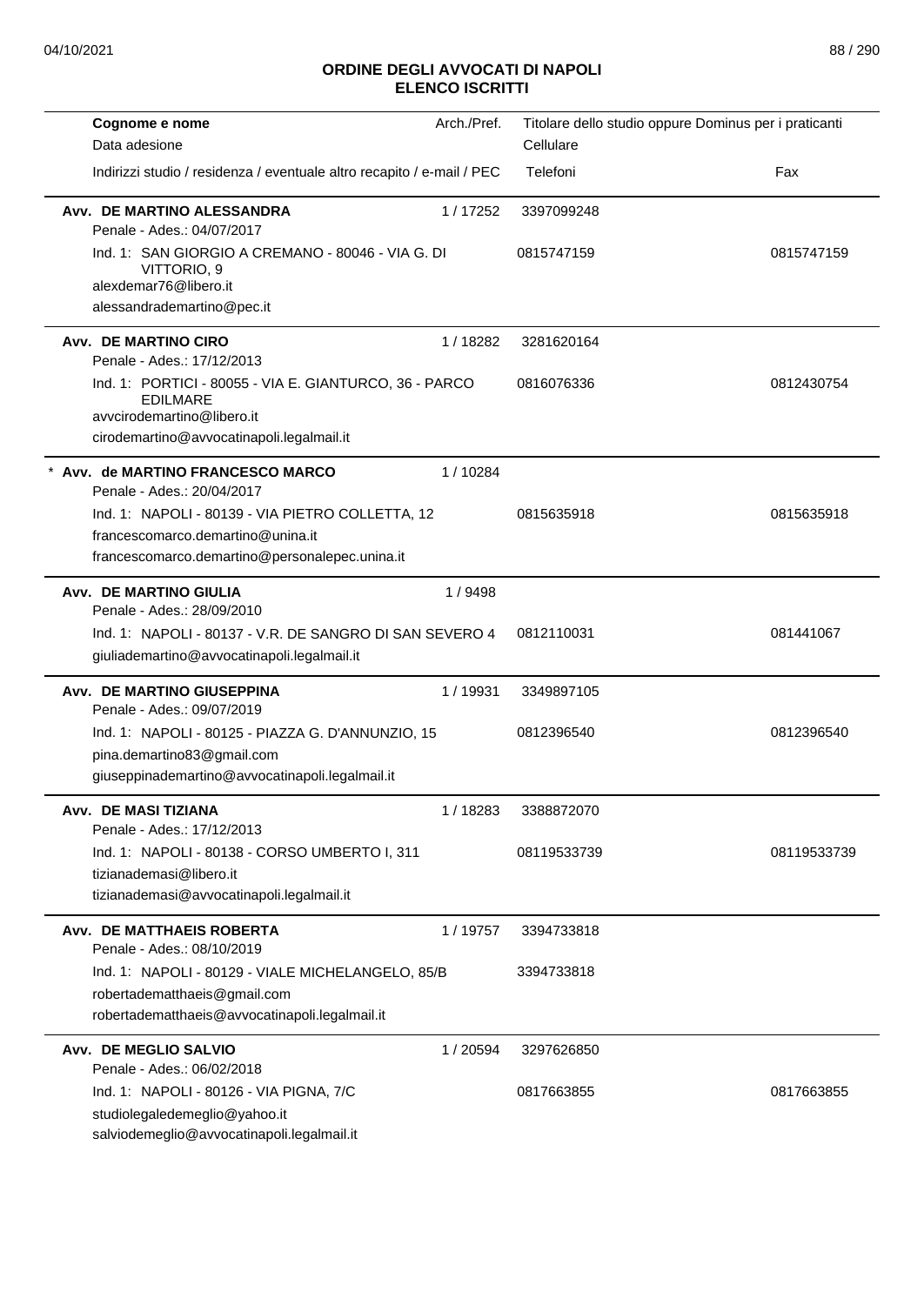| Cognome e nome                                                                                                                                        | Arch./Pref. |             | Titolare dello studio oppure Dominus per i praticanti |             |
|-------------------------------------------------------------------------------------------------------------------------------------------------------|-------------|-------------|-------------------------------------------------------|-------------|
| Data adesione                                                                                                                                         |             | Cellulare   |                                                       |             |
| Indirizzi studio / residenza / eventuale altro recapito / e-mail / PEC                                                                                |             | Telefoni    |                                                       | Fax         |
| Avv. DE MEIS MICHELANGELO<br>Penale - Ades.: 04/07/2017                                                                                               | 1/19687     |             |                                                       |             |
| Ind. 1: PORTICI - 80055 - VIA ROMA, 20                                                                                                                |             | 081472322   |                                                       | 081472322   |
| michelangelo.demeis@virgilio.it                                                                                                                       |             |             |                                                       |             |
| michelangelodemeis@avvocatinapoli.legalmail.it                                                                                                        |             |             |                                                       |             |
| Avv. DE MEIS VALERIO<br>Penale - Ades.: 17/12/2013                                                                                                    | 1/13942     | 3281655130  |                                                       |             |
| Ind. 1: NAPOLI - 80147 - CORSO BRUNO BUOZZI, 37<br>vademeis@libero.it<br>valeriodemeis@avvocatinapoli.legalmail.it                                    |             | 0815727762  |                                                       | 0815727762  |
| Avv. DE NIGRIS MARINELLA<br>Penale - Ades.: 12/11/2002                                                                                                | 1/3359      |             |                                                       |             |
| Ind. 1: NAPOLI - 80121 - VIA CARDUCCI 29<br>marinelladenigris@avvocatinapoli.legalmail.it                                                             |             | 081415387   |                                                       |             |
| Avv. DE NOVELLIS DANILA<br>Penale - Ades.: 24/04/2007                                                                                                 | 1/13309     | 3336620079  |                                                       |             |
| Ind. 1: NAPOLI - 80125 - VIA AGNANO ASTRONI, 334<br>avvdaniladenovellis@libero.it<br>daniladenovellis@avvocatinapoli.legalmail.it                     |             | 0813440276  |                                                       |             |
| * Avv. DE NUNZIO AURELIA<br>Penale - Ades.: 21/04/2009                                                                                                | 1/15018     | 3341470051  |                                                       |             |
| Ind. 1: NAPOLI - 80143 - PIAZZA NAZIONALE, 94/D<br>aureliadenunzio@yahoo.it                                                                           |             | 0815585298  |                                                       | 0815585298  |
| aureliadenunzio@avvocatinapoli.legalmail.it                                                                                                           |             |             |                                                       |             |
| Avv. DE PALMA GIUSEPPE<br>Penale - Ades.: 12/06/2001                                                                                                  | 1/3719      |             |                                                       |             |
| Ind. 1: NAPOLI - 80131 - VIA S. GIACOMO DEI CAPRI, 125<br>giuseppe.depalma@giuseppedepalma.it<br>giuseppedepalma@avvocatinapoli.legalmail.it          |             | 0815780748  |                                                       | 0815780748  |
| Avv. DE PAOLA GIOVANNI<br>Penale - Ades.: 07/10/2014                                                                                                  | 1/18761     | 3334683937  |                                                       |             |
| Ind. 1: NAPOLI - 80138 - CORSO UMBERTO I, 201<br>Ind. 2: NAPOLI - 80128 - VIA GIUSEPPE CAPALDO, 26<br>avvdepaola@gmail.com<br>gdepaola@omnibuspec.net |             | 08119968646 | 3334683937                                            | 08119968646 |
| Avv. DE PAOLA MARIA<br>Penale - Ades.: 19/04/2011                                                                                                     | 1/16487     | 3475755647  |                                                       |             |
| Ind. 1: NAPOLI - 80125 - VIALE AUGUSTO, 62 - SCALA 12<br>marielladepaola@libero.it<br>mariadepaola@legalmail.it                                       |             | 0810360673  |                                                       | 0810360673  |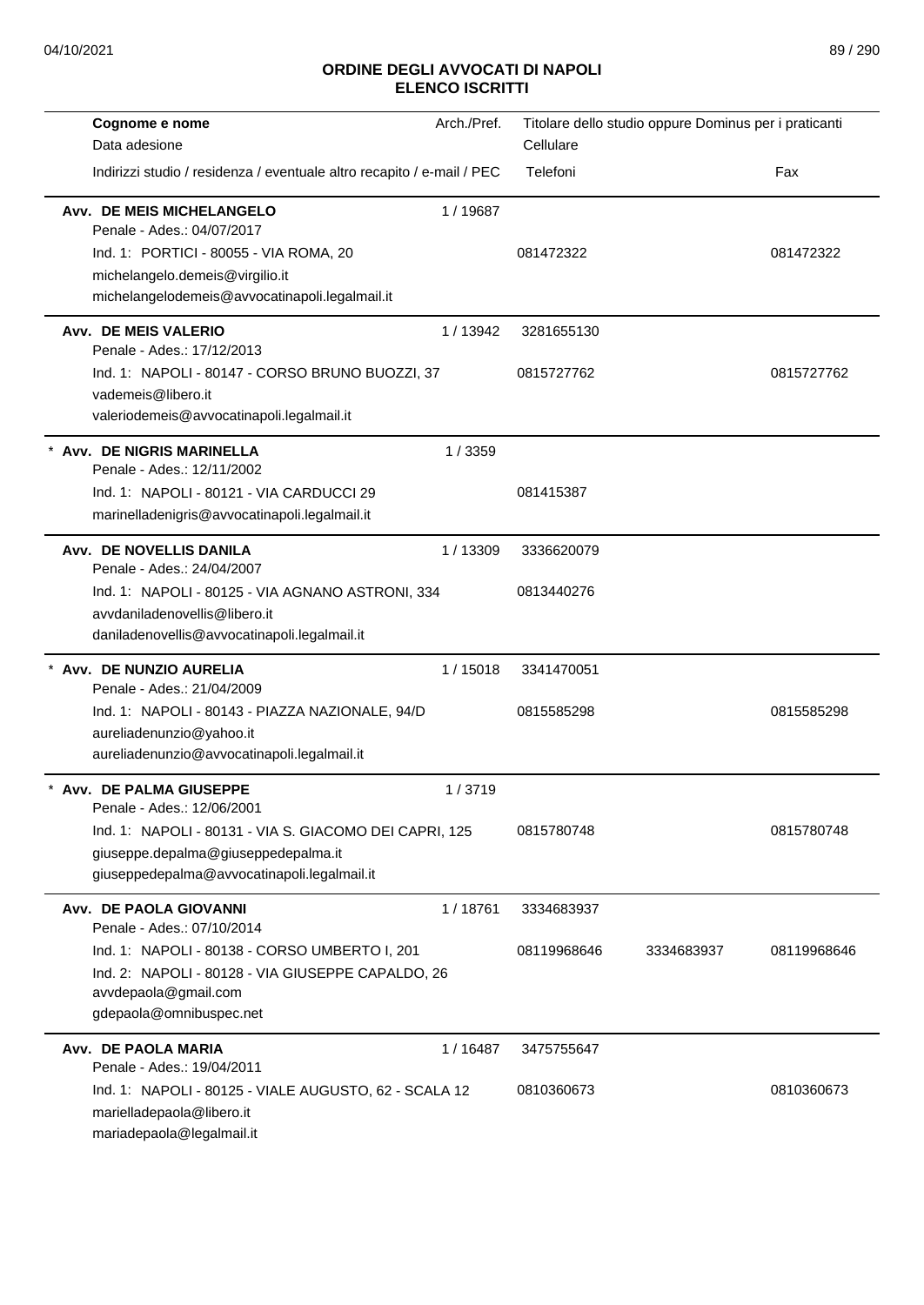| Cognome e nome                                                                            | Arch./Pref. | Titolare dello studio oppure Dominus per i praticanti |            |             |
|-------------------------------------------------------------------------------------------|-------------|-------------------------------------------------------|------------|-------------|
| Data adesione                                                                             |             | Cellulare                                             |            |             |
| Indirizzi studio / residenza / eventuale altro recapito / e-mail / PEC                    |             | Telefoni                                              |            | Fax         |
| Avv. DE PAOLIS DIEGO<br>Penale - Ades.: 18/12/2020                                        | 1/20470     | 3395003531                                            |            |             |
| Ind. 1: NAPOLI - 80143 - VIA S. BISCARDI, 31                                              |             | 3395003531                                            |            | 0813762045  |
| depaolisdiego@gmail.com                                                                   |             |                                                       |            |             |
| depaolisdiego@pec.it                                                                      |             |                                                       |            |             |
| Avv. de PASCALE CARLO<br>Penale - Ades.: 18/12/2007                                       | 1/14358     |                                                       |            |             |
| Ind. 1: NAPOLI - 80121 - VIA DEI MILLE, 1                                                 |             | 081410133                                             |            | 081407264   |
| cdepascale@avvocatodepascale.it                                                           |             |                                                       |            |             |
| carlodepascale@legalmail.it                                                               |             |                                                       |            |             |
| Avv. DE RISO MARIA PIA<br>Penale - Ades.: 02/07/2013                                      | 1/6973      | 3477290968                                            |            |             |
| Ind. 1: NAPOLI - 80133 - VICO II S. NICOLA ALLA DOGANA, 9                                 |             | 08119916247                                           |            | 08119916247 |
| avv.mariapiaderiso@alice.it                                                               |             |                                                       |            |             |
| mariapiaderiso@avvocatinapoli.legalmail.it                                                |             |                                                       |            |             |
| Avv. DE ROSA ALBERTO<br>Penale - Ades.: 04/10/2005                                        | 1/11686     | 3337971574                                            |            |             |
| Ind. 1: NAPOLI - 80122 - VIA ANTONIO MANCINI, 19                                          |             | 0815585732                                            | 0813794829 | 0815585732  |
| avv.albertoderosa@pec.giuffre.it                                                          |             |                                                       |            |             |
| Avv. DE ROSA DAMIANO                                                                      | 1/10188     | 3473365855                                            |            |             |
| Penale - Ades.: 22/03/2005                                                                |             |                                                       |            |             |
| Ind. 1: NAPOLI - 80143 - CENTRO DIREZIONALE ISOLA F/12                                    |             | 0817346096                                            |            | 0817346772  |
| Ind. 2: ROMA - 00195 - PIAZZALE MARESCIALLO GIARDINO, 1<br>studioderosa.capaldo@libero.it |             | 0639745661                                            |            | 0639745661  |
| damianoderosa@avvocatinapoli.legalmail.it                                                 |             |                                                       |            |             |
| <b>Avv. DE ROSA DOMENICO</b>                                                              | 1/5918      | 330871002                                             |            |             |
| Penale - Ades.: 10/09/2002                                                                |             |                                                       |            |             |
| Ind. 1: NAPOLI - 80133 - VIA SAN TOMMASO D'AQUINO, 67                                     |             | 081416465                                             |            | 081416465   |
| studiopenalederosa@alice.it                                                               |             |                                                       |            |             |
| domenicoderosa1@avvocatinapoli.legalmail.it                                               |             |                                                       |            |             |
| Avv. DE ROSA ELENA                                                                        | 1/13555     |                                                       |            |             |
| Penale - Ades.: 16/01/2007                                                                |             |                                                       |            |             |
| Ind. 1: NAPOLI - 80139 - VIA CESARE ROSAROLL, 70                                          |             | 0815636476                                            |            | 0815636476  |
| elyderosa@gmail.com<br>elenaderosa2@avvocatinapoli.legalmail.it                           |             |                                                       |            |             |
|                                                                                           |             |                                                       |            |             |
| Avv. DE ROSA ELENA<br>Penale - Ades.: 16/04/2013                                          | 1 / 14855   |                                                       |            |             |
| Ind. 1: NAPOLI - 80133 - PIAZZETTA ORONZO DE DONNO, 2                                     |             | 081204589                                             |            |             |
| elenaderosa1@avvocatinapoli.legalmail.it                                                  |             |                                                       |            |             |
| Avv. DE ROSA GIUSEPPINA                                                                   | 1 / 15024   | 3384189880                                            |            |             |
| Penale - Ades.: 21/04/2009                                                                |             |                                                       |            |             |
| Ind. 1: PORTICI - 80055 - VIA ARMANDO DIAZ, 115                                           |             | 0813425621                                            |            | 0813425621  |
| derosa.pina@libero.it                                                                     |             |                                                       |            |             |
| giuseppinaderosa1@avvocatinapoli.legalmail.it                                             |             |                                                       |            |             |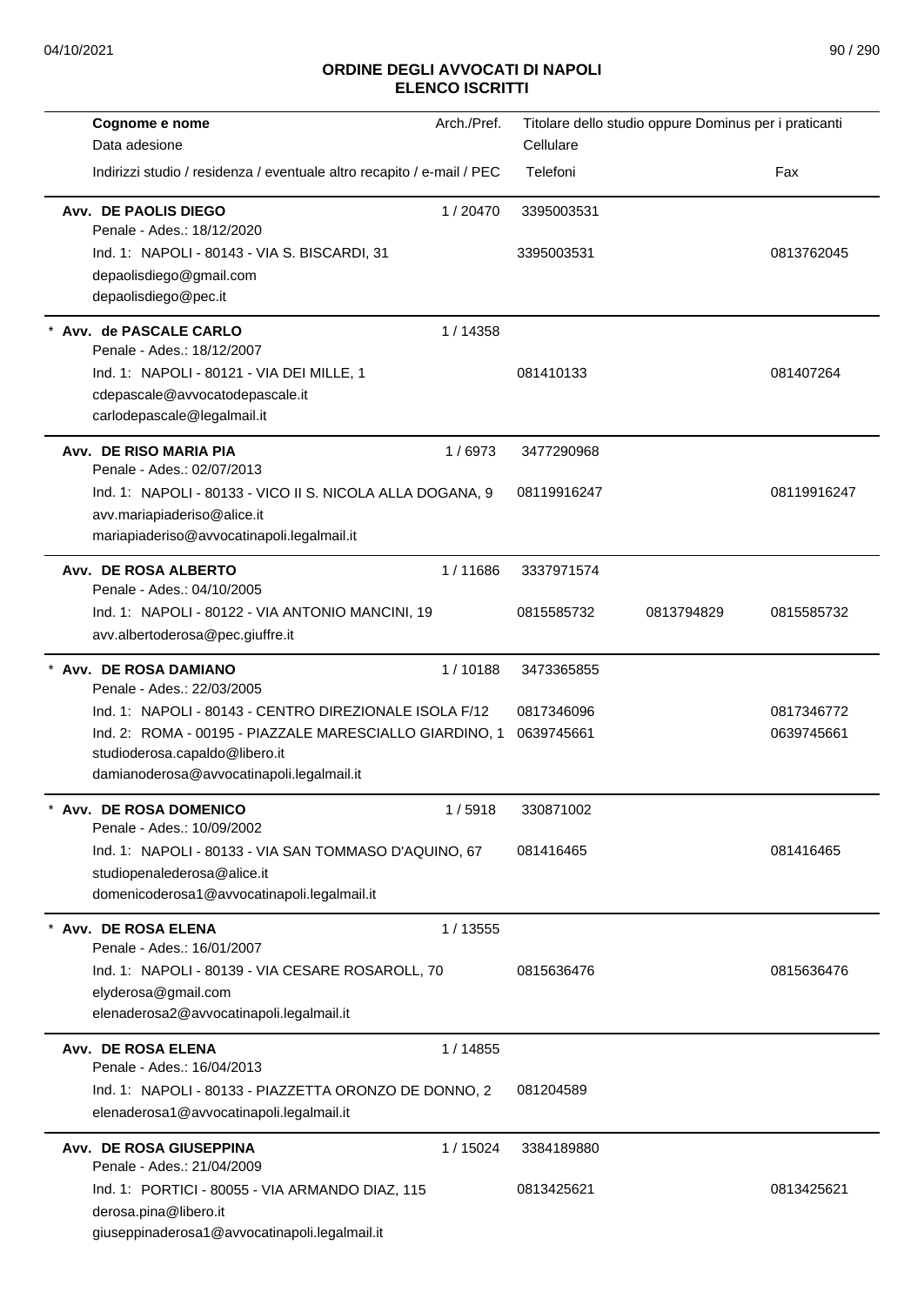| Cognome e nome                                                         | Arch./Pref. | Titolare dello studio oppure Dominus per i praticanti |             |
|------------------------------------------------------------------------|-------------|-------------------------------------------------------|-------------|
| Data adesione                                                          |             | Cellulare                                             |             |
| Indirizzi studio / residenza / eventuale altro recapito / e-mail / PEC |             | Telefoni                                              | Fax         |
| Avv. DE ROSA PASQUALE                                                  | 1/10106     |                                                       |             |
| Penale - Ades.: 18/04/2016                                             |             |                                                       |             |
| Ind. 1: NAPOLI - 80127 - VIA DOMENICO FONTANA 109                      |             | 0815453011                                            |             |
| pasqualederosa2@avvocatinapoli.legalmail.it                            |             |                                                       |             |
| Avv. DE ROSA STEFANO<br>Penale - Ades.: 25/09/2018                     | 1/20663     |                                                       |             |
| Ind. 1: NAPOLI - 80128 - VIA CONSALVO CARELLI, 14                      |             | 08119176112                                           | 08119176112 |
| Ind. 2: NAPOLI - 80136 - VICO NOCELLE, 46/E                            |             | 08119176112                                           | 08119176112 |
| avv.stefanoderosa@gmail.com                                            |             |                                                       |             |
| stefanoderosa1@avvocatinapoli.legalmail.it                             |             |                                                       |             |
| Avv. de RUGGIERO VIVIANA<br>Penale - Ades.: 20/04/2017                 | 1/20102     | 3407678560                                            |             |
| Ind. 1: NAPOLI - 80128 - VIA ARENELLA, 3                               |             | 0815606532                                            | 0810098755  |
| vivianaderuggiero@gmail.com                                            |             |                                                       |             |
| vivianaderuggiero@arubapec.it                                          |             |                                                       |             |
| Avv. DE SANTIS ADOLFO<br>Penale - Ades.: 07/10/2014                    | 1 / 15875   | 3661910407                                            |             |
| Ind. 1: NAPOLI - 80128 - VIA ADOLFO OMODEO, 45                         |             | 0815536288                                            | 0815536288  |
| desantis.adolfo@gmail.com                                              |             |                                                       |             |
| adolfodesantis@avvocatinapoli.legalmail.it                             |             |                                                       |             |
| <b>Avv. DE SANTIS ANTONIO</b><br>Penale - Ades.: 12/06/2001            | 1/7805      | 3389645329                                            |             |
| Ind. 1: NAPOLI - 80138 - VIA CARBONARA, 123                            |             | 0817548109                                            | 0817548109  |
| antodes2@yahoo.com                                                     |             |                                                       |             |
| antoniodesantis@avvocatinapoli.legalmail.it                            |             |                                                       |             |
| <b>Avv. DE SANTIS GABRIELLA</b><br>Penale - Ades.: 07/07/2015          | 1/17705     |                                                       |             |
| Ind. 1: NAPOLI - 80127 - VIA RODOLFO FALVO,10                          |             | 0815792767                                            |             |
| gabrydesantis@hotmail.com                                              |             |                                                       |             |
| gabrielladesantis@avvocatinapoli.legalmail.it                          |             |                                                       |             |
| * Avv. de SCISCIOLO MARCO<br>Penale - Ades.: 17/09/2002                | 1/8151      | 3397316544                                            |             |
| Ind. 1: NAPOLI - 80138 - CORSO UMBERTO I, 179                          |             | 0810483616                                            | 0810103022  |
| des.marc@libero.it                                                     |             |                                                       |             |
| des.marc@pec.it                                                        |             |                                                       |             |
| Avv. DE SICA MICHELE                                                   | 1 / 18547   |                                                       |             |
| Penale - Ades.: 15/04/2014                                             |             |                                                       |             |
| Ind. 1: NAPOLI - 80143 - CENTRO DIREZIONALE IS. F/3                    |             | 0812258003                                            | 0812258003  |
| micheledesica@libero.it                                                |             |                                                       |             |
| micheledesica@avvocatinapoli.legalmail.it                              |             |                                                       |             |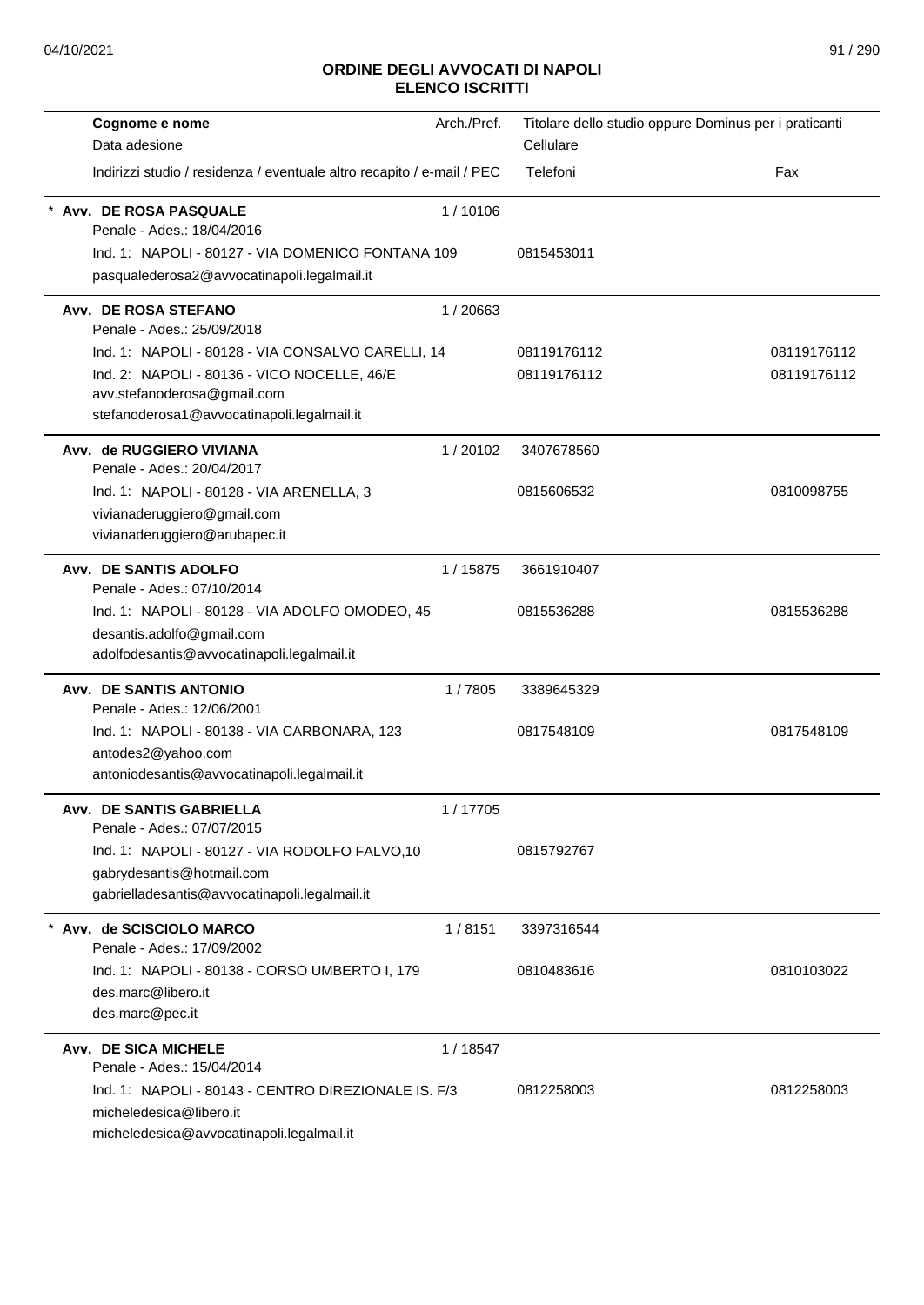| Cognome e nome                                                                 | Arch./Pref. |             | Titolare dello studio oppure Dominus per i praticanti |
|--------------------------------------------------------------------------------|-------------|-------------|-------------------------------------------------------|
| Data adesione                                                                  |             | Cellulare   |                                                       |
| Indirizzi studio / residenza / eventuale altro recapito / e-mail / PEC         |             | Telefoni    | Fax                                                   |
| Avv. DE SIMONE CIRO<br>Penale - Ades.: 28/01/2003                              | 1/4884      | 3395922805  |                                                       |
| Ind. 1: NAPOLI - 80127 - VIA FRANCESCO CILEA, 215                              |             | 0812396728  |                                                       |
| avv.cirodesimone@live.it                                                       |             |             |                                                       |
| cirodesimone1@avvocatinapoli.legalmail.it                                      |             |             |                                                       |
| <b>Avv. DE SIMONE MARCELLA</b><br>Penale - Ades.: 20/12/2005                   | 1/12510     | 3385464225  |                                                       |
| Ind. 1: NAPOLI - 80131 - VIALE COLLI AMINEI 32/C                               |             | 0816332826  | 081264512                                             |
| desimone.marcella@virgilio.it                                                  |             |             |                                                       |
| marcelladesimone@avvocatinapoli.legalmail.it                                   |             |             |                                                       |
| <b>Avv. DE SIMONE MARIO</b><br>Penale - Ades.: 08/10/2002                      | 1/3761      | 3398932729  |                                                       |
| Ind. 1: NAPOLI - 80139 - VIA CESARE ROSAROLL 70                                |             | 081265093   |                                                       |
| avv.mariodesimone@arubapec.it                                                  |             |             |                                                       |
| Avv. DE SIMONE RAFFAELE<br>Penale - Ades.: 10/12/2002                          | 1/7411      | 3382526733  |                                                       |
| Ind. 1: NAPOLI - 80143 - VIA G. PORZIO, 4 - IS. G/2 CENTRO                     |             | 0817502663  | 0817870871                                            |
| DIREZ.<br>radesi64@gmail.com                                                   |             |             |                                                       |
| raffaeledesimone@avvocatinapoli.legalmail.it                                   |             |             |                                                       |
| <b>Avv. DE SIVO GIOVANNI</b><br>Penale - Ades.: 06/10/2009                     | 1/14351     | 3334148397  |                                                       |
| Ind. 1: NAPOLI - 80145 - VIA MIANO, 57 ED. D INT. 5                            |             | 0817366764  | 0817366764                                            |
| avv.giovannidesivo@gmail.com                                                   |             |             |                                                       |
| giovannidesivo@avvocatinapoli.legalmail.it                                     |             |             |                                                       |
| Avv. DE STEFANO CARMINE<br>Penale - Ades.: 03/07/2007                          | 1/13839     | 3286817765  |                                                       |
| Ind. 1: NAPOLI - 80125 - VIA G. D'ANNUNZIO, 15                                 |             | 0812396540  | 0812396540                                            |
| destefanocarm@tin.it                                                           |             |             |                                                       |
| carminedestefano@avvocatinapoli.legalmail.it                                   |             |             |                                                       |
| Avv. DE STEFANO DOMENICO<br>Penale - Ades.: 16/12/2014                         | 1/18915     | 3297842180  |                                                       |
| Ind. 1: NAPOLI - 80133 - VIA CARLO CONTE DI CASTELMOLA,                        |             | 08118173837 | 08118173837                                           |
| 14<br>domenicodestefano@hotmail.it                                             |             |             |                                                       |
| domenicodestefano2@avvocatinapoli.legalmail.it                                 |             |             |                                                       |
| Avv. de TERESA GIOVANNI                                                        | 1/21025     | 3339302961  |                                                       |
| Penale - Ades.: 18/09/2018                                                     |             |             |                                                       |
| Ind. 1: ERCOLANO - 80056 - VIA G. D'ANNUNZIO, 45<br>giovannideteresa@libero.it |             | 0817321344  |                                                       |
| avvgiovannideteresa@legalmail.it                                               |             |             |                                                       |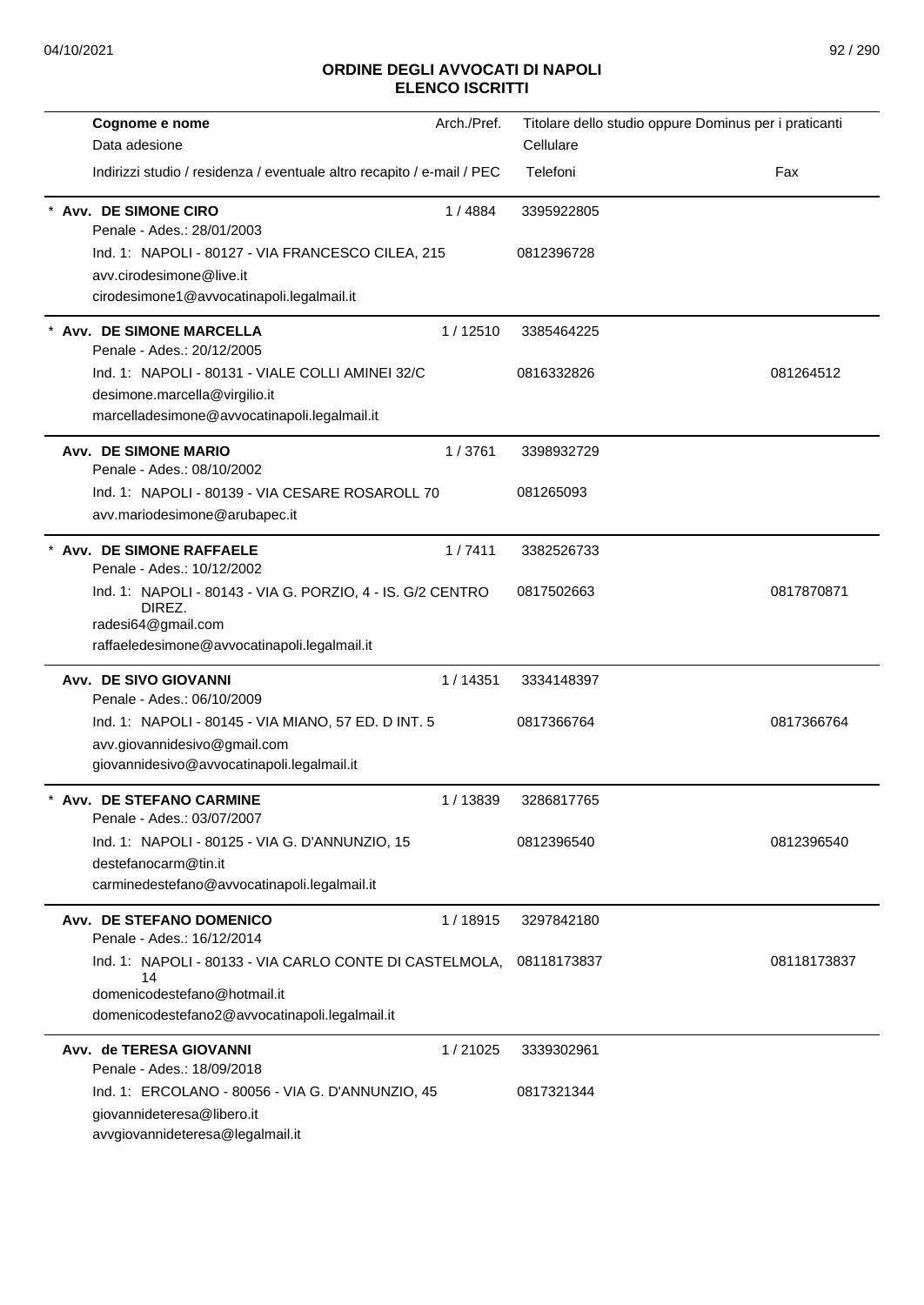| Cognome e nome<br>Data adesione                                                                                                                                                     | Arch./Pref. | Cellulare  | Titolare dello studio oppure Dominus per i praticanti |            |
|-------------------------------------------------------------------------------------------------------------------------------------------------------------------------------------|-------------|------------|-------------------------------------------------------|------------|
| Indirizzi studio / residenza / eventuale altro recapito / e-mail / PEC                                                                                                              |             | Telefoni   |                                                       | Fax        |
| Avv. de TILLA ALESSANDRA<br>Penale - Ades.: 02/07/2002                                                                                                                              | 1/8266      | 3358438771 |                                                       |            |
| Ind. 1: NAPOLI - 80121 - VIA DEL PARCO MARGHERITA 24<br>a.detilla@alice.it<br>alessandradetilla@avvocatinapoli.legalmail.it                                                         |             | 081401209  |                                                       | 081401209  |
| Avv. DE VICO GIUSEPPE<br>Penale - Ades.: 10/04/2018                                                                                                                                 | 1/20868     | 3401769059 |                                                       |            |
| Ind. 1: NAPOLI - 80121 - VIA DEI MILLE, 1<br>giuseppedevico19@gmail.com<br>avvocatodevico@legalmail.it                                                                              |             | 081410133  |                                                       | 081407264  |
| Avv. DE VITA ALBERTO<br>Prof.                                                                                                                                                       | 1/7593      | 335382010  |                                                       |            |
| Penale - Ades.: 10/07/2001<br>Ind. 1: NAPOLI - 80121 - VIA DEI MILLE, 40 PALAZZO<br><b>LEONETTI</b><br>avvdevita@studiolegaledevita.it<br>albertodevita@avvocatinapoli.legalmail.it |             | 0815648788 | 0810143690                                            | 0810140527 |
| * Avv. DE VITA LUIGI<br>Penale - Ades.: 09/01/2003                                                                                                                                  | 1/7006      | 3381507040 |                                                       |            |
| Ind. 1: NAPOLI - 80133 - VIA DUOMO, 348<br>avv.luigidevita@alice.it<br>luigidevita@avvocatinapoli.legalmail.it                                                                      |             | 081283111  |                                                       | 081281124  |
| Avv. DE VITA PAOLO<br>Penale - Ades.: 25/02/2003                                                                                                                                    | 1/8981      |            |                                                       |            |
| Ind. 1: NAPOLI - 80133 - VIA DUOMO, 348<br>avv.paolodevita@libero.it<br>paolodevita@avvocatinapoli.legalmail.it                                                                     |             | 08128311   |                                                       | 081281124  |
| Avv. DEL BASSO ANTONIO<br>Penale - Ades.: 21/04/2009                                                                                                                                | 1/15053     |            |                                                       |            |
| Ind. 1: NAPOLI - 80134 - VIA TOLEDO,329<br>antoniodelbasso@avvocatinapoli.legalmail.it                                                                                              |             | 081413951  |                                                       |            |
| Avv. DEL DEO AMBROGIO<br>Penale - Ades.: 05/07/2016                                                                                                                                 | 1/12702     | 3356373775 |                                                       |            |
| Ind. 1: FORIO D'ISCHIA - 80075 - VIA GIOVANNI<br>CASTELLACCIO, 38<br>avv.ambrogiodeldeo@gmail.com<br>ambrogiodeldeo@avvocatinapoli.legalmail.it                                     |             | 0815071397 |                                                       |            |
| Avv. DEL GAISO ANTONIO<br>Penale - Ades.: 07/10/2014                                                                                                                                | 1/8262      |            |                                                       |            |
| Ind. 1: NAPOLI - 80142 - PIAZZA GARIBALDI 26<br>studiodelgaiso@legalmail.it                                                                                                         |             | 0815535172 |                                                       | 0815535172 |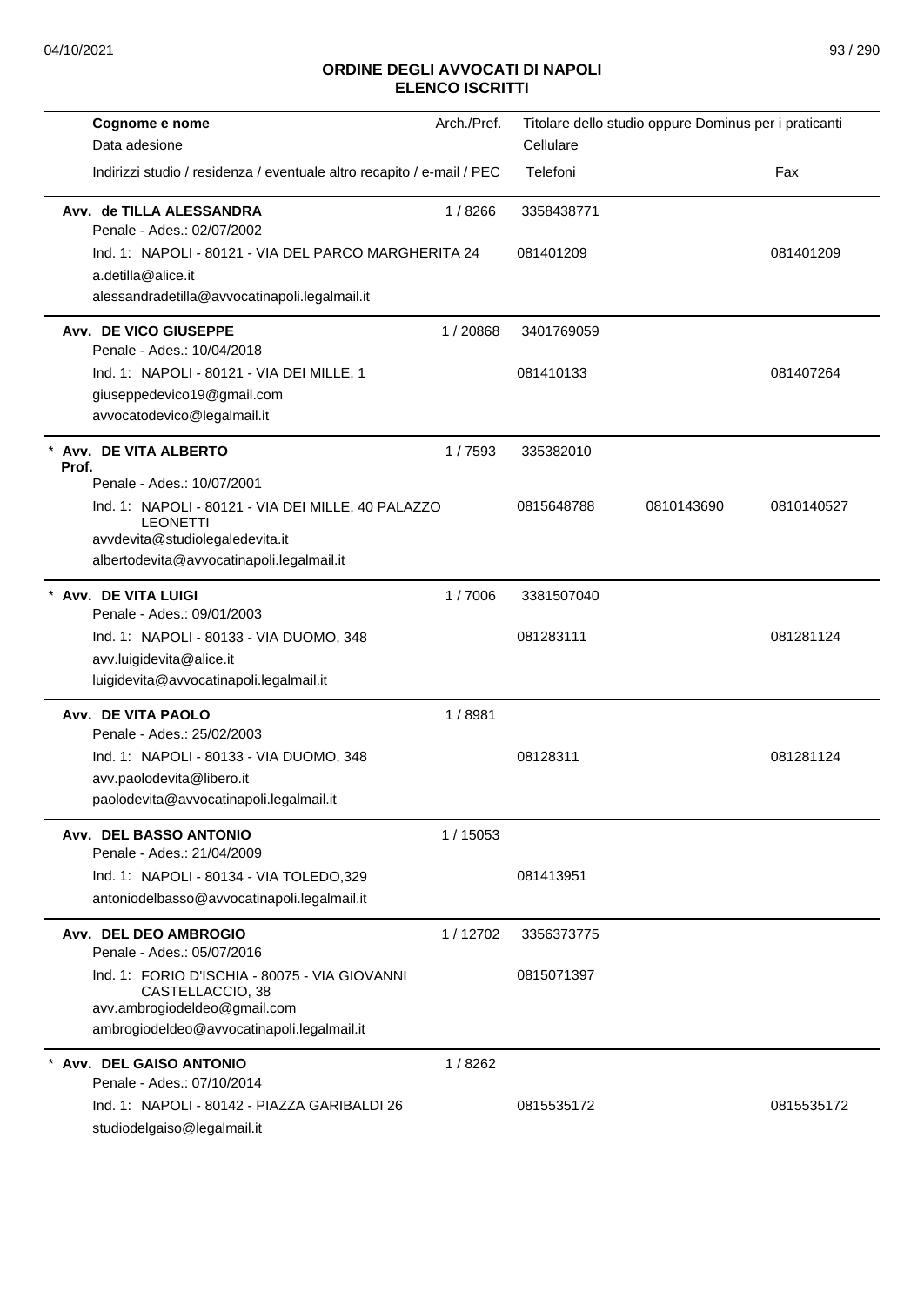| Cognome e nome                                                                                                                            | Arch./Pref. | Titolare dello studio oppure Dominus per i praticanti |             |
|-------------------------------------------------------------------------------------------------------------------------------------------|-------------|-------------------------------------------------------|-------------|
| Data adesione                                                                                                                             |             | Cellulare                                             |             |
| Indirizzi studio / residenza / eventuale altro recapito / e-mail / PEC                                                                    |             | Telefoni                                              | Fax         |
| Avv. DEL GAUDIO GENNARO<br>Penale - Ades.: 28/03/2017                                                                                     | 1/19267     |                                                       |             |
| Ind. 1: NAPOLI - 80138 - CORSO UMBERTO I, 132<br>gdg.gennarodelgaudio@gmail.com<br>gennarodelgaudio@avvocatinapoli.legalmail.it           |             | 08231548586                                           | 08231548586 |
| Avv. DEL GIUDICE ANNA<br>Penale - Ades.: 28/09/2004                                                                                       | 1/7655      | 3333191430                                            |             |
| Ind. 1: POZZUOLI - 80078 - VIA GIACINTO DIANO, 57<br>annadelgiudice@libero.it<br>annadelgiudice@avvocatinapoli.legalmail.it               |             | 0815267728                                            | 0815266860  |
| Avv. del GIUDICE ROBERTO<br>Penale - Ades.: 19/12/2006                                                                                    | 1/13265     | 3387552005                                            |             |
| Ind. 1: NAPOLI - 80127 - VIA F. PAOLO MICHETTI, 1<br>avvrobin964@gmail.com<br>avvrobin@pec.it                                             |             | 08118750032                                           | 08118750032 |
| Avv. del GIUDICE VINCENZO<br>Penale - Ades.: 17/07/2018                                                                                   | 1/20146     | 3392932246                                            |             |
| Ind. 1: NAPOLI - 80131 - VIALE DEGLI ASTRONAUTI, 19<br>avv.vincenzodelgiudice@gmail.com<br>vincenzodelgiudice@avvocatinapoli.legalmail.it |             | 0815921775                                            | 0815921775  |
| Avv. DEL PIANO ALESSANDRO<br>Penale - Ades.: 04/10/2010                                                                                   | 1/16096     | 3475464610                                            |             |
| Ind. 1: NAPOLI - 80142 - PIAZZA PRINCIPE UMBERTO, 35<br>alessandrodelpiano@avvocatinapoli.legalmail.it                                    |             | 3475464610                                            |             |
| Avv. DEL PRETE FERDINANDO<br>Penale - Ades.: 04/07/2006                                                                                   | 1/11703     | 3355273485                                            |             |
| Ind. 1: NAPOLI - 80139 - VIA DOMENICO CIRILLO, 13                                                                                         |             | 0817576976                                            | 0817576976  |
| Ind. 2: CASORIA - 80026 - VIA ARMANDO DIAZ, 62<br>fdelprete64@gmail.com<br>ferdinandodelprete@avvocatinapoli.legalmail.it                 |             | 0817576976                                            | 0817576976  |
| * Avv. DEL PRETE IOLANDA<br>Penale - Ades.: 04/10/2005                                                                                    | 1 / 10881   | 3476914207                                            |             |
| Ind. 1: NAPOLI - 80133 - VIA TOMMASO D'AQUINO, 67                                                                                         |             | 0815802155                                            | 0815802155  |
| avviolandadelprete@libero.it<br>iolandadelprete@avvocatinapoli.legalmail.it                                                               |             | avviolandadelprete@libero.it                          |             |
| * Avv. DEL SAVIO MARIO<br>Penale - Ades.: 30/09/2003                                                                                      | 1 / 4595    | 3394066333                                            |             |
| Ind. 1: ANACAPRI - 80071 - VIA CATENA,10<br>studiodelsavio@libero.it<br>avvmariodelsavio@pec.giuffre.it                                   |             | 0818372257                                            | 0818372257  |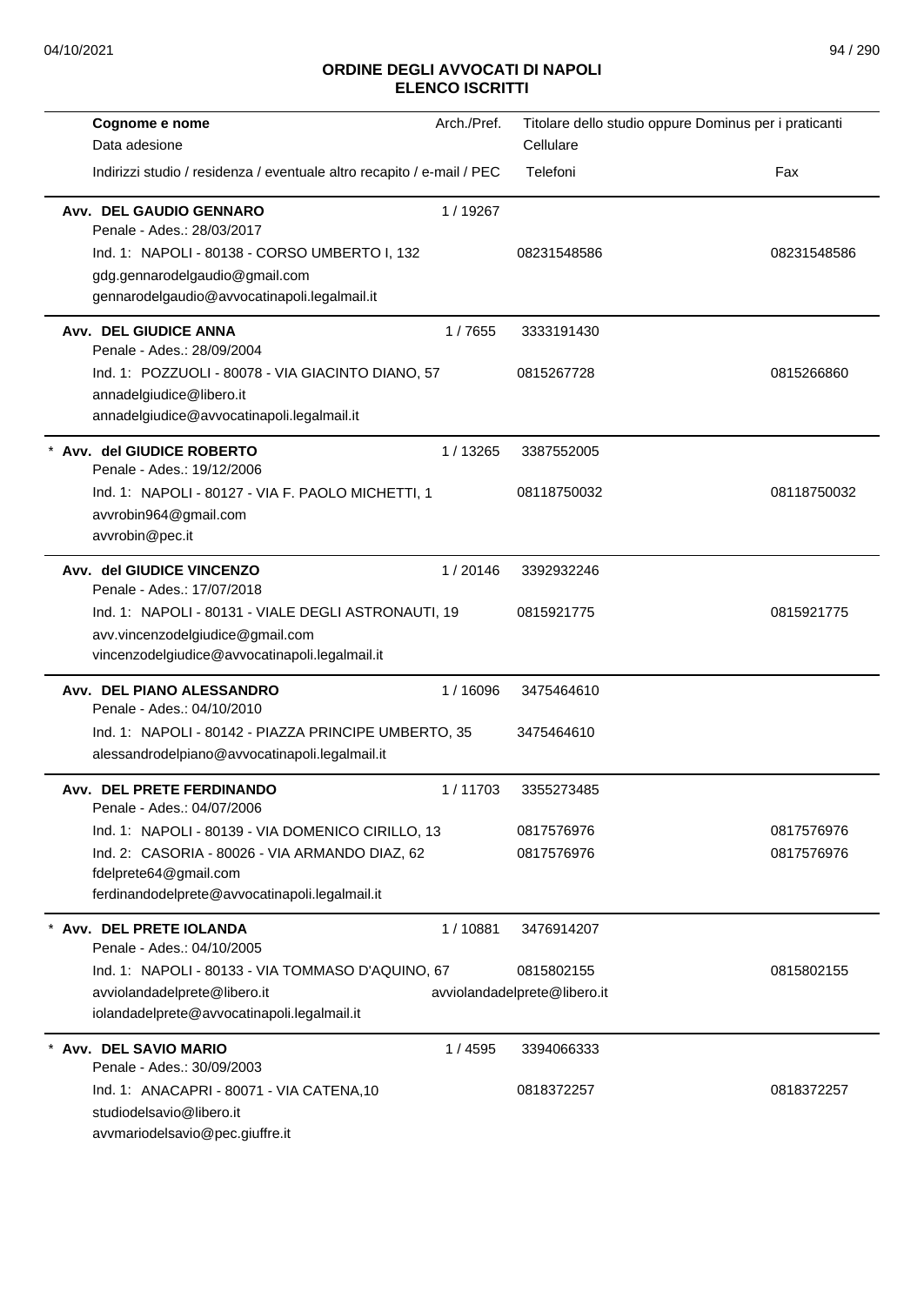| Cognome e nome<br>Data adesione                                                                                                                                                                    | Arch./Pref. | Cellulare                              | Titolare dello studio oppure Dominus per i praticanti |                           |
|----------------------------------------------------------------------------------------------------------------------------------------------------------------------------------------------------|-------------|----------------------------------------|-------------------------------------------------------|---------------------------|
| Indirizzi studio / residenza / eventuale altro recapito / e-mail / PEC                                                                                                                             |             | Telefoni                               |                                                       | Fax                       |
| Avv. DELIDDO PATRIZIA<br><b>EUFEMIAARCANGELA</b><br>Penale - Ades.: 18/12/2007                                                                                                                     | 1/11840     | 3477032346                             |                                                       |                           |
| Ind. 1: QUARTO - 80010 - VIA DOMENICO CIMAROSA, 2<br>studiolegale.deliddo@virgilio.it<br>studiolegale.avv.patriziadeliddo@pec.it                                                                   |             | 0818063416                             |                                                       | 0818063416                |
| Avv. DELL'AGLIO MARIO RAFFAELE<br>Penale - Ades.: 17/04/2007                                                                                                                                       | 1/13392     | 3396906953                             |                                                       |                           |
| Ind. 1: NAPOLI - 80128 - VIA GIUSEPPE ORSI, 36<br>avv.raffaeledellaglio@gmail.com<br>marioraffaeledellaglio@avvocatinapoli.legalmail.it                                                            |             | 0812514104                             |                                                       | 0812514104                |
| Avv. DELL'AQUILA MICHELE MARIA<br>Penale - Ades.: 16/12/2008                                                                                                                                       | 1/14905     | 3283714029                             |                                                       |                           |
| Ind. 1: NAPOLI - 80138 - VIA SANT'ARCANGELO A BAIANO, 19<br>Ind. 2: LUCERA - 71036 - VIA A PORTA CROCE, 45<br>avvmicheledellaquila@gmail.com<br>michelemariadellaquila@avvocatinapoli.legalmail.it |             | 0815712077                             | 0815538822                                            | 0810112224<br>0810112224  |
| Avv. DELL'AVERSANA FABIO<br>Penale - Ades.: 20/04/2017                                                                                                                                             | 1/19828     | 3493171721                             |                                                       |                           |
| Ind. 1: NAPOLI - 80131 - VIALE COLLI AMINEI, 58/A<br>Ind. 2: AVERSA - 81031 - VIALE OLIMPICO, 100<br>f.dellaversana@hotmail.it                                                                     |             | 3493171721<br>f.dellaversana@gmail.com |                                                       |                           |
| f.dellaversana@pec.it                                                                                                                                                                              |             |                                        |                                                       |                           |
| Avv. DELL'AVERSANA FRANCESCO<br>Penale - Ades.: 17/05/2005                                                                                                                                         | 1/11251     |                                        |                                                       |                           |
| Ind. 1: NAPOLI - 80121 - VIA DEI MILLE, 40<br>Ind. 2: FRATTAMAGGIORE - 80027 - VIA FIRENZE, 42<br>avv.dellaversana@gmail.com<br>avv.dellaversana@pec.it                                            |             | 081416023<br>08119177355               |                                                       | 0812520522<br>08119309835 |
| Avv. DELL'ORFANO LUMENO<br>Penale - Ades.: 12/06/2001                                                                                                                                              | 1/4448      | 3389751383                             |                                                       |                           |
| Ind. 1: NAPOLI - 80133 - VIA CERVANTES 55/5<br>lumeno@libero.it<br>lumenodellorfano@avvocatinapoli.legalmail.it                                                                                    |             | 0814202199                             |                                                       | 0814202199                |
| Avv. DELLA CORTE ARMANDO                                                                                                                                                                           | 1/6585      |                                        |                                                       |                           |
| Penale - Ades.: 20/12/2016<br>Ind. 1: NAPOLI - 80138 - CORSO UMBERTO I 237<br>armandodellacorte@avvocatinapoli.legalmail.it                                                                        |             | 081264110                              |                                                       |                           |
| Avv. DELLA PIETRA ANDREA<br>Penale - Ades.: 12/11/2002                                                                                                                                             | 1/8265      | 3334203247                             |                                                       |                           |
| Ind. 1: NAPOLI - 80122 - VIA PRIVATA COMOLA RICCI, 155/C<br>a.dellapietra@studiolegaledellapietra.it<br>andreadellapietra@legalmail.it                                                             |             | 081203069                              |                                                       | 0815549373                |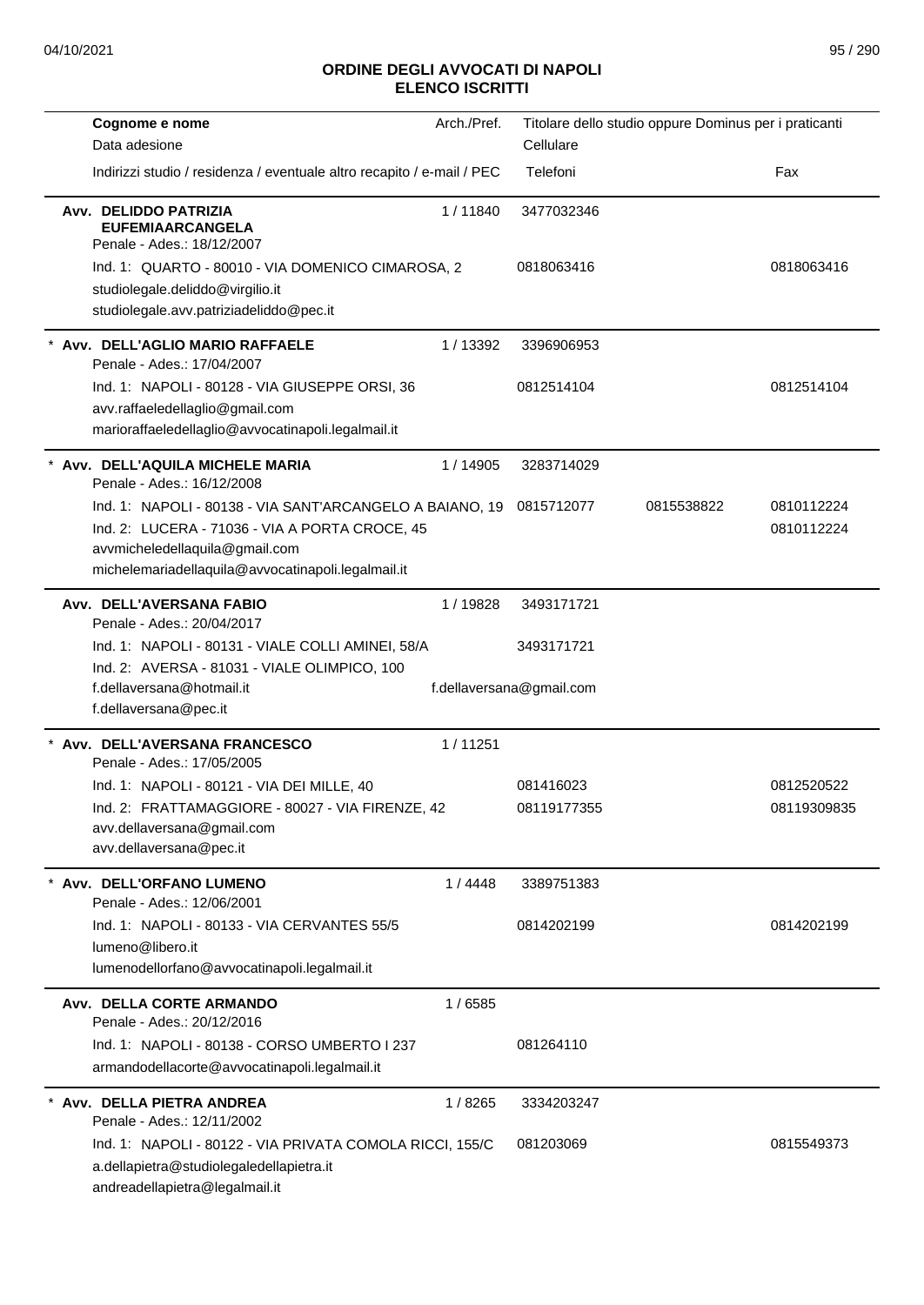| Cognome e nome                                                                         | Arch./Pref. | Titolare dello studio oppure Dominus per i praticanti |            |
|----------------------------------------------------------------------------------------|-------------|-------------------------------------------------------|------------|
| Data adesione                                                                          |             | Cellulare                                             |            |
| Indirizzi studio / residenza / eventuale altro recapito / e-mail / PEC                 |             | Telefoni                                              | Fax        |
| Avv. DELLA PIETRA LELIO<br>Penale - Ades.: 20/04/2006                                  | 1/9507      | 3924890559                                            |            |
| Ind. 1: NAPOLI - 80121 - VIA DEI MILLE, 61                                             |             | 0818787517                                            |            |
| I.dellapietra@tmdplex.it                                                               |             |                                                       |            |
| avvocatoleliodellapietra@pec.it                                                        |             |                                                       |            |
| Avv. della PIETRA LUCIO<br>Penale - Ades.: 27/11/2018                                  | 1/17438     | 3804788291                                            |            |
| Ind. 1: NAPOLI - 80128 - VIA GINO DORIA, 75                                            |             | 3804788291                                            |            |
| lucio.dellapietra@gmail.com                                                            |             |                                                       |            |
| luciodellapietra@pec.it                                                                |             |                                                       |            |
| Avv. DELLA ROCCA ANGELO<br>Penale - Ades.: 28/01/2003                                  | 1/7302      | 3462404220                                            |            |
| Ind. 1: NAPOLI - 80121 - VIA DEL RIONE SIRIGNANO, 5                                    |             | 0812404220                                            | 081662060  |
| adr@demarcodellarocca.it<br>angelodellarocca@avvocatinapoli.legalmail.it               |             |                                                       |            |
| Avv. DELLA TORRE CIRO<br>Penale - Ades.: 26/02/2019                                    | 1/21235     | 3334562289                                            |            |
| Ind. 1: NAPOLI - 80145 - VIA DELL'ABBONDANZA IS. 14, 52                                |             | 0815853478                                            | 0815853478 |
| dellatorre.ciro@gmail.com                                                              |             |                                                       |            |
| cirodellatorre@avvocatinapoli.legalmail.it                                             |             |                                                       |            |
| Avv. DELLE CAVE CLAUDIA<br>Penale - Ades.: 17/04/2007                                  | 1/13909     | 3396372843                                            |            |
| Ind. 1: NAPOLI - 80129 - VIA E.SUAREZ, 16                                              |             | 0810123284                                            |            |
| avv.claudiadellecave@gmail.com                                                         |             |                                                       |            |
| claudiadellecave@avvocatinapoli.legalmail.it                                           |             |                                                       |            |
| <b>Avv. DENIS RENATO</b><br>Penale - Ades.: 19/04/2016                                 | 1 / 20870   | 3333077882                                            |            |
| Ind. 1: NAPOLI - 80143 - CENTRO DIREZIONALE, ISOLA G2                                  |             | 0815628476                                            | 0815628476 |
| renatodenis@pec.it                                                                     |             |                                                       |            |
| * Avv. DEZIO MAURO                                                                     | 1/6252      | 3339898554                                            |            |
| Penale - Ades.: 12/06/2001                                                             |             |                                                       |            |
| Ind. 1: NAPOLI - 80137 - PIAZZA CAVOUR, 135                                            |             | 081449670                                             | 0812110342 |
| maurodezio@yahoo.it<br>maurodezio@avvocatinapoli.legalmail.it                          |             |                                                       |            |
|                                                                                        |             |                                                       |            |
| Avv. DI BONITO FLAVIO<br>Penale - Ades.: 17/02/2021                                    | 1/21876     | 3334144926                                            |            |
| Ind. 1: NAPOLI - 80132 - VIA GENERALE ORSINI, 47                                       |             | 0817645701                                            | 0812457854 |
| avvocatodibonito@gmail.com                                                             |             |                                                       |            |
| flaviodibonito@avvocatinapoli.legalmail.it                                             |             |                                                       |            |
| Avv. DI CESARE MARIA<br>Penale - Ades.: 17/05/2005                                     | 1/11097     | 3335268585                                            |            |
| Ind. 1: PORTICI - 80055 - VIA A. DIAZ, 93<br>mariadicesare@avvocatinapoli.legalmail.it |             | 0817766290                                            | 0817766290 |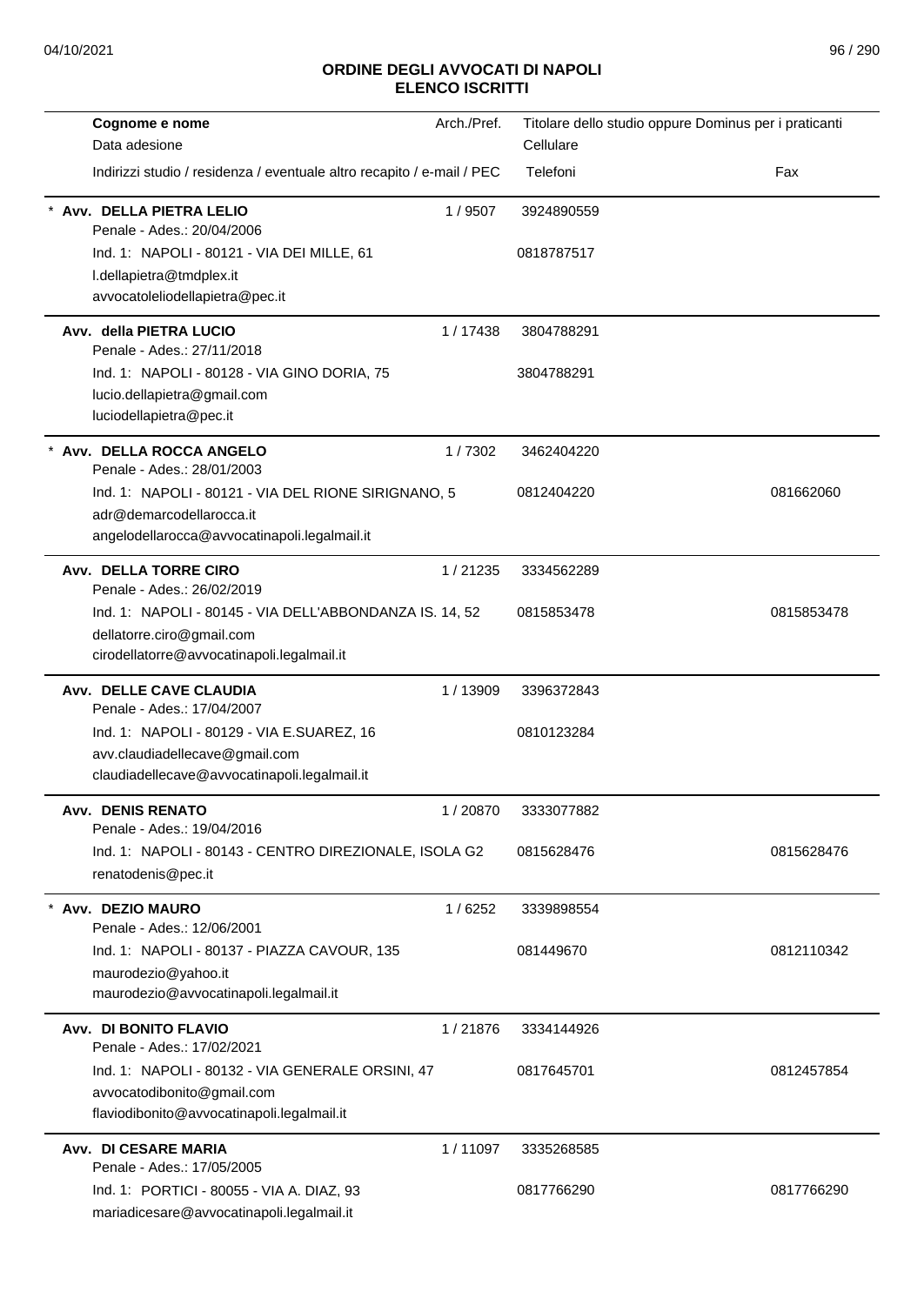| Cognome e nome<br>Data adesione                                                                                                              | Arch./Pref. | Titolare dello studio oppure Dominus per i praticanti<br>Cellulare |            |                          |
|----------------------------------------------------------------------------------------------------------------------------------------------|-------------|--------------------------------------------------------------------|------------|--------------------------|
| Indirizzi studio / residenza / eventuale altro recapito / e-mail / PEC                                                                       |             | Telefoni                                                           |            | Fax                      |
| Avv. DI COLANDREA MARIA GRAZIA<br>Penale - Ades.: 15/04/2014                                                                                 | 1/18537     | 3389562036                                                         |            |                          |
| Ind. 1: BACOLI - 80070 - VIA PAPINIO STAZIO, 55<br>avvgraziadic@libero.it<br>mariagraziadicolandrea@avvocatinapoli.legalmail.it              |             | 08118579164                                                        | 3389562036 | 1782751756               |
| Avv. DI CONCETTO ANTONELLO MARCO<br>Penale - Ades.: 02/07/2013                                                                               | 1/17255     | 3398799088                                                         |            |                          |
| Ind. 1: NAPOLI - 80128 - VIA DOMENICO FONTANA 194/D<br>antonellodiconcetto@libero.it<br>antonellomarcodiconcetto@avvocatinapoli.legalmail.   |             | 0815466758                                                         |            |                          |
| Avv. DI COSTANZO ALFREDO<br>Penale - Ades.: 26/02/2019                                                                                       | 1/20583     | 3285838164                                                         |            |                          |
| Ind. 1: NAPOLI - 80147 - VIA CUPA SAN PIETRO, 73<br>alfredodicostanzo@avvocatinapoli.legalmail.it                                            |             | 0815969953                                                         |            | 0815743026               |
| Avv. DI COSTANZO GIUSEPPE<br>Penale - Ades.: 10/09/2002                                                                                      | 1/3929      | 3337383738                                                         |            |                          |
| Ind. 1: NAPOLI - 80125 - VIALE DI AUGUSTO, 6<br>studiolegaledicostanzo@gmail.com<br>giuseppedicostanzo@avvocatinapoli.legalmail.it           |             | 081661093                                                          |            | 081661093                |
| Avv. DI CRISCIO GABRIELE<br>Penale - Ades.: 19/04/2016                                                                                       | 1 / 19484   | 3388848857                                                         |            |                          |
| Ind. 1: NAPOLI - 80134 - VIA MORGANTINI, 3<br>gabridic@hotmail.com<br>avvgabrieledicriscio@pec.it                                            |             | 0815518463                                                         |            | 0815512445               |
| Avv. DI CRISCIO ROSA<br>Penale - Ades.: 24/04/2018                                                                                           | 1/18625     | 3248783039                                                         |            |                          |
| Ind. 1: QUARTO - 80010 - VIA S. MARIA, 55<br>rosa.di.criscio@alice.it<br>rosadicriscio@avvocatinapoli.legalmail.it                           |             | 0818767630                                                         |            | 0818767630               |
| Avv. DI DIO FRANCESCA<br>Penale - Ades.: 21/04/2015                                                                                          | 1/18857     | 3347909297                                                         |            |                          |
| Ind. 1: PORTICI - 80055 - VIA LIBERTA', 218/A<br>Ind. 2: PORTICI - 80055 - VIA ROSSANO, 8 - IS. I<br>avv.didio@libero.it<br>avv.didio@pec.it |             | 0816076336<br>0816076336                                           |            | 0812430754<br>0812430754 |
| Avv. DI DIO STEFANIA<br>Penale - Ades.: 05/07/2016                                                                                           | 1/14471     | 3401428491                                                         |            |                          |
| Ind. 1: NAPOLI - 80125 - VIA MARC'ANTONIO, 9<br>stefanydidio@libero.it<br>stefaniadidio@avvocatinapoli.legalmail.it                          |             | 0815939948                                                         |            | 0815939948               |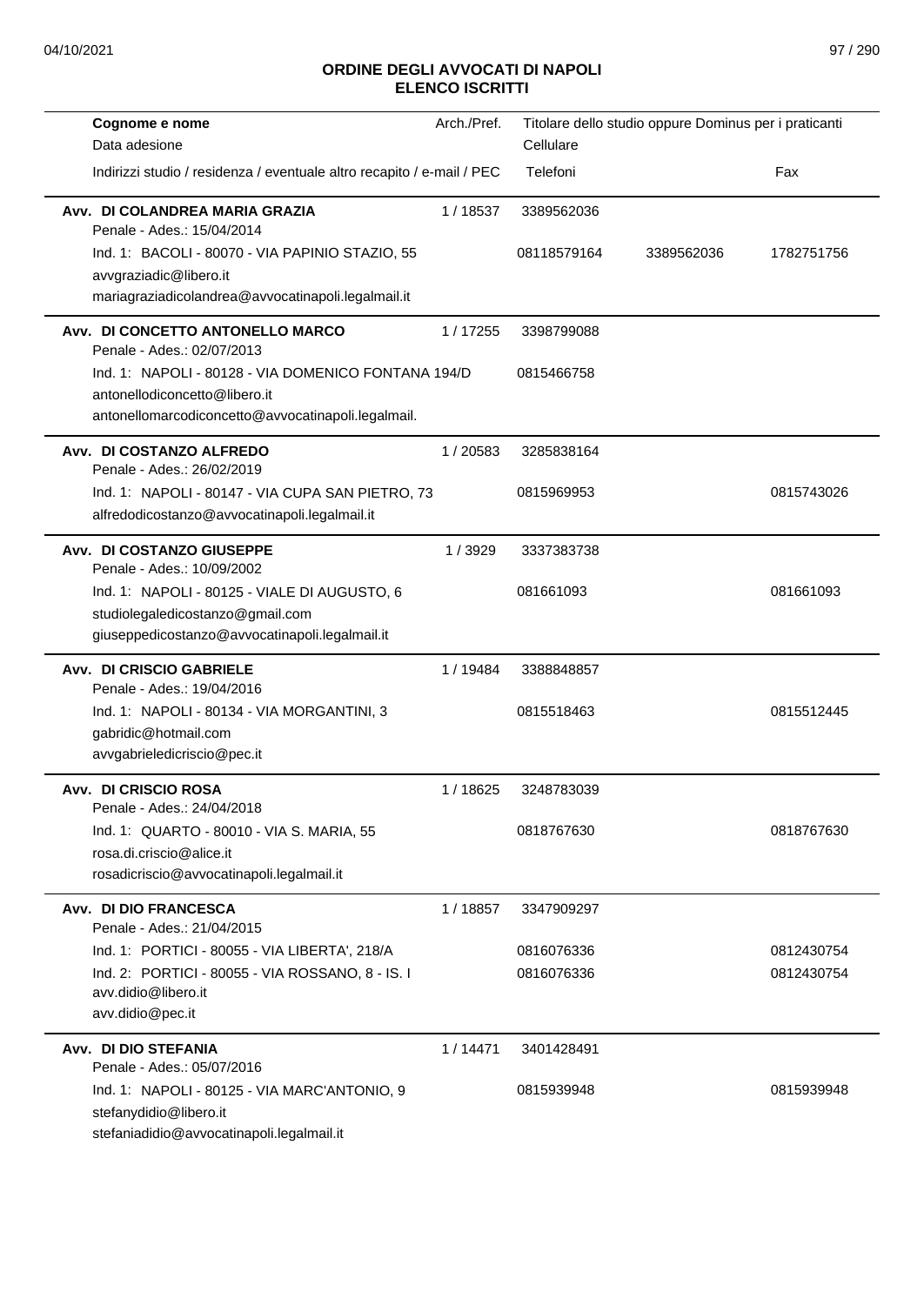| Cognome e nome                                                                                                                                   | Arch./Pref. |             | Titolare dello studio oppure Dominus per i praticanti |             |
|--------------------------------------------------------------------------------------------------------------------------------------------------|-------------|-------------|-------------------------------------------------------|-------------|
| Data adesione                                                                                                                                    |             | Cellulare   |                                                       |             |
| Indirizzi studio / residenza / eventuale altro recapito / e-mail / PEC                                                                           |             | Telefoni    |                                                       | Fax         |
| Avv. DI FEBBRARO AGOSTINO<br>Penale - Ades.: 16/04/2013                                                                                          | 1/17839     | 3382818536  |                                                       |             |
| Ind. 1: NAPOLI - 80143 - CENTRO DIREZIONALE, IS. F 11<br>difebbraro@hotmail.it<br>difebbraro@pec.it                                              |             | 0815796335  | 3382818536                                            | 08119020083 |
| Avv. DI FENZA DANIELA<br>Penale - Ades.: 06/07/2010                                                                                              | 1 / 15642   | 3339417841  |                                                       |             |
| Ind. 1: NAPOLI - 80131 - VIA S. IGNAZIO DI LOYOLA, 250<br>danieladifenza@libero.it<br>danieladifenza.avvocatinapoli@legalmail.it                 |             | 0815871581  |                                                       | 0815871581  |
| Avv. DI FRANCO LUIGI<br>Penale - Ades.: 24/04/2018                                                                                               | 1/20927     | 3396661379  |                                                       |             |
| Ind. 1: SAN GIORGIO A CREMANO - 80046 - VIA GIACOMO<br>MATTEOTTI, 19<br>avv.luigidifranco@gmail.com<br>luigidifranco@avvocatinapoli.legalmail.it |             | 0817765771  |                                                       |             |
| Avv. DI GENNARO LUIGI<br>Penale - Ades.: 04/10/2005                                                                                              | 1/12024     |             |                                                       |             |
| Ind. 1: NAPOLI - 80128 - VIA UGO NIUTTA, 36<br>avvocatoluigidigennaro@gmail.com<br>luigidigennaro@avvocatinapoli.legalmail.it                    |             | 08118560809 |                                                       | 08118560809 |
| Avv. DI GENNARO MARIANNA FRANCESCA<br>Penale - Ades.: 04/07/2017                                                                                 | 1/20281     | 3478793211  |                                                       |             |
| Ind. 1: NAPOLI - 80145 - VIA MIANO, 57 - SC. F<br>marjannam@hotmail.com<br>mariannaf.digennaro@pec.it                                            |             | 0817415333  |                                                       | 0817415333  |
| Avv. DI GIACOMO GIOVANNI<br>Penale - Ades.: 20/04/2004                                                                                           | 1/3702      | 335447611   |                                                       |             |
| Ind. 1: ERCOLANO - 80056 - VIA DELLE MIMOSE, 28<br>avv.digiacono@octava.it<br>giovannidigiacomo@avvocatinapoli.legalmail.it                      |             | 335447611   |                                                       |             |
| Avv. DI IORIO GIANCARLO<br>Penale - Ades.: 06/07/2010                                                                                            | 1/15718     | 3469432559  |                                                       |             |
| Ind. 1: NAPOLI - 80143 - VIA FERRARA, 62<br>avvdiiorio@libero.it<br>giancarlodiiorio@avvocatinapoli.legalmail.it                                 |             | 08118891062 |                                                       | 08118891062 |
| Avv. DI LAZZARO GIUSEPPE<br>Penale - Ades.: 22/03/2005                                                                                           | 1/11028     |             |                                                       |             |
| Ind. 1: NAPOLI - 80129 - VIA FRANCESCO SOLIMENA, 6<br>dilazzarogiuseppe@gmail.com<br>giuseppedilazzaro@avvocatinapoli.legalmail.it               |             | 0812292097  |                                                       | 0812292097  |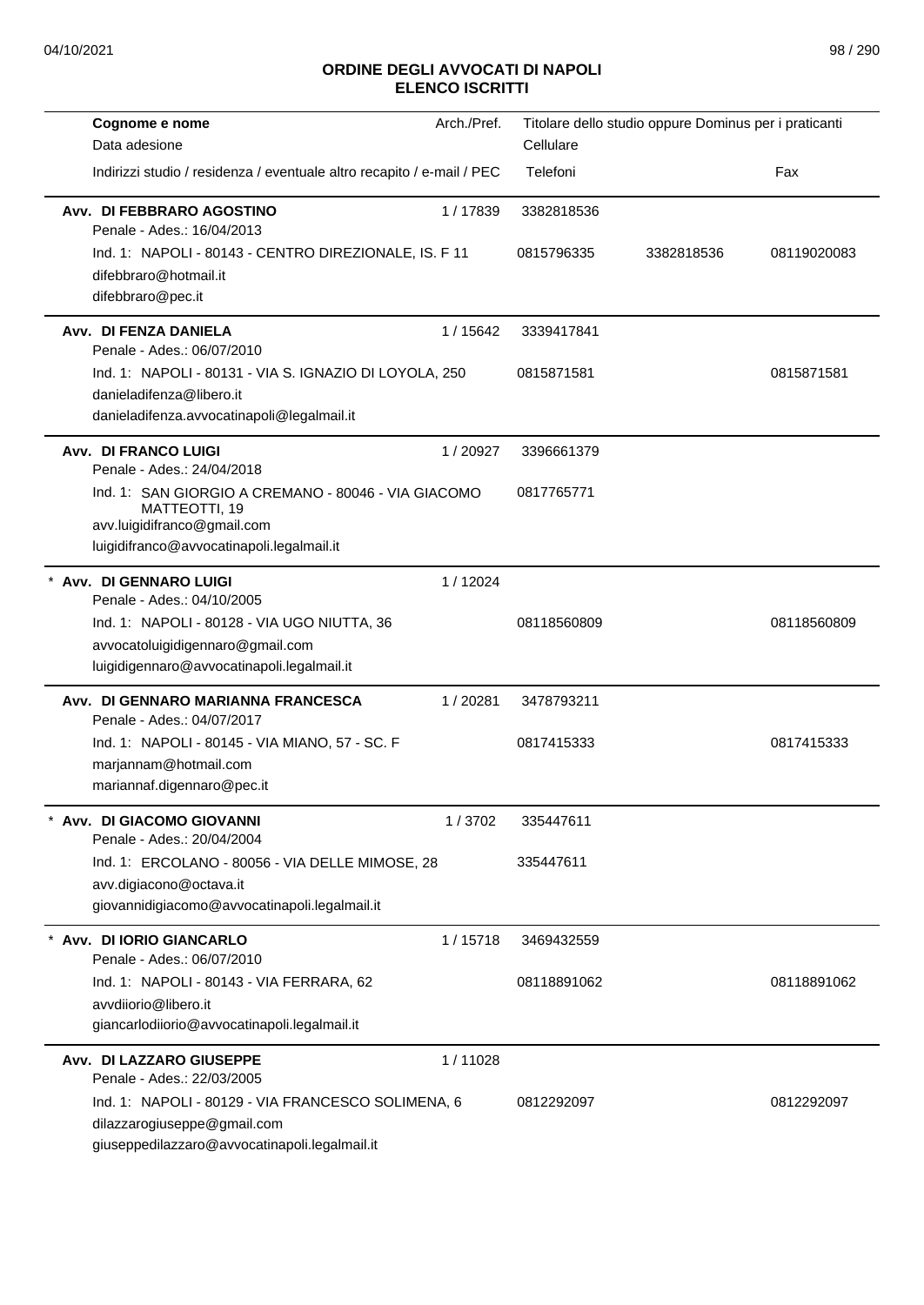| Cognome e nome<br>Data adesione                                                                                                   | Arch./Pref. | Titolare dello studio oppure Dominus per i praticanti<br>Cellulare |            |            |
|-----------------------------------------------------------------------------------------------------------------------------------|-------------|--------------------------------------------------------------------|------------|------------|
| Indirizzi studio / residenza / eventuale altro recapito / e-mail / PEC                                                            |             | Telefoni                                                           |            | Fax        |
| Avv. DI LUCA LOREDANA<br>Penale - Ades.: 22/03/2005                                                                               | 1/11255     |                                                                    |            |            |
| Ind. 1: NAPOLI - 80138 - CORSO UMBERTO I, 201<br>loredanadiluca7@gmail.com<br>loredanadiluca@avvocatinapoli.legalmail.it          |             | 0810202419                                                         |            |            |
| * Avv. DI LUDOVICO VALENTINO<br>Penale - Ades.: 22/03/2005                                                                        | 1/12000     | 3473345007                                                         |            |            |
| Ind. 1: NAPOLI - 80143 - PIAZZA NAZIONALE, 94/D<br>avv.diludovico@libero.it<br>valentinodiludovico@avvocatinapoli.legalmail.it    |             | 0815791671                                                         |            | 0815791671 |
| Avv. DI LUNA GIANMARCO<br>Penale - Ades.: 25/06/2019                                                                              | 1/21203     | 3420802628                                                         |            |            |
| Ind. 1: POZZUOLI - 80078 - VIA AMEDEO MODIGLIANI, 1<br>gianmarcodiluna@gmail.com<br>gianmarcodiluna@avvocatinapoli.legalmail.it   |             | 0815244186                                                         | 3420802628 | 0815244186 |
| Avv. DI MAIO GIUSEPPE<br>Penale - Ades.: 02/10/2012                                                                               | 1/12210     | 3498040454                                                         |            |            |
| Ind. 1: FORIO D'ISCHIA - 80075 - VICO SANT'ANTONIO, 15<br>avv.peppedimaio@libero.it<br>giuseppedimaio@avvocatinapoli.legalmail.it |             | 0815071471                                                         |            | 0815071471 |
| Avv. DI MARCO ANTONIO<br>Penale - Ades.: 15/02/2005                                                                               | 1/9829      | 3385905812                                                         |            |            |
| Ind. 1: POZZUOLI - 80078 - VIA CAMPI FLEGREI, 68<br>tdimarco@libero.it<br>antoniodimarco@avvocatinapoli.legalmail.it              |             | 0818555505                                                         |            | 0818555505 |
| Avv. di MARO RAFFAELA<br>Penale - Ades.: 17/12/2013                                                                               | 1 / 18289   | 3473433075                                                         |            |            |
| Ind. 1: NAPOLI - 80131 - VIA S. GIACOMO DEI CAPRI, 65/B<br>dimaror@libero.it<br>raffaeladimaro@avvocatinapoli.legalmail.it        |             | 0817571419                                                         |            | 0817571419 |
| Avv. DI MARTINO MARIA<br>Penale - Ades.: 04/07/2006                                                                               | 1/9097      |                                                                    |            |            |
| Ind. 1: NAPOLI - 80143 - CORSO NOVARA 36<br>maridimar@libero.it<br>avvocatomariadimartino@pec.it                                  |             | 081266089                                                          |            | 081266089  |
| Avv. DI MARTINO RENATO<br>Penale - Ades.: 12/04/2005                                                                              | 1/10830     |                                                                    |            |            |
| Ind. 1: NAPOLI - 80138 - CORSO UMBERTO I, 365<br>avvocatorenatodimartino@gmail.com<br>renatodimartino@avvocatinapoli.legalmail.it |             | 081202694                                                          |            | 081202694  |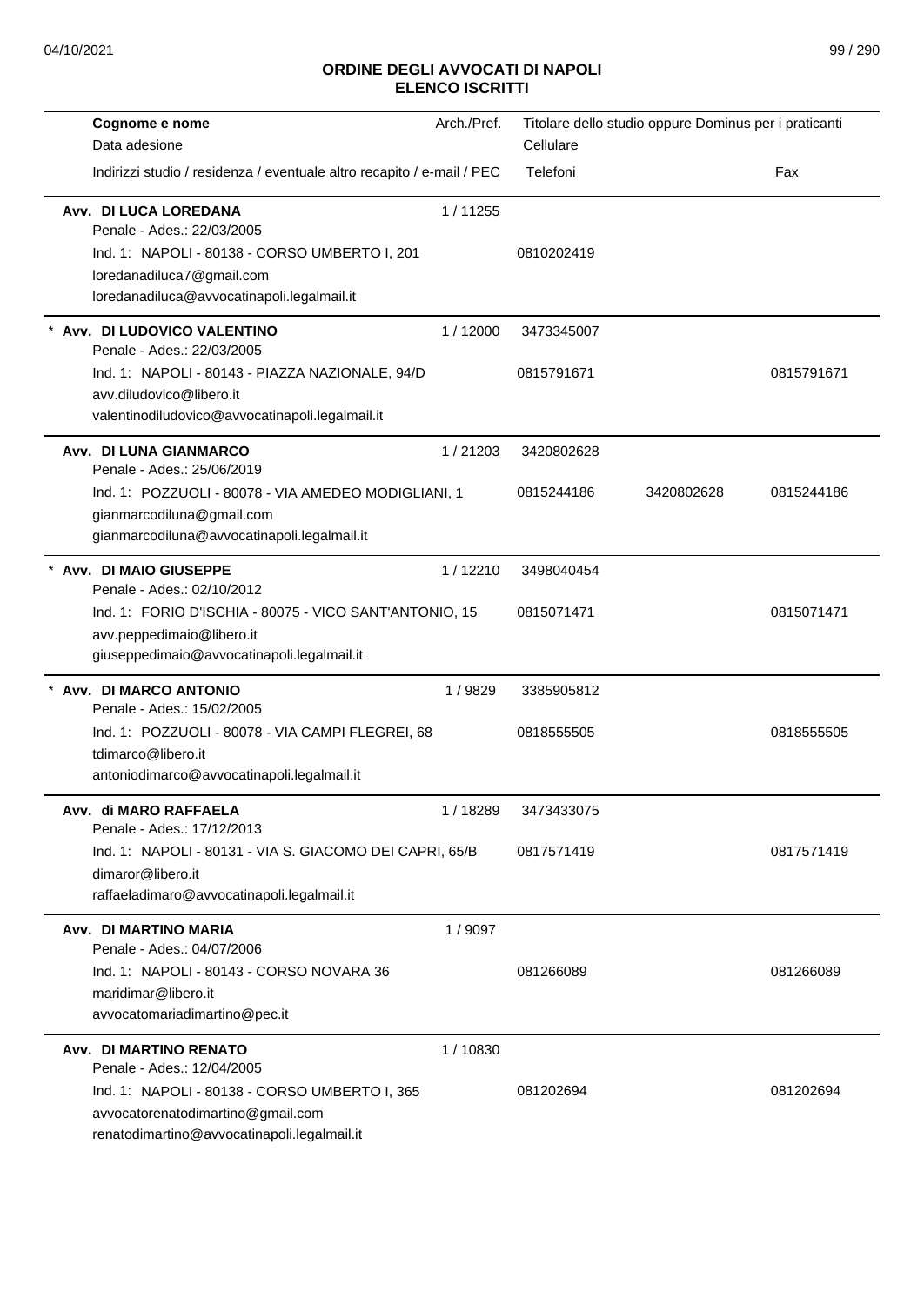| Cognome e nome                                                                                                  | Arch./Pref. |            | Titolare dello studio oppure Dominus per i praticanti |            |
|-----------------------------------------------------------------------------------------------------------------|-------------|------------|-------------------------------------------------------|------------|
| Data adesione                                                                                                   |             | Cellulare  |                                                       |            |
| Indirizzi studio / residenza / eventuale altro recapito / e-mail / PEC                                          |             | Telefoni   |                                                       | Fax        |
| Avv. DI MARTINO VINCENZO<br>Penale - Ades.: 30/10/2018                                                          | 1/21076     | 3334075438 |                                                       |            |
| Ind. 1: NAPOLI - 80133 - VIA A. DE GASPERI, 33                                                                  |             | 0815520101 |                                                       | 0817333853 |
| vincenzodim@hotmail.it                                                                                          |             |            |                                                       |            |
| vincenzodimartino@avvocatinapoli.legalmail.it                                                                   |             |            |                                                       |            |
| Avv. DI MARZO CARMINE<br>Penale - Ades.: 17/12/2013                                                             | 1/18280     | 3295411412 |                                                       |            |
| Ind. 1: SAN GIORGIO A CREMANO - 80046 - VIA SAN GIORGIO 081270328<br>VECCHIO, 1<br>avv.carminedimarzo@gmail.com |             |            |                                                       | 081270328  |
| carminedimarzo@avvocatinapoli.legalmail.it                                                                      |             |            |                                                       |            |
| Avv. DI MARZO PASQUALE<br>Penale - Ades.: 13/12/2011                                                            | 1/16944     | 3478715067 |                                                       |            |
| Ind. 1: NAPOLI - 80134 - VIA TOLEDO, 228                                                                        |             | 0810487172 |                                                       | 0810487172 |
| Ind. 2: VOLLA - 80040 - VIA LUFRANO, 1                                                                          |             | 0810487172 |                                                       | 0810487172 |
| p.dimarzo@virgilio.it                                                                                           |             |            |                                                       |            |
| pasqualedimarzo@avvocatinapoli.legalmail.it                                                                     |             |            |                                                       |            |
| Avv. DI MEGLIO EMANUELE<br>Penale - Ades.: 15/04/2014                                                           | 1 / 15230   | 3476062356 |                                                       |            |
| Ind. 1: ISCHIA - 80077 - VIA DELLO STADIO, 61                                                                   |             | 081983536  |                                                       | 081983536  |
| emanueledimeglio@avvocatinapoli.legalmail.it                                                                    |             |            |                                                       |            |
| * Avv. DI MEGLIO GIANCARLO                                                                                      | 1/6916      | 3484446101 |                                                       |            |
| Penale - Ades.: 25/02/2003                                                                                      |             |            |                                                       |            |
| Ind. 1: FORIO D'ISCHIA - 80075 - VIA SPINAVOLA, 86/60                                                           |             | 0813332483 |                                                       | 0813332483 |
| info@studiolegaledimeglio.it<br>studiolegaledimeglio@pec.it                                                     |             |            |                                                       |            |
|                                                                                                                 |             |            |                                                       |            |
| Avv. DI MEGLIO GIOVANNI<br>Penale - Ades.: 28/05/2019                                                           | 1/7552      |            |                                                       |            |
| Ind. 1: NAPOLI - 80138 - CORSO UMBERTO I, 228                                                                   |             | 081265595  | 0815534613                                            | 0815536739 |
| avvgiovannidimeglio@libero.it                                                                                   |             |            |                                                       |            |
| giovannidimeglio3@avvocatinapoli.legalmail.it                                                                   |             |            |                                                       |            |
| Avv. DI MEGLIO GIUSEPPE<br>Penale - Ades.: 17/06/2020                                                           | 1/3759      | 3473528819 |                                                       |            |
| Ind. 1: ISCHIA - 80070 - VIA OSSERVATORIO, 40                                                                   |             | 081985036  | 081981969                                             | 0813331206 |
| Ind. 2: BARANO D'ISCHIA - 80070 - VIA VINCENZO DI MEGLIO,<br>49 BIS                                             |             |            |                                                       |            |
| Ind. 3: NAPOLI - 80138 - PIAZZA NICOLA AMORE, 6 - V P. SC. E<br>avv.dimeglio@libero.it                          |             |            |                                                       |            |
| avv.giuseppedimeglio@pec.it                                                                                     |             |            |                                                       |            |
| Avv. DI MEO ANTONELLA                                                                                           | 1/17637     | 3921218157 |                                                       |            |
| Penale - Ades.: 20/04/2017                                                                                      |             |            |                                                       |            |
| Ind. 1: NAPOLI - 80124 - VIA EURIALO, 52                                                                        |             | 0815708450 | 3921218157                                            | 0815708450 |
| studiolegaledimeo@virgilio.it<br>antonelladimeo@legalmail.it                                                    |             |            |                                                       |            |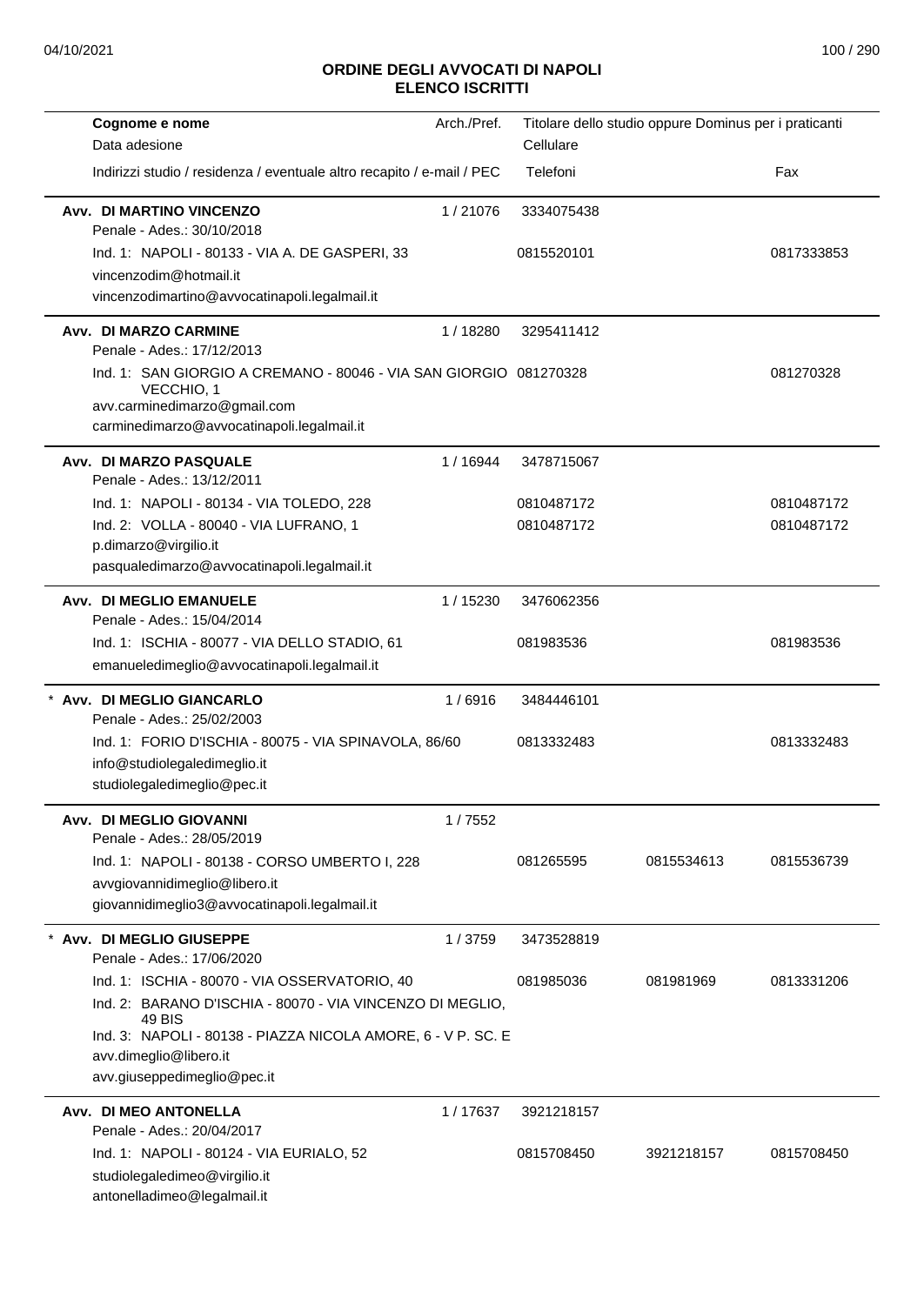| Cognome e nome                                                                                                                                     | Arch./Pref. |             | Titolare dello studio oppure Dominus per i praticanti |
|----------------------------------------------------------------------------------------------------------------------------------------------------|-------------|-------------|-------------------------------------------------------|
| Data adesione                                                                                                                                      |             | Cellulare   |                                                       |
| Indirizzi studio / residenza / eventuale altro recapito / e-mail / PEC                                                                             |             | Telefoni    | Fax                                                   |
| Avv. DI MEO LUISA<br>Penale - Ades.: 21/04/2015                                                                                                    | 1/19060     | 3337299757  |                                                       |
| Ind. 1: BACOLI - 80070 - VIALE OLIMPICO, 42                                                                                                        |             | 08119259682 | 08119259682                                           |
| Ind. 2: POZZUOLI - 80078 - VIA SCALANDRONE, 2<br>luisa.dimeo@hotmail.it<br>luisadimeo@avvocatinapoli.legalmail.it                                  |             | 0818688976  |                                                       |
| * Avv. DI MONDA RAFFAELE<br>Penale - Ades.: 20/04/2006                                                                                             | 1/10238     | 3488988553  |                                                       |
| Ind. 1: NAPOLI - 80138 - VIA SEGGIO DEL POPOLO, 22<br>dimonda.r@libero.it<br>raffaeledimonda@avvocatinapoli.legalmail.it                           |             | 081203632   | 0270059889                                            |
| Avv. DI NARDO FLAVIA<br>Penale - Ades.: 21/04/2015                                                                                                 | 1 / 18921   | 3421202641  |                                                       |
| Ind. 1: NAPOLI - 80133 - CORSO DUCA D'AOSTA, 57                                                                                                    |             | 0810125598  | 0810125598                                            |
| Ind. 2: NAPOLI - 80126 - VIA MONTAGNA SPACCATA, 361                                                                                                |             | 3421202641  |                                                       |
| flavia.dinardo@live.it<br>flaviadinardo@avvocatinapoli.legalmail.it                                                                                |             |             |                                                       |
| Avv. DI NARDO GABRIELLA<br>Penale - Ades.: 21/04/2009                                                                                              | 1 / 15231   | 3294289650  |                                                       |
| Ind. 1: NAPOLI - 80143 - CENTRO DIREZIONALE ISOLA E/4<br>PAL. FADIM<br>gabrielladinardo@hotmail.it<br>gabrielladinardo@avvocatinapoli.legalmail.it |             | 0817643363  | 0817643073                                            |
| * Avv. DI NARDO GIOVANNI<br>Penale - Ades.: 26/10/2010                                                                                             | 1/13884     |             |                                                       |
| Ind. 1: NAPOLI - 80138 - CORSO UMBERTO I, 293<br>avv.dinardo@pec.studiodinardo.it                                                                  |             | 08118086863 | 06233227616                                           |
| Avv. DI NOCERA ANNA<br>Penale - Ades.: 25/02/2003                                                                                                  | 1/9240      | 3383900367  |                                                       |
| Ind. 1: NAPOLI - 80137 - PIAZZA CAVOUR, 19                                                                                                         |             | 0817549680  | 081455214                                             |
| avvannadinocera@libero.it                                                                                                                          |             |             |                                                       |
| annadinocera2@avvocatinapoli.legalmail.it                                                                                                          |             |             |                                                       |
| * Avv. DI NOCERA ANTONIO<br>Penale - Ades.: 25/02/2003                                                                                             | 1/9085      | 3394014972  |                                                       |
| Ind. 1: NAPOLI - 80123 - VIA MANZONI, 152                                                                                                          |             | 0815757199  | 0815757199                                            |
| antoniodinocera@gmail.com<br>antoniodinocera@avvocatinapoli.legalmail.it                                                                           |             |             |                                                       |
| Avv. DI NOCERA MARCO<br>Penale - Ades.: 05/07/2011                                                                                                 | 1/16587     |             |                                                       |
| Ind. 1: NAPOLI - 80121 - VIA CHIATAMONE, 6                                                                                                         |             | 0817645151  | 0817648881                                            |
| marco_dinocera@virgilio.it                                                                                                                         |             |             |                                                       |
| marcodinocera@avvocatinapoli.legalmail.it                                                                                                          |             |             |                                                       |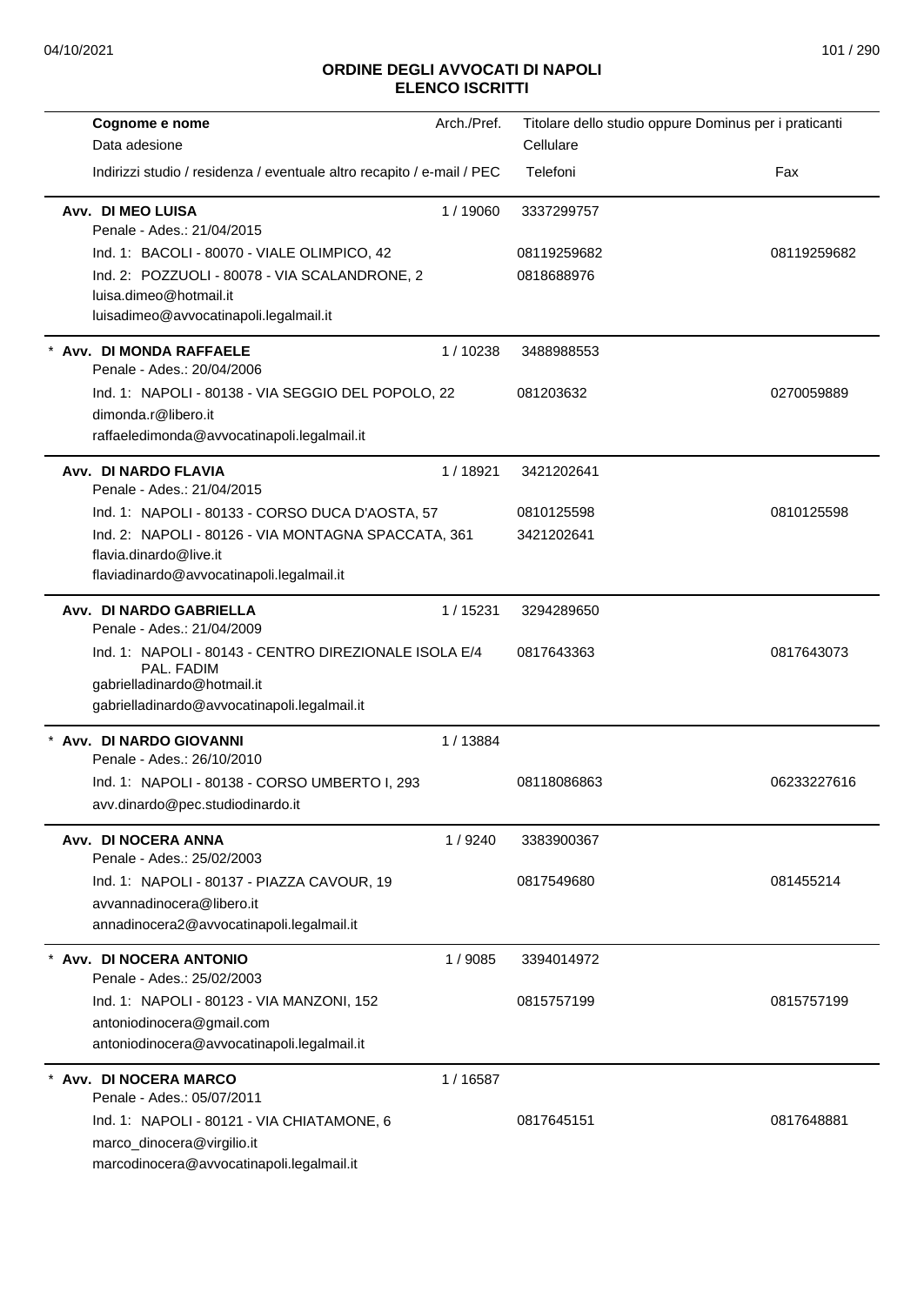| Cognome e nome                                                                                                                           | Arch./Pref. |                           | Titolare dello studio oppure Dominus per i praticanti |
|------------------------------------------------------------------------------------------------------------------------------------------|-------------|---------------------------|-------------------------------------------------------|
| Data adesione                                                                                                                            |             | Cellulare                 |                                                       |
| Indirizzi studio / residenza / eventuale altro recapito / e-mail / PEC                                                                   |             | Telefoni                  | Fax                                                   |
| Avv. DI NOIA PASQUALE<br>Penale - Ades.: 20/12/2005                                                                                      | 1/14241     |                           |                                                       |
| Ind. 1: NAPOLI - 80132 - VIA CUMA, 6<br>pasqualedinoia@avvocatinapoli.legalmail.it                                                       |             | 0817649981                | 0817649352                                            |
| Avv. DI PALMA ALESSANDRO<br>Penale - Ades.: 01/07/2008                                                                                   | 1 / 14560   | 3474592805                |                                                       |
| Ind. 1: NAPOLI - 80142 - VIA NOLANA, 16<br>avv.aledipalma@libero.it<br>alessandrodipalma@avvocatinapoli.legalmail.it                     |             | 081282927                 | 081282927                                             |
| Avv. DI PALMA ANDREA<br>Penale - Ades.: 26/04/2005                                                                                       | 1/10909     | 3478632790                |                                                       |
| Ind. 1: NAPOLI - 80125 - VIA FILIPPO ILLUMINATO, 26<br>avvdipalma_2013@libero.it<br>andreadipalma@avvocatinapoli.legalmail.it            |             | 0817626442                | 0817626442                                            |
| Avv. DI PALMA ANGELO<br>Penale - Ades.: 15/04/2014                                                                                       | 1/17695     |                           |                                                       |
| Ind. 1: NAPOLI - 80133 - VIA DEPRETIS, 102<br>angelo.dipalma@sandulliassociati.it<br>angelodipalma@avvocatinapoli.legalmail.it           |             | 0812471133                | 0812452102                                            |
| Avv. DI PALMA ANNA<br>Penale - Ades.: 05/07/2011                                                                                         | 1/12539     | 3397915030                |                                                       |
| Ind. 1: NAPOLI - 80138 - CORSO UMBERTO I, 154<br>avv.annadipalma@libero.it<br>annadipalma@avvocatinapoli.legalmail.it                    |             | 0816584774                | 081205388                                             |
| Avv. DI PALMA SONIA<br>Penale - Ades.: 16/04/2008                                                                                        | 1/14573     | 3938945620                |                                                       |
| Ind. 1: NAPOLI - 80144 - VIA MONTE SAN MICHELE, 12<br>dipalmasonia@virgilio.it<br>soniadipalma@avvocatinapoli.legalmail.it               |             | 08118866327               | 08118866327                                           |
| Avv. di PALMA CACCIOPPOLI MASSIMO<br>Penale - Ades.: 05/07/2016                                                                          | 1/18705     | 3331052358                |                                                       |
| Ind. 1: NAPOLI - 80143 - VIA NAZIONALE, 112<br>Ind. 2: AVERSA - 81031 - VIA MICHELANGELO BUONARROTI,<br>44<br>avvocato.dipalma@gmail.com |             | 08118252442<br>0818903873 | 08118252442<br>0818903873                             |
| avvocato.dipalma@pec.it                                                                                                                  |             |                           |                                                       |
| * Avv. DI PIETRO AMEDEO<br>Penale - Ades.: 21/02/2017                                                                                    | 1 / 16636   | 3357480630                |                                                       |
| Ind. 1: NAPOLI - 80132 - VIA GENERALE ORSINI, 42<br>studiolegaleadp@gmail.com<br>avv.adp@pec.it                                          |             | 0817617519                | 081665430                                             |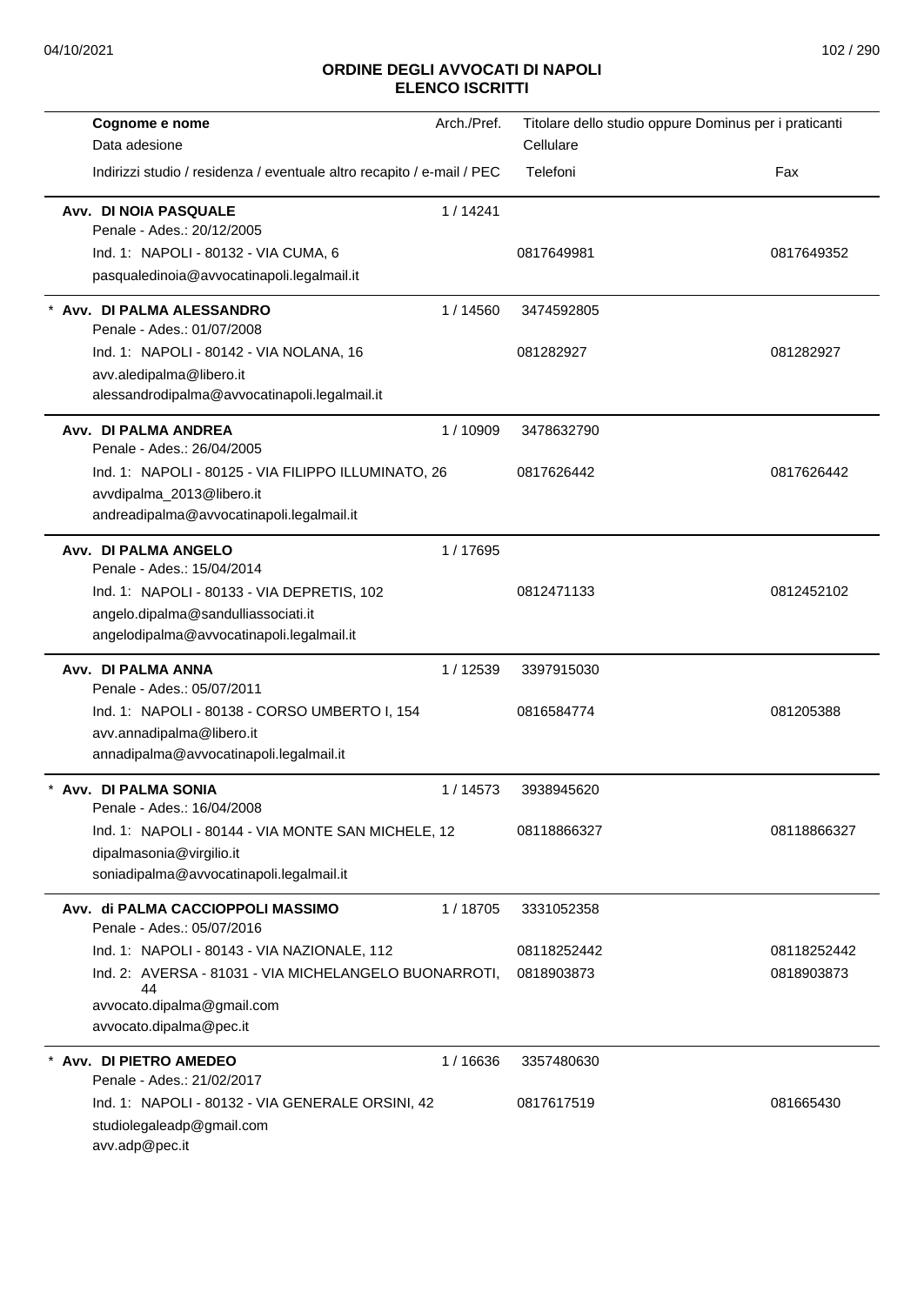| Arch./Pref.<br>Cognome e nome                                           | Titolare dello studio oppure Dominus per i praticanti |            |
|-------------------------------------------------------------------------|-------------------------------------------------------|------------|
| Data adesione                                                           | Cellulare                                             |            |
| Indirizzi studio / residenza / eventuale altro recapito / e-mail / PEC  | Telefoni                                              | Fax        |
| Avv. DI PIETRO ROSSELLA<br>1/21286<br>Penale - Ades.: 17/02/2021        | 3493748779                                            |            |
| Ind. 1: NAPOLI - 80128 - VIA PORZIO, 4                                  | 08119562215                                           |            |
| rossella.dipietro87@gmail.com                                           |                                                       |            |
| rosselladipietro@avvocatinapoli.legalmail.it                            |                                                       |            |
| Avv. DI PINTO GIUSEPPE<br>1/9232<br>Penale - Ades.: 21/04/2015          |                                                       |            |
| Ind. 1: NAPOLI - 80124 - VIA ASCANIO 4                                  | 0812303254                                            |            |
| gdipinto@libero.it                                                      |                                                       |            |
| avv.dipinto@legalmail.it                                                |                                                       |            |
| Avv. DI RAZZA ASSUNTA<br>1 / 18509<br>Penale - Ades.: 19/04/2016        |                                                       |            |
| Ind. 1: NAPOLI - 80122 - VIALE GRAMSCI, 19                              | 0817611923                                            |            |
| Ind. 2: POZZUOLI - 80078 - VIA NICOLA FASANO, 50                        |                                                       |            |
| assuntadirazza@yahoo.it                                                 |                                                       |            |
| assuntadirazza@avvocatinapoli.legalmail.it                              |                                                       |            |
| Avv. DI SALVO GIOVANNI<br>1/10661<br>Penale - Ades.: 21/04/2009         | 3271104923                                            |            |
| Ind. 1: NAPOLI - 80145 - VIA VITTORIO EMANUELE A MIANO,<br>$11 - INT.2$ | 0810127464                                            | 0810127464 |
| giovannidisalvo.avvocato@gmail.com                                      |                                                       |            |
| giovanni.disalvo.avvocato@legalmail.it                                  |                                                       |            |
| Avv. DI SOMMA PASQUALINA<br>1/9772<br>Penale - Ades.: 19/12/2006        | 3393597305                                            |            |
| Ind. 1: NAPOLI - 80146 - CORSO PROTOPISANI, 29                          |                                                       |            |
| nunkai@libero.it                                                        |                                                       |            |
| pasqualinadisomma@avvocatinapoli.legalmail.it                           |                                                       |            |
| Avv. DI STASIO VALERIO<br>1/9090<br>Penale - Ades.: 13/01/2004          |                                                       |            |
| Ind. 1: NAPOLI - 80143 - CENTRO DIREZIONALE IS, G 1                     | 0817879506<br>0815173065                              | 0816051785 |
| distasio@pec.studiodistasio.it                                          |                                                       |            |
| Avv. DI TUORO VENTURA<br>1/9216<br>Penale - Ades.: 05/07/2016           | 3492115801                                            |            |
| Ind. 1: ERCOLANO - 80056 - VIA PANORAMICA, 133                          | 0817395516                                            | 0817395516 |
| ventura.dituoro@gmail.com                                               |                                                       |            |
| venturadituoro@avvocatinapoli.legalmail.it                              |                                                       |            |
| Avv. DI VAIO VINCENZO<br>1/8842                                         | 360744217                                             |            |
| Penale - Ades.: 01/07/2003                                              |                                                       |            |
| Ind. 1: NAPOLI - 80128 - VIA M. DE VITO PISCICELLI, 84                  | 0815630684                                            | 0815630684 |
| Ind. 2: NAPOLI - 80128 - PIAZZA MEDAGLIE D'ORO, 27                      | 0815630684                                            | 0815630684 |
| avvocatodivaio@libero.it                                                |                                                       |            |
| vincenzodivaio@avvocatinapoli.legalmail.it                              |                                                       |            |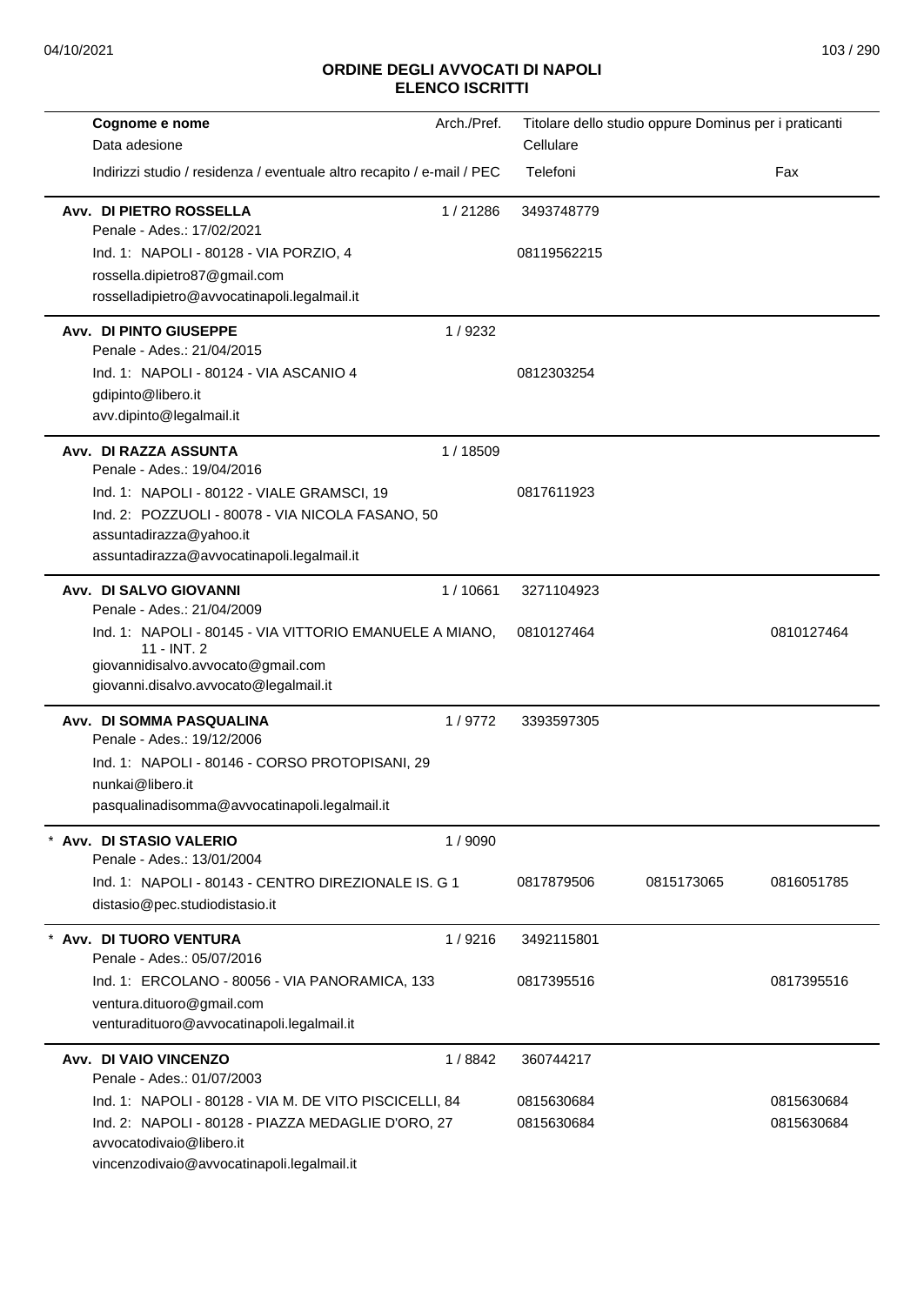| Cognome e nome<br>Data adesione                                                                                                    | Arch./Pref. | Cellulare   | Titolare dello studio oppure Dominus per i praticanti |             |
|------------------------------------------------------------------------------------------------------------------------------------|-------------|-------------|-------------------------------------------------------|-------------|
|                                                                                                                                    |             |             |                                                       |             |
| Indirizzi studio / residenza / eventuale altro recapito / e-mail / PEC                                                             |             | Telefoni    |                                                       | Fax         |
| Avv. DICECCA FRANCESCA<br>Penale - Ades.: 16/04/2008                                                                               | 1/10333     | 3395706688  | 3666600216                                            |             |
| Ind. 1: NAPOLI - 80128 - VIA MARIO RUTA, 7                                                                                         |             | 0810123026  |                                                       |             |
| francesca68.dicecca@libero.it                                                                                                      |             |             |                                                       |             |
| francescadicecca@avvocatinapoli.legalmail.it                                                                                       |             |             |                                                       |             |
| Avv. DIFFIDENTI EUGENIO<br>Penale - Ades.: 03/07/2007                                                                              | 1/8055      |             |                                                       |             |
| Ind. 1: SAN GIORGIO A CREMANO - 80046 - VIA<br>BUONGIOVANNI, 59<br>avvocato@eugeniodiffidenti.org<br>avv.eugenio.diffidenti@pec.it |             | 0815742541  | 08119174716                                           | 06233229008 |
| Avv. DIODATO FABRIZIO<br>Penale - Ades.: 11/09/2018                                                                                | 1/21026     | 3334076346  |                                                       |             |
| Ind. 1: NAPOLI - 80142 - VIA TORINO, 6                                                                                             |             | 081264909   |                                                       |             |
| fabrizio_diodato@yahoo.it                                                                                                          |             |             |                                                       |             |
| fabriziodiodato@avvocatinapoli.legalmail.it                                                                                        |             |             |                                                       |             |
| Avv. DODA MASSIMINO<br>Penale - Ades.: 03/07/2012                                                                                  | 1/10586     | 3388047768  |                                                       |             |
| Ind. 1: NAPOLI - 80143 - CENTRO DIREZIONALE ISOLA G/2                                                                              |             | 0817879347  |                                                       | 0817879347  |
| doda.massimo@libero.it                                                                                                             |             |             |                                                       |             |
| massiminododa@avvocatinapoli.legalmail.it                                                                                          |             |             |                                                       |             |
| Avv. DONATONE ENRICO FERRANTE<br>Penale - Ades.: 12/11/2002                                                                        | 1/7680      |             |                                                       |             |
| Ind. 1: NAPOLI - 80128 - VICO ACITILLO, 12                                                                                         |             | 08119563559 |                                                       | 08119560098 |
| Ind. 2: NAPOLI - 80122 - VIA RIVIERA DI CHIAIA, 36                                                                                 |             | 08119563559 |                                                       | 08119560098 |
| studiodonatone@virgilio.it                                                                                                         |             |             |                                                       |             |
| enricoferrantedonatone@avvocatinapoli.legalmail.it                                                                                 |             |             |                                                       |             |
| Avv. DONNIACUO GAETANO<br>Penale - Ades.: 03/07/2012                                                                               | 1/17364     |             |                                                       |             |
| Ind. 1: FORIO D'ISCHIA - 80075 - VIA G. CASTELLACCIO, 45                                                                           |             | 081997595   |                                                       | 081997595   |
| Ind. 2: FORIO D'ISCHIA - 80075 - VIA G. CASTELLACCIO, 45                                                                           |             | 081997595   |                                                       | 081997595   |
| gaetano.donniacuo@libero.it<br>gaetanodonniacuo@avvocatinapoli.legalmail.it                                                        |             |             |                                                       |             |
|                                                                                                                                    |             |             |                                                       |             |
| <b>Avv. DORIO EMILIA</b><br>Penale - Ades.: 12/04/2011                                                                             | 1/12618     | 3395478041  |                                                       |             |
| Ind. 1: ERCOLANO - 80056 - VIA ANTONIO GRAMSCI, 19                                                                                 |             | 0817391062  |                                                       | 0817770842  |
| avv.emiliadorio@libero.it<br>emiliadorio@avvocatinapoli.legalmail.it                                                               |             |             |                                                       |             |
| Avv. DOSTUNI VINCENZO                                                                                                              | 1/6080      | 336943986   |                                                       |             |
| Penale - Ades.: 12/06/2001                                                                                                         |             |             |                                                       |             |
| Ind. 1: NAPOLI - 80129 - PIAZZA DEGLI ARTISTI, 7/C                                                                                 |             | 0815567603  |                                                       | 0815785693  |
| avv.vincenzodostuni@gmail.com                                                                                                      |             |             |                                                       |             |
| vincenzodostuni@avvocatinapoli.legalmail.it                                                                                        |             |             |                                                       |             |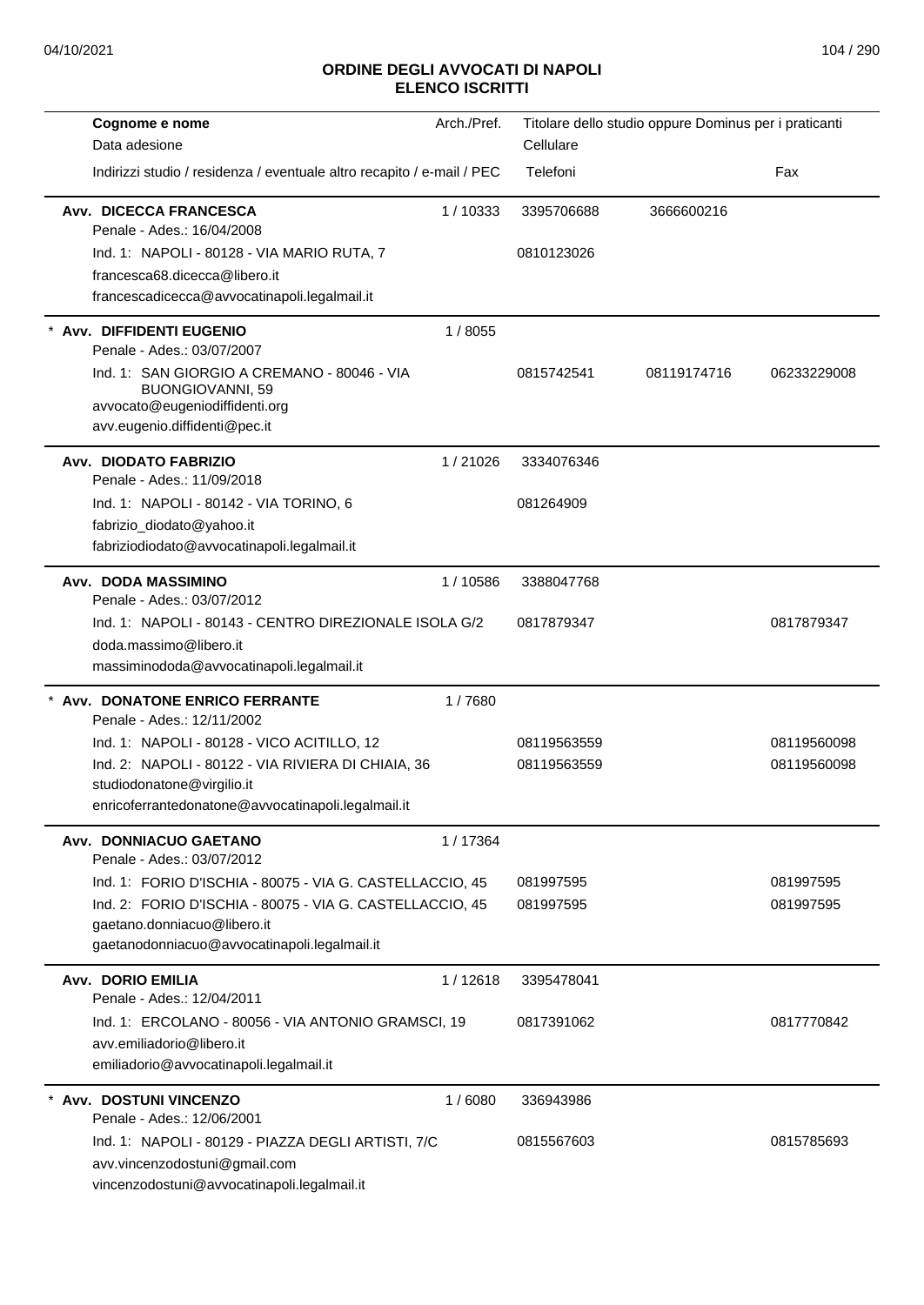| Cognome e nome                                                                   | Arch./Pref. | Titolare dello studio oppure Dominus per i praticanti |            |
|----------------------------------------------------------------------------------|-------------|-------------------------------------------------------|------------|
| Data adesione                                                                    |             | Cellulare                                             |            |
| Indirizzi studio / residenza / eventuale altro recapito / e-mail / PEC           |             | Telefoni                                              | Fax        |
| Avv. DUMELLA DE ROSA GUGLIELMO<br>Penale - Ades.: 04/07/2017                     | 1/4347      | 3276774284                                            |            |
| Ind. 1: NAPOLI - 80144 - VIA MONTE BIANCO, 4                                     |             | 0815735001                                            |            |
| Ind. 2: ARZANO - 80022 - VIA ZANARDELLI, 64<br>dum@libero.it                     |             | 0815735001                                            |            |
| guglielmodumelladerosa@avvocatinapoli.legalmail.it                               |             |                                                       |            |
| Avv. DURACCIO ALESSIA<br>Penale - Ades.: 11/09/2018                              | 1/21027     | 3209687722                                            |            |
| Ind. 1: PORTICI - 80055 - VIA GIOACCHINO CARDANO, 44                             |             | 3209687722                                            |            |
| alessia.duraccio@hotmail.it                                                      |             |                                                       |            |
| alessiaduraccio@avvocatinapoli.legalmail.it                                      |             |                                                       |            |
| <b>Avv. DURANTI ENRICO</b><br>Penale - Ades.: 06/10/2009                         | 1/13154     |                                                       |            |
| Ind. 1: PORTICI - 80055 - VIA A. DIAZ, 16                                        |             | 0817769200                                            | 0817769200 |
| enricoduranti@avvocatinapoli.legalmail.it                                        |             |                                                       |            |
| Avv. EMILIO VINCENZO                                                             | 1/7794      |                                                       |            |
| Penale - Ades.: 12/06/2001                                                       |             |                                                       |            |
| Ind. 1: NAPOLI - 80128 - VIA TINO DA CAMAINO, 4                                  |             | 0817345547                                            | 0810202272 |
| vinceemi@tin.it                                                                  |             |                                                       |            |
| vincenzoemilio@avvocatinapoli.legalmail.it                                       |             |                                                       |            |
| <b>Avv. ERCOLE DARIO</b>                                                         | 1 / 19451   | 3277633678                                            |            |
| Penale - Ades.: 19/04/2016<br>Ind. 1: NAPOLI - 80146 - VIA REGGIA DI PORTICI, 69 |             | 08118088453                                           | 0810112456 |
| studiolegaleercole@libero.it                                                     |             |                                                       |            |
| darioercole@avvocatinapoli.legalmail.it                                          |             |                                                       |            |
| Avv. ERCOLINO CARLO                                                              | 1/8469      | 3683639723                                            |            |
| Penale - Ades.: 12/11/2002                                                       |             |                                                       |            |
| Ind. 1: NAPOLI - 80142 - CORSO ARNALDO LUCCI, 96                                 |             | 0815544955                                            | 0815544955 |
| avvcarloercolino@gmail.com                                                       |             |                                                       |            |
| carloercolino@avvocatinapoli.legalmail.it                                        |             |                                                       |            |
| Avv. ERRICHIELLO DOMENICO<br>Penale - Ades.: 17/03/2021                          | 1/21999     | 3470427934                                            |            |
| Ind. 1: NAPOLI - 80142 - CORSO GARIBALDI, 32                                     |             | 081201136                                             | 081201734  |
| dominic83@libero.it                                                              |             |                                                       |            |
| domenicoerrichiello@avvocatinapoli.legalmail.it                                  |             |                                                       |            |
| <b>Avv. ERRICO ROBERTA</b>                                                       | 1/20640     | 3935089051                                            |            |
| Penale - Ades.: 24/04/2018                                                       |             |                                                       |            |
| Ind. 1: NAPOLI - 80121 - VIA DOMENICO MORELLI, 24<br>robertaerrico@diamato.eu    |             | 0812457510                                            | 0812457066 |
| roberta.errico@avvocatinapoli.legalmail.it                                       |             |                                                       |            |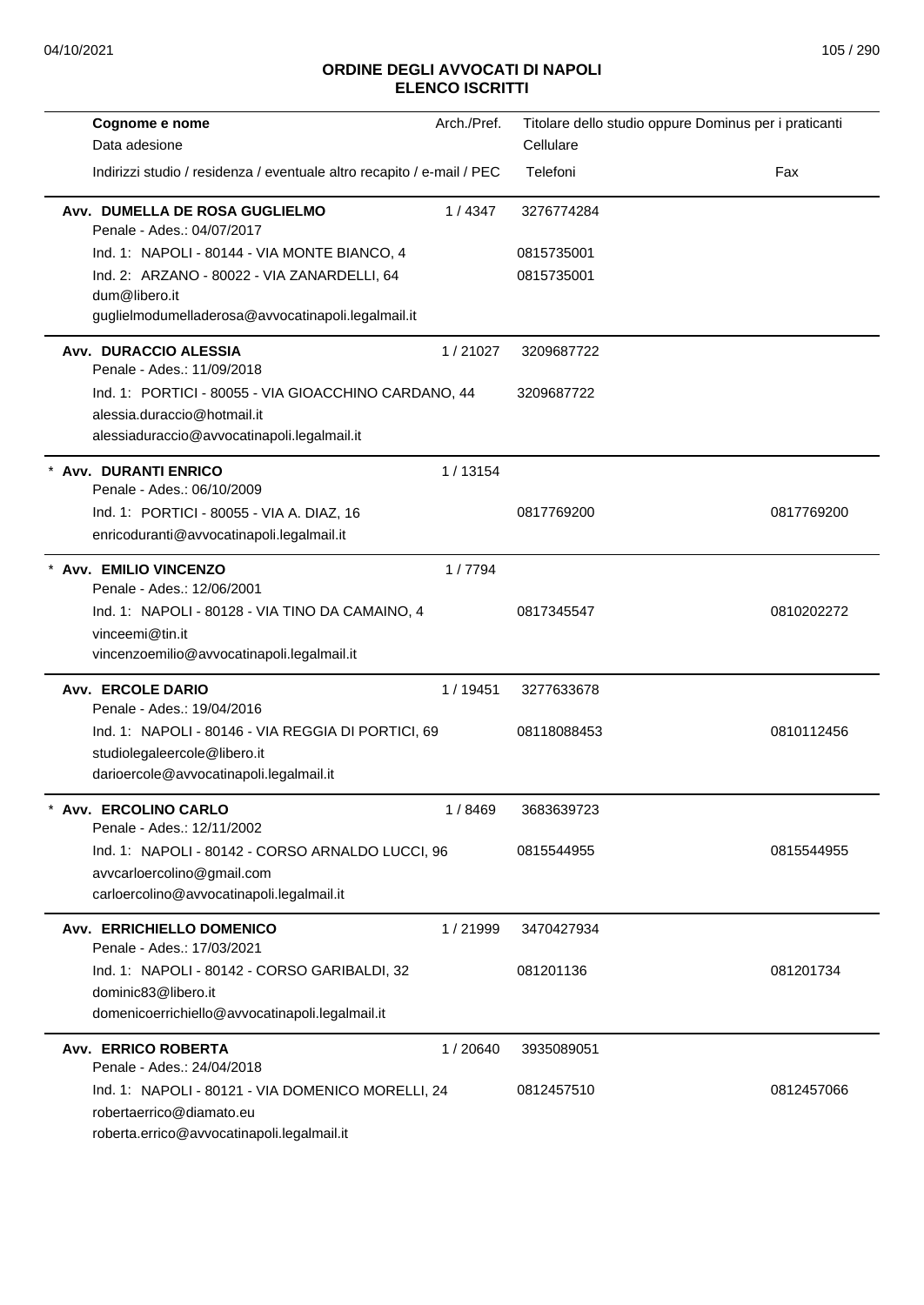| Cognome e nome                                                          | Arch./Pref. | Titolare dello studio oppure Dominus per i praticanti |             |
|-------------------------------------------------------------------------|-------------|-------------------------------------------------------|-------------|
| Data adesione                                                           |             | Cellulare                                             |             |
| Indirizzi studio / residenza / eventuale altro recapito / e-mail / PEC  |             | Telefoni                                              | Fax         |
| Avv. ERRO MARIA ANTONIETTA<br>Penale - Ades.: 07/10/2008                | 1/13752     | 3389518028                                            |             |
| Ind. 1: NAPOLI - 80131 - VIA CAMILLO GUERRA, 38                         |             | 08119565478                                           | 08119565478 |
| avv.erro@yahoo.it                                                       |             |                                                       |             |
| mariaantoniettaerro@avvocatinapoli.legalmail.it                         |             |                                                       |             |
| Avv. ESEMPIO GELSOMINA<br>Penale - Ades.: 16/04/2008                    | 1/14589     | 3391750508                                            |             |
| Ind. 1: NAPOLI - 80125 - VIA CAIO DUILIO, 8                             |             | 0814618731                                            | 0814618731  |
| Ind. 2: CASANDRINO - 80025 - VIA PAOLO BORSELLINO, 68/70 3391750508     |             |                                                       |             |
| gelsominaesempio@tiscali.it                                             |             |                                                       |             |
| gelsominaesempio@avvocatinapoli.legalmail.it                            |             |                                                       |             |
| Avv. ESPOSITO ANDREA<br>Penale - Ades.: 05/02/2020                      | 1/21526     | 3498067911                                            |             |
| Ind. 1: NAPOLI - 80128 - VIA BERNARDO CAVALLINO, 6                      |             | 0817433434                                            | 0817433434  |
| avvesposito.andrea@libero.it                                            |             |                                                       |             |
| avvesposito.andrea@pec.it                                               |             |                                                       |             |
| Avv. ESPOSITO ASSUNTA ROBERTA<br>Penale - Ades.: 10/04/2018             | 1/20516     | 3891674620                                            |             |
| Ind. 1: NAPOLI - 80132 - VIA CUMA, 6                                    |             | 08118745409                                           | 08118745409 |
| Ind. 2: ARZANO - 80022 - VIA LUIGI ROCCO, 21                            |             |                                                       |             |
| assuntaroberta.esp@libero.it                                            |             |                                                       |             |
| assuntarobertaesposito@avvocatinapoli.legalmail.it                      |             |                                                       |             |
| Avv. ESPOSITO BENIAMINO<br>Penale - Ades.: 01/10/2013                   | 1/18009     | 3387222292                                            |             |
| Ind. 1: NAPOLI - 80127 - VIA CILEA, 26                                  |             | 0815862650                                            | 0815862650  |
| Ind. 2: MARANO DI NAPOLI - 80016 - VIA TICINO, 23 - II PIANO 0815862650 |             |                                                       | 0815862650  |
| avvespositobeniamino@katamail.com                                       |             |                                                       |             |
| beniaminoesposito@avvocatinapoli.legalmail.it                           |             |                                                       |             |
| Avv. ESPOSITO CARMELA<br>Penale - Ades.: 08/01/2019                     | 1 / 19829   | 3403493623                                            |             |
| Ind. 1: NAPOLI - 80133 - VIA MEDINA, 40                                 |             | 0815522737                                            | 0815522737  |
| avv.carmelaesposito@libero.it                                           |             |                                                       |             |
| carmelaesposito@avvocatinapoli.legalmail.it                             |             |                                                       |             |
| Avv. ESPOSITO CLAUDIO<br>Penale - Ades.: 19/04/2016                     | 1/19472     |                                                       |             |
| Ind. 1: NAPOLI - 80138 - VIA CINQUESANTI, 23                            |             | 081454327                                             | 0810203897  |
| Ind. 2: NAPOLI - 80141 - VIA GENERALE F. PIGNATELLI, 63                 |             | 0810125497                                            | 0810125497  |
| claudio_esposito.acm@libero.it                                          |             |                                                       |             |
| avv.espositoclaudio@cgn.legalmail.it                                    |             |                                                       |             |
| Avv. ESPOSITO FRANCESCO                                                 | 1/18769     |                                                       |             |
| Penale - Ades.: 03/10/2017                                              |             |                                                       |             |
| Ind. 1: NAPOLI - 80143 - PIAZZA NAZIONALE, 50 - SC. B                   |             | 0813654008                                            | 08119916828 |
| studiolegaleesposito.na@virgilio.it                                     |             |                                                       |             |
| studiolegaleesposito.na@pec.giuffre.it                                  |             |                                                       |             |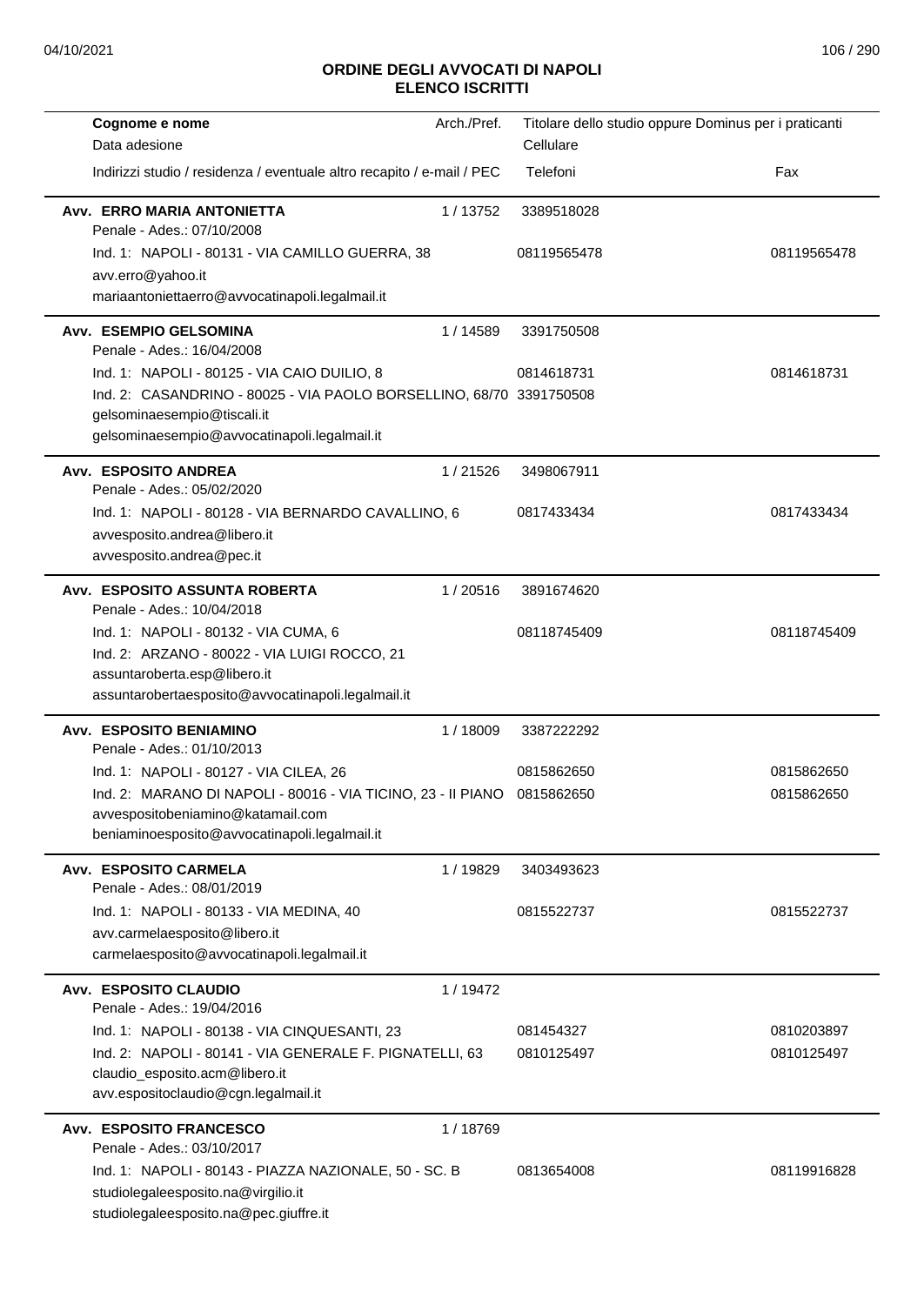| Cognome e nome                                                         | Arch./Pref. | Titolare dello studio oppure Dominus per i praticanti |            |
|------------------------------------------------------------------------|-------------|-------------------------------------------------------|------------|
| Data adesione                                                          |             | Cellulare                                             |            |
| Indirizzi studio / residenza / eventuale altro recapito / e-mail / PEC |             | Telefoni                                              | Fax        |
| Avv. ESPOSITO GABRIELE<br>Penale - Ades.: 22/03/2005                   | 1/11707     | 3932355501                                            |            |
| Ind. 1: NAPOLI - 80143 - CORSO NOVARA, 20                              |             | 08119465505                                           |            |
| info@studioesposito.it                                                 |             |                                                       |            |
| avvesposito@pec.it                                                     |             |                                                       |            |
| Avv. ESPOSITO GAETANO<br>Penale - Ades.: 13/10/2015                    | 1/18771     | 3392033640                                            |            |
| Ind. 1: SAN GIORGIO A CREMANO - 80046 - VIA ALDO MORO,<br>24           |             | 0813416420                                            | 1782750243 |
| avv.lexdar@libero.it                                                   |             |                                                       |            |
| avv.lexdar@pec.it                                                      |             |                                                       |            |
| Avv. ESPOSITO GENNARO<br>Penale - Ades.: 10/12/2002                    | 1/8478      | 3393705878                                            |            |
| Ind. 1: NAPOLI - 80135 - PIAZZA DANTE, 22                              |             | 0815573578                                            | 0815573578 |
| espositoavvocati@gmail.com                                             |             |                                                       |            |
| avvgennaroesposito@pec.it                                              |             |                                                       |            |
| Avv. ESPOSITO GIANFRANCESCO<br>Penale - Ades.: 21/04/2009              | 1/14917     |                                                       |            |
| Ind. 1: NAPOLI - 80134 - V.CONCEZIONE A MONTECALVARIO                  |             | 081426314                                             | 081426314  |
| 5<br>gianfrancescoesposito@pec.studiolegalegfesposito.i                |             |                                                       |            |
|                                                                        |             |                                                       |            |
| * Avv. ESPOSITO GIOVANNI<br>Penale - Ades.: 18/12/2007                 | 1/12199     | 3482595507                                            |            |
| Ind. 1: NAPOLI - 80133 - VIA SAN TOMMASO D'AQUINO, 67                  |             | 081416465                                             | 081416465  |
| giovanni1468@libero.it                                                 |             |                                                       |            |
| giovanni1468@pec.libero.it                                             |             |                                                       |            |
| Avv. ESPOSITO GIULIA<br>Penale - Ades.: 16/12/2014                     | 1/18819     |                                                       |            |
| Ind. 1: NAPOLI - 80138 - VIA DUOMO, 22                                 |             | 081440363                                             | 081440363  |
| giuliaespositostudio@yahoo.it                                          |             |                                                       |            |
| giuliaesposito2@avvocatinapoli.legalmail.it                            |             |                                                       |            |
| Avv. ESPOSITO LAURA<br>Penale - Ades.: 07/10/2008                      | 1/11953     | 3383902199                                            |            |
| Ind. 1: NAPOLI - 80122 - RIVIERA DI CHIAIA, 168                        |             | 0817616155                                            | 0817616280 |
| lauraesposito@avvocatinapoli.legalmail.it                              |             |                                                       |            |
| <b>Avv. ESPOSITO LUCIA</b><br>Penale - Ades.: 22/01/2019               | 1/21150     | 3391850149                                            |            |
| Ind. 1: NAPOLI - 80137 - VIA FORIA, 130                                |             | 3391850149                                            |            |
| Ind. 2: SANT'AGNELLO - 80065 - VIA F. S. DEL GIUDICE, 28               |             |                                                       |            |
| lucia.esposito83@gmail.com                                             |             |                                                       |            |
| luciaesposito@avvocatinapoli.legalmail.it                              |             |                                                       |            |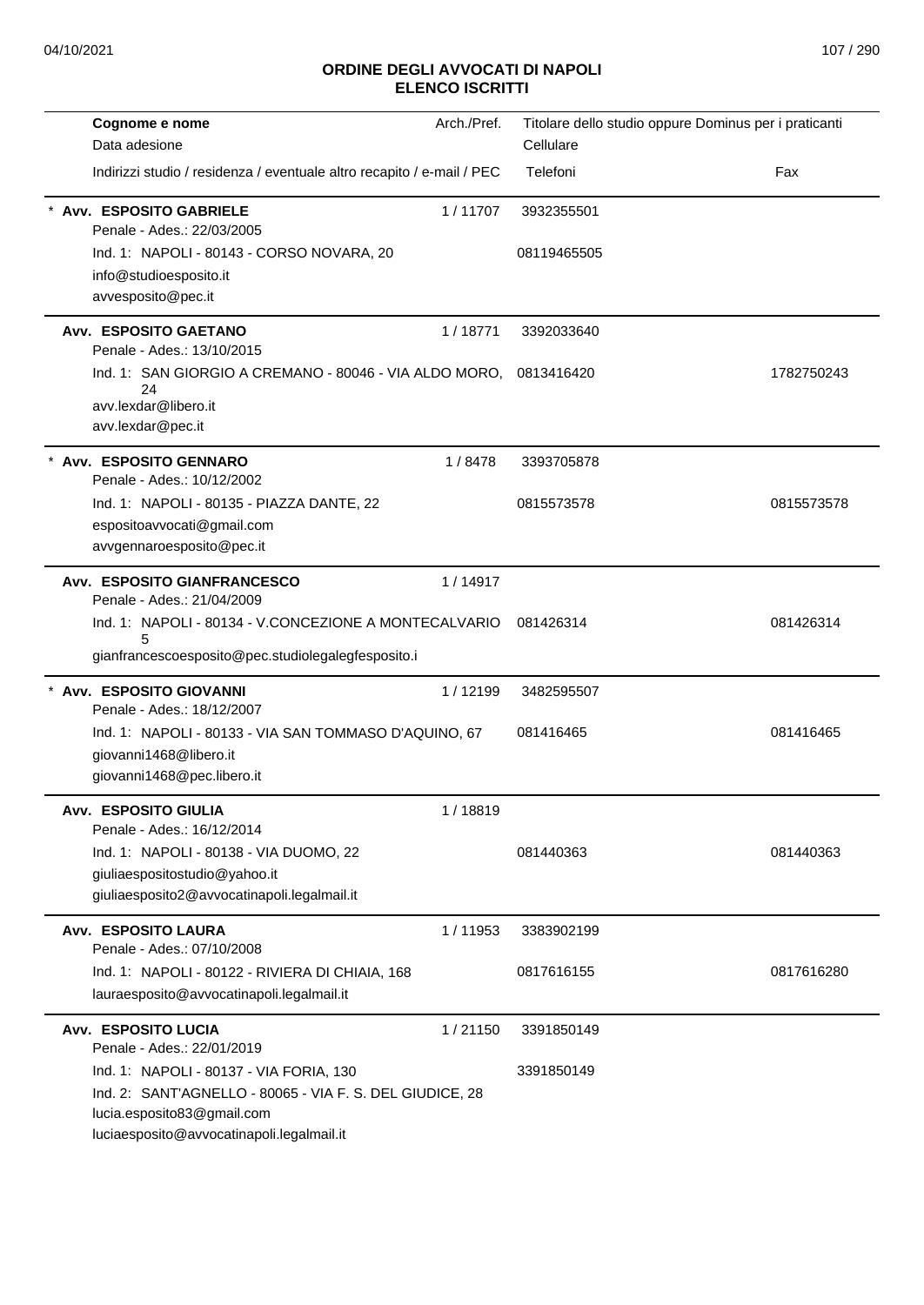| Arch./Pref.                                                            | Titolare dello studio oppure Dominus per i praticanti |            |             |
|------------------------------------------------------------------------|-------------------------------------------------------|------------|-------------|
|                                                                        | Cellulare                                             |            |             |
| Indirizzi studio / residenza / eventuale altro recapito / e-mail / PEC | Telefoni                                              |            | Fax         |
| 1/21748                                                                | 3920996126                                            |            |             |
| Ind. 1: PORTICI - 80055 - CORSO GARIBALDI, 346                         | 081470945                                             |            | 081470945   |
|                                                                        |                                                       |            |             |
|                                                                        |                                                       |            |             |
| 1/7481                                                                 |                                                       |            |             |
| Ind. 1: NAPOLI - 80145 - VIA VILLA BISIGN, I TR.DX 58                  | 0815722772                                            |            | 0812553668  |
|                                                                        |                                                       |            |             |
| 1/11572                                                                | 3389806825                                            |            |             |
| Ind. 1: NAPOLI - 80128 - VIA ADOLFO OMODEO, 45                         | 08119910320                                           |            | 01819910320 |
|                                                                        |                                                       |            |             |
|                                                                        |                                                       |            |             |
| 1/11708                                                                | 3385623891                                            |            |             |
|                                                                        | 0817872799                                            |            | 0817872799  |
|                                                                        |                                                       |            |             |
|                                                                        |                                                       |            |             |
| 1 / 17249                                                              | 3397660279                                            |            |             |
| Ind. 1: NAPOLI - 80133 - VIA ALCIDE DE GASPERI, 55                     | 0815513190                                            |            | 0815513190  |
|                                                                        |                                                       |            |             |
|                                                                        |                                                       |            |             |
| 1/10243                                                                | 3394742481                                            |            |             |
| Ind. 1: PORTICI - 80055 - VIALE LEONARDO DA VINCI, 69                  | 0817888770                                            |            | 0817888770  |
|                                                                        |                                                       |            |             |
|                                                                        |                                                       |            |             |
| 1/17088                                                                | 3332792191                                            |            |             |
| Ind. 1: NAPOLI - 80145 - VIA VECCHIA NAPOLI, 84                        | 08119252412                                           |            | 08119252412 |
|                                                                        |                                                       |            |             |
|                                                                        |                                                       |            |             |
| 1 / 19981                                                              | 3392627622                                            |            |             |
| Ind. 1: NAPOLI - 80145 - VIA GIUSEPPE RAFFAELLI, 21                    | 08119464666                                           | 0817400606 | 0817400606  |
| 1/4610                                                                 | 3342300496                                            |            |             |
|                                                                        |                                                       |            |             |
|                                                                        | 081269031                                             |            | 081269031   |
|                                                                        |                                                       |            |             |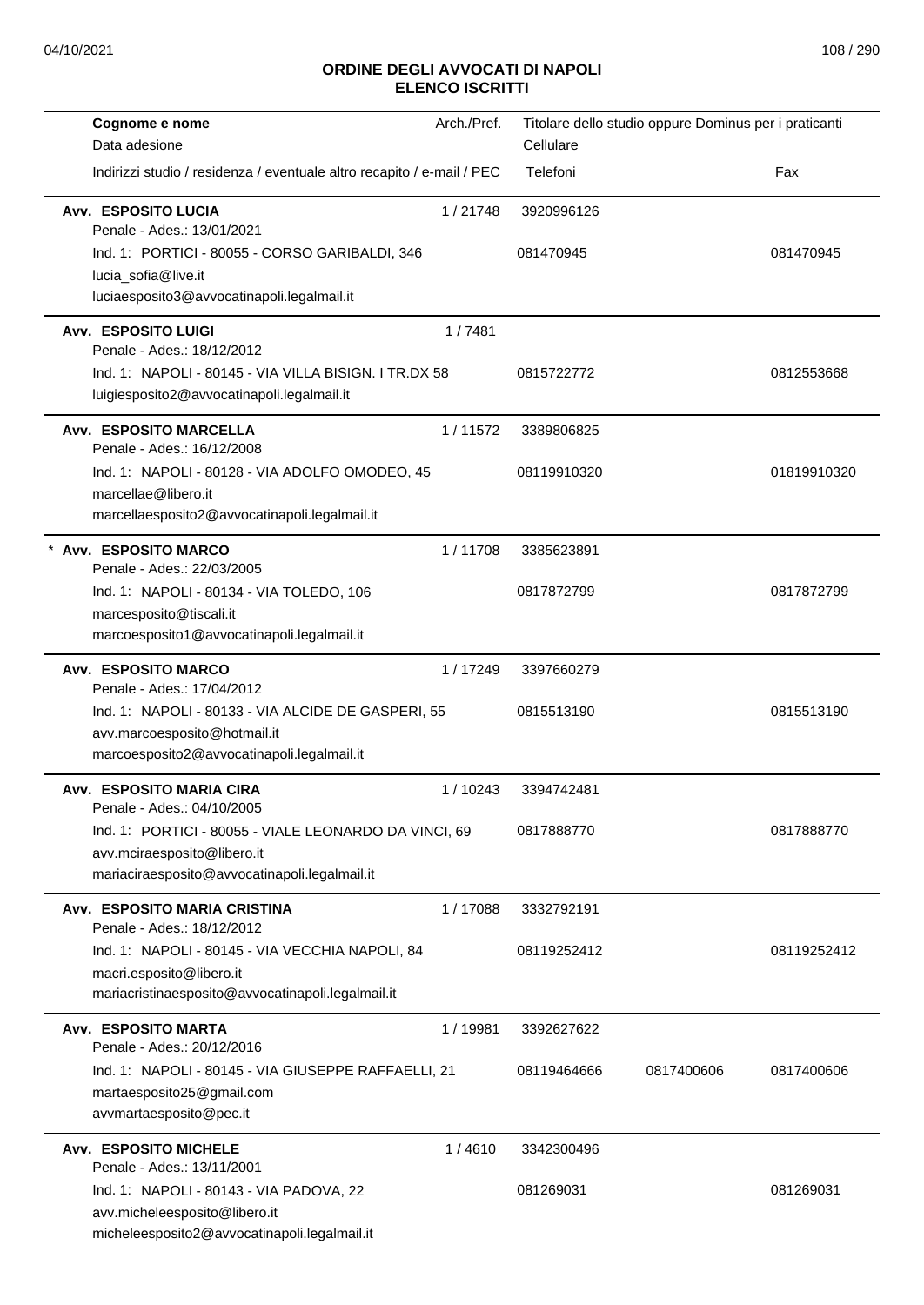| Cognome e nome<br>Data adesione                                                                                                                                                    | Arch./Pref. | Titolare dello studio oppure Dominus per i praticanti<br>Cellulare |             |            |
|------------------------------------------------------------------------------------------------------------------------------------------------------------------------------------|-------------|--------------------------------------------------------------------|-------------|------------|
| Indirizzi studio / residenza / eventuale altro recapito / e-mail / PEC                                                                                                             |             | Telefoni                                                           |             | Fax        |
| Avv. ESPOSITO ROSA<br>Penale - Ades.: 03/12/2013<br>Ind. 1: PORTICI - 80055 - II VIALE MELINA, 5<br>avvocatoespositorosa@gmail.com<br>rosaesposito@avvocatinapoli.legalmail.it     | 1/18260     | 3351591698<br>08119244587                                          |             | 081481315  |
| Avv. ESPOSITO ROSSELLA<br>Penale - Ades.: 16/04/2008                                                                                                                               | 1/14533     | 3336534547                                                         |             |            |
| Ind. 1: NAPOLI - 80147 - VIA LUIGI VOLPICELLA, 397<br>av.rossellaesposito@libero.it<br>rossellaesposito2@avvocatinapoli.legalmail.it                                               |             | 0815968837                                                         |             | 0815968837 |
| Avv. ESPOSITO SABRINA<br>Penale - Ades.: 20/12/2016                                                                                                                                | 1/18589     |                                                                    |             |            |
| Ind. 1: NAPOLI - 80127 - VIA RODOLFO FALVO, 10<br>Ind. 2: QUARTO - 80010 - VIA SALVO D'ACQUISTO, 5<br>avv.sabrinaesposito@libero.it<br>sabrinaesposito@avvocatinapoli.legalmail.it |             | 0810128329                                                         |             | 0810128329 |
| Avv. ESPOSITO VALENTINA<br>Penale - Ades.: 19/04/2011                                                                                                                              | 1/16026     | 3384360004                                                         |             |            |
| Ind. 1: Napoli - 80100 - VIA A MANZONI, 26 / A1<br>avvalentinaesposito@gmail.com<br>valentinaesposito2@avvocatinapoli.legalmail.it                                                 |             | 0817145830                                                         | 3384360004  | 0817145830 |
| Avv. ESPOSITO VALERIO                                                                                                                                                              | 1/16474     |                                                                    |             |            |
| Penale - Ades.: 22/07/2014<br>Ind. 1: NAPOLI - 80132 - VIA S. LUCIA 20<br>vesposito131279@hotmail.it<br>valerioesposito2@avvocatinapoli.legalmail.it                               |             | 0817649753                                                         |             |            |
| Avv. ESPOSITO GONELLA MARIA<br>Penale - Ades.: 24/02/2004                                                                                                                          | 1/4564      | 3356672139                                                         |             |            |
| Ind. 1: NAPOLI - 80132 - VIA SANTA LUCIA, 50<br>studiolegale.espositogonella@gmail.com<br>mariaespositogonella@pec.it                                                              |             | 0817648241                                                         |             | 0817648241 |
| Avv. EVANGELISTA LUIGI<br>Penale - Ades.: 17/12/2013                                                                                                                               | 1/17916     | 3489792358                                                         |             |            |
| Ind. 1: POZZUOLI - 80078 - CORSO N. TERRACCIANO, 19 IS.29 0815262831<br>avv.evangelista@gmail.com<br>luigievangelista@avvocatinapoli.legalmail.it                                  |             |                                                                    |             | 0815262831 |
| Avv. FABBOZZO CARLO<br>Penale - Ades.: 24/02/2004                                                                                                                                  | 1/4881      |                                                                    |             |            |
| Ind. 1: NAPOLI - 80143 - CENTRO DIREZIONALE - IS, B/3<br>avv.carlofabbozzo@gmail.com<br>carlofabbozzo@avvocatinapoli.legalmail.it                                                  |             | 08119562215                                                        | 08119562669 | 0810112230 |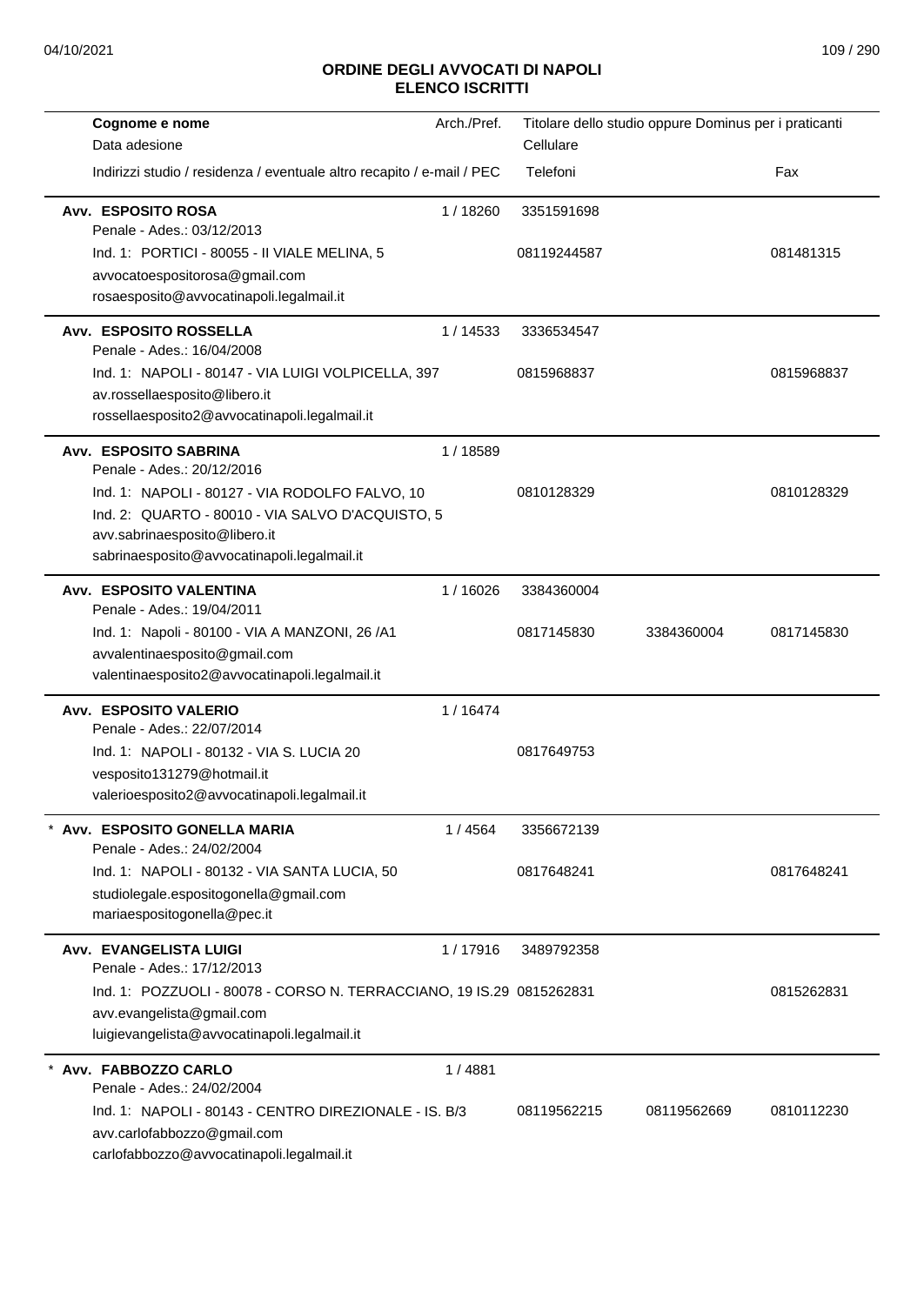| Cognome e nome<br>Data adesione                                                                                                                                                                                                 | Arch./Pref. | Titolare dello studio oppure Dominus per i praticanti<br>Cellulare |            |                          |
|---------------------------------------------------------------------------------------------------------------------------------------------------------------------------------------------------------------------------------|-------------|--------------------------------------------------------------------|------------|--------------------------|
| Indirizzi studio / residenza / eventuale altro recapito / e-mail / PEC                                                                                                                                                          |             | Telefoni                                                           |            | Fax                      |
| Avv. FABBROCINI FILOMENA<br>Penale - Ades.: 17/04/2012<br>Ind. 1: NAPOLI - 80134 - VIA TOLEDO, 228<br>sigilli78@alice.it<br>filomenafabbrocini@avvocatinapoli.legalmail.it                                                      | 1/17205     | 081404088                                                          |            |                          |
| Avv. FABOZZO MANUEL<br>Penale - Ades.: 22/09/2021                                                                                                                                                                               | 1/22153     | 3286153329                                                         |            |                          |
| Ind. 1: NAPOLI - 80144 - CORSO SECONDIGLIANO, 211<br>manuel.fabozzo@gmail.com<br>avv.manuelfabozzo@pec.it                                                                                                                       |             | 3286153329                                                         |            |                          |
| * Avv. FACCIOLI VITTORIO<br>Penale - Ades.: 09/03/2004                                                                                                                                                                          | 1/2264      |                                                                    |            |                          |
| Ind. 1: NAPOLI - 80131 - VIA PONTE DI TAPPIA 82<br>vittoriofaccioli@avvocatinapoli.legalmail.it                                                                                                                                 |             | 0815513777                                                         | 0815518703 | 0815518703               |
| * Avv. FAIELLO ANDREA<br>Penale - Ades.: 05/07/2005<br>Ind. 1: NAPOLI - 80145 - VIA EMILIO SCAGLIONE, 337<br>studiofaiello@yahoo.it<br>andreafaiello@legpec.it                                                                  | 1/6035      | 0818950382                                                         |            | 0818950382               |
| Avv. FALCHI FLAVIO<br>Penale - Ades.: 16/01/2018<br>Ind. 1: NAPOLI - 80129 - GALLERIA VANVITELLI, 2<br>flaviofalchi@libero.it<br>flaviofalchi@avvocatinapoli.legalmail.it                                                       | 1/20692     | 3280183949<br>0815787878                                           |            | 0815787878               |
| Avv. FALCO ANNALISA<br>Penale - Ades.: 12/06/2012<br>Ind. 1: PORTICI - 80055 - VIA LIBERTA', 225<br>Ind. 2: PORTICI - 80055 - VIA LIBERTA', 221<br>agendastudiofalco@gmail.com<br>annalisafalco@avvocatinapoli.legalmail.it     | 1/17143     | 3929441819<br>0810491048                                           |            | 0810491048               |
| * Avv. FALCO GIANLUIGI<br>Penale - Ades.: 17/12/2013<br>Ind. 1: PORTICI - 80055 - VIA LIBERTA', 225<br>Ind. 2: PORTICI - 80055 - VIA LIBERTA', 221<br>agendastudiofalco@gmail.com<br>gianluigifalco@avvocatinapoli.legalmail.it | 1/14095     | 3476148929<br>0810491048                                           |            | 0810491048               |
| * Avv. FALCONE SERGIO<br>Penale - Ades.: 12/11/2002<br>Ind. 1: NAPOLI - 80129 - GALLERIA VANVITELLI, 33<br>Ind. 2: ROMA - 00198 - VIA PO, 22<br>info@studiolegalefalcone.it<br>sergiofalcone@avvocatinapoli.legalmail.it        | 1/8934      | 0815565937<br>0642740221                                           | 0664003990 | 0815565937<br>0642905202 |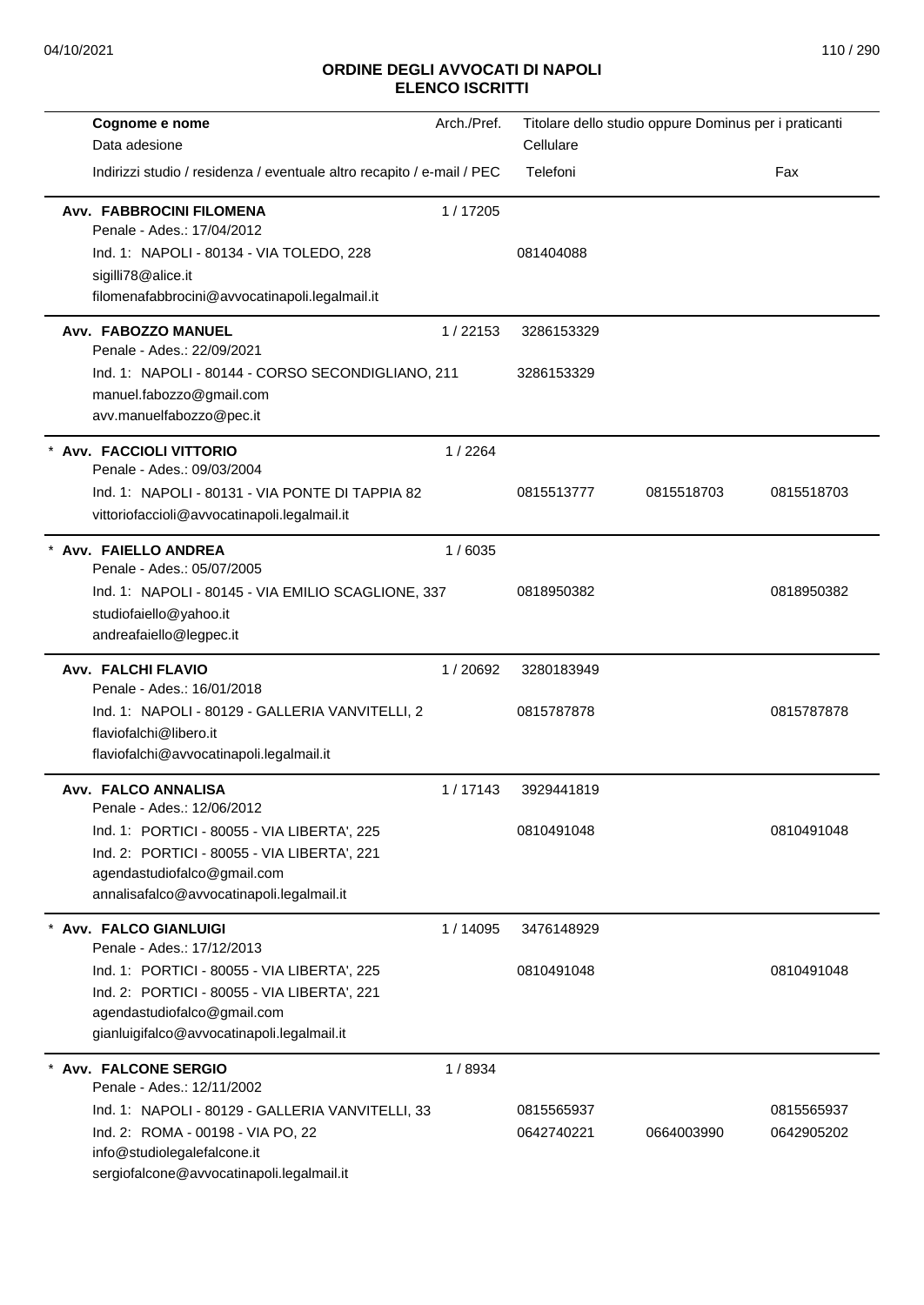| Cognome e nome                                                                                                                                          | Arch./Pref. | Titolare dello studio oppure Dominus per i praticanti |            |             |
|---------------------------------------------------------------------------------------------------------------------------------------------------------|-------------|-------------------------------------------------------|------------|-------------|
| Data adesione                                                                                                                                           |             | Cellulare                                             |            |             |
| Indirizzi studio / residenza / eventuale altro recapito / e-mail / PEC                                                                                  |             | Telefoni                                              |            | Fax         |
| Avv. FARAGLIA IMMACOLATA<br>Penale - Ades.: 16/12/2008                                                                                                  | 1/14831     |                                                       |            |             |
| Ind. 1: PORTICI - 80055 - VIA UNIVERSITA', 109                                                                                                          |             | 0817751790                                            |            | 0817751790  |
| immacolatafaraglia@avvocatinapoli.legalmail.it                                                                                                          |             |                                                       |            |             |
| * Avv. FARAONE MENNELLA LUISA<br>Penale - Ades.: 29/04/2003                                                                                             | 1/5348      | 330337569                                             |            |             |
| Ind. 1: TORRE DEL GRECO - 80059 - VIA SEDIVOLA 13<br>Ind. 2: ERCOLANO - 80056 - VIA DELLE MIMOSE 18<br>luisafaraonemennella@avvocatinapoli.legalmail.it |             | 0818822088                                            | 0818819878 | 0818819878  |
| * Avv. FARESE DANIELA<br>Penale - Ades.: 22/11/2005                                                                                                     | 1/12551     | 3494250693                                            |            |             |
| Ind. 1: NAPOLI - 80138 - CORSO UMBERTO I, 237 SC. C 26/A                                                                                                |             | 0818821798                                            |            | 0818497981  |
| avvocatodanielafarese@gmail.com<br>danielafarese@avvocatinapoli.legalmail.it                                                                            |             |                                                       |            |             |
| * Avv. FARIELLO ESPOSITO GIOVANNI                                                                                                                       | 1/2539      | 3393728477                                            |            |             |
| Penale - Ades.: 14/12/2010                                                                                                                              |             |                                                       |            |             |
| Ind. 1: NAPOLI - 80133 - VIA MEDINA, 40<br>studioespositofariello@gmail.com                                                                             |             | 0815522737                                            |            | 0815522737  |
| giovannifarielloesposito@avvocatinapoli.legalmail.it                                                                                                    |             |                                                       |            |             |
| Avv. FARINA GAETANA<br>Penale - Ades.: 12/05/2021                                                                                                       | 1/22104     | 3484436960                                            |            |             |
| Ind. 1: NAPOLI - 80143 - VIA GENOVA, 63                                                                                                                 |             | 0823354256                                            |            | 0823354256  |
| Ind. 2: CASERTA - 81100 - VIA MICHELE RUTA, 125                                                                                                         |             | 0823354256                                            |            | 0823354256  |
| avv.gaetanafarina@gmail.com<br>gaetanafarina@avvocatinapoli.legalmail.it                                                                                |             |                                                       |            |             |
| Avv.   FARNATALE FILOMENA<br>Penale - Ades.: 19/06/2018                                                                                                 | 1/19623     | 368623796                                             |            |             |
| Ind. 1: BACOLI - 80070 - VIA SIBILLA, 4                                                                                                                 |             | 0818687967                                            |            | 0818687967  |
| avv.farnatale@libero.it                                                                                                                                 |             |                                                       |            |             |
| avv.farnatale@pec.it                                                                                                                                    |             |                                                       |            |             |
| <b>Avv. FARRO LUIGI</b><br>Penale - Ades.: 20/01/2004                                                                                                   | 1/7465      | 3386386577                                            |            |             |
| Ind. 1: BACOLI - 80070 - VIA DELLE TERME ROMANE, 121                                                                                                    |             | 08119369598                                           |            | 08119369598 |
| luigifarro@avvocatinapoli.legalmail.it                                                                                                                  |             |                                                       |            |             |
| * Avv. FAVA GIANLUCA<br>Penale - Ades.: 22/03/2005                                                                                                      | 1/10833     | 3394867416                                            |            |             |
| Ind. 1: NAPOLI - 80143 - VIA NUOVA POGGIOREALE, 156<br>info@studiolegalefava.com<br>gianlucafava@avvocatinapoli.legalmail.it                            |             | 081454698                                             |            | 081454698   |
| Avv. FAZIO ALESSANDRA<br>Penale - Ades.: 02/12/2020                                                                                                     | 1/10175     | 3389803968                                            |            |             |
| Ind. 1: NAPOLI - 80100 - VIA PADOVA, 22<br>avvfazioalessandra@libero.it<br>alessandrafazio@avvocatinapoli.legalmail.it                                  |             | 0817806688                                            |            |             |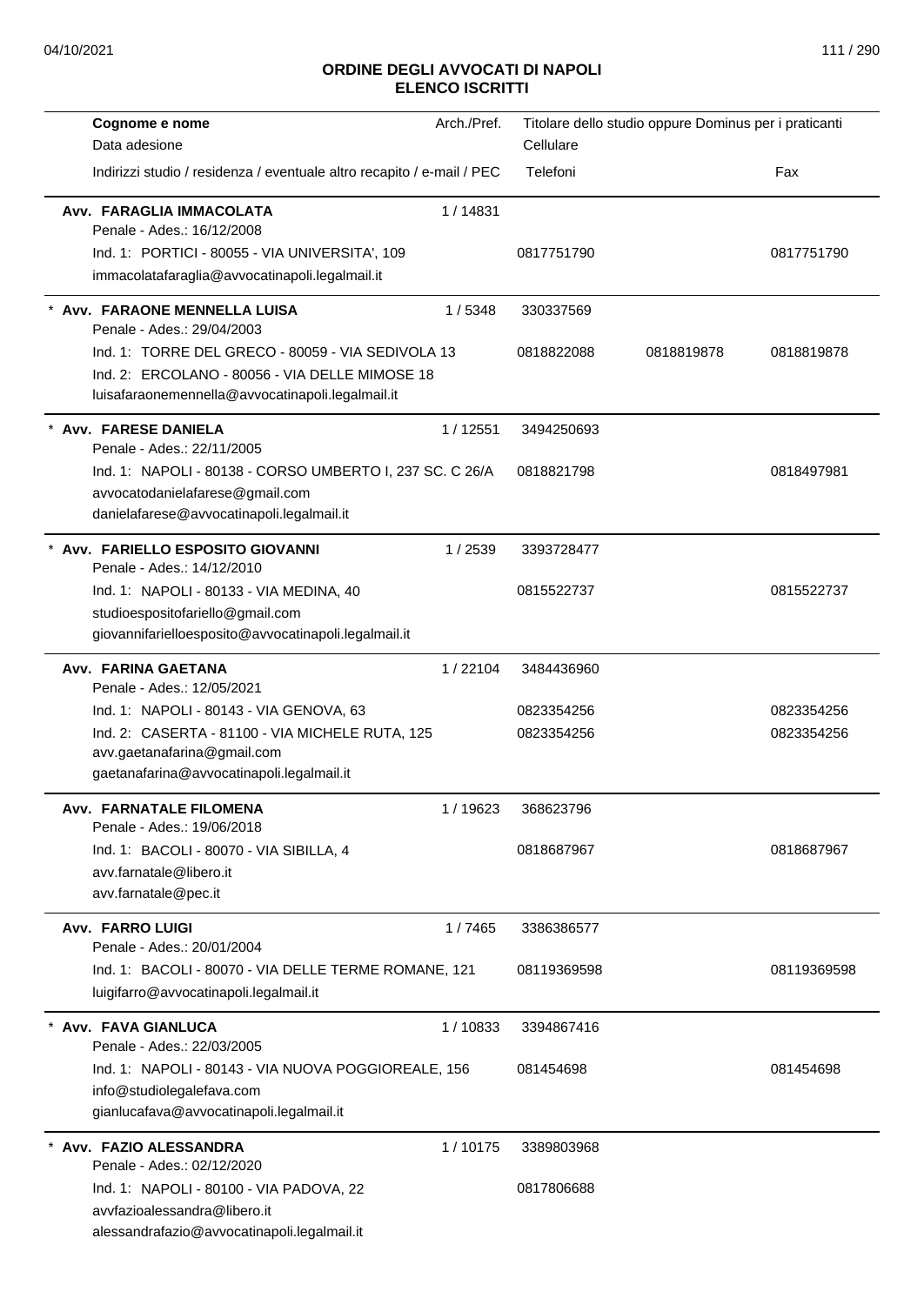| Cognome e nome                                                         | Arch./Pref. | Titolare dello studio oppure Dominus per i praticanti |            |            |
|------------------------------------------------------------------------|-------------|-------------------------------------------------------|------------|------------|
| Data adesione                                                          |             | Cellulare                                             |            |            |
| Indirizzi studio / residenza / eventuale altro recapito / e-mail / PEC |             | Telefoni                                              |            | Fax        |
| <b>Avv. FEDELE BIAGIO</b><br>Penale - Ades.: 01/07/2009                | 1/15148     |                                                       |            |            |
| Ind. 1: Napoli - 80122 - VIA ANDREA D'ISERNIA, 8                       |             | 081661325                                             |            | 081661325  |
| avv.biagiofedele@gmail.com                                             |             |                                                       |            |            |
| biagiofedele@avvocatinapoli.legalmail.it                               |             |                                                       |            |            |
| Avv. FEDERICO FEDERICO<br>Penale - Ades.: 22/03/2005                   | 1/10469     | 3355232631                                            |            |            |
| Ind. 1: NAPOLI - 80133 - PIAZZA GIOVANNI BOVIO, 14                     |             | 0815634258                                            | 0810097371 | 081264314  |
| federico.federico@eleutheria-avvocatiassociati.it                      |             |                                                       |            |            |
| avv.federico.federico@pec.it                                           |             |                                                       |            |            |
| <b>Avv. FEDERICO GIUSEPPE</b><br>Penale - Ades.: 20/12/2016            | 1/19423     | 3388621091                                            |            |            |
| Ind. 1: NAPOLI - 80142 - VIA TORINO, 125                               |             | 081261019                                             |            | 081261019  |
| avv.federico@tin.it                                                    |             |                                                       |            |            |
| giuseppefederico@avvocatinapoli.legalmail.it                           |             |                                                       |            |            |
| <b>Avv. FEDERICO VINCENZO</b><br>Penale - Ades.: 04/10/2011            | 1/5047      |                                                       |            |            |
| Ind. 1: NAPOLI - 80134 - VIA MARIO MORGANTINI, 3                       |             | 0815511548                                            |            | 0815511548 |
| vincenzofederico@avvocatinapoli.legalmail.it                           |             |                                                       |            |            |
| Avv. FEDI ANNA ANTEA<br>Penale - Ades.: 20/12/2016                     | 1/12953     | 3284720110                                            |            |            |
| Ind. 1: NAPOLI - 80126 - VIA PO, 1                                     |             | 0810605579                                            |            |            |
| Ind. 2: NAPOLI - 80126 - VIA MONTEVERGINE, 16                          |             | 0810605579                                            |            |            |
| antea@renno.it                                                         |             |                                                       |            |            |
| annaanteafedi@avvocatinapoli.legalmail.it                              |             |                                                       |            |            |
| Avv. FELACO FABIO<br>Penale - Ades.: 20/12/2016                        | 1 / 19940   | 3349671393                                            |            |            |
| Ind. 1: NAPOLI - 80128 - VIA RECCO, 23                                 |             | 08119001301                                           |            | 081010505  |
| avv.fabio.felaco@gmail.com                                             |             |                                                       |            |            |
| fabiofelaco@avvocatinapoli.legalmail.it                                |             |                                                       |            |            |
| * Avv. FEMIANO FRANCA<br>Penale - Ades.: 10/12/2002                    | 1/6945      | 3337070658                                            |            |            |
| Ind. 1: NAPOLI - 80143 - VIALE DELLA COSTITUZIONE ISOLA                |             | 0817877221                                            |            | 0817502959 |
| G.8<br>Ind. 2: CASSINO - 03043 - VIA G. PASCOLI, 60                    |             | 0776313761                                            |            | 0776326730 |
| franca.femiano@libero.it                                               |             |                                                       |            |            |
| francafemiano@avvocatinapoli.legalmail.it                              |             |                                                       |            |            |
| * Avv. FEMINIANO GIUSEPPE                                              | 1/5288      | 3356694006                                            |            |            |
| Penale - Ades.: 17/09/2002                                             |             |                                                       |            |            |
| Ind. 1: NAPOLI - 80128 - VIA BERNARDO CAVALLINO, 31                    |             | 0815529929                                            |            | 0815529929 |
| giuseppefeminiano@virgilio.it                                          |             |                                                       |            |            |
| giuseppefeminiano@avvocatinapoli.legalmail.it                          |             |                                                       |            |            |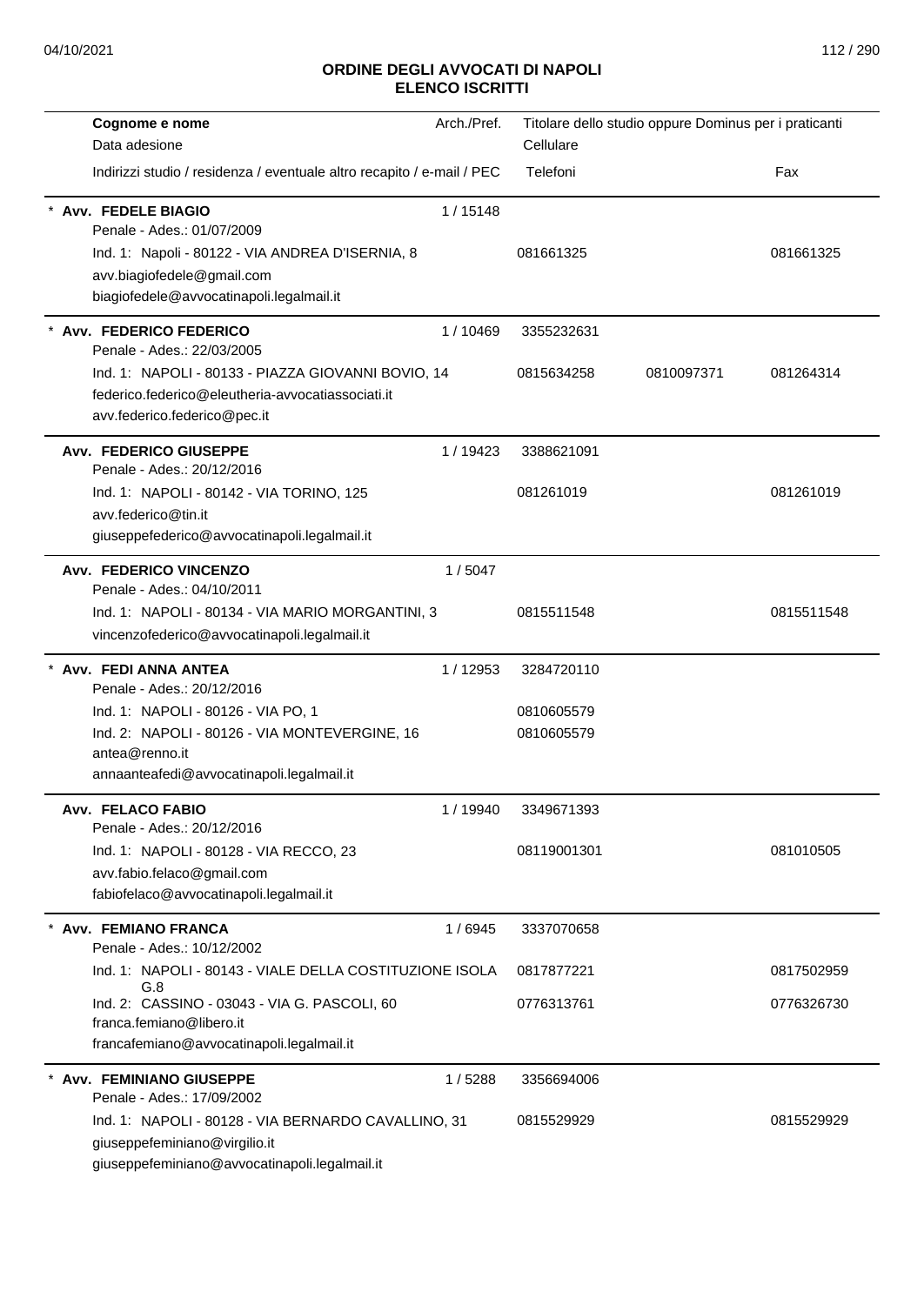| Cognome e nome                                                             | Arch./Pref. | Titolare dello studio oppure Dominus per i praticanti |             |
|----------------------------------------------------------------------------|-------------|-------------------------------------------------------|-------------|
| Data adesione                                                              |             | Cellulare                                             |             |
| Indirizzi studio / residenza / eventuale altro recapito / e-mail / PEC     |             | Telefoni                                              | Fax         |
| <b>Avv. FEMINIANO MARCO</b><br>Penale - Ades.: 15/12/2009                  | 1/11409     |                                                       |             |
| Ind. 1: NAPOLI - 80133 - VIA MIGUEL CERVANTES, 55/5                        |             | 0815529929                                            | 08119806211 |
| marcofeminiano@avvocatinapoli.legalmail.it                                 |             |                                                       |             |
| <b>Avv. FENDERICO GIUSEPPE</b><br>Penale - Ades.: 30/06/2021               | 1/22572     | 3248886291                                            |             |
| Ind. 1: NAPOLI - 80137 - VIA VETERINARIA, 82                               |             | 081446466                                             | 081446466   |
| g.fenderico@libero.it                                                      |             |                                                       |             |
| giuseppefenderico@pec.it                                                   |             |                                                       |             |
| <b>Avv. FERBO MARIO</b><br>Penale - Ades.: 18/12/2012                      | 1/16982     | 3283350058                                            |             |
| Ind. 1: NAPOLI - 80132 - VIA SANTA LUCIA, 20                               |             | 0810322314                                            | 0810099591  |
| avv.marioferbo@gmail.com                                                   |             |                                                       |             |
| marioferbo@avvocatinapoli.legalmail.it                                     |             |                                                       |             |
| Avv. FERILLO GIOVANBATTISTA                                                | 1/15745     |                                                       |             |
| Penale - Ades.: 27/03/2010                                                 |             |                                                       |             |
| Ind. 1: NAPOLI - 80125 - VIA TOLEDO, 106                                   |             | 0814201349                                            | 0814201349  |
| giovanbattistaferillo@avvocatinapoli.legalmail.it                          |             |                                                       |             |
| <b>Avv. FERONE MARCO</b><br>Penale - Ades.: 27/07/2017                     | 1/19778     |                                                       |             |
| Ind. 1: NAPOLI - 80127 - VIA ANIELLO FALCONE, 126                          |             | 0817312287                                            | 0817312287  |
| Ind. 2: CASAVATORE - 80020 - CORSO EUROPA, 96                              |             | 0817312287                                            | 0817312287  |
| marco.ferone@gmail.com                                                     |             |                                                       |             |
| marcoferone@avvocatinapoli.legalmail.it                                    |             |                                                       |             |
| <b>Avv. FERONE RICCARDO</b>                                                | 1/6139      | 336778706                                             |             |
| Penale - Ades.: 10/12/2002                                                 |             |                                                       |             |
| Ind. 1: NAPOLI - 80133 - VIA AGOSTINO DEPRETIS, 102                        |             | 0817612423                                            | 0817612423  |
| studiolegaleferone@gmail.com<br>riccardoferone@avvocatinapoli.legalmail.it |             |                                                       |             |
|                                                                            |             |                                                       |             |
| Avv. FERRAIOLO MARIA<br>Penale - Ades.: 11/09/2018                         | 1/20152     | 3331215040                                            |             |
| Ind. 1: NAPOLI - 80137 - VIA MACEDONIO MELLONI, 45                         |             | 08119910640                                           | 08119910640 |
| studioferraiolo@libero.it                                                  |             |                                                       |             |
| mariaferraiolo@pec.it                                                      |             |                                                       |             |
| Avv. FERRAIUOLO VINCENZO                                                   | 1/17935     | 3498029912                                            |             |
| Penale - Ades.: 02/07/2013                                                 |             |                                                       |             |
| Ind. 1: NAPOLI - 80133 - VIA DEI FIORENTINI, 61                            |             | 0815511553                                            | 0815529977  |
| avv.ferraiuolo@gmail.com<br>vincenzoferraiuolo@avvocatinapoli.legalmail.it |             |                                                       |             |
|                                                                            |             |                                                       |             |
| Avv. FERRANDINO LUIGI<br>Penale - Ades.: 30/10/2001                        | 1/7603      | 3385701538                                            |             |
| Ind. 1: NAPOLI - 80122 - VIA MICHELANGELO SCHIPA, 44                       |             | 0817617757                                            |             |
| studiolegale@luigiferrandino.it                                            |             |                                                       |             |
| luigiferrandino@avvocatinapoli.legalmail.it                                |             |                                                       |             |
|                                                                            |             |                                                       |             |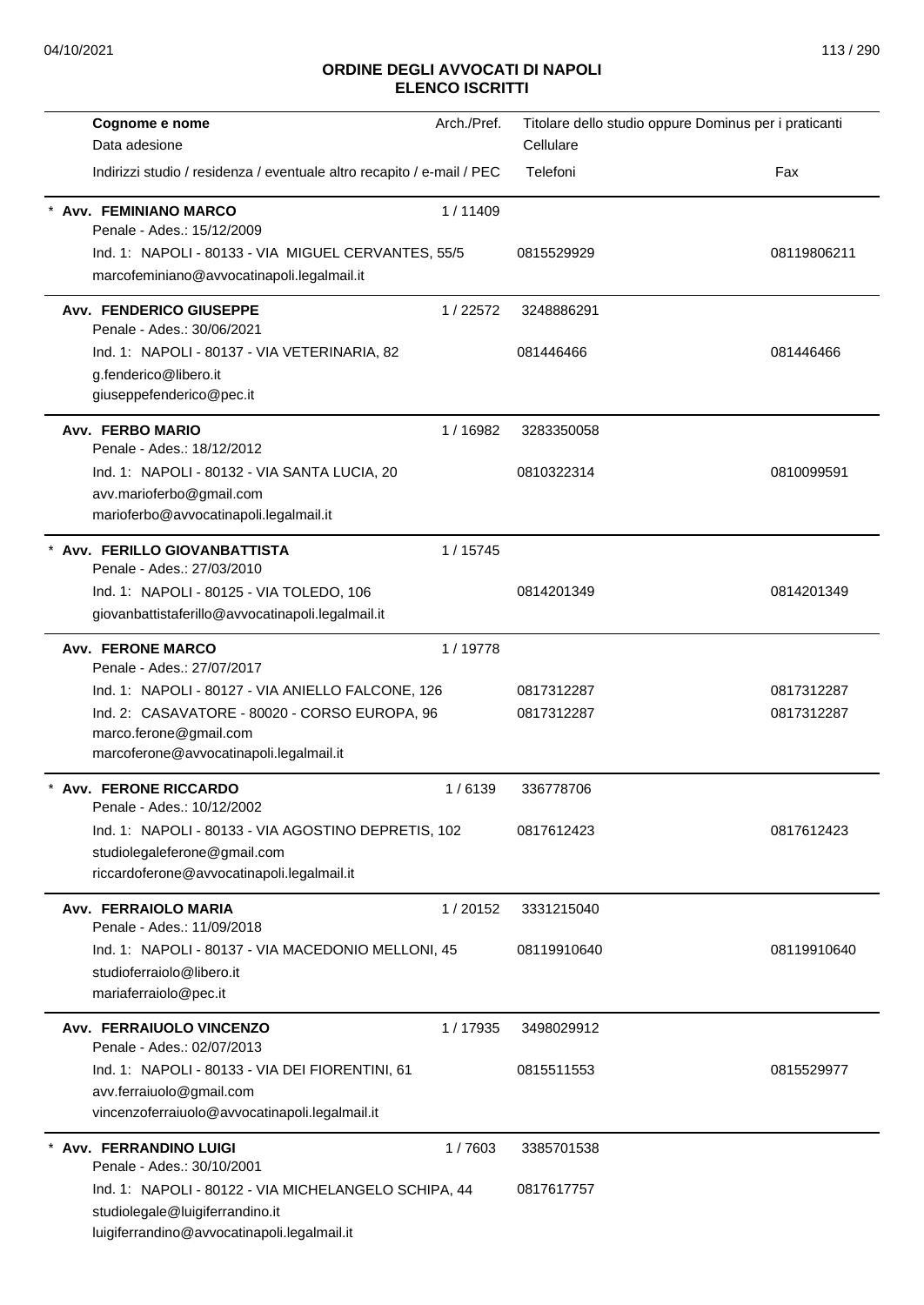| Cognome e nome                                                                                                                      | Arch./Pref. | Titolare dello studio oppure Dominus per i praticanti |            |
|-------------------------------------------------------------------------------------------------------------------------------------|-------------|-------------------------------------------------------|------------|
| Data adesione                                                                                                                       |             | Cellulare                                             |            |
| Indirizzi studio / residenza / eventuale altro recapito / e-mail / PEC                                                              |             | Telefoni                                              | Fax        |
| <b>Avv. FERRANTE FIORELLA</b><br>Penale - Ades.: 26/04/2005                                                                         | 1/11592     | 3471676815                                            |            |
| Ind. 1: NAPOLI - 80139 - VIA PIETRO COLLETTA, 12                                                                                    |             | 081440605                                             | 081440605  |
| fiorellaferrante@avvocatinapoli.legalmail.it                                                                                        |             |                                                       |            |
| * Avv. FERRANTE LUIGI<br>Penale - Ades.: 28/02/2020                                                                                 | 1/5609      | 3483026140                                            |            |
| Ind. 1: NAPOLI - 80122 - VIA FRANCESCO PETRARCA, 141/H<br>avvocatoferrante@virgilio.it<br>luigiferrante@avvocatinapoli.legalmail.it |             | 0812451186                                            | 0812451186 |
| <b>Avv. FERRARA GIUSEPPE</b><br>Penale - Ades.: 18/12/2007                                                                          | 1/13345     | 3395393112                                            |            |
| Ind. 1: PORTICI - 80055 - VIA LIBERTA', 218 BIS                                                                                     |             | 0817763129                                            | 0817763129 |
| giuferrara76@gmail.com                                                                                                              |             |                                                       |            |
| giuseppeferrara2@avvocatinapoli.legalmail.it                                                                                        |             |                                                       |            |
| Avv. FERRARA IVO UGO<br>Penale - Ades.: 15/05/2018                                                                                  | 1/19627     | 3492911093                                            |            |
| Ind. 1: NAPOLI - 80139 - VIA A. POERIO, 32                                                                                          |             | 0816580706                                            | 0816580706 |
| ivoferrara@alice.it                                                                                                                 |             |                                                       |            |
| ivougoferrara@avvocatinapoli.legalmail.it                                                                                           |             |                                                       |            |
| Avv. FERRARI FABIO MARIA<br>Penale - Ades.: 10/09/2002                                                                              | 1/4893      | 3474855121                                            |            |
| Ind. 1: NAPOLI - 80100 - PIAZZA MUNICIPIO PAL.SAN<br><b>GIACOMO</b><br>famafer@tin.it<br>fabiomaria.ferrari@pec.comune.napoli.it    |             | 0817954615                                            | 081        |
| Avv. FERRARO ANGELO<br>Penale - Ades.: 23/07/2002                                                                                   | 1/8619      | 368625489                                             |            |
| Ind. 1: NAPOLI - 80143 - CENTRO DIREZIONALE ISOLA E/4                                                                               |             | 0815627002                                            |            |
| avvferraroa@pec.it                                                                                                                  |             |                                                       |            |
| Avv. FERRARO DANIELA<br>Penale - Ades.: 02/07/2013                                                                                  | 1/18081     | 3398199204                                            |            |
| Ind. 1: NAPOLI - 80125 - VIA GIULIO CESARE, 101<br>studiolegaleferrarod@gmail.com<br>avvdanielaferraro@pec.it                       |             | 3398199204                                            |            |
|                                                                                                                                     |             |                                                       |            |
| <b>Avv. FERRARO ENRICO</b><br>Penale - Ades.: 17/12/2013                                                                            | 1/18249     | 3392826660                                            |            |
| Ind. 1: SAN GIORGIO A CREMANO - 80046 - VIA ALESSANDRO 3392826660<br>MANZONI, 216<br>enricoferraro79@yahoo.it                       |             |                                                       |            |
| enricoferraro@avvocatinapoli.legalmail.it                                                                                           |             |                                                       |            |
| <b>Avv. FERRARO FRANCESCO</b><br>Penale - Ades.: 04/07/2017                                                                         | 1/20425     | 3467146181                                            |            |
| Ind. 1: NAPOLI - 80132 - VIA TOLEDO, 256<br>avvferrarofrancesco@libero.it                                                           |             | 0817944974                                            | 0817944974 |
| avvferraro@legalmail.it                                                                                                             |             |                                                       |            |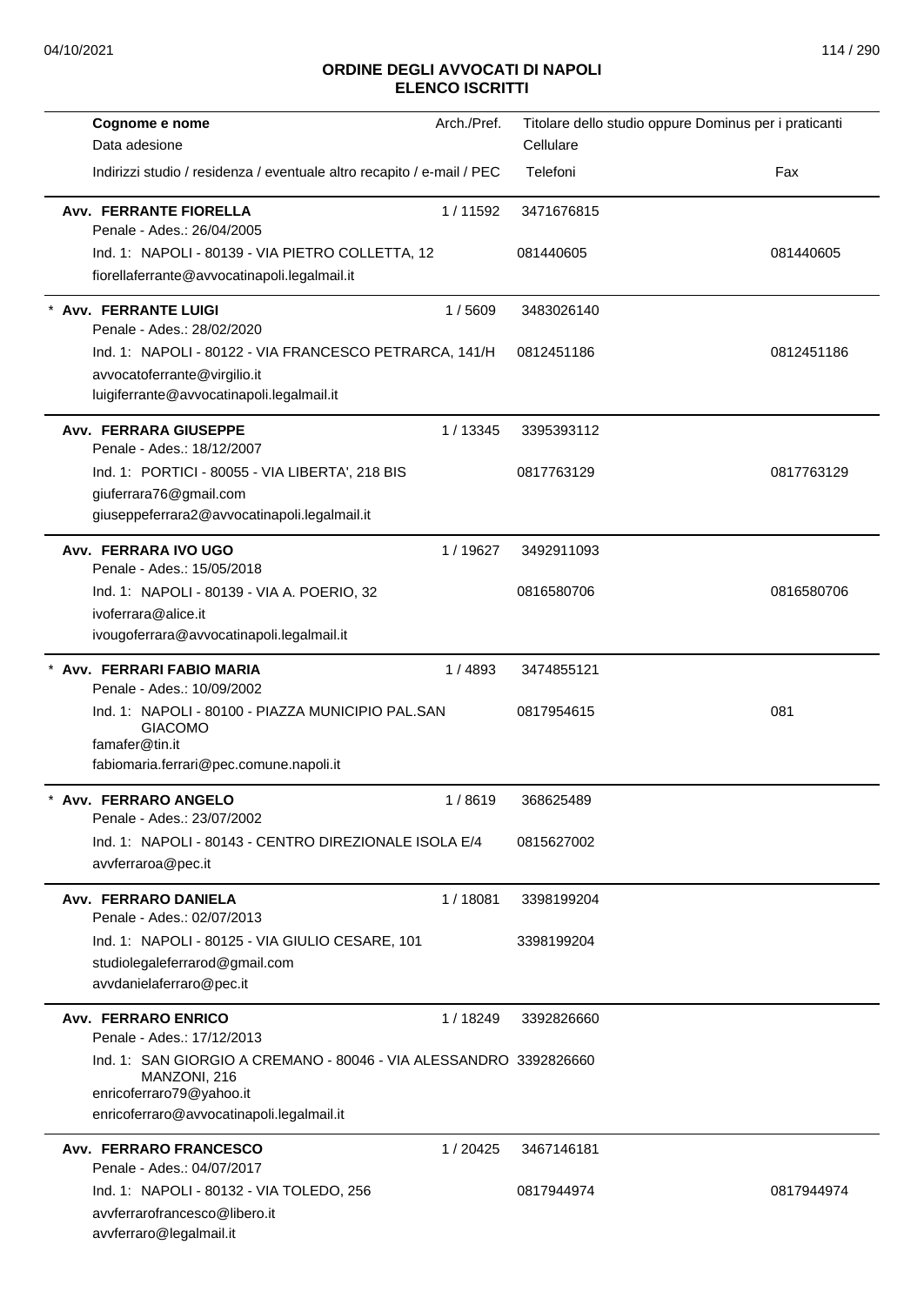| Cognome e nome                                                                                                  | Arch./Pref. | Titolare dello studio oppure Dominus per i praticanti |            |             |
|-----------------------------------------------------------------------------------------------------------------|-------------|-------------------------------------------------------|------------|-------------|
| Data adesione                                                                                                   |             | Cellulare                                             |            |             |
| Indirizzi studio / residenza / eventuale altro recapito / e-mail / PEC                                          |             | Telefoni                                              |            | Fax         |
| Avv. FERRAZZANO LUIGI<br>Penale - Ades.: 15/04/2014                                                             | 1/18388     | 3342199469                                            |            |             |
| Ind. 1: NAPOLI - 80144 - CORSO SECONDIGLIANO, 253 - SC. A 0817544920                                            |             |                                                       |            | 08119002995 |
| ferrazzanoluigi@gmail.com                                                                                       |             |                                                       |            |             |
| luigiferrazzano@avvocatinapoli.legalmail.it                                                                     |             |                                                       |            |             |
| Avv. FERRERO ANNA MARIA<br>Penale - Ades.: 16/04/2008                                                           | 1/5640      | 3347267857                                            |            |             |
| Ind. 1: NAPOLI - 80128 - VIA G. RUOPPOLO, 25                                                                    |             | 0812295481                                            |            | 0812295481  |
| avv.annamariaferrero@gmail.com                                                                                  |             |                                                       |            |             |
| annamariaferrero@avvocatinapoli.legalmail.it                                                                    |             |                                                       |            |             |
| <b>Avv. FERRIGNO STEFANO</b><br>Penale - Ades.: 20/12/2016                                                      | 1/20060     | 3270844172                                            |            |             |
| Ind. 1: BACOLI - 80070 - VIA SANT'ANNA, 37                                                                      |             | 0810121877                                            |            | 0810121853  |
| stephanoferrigno@gmail.com                                                                                      |             |                                                       |            |             |
| stefanoferrigno@avvocatinapoli.legalmail.it                                                                     |             |                                                       |            |             |
| Avv. FERRILLO SALVATORE<br>Penale - Ades.: 08/10/2019                                                           | 1/20153     | 3933518288                                            |            |             |
| Ind. 1: NAPOLI - 80145 - VIA G. TOMASI DI LAMPEDUSA, 48                                                         |             | 0810401715                                            |            | 0810401715  |
| ferrillo.salvatore@hotmail.it                                                                                   |             |                                                       |            |             |
| salvatoreferrillo@avvocatinapoli.legalmail.it                                                                   |             |                                                       |            |             |
| * Avv. FERRO LUIGI<br>Penale - Ades.: 05/04/2005                                                                | 1/11646     | 3407836104                                            |            |             |
| Ind. 1: NAPOLI - 80144 - CORSO SECONDIGLIANO, 151                                                               |             | 08119568169                                           |            |             |
| avvocatoluigiferro@pec.it                                                                                       |             |                                                       |            |             |
| Avv. FESTA MARIA GRAZIA<br>Penale - Ades.: 17/04/2007                                                           | 1/13742     | c/o VALANZUOLO AMEDEO<br>3494905497                   |            |             |
| Ind. 1: NAPOLI - 80122 - VIA DEI MILLE 16                                                                       |             | 081422927                                             |            | 081422927   |
| mg.festa@gmail.com                                                                                              |             |                                                       |            |             |
| mariagraziafesta@avvocatinapoli.legalmail.it                                                                    |             |                                                       |            |             |
| Avv. FICO DAVIDE<br>Penale - Ades.: 14/12/2010                                                                  | 1/15763     | 3385818091                                            |            |             |
| Ind. 1: NAPOLI - 80127 - VIA CIMAROSA, 37 - VILLA HAAS                                                          |             | 0815562044                                            | 3385818091 |             |
| fico.davide@libero.it                                                                                           |             |                                                       |            |             |
| davidefico@avvocatinapoli.legalmail.it                                                                          |             |                                                       |            |             |
| Avv. FIERRO DANIELA<br>Penale - Ades.: 17/05/2005                                                               | 1/12011     | 3291697373                                            |            |             |
| Ind. 1: POZZUOLI - 80078 - VIA MILISCOLA, 424                                                                   |             | 0818041119                                            |            | 0818041119  |
| Ind. 2: POMIGLIANO D'ARCO - 80038 - VIA E. CANTONE, 147<br>studiofierro@gmail.com<br>danielafierro@legalmail.it |             | 0818844496                                            |            | 0818844496  |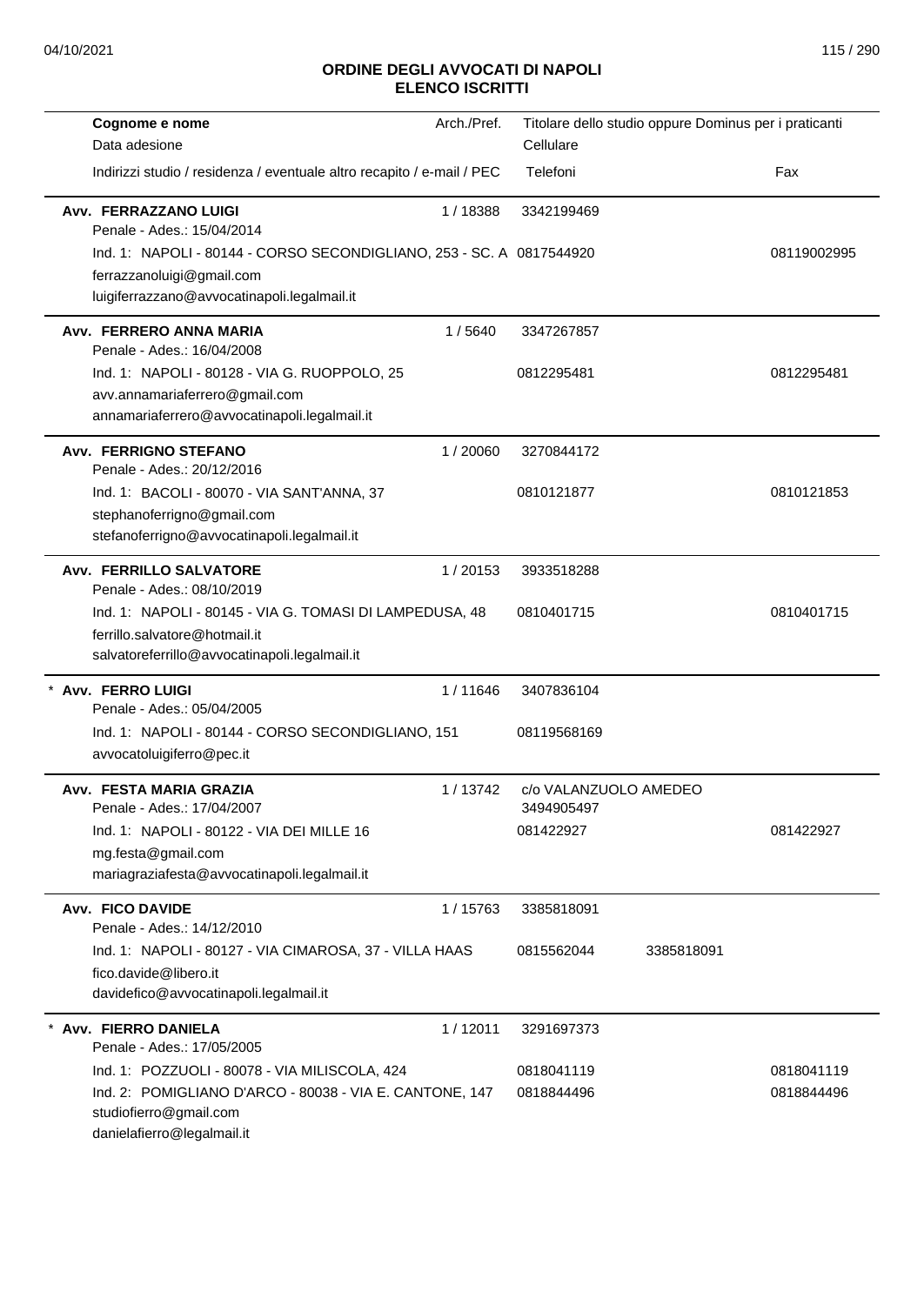| Cognome e nome                                                                                                                    | Arch./Pref. | Titolare dello studio oppure Dominus per i praticanti |            |
|-----------------------------------------------------------------------------------------------------------------------------------|-------------|-------------------------------------------------------|------------|
| Data adesione                                                                                                                     |             | Cellulare                                             |            |
| Indirizzi studio / residenza / eventuale altro recapito / e-mail / PEC                                                            |             | Telefoni                                              | Fax        |
| <b>Avv. FIERRO FRANCESCO</b><br>Penale - Ades.: 02/03/2004                                                                        | 1/2686      |                                                       |            |
| Ind. 1: POZZUOLI - 80078 - VIA MILISCOLA, 424                                                                                     |             | 0818041119                                            | 0818041119 |
| Ind. 2: POMIGLIANO D'ARCO - 80038 - VIA E. CANTONE, 147<br>studiofierro@gmail.com<br>studiolegalefierro@legalmail.it              |             | 0818844496                                            | 0818844496 |
| Avv. FIERRO PASQUALE<br>Penale - Ades.: 20/12/2005                                                                                | 1/10890     |                                                       |            |
| Ind. 1: POZZUOLI - 80078 - VIA MILISCOLA, 424                                                                                     |             | 0818041119                                            | 0818041119 |
| Ind. 2: POMIGLIANO D'ARCO - 80038 - VIA E. CANTONE, 147<br>pasqualefierro@libero.it<br>pasqualefierro@avvocatinapoli.legalmail.it |             | 0818844496                                            | 0818844496 |
| Avv. FILASETA MANUELA<br>Penale - Ades.: 05/07/2011                                                                               | 1/13551     | 3396693121                                            |            |
| Ind. 1: NAPOLI - 80143 - CENTRO DIREZIONALE IS, E/4<br>manuelafilaseta@virgilio.it<br>manuelafilaseta@avvocatinapoli.legalmail.it |             | 0815534833                                            | 0815534614 |
| Avv. FILOCAMO FLORIANA<br>Penale - Ades.: 21/04/2015                                                                              | 1 / 15335   | 3403775206                                            |            |
| Ind. 1: NAPOLI - 80132 - VIA GENERALE ORSINI, 42<br>ffilocamo@katamail.com<br>florianafilocamo@avvocatinapoli.legalmail.it        |             | 0817640030                                            | 0817640564 |
| Avv. FILOSO GUIDO<br>Penale - Ades.: 11/09/2007                                                                                   | 1/14151     | 3290711008                                            |            |
| Ind. 1: NAPOLI - 80132 - VIA SANTA LUCIA, 36<br>studiolegalefiloso@live.it<br>guidofiloso@avvocatinapoli.legalmail.it             |             | 0810320184                                            | 0810320184 |
| Avv. FINIZIO ANNAMARIA<br>Penale - Ades.: 21/04/2009                                                                              | 1/13591     |                                                       |            |
| Ind. 1: POZZUOLI - 80078 - VIA ARTIACO, 23                                                                                        |             | 0815263520                                            | 0818530285 |
| Ind. 2: POZZUOLI - 80078 - VIA SAN ROCCO, 26<br>annafinizio@libero.it<br>annamariafinizio@avvocatinapoli.legalmail.it             |             | 0815263060                                            | 0813030376 |
| Avv. FIOCCO PAOLA                                                                                                                 |             |                                                       |            |
| Penale - Ades.: 20/05/2008                                                                                                        | 1/14244     | 3337644981                                            |            |
| Ind. 1: NAPOLI - 80142 - VIA FIRENZE, 32                                                                                          |             | 0816584783                                            | 0816584783 |
| avv.paolafiocco@libero.it<br>paolafiocco@avvocatinapoli.legalmail.it                                                              |             |                                                       |            |
| <b>Avv. FIORE BIANCA</b><br>Penale - Ades.: 04/07/2006                                                                            | 1/13003     | 3281260842                                            |            |
| Ind. 1: NAPOLI - 80132 - VIA TOLEDO, 156<br>biancafiore@avvocatinapoli.legalmail.it                                               |             | 081418665                                             | 081418665  |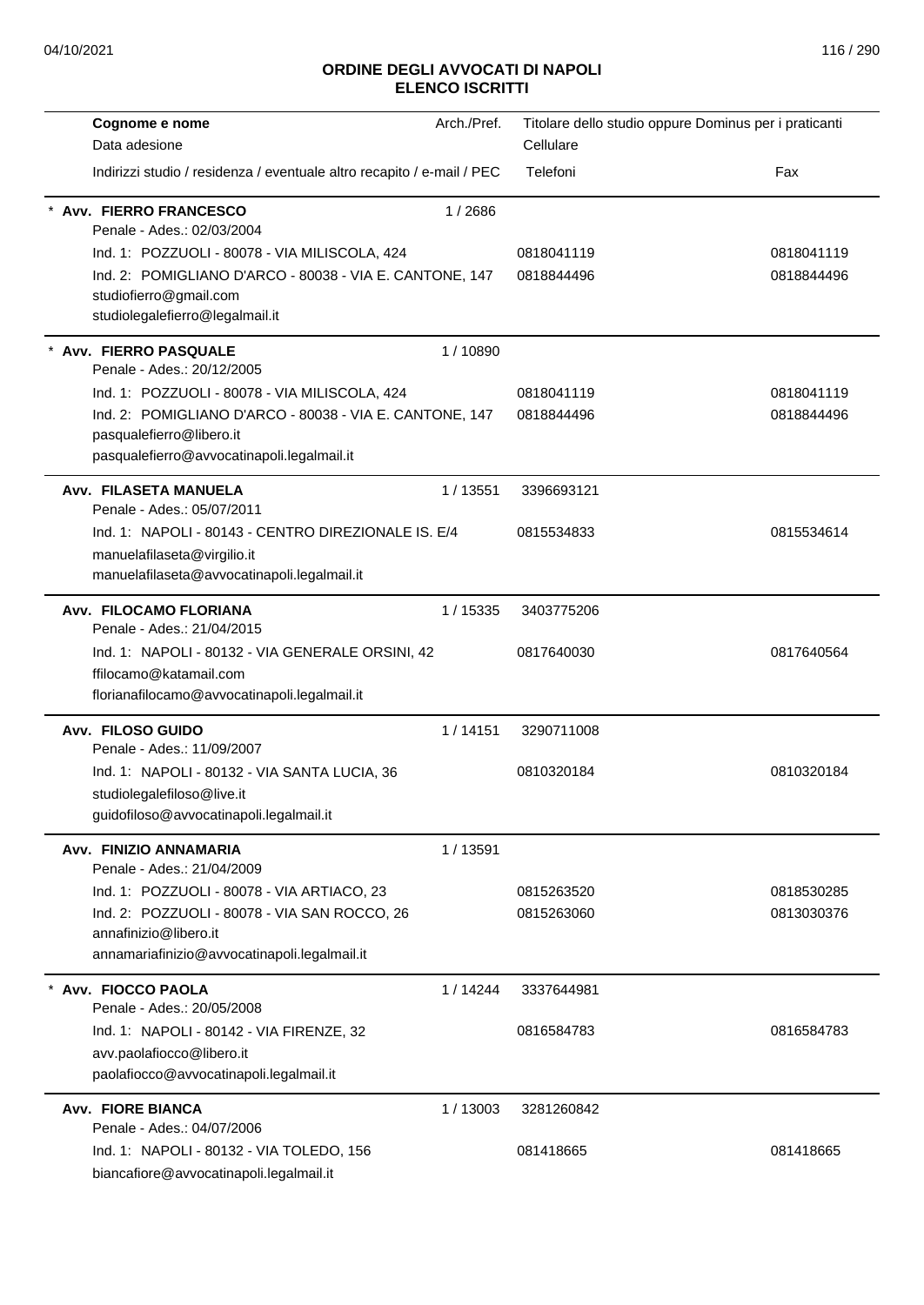| Cognome e nome                                                         | Arch./Pref. | Titolare dello studio oppure Dominus per i praticanti |            |             |
|------------------------------------------------------------------------|-------------|-------------------------------------------------------|------------|-------------|
| Data adesione                                                          |             | Cellulare                                             |            |             |
| Indirizzi studio / residenza / eventuale altro recapito / e-mail / PEC |             | Telefoni                                              |            | Fax         |
| <b>Avv. FIORE ENRICO</b><br>Penale - Ades.: 15/04/2014                 | 1/18451     | 3286563891                                            |            |             |
| Ind. 1: NAPOLI - 80138 - CORSO UMBERTO I, 90                           |             | 08119174822                                           |            | 08119174822 |
| enrico-fiore@libero.it                                                 |             |                                                       |            |             |
| enricofiore@avvocatinapoli.legalmail.it                                |             |                                                       |            |             |
| <b>Avv. FIORE ENRICO</b><br>Penale - Ades.: 19/04/2016                 | 1 / 19569   | 3392012882                                            |            |             |
| Ind. 1: NAPOLI - 80138 - VICO CINQUESANTI, 23                          |             | 0810203897                                            |            | 0810203897  |
| Ind. 2: NAPOLI - 80133 - VIA DEI FIORENTINI, 21                        |             | 0815523957                                            |            |             |
| enricofiore@hotmail.it                                                 |             |                                                       |            |             |
| enricofiore@pec.it                                                     |             |                                                       |            |             |
| <b>Avv. FIORE GIANLUCA</b><br>Penale - Ades.: 02/04/2019               | 1/21152     | 3388240002                                            |            |             |
| Ind. 1: NAPOLI - 80129 - PIAZZA DELL'IMMACOLATA, 12                    |             | 3388240002                                            |            | 08118851141 |
| avv.gianlucafiore@gmail.com                                            |             |                                                       |            |             |
| avv.gianlucafiore@pec.it                                               |             |                                                       |            |             |
| <b>Avv. FIORE GIUSEPPE</b><br>Penale - Ades.: 30/01/2018               | 1/20506     | 3346991097                                            |            |             |
| Ind. 1: NAPOLI - 80129 - VIA G. DONADIO, 11                            |             | 3346991097                                            |            |             |
| fioregiuseppe952@gmail.com                                             |             |                                                       |            |             |
| avvgiuseppefiore@pec.it                                                |             |                                                       |            |             |
| Avv. FIORENTINO FABIANA<br>Penale - Ades.: 21/04/2009                  | 1 / 14962   | 3927361981                                            |            |             |
| Ind. 1: NAPOLI - 80144 - VIA CANONICO STORNAIUOLO<br>COSIMO 64         |             | 0817544849                                            |            | 0817544849  |
| avvocati.fiorentino@alice.it                                           |             |                                                       |            |             |
| fabianafiorentino@avvocatinapoli.legalmail.it                          |             |                                                       |            |             |
| Avv. FIORENTINO MARIA ROSARIA<br>Penale - Ades.: 04/10/2011            | 1/16340     | 3493567354                                            |            |             |
| Ind. 1: NAPOLI - 80127 - VIA SANTA MARIA DELLA LIBERA, 13              |             | 08119179867                                           |            | 08119179867 |
| avvfiorentinorosaria@libero.it                                         |             |                                                       |            |             |
| mariarosariafiorentino1@avvocatinapoli.legalmail.it                    |             |                                                       |            |             |
| Avv. FIORENTINO SERENA<br>Penale - Ades.: 04/10/2005                   | 1/11562     | 3476781680                                            |            |             |
| Ind. 1: NAPOLI - 80131 - SALITA DELLO SCUDILLO, 20                     |             | 0815922000                                            | 0815493880 | 0812142902  |
| avv.serenafiorentino@gmail.com                                         |             |                                                       |            |             |
| avv.fiorentino@pec.dirittovivo.com                                     |             |                                                       |            |             |
| <b>Avv. FIORENTINO STEFANIA</b>                                        | 1/10378     | 3335255272                                            |            |             |
| Penale - Ades.: 22/03/2005                                             |             |                                                       |            |             |
| Ind. 1: NAPOLI - 80128 - VIA DOMENICO DE DOMINICIS, 14                 |             | 0815569542                                            |            | 0815569542  |
| stefania.fiorentino@alice.it                                           |             |                                                       |            |             |
| stefaniafiorentino@avvocatinapoli.legalmail.it                         |             |                                                       |            |             |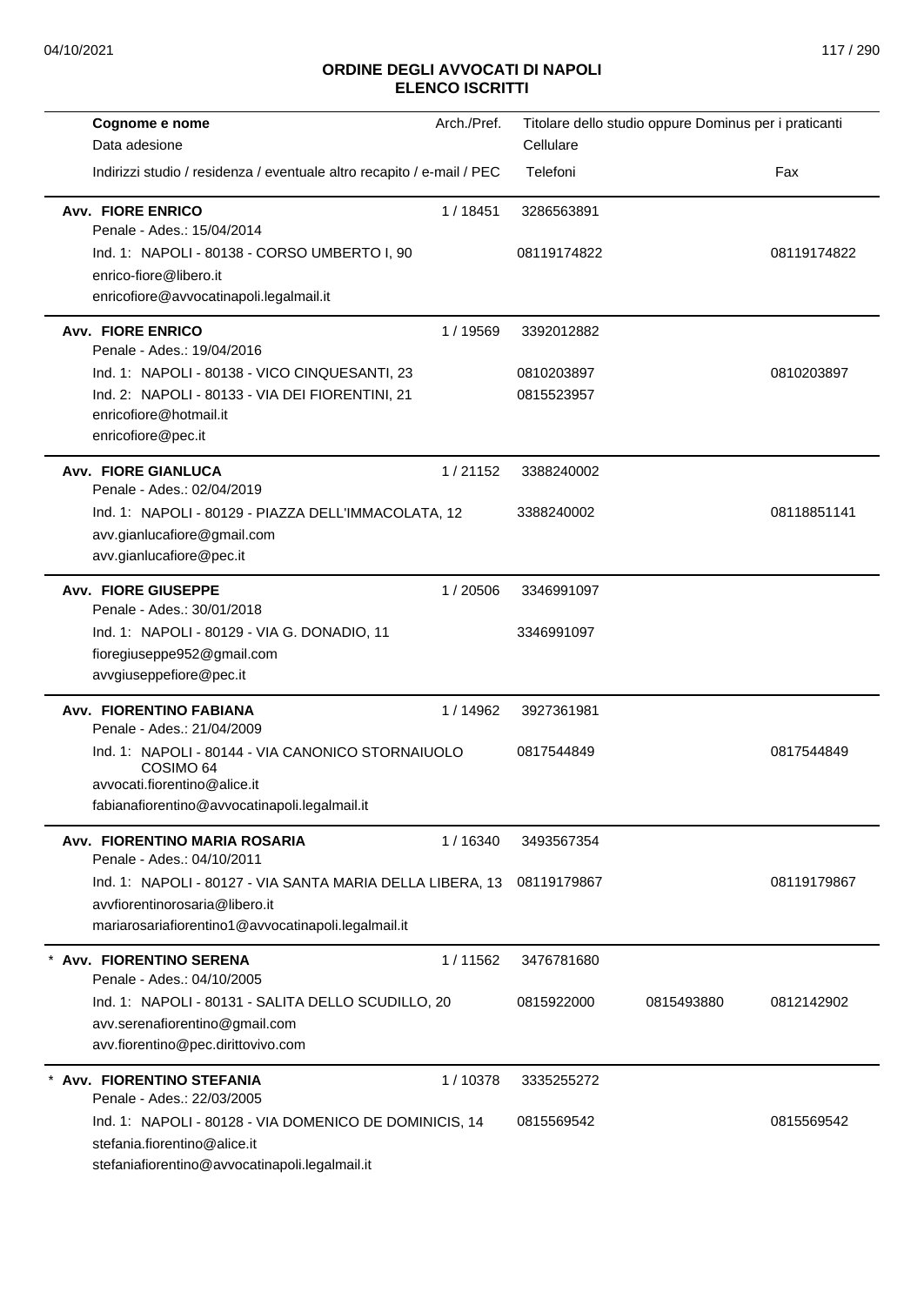| Cognome e nome                                                                | Arch./Pref. | Titolare dello studio oppure Dominus per i praticanti |             |
|-------------------------------------------------------------------------------|-------------|-------------------------------------------------------|-------------|
| Data adesione                                                                 |             | Cellulare                                             |             |
| Indirizzi studio / residenza / eventuale altro recapito / e-mail / PEC        |             | Telefoni                                              | Fax         |
| Avv. FIORILLO ALBERTO<br>Penale - Ades.: 16/04/2008                           | 1/8687      | 3356621803                                            |             |
| Ind. 1: PORTICI - 80055 - VIA A.DIAZ 184                                      |             | 0817766530                                            | 0817766531  |
| avv.fiorillo@tin.it                                                           |             |                                                       |             |
| avv.fiorillo@pec.it                                                           |             |                                                       |             |
| <b>Avv. FIORILLO ENRICO</b><br>Penale - Ades.: 03/07/2012                     | 1 / 14861   |                                                       |             |
|                                                                               |             |                                                       |             |
| Ind. 1: NAPOLI - 80131 - VIA SIGMUND FREUD, 12<br>studiolegalefiorillo@pec.it |             | 0815466295                                            |             |
| Avv. FIORINI GIOVANNI WOODY<br>Penale - Ades.: 19/04/2016                     | 1/19802     | 3465942308                                            |             |
| Ind. 1: PORTICI - 80055 - VIA DELLA LIBERTA', 183B                            |             | 081421700                                             | 081484036   |
| giofiorini81@libero.it                                                        |             |                                                       |             |
| giovanniwoodyfiorini@avvocatinapoli.legalmail.it                              |             |                                                       |             |
| Avv. FLAGIELLO TIZIANA<br>Penale - Ades.: 14/05/2019                          | 1/21370     | 3471748654                                            |             |
| Ind. 1: NAPOLI - 80129 - VIA GIROLAMO SANTACROCE, 72                          |             | 3471748654                                            |             |
| avv.tizianaflagiello@hotmail.it                                               |             |                                                       |             |
| tizianaflagiello@avvocatinapoli.legalmail.it                                  |             |                                                       |             |
| <b>Avv. FLEMING DALILA</b><br>Penale - Ades.: 20/04/2017                      | 1/20236     | 3394599439                                            |             |
| Ind. 1: NAPOLI - 80132 - VIA TOLEDO, 256                                      |             | 08119364783                                           | 08119364783 |
| dalila_fleming@hotmail.com                                                    |             |                                                       |             |
| dalilafleming@avvocatinapoli.legalmail.it                                     |             |                                                       |             |
| Avv. FLOCCHER MATTIA<br>Penale - Ades.: 15/04/2014                            | 1 / 18263   | 3204554100                                            |             |
| Ind. 1: NAPOLI - 80122 - VIA VANNELLA GAETANI, 27                             |             | 08119711768                                           | 08119711768 |
| mattiafloccher@hotmail.it                                                     |             |                                                       |             |
| mattiafloccher@avvocatinapoli.legalmail.it                                    |             |                                                       |             |
| Avv. FLORIO CONCETTA<br>Penale - Ades.: 05/07/2005                            | 1/11788     | 3290904680                                            |             |
| Ind. 1: BARANO D'ISCHIA - 80070 - VIA RITOLA, 22                              |             | 081990208                                             | 081990208   |
| avv.concettaflorio@pec.giuffre.it                                             |             |                                                       |             |
| Avv. FLORIO MICHELA                                                           | 1/10351     | 3311713372                                            |             |
| Penale - Ades.: 20/12/2005                                                    |             |                                                       |             |
| Ind. 1: NAPOLI - 80143 - VIA REPUBBLICHE MARINARE, 432                        |             | 08119330650                                           | 08119319903 |
| avymichelaflorio@hotmail.it<br>michelaflorio@avvocatinapoli.legalmail.it      |             |                                                       |             |
|                                                                               |             |                                                       |             |
| * Avv. FOGLIA MANZILLO FABIO<br>Penale - Ades.: 02/10/2001                    | 1/5345      | 3355361770                                            |             |
| Ind. 1: NAPOLI - 80122 - VIA FRANCESCO GIORDANI, 2                            |             | 0812482282                                            |             |
| fogliamanzilloandpartners@gmail.com                                           |             |                                                       |             |
| fabiofogliamanzillo@avvocatinapoli.legalmail.it                               |             |                                                       |             |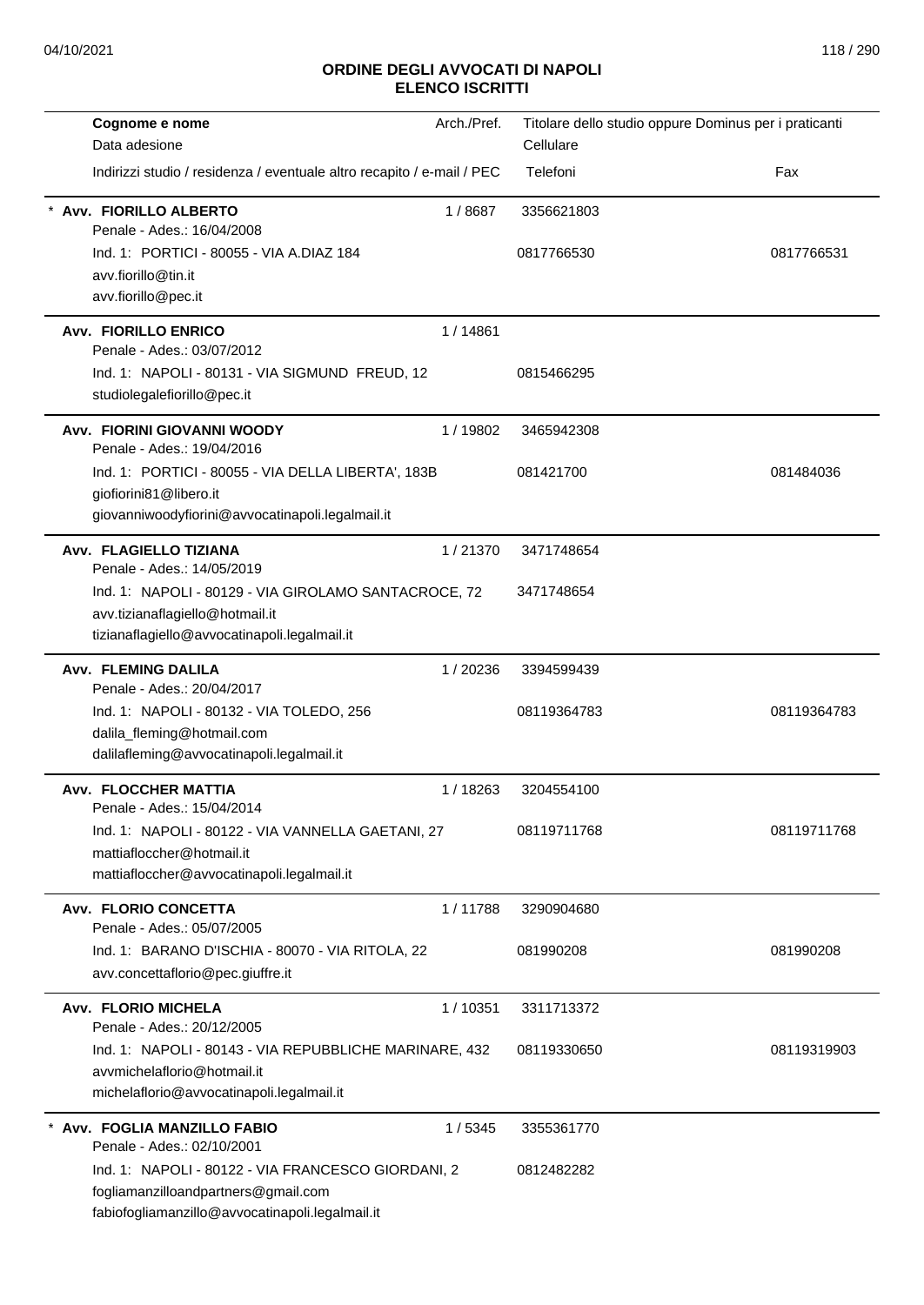| Arch./Pref.<br>Cognome e nome<br>Data adesione                                                                                                                                          | Titolare dello studio oppure Dominus per i praticanti<br>Cellulare |                          |
|-----------------------------------------------------------------------------------------------------------------------------------------------------------------------------------------|--------------------------------------------------------------------|--------------------------|
| Indirizzi studio / residenza / eventuale altro recapito / e-mail / PEC                                                                                                                  | Telefoni                                                           | Fax                      |
| Avv. FOGLIA MANZILLO ROBERTA<br>1/12506<br>Penale - Ades.: 03/02/2015                                                                                                                   | 3388515889                                                         |                          |
| Ind. 1: NAPOLI - 80122 - VIA ANDREA D'ISERNIA, 38<br>robertafogliamanzillo@virgilio.it<br>robertafogliamanzillo@avvocatinapoli.legalmail.it                                             | 08118892527                                                        | 08118892527              |
| Avv. FONTANA MARIA CRISTINA<br>1/18363<br>Penale - Ades.: 18/12/2020                                                                                                                    | 3339557346                                                         |                          |
| Ind. 1: NAPOLI - 80126 - VIA SAN DONATO, 70<br>mcristina81@alice.it<br>mariacristinafontana@avvocatinapoli.legalmail.it                                                                 | 0815882906                                                         | 0815882906               |
| <b>Avv. FONTANA PIERPAOLO</b><br>1/10329<br>Penale - Ades.: 01/03/2005                                                                                                                  | 3397710316                                                         |                          |
| Ind. 1: NAPOLI - 80139 - CORSO GARIBALDI, 125<br>fontavv@tiscali.it<br>pierpaolofontana@avvocatinapoli.legalmail.it                                                                     | 081284933                                                          | 0823361817               |
| Avv. FONTANAROSA DANIELA<br>1/20284<br>Penale - Ades.: 08/05/2018                                                                                                                       | 3394091105                                                         |                          |
| Ind. 1: NAPOLI - 80143 - VIA G. PORZIO, 4<br>avv.fontanarosa@outlook.com<br>danielafontanarosa@avvocatinapoli.legalmail.it                                                              | 3394091105                                                         |                          |
| Avv. FONTE LOREDANA<br>1/18695<br>Penale - Ades.: 23/10/2018                                                                                                                            | 3317121687                                                         |                          |
| Ind. 1: NAPOLI - 80126 - VIA PO, 33<br>avvocatofonte@gmail.com<br>avvocatofonte@pec.it                                                                                                  | 081642166                                                          | 081642166                |
| 1/19319<br><b>Avv. FORESTE CARMINE</b><br>Penale - Ades.: 19/01/2016                                                                                                                    | 3395002617                                                         |                          |
| Ind. 1: NAPOLI - 80122 - VIALE GRAMSCI, 21                                                                                                                                              | 08118465407                                                        | 08118465407              |
| Ind. 2: MUGNANO DI NAPOLI - 80018 - PIAZZA DANTE, 4<br>Ind. 3: ISCHIA - 80077 - VIA ANTONIO SOGLIUZZO, 36<br>avv.carmineforeste@gmail.com<br>carmineforeste@avvocatinapoli.legalmail.it | 0815712012<br>081991991                                            | 0815712012               |
| Avv. FORESTE FRANCESCO<br>1/8305<br>Penale - Ades.: 04/07/2006                                                                                                                          | 3293113677                                                         |                          |
| Ind. 1: NAPOLI - 80145 - VIA VITTORIO VENETO, 287<br>francescoforeste@libero.it<br>francescoforeste@avvocatinapoli.legalmail.it                                                         | 0815853183                                                         | 0815853183               |
| <b>Avv. FORESTE GABRIELE</b><br>1/5276<br>Penale - Ades.: 18/12/2001                                                                                                                    | 3453353425                                                         |                          |
| Ind. 1: NAPOLI - 80145 - VIA VITTORIO VENETO, 287<br>Ind. 2: MUGNANO DI NAPOLI - 80018 - PIAZZA DANTE, 4<br>gforeste@libero.it<br>gabrieleforeste@avvocatinapoli.legalmail.it           | 0815853183<br>0815712012                                           | 0815853183<br>0815712012 |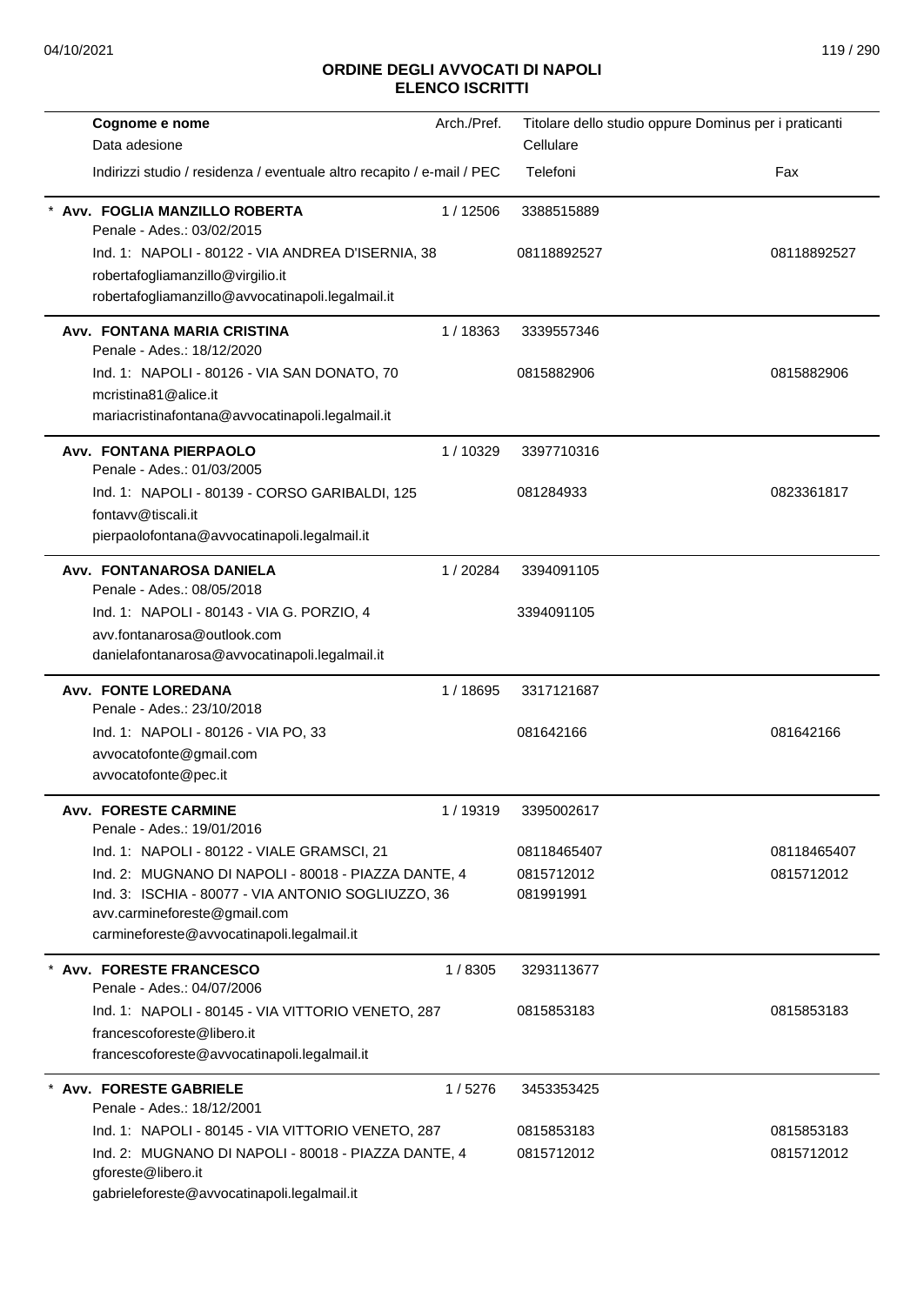| Cognome e nome                                                                                                                                                    | Arch./Pref. | Titolare dello studio oppure Dominus per i praticanti |            |             |
|-------------------------------------------------------------------------------------------------------------------------------------------------------------------|-------------|-------------------------------------------------------|------------|-------------|
| Data adesione                                                                                                                                                     |             | Cellulare                                             |            |             |
| Indirizzi studio / residenza / eventuale altro recapito / e-mail / PEC                                                                                            |             | Telefoni                                              |            | Fax         |
| Avv. FORGIONE CARMELINA<br>Penale - Ades.: 02/07/2013                                                                                                             | 1/17582     | 3451818801                                            |            |             |
| Ind. 1: SAN GIORGIO A CREMANO - 80046 - PIAZZA CARLO DI 081482195<br>BORBONE, 34<br>carmelina.forgione@libero.it<br>carmelinaforgione@avvocatinapoli.legalmail.it |             |                                                       |            | 081482195   |
| <b>Avv. FORLIVESI BRUNO</b><br>Penale - Ades.: 17/04/2012                                                                                                         | 1/17104     | 3939975564                                            |            |             |
| Ind. 1: NAPOLI - 80137 - VICO DEI VENTI, 1<br>forlivesi.avvocato@libero.it<br>brunoforlivesi@avvocatinapoli.legalmail.it                                          |             | 0817386543                                            | 0817389459 | 0817386543  |
| Avv. FORMICOLA ANNARITA<br>Penale - Ades.: 17/12/2013                                                                                                             | 1 / 18298   | 3382711881                                            |            |             |
| Ind. 1: PORTICI - 80055 - VIA LIBERTA' IV TRAVERSA SX, 7<br>annarita.formicola@libero.it<br>annaritaformicola@avvocatinapoli.legalmail.it                         |             | 0817764806                                            |            | 0817764806  |
| * Avv. FORMICOLA FRANCESCO<br>Penale - Ades.: 12/06/2001                                                                                                          | 1/7890      |                                                       |            |             |
| Ind. 1: NAPOLI - 80133 - VIA STENDHAL, 14<br>francescoformicola2@avvocatinapoli.legalmail.it                                                                      |             | 08119563512                                           |            | 08119563513 |
| Avv. FORMICOLA SALVATORE<br>Penale - Ades.: 05/07/2011                                                                                                            | 1/4130      | 3333257730                                            |            |             |
| Ind. 1: NAPOLI - 80128 - VIA MONTEDONZELLI, 41<br>salvatoreformicola@hotmail.com<br>salvatoreformicola@avvocatinapoli.legalmail.it                                |             | 08118512357                                           |            | 08118512357 |
| Avv. FORMISANO GIANLUCA<br>Penale - Ades.: 24/04/2018                                                                                                             | 1/13082     |                                                       |            |             |
| Ind. 1: SAN GIORGIO A CREMANO - 80046 - VIA PITTORE, 57<br>avvformisanogianluca@libero.it<br>gianlucaformisano@avvocatinapoli.legalmail.it                        |             | 081471352                                             |            | 081471352   |
| Avv. FORMISANO MASSIMILIANO<br>Penale - Ades.: 09/01/2018                                                                                                         | 1/14075     | 3357083453                                            |            |             |
| Ind. 1: NAPOLI - 80132 - GALLERIA UMBERTO I, 50<br>info@studiolegaleformisano.it<br>massimilianoformisano@avvocatinapoli.legalmail.it                             |             | 081410202                                             |            | 081410202   |
| <b>Avv. FORMOSO ACHILLE</b><br>Penale - Ades.: 15/04/2014                                                                                                         | 1 / 18498   | 3274289438                                            |            |             |
| Ind. 1: NAPOLI - 80143 - CENTRO DIREZIONALE, ISOLA G/1<br>formosoachill@libero.it<br>achilleformoso@avvocatinapoli.legalmail.it                                   |             | 0817500180                                            |            | 0817500180  |
| <b>Avv. FORTE DANIELA</b><br>Penale - Ades.: 17/07/2012                                                                                                           | 1/16033     | 3249009837                                            |            |             |
| Ind. 1: NAPOLI - 80133 - VIA DUOMO, 319<br>fortedaniela72@hotmail.com<br>danielaforte@avvocatinapoli.legalmail.it                                                 |             | 081285470                                             |            | 081260681   |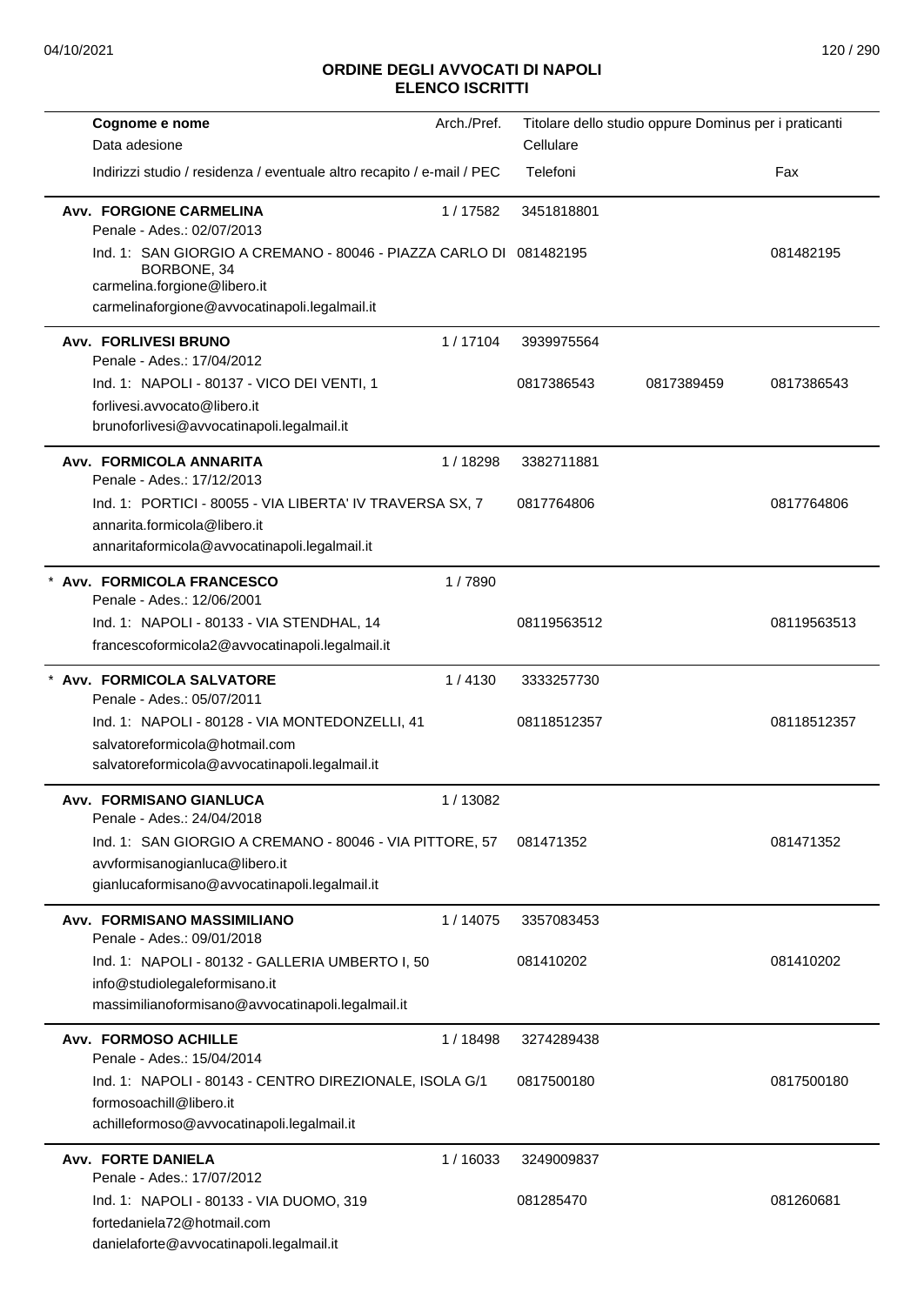| Cognome e nome<br>Data adesione                                                    | Arch./Pref. | Titolare dello studio oppure Dominus per i praticanti<br>Cellulare |             |
|------------------------------------------------------------------------------------|-------------|--------------------------------------------------------------------|-------------|
| Indirizzi studio / residenza / eventuale altro recapito / e-mail / PEC             |             | Telefoni                                                           | Fax         |
|                                                                                    |             |                                                                    |             |
| <b>Avv. FORTE GIOVANNI</b>                                                         | 1/10242     | 3478447144                                                         |             |
| Penale - Ades.: 19/04/2005                                                         |             |                                                                    |             |
| Ind. 1: NAPOLI - 80144 - CORSO SECONDIGLIANO, 166<br>info@avvgiovanniforte.it      |             | 0817367717                                                         | 08119318478 |
| giovanniforte@avvocatinapoli.legalmail.it                                          |             |                                                                    |             |
|                                                                                    |             |                                                                    |             |
| <b>Avv. FORTE LUCIA</b><br>Penale - Ades.: 20/12/2016                              | 1/18212     | 3394863412                                                         |             |
| Ind. 1: NAPOLI - 80145 - VIA SANTA MARIA A CUBITO, 513                             |             | 0813446300                                                         | 0813446300  |
| lucforte@libero.it                                                                 |             |                                                                    |             |
| luciaforte@avvocatinapoli.legalmail.it                                             |             |                                                                    |             |
| Avv. FORTUNATO MARIO PASQUALE                                                      | 1/7044      | 3382224616                                                         |             |
| Penale - Ades.: 12/06/2001                                                         |             |                                                                    |             |
| Ind. 1: NAPOLI - 80133 - VIA DEI FIORENTINI, 21                                    |             | 0814971195                                                         | 0814971195  |
| studiolegalefortunato@virgilio.it                                                  |             |                                                                    |             |
| studiolegalefortunato@pec.giuffre.it                                               |             |                                                                    |             |
| Avv. FOSCHINI NICOLA                                                               | 1/13270     | 3398881445                                                         |             |
| Penale - Ades.: 19/12/2006                                                         |             |                                                                    |             |
| Ind. 1: NAPOLI - 80121 - VIA DEI MILLE, 49                                         |             | 08119256558                                                        | 08119256558 |
| Ind. 2: MASSA LUBRENSE - 80061 - VIA DEI CAMPI, 26<br>avv.nicolafoschini@gmail.com |             | 0818080910                                                         | 0818080910  |
| avv.nicolafoschini@legalmail.it                                                    |             |                                                                    |             |
| Avv. FRAIETTA BRUNELLA                                                             | 1 / 15290   | 3334771122                                                         |             |
| Penale - Ades.: 29/01/2020                                                         |             |                                                                    |             |
| Ind. 1: NAPOLI - 80122 - VIA ANDREA D'ISERNIA, 59                                  |             | 081664999                                                          | 081664999   |
| brunella_fraietta@libero.it                                                        |             |                                                                    |             |
| avv.fraietta.brunella@legalmail.it                                                 |             |                                                                    |             |
| Avv. FRANCESCHINI ALDO                                                             | 1/12586     | 3492517910                                                         |             |
| Penale - Ades.: 20/12/2005                                                         |             |                                                                    |             |
| Ind. 1: NAPOLI - 80127 - VIA FRANCESCO FRACANZANO, 7                               |             | 0813414369                                                         | 0813414369  |
| avv.aldo.franceschini@gmail.com                                                    |             |                                                                    |             |
| aldofranceschini@avvocatinapoli.legalmail.it                                       |             |                                                                    |             |
| <b>Avv. FRANCESCHINI LUIGI</b>                                                     | 1/16788     | 3665352470                                                         |             |
| Penale - Ades.: 17/04/2012                                                         |             |                                                                    |             |
| Ind. 1: NAPOLI - 80127 - VIA LUIGIA SANFELICE, 89                                  |             | 0815784196                                                         | 0815784196  |
| avv.luigifrance@libero.it<br>luigifranceschini@avvocatinapoli.legalmail.it         |             |                                                                    |             |
| Avv. FRANCHI ALESSANDRO                                                            | 1/9237      | 3384866718                                                         |             |
| Penale - Ades.: 21/04/2009                                                         |             |                                                                    |             |
| Ind. 1: NAPOLI - 80128 - VIA MAURIZIO PISCICELLI, 44                               |             | 0815602258                                                         | 1782286130  |
| studiolegalefranchi@tiscali.it                                                     |             |                                                                    |             |
| studiolegalefranchi@pec.it                                                         |             |                                                                    |             |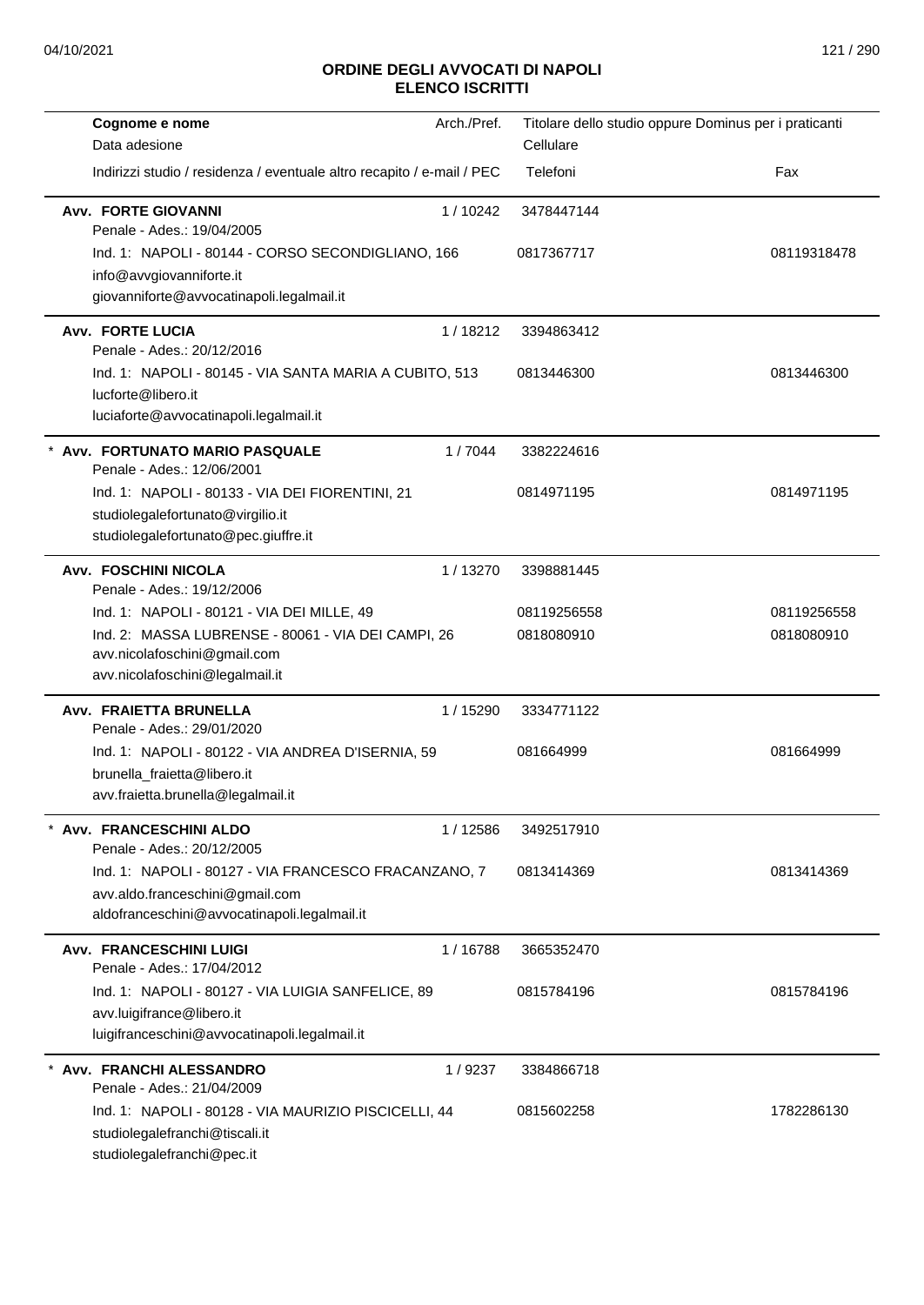| Arch./Pref.<br>Cognome e nome                                                                                                                     | Titolare dello studio oppure Dominus per i praticanti |            |
|---------------------------------------------------------------------------------------------------------------------------------------------------|-------------------------------------------------------|------------|
| Data adesione                                                                                                                                     | Cellulare                                             |            |
| Indirizzi studio / residenza / eventuale altro recapito / e-mail / PEC                                                                            | Telefoni                                              | Fax        |
| <b>Avv. FRANCIONE GENNARO</b><br>1/19291<br>Penale - Ades.: 15/12/2015                                                                            | 3356574439                                            |            |
| Ind. 1: NAPOLI - 80143 - CENTRO DIREZIONALE ISOLA E/4<br>PAL. FADIM<br>gennarofrancione@gmail.com<br>gennarofrancione@avvocatinapoli.legalmail.it | 0815627178                                            |            |
| Avv. FRANCO FRANCESCO<br>1/14068<br>Penale - Ades.: 06/07/2010                                                                                    |                                                       |            |
| Ind. 1: PORTICI - 80055 - VIA CARDANO, 30<br>francescofranco@outlook.com<br>francescofranco@legalmail.it                                          | 0817761111                                            | 0817761111 |
| <b>Avv. FRANCO ILARIA</b><br>1/13644                                                                                                              |                                                       |            |
| Penale - Ades.: 23/07/2013<br>Ind. 1: NAPOLI - 80138 - CORSO UMBERTO I 311<br>ilariafranco@avvocatinapoli.legalmail.it                            | 0815539296                                            | 0815539296 |
| Avv. FRANZESE ANTONELLA<br>1/10880<br>Penale - Ades.: 18/12/2007                                                                                  | 3476397201                                            |            |
| Ind. 1: NAPOLI - 80127 - VIA S. MARIA DELLA LIBERA, 13<br>avv.franz@tiscali.it<br>antonellafranzese@avvocatinapoli.legalmail.it                   | 0815605033                                            | 0815566668 |
| * Avv. FRATTO MARIA CRISTINA<br>1/13714<br>Penale - Ades.: 10/04/2018                                                                             |                                                       |            |
| Ind. 1: NAPOLI - 80121 - VIA SCIPIONE CAPECE 3/C                                                                                                  | 081640726                                             | 081640726  |
| Ind. 2: ROMA - 00196 - VIA GIUSEPPE PISANELLI, 2<br>mariacristinafratto@avvocatinapoli.legalmail.it                                               | 0645556434                                            | 0645556434 |
| Avv. FRESCA FABRIZIA ELENA<br>1/9887<br>Penale - Ades.: 20/04/2017                                                                                | 3396663997                                            |            |
| Ind. 1: NAPOLI - 80128 - VIA M. DE VITO PISCICELLI, 84<br>studio.legale.fresca@libero.it<br>fabriziaelenafresca@avvocatinapoli.legalmail.it       | 0810124417                                            | 0810124417 |
| Avv. FRISINA PASQUALE<br>1/8347<br>Penale - Ades.: 17/04/2012                                                                                     |                                                       |            |
| Ind. 1: NAPOLI - 80143 - CENTRO DIREZIONALE ISOLA G1<br>pasqualefrisina@avvocatinapoli.legalmail.it                                               | 0817877436                                            | 0817877452 |
| Avv. FRUNZI GIUSEPPE MARIA<br>1/11420<br>Penale - Ades.: 01/07/2009                                                                               | 3356523510                                            |            |
| Ind. 1: NAPOLI - 80143 - CENTRO DIREZIONALE, ISOLA F/10                                                                                           | 0817502453                                            | 0817375407 |
| Ind. 2: CASORIA - 80026 - VIA J. F. KENNEDY, 50<br>slf.napoli@libero.it<br>giuseppemariafrunzi@avvocatinapoli.legalmail.it                        | 0817587387                                            | 0817375407 |
| Avv. FRUTTALDO LAURA<br>1/17064<br>Penale - Ades.: 17/10/2017                                                                                     | 3331759587                                            |            |
| Ind. 1: napoli - 80100 - VIA TINO DI CAMAINO, 2 A<br>fruttaldo.laura@libero.it<br>laurafruttaldo@avvocatinapoli.legalmail.it                      | 0815405283<br>3331759587                              | 0815405283 |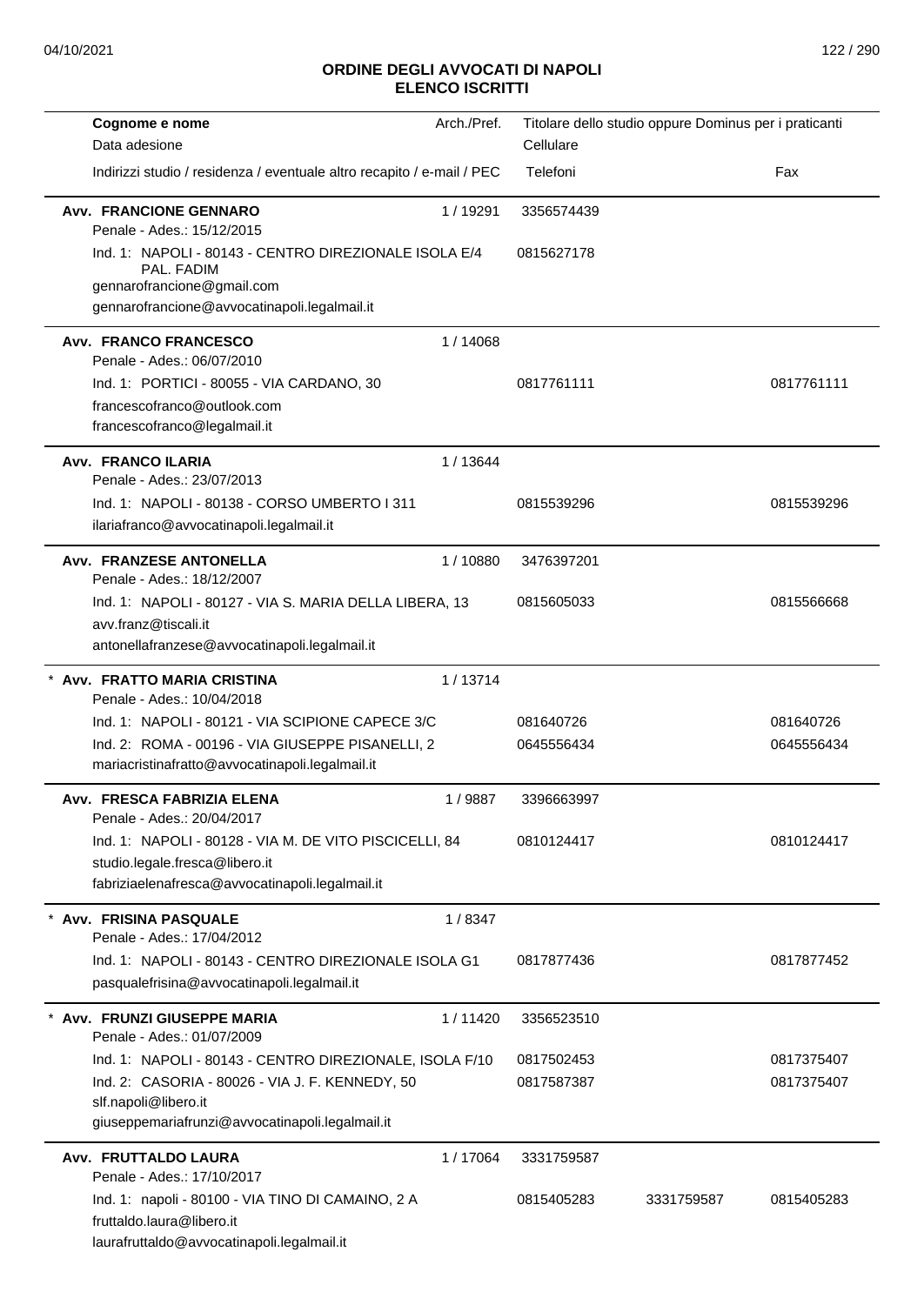| Cognome e nome                                                                                                                                           | Arch./Pref. |                         | Titolare dello studio oppure Dominus per i praticanti |             |
|----------------------------------------------------------------------------------------------------------------------------------------------------------|-------------|-------------------------|-------------------------------------------------------|-------------|
| Data adesione                                                                                                                                            |             | Cellulare               |                                                       |             |
| Indirizzi studio / residenza / eventuale altro recapito / e-mail / PEC                                                                                   |             | Telefoni                |                                                       | Fax         |
| Avv. FUCCIA NATALIA<br>Penale - Ades.: 07/02/2017<br>Ind. 1: NAPOLI - 80122 - VIALE GRAMSCI, 17/B<br>nataliafuccia1983@gmail.com<br>nataliafuccia@pec.it | 1/20156     | 3396917133<br>081669766 |                                                       | 081682118   |
| Avv. FULGERI GINO                                                                                                                                        | 1/8218      | 3356204177              |                                                       |             |
| Penale - Ades.: 01/07/2003<br>Ind. 1: NAPOLI - 80121 - VIA CHIATAMONE, 7<br>fabio@studiofulgeri.it<br>studiolegalefulgeri@pec.it                         |             | 0817645270              |                                                       | 08119518822 |
| Avv. FUMO EMILIO<br>Penale - Ades.: 15/12/2015                                                                                                           | 1 / 15629   | 3384106694              |                                                       |             |
| Ind. 1: POZZUOLI - 80078 - VIA VIGNA, 56                                                                                                                 |             | 0815263067              |                                                       | 0813056776  |
| Ind. 2: VIAREGGIO - 55049 - VIA P. MARONCELLI, 16                                                                                                        |             | 0584                    |                                                       | 0584        |
| emilio.fumo@libero.it<br>efumo@pec.it                                                                                                                    |             |                         |                                                       |             |
| * Avv. FUMO MASSIMO<br>Penale - Ades.: 04/07/2006                                                                                                        | 1/6220      | 3386418752              |                                                       |             |
| Ind. 1: NAPOLI - 80143 - CENTRO DIREZIONALE IS. E/4<br>massimofumo@virgilio.it<br>massimofumo@avvocatinapoli.legalmail.it                                |             | 0815534833              |                                                       | 0815534833  |
| Avv. FURIA ALESSIA<br>Penale - Ades.: 17/12/2013                                                                                                         | 1/18264     | 3471133588              |                                                       |             |
| Ind. 1: NAPOLI - 80133 - VIA SAN GIACOMO, 30<br>avv.alessiafuria@libero.it<br>avv.alessiafuria@pec.it                                                    |             | 0810609853              |                                                       | 0810609853  |
| Avv. FUSARO VINCENZO                                                                                                                                     | 1 / 14959   |                         |                                                       |             |
| Penale - Ades.: 28/07/2015<br>Ind. 1: NAPOLI - 80138 - VIA SEGGIO DEL POPOLO, 22<br>vincenzofusaro@legalmail.it                                          |             | 081203632               | 081202607                                             | 081202607   |
| <b>Avv. FUSCO ANTONIO</b><br>Penale - Ades.: 12/11/2002                                                                                                  | 1/8279      | 3333837918              |                                                       |             |
| Ind. 1: NAPOLI - 80137 - PIAZZA CAVOUR, 152<br>avv.antoniofusco@libero.it<br>avv.antoniofusco@pec.it                                                     |             | 081455821               |                                                       | 081455821   |
| <b>Avv. FUSCO ANTONIO</b><br>Penale - Ades.: 12/01/2010                                                                                                  | 1 / 16888   | 3398397677              |                                                       |             |
| Ind. 1: SAN GIORGIO A CREMANO - 80046 - VIA PITTORE, 127 0815743542<br>fuscoantonio69@libero.it<br>antoniofusco@avvocatinapoli.legalmail.it              |             |                         |                                                       | 0815743542  |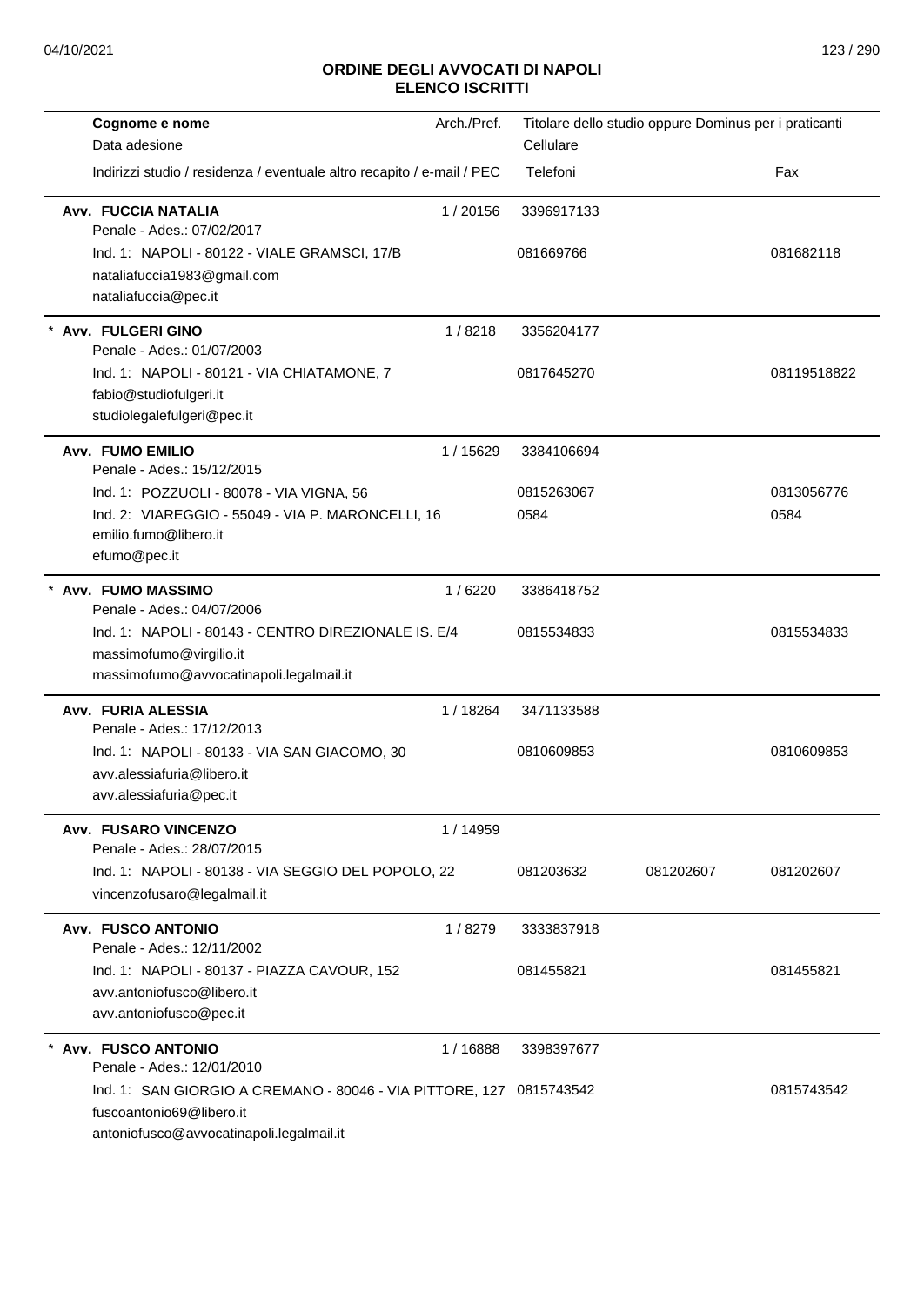| Cognome e nome<br>Data adesione                                                                                                                                                           | Arch./Pref. | Cellulare                       | Titolare dello studio oppure Dominus per i praticanti |                         |
|-------------------------------------------------------------------------------------------------------------------------------------------------------------------------------------------|-------------|---------------------------------|-------------------------------------------------------|-------------------------|
| Indirizzi studio / residenza / eventuale altro recapito / e-mail / PEC                                                                                                                    |             | Telefoni                        |                                                       | Fax                     |
| Avv. FUSCO GAIA<br>Penale - Ades.: 20/04/2006<br>Ind. 1: NAPOLI - 80134 - VIA TOLEDO, 424                                                                                                 | 1/12569     | 3473121272<br>0815510151        | 3456142164                                            |                         |
| gaialawyev@yahoo.it<br>gaiafusco@avvocatinapoli.legalmail.it                                                                                                                              |             |                                 |                                                       |                         |
| Avv. FUSCO LUCA<br>Penale - Ades.: 21/04/2009                                                                                                                                             | 1/14903     | 3294211521                      |                                                       |                         |
| Ind. 1: NAPOLI - 80122 - VIA FRANCESCO PETRARCA, 31 -<br><b>SCALA B</b><br>avv.fusco@hotmail.it<br>lucafusco@avvocatinapoli.legalmail.it                                                  |             | 3294211521                      | 08118204745                                           |                         |
| <b>Avv. FUSCO MARIA</b><br>Penale - Ades.: 21/04/2015                                                                                                                                     | 1/13210     | 3803457731                      |                                                       |                         |
| Ind. 1: NAPOLI - 80143 - CENTRO DIREZIONALE, IS. G1 - SC. D 3803457731<br>Ind. 2: PAUPISI - 82030 - VIA MANDARISI, 54<br>giomaria.fg@libero.it<br>mariafusco2@avvocatinapoli.legalmail.it |             | 0824886230                      |                                                       | 0824886230              |
| <b>Avv. FUSCO NUNZIA</b><br>Penale - Ades.: 05/04/2005                                                                                                                                    | 1/11323     | 3474505430                      |                                                       |                         |
| Ind. 1: ERCOLANO - 80056 - VIA G. MARCONI, 62<br>nunziafusco@tiscali.it<br>nunziafusco@avvocatinapoli.legalmail.it                                                                        |             | 0817777123                      |                                                       |                         |
| <b>Avv. FUSCO PIETRO</b><br>Penale - Ades.: 04/10/2005                                                                                                                                    | 1/12169     | 3388288863                      |                                                       |                         |
| Ind. 1: NAPOLI - 80146 - VIA REGGIA DI PORTICI, 69<br>avvpietrofusco@libero.it<br>avvpietrofusco@postecert.it                                                                             |             | 0812240371                      | 0815592346                                            | 0817524136              |
| Avv. GAGLIANO DARIO<br>Penale - Ades.: 19/12/2006                                                                                                                                         | 1/13271     | 3388285629                      |                                                       |                         |
| Ind. 1: NAPOLI - 80121 - PIAZZA GIULIO RODINO', 18<br>studiogaglianonapoli@gmail.com<br>dariogagliano@avvocatinapoli.legalmail.it                                                         |             | 0812451171                      |                                                       | 0812451171              |
| Avv. GAGLIANO LUCA<br>Penale - Ades.: 19/04/2011<br>Ind. 1: NAPOLI - 80127 - VIA LUCA GIORDANO, 15<br>avvocatolucagagliano@hotmail.it<br>avvocatolucagagliano@pec.it                      | 1/16536     | 3936462615                      |                                                       |                         |
| Avv. GALA MARIA<br>Penale - Ades.: 20/04/2017                                                                                                                                             | 1/19461     | c/o RINALDI PAOLO<br>3395025879 |                                                       |                         |
| Ind. 1: NAPOLI - 80141 - VICO TUTTI I SANTI, 3<br>Ind. 2: CALVIZZANO - 80012 - VIA FRANCESCO CILEA, 29<br>maria.gala@alice.it<br>mariagala@avvocatinapoli.legalmail.it                    |             | 081297383<br>0817122073         |                                                       | 081297383<br>0817122073 |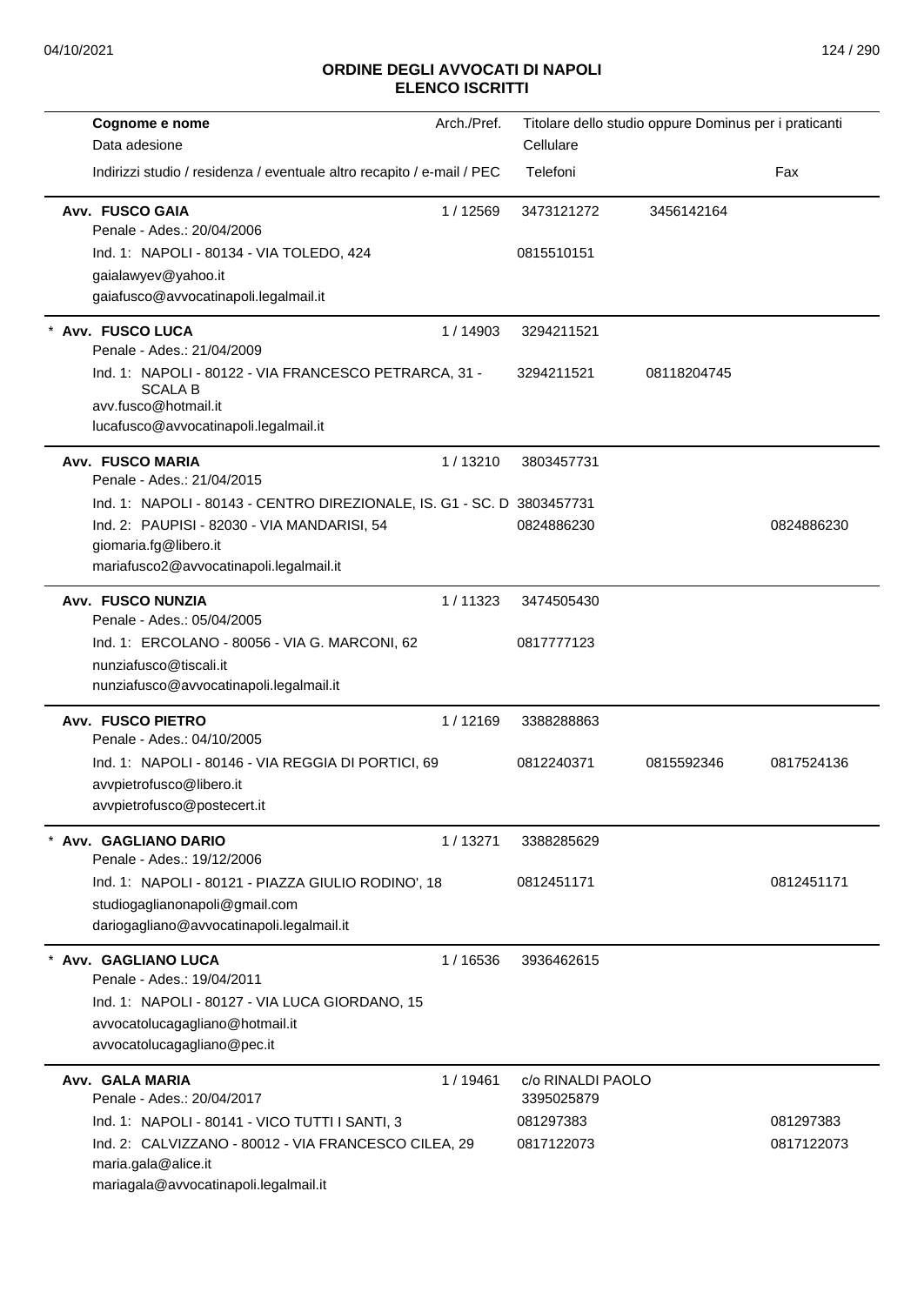| Cognome e nome<br>Data adesione                                                                                                             | Arch./Pref. | Cellulare   | Titolare dello studio oppure Dominus per i praticanti |
|---------------------------------------------------------------------------------------------------------------------------------------------|-------------|-------------|-------------------------------------------------------|
|                                                                                                                                             |             |             |                                                       |
| Indirizzi studio / residenza / eventuale altro recapito / e-mail / PEC                                                                      |             | Telefoni    | Fax                                                   |
| Avv. GALA TRINCHERA FRANCESCO<br>Penale - Ades.: 22/03/2005                                                                                 | 1/11647     | 3356672476  |                                                       |
| Ind. 1: NAPOLI - 80121 - VIA G. FILANGIERI, 21                                                                                              |             | 0817648352  | 0817648352                                            |
| avv.fgt@gmail.com                                                                                                                           |             |             |                                                       |
| avv.francescogalatrinchera@pec.it                                                                                                           |             |             |                                                       |
| Avv. GALASSO SERGIO<br>Penale - Ades.: 04/10/2016                                                                                           | 1/19866     | 3387071778  |                                                       |
| Ind. 1: NAPOLI - 80126 - CORSO TIMAVO, 49                                                                                                   |             | 0817141111  |                                                       |
| sergiogalasso1973@libero.it                                                                                                                 |             |             |                                                       |
| sergiogalasso@avvocatinapoli.legalmail.it                                                                                                   |             |             |                                                       |
| Avv. GALDERISI GIULIA<br>Penale - Ades.: 19/04/2016                                                                                         | 1/12403     | 3335797500  |                                                       |
| Ind. 1: SAN GIORGIO A CREMANO - 80046 - CORSO<br>UMBERTO I, 119<br>avvocatogiulia@tiscali.it<br>giuliagalderisi@avvocatinapoli.legalmail.it |             | 3335797500  | 0816075329                                            |
|                                                                                                                                             |             |             |                                                       |
| Avv. GALDIERI MARIA LAURA<br>Penale - Ades.: 22/03/2005                                                                                     | 1/10941     | 3920168914  |                                                       |
| Ind. 1: NAPOLI - 80135 - VIA SANTA TERESA DEGLI SCALZI, 8                                                                                   |             | 08119253869 |                                                       |
| mlgaldieri@gmail.com<br>marialauragaldieri@avvocatinapoli.legalmail.it                                                                      |             |             |                                                       |
|                                                                                                                                             |             |             |                                                       |
| Avv. GALLIANO DIEGO<br>Penale - Ades.: 12/04/2016                                                                                           | 1/19708     |             |                                                       |
| Ind. 1: NAPOLI - 80143 - VIA VICINALE S. MARIA DEL PIANTO                                                                                   |             | 08118870221 | 08118870221                                           |
| <b>TORRE 1</b>                                                                                                                              |             |             |                                                       |
| avvdiegogalliano@gmail.com                                                                                                                  |             |             |                                                       |
| avvdiegogalliano@pec.it                                                                                                                     |             |             |                                                       |
| Avv. GALLINA PAOLO<br>Penale - Ades.: 27/01/2021                                                                                            | 1/20157     | 3384968973  |                                                       |
| Ind. 1: NAPOLI - 80126 - VIA LUIGI PIRANDELLO, 5                                                                                            |             | 0813795206  | 0810098139                                            |
| studiolegalegallina@gmail.com                                                                                                               |             |             |                                                       |
| studiolegalegallina@pec.it                                                                                                                  |             |             |                                                       |
| Avv. GALLO ANTONIO                                                                                                                          | 1/9515      | 3479374268  |                                                       |
| Penale - Ades.: 13/01/2004                                                                                                                  |             |             |                                                       |
| Ind. 1: NAPOLI - 80143 - VIA SERAFINO BISCARDI, 31                                                                                          |             | 0817877488  | 0812130092                                            |
| avv.antonio.gallo@virgilio.it                                                                                                               |             |             |                                                       |
| antoniogallo@avvocatinapoli.legalmail.it                                                                                                    |             |             |                                                       |
| * Avv. GALLORO CARMINE<br>Penale - Ades.: 06/05/2003                                                                                        | 1/6940      | 3356266386  |                                                       |
| Ind. 1: NAPOLI - 80121 - VIA DEI MILLE, 40                                                                                                  |             | 081404062   |                                                       |
| avv.carminegalloro@pec.it                                                                                                                   |             |             |                                                       |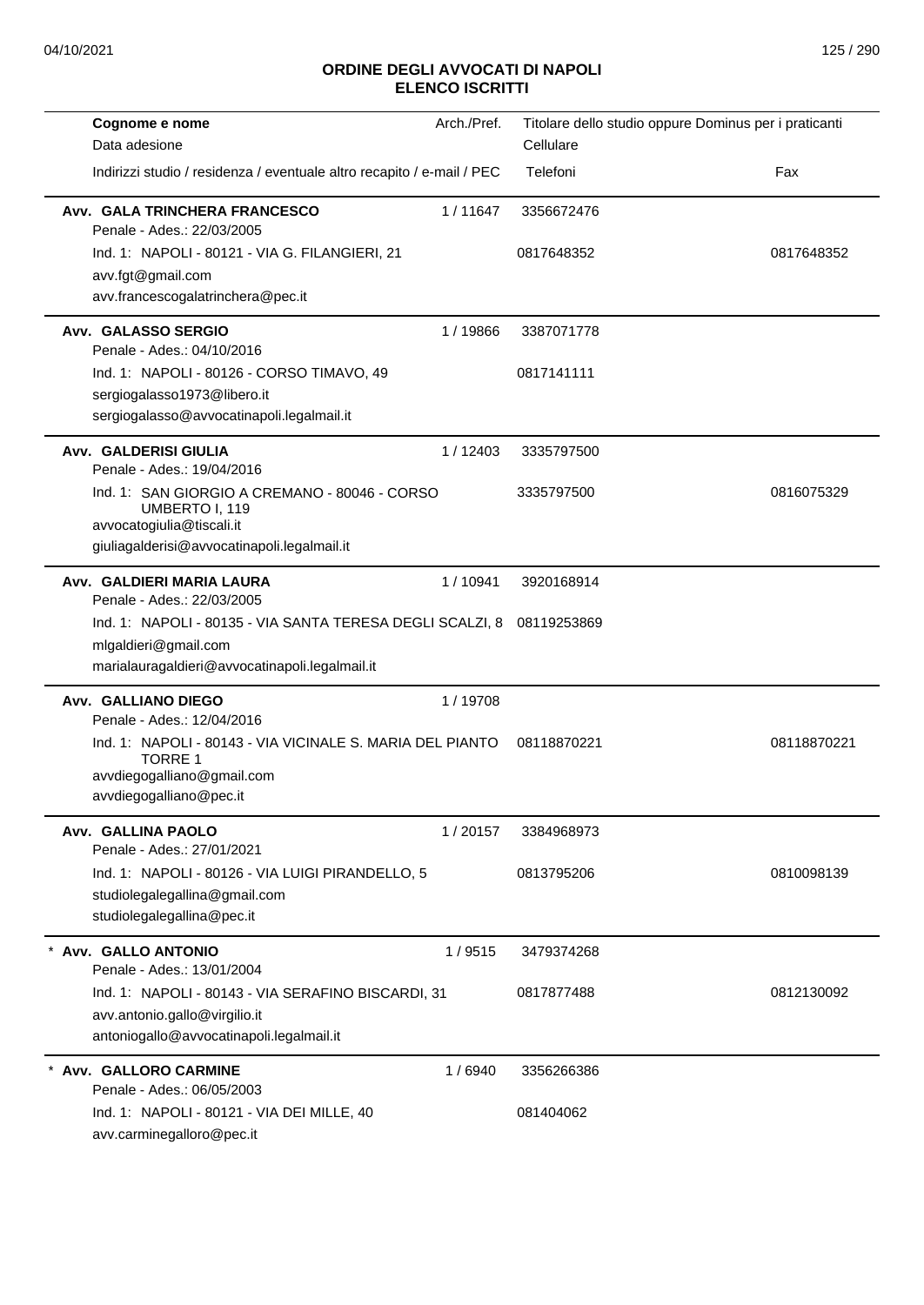| Cognome e nome                                                               | Arch./Pref. | Titolare dello studio oppure Dominus per i praticanti |            |
|------------------------------------------------------------------------------|-------------|-------------------------------------------------------|------------|
| Data adesione                                                                |             | Cellulare                                             |            |
| Indirizzi studio / residenza / eventuale altro recapito / e-mail / PEC       |             | Telefoni                                              | Fax        |
| Avv. GALLORO GIAMPAOLO<br>Penale - Ades.: 21/04/2009                         | 1/14993     | 3939145325                                            |            |
| Ind. 1: NAPOLI - 80121 - VIA DEI MILLE, 13                                   |             | 0817614313                                            |            |
| kaiak75@hotmail.com                                                          |             |                                                       |            |
| giampaologalloro@avvocatinapoli.legalmail.it                                 |             |                                                       |            |
| Avv. GALLOZZI MICHELE<br>Penale - Ades.: 19/12/2006                          | 1/10430     | 3384460723                                            |            |
| Ind. 1: NAPOLI - 80145 - VIA S. MARIA A CUBITO, 550                          |             | 0815853785                                            | 0815853785 |
| avvgallozzi@virgilio.it<br>michelegallozzi@avvocatinapoli.legalmail.it       |             |                                                       |            |
|                                                                              |             |                                                       |            |
| Avv. GALLUZZI ANNIBALE<br>Penale - Ades.: 13/01/2021                         | 1/21877     | 3382192565                                            |            |
| Ind. 1: NAPOLI - 80143 - CENTRO DIREZIONALE IS. B/3                          |             | 0817341234                                            | 0817341431 |
| annibalegalluzzi@gmail.com                                                   |             |                                                       |            |
| avv.annibalegalluzzi@pec.it                                                  |             |                                                       |            |
| Avv. GARGANO FRANCESCO<br>Penale - Ades.: 22/03/2005                         | 1/10871     | 3388410330                                            |            |
| Ind. 1: NAPOLI - 80121 - VIA RIVIERA DI CHIAIA, 267                          |             | 081413816                                             | 0814207093 |
| avv.francescogargano@gmail.com                                               |             |                                                       |            |
| avvfrancescogargano@pec.it                                                   |             |                                                       |            |
| Avv. GARGIULO CIRO                                                           | 1/4500      |                                                       |            |
| Penale - Ades.: 06/10/2009                                                   |             |                                                       |            |
| Ind. 1: PORTICI - 80055 - VIA DIAZ 38                                        |             | 081471737                                             | 081471737  |
| cirogargiulo@avvocatinapoli.legalmail.it                                     |             |                                                       |            |
| Avv. GARGIULO FRANCESCO<br>Penale - Ades.: 23/10/2018                        | 1/19236     |                                                       |            |
| Ind. 1: NAPOLI - 80142 - PIAZZA PRINCIPE UMBERTO, 35                         |             | 081262558                                             | 081262558  |
| gargiulo.avvfrancesco@yahoo.it                                               |             |                                                       |            |
| francescogargiulo@avvocatinapoli.legalmail.it                                |             |                                                       |            |
| Avv. GARGIULO MARIO                                                          | 1/12523     |                                                       |            |
| Penale - Ades.: 20/12/2005                                                   |             |                                                       |            |
| Ind. 1: ANACAPRI - 80071 - VIA LA FABBRICA, 7<br>avv.mariogargiulo@gmail.com |             | 0818373698                                            | 0818373698 |
| mariogargiulo@avvocatinapoli.legalmail.it                                    |             |                                                       |            |
|                                                                              |             |                                                       |            |
| Avv. GAROFALO SERGIO<br>Penale - Ades.: 23/05/2017                           | 1/17937     |                                                       |            |
| Ind. 1: NAPOLI - 80128 - VIA GIACINTO GIGANTE, 174                           |             | 0813723425                                            |            |
| avvsergiogarofalo@gmail.com                                                  |             |                                                       |            |
| sergiogarofalo@avvocatinapoli.legalmail.it                                   |             |                                                       |            |
| Avv. GARZIA FRANCESCA                                                        | 1 / 18548   | 3208177704                                            |            |
| Penale - Ades.: 15/04/2014                                                   |             |                                                       |            |
| Ind. 1: ERCOLANO - 80056 - VIA WINCKELMANN, 9                                |             | 0817777826                                            | 0817777826 |
| avv.francescagarzia78@gmail.com                                              |             |                                                       |            |
| francescagarzia@avvocatinapoli.legalmail.it                                  |             |                                                       |            |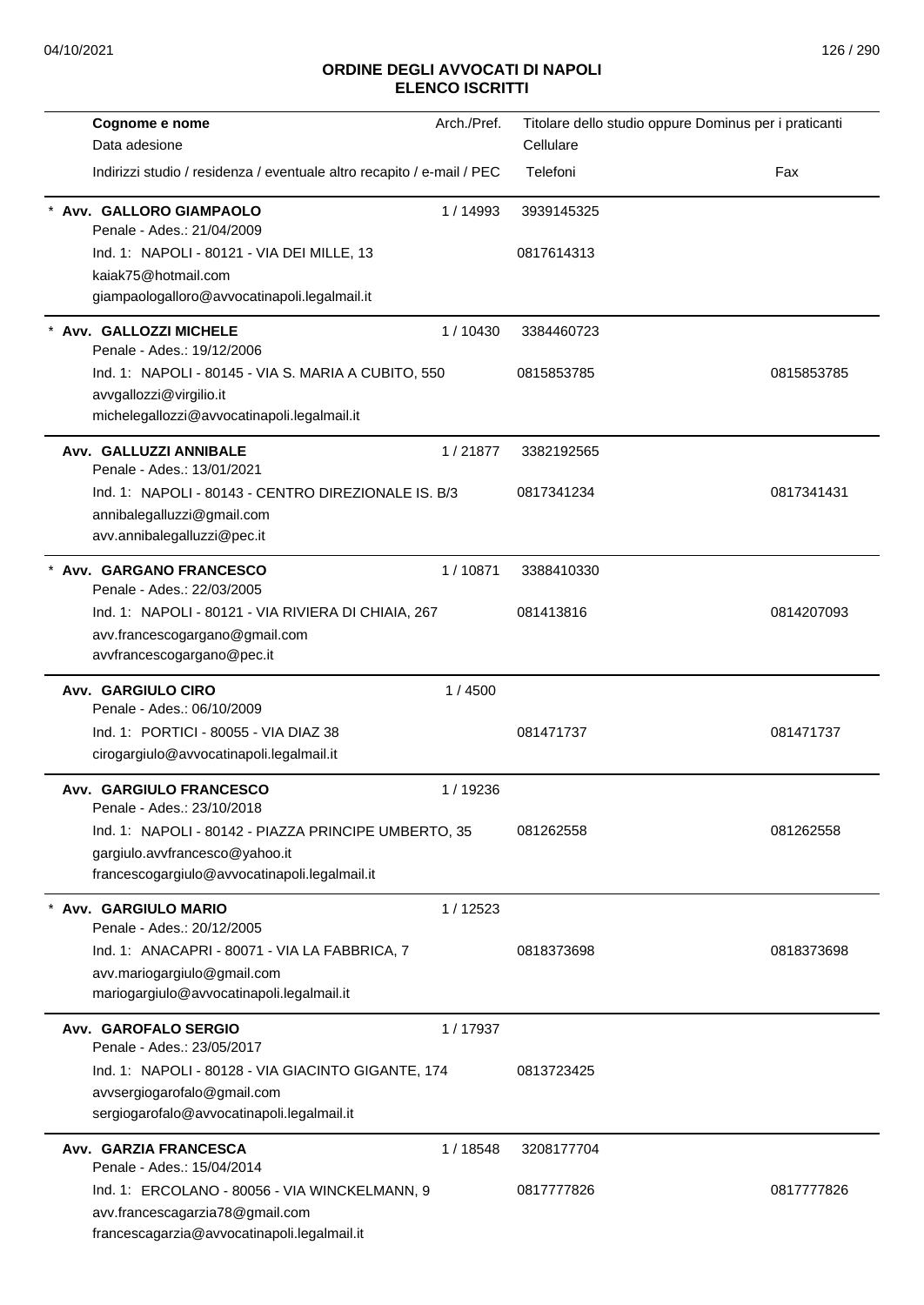| Cognome e nome                                                          | Arch./Pref. | Titolare dello studio oppure Dominus per i praticanti |            |             |
|-------------------------------------------------------------------------|-------------|-------------------------------------------------------|------------|-------------|
| Data adesione                                                           |             | Cellulare                                             |            |             |
| Indirizzi studio / residenza / eventuale altro recapito / e-mail / PEC  |             | Telefoni                                              |            | Fax         |
| Avv. GATTA CARMEN<br>Penale - Ades.: 26/02/2019                         | 1/21155     | 3933987177                                            |            |             |
| Ind. 1: NAPOLI - 80121 - VIA DEI MILLE, 40 SCALA A                      |             | 081419469                                             |            | 081407317   |
| carmen.gatta87@libero.it                                                |             |                                                       |            |             |
| avv.carmengatta@pec.it                                                  |             |                                                       |            |             |
| Avv. GATTO CARMINE<br>Penale - Ades.: 17/12/2013                        | 1/18293     | 3473848317                                            |            |             |
| Ind. 1: NAPOLI - 80134 - VIA TOLEDO, 55                                 |             | 0815518121                                            |            | 0815518121  |
| avv.carminegatto@gmail.com                                              |             |                                                       |            |             |
| carminegatto@avvocatinapoli.legalmail.it                                |             |                                                       |            |             |
| * Avv. GELO FERDINANDO<br>Penale - Ades.: 17/04/2007                    | 1/13682     |                                                       |            |             |
| Ind. 1: POZZUOLI - 80078 - TRAV.MARODER, 3                              |             | 08119369184                                           |            | 0819639753  |
| nando.gelo@libero.it                                                    |             |                                                       |            |             |
| ferdinandogelo@avvocatinapoli.legalmail.it                              |             |                                                       |            |             |
| Avv. GENNARI GIOVANNI<br>Penale - Ades.: 16/10/2018                     | 1/20794     | 3338053672                                            |            |             |
| Ind. 1: NAPOLI - 80132 - VIA TOLEDO, 256                                |             | 0817944974                                            |            | 0817944974  |
| gennari.studio@gmail.com                                                |             |                                                       |            |             |
| giovannigennari@avvocatinapoli.legalmail.it                             |             |                                                       |            |             |
| Avv. GENOVESE MARIA ROSARIA<br>Penale - Ades.: 01/07/2014               | 1/18549     | 3484001412                                            |            |             |
| Ind. 1: NAPOLI - 80125 - VIA LEPANTO, 105                               |             | 0815935834                                            |            | 0816211186  |
| Ind. 2: CASORIA - 80026 - VIA CASERTA II TRAVERSA, 13                   |             | 0817580704                                            |            | 0810607834  |
| genovesemariarosaria@libero.it                                          |             |                                                       |            |             |
| genovesemariarosaria@pec.it                                             |             |                                                       |            |             |
| Avv. GENOVESE SANDRO<br>Penale - Ades.: 04/07/2017                      | 1/4025      |                                                       |            |             |
| Ind. 1: NAPOLI - 80147 - VIA BARTOLO LONGO 211 P.CO                     |             | 0815967563                                            | 0824836098 |             |
| <b>VESUVIO</b><br>sandrogenovese@avvocatinapoli.legalmail.it            |             |                                                       |            |             |
| <b>Avv. GENTILE DONATELLA</b>                                           | 1/6516      | 3389142202                                            |            |             |
| Penale - Ades.: 18/07/2017                                              |             |                                                       |            |             |
| Ind. 1: NAPOLI - 80122 - PIAZZA SANNAZARO, 63                           |             | 0814201242                                            |            | 0814203884  |
| Ind. 2: NAPOLI - 80123 - VIA ALESSANDRO MANZONI, 28                     |             | 0813777124                                            |            | 0813777124  |
| avv.donatellagentile@gmail.com                                          |             |                                                       |            |             |
| donatellagentile@avvocatinapoli.legalmail.it                            |             |                                                       |            |             |
| <b>Avv. GENTILE FABIO</b>                                               | 1/21035     | 3408521454                                            |            |             |
| Penale - Ades.: 11/09/2018                                              |             |                                                       |            |             |
| Ind. 1: NAPOLI - 80142 - PIAZZA GARIBALDI, 39<br>fabio_gentile@live.com |             | 0810734534                                            |            | 08118851936 |
| fabiogentile@avvocatinapoli.legalmail.it                                |             |                                                       |            |             |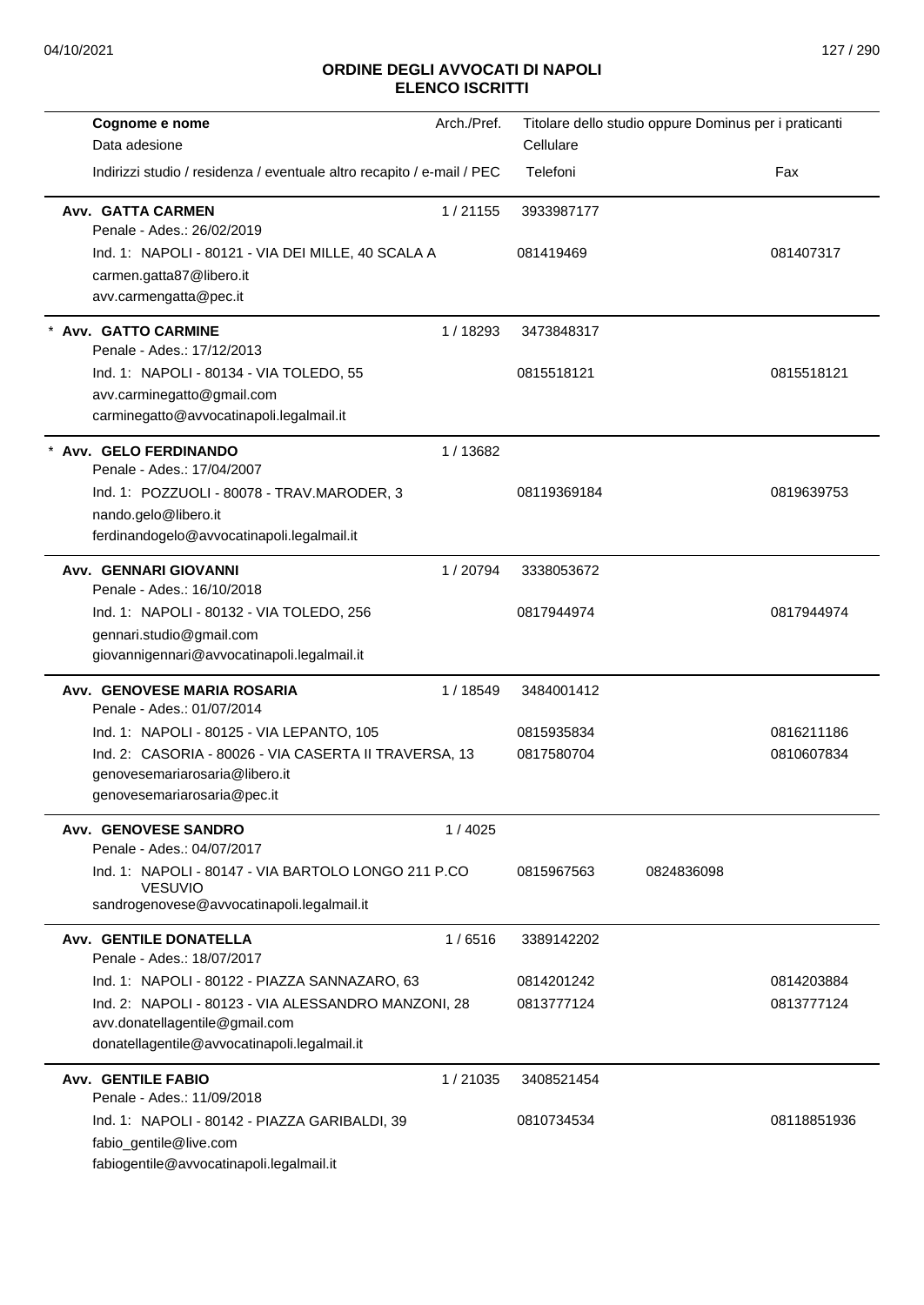| Cognome e nome                                                                                                                                      | Arch./Pref. | Titolare dello studio oppure Dominus per i praticanti |             |
|-----------------------------------------------------------------------------------------------------------------------------------------------------|-------------|-------------------------------------------------------|-------------|
| Data adesione                                                                                                                                       |             | Cellulare                                             |             |
| Indirizzi studio / residenza / eventuale altro recapito / e-mail / PEC                                                                              |             | Telefoni                                              | Fax         |
| <b>Avv. GENTILE MONICA</b><br>Penale - Ades.: 19/12/2006                                                                                            | 1/12820     |                                                       |             |
| Ind. 1: NAPOLI - 80121 - PIAZZETTA ASCENSIONE, 10 II<br><b>CORTILE</b><br>monicagentile@avvocatinapoli.legalmail.it                                 |             | 0816849510                                            | 081663726   |
| <b>Avv. GENTILE SIMONA</b><br>Penale - Ades.: 16/04/2008                                                                                            | 1/14614     | 3286150468                                            |             |
| Ind. 1: NAPOLI - 80138 - CORSO UMBERTO I, 90<br>gentile.simona@live.it<br>simonagentile@avvocatinapoli.legalmail.it                                 |             | 3286150468                                            |             |
| * Avv. GERACI GANDOLFO<br>Penale - Ades.: 12/11/2002                                                                                                | 1/6315      | 3355365396                                            |             |
| Ind. 1: NAPOLI - 80124 - VIA ACATE, 85<br>gandolfogeraci1@virgilio.it<br>gandolfogeraci@avvocatinapoli.legalmail.it                                 |             | 0817624851                                            | 0817624851  |
| * Avv. GERARDI DOMENICO<br>Penale - Ades.: 15/04/2014                                                                                               | 1/2711      | 3474424134                                            |             |
| Ind. 1: NAPOLI - 80133 - VIA DUOMO, 348<br>avvocatogerardi@libero.it<br>domenicogerardi@avvocatinapoli.legalmail.it                                 |             | 0810192313                                            | 08119483810 |
| * Avv. GEREMICCA GIOVANNI<br>Penale - Ades.: 01/02/2005                                                                                             | 1/9691      | 3383568072                                            |             |
| Ind. 1: NAPOLI - 80133 - VIA CERVANTES, 55/5<br>giovannigeremicca@gmail.com<br>giovannigeremicca@avvocatinapoli.legalmail.it                        |             | 0810198821                                            | 0810198821  |
| * Avv. GERMANO GIUSEPPINA<br>Penale - Ades.: 12/06/2001                                                                                             | 1/7242      | 3393544767                                            |             |
| Ind. 1: NAPOLI - 80125 - VIA DIOCLEZIANO, 105/T<br>pinagermano@libero.it<br>giuseppinagermano@avvocatinapoli.legalmail.it                           |             | 0817627092                                            | 0817627092  |
| Avv. GIACCIO ANTIMO<br>Penale - Ades.: 01/07/2014<br>Ind. 1: PORTICI - 80055 - CORSO G. GARIBALDI, 179<br>antimogiaccio@avvocatinapoli.legalmail.it | 1/9928      |                                                       |             |
| Avv. GIAMUNDO VINCENZA<br>Penale - Ades.: 25/01/2011                                                                                                | 1/15807     | 3395093824                                            |             |
| Ind. 1: NAPOLI - 80143 - CENTRO DIREZIONALE ISOLA E/4 -<br>PAL. FADIM<br>cinzia.giamundo@libero.it<br>vincenzagiamundo@avvocatinapoli.legalmail.it  |             | 0815534833                                            | 0815534833  |
| Avv. GIANDOMENICO ANDREA<br>Penale - Ades.: 19/04/2016                                                                                              | 1/19424     | 3289145951                                            |             |
| Ind. 1: NAPOLI - 80125 - VIA DIOCLEZIANO, 84<br>andrea.giandomenico@libero.it<br>andreagiandomenico@avvocatinapoli.legalmail.it                     |             | 081625801                                             |             |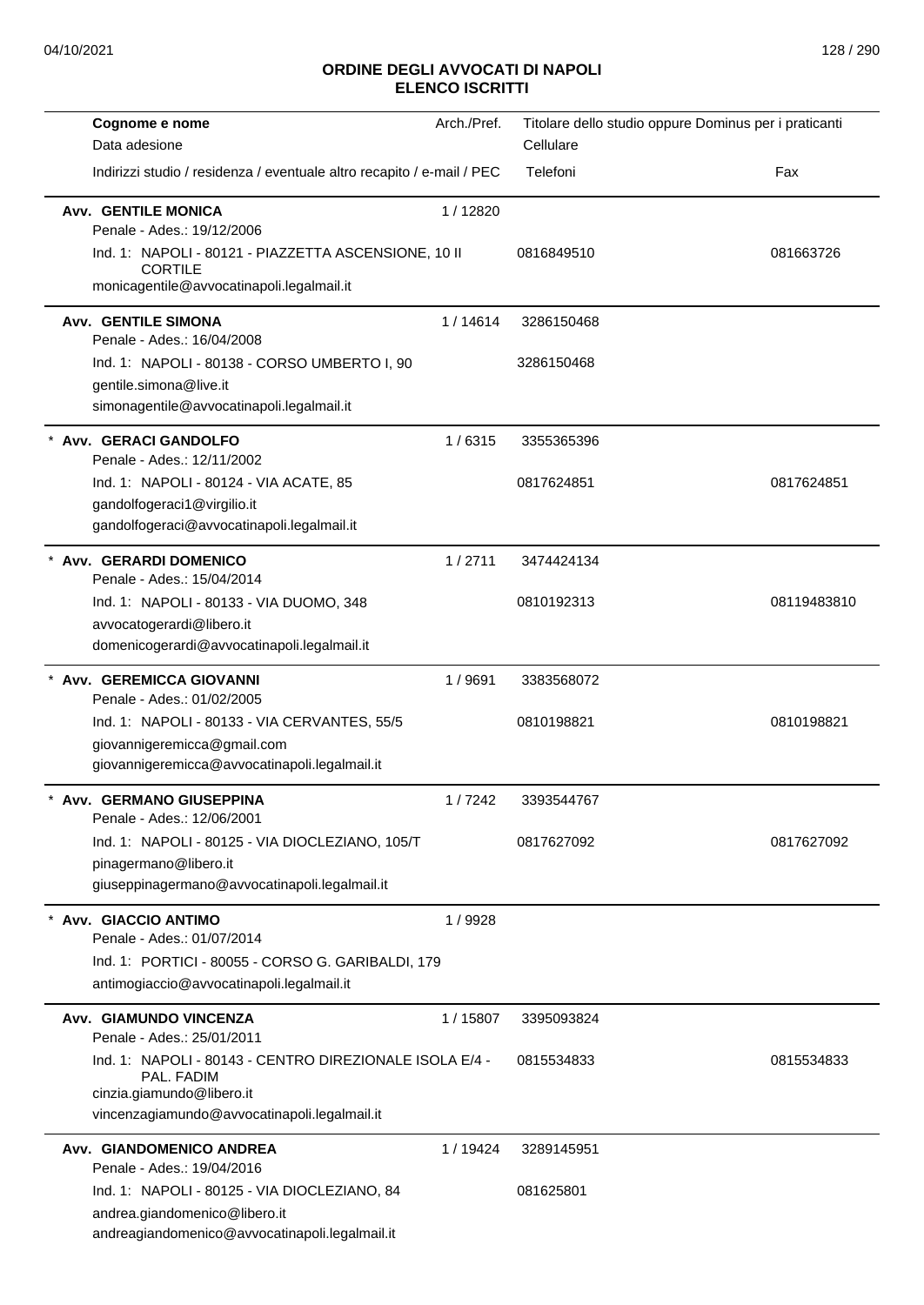| Cognome e nome                                                                               | Arch./Pref. | Titolare dello studio oppure Dominus per i praticanti |             |
|----------------------------------------------------------------------------------------------|-------------|-------------------------------------------------------|-------------|
| Data adesione                                                                                |             | Cellulare                                             |             |
| Indirizzi studio / residenza / eventuale altro recapito / e-mail / PEC                       |             | Telefoni                                              | Fax         |
| Avv. GIGLIO ANTONIA<br>Penale - Ades.: 12/06/2001                                            | 1/5825      |                                                       |             |
| Ind. 1: NAPOLI - 80125 - VIA GIACOMO LEOPARDI, 90<br>antonia_giglio@fastwebnet.it            |             | 08119570573                                           | 08119570573 |
| antoniagiglio@avvocatinapoli.legalmail.it                                                    |             |                                                       |             |
| * Avv. GIGLIO FILOMENA<br>Penale - Ades.: 03/07/2007                                         | 1/10224     |                                                       |             |
| Ind. 1: BARANO D'ISCHIA - 80070 - VIA STARZA 3<br>filomenagiglio@avvocatinapoli.legalmail.it |             | 081906086                                             |             |
|                                                                                              |             |                                                       |             |
| Avv. GIGLIO GABRIELLA<br>Penale - Ades.: 04/10/2016                                          | 1/19780     | 3930053146                                            |             |
| Ind. 1: NAPOLI - 80129 - PIAZZA VANVITELLI, 5                                                |             | 08119918459                                           | 08119514128 |
| Ind. 2: TORRE DEL GRECO - 80059 - VIA ROMA, 8                                                |             | 08119013097                                           | 08119013097 |
| avv.gabriellagiglio@gmail.com<br>gabriellagiglio1@avvocatinapoli.legalmail.it                |             |                                                       |             |
| * Avv. GILIBERTI CELESTE                                                                     | 1/14890     | 3296250665                                            |             |
| Penale - Ades.: 06/10/2009<br>Ind. 1: NAPOLI - 80132 - VICO S. ANNA DI PALAZZO, 38           |             | 0810143976                                            | 0810143976  |
| celeste_giliberti@hotmail.it                                                                 |             |                                                       |             |
| avvgiliberti@pec.it                                                                          |             |                                                       |             |
| * Avv. GILLO GIUSEPPE                                                                        | 1/2983      |                                                       |             |
| Penale - Ades.: 18/12/2012                                                                   |             | 0815528532                                            | 0815528475  |
| Ind. 1: NAPOLI - 80134 - VIA DEL CHIOSTRO, 9<br>giuseppegillo@avvocatinapoli.legalmail.it    |             |                                                       |             |
|                                                                                              |             |                                                       |             |
| Avv. GIOIA LETIZIANA<br>Penale - Ades.: 20/12/2016                                           | 1/11092     | 3491344109                                            |             |
| Ind. 1: QUARTO - 80010 - VIA G. TOMA, 5                                                      |             | 0818765900                                            | 0818765900  |
| letiziana.gioia@gmail.com                                                                    |             |                                                       |             |
| letizianagioia@avvocatinapoli.legalmail.it                                                   |             |                                                       |             |
| * Avv. GIORDANO ALBERTO<br>Penale - Ades.: 20/05/2003                                        | 1/8612      |                                                       |             |
| Ind. 1: NAPOLI - 80133 - VIA SAN GIACOMO, 40                                                 |             | 0817649755                                            | 08119579345 |
| albi.giordano@alice.it                                                                       |             |                                                       |             |
| albertogiordano@avvocatinapoli.legalmail.it                                                  |             |                                                       |             |
| Avv. GIORDANO ANITA<br>Penale - Ades.: 03/07/2012                                            | 1/17019     | 3466946245                                            |             |
| Ind. 1: NAPOLI - 80137 - VIA MICHELE TENORE, 14                                              |             | 08119533739                                           | 08119533739 |
| anitagiordano@libero.it<br>anitagiordano@avvocatinapoli.legalmail.it                         |             |                                                       |             |
| Avv. GIORDANO DANIELA                                                                        | 1/19572     | 3474827360                                            |             |
| Penale - Ades.: 04/02/2014                                                                   |             |                                                       |             |
| Ind. 1: NAPOLI - 80125 - LARGO LALA, 16<br>daniela.giordano67@gmail.com                      |             | 0812394552                                            | 0812394552  |
| danielagiordano@avvocatinapoli.legalmail.it                                                  |             |                                                       |             |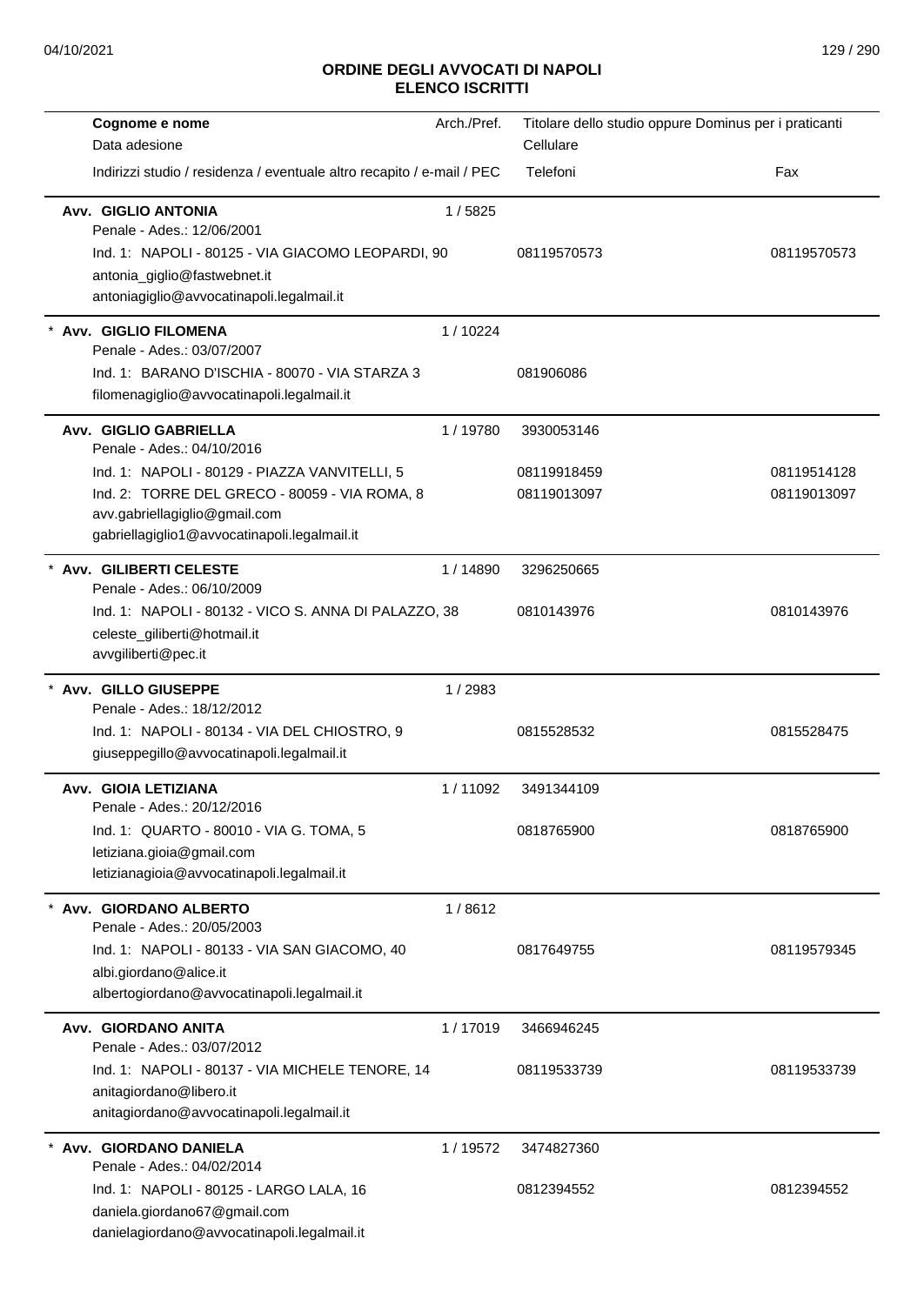| Cognome e nome                                                                                             | Arch./Pref. | Titolare dello studio oppure Dominus per i praticanti |            |             |
|------------------------------------------------------------------------------------------------------------|-------------|-------------------------------------------------------|------------|-------------|
| Data adesione                                                                                              |             | Cellulare                                             |            |             |
| Indirizzi studio / residenza / eventuale altro recapito / e-mail / PEC                                     |             | Telefoni                                              |            | Fax         |
| Avv. GIORDANO DIEGO<br>Penale - Ades.: 19/04/2016                                                          | 1/19462     | 3356244098                                            |            |             |
| Ind. 1: NAPOLI - 80132 - VIA TOLEDO, 156                                                                   |             | 0815513449                                            | 3356244098 | 08118852982 |
| avv.diegogiordano@gmail.com                                                                                |             |                                                       |            |             |
| diegogiordano@avvocatinapoli.legalmail.it                                                                  |             |                                                       |            |             |
| Avv. GIORDANO MARCO<br>Penale - Ades.: 03/07/2012                                                          | 1/17543     | 3472341468                                            |            |             |
| Ind. 1: NAPOLI - 80139 - VIA SANT'ANTONIO ABATE, 60                                                        |             | 0810781214                                            |            | 0810781214  |
| studiolegalegiordano@aol.com<br>marcogiordano1@avvocatinapoli.legalmail.it                                 |             |                                                       |            |             |
| Avv. GIOVENE di GIRASOLE ROBERTO<br>Penale - Ades.: 12/06/2001                                             | 1/6580      | 335492520                                             |            |             |
| Ind. 1: NAPOLI - 80132 - VIA MONTE DI DIO, 70                                                              |             | 0817642952                                            |            | 0817642952  |
| studio@giovenedigirasole.it                                                                                |             |                                                       |            |             |
| robertogiovenedigirasole@avvocatinapoli.legalmail.it                                                       |             |                                                       |            |             |
| Avv. GIRARDI MARIO<br>Penale - Ades.: 17/12/2013                                                           | 1/14217     | 3351269667                                            |            |             |
| Ind. 1: NAPOLI - 80143 - VIA G. PORZIO, 4 - CENTRO DIREZ.<br><b>ISOLA E/5</b><br>avvocatogirardi@gmail.com |             | 081411552                                             |            | 081413936   |
| mariogirardi@avvocatinapoli.legalmail.it                                                                   |             |                                                       |            |             |
| Avv. GIRFOGLIO ANTONIO                                                                                     | 1/18773     | 3338532483                                            |            |             |
| Penale - Ades.: 20/12/2016                                                                                 |             | 0815521131                                            |            | 0815521131  |
| Ind. 1: NAPOLI - 80132 - VIA GENERALE ORSINI, 46<br>antoniogirfoglio@yahoo.it                              |             |                                                       |            |             |
| antoniogirfoglio@avvocatinapoli.legalmail.it                                                               |             |                                                       |            |             |
| Avv. GIUGLIANO DIEGO                                                                                       | 1/18988     |                                                       |            |             |
| Penale - Ades.: 20/06/2016                                                                                 |             |                                                       |            |             |
| Ind. 1: NAPOLI - 80133 - PIAZZA BOVIO, 14                                                                  |             | 08119172526                                           |            |             |
| diegogiugliano@libero.it                                                                                   |             |                                                       |            |             |
| diegogiugliano@avvocatinapoli.legalmail.it                                                                 |             |                                                       |            |             |
| <b>Avv. GIUGLIANO EMILIO</b><br>Penale - Ades.: 22/03/2005                                                 | 1/11759     | 3397321328                                            |            |             |
| Ind. 1: NAPOLI - 80139 - VIA CARRIERA GRANDE, 47                                                           |             | 0815539652                                            |            | 0815539652  |
| emiliogiugliano@libero.it                                                                                  |             |                                                       |            |             |
| emiliogiugliano@avvocatinapoli.legalmail.it                                                                |             |                                                       |            |             |
| Avv. GIULIANA GIANCARLO                                                                                    | 1/15137     | 3384966118                                            |            |             |
| Penale - Ades.: 21/04/2009                                                                                 |             |                                                       |            |             |
| Ind. 1: NAPOLI - 80122 - VIA MICHELANGELO SCHIPA, 115<br>avv.giancarlogiuliana@gmail.com                   |             | 081661880                                             |            | 0812479233  |
| giancarlogiuliana@avvocatinapoli.legalmail.it                                                              |             |                                                       |            |             |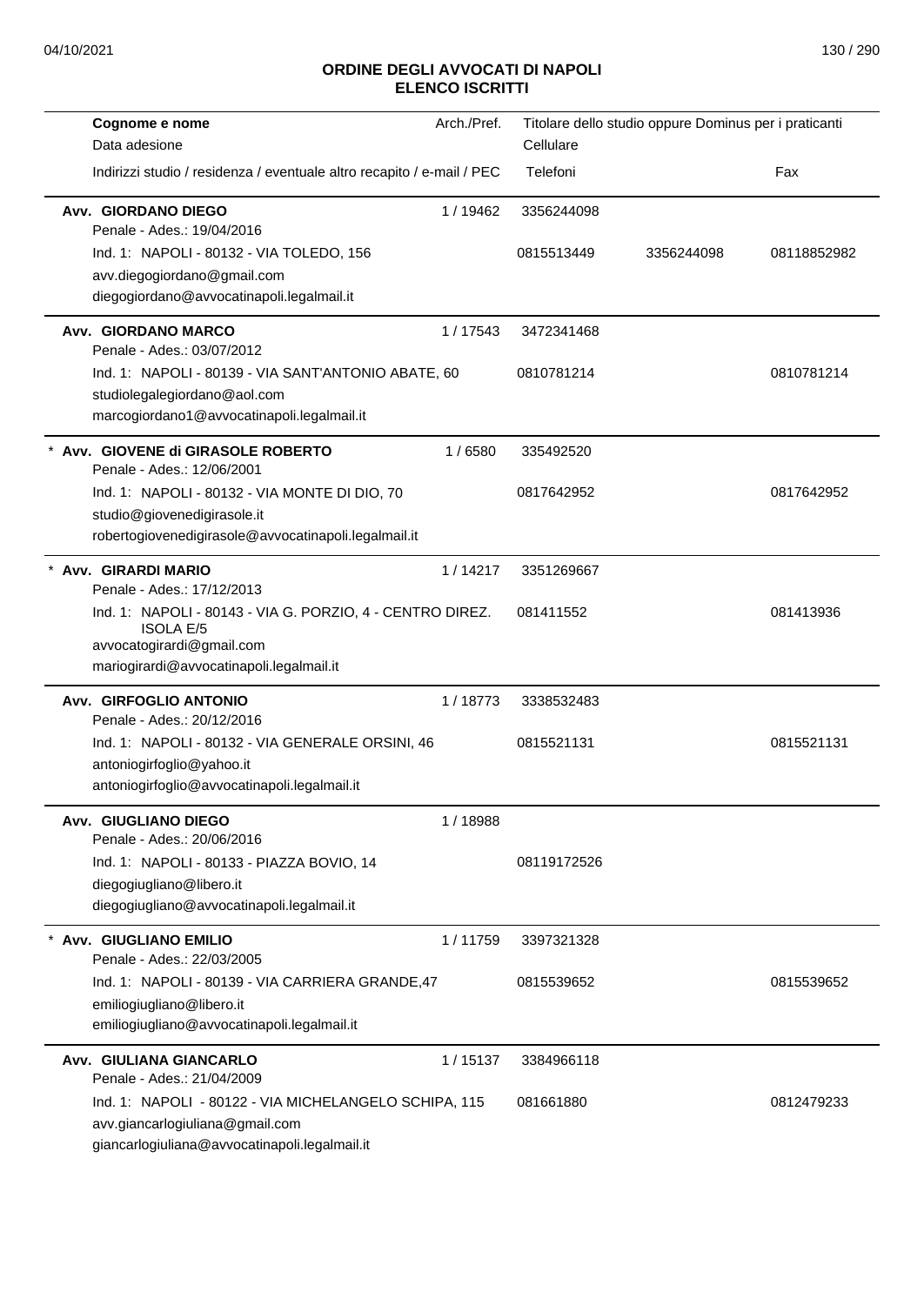| Cognome e nome                                                                      | Arch./Pref. | Titolare dello studio oppure Dominus per i praticanti |             |
|-------------------------------------------------------------------------------------|-------------|-------------------------------------------------------|-------------|
| Data adesione                                                                       |             | Cellulare                                             |             |
| Indirizzi studio / residenza / eventuale altro recapito / e-mail / PEC              |             | Telefoni                                              | Fax         |
| Avv. GIULIANO ANTONIO<br>Penale - Ades.: 19/04/2016                                 | 1 / 19596   |                                                       |             |
| Ind. 1: NAPOLI - 80126 - VIA NERVA, 26                                              |             | 081642898                                             | 0812462648  |
| a-giuliano@hotmail.it                                                               |             |                                                       |             |
| antoniogiuliano@avvocatinapoli.legalmail.it                                         |             |                                                       |             |
| Avv. GIULIANO GIOVANNI NICOLA<br>Penale - Ades.: 22/03/2005                         | 1/11546     | 3473046068                                            |             |
| Ind. 1: NAPOLI - 80143 - CENTRO DIREZIONALE - IS. F/12                              |             | 08119363385                                           | 08119363431 |
| giulianoavvocato@libero.it                                                          |             |                                                       |             |
| giovanninicolagiuliano@avvocatinapoli.legalmail.it                                  |             |                                                       |             |
| <b>Avv. GLIOTTONE FABIO</b><br>Penale - Ades.: 16/04/2013                           | 1/10691     | 3930099490                                            |             |
| Ind. 1: NAPOLI - 80124 - VIALE CAVALLEGGERI D'AOSTA, 26                             |             | 0816190303                                            | 0815705085  |
| fabiogliottone@virgilio.it                                                          |             |                                                       |             |
| fabiogliottone@pec.it                                                               |             |                                                       |             |
| Avv. GOGLIA DANIELE<br>Penale - Ades.: 03/10/2017                                   | 1/20286     | 3470030210                                            |             |
| Ind. 1: NAPOLI - 80139 - VIA CARRIERA GRANDE, 32                                    |             | 08118892990                                           | 08118892990 |
| daniele.goglia@gmail.com                                                            |             |                                                       |             |
| danielegoglia@avvocatinapoli.legalmail.it                                           |             |                                                       |             |
| Avv. GOLIA FRANCESCA<br>Penale - Ades.: 19/12/2006                                  | 1/8870      | 3932533559                                            |             |
| Ind. 1: NAPOLI - 80129 - VIA KERBAKER, 86                                           |             | 0815586514                                            | 0813721554  |
| avvfrancescagolia@alice.it                                                          |             |                                                       |             |
| avvfrancescagolia@legalmail.it                                                      |             |                                                       |             |
| Avv. GRAGNANIELLO FRANCESCO<br>Penale - Ades.: 21/04/2009                           | 1/4105      |                                                       |             |
| Ind. 1: NAPOLI - 80126 - VIA DELL'EPOMEO, 132                                       |             | 0817672064                                            | 0817662144  |
| avvocatogragnaniellonapoli@legalmail.it                                             |             |                                                       |             |
| Avv. GRAGNANIELLO GIUSEPPE<br>Penale - Ades.: 16/04/2013                            | 1/17817     | 3206104881                                            |             |
| Ind. 1: NAPOLI - 80135 - VIA STELLA, 86                                             |             | 3206104881                                            | 08118920605 |
| Ind. 2: POMIGLIANO D'ARCO - 80038 - VIA FRANCESCO<br>PETRARCA, 6                    |             | 3206104881                                            | 08118920605 |
| giuseppegragnaniello@hotmail.it<br>giuseppegragnaniello@avvocatinapoli.legalmail.it |             |                                                       |             |
|                                                                                     |             |                                                       |             |
| Avv. GRAMMEGNA LUCIANO<br>Penale - Ades.: 06/03/2012                                | 1/14707     | 3475882091                                            |             |
| Ind. 1: NAPOLI - 80125 - VIA GIULIO CESARE, 96                                      |             | 081624853                                             |             |
| lucig@libero.it                                                                     |             |                                                       |             |
| avv.lucianogrammegna@legalmail.it                                                   |             |                                                       |             |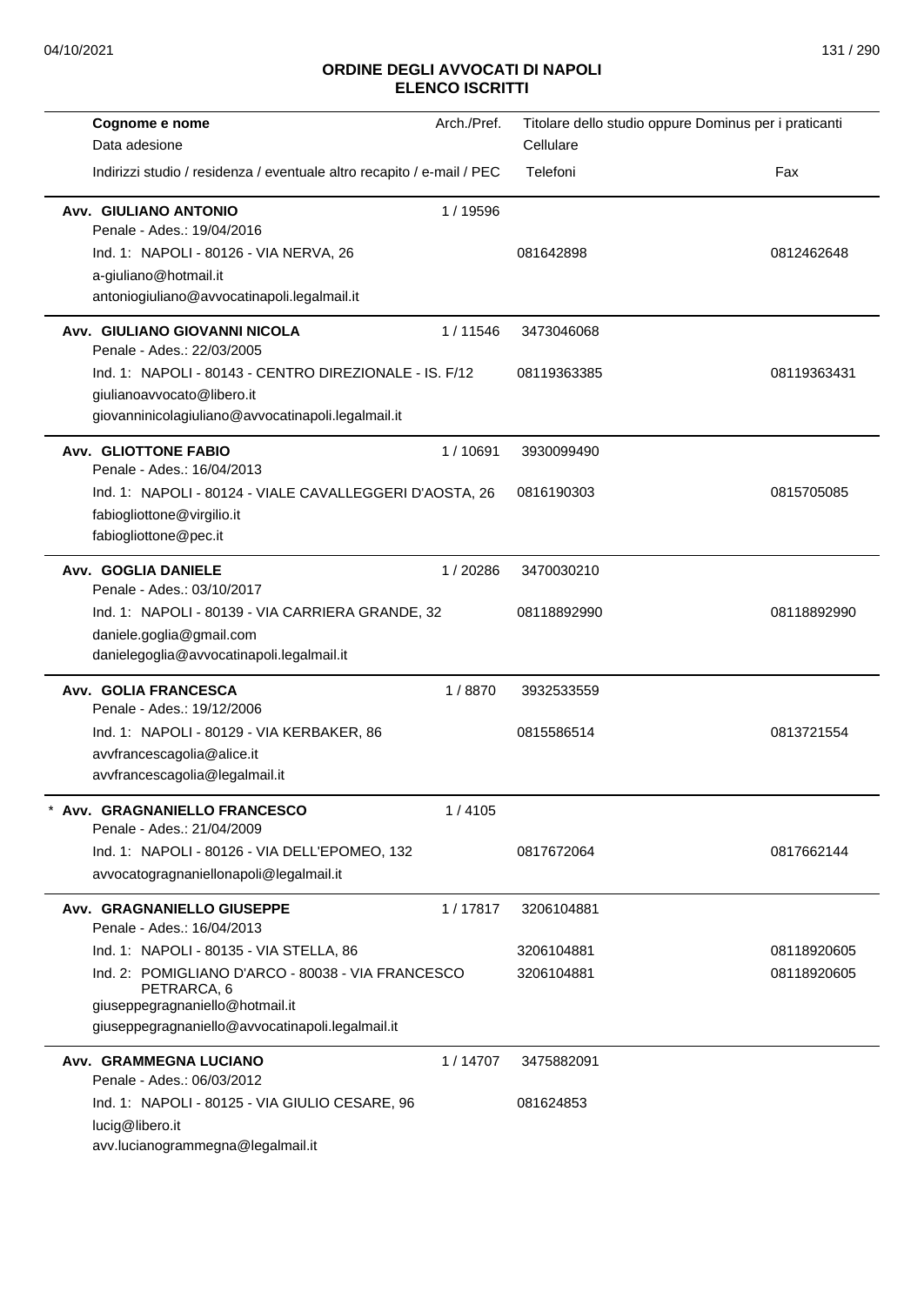| Cognome e nome                                                                   | Arch./Pref. | Titolare dello studio oppure Dominus per i praticanti |             |
|----------------------------------------------------------------------------------|-------------|-------------------------------------------------------|-------------|
| Data adesione                                                                    |             | Cellulare                                             |             |
| Indirizzi studio / residenza / eventuale altro recapito / e-mail / PEC           |             | Telefoni                                              | Fax         |
| Avv. GRANATA DIEGO<br>Penale - Ades.: 04/07/2006                                 | 1/12904     | 3207171169                                            |             |
| Ind. 1: NAPOLI - 80127 - VIA LUIGIA SANFELICE, 5                                 |             | 0810493208                                            | 08119722265 |
| diegogranata@libero.it                                                           |             |                                                       |             |
| diegogranata@avvocatinapoli.legalmail.it                                         |             |                                                       |             |
| Avv. GRANATA ENZA                                                                | 1/18266     |                                                       |             |
| Penale - Ades.: 17/12/2013                                                       |             |                                                       |             |
| Ind. 1: NAPOLI - 80135 - PIAZZA DANTE, 89                                        |             | 08119175759                                           | 08119723943 |
| studiolegalegranata@tiscali.it<br>avv.enzagranata@pec.it                         |             |                                                       |             |
|                                                                                  |             |                                                       |             |
| Avv. GRANATA GIUSEPPE<br>Penale - Ades.: 28/01/2003                              | 1/3320      | 3498777386                                            |             |
| Ind. 1: NAPOLI - 80135 - VIA SALVATOR ROSA, 287                                  |             | 0815446911                                            |             |
| studiogranata@hotmail.it                                                         |             |                                                       |             |
| giuseppegranata2@avvocatinapoli.legalmail.it                                     |             |                                                       |             |
| <b>Avv. GRANATA GIUSEPPE</b><br>Penale - Ades.: 10/05/2002                       | 1/7399      | 3334289451                                            |             |
| Ind. 1: NAPOLI - 80145 - VIA VITTORIO VENETO, 287                                |             | 0815853183                                            |             |
| Ind. 2: CALVIZZANO - 80012 - VIALE DELLA REPUBBLICA, 51                          |             | 0817132110                                            | 0817132110  |
| avv.peppegranata@libero.it                                                       |             |                                                       |             |
| avvgiuseppegranata@legalmail.it                                                  |             |                                                       |             |
| Avv. GRANATA VINCENZA<br>Penale - Ades.: 22/01/2019                              | 1/21157     | 3899951635                                            |             |
| Ind. 1: NAPOLI - 80142 - CORSO LUCCI, 96                                         |             | 0815544955                                            | 08119171726 |
| granata.vincenza@libero.it                                                       |             |                                                       |             |
| vincenzagranata@avvocatinapoli.legalmail.it                                      |             |                                                       |             |
| Avv. GRANIERI MANUELA                                                            | 1/14177     | 3289229373                                            |             |
| Penale - Ades.: 17/09/2019                                                       |             |                                                       |             |
| Ind. 1: NAPOLI - 80135 - PIAZZA VANVITELLI, 5<br>manuelagranieri@virgilio.it     |             | 0812209954                                            | 0812209954  |
| manuelagranieri@avvocatinapoli.legalmail.it                                      |             |                                                       |             |
|                                                                                  |             |                                                       |             |
| <b>Avv. GRANITO BRUNO</b><br>Penale - Ades.: 25/02/2003                          | 1/7059      | 3356608050                                            |             |
| Ind. 1: ISCHIA - 80077 - VIA MICHELE MAZZELLA, 38                                |             | 081991349                                             | 081991349   |
| avvbrunogranito@gmail.com                                                        |             |                                                       |             |
| brunogranito@avvocatinapoli.legalmail.it                                         |             |                                                       |             |
| <b>Avv. GRANO MICHELE</b>                                                        | 1/7807      | 3355380702                                            |             |
| Penale - Ades.: 10/12/2002<br>Ind. 1: NAPOLI - 80131 - VIA GIUSEPPE TROPEANO, 47 |             | 08119810507                                           |             |
| avvocatomichelegrano@pec.it                                                      |             |                                                       |             |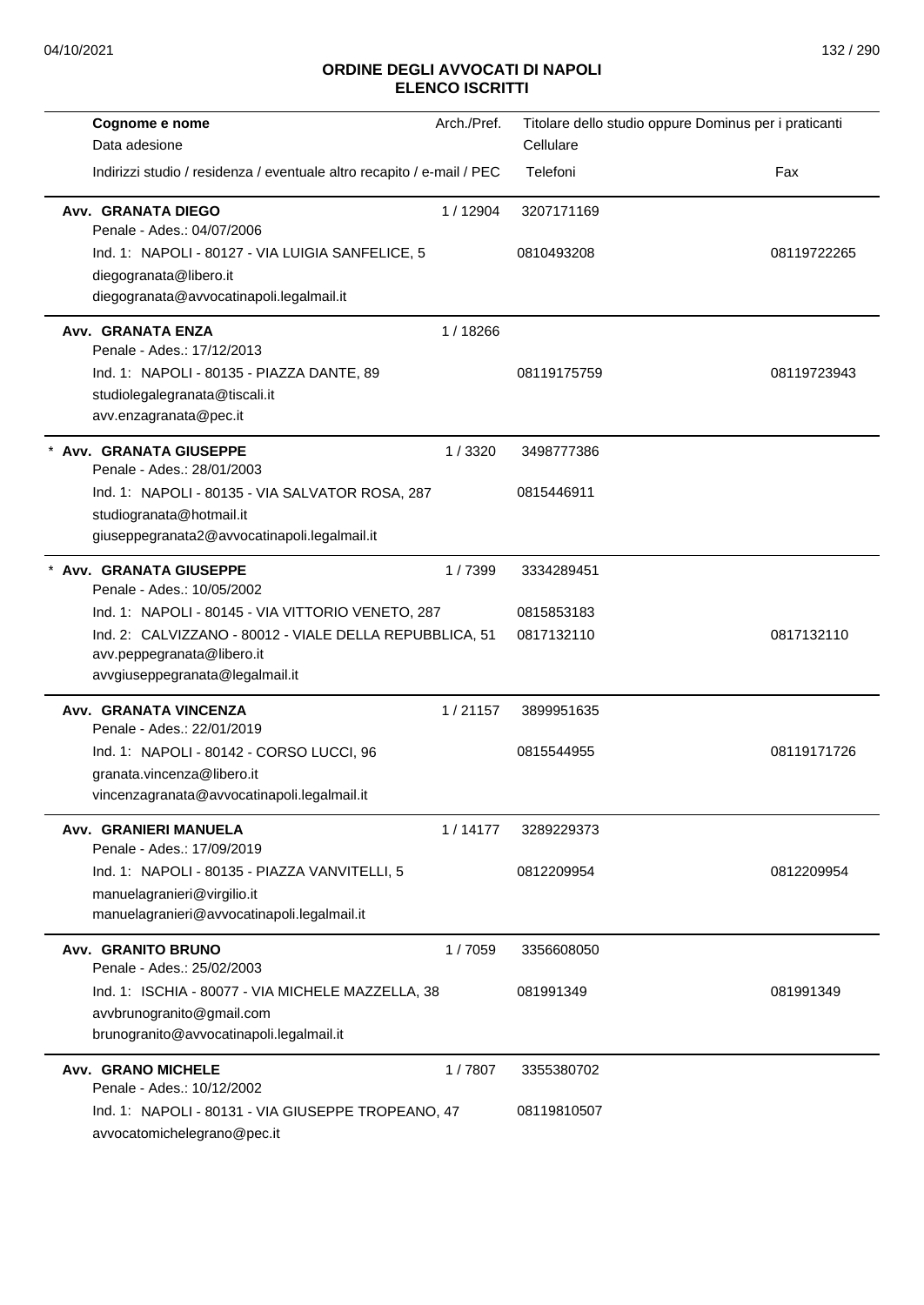| Cognome e nome                                                         | Arch./Pref. | Titolare dello studio oppure Dominus per i praticanti |             |
|------------------------------------------------------------------------|-------------|-------------------------------------------------------|-------------|
| Data adesione                                                          |             | Cellulare                                             |             |
| Indirizzi studio / residenza / eventuale altro recapito / e-mail / PEC |             | Telefoni                                              | Fax         |
| Avv. GRASSI ANTONELLO<br>Penale - Ades.: 08/10/2002                    | 1/7850      |                                                       |             |
| Ind. 1: NAPOLI - 80138 - PIAZZA NICOLA AMORE, 6                        |             | 081283885                                             | 081202526   |
| grassi@legalofficers.eu                                                |             |                                                       |             |
| antonellograssi@avvocatinapoli.legalmail.it                            |             |                                                       |             |
| Avv. GRASSO ANNALISA<br>Penale - Ades.: 01/07/2009                     | 1/10470     | 3332877619                                            |             |
| Ind. 1: NAPOLI - 80122 - VIA MERGELLINA, 205                           |             | 0812486103                                            | 0812488605  |
| a.grasso@grasso-law.com                                                |             |                                                       |             |
| avvocatoannalisagrasso@legalmail.it                                    |             |                                                       |             |
| <b>Avv. GRASSO LUIGI</b><br>Penale - Ades.: 29/01/2020                 | 1/21571     | 3275421065                                            |             |
| Ind. 1: NAPOLI - 80131 - VIALE DEI PINI, 44                            |             | 0810383701                                            |             |
| l.grasso1@libero.it                                                    |             |                                                       |             |
| luigigrasso@avvocatinapoli.legalmail.it                                |             |                                                       |             |
| * Avv. GRAZIANO PAOLO<br>Penale - Ades.: 08/01/2019                    | 1/10179     | 3396960267                                            |             |
| Ind. 1: NAPOLI - 80134 - VIA MORGANTINI 3                              |             | 0815512248                                            | 0815512445  |
| avvpaolograziano@gmail.com                                             |             |                                                       |             |
| avv.paolograziano@pec.it                                               |             |                                                       |             |
| * Avv. GRECO FABIO<br>Penale - Ades.: 05/04/2005                       | 1/12162     | 3394864786                                            |             |
| Ind. 1: NAPOLI - 80121 - VIA SAN PASQUALE, 13                          |             | 0810605159                                            | 0810605159  |
| avv.fabiogreco@libero.it                                               |             |                                                       |             |
| avv.fabiogreco@pec.libero.it                                           |             |                                                       |             |
| <b>Avv. GRECO GIOVANNI</b><br>Penale - Ades.: 16/04/2019               | 1/20825     | 3283353030                                            |             |
| Ind. 1: NAPOLI - 80128 - VIA M. D. PISCICELLI, 44                      |             | 0810403339                                            | 0810403339  |
| giovanni.greco19@gmail.com                                             |             |                                                       |             |
| giovannigreco@avvocatinapoli.legalmail.it                              |             |                                                       |             |
| Avv. GRIECO CLAUDIA<br>Penale - Ades.: 04/10/2011                      | 1/16043     | 3495627822                                            |             |
| Ind. 1: NAPOLI - 80133 - PIAZZA BOVIO, 22                              |             | 08119456975                                           | 08119456976 |
| avvocatoclaudiagrieco@gmail.com                                        |             |                                                       |             |
| claudiagrieco@avvocatinapoli.legalmail.it                              |             |                                                       |             |
| <b>Avv. GRIMALDI GIORGIO</b><br>Penale - Ades.: 05/07/2016             | 1/19511     | 3396919626                                            |             |
| Ind. 1: ANACAPRI - 80071 - VIA CATENA, 10                              |             | 0818372257                                            | 0818372257  |
| Ind. 2: SANTA MARIA A VICO - 81028 - VIA APPIA ANTICA, 270             |             | 0823758413                                            | 0823758413  |
| grimaldi.giorgio@gmail.com                                             |             |                                                       |             |
| giorgiogrimaldi@avvocatinapoli.legalmail.it                            |             |                                                       |             |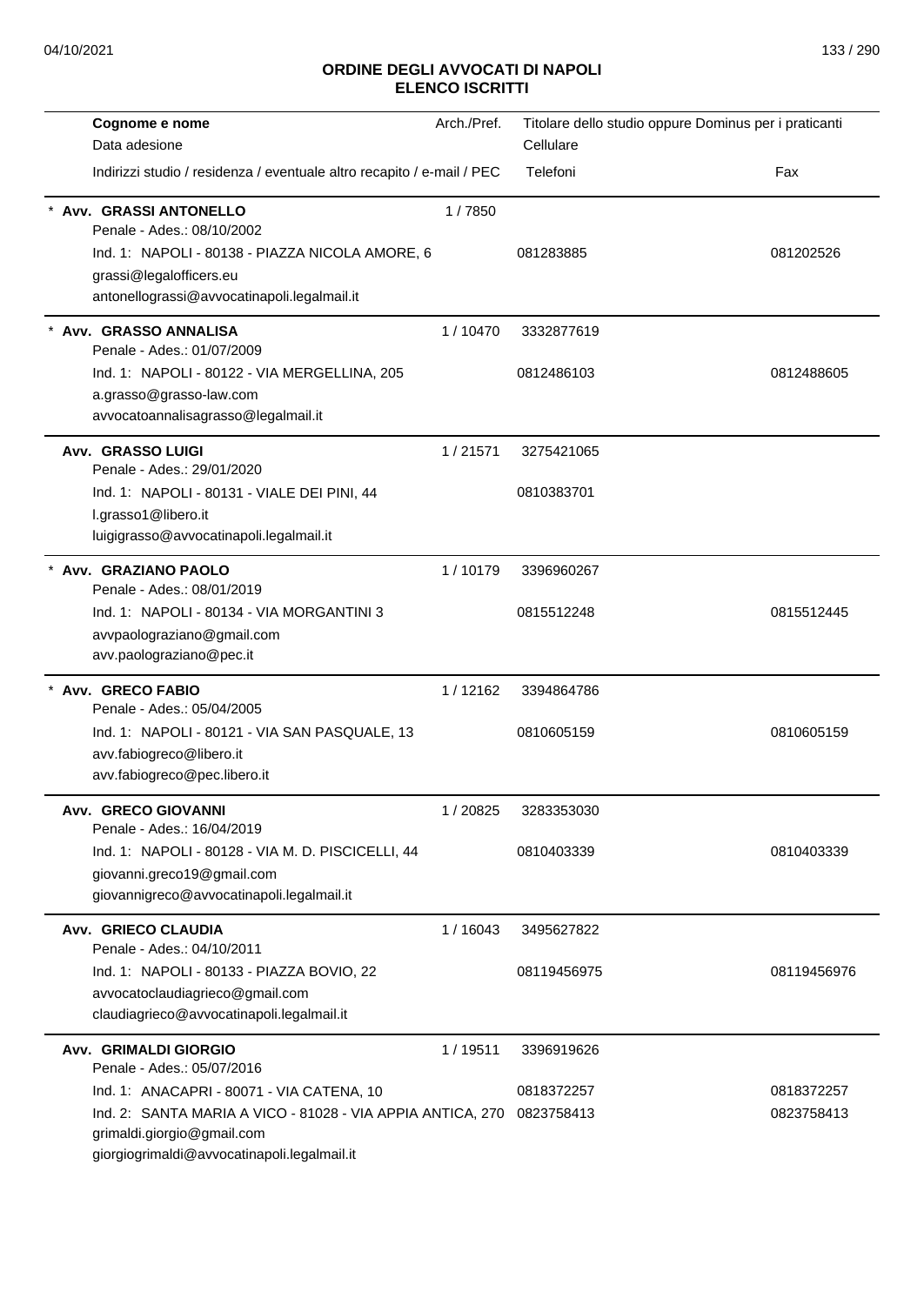| Arch./Pref.<br>Cognome e nome                                                                        | Titolare dello studio oppure Dominus per i praticanti |
|------------------------------------------------------------------------------------------------------|-------------------------------------------------------|
| Data adesione                                                                                        | Cellulare                                             |
| Indirizzi studio / residenza / eventuale altro recapito / e-mail / PEC                               | Telefoni<br>Fax                                       |
| Avv. GRIMALDI GIUSEPPE<br>1/10306<br>Penale - Ades.: 25/01/2005                                      | 3496615427                                            |
| Ind. 1: NAPOLI - 80128 - VIA ORSI, 15                                                                | 08119244527<br>0817624116                             |
| studiolegalegrimaldi69@gmail.com                                                                     |                                                       |
| giuseppegrimaldi1@avvocatinapoli.legalmail.it                                                        |                                                       |
| <b>Avv. GRIMALDI PAOLO</b><br>1/10438<br>Penale - Ades.: 06/11/2018                                  |                                                       |
| Ind. 1: NAPOLI - 80143 - VIA CAMPANIA 26                                                             | 081264261<br>081264261                                |
| pao.grim@libero.it                                                                                   |                                                       |
| paologrimaldi@avvocatinapoli.legalmail.it                                                            |                                                       |
| Avv. GRIMALDI VINCENZO<br>1/3686<br>Penale - Ades.: 09/01/2003                                       | 3356225178                                            |
| Ind. 1: NAPOLI - 80133 - VIA ROBERTO BRACCO, 15/A                                                    | 0815514742<br>0814245594                              |
| avvgrimaldivincenzo@libero.it                                                                        |                                                       |
| avvgrimaldivincenzo@pec.it                                                                           |                                                       |
| <b>Avv. GRITTI GIOVANNI</b><br>1/19617<br>Penale - Ades.: 16/10/2018                                 |                                                       |
| Ind. 1: NAPOLI - 80133 - VIA G. VERDI, 18                                                            | 0815511901<br>0815511901                              |
| giovannigritti@hotmail.it                                                                            |                                                       |
| giovannigritti@avvocatinapoli.legalmail.it                                                           |                                                       |
| * Avv. GUADAGNI GIULIANO<br>1/12293<br>Penale - Ades.: 05/07/2005                                    |                                                       |
| Ind. 1: NAPOLI - 80127 - VIA F.FRACANZANO, 11                                                        | 0815561938<br>0812201800                              |
| studiolegaleguadagni@libero.it                                                                       |                                                       |
| giulianoguadagni@avvocatinapoli.legalmail.it                                                         |                                                       |
| Avv. GUADAGNO ALESSIO<br>1/19146<br>Penale - Ades.: 07/07/2015                                       | 3272329347                                            |
| Ind. 1: NAPOLI - 80121 - VIA DEL PARCO MARGHERITA, 23                                                | 0815547541<br>0815547541                              |
| alessioguadagno@virgilio.it                                                                          |                                                       |
| avvocatoalessioguadagno@pec.it                                                                       |                                                       |
| Avv. GUAGLIANONE MARCO<br>1/4909<br>Penale - Ades.: 18/03/2003                                       | 3357447799                                            |
| Ind. 1: NAPOLI - 80131 - VIA M. CERVANTES, 55/27                                                     | 0815513401<br>0815513401                              |
| avvmarcoguaglianone@tiscali.it                                                                       |                                                       |
| marcoguaglianone@avvocatinapoli.legalmail.it                                                         |                                                       |
| <b>Avv. GUARDASCIONE FULVIA</b><br>1/17214<br>Penale - Ades.: 17/04/2012                             | 3899615350                                            |
| Ind. 1: NAPOLI - 80143 - VIA G. PORZIO PAL. EDILFORUM IS.<br>F/10                                    | 08119362825<br>08119363116                            |
| fulviaguardascione@yahoo.it<br>fulviaguardascione@avvocatinapoli.legalmail.it                        |                                                       |
| <b>Avv. GUARDASCIONE GIUSEPPE</b><br>1 / 15928<br>Penale - Ades.: 01/07/2014                         |                                                       |
| Ind. 1: POZZUOLI - 80078 - VIA CAMPI FLEGREI 3/A<br>giuseppeguardascione@avvocatinapoli.legalmail.it | 0813030131<br>0813030131                              |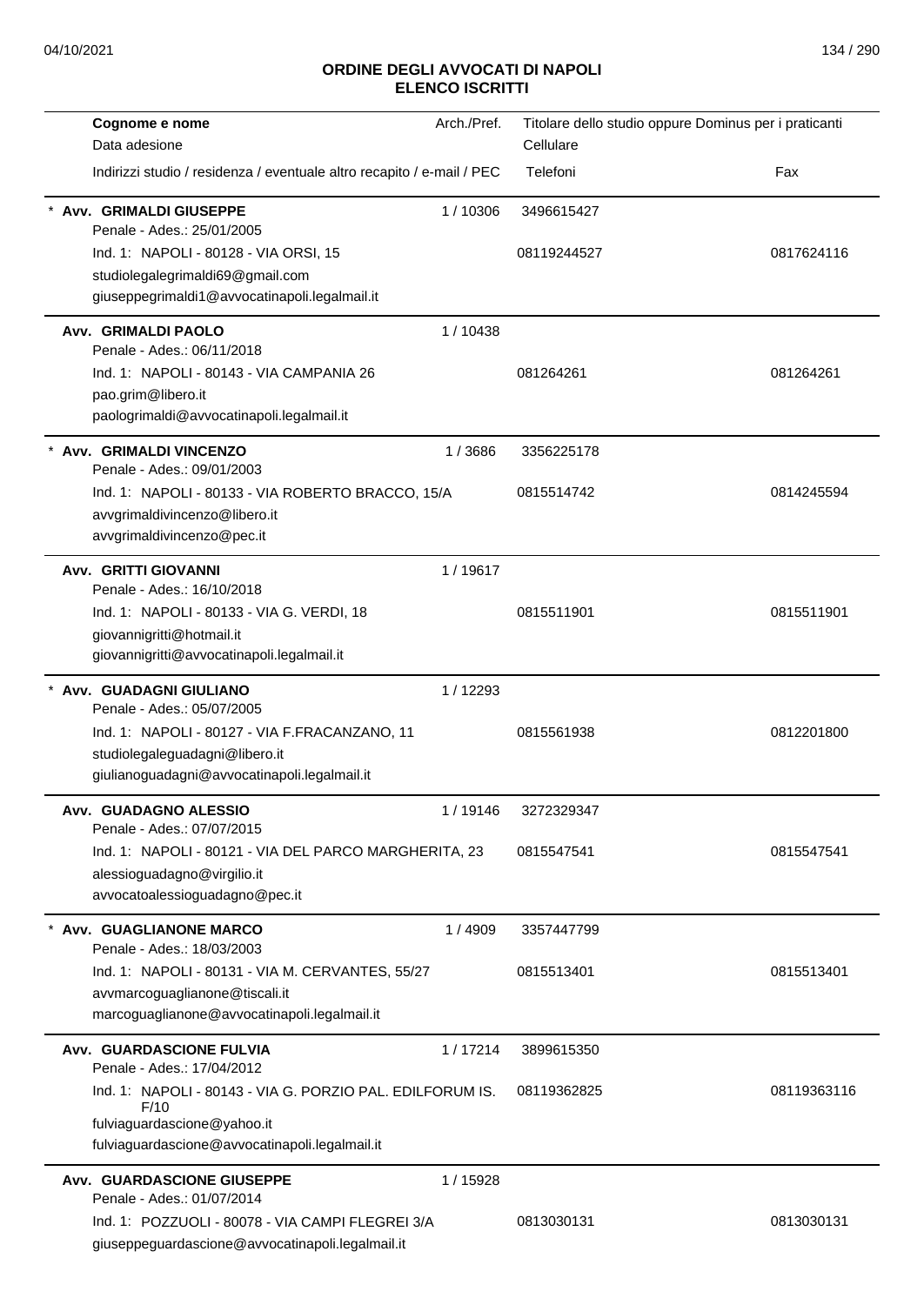| Cognome e nome<br>Data adesione                                                                                                             | Arch./Pref. | Titolare dello studio oppure Dominus per i praticanti<br>Cellulare |            |             |
|---------------------------------------------------------------------------------------------------------------------------------------------|-------------|--------------------------------------------------------------------|------------|-------------|
| Indirizzi studio / residenza / eventuale altro recapito / e-mail / PEC                                                                      |             | Telefoni                                                           |            | Fax         |
| Avv. GUARINIELLO GIOVANNI<br>Penale - Ades.: 14/12/2010                                                                                     | 1/16240     | 3332726882                                                         |            |             |
| Ind. 1: NAPOLI - 80143 - CENTRO DIREZIONALE - ISOLA A/5<br>giovanniguariniello@libero.it<br>giovanniguariniello@avvocatinapoli.legalmail.it |             | 08119139711                                                        |            | 08119139710 |
| Avv. GUARINO ALFREDO<br>Penale - Ades.: 12/06/2001                                                                                          | 1/3623      | 3358195168                                                         |            |             |
| Ind. 1: NAPOLI - 80132 - VIA SANTA LUCIA, 90                                                                                                |             | 0817640427                                                         |            | 0812451639  |
| Ind. 2: MARANO DI NAPOLI - 80016 - VIA RANUCCI, 6                                                                                           |             | 0817425880                                                         |            | 0817425880  |
| alf.guar.leg.off@libero.it<br>alfredoguarino@avvocatinapoli.legalmail.it                                                                    |             | avv.alfredoguarino@gmail.com                                       |            |             |
| Avv. GUARINO CARLO<br>Penale - Ades.: 15/02/2005                                                                                            | 1/8695      | 368600433                                                          |            |             |
| Ind. 1: NAPOLI - 80143 - CENTRO DIREZIONALE ISOLA E/5<br>avvcarloguarino54@gmail.com<br>avvcarloguarino@pec.it                              |             | 0815627030                                                         |            | 0815627030  |
| * Avv. GUARINO EMANUELE<br>Penale - Ades.: 01/07/2008                                                                                       | 1/13032     | 3351383965                                                         |            |             |
| Ind. 1: NAPOLI - 80142 - VIA BOLOGNA, 138<br>avvemanueleguarino@gmail.com<br>avvocatoemanueleguarino@legalmail.it                           |             | 081201926                                                          |            | 0810145181  |
| Avv. GUARNACCIA GIOVANNA<br>Penale - Ades.: 06/04/2012                                                                                      | 1/11637     | 3472954231                                                         |            |             |
| Ind. 1: NAPOLI - 80127 - VIA R.FALVO 20<br>giovannaguarnaccia@yahoo.it<br>giovannaguarnaccia@avvocatinapoli.legalmail.it                    |             | 081484540                                                          |            | 081484540   |
| Avv. GUARRACINO ROBERTA<br>Penale - Ades.: 07/10/2014                                                                                       | 1/18693     | 3476062496                                                         |            |             |
| Ind. 1: NAPOLI - 80147 - CUPA SAN PIETRO, 73<br>roberta.guarracino@hotmail.com<br>robertaguarracino@avvocatinapoli.legalmail.it             |             | 08118759898                                                        | 3476062496 | 0810107405  |
| Avv. GUERRA MARIA<br>Penale - Ades.: 28/02/2012                                                                                             | 1/17147     | 3382248459                                                         |            |             |
| Ind. 1: NAPOLI - 80128 - VIA GEMITO, 3                                                                                                      |             | 3382248459                                                         |            |             |
| mariaguerra.2008@libero.it<br>mariaguerra@avvocatinapoli.legalmail.it                                                                       |             |                                                                    |            |             |
| <b>Avv. GUERRERO CHRISTIAN</b><br>Penale - Ades.: 08/11/2012                                                                                | 1/17638     |                                                                    |            |             |
| Ind. 1: NAPOLI - 80139 - VIA P. COLLETTA, 116<br>avv.christian.guerrero@gmail.com<br>christian.guerrero@postecert.it                        |             | 081445047                                                          |            | 081445047   |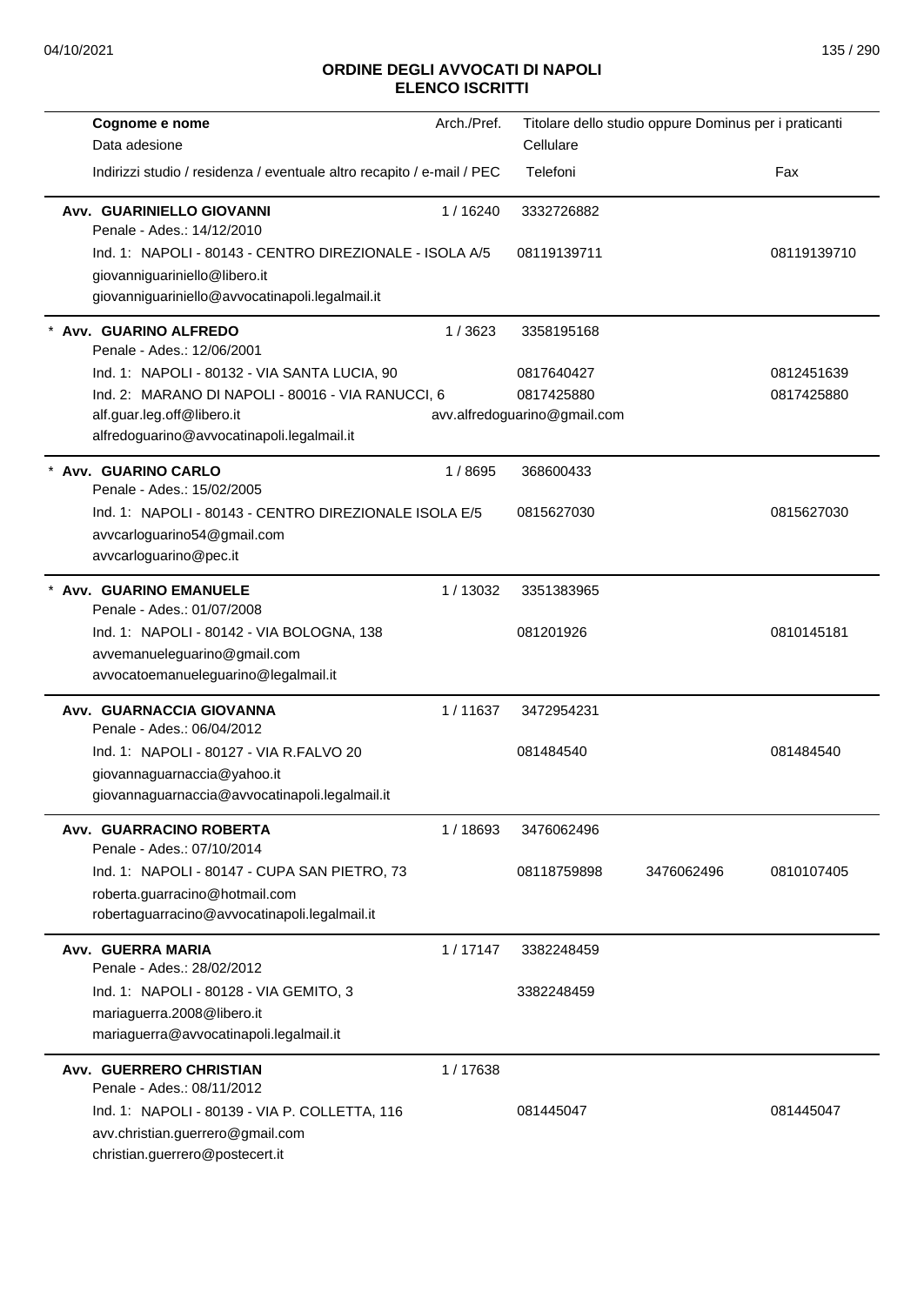| Cognome e nome                                                                                                                                                     | Arch./Pref. | Titolare dello studio oppure Dominus per i praticanti |             |
|--------------------------------------------------------------------------------------------------------------------------------------------------------------------|-------------|-------------------------------------------------------|-------------|
| Data adesione                                                                                                                                                      |             | Cellulare                                             |             |
| Indirizzi studio / residenza / eventuale altro recapito / e-mail / PEC                                                                                             |             | Telefoni                                              | Fax         |
| Avv. GUETTA MARIO<br>Penale - Ades.: 26/03/2019                                                                                                                    | 1/21158     | 3280012858                                            |             |
| Ind. 1: NAPOLI - 80133 - PIAZZA G. BOVIO, 33<br>avv.marioguetta@gmail.com<br>marioguetta@avvocatinapoli.legalmail.it                                               |             | 0816339791                                            |             |
| Avv. GUGLIELMELLI ANTONIO<br>Penale - Ades.: 23/07/2002                                                                                                            | 1/8493      |                                                       |             |
| Ind. 1: NAPOLI - 80143 - P.ZZA NAZIONALE 94/D<br>antonioguglielmelli@libero.it<br>antonioguglielmelli@avvocatinapoli.legalmail.it                                  |             | 0815634792                                            | 0815634792  |
| Avv. GUGLIELMETTI LUCA<br>Penale - Ades.: 17/04/2007                                                                                                               | 1/13872     | 3335471743                                            |             |
| Ind. 1: NAPOLI - 80128 - TRAV. SANSEVERINO, 3/C<br>lucagugli@hotmail.com<br>lucaguglielmetti@avvocatinapoli.legalmail.it                                           |             | 0815563149                                            | 08119318371 |
| Avv. GUGLIELMI EMANUELA<br>Penale - Ades.: 11/06/2019                                                                                                              | 1/22112     | 3801508163                                            |             |
| Ind. 1: NAPOLI - 80138 - CORSO UMBERTO I, 293<br>guglielmiemanuela@gmail.com<br>avv.guglielmi@pec.it                                                               |             | 08118098716                                           | 06233227616 |
| Avv. GUIDA ILARIA<br>Penale - Ades.: 07/07/2015                                                                                                                    | 1/17343     | 3389651596                                            |             |
| Ind. 1: NAPOLI - 80100 - VIA D. FONTANA, 135<br>ilaguida12@gmail.com<br>ilariaguida@avvocatinapoli.legalmail.it                                                    |             | 0817704965                                            |             |
| Avv. GUIDA IMMACOLATA<br>Penale - Ades.: 01/07/2009                                                                                                                | 1 / 14651   | 3393616590                                            |             |
| Ind. 1: PORTICI - 80055 - VIA ZUMBINI, 18                                                                                                                          |             | 0818819489                                            | 0818819489  |
| Ind. 2: TORRE DEL GRECO - 80059 - VICO II SAN VITO, 51/B<br>guida-i@libero.it<br>immacolataguida@avvocatinapoli.legalmail.it                                       |             | 0818819489                                            | 0818819489  |
| <b>Avv. GUIDONE ENRICO</b><br>Penale - Ades.: 23/07/2002                                                                                                           | 1/5940      | 3388376280                                            |             |
| Ind. 1: NAPOLI - 80143 - VIA B. DE BENEDICTIS, 5<br>marfi9699@libero.it<br>enricoguidone@avvocatinapoli.legalmail.it                                               |             | 081267041                                             | 081267041   |
| Avv. GURGO CAMILLO<br>Penale - Ades.: 27/11/2018                                                                                                                   | 1/17208     | 3207095920                                            |             |
| Ind. 1: NAPOLI - 80127 - VIA TASSO, 480<br>Ind. 2: GIUGLIANO IN CAMPANIA - 80014 - VIA ROMA, 47<br>cami_gu@hotmail.com<br>camillogurgo@avvocatinapoli.legalmail.it |             | 0817141506<br>0818951224                              | 0818953259  |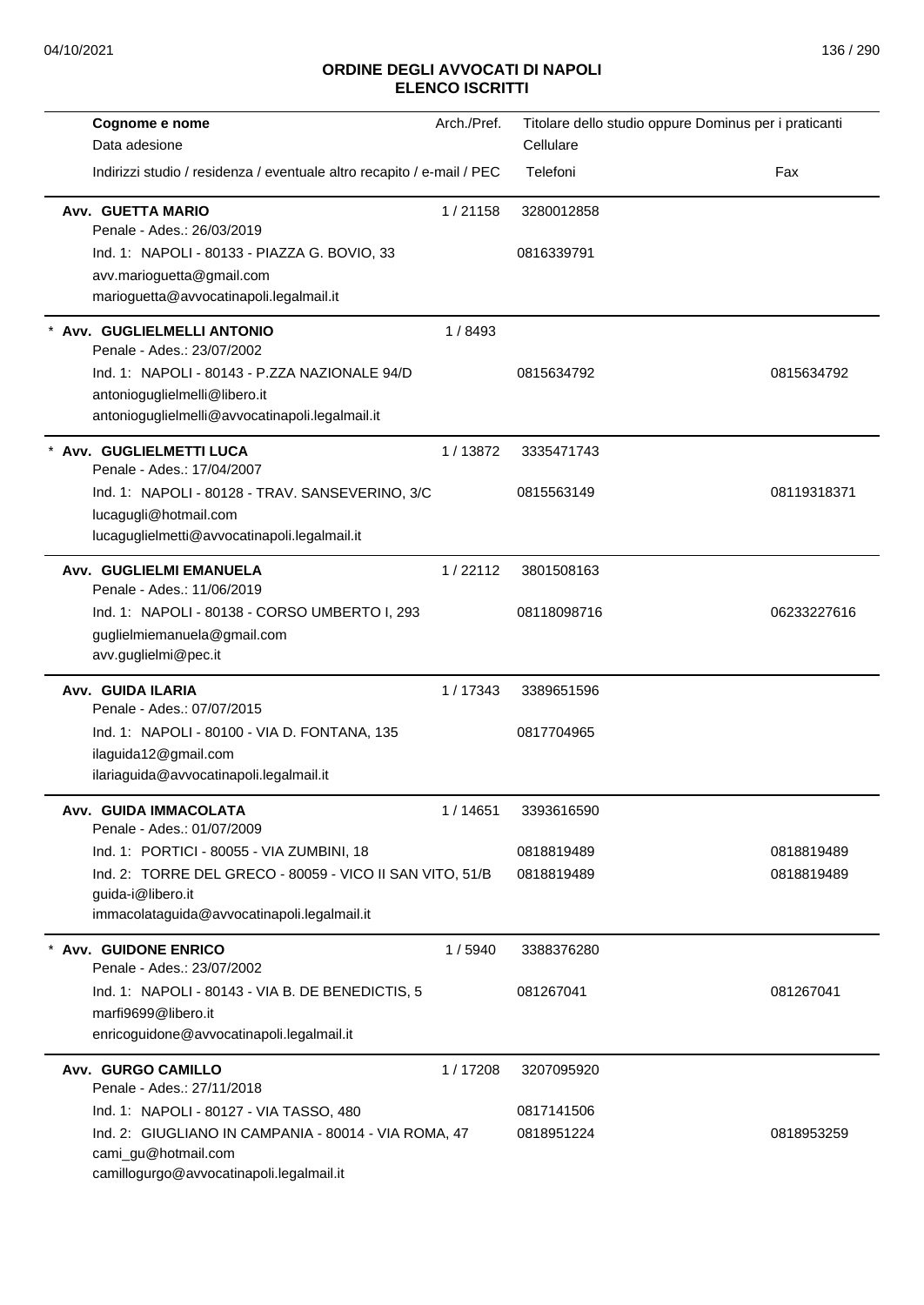| Cognome e nome<br>Data adesione                                        | Arch./Pref. | Titolare dello studio oppure Dominus per i praticanti<br>Cellulare |             |
|------------------------------------------------------------------------|-------------|--------------------------------------------------------------------|-------------|
| Indirizzi studio / residenza / eventuale altro recapito / e-mail / PEC |             | Telefoni                                                           | Fax         |
| <b>Avv. HASSON MARIANNA</b><br>Penale - Ades.: 07/10/2014              | 1/18504     | 3282773975                                                         |             |
| Ind. 1: NAPOLI - 80128 - VIA G. ROSSINI, 37                            |             | 0815521792                                                         | 0815521792  |
| hassonmarianna@gmail.com                                               |             |                                                                    |             |
| mariannahasson@avvocatinapoli.legalmail.it                             |             |                                                                    |             |
| Avv. IACCARINO ANNAMARIA<br>Penale - Ades.: 01/07/2008                 | 1/13609     | 3336069409                                                         |             |
| Ind. 1: NAPOLI - 80128 - VIA G.L. BERNINI, 85                          |             |                                                                    |             |
| avvannamariaiaccarino@gmail.com                                        |             | iaccarino.annamaria@gmail.com                                      |             |
| annamariaiaccarino@avvocatinapoli.legalmail.it                         |             |                                                                    |             |
| * Avv. IACCARINO GUIDO<br>Penale - Ades.: 05/04/2005                   | 1/12265     | 3478474733                                                         |             |
| Ind. 1: NAPOLI - 80132 - VIA SANTA LUCIA, 20                           |             | 0810322200                                                         | 08118901383 |
| Ind. 2: NAPOLI - 80143 - VIA FIRENZE, 71                               |             | 0815636788                                                         | 0815636788  |
| guidoiaccarino@libero.it                                               |             |                                                                    |             |
| guidoiaccarino@avvocatinapoli.legalmail.it                             |             |                                                                    |             |
| Avv. IACOBELLIS DOMENICO<br>Penale - Ades.: 24/02/2004                 | 1/8661      | 3397725204                                                         |             |
| Ind. 1: NAPOLI - 80142 - VIA TORINO, 35                                |             | 081200036                                                          | 081200036   |
| domenicoiacobellis@avvocatinapoli.legalmail.it                         |             |                                                                    |             |
| <b>Avv. IACONO ANTONIO</b><br>Penale - Ades.: 03/07/2007               | 1/11336     |                                                                    |             |
| Ind. 1: FORIO D'ISCHIA - 80075 - VIA PROV.LE LACCO-FORIO,<br>302       |             | 0812359846                                                         | 0812359846  |
| avv.antonioiacono@tiscali.it                                           |             |                                                                    |             |
| avvocatoantonioiacono@legalmail.it                                     |             |                                                                    |             |
| <b>Avv. IACONO BIAGIO</b><br>Penale - Ades.: 22/03/2005                | 1/11013     | 3333319468                                                         |             |
| Ind. 1: ISCHIA - 80077 - VIA DELLE TERME, 49/H                         |             | 081991930                                                          | 081991930   |
| biagio.iacono@alice.it                                                 |             |                                                                    |             |
| biagioiacono@avvocatinapoli.legalmail.it                               |             |                                                                    |             |
| <b>Avv. IACONO GIUSEPPINA</b><br>Penale - Ades.: 19/04/2016            | 1/19015     | 3282761902                                                         |             |
| Ind. 1: CASAMICCIOLA TERME - 80074 - CORSO LUIGI MANZI, 0810106565     |             |                                                                    | 0810103970  |
| 16<br>giusyiacono82@libero.it                                          |             |                                                                    |             |
| giuseppinaiacono@avvocatinapoli.legalmail.it                           |             |                                                                    |             |
| <b>Avv. IACONO ROBERTO</b>                                             | 1/21132     | 3209316800                                                         |             |
| Penale - Ades.: 19/03/2019                                             |             |                                                                    |             |
| Ind. 1: NAPOLI - 80142 - PIAZZA PRINCIPE UMBERTO, 4                    |             | 3209316800                                                         | 08119810837 |
| robertoiacono@yahoo.it                                                 |             |                                                                    |             |
| robertoiacono@avvocatinapoli.legalmail.it                              |             |                                                                    |             |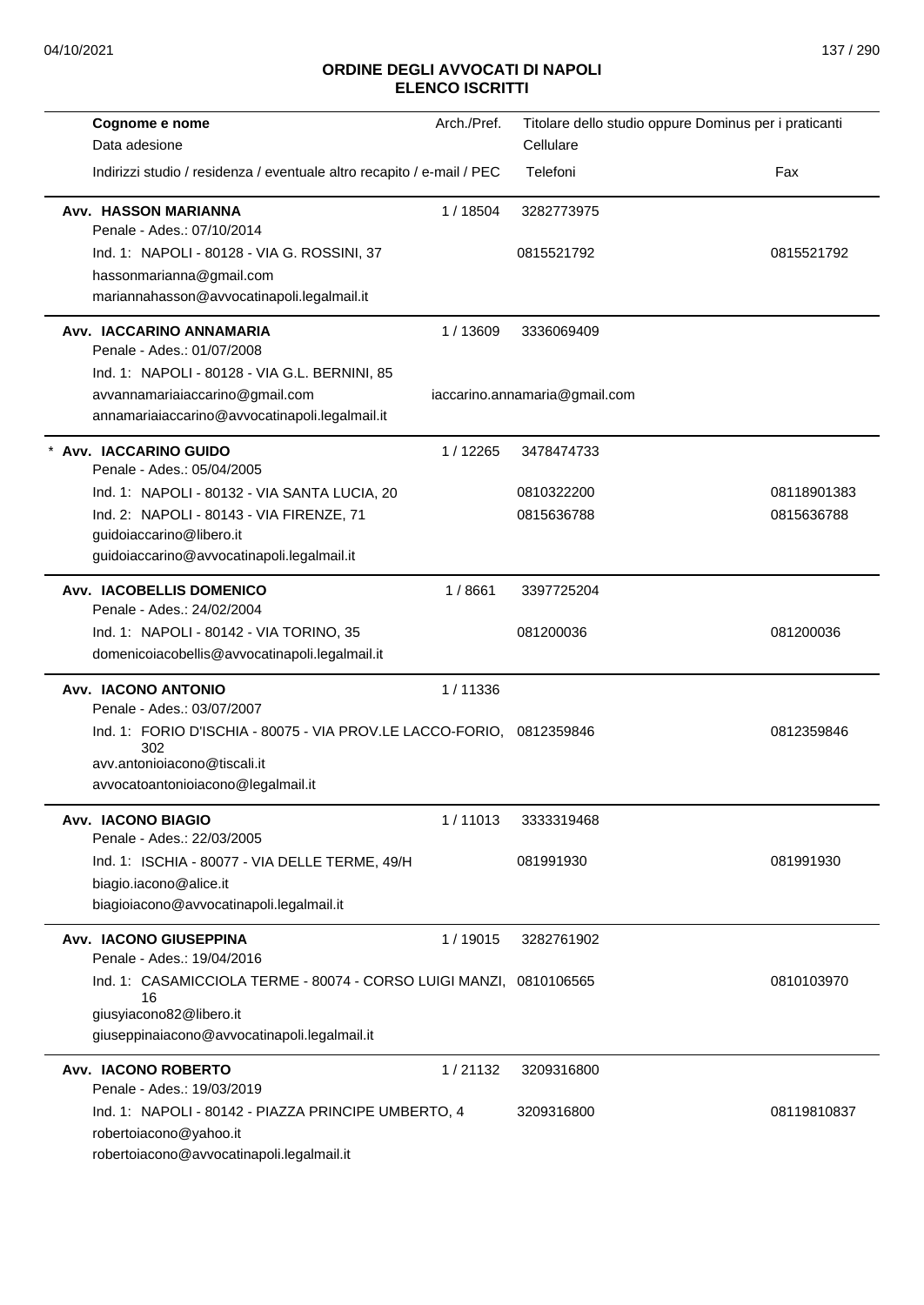| Cognome e nome<br>Data adesione                                               | Arch./Pref. | Titolare dello studio oppure Dominus per i praticanti<br>Cellulare |            |
|-------------------------------------------------------------------------------|-------------|--------------------------------------------------------------------|------------|
|                                                                               |             |                                                                    |            |
| Indirizzi studio / residenza / eventuale altro recapito / e-mail / PEC        |             | Telefoni                                                           | Fax        |
| Avv. IACOVELLI VIVIANA<br>Penale - Ades.: 20/04/2017                          | 1/18453     | 3289411488                                                         |            |
| Ind. 1: NAPOLI - 80121 - VIA RIVIERA DI CHIAIA, 264                           |             | 0817642069                                                         | 0817642069 |
| viviana.iacovelli@gmail.com                                                   |             |                                                                    |            |
| vivianaiacovelli@avvocatinapoli.legalmail.it                                  |             |                                                                    |            |
| * Avv. IACOVONE DOMENICO<br>Penale - Ades.: 04/11/2004                        | 1/10069     | 3476450645                                                         |            |
| Ind. 1: NAPOLI - 80132 - VIA SANTA LUCIA, 62                                  |             |                                                                    |            |
| studioiacovone@libero.it                                                      |             |                                                                    |            |
| domenicoiacovone@avvocatinapoli.legalmail.it                                  |             |                                                                    |            |
| <b>Avv. IANDOLI MARIO</b><br>Penale - Ades.: 17/04/2012                       | 1/2384      | 3393855217                                                         |            |
| Ind. 1: NAPOLI - 80134 - VIA BATTISTELLO CARACCIOLO, 28                       |             | 3393855217                                                         |            |
| marioiandoli@avvocatinapoli.legalmail.it                                      |             |                                                                    |            |
| <b>Avv. IANNONE ANNA</b><br>Penale - Ades.: 27/10/2015                        | 1/18824     | 3802429581                                                         |            |
| Ind. 1: NAPOLI - 80143 - VIA NUOVA POGGIOREALE, 162                           |             | 081265702                                                          |            |
| annaiannone1980@libero.it                                                     |             |                                                                    |            |
| avvocatoannaiannone@pec.giuffre.it                                            |             |                                                                    |            |
| <b>Avv. IANNONE GIANFRANCO</b><br>Penale - Ades.: 12/06/2001                  | 1/7852      | c/o PANE SALVATORE<br>3281551139                                   |            |
| Ind. 1: NAPOLI - 80132 - VIA MONTE DI DIO, 54                                 |             | 0817643955                                                         | 0817643747 |
| avvgianfrancoiannone@libero.it                                                |             |                                                                    |            |
| gianfrancoiannone@avvocatinapoli.legalmail.it                                 |             |                                                                    |            |
| <b>Avv. IANNONE LUCIANO</b><br>Penale - Ades.: 18/09/2018                     | 1 / 19570   |                                                                    |            |
| Ind. 1: NAPOLI - 80143 - VIA FERRARA, 40                                      |             | 081287322                                                          | 081287322  |
| lucianoiannone@gmail.com                                                      |             |                                                                    |            |
| lucianoiannone@avvocatinapoli.legalmail.it                                    |             |                                                                    |            |
| <b>Avv. IANNONE MICHELE</b><br>Penale - Ades.: 17/04/2007                     | 1/13658     | 3356396951                                                         |            |
| Ind. 1: NAPOLI - 80143 - VIA G. PORZIO, 4 - CENTRO DIREZ.<br><b>ISOLA G/1</b> |             | 0816040656                                                         | 0810098993 |
| avvocatoiannone@libero.it<br>micheleiannone@avvocatinapoli.legalmail.it       |             |                                                                    |            |
| Avv. IANNUZZI CARMINE<br>Penale - Ades.: 18/12/2001                           | 1/6958      | 335477012                                                          |            |
| Ind. 1: NAPOLI - 80134 - VIA GUGLIELMO SANFELICE, 24                          |             | 081413305                                                          | 0815524215 |
| c.iannuzzi@libero.it<br>carmineiannuzzi@avvocatinapoli.legalmail.it           |             |                                                                    |            |
| Avv. IARDINO FEDELE PAOLO                                                     | 1/21529     | 3345985871                                                         |            |
| Penale - Ades.: 29/04/2020                                                    |             |                                                                    |            |
| Ind. 1: ERCOLANO - 80056 - PIAZZA TRIESTE, 4                                  |             | 0817390743                                                         | 0817390525 |
| fedelepaoloiardino@gmail.com                                                  |             |                                                                    |            |
| fedelepaoloiardino@avvocatinapoli.legalmail.it                                |             |                                                                    |            |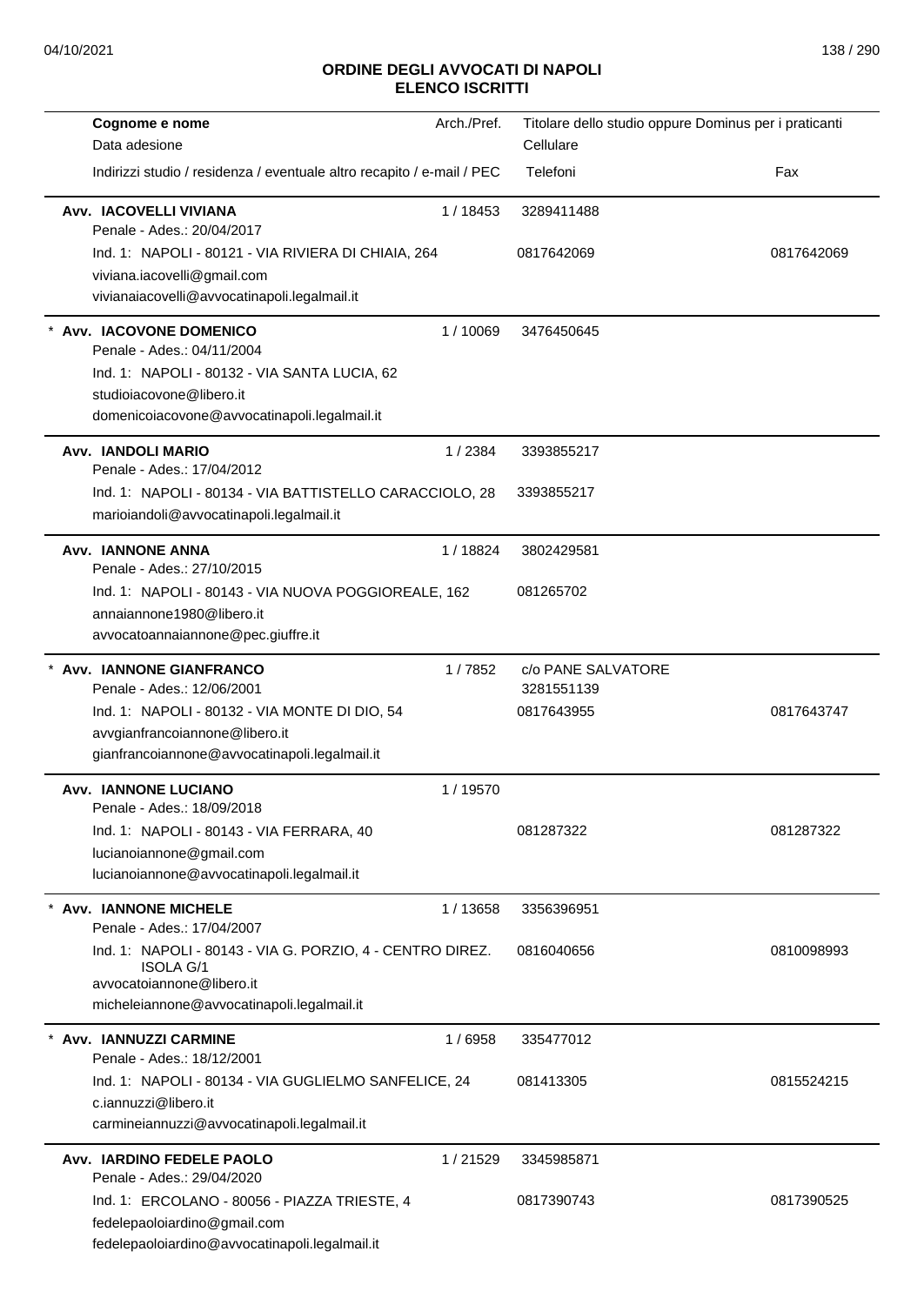| Arch./Pref.<br>Cognome e nome                                                          | Titolare dello studio oppure Dominus per i praticanti |            |
|----------------------------------------------------------------------------------------|-------------------------------------------------------|------------|
| Data adesione                                                                          | Cellulare                                             |            |
| Indirizzi studio / residenza / eventuale altro recapito / e-mail / PEC                 | Telefoni                                              | Fax        |
| 1/13330<br><b>Avv. IARROBINO FAUSTO</b><br>Penale - Ades.: 16/04/2013                  |                                                       |            |
| Ind. 1: NAPOLI - 80131 - V.LE COLLI AMINEI, 36 P.CO SAIA<br>IS.7/S SC.A                | 0817434968                                            | 0817434968 |
| Ind. 2: NAPOLI - 80131 - VIALE DEI PINI, 28<br>avvfaustoiarrobino@libero.it            | 0817418995                                            | 0817434968 |
| faustoiarrobino@avvocatinapoli.legalmail.it                                            |                                                       |            |
| <b>Avv. IASELLI SONIA</b><br>1/21881<br>Penale - Ades.: 10/02/2021                     | 3392353669                                            |            |
| Ind. 1: NAPOLI - 80143 - VIA VICINALE S. MARIA DEL PIANTO,<br>2                        | 0817872788                                            | 0817872788 |
| sonia.iaselli@gmail.com<br>avv.soniaiaselli@pec.it                                     |                                                       |            |
| <b>Avv. IASEVOLI EMILIANO</b><br>1/18074<br>Penale - Ades.: 21/04/2015                 | c/o TROFINO FILIPPO                                   |            |
| Ind. 1: NAPOLI - 80133 - PIAZZA BOVIO, 22<br>emilianoiasevoli@hotmail.com              | 0815526961                                            | 0814971337 |
| emiliano.iasevoli@pec.it                                                               |                                                       |            |
| <b>Avv. IAVARONE ANTONIO</b><br>1 / 15503<br>Penale - Ades.: 16/04/2013                | 3391227013                                            |            |
| Ind. 1: NAPOLI - 80143 - CENTRO DIREZIONALE ISOLA C/2<br>avv.antonioiavarone@gmail.com | 0816067010                                            | 0816067010 |
| antonioiavarone@avvocatinapoli.legalmail.it                                            |                                                       |            |
| <b>Avv. IAVARONE MARIA</b><br>1/12448<br>Penale - Ades.: 17/12/2013                    | 3495306243                                            |            |
| Ind. 1: NAPOLI - 80122 - VIA MICHELANGELO SCHIPA, 100                                  | 0817643108                                            | 0812474704 |
| avv.mariaiavarone@virgilio.it<br>mariaiavarone3@avvocatinapoli.legalmail.it            |                                                       |            |
| Avv. IERVOLINO SARA MARIA<br>1 / 19598<br>Penale - Ades.: 20/04/2017                   |                                                       |            |
| Ind. 1: NAPOLI - 80128 - VIA ARENELLA, 84                                              | 0810403339                                            | 0810403339 |
| saramariaiervolino@hotmail.it<br>sara.iervolino@pec.studiolegaleig.it                  |                                                       |            |
| <b>Avv. ILARDO MICHELE</b><br>1/17544                                                  |                                                       |            |
| Penale - Ades.: 21/07/2015<br>Ind. 1: BACOLI - 80070 - VIA SHAKESPEARE, 108            | 3489017778                                            | 0818688798 |
| ilardo.michele@libero.it                                                               |                                                       |            |
| micheleilardo@avvocatinapoli.legalmail.it                                              |                                                       |            |
| <b>Avv. ILARIO LUISA</b><br>1 / 19823<br>Penale - Ades.: 19/04/2016                    |                                                       |            |
| Ind. 1: NAPOLI - 80128 - VIA GIUSEPPE ORSI, 2                                          | 0810491535                                            | 0810491535 |
| luisa_ilario@libero.it                                                                 |                                                       |            |
| avv.luisailario@pec.it                                                                 |                                                       |            |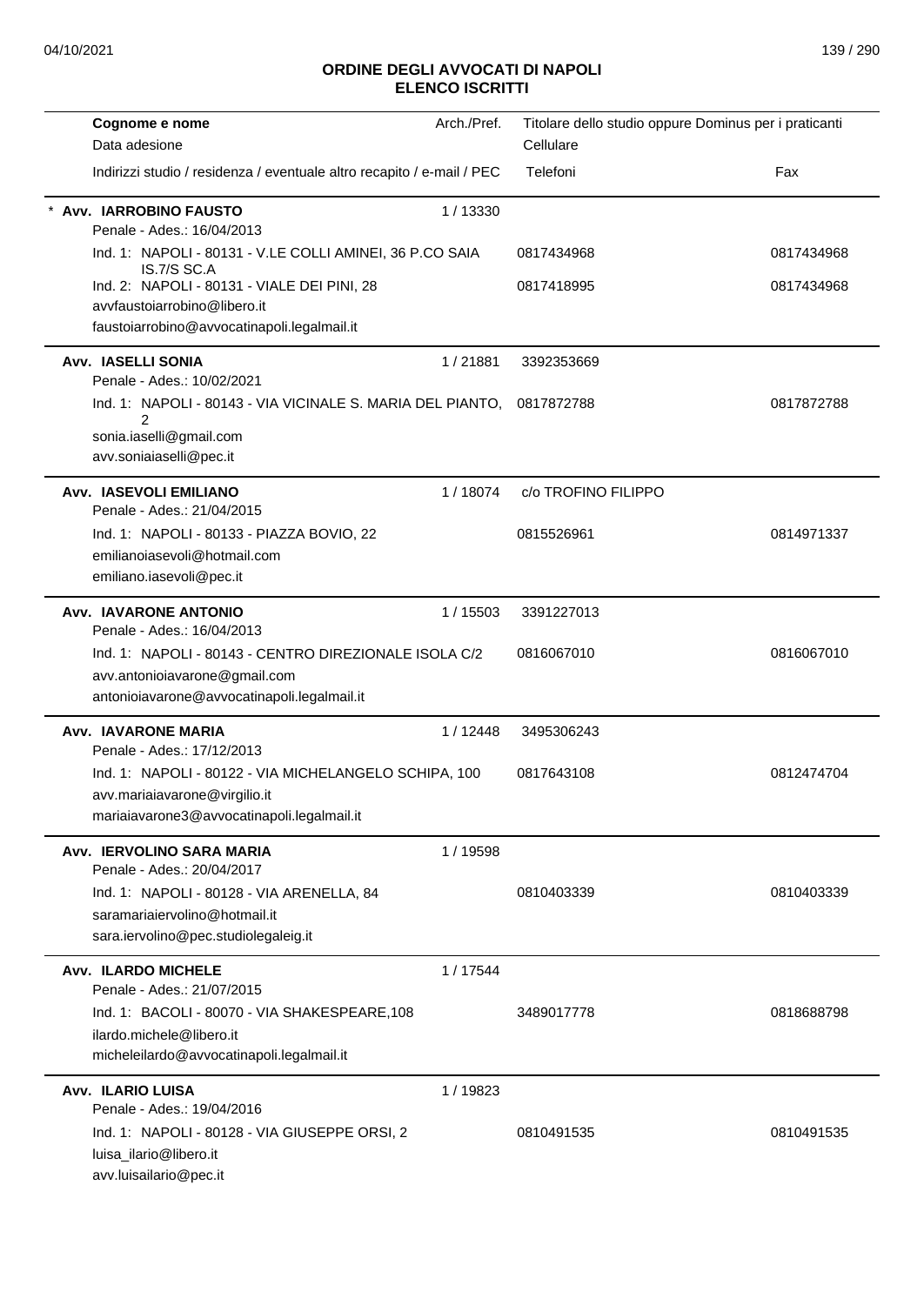| Cognome e nome                                                                                         | Arch./Pref. | Titolare dello studio oppure Dominus per i praticanti |            |
|--------------------------------------------------------------------------------------------------------|-------------|-------------------------------------------------------|------------|
| Data adesione                                                                                          |             | Cellulare                                             |            |
| Indirizzi studio / residenza / eventuale altro recapito / e-mail / PEC                                 |             | Telefoni                                              | Fax        |
| <b>Avv. ILLIANO CONCEZIONE</b><br>Penale - Ades.: 04/10/2011                                           | 1 / 16584   | c/o DE ROSA DAMIANO<br>3389555456                     |            |
| Ind. 1: NAPOLI - 80143 - CENTRO DIREZIONALE ISOLA F/12                                                 |             | 0817346096                                            | 0817346772 |
| Ind. 2: NAPOLI - 80125 - VIA TERRACINA, 354 IS. E                                                      |             |                                                       |            |
| avv.illiano@libero.it                                                                                  |             |                                                       |            |
| avv.concezioneilliano@pec.it                                                                           |             |                                                       |            |
| Avv. ILLIANO IVAN                                                                                      | 1/11791     | 3349216223                                            |            |
| Penale - Ades.: 17/04/2007                                                                             |             |                                                       | 0814288177 |
| Ind. 1: NAPOLI - 80134 - VICO BIANCHI ALLO SPIRITO SANTO, 0814288177<br>1                              |             |                                                       |            |
| ivanilliano@libero.it                                                                                  |             |                                                       |            |
| ivanilliano@avvocatinapoli.legalmail.it                                                                |             |                                                       |            |
| Avv. ILLIANO MARIATERESA                                                                               | 1/7649      |                                                       |            |
| Penale - Ades.: 04/10/2005                                                                             |             |                                                       |            |
| Ind. 1: POZZUOLI - 80078 - VIA SOLFATARA 34                                                            |             | 0815268745                                            | 0815268745 |
| mariateresailliano@avvocatinapoli.legalmail.it                                                         |             |                                                       |            |
| Avv. ILLIANO RAFFAELLA<br>Penale - Ades.: 17/04/2012                                                   | 1/17373     |                                                       |            |
| Ind. 1: POZZUOLI - 80078 - VIA DIOCLEZIANO, 37                                                         |             | 0818665347                                            | 1782704077 |
| raffaella.illiano76@tiscali.it                                                                         |             | studiolegale.illiano@tiscali.it                       |            |
| raffaellailliano@avvocatinapoli.legalmail.it                                                           |             |                                                       |            |
| Avv. IMPARATO RAFFAELA                                                                                 | 1/6725      | 3402411653                                            |            |
| Penale - Ades.: 12/06/2001                                                                             |             |                                                       |            |
| Ind. 1: NAPOLI - 80142 - VIA MILANO, 33<br>Ind. 2: NAPOLI - 80143 - VIA II TRAVERSA MACELLO, 9         |             | 0810335943                                            |            |
| avvraffaellaimparato@libero.it                                                                         |             |                                                       |            |
| raffaelaimparato@avvocatinapoli.legalmail.it                                                           |             |                                                       |            |
| Avv. IMPARATO ROSARIA                                                                                  | 1/12871     | 3208815637                                            |            |
| Penale - Ades.: 21/07/2015                                                                             |             |                                                       |            |
| Ind. 1: POZZUOLI - 80078 - II TRAVERSA LUCIANO, 10                                                     |             | 0818760295                                            |            |
| rosariaimparato@avvocatinapoli.legalmail.it                                                            |             |                                                       |            |
| <b>Avv. IMPERATO LUISA</b><br>Penale - Ades.: 15/12/2013                                               | 1/18071     | 3391350606                                            |            |
| Ind. 1: POZZUOLI - 80078 - VIA ARTIACO, 132                                                            |             | 08119847136                                           | 1782251303 |
| luisaimperato@alice.it                                                                                 |             |                                                       |            |
| avv.luisaimperato@pec.it                                                                               |             |                                                       |            |
| <b>Avv. IMPERATORE MARIAROSARIA</b>                                                                    | 1/13657     |                                                       |            |
| Penale - Ades.: 12/07/2007                                                                             |             |                                                       |            |
| Ind. 1: NAPOLI - 80133 - VIA ROBERTO BRACCO, 45<br>mariarosariaimperatore2@avvocatinapoli.legalmail.it |             | 0815800020                                            | 0815518082 |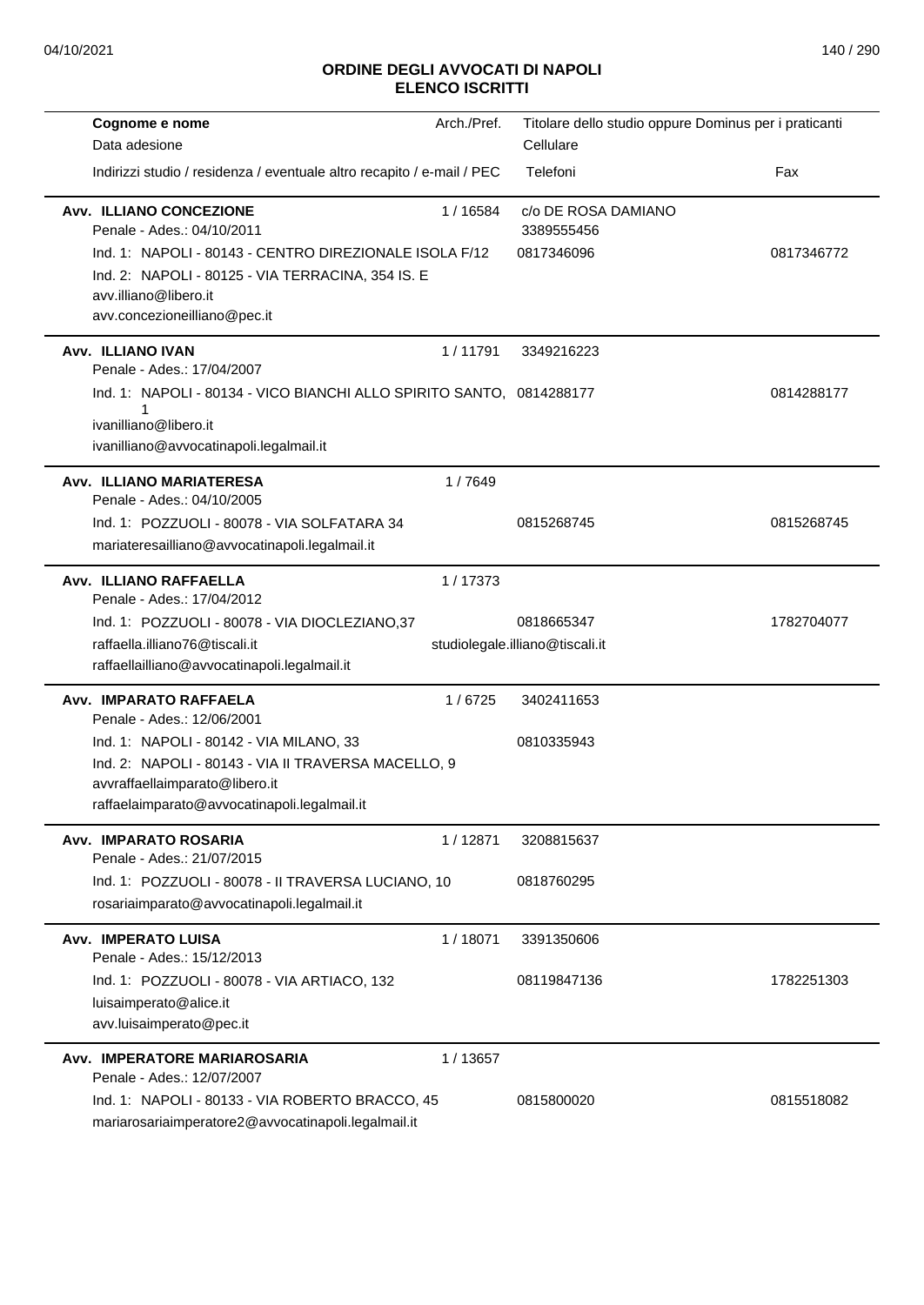| Cognome e nome                                                                                                                                                      | Arch./Pref. | Titolare dello studio oppure Dominus per i praticanti |            |             |
|---------------------------------------------------------------------------------------------------------------------------------------------------------------------|-------------|-------------------------------------------------------|------------|-------------|
| Data adesione                                                                                                                                                       |             | Cellulare                                             |            |             |
| Indirizzi studio / residenza / eventuale altro recapito / e-mail / PEC                                                                                              |             | Telefoni                                              |            | Fax         |
| <b>Avv. IMPERATRICE MARIO</b><br>Penale - Ades.: 10/05/2002                                                                                                         | 1/7423      | 3337233836                                            |            |             |
| Ind. 1: NAPOLI - 80144 - VIA BAKU', 55 P.CO LE RONDINI<br>FABB. A SC. D<br>imperatrice.mario@gmail.com<br>marioimperatrice@avvocatinapoli.legalmail.it              |             | 0816584584                                            |            | 0810107750  |
| Avv. IMPRADICE SALVATORE                                                                                                                                            | 1/5303      |                                                       |            |             |
| Penale - Ades.: 08/10/2002<br>Ind. 1: NAPOLI - 80146 - VIA FERRANTE IMPARATO, 84<br>segreteria@studioimpradice.it<br>salvatoreimpradice@avvocatinapoli.legalmail.it |             | 0817529945                                            |            | 0817529945  |
| Avv. IMPROTA ANNARITA<br>Penale - Ades.: 15/04/2014                                                                                                                 | 1/18406     |                                                       |            |             |
| Ind. 1: PORTICI - 80055 - VIA A. DIAZ, 115<br>improtaannarita@libero.it<br>improtaannarita@pec.it                                                                   |             | 0813425621                                            |            |             |
| <b>Avv. IMPROTA FULVIO</b><br>Penale - Ades.: 22/10/2019                                                                                                            | 1/21239     | 3349410446                                            |            |             |
| Ind. 1: NAPOLI - 80147 - VIA NUOVA DELLE BRECCE, 44<br>fulvio.improta@gmail.com<br>fulvio.improta@pec.it                                                            |             | 0815595300                                            |            |             |
| <b>Avv. IMPROTA SERENA</b><br>Penale - Ades.: 06/07/2010                                                                                                            | 1/15751     | 3470813628                                            |            |             |
| Ind. 1: SAN GIORGIO A CREMANO - 80046 - VIA MANZONI,<br>216/E                                                                                                       |             | 0817717602                                            |            | 0817717602  |
| Ind. 2: MADDALONI - 81024 - VIA LIMA, 8<br>avv.serenaimprota@libero.it<br>serenaimprota@avvocatinapoli.legalmail.it                                                 |             | 08231872490                                           |            | 08231872490 |
| <b>Avv. INFANTE VINCENZO</b><br>Penale - Ades.: 19/04/2011                                                                                                          | 1/4082      |                                                       |            |             |
| Ind. 1: NAPOLI - 80138 - CORSO UMBERTO I N.90<br>vincenzoinfante@avvocatinapoli.legalmail.it                                                                        |             | 081265559                                             |            | 0818763628  |
| <b>Avv. INGENITO ANDREA</b><br>Penale - Ades.: 17/04/2012                                                                                                           | 1/17382     | 3331806685                                            |            |             |
| Ind. 1: PORTICI - 80055 - CORSO GARIBALDI, 179<br>aingenito73@gmail.com<br>andreaingenito@avvocatinapoli.legalmail.it                                               |             | 0813041627                                            |            | 0813041627  |
| Avv. INSERRA GAETANO<br>Penale - Ades.: 02/10/2001                                                                                                                  | 1/5309      | 3356545824                                            |            |             |
| Ind. 1: NAPOLI - 80133 - PIAZZA G. BOVIO, 33<br>avv.gaetanoinserra@libero.it<br>gaetanoinserra@avvocatinapoli.legalmail.it                                          |             | 0815527999                                            | 0815528005 |             |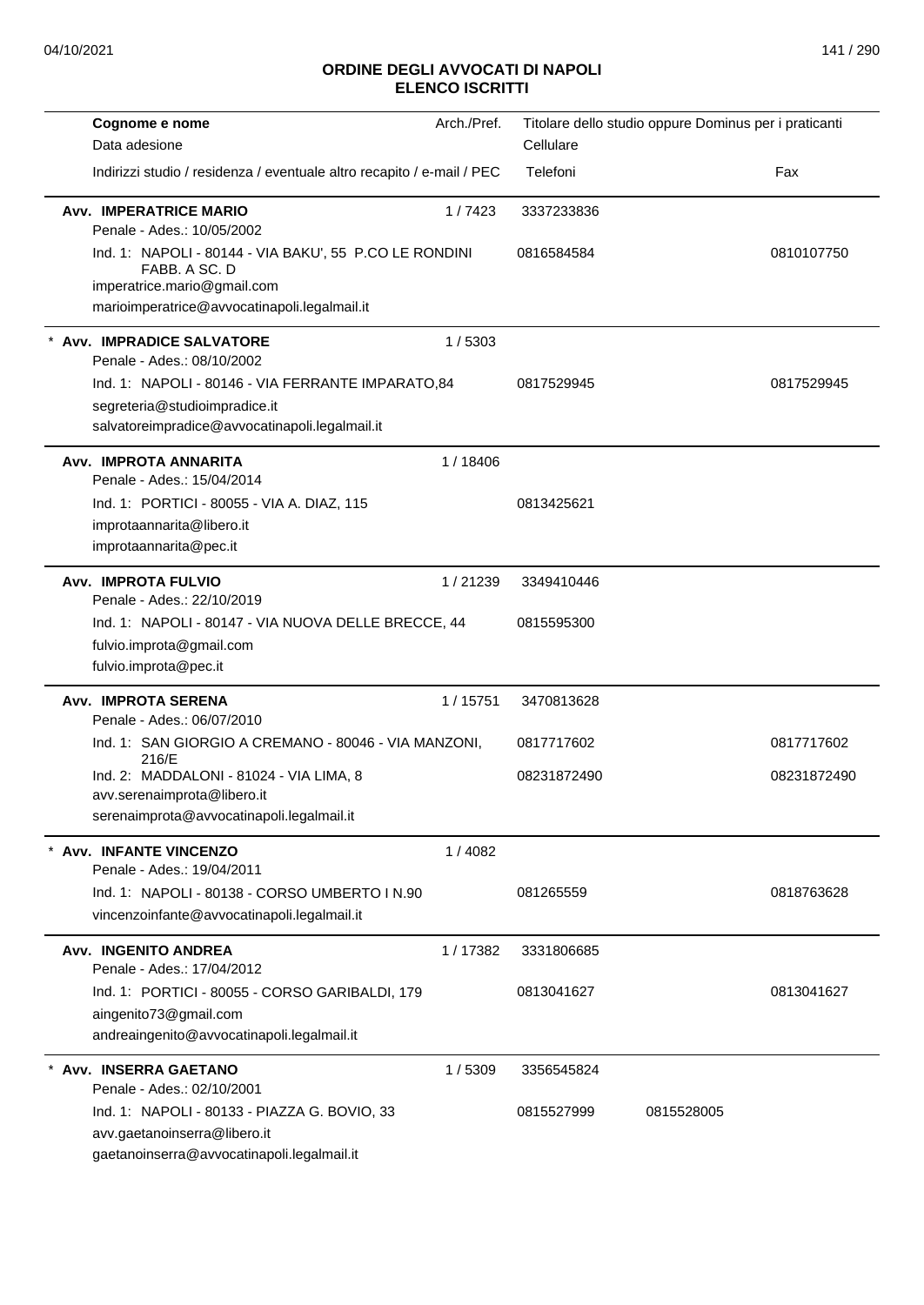| Cognome e nome                                                         | Arch./Pref. |            | Titolare dello studio oppure Dominus per i praticanti |            |
|------------------------------------------------------------------------|-------------|------------|-------------------------------------------------------|------------|
| Data adesione                                                          |             | Cellulare  |                                                       |            |
| Indirizzi studio / residenza / eventuale altro recapito / e-mail / PEC |             | Telefoni   |                                                       | Fax        |
| Avv. INSERRA GERARDO<br>Penale - Ades.: 02/10/2001                     | 1/1034      |            |                                                       |            |
| Ind. 1: NAPOLI - 80133 - PIAZZA BOVIO 33                               |             | 0815527999 | 0815528005                                            |            |
| gerardoinserra@avvocatinapoli.legalmail.it                             |             |            |                                                       |            |
|                                                                        |             |            |                                                       |            |
| Avv. INSOGNA GIOVANNA<br>Penale - Ades.: 26/10/2010                    | 1/13755     | 3382926623 |                                                       |            |
|                                                                        |             | 0817147120 |                                                       | 0817147120 |
| Ind. 1: NAPOLI - 80121 - VIA V. CUOCO, 5<br>giovannainsogna@libero.it  |             |            |                                                       |            |
| giovannainsogna@avvocatinapoli.legalmail.it                            |             |            |                                                       |            |
|                                                                        |             |            |                                                       |            |
| Avv. INTONTI PATRIZIA<br>Penale - Ades.: 28/10/2003                    | 1/7904      | 3338937721 |                                                       |            |
| Ind. 1: NAPOLI - 80122 - VIA ANDREA D'ISERNIA, 38                      |             | 081668886  |                                                       | 081668886  |
| patrizia.intonti@virgilio.it                                           |             |            |                                                       |            |
| patriziaintonti@avvocatinapoli.legalmail.it                            |             |            |                                                       |            |
|                                                                        |             |            |                                                       |            |
| <b>Avv. IODICE BRUNELLA</b><br>Penale - Ades.: 17/12/2013              | 1/16233     | 3896855414 |                                                       |            |
| Ind. 1: NAPOLI - 80121 - VIA G. CARDUCCI, 6                            |             | 0817612055 |                                                       | 0817612085 |
| b.run@hotmail.it                                                       |             |            |                                                       |            |
| brunellaiodice@avvocatinapoli.legalmail.it                             |             |            |                                                       |            |
|                                                                        |             |            |                                                       |            |
| <b>Avv. IODICE EMANUELA</b><br>Penale - Ades.: 20/04/2017              | 1/21105     | 3476404395 |                                                       |            |
| Ind. 1: NAPOLI - 80122 - VIA ANDREA D'ISERNIA, 16                      |             | 0817612741 |                                                       | 081668688  |
| Ind. 2: SANT'AGNELLO - 80065 - VIA IOMMELLA GRANDE, 17                 |             | 081        |                                                       | 081        |
| emanuelaiodice@hotmail.it                                              |             |            |                                                       |            |
| emanuelaiodice@avvocatinapoli.legalmail.it                             |             |            |                                                       |            |
| Avv. IODICE GIOVANNA                                                   | 1 / 15795   | 3293164857 |                                                       |            |
| Penale - Ades.: 20/04/2010                                             |             |            |                                                       |            |
| Ind. 1: NAPOLI - 80142 - VIA MILANO, 57                                |             | 0810609857 |                                                       | 0810609857 |
| studiolegaleiodicegiovanna@gmail.com                                   |             |            |                                                       |            |
| giovannaiodice1@avvocatinapoli.legalmail.it                            |             |            |                                                       |            |
| <b>Avv. IODICE GIULIO</b>                                              | 1/5700      | 3392098086 |                                                       |            |
| Penale - Ades.: 19/12/2006                                             |             |            |                                                       |            |
| Ind. 1: NAPOLI - 80147 - VIA G.B. VELA, 170                            |             | 0815728120 |                                                       | 0815728120 |
| giulio.iodice@gmail.com                                                |             |            |                                                       |            |
| giulioiodice@pec.it                                                    |             |            |                                                       |            |
| Avv. IOIMO GENNARO                                                     | 1/13482     |            |                                                       |            |
| Penale - Ades.: 17/04/2007                                             |             |            |                                                       |            |
| Ind. 1: NAPOLI - 80139 - VICO VASTO A CAPUANA, 60                      |             | 081287808  |                                                       | 081287808  |
| gennaroioimo@libero.it                                                 |             |            |                                                       |            |
| gennaroioimo@avvocatinapoli.legalmail.it                               |             |            |                                                       |            |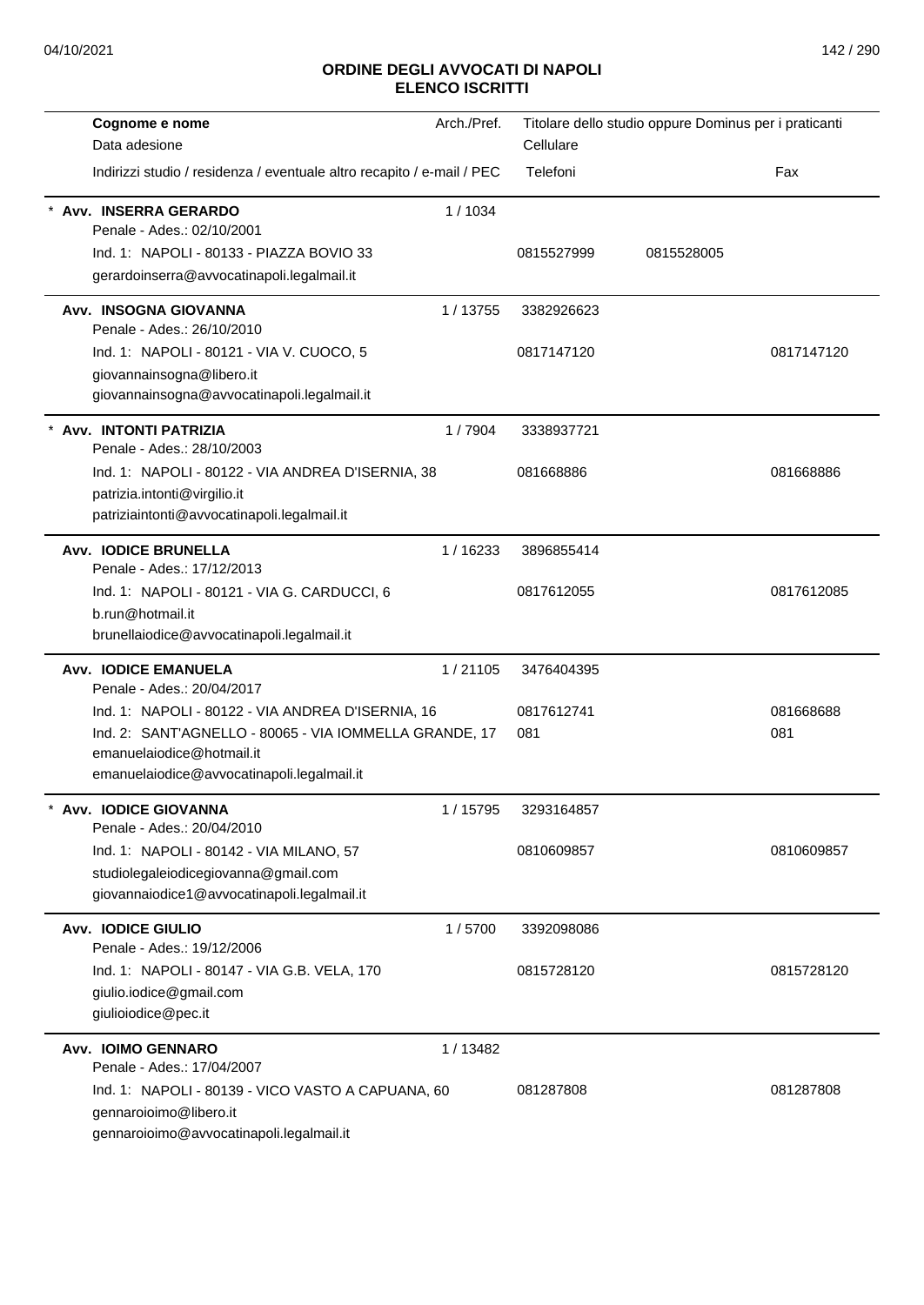| Cognome e nome                                                         | Arch./Pref. |             | Titolare dello studio oppure Dominus per i praticanti |             |
|------------------------------------------------------------------------|-------------|-------------|-------------------------------------------------------|-------------|
| Data adesione                                                          |             | Cellulare   |                                                       |             |
| Indirizzi studio / residenza / eventuale altro recapito / e-mail / PEC |             | Telefoni    |                                                       | Fax         |
| <b>Avv. IONTA ROBERTO</b><br>Penale - Ades.: 17/04/2007                | 1/10414     | 3382184554  |                                                       |             |
| Ind. 1: NAPOLI - 80125 - VIA DIOCLEZIANO, 178                          |             | 0812393137  |                                                       | 0812393137  |
| robertoionta@libero.it                                                 |             |             |                                                       |             |
| robertoionta@avvocatinapoli.legalmail.it                               |             |             |                                                       |             |
| Avv. IORIO GISA<br>Penale - Ades.: 06/07/2010                          | 1/15976     | 3384247190  |                                                       |             |
| Ind. 1: NAPOLI - 80128 - VIA CONSALVO CARELLI, 24                      |             | 08119578500 |                                                       | 08119578494 |
| gisaiorio@gmail.com                                                    |             |             |                                                       |             |
| gisaiorio@avvocatinapoli.legalmail.it                                  |             |             |                                                       |             |
| Avv. IORIO GUGLIELMO<br>Penale - Ades.: 17/12/2013                     | 1/18268     |             |                                                       |             |
| Ind. 1: NAPOLI - 80128 - VIA CONSALVO CARELLI, 24                      |             | 08119578494 | 08119578500                                           |             |
| avv.guglielmoiorio@gmail.com                                           |             |             |                                                       |             |
| guglielmoiorio@avvocatinapoli.legalmail.it                             |             |             |                                                       |             |
| Avv. IORIO TIZIANA<br>Penale - Ades.: 21/04/2009                       | 1/14992     |             |                                                       |             |
| Ind. 1: NAPOLI - 80143 - VIA NAZIONALE, 107                            |             | 081264449   |                                                       | 081268662   |
| tiziana.iorio@gmail.com                                                |             |             |                                                       |             |
| tizianaiorio@avvocatinapoli.legalmail.it                               |             |             |                                                       |             |
| Avv. IOSSA DANIELA<br>Penale - Ades.: 22/01/2019                       | 1/21162     | 3389973068  |                                                       |             |
| Ind. 1: NAPOLI - 80121 - CORSO VITTORIO EMANUELE, 112                  |             | 08119807314 |                                                       | 0810030517  |
| iossa.unisob@gmail.com                                                 |             |             |                                                       |             |
| danielaiossa@avvocatinapoli.legalmail.it                               |             |             |                                                       |             |
| <b>Avv. IOSSA FEDERICO</b><br>Penale - Ades.: 03/10/2006               | 1/10462     | 3356795893  |                                                       |             |
| Ind. 1: NAPOLI - 80138 - CORSO UMBERTO I, 75                           |             | 0815525434  |                                                       | 0814109707  |
| studiolegaleiossa@libero.it                                            |             |             |                                                       |             |
| federicoiossa@avvocatinapoli.legalmail.it                              |             |             |                                                       |             |
| Avv. IOVINO LOREDANA<br>Penale - Ades.: 22/03/2005                     | 1/11215     | 3404577091  |                                                       |             |
| Ind. 1: BARANO D'ISCHIA - 80072 - VIA SAN GIORGIO, 63                  |             | 081906060   |                                                       | 081906060   |
| avv.loredanaiovino@gmail.com                                           |             |             |                                                       |             |
| loredanaiovino@avvocatinapoli.legalmail.it                             |             |             |                                                       |             |
| Avv. IOZZI ANTONIO<br>Penale - Ades.: 15/12/2015                       | 1/18610     | 3701376039  |                                                       |             |
| Ind. 1: NAPOLI - 80128 - VIA DOMENICO FONTANA, 81 - PAL.               |             | 3701376039  |                                                       |             |
| 14<br>avv.iozzi@gmail.com                                              |             |             |                                                       |             |
| avv.iozzi@pec.it                                                       |             |             |                                                       |             |
| <b>Avv. IPPOLITO CARMINE</b>                                           | 1/7824      | 3393491818  |                                                       |             |
| Penale - Ades.: 12/06/2001                                             |             |             |                                                       |             |
| Ind. 1: NAPOLI - 80139 - VIA A. POERIO, 33<br>avvc.ippolito@pec.it     |             | 0816580706  |                                                       |             |
|                                                                        |             |             |                                                       |             |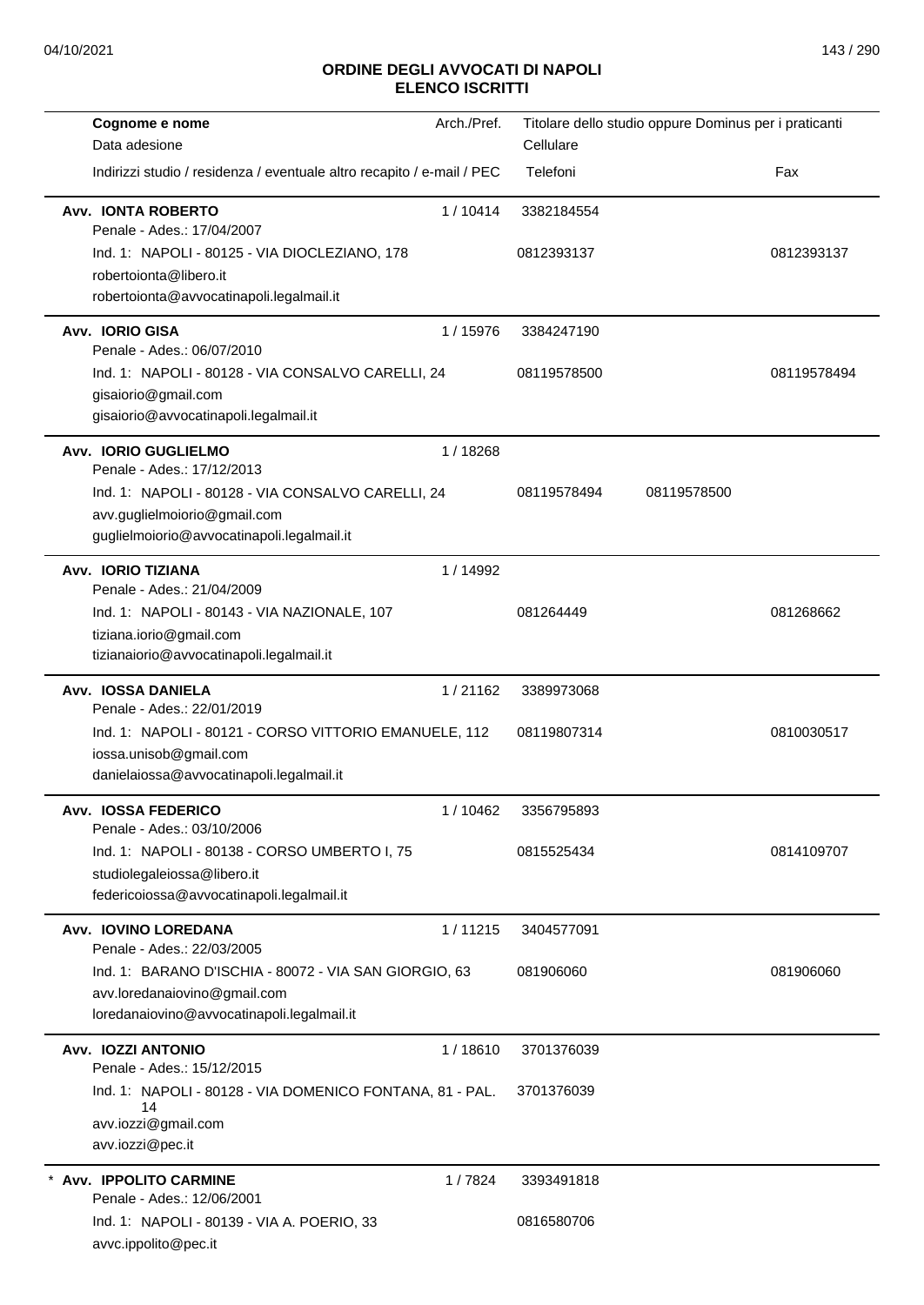| Arch./Pref.<br>Cognome e nome                                                                                                         | Titolare dello studio oppure Dominus per i praticanti |             |
|---------------------------------------------------------------------------------------------------------------------------------------|-------------------------------------------------------|-------------|
| Data adesione                                                                                                                         | Cellulare                                             |             |
| Indirizzi studio / residenza / eventuale altro recapito / e-mail / PEC                                                                | Telefoni                                              | Fax         |
| Avv. IPPOLITO MARCO<br>1/17880<br>Penale - Ades.: 16/04/2013                                                                          | 3336872040                                            |             |
| Ind. 1: NAPOLI - 80138 - CORSO UMBERTO I, 228<br>marcoippolito4@virgilio.it<br>marcoippolito@avvocatinapoli.legalmail.it              | 08118904517                                           | 08118904517 |
| <b>Avv. IRACE AMNERIS</b><br>1 / 19340                                                                                                |                                                       |             |
| Penale - Ades.: 05/07/2016<br>Ind. 1: NAPOLI - 80132 - VIA MONTE DI DIO, 1/E<br>avvocato.a.irace@gmail.com<br>avvocato.a.irace@pec.it | 0815627082                                            | 0812130799  |
| <b>Avv. IRACE VINCENZO</b><br>1/12810<br>Penale - Ades.: 07/07/2015                                                                   | 3396113106                                            |             |
| Ind. 1: NAPOLI - 80136 - VIA GIACINTO GIGANTE, 34                                                                                     | 0813655719                                            | 0813655719  |
| Ind. 2: NAPOLI - 80143 - CENTRO DIREZIONALE IS. G/1                                                                                   | 0817879618                                            | 0817879221  |
| iracelegale@gmail.com<br>vincenzoirace@avvocatinapoli.legalmail.it                                                                    |                                                       |             |
| Avv. ISOLA ESPOSITO PAOLA<br>1/18858<br>Penale - Ades.: 12/05/2015                                                                    | 3396484935                                            |             |
| Ind. 1: NAPOLI - 80143 - VIA G. PORZIO CENTRO DIREZ. IS.<br>G/8<br>isola.84@hotmail.it                                                | 0815636788                                            | 0815636788  |
| paolaisolaesposito@avvocatinapoli.legalmail.it                                                                                        |                                                       |             |
| <b>Avv. ISSER GIOVANNA</b><br>1/16309<br>Penale - Ades.: 25/01/2011                                                                   | 3332900082                                            |             |
| Ind. 1: POZZUOLI - 80078 - VIA GEROLOMINI, 33                                                                                         | 0815262705                                            | 0815262705  |
| giovanna.isser@libero.it<br>giovannaisser@avvocatinapoli.legalmail.it                                                                 |                                                       |             |
| Avv. IZZO ANNA<br>1/21960                                                                                                             | 3338157870                                            |             |
| Penale - Ades.: 20/01/2021                                                                                                            |                                                       |             |
| Ind. 1: NAPOLI - 80143 - CENTRO DIR. ISOLA C/9 TORRE<br><b>GIULIA</b>                                                                 | 3338157870                                            |             |
| anna.izzo110@virgilio.it<br>annaizzo1@avvocatinapoli.legalmail.it                                                                     |                                                       |             |
| Avv. IZZO EDUARDO<br>1/19361                                                                                                          |                                                       |             |
| Penale - Ades.: 15/12/2015                                                                                                            |                                                       |             |
| Ind. 1: POZZUOLI - 80078 - VIA MISENO, 4                                                                                              | 0818664223                                            | 0818664223  |
| avveduardoizzo@gmail.com<br>avveduardoizzo@pec.it                                                                                     |                                                       |             |
| Avv. IZZO GABRIELLA<br>1/10409<br>Penale - Ades.: 22/03/2005                                                                          | 3339289704                                            |             |
| Ind. 1: NAPOLI - 80131 - VIA S.GIACOMO DE CAPRI 177/c                                                                                 | 0817701568                                            | 0817701568  |
| gabrizzo95@libero.it<br>gabriellaizzo@avvocatinapoli.legalmail.it                                                                     |                                                       |             |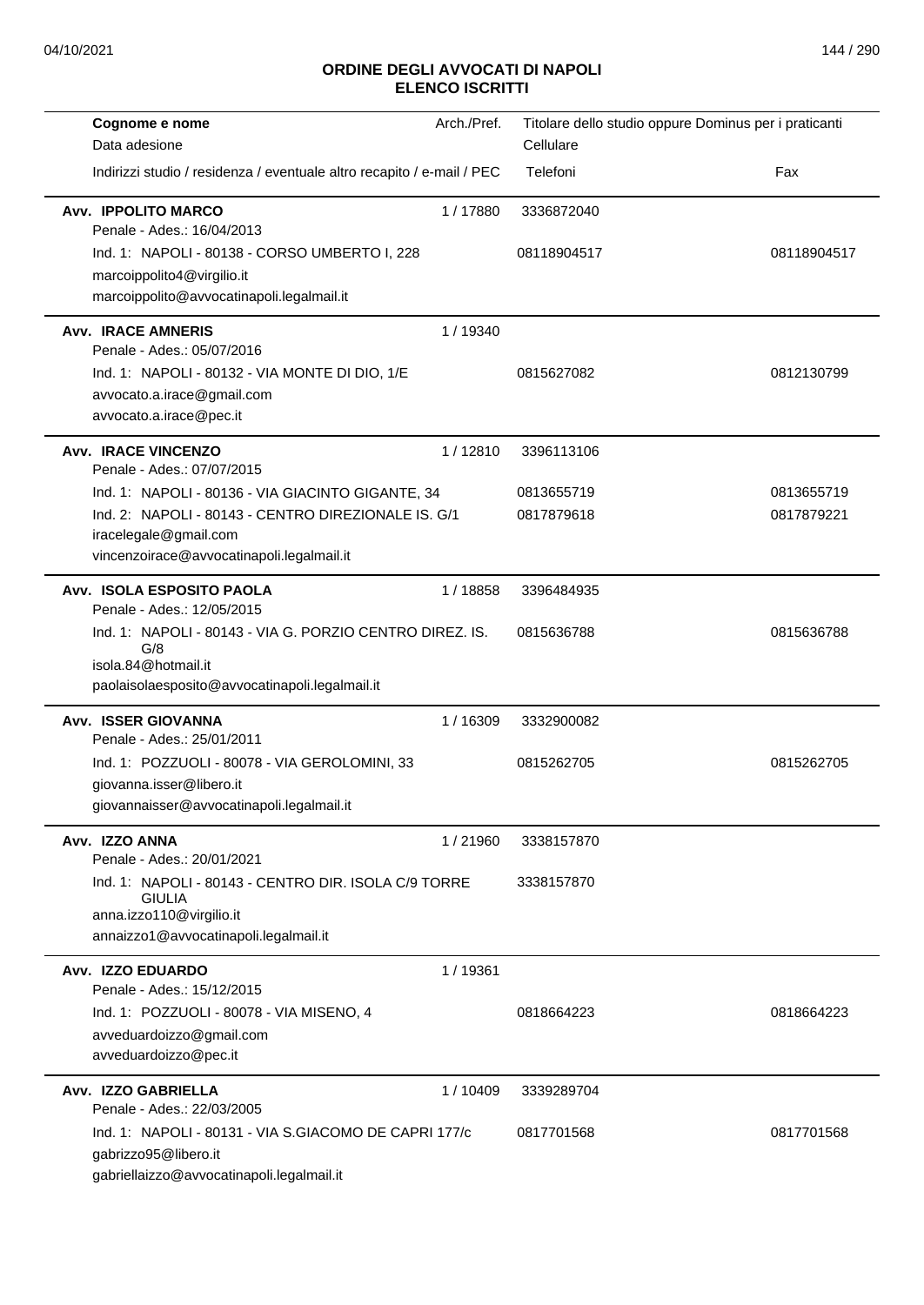| Cognome e nome                                                                              | Arch./Pref. | Titolare dello studio oppure Dominus per i praticanti |             |
|---------------------------------------------------------------------------------------------|-------------|-------------------------------------------------------|-------------|
| Data adesione                                                                               |             | Cellulare                                             |             |
| Indirizzi studio / residenza / eventuale altro recapito / e-mail / PEC                      |             | Telefoni                                              | Fax         |
| Avv. IZZO GUIDO<br>Penale - Ades.: 12/11/2002                                               | 1/5131      | 335407413                                             |             |
| Ind. 1: NAPOLI - 80136 - VIA LEONE MARSICANO, 5<br>guidoizzo@libero.it                      |             | 0815492819                                            | 0815492554  |
| guidoizzo@avvocatinapoli.legalmail.it                                                       |             |                                                       |             |
| Avv. IZZO LUCIO<br>Penale - Ades.: 30/01/2018                                               | 1/20763     | 3471984147                                            |             |
| Ind. 1: POZZUOLI - 80078 - VIA MISENO, 4<br>lucioizzo52@gmail.com<br>avvlucioizzo@pec.it    |             | 0818664223                                            | 0818664223  |
| Avv. IZZO VALERIO<br>Penale - Ades.: 13/10/2015                                             | 1/13327     |                                                       |             |
| Ind. 1: NAPOLI - 80133 - PIAZZA BOVIO, 22<br>valerioizzo73@gmail.com<br>valerioizzo@pec.it  |             | 08118638655                                           | 08118638656 |
|                                                                                             |             |                                                       |             |
| Avv. IZZO VITTORIA<br>Penale - Ades.: 06/10/2015                                            | 1/19270     |                                                       |             |
| Ind. 1: NAPOLI - 80138 - PIAZZA NICOLA AMORE, 6                                             |             | 08119364783                                           | 08119364783 |
| avv.vittoriaizzo@gmail.com<br>vittoriaizzo@avvocatinapoli.legalmail.it                      |             |                                                       |             |
| Avv. JANNON MARCO<br>Penale - Ades.: 03/11/2015                                             | 1/19238     |                                                       |             |
| Ind. 1: NAPOLI - 80143 - VIA SERAFINO BISCARDI, 13                                          |             | 0817501850                                            | 0817501850  |
| jannonmarco@libero.it<br>marcojannon@avvocatinapoli.legalmail.it                            |             |                                                       |             |
| Avv. KERAMBRUN JEAN JACQUES<br>Penale - Ades.: 24/02/2004                                   | 1/7711      | 3357462829                                            |             |
| Ind. 1: NAPOLI - 80143 - CENTRO DIREZIONALE, IS.B/3                                         |             | 0817341010                                            |             |
| jeanjacqueskerambrun@studiokerambrun.it<br>jeanjacqueskerambrun@avvocatinapoli.legalmail.it |             |                                                       |             |
| Avv. LA BARBIERA GIULIO<br>Penale - Ades.: 15/01/2020                                       | 1/22209     | 3381427050                                            |             |
| Ind. 1: NAPOLI - 80124 - VIA TIBERIO, 75                                                    |             | 0815931548                                            | 0815931548  |
| quintusfabiusmaximus@libero.it<br>giuliolabarbiera.aruba@pec.it                             |             |                                                       |             |
| Avv. LA MARCA LUCIA<br>Penale - Ades.: 09/06/2021                                           | 1/22070     | 3477198954                                            |             |
| Ind. 1: NAPOLI - 80138 - CORSO UMBERTO I, 381                                               |             | 081286264                                             | 081286264   |
| lucia.lamarca@hotmail.it                                                                    |             |                                                       |             |
| lucialamarca1@avvocatinapoli.legalmail.it                                                   |             |                                                       |             |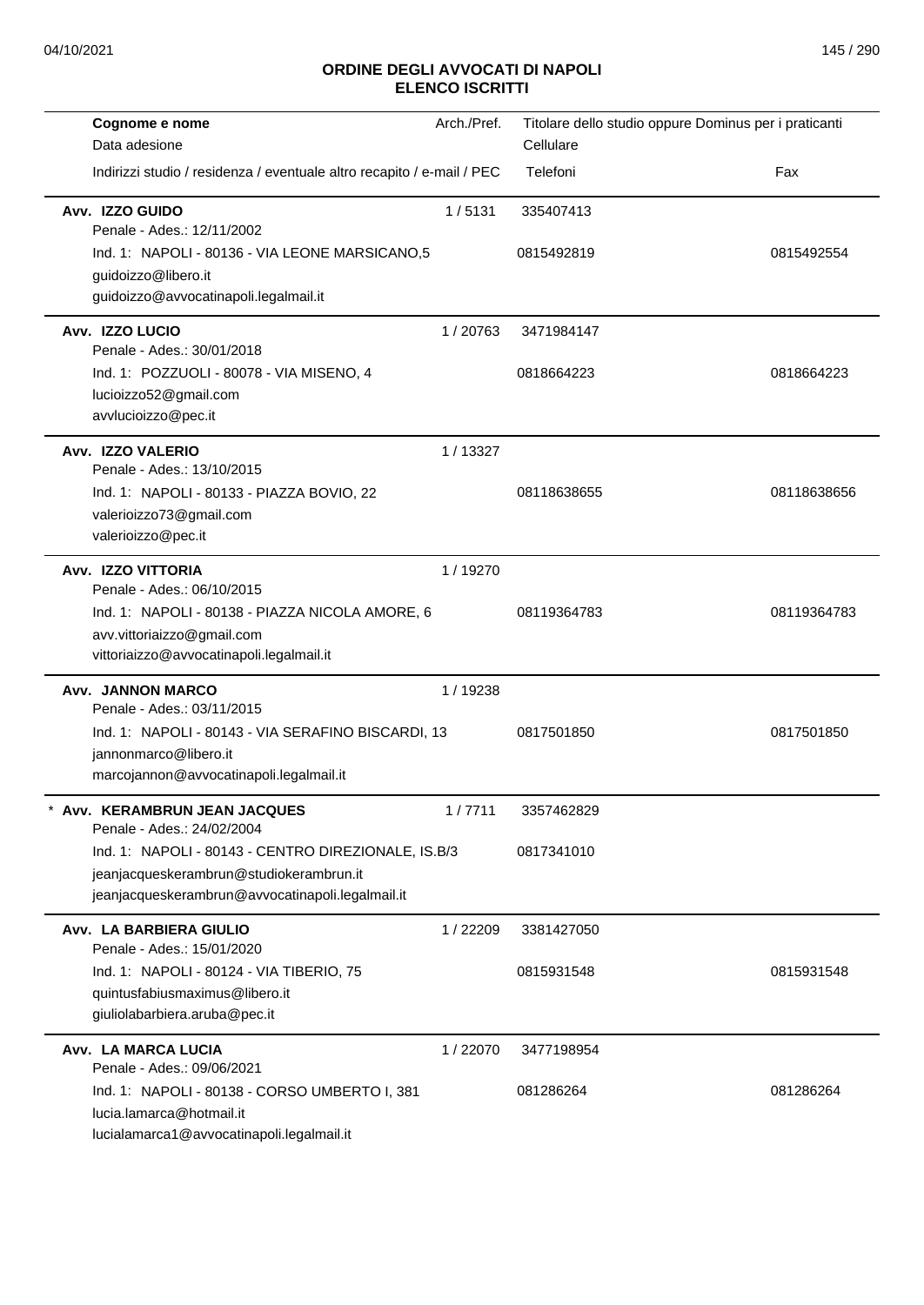| Cognome e nome                                                                                                                                                                                              | Arch./Pref. | Titolare dello studio oppure Dominus per i praticanti |                               |                            |
|-------------------------------------------------------------------------------------------------------------------------------------------------------------------------------------------------------------|-------------|-------------------------------------------------------|-------------------------------|----------------------------|
| Data adesione                                                                                                                                                                                               |             | Cellulare                                             |                               |                            |
| Indirizzi studio / residenza / eventuale altro recapito / e-mail / PEC                                                                                                                                      |             | Telefoni                                              |                               | Fax                        |
| Avv. LA PIETRA MARIKA<br>Penale - Ades.: 06/05/2020                                                                                                                                                         | 1/21658     | 3314808363                                            |                               |                            |
| Ind. 1: NAPOLI - 80143 - VIA PORZIO, 5 - CENTRO DIR. IS. G/1, 3314808363<br>SC. C, INT. 34<br>lapietra.marika@libero.it<br>lapietramarika@pec.it                                                            |             |                                                       | 0810200176                    |                            |
| Avv. LA RANA AGOSTINO<br>Penale - Ades.: 12/06/2001                                                                                                                                                         | 1/7464      | 3392940836                                            | 3891740220                    |                            |
| Ind. 1: NAPOLI - 80138 - CORSO UMBERTO I, 228<br>Ind. 2: VICO EQUENSE - 80069 - VIA LUIGI DE FEO, 6 - PRIMO 08119818208<br><b>PIANO</b><br>avvochic@gmail.com<br>agostinolarana@avvocatinapoli.legalmail.it |             | 081200990                                             | 3392940836                    | 08119911674<br>08119818208 |
| Avv. LA ROSA CLAUDIO<br>Penale - Ades.: 03/07/2012                                                                                                                                                          | 1/16456     | 3403082006                                            | c/o SENATORE BARTOLO GIUSEPPE |                            |
| Ind. 1: NAPOLI - 80134 - VIA TOLEDO, 205<br>claudiolarosa@alice.it<br>claudiolarosa@avvocatinapoli.legalmail.it                                                                                             |             | 081400028                                             |                               | 081422077                  |
| Avv. LA ROTONDA FABIO<br>Penale - Ades.: 26/06/2001                                                                                                                                                         | 1/5132      | 3776711315                                            |                               |                            |
| Ind. 1: NAPOLI - 80135 - SALITA STELLA, 39<br>avv.fabiolarotonda@gmail.com<br>avv.fabiolarotonda@mypec.eu                                                                                                   |             | 08119720270                                           |                               | 08119318556                |
| * Avv. LA VENUTA ANGELA<br>Penale - Ades.: 20/12/2005                                                                                                                                                       | 1/12546     | 3333107817                                            |                               |                            |
| Ind. 1: NAPOLI - 80134 - VIA MADDALONI, 6<br>studiolavenuta@gmail.com<br>angelalavenuta@avvocatinapoli.legalmail.it                                                                                         |             | 3333107817                                            |                               | 0810113094                 |
| Avv. LA VENUTA GIUSEPPE<br>Penale - Ades.: 14/12/2010                                                                                                                                                       | 1/16250     |                                                       |                               |                            |
| Ind. 1: NAPOLI - 80133 - VIA TOLEDO 373<br>giuseppelavenuta@hotmail.com<br>giuseppelavenuta@avvocatinapoli.legalmail.it                                                                                     |             | 0810607904                                            |                               |                            |
| Avv. LADOGANA ANDREA<br>Penale - Ades.: 02/07/2013                                                                                                                                                          | 1/18084     | 3332904098                                            |                               |                            |
| Ind. 1: NAPOLI - 80138 - CORSO UMBERTO I, 7<br>andrea.ladogana@libero.it<br>andrealadogana@avvocatinapoli.legalmail.it                                                                                      |             | 08119503600                                           |                               |                            |
| Avv. LAGANA' CLAUDIA<br>Penale - Ades.: 21/04/2015                                                                                                                                                          | 1/19017     |                                                       |                               |                            |
| Ind. 1: NAPOLI - 80125 - VIA GIACOMO LEOPARDI, 140<br>clalag@tiscali.it<br>claudialagana@avvocatinapoli.legalmail.it                                                                                        |             | 0815935884                                            |                               |                            |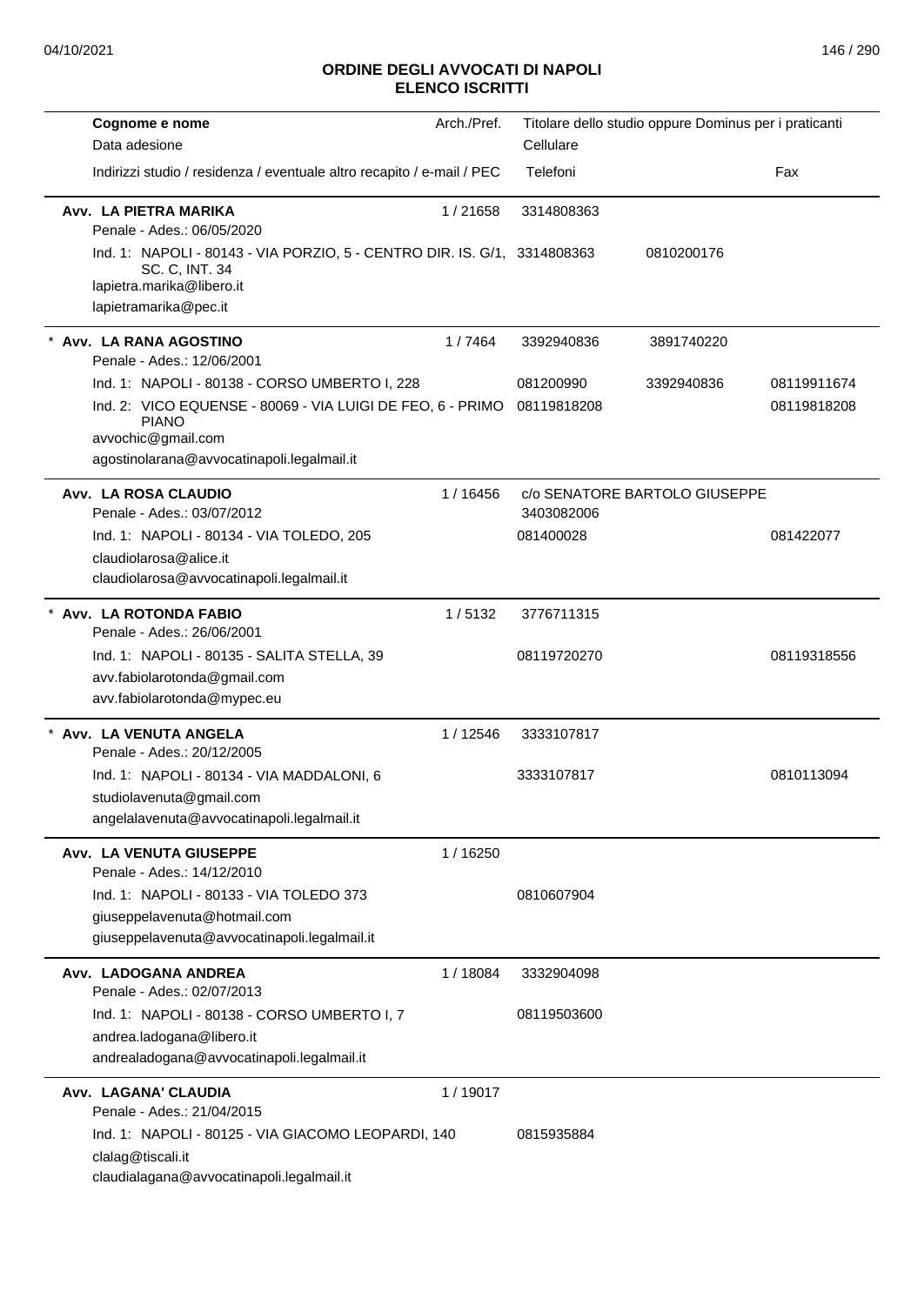| Cognome e nome                                                                                                                                 | Arch./Pref. | Titolare dello studio oppure Dominus per i praticanti |            |
|------------------------------------------------------------------------------------------------------------------------------------------------|-------------|-------------------------------------------------------|------------|
| Data adesione                                                                                                                                  |             | Cellulare                                             |            |
| Indirizzi studio / residenza / eventuale altro recapito / e-mail / PEC                                                                         |             | Telefoni                                              | Fax        |
| Avv. LAGHI GAETANO<br>Penale - Ades.: 12/06/2001                                                                                               | 1/7400      | 3356387600                                            |            |
| Ind. 1: NAPOLI - 80121 - VIA DEI MILLE, 40 SCALA A<br>gaetanolaghi@libero.it<br>gaetanolaghi@avvocatinapoli.legalmail.it                       |             | 081419469                                             | 081407317  |
| Avv. LAGO IOLANDA<br>Penale - Ades.: 01/07/2014                                                                                                | 1 / 15958   | 3396883989                                            |            |
| Ind. 1: PORTICI - 80055 - CORSO GARIBALDI, 164 - VILLA CALI 0815963474<br>avv.iolandalago@libero.it<br>iolandalago@avvocatinapoli.legalmail.it |             |                                                       | 0815963474 |
| Avv. LAGUARAGNELLA ANGELA<br>Penale - Ades.: 20/03/2007                                                                                        | 1/13587     | 3203118443                                            |            |
| Ind. 1: SAN GIORGIO A CREMANO - 80046 - VIA MARCONI, 48<br>angelalaguaragnella@libero.it<br>angelalaguaragnella@avvocatinapoli.legalmail.it    |             | 3203118443                                            |            |
| Avv. LAI SIMONA<br>Penale - Ades.: 03/10/2006                                                                                                  | 1/9006      | c/o PECORARO GENNARO                                  |            |
| Ind. 1: NAPOLI - 80121 - PIAZZA AMEDEO, 8<br>simla68@libero.it<br>simonalai@avvocatinapoli.legalmail.it                                        |             | 081665657                                             | 081666700  |
| Avv. LALA MARCELLO<br>Penale - Ades.: 20/04/2006                                                                                               | 1/11834     | 3336567275                                            |            |
| Ind. 1: NAPOLI - 80132 - VIA GAETANO FILANGIERI, 48<br>avv.marlala@gmail.com<br>marcellolala@avvocatinapoli.legalmail.it                       |             | 081400934                                             |            |
| Avv. LALLO GAETANO<br>Penale - Ades.: 21/11/2017                                                                                               | 1/13178     | 3382187114                                            |            |
| Ind. 1: NAPOLI - 80144 - CORSO SECONDIGLIANO, 230/C<br>avvlallog@libero.it<br>gaetano.lallo@pec.it                                             |             | 08118169312                                           | 0817375423 |
| Avv. LALLO GENNARO<br>Penale - Ades.: 20/04/2006                                                                                               | 1/10195     | 3921304796                                            |            |
| Ind. 1: NAPOLI - 80144 - CORSO SECONDIGLIANO, 230/C<br>studiolegalelallo@virgilio.it<br>studiolegalelallo@pec.it                               |             | 0817366387                                            | 0817375423 |
| Avv. LAMA ALFREDO<br>Penale - Ades.: 30/11/2004                                                                                                | 1/4050      |                                                       |            |
| Ind. 1: NAPOLI - 80139 - VIA CARRIERA GRANDE, 32<br>cash777@libero.it<br>cash777@pec.it                                                        |             | 3388938498                                            |            |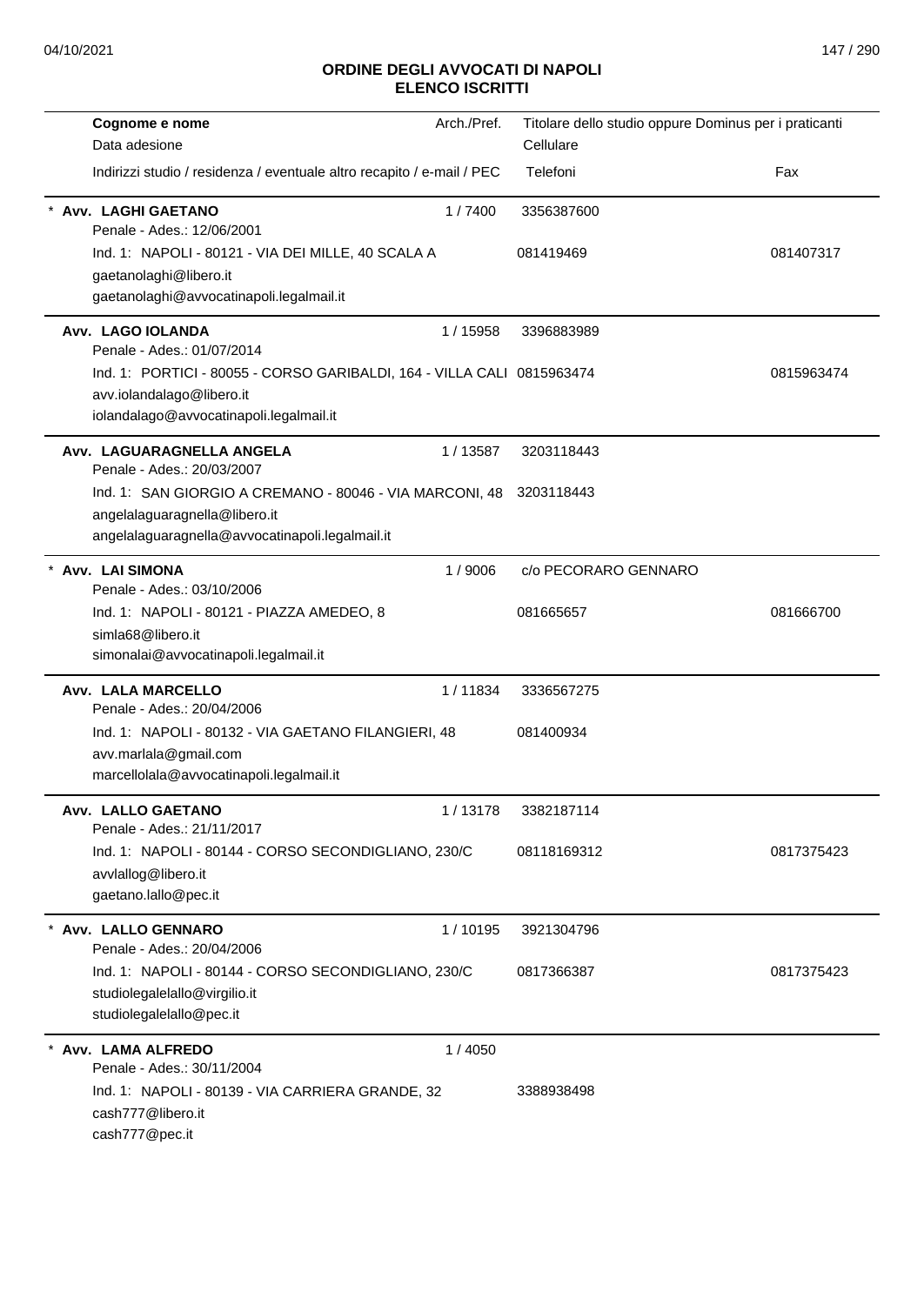| Cognome e nome                                                                                                                     | Arch./Pref. | Titolare dello studio oppure Dominus per i praticanti |             |
|------------------------------------------------------------------------------------------------------------------------------------|-------------|-------------------------------------------------------|-------------|
| Data adesione                                                                                                                      |             | Cellulare                                             |             |
| Indirizzi studio / residenza / eventuale altro recapito / e-mail / PEC                                                             |             | Telefoni                                              | Fax         |
| Avv. LAMANNA PIETRO<br>Penale - Ades.: 12/06/2001                                                                                  | 1/7305      | 3397898741                                            |             |
| Ind. 1: NAPOLI - 80127 - VIA A. SCARLATTI, 201                                                                                     |             | 081680443                                             | 0817617151  |
| Ind. 2: GRUMO NEVANO - 80028 - VIA G. MARCONI, 7<br>studiolegalelamanna@libero.it<br>pietrolamanna@avvocatinapoli.legalmail.it     |             | 0818801600                                            | 0818801600  |
| <b>Avv. LAMBERTI FLAVIO</b><br>Penale - Ades.: 02/10/2001                                                                          | 1/7822      | c/o INSERRA G.<br>3662642203                          |             |
| Ind. 1: NAPOLI - 80133 - PIAZZA G. BOVIO, 33                                                                                       |             | 0815527999                                            |             |
| avvocatoflaviolamberti@gmail.com<br>flaviolamberti@avvocatinapoli.legalmail.it                                                     |             |                                                       |             |
| Avv. LAMBERTI VIOLETTA<br>Penale - Ades.: 09/01/2018                                                                               | 1/20596     | 3382152202                                            |             |
| Ind. 1: NAPOLI - 80124 - VIA DEI MISSIONARI, 11<br>violetta.lamberti@gmail.com<br>violettalamberti@avvocatinapoli.legalmail.it     |             | 0815935077                                            |             |
| Avv. LAMBIASE ALESSANDRO<br>Penale - Ades.: 15/07/2003                                                                             | 1/8476      | 3356558982                                            |             |
| Ind. 1: NAPOLI - 80133 - VIA G. MELISURGO, 4<br>alessandrolambiase1@virgilio.it<br>alessandrolambiase2@avvocatinapoli.legalmail.it |             | 08119100326                                           | 08119100326 |
| Avv. LANDI MONICA<br>Penale - Ades.: 01/07/2008                                                                                    | 1/14684     | 3807371738                                            |             |
| Ind. 1: NAPOLI - 80128 - VIA LUIGI CALDIERI, 74<br>landi.monica@gmail.com<br>monicalandi@avvocatinapoli.legalmail.it               |             | 0815267772                                            |             |
| Avv. LANDOLFI SALVATORE<br>Penale - Ades.: 13/01/2004                                                                              | 1/9239      | 3391806708                                            |             |
| Ind. 1: NAPOLI - 80125 - VIA DEGLI SCIPIONI, 9<br>studiolandolfi@hotmail.it<br>salvatorelandolfi@avvocatinapoli.legalmail.it       |             | 3391806708                                            | 0815932071  |
| * Avv. LANDOLFO GIUSEPPE<br>Penale - Ades.: 19/12/2006                                                                             | 1/13444     | 3398122311                                            |             |
| Ind. 1: NAPOLI - 80132 - VIA SANTA LUCIA, 133                                                                                      |             | 0817649629                                            | 0817649629  |
| Ind. 2: GRUMO NEVANO - 80028 - VIA DOMENICO PADULA, 5<br>giuland@hotmail.com<br>giuseppelandolfo@avvocatinapoli.legalmail.it       |             | 0818337692                                            |             |
| Avv. LANDOLFO LEONZIO<br>Penale - Ades.: 30/10/2001                                                                                | 1/986       | 3393002718                                            |             |
| Ind. 1: NAPOLI - 80132 - VIA SANTA LUCIA, 133<br>leonziolandolfo@avvocatinapoli.legalmail.it                                       |             | 0817649629                                            | 0817649629  |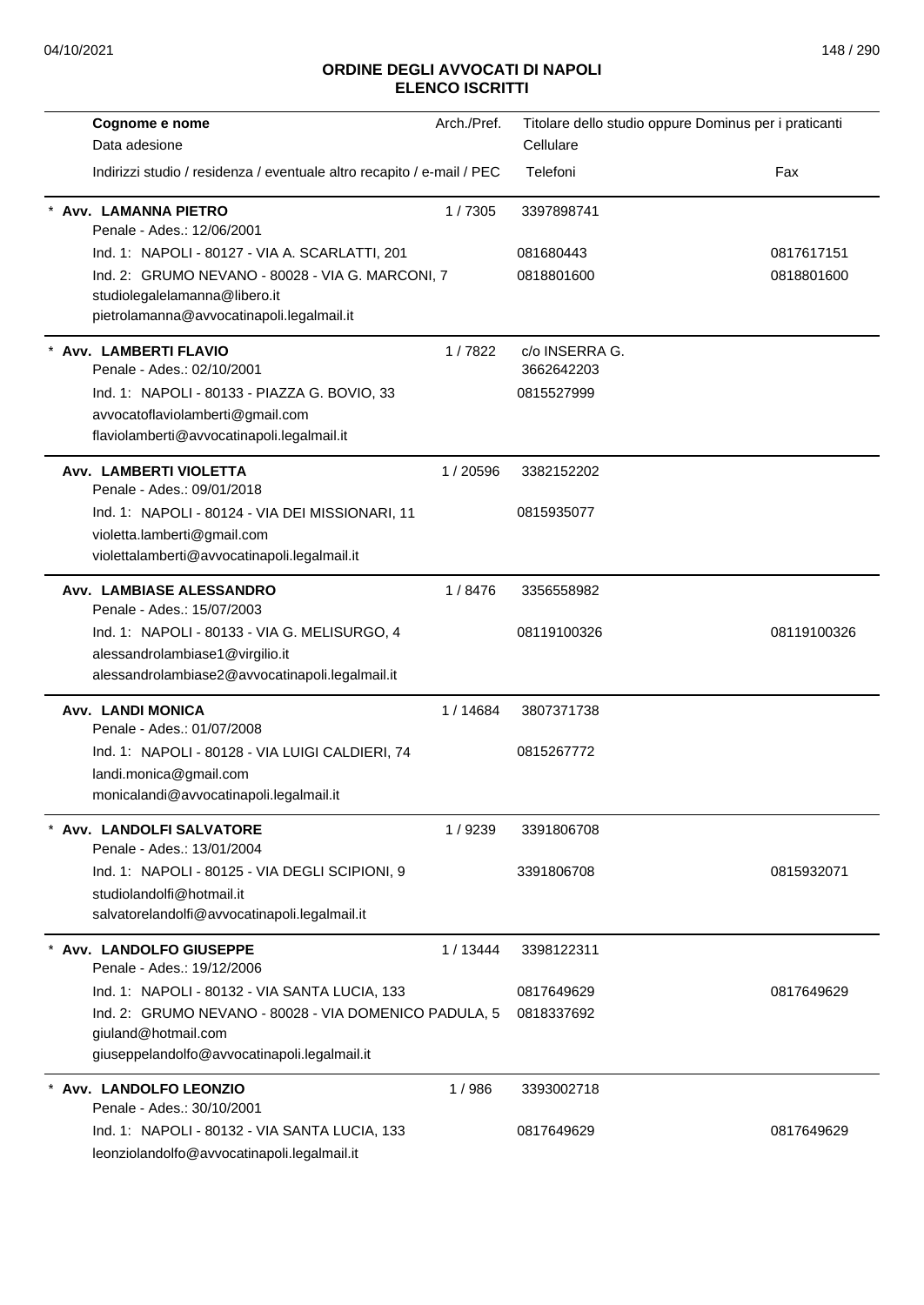| Cognome e nome                                                         | Arch./Pref. |             | Titolare dello studio oppure Dominus per i praticanti |             |
|------------------------------------------------------------------------|-------------|-------------|-------------------------------------------------------|-------------|
| Data adesione                                                          |             | Cellulare   |                                                       |             |
| Indirizzi studio / residenza / eventuale altro recapito / e-mail / PEC |             | Telefoni    |                                                       | Fax         |
| Avv. LANNA MASSIMO<br>Penale - Ades.: 12/11/2002                       | 1/6307      | 3384797966  |                                                       |             |
| Ind. 1: NAPOLI - 80127 - VIA CILEA, 39                                 |             | 0815565893  |                                                       | 0815565893  |
| avv.mlanna@libero.it                                                   |             |             |                                                       |             |
| massimolanna@avvocatinapoli.legalmail.it                               |             |             |                                                       |             |
| <b>Avv. LANZARO GIOVANNI</b><br>Penale - Ades.: 07/07/2015             | 1/17704     |             |                                                       |             |
| Ind. 1: NAPOLI - 80126 - VIA ROCCO SCOTELLARO, 21/H                    |             | 0817267477  | 08119568573                                           |             |
| gianni.lanzaro@gmail.com                                               |             |             |                                                       |             |
| giovannilanzaro@avvocatinapoli.legalmail.it                            |             |             |                                                       |             |
| Avv. LANZETTA ANGELO<br>Penale - Ades.: 14/12/2010                     | 1/16242     | 3285980717  |                                                       |             |
| Ind. 1: NAPOLI - 80100 - VIA BISCARDI, 13                              |             | 08119250499 |                                                       | 08119250499 |
| Ind. 2: AVERSA - 81031 - PIAZZA BERNINI - BERNINI CENTER 08119250499   |             |             |                                                       | 08119250499 |
| studio_lanzetta@libero.it                                              |             |             |                                                       |             |
| avvangelolanzetta@pec.it                                               |             |             |                                                       |             |
| Avv. LANZIERI FABIO<br>Penale - Ades.: 04/07/2017                      | 1/20238     | 3687350341  |                                                       |             |
| Ind. 1: NAPOLI - 80121 - VIA G. SERRA, 65                              |             | 0815367479  |                                                       | 0815367479  |
| cilanzi@alice.it                                                       |             |             |                                                       |             |
| fabiolanzieri@avvocatinapoli.legalmail.it                              |             |             |                                                       |             |
| Avv. LANZIERI FRANCESCO<br>Penale - Ades.: 13/12/2011                  | 1/16638     | 3663140896  |                                                       |             |
| Ind. 1: NAPOLI - 80132 - PIAZZA MEDAGLIE D'ORO, 8                      |             | 3663140896  |                                                       | 3663140896  |
| avv.lanzi@libero.it                                                    |             |             |                                                       |             |
| francescolanzieri@avvocatinapoli.legalmail.it                          |             |             |                                                       |             |
| Avv. LANZOTTI CLAUDIO<br>Penale - Ades.: 08/10/2002                    | 1/6431      | 336942816   |                                                       |             |
| Ind. 1: POZZUOLI - 80078 - VIA CUPA DELLE FESCINE, 35                  |             | 0815244844  |                                                       | 0815244844  |
| avv.lanzotti@gmail.com                                                 |             |             |                                                       |             |
| claudiolanzotti2@avvocatinapoli.legalmail.it                           |             |             |                                                       |             |
| Avv. LAROSA BRUNO                                                      | 1/5792      | 3355745045  |                                                       |             |
| Penale - Ades.: 23/07/2002                                             |             |             |                                                       |             |
| Ind. 1: NAPOLI - 80132 - VIA NUOVA PIZZOFALCONE, 45                    |             | 0817641442  |                                                       | 0817641444  |
| avvocatoblarosa@gmail.com                                              |             |             |                                                       |             |
| avvocatobrunolarosa@pec.giuffre.it                                     |             |             |                                                       |             |
| Avv. LAUDISIO DI BONITO LOREDANA                                       | 1/17670     | 3477601560  |                                                       |             |
| Penale - Ades.: 01/10/2013                                             |             |             |                                                       |             |
| Ind. 1: POZZUOLI - 80078 - VIA TRIPERSOLA, 2                           |             | 0818555365  |                                                       | 0818555365  |
| avvloredanalaudisio@libero.it                                          |             |             |                                                       |             |
| loredanalaudisiodibonito@avvocatinapoli.legalmail.it                   |             |             |                                                       |             |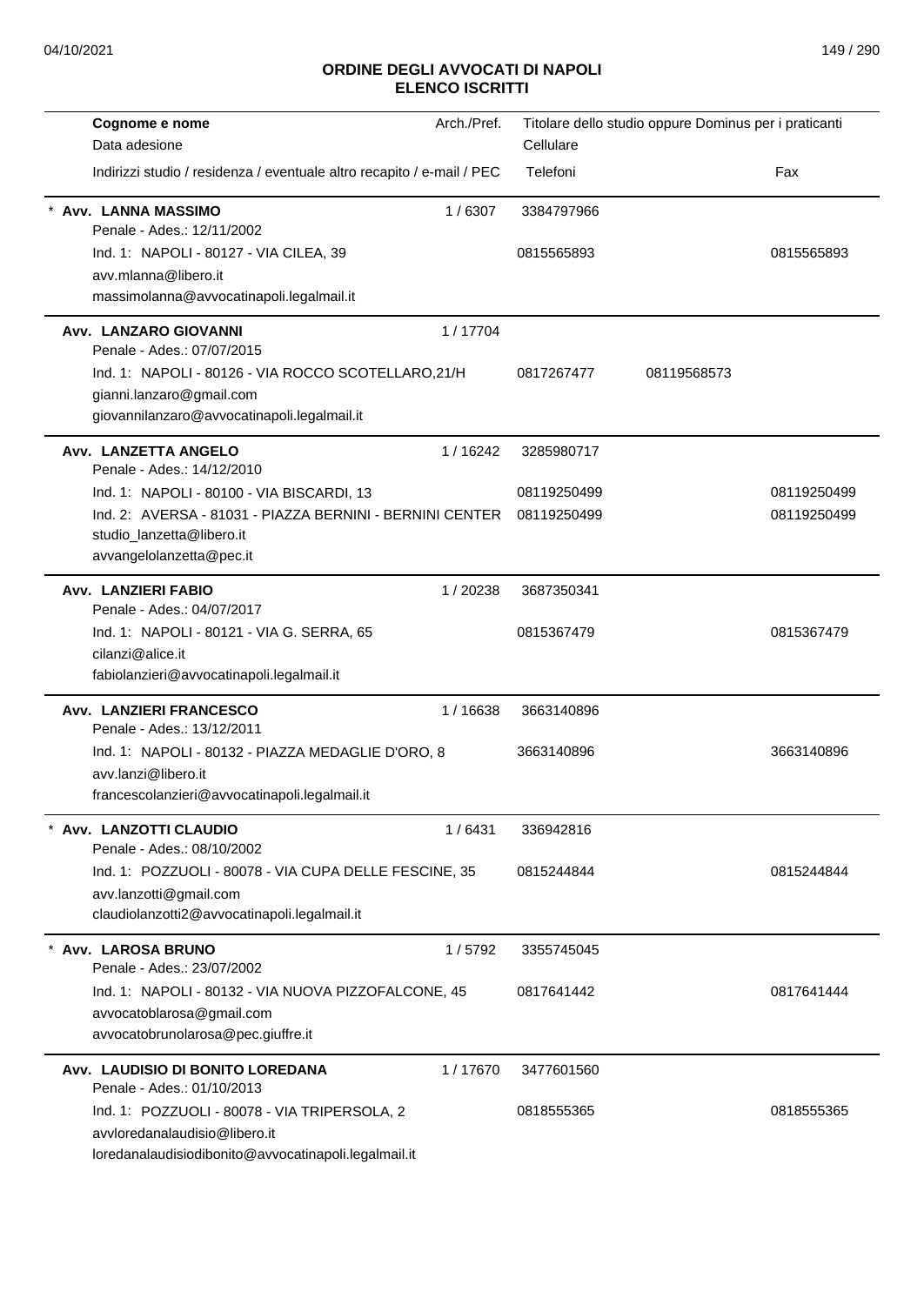| Cognome e nome                                                                                                                                         | Arch./Pref. | Titolare dello studio oppure Dominus per i praticanti |             |
|--------------------------------------------------------------------------------------------------------------------------------------------------------|-------------|-------------------------------------------------------|-------------|
| Data adesione                                                                                                                                          |             | Cellulare                                             |             |
| Indirizzi studio / residenza / eventuale altro recapito / e-mail / PEC                                                                                 |             | Telefoni                                              | Fax         |
| Avv. LAULETTA MICHELE ARCANGELO<br>Penale - Ades.: 19/04/2016<br>Ind. 1: NAPOLI - 80134 - VIA GUGLIELMO SANFELICE, 38<br>avv.michelelauletta@gmail.com | 1 / 19555   | 0815522548                                            | 0815522548  |
| avv.michelelauletta@pec.it                                                                                                                             |             |                                                       |             |
| Avv. LAURENTINO TIZIANA<br>Penale - Ades.: 26/02/2019                                                                                                  | 1/20629     | 3336760783                                            |             |
| Ind. 1: NAPOLI - 80134 - VIA ARMANDO DIAZ, 24<br>tilau@libero.it<br>tiziana.laurentino@legalmail.it                                                    |             | 0815520676                                            | 0815428217  |
| Avv. LAURENZA MASSIMO<br>Penale - Ades.: 20/04/2006                                                                                                    | 1/10077     |                                                       |             |
| Ind. 1: NAPOLI - 80122 - VIA A.D'ISERNIA 8<br>massimolaurenza@avvocatinapoli.legalmail.it                                                              |             | 081661325                                             | 081661325   |
| Avv. LAURENZO ANTONIO<br>Penale - Ades.: 24/11/2015                                                                                                    | 1/19320     | 3385201470                                            |             |
| Ind. 1: NAPOLI - 80132 - VIA CUMA, 6                                                                                                                   |             | 08118745409                                           | 08118745409 |
| studiolegalelaurenzo@gmail.com<br>antoniolaurenzo@avvocatinapoli.legalmail.it                                                                          |             |                                                       |             |
| <b>Avv. LAURI GIUSEPPE</b><br>Penale - Ades.: 05/07/2016                                                                                               | 1/19512     | 3926745231                                            |             |
| Ind. 1: NAPOLI - 80121 - VIA SAN PASQUALE A CHIAIA, 13                                                                                                 |             | 0818844696                                            | 0818844696  |
| Ind. 2: POMIGLIANO D'ARCO - 80038 - VIA VINCENZO BELLINI, 0818844696<br>20<br>giuseppelauri@gmail.com<br>avv.giuseppelauri@pec.it                      |             |                                                       | 0818844696  |
| Avv. LAURICELLA ANTONIO<br>Penale - Ades.: 07/10/2008                                                                                                  | 1/14737     |                                                       |             |
| Ind. 1: NAPOLI - 80137 - VIA ALESSIO MAZZOCCHI 12<br>avv.lauricella@libero.it<br>avv.lauricella@pec.it                                                 |             | 0817801538                                            | 0817801538  |
| Avv. LAURINO LUCA<br>Penale - Ades.: 17/04/2012                                                                                                        | 1/16785     |                                                       |             |
| Ind. 1: PORTICI - 80055 - VIA SALUTE, 17<br>avvlucalaurino@libero.it<br>lucalaurino@avvocatinapoli.legalmail.it                                        |             | 0817752040                                            |             |
| Avv. LAURO MARIA<br>Penale - Ades.: 18/12/2020                                                                                                         | 1/21530     | 3273693295                                            |             |
| Ind. 1: QUARTO - 80010 - VIA G. DE FALCO, 8<br>marialauro@hotmail.it<br>marialauro@pec.it                                                              |             | 0818767759                                            |             |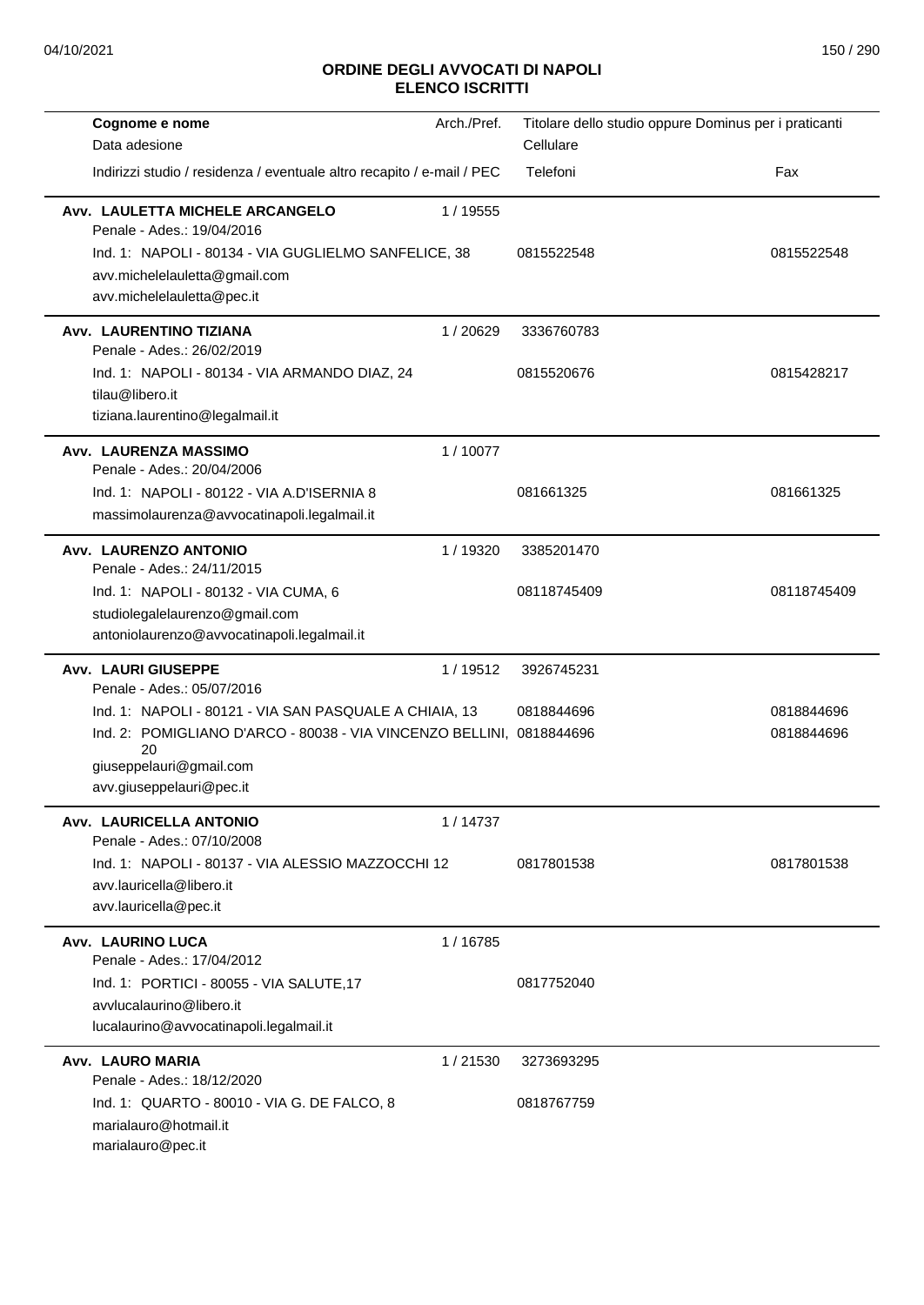| Cognome e nome<br>Data adesione                                                                                                                                                                   | Arch./Pref. | Titolare dello studio oppure Dominus per i praticanti<br>Cellulare |                         |
|---------------------------------------------------------------------------------------------------------------------------------------------------------------------------------------------------|-------------|--------------------------------------------------------------------|-------------------------|
| Indirizzi studio / residenza / eventuale altro recapito / e-mail / PEC                                                                                                                            |             | Telefoni                                                           | Fax                     |
| <b>Avv. LAURO NICOLA</b><br>Penale - Ades.: 22/03/2005                                                                                                                                            | 1/10751     | 3477147512                                                         |                         |
| Ind. 1: ISCHIA - 80077 - CORSO VITTORIA COLONNA, 232<br>studio.lauro@libero.it<br>avv.nicolalauro@pec.it                                                                                          |             | 081983932                                                          | 081983932               |
| Avv. LAVIANO FABIO<br>Penale - Ades.: 16/04/2008                                                                                                                                                  | 1/14392     |                                                                    |                         |
| Ind. 1: NAPOLI - 80128 - VIA P. CASTELLINO, 10<br>fabio.laviano@libero.it<br>fabiolaviano@avvocatinapoli.legalmail.it                                                                             |             | 3477597563                                                         |                         |
| Avv. LAVIANO GENNARINA<br>Penale - Ades.: 04/10/2011                                                                                                                                              | 1 / 16848   | c/o SCHETTINO GIAN PAOLO<br>3922344655                             |                         |
| Ind. 1: NAPOLI - 80121 - VIA DEI MILLE, 74<br>gennilav@libero.it<br>gennarinalaviano@avvocatinapoli.legalmail.it                                                                                  |             | 0814976476                                                         | 0810106305              |
| Avv. LAVIANO PASQUALINA<br>Penale - Ades.: 25/11/2003                                                                                                                                             | 1/8745      | 3476587315                                                         |                         |
| Ind. 1: NAPOLI - 80129 - PIAZZA F. MUZJI, 16<br>pasqualinalaviano@avvocatinapoli.legalmail.it                                                                                                     |             | 0815796016                                                         | 0815796016              |
| Avv. LAVISTA JESSICA MARIA<br>Penale - Ades.: 21/04/2015                                                                                                                                          | 1/18990     |                                                                    |                         |
| Ind. 1: CASAMICCIOLA TERME - 80074 - VIA MONTECITO, 15<br>jessicamarialavista@libero.it<br>jessicamarialavista@pec.giuffre.it                                                                     |             | 081902524                                                          | 081902524               |
| Avv. LAZZAROTTO NADIA GRAZIA<br>Penale - Ades.: 19/04/2011                                                                                                                                        | 1 / 16453   | 3387766930                                                         |                         |
| Ind. 1: NAPOLI - 80132 - VIA SANTA LUCIA, 143<br>Ind. 2: POMIGLIANO D'ARCO - 80038 - PIAZZA GIOVANNI<br>LEONE, 18<br>nadialazzarotto@live.it<br>nadiagrazialazzarotto@avvocatinapoli.legalmail.it |             | 0817640717                                                         | 0812451000              |
| * Avv. LE BOFFE GIUSEPPE<br>Penale - Ades.: 22/03/2005                                                                                                                                            | 1/10947     | 3387493041                                                         |                         |
| Ind. 1: NAPOLI - 80133 - VIA DUOMO, 348<br>giuseleboffe@libero.it<br>leboffeg@pec.it                                                                                                              |             | 0817644819                                                         | 081281124               |
| Avv. LEANZA RAFFAELE<br>Penale - Ades.: 04/10/2005                                                                                                                                                | 1/12342     | 3356157714                                                         |                         |
| Ind. 1: NAPOLI - 80139 - VIA P.COLLETTA, 12 SC.A INT.8<br>Ind. 2: MILANO - 20121 - CORSO VENEZIA, 24 - SC. B - P. 1<br>rafleanza@gmail.com<br>raffaeleleanza@avvocatinapoli.legalmail.it          |             | 0815630067<br>081287154<br>0287189996                              | 081260633<br>0256562634 |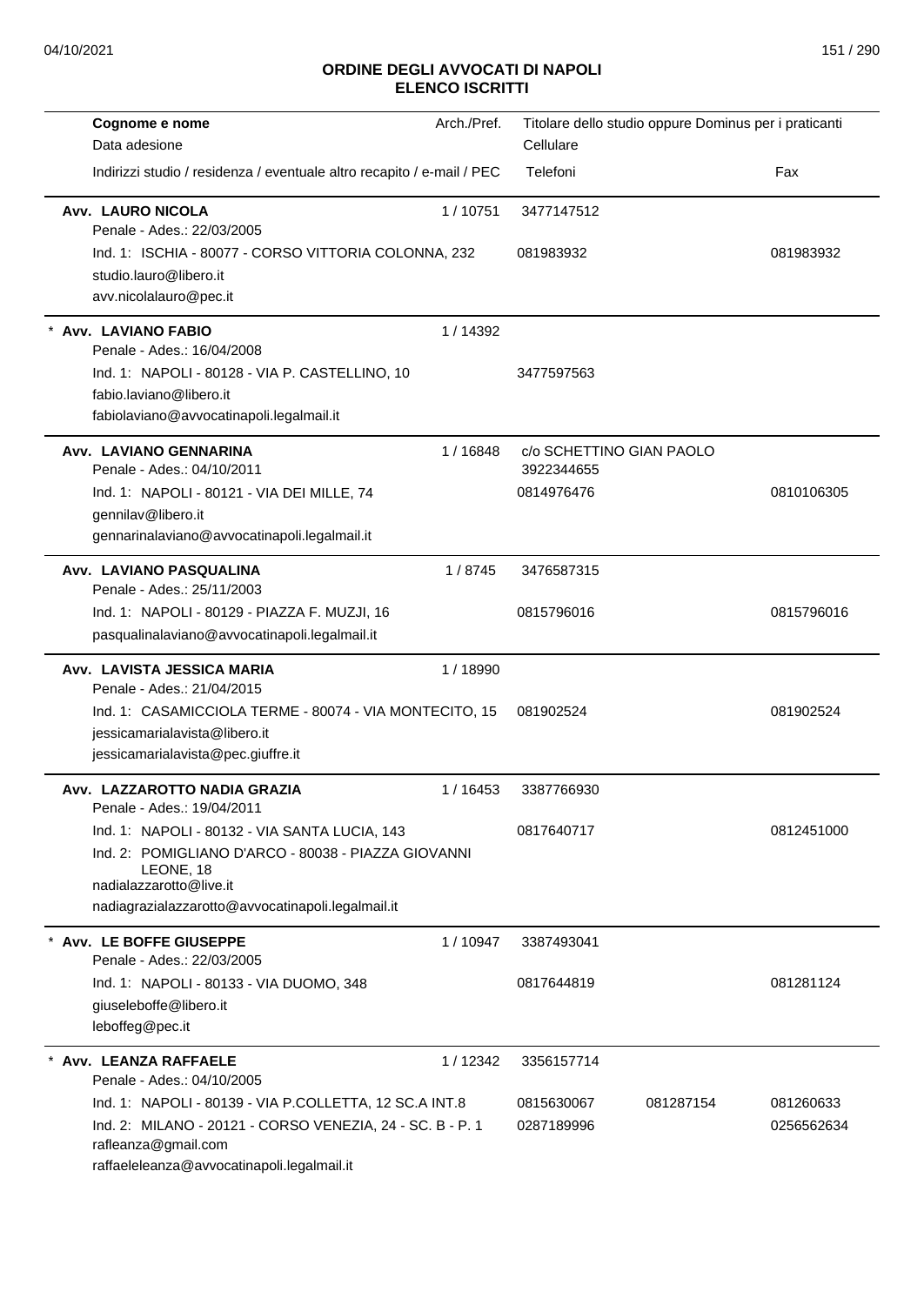| Cognome e nome                                                          | Arch./Pref. | Titolare dello studio oppure Dominus per i praticanti |           |            |
|-------------------------------------------------------------------------|-------------|-------------------------------------------------------|-----------|------------|
| Data adesione                                                           |             | Cellulare                                             |           |            |
| Indirizzi studio / residenza / eventuale altro recapito / e-mail / PEC  |             | Telefoni                                              |           | Fax        |
| Avv. LEBANO ANNARITA<br>Penale - Ades.: 15/04/2014                      | 1/18570     |                                                       |           |            |
| Ind. 1: NAPOLI - 80121 - VIA CARDUCCI, 29                               |             | 081415387                                             |           | 081406161  |
| annaritalebano@libero.it                                                |             |                                                       |           |            |
| annaritalebano@avvocatinapoli.legalmail.it                              |             |                                                       |           |            |
| Avv. LEMBO MARGHERITA<br>Penale - Ades.: 02/07/2013                     | 1 / 15480   | 3395407025                                            |           |            |
| Ind. 1: ANACAPRI - 80071 - VIA FILIETTO, 22                             |             | 0818371984                                            |           | 0818371984 |
| margherita.x@gmail.com<br>margheritalembo@avvocatinapoli.legalmail.it   |             |                                                       |           |            |
| Avv. LEMBO SALVATORE<br>Penale - Ades.: 17/04/2012                      | 1/7679      |                                                       |           |            |
| Ind. 1: NAPOLI - 80143 - PIAZZA NAZIONALE 46                            |             | 081289012                                             |           | 081289012  |
| salvatorelembo@avvocatinapoli.legalmail.it                              |             |                                                       |           |            |
| Avv. LEONE GIADA                                                        | 1/20415     | 3474083157                                            |           |            |
| Penale - Ades.: 20/04/2017                                              |             |                                                       |           |            |
| Ind. 1: NAPOLI - 80100 - PIAZZA GARIBALDI, 39                           |             | 081201926                                             |           | 0810145181 |
| avvocatogiadaleone@gmail.com                                            |             |                                                       |           |            |
| giadaleone@avvocatinapoli.legalmail.it                                  |             |                                                       |           |            |
| * Avv. LEPERINO ETTORE<br>Penale - Ades.: 18/09/2001                    | 1/3796      |                                                       |           |            |
| Ind. 1: NAPOLI - 80142 - VIA GIUSEPPE RICCIARDI 28                      |             | 0815544982                                            | 081202186 | 081202186  |
| ettoreleperino@libero.it                                                |             |                                                       |           |            |
| ettoreleperino@avvocatinapoli.legalmail.it                              |             |                                                       |           |            |
| Avv. LEPORE ARNALDO                                                     |             |                                                       |           |            |
| Penale - Ades.: 25/11/2020                                              | 1/21834     | 3388103445                                            |           |            |
| Ind. 1: NAPOLI - 80127 - VIA L. SANFELICE, 21                           |             | 08119536452                                           |           | 0814202399 |
| arlepore24@gmail.com                                                    |             |                                                       |           |            |
| arnaldolepore@avvocatinapoli.legalmail.it                               |             |                                                       |           |            |
| * Avv. LEPRE ELENA                                                      | 1 / 10465   |                                                       |           |            |
| Penale - Ades.: 22/03/2005                                              |             |                                                       |           |            |
| Ind. 1: NAPOLI - 80122 - VIALE GRAMSCI, 17B                             |             | 081669766                                             |           | 081682118  |
| elelepre@gmail.com<br>elenalepre@avvocatinapoli.legalmail.it            |             |                                                       |           |            |
|                                                                         |             |                                                       |           |            |
| Avv. LEPRE GENNARO<br>Penale - Ades.: 17/09/2002                        | 1/3864      | 335391622                                             |           |            |
| Ind. 1: NAPOLI - 80143 - CENTRO DIREZIONALE IS. C/2                     |             | 0815629039                                            |           | 0815629035 |
| studiolepre@studiolepre.org<br>gennarolepre@avvocatinapoli.legalmail.it |             |                                                       |           |            |
| <b>Avv. LEPRE IRENE</b>                                                 | 1 / 19942   | 3358088524                                            |           |            |
| Penale - Ades.: 20/12/2016                                              |             |                                                       |           |            |
| Ind. 1: NAPOLI - 80143 - CENTRO DIREZIONALE, ISOLA C/2                  |             | 0815629039                                            |           | 0815629035 |
| irenelepre@studiolepre.org                                              |             |                                                       |           |            |
| irenelepre@avvocatinapoli.legalmail.it                                  |             |                                                       |           |            |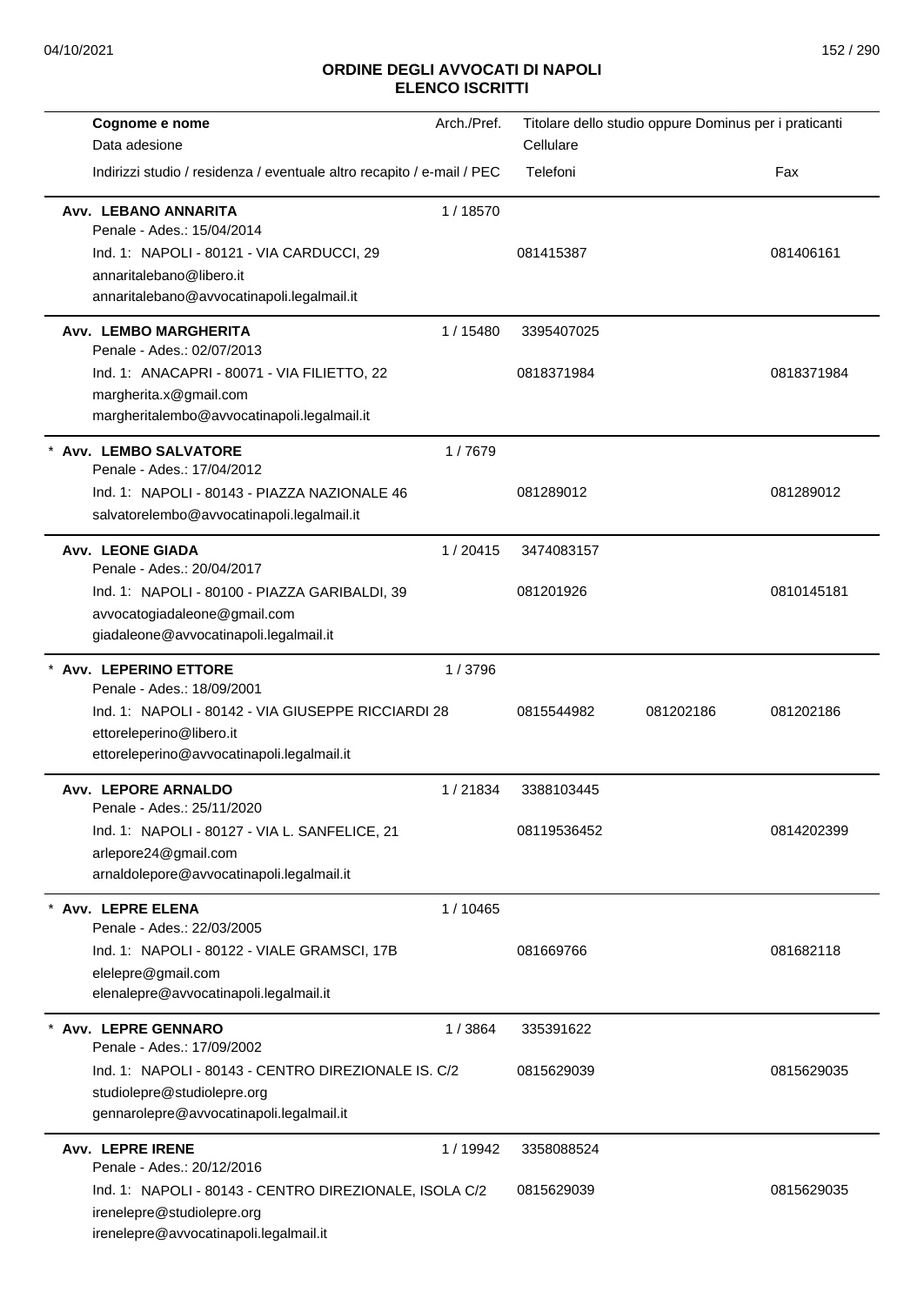| Cognome e nome                                                          | Arch./Pref. |            | Titolare dello studio oppure Dominus per i praticanti |
|-------------------------------------------------------------------------|-------------|------------|-------------------------------------------------------|
| Data adesione                                                           |             | Cellulare  |                                                       |
| Indirizzi studio / residenza / eventuale altro recapito / e-mail / PEC  |             | Telefoni   | Fax                                                   |
| <b>Avv. LETTIERI ESTHER</b><br>Penale - Ades.: 20/04/2006               | 1 / 12584   | 3396016164 |                                                       |
| Ind. 1: PORTICI - 80055 - CORSO GARIBALDI, 179                          |             | 081481748  |                                                       |
| Ind. 2: VOLLA - 80040 - VIALE VESUVIO, 37                               |             | 0817731176 | 0817733293                                            |
| avv.estherlettieri@virgilio.it<br>e.lettieri@pec.lgavvocati.it          |             |            |                                                       |
| Avv. LETTIERI GENNARO<br>Penale - Ades.: 25/11/2003                     | 1/6657      | 3355482899 |                                                       |
| Ind. 1: PORTICI - 80055 - CORSO GARIBALDI, 179                          |             | 081481748  | 0817733293                                            |
| Ind. 2: VOLLA - 80040 - VIALE VESUVIO, 37                               |             | 0817731176 | 0817733293                                            |
| lettieri@lgavvocati.it                                                  |             |            |                                                       |
| lettieri@pec.lgavvocati.it                                              |             |            |                                                       |
| Avv. LIBARDI MARIAGRAZIA<br>Penale - Ades.: 15/11/2011                  | 1/14802     | 3207530063 |                                                       |
| Ind. 1: NAPOLI - 80143 - CENTRO DIREZIONALE - IS. C/1 - SC. 08119541422 |             |            | 09741930307                                           |
| mglibardi@yahoo.it                                                      |             |            |                                                       |
| mariagrazialibardi@avvocatinapoli.legalmail.it                          |             |            |                                                       |
| <b>Avv. LIBERTI ASSUNTA</b><br>Penale - Ades.: 19/04/2016               | 1/19791     |            |                                                       |
| Ind. 1: NAPOLI - 80143 - VIA NUOVA POGGIOREALE, 161/G                   |             | 081203634  |                                                       |
| susyliberti@libero.it                                                   |             |            |                                                       |
| assuntaliberti@avvocatinapoli.legalmail.it                              |             |            |                                                       |
| Avv. LIBONATI NICOLA<br>Penale - Ades.: 17/04/2007                      | 1/13356     | 3480056046 |                                                       |
| Ind. 1: NAPOLI - 80132 - VIA MONTE DI DIO, 9                            |             | 0817647656 |                                                       |
| nicolalibonati1972@gmail.com                                            |             |            |                                                       |
| nicolalibonati1972@pec.it                                               |             |            |                                                       |
| Avv. LICCARDO ALFONSO<br>Penale - Ades.: 22/03/2005                     | 1 / 10966   | 3381890231 |                                                       |
| Ind. 1: NAPOLI - 80124 - VIA CORIOLANO, 14                              |             | 3381890231 | 08119578755                                           |
| avvliccardo@libero.it                                                   |             |            |                                                       |
| alfonsoliccardo@avvocatinapoli.legalmail.it                             |             |            |                                                       |
| Avv. LICCARDO ANTONIO<br>Penale - Ades.: 04/07/2006                     | 1/8927      |            |                                                       |
| Ind. 1: NAPOLI - 80144 - VIA VITAGLIANO 14                              |             | 0817364494 |                                                       |
| antonioliccardo2@avvocatinapoli.legalmail.it                            |             |            |                                                       |
| * Avv. LICCESE GIUSEPPE                                                 | 1/4591      |            |                                                       |
| Penale - Ades.: 12/06/2001                                              |             |            |                                                       |
| Ind. 1: ERCOLANO - 80056 - CORSO ITALIA, 62                             |             | 0817393143 | 0817393143                                            |
| studiolegaleliccese@gmail.com                                           |             |            |                                                       |
| giuseppeliccese@avvocatinapoli.legalmail.it                             |             |            |                                                       |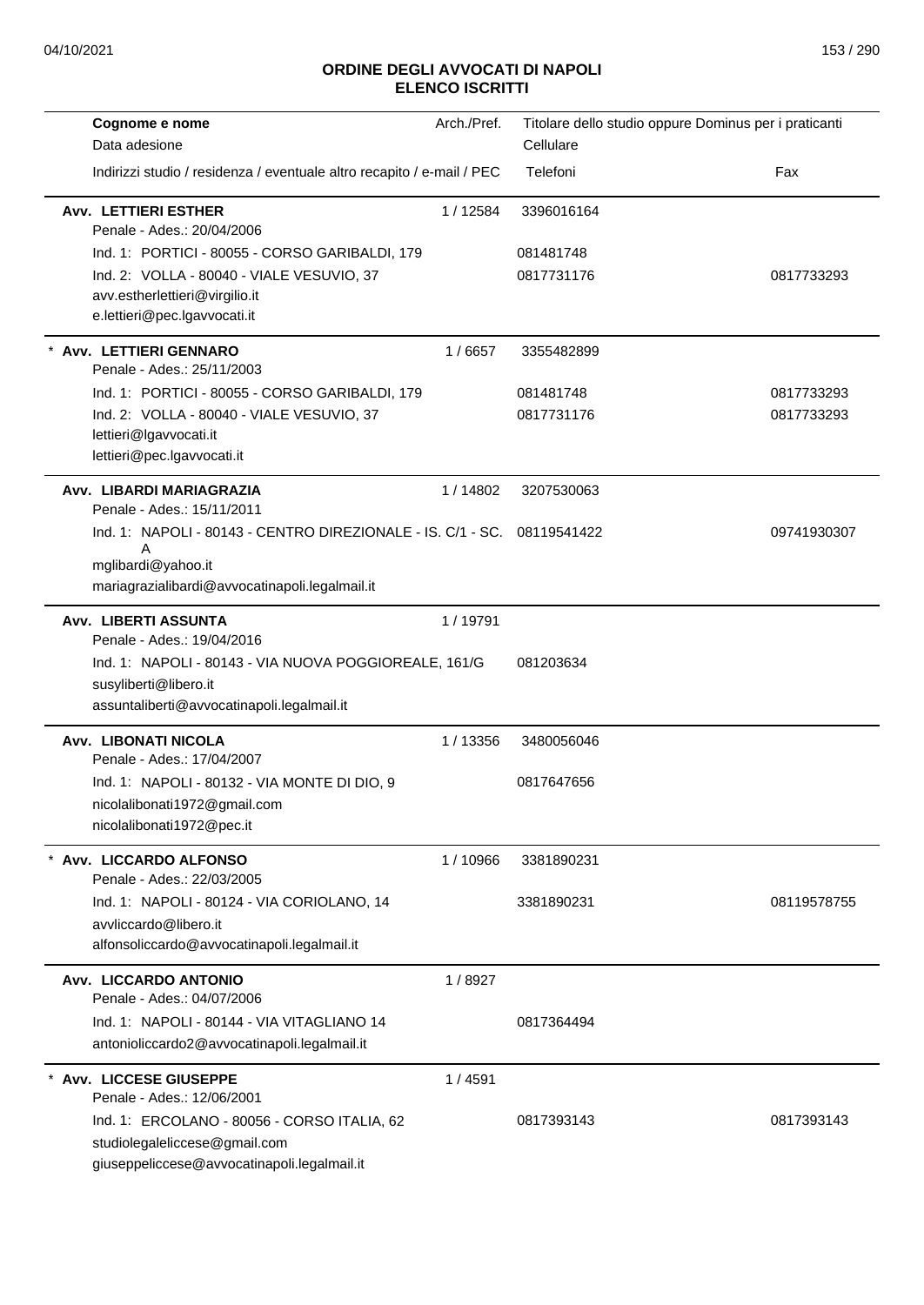| Cognome e nome<br>Data adesione                                                                                               | Arch./Pref. | Cellulare   | Titolare dello studio oppure Dominus per i praticanti |             |
|-------------------------------------------------------------------------------------------------------------------------------|-------------|-------------|-------------------------------------------------------|-------------|
| Indirizzi studio / residenza / eventuale altro recapito / e-mail / PEC                                                        |             | Telefoni    |                                                       | Fax         |
| Avv. LICI AMARILDA<br>Penale - Ades.: 21/04/2015                                                                              | 1/18991     | 3409714459  |                                                       |             |
| Ind. 1: NAPOLI - 80142 - PIAZZA PRINCIPE UMBERTO, 35<br>a.lici@libero.it<br>amarildalici@avvocatinapoli.legalmail.it          |             | 3409714459  |                                                       |             |
| <b>Avv. LIDO MATILDE</b><br>Penale - Ades.: 16/04/2008                                                                        | 1/12258     | 3284580289  |                                                       |             |
| Ind. 1: SAN GIORGIO A CREMANO - 80046 - VIA G. ASPRENO<br>GALANTE, 53<br>lidomatilde@virgilio.it                              |             | 08118703669 |                                                       | 08118703669 |
| matildelido@avvocatinapoli.legalmail.it                                                                                       |             |             |                                                       |             |
| Avv. LIELLO GENNARO<br>Penale - Ades.: 17/04/2012                                                                             | 1/9999      |             |                                                       |             |
| Ind. 1: NAPOLI - 80142 - CORSO A.LUCCI 121<br>gennaroliello@avvocatinapoli.legalmail.it                                       |             | 081200030   |                                                       | 081200030   |
| Avv. LIGUORI ALFREDO<br>Penale - Ades.: 17/12/2013                                                                            | 1/18236     | 3312494509  |                                                       |             |
| Ind. 1: NAPOLI - 80129 - VIA EDUARDO SUAREZ, 15<br>alf.liguori@gmail.com<br>alfredoliguori@avvocatinapoli.legalmail.it        |             | 0815786198  | 3312494509                                            |             |
| Avv. LIGUORI FILIPPO<br>Penale - Ades.: 12/11/2002                                                                            | 1/8486      | 3356973979  |                                                       |             |
| Ind. 1: NAPOLI - 80134 - VIA TOLEDO, 424<br>filippoliguori@gmail.com<br>filippoliguori@avvocatinapoli.legalmail.it            |             | 3356973979  |                                                       |             |
| <b>Avv. LIMITE NUNZIO</b><br>Penale - Ades.: 09/01/2002                                                                       | 1/5510      | 3397857406  |                                                       |             |
| Ind. 1: NAPOLI - 80137 - P. CARLO III, 42 - SC. I<br>nunziolimite@avvocatinapoli.legalmail.it                                 |             | 081298318   | 3397857406                                            |             |
| Avv. LIMPIDO GIOVANNA<br>Penale - Ades.: 18/01/2005                                                                           | 1/10261     | 3476297242  |                                                       |             |
| Ind. 1: NAPOLI - 80126 - VIA EPOMEO II TRAV. PRIVATA, 19<br>g.limpido@alice.it<br>giovannalimpido@avvocatinapoli.legalmail.it |             | 08119323450 |                                                       |             |
| Avv. LIONIELLO PAOLO<br>Penale - Ades.: 14/10/2003                                                                            | 1/9430      | 3389978192  |                                                       |             |
| Ind. 1: NAPOLI - 80121 - VIA FILANGIERI, 21<br>paolo.lioniello@gmail.com<br>paololioniello@legalmail.it                       |             | 081406666   |                                                       | 0817644769  |
| <b>Avv. LIOTTI FIORELLA</b><br>Penale - Ades.: 15/09/2021                                                                     | 1/22113     | 3358420238  |                                                       |             |
| Ind. 1: NAPOLI - 80142 - CORSO NOVARA, 43<br>avv.fiorellaliotti@gmail.com<br>f.liotti@pec.it                                  |             | 3358420238  | 08118729630                                           |             |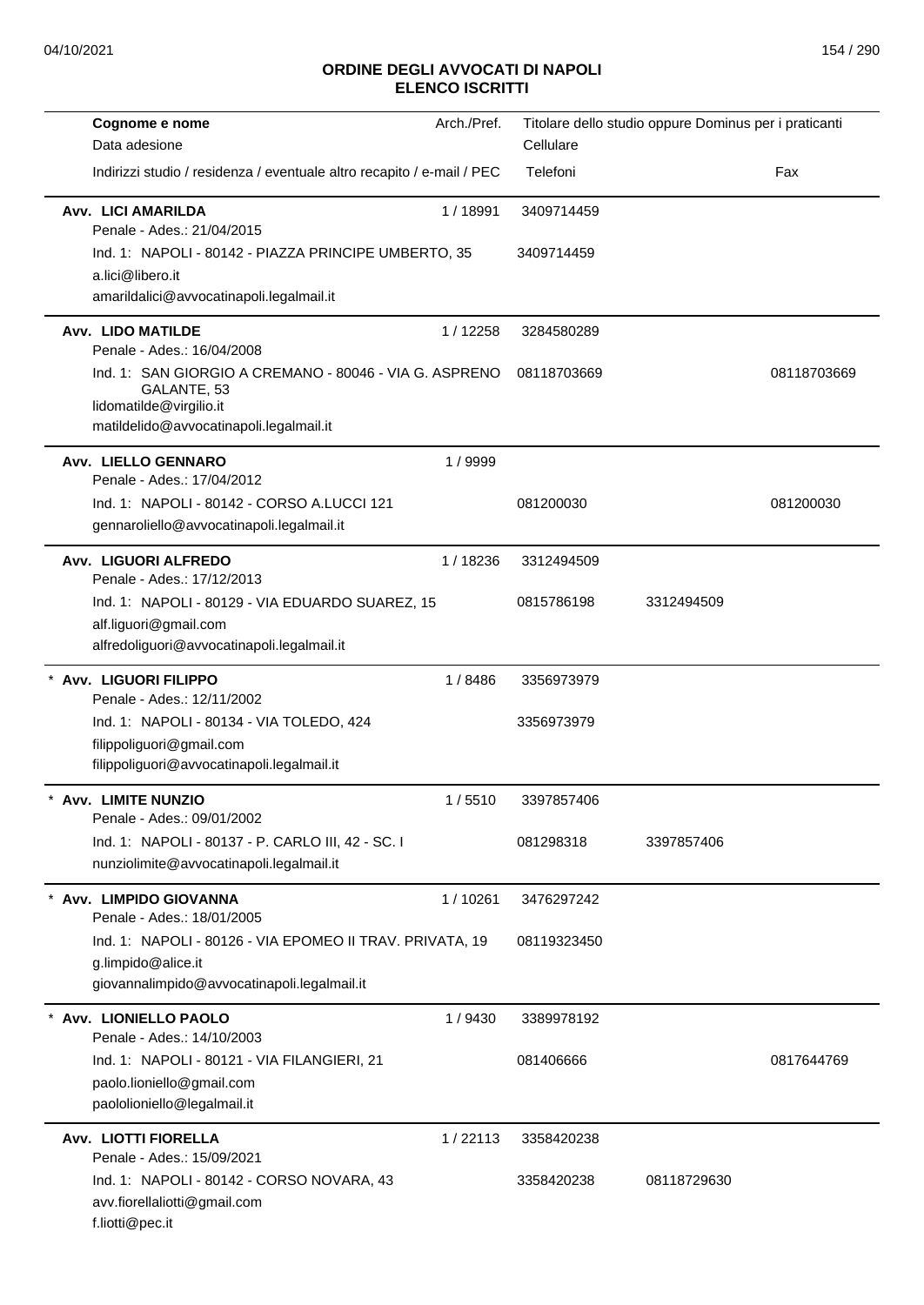| Cognome e nome                                                                                                                                                    | Arch./Pref. | Titolare dello studio oppure Dominus per i praticanti |             |
|-------------------------------------------------------------------------------------------------------------------------------------------------------------------|-------------|-------------------------------------------------------|-------------|
| Data adesione                                                                                                                                                     |             | Cellulare                                             |             |
| Indirizzi studio / residenza / eventuale altro recapito / e-mail / PEC                                                                                            |             | Telefoni                                              | Fax         |
| <b>Avv. LIPARDI PASQUALE</b><br>Penale - Ades.: 21/04/2015                                                                                                        | 1/15377     | 3334546249                                            |             |
| Ind. 1: NAPOLI - 80133 - PIAZZA BOVIO, 8                                                                                                                          |             | 0815515315                                            | 0815529903  |
| studiolegalelipardi@libero.it                                                                                                                                     |             |                                                       |             |
| pasqualelipardi@avvocatinapoli.legalmail.it                                                                                                                       |             |                                                       |             |
| Avv. LO BELLO IRIS<br>Penale - Ades.: 17/04/2012                                                                                                                  | 1/16958     | 3393387303                                            |             |
| Ind. 1: LACCO AMENO - 80076 - VIA PROVINCIALE LACCO<br>FANGO, 99/101<br>Ind. 2: LACCO AMENO - 80076 - VIA PROV. LACCO FANGO,<br>99/101<br>irislobello@virgilio.it |             | 3393387303                                            |             |
| avv.irislobello@pec.it                                                                                                                                            |             |                                                       |             |
| Avv. LO BRUTTO MARIA ROSARIA<br>Penale - Ades.: 06/10/2009                                                                                                        | 1/8331      |                                                       |             |
| Ind. 1: PORTICI - 80055 - VIA LIBERTA' III TRAV.SN.6<br>mariarosarialobrutto@avvocatinapoli.legalmail.it                                                          |             | 0817762445                                            | 0817762445  |
| * Avv. LO SCHIAVO GASPARE                                                                                                                                         | 1/11513     |                                                       |             |
| Penale - Ades.: 20/04/2006                                                                                                                                        |             |                                                       |             |
| Ind. 1: NAPOLI - 80121 - VIA CARLO POERIO, 92                                                                                                                     |             | 08119579725                                           | 0812140102  |
| gaspare.loschiavo@me.com                                                                                                                                          |             |                                                       |             |
| gaspare.loschiavo@pec.it                                                                                                                                          |             |                                                       |             |
| Avv. LOCANTORE RAFFAELE<br>Penale - Ades.: 18/09/2001                                                                                                             | 1/7065      | 3421767059                                            |             |
| Ind. 1: NAPOLI - 80121 - VIA CARLO POERIO, 89/A                                                                                                                   |             | 08119137170                                           | 08119137840 |
| raffaelelocantore@libero.it<br>raffaelelocantore@avvocatinapoli.legalmail.it                                                                                      |             |                                                       |             |
| Avv. LOCUOCO MARIANGELA<br>Penale - Ades.: 01/04/2008                                                                                                             | 1 / 14633   | 3939309293                                            |             |
| Ind. 1: NAPOLI - 80138 - CORSO UMBERTO I, 275                                                                                                                     |             | 08118824207                                           | 08118824207 |
| avv.locuoco@virgilio.it                                                                                                                                           |             |                                                       |             |
| mariangelalocuoco@avvocatinapoli.legalmail.it                                                                                                                     |             |                                                       |             |
| Avv. LOJACONO MAURIZIO<br>Penale - Ades.: 23/11/2004                                                                                                              | 1/6071      |                                                       |             |
| Ind. 1: NAPOLI - 80142 - CORSO GARIBALDI,32                                                                                                                       |             | 081201136                                             | 081201734   |
| maurizio.lojacono@pecgiornalisti.campania.it                                                                                                                      |             |                                                       |             |
| Avv. LOMBARDI ANTONELLA<br>Penale - Ades.: 14/04/2021                                                                                                             | 1/21575     | 3663537660                                            |             |
| Ind. 1: NAPOLI - 80143 - VIA G. PORZIO, 4 - ISOLA G/1                                                                                                             |             | 0817877012                                            |             |
| antonella221985@libero.it                                                                                                                                         |             |                                                       |             |
| antonellalombardi@avvocatinapoli.legalmail.it                                                                                                                     |             |                                                       |             |
| Avv. LOMBARDI CONCETTA<br>Penale - Ades.: 02/07/2013                                                                                                              | 1/18095     | 3339673727                                            |             |
| Ind. 1: NAPOLI - 80143 - VIA VESUVIO, 19 - SC. A<br>concettalombardi@legalmail.it                                                                                 |             | 0810603905                                            | 0810603905  |
|                                                                                                                                                                   |             |                                                       |             |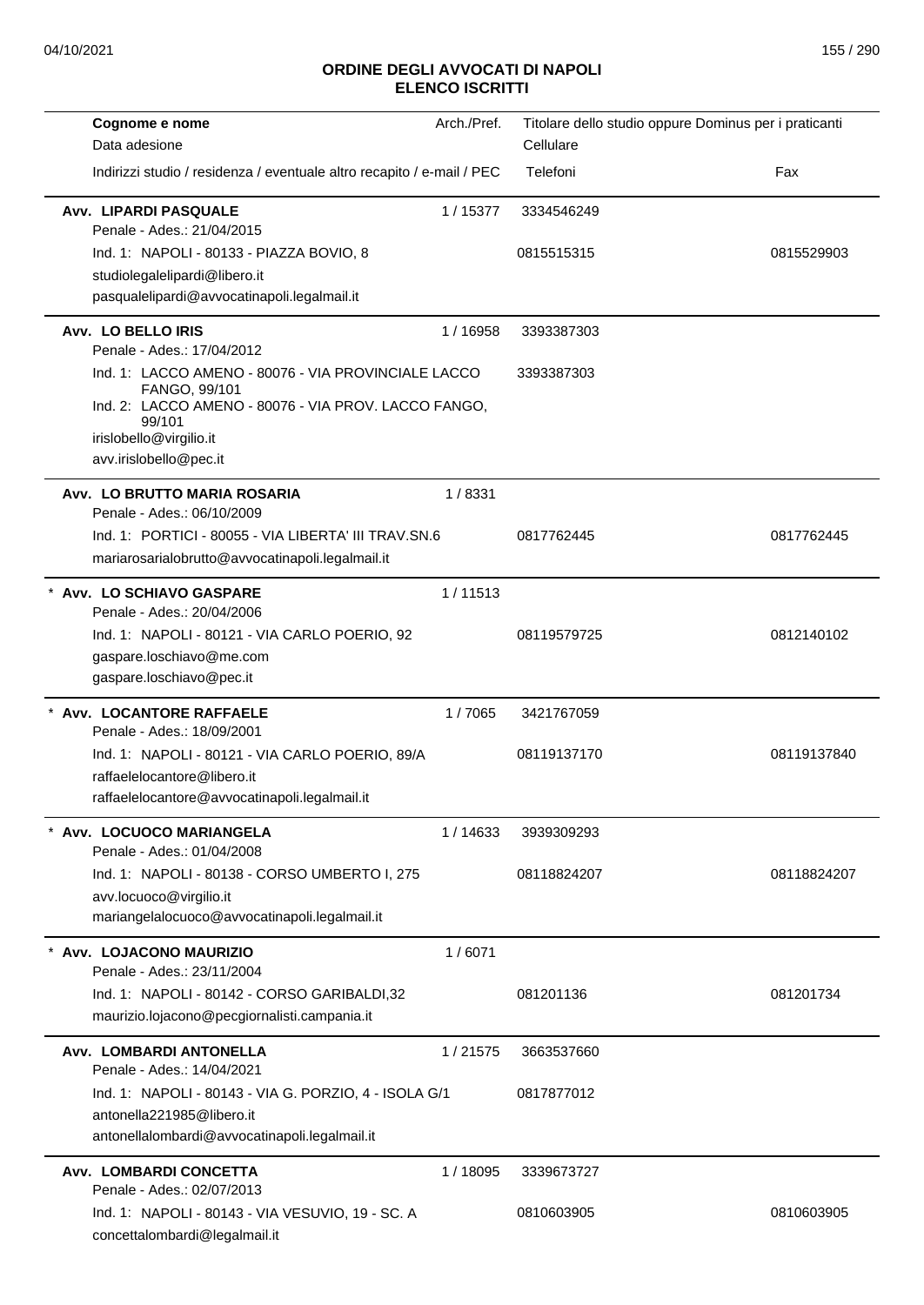| Cognome e nome                                                                                                                      | Arch./Pref. |             | Titolare dello studio oppure Dominus per i praticanti |
|-------------------------------------------------------------------------------------------------------------------------------------|-------------|-------------|-------------------------------------------------------|
| Data adesione                                                                                                                       |             | Cellulare   |                                                       |
| Indirizzi studio / residenza / eventuale altro recapito / e-mail / PEC                                                              |             | Telefoni    | Fax                                                   |
| Avv. LOMBARDI FRANCESCO<br>Penale - Ades.: 19/04/2011                                                                               | 1/16494     |             |                                                       |
| Ind. 1: NAPOLI - 80131 - VIA P. CASTELLINO, 141                                                                                     |             | 3394848958  |                                                       |
| francesco.lombardi@tin.it                                                                                                           |             |             |                                                       |
| francescolombardi1@avvocatinapoli.legalmail.it                                                                                      |             |             |                                                       |
| Avv. LOMBARDI MARCELLO<br>Penale - Ades.: 17/04/2007                                                                                | 1/12230     | 3497221690  |                                                       |
| Ind. 1: NAPOLI - 80125 - PARCO SAN PAOLO - VIALE M.<br>BAKUNIN, 41/43<br>marcello.lombardi@gmail.com                                |             | 0817340207  | 0817340207                                            |
| marcellolombardi@avvocatinapoli.legalmail.it                                                                                        |             |             |                                                       |
| Avv. LOMBARDI MAREA<br>Penale - Ades.: 23/09/2014                                                                                   | 1/18591     | 3476803138  |                                                       |
| Ind. 1: NAPOLI - 80128 - PIAZZETTA ARENELLA, 1                                                                                      |             | 3476803138  |                                                       |
| Ind. 2: NAPOLI - 80131 - VIA P. DEL TORTO - RIONE ALTO, 25<br>lombardi.marea@libero.it<br>marealombardi@avvocatinapoli.legalmail.it |             | 3476803138  |                                                       |
| Avv. LOMBARDI MARIA<br>Penale - Ades.: 17/04/2007                                                                                   | 1/10387     | 3393891471  |                                                       |
| Ind. 1: NAPOLI - 80128 - VIA RUOPPOLO, 121<br>maria.lomb971@gmail.com<br>marialombardi@avvocatinapoli.legalmail.it                  |             | 0815515148  | 0815515148                                            |
| Avv. LOMBARDI SOFIA<br>Penale - Ades.: 22/03/2005                                                                                   | 1/11561     | 3382581593  |                                                       |
| Ind. 1: NAPOLI - 80139 - VIA P. COLLETTA, 12<br>sofialombardi@libero.it<br>sofialombardi@legalmail.it                               |             | 081440605   | 0815634168                                            |
| Avv. LOMBARDI TIZIANA<br>Penale - Ades.: 16/12/2014                                                                                 | 1/8581      | 3939200186  |                                                       |
| Ind. 1: NAPOLI - 80122 - RIVIERA DI CHIAIA, 127<br>tizianalombardi@avvocatinapoli.legalmail.it                                      |             | 081414142   | 081421272                                             |
| <b>Avv. LOMONTE LUCIA</b><br>Penale - Ades.: 06/07/2010                                                                             | 1/15783     |             |                                                       |
| Ind. 1: NAPOLI - 80121 - CORSO V.EMANUELE, 183<br>avv.lucialomonte@postecert.it                                                     |             | 081400423   | 0813619942                                            |
| <b>Avv. LONGHINI FRANCESCO</b><br>Penale - Ades.: 21/07/2015                                                                        | 1/18827     | 3385309891  |                                                       |
| Ind. 1: NAPOLI - 80125 - VIA GIAMBATTISTA MARINO, 13                                                                                |             | 08119252369 | 08119252369                                           |
| Ind. 2: NAPOLI - 80127 - VIA BELVEDERE, 45<br>avv.longhini@hotmail.it<br>avv.francescolonghini@legalmail.it                         |             | 08119252369 | 08119252369                                           |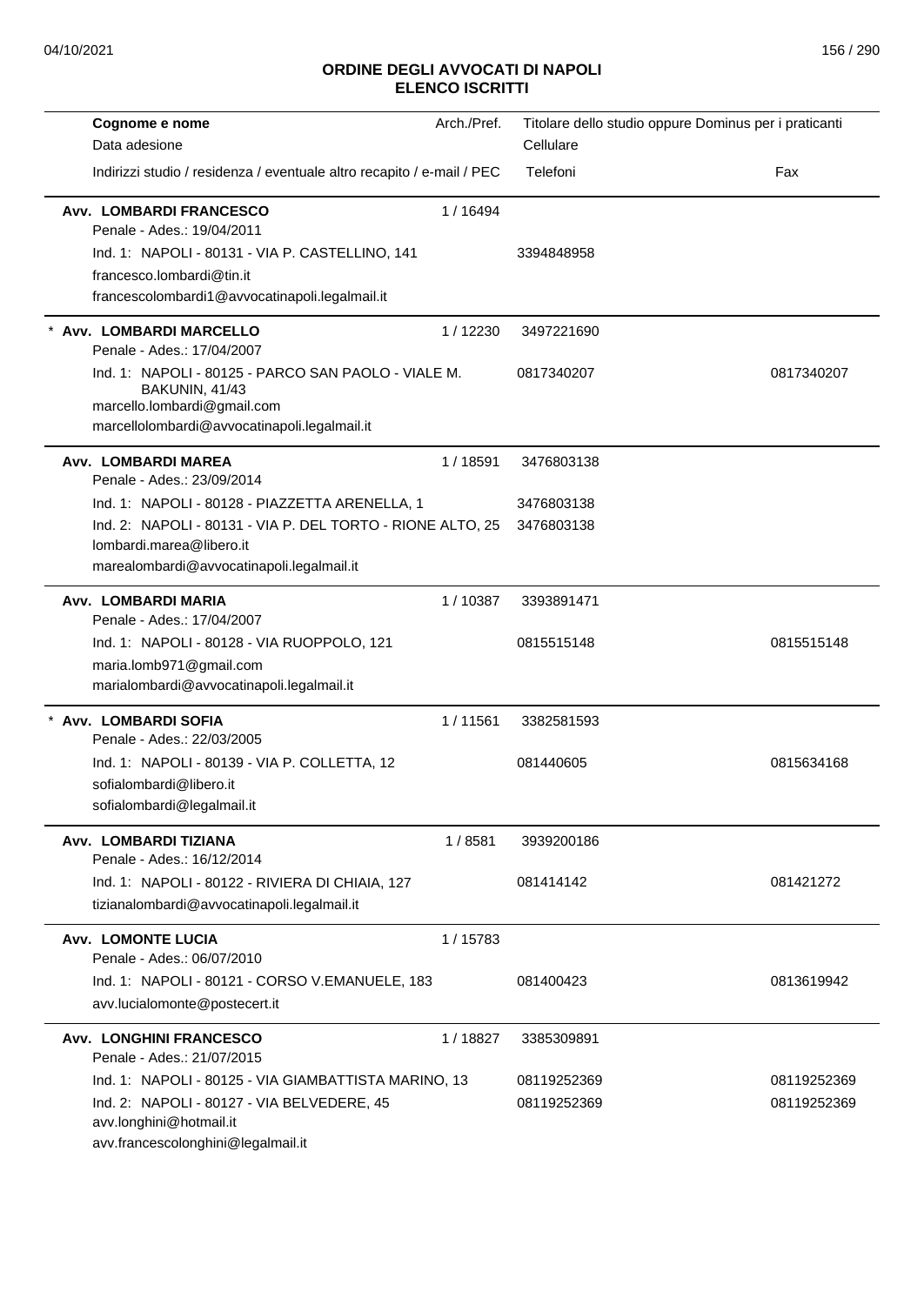| Cognome e nome                                                                      | Arch./Pref. | Titolare dello studio oppure Dominus per i praticanti |            |
|-------------------------------------------------------------------------------------|-------------|-------------------------------------------------------|------------|
| Data adesione                                                                       |             | Cellulare                                             |            |
| Indirizzi studio / residenza / eventuale altro recapito / e-mail / PEC              |             | Telefoni                                              | Fax        |
| Avv. LONGO RAFFAELE<br>Penale - Ades.: 26/06/2001                                   | 1 / 2594    | 3385652745                                            |            |
| Ind. 1: NAPOLI - 80127 - VIA F. CILEA, 145                                          |             | 0815497612                                            | 0815497612 |
| raffaele_longo@hotmail.it<br>raffaelelongo@avvocatinapoli.legalmail.it              |             |                                                       |            |
|                                                                                     |             |                                                       |            |
| Avv. LONGOBARDI ASSUNTA<br>Penale - Ades.: 03/10/2006                               | 1/12336     | 3392532481                                            |            |
| Ind. 1: NAPOLI - 80127 - VIA F. FRACANZANO, 11                                      |             | 0815561938                                            | 0812201800 |
| avv.assialongobardi@gmail.com<br>assuntalongobardi2@avvocatinapoli.legalmail.it     |             |                                                       |            |
| Avv. LONGOBARDI FRANCESCO<br>Penale - Ades.: 15/12/2015                             | 1/17667     | 3927302566                                            |            |
| Ind. 1: NAPOLI - 80134 - VIA TOLEDO, 256                                            |             | 081407869                                             |            |
| avv.flongobardi@gmail.com                                                           |             |                                                       |            |
| avv.flongobardi@pec.it                                                              |             |                                                       |            |
| * Avv. LONGONE LUCILLA<br>Penale - Ades.: 19/04/2005                                | 1/7253      | 3381223457                                            |            |
| Ind. 1: NAPOLI - 80121 - VIA DEI MILLE, 59                                          |             | 0814238444                                            | 0814238444 |
| lucilla.longone@tin.it                                                              |             |                                                       |            |
| lucillalongone@avvocatinapoli.legalmail.it                                          |             |                                                       |            |
| * Avv. LORETO GIOVANNI<br>Penale - Ades.: 25/02/2003                                | 1/8819      | 3470907041                                            |            |
| Ind. 1: NAPOLI - 80129 - VIA TINO DI CAMAINO, 2/A                                   |             | 3470907041                                            |            |
| g.loreto@martoranogranata.it                                                        |             |                                                       |            |
| giovanniloreto@avvocatinapoli.legalmail.it                                          |             |                                                       |            |
| <b>Avv. LOTTI FRANCESCO</b><br>Penale - Ades.: 21/04/2009                           | 1/14433     | 3287019190                                            |            |
| Ind. 1: NAPOLI - 80132 - VIA CARLO DE CESARE, 15                                    |             | 081403315                                             | 081403315  |
| avv.lotti@gmail.com                                                                 |             |                                                       |            |
| francescolotti@avvocatinapoli.legalmail.it                                          |             |                                                       |            |
| Avv. LUBRANO EVA<br>Penale - Ades.: 04/06/2013                                      | 1/11835     | 3474434905                                            |            |
| Ind. 1: QUARTO - 80010 - VIA E. DE NICOLA, 6                                        |             | 0818766044                                            | 0818766044 |
| evalubrano@libero.it<br>evalubrano@pec.giuffre.it                                   |             |                                                       |            |
| <b>Avv. LUBRANO FRANCESCO</b>                                                       | 1/6531      | 3356643608                                            |            |
| Penale - Ades.: 23/07/2002<br>Ind. 1: NAPOLI - 80143 - VIA NUOVA POGGIOREALE, 161/G |             | 081203634                                             | 081203634  |
| f.lubrano@tin.it                                                                    |             |                                                       |            |
| avvfrancescolubrano@legalpec.me                                                     |             |                                                       |            |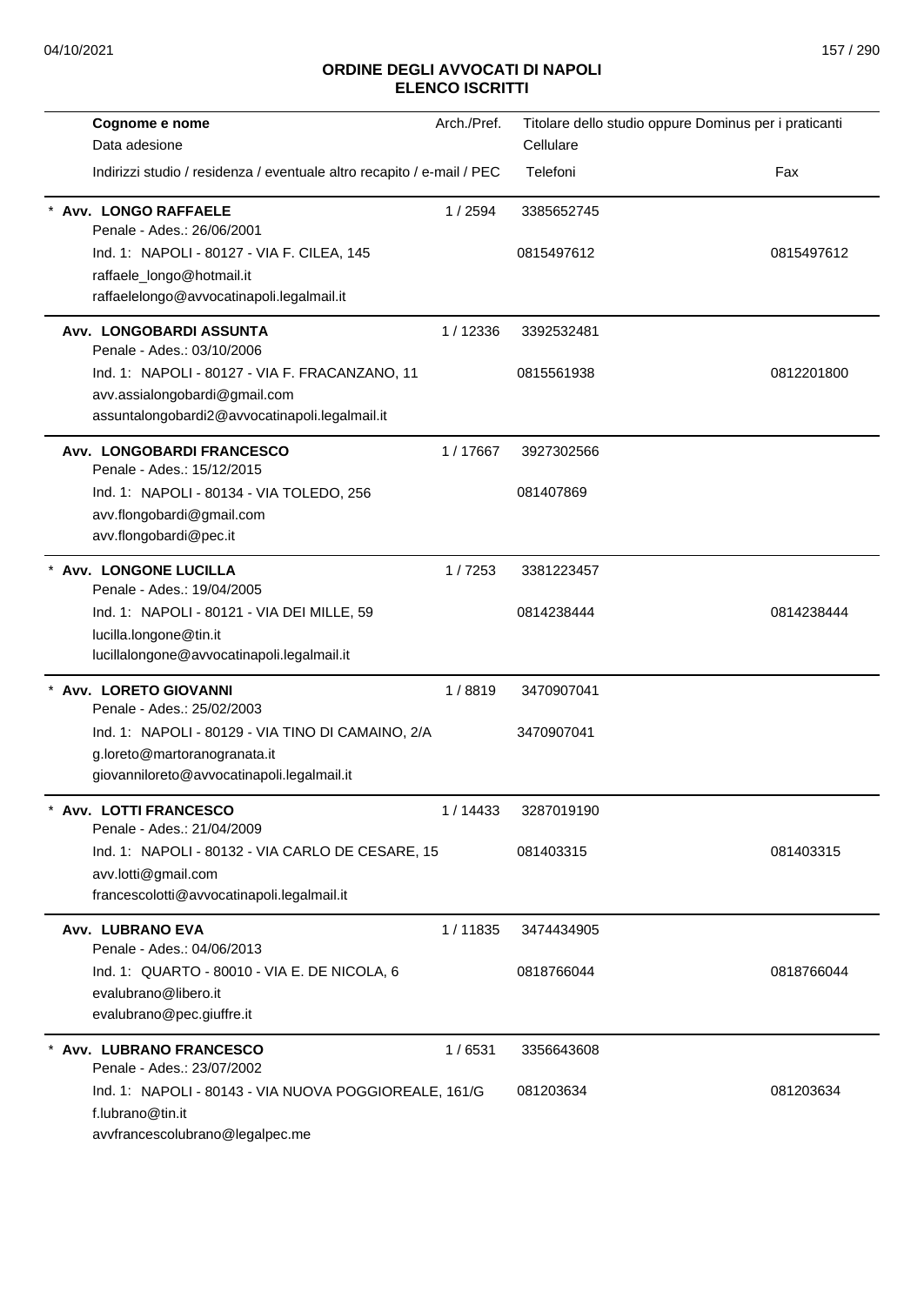| Cognome e nome                                                                                                                        | Arch./Pref. | Titolare dello studio oppure Dominus per i praticanti |            |             |
|---------------------------------------------------------------------------------------------------------------------------------------|-------------|-------------------------------------------------------|------------|-------------|
| Data adesione                                                                                                                         |             | Cellulare                                             |            |             |
| Indirizzi studio / residenza / eventuale altro recapito / e-mail / PEC                                                                |             | Telefoni                                              |            | Fax         |
| Avv. LUBRANO MARIO<br>Penale - Ades.: 20/04/2010                                                                                      | 1/17175     | 3930008219                                            |            |             |
| Ind. 1: NAPOLI - 80131 - CORSO UMBERTO I, 201                                                                                         |             | 08118676869                                           |            | 08118676869 |
| Ind. 2: NAPOLI - 80131 - VIA S. GIACOMO DEI CAPRI, 125                                                                                |             |                                                       |            |             |
| avv.mariolubrano@gmail.com                                                                                                            |             |                                                       |            |             |
| mariolubrano@avvocatinapoli.legalmail.it                                                                                              |             |                                                       |            |             |
| Avv. LUBRANO LAVADERA GIUDITTA<br>Penale - Ades.: 19/04/2011                                                                          | 1/13135     |                                                       |            |             |
| Ind. 1: PROCIDA - 80079 - VIA FARO 16                                                                                                 |             | 0818968088                                            |            |             |
| giudittalubranolavadera@avvocatinapoli.legalmail.it                                                                                   |             |                                                       |            |             |
| <b>Avv. LUCCI GASPARE</b><br>Penale - Ades.: 16/09/2020                                                                               | 1/19070     | 3335690207                                            |            |             |
| Ind. 1: POZZUOLI - 80078 - VIA ARTIACO, 23                                                                                            |             | 0815263520                                            |            | 0818530285  |
| gasparelucci@libero.it                                                                                                                |             |                                                       |            |             |
| gasparelucci@avvocatinapoli.legalmail.it                                                                                              |             |                                                       |            |             |
| <b>Avv. LUCCI MATTEO</b>                                                                                                              | 1/4099      |                                                       |            |             |
| Penale - Ades.: 04/10/2009                                                                                                            |             |                                                       |            |             |
| Ind. 1: POZZUOLI - 80078 - VIA ARTIACO, 23                                                                                            |             | 0815263520                                            | 3386545658 | 0818530285  |
| avvmatteolucci@tiscali.it                                                                                                             |             |                                                       |            |             |
| matteolucci@avvocatinapoli.legalmail.it                                                                                               |             |                                                       |            |             |
| Avv. LUCCIOLA CRISTINA<br>Penale - Ades.: 03/07/2012                                                                                  | 1/17430     | 3386844147                                            |            |             |
| Ind. 1: NAPOLI - 80125 - VIA LEPANTO, 105                                                                                             |             | 081668194                                             |            |             |
| studiolegalelucciola@gmail.com<br>avvocatolucciola@pec.it                                                                             |             |                                                       |            |             |
| Avv. LUCE ANTONINO<br>Penale - Ades.: 19/12/2006                                                                                      | 1/11706     | 3384172405                                            |            |             |
| Ind. 1: NAPOLI - 80141 - VIA F.M.BRIGANTI, 128                                                                                        |             | 0815990842                                            |            | 0815990842  |
| avvluce@libero.it                                                                                                                     |             |                                                       |            |             |
| antoninoluce@avvocatinapoli.legalmail.it                                                                                              |             |                                                       |            |             |
| Avv. LUCIANI GIANLUCA<br>Penale - Ades.: 20/04/2010                                                                                   | 1 / 15863   |                                                       |            |             |
| Ind. 1: NAPOLI - 80136 - VIA MATTEO RENATO IMBRIANI, 73<br>gianlucaluciani@avvocatinapoli.legalmail.it                                |             | 0815441450                                            |            |             |
| Avv. LUFINO FRANCESCA<br>Penale - Ades.: 08/09/2015                                                                                   | 1/19213     |                                                       |            |             |
| Ind. 1: PORTICI - 80055 - I VIALE MELINA, 3<br>avv.francescalufino@gmail.com<br>avv.francescalufino@pec.it                            |             | 081273485                                             |            | 0816070997  |
| Avv. LUKACS ARROYO ALVARO ALEJANDRO<br>Penale - Ades.: 12/11/2002                                                                     | 1/6495      | 3387416218                                            |            |             |
| Ind. 1: NAPOLI - 80121 - CORSO VITTORIO EMANUELE, 117<br>alvaro.lukacs@gmail.com<br>alvaroalejandrolukacsarroyo@avvocatinapoli.legalm |             | 081680697                                             |            | 081663496   |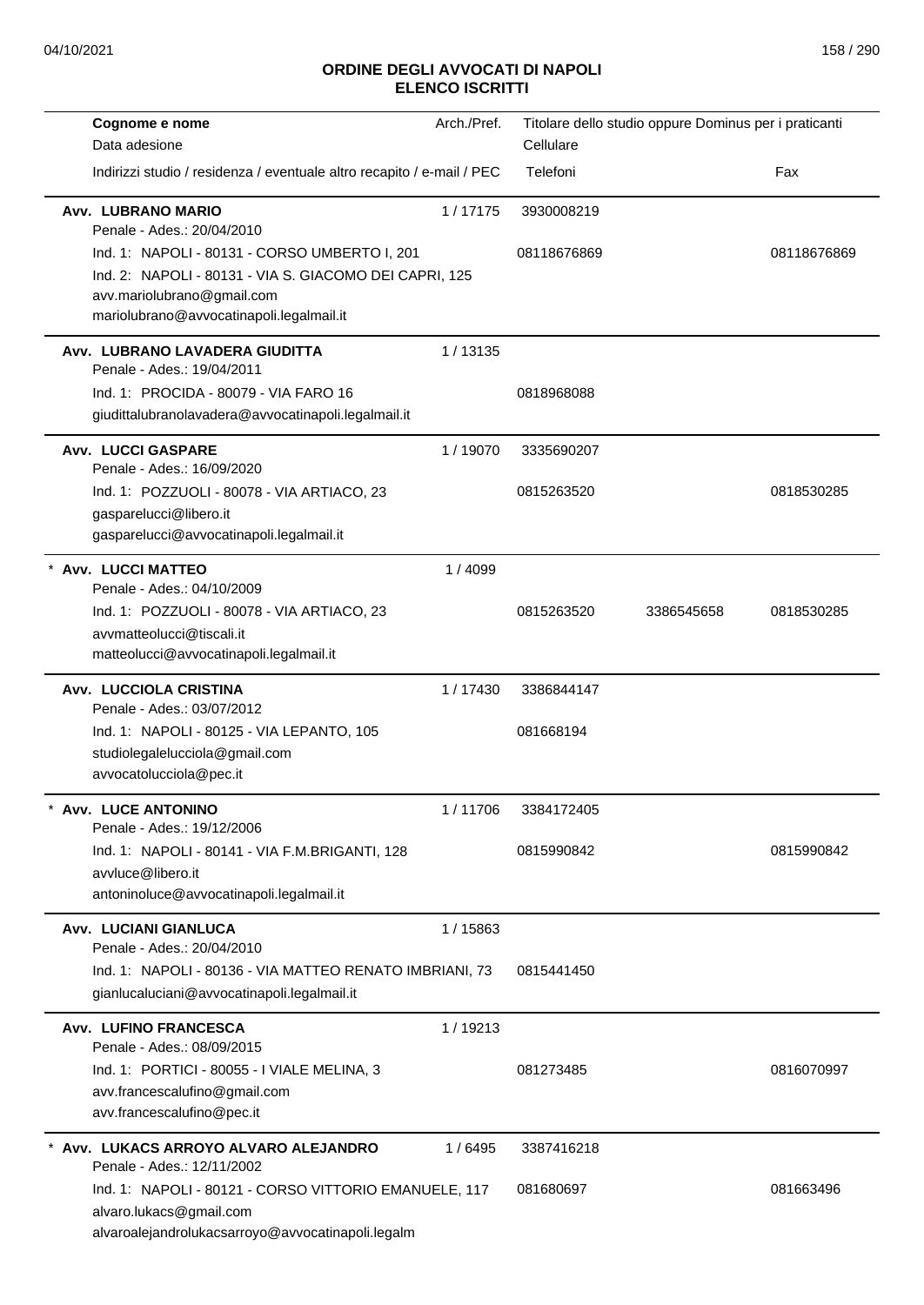| Data adesione<br>Cellulare<br>Indirizzi studio / residenza / eventuale altro recapito / e-mail / PEC<br>Telefoni<br>Fax<br>Avv. LUONGO CLAUDIO<br>1/17049<br>Penale - Ades.: 29/05/2018<br>Ind. 1: NAPOLI - 80121 - PIAZZA RODINO' GIULIO, 18<br>081410044<br>avv.luongoc@yahoo.it<br>claudioluongo@avvocatinapoli.legalmail.it<br>* Avv. LUPO RAFFAELLA<br>1/8277<br>3356151384<br>Penale - Ades.: 23/07/2002<br>Ind. 1: NAPOLI - 80121 - VIA DEI MILLE, 40 - PAL. LEONETTI<br>081665557<br>081668611<br>081668611<br>info@studiolegalelupo.it<br>raffaellalupo@avvocatinapoli.legalmail.it<br>Avv. LUZZI MARIA CONCETTA<br>1/16991<br>3204052521<br>Penale - Ades.: 13/12/2011<br>1782280106<br>Ind. 1: NAPOLI - 80132 - VIA EGIZIACA A PIZZOFALCONE, 97<br>avv.luzzi@pec.it<br>Avv. MACARIO MARIA<br>1/7979<br>3406637360<br>Penale - Ades.: 18/12/2007<br>Ind. 1: NAPOLI - 80127 - VIA BELVEDERE 101<br>0815792953<br>0815792953<br>mariamacario@avvocatinapoli.legalmail.it<br>Avv. MACCARIO AGNESE LILIANA<br>1/20241<br>3339988504<br>Penale - Ades.: 24/01/2017<br>Ind. 1: NAPOLI - 80143 - CENTRO DIREZIONALE, ISOLA E/1<br>0815558376<br>0815444623<br>agnese.maccario@gmail.com<br>agnese.maccario@pec.it<br>* Avv. MACCARONE GIACOMO<br>1/4100<br>3385699731<br>Penale - Ades.: 12/11/2002<br>Ind. 1: NAPOLI - 80135 - VIA SALVATOR ROSA, 58<br>0815573755<br>0815642874<br>giacomo.maccarone@tiscali.it<br>giacomomaccarone@avvocatinapoli.legalmail.it<br>Avv. MADDALENA GIOVANNI<br>1/12223<br>3487251345<br>Penale - Ades.: 20/04/2006<br>0817571637<br>Ind. 1: NAPOLI - 80131 - VIA D. FONTANA, 135/B<br>0817571637<br>giomaddalena@libero.it<br>giovannimaddalena@avvocatinapoli.legalmail.it<br>Avv. MADDALUNO ANTONIO<br>1/17344<br>3392338155<br>Penale - Ades.: 17/04/2012<br>Ind. 1: NAPOLI - 80100 - CORSO NOVARA, 43<br>0817363030<br>0817573193<br>0817573193<br>Ind. 2: CASORIA - 80026 - VIA MICHELANGELO, 27<br>0817573193<br>0817573193<br>antoniomaddaluno@hotmail.it<br>antoniomaddaluno@avvocatinapoli.legalmail.it<br>Avv. MADDALUNO FRANCESCO<br>1/10417<br>3933750282<br>Penale - Ades.: 15/12/2015<br>Ind. 1: NAPOLI - 80131 - VIA E. NICOLARDI, 86<br>0815524592<br>0815524592<br>avymaddaluno@libero.it | Cognome e nome                                 | Arch./Pref. | Titolare dello studio oppure Dominus per i praticanti |  |
|------------------------------------------------------------------------------------------------------------------------------------------------------------------------------------------------------------------------------------------------------------------------------------------------------------------------------------------------------------------------------------------------------------------------------------------------------------------------------------------------------------------------------------------------------------------------------------------------------------------------------------------------------------------------------------------------------------------------------------------------------------------------------------------------------------------------------------------------------------------------------------------------------------------------------------------------------------------------------------------------------------------------------------------------------------------------------------------------------------------------------------------------------------------------------------------------------------------------------------------------------------------------------------------------------------------------------------------------------------------------------------------------------------------------------------------------------------------------------------------------------------------------------------------------------------------------------------------------------------------------------------------------------------------------------------------------------------------------------------------------------------------------------------------------------------------------------------------------------------------------------------------------------------------------------------------------------------------------------------------------------------------------------------------------------------------------------------------------------------------------------------------------------------------------------------------------------------------------------------------------|------------------------------------------------|-------------|-------------------------------------------------------|--|
|                                                                                                                                                                                                                                                                                                                                                                                                                                                                                                                                                                                                                                                                                                                                                                                                                                                                                                                                                                                                                                                                                                                                                                                                                                                                                                                                                                                                                                                                                                                                                                                                                                                                                                                                                                                                                                                                                                                                                                                                                                                                                                                                                                                                                                                |                                                |             |                                                       |  |
|                                                                                                                                                                                                                                                                                                                                                                                                                                                                                                                                                                                                                                                                                                                                                                                                                                                                                                                                                                                                                                                                                                                                                                                                                                                                                                                                                                                                                                                                                                                                                                                                                                                                                                                                                                                                                                                                                                                                                                                                                                                                                                                                                                                                                                                |                                                |             |                                                       |  |
|                                                                                                                                                                                                                                                                                                                                                                                                                                                                                                                                                                                                                                                                                                                                                                                                                                                                                                                                                                                                                                                                                                                                                                                                                                                                                                                                                                                                                                                                                                                                                                                                                                                                                                                                                                                                                                                                                                                                                                                                                                                                                                                                                                                                                                                |                                                |             |                                                       |  |
|                                                                                                                                                                                                                                                                                                                                                                                                                                                                                                                                                                                                                                                                                                                                                                                                                                                                                                                                                                                                                                                                                                                                                                                                                                                                                                                                                                                                                                                                                                                                                                                                                                                                                                                                                                                                                                                                                                                                                                                                                                                                                                                                                                                                                                                |                                                |             |                                                       |  |
|                                                                                                                                                                                                                                                                                                                                                                                                                                                                                                                                                                                                                                                                                                                                                                                                                                                                                                                                                                                                                                                                                                                                                                                                                                                                                                                                                                                                                                                                                                                                                                                                                                                                                                                                                                                                                                                                                                                                                                                                                                                                                                                                                                                                                                                |                                                |             |                                                       |  |
|                                                                                                                                                                                                                                                                                                                                                                                                                                                                                                                                                                                                                                                                                                                                                                                                                                                                                                                                                                                                                                                                                                                                                                                                                                                                                                                                                                                                                                                                                                                                                                                                                                                                                                                                                                                                                                                                                                                                                                                                                                                                                                                                                                                                                                                |                                                |             |                                                       |  |
|                                                                                                                                                                                                                                                                                                                                                                                                                                                                                                                                                                                                                                                                                                                                                                                                                                                                                                                                                                                                                                                                                                                                                                                                                                                                                                                                                                                                                                                                                                                                                                                                                                                                                                                                                                                                                                                                                                                                                                                                                                                                                                                                                                                                                                                |                                                |             |                                                       |  |
|                                                                                                                                                                                                                                                                                                                                                                                                                                                                                                                                                                                                                                                                                                                                                                                                                                                                                                                                                                                                                                                                                                                                                                                                                                                                                                                                                                                                                                                                                                                                                                                                                                                                                                                                                                                                                                                                                                                                                                                                                                                                                                                                                                                                                                                |                                                |             |                                                       |  |
|                                                                                                                                                                                                                                                                                                                                                                                                                                                                                                                                                                                                                                                                                                                                                                                                                                                                                                                                                                                                                                                                                                                                                                                                                                                                                                                                                                                                                                                                                                                                                                                                                                                                                                                                                                                                                                                                                                                                                                                                                                                                                                                                                                                                                                                |                                                |             |                                                       |  |
|                                                                                                                                                                                                                                                                                                                                                                                                                                                                                                                                                                                                                                                                                                                                                                                                                                                                                                                                                                                                                                                                                                                                                                                                                                                                                                                                                                                                                                                                                                                                                                                                                                                                                                                                                                                                                                                                                                                                                                                                                                                                                                                                                                                                                                                |                                                |             |                                                       |  |
|                                                                                                                                                                                                                                                                                                                                                                                                                                                                                                                                                                                                                                                                                                                                                                                                                                                                                                                                                                                                                                                                                                                                                                                                                                                                                                                                                                                                                                                                                                                                                                                                                                                                                                                                                                                                                                                                                                                                                                                                                                                                                                                                                                                                                                                |                                                |             |                                                       |  |
|                                                                                                                                                                                                                                                                                                                                                                                                                                                                                                                                                                                                                                                                                                                                                                                                                                                                                                                                                                                                                                                                                                                                                                                                                                                                                                                                                                                                                                                                                                                                                                                                                                                                                                                                                                                                                                                                                                                                                                                                                                                                                                                                                                                                                                                |                                                |             |                                                       |  |
|                                                                                                                                                                                                                                                                                                                                                                                                                                                                                                                                                                                                                                                                                                                                                                                                                                                                                                                                                                                                                                                                                                                                                                                                                                                                                                                                                                                                                                                                                                                                                                                                                                                                                                                                                                                                                                                                                                                                                                                                                                                                                                                                                                                                                                                |                                                |             |                                                       |  |
|                                                                                                                                                                                                                                                                                                                                                                                                                                                                                                                                                                                                                                                                                                                                                                                                                                                                                                                                                                                                                                                                                                                                                                                                                                                                                                                                                                                                                                                                                                                                                                                                                                                                                                                                                                                                                                                                                                                                                                                                                                                                                                                                                                                                                                                |                                                |             |                                                       |  |
|                                                                                                                                                                                                                                                                                                                                                                                                                                                                                                                                                                                                                                                                                                                                                                                                                                                                                                                                                                                                                                                                                                                                                                                                                                                                                                                                                                                                                                                                                                                                                                                                                                                                                                                                                                                                                                                                                                                                                                                                                                                                                                                                                                                                                                                |                                                |             |                                                       |  |
|                                                                                                                                                                                                                                                                                                                                                                                                                                                                                                                                                                                                                                                                                                                                                                                                                                                                                                                                                                                                                                                                                                                                                                                                                                                                                                                                                                                                                                                                                                                                                                                                                                                                                                                                                                                                                                                                                                                                                                                                                                                                                                                                                                                                                                                |                                                |             |                                                       |  |
|                                                                                                                                                                                                                                                                                                                                                                                                                                                                                                                                                                                                                                                                                                                                                                                                                                                                                                                                                                                                                                                                                                                                                                                                                                                                                                                                                                                                                                                                                                                                                                                                                                                                                                                                                                                                                                                                                                                                                                                                                                                                                                                                                                                                                                                |                                                |             |                                                       |  |
|                                                                                                                                                                                                                                                                                                                                                                                                                                                                                                                                                                                                                                                                                                                                                                                                                                                                                                                                                                                                                                                                                                                                                                                                                                                                                                                                                                                                                                                                                                                                                                                                                                                                                                                                                                                                                                                                                                                                                                                                                                                                                                                                                                                                                                                |                                                |             |                                                       |  |
|                                                                                                                                                                                                                                                                                                                                                                                                                                                                                                                                                                                                                                                                                                                                                                                                                                                                                                                                                                                                                                                                                                                                                                                                                                                                                                                                                                                                                                                                                                                                                                                                                                                                                                                                                                                                                                                                                                                                                                                                                                                                                                                                                                                                                                                |                                                |             |                                                       |  |
|                                                                                                                                                                                                                                                                                                                                                                                                                                                                                                                                                                                                                                                                                                                                                                                                                                                                                                                                                                                                                                                                                                                                                                                                                                                                                                                                                                                                                                                                                                                                                                                                                                                                                                                                                                                                                                                                                                                                                                                                                                                                                                                                                                                                                                                |                                                |             |                                                       |  |
|                                                                                                                                                                                                                                                                                                                                                                                                                                                                                                                                                                                                                                                                                                                                                                                                                                                                                                                                                                                                                                                                                                                                                                                                                                                                                                                                                                                                                                                                                                                                                                                                                                                                                                                                                                                                                                                                                                                                                                                                                                                                                                                                                                                                                                                |                                                |             |                                                       |  |
|                                                                                                                                                                                                                                                                                                                                                                                                                                                                                                                                                                                                                                                                                                                                                                                                                                                                                                                                                                                                                                                                                                                                                                                                                                                                                                                                                                                                                                                                                                                                                                                                                                                                                                                                                                                                                                                                                                                                                                                                                                                                                                                                                                                                                                                |                                                |             |                                                       |  |
|                                                                                                                                                                                                                                                                                                                                                                                                                                                                                                                                                                                                                                                                                                                                                                                                                                                                                                                                                                                                                                                                                                                                                                                                                                                                                                                                                                                                                                                                                                                                                                                                                                                                                                                                                                                                                                                                                                                                                                                                                                                                                                                                                                                                                                                |                                                |             |                                                       |  |
|                                                                                                                                                                                                                                                                                                                                                                                                                                                                                                                                                                                                                                                                                                                                                                                                                                                                                                                                                                                                                                                                                                                                                                                                                                                                                                                                                                                                                                                                                                                                                                                                                                                                                                                                                                                                                                                                                                                                                                                                                                                                                                                                                                                                                                                |                                                |             |                                                       |  |
|                                                                                                                                                                                                                                                                                                                                                                                                                                                                                                                                                                                                                                                                                                                                                                                                                                                                                                                                                                                                                                                                                                                                                                                                                                                                                                                                                                                                                                                                                                                                                                                                                                                                                                                                                                                                                                                                                                                                                                                                                                                                                                                                                                                                                                                |                                                |             |                                                       |  |
|                                                                                                                                                                                                                                                                                                                                                                                                                                                                                                                                                                                                                                                                                                                                                                                                                                                                                                                                                                                                                                                                                                                                                                                                                                                                                                                                                                                                                                                                                                                                                                                                                                                                                                                                                                                                                                                                                                                                                                                                                                                                                                                                                                                                                                                |                                                |             |                                                       |  |
|                                                                                                                                                                                                                                                                                                                                                                                                                                                                                                                                                                                                                                                                                                                                                                                                                                                                                                                                                                                                                                                                                                                                                                                                                                                                                                                                                                                                                                                                                                                                                                                                                                                                                                                                                                                                                                                                                                                                                                                                                                                                                                                                                                                                                                                |                                                |             |                                                       |  |
|                                                                                                                                                                                                                                                                                                                                                                                                                                                                                                                                                                                                                                                                                                                                                                                                                                                                                                                                                                                                                                                                                                                                                                                                                                                                                                                                                                                                                                                                                                                                                                                                                                                                                                                                                                                                                                                                                                                                                                                                                                                                                                                                                                                                                                                |                                                |             |                                                       |  |
|                                                                                                                                                                                                                                                                                                                                                                                                                                                                                                                                                                                                                                                                                                                                                                                                                                                                                                                                                                                                                                                                                                                                                                                                                                                                                                                                                                                                                                                                                                                                                                                                                                                                                                                                                                                                                                                                                                                                                                                                                                                                                                                                                                                                                                                |                                                |             |                                                       |  |
|                                                                                                                                                                                                                                                                                                                                                                                                                                                                                                                                                                                                                                                                                                                                                                                                                                                                                                                                                                                                                                                                                                                                                                                                                                                                                                                                                                                                                                                                                                                                                                                                                                                                                                                                                                                                                                                                                                                                                                                                                                                                                                                                                                                                                                                |                                                |             |                                                       |  |
|                                                                                                                                                                                                                                                                                                                                                                                                                                                                                                                                                                                                                                                                                                                                                                                                                                                                                                                                                                                                                                                                                                                                                                                                                                                                                                                                                                                                                                                                                                                                                                                                                                                                                                                                                                                                                                                                                                                                                                                                                                                                                                                                                                                                                                                |                                                |             |                                                       |  |
|                                                                                                                                                                                                                                                                                                                                                                                                                                                                                                                                                                                                                                                                                                                                                                                                                                                                                                                                                                                                                                                                                                                                                                                                                                                                                                                                                                                                                                                                                                                                                                                                                                                                                                                                                                                                                                                                                                                                                                                                                                                                                                                                                                                                                                                |                                                |             |                                                       |  |
|                                                                                                                                                                                                                                                                                                                                                                                                                                                                                                                                                                                                                                                                                                                                                                                                                                                                                                                                                                                                                                                                                                                                                                                                                                                                                                                                                                                                                                                                                                                                                                                                                                                                                                                                                                                                                                                                                                                                                                                                                                                                                                                                                                                                                                                |                                                |             |                                                       |  |
|                                                                                                                                                                                                                                                                                                                                                                                                                                                                                                                                                                                                                                                                                                                                                                                                                                                                                                                                                                                                                                                                                                                                                                                                                                                                                                                                                                                                                                                                                                                                                                                                                                                                                                                                                                                                                                                                                                                                                                                                                                                                                                                                                                                                                                                |                                                |             |                                                       |  |
|                                                                                                                                                                                                                                                                                                                                                                                                                                                                                                                                                                                                                                                                                                                                                                                                                                                                                                                                                                                                                                                                                                                                                                                                                                                                                                                                                                                                                                                                                                                                                                                                                                                                                                                                                                                                                                                                                                                                                                                                                                                                                                                                                                                                                                                |                                                |             |                                                       |  |
|                                                                                                                                                                                                                                                                                                                                                                                                                                                                                                                                                                                                                                                                                                                                                                                                                                                                                                                                                                                                                                                                                                                                                                                                                                                                                                                                                                                                                                                                                                                                                                                                                                                                                                                                                                                                                                                                                                                                                                                                                                                                                                                                                                                                                                                |                                                |             |                                                       |  |
|                                                                                                                                                                                                                                                                                                                                                                                                                                                                                                                                                                                                                                                                                                                                                                                                                                                                                                                                                                                                                                                                                                                                                                                                                                                                                                                                                                                                                                                                                                                                                                                                                                                                                                                                                                                                                                                                                                                                                                                                                                                                                                                                                                                                                                                |                                                |             |                                                       |  |
|                                                                                                                                                                                                                                                                                                                                                                                                                                                                                                                                                                                                                                                                                                                                                                                                                                                                                                                                                                                                                                                                                                                                                                                                                                                                                                                                                                                                                                                                                                                                                                                                                                                                                                                                                                                                                                                                                                                                                                                                                                                                                                                                                                                                                                                |                                                |             |                                                       |  |
|                                                                                                                                                                                                                                                                                                                                                                                                                                                                                                                                                                                                                                                                                                                                                                                                                                                                                                                                                                                                                                                                                                                                                                                                                                                                                                                                                                                                                                                                                                                                                                                                                                                                                                                                                                                                                                                                                                                                                                                                                                                                                                                                                                                                                                                | francescomaddaluno@avvocatinapoli.legalmail.it |             |                                                       |  |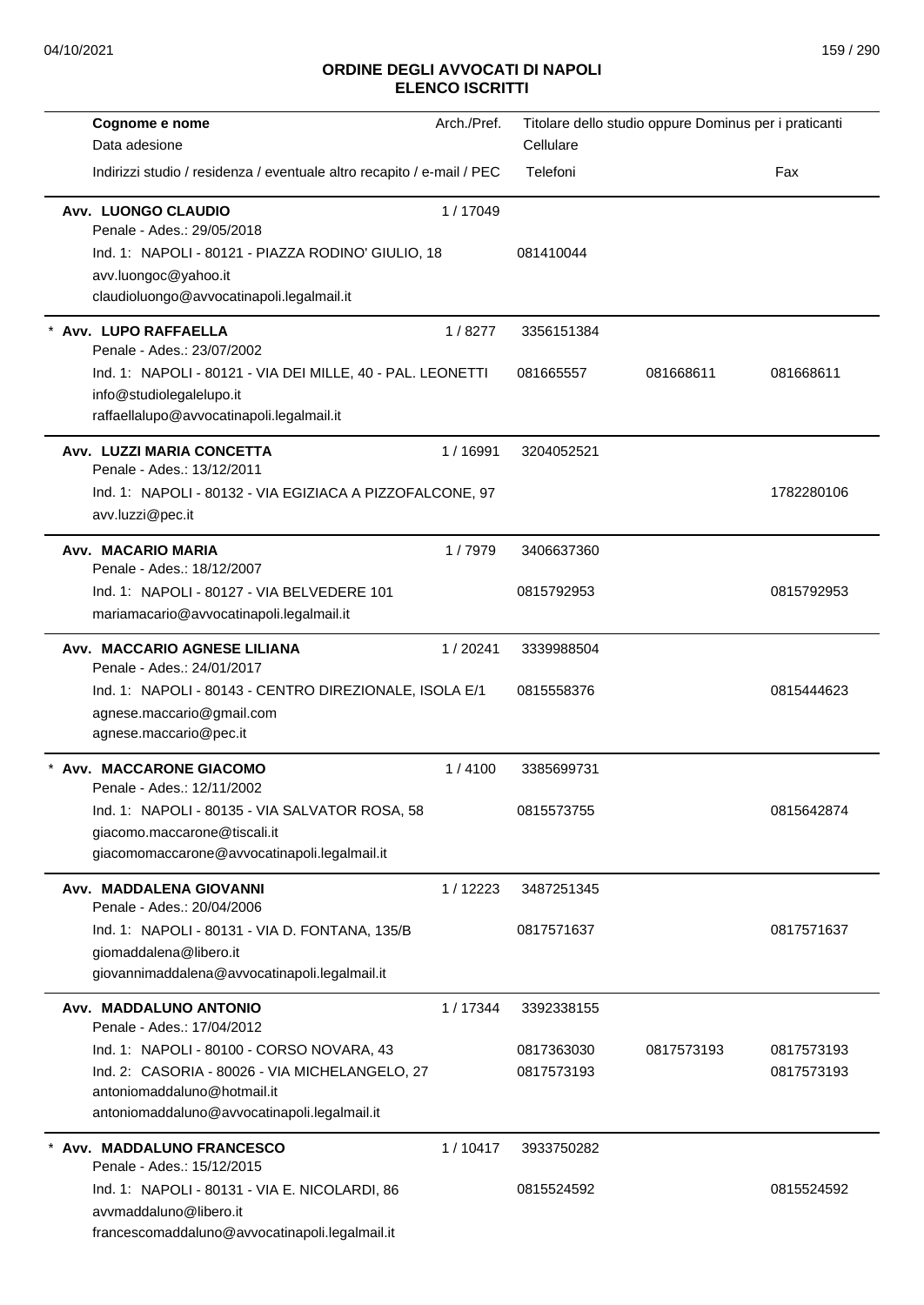| Cognome e nome                                                                                                              | Arch./Pref. |             | Titolare dello studio oppure Dominus per i praticanti |
|-----------------------------------------------------------------------------------------------------------------------------|-------------|-------------|-------------------------------------------------------|
| Data adesione                                                                                                               |             | Cellulare   |                                                       |
| Indirizzi studio / residenza / eventuale altro recapito / e-mail / PEC                                                      |             | Telefoni    | Fax                                                   |
| <b>Avv. MADDIONA EUGENIO</b><br>Penale - Ades.: 18/12/2012                                                                  | 1/15840     | 3331765070  |                                                       |
| Ind. 1: ISCHIA - 80077 - VIA M.MAZZELLA,136                                                                                 |             |             |                                                       |
| eugeniomaddiona@hotmail.com                                                                                                 |             |             |                                                       |
| eugeniomaddiona@avvocatinapoli.legalmail.it                                                                                 |             |             |                                                       |
| Avv. MADORE ANTONIETTA<br>Penale - Ades.: 19/04/2016                                                                        | 1 / 19489   |             |                                                       |
| Ind. 1: NAPOLI - 80100 - VIA GENERALE D'AMBROSIO, 17                                                                        |             | 0815711088  | 0815711088                                            |
| Ind. 2: MUGNANO DI NAPOLI - 80018 - VIA DEI QUATTRO<br>MARTIRI, 12<br>antoniettamadore@gmail.com<br>antoniettamadore@pec.it |             | 0815711088  | 0815711088                                            |
| * Avv. MAFFEI MARCO MASSIMILIANO<br>Penale - Ades.: 05/07/2005                                                              | 1/11582     | 3478101881  |                                                       |
| Ind. 1: NAPOLI - 80142 - VIA AMERIGO VESPUCCI, 9 SCALA A  08118870016                                                       |             |             | 08118870016                                           |
| studiolegale.maffei@gmail.com                                                                                               |             |             |                                                       |
| marcomassimilianomaffei@avvocatinapoli.legalmail.i                                                                          |             |             |                                                       |
| Avv. MAFFEI ROSINA<br>Penale - Ades.: 05/05/2009                                                                            | 1/12693     | 3339000591  |                                                       |
| Ind. 1: NAPOLI - 80128 - VIA F. BLUNDO, 42                                                                                  |             | 0812292279  | 0812292279                                            |
| avvocatorosinamaffei@gmail.com                                                                                              |             |             |                                                       |
| rosinamaffei@avvocatinapoli.legalmail.it                                                                                    |             |             |                                                       |
| * Avv. MAGLIETTA JUNIO ELIO<br>Penale - Ades.: 22/03/2005                                                                   | 1/11895     | 3479205229  |                                                       |
| Ind. 1: NAPOLI - 80132 - VIA CEDRONIO, 27                                                                                   |             | 08119242277 |                                                       |
| juniomaglietta@gmail.com                                                                                                    |             |             |                                                       |
| avvocatomaglietta@pec.it                                                                                                    |             |             |                                                       |
| <b>Avv. MAGLIONE RAFFAELE</b><br>Penale - Ades.: 04/07/2017                                                                 | 1/20831     | 3386272789  |                                                       |
| Ind. 1: NAPOLI - 80125 - VIA DEI MISSIONARI, 11                                                                             |             | 0815936939  | 0815936939                                            |
| Ind. 2: GIUGLIANO IN CAMPANIA - 80014 - VIA S. FRANCESCO 08118558771<br>A PATRIA, 32<br>raffaele.maglione@live.com          |             |             | 0815733943                                            |
| raffaelemaglione@avvocatinapoli.legalmail.it                                                                                |             |             |                                                       |
| * Avv. MAGLIUOLO VINCENZO<br>Penale - Ades.: 16/04/2008                                                                     | 1/12745     | 3494956759  |                                                       |
| Ind. 1: PORTICI - 80055 - VIA LIBERTA' 2 TRAV. DX, 7                                                                        |             | 3494956759  |                                                       |
| vincenzomagliuolo@avvocatinapoli.legalmail.it                                                                               |             |             |                                                       |
| Avv. MAGNACCA ARMANDO<br>Penale - Ades.: 25/02/2003                                                                         | 1/8904      | 3393151085  |                                                       |
| Ind. 1: NAPOLI - 80127 - VIA S. MARIA DELLA LIBERA, 13<br>densk@libero.it                                                   |             | 08119574359 | 08119574359                                           |
| avv.armandomagnacca@pec.team-service.it                                                                                     |             |             |                                                       |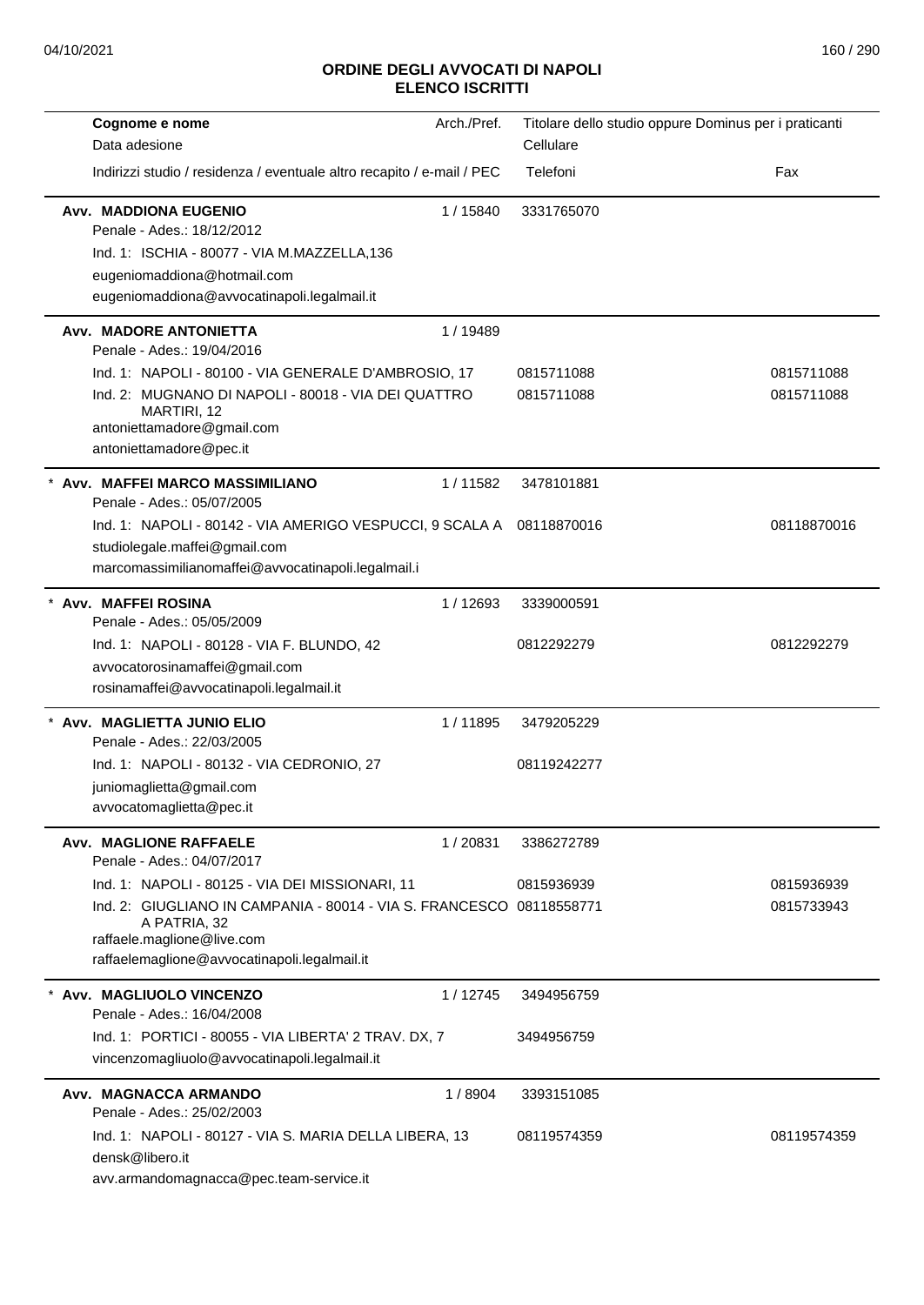| Cognome e nome                                                                                                                                                                                                     | Arch./Pref. |                           | Titolare dello studio oppure Dominus per i praticanti |             |
|--------------------------------------------------------------------------------------------------------------------------------------------------------------------------------------------------------------------|-------------|---------------------------|-------------------------------------------------------|-------------|
| Data adesione                                                                                                                                                                                                      |             | Cellulare                 |                                                       |             |
| Indirizzi studio / residenza / eventuale altro recapito / e-mail / PEC                                                                                                                                             |             | Telefoni                  |                                                       | Fax         |
| Avv. MAGNANI OSVALDO<br>Penale - Ades.: 02/07/2013<br>Ind. 1: NAPOLI - 80129 - VIA LUCA GIORDANO, 51<br>osvaldo_magnani@yahoo.it<br>osvaldomagnani@avvocatinapoli.legalmail.it                                     | 1/18155     | 0815788071                |                                                       |             |
| <b>Avv. MAGRO PATRIZIO</b><br>Penale - Ades.: 08/01/2021<br>Ind. 1: NAPOLI - 80138 - LARGO DONNAREGINA, 11<br>avv.patrizio.magro@gmail.com<br>patrizio.magro@pec.it                                                | 1/4861      | 3382309596<br>3382309596  |                                                       | 0817517453  |
| Avv. MAI GIOVANNI<br>Penale - Ades.: 17/04/2012<br>Ind. 1: NAPOLI - 80139 - VIA PIETRO COLLETTA, 72<br>avvgmai@libero.it<br>avvgmai@pec.it                                                                         | 1/17283     | 3922088253<br>08119708294 |                                                       | 08119708294 |
| <b>Avv. MAIELLO FRANCESCO</b><br>Penale - Ades.: 21/04/2015<br>Ind. 1: NAPOLI - 80132 - CORSO UMBERTO I, 154<br>francescomaiello@studiolegaleassociatomaiello.com<br>francescomaiello1@avvocatinapoli.legalmail.it | 1/16314     | 3357550255<br>0815536565  |                                                       | 081265139   |
| Avv. MAIELLO MARIA LUISA<br>Penale - Ades.: 03/10/2006<br>Ind. 1: NAPOLI - 80133 - VIA ROBERTO BRACCO, 15/A<br>studiolegale.maiello@libero.it<br>marialuisamaiello@avvocatinapoli.legalmail.it                     | 1/8570      | 0814203933                |                                                       | 0814203933  |
| Avv. MAIELLO NICOLETTA<br>Penale - Ades.: 21/04/2015<br>Ind. 1: PROCIDA - 80079 - VIA LUNGOMARE C. COLOMBO, 20<br>avv.nikimaiello@alice.it<br>nicolettamaiello@avvocatinapoli.legalmail.it                         | 1/12727     | 3336308219<br>3336308219  | 0818101181                                            |             |
| Avv. MAIETTA PAMELA<br>Penale - Ades.: 12/12/2017<br>Ind. 1: NAPOLI - 80133 - VIA PONTE DI TAPPIA, 47<br>pamelamaietta@yahoo.it<br>pamelamaietta@avvocatinapoli.legalmail.it                                       | 1/18409     | 08119320060               |                                                       | 08119320062 |
| <b>Avv. MAINOLFI SALVATORE</b><br>Penale - Ades.: 27/11/2018<br>Ind. 1: NAPOLI - 80141 - VIA NICOLA NICOLINI,68<br>avvocatomainolfis@gmail.com<br>salvatoremainolfi@avvocatinapoli.legalmail.it                    | 1/16659     | 0817510398                |                                                       |             |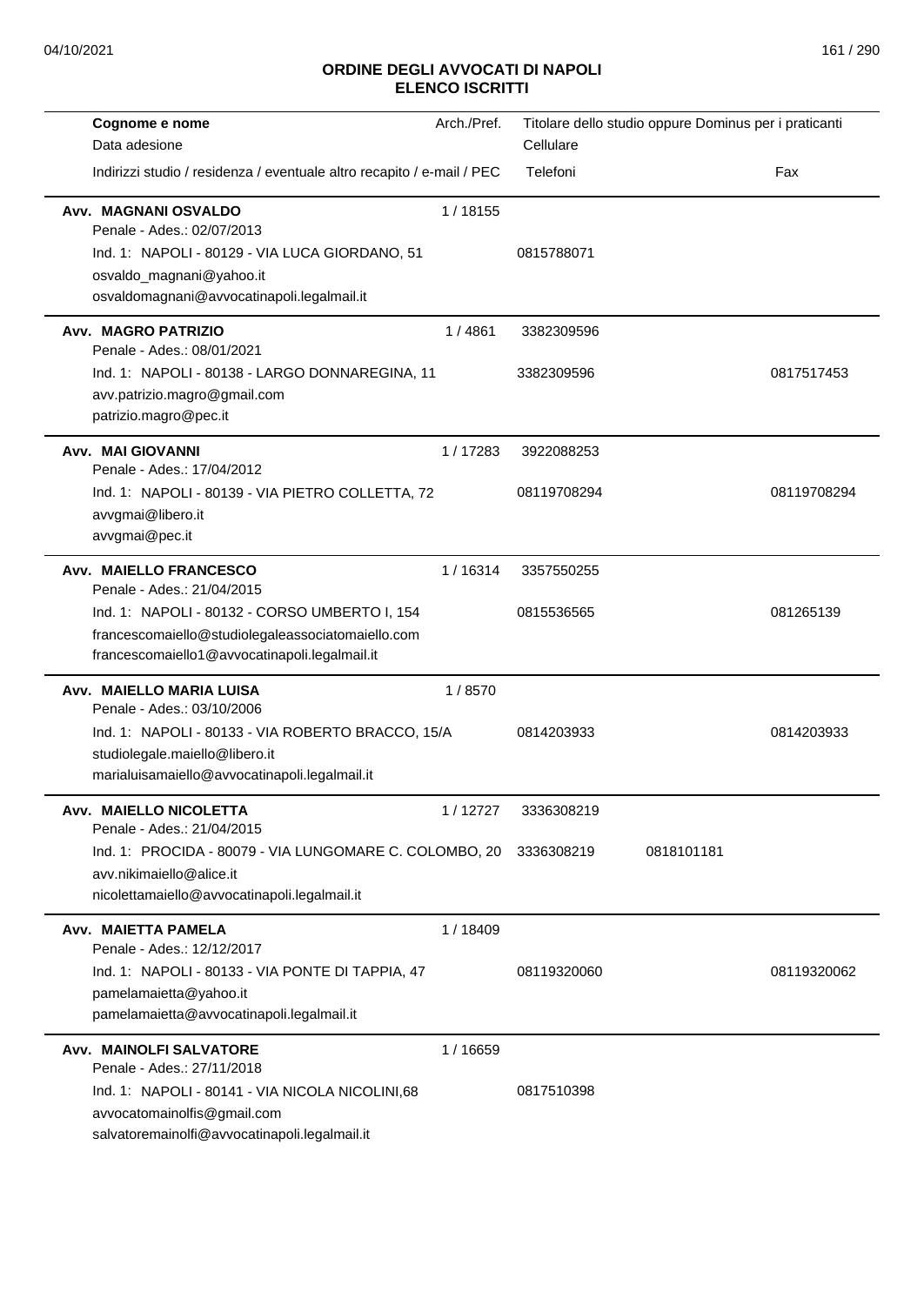| Cognome e nome                                                         | Arch./Pref. | Titolare dello studio oppure Dominus per i praticanti |            |             |
|------------------------------------------------------------------------|-------------|-------------------------------------------------------|------------|-------------|
| Data adesione                                                          |             | Cellulare                                             |            |             |
| Indirizzi studio / residenza / eventuale altro recapito / e-mail / PEC |             | Telefoni                                              |            | Fax         |
| <b>Avv. MAIONE CARLO</b>                                               | 1/4571      | 3397987219                                            |            |             |
| Penale - Ades.: 10/12/2002                                             |             |                                                       |            |             |
| Ind. 1: ERCOLANO - 80056 - VIA G. SEMMOLA, 41                          |             | 0817321021                                            |            | 0817775393  |
| studiomaione@alice.it                                                  |             |                                                       |            |             |
| carlomaione2@avvocatinapoli.legalmail.it                               |             |                                                       |            |             |
| <b>Avv. MAIONE ODILLA</b><br>Penale - Ades.: 22/03/2005                | 1/10911     | 3384791112                                            |            |             |
| Ind. 1: POZZUOLI - 80078 - CORSO GARIBALDI, 18                         |             | 08119369066                                           |            | 08119369066 |
| odillamaione@virgilio.it                                               |             |                                                       |            |             |
| odillamaione@avvocatinapoli.legalmail.it                               |             |                                                       |            |             |
|                                                                        |             |                                                       |            |             |
| Avv. MAIORANA SARA<br>Penale - Ades.: 03/02/2021                       | 1/21963     | 3391549678                                            |            |             |
| Ind. 1: NAPOLI - 80143 - VIA SERAFINO BISCARDI, 13                     |             | 0815783451                                            |            |             |
| saramaiorana17@gmail.com                                               |             |                                                       |            |             |
| avv.saramaiorana@pec.it                                                |             |                                                       |            |             |
|                                                                        |             |                                                       |            |             |
| Avv. MAIORANO CRISTINA<br>Penale - Ades.: 17/04/2012                   | 1/17293     | 3386962324                                            |            |             |
| Ind. 1: NAPOLI - 80128 - VIA ADOLFO OMODEO, 45                         |             | 0817640408                                            | 0817646665 | 0817645994  |
| cristinamaiorano@libero.it                                             |             |                                                       |            |             |
| cristinamaiorano@avvocatinapoli.legalmail.it                           |             |                                                       |            |             |
| Avv. MAISTO DARIO                                                      | 1/9238      | 3393039605                                            |            |             |
| Penale - Ades.: 06/05/2003                                             |             |                                                       |            |             |
| Ind. 1: NAPOLI - 80133 - VIA MELISURGO, 4                              |             | 0815524713                                            |            |             |
| dariomaisto@avvocatinapoli.legalmail.it                                |             |                                                       |            |             |
| Avv. MAJATICO NICOLA                                                   | 1 / 14454   |                                                       |            |             |
| Penale - Ades.: 16/04/2008                                             |             |                                                       |            |             |
| Ind. 1: NAPOLI - 80142 - CORSO NOVARA, 43                              |             | 082421543                                             |            | 082421543   |
| Ind. 2: BENEVENTO - 82100 - VIA PORTA DEI RETTORI, 19                  |             | 082421543                                             |            | 082421543   |
| nicolamajatico@libero.it                                               |             |                                                       |            |             |
| nicolamajatico@avvocatinapoli.legalmail.it                             |             |                                                       |            |             |
| Avv. MAJOLO ROSARIO                                                    | 1/7045      |                                                       |            |             |
| Penale - Ades.: 01/04/2003                                             |             |                                                       |            |             |
| Ind. 1: NAPOLI - 80133 - PIAZZA BOVIO, 14                              |             | 0815523778                                            |            | 0815523778  |
| studiolegalemajolo@virgilio.it                                         |             |                                                       |            |             |
| rosariomajolo@avvocatinapoli.legalmail.it                              |             |                                                       |            |             |
| Avv. MALASOMMA ANTONIO MASSIMO                                         |             |                                                       |            |             |
| Penale - Ades.: 17/04/2012                                             | 1/12826     | 3476157628                                            |            |             |
| Ind. 1: NAPOLI - 80142 - VIA EPOMEO, 180 PARCO DEL PINO                |             | 0817752551                                            |            | 0817752551  |
| antoniomassimomalasomma@avvocatinapoli.legalm                          |             |                                                       |            |             |
|                                                                        |             |                                                       |            |             |
| <b>Avv. MALICE ALESSANDRO</b><br>Penale - Ades.: 20/04/2010            | 1/14808     |                                                       |            |             |
| Ind. 1: NAPOLI - 80142 - VIA FIRENZE, 54                               |             | 0815544001                                            |            | 081200010   |
| alessandromalice@avvocatinapoli.legalmail.it                           |             |                                                       |            |             |
|                                                                        |             |                                                       |            |             |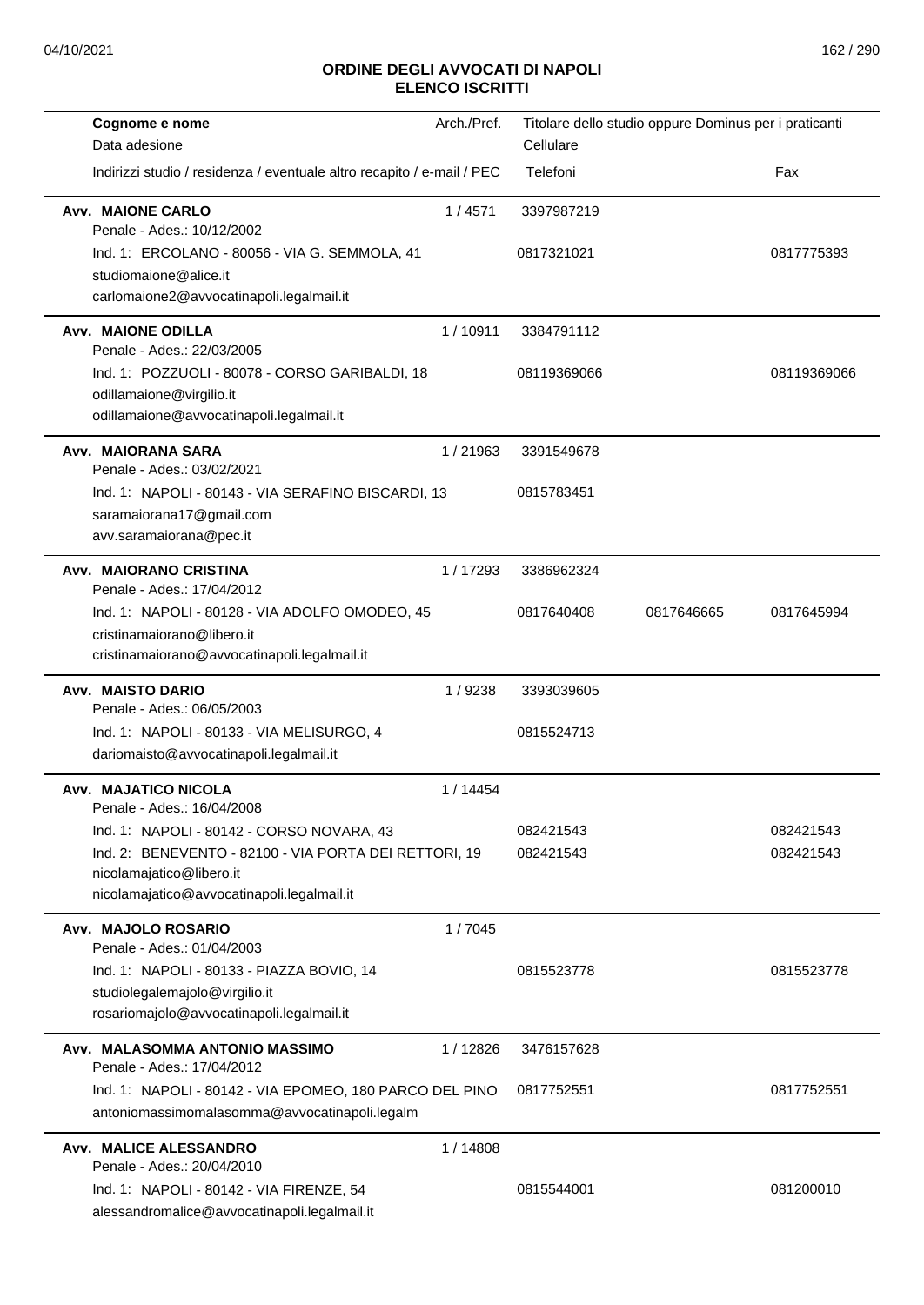| Arch./Pref.<br>Cognome e nome                                                      |                            | Titolare dello studio oppure Dominus per i praticanti |             |
|------------------------------------------------------------------------------------|----------------------------|-------------------------------------------------------|-------------|
| Data adesione                                                                      | Cellulare                  |                                                       |             |
| Indirizzi studio / residenza / eventuale altro recapito / e-mail / PEC             | Telefoni                   |                                                       | Fax         |
| Avv. MALINCONICO VERONICA<br>1/20243<br>Penale - Ades.: 20/04/2017                 | 3457679746                 |                                                       |             |
| Ind. 1: NAPOLI - 80138 - CORSO UMBERTO I, 311                                      | 0817584838                 | 3457679746                                            | 08119533739 |
| Ind. 2: CASORIA - 80026 - VIA DOMENICO SALIERNO, 3                                 | 0817584838                 | 3457679746                                            |             |
| veronicamalinconico@hotmail.it                                                     |                            |                                                       |             |
| veronicamalinconico@avvocatinapoli.legalmail.it                                    |                            |                                                       |             |
| Avv. MAMMARELLA BENIAMINO<br>1/19283<br>Penale - Ades.: 13/10/2015                 | 3914991778                 |                                                       |             |
| Ind. 1: NAPOLI - 80143 - CENTRO DIREZIONALE ISOLA A/3                              | 08118122516                |                                                       |             |
| bengio152@yahoo.it                                                                 |                            |                                                       |             |
| beniaminomammarella@avvocatinapoli.legalmail.it                                    |                            |                                                       |             |
| Avv. MAMMOLITI ALESSANDRO<br>1/8633<br>Penale - Ades.: 15/02/2005                  | 3939692808                 |                                                       |             |
| Ind. 1: NAPOLI - 80135 - CORSO VITTORIO EMANUELE, 473                              | 0818847266                 |                                                       | 0818847266  |
| alessandromammoliti@yahoo.it                                                       |                            |                                                       |             |
| alessandromammoliti@avvocatinapoli.legalmail.it                                    |                            |                                                       |             |
| <b>Avv. MANASSE FABRIZIO</b><br>1/17791<br>Penale - Ades.: 16/04/2013              |                            |                                                       |             |
| Ind. 1: NAPOLI - 80137 - VIA CARLO DE MARCO, 65/A                                  | 0818902354                 |                                                       |             |
| fabriziomanasse2006@libero.it                                                      |                            |                                                       |             |
| fabriziomanasse@avvocatinapoli.legalmail.it                                        |                            |                                                       |             |
| <b>Avv. MANASSE FRANCESCO</b><br>1/17801<br>Penale - Ades.: 16/04/2013             |                            |                                                       |             |
| Ind. 1: NAPOLI - 80137 - VIA CARLO DE MARCO, 65/A                                  | 0818902354                 |                                                       |             |
| avvfrancescomanasse@gmail.com                                                      | francescomanasse@libero.it |                                                       |             |
| francescomanasse@avvocatinapoli.legalmail.it                                       |                            |                                                       |             |
| <b>Avv. MANCARUSO ENRICO</b><br>1/20244<br>Penale - Ades.: 20/04/2017              | 3293906823                 |                                                       |             |
| Ind. 1: NAPOLI - 80100 - VIA SERAFINO BISCARDI, 13                                 | 3293906823                 |                                                       | 0815793451  |
| avv.mancaruso@gmail.com                                                            |                            |                                                       |             |
| enricomancaruso@avvocatinapoli.legalmail.it                                        |                            |                                                       |             |
| <b>Avv. MANCINA ROBERTA</b><br>1 / 20897<br>Penale - Ades.: 10/09/2019             | 3498801364                 |                                                       |             |
| Ind. 1: NAPOLI - 80144 - II TRAVERSA CASSANO, 35                                   | 0810380854                 |                                                       | 0810380854  |
| Ind. 2: NAPOLI - 80142 - VIA E. GIANTURCO, 53/A                                    | 0817349089                 |                                                       | 0817349089  |
| avvroberta.mancina@libero.it                                                       |                            |                                                       |             |
| robertamancina@avvocatinapoli.legalmail.it                                         |                            |                                                       |             |
| Avv. MANCINI ANNALISA<br>1/11395                                                   | 3384968931                 |                                                       |             |
| Penale - Ades.: 04/07/2006                                                         |                            |                                                       |             |
| Ind. 1: NAPOLI - 80127 - CALATA SAN FRANCESCO, 15<br>avv.annalisamancini@gmail.com | 0815797198                 |                                                       | 0815797198  |
| annalisamancini@avvocatinapoli.legalmail.it                                        |                            |                                                       |             |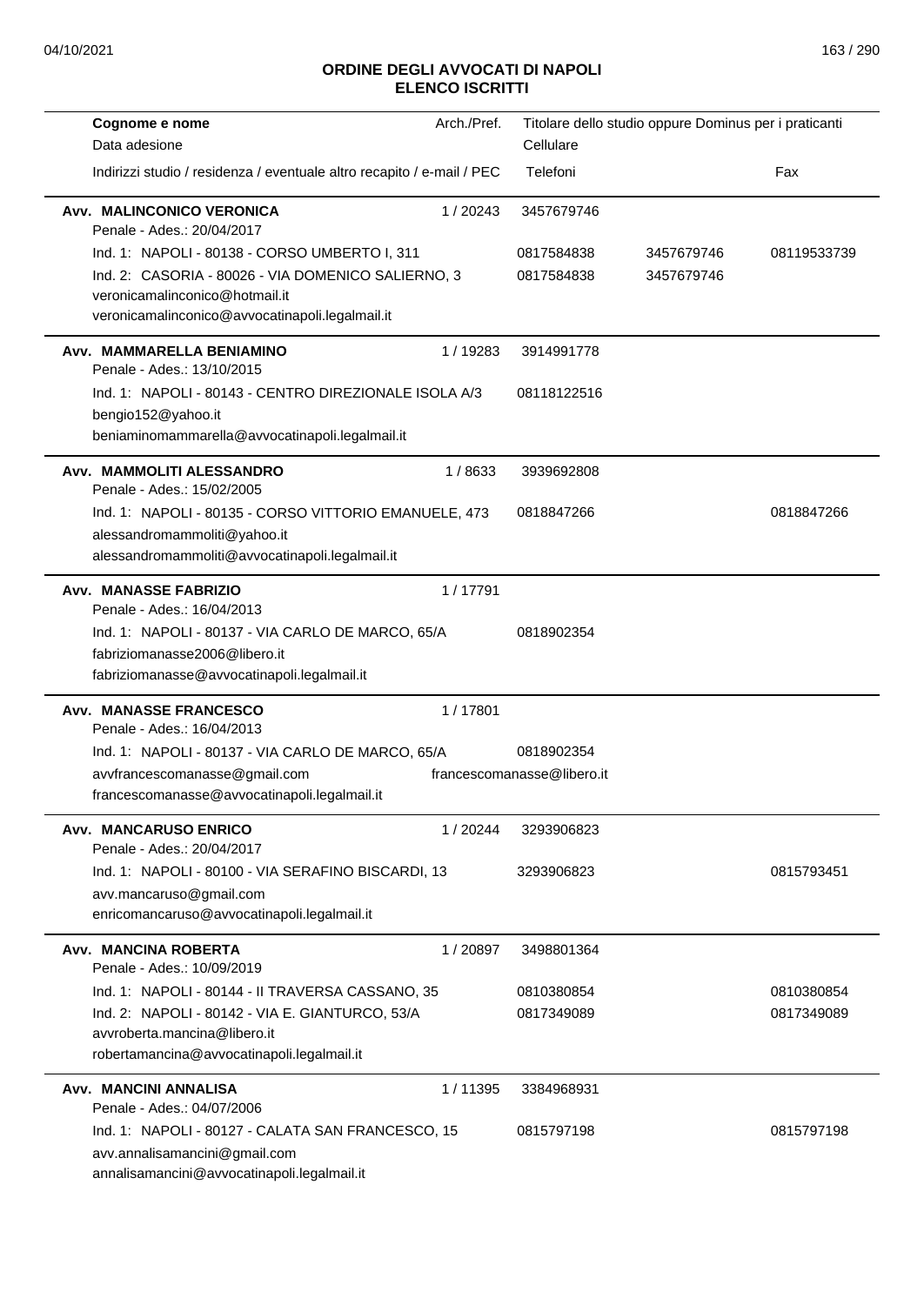| Cognome e nome<br>Data adesione                                                                                                     | Arch./Pref. | Cellulare                 | Titolare dello studio oppure Dominus per i praticanti |             |
|-------------------------------------------------------------------------------------------------------------------------------------|-------------|---------------------------|-------------------------------------------------------|-------------|
| Indirizzi studio / residenza / eventuale altro recapito / e-mail / PEC                                                              |             | Telefoni                  |                                                       | Fax         |
| <b>Avv. MANCINI FEDERICA</b><br>Penale - Ades.: 26/02/2019<br>Ind. 1: NAPOLI - 80125 - VIA DIOCLEZIANO, 189                         | 1/21165     | 3921244738<br>08118825262 | 3755034009                                            | 08118825262 |
| fedemanc@hotmail.it<br>federicamancini@avvocatinapoli.legalmail.it                                                                  |             |                           |                                                       |             |
| * Avv. MANCINI GIANCLAUDIO<br>Penale - Ades.: 17/04/2007                                                                            | 1/13868     |                           |                                                       |             |
| Ind. 1: NAPOLI - 80131 - VIA NICOLARDI PARCO AVOLIO, 9<br>gianclaudiomancini@avvocatinapoli.legalmail.it                            |             | 08118814980               |                                                       |             |
| Avv. MANCINI MARTA<br>Penale - Ades.: 19/04/2005                                                                                    | 1/10562     |                           |                                                       |             |
| Ind. 1: NAPOLI - 80131 - VIA G.JANNELLI 82                                                                                          |             | 0815794729                |                                                       | 0815794729  |
| * Avv. MANCINI SILVIO<br>Penale - Ades.: 14/12/2010                                                                                 | 1/16282     | 3382510723                |                                                       |             |
| Ind. 1: NAPOLI - 80145 - VIA SANTA MARIA A CUBITO, 513<br>avv.silviomancini@libero.it<br>silviomancini@avvocatinapoli.legalmail.it  |             | 0813446300                |                                                       | 0813446300  |
| Avv. MANCINO ADA<br>Penale - Ades.: 05/07/2016                                                                                      | 1 / 16098   |                           |                                                       |             |
| Ind. 1: MONTE DI PROCIDA - 80070 - VIA PRINCIPE DI<br>PIEMONTE,41<br>adamancino@avvocatinapoli.legalmail.it                         |             | 0818682542                |                                                       |             |
| Avv. MANCINO LELIO<br>Penale - Ades.: 02/07/2019                                                                                    | 1/21791     | 3393538425                |                                                       |             |
| Ind. 1: MONTE DI PROCIDA - 80070 - VIA DIAZ, 14<br>leliomancino@gmail.com<br>lelio.mancino@ordineavvocatita.it                      |             | 0818681767                |                                                       |             |
| Avv. MANCO MONICA<br>Penale - Ades.: 01/07/2009                                                                                     | 1/10856     | 3669711548                |                                                       |             |
| Ind. 1: NAPOLI - 80133 - VICO DEGLI AZZIMATORI 22<br>momix.production@tin.it<br>monicamanco@avvocatinapoli.legalmail.it             |             | 08119810128               |                                                       | 08119810128 |
| Avv. MANFREDINI MARZIA<br>Penale - Ades.: 05/06/2018                                                                                | 1/20992     | 3288125549                |                                                       |             |
| Ind. 1: NAPOLI - 80132 - VIA DIAZ, 24<br>marzia.manfredini@hotmail.it<br>marziamanfredini@legalmail.it                              |             | 0815520676                |                                                       | 0815428217  |
| Avv. MANFRELLOTTI RAFFAELE<br>Penale - Ades.: 18/10/2016                                                                            | 1/14284     | 3807985958                |                                                       |             |
| Ind. 1: NAPOLI - 80136 - VICO NOCELLE, 46/E<br>raffaele.manfrellotti@hotmail.it<br>raffaelemanfrellotti@avvocatinapoli.legalmail.it |             | 3383411216                |                                                       |             |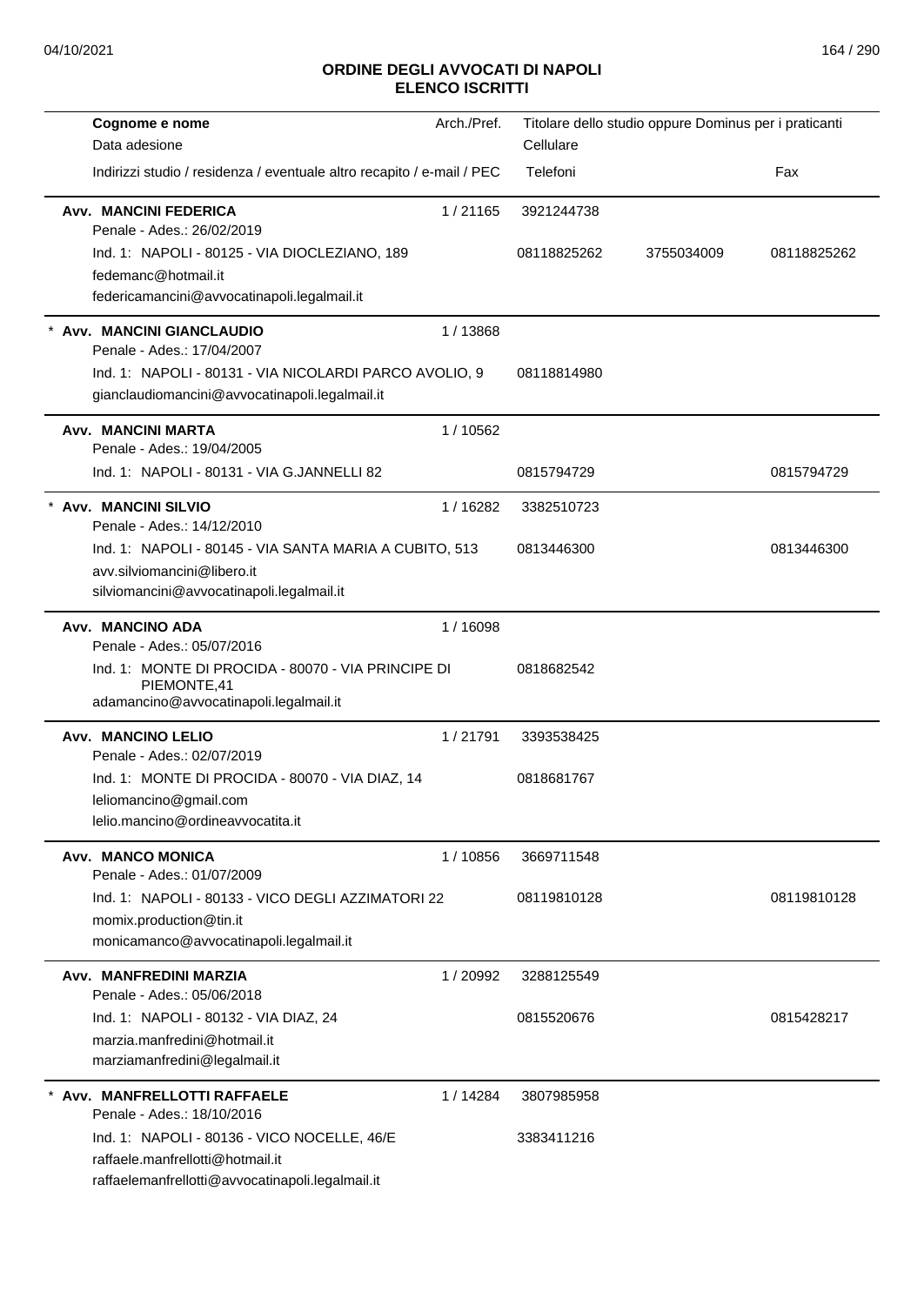| Cognome e nome                                                                 | Arch./Pref. | Titolare dello studio oppure Dominus per i praticanti |             |
|--------------------------------------------------------------------------------|-------------|-------------------------------------------------------|-------------|
| Data adesione                                                                  |             | Cellulare                                             |             |
| Indirizzi studio / residenza / eventuale altro recapito / e-mail / PEC         |             | Telefoni                                              | Fax         |
| Avv. MANGANELLA ANGELO<br>Penale - Ades.: 12/11/2002                           | 1/8350      |                                                       |             |
| Ind. 1: NAPOLI - 80124 - VIA ACATE 85                                          |             | 0817624851                                            |             |
| angelomanganella@avvocatinapoli.legalmail.it                                   |             |                                                       |             |
| Avv. MANGIAPIA ARMANDO<br>Penale - Ades.: 07/10/2014                           | 1/18643     | 3889290729                                            |             |
| Ind. 1: NAPOLI - 80126 - CORSO DUCA D'AOSTA, 79                                |             | 0817264588                                            | 0813447422  |
| avv.armandomangiapia@libero.it<br>armandomangiapia@avvocatinapoli.legalmail.it |             |                                                       |             |
| Avv. MANGIAPIA VALERIA<br>Penale - Ades.: 19/04/2016                           | 1/19533     | 3935093516                                            |             |
| Ind. 1: POZZUOLI - 80078 - VIA II TRAVERSA MILISCOLA, 30                       |             | 3935093516                                            |             |
| mangiapiavaleria@yahoo.it<br>valeriamangiapia@avvocatinapoli.legalmail.it      |             |                                                       |             |
| Avv. MANGIARULO ANTONIA<br>Penale - Ades.: 26/02/2019                          | 1 / 18458   |                                                       |             |
| Ind. 1: NAPOLI - 80134 - VIA DEL CHIOSTRO, 25                                  |             | 0815513522                                            |             |
| antoniamangiarulo@avvocatinapoli.legalmail.it                                  |             |                                                       |             |
| Avv. MANNA FRANCESCO                                                           | 1 / 18459   | 3397717440                                            |             |
| Penale - Ades.: 16/12/2014                                                     |             |                                                       |             |
| Ind. 1: NAPOLI - 80122 - VIALE VILLA SANTA MARIA, 14                           |             | 08119250071                                           | 08119250071 |
| francescomanna_fm@libero.it                                                    |             |                                                       |             |
| francescomanna2@avvocatinapoli.legalmail.it                                    |             |                                                       |             |
| Avv. MANNA GIOVANNI<br>Penale - Ades.: 26/02/2019                              | 1/21294     | 3316353576                                            |             |
| Ind. 1: NAPOLI - 80121 - VIA CARLO POERIO, 86                                  |             | 0812481150                                            | 0817646499  |
| giovanni.manna17@libero.it<br>avv.giovanni.manna@pec.it                        |             |                                                       |             |
| Avv. MANNA LUCIA                                                               | 1/8948      |                                                       |             |
| Penale - Ades.: 16/04/2008                                                     |             |                                                       |             |
| Ind. 1: NAPOLI - 80127 - VIA LUIGIA SANFELICE, 1                               |             | 0814206417                                            | 0814971441  |
| luman2003@libero.it                                                            |             |                                                       |             |
| luciamanna@pec.sinapsis-srl.net                                                |             |                                                       |             |
| Avv. MANNA MASSIMO<br>Penale - Ades.: 13/12/2011                               | 1/16887     | 3397829417                                            |             |
| Ind. 1: NAPOLI - 80133 - VIA CARDINAL GUGLIELMO, 28                            |             |                                                       | 0810105886  |
| avvmassimomanna@gmail.com                                                      |             |                                                       |             |
| massimomanna@avvocatinapoli.legalmail.it                                       |             |                                                       |             |
| <b>Avv. MANNA PASQUALE</b><br>Penale - Ades.: 04/10/2010                       | 1/16023     | 3929105694                                            |             |
| Ind. 1: NAPOLI - 80133 - PIAZZA G. BOVIO, 14                                   |             | 0810200794                                            | 0810200794  |
| avvmanna@gmail.com                                                             |             |                                                       |             |
| pasqualemanna@avvocatinapoli.legalmail.it                                      |             |                                                       |             |
|                                                                                |             |                                                       |             |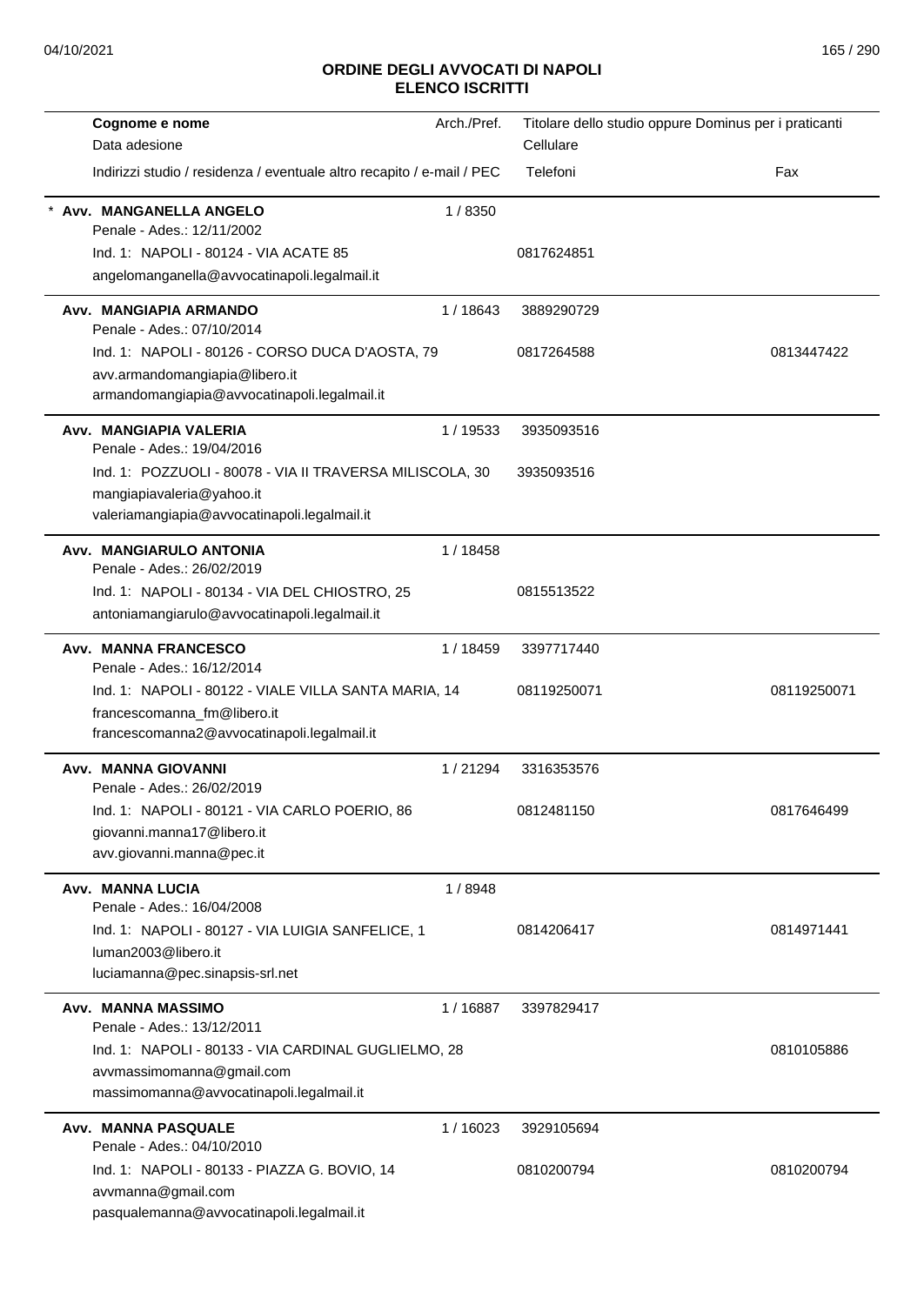| Cognome e nome                                                                                                             | Arch./Pref. |             | Titolare dello studio oppure Dominus per i praticanti |             |
|----------------------------------------------------------------------------------------------------------------------------|-------------|-------------|-------------------------------------------------------|-------------|
| Data adesione                                                                                                              |             | Cellulare   |                                                       |             |
| Indirizzi studio / residenza / eventuale altro recapito / e-mail / PEC                                                     |             | Telefoni    |                                                       | Fax         |
| <b>Avv. MANNATO LUISA</b><br>Penale - Ades.: 19/04/2011                                                                    | 1/16310     | 3208564132  |                                                       |             |
| Ind. 1: NAPOLI - 80132 - PIAZZETTA CARIATI, 1                                                                              |             | 3208564132  |                                                       |             |
| manlisa18@hotmail.com<br>luisamannato@avvocatinapoli.legalmail.it                                                          |             |             |                                                       |             |
| <b>Avv. MANTI CONCETTA</b>                                                                                                 | 1/21683     | 3935520215  |                                                       |             |
| Penale - Ades.: 12/03/2019<br>Ind. 1: NAPOLI - 80129 - VIA SOLIMENA, 113                                                   |             | 0812298886  |                                                       |             |
| concettamanti77@libero.it                                                                                                  |             |             |                                                       |             |
| concetta.manti@avvocatirc.legalmail.it                                                                                     |             |             |                                                       |             |
| Avv. MANZI ROSARIO<br>Penale - Ades.: 13/10/2015                                                                           | 1 / 16565   | 3472731158  |                                                       |             |
| Ind. 1: NAPOLI - 80143 - VIA PORZIO CENTRO DIREZ. IS. G/1                                                                  |             | 08119563770 |                                                       | 08119563770 |
| rosariomanzi@pec.it                                                                                                        |             |             |                                                       |             |
| Avv. MANZO MARGHERITA<br>Penale - Ades.: 16/04/2008                                                                        | 1/14575     | 3892163087  |                                                       |             |
| Ind. 1: PORTICI - 80055 - VIA S. PAGLIANO, 30                                                                              |             | 081476843   |                                                       | 081476843   |
| marghmanzo@libero.it                                                                                                       |             |             |                                                       |             |
| margheritamanzo@avvocatinapoli.legalmail.it                                                                                |             |             |                                                       |             |
| * Avv. MANZO RAFFAELE<br>Penale - Ades.: 28/01/2003                                                                        | 1/1063      | 3662050685  |                                                       |             |
| Ind. 1: NAPOLI - 80123 - VIA MANZONI, 61                                                                                   |             | 0817144007  |                                                       | 0817144007  |
| raffaelemanzo@avvocatinapoli.legalmail.it                                                                                  |             |             |                                                       |             |
| Avv. MANZON FRANCESCO<br>Penale - Ades.: 19/04/2011                                                                        | 1/4993      | 3356842986  |                                                       |             |
| Ind. 1: NAPOLI - 80138 - CORSO UMBERTO I, 174                                                                              |             | 08118336109 |                                                       | 08118336115 |
| avv.francescomanzon@libero.it<br>francescomanzon@avvocatinapoli.legalmail.it                                               |             |             |                                                       |             |
| Avv. MARANGIO ASSUNTA<br>Penale - Ades.: 21/04/2015                                                                        | 1 / 13905   |             |                                                       |             |
| Ind. 1: Napoli - 80100 - VIA MADONNELLE, 31/41                                                                             |             | 0817747351  | 3349486263                                            | 0817747351  |
| assuntamarangio@avvocatinapoli.legalmail.it                                                                                |             |             |                                                       |             |
| Avv. MARANO GENNARO<br>Penale - Ades.: 13/12/2011                                                                          | 1/10844     | 3476749817  |                                                       |             |
| Ind. 1: NAPOLI - 80143 - VIA VICINALE S. MARIA DEL PIANTO,<br>2                                                            |             | 0817872788  |                                                       | 0817872788  |
| studiolegalemarano72@gmail.com<br>gennaromarano@legalmail.it                                                               |             |             |                                                       |             |
| Avv. MARANO MARCO<br>Penale - Ades.: 16/12/2014                                                                            | 1/18774     | 3383382480  |                                                       |             |
| Ind. 1: NAPOLI - 80138 - VIA S. ARCANGELO A BAIANO, 19                                                                     |             | 0815712077  |                                                       | 0810112224  |
| Ind. 2: MUGNANO DI NAPOLI - 80018 - VIA CHIESA, 46<br>avv.marcomarano@gmail.com<br>marcomarano@avvocatinapoli.legalmail.it |             | 0815712077  |                                                       | 0815712077  |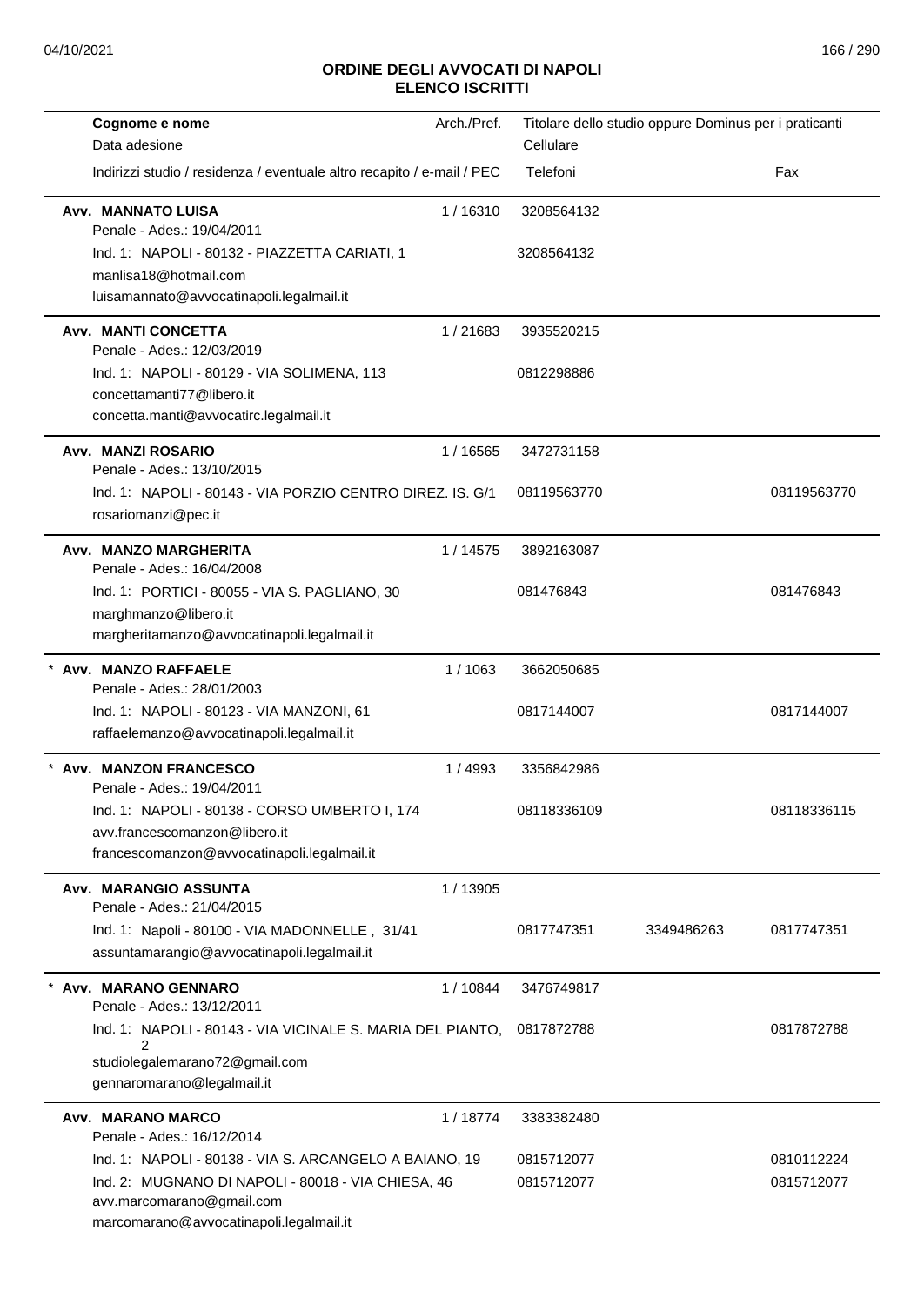| Cognome e nome                                                                                                                                                      | Arch./Pref. | Titolare dello studio oppure Dominus per i praticanti |            |                          |
|---------------------------------------------------------------------------------------------------------------------------------------------------------------------|-------------|-------------------------------------------------------|------------|--------------------------|
| Data adesione                                                                                                                                                       |             | Cellulare                                             |            |                          |
| Indirizzi studio / residenza / eventuale altro recapito / e-mail / PEC                                                                                              |             | Telefoni                                              |            | Fax                      |
| Avv. MARASCO MARCELLO<br>Penale - Ades.: 04/10/2010                                                                                                                 | 1/17398     | 3476104086                                            |            |                          |
| Ind. 1: NAPOLI - 80128 - VIA VINCENZO SCALA, 28                                                                                                                     |             | 0817341682                                            |            | 08119735562              |
| avvmarcellomarasco@studiolegalemarasco.it<br>marcellomarasco@avvocatinapoli.legalmail.it                                                                            |             |                                                       |            |                          |
| Avv. MARAZZETTI CONCETTA<br>Penale - Ades.: 17/12/2013                                                                                                              | 1/18299     | 3337474361                                            |            |                          |
| Ind. 1: PORTICI - 80055 - VIALE ASCIONE, 23<br>avvocatomarazzetti@gmail.com<br>concettamarazzetti@avvocatinapoli.legalmail.it                                       |             | 08119100756                                           |            | 08119030043              |
| * Avv. MARCHESE MICHELE<br>Penale - Ades.: 28/05/2002                                                                                                               | 1/8376      | c/o GURGO GIOVANNI<br>3338500929                      |            |                          |
| Ind. 1: NAPOLI - 80127 - VIA T. TASSO, 480                                                                                                                          |             | 0817141506                                            |            | 0817141506               |
| Ind. 2: NAPOLI - 80128 - VIA ATTILIO PRATELLA, 43<br>miki.mar3@libero.it<br>michelemarchese@avvocatinapoli.legalmail.it                                             |             | 0815446266                                            |            | 0815446266               |
| Avv. MARCHETTA LAURA<br>Penale - Ades.: 13/03/2018                                                                                                                  | 1/17585     | 3478687888                                            |            |                          |
| Ind. 1: POZZUOLI - 80078 - VIA MODIGLIANI, 1<br>Ind. 2: NAPOLI - 80122 - VIALE ANTONIO GRAMSCI, 11<br>lav.m@libero.it<br>lauramarchetta@avvocatinapoli.legalmail.it |             | 0818471795<br>081661020                               | 0817611120 | 0812140972<br>0812140972 |
| * Avv. MARCHETTI GIULIO<br>Penale - Ades.: 26/06/2001                                                                                                               | 1 / 4456    | 3384224867                                            |            |                          |
| Ind. 1: NAPOLI - 80143 - VIA CHIETI, 24                                                                                                                             |             | 081207137                                             |            | 08119322067              |
| avvocatogiuliomarchetti@gmail.com<br>giuliomarchetti@avvocatinapoli.legalmail.it                                                                                    |             |                                                       |            |                          |
| <b>Avv. MARCHETTI SERGIO</b><br>Penale - Ades.: 06/07/2010                                                                                                          | 1/10021     |                                                       |            |                          |
| Ind. 1: NAPOLI - 80138 - VIA DUOMO, 38                                                                                                                              |             | 0817360507                                            |            | 08119566254              |
| Ind. 2: CASORIA - 80026 - VIA SAN PIETRO, 42                                                                                                                        |             | 0817360507                                            |            | 08119566254              |
| marchetti.avvocati@gmail.com<br>sergio.marchetti@pec.it                                                                                                             |             | sergio.marchetti@email.it                             |            |                          |
| <b>Avv. MARCHITTO LUIGI</b><br>Penale - Ades.: 20/12/2005                                                                                                           | 1/8877      | 3475424460                                            |            |                          |
| Ind. 1: PORTICI - 80055 - VIA ZUPPETTA, 13                                                                                                                          |             | 0817764159                                            |            | 0817764159               |
| Ind. 2: NAPOLI - 80100 - VICOLETTO PIETRO COLLETTA, 9<br>luigi.marchitto@email.it<br>luigimarchitto@avvocatinapoli.legalmail.it                                     |             | 0810287553                                            |            | 0810287553               |
| Avv. MARCIANO di SCALA FABRIZIO<br>Penale - Ades.: 01/10/2007                                                                                                       | 1/6166      |                                                       |            |                          |
| Ind. 1: NAPOLI - 80129 - VIA MORGHEN 187<br>fabriziomarciano@avvocatinapoli.legalmail.it                                                                            |             | 0815786369                                            |            | 0815785848               |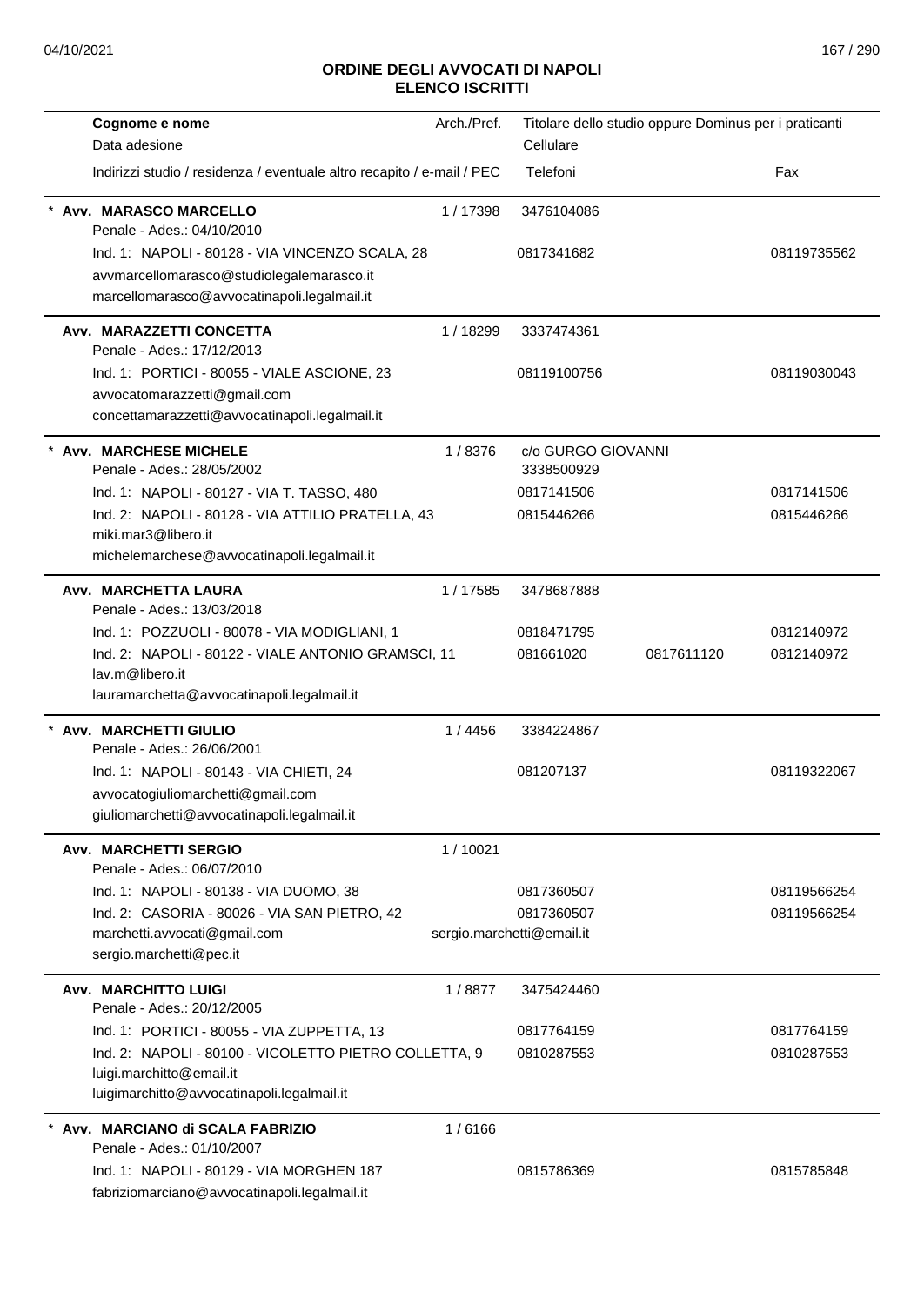| Cognome e nome                                                              | Arch./Pref. | Titolare dello studio oppure Dominus per i praticanti |             |
|-----------------------------------------------------------------------------|-------------|-------------------------------------------------------|-------------|
| Data adesione                                                               |             | Cellulare                                             |             |
| Indirizzi studio / residenza / eventuale altro recapito / e-mail / PEC      |             | Telefoni                                              | Fax         |
| Avv. MARESCA ALESSANDRO<br>Penale - Ades.: 12/06/2001                       | 1/8336      | 3337780195                                            |             |
| Ind. 1: NAPOLI - 80133 - VIA SAN GIACOMO, 30                                |             | 0810609853                                            | 0810609853  |
| avvmaresca8@gmail.com                                                       |             |                                                       |             |
| alessandromaresca@pec.it                                                    |             |                                                       |             |
| Avv. MARESCA GIANPIERO<br>Penale - Ades.: 22/03/2005                        | 1/12099     | 3805585949                                            |             |
| Ind. 1: NAPOLI - 80121 - VIA SAN PASQUALE A CHIAIA, 35                      |             | 0814238479                                            | 081408882   |
| piero3m@libero.it                                                           |             |                                                       |             |
| gianpieromaresca@avvocatinapoli.legalmail.it                                |             |                                                       |             |
| Avv. MARESCA PASQUALE<br>Penale - Ades.: 21/04/2015                         | 1/20248     | 3392096298                                            |             |
| Ind. 1: NAPOLI - 80128 - VIA U. NIUTTA, 4                                   |             | 0815788046                                            | 0817612794  |
| pasmaresca@hotmail.com                                                      |             |                                                       |             |
| pasqualemaresca@legalmail.it                                                |             |                                                       |             |
| Avv. MARESCA SIMONA<br>Penale - Ades.: 08/05/2018                           | 1/20294     | 3332353299                                            |             |
| Ind. 1: NAPOLI - 80131 - VIALE COLLI AMINEI, 40/F                           |             | 0817414742                                            |             |
| avv.simonamaresca@gmail.com                                                 |             |                                                       |             |
| simonamaresca@avvocatinapoli.legalmail.it                                   |             |                                                       |             |
| Avv. MARFELLA AIDA<br>Penale - Ades.: 01/10/2013                            | 1/18146     | 3392192242                                            |             |
| Ind. 1: NAPOLI - 80131 - VIA E. NICOLARDI, 78/B                             |             | 0817434388                                            | 0815922185  |
| aida.marfella@libero.it                                                     |             |                                                       |             |
| aidamarfella@avvocatinapoli.legalmail.it                                    |             |                                                       |             |
| Avv. MARFELLA FABIO<br>Penale - Ades.: 03/07/2007                           | 1/14047     | 3389427581                                            |             |
| Ind. 1: NAPOLI - 80143 - CENTRO DIREZIONALE ISOLA G/7                       |             | 08119330213                                           | 08119330213 |
| avv.fabio.marfella@gmail.com                                                |             |                                                       |             |
| fabiomarfella@pec.it                                                        |             |                                                       |             |
| Avv. MARGOTTI MONICA<br>Penale - Ades.: 04/10/2011                          | 1/11869     | 3355708779                                            |             |
| Ind. 1: NAPOLI - 80131 - VIA NICOLARDI, 78/B                                |             | 0817434388                                            | 0815922185  |
| monica-margotti@libero.it                                                   |             |                                                       |             |
| monicamargotti@avvocatinapoli.legalmail.it                                  |             |                                                       |             |
| Avv. MARIANI CARMELA                                                        | 1/6486      | 3335429640                                            |             |
| Penale - Ades.: 04/10/2010                                                  |             |                                                       |             |
| Ind. 1: NAPOLI - 80142 - PIAZZA GARIBALDI, 118                              |             | 0815991527                                            | 0815991527  |
| carmelaavv.mariani@tiscali.it<br>carmelamariani@avvocatinapoli.legalmail.it |             |                                                       |             |
|                                                                             |             |                                                       |             |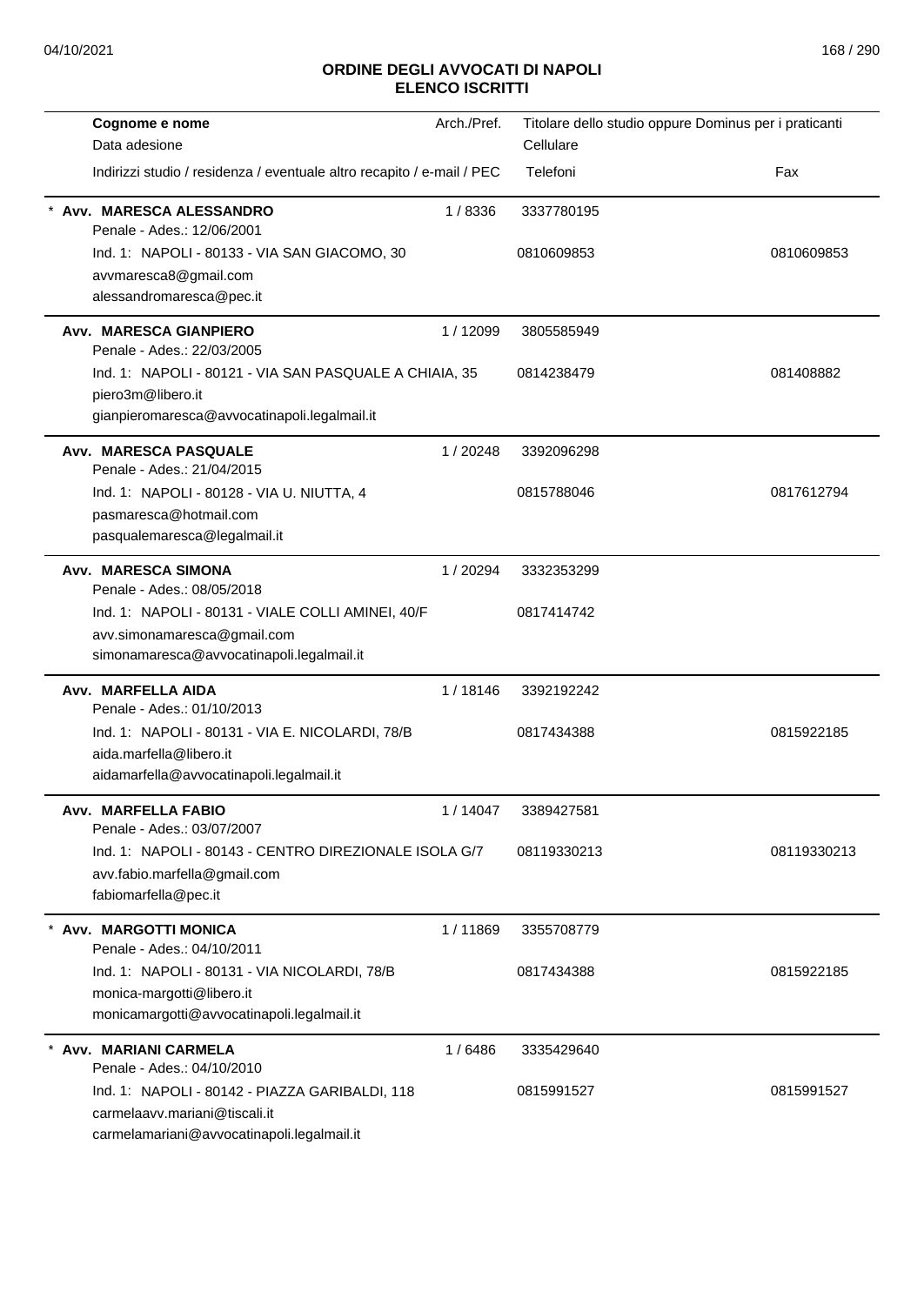| Cognome e nome                                                         | Arch./Pref. |            | Titolare dello studio oppure Dominus per i praticanti |            |
|------------------------------------------------------------------------|-------------|------------|-------------------------------------------------------|------------|
| Data adesione                                                          |             | Cellulare  |                                                       |            |
| Indirizzi studio / residenza / eventuale altro recapito / e-mail / PEC |             | Telefoni   |                                                       | Fax        |
| <b>Avv. MARIANI GIUSEPPE</b><br>Penale - Ades.: 21/12/2004             | 1/9595      | 3477902902 |                                                       |            |
| Ind. 1: PORTICI - 80055 - CORSO UMBERTO I 34                           |             | 0817760144 |                                                       | 0810061012 |
| avv.mariani@gmail.com                                                  |             |            |                                                       |            |
| giuseppemariani@avvocatinapoli.legalmail.it                            |             |            |                                                       |            |
| <b>Avv. MARIANI PAOLO</b><br>Penale - Ades.: 16/04/2013                | 1 / 17465   |            |                                                       |            |
| Ind. 1: NAPOLI - 80125 - VIA AGNANO AGLI ASTRONI,44                    |             | 0815881443 |                                                       |            |
| avvpaolomariani@libero.it<br>paolomariani@avvocatinapoli.legalmail.it  |             |            |                                                       |            |
|                                                                        |             |            |                                                       |            |
| Avv. MARICONDA DANIELA<br>Penale - Ades.: 24/09/2002                   | 1/4092      |            |                                                       |            |
| Ind. 1: NAPOLI - 80138 - CORSO UMBERTO, 23                             |             | 0815517531 |                                                       | 0817041841 |
| avvdanielamariconda@gmail.com                                          |             |            |                                                       |            |
| danielamariconda@avvocatinapoli.legalmail.it                           |             |            |                                                       |            |
| Avv. MARINARO ANTONIO<br>Penale - Ades.: 06/03/2019                    | 1/21265     | 3389811256 |                                                       |            |
| Ind. 1: NAPOLI - 80132 - VIA TOLEDO, 228                               |             | 081404088  |                                                       |            |
| Ind. 2: GRAGNANO - 80054 - VIA CASTELLAMMARE, 103                      |             | 0818011248 |                                                       |            |
| antonmarinaro@gmail.com                                                |             |            |                                                       |            |
| Avv. MARINELLI MAURO<br>Penale - Ades.: 15/04/2014                     | 1/10578     | 3383150925 |                                                       |            |
| Ind. 1: NAPOLI - 80143 - VIA TINO DA CAMAINO, 4 - INT. 13-14           |             | 0817345547 | 0817345244                                            | 0817345547 |
| avv.mauromarinelli@gmail.com                                           |             |            |                                                       |            |
| mauromarinelli@avvocatinapoli.legalmail.it                             |             |            |                                                       |            |
| Avv. MARINELLI PAOLO<br>Penale - Ades.: 12/04/2005                     | 1/11225     | 3383220169 |                                                       |            |
| Ind. 1: NAPOLI - 80122 - VIA VINCENZO CUOCO, 5                         |             | 0817147120 |                                                       | 0817147120 |
| avv.paolomarinelli@libero.it                                           |             |            |                                                       |            |
| avv.paolomarinelli@pec.it                                              |             |            |                                                       |            |
| Avv. MARINIELLO GIANCARLO<br>Penale - Ades.: 19/04/2016                | 1/13214     | 3357710324 |                                                       |            |
| Ind. 1: NAPOLI - 80121 - VIA FILANGIERI, 48                            |             | 081400934  |                                                       | 0817169449 |
| Ind. 2: ROMA - 00185 - VIA PARIGI, 11                                  |             |            |                                                       |            |
| studiolegale@mariniello.com                                            |             |            |                                                       |            |
| studiolegalemariniello@legalmail.it                                    |             |            |                                                       |            |
| Avv. MARINO ANTONIO VLADIMIR<br>Penale - Ades.: 22/03/2005             | 1/10961     | 3391237902 |                                                       |            |
| Ind. 1: NAPOLI - 80121 - VIA CARLO POERIO, 15                          |             | 0817643501 |                                                       | 0815497470 |
| vladimir.marino3@gmail.com                                             |             |            |                                                       |            |
| antoniovladimirmarino@avvocatinapoli.legalmail.it                      |             |            |                                                       |            |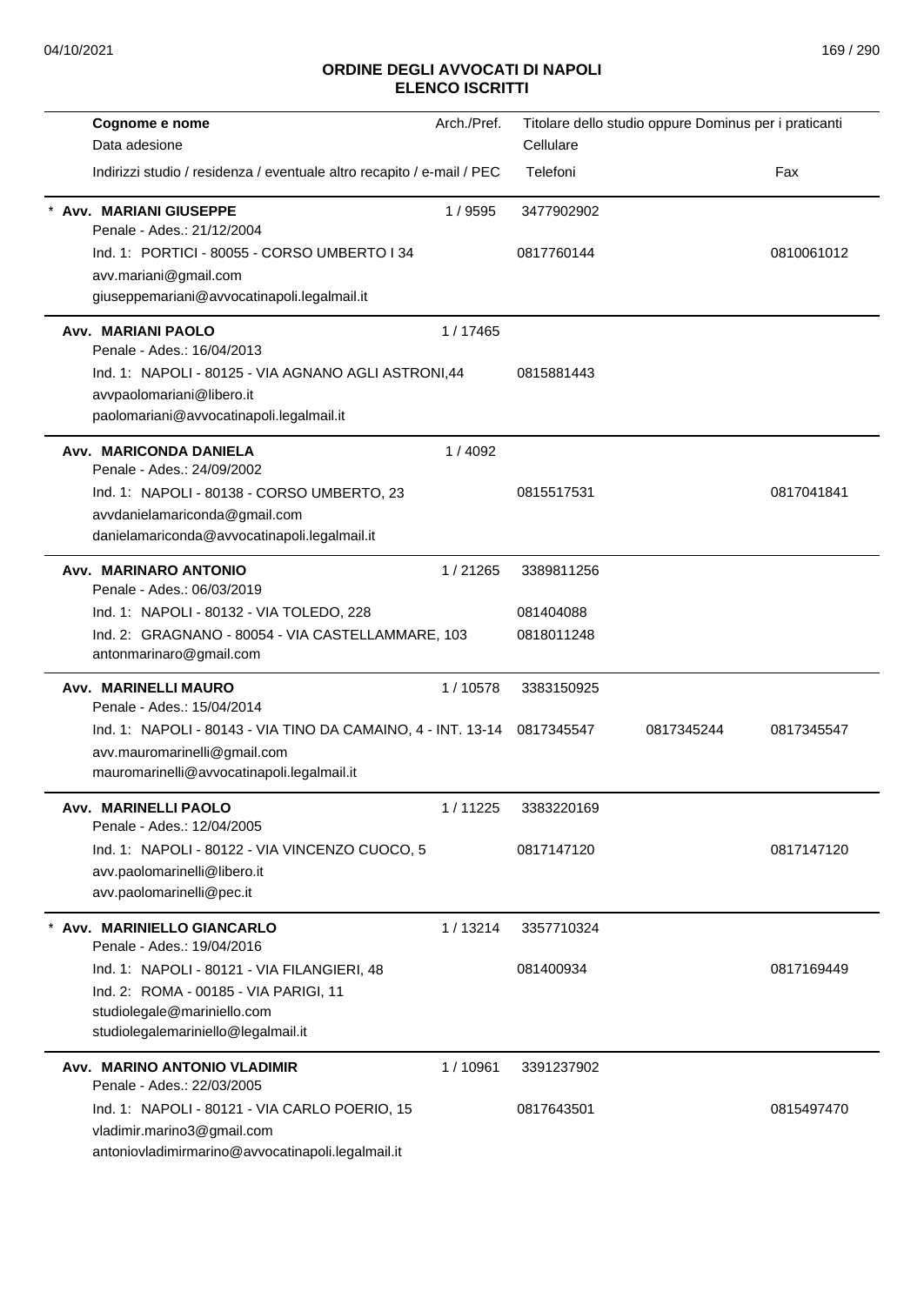| Cognome e nome                                                               | Arch./Pref. | Titolare dello studio oppure Dominus per i praticanti |            |             |
|------------------------------------------------------------------------------|-------------|-------------------------------------------------------|------------|-------------|
| Data adesione                                                                |             | Cellulare                                             |            |             |
| Indirizzi studio / residenza / eventuale altro recapito / e-mail / PEC       |             | Telefoni                                              |            | Fax         |
| Avv. MARINO ENZA<br>Penale - Ades.: 27/10/2009                               | 1/16934     | 3281084743                                            |            |             |
| Ind. 1: NAPOLI - 80142 - CORSO GARIBALDI, 373                                |             | 3281084743                                            |            | 0818903413  |
| enza.marino62@tiscali.it                                                     |             |                                                       |            |             |
| enzamarino@avvocatinapoli.legalmail.it                                       |             |                                                       |            |             |
| Avv. MARINO GIOVANNI<br>Penale - Ades.: 17/04/2012                           | 1/7914      | 3807083071                                            |            |             |
|                                                                              |             |                                                       |            |             |
| Ind. 1: QUARTO - 80010 - VIA ENRICO DE NICOLA, 9<br>avvocato.marino@alice.it |             | 0818760674                                            | 3807083071 | 0818768026  |
| avv.giovannimarino@pec.giuffre.it                                            |             |                                                       |            |             |
| Avv. MARINO IMMACOLATA                                                       | 1/17506     |                                                       |            |             |
| Penale - Ades.: 19/04/2016                                                   |             |                                                       |            |             |
| Ind. 1: NAPOLI - 80142 - PIAZZA GARIBALDI, 39                                |             | 081269833                                             |            | 081269833   |
| avv.immamarino@gmail.com                                                     |             |                                                       |            |             |
| immamarino@pec.it                                                            |             |                                                       |            |             |
| * Avv. MARINO ROSARIO                                                        | 1/10364     | 335281620                                             |            |             |
| Penale - Ades.: 05/04/2005                                                   |             |                                                       |            |             |
| Ind. 1: NAPOLI - 80139 - CORSO GARIBALDI, 326                                |             | 0815636184                                            |            | 08119134396 |
| avvmarino.rosario@gmail.com<br>rosariomarino@avvocatinapoli.legalmail.it     |             |                                                       |            |             |
|                                                                              |             |                                                       |            |             |
| <b>Avv. MARINO TERESA</b><br>Penale - Ades.: 16/12/2014                      | 1/18895     |                                                       |            |             |
| Ind. 1: NAPOLI - 80125 - VIA DIOCLEZIANO, 67                                 |             | 3204774076                                            |            |             |
| avv.teresamarino@gmail.com                                                   |             |                                                       |            |             |
| teresamarino@avvocatinapoli.legalmail.it                                     |             |                                                       |            |             |
| Avv. MARINO VINCENZO                                                         | 1/20171     | 3294627631                                            |            |             |
| Penale - Ades.: 20/04/2017                                                   |             |                                                       |            |             |
| Ind. 1: QUARTO - 80010 - VIA ENRICO DE NICOLA, 9                             |             | 0818760674                                            |            | 0818760674  |
| vincenzo.marino86@gmail.com                                                  |             |                                                       |            |             |
| vincenzomarino@avvocatinapoli.legalmail.it                                   |             |                                                       |            |             |
| Avv. MARINO CERRATO VINCENZO<br>Penale - Ades.: 01/07/2008                   | 1/6444      | 3394764665                                            |            |             |
| Ind. 1: PORTICI - 80055 - VIA LIBERTA', 111                                  |             | 0817765324                                            | 0817889757 |             |
| avv.marinocerrato@libero.it                                                  |             |                                                       |            |             |
| vincenzomarinocerrato@avvocatinapoli.legalmail.it                            |             |                                                       |            |             |
| Avv. MAROTTA MARIA                                                           | 1/13350     | 3493404938                                            |            |             |
| Penale - Ades.: 19/12/2006                                                   |             |                                                       |            |             |
| Ind. 1: POZZUOLI - 80078 - VIA A. ARTIACO, 148                               |             | 0815264316                                            | 3898323179 | 0815264316  |
| avvmariamarotta@virgilio.it                                                  |             |                                                       |            |             |
| mariamarotta@avvocatinapoli.legalmail.it                                     |             |                                                       |            |             |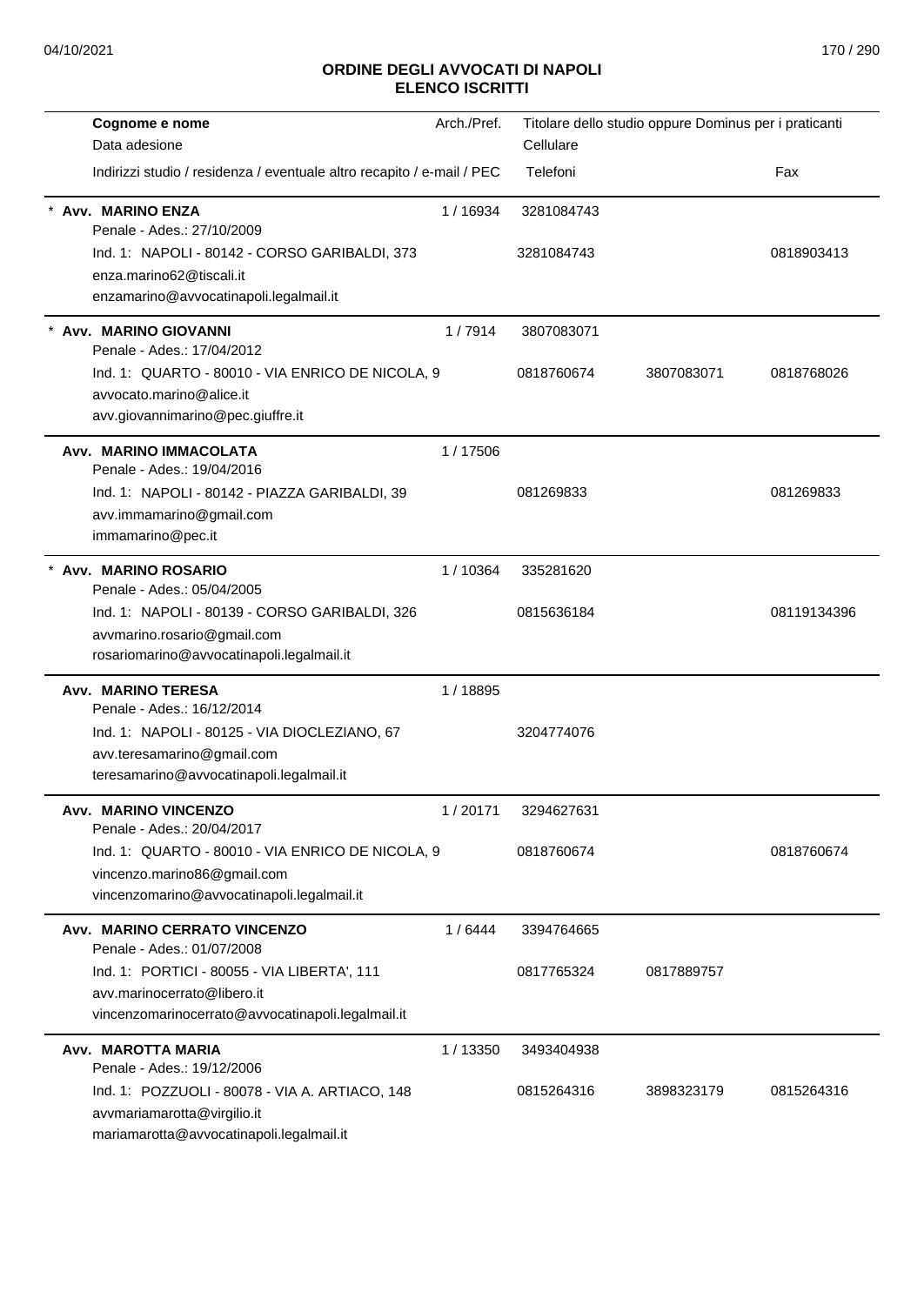| Cognome e nome<br>Data adesione                                                                                                                                                     | Arch./Pref. | Titolare dello studio oppure Dominus per i praticanti<br>Cellulare |                          |            |
|-------------------------------------------------------------------------------------------------------------------------------------------------------------------------------------|-------------|--------------------------------------------------------------------|--------------------------|------------|
| Indirizzi studio / residenza / eventuale altro recapito / e-mail / PEC                                                                                                              |             | Telefoni                                                           |                          | Fax        |
| Avv. MAROTTA SIMONA<br>Penale - Ades.: 09/12/2003<br>Ind. 1: NAPOLI - 80126 - VIA CARAVAGGIO 45<br>simona@studiosenamarotta.it<br>simonamarotta@avvocatinapoli.legalmail.it         | 1/9502      | 0812472715                                                         |                          | 0812472715 |
| Avv. MAROTTA VINCENZA<br>Penale - Ades.: 17/12/2013<br>Ind. 1: NAPOLI - 80143 - VIA MICHELE PARISE, 55<br>vincenza.marotta@gmail.com<br>vincenzamarotta@avvocatinapoli.legalmail.it | 1/17474     | 0817590771                                                         |                          |            |
| Avv. MARRA LUCIA<br>Penale - Ades.: 01/10/2013<br>Ind. 1: NAPOLI - 80132 - VIA CESARIO CONSOLE, 3<br>luciamarra78@virgilio.it<br>avv.luciamarra@legpec.it                           | 1/18035     | 0812451408                                                         |                          |            |
| Avv. MARRA WANDA<br>Penale - Ades.: 04/10/2005<br>Ind. 1: NAPOLI - 80125 - VIA GIULIO CESARE 65<br>wandamarra@avvocatinapoli.legalmail.it                                           | 1/10132     | 081624714                                                          |                          |            |
| Avv. MARRANDINO VALERIA<br>Penale - Ades.: 01/10/2007<br>Ind. 1: NAPOLI - 80132 - GALLERIA UMBERTO I, 50<br>valeriamarrandino@avvocatinapoli.legalmail.it                           | 1 / 15409   | 0814207204                                                         |                          | 0814207204 |
| Avv. MARRANGHELLO ROSAMARIA<br>Penale - Ades.: 08/09/2015<br>Ind. 1: NAPOLI - 80133 - VIA R. BRACCO, 15/A<br>rmarranghello@libero.it<br>marranghello@pec.trapanese-avvocati.it      | 1/9162      | 3381663836<br>0815800418                                           |                          |            |
| Avv. MARROCCO FERNANDO<br>Penale - Ades.: 20/04/2017<br>Ind. 1: NAPOLI - 80125 - VIA GIACOMO LEOPARDI, 203<br>fernando.marrocco@libero.it<br>fernandomarrocco@pec.it                | 1/20172     | 3402948814<br>0815547097                                           |                          | 0815547097 |
| Avv. MARSELLA ARIANNA<br>Penale - Ades.: 13/10/2015<br>Ind. 1: SAN GIORGIO A CREMANO - 80046 - VIA G. MARCONI,<br>48<br>ariannamarsella@avvocatinapoli.legalmail.it                 | 1/19036     | 0813414346                                                         |                          | 0813414346 |
| * Avv. MARSICO ROSARIO<br>Penale - Ades.: 09/07/2002<br>Ind. 1: FORIO D'ISCHIA - 80075 - VIA COSTA, 79<br>avvrosario.marsico@libero.it<br>avv.rosariomarsico@pec.it                 | 1/6074      | 3391086757<br>0815580901<br>avvocatorosariomarsico@gmail.com       | 3463828289<br>0815584288 | 0812204545 |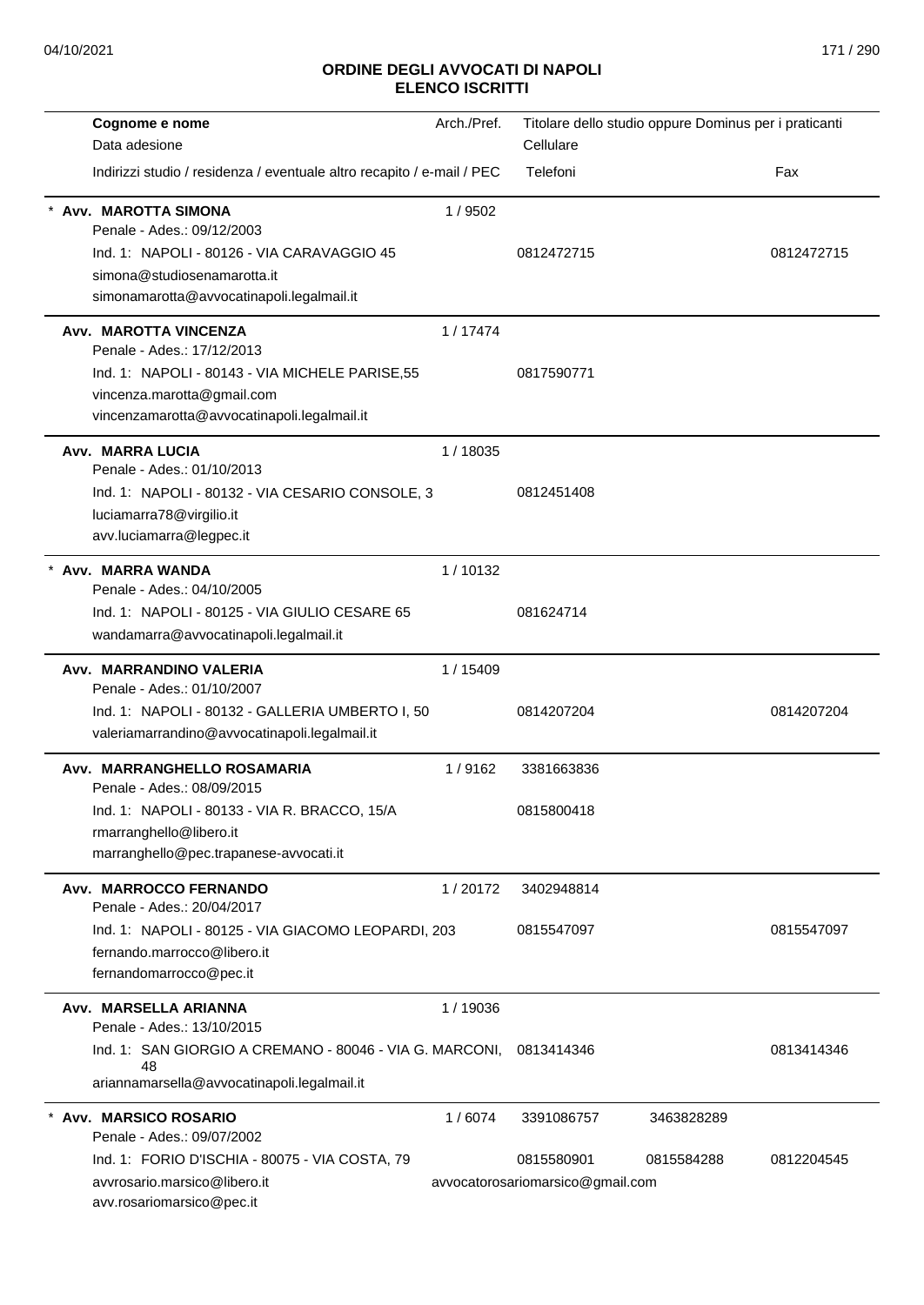| Cognome e nome                                                                                    | Arch./Pref. | Titolare dello studio oppure Dominus per i praticanti |            |
|---------------------------------------------------------------------------------------------------|-------------|-------------------------------------------------------|------------|
| Data adesione                                                                                     |             | Cellulare                                             |            |
| Indirizzi studio / residenza / eventuale altro recapito / e-mail / PEC                            |             | Telefoni                                              | Fax        |
| <b>Avv. MARTANO LUIGI</b><br>Penale - Ades.: 12/06/2001                                           | 1/4482      | 3471859924                                            |            |
| Ind. 1: NAPOLI - 80134 - VIA TOLEDO, 256                                                          |             | 081407869                                             | 081421717  |
| luigi.martano@hotmail.it                                                                          |             |                                                       |            |
| luigi.martano@pec.giuffre.it                                                                      |             |                                                       |            |
| Avv. MARTELLO AURORA                                                                              | 1/18070     | 3392409371                                            |            |
| Penale - Ades.: 02/07/2013                                                                        |             |                                                       |            |
| Ind. 1: PORTICI - 80055 - VIA B. CELLINI, 8/A<br>auroramartello@libero.it                         |             | 081273445                                             | 081273445  |
| auroramartello@avvocatinapoli.legalmail.it                                                        |             |                                                       |            |
| Avv. MARTELLO PASQUALE                                                                            | 1/19240     | 3332560484                                            |            |
| Penale - Ades.: 13/10/2015                                                                        |             |                                                       |            |
| Ind. 1: PORTICI - 80055 - VIA B. CELLINI, 8/A                                                     |             | 081273445                                             |            |
| avvpasqualemartello@gmail.com                                                                     |             |                                                       |            |
| pasqualemartello@avvocatinapoli.legalmail.it                                                      |             |                                                       |            |
| Avv. MARTELLO SALVATORE<br>Penale - Ades.: 03/10/2006                                             | 1/4446      |                                                       |            |
| Ind. 1: PORTICI - 80055 - VIALE LEONARDO DA VINCI 93                                              |             | 081487310                                             | 081487557  |
| studiolegalemartello@libero.it                                                                    |             |                                                       |            |
| salvatoremartello@avvocatinapoli.legalmail.it                                                     |             |                                                       |            |
| Avv. MARTILLOTTI FERDINANDO<br>Penale - Ades.: 12/06/2001                                         | 1/6416      | c/o DE ANGELIS GIUSEPPE<br>3356211879                 |            |
| Ind. 1: NAPOLI - 80143 - CENTRO DIREZ. IS. C/9 - SC. B                                            |             | 0815622123                                            | 0815622123 |
| avv.martillotti@tiscali.it                                                                        |             |                                                       |            |
| ferdinandomartillotti@avvocatinapoli.legalmail.it                                                 |             |                                                       |            |
| <b>Avv. MARTINI GIUSEPPE</b><br>Penale - Ades.: 17/07/2007                                        | 1/9577      | 3479489451                                            |            |
| Ind. 1: NAPOLI - 80133 - VIA CERVANTES MIGUEL SAAVEDRA, 3479489451<br>64                          |             |                                                       |            |
| Ind. 2: CAIVANO - 80023 - VIA CAVOUR, 29                                                          |             | 0818346161                                            | 0818346161 |
| avv.giuseppe.martini@gmail.com                                                                    |             |                                                       |            |
| giuseppemartini@avvocatinapoli.legalmail.it                                                       |             |                                                       |            |
| Avv. MARTORELLI DAVIDE<br>Penale - Ades.: 04/10/2011                                              | 1/16428     |                                                       |            |
| Ind. 1: NAPOLI - 80141 - VIA GAETANO ARGENTO 27                                                   |             | 0817511609                                            |            |
| davidemartorelli@libero.it                                                                        |             |                                                       |            |
| davidemartorelli@avvocatinapoli.legalmail.it                                                      |             |                                                       |            |
| * Avv. MARTOSCIA GAETANO<br>Penale - Ades.: 27/04/2004                                            | 1/4149      |                                                       |            |
| Ind. 1: POZZUOLI - 80078 - CORSO RE UMBERTO I 117<br>gaetanomartoscia@avvocatinapoli.legalmail.it |             | 0815263514                                            | 0815263514 |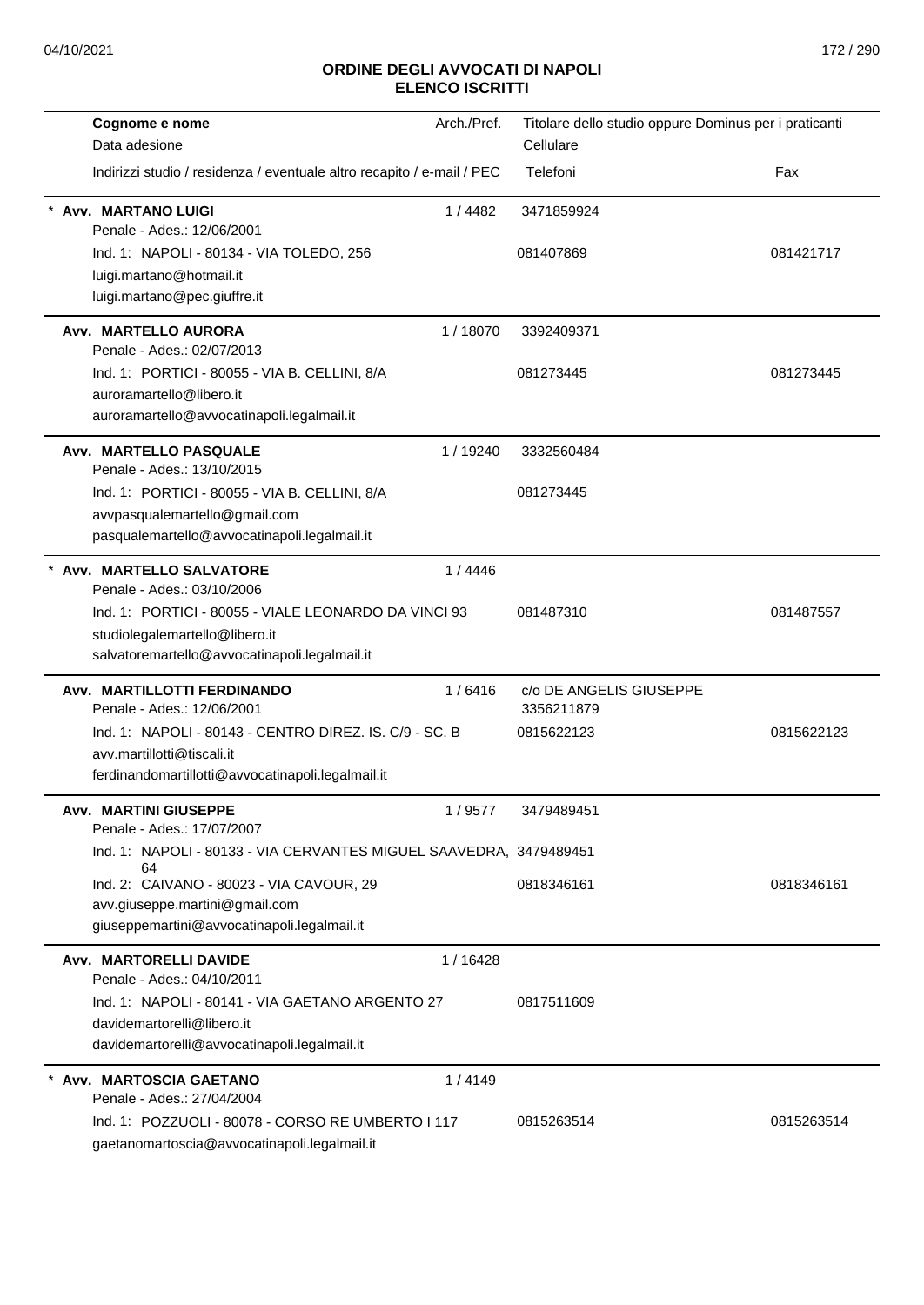| Cognome e nome                                                                   | Arch./Pref. |             | Titolare dello studio oppure Dominus per i praticanti |
|----------------------------------------------------------------------------------|-------------|-------------|-------------------------------------------------------|
| Data adesione                                                                    |             | Cellulare   |                                                       |
| Indirizzi studio / residenza / eventuale altro recapito / e-mail / PEC           |             | Telefoni    | Fax                                                   |
| <b>Avv. MARTOSCIA SERGIO</b><br>Penale - Ades.: 19/05/2021                       | 1/21106     | 3282826007  |                                                       |
| Ind. 1: POZZUOLI - 80078 - CORSO RE UMBERTO I, 117                               |             | 0815263514  | 0813030541                                            |
| sergiomartoscia@gmail.com                                                        |             |             |                                                       |
| sergiomartoscia@avvocatinapoli.legalmail.it                                      |             |             |                                                       |
| <b>Avv. MARTUCCI ROSSANA</b>                                                     | 1/19762     |             |                                                       |
| Penale - Ades.: 16/04/2019                                                       |             |             |                                                       |
| Ind. 1: NAPOLI - 80132 - VIA TOLEDO, 156                                         |             | 0815930433  | 0815930433                                            |
| avv.rossanamartucci@gmail.com<br>rossanamartucci@avvocatinapoli.legalmail.it     |             |             |                                                       |
|                                                                                  |             |             |                                                       |
| <b>Avv. MARTULLO FABIO</b><br>Penale - Ades.: 19/12/2006                         | 1/13344     | 3337003856  |                                                       |
| Ind. 1: NAPOLI - 80145 - VIA GAETANO SALVATORE, 474                              |             | 0818950382  |                                                       |
| martullo.fabio@libero.it                                                         |             |             |                                                       |
| avvfabiomartullo@legalmail.it                                                    |             |             |                                                       |
| Avv. MARTUSCELLI PALMIRA                                                         | 1/14850     | 3204748408  |                                                       |
| Penale - Ades.: 07/10/2014                                                       |             |             |                                                       |
| Ind. 1: NAPOLI - 80125 - VIALE DI AUGUSTO, 16                                    |             |             | 0812141692                                            |
| palmiramartuscelli@libero.it<br>palmiramartuscelli@avvocatinapoli.legalmail.it   |             |             |                                                       |
|                                                                                  |             |             |                                                       |
| Avv. MARUZZELLI CARLA<br>Penale - Ades.: 19/04/2011                              | 1 / 16395   | 3206015702  |                                                       |
| Ind. 1: NAPOLI - 80132 - GALLERIA UMBERTO I, 27                                  |             | 08119574353 | 08100997999                                           |
| carla.maruzzelli@gmail.com                                                       |             |             |                                                       |
| carlamaruzzelli@avvocatinapoli.legalmail.it                                      |             |             |                                                       |
| Avv. MARZUILLO VINCENZO                                                          | 1 / 15495   |             |                                                       |
| Penale - Ades.: 15/12/2015                                                       |             |             |                                                       |
| Ind. 1: NAPOLI - 80141 - VIA PONTI ROSSI, 170                                    |             |             | 08118852443                                           |
| studiolegalemarzuillo@gmail.com<br>vincenzo.marzuillo@pecgiornalisti.campania.it |             |             |                                                       |
|                                                                                  |             |             |                                                       |
| Avv. MARZULLO GIOVANNI<br>Penale - Ades.: 24/06/2003                             | 1/8427      | 3398077207  |                                                       |
| Ind. 1: NAPOLI - 80128 - VIA GIACINTO GIGANTE 140                                |             | 0815566230  | 0815566230                                            |
| studiolegalemarzullo@live.it                                                     |             |             |                                                       |
| giovannimarzullo@avvocatinapoli.legalmail.it                                     |             |             |                                                       |
| <b>Avv. MASCI CARMELA</b>                                                        | 1/7216      |             |                                                       |
| Penale - Ades.: 03/07/2012                                                       |             |             |                                                       |
| Ind. 1: NAPOLI - 80143 - VIA AQUILEIA 37                                         |             | 0817500138  |                                                       |
| carmelamasci@avvocatinapoli.legalmail.it                                         |             |             |                                                       |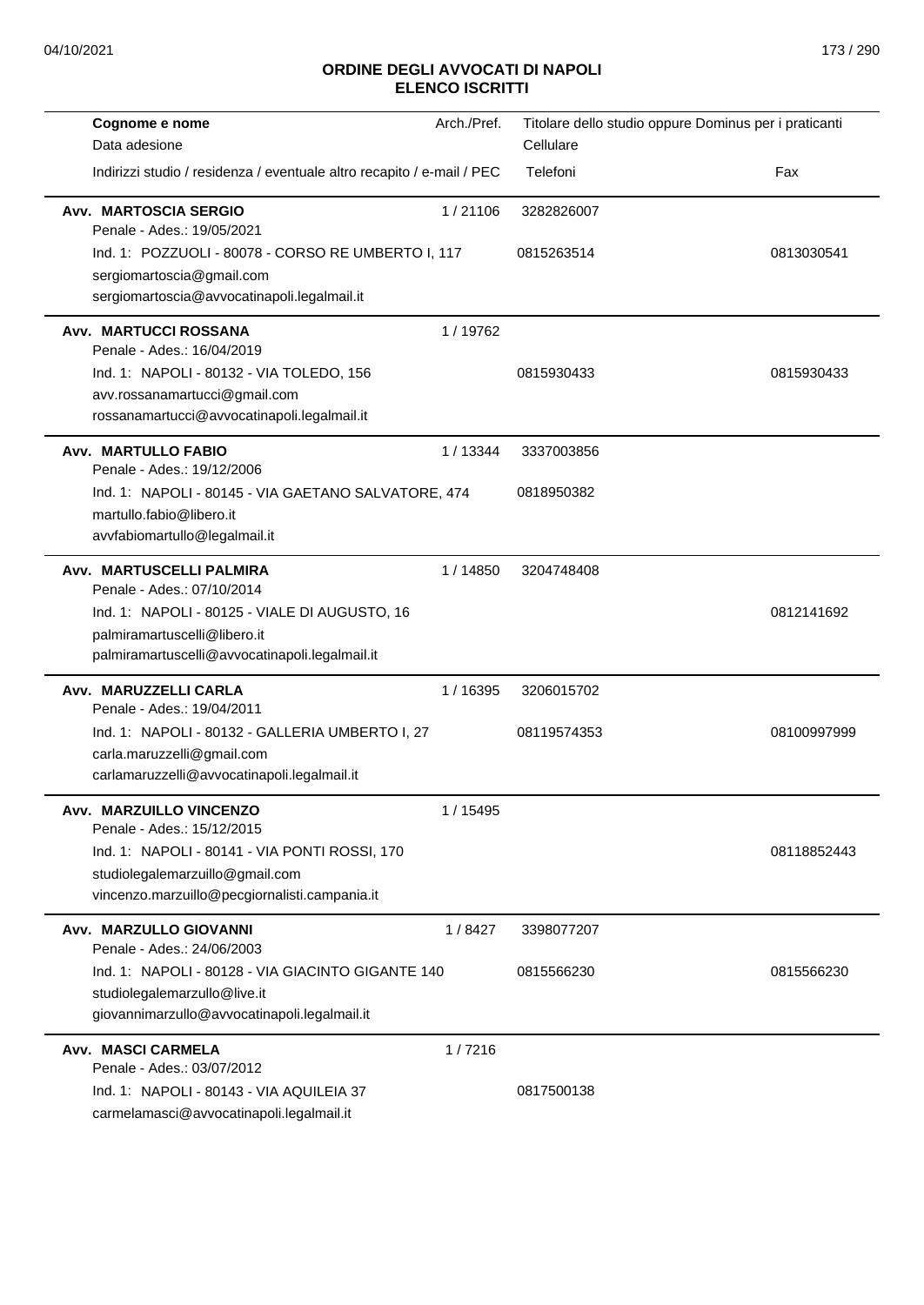| Cognome e nome                                                                                                                        | Arch./Pref. | Titolare dello studio oppure Dominus per i praticanti |             |            |
|---------------------------------------------------------------------------------------------------------------------------------------|-------------|-------------------------------------------------------|-------------|------------|
| Data adesione                                                                                                                         |             | Cellulare                                             |             |            |
| Indirizzi studio / residenza / eventuale altro recapito / e-mail / PEC                                                                |             | Telefoni                                              |             | Fax        |
| Avv. MASCIA MICHELA<br>Penale - Ades.: 02/07/2013                                                                                     | 1/16422     | 3929169225                                            |             |            |
| Ind. 1: NAPOLI - 80143 - VIA VICINALE S. MARIA DEL PIANTO<br><b>TORRE 1</b>                                                           |             | 0817573121                                            |             | 0817872440 |
| Ind. 2: CASERTA - 81100 - VIALE DELLE QUERCE, 14<br>avvocatom.mascia@gmail.com<br>studiomascia@winpec.it                              |             | 0823471113                                            |             | 0823471113 |
| Avv. MASCOLO LAURA<br>Penale - Ades.: 29/02/2016                                                                                      | 1/19712     | 3478902284                                            |             |            |
| Ind. 1: NAPOLI - 80127 - DOMENICO CIMAROSA, 93<br>avv.laura-mascolo@libero.it                                                         |             | 3478902284                                            | 08118096549 |            |
| lauramascolo@avvocatinapoli.legalmail.it                                                                                              |             |                                                       |             |            |
| Avv. MASECCHIA ANGELA<br>Penale - Ades.: 22/03/2005                                                                                   | 1 / 10478   | 3383239358                                            |             |            |
| Ind. 1: NAPOLI - 80122 - VIA F. CARACCIOLO, 10<br>avv.masecchia@gmail.com                                                             |             | 081680959                                             |             | 081680959  |
| avv.masecchia@pec.it                                                                                                                  |             |                                                       |             |            |
| Avv. MASELLI ISABELLA<br>Penale - Ades.: 17/04/2007                                                                                   | 1/13001     | 3203845180                                            |             |            |
| Ind. 1: NAPOLI - 80122 - VIA GIORDANO BRUNO, 169<br>isabellamaselli@libero.it<br>isabellamaselli@pec.it                               |             | 3203845180                                            |             |            |
| Avv. MASIELLO GIUSEPPE<br>Penale - Ades.: 03/07/2007                                                                                  | 1/13959     | 3391328853                                            |             |            |
| Ind. 1: NAPOLI - 80142 - VIA GIUSEPPE RICCIARDI, 10<br>giuseppeavvmasiello@gmail.com<br>giuseppemasiello2@avvocatinapoli.legalmail.it |             | 081444953                                             |             | 081446048  |
| Avv. MASIELLO VALENTINA<br>Penale - Ades.: 19/04/2016                                                                                 | 1/19513     | 3204052940                                            |             |            |
| Ind. 1: NAPOLI - 80143 - CENTRO DIREZIONALE ISOLA E/1<br>avvocatomasiello@gmail.com<br>valentinamasiello@avvocatinapoli.legalmail.it  |             | 0815628059                                            |             |            |
| <b>Avv. MASSONE MARIA</b><br>Penale - Ades.: 17/04/2007                                                                               | 1 / 13550   | 3495702131                                            |             |            |
| Ind. 1: NAPOLI - 80138 - VIA DUOMO, 290/C                                                                                             |             | 081265435                                             |             | 0815549373 |
| Ind. 2: NAPOLI - 80125 - VIA KENNEDY, 395<br>avv.mariamassone@gmail.com<br>avv.mariamassone@pec.it                                    |             | 0810143580                                            |             |            |
| Avv. MASTANDREA ANNA<br>Penale - Ades.: 15/07/2003                                                                                    | 1/5269      | 3358418629                                            |             |            |
| Ind. 1: NAPOLI - 80122 - VIALE GRAMSCI, 17/B<br>annamastandrea@alice.it<br>avvocatomastandrea@pec.it                                  |             | 081669766                                             |             | 081682118  |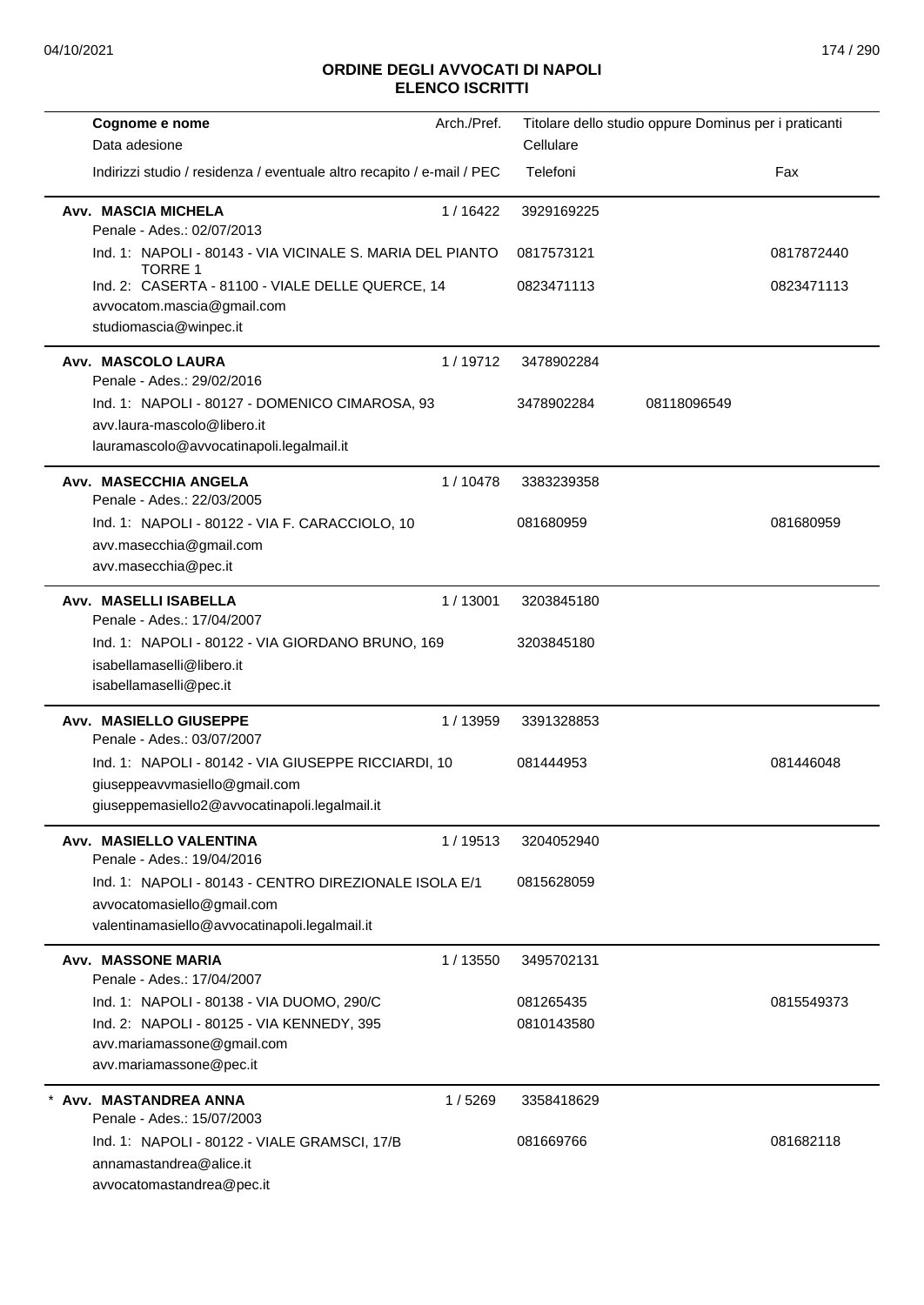| Cognome e nome                                                         | Arch./Pref. | Titolare dello studio oppure Dominus per i praticanti |            |
|------------------------------------------------------------------------|-------------|-------------------------------------------------------|------------|
| Data adesione                                                          |             | Cellulare                                             |            |
| Indirizzi studio / residenza / eventuale altro recapito / e-mail / PEC |             | Telefoni                                              | Fax        |
| Avv. MASTRANGELO ROCCO<br>Penale - Ades.: 05/07/2011                   | 1/5687      |                                                       |            |
| Ind. 1: NAPOLI - 80133 - TRAVERSA VIA NUOVA MARINA, 8                  |             | 0818491927                                            | 0818825095 |
| roccomastrangelo@libero.it                                             |             |                                                       |            |
| roccomastrangelo@avvocatinapoli.legalmail.it                           |             |                                                       |            |
| Avv. MASTROBERTI RAFFAELE<br>Penale - Ades.: 17/04/2012                | 1/16597     | 3454250941                                            |            |
| Ind. 1: NAPOLI - 80142 - CORSO NOVARA, 53                              |             | 081204899                                             | 081204899  |
| rmastroberti@libero.it                                                 |             |                                                       |            |
| raffaelemastroberti@avvocatinapoli.legalmail.it                        |             |                                                       |            |
| Avv. MASTROCOLA ANGELO<br>Penale - Ades.: 22/03/2005                   | 1/11511     | 3385298393                                            |            |
| Ind. 1: NAPOLI - 80129 - VIA SAN GENNARO AL VOMERO, 15                 |             | 0815787358                                            | 0815787358 |
| amastrocola72@gmail.com                                                |             |                                                       |            |
| angelomastrocola@avvocatinapoli.legalmail.it                           |             |                                                       |            |
| Avv. MASTROGIACOMO MARCO<br>Penale - Ades.: 17/04/2012                 | 1/16417     | 3477714493                                            |            |
| Ind. 1: NAPOLI - 80122 - VIA PONTANO, 80                               |             | 0817612389                                            | 0817612389 |
| marcomast@hotmail.com                                                  |             |                                                       |            |
| marcomastrogiacomo@avvocatinapoli.legalmail.it                         |             |                                                       |            |
| Avv. MASTROIANNI ADRIANO<br>Penale - Ades.: 28/10/2020                 | 1/5636      | 368603829                                             |            |
| Ind. 1: NAPOLI - 80145 - VIA VITTORIO VENETO, 293                      |             | 0815852469                                            | 0815222950 |
| adriano.mastroianni@libero.it                                          |             |                                                       |            |
| adrianomastroianni@avvocatinapoli.legalmail.it                         |             |                                                       |            |
| Avv. MASTROIANNI LIDIA<br>Penale - Ades.: 04/10/2016                   | 1 / 17993   |                                                       |            |
| Ind. 1: NAPOLI - 80121 - VIA F. CRISPI, 72                             |             | 3343690020                                            | 0815404161 |
| lidia.mastroianni@libero.it                                            |             |                                                       |            |
| lidiamastroianni@avvocatinapoli.legalmail.it                           |             |                                                       |            |
| Avv. MASTROLINARDI DANIELA<br>Penale - Ades.: 04/10/2010               | 1 / 15042   | 3387126029                                            |            |
| Ind. 1: NAPOLI - 80144 - VIA DELL' ORTIGARA,14                         |             | 081432772                                             | 081434754  |
| daniela.mastrolinardi@gmail.com                                        |             |                                                       |            |
| danielamastrolinardi@avvocatinapoli.legalmail.it                       |             |                                                       |            |
| * Avv. MASTROMATTEO ANGELO                                             | 1 / 10950   | 3358466847                                            |            |
| Penale - Ades.: 26/04/2005                                             |             |                                                       |            |
| Ind. 1: NAPOLI - 80121 - VIA RIONE SIRIGNANO, 10                       |             | 0817617956                                            | 0817617956 |
| angelomastromatteo@virgilio.it                                         |             |                                                       |            |
| angelomastromatteo@pec.giuffre.it                                      |             |                                                       |            |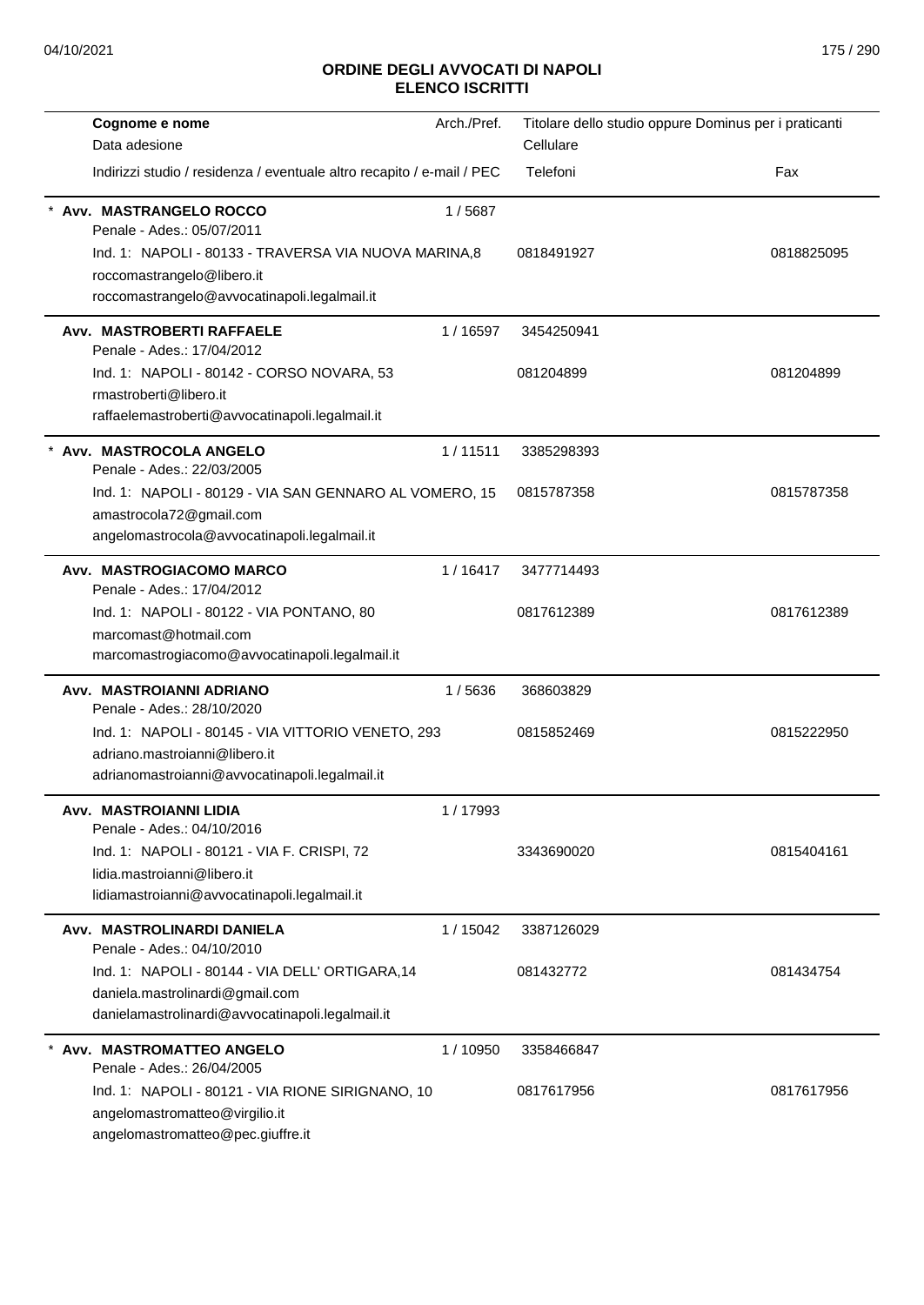| Cognome e nome                                                          | Arch./Pref. | Titolare dello studio oppure Dominus per i praticanti |             |
|-------------------------------------------------------------------------|-------------|-------------------------------------------------------|-------------|
| Data adesione                                                           |             | Cellulare                                             |             |
| Indirizzi studio / residenza / eventuale altro recapito / e-mail / PEC  |             | Telefoni                                              | Fax         |
| Avv. MASTROPAOLO MARCELLA<br>Penale - Ades.: 27/10/2015                 | 1 / 19295   |                                                       |             |
| Ind. 1: PORTICI - 80055 - VIA G. POLI, 74                               |             | 0817888757                                            | 0817888757  |
| marcella.mastropaolo@gmail.com                                          |             |                                                       |             |
| marcellamastropaolo@avvocatinapoli.legalmail.it                         |             |                                                       |             |
| Avv. MASTROPASQUA CORRADO<br>Penale - Ades.: 04/10/2016                 | 1/6378      | 3356756669                                            |             |
| Ind. 1: NAPOLI - 80134 - VIA CARDINALE G. SANFELICE, 33                 |             | 0815518136                                            | 0810090076  |
| avvcmastropasqua@gmail.com                                              |             |                                                       |             |
| corradomastropasqua@avvocatinapoli.legalmail.it                         |             |                                                       |             |
| Avv. MASTROPASQUA GAETANO<br>Penale - Ades.: 18/10/2016                 | 1/5360      | 3386974388                                            |             |
| Ind. 1: NAPOLI - 80134 - VIA GUGLIELMO SANFELICE, 33                    |             | 0815518136                                            | 0814201076  |
| legale@studiomastropasqua.it                                            |             |                                                       |             |
| gaetanomastropasqua@avvocatinapoli.legalmail.it                         |             |                                                       |             |
| Avv. MATANO ANTIMO<br>Penale - Ades.: 23/06/2021                        | 1/21660     | 3294754124                                            |             |
| Ind. 1: NAPOLI - 80143 - CENTRO DIREZIONALE ISOLA E/4                   |             | 3294754124                                            |             |
| a.matano@hotmail.it                                                     |             |                                                       |             |
| a.matanoavv@legalmail.it                                                |             |                                                       |             |
| Avv. MATERA CLAUDIO<br>Penale - Ades.: 19/04/2016                       | 1/19371     | 3490810423                                            |             |
| Ind. 1: NAPOLI - 80142 - CORSO GARIBALDI, 355                           |             | 0815549918                                            | 0815549918  |
| claudio.matera@libero.it                                                |             |                                                       |             |
| claudiomatera1@avvocatinapoli.legalmail.it                              |             |                                                       |             |
| Avv. MATRECANO PAOLA<br>Penale - Ades.: 24/03/2015                      | 1/7229      | 3887694988                                            |             |
| Ind. 1: NAPOLI - 80128 - VIA PIETRO CASTELLINO, 1                       |             | 0815582547                                            | 0815582547  |
| paolamatrecano@virgilio.it                                              |             |                                                       |             |
| paolamatrecano@avvocatinapoli.legalmail.it                              |             |                                                       |             |
| Avv. MATRISCIANO ANTONELLA<br>Penale - Ades.: 04/07/2017                | 1/20509     | 3936162221                                            |             |
| Ind. 1: NAPOLI - 80125 - VIA GIAMBATTISTA MARINO, 13                    |             | 08119252369                                           | 08119252369 |
| Ind. 2: NAPOLI - 80125 - VIA GIULIO CESARE, 65                          |             | 0815938728                                            | 0815938728  |
| antonella.matrisciano@yahoo.it                                          |             |                                                       |             |
| avv.antonellamatrisciano@pec.it                                         |             |                                                       |             |
| <b>Avv. MATRULLO LUIGI</b>                                              | 1/20698     | 3288826407                                            |             |
| Penale - Ades.: 23/01/2018                                              |             |                                                       |             |
| Ind. 1: NAPOLI - 80144 - CORSO SECONDIGLIANO, 94                        |             | 0810389054                                            | 0810389054  |
| avvocatomatrullo@libero.it<br>luigimatrullo@avvocatinapoli.legalmail.it |             |                                                       |             |
|                                                                         |             |                                                       |             |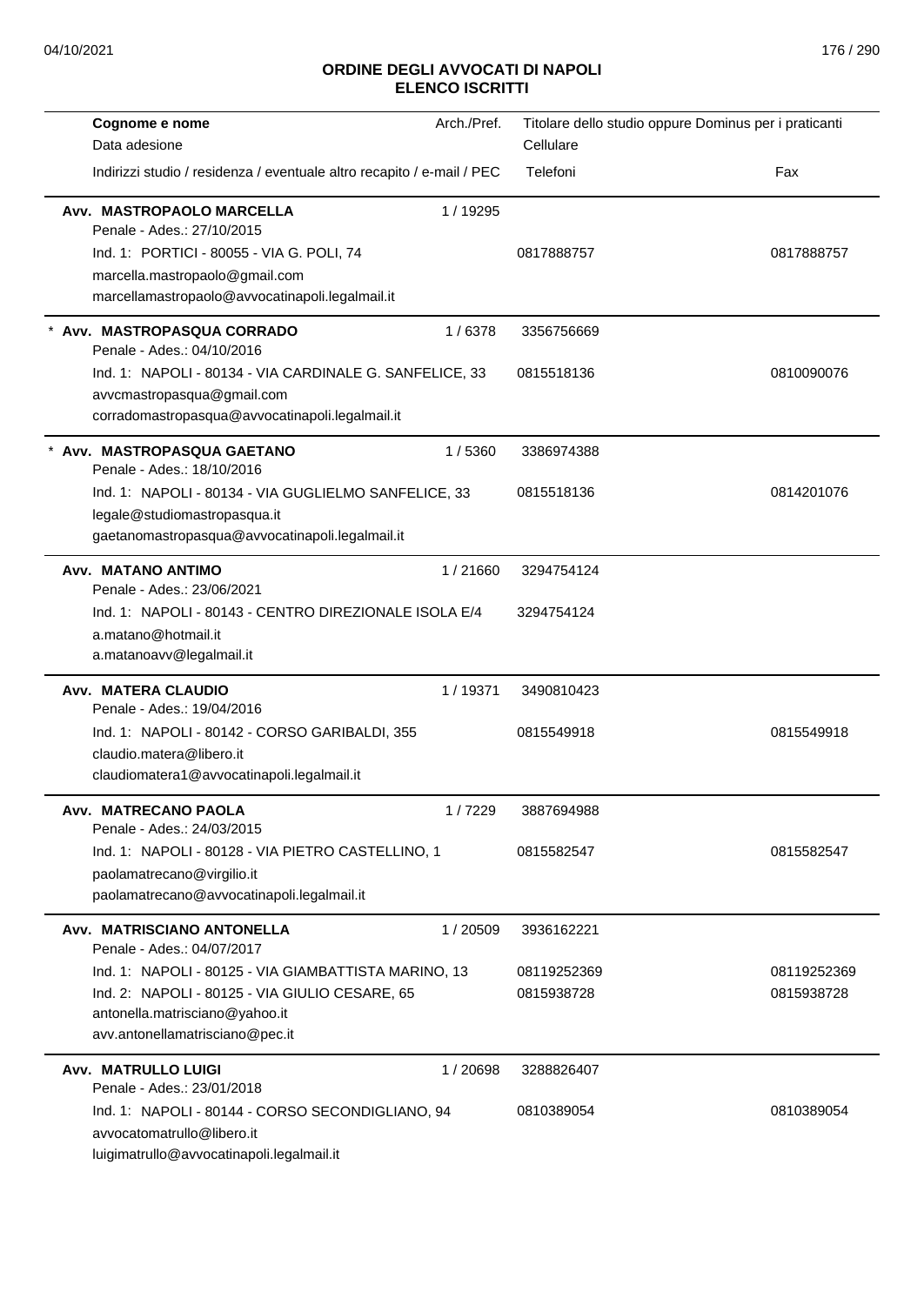| Cognome e nome                                                                                                                                                                             | Arch./Pref. |             | Titolare dello studio oppure Dominus per i praticanti |             |
|--------------------------------------------------------------------------------------------------------------------------------------------------------------------------------------------|-------------|-------------|-------------------------------------------------------|-------------|
| Data adesione                                                                                                                                                                              |             | Cellulare   |                                                       |             |
| Indirizzi studio / residenza / eventuale altro recapito / e-mail / PEC                                                                                                                     |             | Telefoni    |                                                       | Fax         |
| <b>Avv. MATTEIS GERARDO</b><br>Penale - Ades.: 08/10/2002<br>Ind. 1: NAPOLI - 80143 - VIA SERAFINO BISCARDI, 13<br>gerardo.matteis@libero.it<br>gerardomatteis@avvocatinapoli.legalmail.it | 1/6619      | 08119567069 |                                                       | 08119567069 |
| Avv. MATTERA ANNUNZIATA<br>Penale - Ades.: 05/07/2011                                                                                                                                      | 1/16111     |             |                                                       |             |
| Ind. 1: BARANO D'ISCHIA - 80072 - VIA VITTORIO EMANUELE,<br>25/27<br>nunziamattera@libero.it<br>annunziatamattera@avvocatinapoli.legalmail.it                                              |             | 081905901   |                                                       |             |
| Avv. MATTERA GIULIA<br>Penale - Ades.: 26/02/2019                                                                                                                                          | 1/21114     | 3202221647  |                                                       |             |
| Ind. 1: NAPOLI - 80121 - VIA DEL RIONE SIRIGNANO, 6                                                                                                                                        |             | 081664307   |                                                       | 081664307   |
| Ind. 2: ISCHIA - 80077 - VIA PORTOSALVO, 22                                                                                                                                                |             | 081981916   |                                                       |             |
| giulia.mattera@hotmail.com<br>giuliamattera@avvocatinapoli.legalmail.it                                                                                                                    |             |             |                                                       |             |
| Avv. MATTERA MICHELE<br>Penale - Ades.: 19/04/2016                                                                                                                                         | 1 / 19559   | 3470394597  |                                                       |             |
| Ind. 1: BARANO D'ISCHIA - 80070 - VIA VITTORIO EMANUELE,                                                                                                                                   |             | 081905339   |                                                       | 081993959   |
| 34<br>michele.mattera@alice.it                                                                                                                                                             |             |             |                                                       |             |
| michele.mattera@pec.it                                                                                                                                                                     |             |             |                                                       |             |
| <b>Avv. MATTIUCCI GIUSEPPE</b><br>Penale - Ades.: 16/04/2013                                                                                                                               | 1/17984     | 3333798607  |                                                       |             |
| Ind. 1: NAPOLI - 80137 - PIAZZA CARLO III, 53                                                                                                                                              |             | 0817511064  |                                                       | 0817511064  |
| avv.giuseppe.mattiucci@gmail.com<br>giuseppemattiucci@avvocatinapoli.legalmail.it                                                                                                          |             |             |                                                       |             |
| Avv. MAURIELLO PAOLO                                                                                                                                                                       | 1/17329     |             |                                                       |             |
| Penale - Ades.: 17/04/2012                                                                                                                                                                 |             |             |                                                       |             |
| Ind. 1: NAPOLI - 80131 - VIALE COLLI AMINEI, 50                                                                                                                                            |             | 0810192244  | 3287063158                                            |             |
| avvp.mauriello@hotmail.it<br>avvocatopaolo.mauriello@pec.it                                                                                                                                |             |             |                                                       |             |
| Avv. MAURO ROSARIA                                                                                                                                                                         | 1/10032     |             |                                                       |             |
| Penale - Ades.: 16/04/2008                                                                                                                                                                 |             |             |                                                       |             |
| Ind. 1: NAPOLI - 80147 - CORSO BRUNO BUOZZI 251<br>rosariamauro@avvocatinapoli.legalmail.it                                                                                                |             | 0815723060  |                                                       | 0815723060  |
| Avv. MAUTONE MARIA LAURA<br>Penale - Ades.: 16/04/2013                                                                                                                                     | 1/11752     | 3391188819  |                                                       |             |
| Ind. 1: NAPOLI - 80143 - VIA NUOVA POGGIOREALE, 45/A                                                                                                                                       |             | 0810152863  |                                                       | 0810152863  |
| mautone.laura@libero.it<br>marialauramautone@avvocatinapoli.legalmail.it                                                                                                                   |             |             |                                                       |             |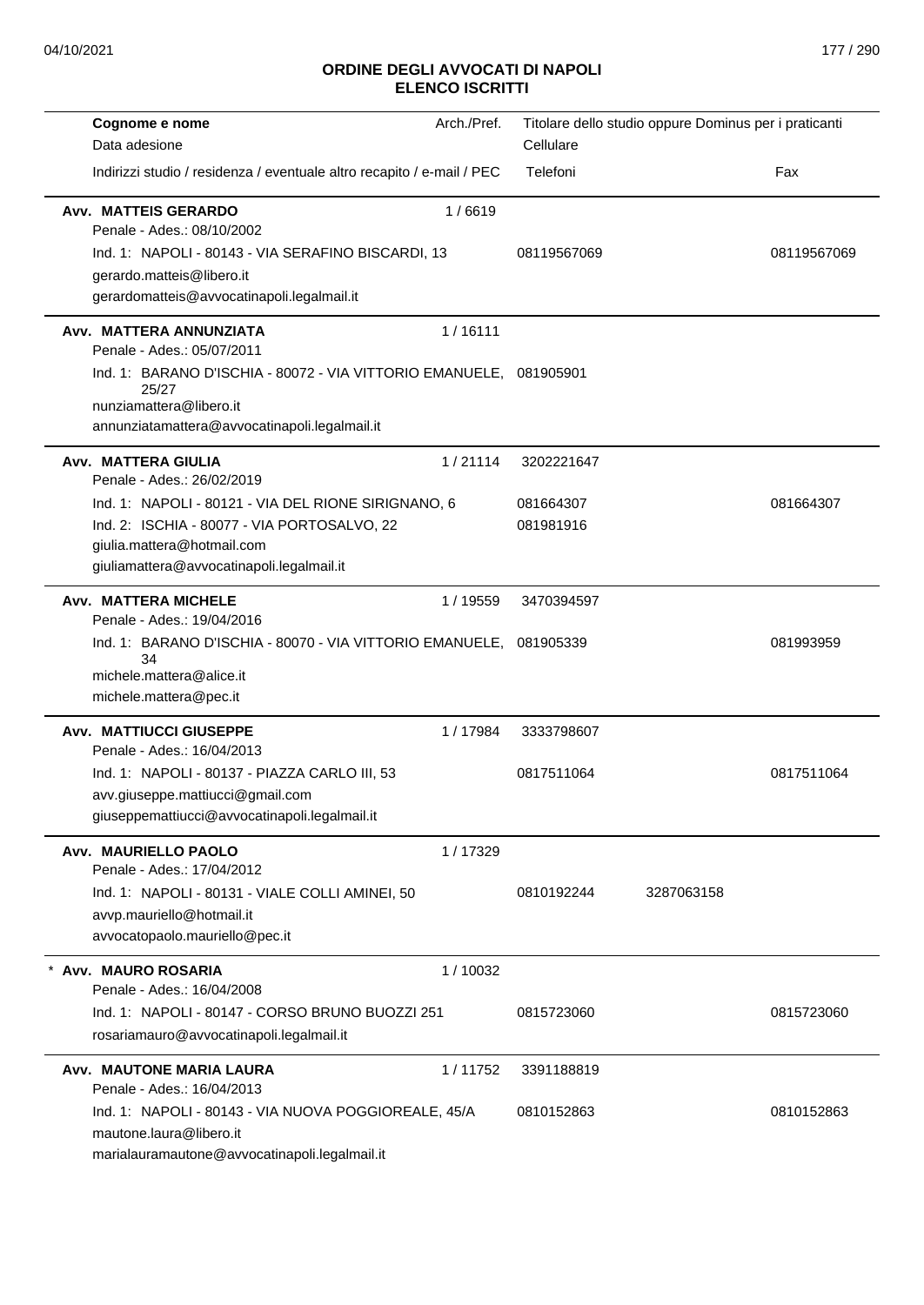| Cognome e nome                                                                                                                                                | Arch./Pref. | Titolare dello studio oppure Dominus per i praticanti |             |
|---------------------------------------------------------------------------------------------------------------------------------------------------------------|-------------|-------------------------------------------------------|-------------|
| Data adesione                                                                                                                                                 |             | Cellulare                                             |             |
| Indirizzi studio / residenza / eventuale altro recapito / e-mail / PEC                                                                                        |             | Telefoni                                              | Fax         |
| Avv. MAZZA GIANLUCA<br>Penale - Ades.: 02/07/2013                                                                                                             | 1/17488     |                                                       |             |
| Ind. 1: Napoli - 80100 - VIA REGGIA DI PORTICI, 69<br>avvgianlucamazza@pec.it                                                                                 |             | 081480200                                             | 081270259   |
| Avv. MAZZA MARIO<br>Penale - Ades.: 04/10/2005                                                                                                                | 1/11090     | 3288520437                                            |             |
| Ind. 1: NAPOLI - 80131 - VIA PIO XII, 1<br>Ind. 2: ROMA - 00193 - VIA ENNIO QUIRINO VISCONTI, 55<br>studiolegalemazza1@gmail.com<br>avvmariomazza@puntopec.it |             | 0817410500                                            | 0817414467  |
| Avv. MAZZARELLA SARA<br>Penale - Ades.: 20/04/2017                                                                                                            | 1/17231     | 3208069182                                            |             |
| Ind. 1: NAPOLI - 80142 - PIAZZA GARIBALDI, 39<br>avv.sara.mazzarella@gmail.com<br>saramazzarella@avvocatinapoli.legalmail.it                                  |             | 0815538952                                            | 0815538952  |
| Avv. MAZZEI ROSA<br>Penale - Ades.: 21/04/2009                                                                                                                | 1/14900     | 3392016759                                            |             |
| Ind. 1: NAPOLI - 80131 - VIA CAVALLINO, 89 - P.CO FAB.<br>mazzei.rosa@virgilio.it<br>rosamazzei@avvocatinapoli.legalmail.it                                   |             | 0815466424                                            | 0815466424  |
| Avv. MAZZELLA ANNALISA<br>Penale - Ades.: 20/04/2010                                                                                                          | 1/13480     | 3285353810                                            |             |
| Ind. 1: BARANO D'ISCHIA - 80070 - VIA DUCA DEGLI ABRUZZI, 081901689<br>53<br>avv.annalisamazzella@gmail.com<br>annalisamazzella@avvocatinapoli.legalmail.it   |             |                                                       | 081990999   |
| Avv. MAZZELLA ANNUNZIATA<br>Penale - Ades.: 04/07/2006                                                                                                        | 1/8595      |                                                       |             |
| Ind. 1: ISCHIA - 80077 - VIA VECCHIA CAMPAGNANO, 23<br>avvannunziatamazzella@legpec.it                                                                        |             | 081902099                                             | 0819031993  |
| Avv. MAZZIOTTI ALBERTO<br>Penale - Ades.: 22/03/2005                                                                                                          | 1/10589     | 3356660694                                            |             |
| Ind. 1: NAPOLI - 80126 - VIA TIMAVO, 49<br>avv.alberto.mazziotti@pec.it                                                                                       |             | 0817141111                                            | 0812143282  |
| Avv. MAZZOCCHI GUIDO<br>Penale - Ades.: 23/04/2018                                                                                                            | 1/20948     | 3339210871                                            |             |
| Ind. 1: SAN GIORGIO A CREMANO - 80046 - VIA<br>BOTTEGHELLE, 86<br>mazzocchiguido@gmail.com<br>guidomazzocchi@avvocatinapoli.legalmail.it                      |             | 08119360727                                           | 08119360727 |
| Avv. MAZZOLI DINO<br>Penale - Ades.: 20/10/2009                                                                                                               | 1 / 2868    | 3352731663                                            |             |
| Ind. 1: BACOLI - 80070 - VIA ARCO FELICE VECCHIO, 27                                                                                                          |             | 0818040435                                            | 0818040435  |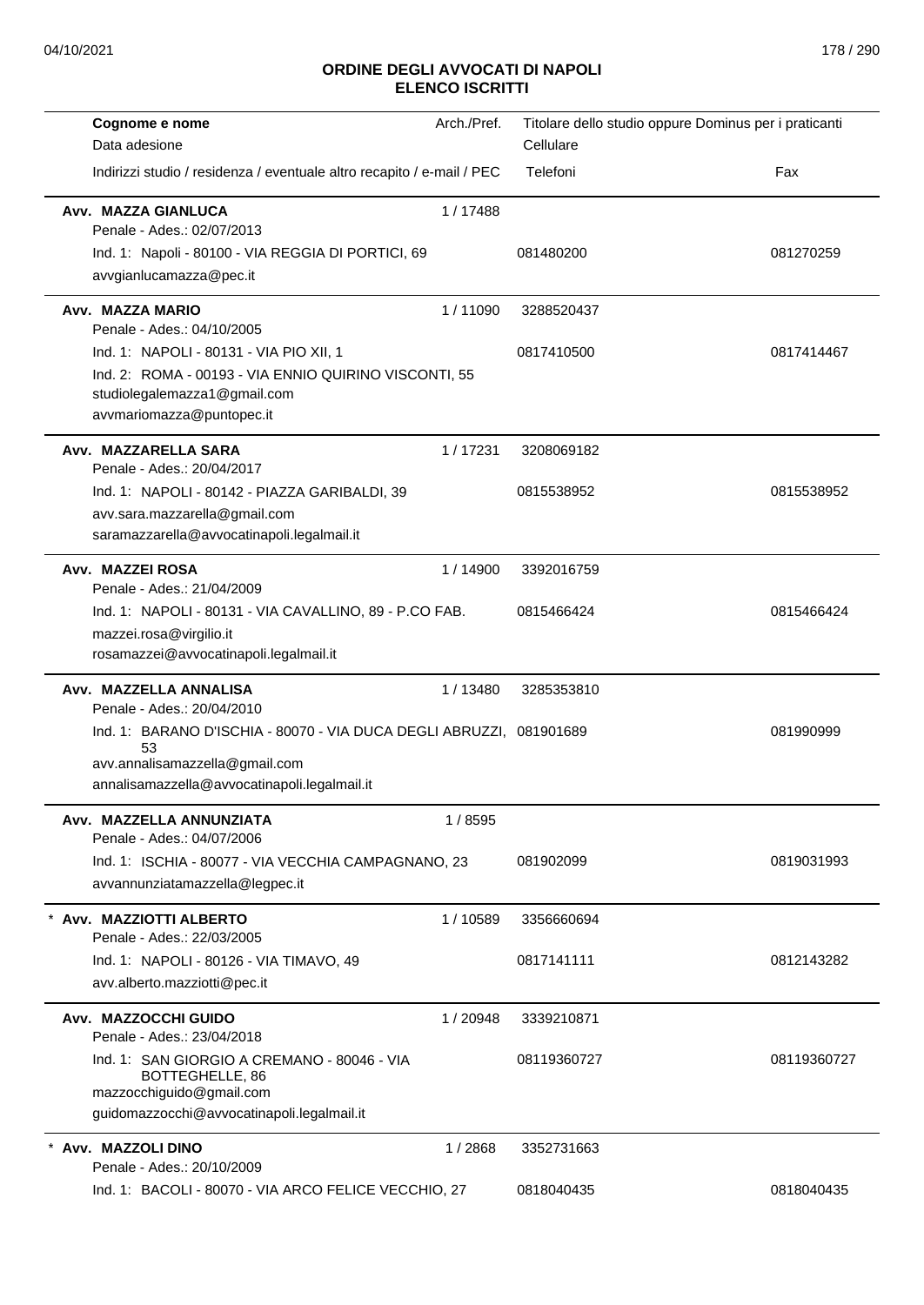|                                                                           | Arch./Pref. |             |                                                       |             |
|---------------------------------------------------------------------------|-------------|-------------|-------------------------------------------------------|-------------|
| Cognome e nome<br>Data adesione                                           |             | Cellulare   | Titolare dello studio oppure Dominus per i praticanti |             |
| Indirizzi studio / residenza / eventuale altro recapito / e-mail / PEC    |             | Telefoni    |                                                       | Fax         |
|                                                                           |             |             |                                                       |             |
| Avv. MAZZOLI RAFFAELLA<br>Penale - Ades.: 04/07/2017                      | 1/20325     | 3388379846  |                                                       |             |
| Ind. 1: BACOLI - 80070 - VIA SCALANDRONE, 159                             |             | 3388379846  |                                                       |             |
| raffaella.mazzoli@hotmail.it                                              |             |             |                                                       |             |
| raffaellamazzoli@avvocatinapoli.legalmail.it                              |             |             |                                                       |             |
| Avv. MEDICI FEDERICA<br>Penale - Ades.: 03/10/2006                        | 1/12572     | 3927729559  |                                                       |             |
| Ind. 1: NAPOLI - 80100 - VIA BISCARDI, 13                                 |             | 08119250499 |                                                       | 08119250499 |
| Ind. 2: AVERSA - 81031 - PIAZZA BERNINI BERNINI CENTER                    |             | 08119250499 |                                                       | 08119250499 |
| <b>SNC</b><br>federicamedici@avvocatinapoli.legalmail.it                  |             |             |                                                       |             |
| <b>Avv. MELE ELENA</b><br>Penale - Ades.: 02/10/2012                      | 1/16778     |             |                                                       |             |
| Ind. 1: POZZUOLI - 80078 - VIA MONTENUOVO LICOLA<br>PATRIA, 90            |             | 0815262376  | 3386515295                                            | 0815262376  |
| emele@libero.it<br>elenamele@avvocatinapoli.legalmail.it                  |             |             |                                                       |             |
|                                                                           |             |             |                                                       |             |
| <b>Avv. MELE ERSILIO</b><br>Penale - Ades.: 06/10/2009                    | 1/13428     |             |                                                       |             |
| Ind. 1: SAN GIORGIO A CREMANO - 80046 - VIA CAPPIELLO                     |             | 0814976471  |                                                       | 081421717   |
| 51<br>ersiliomele@avvocatinapoli.legalmail.it                             |             |             |                                                       |             |
| <b>Avv. MELE FERDINANDO</b><br>Penale - Ades.: 20/04/2006                 | 1/9958      | 3394523523  |                                                       |             |
| Ind. 1: NAPOLI - 80145 - VIA EMILIO SCAGLIONE, 95                         |             | 081204899   |                                                       | 081204899   |
| ferdinandomele@virgilio.it                                                |             |             |                                                       |             |
| ferdinandomele@avvocatinapoli.legalmail.it                                |             |             |                                                       |             |
| Avv. MELEDANDRI ANASTASIA<br>Penale - Ades.: 20/04/2006                   | 1/7736      |             |                                                       |             |
| Ind. 1: NAPOLI - 80131 - VIALE DEGLI ASTRONAUTI 19                        |             | 0817435968  |                                                       | 0817435968  |
| avvmeledandri@libero.it                                                   |             |             |                                                       |             |
| anastasiameledandri@avvocatinapoli.legalmail.it                           |             |             |                                                       |             |
| <b>Avv. MELILLO MARCELLO</b><br>Penale - Ades.: 24/01/2017                | 1/20174     | 3473696807  |                                                       |             |
| Ind. 1: QUARTO - 80010 - CORSO ITALIA, 154                                |             | 0818767753  |                                                       | 0818767753  |
| marcello.melillo@libero.it                                                |             |             |                                                       |             |
| marcellomelillo@avvocatinapoli.legalmail.it                               |             |             |                                                       |             |
| <b>Avv. MELITO FRANCESCO</b>                                              | 1/10431     | 3391356505  |                                                       |             |
| Penale - Ades.: 22/03/2005                                                |             |             |                                                       |             |
| Ind. 1: NAPOLI - 80138 - PIAZZA NICOLA AMORE, 6<br>avv.melito@virgilio.it |             | 081283885   |                                                       | 081202526   |
| francescomelito@avvocatinapoli.legalmail.it                               |             |             |                                                       |             |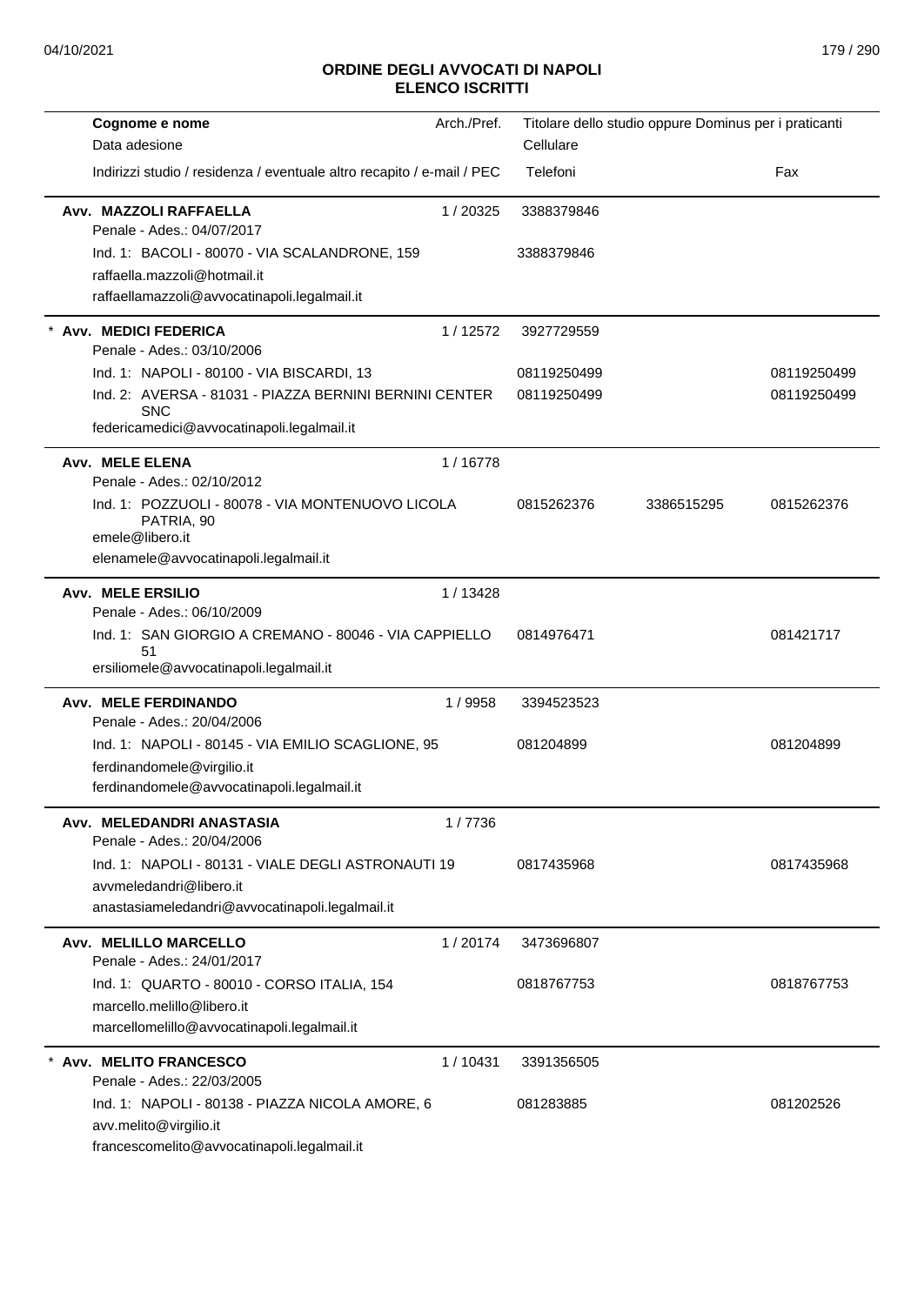| Cognome e nome                                                                                                                                                        | Arch./Pref. | Titolare dello studio oppure Dominus per i praticanti |            |                          |
|-----------------------------------------------------------------------------------------------------------------------------------------------------------------------|-------------|-------------------------------------------------------|------------|--------------------------|
| Data adesione                                                                                                                                                         |             | Cellulare                                             |            |                          |
| Indirizzi studio / residenza / eventuale altro recapito / e-mail / PEC                                                                                                |             | Telefoni                                              |            | Fax                      |
| Avv. MELORO GIOVANNA<br>Penale - Ades.: 15/02/2005                                                                                                                    | 1/10248     | 3333620184                                            |            |                          |
| Ind. 1: SAN GIORGIO A CREMANO - 80046 - CORSO<br>UMBERTO I, 27<br>avv.meloro@libero.it<br>giovannameloro@avvocatinapoli.legalmail.it                                  |             | 081271692                                             |            | 081271692                |
| Avv. MENNA MARIANO<br>Penale - Ades.: 30/11/2004                                                                                                                      | 1/5466      | 3478229704                                            |            |                          |
| Ind. 1: NAPOLI - 80138 - CORSO UMBERTO I, 311<br>prof.marianomenna@gmail.com<br>marianomenna@avvocatinapoli.legalmail.it                                              |             | 0815536179                                            |            | 0815536179               |
| Avv. MENNELLA VITO<br>Penale - Ades.: 13/01/2004                                                                                                                      | 1/9596      | 3332174528                                            |            |                          |
| Ind. 1: NAPOLI - 80131 - VIA NICOLARDI, 57                                                                                                                            |             | 0817433567                                            |            |                          |
| Ind. 2: POZZUOLI - 80078 - VIA VINCENZO COSENZA, 31<br>vitomennella@libero.it<br>vitomennella@pec.libero.it                                                           |             | 0813031414                                            |            |                          |
| <b>Avv. MENZIONE AMEDEO</b><br>Penale - Ades.: 20/04/2017                                                                                                             | 1/17059     | 3282070684                                            |            |                          |
| Ind. 1: NAPOLI - 80128 - VIA CONSALVO CARELLI, 24<br>medisco@libero.it<br>amedeomenzione@avvocatinapoli.legalmail.it                                                  |             | 08119578500                                           |            |                          |
| Avv. MEO GIANFRANCO<br>Penale - Ades.: 04/07/2006                                                                                                                     | 1/12243     | 3335969940                                            |            |                          |
| Ind. 1: NAPOLI - 80127 - VIA BELVEDERE, 45<br>giameo1970@hotmail.com<br>gianfrancomeo@avvocatinapoli.legalmail.it                                                     |             | 081425166                                             |            | 081421980                |
| Avv. MEO SERGIO<br>Penale - Ades.: 04/06/2019                                                                                                                         | 1/8606      |                                                       |            |                          |
| Ind. 1: NAPOLI - 80129 - P.ZZA MEDAGLIE D'ORO, 27<br>avvsergiomeo@gmail.com<br>avvsergiomeo@pec.giuffre.it                                                            |             | 0815586341                                            |            | 0815586347               |
| Avv. MERCALDO GIOVANNA<br>Penale - Ades.: 21/04/2015                                                                                                                  | 1/18828     | c/o PERROTTA RAFFAELLO<br>3291090835                  |            |                          |
| Ind. 1: NAPOLI - 80139 - VIA CARRIERA GRANDE, 47<br>avv.giovannamercaldo@gmail.com<br>giovannamercaldo@avvocatinapoli.legalmail.it                                    |             | 081287495                                             |            | 081287495                |
| <b>Avv. MERCONE GIUSEPPE</b><br>Penale - Ades.: 23/05/2017                                                                                                            | 1/20176     | 3282041381                                            |            |                          |
| Ind. 1: NAPOLI - 80133 - TRAVERSA NUOVA MARINA 8<br>Ind. 2: MELIZZANO - 82030 - VIA TRAVERSA DEL SANNIO, 5<br>giuseppemercone@libero.it<br>avv.giuseppemercone@pec.it |             | 0815521613<br>3282041381                              | 0815521652 | 0815521652<br>0824944430 |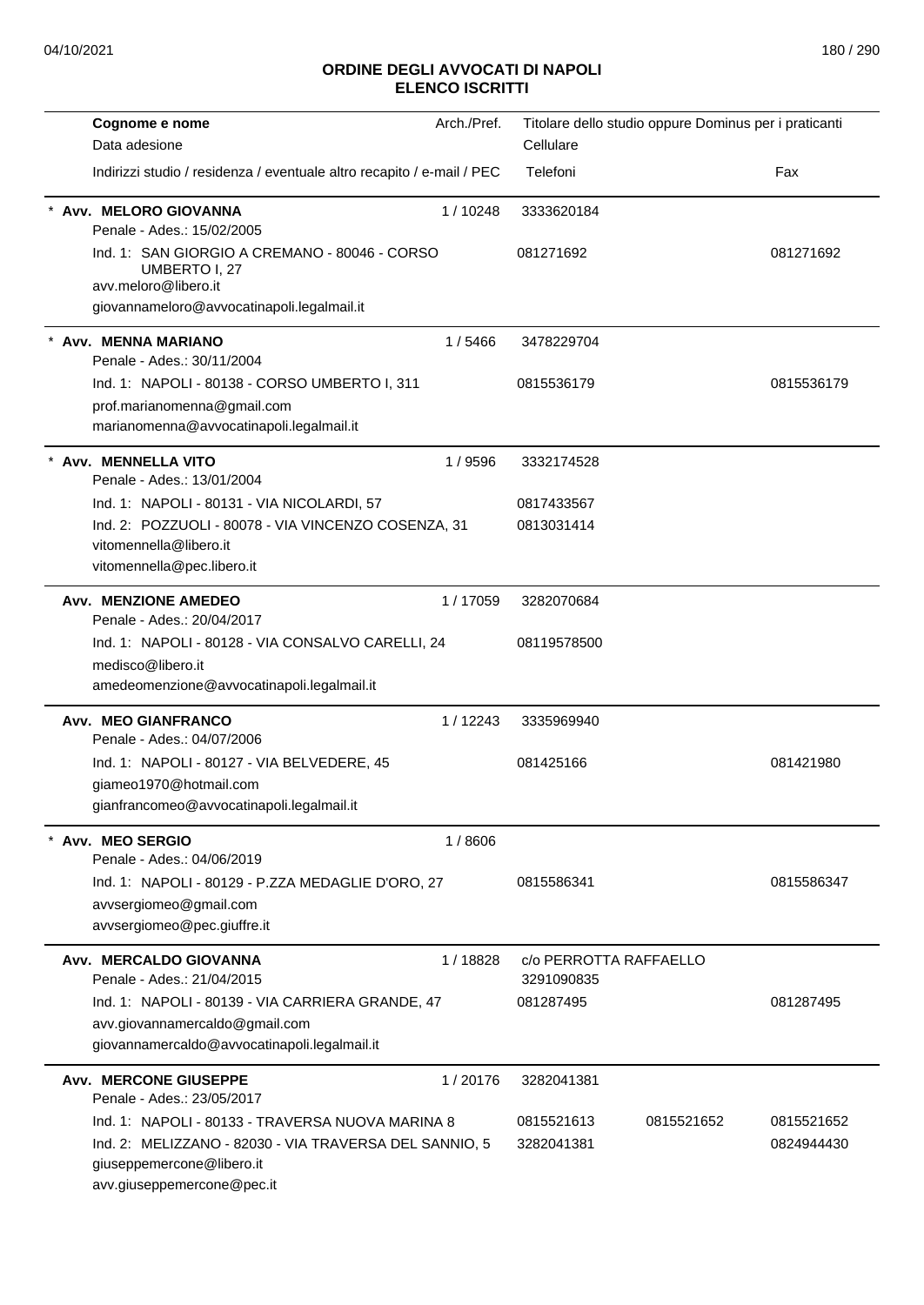| Cognome e nome                                                         | Arch./Pref. | Titolare dello studio oppure Dominus per i praticanti |             |
|------------------------------------------------------------------------|-------------|-------------------------------------------------------|-------------|
| Data adesione                                                          |             | Cellulare                                             |             |
| Indirizzi studio / residenza / eventuale altro recapito / e-mail / PEC |             | Telefoni                                              | Fax         |
| Avv. MERLINO MARIA ROSARIA<br>Penale - Ades.: 12/11/2002               | 1/8270      | 3336132407                                            |             |
| Ind. 1: NAPOLI - 80142 - CORSO GARIBALDI, 46                           |             | 081261298                                             | 081261298   |
| enrime@alice.it                                                        |             |                                                       |             |
| mariarosariamerlino@avvocatinapoli.legalmail.it                        |             |                                                       |             |
| <b>Avv. MEROLA FAUSTO LUIGI</b><br>Penale - Ades.: 12/06/2001          | 1/7315      | 3356604708                                            |             |
| Ind. 1: NAPOLI - 80131 - VIA A. D'ANTONA, 6                            |             | 0810487421                                            | 0810487421  |
| studiolegalemerola@gmail.com                                           |             |                                                       |             |
| faustoluigimerola@avvocatinapoli.legalmail.it                          |             |                                                       |             |
| <b>Avv. MERONE CARMELA</b><br>Penale - Ades.: 03/07/2018               | 1/14974     | 3385842168                                            |             |
| Ind. 1: BACOLI - 80070 - VIA CUMA, 220                                 |             | 3385842168                                            |             |
| meronecarmela@libero.it                                                |             |                                                       |             |
| carmelamerone@avvocatinapoli.legalmail.it                              |             |                                                       |             |
| <b>Avv. MERONE GIULIA</b><br>Penale - Ades.: 21/04/2015                | 1/6627      | 3317506417                                            |             |
| Ind. 1: NAPOLI - 80121 - VIALE GRAMSCI, 16                             |             | 081404646                                             | 081404646   |
| giulmerone@libero.it                                                   |             |                                                       |             |
| giuliamerone@avvocatinapoli.legalmail.it                               |             |                                                       |             |
| <b>Avv. MESSURI MAURIZIO</b><br>Penale - Ades.: 18/03/2003             | 1/5639      | 3398210182                                            |             |
| Ind. 1: NAPOLI - 80132 - VIA GENERALE ORSINI, 5                        |             | 0817643310                                            | 0817643499  |
| studiolegalemessuri@libero.it                                          |             |                                                       |             |
| mauriziomessuri@avvocatinapoli.legalmail.it                            |             |                                                       |             |
| Avv. MICERA MASSIMO<br>Penale - Ades.: 20/04/2006                      | 1 / 10646   | 3397934186                                            |             |
| Ind. 1: SAN GIORGIO A CREMANO - 80046 - VIA A. MANZONI,<br>64          |             | 0815744232                                            | 08119845157 |
| studiomicera@teletu.it                                                 |             |                                                       |             |
| massimomicera@avvocatinapoli.legalmail.it                              |             |                                                       |             |
| Avv. MICIELI ALESSANDRO<br>Penale - Ades.: 17/10/2017                  | 1/20597     | 3336656977                                            |             |
| Ind. 1: NAPOLI - 80122 - VIALE GRAMSCI, 13                             |             | 081683534                                             | 081662114   |
| alessandromicieli86@gmail.com                                          |             |                                                       |             |
| alessandromicieli@avvocatinapoli.legalmail.it                          |             |                                                       |             |
| <b>Avv. MIELE CRISTINA</b><br>Penale - Ades.: 21/04/2015               | 1/18954     | 3772890849                                            |             |
| Ind. 1: NAPOLI - 80128 - PIAZZA MEDAGLIE D'ORO, 4                      |             | 0815200619                                            | 0815200619  |
| Ind. 2: MADDALONI - 81024 - VIA MASTRANTUONO, 28                       |             | 0815200619                                            | 0815200619  |
| studiodipaola.miele@gmail.com                                          |             |                                                       |             |
| cristinamiele@avvocatinapoli.legalmail.it                              |             |                                                       |             |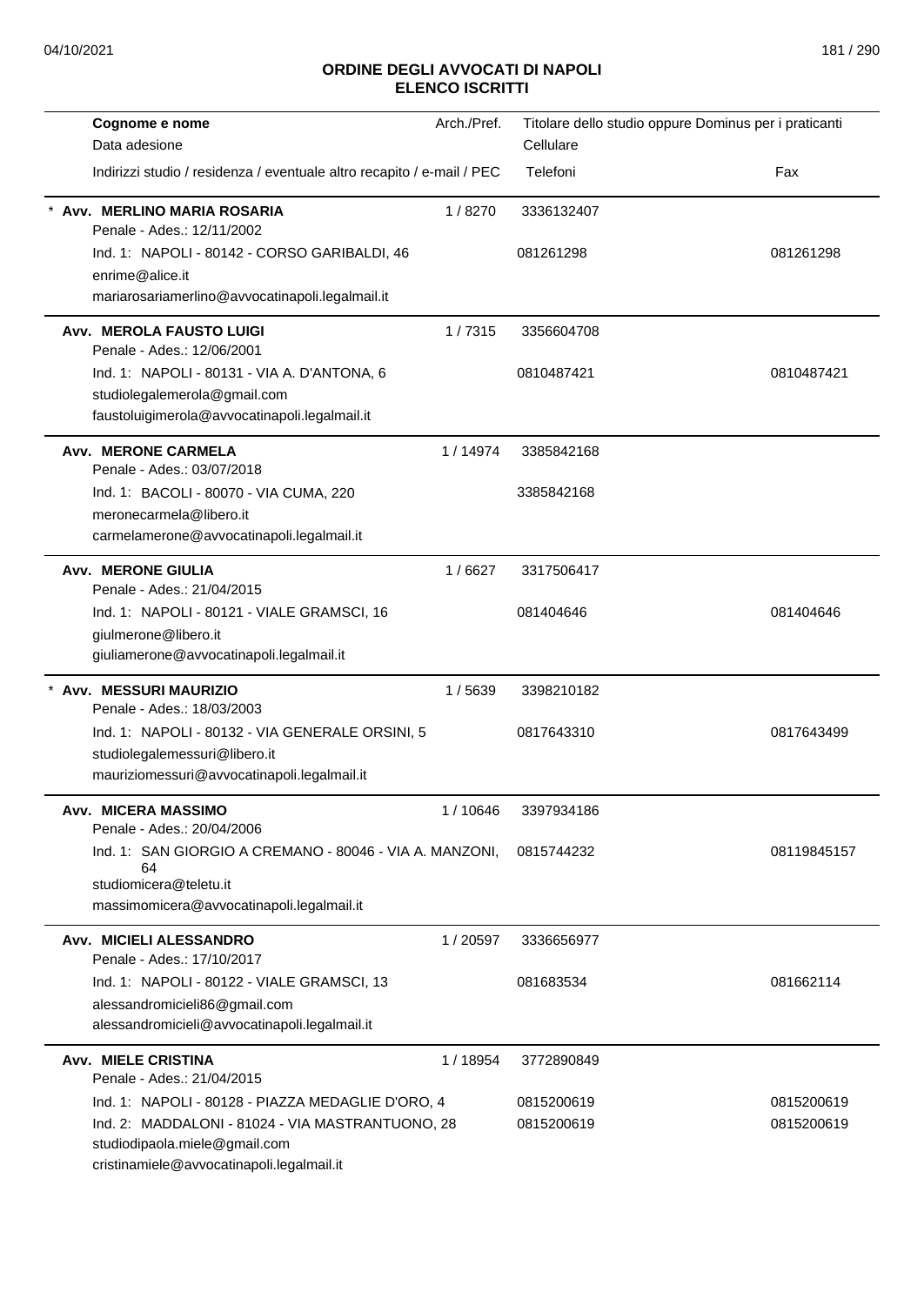| Cognome e nome                                                                           | Arch./Pref. | Titolare dello studio oppure Dominus per i praticanti |           |            |
|------------------------------------------------------------------------------------------|-------------|-------------------------------------------------------|-----------|------------|
| Data adesione                                                                            |             | Cellulare                                             |           |            |
| Indirizzi studio / residenza / eventuale altro recapito / e-mail / PEC                   |             | Telefoni                                              |           | Fax        |
| Avv. MIELE RAFFAELE<br>Penale - Ades.: 11/11/2003                                        | 1/6186      | 3358252667                                            |           |            |
| Ind. 1: NAPOLI - 80121 - RIONE SIRIGNANO 6                                               |             | 081668989                                             | 081664307 |            |
| info@studiolegalemiele.it                                                                |             |                                                       |           |            |
| raffaelemiele@avvocatinapoli.legalmail.it                                                |             |                                                       |           |            |
| Avv. MIELE VALENTINA<br>Penale - Ades.: 07/10/2014                                       | 1/18742     | 3385083099                                            |           |            |
| Ind. 1: NAPOLI - 80131 - VIA PONTI ROSSI, 18                                             |             | 0810386681                                            |           | 0810386681 |
| mielevalentina@hotmail.it                                                                |             |                                                       |           |            |
| valentinamiele@avvocatinapoli.legalmail.it                                               |             |                                                       |           |            |
| Avv. MIGIARRA MAURIZIO<br>Penale - Ades.: 01/07/2009                                     | 1/13281     | 3669793111                                            |           |            |
| Ind. 1: NAPOLI - 80128 - VIA MARINO E COTRONEI, 6/E                                      |             | 0815451067                                            |           | 0815451067 |
| studiolegale@mauriziomigiarra.it                                                         |             |                                                       |           |            |
| studiolegale@pec.mauriziomigiarra.it                                                     |             |                                                       |           |            |
| Avv. MIGLIACCIO CATERINA<br>Penale - Ades.: 03/10/2017                                   | 1/17792     | 3397473410                                            |           |            |
| Ind. 1: NAPOLI - 80138 - CORSO UMBERTO I, 23                                             |             | 0815517531                                            |           | 0817041841 |
| caterinamigliaccio@gmail.com                                                             |             |                                                       |           |            |
| caterinamigliaccio@avvocatinapoli.legalmail.it                                           |             |                                                       |           |            |
| Avv. MIGLIACCIO DARIO                                                                    | 1/14975     |                                                       |           |            |
| Penale - Ades.: 18/12/2012                                                               |             |                                                       |           |            |
| Ind. 1: POZZUOLI - 80078 - VIA PORTANOVA, 6                                              |             | 0813420543                                            |           | 0813420543 |
| avvmigliaccio@libero.it<br>dariomigliaccio@avvocatinapoli.legalmail.it                   |             |                                                       |           |            |
|                                                                                          |             |                                                       |           |            |
| Avv. MIGLIACCIO FABRIZIO<br>Penale - Ades.: 02/10/2012                                   | 1/17432     | 3383729970                                            |           |            |
| Ind. 1: NAPOLI - 80128 - VIA DOMENICO FONTANA, 53                                        |             | 08119464299                                           |           | 0810097975 |
| studiolegalemigliaccio@gmail.com                                                         |             |                                                       |           |            |
| fabriziomigliaccio@avvocatinapoli.legalmail.it                                           |             |                                                       |           |            |
| Avv. MIGLIACCIO FRANCESCA<br>Penale - Ades.: 04/07/2017                                  | 1 / 17759   | 3470818187                                            |           |            |
| Ind. 1: NAPOLI - 80145 - VIA COMUNALE SPINELLI, 38/L                                     |             | 0817408616                                            |           | 0817408616 |
| migliacciofrancesca@yahoo.it                                                             |             |                                                       |           |            |
| francescamigliaccio@avvocatinapoli.legalmail.it                                          |             |                                                       |           |            |
| Avv. MIGLIACCIO GIANLUCA MARIA                                                           | 1/14125     | 3384587797                                            |           |            |
| Penale - Ades.: 03/07/2007                                                               |             |                                                       |           |            |
| Ind. 1: ISCHIA - 80070 - VIA MICHELE MAZZELLA, 1                                         |             | 081993738                                             |           | 081993738  |
| gianlucamariamigliaccio@gmail.com<br>gianlucamariamigliaccio@avvocatinapoli.legalmail.it |             |                                                       |           |            |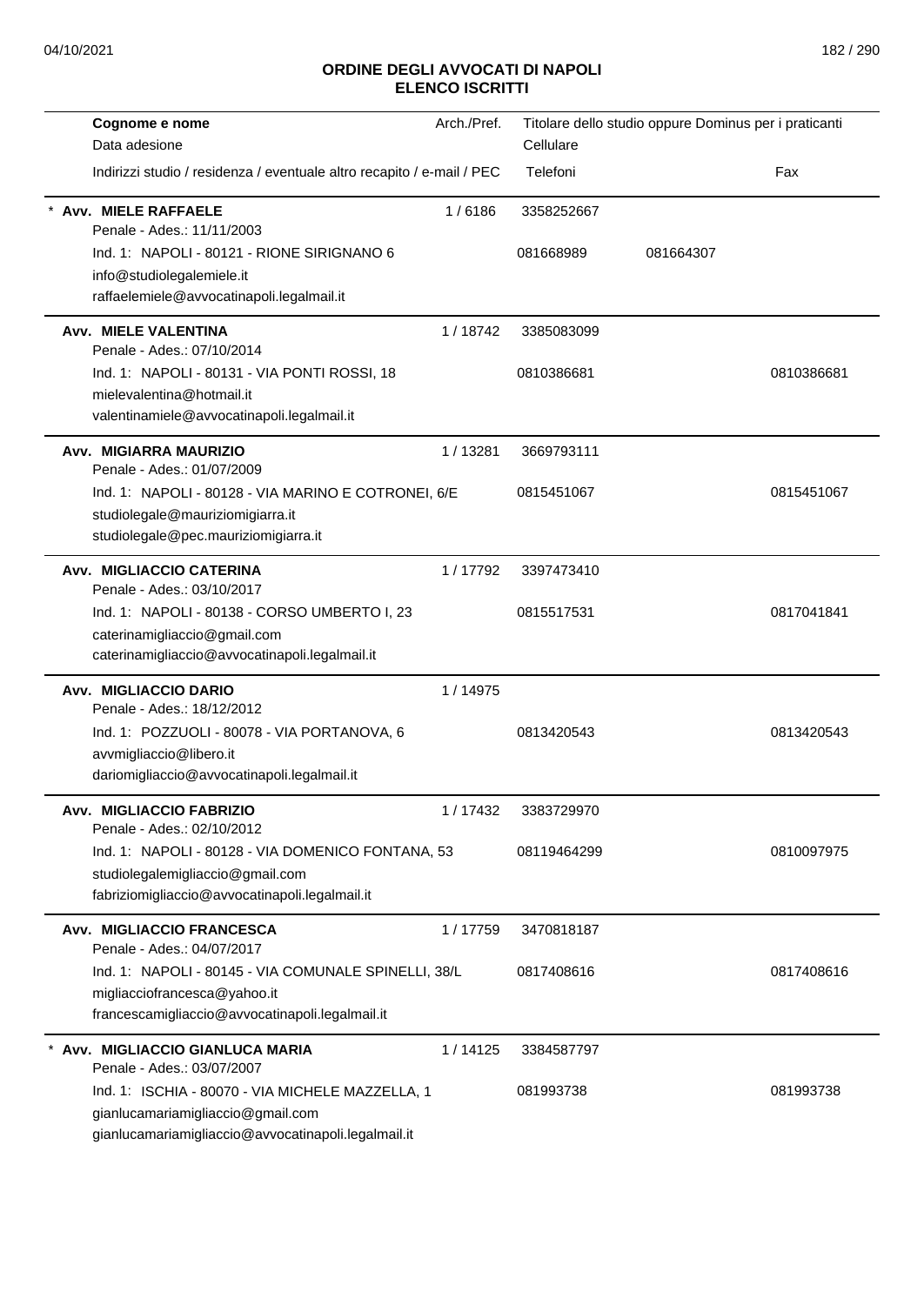| Cognome e nome                                                                                            | Arch./Pref. | Titolare dello studio oppure Dominus per i praticanti |            |            |
|-----------------------------------------------------------------------------------------------------------|-------------|-------------------------------------------------------|------------|------------|
| Data adesione                                                                                             |             | Cellulare                                             |            |            |
| Indirizzi studio / residenza / eventuale altro recapito / e-mail / PEC                                    |             | Telefoni                                              |            | Fax        |
| * Avv. MIGLIACCIO LUIGI<br>Penale - Ades.: 26/02/2019                                                     | 1/11685     | 3382381014                                            |            |            |
| Ind. 1: NAPOLI - 80137 - P.ZZA CAVOUR, 139 P.1 INT.5 BIS<br>migliaccioluigi@virgilio.it                   |             | 0815571137                                            |            | 0815571951 |
| luigimigliaccio@avvocatinapoli.legalmail.it                                                               |             |                                                       |            |            |
| Avv. MIGLIACCIO ROCCO<br>Penale - Ades.: 12/06/2001                                                       | 1/5506      | 3398499819                                            |            |            |
| Ind. 1: NAPOLI - 80147 - VIA ERNEST HEMINGWAY, 114                                                        |             | 0815613232                                            | 0815558216 | 0815613232 |
| studiomigliaccio1@inwind.it<br>studiomigliaccio1@pec.giuffre.it                                           |             |                                                       |            |            |
| Avv. MIGNANO RAFFAELE<br>Penale - Ades.: 12/05/2009                                                       | 1/4176      |                                                       |            |            |
| Ind. 1: SAN GIORGIO A CREMANO - 80046 - VIA CAVALLI DI<br>BRONZO 9                                        |             | 081275018                                             |            |            |
| raffaelemignano@libero.it<br>raffaelemignano@avvocatinapoli.legalmail.it                                  |             |                                                       |            |            |
| <b>Avv. MIGNONE ARDUINO</b>                                                                               | 1/2282      |                                                       |            |            |
| Penale - Ades.: 16/04/2008                                                                                |             |                                                       |            |            |
| Ind. 1: NAPOLI - 80135 - S.TERESA DEGLI SCALZI 147                                                        |             | 0815444455                                            |            | 0815444455 |
| arduinomignone@avvocatinapoli.legalmail.it                                                                |             |                                                       |            |            |
| * Avv. MILETTI SCAMARDELLA NUNZIO<br>Penale - Ades.: 15/04/2014                                           | 1/17773     | 3286794145                                            |            |            |
| Ind. 1: POZZUOLI - 80078 - VIA TRAV. SOLFATARA, 4 - P.CO<br><b>D'ISANTO</b><br>avvnunziomiletti@libero.it |             | 0815262186                                            |            | 0815262186 |
| avvnunziomiletti@legalmail.it                                                                             |             |                                                       |            |            |
| Avv. MILO GIULIANA<br>Penale - Ades.: 02/10/2012                                                          | 1/17521     |                                                       |            |            |
| Ind. 1: NAPOLI - 80121 - VIA FIORENTINE A CHIAIA, 1                                                       |             | 0812404515                                            |            | 0812479762 |
| giuliana.milo@gmail.com<br>avv.giulianamilo@pec.giuffre.it                                                |             |                                                       |            |            |
| Avv. MILONE CLAUDIA<br>Penale - Ades.: 01/07/2009                                                         | 1/14942     | 3934768208                                            |            |            |
| Ind. 1: NAPOLI - 80132 - VIA GENERALE ORSINI, 46                                                          |             | 0815521131                                            |            | 0815522067 |
| claudiamilone@virgilio.it<br>claudiamilone@avvocatinapoli.legalmail.it                                    |             |                                                       |            |            |
| <b>Avv. MILONE MASSIMO</b><br>Penale - Ades.: 12/11/2002                                                  | 1/8463      | 3928418216                                            |            |            |
| Ind. 1: NAPOLI - 80125 - VIA MARC'ANTONIO 9<br>studiolegalemilone@gmail.com<br>studiolegalemilone@pec.it  |             | 0816174091                                            |            | 0816174091 |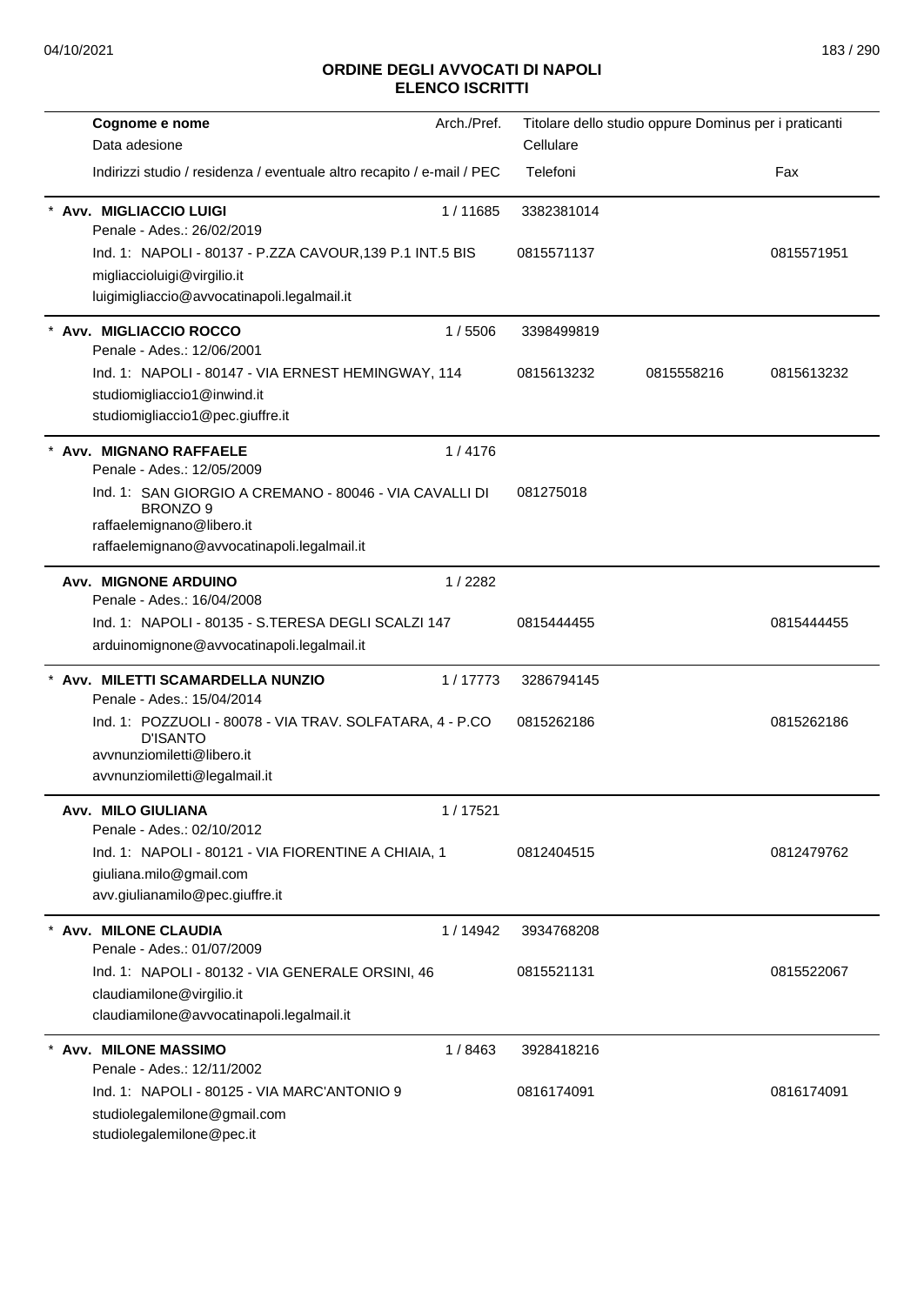| Cognome e nome                                                                                                               | Arch./Pref. | Titolare dello studio oppure Dominus per i praticanti |             |
|------------------------------------------------------------------------------------------------------------------------------|-------------|-------------------------------------------------------|-------------|
| Data adesione                                                                                                                |             | Cellulare                                             |             |
| Indirizzi studio / residenza / eventuale altro recapito / e-mail / PEC                                                       |             | Telefoni                                              | Fax         |
| Avv. MINERVINI LUCIA<br>Penale - Ades.: 24/02/2004                                                                           | 1/8043      | 3334803850                                            |             |
| Ind. 1: NAPOLI - 80121 - PIAZZA AMEDEO, 15<br>avv.luciaminervini@libero.it<br>luciaminervini@avvocatinapoli.legalmail.it     |             | 081407376                                             | 081407376   |
| Avv. MINERVINO NUNZIA<br>Penale - Ades.: 17/04/2007                                                                          | 1/12967     | 3939421996                                            |             |
| Ind. 1: NAPOLI - 80143 - CORSO MERIDIONALE, 47<br>nunzia.minervino@libero.it<br>nunziaminervino@avvocatinapoli.legalmail.it  |             | 08119576256                                           | 08119576256 |
| Avv. MINERVINO PAOLO<br>Penale - Ades.: 19/04/2011                                                                           | 1 / 17599   | 3337573794                                            |             |
| Ind. 1: NAPOLI - 80131 - VIA JANNELLI, 186<br>minerlaw@libero.it                                                             |             | 0815790761                                            | 0815790761  |
| <b>Avv. MINGIONE VIVIANA</b><br>Penale - Ades.: 14/12/2010                                                                   | 1/16238     | 3929295566                                            |             |
| Ind. 1: NAPOLI - 80138 - CORSO UMBERTO I, 237                                                                                |             | 3929295566                                            |             |
| Ind. 2: CASORIA - 80026 - VIA PIO XII, 114<br>vivien.mingione@live.it<br>vivianamingione@avvocatinapoli.legalmail.it         |             | 3929295566                                            |             |
| Avv. MINICHINO ANTONIETTA<br>Penale - Ades.: 19/04/2016                                                                      | 1/18573     |                                                       |             |
| Ind. 1: NAPOLI - 80133 - VIA SAVERIO BALDACCHINI, 11<br>avv.minichino@libero.it<br>avv.minichinoantonietta@pec.giuffre.it    |             | 0815773033                                            | 0815773033  |
| Avv. MINICUCI JOHANNA<br>Penale - Ades.: 21/05/2019                                                                          | 1/21887     | 3404953630                                            |             |
| Ind. 1: NAPOLI - 80125 - VIALE DI AUGUSTO, 105<br>avv.johannaminicuci@libero.it<br>avv.johannaminicuci@pec.it                |             | 08118994849                                           | 08118994848 |
| Avv. MINIERI RAFFAELE<br>Penale - Ades.: 30/01/2018                                                                          | 1/20778     | 3735523345                                            |             |
| Ind. 1: NAPOLI - 80134 - VIA DIAZ, 24<br>raffaele.minieri@libero.it<br>studiolegaleminieri@pec.it                            |             | 0813762480                                            |             |
| Avv. MINIERO MARIO<br>Penale - Ades.: 05/07/2005                                                                             | 1/12433     | 3496123329                                            |             |
| Ind. 1: NAPOLI - 80128 - VIA SAVERIO ALTAMURA, 15 BIS<br>mario.miniero@libero.it<br>mariominiero@avvocatinapoli.legalmail.it |             | 0815560719                                            | 0810607759  |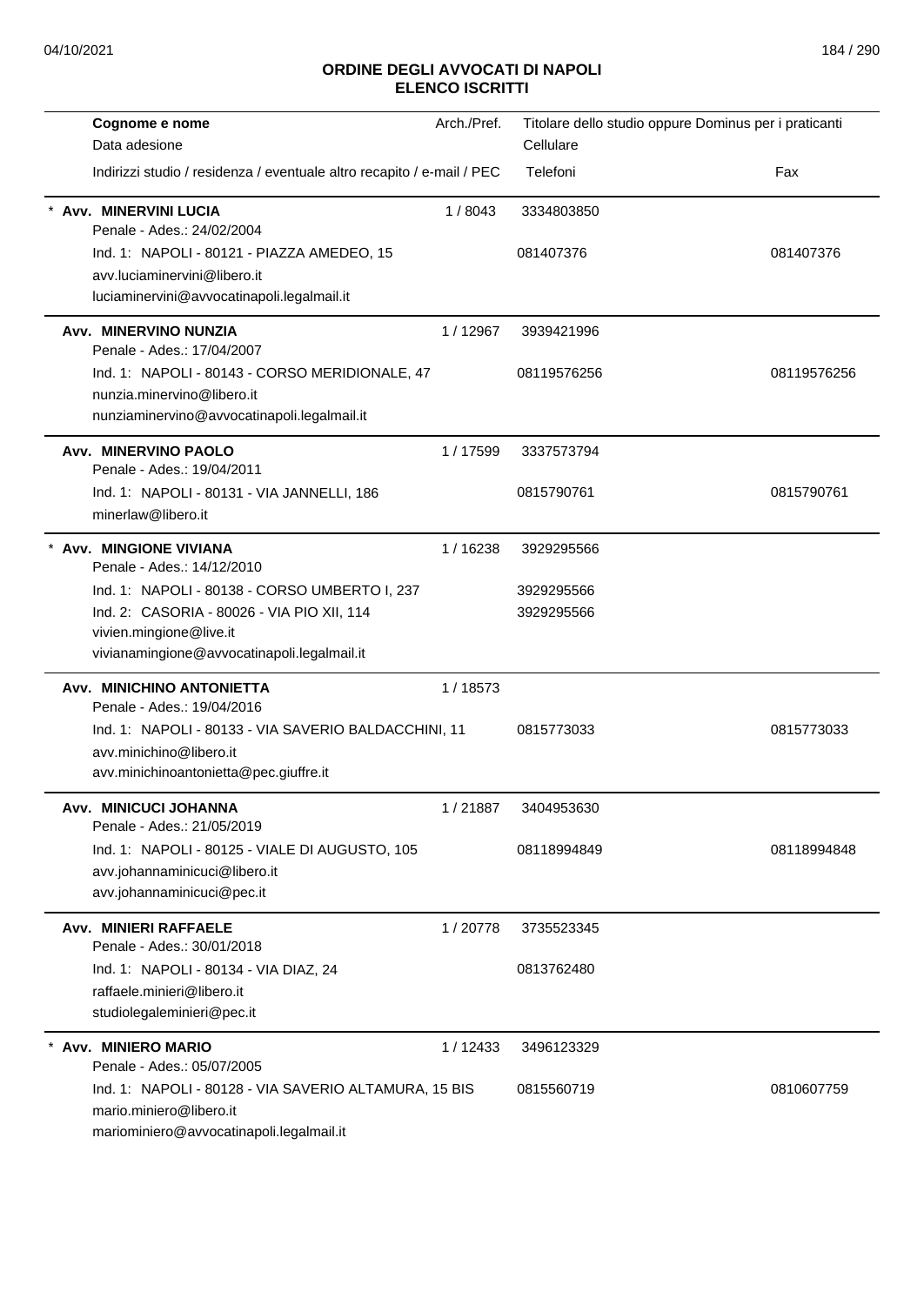| Cognome e nome                                                                               | Arch./Pref. |             | Titolare dello studio oppure Dominus per i praticanti |             |
|----------------------------------------------------------------------------------------------|-------------|-------------|-------------------------------------------------------|-------------|
| Data adesione                                                                                |             | Cellulare   |                                                       |             |
| Indirizzi studio / residenza / eventuale altro recapito / e-mail / PEC                       |             | Telefoni    |                                                       | Fax         |
| Avv. MINUTOLO VINCENZO<br>Penale - Ades.: 26/04/2005                                         | 1/12319     | 3498777022  |                                                       |             |
| Ind. 1: NAPOLI - 80133 - VIA S. ASPRENO, 13                                                  |             | 0815519690  | 08119369066                                           | 08119369066 |
| avvocatominutolo@libero.it                                                                   |             |             |                                                       |             |
| vincenzominutolo@avvocatinapoli.legalmail.it                                                 |             |             |                                                       |             |
| Avv. MIORANZA LUCIA<br>Penale - Ades.: 18/12/2012                                            | 1/12698     |             |                                                       |             |
| Ind. 1: QUARTO - 80010 - VIA MASULLO, 37                                                     |             | 0818768835  |                                                       | 0818768835  |
| luciamioranza@avvocatinapoli.legalmail.it                                                    |             |             |                                                       |             |
| Avv. MIRABELLA GIUSEPPE<br>Penale - Ades.: 20/12/2016                                        | 1/18829     | 3917909539  |                                                       |             |
| Ind. 1: NAPOLI - 80143 - VIA NUOVA POGGIOREALE, 45/A                                         |             | 3917909539  |                                                       |             |
| avv.giuseppemirabella@hotmail.it                                                             |             |             |                                                       |             |
| giuseppemirabella@avvocatinapoli.legalmail.it                                                |             |             |                                                       |             |
| Avv. MIRAGLIA MASSIMILIANO<br>Penale - Ades.: 13/12/2011                                     | 1/17050     |             |                                                       |             |
| Ind. 1: NAPOLI - 80121 - VIA DEI MILLE, 1                                                    |             | 081410133   |                                                       |             |
| max.mira@virgilio.it                                                                         |             |             |                                                       |             |
| massimilianomiraglia@avvocatinapoli.legalmail.it                                             |             |             |                                                       |             |
| <b>Avv. MIRAGLIES MARCO</b><br>Penale - Ades.: 16/04/2008                                    | 1/14085     | 3381443774  |                                                       |             |
| Ind. 1: NAPOLI - 80128 - VIA D. FONTANA, 81                                                  |             | 0816581387  |                                                       | 0744464607  |
| avv.marcomiraglies@gmail.com                                                                 |             |             |                                                       |             |
| marcomiraglies@avvocatinapoli.legalmail.it                                                   |             |             |                                                       |             |
| Avv. MIRAGLIUOLO LUIGI ANTONIO<br>Penale - Ades.: 20/04/2006                                 | 1 / 4966    | 3335852014  |                                                       |             |
| Ind. 1: FORIO D'ISCHIA - 80075 - VIA CAV. LEONARDO<br>IMPAGLIAZZO, 124                       |             | 08119368114 |                                                       | 08119368114 |
| studio.miragliuolo@libero.it<br>luigiantoniomiragliuolo@avvocatinapoli.legalmail.it          |             |             |                                                       |             |
|                                                                                              |             |             |                                                       |             |
| Avv. MIRANDA ALFONSO<br>Penale - Ades.: 17/04/2012                                           | 1/16882     | 3345615154  |                                                       |             |
| Ind. 1: NAPOLI - 80129 - VIA ENRICO ALVINO, 128                                              |             | 0815587604  |                                                       | 0815587604  |
| alfonsomiranda@avvocatinapoli.legalmail.it                                                   |             |             |                                                       |             |
| <b>Avv. MIRANDA ROSARIA</b><br>Penale - Ades.: 16/12/2014                                    | 1/18072     | 3341181660  |                                                       |             |
| Ind. 1: SAN GIORGIO A CREMANO - 80046 - VIA GIUSEPPE DI<br>VITTORIO, 9<br>rmiranda@inwind.it |             | 0817717925  |                                                       |             |
| rosariamiranda@avvocatinapoli.legalmail.it                                                   |             |             |                                                       |             |
| Avv. MOIO PIERFRANCESCO                                                                      | 1/13460     | 3387761316  |                                                       |             |
| Penale - Ades.: 19/12/2006                                                                   |             |             |                                                       |             |
| Ind. 1: NAPOLI - 80143 - VIA NUOVA POGGIOREALE, 45/A                                         |             | 08119646882 |                                                       | 08119646882 |
| studiomoio@alice.it                                                                          |             |             |                                                       |             |
| pierfrancescomoio@avvocatinapoli.legalmail.it                                                |             |             |                                                       |             |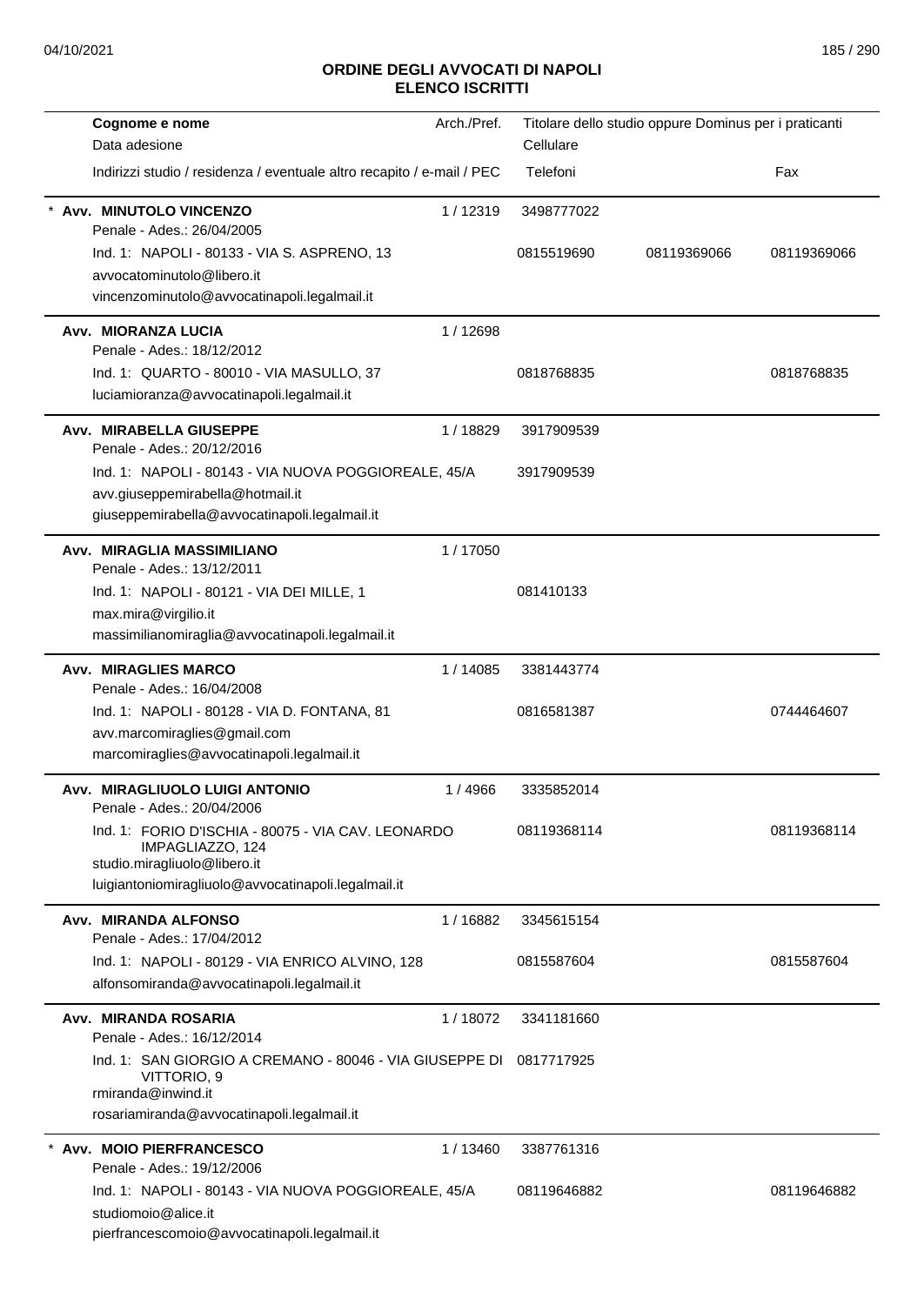| Cognome e nome                                                                                                                       | Arch./Pref. | Titolare dello studio oppure Dominus per i praticanti |             |
|--------------------------------------------------------------------------------------------------------------------------------------|-------------|-------------------------------------------------------|-------------|
| Data adesione                                                                                                                        |             | Cellulare                                             |             |
| Indirizzi studio / residenza / eventuale altro recapito / e-mail / PEC                                                               |             | Telefoni                                              | Fax         |
| Avv. MOIO RAFFAELLA<br>Penale - Ades.: 19/04/2016                                                                                    | 1 / 19604   | 3275989562                                            |             |
| Ind. 1: QUARTO - 80010 - VIA MASULLO, 1<br>raffaellamoio@live.it<br>raffaellamoio@pec.it                                             |             | 0813414524                                            | 0813414524  |
| Avv. MOLIGNANO FABIO<br>Penale - Ades.: 17/04/2018                                                                                   | 1/20765     | 3490936537                                            |             |
| Ind. 1: NAPOLI - 80131 - VIA B. CAVALLINO, 89<br>fabio_molignano@libero.it<br>fabiomolignano@pec.it                                  |             | 08119245512                                           | 08119245512 |
| * Avv. MOLINO ROSARIO<br>Penale - Ades.: 16/04/2008                                                                                  | 1/6271      | 3396881581                                            |             |
| Ind. 1: NAPOLI - 80138 - CORSO UMBERTO I, 381<br>rosariomolino@libero.it<br>rosariomolino@avvocatinapoli.legalmail.it                |             | 081201102                                             | 081201102   |
| * Avv. MOLISSO SIMONA<br>Penale - Ades.: 20/04/2006                                                                                  | 1/11765     | 3336007201                                            |             |
| Ind. 1: NAPOLI - 80147 - VIA A. C. DE MEIS, 131<br>studiolegalemolisso@gmail.com<br>simonamolisso@avvocatinapoli.legalmail.it        |             | 08119313277                                           | 08119722535 |
| * Avv. MOLTEDO FLAVIANO<br>Penale - Ades.: 12/06/2001                                                                                | 1/4670      | 3474757781                                            |             |
| Ind. 1: NAPOLI - 80131 - VIA G.TROPEANO,32<br>flav.moltedo@gmail.com<br>flavianomoltedo@avvocatinapoli.legalmail.it                  |             | 0815468888                                            | 0815468888  |
| Avv. MONACO CONCETTA<br>Penale - Ades.: 12/06/2001                                                                                   | 1/7780      | 3394761521                                            |             |
| Ind. 1: NAPOLI - 80126 - VIA PROVINCIALE, 132<br>studiomonaco@gmail.com<br>ketty.monaco@pec.it                                       |             | 0817264181                                            | 0815885929  |
| * Avv. MONACO MARCELLA<br>Penale - Ades.: 22/03/2005                                                                                 | 1 / 10934   | 3389791359                                            |             |
| Ind. 1: NAPOLI - 80143 - VIA NUOVA POGGIOREALE, 45/A<br>avv.marcellamonaco@hotmail.com<br>marcellamonaco@avvocatinapoli.legalmail.it |             | 08119646882                                           | 08119646882 |
| * Avv. MONACO RAFFAELE<br>Penale - Ades.: 12/06/2001                                                                                 | 1/7788      |                                                       |             |
| Ind. 1: NAPOLI - 80126 - VIA PROVINCIALE, 132<br>studiomonaco@gmail.com<br>raffaele.monaco@pec.it                                    |             | 0817264181                                            | 0815885929  |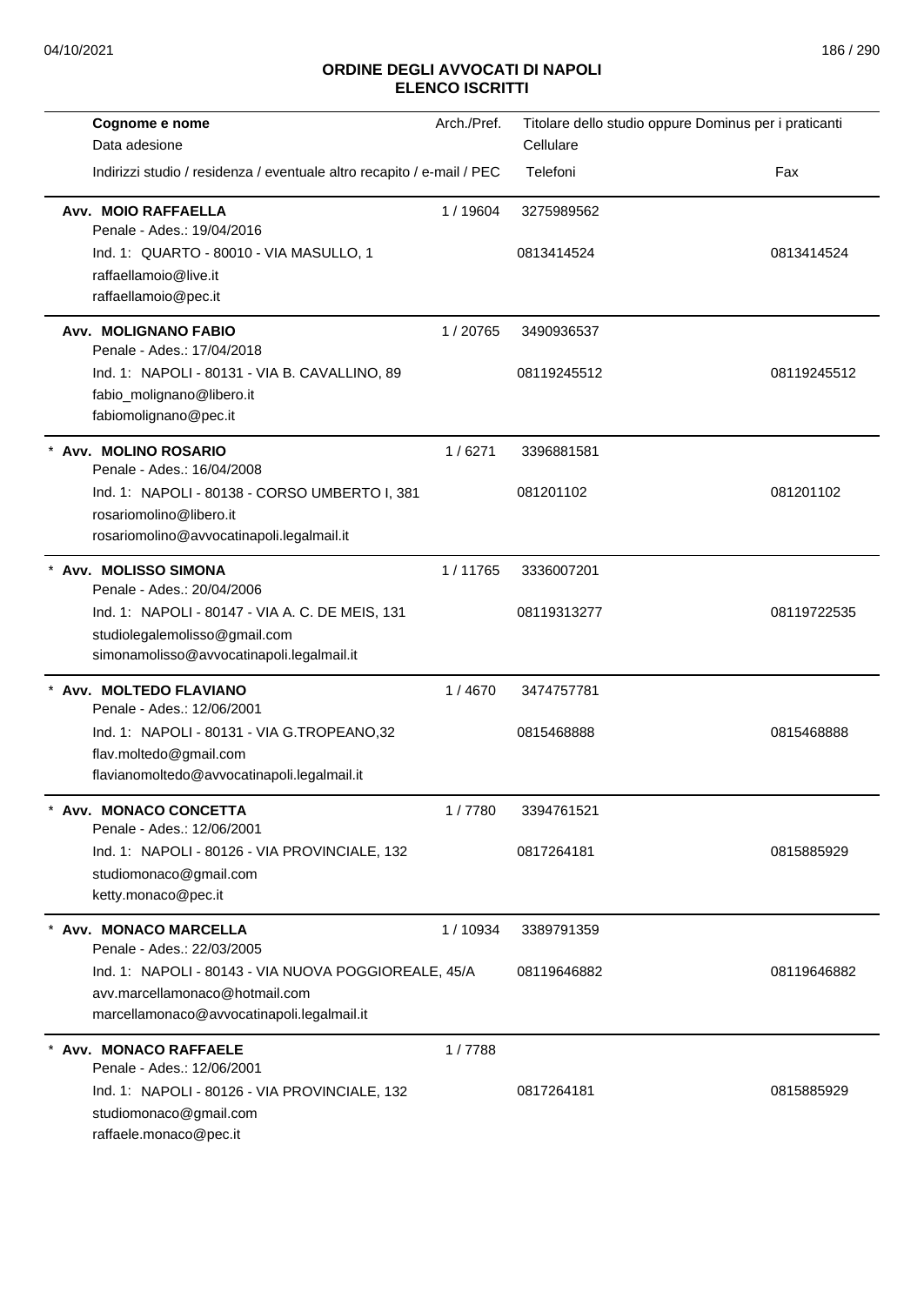| Cognome e nome                                                          | Arch./Pref. | Titolare dello studio oppure Dominus per i praticanti |            |            |
|-------------------------------------------------------------------------|-------------|-------------------------------------------------------|------------|------------|
| Data adesione                                                           |             | Cellulare                                             |            |            |
| Indirizzi studio / residenza / eventuale altro recapito / e-mail / PEC  |             | Telefoni                                              |            | Fax        |
| Avv. MONDA MAURO<br>Penale - Ades.: 02/07/2013                          | 1/14749     | 3927492984                                            |            |            |
| Ind. 1: NAPOLI - 80138 - VIA DUOMO, 33                                  |             | 0810386656                                            |            | 0810386656 |
| mondamauro@libero.it                                                    |             |                                                       |            |            |
| mondamauro@pec.it                                                       |             |                                                       |            |            |
| * Avv. MONDA NICOLA<br>Penale - Ades.: 18/03/2003                       | 1/9171      | 335242290                                             |            |            |
| Ind. 1: NAPOLI - 80122 - VIA A. RUIZ, 83 - SCALA D                      |             | 0814206065                                            |            | 081661895  |
| avv.nicolamonda@gmail.com                                               |             |                                                       |            |            |
| avv.nicolamonda@pec.it                                                  |             |                                                       |            |            |
| Avv. MONFRECOLA ALESSANDRO<br>Penale - Ades.: 02/10/2012                | 1/13824     | 3484739580                                            |            |            |
| Ind. 1: NAPOLI - 80139 - VIA FILIPPO BOTTAZZI, 60                       |             | 0817670782                                            |            |            |
| alessandromonfrecola@gmail.com                                          |             |                                                       |            |            |
| alessandromonfrecola@avvocatinapoli.legalmail.it                        |             |                                                       |            |            |
| Avv. MONICA MARCO<br>Penale - Ades.: 16/12/2014                         | 1/18364     |                                                       |            |            |
| Ind. 1: NAPOLI - 80144 - VIA MONTE SAN MICHELE, 12                      |             | 0818144301                                            |            | 0818144301 |
| avv.marcomonica@libero.it                                               |             |                                                       |            |            |
| avv.marcomonica@pec.it                                                  |             |                                                       |            |            |
| Avv. MONOPOLI AMALIA                                                    | 1/9287      | 3473433927                                            |            |            |
| Penale - Ades.: 01/07/2003                                              |             |                                                       |            |            |
| Ind. 1: NAPOLI - 80143 - CENTRO DIREZIONALE ISOLA E/4                   |             | 0815635324                                            |            | 0815635324 |
| avv.amaliamonopoli@libero.it                                            |             |                                                       |            |            |
| amaliamonopoli@avvocatinapoli.legalmail.it                              |             |                                                       |            |            |
| Avv. MONTANARO RAMONA<br>Penale - Ades.: 27/03/2018                     | 1/20859     | 3395087429                                            |            |            |
| Ind. 1: NAPOLI - 80131 - VIA EDUARDO NICOLARDI, 134                     |             | 0810607805                                            |            |            |
| avvmontanaro.ra@gmail.com                                               |             |                                                       |            |            |
| ramonamontanaro@avvocatinapoli.legalmail.it                             |             |                                                       |            |            |
| Avv. MONTELLA ALDO ANTONIO<br>Penale - Ades.: 23/01/2018                | 1/20700     | 3283033344                                            |            |            |
| Ind. 1: NAPOLI - 80144 - CORSO SECONDIGLIANO, 94                        |             | 0810389054                                            | 3283033344 | 0810389054 |
| aldomontella@gmail.com                                                  |             |                                                       |            |            |
| aldoantoniomontella@avvocatinapoli.legalmail.it                         |             |                                                       |            |            |
| Avv. MONTELLA EDUARDO                                                   | 1/14229     |                                                       |            |            |
| Penale - Ades.: 21/04/2009                                              |             |                                                       |            |            |
| Ind. 1: NAPOLI - 80138 - CORSO UMBERTO I, 191                           |             | 081261415                                             |            | 081261415  |
| eduardomontella@avvocatinapoli.legalmail.it                             |             |                                                       |            |            |
| Avv. MONTESARCHIO MANILA<br>Penale - Ades.: 20/11/2018                  | 1/20875     | 3403866437                                            |            |            |
| Ind. 1: NAPOLI - 80127 - VIA S. MARIA DELLA LIBERA, 13 SC. E 0815605278 |             |                                                       |            |            |
| manila.83@hotmail.it                                                    |             |                                                       |            |            |
| manilamontesarchio@avvocatinapoli.legalmail.it                          |             |                                                       |            |            |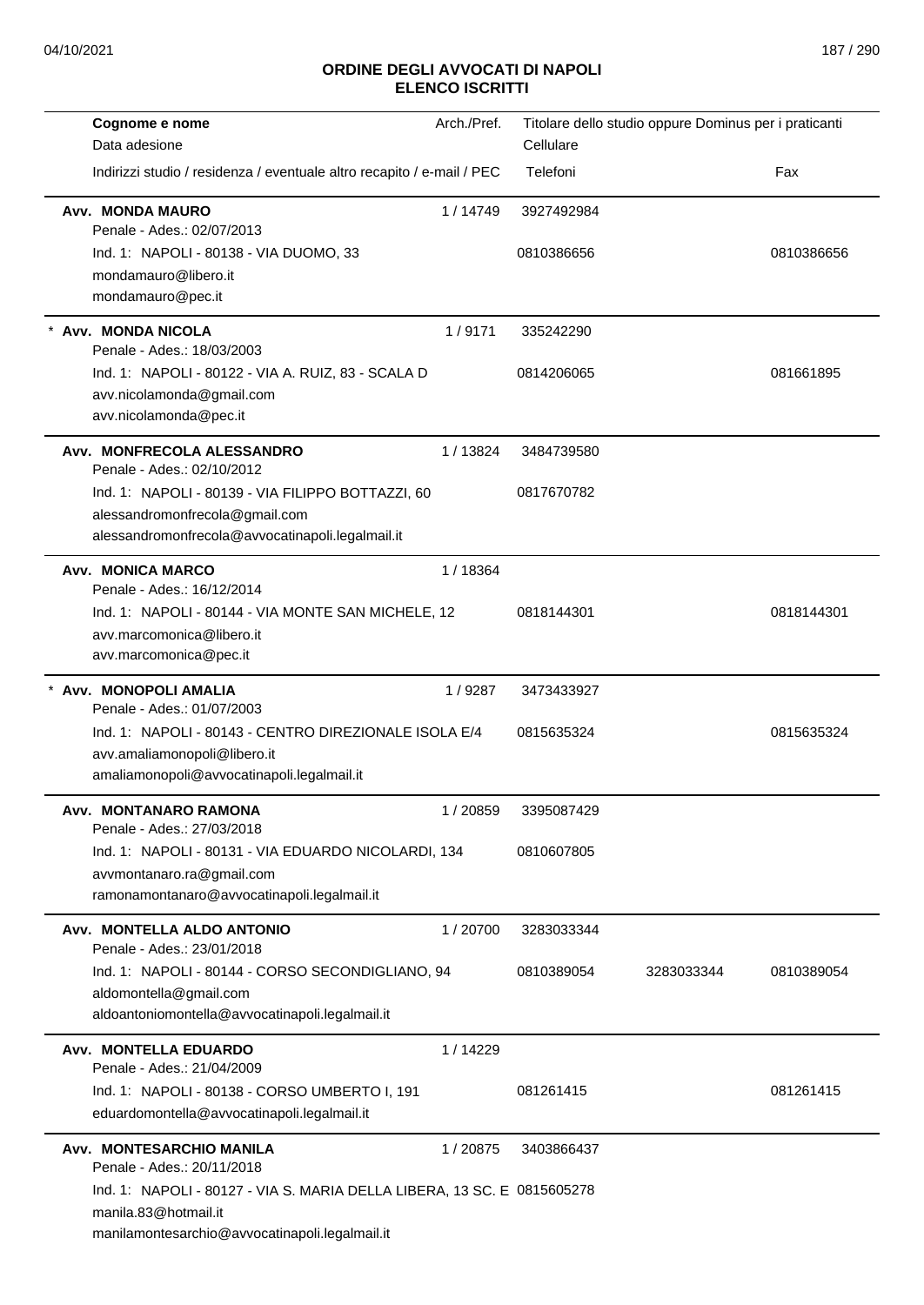| Cognome e nome                                                                                                                                                                                                  | Arch./Pref. |                            | Titolare dello studio oppure Dominus per i praticanti |                            |
|-----------------------------------------------------------------------------------------------------------------------------------------------------------------------------------------------------------------|-------------|----------------------------|-------------------------------------------------------|----------------------------|
| Data adesione                                                                                                                                                                                                   |             | Cellulare                  |                                                       |                            |
| Indirizzi studio / residenza / eventuale altro recapito / e-mail / PEC                                                                                                                                          |             | Telefoni                   |                                                       | Fax                        |
| <b>Avv. MONTONE STEFANO</b><br>Penale - Ades.: 13/01/2004<br>Ind. 1: NAPOLI - 80122 - VIALE A. GRAMSCI, 17/B<br>studiolegalemontone@gmail.com<br>stefanomontone@avvocatinapoli.legalmail.it                     | 1/6564      | 081669766                  |                                                       | 081682118                  |
| <b>Avv. MORANDE FRANCESCO</b>                                                                                                                                                                                   | 1/20180     | 3397636184                 |                                                       |                            |
| Penale - Ades.: 24/01/2017<br>Ind. 1: NAPOLI - 80135 - VIA SALVATORE TOMMASI, 62<br>avv.francescomorande@gmail.com<br>francescomorande@pec.it                                                                   |             | 0815496244                 | 0815643397                                            |                            |
| Avv. MORANO OTTAVIO                                                                                                                                                                                             | 1/18841     |                            |                                                       |                            |
| Penale - Ades.: 04/07/2017<br>Ind. 1: SAN GIORGIO A CREMANO - 80046 - VIA MANZONI, 189 0815749189<br>ottaviomorano@yahoo.it<br>ottaviomorano@avvocatinapoli.legalmail.it                                        |             |                            |                                                       | 0815749189                 |
| <b>Avv. MORES GIANLUCA</b><br>Penale - Ades.: 14/11/2017                                                                                                                                                        | 1/20327     | 3393194690                 |                                                       |                            |
| Ind. 1: NAPOLI - 80138 - CORSO UMBERTO I, 154<br>Ind. 2: AFRAGOLA - 80021 - VIA CESARE BATTISTI, 15/BIS<br>gianlucamores@gmail.com                                                                              |             | 08119013179<br>08119013179 |                                                       | 08119013179<br>08119013179 |
| gianlucamores@avvocatinapoli.legalmail.it                                                                                                                                                                       |             |                            |                                                       |                            |
| Avv. MORETTA MARGHERITA<br>Penale - Ades.: 26/02/2019<br>Ind. 1: NAPOLI - 80146 - CORSO SAN GIOVANNI A TEDUCCIO, 08119189629<br>887<br>margh.moretta@gmail.com<br>margheritamoretta@avvocatinapoli.legalmail.it | 1 / 19605   | 3477560759                 |                                                       | 08119189629                |
| Avv. MORGERA MICHELANGELO                                                                                                                                                                                       | 1/11969     | 3397280277                 |                                                       |                            |
| Penale - Ades.: 05/07/2005<br>Ind. 1: FORIO D'ISCHIA - 80075 - VIA GIOVANNI MAZZELLA, 62 0813332511<br>studiomorgera@alice.it<br>michelangelomorgera@avvocatinapoli.legalmail.it                                |             |                            |                                                       | 0813332511                 |
| <b>Avv. MORICI MATTEO</b><br>Penale - Ades.: 15/12/2009                                                                                                                                                         | 1/15486     | 3468292746                 |                                                       |                            |
| Ind. 1: NAPOLI - 80122 - VICO S. MARIA DELLA NEVE, 67<br>Ind. 2: NAPOLI - 80100 - VIA CARLO PISACANE, 13<br>matteomorici@fastwebnet.it<br>matteomorici@avvocatinapoli.legalmail.it                              |             | 081664580<br>081451177     |                                                       | 081664580<br>081455014     |
| <b>Avv. MORMILE LUIGI</b><br>Penale - Ades.: 23/01/2018                                                                                                                                                         | 1/20032     | 3281062878                 |                                                       |                            |
| Ind. 1: NAPOLI - 80128 - VIA R. MORGHEN, 181<br>luigimormile2@gmail.com<br>luigimormile@avvocatinapoli.legalmail.it                                                                                             |             | 0815785985                 |                                                       | 0813723402                 |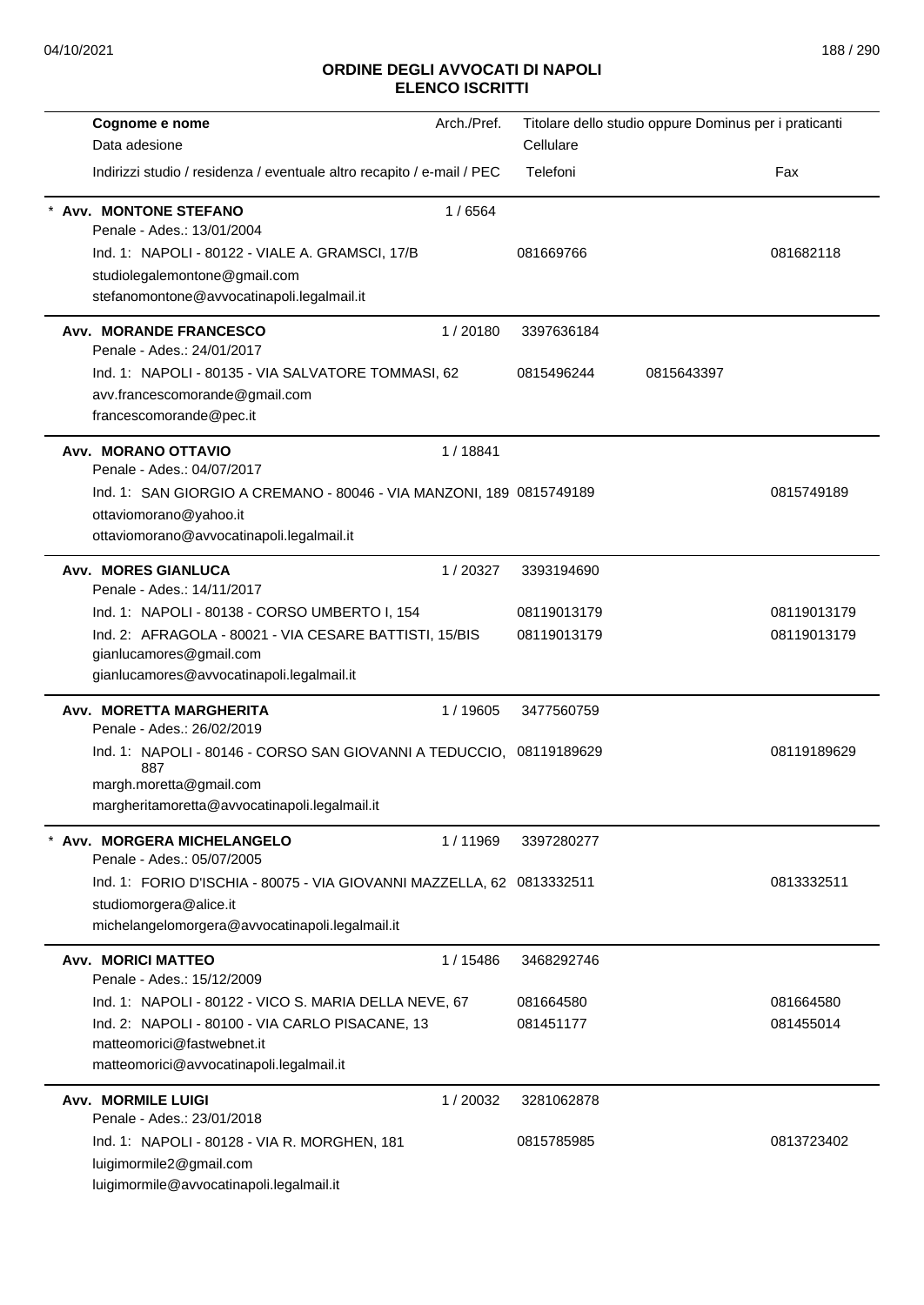| Cognome e nome                                                                                                                                                                                    | Arch./Pref. |                                                | Titolare dello studio oppure Dominus per i praticanti |                          |
|---------------------------------------------------------------------------------------------------------------------------------------------------------------------------------------------------|-------------|------------------------------------------------|-------------------------------------------------------|--------------------------|
| Data adesione                                                                                                                                                                                     |             | Cellulare                                      |                                                       |                          |
| Indirizzi studio / residenza / eventuale altro recapito / e-mail / PEC                                                                                                                            |             | Telefoni                                       |                                                       | Fax                      |
| <b>Avv. MORMILE PAOLO</b><br>Penale - Ades.: 16/09/2003                                                                                                                                           | 1/9469      |                                                |                                                       |                          |
| Ind. 1: NAPOLI - 80129 - VIALE MICHELANGELO 56<br>paolomormile@avvocatinapoli.legalmail.it                                                                                                        |             | 0815563386                                     |                                                       | 0815563386               |
| Avv. MORRA FRANCESCA<br>Penale - Ades.: 19/04/2011                                                                                                                                                | 1/13969     | 3292241446                                     |                                                       |                          |
| Ind. 1: NAPOLI - 80143 - VIA MARINO DI CARAMANICO, 5<br>studioavvocatimorra@libero.it<br>avv.francesca.morra@pec.it                                                                               |             | 0810168948                                     |                                                       | 0810168948               |
| Avv. MORRA LUCIA<br>Penale - Ades.: 02/03/2004                                                                                                                                                    | 1/9755      | 3381105175                                     |                                                       |                          |
| Ind. 1: NAPOLI - 80128 - VIA S. ALTAMURA, 1 - IS. 2/C<br>avv.luciamorra@libero.it<br>luciamorra@avvocatinapoli.legalmail.it                                                                       |             | 0815606556                                     |                                                       | 0815606556               |
| Avv. MORRA MARIO                                                                                                                                                                                  | 1 / 17345   |                                                |                                                       |                          |
| Penale - Ades.: 02/10/2012<br>Ind. 1: NAPOLI - 80126 - VIA M. DA CARAVAGGIO, 196<br>morramario1976@libero.it<br>mario.morra@avvocatinapoli.legalmail.it                                           |             | 0815938564                                     |                                                       |                          |
| Avv. MORRA MERY LINA<br>Penale - Ades.: 21/04/2015                                                                                                                                                | 1 / 15520   | 3482404859                                     |                                                       |                          |
| Ind. 1: NAPOLI - 80131 - VIA NICOLARDI, 86<br>merylinamorra@libero.it<br>merylinamorra@avvocatinapoli.legalmail.it                                                                                |             | 0817434388                                     |                                                       | 0815922185               |
| Avv. MOSCARELLA CARMEN<br>Penale - Ades.: 16/12/2008                                                                                                                                              | 1/14907     | 3393595002                                     |                                                       |                          |
| Ind. 1: NAPOLI - 80121 - VIA ALABARDIERI, 32<br>cmoscarella@alice.it<br>carmenmoscarella@avvocatinapoli.legalmail.it                                                                              |             | 0814247235                                     | 3393595002                                            | 0812134344               |
| Avv. MOSCHETTA RICCARDO<br>Penale - Ades.: 02/07/2013                                                                                                                                             | 1/18018     | 3347822581                                     |                                                       |                          |
| Ind. 1: NAPOLI - 80131 - VIA GABRIELE IANNELLI, 45/H<br>Ind. 2: NAPOLI - 80143 - CALATA PONTE DI CASANOVA, 28<br>avv.riccardomoschetta@gmail.com<br>riccardomoschetta@avvocatinapoli.legalmail.it |             | 0817081644<br>0817081644                       | 3347822581                                            | 0817081644<br>0817081644 |
| Avv. MOSCHIANO LUCA<br>Penale - Ades.: 22/03/2005<br>Ind. 1: NAPOLI - 80132 - VIA MONTE DI DIO, 54<br>luca.moschiano@libero.it<br>lucamoschiano@avvocatinapoli.legalmail.it                       | 1/11641     | c/o PANE SALVATORE<br>3282228931<br>0817643955 |                                                       | 0817643747               |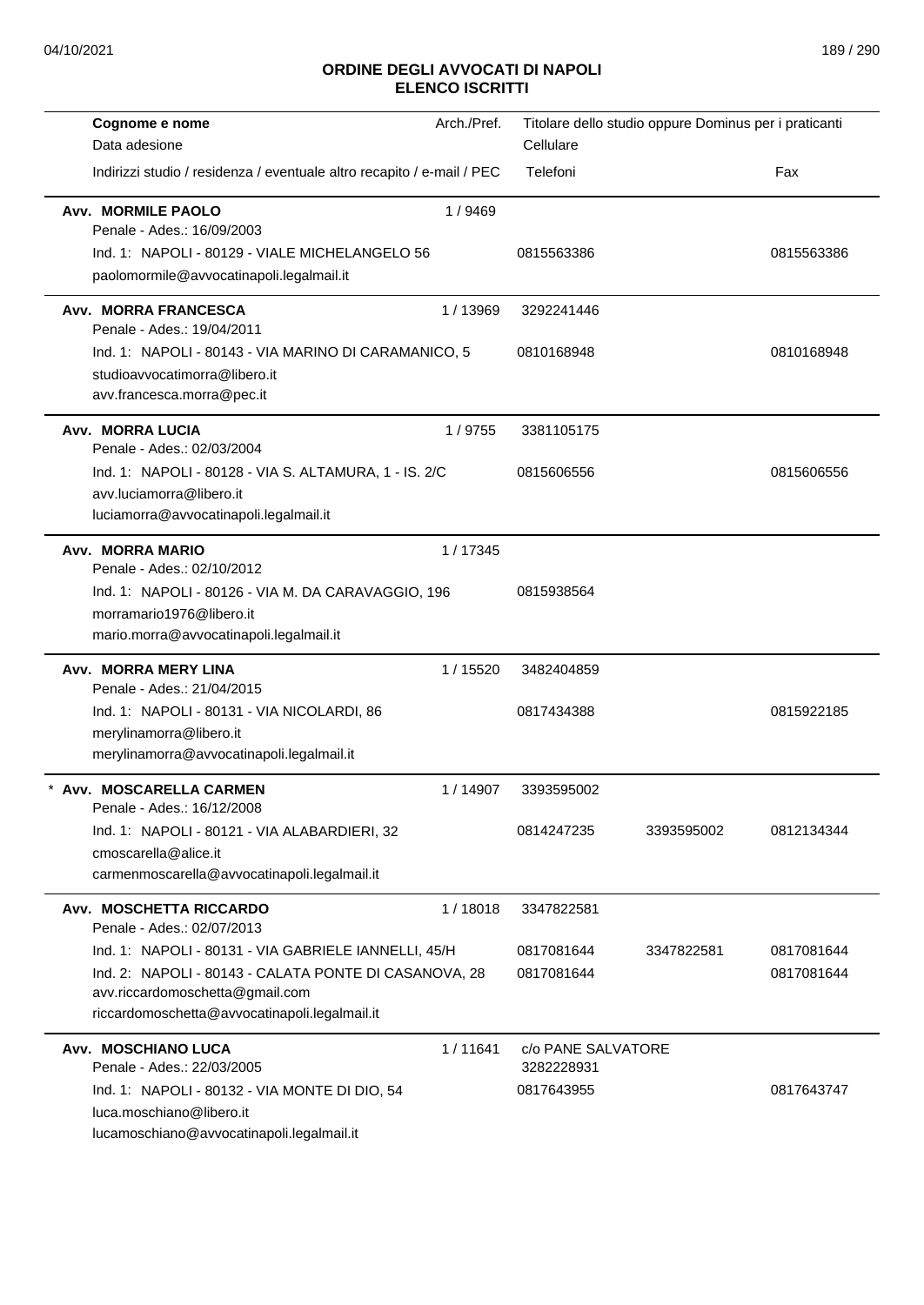| Cognome e nome                                                                                                                                                                                                                                                | Arch./Pref. |                          | Titolare dello studio oppure Dominus per i praticanti |             |
|---------------------------------------------------------------------------------------------------------------------------------------------------------------------------------------------------------------------------------------------------------------|-------------|--------------------------|-------------------------------------------------------|-------------|
| Data adesione                                                                                                                                                                                                                                                 |             | Cellulare                |                                                       |             |
| Indirizzi studio / residenza / eventuale altro recapito / e-mail / PEC                                                                                                                                                                                        |             | Telefoni                 |                                                       | Fax         |
| <b>Avv. MOSELLI MARIANO</b><br>Penale - Ades.: 13/04/2017<br>Ind. 1: NAPOLI - 80143 - VIA G.PORZIO CENTRO<br>DIREZIONALE IS. G/1<br>avv.moselli@gmail.com<br>avv.moselli@legalmail.it                                                                         | 1/19647     | 0810607805               |                                                       | 0810607805  |
| Avv. MOTTA ALESSANDRO<br>Penale - Ades.: 15/04/2014<br>Ind. 1: NAPOLI - 80143 - CENTRO DIREZIONALE IS, F/3<br>avvalexmotta@pec.libero.it                                                                                                                      | 1 / 19515   | 08119573003              |                                                       | 08119573017 |
| Avv. MOTTOLA GENNARO                                                                                                                                                                                                                                          | 1/21171     | 3284280296               |                                                       |             |
| Penale - Ades.: 26/02/2019<br>Ind. 1: PORTICI - 80055 - VIA LIBERTA', 118<br>avvocatomottolagennaro@gmail.com<br>avv.gennaromottola@pec.it                                                                                                                    |             | 0817528783               | 3284280296                                            | 0812451186  |
| Avv. MOTTOLA GIOVANNA<br>Penale - Ades.: 28/05/2019<br>Ind. 1: NAPOLI - 80122 - VIA TASSO 615<br>avvocatogiovannamottola@gmail.com<br>giovannamottola@avvocatinapoli.legalmail.it                                                                             | 1/6807      | 3358279017               |                                                       |             |
| Avv. MOTTOLA LUCA                                                                                                                                                                                                                                             | 1/17368     |                          |                                                       |             |
| Penale - Ades.: 10/04/2018<br>Ind. 1: NAPOLI - 80135 - SALITA PONTECORVO, 11<br>avvocatolucamottola@gmail.com<br>lucamottola@avvocatinapoli.legalmail.it                                                                                                      |             | 0815495984               |                                                       | 0815495984  |
| Avv. MOTTOLA SERGIO<br>Penale - Ades.: 13/01/2004                                                                                                                                                                                                             | 1/3283      | 3389451692               |                                                       |             |
| Ind. 1: NAPOLI - 80135 - SALITA PONTECORVO, 11<br>mottola.sergio@libero.it<br>s.mottola@pec.it                                                                                                                                                                |             | 0815495984               |                                                       | 0815495984  |
| <b>Avv. MOUZACITIS MARCO</b><br>Penale - Ades.: 17/07/2018                                                                                                                                                                                                    | 1 / 19740   |                          |                                                       |             |
| Ind. 1: NAPOLI - 80132 - VIA SANTA LUCIA, 20<br>marco.mouzacitis@gmail.com<br>marcomouzacitis@avvocatinapoli.legalmail.it                                                                                                                                     |             | 0812471209               |                                                       | 0812452812  |
| Avv. MUCCIOLO DOMENICO<br>Penale - Ades.: 19/04/2016<br>Ind. 1: NAPOLI - 80135 - VICO SPEZZANO A MONTESANTO, 19 3289236757<br>Ind. 2: NAPOLI - 80143 - CENTRO DIREZIONALE ISOLA G/1<br>avv.mucciolo@libero.it<br>domenicomucciolo@avvocatinapoli.legalmail.it | 1/19516     | 3289236757<br>3289236757 |                                                       |             |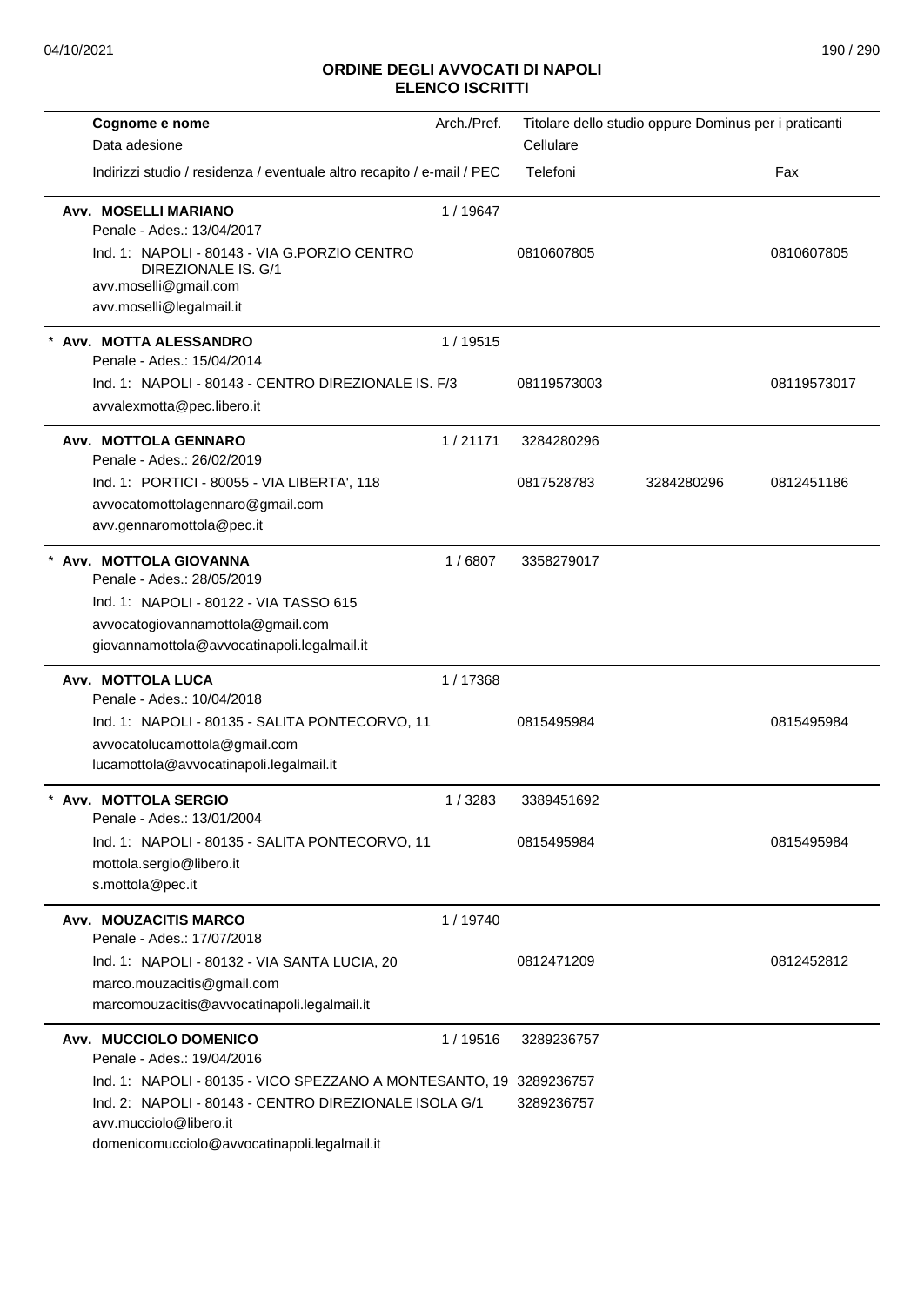| Cognome e nome                                                               | Arch./Pref. | Titolare dello studio oppure Dominus per i praticanti |            |
|------------------------------------------------------------------------------|-------------|-------------------------------------------------------|------------|
| Data adesione                                                                |             | Cellulare                                             |            |
| Indirizzi studio / residenza / eventuale altro recapito / e-mail / PEC       |             | Telefoni                                              | Fax        |
| Avv. MUCCIOLO PASQUALE<br>Penale - Ades.: 16/12/2014                         | 1/7024      | 335246068                                             |            |
| Ind. 1: PORTICI - 80055 - CORSO GARIBALDI, 197                               |             | 081482679                                             |            |
| Ind. 2: CASTEL SAN LORENZO - 84049 - VIA ROMA, 152                           |             | 08281714214                                           |            |
| avv.mucciolo@gmail.com                                                       |             |                                                       |            |
| pasqualemucciolo@avvocatinapoli.legalmail.it                                 |             |                                                       |            |
| <b>Avv. MUGIONE MARCO</b><br>Penale - Ades.: 16/01/2018                      | 1/20701     | 3283632859                                            |            |
| Ind. 1: NAPOLI - 80129 - VIA ALESSANDRO SCARLATTI, 55                        |             | 0810491972                                            | 0810491972 |
| mugionem@gmail.com                                                           |             |                                                       |            |
| marcomugione@avvocatinapoli.legalmail.it                                     |             |                                                       |            |
| Avv. MUNGIELLO GIACOMO                                                       | 1/5660      | 3332223194                                            |            |
| Penale - Ades.: 11/05/2004                                                   |             |                                                       |            |
| Ind. 1: NAPOLI - 80139 - VIA GUANTAI NUOVI, 11                               |             | 081413445                                             | 081427149  |
| giacomo.mungiello@alice.it                                                   |             |                                                       |            |
| giacomomungiello@avvocatinapoli.legalmail.it                                 |             |                                                       |            |
| Avv. MUOIO DIANA                                                             | 1/12328     | 3336099490                                            |            |
| Penale - Ades.: 03/10/2006                                                   |             |                                                       |            |
| Ind. 1: NAPOLI - 80138 - CORSO UMBERTO I, 75<br>avvocatodianamuoio@libero.it |             | 0815525434                                            | 0814109707 |
| dianamuoio@avvocatinapoli.legalmail.it                                       |             |                                                       |            |
|                                                                              |             |                                                       |            |
| Avv. MURANO DANIELA<br>Penale - Ades.: 20/12/2016                            | 1/19517     | c/o LOCORATOLO SERGIO                                 |            |
| Ind. 1: NAPOLI - 80122 - VIA ANDREA D'ISERNIA, 38                            |             | 081667214                                             | 081667214  |
| murano.daniela@avvocatilucera.legalmail.it                                   |             |                                                       |            |
|                                                                              |             |                                                       |            |
| Avv. MURANTE PERROTTA ANTONIO<br>Penale - Ades.: 10/12/2002                  | 1 / 4057    | 3386362818                                            |            |
| Ind. 1: NAPOLI - 80122 - PARCO COMOLA RICCI, 120/A                           |             | 0817146280                                            | 0817146280 |
| muranteperrotta@tin.it                                                       |             |                                                       |            |
| muranteperrotta@legalmail.it                                                 |             |                                                       |            |
| Avv. MURICCHIO NICOLA                                                        | 1/6359      | 3387889610                                            |            |
| Penale - Ades.: 15/10/2001                                                   |             |                                                       |            |
| Ind. 1: NAPOLI - 80137 - VIA FORIA, 42 - SC. A                               |             | 081201086                                             | 081201086  |
| avv.nicolamuricchio@tiscali.it                                               |             |                                                       |            |
| nicolamuricchio@avvocatinapoli.legalmail.it                                  |             |                                                       |            |
| Avv. MUSCARIELLO MARCO<br>Penale - Ades.: 13/05/2003                         | 1/9244      | 3473485899                                            |            |
| Ind. 1: NAPOLI - 80133 - P.ZZA DEL MERCATO, 45                               |             | 0815517968                                            | 0810112139 |
| marco_muscariello@fastwebnet.it                                              |             |                                                       |            |
| marcomuscariello@avvocatinapoli.legalmail.it                                 |             |                                                       |            |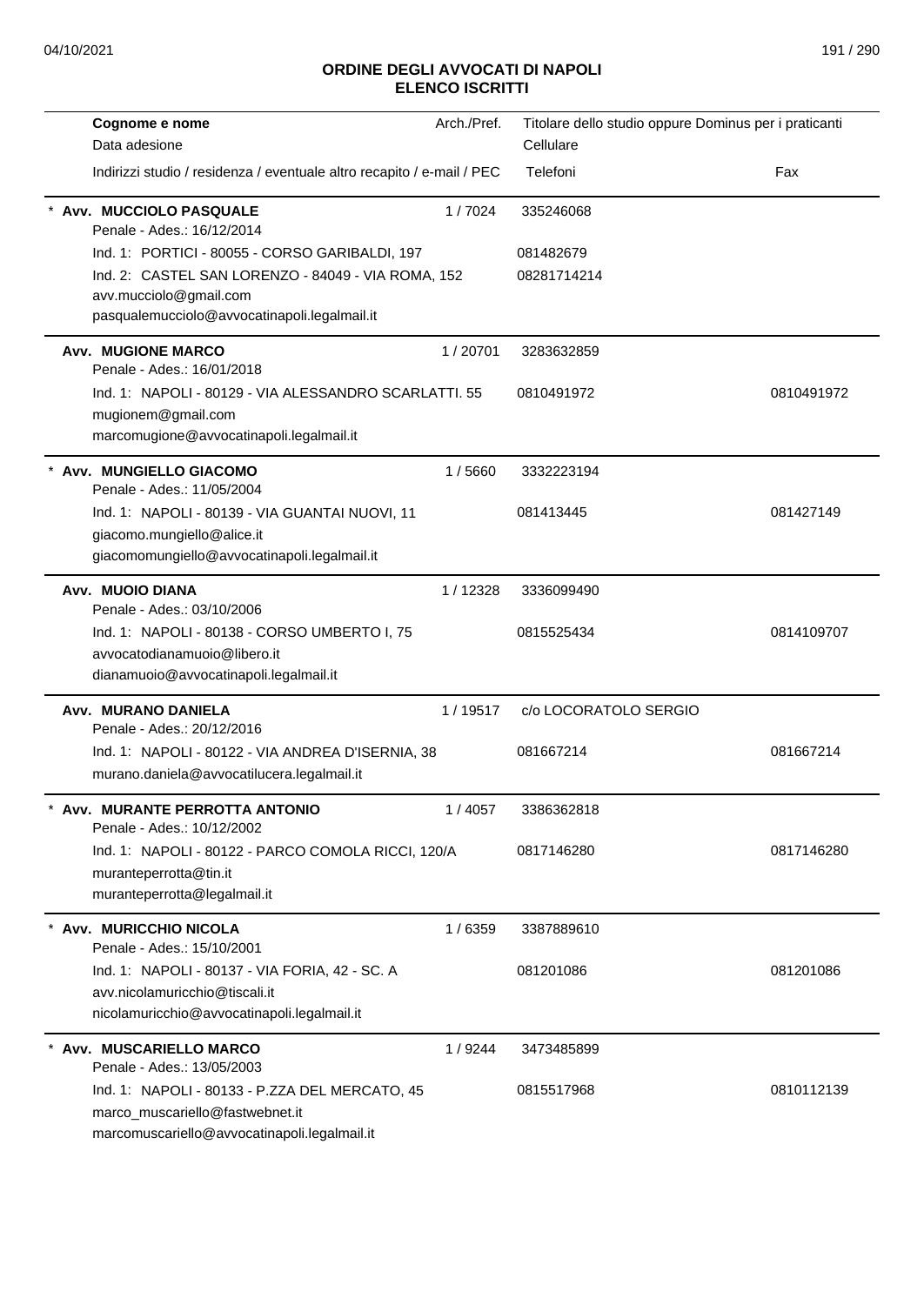| Cognome e nome                                                                                                                                                                                                                                    | Arch./Pref. |                                        | Titolare dello studio oppure Dominus per i praticanti |             |
|---------------------------------------------------------------------------------------------------------------------------------------------------------------------------------------------------------------------------------------------------|-------------|----------------------------------------|-------------------------------------------------------|-------------|
| Data adesione                                                                                                                                                                                                                                     |             | Cellulare                              |                                                       |             |
| Indirizzi studio / residenza / eventuale altro recapito / e-mail / PEC                                                                                                                                                                            |             | Telefoni                               |                                                       | Fax         |
| Avv. MUSELLA GIUSEPPE<br>Penale - Ades.: 01/07/2008<br>Ind. 1: NAPOLI - 80128 - VIA GINO DORIA, 84<br>Ind. 2: NAPOLI - 80128 - VIA PIGNA, 104/D<br>giuseppe_musella@hotmail.it<br>avvocatomusella@pec.it                                          | 1/14100     | 3392595398<br>0816131251<br>0815792914 | 3392595398                                            | 0816131251  |
| Avv. MUSTO ANIELLO<br>Penale - Ades.: 05/07/2005<br>Ind. 1: NAPOLI - 80126 - TRAVERSA ANTONINO PIO, 64<br>avvaniellomusto@libero.it<br>aniellomusto@avvocatinapoli.legalmail.it                                                                   | 1/10893     | 3382189637<br>08118522772              |                                                       | 08118522772 |
| Avv. MUSTO DILETTA<br>Penale - Ades.: 19/04/2011<br>Ind. 1: NAPOLI - 80121 - RIVIERA DI CHIAIA, 256<br>cicatellimustoavvocati@gmail.com<br>dilettamusto@avvocatinapoli.legalmail.it                                                               | 1 / 15065   | 3392610743<br>0817640830               |                                                       | 0817649940  |
| Avv. MUTI LEOPOLDO<br>Penale - Ades.: 13/01/2004<br>Ind. 1: NAPOLI - 80133 - PIAZZA MASANIELLO 31/C<br>studiolegalemuti@gmail.com<br>leopoldomuti@avvocatinapoli.legalmail.it                                                                     | 1/9626      | 3483306283<br>081203455                |                                                       | 081203455   |
| Avv. MUZIO MARIA ANNUNZIATA<br>Penale - Ades.: 17/04/2007<br>Ind. 1: NAPOLI - 80136 - VIA LEONE MARSICANO 5<br>maramu16@libero.it<br>mariaannunziatamuzio@avvocatinapoli.legalmail.it                                                             | 1/5095      | 0815441159                             |                                                       | 0815441159  |
| Avv. NACARLO ALESSANDRO<br>Penale - Ades.: 18/12/2001<br>Ind. 1: NAPOLI - 80127 - VIA MARIO COSTA, 16<br>nalex10@alice.it<br>alessandro.nacarlo@pec.it                                                                                            | 1/6483      | 3481866612<br>0815604929               |                                                       | 0817131978  |
| Avv. NAPOLANO CHIARA<br>Penale - Ades.: 12/05/2021<br>Ind. 1: NAPOLI - 80131 - PIAZZA DANTE, 52<br>avv.chiaranapolano@gmail.com<br>chiaranapolano@avvocatinapoli.legalmail.it                                                                     | 1/22059     | 3396100185<br>08119240639              |                                                       |             |
| Avv. NAPOLETANO ANTONIO<br>Penale - Ades.: 07/10/2014<br>Ind. 1: NAPOLI - 80127 - VIA GIOVANNI MERLIANI, 31<br>Ind. 2: AGEROLA - 80051 - VIA MATTEO RENATO FLORIO, 173<br>avv.antonionapoletano@gmail.com<br>avv.antonionapoletano@pec.giuffre.it | 1/7124      | 0815783434                             |                                                       | 0815786958  |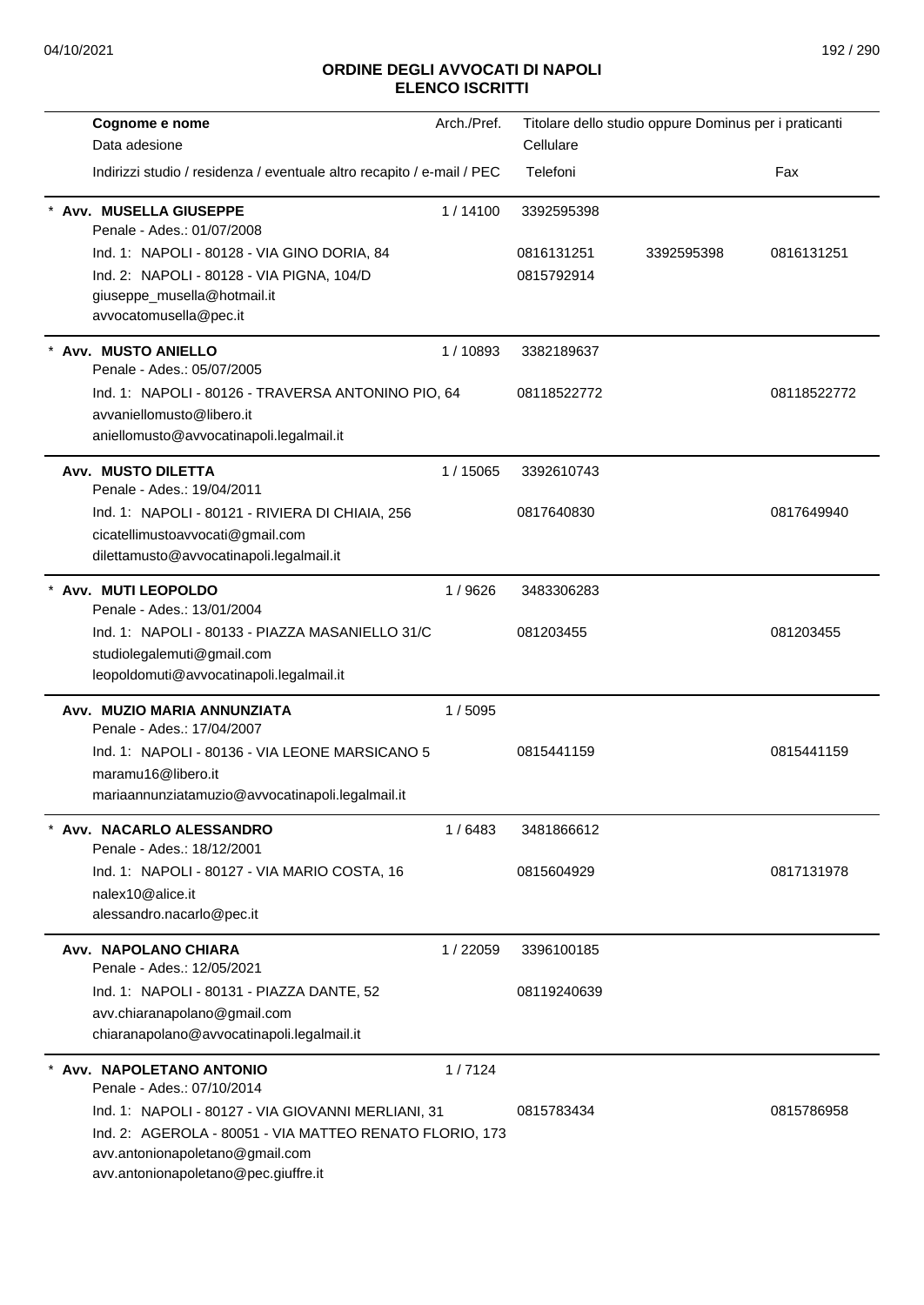| Cognome e nome                                                               | Arch./Pref. |             | Titolare dello studio oppure Dominus per i praticanti |
|------------------------------------------------------------------------------|-------------|-------------|-------------------------------------------------------|
| Data adesione                                                                |             | Cellulare   |                                                       |
| Indirizzi studio / residenza / eventuale altro recapito / e-mail / PEC       |             | Telefoni    | Fax                                                   |
| Avv. NAPOLI PAOLA                                                            | 1/16727     |             |                                                       |
| Penale - Ades.: 03/07/2012                                                   |             |             |                                                       |
| Ind. 1: NAPOLI - 80122 - VIA F. PETRARCA, 20                                 |             | 0815756610  |                                                       |
| avv.paolanapoli@gmail.com                                                    |             |             |                                                       |
| paolanapoli@avvocatinapoli.legalmail.it                                      |             |             |                                                       |
| Avv. NAPOLITANO ANDREA                                                       | 1/12168     | 3475027520  |                                                       |
| Penale - Ades.: 22/02/2005                                                   |             |             |                                                       |
| Ind. 1: NAPOLI - 80141 - VIA PONTI ROSSI, 188                                |             | 0817514031  | 0817514031                                            |
| avvandreanapolitano@gmail.com                                                |             |             |                                                       |
| andreanapolitano2@avvocatinapoli.legalmail.it                                |             |             |                                                       |
| Avv. NAPOLITANO EDUARDO<br>Penale - Ades.: 20/04/2017                        | 1/8742      | 3476196997  |                                                       |
| Ind. 1: PORTICI - 80055 - PIAZZALE F. BRUNELLESCHI, 15 -<br><b>SCALA A</b>   |             | 081470997   | 0817755229                                            |
| eduardonapolitano@me.com<br>eduardonapolitano2@avvocatinapoli.legalmail.it   |             |             |                                                       |
| Avv. NAPOLITANO FRANCESCO<br>Penale - Ades.: 03/07/2007                      | 1/14038     | 3356888662  |                                                       |
| Ind. 1: NAPOLI - 80123 - VIA POSILLIPO, 382                                  |             | 081680394   | 0815750921                                            |
| avvocatofrancesconapolitano@gmail.com                                        |             |             |                                                       |
| francesconapolitano3@avvocatinapoli.legalmail.it                             |             |             |                                                       |
| Avv. NAPOLITANO GIUSEPPE<br>Penale - Ades.: 28/09/2004                       | 1/9768      | 3394440000  |                                                       |
| Ind. 1: PORTICI - 80055 - VIA ARMANDO DIAZ, 118                              |             | 081479815   | 081479815                                             |
| avvgiuseppenapolitano@alice.it                                               |             |             |                                                       |
| giuseppenapolitano2@avvocatinapoli.legalmail.it                              |             |             |                                                       |
| Avv. NAPOLITANO GIUSEPPE<br>Penale - Ades.: 01/07/2008                       | 1/10059     | 3356221132  |                                                       |
| Ind. 1: NAPOLI - 80125 - VIALE AUGUSTO, 162                                  |             | 0815937425  |                                                       |
| avv.giuseppenapolitano@gmail.com                                             |             |             |                                                       |
| giuseppenapolitano1@avvocatinapoli.legalmail.it                              |             |             |                                                       |
| Avv. NAPOLITANO IRENE                                                        | 1/17012     | 3337052865  |                                                       |
| Penale - Ades.: 17/04/2012                                                   |             |             |                                                       |
| Ind. 1: NAPOLI - 80138 - CORSO UMBERTO I, 228                                |             | 0815636577  | 0815636577                                            |
| avv.irenenapolitano@libero.it<br>irenenapolitano@avvocatinapoli.legalmail.it |             |             |                                                       |
| Avv. NAPOLITANO MARCO                                                        | 1/21500     | 3272121201  |                                                       |
| Penale - Ades.: 05/02/2020                                                   |             |             |                                                       |
| Ind. 1: NAPOLI - 80121 - VIA DEI MILLE, 61                                   |             | 08118787517 | 081409022                                             |
| marconapolitano22@gmail.com                                                  |             |             |                                                       |
|                                                                              |             |             |                                                       |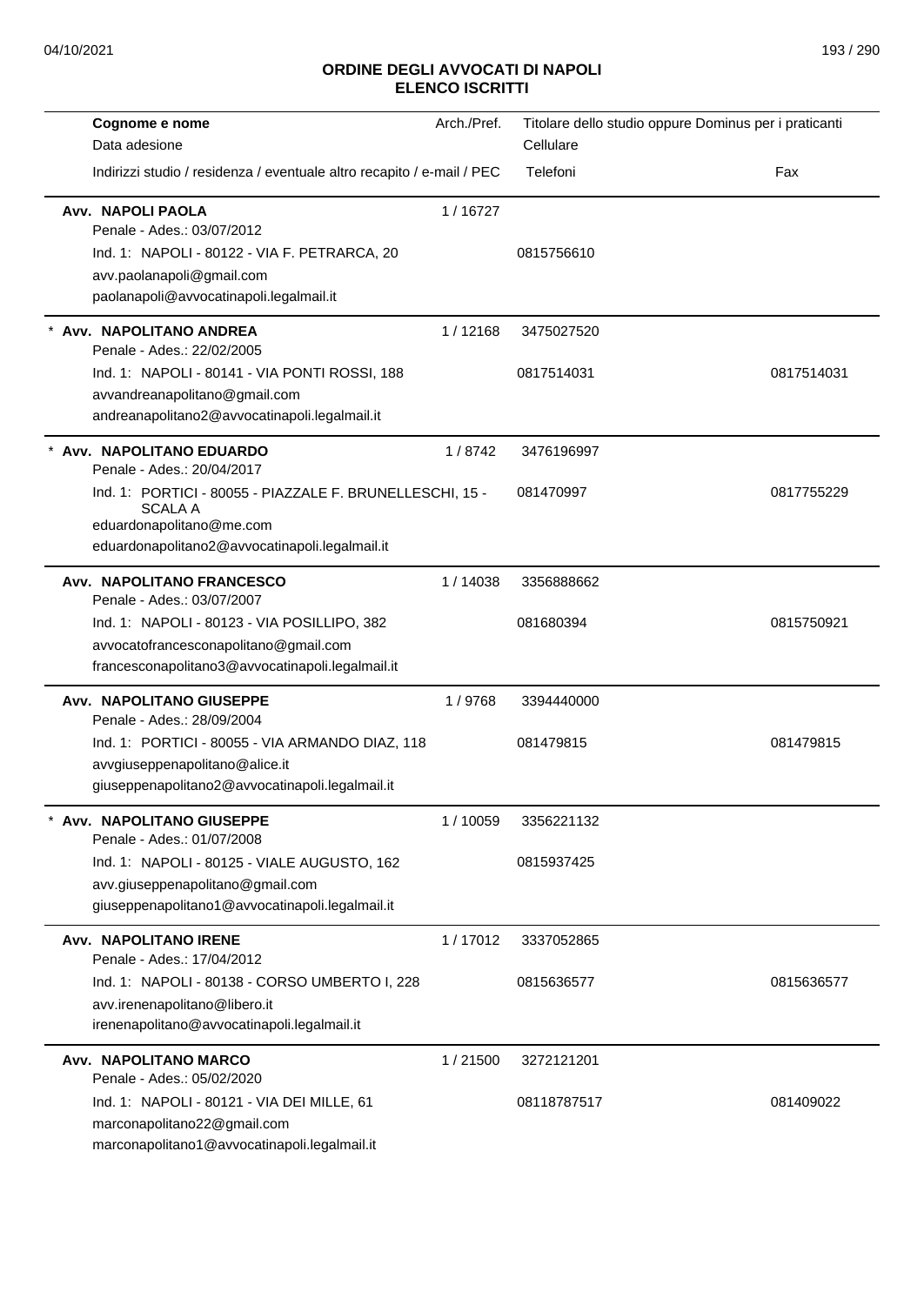| Cognome e nome                                                         | Arch./Pref. |                                 | Titolare dello studio oppure Dominus per i praticanti |            |
|------------------------------------------------------------------------|-------------|---------------------------------|-------------------------------------------------------|------------|
| Data adesione                                                          |             | Cellulare                       |                                                       |            |
| Indirizzi studio / residenza / eventuale altro recapito / e-mail / PEC |             | Telefoni                        |                                                       | Fax        |
| Avv. NAPPA NADIA<br>Penale - Ades.: 14/04/2021                         | 1/22045     | 3314027867                      |                                                       |            |
| Ind. 1: NAPOLI - 80133 - LARGO F. TORRACA, 71                          |             | 0810608881                      |                                                       | 0816581785 |
| nadia.nappa@hotmail.com                                                |             |                                 |                                                       |            |
| nadia.nappa@pec.it                                                     |             |                                 |                                                       |            |
| <b>Avv. NAPPA ROSARIA</b><br>Penale - Ades.: 12/10/2010                | 1/16200     | 3333084116                      |                                                       |            |
| Ind. 1: NAPOLI - 80135 - VIA GIOVANNI NINNI, 4                         |             | 0815512501                      |                                                       | 0815496712 |
| avv.rosarianappa@libero.it                                             |             |                                 |                                                       |            |
| rosarianappa@avvocatinapoli.legalmail.it                               |             |                                 |                                                       |            |
| Avv. NAPPI ANTONIO<br>Penale - Ades.: 19/04/2005                       | 1/10656     |                                 |                                                       |            |
| Ind. 1: NAPOLI - 80122 - VIA ORAZIO, 147                               |             |                                 |                                                       |            |
| Ind. 2: NAPOLI - 80138 - CORSO UMBERTO I                               |             | 081                             |                                                       | 081        |
| antonionappi@avvocatinapoli.legalmail.it                               |             |                                 |                                                       |            |
| Avv. NAPPO CIRO<br>Penale - Ades.: 17/04/2012                          | 1/13918     | c/o CIANCIO MARIO<br>3494250623 |                                                       |            |
| Ind. 1: NAPOLI - 80133 - VIA STENDHAL, 23                              |             | 081400501                       | 081403290                                             | 081410096  |
| avv.cironappo@gmail.com                                                |             |                                 |                                                       |            |
| cironappo@avvocatinapoli.legalmail.it                                  |             |                                 |                                                       |            |
| Avv. NAPPO MARIA                                                       | 1/10464     |                                 |                                                       |            |
| Penale - Ades.: 18/12/2012                                             |             |                                 |                                                       |            |
| Ind. 1: POZZUOLI - 80078 - VIA MAMELI, 2                               |             | 0815260343                      |                                                       | 0815260343 |
| marianappo@avvocatinapoli.legalmail.it                                 |             |                                 |                                                       |            |
| * Avv. NASELLO GIUSEPPE<br>Penale - Ades.: 12/06/2001                  | 1/3933      | 3356220474                      |                                                       |            |
| Ind. 1: NAPOLI - 80134 - RAMPE SAN GIOVANNI MAGGIORE, 3 0815422283     |             |                                 |                                                       | 0815422283 |
| giuseppenasello@avvocatinapoli.legalmail.it                            |             |                                 |                                                       |            |
| Avv. NASTI ALESSANDRO<br>Penale - Ades.: 02/05/2019                    | 1/21346     | 3391082691                      |                                                       |            |
| Ind. 1: Napoli - 80100 - VIA NINO BIXIO, 48                            |             | 0815931153                      |                                                       |            |
| ale_nasti@tin.it                                                       |             |                                 |                                                       |            |
| alessandronasti@avvocatinapoli.legalmail.it                            |             |                                 |                                                       |            |
| <b>Avv. NASTI GIUSEPPE</b><br>Penale - Ades.: 23/01/2018               | 1 / 15501   | 3385222343                      |                                                       |            |
| Ind. 1: NAPOLI - 80100 - CORSO UMBERTO I, 382                          |             | 0817423157                      |                                                       | 0817423157 |
| Ind. 2: MARANO DI NAPOLI - 80016 - CORSO UMBERTO I, 72                 |             | 0815865635                      |                                                       |            |
| avv.giuseppenasti@gmail.com                                            |             |                                 |                                                       |            |
| avv.giuseppenasti@pec.giuffre.it                                       |             |                                 |                                                       |            |
| Avv. NASTI NADIA                                                       | 1/10875     | 3355380494                      |                                                       |            |
| Penale - Ades.: 03/10/2006                                             |             |                                 |                                                       |            |
| Ind. 1: NAPOLI - 80123 - VIA POSILLIPO, 220/A                          |             | 0815634747                      | 3355380494                                            |            |
| studiolegalenasti@gmail.com<br>nadianasti@avvocatinapoli.legalmail.it  |             |                                 |                                                       |            |
|                                                                        |             |                                 |                                                       |            |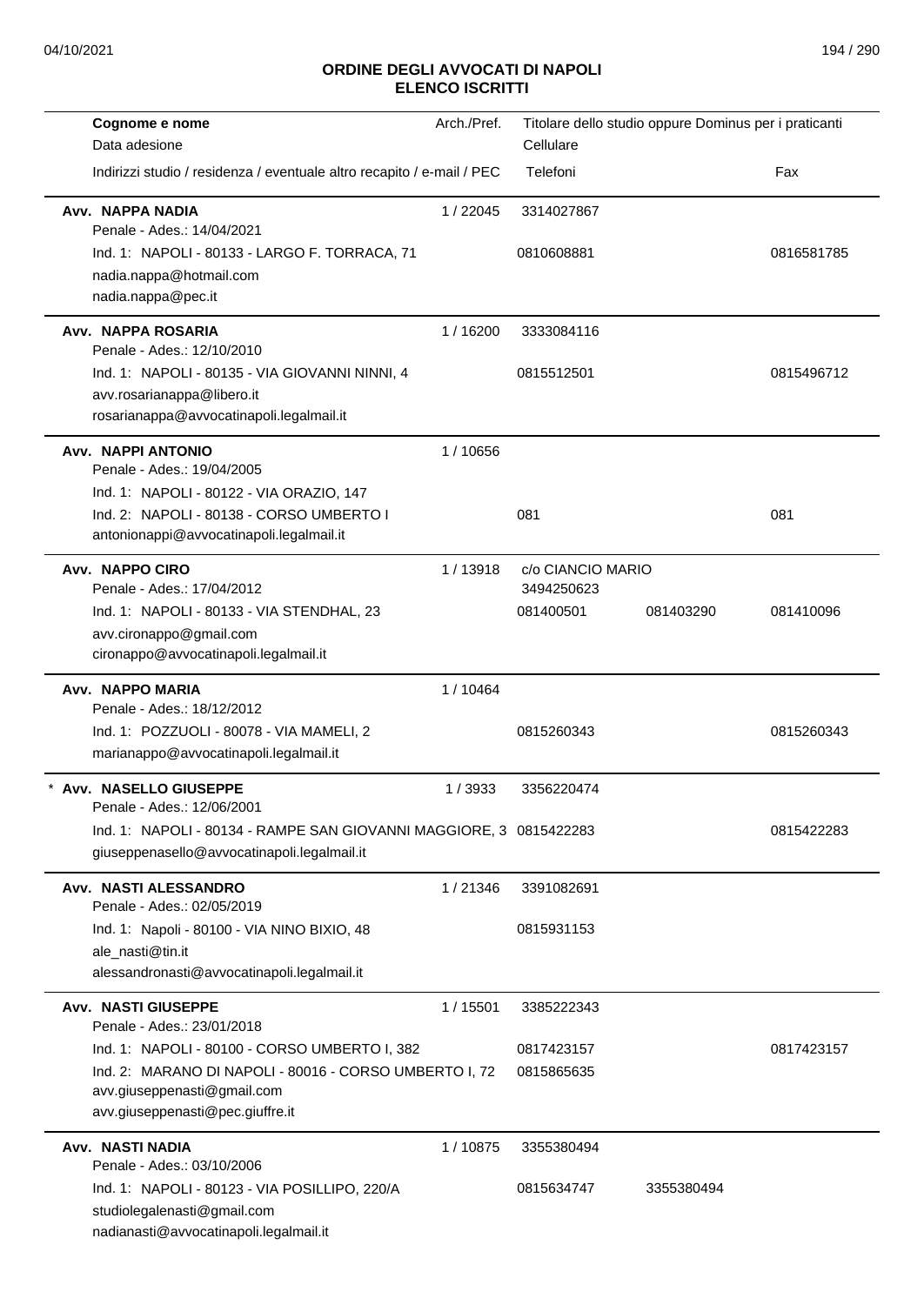| Cognome e nome                                                                              | Arch./Pref. |             | Titolare dello studio oppure Dominus per i praticanti |            |
|---------------------------------------------------------------------------------------------|-------------|-------------|-------------------------------------------------------|------------|
| Data adesione                                                                               |             | Cellulare   |                                                       |            |
| Indirizzi studio / residenza / eventuale altro recapito / e-mail / PEC                      |             | Telefoni    |                                                       | Fax        |
| Avv. NASTI VALERIA<br>Penale - Ades.: 06/09/2016                                            | 1/19913     | 3391533738  |                                                       |            |
| Ind. 1: NAPOLI - 80137 - VIA FORIA, 148                                                     |             | 3391533738  |                                                       |            |
| avv.valerianasti@gmail.com                                                                  |             |             |                                                       |            |
| valerianasti@avvocatinapoli.legalmail.it                                                    |             |             |                                                       |            |
| * Avv. NATALE ANTONIETTA<br>Penale - Ades.: 16/04/2008                                      | 1/6632      | 3342144615  |                                                       |            |
| Ind. 1: NAPOLI - 80127 - VIA FRANCESCO CILEA, 26                                            |             | 0815401359  |                                                       | 0815401359 |
| Ind. 2: CASORIA - 80026 - VIA DUCA D'AOSTA, 70                                              |             | 0815401359  |                                                       | 0815401359 |
| russo.natale.avvocati@virgilio.it<br>antoniettanatale@avvocatinapoli.legalmail.it           |             |             |                                                       |            |
|                                                                                             |             |             |                                                       |            |
| * Avv. NATY FRANCESCO<br>Penale - Ades.: 18/03/2003                                         | 1/6350      |             |                                                       |            |
| Ind. 1: NAPOLI - 80134 - VIA CISTERNA DELL'OLIO, 18                                         |             | 0815512037  |                                                       |            |
| francesconaty@avvocatinapoli.legalmail.it                                                   |             |             |                                                       |            |
| * Avv. NELLO ALFREDO                                                                        | 1/12720     | 3289484509  |                                                       |            |
| Penale - Ades.: 20/04/2006                                                                  |             |             |                                                       |            |
| Ind. 1: NAPOLI - 80143 - CENTRO DIREZIONALE IS, F/3                                         |             | 08119573003 |                                                       | 1782287612 |
| info@studiolegalenello.it                                                                   |             |             |                                                       |            |
| avvalfredonello@legalmail.it                                                                |             |             |                                                       |            |
| <b>Avv. NERI DOLORES</b><br>Penale - Ades.: 20/12/2016                                      | 1 / 16548   | 3319081133  |                                                       |            |
| Ind. 1: SAN GIORGIO A CREMANO - 80046 - VIA GIUSEPPE<br>GUERRA, 27<br>dolores.neri@alice.it |             | 0816580064  |                                                       | 0816580064 |
| avv.doloresneri@arubapec.it                                                                 |             |             |                                                       |            |
| Avv. NERI LOREDANA                                                                          | 1/8746      | 3473713505  |                                                       |            |
| Penale - Ades.: 15/04/2014                                                                  |             |             |                                                       |            |
| Ind. 1: NAPOLI - 80133 - VIA MIGUEL CERVANTES, 55/5                                         |             | 0815521405  | 3473713505                                            | 0815521405 |
| avvocatoloredananeri@gmail.com                                                              |             |             |                                                       |            |
| loredananeri@avvocatinapoli.legalmail.it                                                    |             |             |                                                       |            |
| <b>Avv. NESCI SERGIO</b><br>Penale - Ades.: 02/03/2017                                      | 1 / 20254   | 3283634263  |                                                       |            |
| Ind. 1: NAPOLI - 80129 - VIALE MICHELANGELO, 80                                             |             | 0815585008  |                                                       | 0815585009 |
| sergio.nesci@gmail.com                                                                      |             |             |                                                       |            |
| sergionesci@avvocatinapoli.legalmail.it                                                     |             |             |                                                       |            |
| Avv. NESTA LIANA                                                                            | 1/8674      | 3460963305  |                                                       |            |
| Penale - Ades.: 09/01/2003                                                                  |             |             |                                                       |            |
| Ind. 1: NAPOLI - 80139 - VIA PIETRO COLLETTA, 12<br>studiolegalenesta@virgilio.it           |             | 081288024   |                                                       | 081288024  |
| liananesta@avvocatinapoli.legalmail.it                                                      |             |             |                                                       |            |
|                                                                                             |             |             |                                                       |            |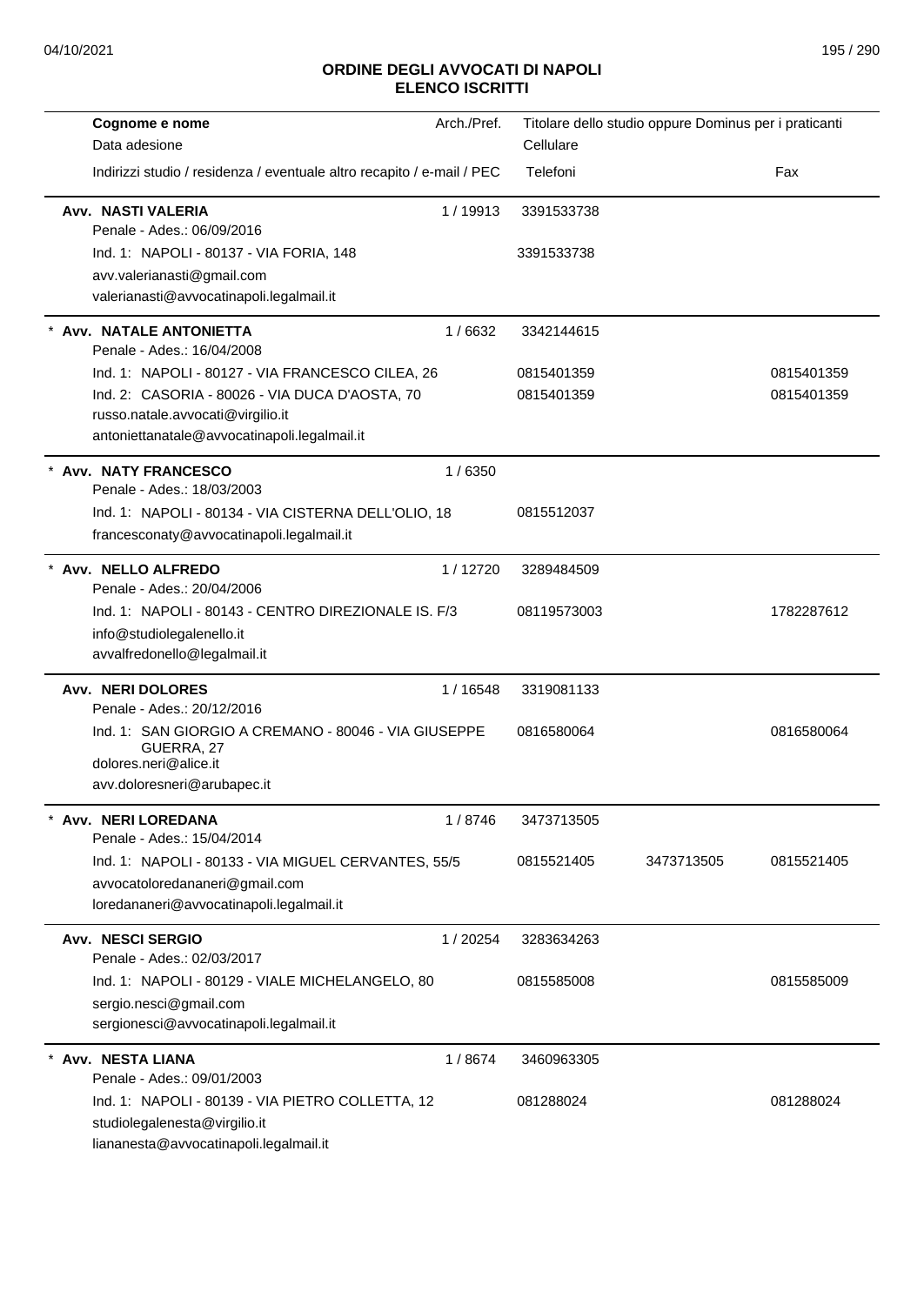| Cognome e nome                                                                                                               | Arch./Pref. | Titolare dello studio oppure Dominus per i praticanti |             |
|------------------------------------------------------------------------------------------------------------------------------|-------------|-------------------------------------------------------|-------------|
| Data adesione                                                                                                                |             | Cellulare                                             |             |
| Indirizzi studio / residenza / eventuale altro recapito / e-mail / PEC                                                       |             | Telefoni                                              | Fax         |
| * Avv. NEVOLA ANTONIO<br>Penale - Ades.: 22/03/2005                                                                          | 1/10447     | c/o GIAQUINTO SEBASTIANO<br>3355444075                |             |
| Ind. 1: NAPOLI - 80122 - VIALE ANTONIO GRAMSCI 23<br>avvantonionevola@gmail.com<br>antonionevola@avvocatinapoli.legalmail.it |             | 0817618551                                            | 0812482279  |
| Avv. NICOLELLA MAURIZIO<br>Penale - Ades.: 01/07/2008                                                                        | 1/7039      |                                                       |             |
| Ind. 1: NAPOLI - 80143 - VIA G. PORZIO, 4 - ISOLA G/1<br>avvmauri@alice.it<br>maurizionicolella@pec.sinapsis-srl.net         |             | 0817879344                                            | 0817879344  |
| Avv. NICOLELLA NICOLA<br>Penale - Ades.: 03/05/2005                                                                          | 1/8334      |                                                       |             |
| Ind. 1: FORIO D'ISCHIA - 80075 - VIA MONTERONE 22<br>nicolanicolella@avvocatinapoli.legalmail.it                             |             | 081989284                                             | 081997913   |
| Avv. NICOLO' VINCENZO<br>Penale - Ades.: 16/12/2014                                                                          | 1/18732     | 3394216434                                            |             |
| Ind. 1: NAPOLI - 80121 - VIA CHIATAMONE, 7                                                                                   |             | 08119286421                                           | 08119286421 |
| Ind. 2: NAPOLI - 80126 - VIA SPARTACO, 21 - SC. B<br>nicolson05@libero.it<br>vincenzonicolo@avvpec.it                        |             | 08119363798                                           | 08119286421 |
| Avv. NIGRO ULDERICO<br>Penale - Ades.: 08/10/2002                                                                            | 1/5652      | 3922122594                                            |             |
| Ind. 1: SAN GIORGIO A CREMANO - 80046 - VIA DE<br>LAUZIERES, 28<br>nigro.ulderico@libero.it                                  |             | 081472822                                             | 081472822   |
| uldericonigro@avvocatinapoli.legalmail.it                                                                                    |             |                                                       |             |
| <b>Avv. NOBILE ANTONIO</b><br>Penale - Ades.: 16/04/2008                                                                     | 1/14449     | 3662675891                                            |             |
| Ind. 1: NAPOLI - 80132 - VIA TOLEDO, 256 - PAL. BERIO<br>antnob@gmail.com<br>avvocatoantonionobile@pec.it                    |             | 0814202330                                            | 0810145137  |
| <b>Avv. NOBILE ROBERTA</b><br>Penale - Ades.: 22/01/2019                                                                     | 1/21172     | 3381957519                                            |             |
| Ind. 1: NAPOLI - 80121 - VIA NICCOLO' TOMMASEO, 9<br>nobile.lex@gmail.com<br>robertanobile@avvocatinapoli.legalmail.it       |             | 0815518886                                            | 0815518886  |
| * Avv. NOCE LUCIANO<br>Penale - Ades.: 20/12/2016                                                                            | 1/9580      |                                                       |             |
| Ind. 1: PORTICI - 80055 - VIA A. DIAZ, 67<br>lucianonoce@alice.it<br>lucianonoce@avvocatinapoli.legalmail.it                 |             | 0813147569                                            |             |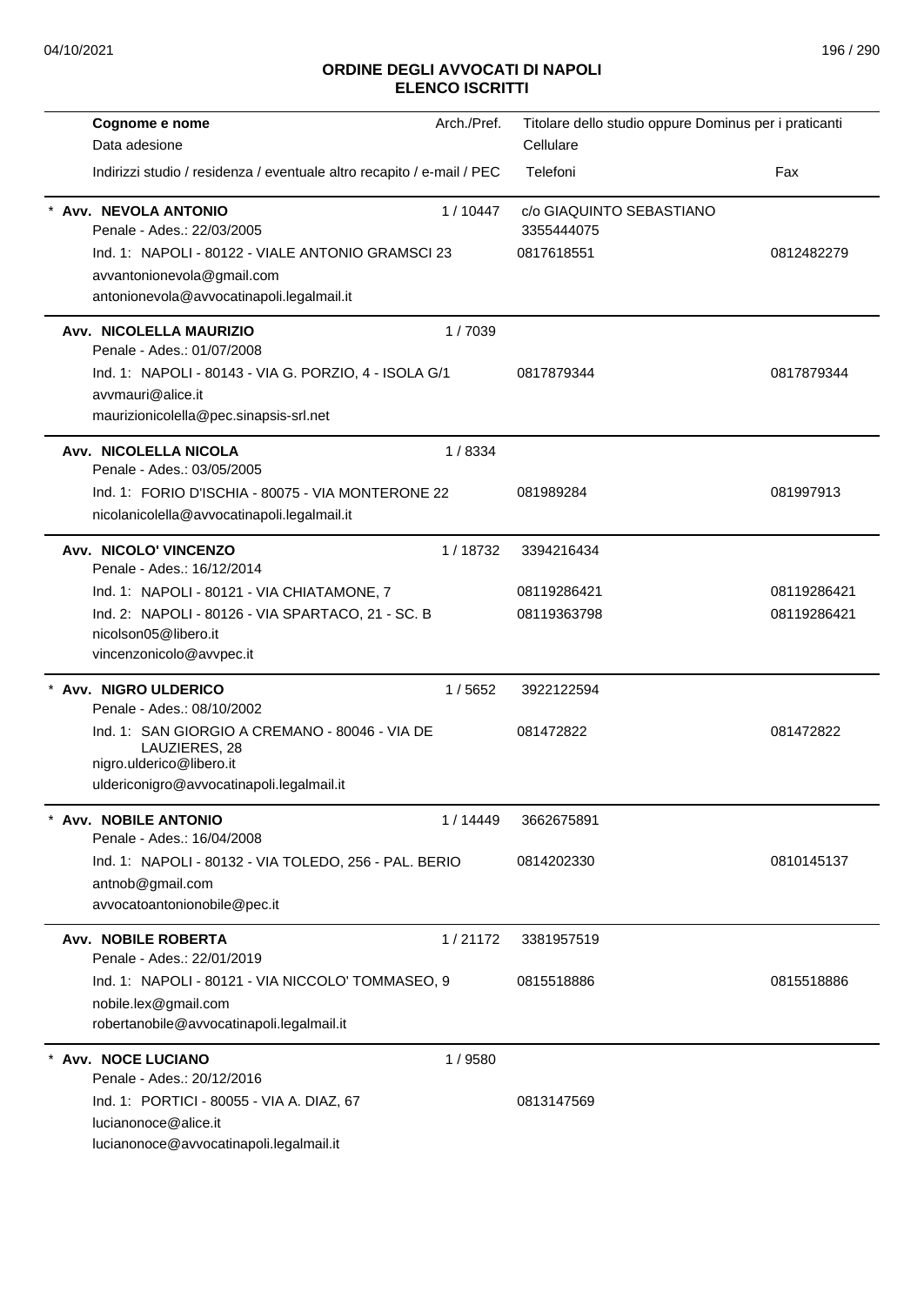| Cognome e nome                                                                                                                     | Arch./Pref. | Titolare dello studio oppure Dominus per i praticanti |            |             |
|------------------------------------------------------------------------------------------------------------------------------------|-------------|-------------------------------------------------------|------------|-------------|
| Data adesione                                                                                                                      |             | Cellulare                                             |            |             |
| Indirizzi studio / residenza / eventuale altro recapito / e-mail / PEC                                                             |             | Telefoni                                              |            | Fax         |
| Avv. NOCERINO CIRO<br>Penale - Ades.: 17/12/2013                                                                                   | 1/18242     | 3396385726                                            |            |             |
| Ind. 1: PORTICI - 80055 - PIAZZALE BRUNELLESCHI, 30<br>avv.p.nocerino@live.it<br>avv.nocerino@gigapec.it                           |             | 3396385726                                            |            |             |
| * Avv. NOCERINO LILIANA<br>Penale - Ades.: 12/06/2001                                                                              | 1/8533      | 3389023548                                            |            |             |
| Ind. 1: NAPOLI - 80100 - VIA ARENACCIA, 99                                                                                         |             | 0815992412                                            |            | 0815730361  |
| Ind. 2: ARZANO - 80022 - VIA ALDO MORO, 8<br>liliana.nocerino@alice.it<br>liliananocerino@avvocatinapoli.legalmail.it              |             | 0815730361                                            |            | 0815730361  |
| Avv. NOIOSO TIZIANA<br>Penale - Ades.: 21/04/2009                                                                                  | 1/15166     | 3494242250                                            |            |             |
| Ind. 1: NAPOLI - 80128 - VIA GUIDO DE RUGGIERO, 38<br>tiziananoioso@avvocatinapoli.legalmail.it                                    |             | 0813411392                                            |            | 0813411392  |
| <b>Avv. NOLI DAVIDE</b><br>Penale - Ades.: 19/12/2006                                                                              | 1/13349     | 3209667588                                            |            |             |
| Ind. 1: NAPOLI - 80129 - VIA SALITA ARENELLA, 8<br>avvdavidenoli@libero.it<br>avvdavidenoli@pec.libero.it                          |             | 08119577635                                           |            |             |
| Avv. NONNO UGO<br>Penale - Ades.: 26/04/2005                                                                                       | 1/2309      | 3356676051                                            |            |             |
| Ind. 1: FORIO D'ISCHIA - 80075 - VIA CASA PATALANO, 5<br>emnonno@virgilio.it<br>ugononno@pec.giuffre.it                            |             | 081997001                                             |            | 0815071828  |
| Avv. NOVIA GISELLA<br>Penale - Ades.: 19/04/2011                                                                                   | 1 / 10888   | 3389793210                                            | 3472506586 |             |
| Ind. 1: NAPOLI - 80100 - PIAZZA PIEDIGROTTA, 9<br>gisella@studiolegalenovia.it<br>gisellanovia@avvocatinapoli.legalmail.it         |             | 0818432365                                            | 3472506586 | 0818432365  |
| <b>Avv. NUGNES SALVATORE</b><br>Penale - Ades.: 12/04/2005                                                                         | 1/4553      | 3332172779                                            |            |             |
| Ind. 1: NAPOLI - 80121 - VIA CHIATAMONE, 53/C<br>avv.nugnes@virgilio.it<br>salvatorenugnes@avvocatinapoli.legalmail.it             |             | 0817644536                                            |            | 0812481384  |
| <b>Avv. NUNZIANTE ALESSIO</b><br>Penale - Ades.: 15/12/2015                                                                        | 1/19377     | 3339760266                                            |            |             |
| Ind. 1: NAPOLI - 80129 - VIA VINCENZO MOSCA, 41<br>avv.alessio.nunziante@gmail.com<br>alessionunziante@avvocatinapoli.legalmail.it |             | 08119252672                                           |            | 08119252672 |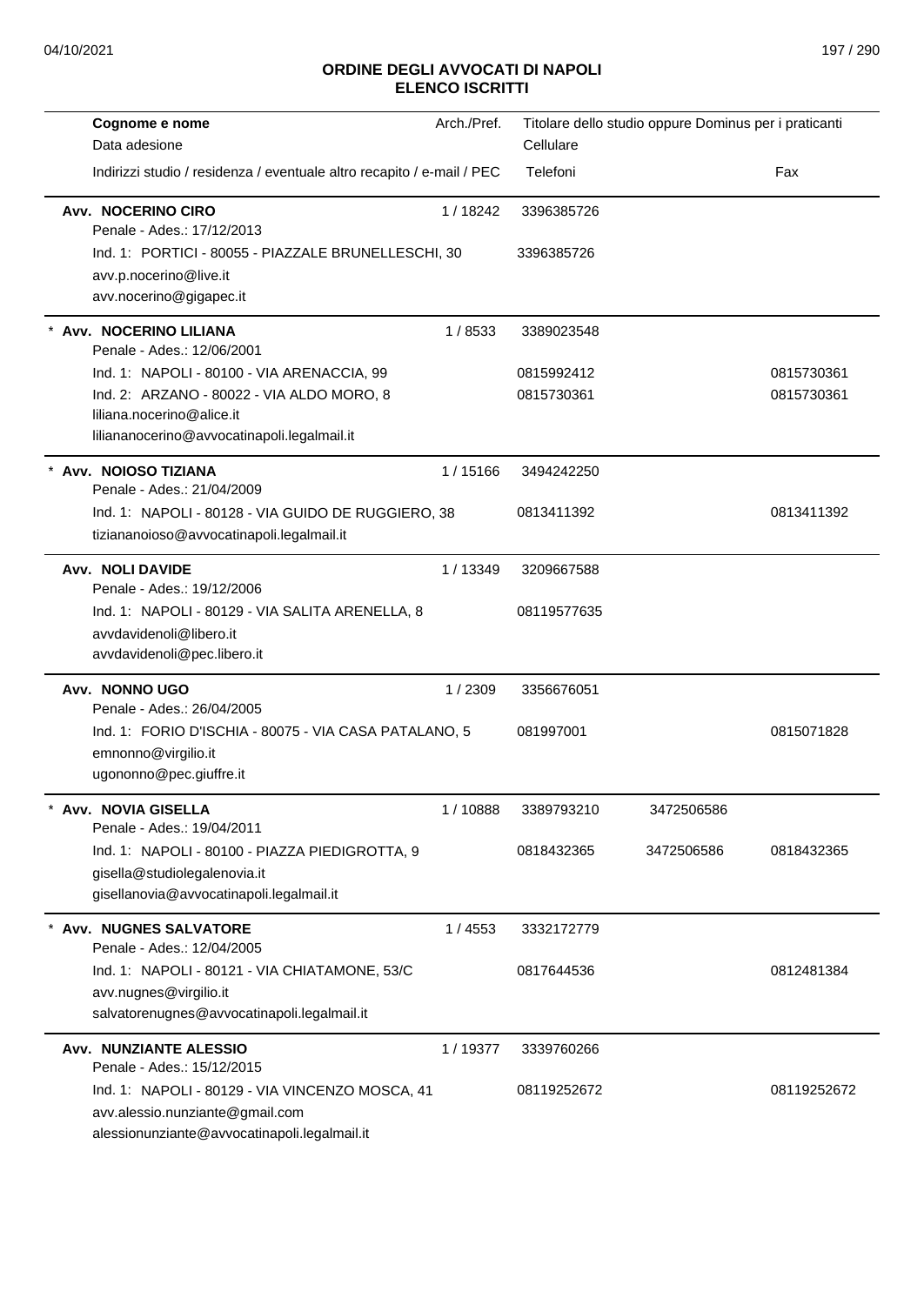| Cognome e nome<br>Data adesione                                                                                                                                                                  | Arch./Pref. | Titolare dello studio oppure Dominus per i praticanti<br>Cellulare |                          |
|--------------------------------------------------------------------------------------------------------------------------------------------------------------------------------------------------|-------------|--------------------------------------------------------------------|--------------------------|
| Indirizzi studio / residenza / eventuale altro recapito / e-mail / PEC                                                                                                                           |             | Telefoni                                                           | Fax                      |
| Avv. NUZZO ROSA                                                                                                                                                                                  | 1/19401     | 3331726321                                                         |                          |
| Penale - Ades.: 15/12/2015                                                                                                                                                                       |             |                                                                    |                          |
| Ind. 1: NAPOLI - 80138 - CORSO UMBERTO I, 34<br>Ind. 2: CASTEL VOLTURNO - 81030 - VIA SAN ROCCO -<br>PARCO SEMENTINI F/3<br>avvocatorosanuzzo@gmail.com<br>rosanuzzo@avvocatinapoli.legalmail.it |             | 0815529770<br>0823766571                                           | 0814249069<br>0823766571 |
| Avv. ODORINO PAOLA<br>Penale - Ades.: 09/03/2004                                                                                                                                                 | 1/8683      | 3392782872                                                         |                          |
| Ind. 1: PORTICI - 80055 - VIA E. GIANTURCO, 21                                                                                                                                                   |             | 081476353                                                          | 1782234293               |
| fornarig@tiscalinet.it<br>paolaodorino@avvocatinapoli.legalmail.it                                                                                                                               |             |                                                                    |                          |
| Avv. OLIVA ALFONSO<br>Penale - Ades.: 17/12/2013                                                                                                                                                 | 1/19402     | c/o PISANI ANGELO                                                  |                          |
| Ind. 1: NAPOLI - 80129 - PIAZZA VANVITELLI, 15<br>alfonso.oliva@libero.it<br>alfonso.oliva@avvocatismcv.com                                                                                      |             | 0815561930                                                         | 0815561930               |
| Avv. OLIVIERI MARIO<br>Penale - Ades.: 16/10/2018                                                                                                                                                | 1/20666     | 3347094987                                                         |                          |
| Ind. 1: Portici - 80055 - CORSO GARIBALDI, 162<br>avv.mario.olivieri@gmail.com<br>marioolivieri@avvocatinapoli.legalmail.it                                                                      |             | 3347094987                                                         |                          |
| Avv. OLIVIERI NICOLETTA<br>Penale - Ades.: 01/10/2007                                                                                                                                            | 1/6165      |                                                                    |                          |
| Ind. 1: NAPOLI - 80129 - VIA MORGHEN, 187<br>avvnicolettaolivieri@libero.it<br>nicolettaolivieri@avvocatinapoli.legalmail.it                                                                     |             | 0815785848                                                         | 0815786369               |
| Avv. OLIVIERO VINCENZO<br>Penale - Ades.: 13/12/2011                                                                                                                                             | 1/12853     | 3466791256                                                         |                          |
| Ind. 1: NAPOLI - 80137 - PIAZZA CARLO III, 53<br>avvocatialfierioliviero@gmail.com<br>vincenzooliviero@avvocatinapoli.legalmail.it                                                               |             | 0817511064                                                         | 0817511064               |
| Avv. OMELIO OLIMPIA<br>Penale - Ades.: 21/10/2014                                                                                                                                                | 1/18754     |                                                                    |                          |
| Ind. 1: NAPOLI - 80132 - VIA TOLEDO, 265<br>o.omelio@alice.it<br>olimpiaomelio@arubapec.it                                                                                                       |             | 08119338562                                                        | 08119338562              |
| Avv. OPERETTO SALVATORE<br>Penale - Ades.: 15/04/2014                                                                                                                                            | 1/5237      | 330975164                                                          |                          |
| Ind. 1: NAPOLI - 80143 - CENTRO DIREZIONALE ISOLA G/2<br>studiolegaleoperetto@libero.it<br>salvatoreoperetto@avvocatinapoli.legalmail.it                                                         |             | 0817879146                                                         | 0817879347               |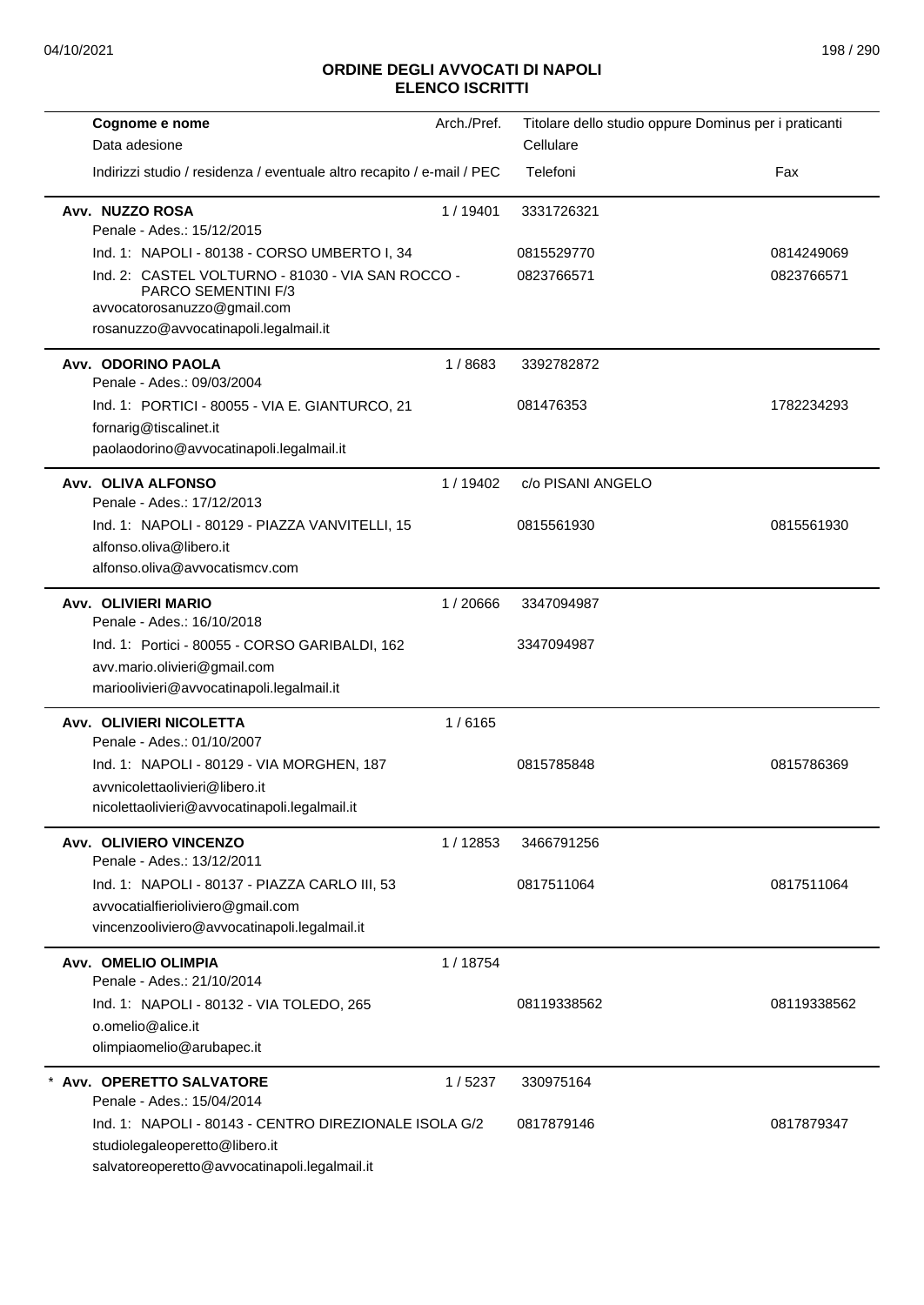| Cognome e nome                                                                     | Arch./Pref. |            | Titolare dello studio oppure Dominus per i praticanti |
|------------------------------------------------------------------------------------|-------------|------------|-------------------------------------------------------|
| Data adesione                                                                      |             | Cellulare  |                                                       |
| Indirizzi studio / residenza / eventuale altro recapito / e-mail / PEC             |             | Telefoni   | Fax                                                   |
| Avv. ORABONA ALESSANDRO<br>Penale - Ades.: 04/10/2016                              | 1/19972     | 3494288402 |                                                       |
| Ind. 1: NAPOLI - 80132 - VIA GENERALE ORSINI, 47                                   |             | 0817645701 |                                                       |
| avv.alessandro.orabona@gmail.com                                                   |             |            |                                                       |
| avv.alessandro.orabona@pec.it                                                      |             |            |                                                       |
| Avv. ORCIUOLI ALESSANDRO                                                           | 1/18956     | 3338029364 |                                                       |
| Penale - Ades.: 05/07/2016                                                         |             |            |                                                       |
| Ind. 1: NAPOLI - 80142 - CORSO ARNALDO LUCCI, 96<br>alessandroorciuoli79@gmail.com |             | 0815544955 | 0815544955                                            |
| alessandroorciuoli@avvocatinapoli.legalmail.it                                     |             |            |                                                       |
| Avv. ORDITURA MARIA ELENA<br>Penale - Ades.: 23/07/2002                            | 1/8534      | 3488896288 |                                                       |
| Ind. 1: NAPOLI - 80143 - VIA NUOVA POGGIOREALE, 8                                  |             | 081283629  | 081283629                                             |
| me.orditura@libero.it                                                              |             |            |                                                       |
| mariaelenaorditura@avvocatinapoli.legalmail.it                                     |             |            |                                                       |
| * Avv. OREFICE ANDREA<br>Penale - Ades.: 01/07/2008                                | 1/11579     | 3383777545 |                                                       |
| Ind. 1: NAPOLI - 80122 - VIALE A. GRAMSCI, 23                                      |             | 081666194  | 081666194                                             |
| Ind. 2: CASALNUOVO DI NAPOLI - 80013 - CORSO UMBERTO                               |             | 0815223698 | 0813176496                                            |
| I, 518<br>studio@studiolegaleorefice.it                                            |             |            |                                                       |
| andreaorefice@avvocatinapoli.legalmail.it                                          |             |            |                                                       |
| <b>Avv. OREFICE DAVIDE</b>                                                         | 1/19170     | 3394967433 |                                                       |
| Penale - Ades.: 19/04/2016                                                         |             |            |                                                       |
| Ind. 1: NAPOLI - 80143 - VIA PORZIO CENTRO DIREZIONALE<br>IS. C/2                  |             | 0818313423 | 0818313423                                            |
| Ind. 2: CRISPANO - 80020 - VIA SAN GREGORIO, 7                                     |             |            |                                                       |
| orefice.davide@libero.it                                                           |             |            |                                                       |
| avvoreficed@pec.it                                                                 |             |            |                                                       |
| Avv. OREFICE IOLANDA<br>Penale - Ades.: 26/09/2017                                 | 1/9742      | 3391407059 |                                                       |
| Ind. 1: ERCOLANO - 80056 - VIA G.SEMMOLA 66                                        |             | 081271613  | 081271613                                             |
| iolanda.orefice@libero.it                                                          |             |            |                                                       |
| iolandaorefice@avvocatinapoli.legalmail.it                                         |             |            |                                                       |
| Avv. ORIANI ELVIRA                                                                 | 1/7258      | 3396226351 |                                                       |
| Penale - Ades.: 12/06/2001                                                         |             |            |                                                       |
| Ind. 1: NAPOLI - 80133 - PIAZZA MATTEOTTI, 7                                       |             | 0815564033 | 08119563856                                           |
| oriani.elvira@gmail.com<br>orianielvira@pec.it                                     |             |            |                                                       |
| Avv. ORIOLO ROSA                                                                   | 1/12339     | 3494626637 |                                                       |
| Penale - Ades.: 16/04/2013                                                         |             |            |                                                       |
| Ind. 1: SAN GIORGIO A CREMANO - 80046 - VIA MANZONI 189 0817717196                 |             |            |                                                       |
| rosaoriolo@avvocatinapoli.legalmail.it                                             |             |            |                                                       |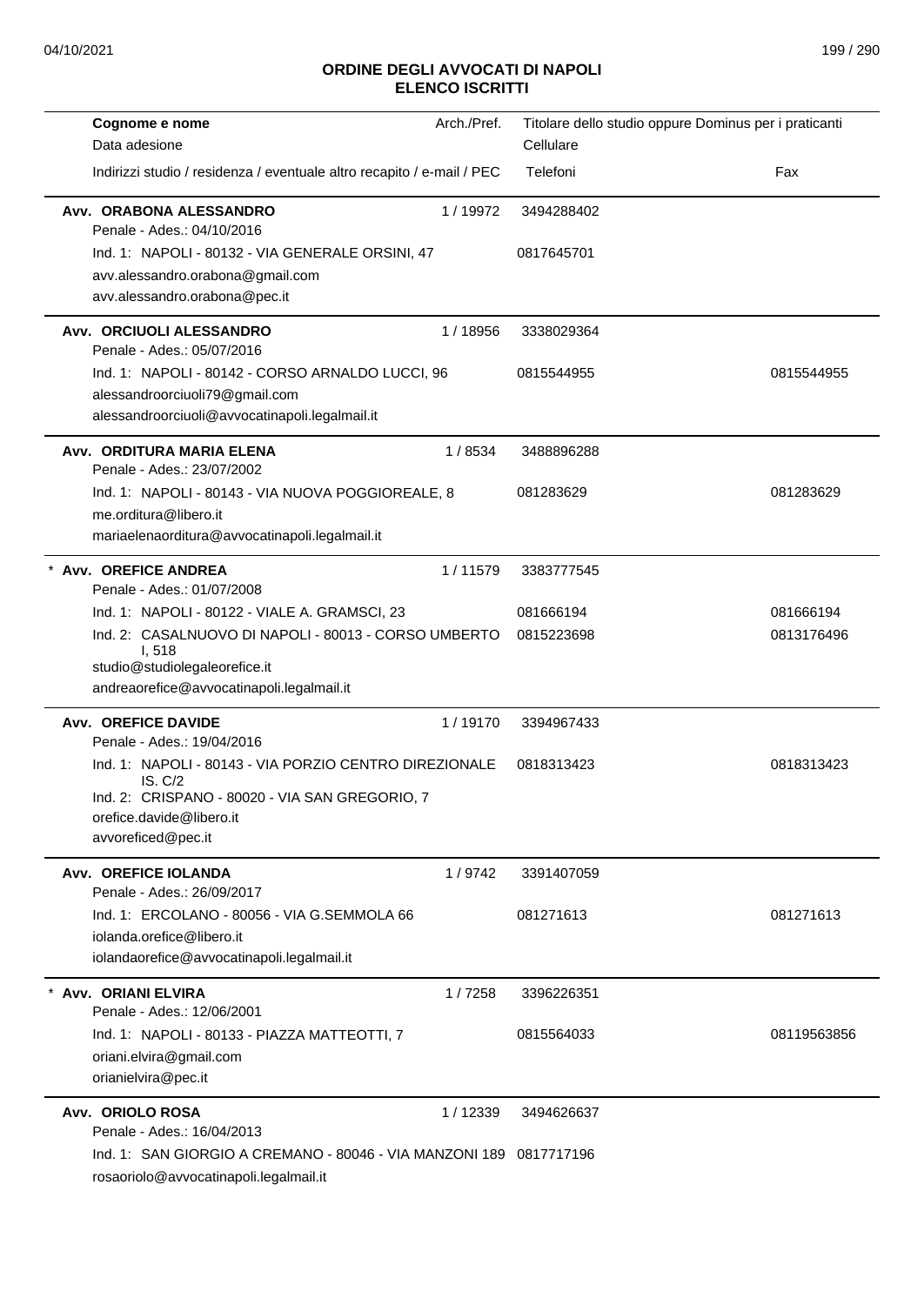| Cognome e nome<br>Data adesione                                                                                                                           | Arch./Pref. | Cellulare                  | Titolare dello studio oppure Dominus per i praticanti |
|-----------------------------------------------------------------------------------------------------------------------------------------------------------|-------------|----------------------------|-------------------------------------------------------|
| Indirizzi studio / residenza / eventuale altro recapito / e-mail / PEC                                                                                    |             | Telefoni                   | Fax                                                   |
| Avv. ORLANDO AMBROGIO<br>Penale - Ades.: 10/12/2002                                                                                                       | 1/7391      | 3398357483                 |                                                       |
| Ind. 1: NAPOLI - 80138 - PIAZZA DEL GRANDE ARCHIVIO 1<br>ambrogioorlando@virgilio.it<br>ambrogioorlando@avvocatinapoli.legalmail.it                       |             | 0815534215                 | 0815534215                                            |
| Avv. ORLANDO VINCENZO<br>Penale - Ades.: 19/04/2016                                                                                                       | 1/19539     | 3285929240                 |                                                       |
| Ind. 1: NAPOLI - 80138 - CORSO UMBERTO I, 106<br>orlandovincenzo@gmail.com<br>vincenzoorlando@avvocatinapoli.legalmail.it                                 |             | 081287504                  | 0815537082                                            |
| * Avv. PACE GIACOMO<br>Penale - Ades.: 03/07/2001                                                                                                         | 1/6090      | 3388050248                 |                                                       |
| Ind. 1: NAPOLI - 80142 - VIA TORINO, 6<br>avv.giacomopace@gmail.com<br>giacomopace@avvocatinapoli.legalmail.it                                            |             | 081200993                  | 081200993                                             |
| <b>Avv. PACE GIORGIO</b><br>Penale - Ades.: 19/12/2006                                                                                                    | 1/13284     | 3497485825                 |                                                       |
| Ind. 1: NAPOLI - 80138 - CORSO UMBERTO I, 381<br>avv.giorgiopace@libero.it<br>avv.giorgiopace@pec.it                                                      |             | 0815540074                 | 0816333445                                            |
| Avv. PACE LUCIA<br>Penale - Ades.: 14/12/2010                                                                                                             | 1/16236     | 3394503720                 |                                                       |
| Ind. 1: PORTICI - 80055 - VIA C. COLOMBO, 68<br>Ind. 2: PORTICI - 80055 - VIA GIOACCHINO CARDANO, 6<br>lucia.pace@yahoo.it<br>avvluciapace@pec.giuffre.it |             | 08118822496<br>08118822496 | 0810097642<br>0810097642                              |
| Avv. PACELLA CARMELA<br>Penale - Ades.: 20/12/2016                                                                                                        | 1 / 19994   | 3287778478                 |                                                       |
| Ind. 1: NAPOLI - 80142 - VIA FIUMICELLO, 7<br>pacellacarmela@hotmail.it<br>carmelapacella@avvocatinapoli.legalmail.it                                     |             | 0810489942                 | 0810489942                                            |
| Avv. PACELLI FERDINANDO<br>Penale - Ades.: 03/07/2012                                                                                                     | 1 / 14406   |                            |                                                       |
| Ind. 1: NAPOLI - 80143 - CALATA PONTE DI CASANOVA, 3<br>ferdinandopacelli@avvocatinapoli.legalmail.it                                                     |             | 0810608445                 | 0815630508                                            |
| Avv. PACELLI GENNARO<br>Penale - Ades.: 02/07/2013                                                                                                        | 1/18020     |                            |                                                       |
| Ind. 1: NAPOLI - 80143 - CALATA PONTE DI CASANOVA, 3<br>gennypi@yahoo.it<br>gennaropacelli@avvocatinapoli.legalmail.it                                    |             | 0815630508                 | 0815630508                                            |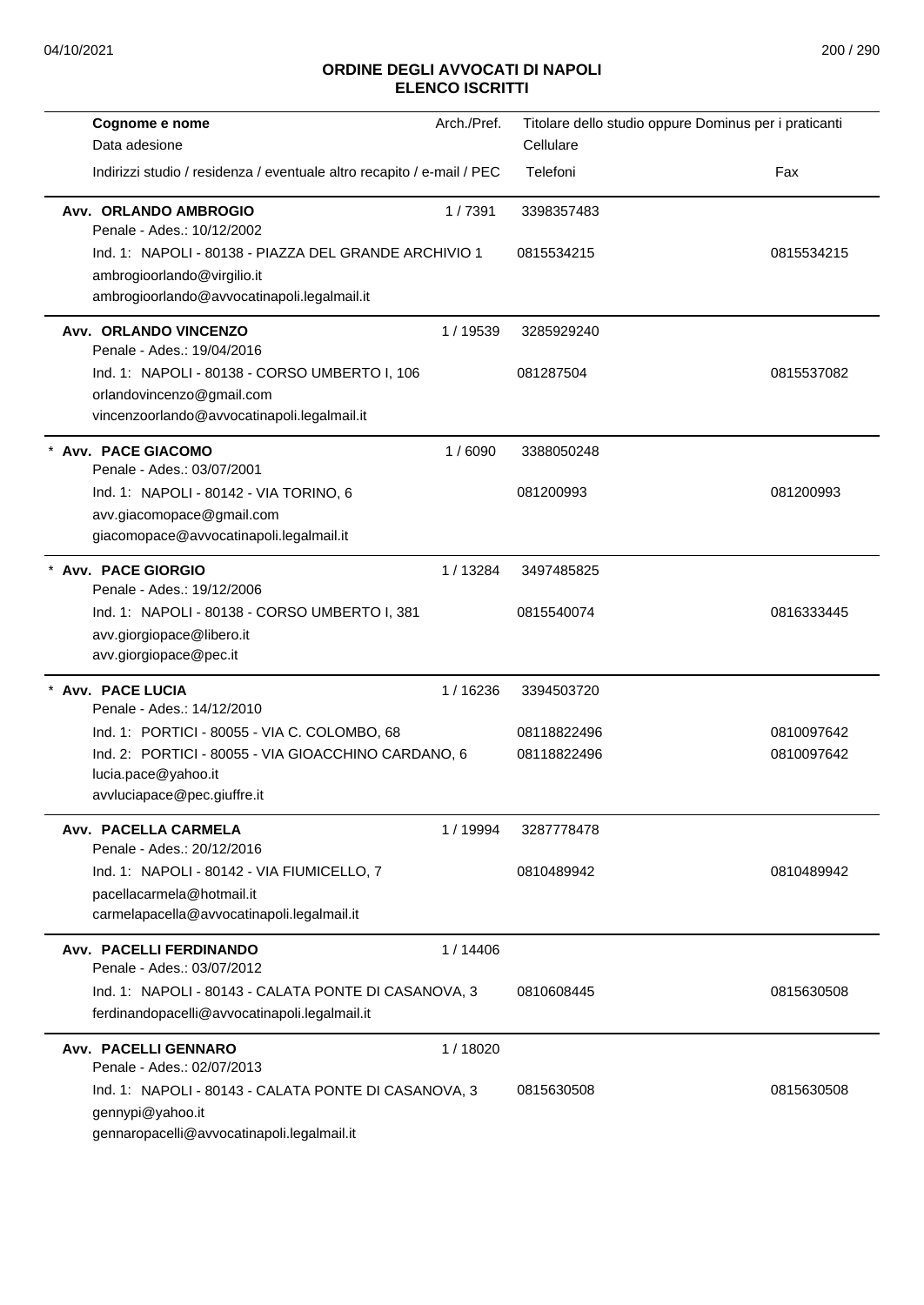| Cognome e nome<br>Data adesione                                                                                                                                                                  | Arch./Pref. | Titolare dello studio oppure Dominus per i praticanti<br>Cellulare |             |
|--------------------------------------------------------------------------------------------------------------------------------------------------------------------------------------------------|-------------|--------------------------------------------------------------------|-------------|
| Indirizzi studio / residenza / eventuale altro recapito / e-mail / PEC                                                                                                                           |             | Telefoni                                                           | Fax         |
| Avv. PACIELLO MARCO<br>Penale - Ades.: 03/07/2007                                                                                                                                                | 1/14071     | 3393438708                                                         |             |
| Ind. 1: NAPOLI - 80139 - VIA CARRIERA GRANDE, 47<br>avv.marcopaciello@libero.it<br>marcopaciello@avvocatinapoli.legalmail.it                                                                     |             | 081287495                                                          | 081287495   |
| Avv. PACIELLO MINA<br>Penale - Ades.: 02/04/2013                                                                                                                                                 | 1/17745     | 3338156007                                                         |             |
| Ind. 1: NAPOLI - 80121 - VIA MARTUCCI, 91<br>minapaciello@hotmail.it<br>minapaciello@avvocatinapoli.legalmail.it                                                                                 |             | 0816584655                                                         |             |
| Avv. PACIFICO IVAN RAFFAELE SILVIO<br>Penale - Ades.: 07/10/2008                                                                                                                                 | 1/13986     | 3491292673                                                         |             |
| Ind. 1: NAPOLI - 80132 - VIA TOLEDO, 256<br>studiolegalepacifico@libero.it<br>studiolegalepacifico@pec.it                                                                                        |             | 0814202330                                                         | 0814202330  |
| Avv. PACIFICO ROSARIO<br>Penale - Ades.: 17/04/2012                                                                                                                                              | 1 / 15924   | 3391730488                                                         |             |
| Ind. 1: NAPOLI - 80138 - CORSO UMBERTO I, 284<br>rosariopacifico@gmail.com<br>rosariopacifico@avvocatinapoli.legalmail.it                                                                        |             | 0816334815                                                         |             |
| Avv. PADRONE ANGELO<br>Penale - Ades.: 18/09/2017                                                                                                                                                | 1/20359     | 3383014084                                                         |             |
| Ind. 1: NAPOLI - 80138 - CORSO UMBERTO I, 133<br>angelo_padrone@libero.it<br>angelo_padrone@pec.it                                                                                               |             | 081202477                                                          | 08119136640 |
| Avv. PADULA MARIA GRAZIA<br>Penale - Ades.: 21/07/2021                                                                                                                                           |             | 1 / 15214 3385355603                                               |             |
| Ind. 1: NAPOLI - 80100 - VIA SERAFINO BISCARDI, 31<br>mariagrazia.padula@alice.it<br>mariagraziapadula@avvocatinapoli.legalmail.it                                                               |             |                                                                    | 0816068256  |
| Avv. PAESANO ENRICA<br>Penale - Ades.: 30/11/2004                                                                                                                                                | 1/10137     | 3471730388                                                         |             |
| Ind. 1: NAPOLI - 80131 - VIA G. CASCIARO, 19<br>Ind. 2: TORRE ANNUNZIATA - 80058 - CORSO UMBERTO I, 242<br>$-$ SC. B<br>avv.enricapaesano@gmail.com<br>enricapaesano@avvocatinapoli.legalmail.it |             | 3471730388                                                         |             |
| Avv. PAESANO PASQUALE<br>Penale - Ades.: 26/02/2019                                                                                                                                              | 1/20255     | 3491873490                                                         |             |
| Ind. 1: NAPOLI - 80125 - VIA LEPANTO, 53<br>pasqualepaesano@yahoo.it<br>pasqualepaesano@avvocatinapoli.legalmail.it                                                                              |             | 0810118792                                                         | 08119810425 |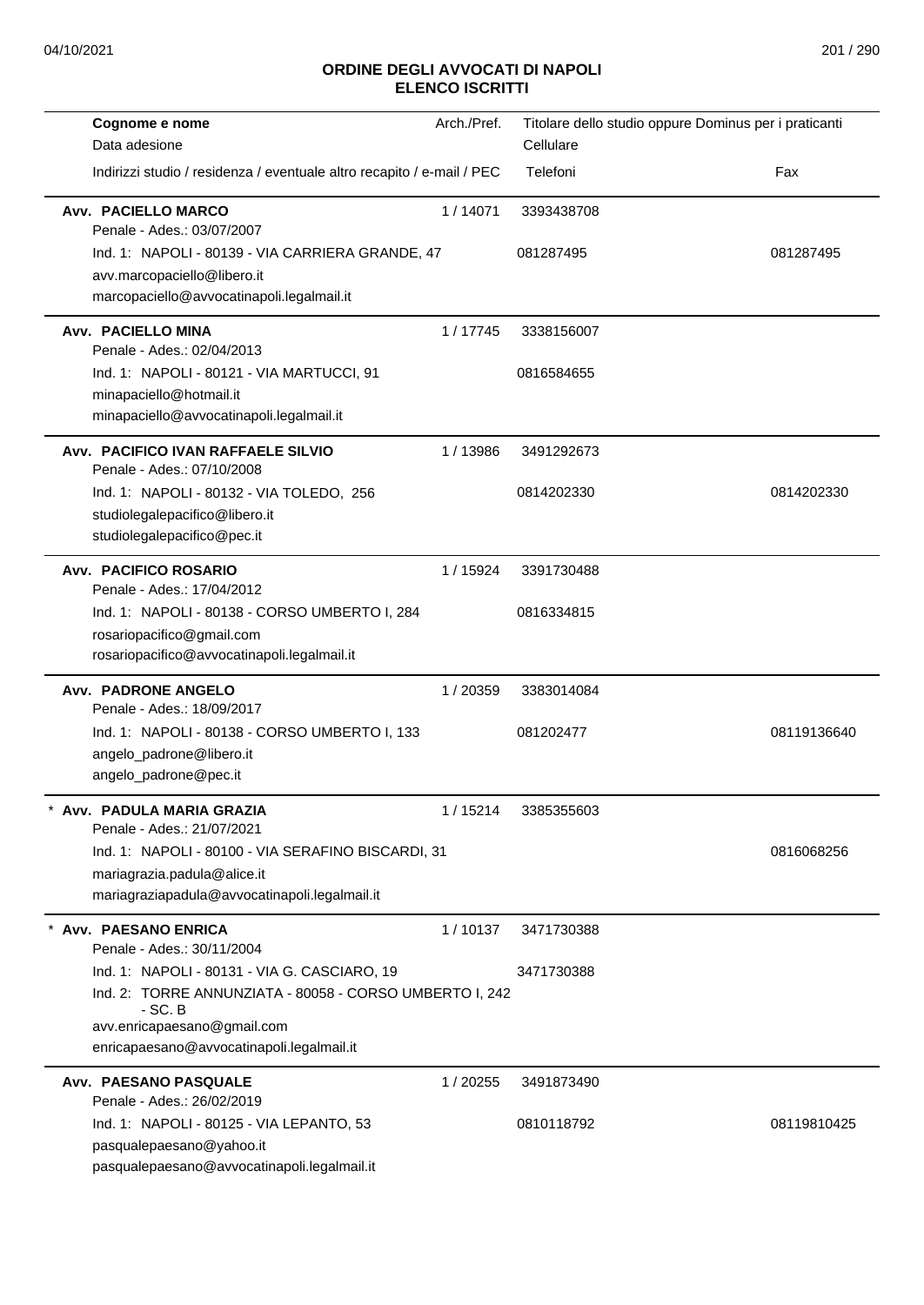| Cognome e nome                                                                | Arch./Pref. | Titolare dello studio oppure Dominus per i praticanti |             |
|-------------------------------------------------------------------------------|-------------|-------------------------------------------------------|-------------|
| Data adesione                                                                 |             | Cellulare                                             |             |
| Indirizzi studio / residenza / eventuale altro recapito / e-mail / PEC        |             | Telefoni                                              | Fax         |
| Avv. PAGANO EDUARDO                                                           | 1/6149      | 330201055                                             |             |
| Penale - Ades.: 03/07/2001                                                    |             |                                                       |             |
| Ind. 1: NAPOLI - 80123 - VIA A. MANZONI, 120/A<br>eduardopagano1940@libero.it |             | 0817145916                                            | 0817145916  |
| eduardopagano@avvocatinapoli.legalmail.it                                     |             |                                                       |             |
| <b>Avv. PAGLIA GIANPAOLO</b>                                                  |             |                                                       |             |
| Penale - Ades.: 18/12/2007                                                    | 1/10512     | 3398272593                                            |             |
| Ind. 1: NAPOLI - 80125 - VIA CONSALVO, 120/A                                  |             | 0815937705                                            | 0815937705  |
| st.paglia@libero.it                                                           |             |                                                       |             |
| gianpaolopaglia@avvocatinapoli.legalmail.it                                   |             |                                                       |             |
| Avv. PAGLIANO ANTONIO                                                         | 1/10176     | 3391328178                                            |             |
| Penale - Ades.: 05/04/2005                                                    |             |                                                       |             |
| Ind. 1: NAPOLI - 80138 - CORSO UMBERTO I, 34                                  |             | 0815529770                                            | 0814249069  |
| studiopagliano@alice.it<br>antoniopagliano@avvocatinapoli.legalmail.it        |             |                                                       |             |
| <b>Avv. PAGLIARI ETTORE</b>                                                   | 1/2232      |                                                       |             |
| Penale - Ades.: 24/05/2016                                                    |             |                                                       |             |
| Ind. 1: NAPOLI - 80135 - VIA V.BELLINI 67                                     |             | 0815499913                                            | 0815499913  |
| ettorepagliari@avvocatinapoli.legalmail.it                                    |             |                                                       |             |
| Avv. PAGLIONICO VINCENZO<br>Penale - Ades.: 12/06/2001                        | 1/6577      | 3395471112                                            |             |
| Ind. 1: NAPOLI - 80125 - VIALE AUGUSTO, 62 - SC. 12                           |             | 0810360673                                            | 0810360673  |
| paglionico.vincenzo@libero.it                                                 |             |                                                       |             |
| avv.enzopaglionico@pec.it                                                     |             |                                                       |             |
| <b>Avv. PAGNOZZI GIUSEPPE</b><br>Penale - Ades.: 03/10/2017                   | 1/19002     | 3334354610                                            |             |
| Ind. 1: NAPOLI - 80131 - VIA EDOARDO NICOLARDI, 110                           |             | 0817436228                                            | 08119308276 |
| giuseppepagnozzi.gp@gmail.com                                                 |             |                                                       |             |
| giuseppepagnozzi@avvocatinapoli.legalmail.it                                  |             |                                                       |             |
| Avv. PAINO DARIA                                                              | 1 / 18897   | 3280815981                                            |             |
| Penale - Ades.: 21/04/2015                                                    |             |                                                       |             |
| Ind. 1: NAPOLI - 80100 - CORSO UMBERTO I, 174<br>daria_paino@libero.it        |             | 0817595101                                            | 0817595101  |
| avvdariapaino@pec.it                                                          |             |                                                       |             |
| <b>Avv. PAIPAIS GENNARO DEMETRIO</b>                                          | 1/19901     | 3341874719                                            |             |
| Penale - Ades.: 26/09/2017                                                    |             |                                                       |             |
| Ind. 1: NAPOLI - 80129 - PIAZZA VANVITELLI, 15                                |             | 0815562392                                            | 08119554695 |
| avv.paipais@gmail.com                                                         |             |                                                       |             |
| gennarodemetriopaipais@avvocatinapoli.legalmail.it                            |             |                                                       |             |
| Avv. PALADINO RENATO<br>Penale - Ades.: 02/07/2013                            | 1/19177     | 3335620711                                            |             |
| Ind. 1: NAPOLI - 80124 - VIA CAMPEGNA, 18                                     |             | 081623915                                             | 081623915   |
| avv.renatopaladino@pec.it                                                     |             |                                                       |             |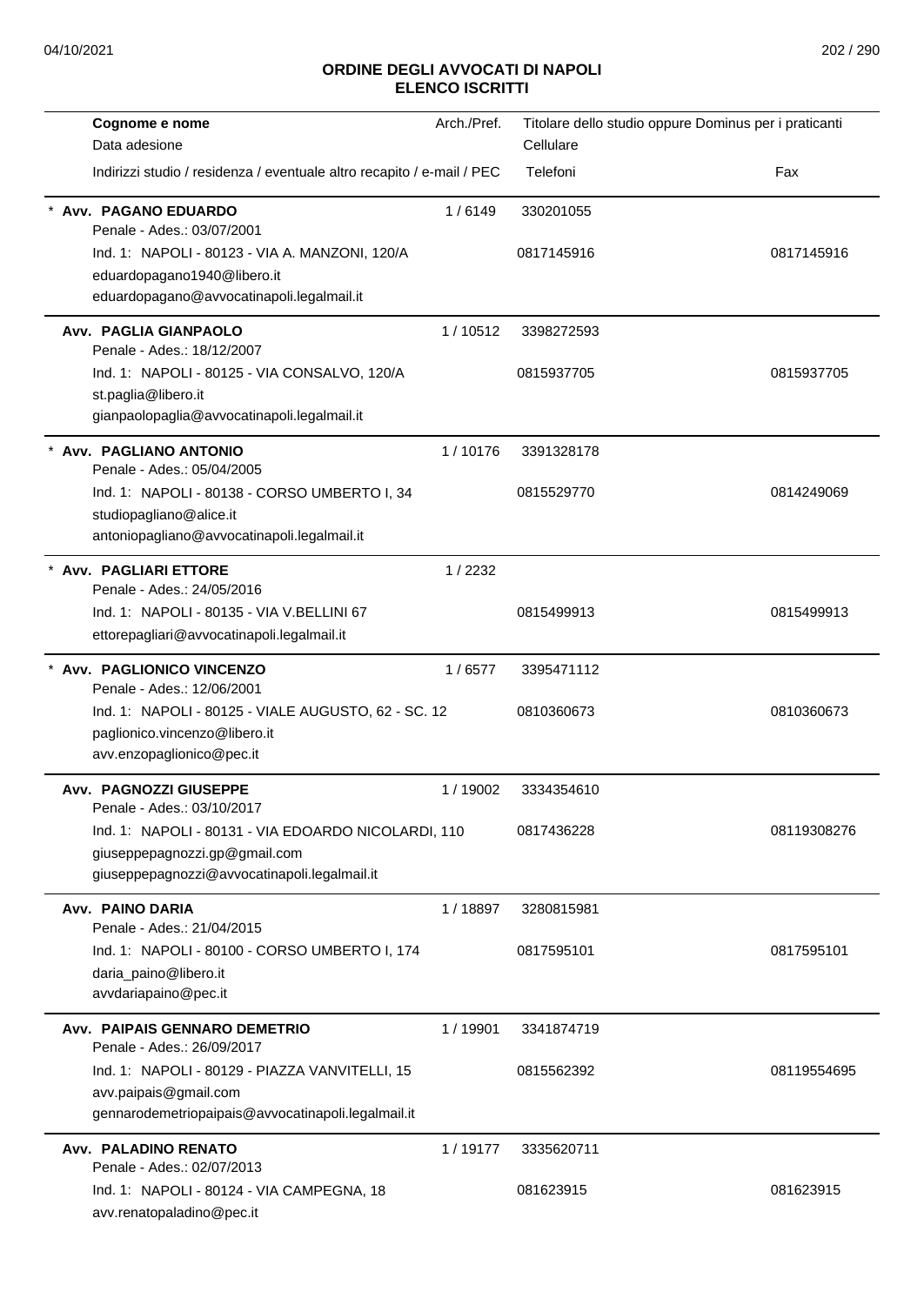| Cognome e nome                                                                                                                        | Arch./Pref.               | Titolare dello studio oppure Dominus per i praticanti<br>Cellulare |             |
|---------------------------------------------------------------------------------------------------------------------------------------|---------------------------|--------------------------------------------------------------------|-------------|
| Data adesione<br>Indirizzi studio / residenza / eventuale altro recapito / e-mail / PEC                                               |                           | Telefoni                                                           | Fax         |
| Avv. PALERMO MARCO<br>Penale - Ades.: 05/07/2005                                                                                      | 1 / 10485                 | 3384564030                                                         |             |
| Ind. 1: NAPOLI - 80121 - VIA ALABARDIERI, 32<br>marcopalermo67@alice.it<br>marcopalermo@avvocatinapoli.legalmail.it                   |                           | 081415009                                                          | 081415009   |
| Avv. PALERMO TIZIANA<br>Penale - Ades.: 15/04/2013                                                                                    | 1 / 18492                 | 3492830630                                                         |             |
| Ind. 1: napoli - 80125 - VIA TERRACINA, 381<br>avv.tizianapalermo@gmail.com<br>tizianapalermo@avvocatinapoli.legalmail.it             |                           | 3492830630                                                         |             |
| Avv. PALLADINO NICOLA<br>Penale - Ades.: 19/04/2016                                                                                   | 1/19648                   |                                                                    |             |
| Ind. 1: NAPOLI - 80143 - CENTRO DIREZIONALE ISOLA E/5<br>n.palladino@studioparrella.it<br>nicolapalladino@avvocatinapoli.legalmail.it |                           | 0815627121                                                         | 0815627124  |
| Avv. PALMA ROBERTO<br>Penale - Ades.: 19/04/2005                                                                                      | 1/10460                   | 3205799170                                                         |             |
| Ind. 1: NAPOLI - 80128 - VIA GIACINTO GIGANTE, 140<br>avvocatipalma@libero.it<br>robertopalma2@avvocatinapoli.legalmail.it            |                           | 0815564743                                                         | 0815564743  |
| <b>Avv. PALMIERI ANTONIO</b><br>Penale - Ades.: 12/07/2007                                                                            | 1/4406                    | c/o GRANATA GIUSEPPE<br>3401010578                                 |             |
| Ind. 1: NAPOLI - 80135 - VIA SALVATOR ROSA, 287                                                                                       |                           | 0815446911                                                         |             |
| Ind. 2: MILANO - 20143 - VIA W. TOBAGI, 8/A<br>antonio.palmieri@legalmail.it                                                          |                           | 02810880                                                           | 02810880    |
| <b>Avv. PALMIERI ERNESTO</b><br>Penale - Ades.: 12/06/2001                                                                            | 1/6358                    | 3483883036                                                         |             |
| Ind. 1: NAPOLI - 80127 - VIA CILEA, 129<br>ernestopalmieri@libero.it<br>avvocatoernestopalmieri@legalmail.it                          |                           | 0817143021                                                         | 08119331557 |
| * Avv. PALMIERI IVAN<br>Penale - Ades.: 17/04/2007                                                                                    | 1/13633                   | 3383151662                                                         |             |
| Ind. 1: NAPOLI - 80144 - CORSO SECONDIGLIANO, 230/C<br>ivanpalmieri1@gmail.com<br>ivanpalmieri@avvocatinapoli.legalmail.it            | ivanpalmieri1@virgilio.it | 0817366387                                                         | 0817375423  |
| Avv. PALMIERI MARCO<br>Penale - Ades.: 25/01/2005                                                                                     | 1/10296                   |                                                                    |             |
| Ind. 1: NAPOLI - 80139 - CORSO GARIBALDI 326<br>mcpalm@tin.it<br>marcopalmieri@avvocatinapoli.legalmail.it                            |                           | 0815636184                                                         | 0815636184  |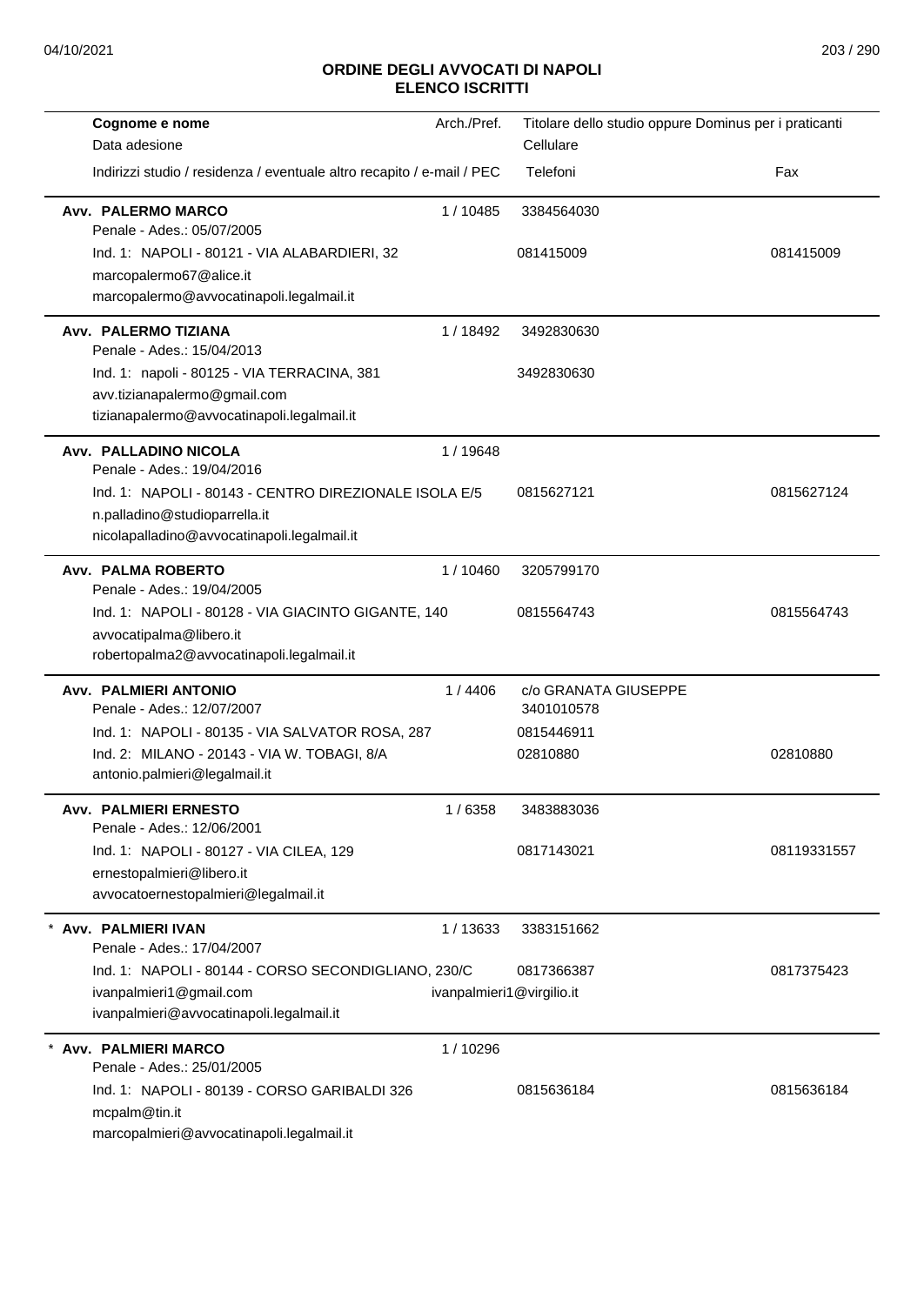| Cognome e nome                                                         | Arch./Pref. |             | Titolare dello studio oppure Dominus per i praticanti |            |
|------------------------------------------------------------------------|-------------|-------------|-------------------------------------------------------|------------|
| Data adesione                                                          |             | Cellulare   |                                                       |            |
| Indirizzi studio / residenza / eventuale altro recapito / e-mail / PEC |             | Telefoni    |                                                       | Fax        |
| Avv. PALOMBA VINCENZO<br>Penale - Ades.: 15/04/2014                    | 1/4230      |             |                                                       |            |
| Ind. 1: NAPOLI - 80144 - VIA SS.APOSTOLI,3                             |             | 0815522402  |                                                       |            |
| avv.vincenzopalomba@tiscali.it                                         |             |             |                                                       |            |
| vincenzopalomba@avvocatinapoli.legalmail.it                            |             |             |                                                       |            |
| Avv. PALOMBELLA STEFANO<br>Penale - Ades.: 21/04/2009                  | 1/15068     | 3299721908  |                                                       |            |
| Ind. 1: NAPOLI - 80128 - VIA M.PISCICELLI 44                           |             | 0815601591  | 0815790745                                            | 0815605202 |
| studiolegalepalombella@gmail.com                                       |             |             |                                                       |            |
| stefanopalombella@avvocatinapoli.legalmail.it                          |             |             |                                                       |            |
| Avv. PALOMBI MANUELA<br>Penale - Ades.: 13/09/2016                     | 1/9608      | 3356255908  |                                                       |            |
| Ind. 1: NAPOLI - 80133 - PIAZZA MUNICIPIO, 84                          |             | 0815802085  |                                                       | 0815518766 |
| manuelapalombi@gmail.com                                               |             |             |                                                       |            |
| manuelapalombi@avvocatinapoli.legalmail.it                             |             |             |                                                       |            |
| Avv. PALOMBI MARIA ROSARIA<br>Penale - Ades.: 21/11/2017               | 1/11078     | 3282726568  |                                                       |            |
| Ind. 1: NAPOLI - 80131 - VIA G. CASCIARO, 5                            |             | 0810287088  |                                                       |            |
| mrpalombi@inwind.it                                                    |             |             |                                                       |            |
| mariarosariapalombi@avvocatinapoli.legalmail.it                        |             |             |                                                       |            |
| Avv. PALUMBO ALESSANDRA<br>Penale - Ades.: 22/03/2005                  | 1/10567     | 3937748875  |                                                       |            |
| Ind. 1: Portici - 80055 - VIA B. CELLINI, 8/A                          |             | 08118062479 | 3931208972                                            | 081        |
| studio.avvocato.palumbo@gmail.com                                      |             |             |                                                       |            |
| alessandrapalumbo@avvocatinapoli.legalmail.it                          |             |             |                                                       |            |
| Avv. PALUMBO ALFONSO<br>Penale - Ades.: 03/05/2005                     | 1/10218     |             |                                                       |            |
| Ind. 1: NAPOLI - 80100 - VIA TOMMASO CARAVITA, 29                      |             | 0815520260  |                                                       | 0815521027 |
| Ind. 2: GIUGLIANO IN CAMPANIA - 80014 - CORSO CAMPANO                  |             | 0818953295  |                                                       | 0818953295 |
| 134<br>avv.alfonsopalumbo@hotmail.it                                   |             |             |                                                       |            |
| alfonsopalumbo@avvocatinapoli.legalmail.it                             |             |             |                                                       |            |
| Avv. PALUMBO GIOVANNI                                                  | 1/4323      | 337841350   |                                                       |            |
| Penale - Ades.: 09/07/2002                                             |             |             |                                                       |            |
| Ind. 1: NAPOLI - 80122 - VIA PIEDIGROTTA, 34                           |             | 081414921   |                                                       | 081414968  |
| avvgiovannipalumbo@gmail.com                                           |             |             |                                                       |            |
| giovannipalumbo@avvocatinapoli.legalmail.it                            |             |             |                                                       |            |
| Avv. PALUMBO HURI VAISSHNA                                             | 1/11396     | 3348496451  |                                                       |            |
| Penale - Ades.: 16/12/2008                                             |             |             |                                                       |            |
| Ind. 1: NAPOLI - 80128 - VIA LUCA GIORDANO 142                         |             | 0816582205  |                                                       | 0816582208 |
| huri.palumbo@hotmail.it                                                |             |             |                                                       |            |
| hurivaisshnapalumbo@avvocatinapoli.legalmail.it                        |             |             |                                                       |            |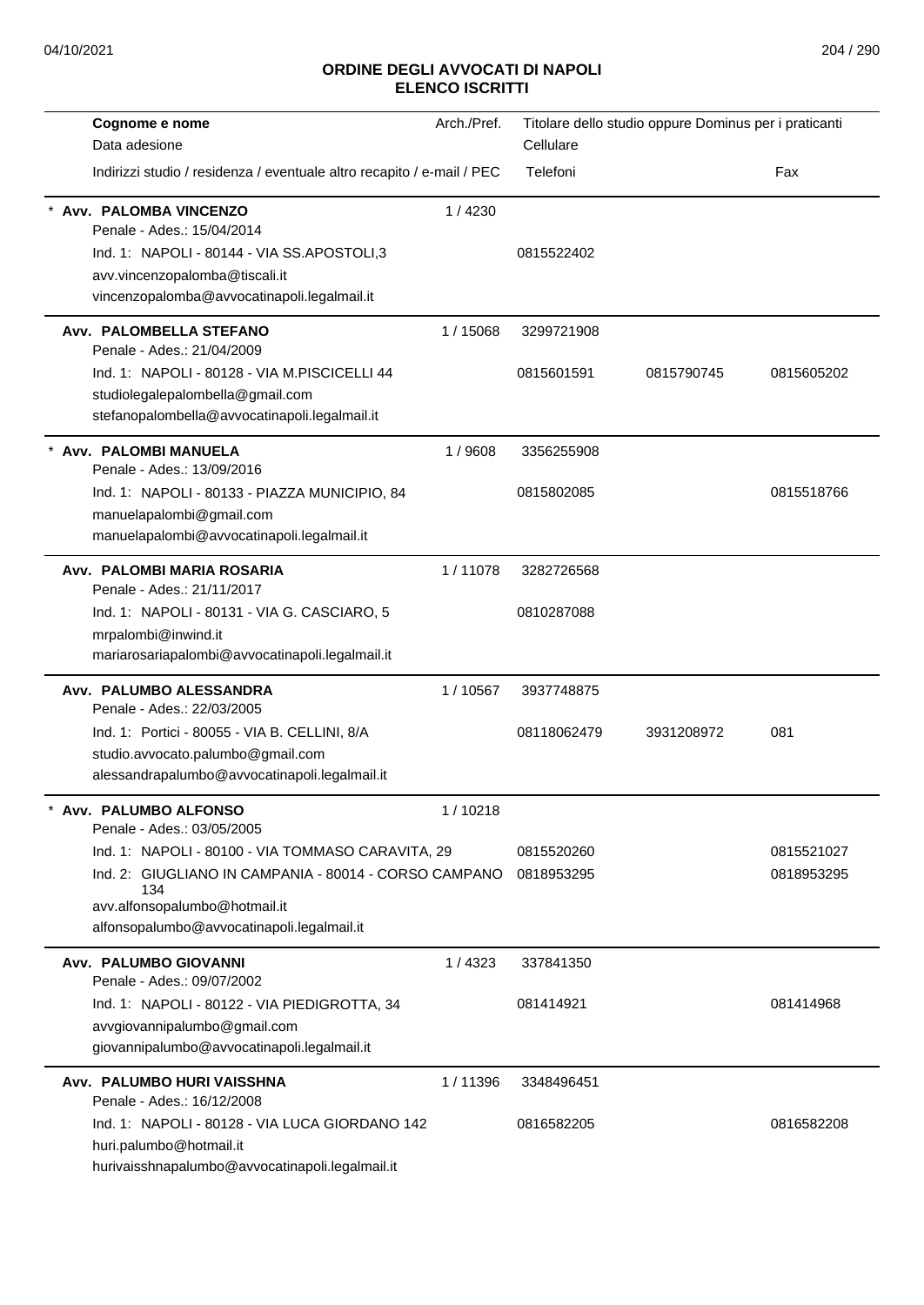| Cognome e nome<br>Data adesione                                                                                                            | Arch./Pref. | Cellulare  | Titolare dello studio oppure Dominus per i praticanti |             |
|--------------------------------------------------------------------------------------------------------------------------------------------|-------------|------------|-------------------------------------------------------|-------------|
| Indirizzi studio / residenza / eventuale altro recapito / e-mail / PEC                                                                     |             | Telefoni   |                                                       | Fax         |
| Avv. PALUMBO SALVATORE<br>Penale - Ades.: 17/04/2012                                                                                       | 1/16836     | 3475752175 |                                                       |             |
| Ind. 1: NAPOLI - 80124 - VIA CAMPEGNA, 40<br>avv.salvatorepalumbo@libero.it<br>salvatorepalumbo2@avvocatinapoli.legalmail.it               |             | 0813447795 |                                                       | 0813447795  |
| <b>Avv. PANARESE GINO</b><br>Penale - Ades.: 09/07/2002<br>Ind. 1: NAPOLI - 80141 - VIA ARENACCIA, 67                                      | 1/1389      | 081265185  |                                                       | 081265185   |
| avvocatopanaresegino@tiscali.it<br>ginopanarese@avvocatinapoli.legalmail.it                                                                |             |            |                                                       |             |
| Avv. PANDOLFO FEDERICO<br>Penale - Ades.: 07/10/2008                                                                                       | 1/14773     | 3403051719 |                                                       |             |
| Ind. 1: NAPOLI - 80132 - VIA SANTA LUCIA, 123<br>federico.pandolfo@tin.it<br>federicopandolfo@avvocatinapoli.legalmail.it                  |             | 0812471105 |                                                       | 0812471105  |
| <b>Avv. PANE SALVATORE</b><br>Penale - Ades.: 17/04/2007                                                                                   | 1/13623     | 3391584626 |                                                       |             |
| Ind. 1: NAPOLI - 80138 - CORSO UMBERTO I, 34<br>studiolegalesalvatorepane@gmail.com<br>salvatorepane1@avvocatinapoli.legalmail.it          |             | 0812512213 |                                                       | 0812512213  |
| Avv. PANICO ANNA<br>Penale - Ades.: 04/10/2016                                                                                             | 1/9871      | 3479475616 |                                                       |             |
| Ind. 1: NAPOLI - 80122 - VIA CARACCIOLO, 2<br>avv.annapanico@virgilio.it<br>annapanico@avvocatinapoli.legalmail.it                         |             | 081660882  |                                                       | 081660882   |
| Avv. PANICO IMMA<br>Penale - Ades.: 20/12/2016                                                                                             | 1 / 20064   | 3397564997 |                                                       |             |
| Ind. 1: NAPOLI - 80133 - VIA LOGGIA DEI PISANI, 25 - SCALA E 3397564997<br>immapanico@gmail.com<br>immapanico1@avvocatinapoli.legalmail.it |             |            |                                                       |             |
| <b>Avv. PANICO LUCA</b><br>Penale - Ades.: 16/04/2008                                                                                      | 1/14453     | 3398010616 | 3939405826                                            |             |
| Ind. 1: NAPOLI - 80138 - CORSO UMBERTO I, 34<br>avv.lucapanico@gmail.com<br>lucapanico@avvocatinapoli.legalmail.it                         |             | 0812512213 |                                                       | 08119362378 |
| <b>Avv. PANSINI GIOVANNI</b><br>Penale - Ades.: 17/04/2012                                                                                 | 1/7705      |            |                                                       |             |
| Ind. 1: NAPOLI - 80132 - VIA CUMA, 6<br>avv.giovanni.pansini@gmail.com<br>avv.giovanni.pansini@mypec.eu                                    |             | 0817649981 |                                                       | 0817649352  |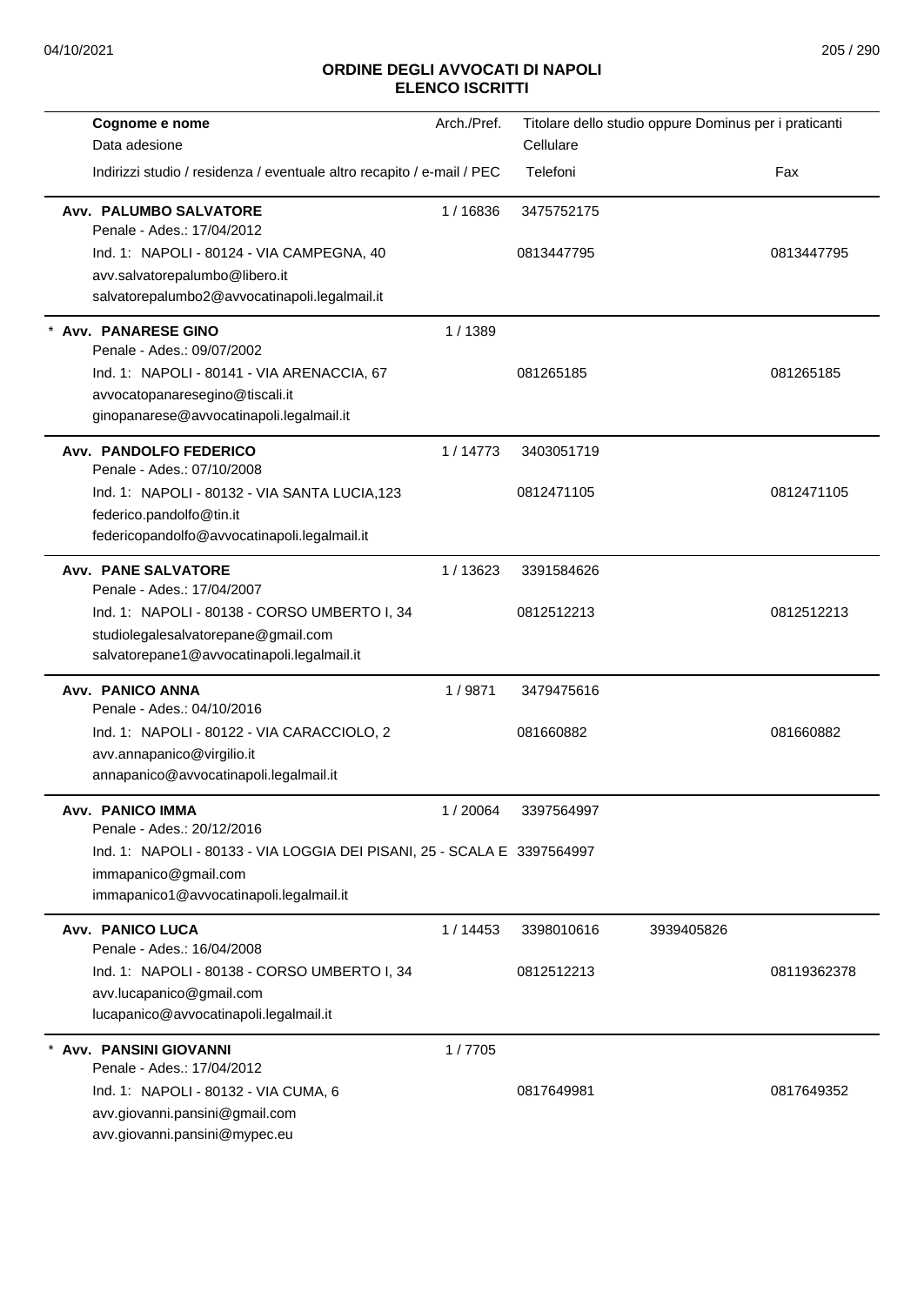| Cognome e nome                                                                 | Arch./Pref. |             | Titolare dello studio oppure Dominus per i praticanti |
|--------------------------------------------------------------------------------|-------------|-------------|-------------------------------------------------------|
| Data adesione                                                                  |             | Cellulare   |                                                       |
| Indirizzi studio / residenza / eventuale altro recapito / e-mail / PEC         |             | Telefoni    | Fax                                                   |
| Avv. PANTALEO MONICA<br>Penale - Ades.: 13/01/2004                             | 1/9566      | 3317263230  |                                                       |
| Ind. 1: NAPOLI - 80121 - VIA S. TERESA A CHIAIA, 41                            |             | 3317263230  |                                                       |
| avv.monicapantaleo@libero.it                                                   |             |             |                                                       |
| monicapantaleo@avvocatinapoli.legalmail.it                                     |             |             |                                                       |
| Avv. PANTALONE ANTONIO<br>Penale - Ades.: 29/09/2015                           | 1/5601      | 3483816886  |                                                       |
| Ind. 1: ISCHIA - 80077 - VIA MORGIONI, 19                                      |             | 081983913   | 081983913                                             |
| pantalone.avv@libero.it                                                        |             |             |                                                       |
| antoniopantalone@avvocatinapoli.legalmail.it                                   |             |             |                                                       |
| * Avv. PAOLELLA DANIELE<br>Penale - Ades.: 01/07/2009                          | 1 / 15353   |             |                                                       |
| Ind. 1: NAPOLI - 80133 - VIA GUGLIELMO MELISURGO, 15                           |             | 0810120452  | 0813416481                                            |
| studiolegaledanielepaolella@gmail.com                                          |             |             |                                                       |
| danielepaolella@avvocatinapoli.legalmail.it                                    |             |             |                                                       |
| * Avv. PAONE FRANCESCO<br>Penale - Ades.: 17/04/2007                           | 1/13775     | 3392100873  |                                                       |
| Ind. 1: NAPOLI - 80138 - CORSO UMBERTO I, 381                                  |             | 0815540074  | 0810112312                                            |
| avvocatopaone@gmail.com                                                        |             |             |                                                       |
| paonefrancesco@pec.it                                                          |             |             |                                                       |
| <b>Avv. PAONE PASQUALE</b><br>Penale - Ades.: 26/02/2019                       | 1/21215     | 3288431817  |                                                       |
| Ind. 1: NAPOLI - 80138 - CORSO UMBERTO I, 58                                   |             | 08118556732 | 08118556813                                           |
| Ind. 2: CASORIA - 80026 - VIA NINO CORTESE, 4                                  |             |             |                                                       |
| studiolegale.paone1@gmail.com                                                  |             |             |                                                       |
| pasqualepaone@avvocatinapoli.legalmail.it                                      |             |             |                                                       |
| <b>Avv. PAONE VIRGINIA</b><br>Penale - Ades.: 06/07/2010                       | 1/14165     | 3381488021  |                                                       |
| Ind. 1: NAPOLI - 80143 - CENTRO DIREZIONALE ISOLA E/4                          |             | 081265918   |                                                       |
| avvocati.paone@libero.it                                                       |             |             |                                                       |
| virginiapaone@avvocatinapoli.legalmail.it                                      |             |             |                                                       |
| Avv. PAPA LOREDANA<br>Penale - Ades.: 02/10/2012                               | 1/10516     | 3383168670  |                                                       |
| Ind. 1: NAPOLI - 80122 - VIA ORAZIO, 138                                       |             | 0815922439  | 0815922439                                            |
| avvloredanapapa@aurumhotels.it                                                 |             |             |                                                       |
| loredanapapa@avvocatinapoli.legalmail.it                                       |             |             |                                                       |
| * Avv. PAPALUCA CLAUDIA                                                        | 1/12750     | 3472921205  |                                                       |
| Penale - Ades.: 13/06/2006                                                     |             |             |                                                       |
| Ind. 1: NAPOLI - 80128 - VIA TOLEDO, 317<br>studiolegalepapaluca@fastwebnet.it |             | 08119575084 | 0812142203                                            |
| claudiapapaluca@avvocatinapoli.legalmail.it                                    |             |             |                                                       |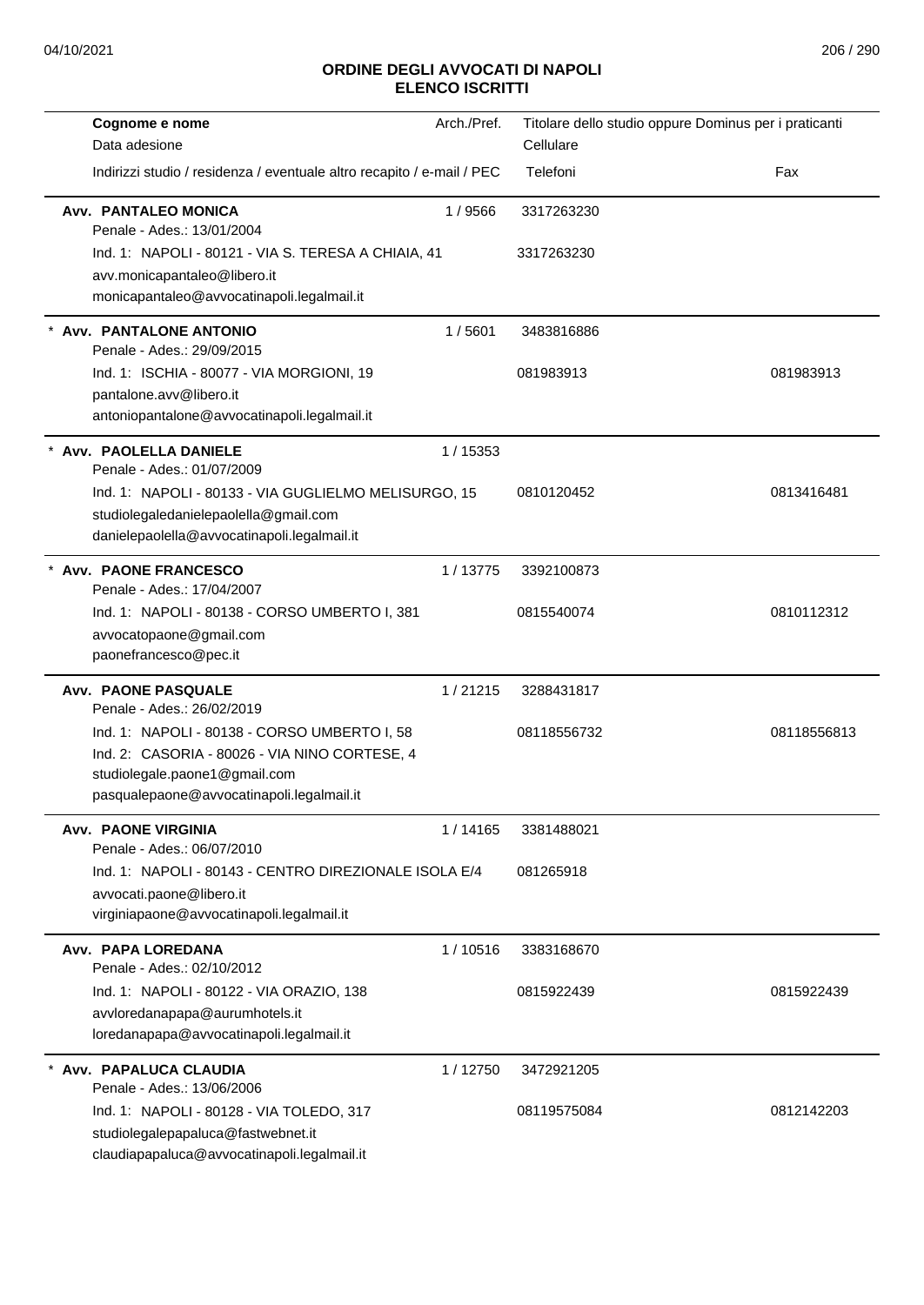| Cognome e nome                                                                                                                        | Arch./Pref. |             | Titolare dello studio oppure Dominus per i praticanti |             |
|---------------------------------------------------------------------------------------------------------------------------------------|-------------|-------------|-------------------------------------------------------|-------------|
| Data adesione                                                                                                                         |             | Cellulare   |                                                       |             |
| Indirizzi studio / residenza / eventuale altro recapito / e-mail / PEC                                                                |             | Telefoni    |                                                       | Fax         |
| Avv. PAPPA GIUSEPPE<br>Penale - Ades.: 24/01/2017                                                                                     | 1/20185     | 3395429279  |                                                       |             |
| Ind. 1: NAPOLI - 80100 - PIAZZA MADONNA DELL'ARCO, 21<br>giuseppepappa@hotmail.com<br>giuseppepappa@pec.it                            |             | 3395429279  |                                                       | 08119177214 |
| Avv. PAPPALARDO ANTONELLA<br>Penale - Ades.: 01/07/2008                                                                               | 1/11435     | 3396708869  |                                                       |             |
| Ind. 1: NAPOLI - 80135 - CORSO VITTORIO EMANUELE, 416<br>vikipappalardo@gmail.com<br>antonellapappalardo2@avvocatinapoli.legalmail.it |             | 0817611007  |                                                       | 0817611007  |
| <b>Avv. PARATORE GIOVANNI</b><br>Penale - Ades.: 18/12/2012                                                                           | 1/13598     | 3471182390  |                                                       |             |
| Ind. 1: NAPOLI - 80138 - VIA DEL GRANDE ARCHIVIO, 32<br>g_paratore@libero.it<br>giovanniparatore@avvocatinapoli.legalmail.it          |             | 0818766832  |                                                       | 0818766832  |
| <b>Avv. PARENTE GIANCARLO</b><br>Penale - Ades.: 23/05/2017                                                                           | 1/13242     | 3395749177  |                                                       |             |
| Ind. 1: NAPOLI - 80128 - VIA GIACINTO GIGANTE, 174<br>parente.giancarlo@fastwebnet.it<br>giancarloparente@avvocatinapoli.legalmail.it |             | 0813723425  |                                                       | 0813615133  |
| <b>Avv. PARISI ANTONIO</b><br>Penale - Ades.: 17/04/2012                                                                              | 1/6555      |             |                                                       |             |
| Ind. 1: NAPOLI - 80126 - VIA PROV.LE DELLE BRECCE,80<br>antonioparisi2@avvocatinapoli.legalmail.it                                    |             | 0815961356  |                                                       | 0815961325  |
| Avv. PARISI CLAUDIO<br>Penale - Ades.: 21/04/2009                                                                                     | 1/15119     | 327570269   |                                                       |             |
| Ind. 1: NAPOLI - 80137 - VIA FORIA, 130<br>claudioparisi75@yahoo.it<br>claudioparisi@avvocatinapoli.legalmail.it                      |             | 08119570269 |                                                       | 08119570269 |
| Avv. PARISI GENNARO<br>Penale - Ades.: 21/04/2009                                                                                     | 1 / 15064   | 3926095662  |                                                       |             |
| Ind. 1: NAPOLI - 80127 - VIA FRANCESCO FRACANZANO, 31<br>avvgennaroparisi@libero.it<br>avv.gennaroparisi@pec.it                       |             | 0810683409  | 3926095662                                            |             |
| <b>Avv. PASANISI FULVIO</b><br>Penale - Ades.: 18/01/2005                                                                             | 1/10249     |             |                                                       |             |
| Ind. 1: NAPOLI - 80122 - VIALE ANTONIO GRAMSCI, 21<br>avv.fulviopasanisi@tiscali.it<br>fulviopasanisi@avvocatinapoli.legalmail.it     |             | 0817612105  |                                                       | 0817612105  |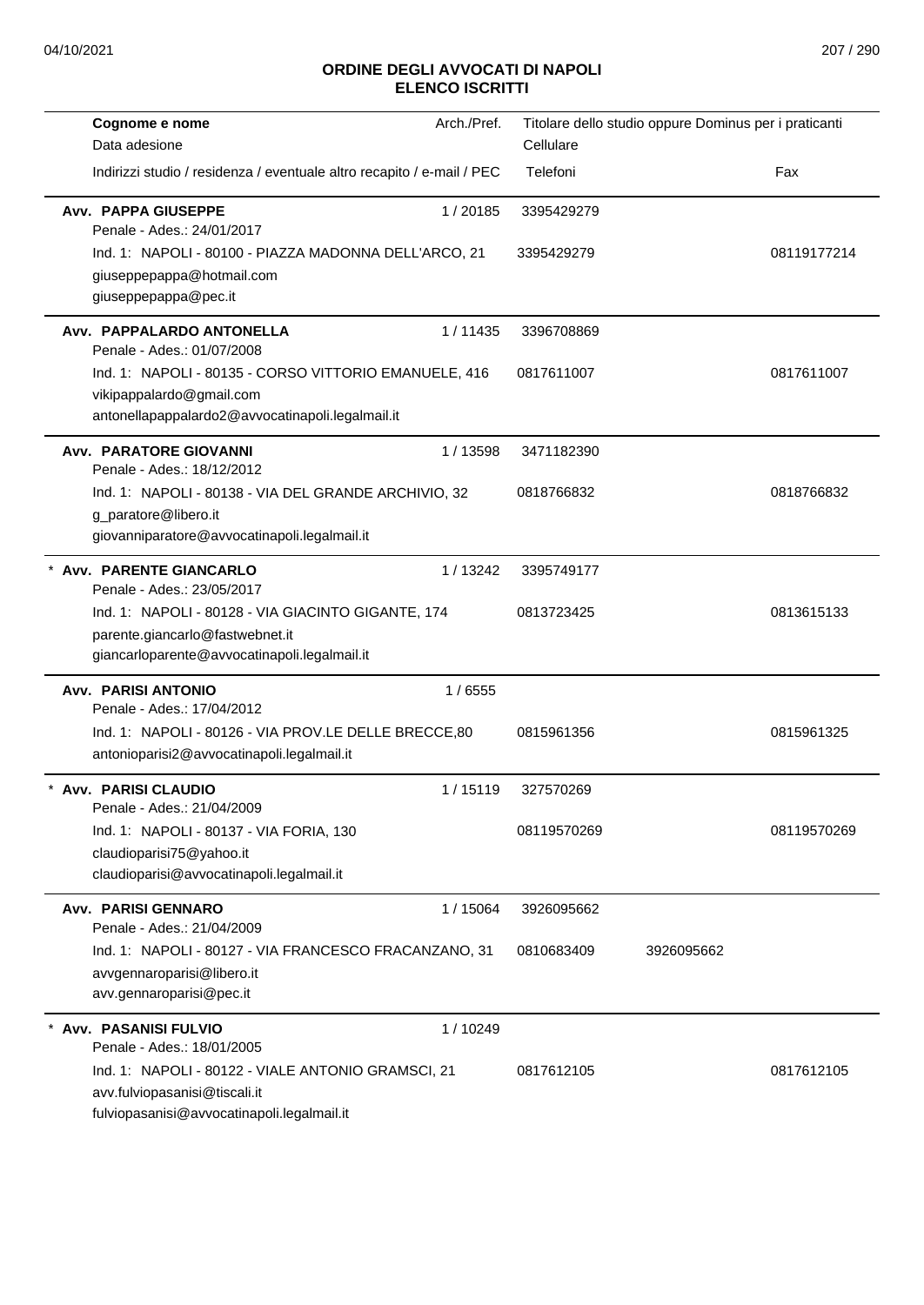| Cognome e nome                                                                                                                        | Arch./Pref. |             | Titolare dello studio oppure Dominus per i praticanti |
|---------------------------------------------------------------------------------------------------------------------------------------|-------------|-------------|-------------------------------------------------------|
| Data adesione                                                                                                                         |             | Cellulare   |                                                       |
| Indirizzi studio / residenza / eventuale altro recapito / e-mail / PEC                                                                |             | Telefoni    | Fax                                                   |
| Avv. PASCALI MICHELANGELO<br>Penale - Ades.: 17/04/2007                                                                               | 1 / 13519   |             |                                                       |
| Ind. 1: NAPOLI - 80132 - VIA GRADONI DI CHIAIA, 64                                                                                    |             |             |                                                       |
| Ind. 2: NAPOLI - 80133 - VIA AMMIRAGLIO FERDINANDO<br>ACTON, 38<br>michelangelo.pascali@unina.it                                      |             | 0815475111  | 0815521485                                            |
| michelangelopascali@avvocatinapoli.legalmail.it                                                                                       |             |             |                                                       |
| Avv. PASCUCCI MANUELA<br>Penale - Ades.: 20/04/2010                                                                                   | 1/15162     | 3357009211  |                                                       |
| Ind. 1: NAPOLI - 80143 - VIALE DELLA COSTITUZIONE ISOLA<br>G/1                                                                        |             | 0817879271  | 0817879274                                            |
| manuelapascucci@certificata.net                                                                                                       |             |             |                                                       |
| Avv. PASSALACQUA TERESA<br>Penale - Ades.: 01/10/2007                                                                                 | 1/14149     | 3334122722  |                                                       |
| Ind. 1: NAPOLI - 80129 - VIA TINO DA CAMAINO 4                                                                                        |             | 0815580000  | 0815580000                                            |
| teresapassalacqua@avvocatinapoli.legalmail.it                                                                                         |             |             |                                                       |
| Avv. PASSARELLA FRANCESCA MARIA<br>Penale - Ades.: 20/12/2005                                                                         | 1/10377     | 3397416201  |                                                       |
| Ind. 1: NAPOLI - 80137 - VIA A. MINICHINI, 3                                                                                          |             | 0817809691  | 0817809691                                            |
| francesern@libero.it                                                                                                                  |             |             |                                                       |
| francescamariapassarella@avvocatinapoli.legalmail.                                                                                    |             |             |                                                       |
| Avv. PASSARETTI CIRO<br>Penale - Ades.: 20/04/2010                                                                                    | 1 / 15759   | 3495528350  |                                                       |
| Ind. 1: NAPOLI - 80133 - VIA M. CERVANTES DE SAVAEDRA,<br>55/5                                                                        |             | 08118177852 | 08118177852                                           |
| ciro781@virgilio.it<br>ciropassaretti@avvocatinapoli.legalmail.it                                                                     |             |             |                                                       |
| Avv. PASSARO FRANCESCO MARIO<br>Penale - Ades.: 28/03/2006                                                                            | 1/12772     |             |                                                       |
| Ind. 1: NAPOLI - 80137 - PIAZZA CAVOUR, 19<br>francescomariopassaro@avvocatinapoli.legalmail.it                                       |             | 081459515   | 081458982                                             |
|                                                                                                                                       |             |             |                                                       |
| <b>Avv. PASTORE ASSUNTA</b><br>Penale - Ades.: 16/10/2018                                                                             | 1/13093     | 3496018752  |                                                       |
| Ind. 1: NAPOLI - 80131 - VIA V. AGNOLELLA, 20                                                                                         |             | 0815462313  | 0818847942                                            |
| avvassuntapastore@gmail.com<br>assuntapastore@avvocatinapoli.legalmail.it                                                             |             |             |                                                       |
| <b>Avv. PASTORE FULVIA</b>                                                                                                            | 1/9660      | 3476286339  |                                                       |
| Penale - Ades.: 20/12/2016                                                                                                            |             |             | 0812292232                                            |
| Ind. 1: NAPOLI - 80131 - VIA SAN GIACOMO DEI CAPRI, 129/C<br>avvfulviapastore@tiscali.it<br>fulviapastore@avvocatinapoli.legalmail.it |             | 0812292232  |                                                       |
| <b>Avv. PASTORE GAIA</b>                                                                                                              | 1/13559     | 3382554014  |                                                       |
| Penale - Ades.: 08/05/2007                                                                                                            |             |             |                                                       |
| Ind. 1: NAPOLI - 80127 - VIA UGO RICCI, 3<br>avvgaiapastore@libero.it<br>gaiapastore@pec.it                                           |             | 3382554014  | 08119810221                                           |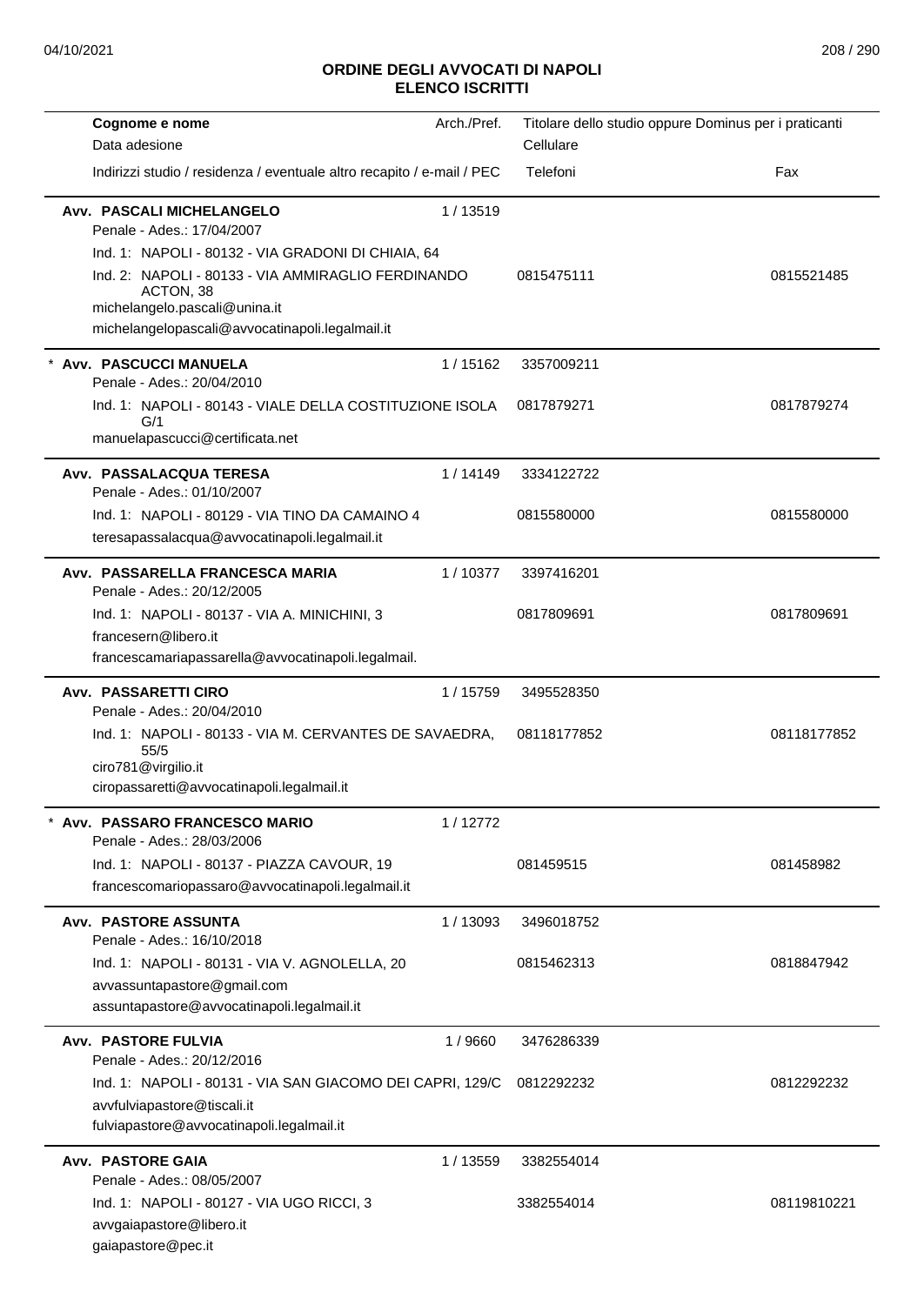| Cognome e nome<br>Data adesione                                                                                                  | Arch./Pref. | Titolare dello studio oppure Dominus per i praticanti<br>Cellulare |             |
|----------------------------------------------------------------------------------------------------------------------------------|-------------|--------------------------------------------------------------------|-------------|
| Indirizzi studio / residenza / eventuale altro recapito / e-mail / PEC                                                           |             | Telefoni                                                           | Fax         |
| Avv. PATALANO GIOVANNANGELO<br>Penale - Ades.: 03/07/2007                                                                        | 1/5122      | 3487320214                                                         |             |
| Ind. 1: FORIO D'ISCHIA - 80075 - VIA DR.G. ANGELO<br>PATALANO, 63                                                                |             | 081988100                                                          | 081988100   |
| Ind. 2: NAPOLI - 80136 - VIA MATERDEI 11<br>studiopatalano@libero.it<br>giovannangelopatalano@avvocatinapoli.legalmail.it        |             | 0815498140                                                         | 0815498140  |
|                                                                                                                                  |             |                                                                    |             |
| Avv. PATALANO NICOLA<br>Penale - Ades.: 01/10/2013                                                                               | 1 / 10564   | 3287240599                                                         |             |
| Ind. 1: ISCHIA - 80077 - CORSO VITTORIA COLONNA, 199<br>nicolapatalano@virgilio.it<br>nicolapatalano@avvocatinapoli.legalmail.it |             | 081982689                                                          | 081982689   |
| * Avv. PATRONI GRIFFI CESARE MARIA<br>Penale - Ades.: 12/06/2001                                                                 | 1/7693      | 3356665855                                                         |             |
| Ind. 1: NAPOLI - 80133 - VIA MORGANTINI, 3<br>patronigriffi@libero.it<br>cesaremariapatronigriffi@avvocatinapoli.legalmail.it    |             | 0815643277                                                         | 0810152080  |
| <b>Avv. PAUDICE GIULIO</b><br>Penale - Ades.: 25/02/2003                                                                         | 1/8713      | 3473744814                                                         |             |
| Ind. 1: NAPOLI - 80132 - PIAZZA TRIESTE E TRENTO, 48<br>avvocatopaudice@tiscali.it<br>giuliopaudice@avvocatinapoli.legalmail.it  |             | 0815520082                                                         | 0815520082  |
| <b>Avv. PECCE GIUSEPPE</b><br>Penale - Ades.: 03/07/2007                                                                         | 1/13193     | 3498621963                                                         |             |
| Ind. 1: NAPOLI - 80131 - VIALE COLLI AMINEI, 68<br>avv.pecce@libero.it<br>avv.pecce@pec.it                                       |             | 0817434560                                                         | 0817434560  |
| Avv. PECORARO GENNARO<br>Penale - Ades.: 18/09/2001                                                                              | 1/4479      | 337977661                                                          |             |
| Ind. 1: NAPOLI - 80121 - PIAZZA AMEDEO, 8<br>studiolegalepecoraro@libero.it<br>gennaropecoraro@legalmail.it                      |             | 081665657                                                          | 081666700   |
| Avv. PEDATA DIEGO<br>Penale - Ades.: 12/06/2018                                                                                  | 1 / 19208   | 3497923874                                                         |             |
| Ind. 1: NAPOLI - 80139 - CORSO GARIBALDI, 326<br>avv.diegopedata@hotmail.it<br>avv.diegopedata@pec.it                            |             | 0815636184                                                         | 08119134396 |
| * Avv. PEDICINI DIEGO<br>Penale - Ades.: 22/03/2005                                                                              | 1/10496     | 3394115055                                                         |             |
| Ind. 1: NAPOLI - 80126 - VIA CINTHIA, 44 P.CO SAN PAOLO<br>avv.pedicini@alice.it<br>diegopedicini@avvocatinapoli.legalmail.it    |             | 0812394161                                                         | 0812394161  |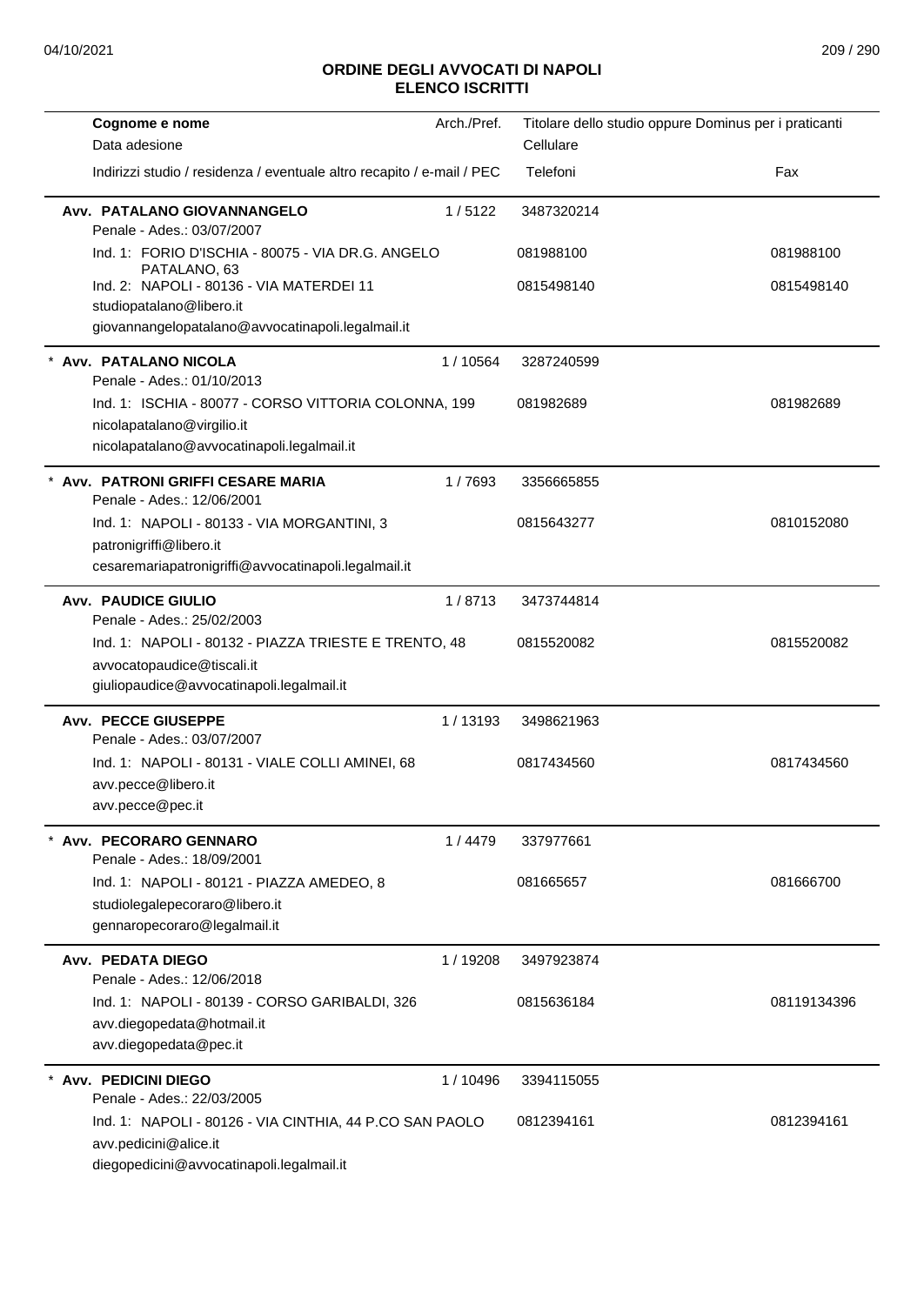| Cognome e nome                                                         | Arch./Pref. | Titolare dello studio oppure Dominus per i praticanti |            |             |
|------------------------------------------------------------------------|-------------|-------------------------------------------------------|------------|-------------|
| Data adesione                                                          |             | Cellulare                                             |            |             |
| Indirizzi studio / residenza / eventuale altro recapito / e-mail / PEC |             | Telefoni                                              |            | Fax         |
| Avv. PEDUTO PATRIZIA ANNA<br>Penale - Ades.: 13/12/2011                | 1/8264      | 3289260501                                            |            |             |
| Ind. 1: NAPOLI - 80128 - VIA A. OMODEO, 107                            |             | 0812417475                                            |            | 0812417475  |
| avvpatriziapeduto@gmail.com                                            |             |                                                       |            |             |
| patriziaannapeduto@avvocatinapoli.legalmail.it                         |             |                                                       |            |             |
| Avv. PELLEGRINO ANNALESSIA<br>Penale - Ades.: 04/10/2016               | 1/19369     | 3349836950                                            |            |             |
| Ind. 1: NAPOLI - 80145 - VIA G. TOMASI DI LAMPEDUSA, 38                |             | 0810401753                                            |            | 0810401753  |
| avv.annapellegrino@alice.it                                            |             |                                                       |            |             |
| annalessiapellegrino@avvocatinapoli.legalmail.it                       |             |                                                       |            |             |
| Avv. PELLEGRINO COSMO<br>Penale - Ades.: 18/07/2006                    | 1/9638      | 3202207860                                            |            |             |
| Ind. 1: NAPOLI - 80143 - CENTRO DIREZIONALE ISOLA E/4                  |             | 0815627333                                            |            | 0815627333  |
| cosmopellegrino@libero.it                                              |             |                                                       |            |             |
| cosmopellegrino@legpec.it                                              |             |                                                       |            |             |
| * Avv. PELLEGRINO NICOLA                                               | 1/14599     | c/o CIRUZZI DOMENICO                                  |            |             |
| Penale - Ades.: 16/04/2008                                             |             | 3282326723                                            |            |             |
| Ind. 1: NAPOLI - 80132 - VIA S. LUCIA, 20                              |             | 0817649753                                            | 0812452549 | 0812452549  |
| nicolapellegrino@avvocatinapoli.legalmail.it                           |             |                                                       |            |             |
| Avv. PELLEGRINO RAFFAELE                                               | 1/19914     |                                                       |            |             |
| Penale - Ades.: 20/12/2016                                             |             |                                                       |            |             |
| Ind. 1: NAPOLI - 80138 - CORSO UMBERTO I, 228                          |             | 081283572                                             |            | 081283572   |
| raffaelepellegrino86@yahoo.it                                          |             |                                                       |            |             |
| raffaelepellegrino1@avvocatinapoli.legalmail.it                        |             |                                                       |            |             |
| <b>Avv. PELLICCIA TOMMASO</b>                                          | 1/10458     | c/o MONETTI FRANCESCO                                 |            |             |
| Penale - Ades.: 17/05/2005                                             |             | 3477039337                                            |            |             |
| Ind. 1: NAPOLI - 80123 - VIA POSILLIPO, 196                            |             | 08119187123                                           |            | 08119187123 |
| tompel@iol.it                                                          |             |                                                       |            |             |
| tompel@pec.it                                                          |             |                                                       |            |             |
| * Avv. PELLINO FERNANDO MARIA<br>Penale - Ades.: 18/12/2007            | 1/14338     | c/o PINTO RICCARDO MARCO<br>3384382409                |            |             |
| Ind. 1: NAPOLI - 80143 - CORSO MERIDIONALE, 51 - SC. B                 |             | 081203000                                             |            | 081203000   |
| Ind. 2: FRATTAMAGGIORE - 80027 - VIA VITTORIO<br>EMANUELE, 54          |             | 0818351149                                            |            | 0818351149  |
| fernandomariapellino@avvocatinapoli.legalmail.it                       |             |                                                       |            |             |
| * Avv. PELOSI PIERPAOLO                                                | 1/7046      |                                                       |            |             |
| Penale - Ades.: 23/10/2018                                             |             |                                                       |            |             |
| Ind. 1: NAPOLI - 80138 - CORSO UMBERTO I 217                           |             | 0815548620                                            |            | 0815543781  |
| pierpaolopelosi@avvocatinapoli.legalmail.it                            |             |                                                       |            |             |
| Avv. PENGO FRANCESCA                                                   | 1/18776     |                                                       |            |             |
| Penale - Ades.: 16/12/2014                                             |             |                                                       |            |             |
| Ind. 1: NAPOLI - 80129 - VIA GIOVANNI MERLIANI, 114                    |             | 0815568914                                            |            | 0815568914  |
| pengofrancesca@gmail.com                                               |             |                                                       |            |             |
| avv.francescapengo@legalmail.it                                        |             |                                                       |            |             |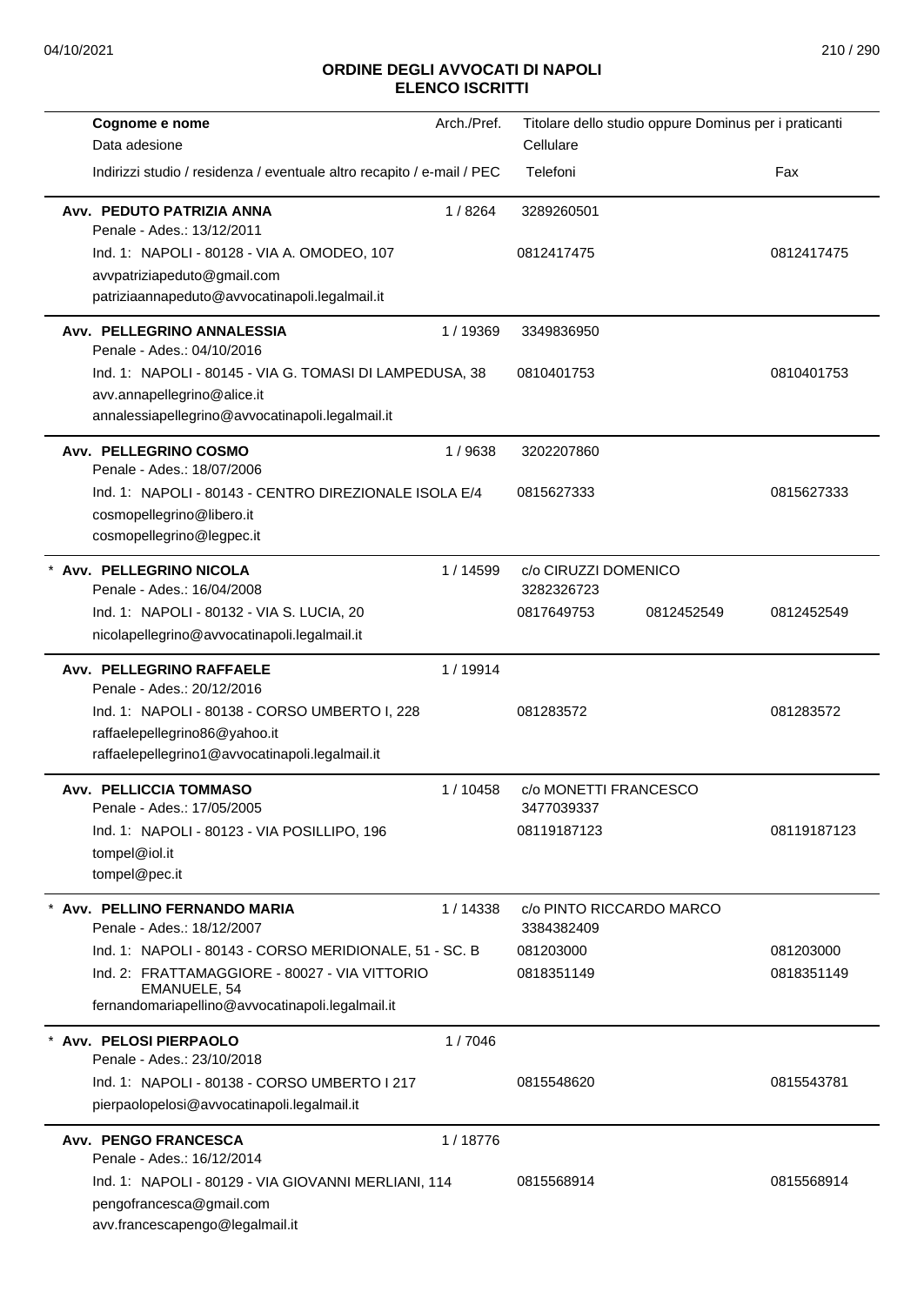| Cognome e nome                                                                                                                                           | Arch./Pref. |            | Titolare dello studio oppure Dominus per i praticanti |
|----------------------------------------------------------------------------------------------------------------------------------------------------------|-------------|------------|-------------------------------------------------------|
| Data adesione                                                                                                                                            |             | Cellulare  |                                                       |
| Indirizzi studio / residenza / eventuale altro recapito / e-mail / PEC                                                                                   |             | Telefoni   | Fax                                                   |
| Avv. PENNACCHIO DOMENICO<br>Penale - Ades.: 08/05/2012                                                                                                   | 1/17247     | 3339445494 |                                                       |
| Ind. 1: NAPOLI - 80143 - VIALE DELLA COSTITUZIONE ISOLA<br>G/1                                                                                           |             | 0817879271 | 0817879274                                            |
| Ind. 2: GIUGLIANO IN CAMPANIA - 80014 - PIAZZA ANTONIO<br>GRAMSCI, 6<br>domenicopennacchio74@gmail.com<br>domenicopennacchio@avvocatinapoli.legalmail.it |             | 0818954555 | 0818954555                                            |
| * Avv. PENNAROLA VINCENZO                                                                                                                                | 1/10538     | 3393587977 |                                                       |
| Penale - Ades.: 04/10/2005                                                                                                                               |             |            |                                                       |
| Ind. 1: NAPOLI - 80129 - VIA GIROLAMO SANTACROCE, 31                                                                                                     |             | 0815569154 | 08119737943                                           |
| Ind. 2: CATANIA - 95100 - VIA GUGLIELMO OBERDAN, 119                                                                                                     |             | 0957157811 |                                                       |
| avv.vincenzopennarola@gmail.com<br>vincenzopennarola@avvocatinapoli.legalmail.it                                                                         |             |            |                                                       |
| * Avv. PENNELLI DOMENICO                                                                                                                                 | 1 / 4489    | 3476259051 |                                                       |
| Penale - Ades.: 12/06/2001                                                                                                                               |             |            |                                                       |
| Ind. 1: NAPOLI - 80131 - VIA SAN GIACOMO DEI CAPRI, 125/E                                                                                                |             | 0815463630 |                                                       |
| nikpenn@katamail.com                                                                                                                                     |             |            |                                                       |
| domenicopennelli@avvocatinapoli.legalmail.it                                                                                                             |             |            |                                                       |
| <b>Avv. PENNISI LAURA</b><br>Penale - Ades.: 21/04/2009                                                                                                  | 1/15091     | 3290065700 |                                                       |
| Ind. 1: NAPOLI - 80126 - VIA CARAVAGGIO, 45                                                                                                              |             | 0813449330 | 0813449330                                            |
| laurapennisi@libero.it                                                                                                                                   |             |            |                                                       |
| laurapennisi@pec.it                                                                                                                                      |             |            |                                                       |
| Avv. PENZA ILARIA                                                                                                                                        | 1/15616     | 3339189131 |                                                       |
| Penale - Ades.: 20/04/2010                                                                                                                               |             |            |                                                       |
| Ind. 1: NAPOLI - 80134 - VIA F. GIRARDI, 29                                                                                                              |             | 081407434  |                                                       |
| ilaria.penza@libero.it                                                                                                                                   |             |            |                                                       |
| ilariapenza@avvocatinapoli.legalmail.it                                                                                                                  |             |            |                                                       |
| * Avv. PEPE ANDREA                                                                                                                                       | 1/14913     |            |                                                       |
| Penale - Ades.: 16/12/2008                                                                                                                               |             |            |                                                       |
| Ind. 1: NAPOLI - 80133 - LARGO F. TORRACA, 71                                                                                                            |             | 0810608881 | 0810608881                                            |
| studiolegalepepericcardi@gmail.com<br>andreapepe@avvocatinapoli.legalmail.it                                                                             |             |            |                                                       |
|                                                                                                                                                          |             |            |                                                       |
| Avv. PEPE ANNA GIOVANNA<br>Penale - Ades.: 05/07/2011                                                                                                    | 1/15857     | 3341239155 |                                                       |
| Ind. 1: NAPOLI - 80143 - VIA NUOVA POGGIOREALE, 161/G                                                                                                    |             | 081203634  | 081203634                                             |
| ag.pepe@libero.it                                                                                                                                        |             |            |                                                       |
| annagiovannapepe@avvocatinapoli.legalmail.it                                                                                                             |             |            |                                                       |
| Avv. PEPE FERDINANDO                                                                                                                                     | 1/4239      | 3493922163 |                                                       |
| Penale - Ades.: 18/03/2014                                                                                                                               |             |            |                                                       |
| Ind. 1: NAPOLI - 80127 - VIA FRACANZANO, 8                                                                                                               |             | 0815784011 |                                                       |
| avvocatopepe@libero.it                                                                                                                                   |             |            |                                                       |
| avvocatopepe@pec.giuffre.it                                                                                                                              |             |            |                                                       |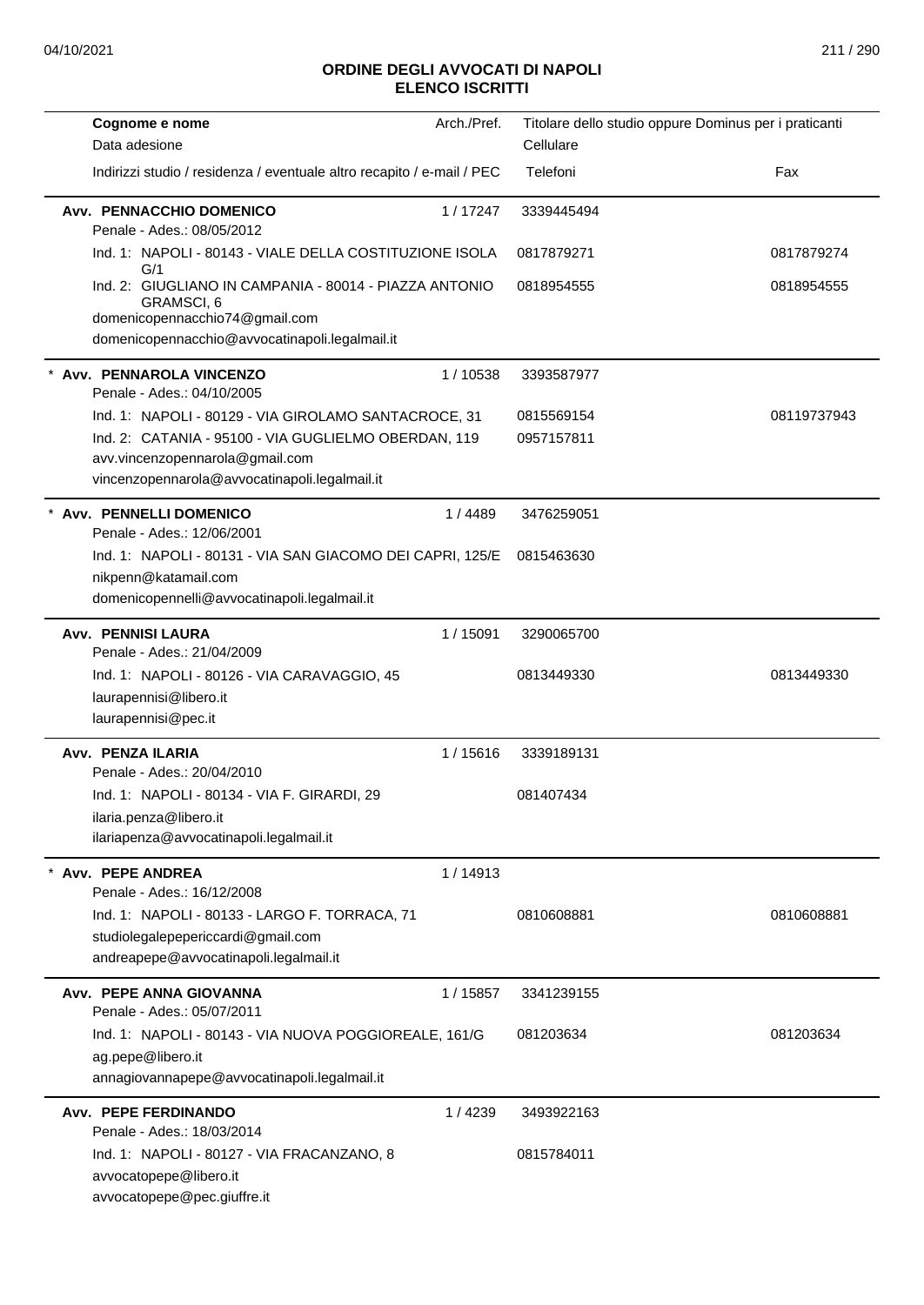| Cognome e nome                                                               | Arch./Pref. | Titolare dello studio oppure Dominus per i praticanti |             |             |
|------------------------------------------------------------------------------|-------------|-------------------------------------------------------|-------------|-------------|
| Data adesione                                                                |             | Cellulare                                             |             |             |
| Indirizzi studio / residenza / eventuale altro recapito / e-mail / PEC       |             | Telefoni                                              |             | Fax         |
| <b>Avv. PEPE GIULIANA</b><br>Penale - Ades.: 26/02/2019                      | 1/21115     | 3382361640                                            |             |             |
| Ind. 1: NAPOLI - 80128 - VIA SIMONE MARTINI, 25                              |             | 0810609291                                            |             | 0810609291  |
| giulianapepe3@gmail.com                                                      |             |                                                       |             |             |
| giulianapepe@avvocatinapoli.legalmail.it                                     |             |                                                       |             |             |
| Avv. PERFETTO GIUSEPPE<br>Penale - Ades.: 20/04/2017                         | 1/16936     | 3332263349                                            |             |             |
| Ind. 1: NAPOLI - 80142 - PIAZZA PRINCIPE UMBERTO, 35                         |             | 081260384                                             |             | 081260384   |
| giuseppeperfetto9282@alice.it                                                |             |                                                       |             |             |
| giuseppeperfetto@avvocatinapoli.legalmail.it                                 |             |                                                       |             |             |
| Avv. PERGOLA DANIELE<br>Penale - Ades.: 04/12/2018                           | 1/21099     | 3462430002                                            |             |             |
| Ind. 1: NAPOLI - 80124 - VIA CAMPEGNA, 85                                    |             | 3462430002                                            | 08118512671 | 08118512671 |
| danielepergola87@gmail.com                                                   |             |                                                       |             |             |
| avvocatopergola@pec.it                                                       |             |                                                       |             |             |
| Avv. PERNA ANGELA<br>Penale - Ades.: 06/07/2010                              | 1/14838     | 3384348611                                            | 3204743508  |             |
| Ind. 1: POZZUOLI - 80078 - VIA TERRACCIANO, 19 - P.CO<br><b>OLIVETTI</b>     |             | 0815264847                                            | 3204743508  | 0815264847  |
| avv.angelaperna@libero.it                                                    |             |                                                       |             |             |
| avv.angelaperna@pec.it                                                       |             |                                                       |             |             |
| * Avv. PERNA CARLO<br>Penale - Ades.: 17/12/2013                             | 1/3822      | 3393448503                                            |             |             |
| Ind. 1: ERCOLANO - 80056 - CORSO ITALIA, 44/C                                |             | 0817391321                                            |             | 0817391321  |
| avv.carloperna@libero.it                                                     |             |                                                       |             |             |
| carloperna@avvocatinapoli.legalmail.it                                       |             |                                                       |             |             |
| <b>Avv. PERNA EMILIA</b>                                                     | 1/4891      | 3389375753                                            |             |             |
| Penale - Ades.: 12/11/2002                                                   |             |                                                       |             |             |
| Ind. 1: NAPOLI - 80144 - VIA ERNESTO PASCAL, 45                              |             | 0817373556                                            |             | 0817373556  |
| emiliaperna@libero.it                                                        |             |                                                       |             |             |
| emiliaperna@avvocatinapoli.legalmail.it                                      |             |                                                       |             |             |
| Avv. PERNA GENEROSO                                                          | 1/15814     | 3479138808                                            |             |             |
| Penale - Ades.: 06/07/2010<br>Ind. 1: POZZUOLI - 80078 - VIA TERRACCIANO, 19 |             | 0815264847                                            |             | 08119308594 |
| generosoperna@libero.it                                                      |             |                                                       |             |             |
| generosoperna@avvocatinapoli.legalmail.it                                    |             |                                                       |             |             |
|                                                                              |             |                                                       |             |             |
| Avv. PERNA GERMANO<br>Penale - Ades.: 16/12/2008                             | 1/13679     |                                                       |             |             |
| Ind. 1: PORTICI - 80055 - VIA LEONARDO DA VINCI, 45                          |             | 081478413                                             |             | 081478413   |
| germanoperna@libero.it                                                       |             |                                                       |             |             |
| germanoperna@avvocatinapoli.legalmail.it                                     |             |                                                       |             |             |
| <b>Avv. PERNA GIUSEPPE</b>                                                   | 1/4671      | 3396494365                                            |             |             |
| Penale - Ades.: 12/11/2002                                                   |             |                                                       |             |             |
| Ind. 1: PORTICI - 80055 - CORSO GARIBALDI, 175                               |             | 0813444546                                            |             | 081472329   |
| avv.giuseppeperna@pec.it                                                     |             |                                                       |             |             |
|                                                                              |             |                                                       |             |             |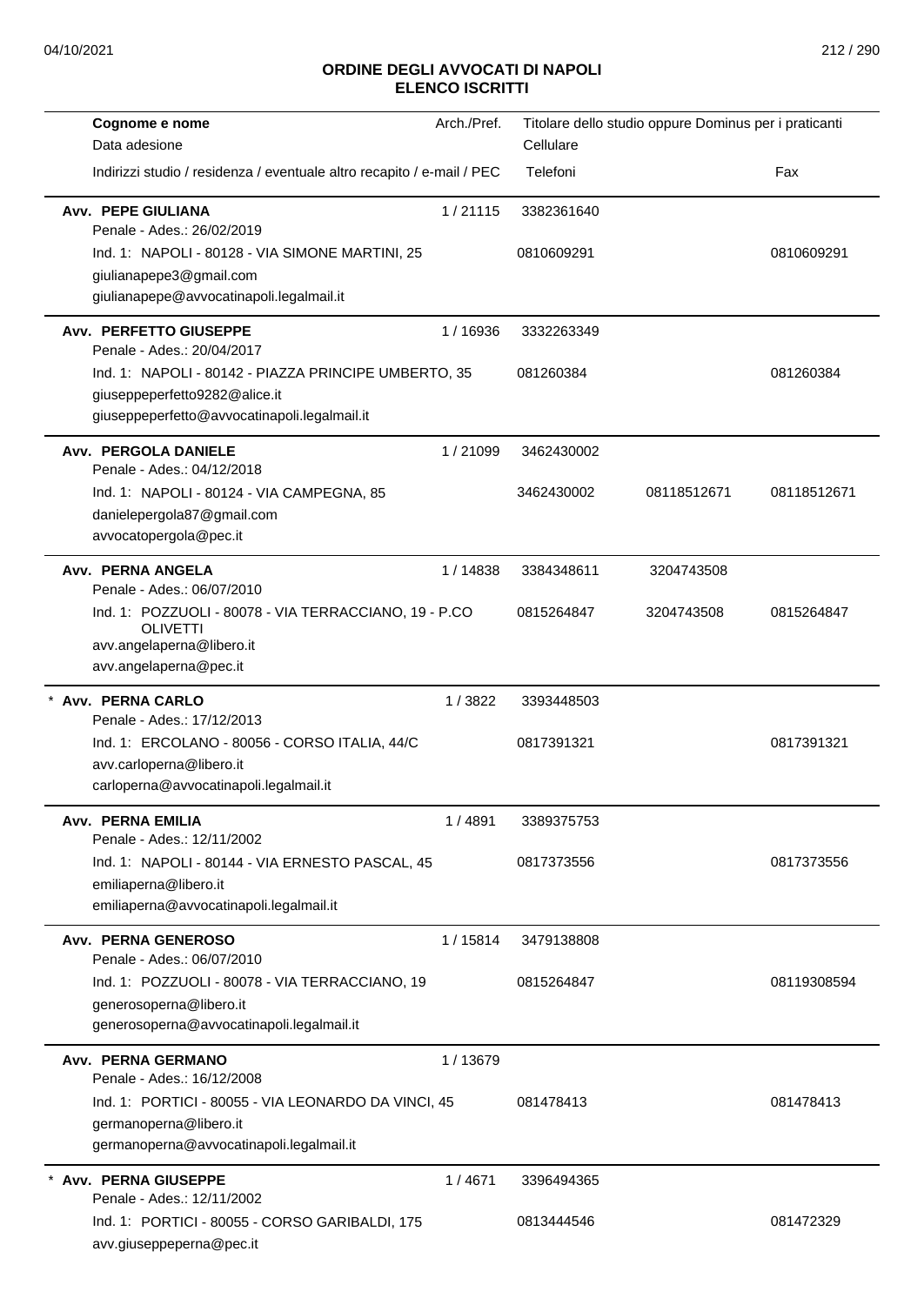| Cognome e nome                                                           | Arch./Pref. | Titolare dello studio oppure Dominus per i praticanti |            |
|--------------------------------------------------------------------------|-------------|-------------------------------------------------------|------------|
| Data adesione                                                            |             | Cellulare                                             |            |
| Indirizzi studio / residenza / eventuale altro recapito / e-mail / PEC   |             | Telefoni                                              | Fax        |
| Avv. PERNA LORENZA<br>Penale - Ades.: 13/12/2011                         | 1/15620     | 3280239081                                            |            |
| Ind. 1: NAPOLI - 80125 - VIA P. METASTASIO, 63                           |             | 0813416930                                            | 0813416930 |
| studiolegale.perna@libero.it                                             |             |                                                       |            |
| lorenzaperna@avvocatinapoli.legalmail.it                                 |             |                                                       |            |
| Avv. PERNA MARIA TERESA<br>Penale - Ades.: 21/04/2009                    | 1/6157      |                                                       |            |
| Ind. 1: NAPOLI - 80133 - C.SO MERIDIONALE, 7                             |             | 0814203060                                            | 0815630407 |
| mariateresaperna@libero.it                                               |             |                                                       |            |
| mariateresaperna@legalmail.it                                            |             |                                                       |            |
| <b>Avv. PERO FRANCESCO</b><br>Penale - Ades.: 28/10/2014                 | 1/15530     | 3389285461                                            |            |
| Ind. 1: FORIO D'ISCHIA - 80075 - VIA PROVINCIALE PANZA, 51 0815071291    |             |                                                       | 0815071291 |
| studiolegalepero@yahoo.it                                                |             |                                                       |            |
| avv.francescopero@legalmail.it                                           |             |                                                       |            |
| * Avv. PERONE CARMELA                                                    | 1/10501     | 3476083232                                            |            |
| Penale - Ades.: 03/05/2005                                               |             |                                                       |            |
| Ind. 1: NAPOLI - 80137 - PIAZZA CAVOUR, 135                              |             | 081449670                                             | 0812110342 |
| avv.carmelaperone@live.it                                                |             |                                                       |            |
| carmelaperone@avvocatinapoli.legalmail.it                                |             |                                                       |            |
| <b>Avv. PERRONE CRISTIANO</b>                                            | 1 / 15552   | 3881714561                                            |            |
| Penale - Ades.: 19/04/2011                                               |             |                                                       |            |
| Ind. 1: NAPOLI - 80138 - PIAZZA MUSEO FILANGIERI, 269                    |             | 0813445501                                            | 0813445501 |
| cristianoperrone@live.it<br>cristianoperrone@avvocatinapoli.legalmail.it |             |                                                       |            |
|                                                                          |             |                                                       |            |
| Avv. PERROT MARIAROSARIA<br>Penale - Ades.: 15/12/2009                   | 1 / 15398   |                                                       |            |
| Ind. 1: PORTICI - 80055 - CORSO GARIBALDI, 196                           |             | 081274173                                             | 0817752444 |
| avv.mariarosariaperrot@alice.it                                          |             |                                                       |            |
| mariarosariaperrot@arubapec.it                                           |             |                                                       |            |
| Avv. PERROTTA ANGELO<br>Penale - Ades.: 27/05/2003                       | 1 / 8590    |                                                       |            |
| Ind. 1: NAPOLI - 80126 - VIA STANISLAO MANNA 88                          |             | 0817675917                                            | 0817675917 |
| angeloperrotta@avvocatinapoli.legalmail.it                               |             |                                                       |            |
| Avv. PERROTTA RAFFAELLO<br>Penale - Ades.: 17/04/2007                    | 1/13876     | 3337417368                                            |            |
| Ind. 1: NAPOLI - 80139 - VIA CARRIERA GRANDE, 47                         |             | 081287495                                             | 081287495  |
| avv.raffaelloperrotta@gmail.com                                          |             |                                                       |            |
| raffaelloperrotta@avvocatinapoli.legalmail.it                            |             |                                                       |            |
| <b>Avv. PERRUNA LUCIA</b>                                                | 1/9609      | 3491618915                                            |            |
| Penale - Ades.: 13/01/2004                                               |             |                                                       |            |
| Ind. 1: NAPOLI - 80123 - VIA MARECHIARO, 118                             |             | 0812403229                                            | 0812403229 |
| luciaper@inwind.it                                                       |             |                                                       |            |
| luciaperruna@avvocatinapoli.legalmail.it                                 |             |                                                       |            |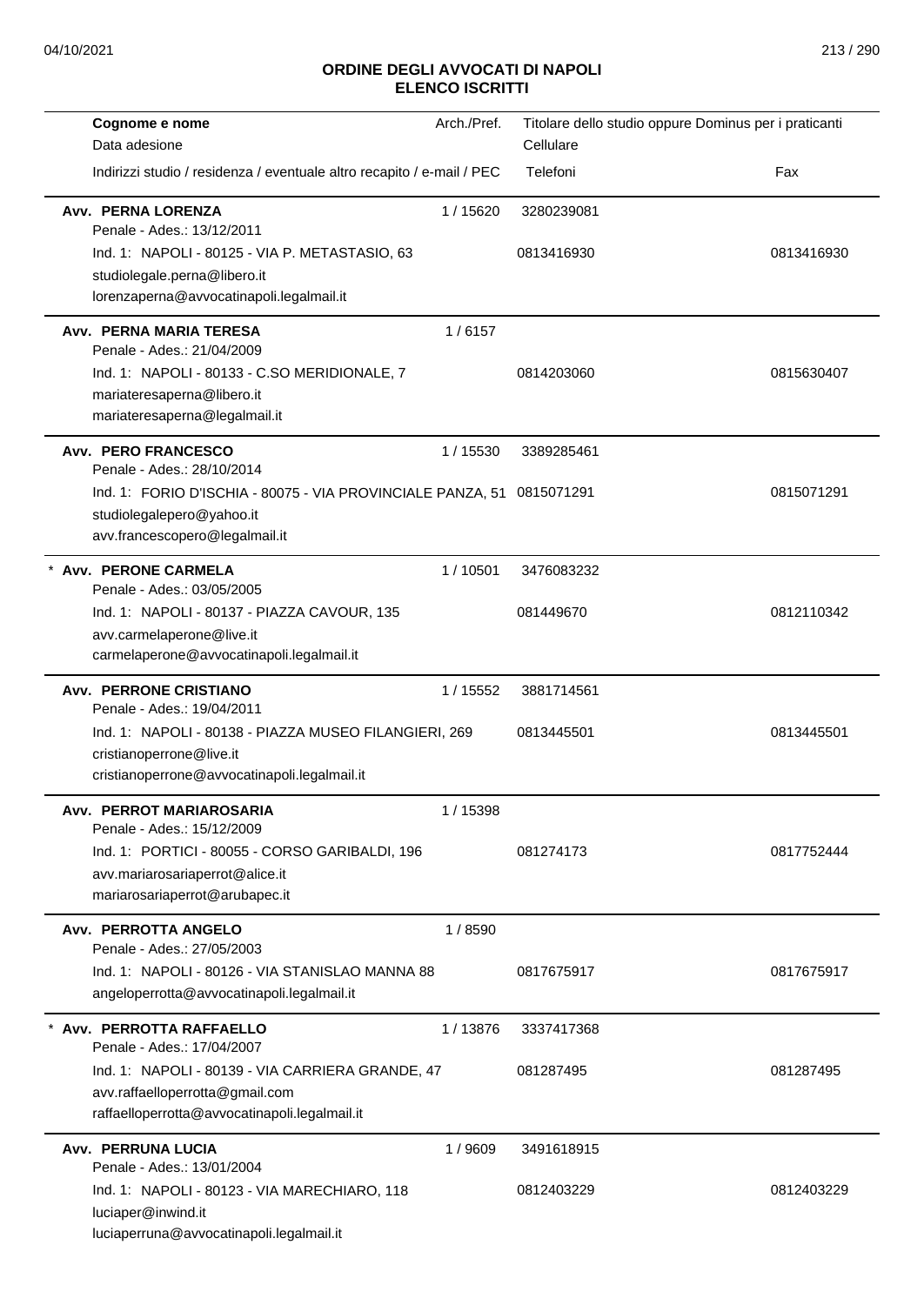| Cognome e nome                                                           | Arch./Pref. | Titolare dello studio oppure Dominus per i praticanti |             |
|--------------------------------------------------------------------------|-------------|-------------------------------------------------------|-------------|
| Data adesione                                                            |             | Cellulare<br>Telefoni                                 | Fax         |
| Indirizzi studio / residenza / eventuale altro recapito / e-mail / PEC   |             |                                                       |             |
| Avv. PERRUNA MARCO                                                       | 1/13528     | c/o PEZZUTI GIANCARLO PIERPAOLO                       |             |
| Penale - Ades.: 17/04/2007<br>Ind. 1: NAPOLI - 80122 - PIAZZA ERITREA, 3 |             | 3479417234<br>081662949                               | 081662949   |
| Ind. 2: NAPOLI - 80123 - VIA MARECHIARO, 118                             |             |                                                       |             |
| marcoperruna@libero.it                                                   |             |                                                       |             |
| marcoperruna@avvocatinapoli.legalmail.it                                 |             |                                                       |             |
| Avv. PERSICO FRANCESCA                                                   | 1/17793     | 3481737979                                            |             |
| Penale - Ades.: 12/03/2013                                               |             |                                                       |             |
| Ind. 1: NAPOLI - 80129 - VIA MERLIANI, 114                               |             | 0815568914                                            | 0815568914  |
| persicofrancesca78@libero.it<br>avv.persicofrancesca@pec.it              |             |                                                       |             |
|                                                                          |             |                                                       |             |
| Avv. PESARINO GIUSEPPINA<br>Penale - Ades.: 03/06/2021                   | 1/21180     | 3496193094                                            |             |
| Ind. 1: NAPOLI - 80147 - VIA LAGO DI SCANNO, 94                          |             | 0815965829                                            |             |
| giusypesarino@gmail.com                                                  |             |                                                       |             |
| giuseppinapesarino@avvocatinapoli.legalmail.it                           |             |                                                       |             |
| Avv. PESCE ANNUNZIATA<br>Penale - Ades.: 01/07/2008                      | 1/7835      | 3398539189                                            |             |
| Ind. 1: NAPOLI - 80143 - VIA G. PORZIO, 4 - ISOLA G/1                    |             | 0812246262                                            | 0812246262  |
| avv.annunziatapesce@libero.it                                            |             |                                                       |             |
| pesceannunziata@pec.sinapsis-srl.net                                     |             |                                                       |             |
| Avv. PETITO ANTONIO                                                      | 1/16523     |                                                       |             |
| Penale - Ades.: 03/07/2012<br>Ind. 1: NAPOLI - 80132 - VIA G. ORSINI,5   |             | 0817640807                                            |             |
| avv.petitoantonio@gmail.com                                              |             |                                                       |             |
| avv.antoniopetito@legalmail.it                                           |             |                                                       |             |
| * Avv. PETRANICO GIOVANNI<br>Penale - Ades.: 22/03/2005                  | 1/11866     | 3332809269                                            |             |
| Ind. 1: NAPOLI - 80134 - VICO PALLON. A S. LIBORIO, 16                   |             | 0815518789                                            | 0815518789  |
| Ind. 2: FORIO D'ISCHIA - 80075 - VIA SPADARA, 48                         |             | 08119043253                                           | 08119043253 |
| avv.giovanni.petranico@gmail.com                                         |             |                                                       |             |
| giovannipetranico@avvocatinapoli.legalmail.it                            |             |                                                       |             |
| Avv. PETRAZZUOLO MARIO<br>Penale - Ades.: 17/09/2014                     | 1/18276     | 3479207645                                            |             |
| Ind. 1: NAPOLI - 80143 - VIA PADOVA, 22                                  |             | 08119537736                                           | 0810097426  |
| Ind. 2: NAPOLI - 80142 - VIA TORINO, 6                                   |             | 081264909                                             | 0815544930  |
| avv.mariopetrazzuolo@libero.it                                           |             |                                                       |             |
| mariopetrazzuolo@avvocatinapoli.legalmail.it                             |             |                                                       |             |
| Avv. PETRILLO GIOVANNI<br>Penale - Ades.: 15/04/2014                     | 1/16647     | 3471511830                                            |             |
| Ind. 1: NAPOLI - 80131 - VIA PIETRAVALLE, 85                             |             | 0815462188                                            | 0815462188  |
| giovannipetrillo@yahoo.it                                                |             |                                                       |             |
| giovannipetrillo@avvocatinapoli.legalmail.it                             |             |                                                       |             |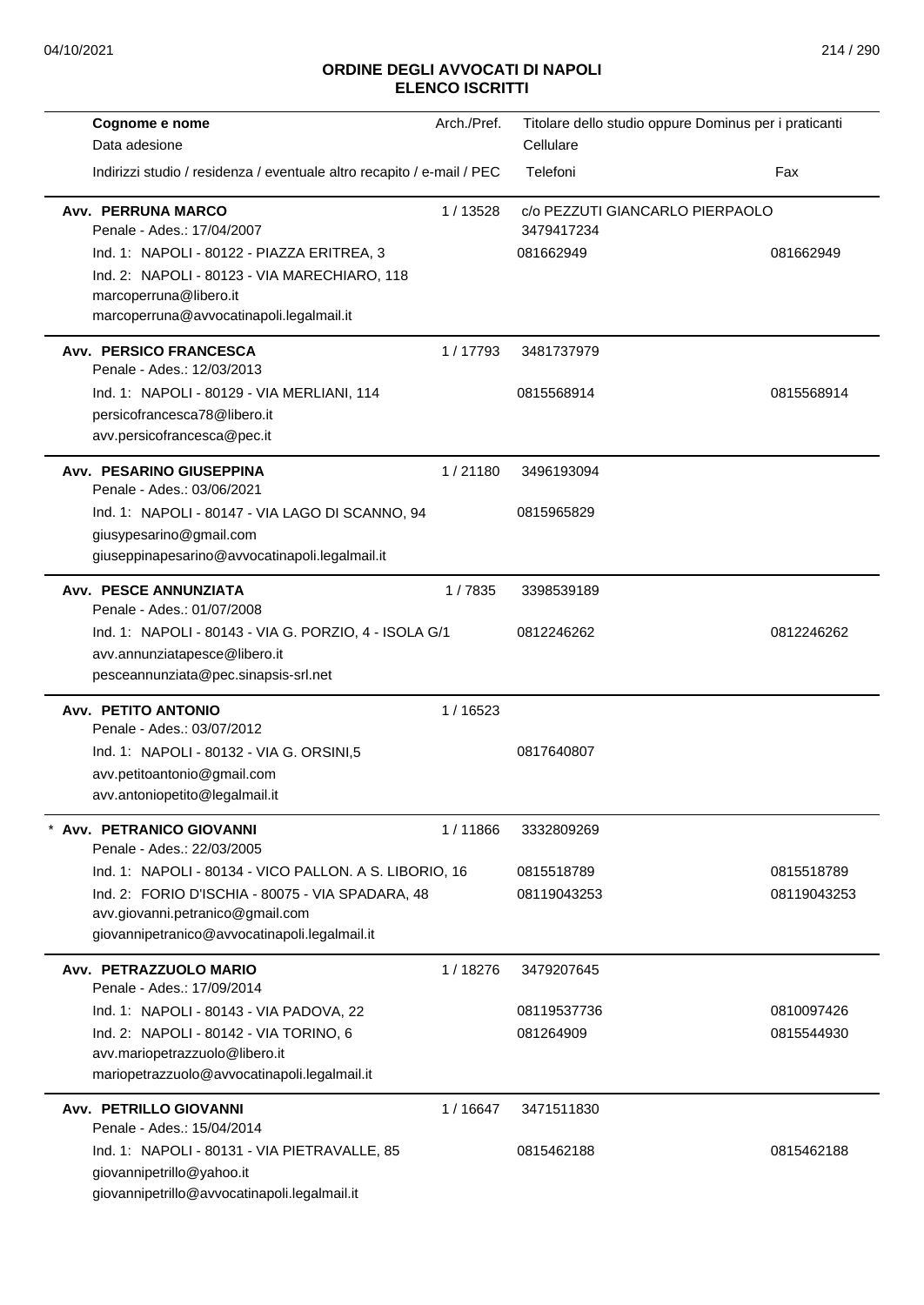| Cognome e nome<br>Data adesione                                                                                                                               | Arch./Pref. | Cellulare   | Titolare dello studio oppure Dominus per i praticanti |             |
|---------------------------------------------------------------------------------------------------------------------------------------------------------------|-------------|-------------|-------------------------------------------------------|-------------|
| Indirizzi studio / residenza / eventuale altro recapito / e-mail / PEC                                                                                        |             | Telefoni    |                                                       | Fax         |
| Avv. PETRONE FABIANA ASSUNTA<br>Penale - Ades.: 05/06/2018                                                                                                    | 1/19110     | 3319176896  |                                                       |             |
| Ind. 1: NAPOLI - 80128 - VIA PIGNA, 235<br>fabiana.petrone@libero.it<br>fabianaassuntapetrone@avvocatinapoli.legalmail.it                                     |             | 08118891221 |                                                       |             |
| <b>Avv. PETRONE MARIA</b><br>Penale - Ades.: 16/12/2014                                                                                                       | 1/17153     | 3403118847  |                                                       |             |
| Ind. 1: FORIO D'ISCHIA - 80075 - VIA SPADARA, 36<br>miripet@libero.it<br>avv.petrone@pec.it                                                                   |             | 081987103   |                                                       | 081990999   |
| <b>Avv. PETRONE MARIANGELA</b><br>Penale - Ades.: 06/10/2009                                                                                                  | 1/14523     |             |                                                       |             |
| Ind. 1: NAPOLI - 80147 - VIA BARTOLO LONGO, 55<br>mariangela.petrone@comicsrl.it<br>mariangelapetrone@avvocatinapoli.legalmail.it                             |             | 0815617114  |                                                       | 0815616295  |
| <b>Avv. PETRONE MICHELE</b><br>Penale - Ades.: 19/04/2011                                                                                                     | 1/16473     | 3396429806  |                                                       |             |
| Ind. 1: NAPOLI - 80146 - VIA FERRANTE IMPARATO, 190<br>avvocatopetrone@alice.it<br>michelepetrone@avvocatinapoli.legalmail.it                                 |             | 0815729124  |                                                       | 0815729124  |
| * Avv. PETRUCCI NICOLINO<br>Penale - Ades.: 25/02/2003                                                                                                        | 1/1286      |             |                                                       |             |
| Ind. 1: NAPOLI - 80141 - C.SO GARIBALDI 205<br>nicolinopetrucci@avvocatinapoli.legalmail.it                                                                   |             | 081458124   | 081455877                                             |             |
| Avv. PETTIROSSI SALVATORE<br>Penale - Ades.: 20/12/2016                                                                                                       | 1/19948     | 3930683734  |                                                       |             |
| Ind. 1: NAPOLI - 80143 - CENTRO DIREZIONALE, ISOLA<br>G/1, SCALA D<br>segreteria@studiolegalepettirossi.it<br>salvatorepettirossi@avvocatinapoli.legalmail.it |             | 081203921   |                                                       |             |
| <b>Avv. PETTORINO FELICE</b><br>Penale - Ades.: 06/10/2009                                                                                                    | 1 / 14495   |             |                                                       |             |
| Ind. 1: ISCHIA - 80077 - VIA V. MARONE, 6<br>avvocatofelicepettorino@pec.giuffre.it                                                                           |             | 081992042   |                                                       | 081992042   |
| Avv. PETTORINO STEFANO<br>Penale - Ades.: 05/07/2005                                                                                                          | 1/6614      |             |                                                       |             |
| Ind. 1: ISCHIA - 80077 - VIA VENANZIO MARONE, 6<br>studiopettorino@legalmail.it                                                                               |             | 081992042   |                                                       | 081992042   |
| Avv. PEZONE VINCENZO<br>Penale - Ades.: 05/07/2016                                                                                                            | 1/19391     | 3475398896  |                                                       |             |
| Ind. 1: NAPOLI - 80122 - VIALE VILLA SANTA MARIA, 14<br>enzopezone@hotmail.it<br>vincenzopezone@avvocatinapoli.legalmail.it                                   |             | 08118746057 |                                                       | 08118746057 |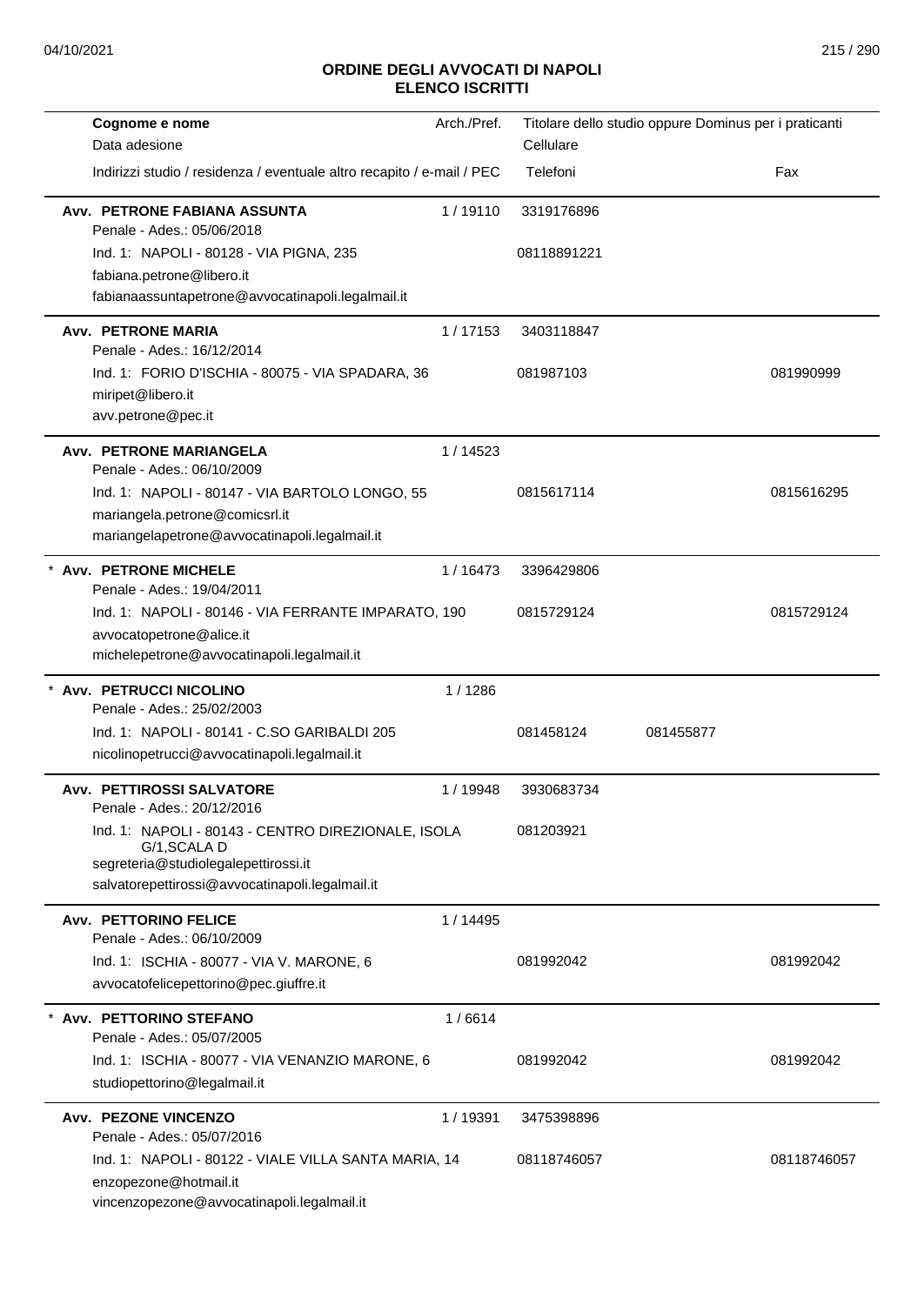| Cognome e nome                                                                                                                                       | Arch./Pref. | Titolare dello studio oppure Dominus per i praticanti |            |            |
|------------------------------------------------------------------------------------------------------------------------------------------------------|-------------|-------------------------------------------------------|------------|------------|
| Data adesione                                                                                                                                        |             | Cellulare                                             |            |            |
| Indirizzi studio / residenza / eventuale altro recapito / e-mail / PEC                                                                               |             | Telefoni                                              |            | Fax        |
| Avv. PEZZELLA CONCETTA<br>Penale - Ades.: 04/10/2005<br>Ind. 1: PORTICI - 80055 - VIALE ASCIONE, 12<br>avvocatopezzella@gmail.com<br>pezzella@pec.it | 1/11227     | 0817761418                                            |            | 081275836  |
| * Avv. PEZZULLO LUIGI<br>Penale - Ades.: 10/12/2002                                                                                                  | 1/8547      | 3512014346                                            |            |            |
| Ind. 1: NAPOLI - 80132 - VIA SANTA LUCIA, 34<br>avv.pezzullo@gmail.com<br>avv.pezzullo@legalmail.it                                                  |             | 0817648108                                            |            |            |
| Avv. PEZZULLO NICOLA<br>Penale - Ades.: 20/04/2017                                                                                                   | 1/20298     | 3283290052                                            |            |            |
| Ind. 1: NAPOLI - 80133 - PIAZZA G. BOVIO, 22<br>nicolapezzullo84@libero.it<br>nicolapezzullo@avvocatinapoli.legalmail.it                             |             | 0814977167                                            |            | 0815424232 |
| * Avv. PEZZUTI GIANCARLO PIERPAOLO<br>Penale - Ades.: 22/03/2005                                                                                     | 1/10973     | 3283333080                                            |            |            |
| Ind. 1: NAPOLI - 80122 - PIAZZA ERITREA, 3<br>studiopezzuti@gmail.com<br>giancarlopierpaolopezzuti@avvocatinapoli.legalmail.i                        |             | 081662949                                             |            | 081662949  |
| * Avv. PIACENTE LUIGI<br>Penale - Ades.: 04/10/2011                                                                                                  | 1 / 15749   | 3403580713                                            |            |            |
| Ind. 1: NAPOLI - 80126 - VIA DEL MARATONETA, 6<br>luigi_piacente@virgilio.it<br>avvocatoluigipiacente@pec.it                                         |             | 0817678566                                            |            | 0817678566 |
| Avv. PIANTADOSI GIUSVA<br>Penale - Ades.: 14/12/2010                                                                                                 | 1 / 15266   |                                                       |            |            |
| Ind. 1: NAPOLI - 80128 - VIA OTTAVIO CAIAZZO, 4<br>giusvapiantadosi@avvocatinapoli.legalmail.it                                                      |             | 3331188597                                            |            |            |
| Avv. PICA GIUSEPPINA<br>Penale - Ades.: 25/01/2011                                                                                                   | 1/16311     | 3286083665                                            |            |            |
| Ind. 1: NAPOLI - 80122 - VIA ANTONIO MANCINI, 19<br>giusyana81@gmail.com<br>giuseppinapica@avvocatinapoli.legalmail.it                               |             | 3286083665                                            | 0815585732 |            |
| Avv. PICA LORENZO<br>Penale - Ades.: 21/04/2009                                                                                                      | 1 / 12754   |                                                       |            |            |
| Ind. 1: NAPOLI - 80100 - VIA FIRENZE, 32                                                                                                             |             | 0815542873                                            |            | 0815636587 |
| Ind. 2: GRUMO NEVANO - 80028 - VIA VINCENZO CIMMINO 14 0815057634<br>avv.lorenzopica@libero.it<br>lorenzopica@avvocatinapoli.legalmail.it            |             |                                                       |            | 0815057634 |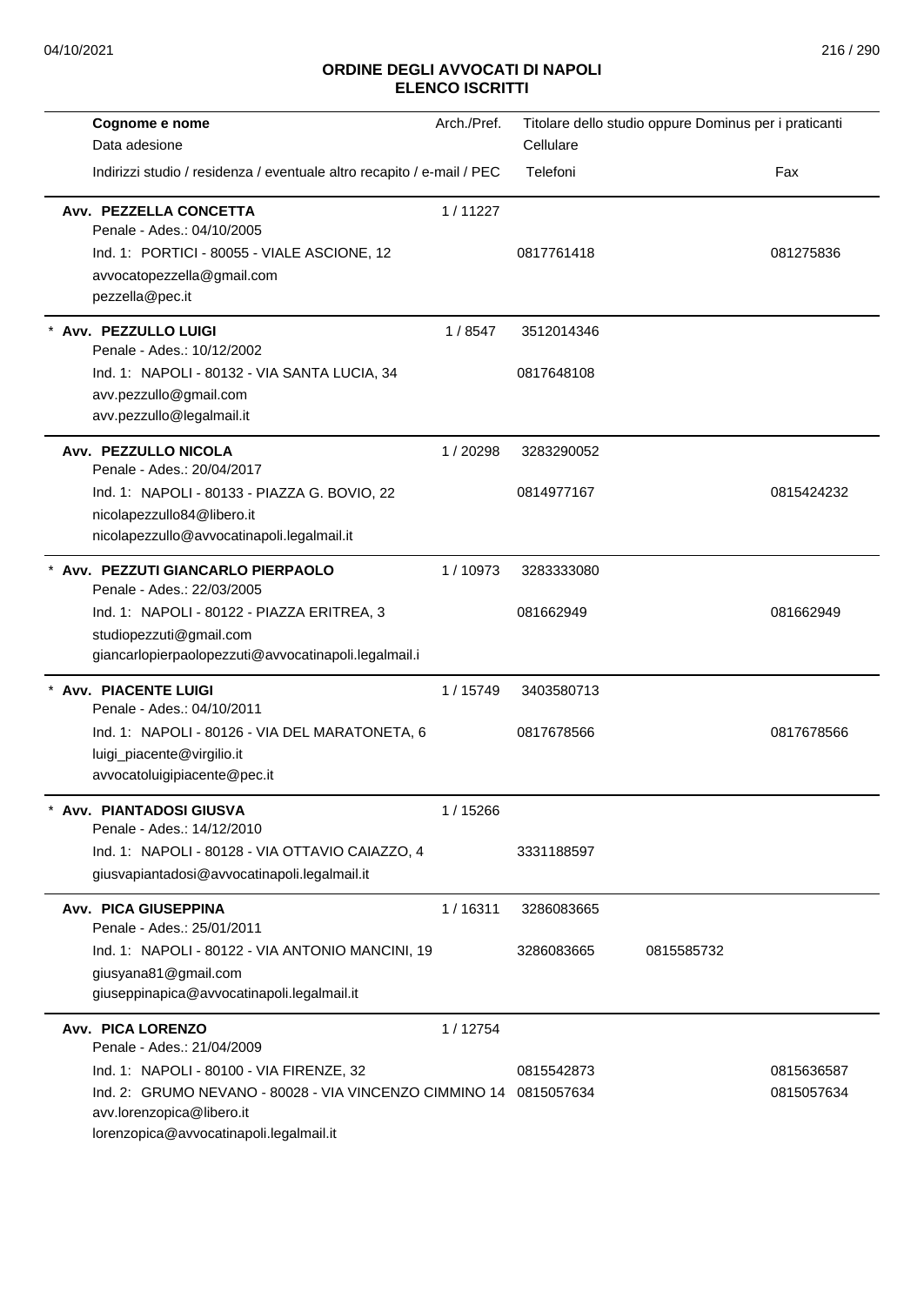| Cognome e nome<br>Data adesione                                                                                                                     | Arch./Pref. | Titolare dello studio oppure Dominus per i praticanti<br>Cellulare |            |             |
|-----------------------------------------------------------------------------------------------------------------------------------------------------|-------------|--------------------------------------------------------------------|------------|-------------|
| Indirizzi studio / residenza / eventuale altro recapito / e-mail / PEC                                                                              |             | Telefoni                                                           |            | Fax         |
| Avv. PICARDI GIOVANNI PAOLO<br>Penale - Ades.: 18/12/2007                                                                                           | 1/12002     | 3335398921                                                         |            |             |
| Ind. 1: NAPOLI - 80128 - VIA GIOVANNI PORZIO, 4 - ISOLA G/8<br>gppicardi@tin.it<br>gppicardi@pec.giuffre.it                                         |             | 0817617647                                                         |            | 0814620125  |
| <b>Avv. PICAZIO GIUSEPPE</b><br>Penale - Ades.: 13/10/2015                                                                                          | 1/19024     | 3295865914                                                         |            |             |
| Ind. 1: NAPOLI - 80142 - PIAZZA PRINCIPE UMBERTO, 4<br>avv.giuseppepicazio@gmail.com<br>giuseppepicazio@avvocatinapoli.legalmail.it                 |             | 08119810837                                                        |            | 08119810837 |
| <b>Avv. PICCINI SARA</b><br>Penale - Ades.: 03/03/2015                                                                                              | 1/18923     | 3932637183                                                         |            |             |
| Ind. 1: NAPOLI - 80147 - VIA LUIGI VOLPICELLA, 344<br>studiolegalepiccinis@gmail.com<br>sarapiccini@avvocatinapoli.legalmail.it                     |             | 0810140838                                                         |            |             |
| * Avv. PICCIOTTO GUIDO<br>Penale - Ades.: 22/03/2005                                                                                                | 1/10904     | 3495861737                                                         |            |             |
| Ind. 1: NAPOLI - 80127 - VIA SANTA MARIA DELLA LIBERA, 13<br>guidopicciotto@libero.it<br>guidopicciotto@avvocatinapoli.legalmail.it                 |             | 08119179867                                                        |            | 08119179867 |
| Avv. PICCIRILLO FRANCESCA<br>Penale - Ades.: 18/10/2016                                                                                             | 1/10392     | 3395218933                                                         |            |             |
| Ind. 1: NAPOLI - 80131 - VIALE DEL POGGIO 33 PALAZZINA<br>F/G<br>francescapiccirillo@hotmail.com<br>francescapiccirillo@avvocatinapoli.legalmail.it |             | 0817434148                                                         |            | 0817434148  |
| * Avv. PICCIRILLO RAFFAELE<br>Penale - Ades.: 15/12/2009                                                                                            | 1/15523     | c/o TORALDO GIUSEPPE                                               |            |             |
| Ind. 1: NAPOLI - 80122 - VIA F.CARACCIOLO 10<br>raffaelepiccirillo@avvocatinapoli.legalmail.it                                                      |             | 0816580872                                                         |            | 0818311802  |
| * Avv. PICCOLI GIUSEPPE<br>Penale - Ades.: 15/04/2003                                                                                               | 1/4611      |                                                                    |            |             |
| Ind. 1: NAPOLI - 80125 - VIA G.B. MARINO 27<br>giuseppepiccoli@avvocatinapoli.legalmail.it                                                          |             | 0812394711                                                         | 0815933659 | 0815933659  |
| Avv. PICCOLO VINCENZO<br>Penale - Ades.: 20/04/2006                                                                                                 | 1/10732     |                                                                    |            |             |
| Ind. 1: PORTICI - 80055 - VIA LIBERTA', 236/B<br>vincenzopiccolo@avvocatinapoli.legalmail.it                                                        |             | 0817752224                                                         |            | 0817752224  |
| * Avv. PICONE GIOVANNI<br>Penale - Ades.: 12/11/2002                                                                                                | 1/6479      | 3397552956                                                         |            |             |
| Ind. 1: BACOLI - 80070 - VIA SVETONIO, 18<br>avv.giovanni@slpicone.org<br>avv.giovanni.picone@pec.it                                                |             | 0818687374                                                         |            | 08119369520 |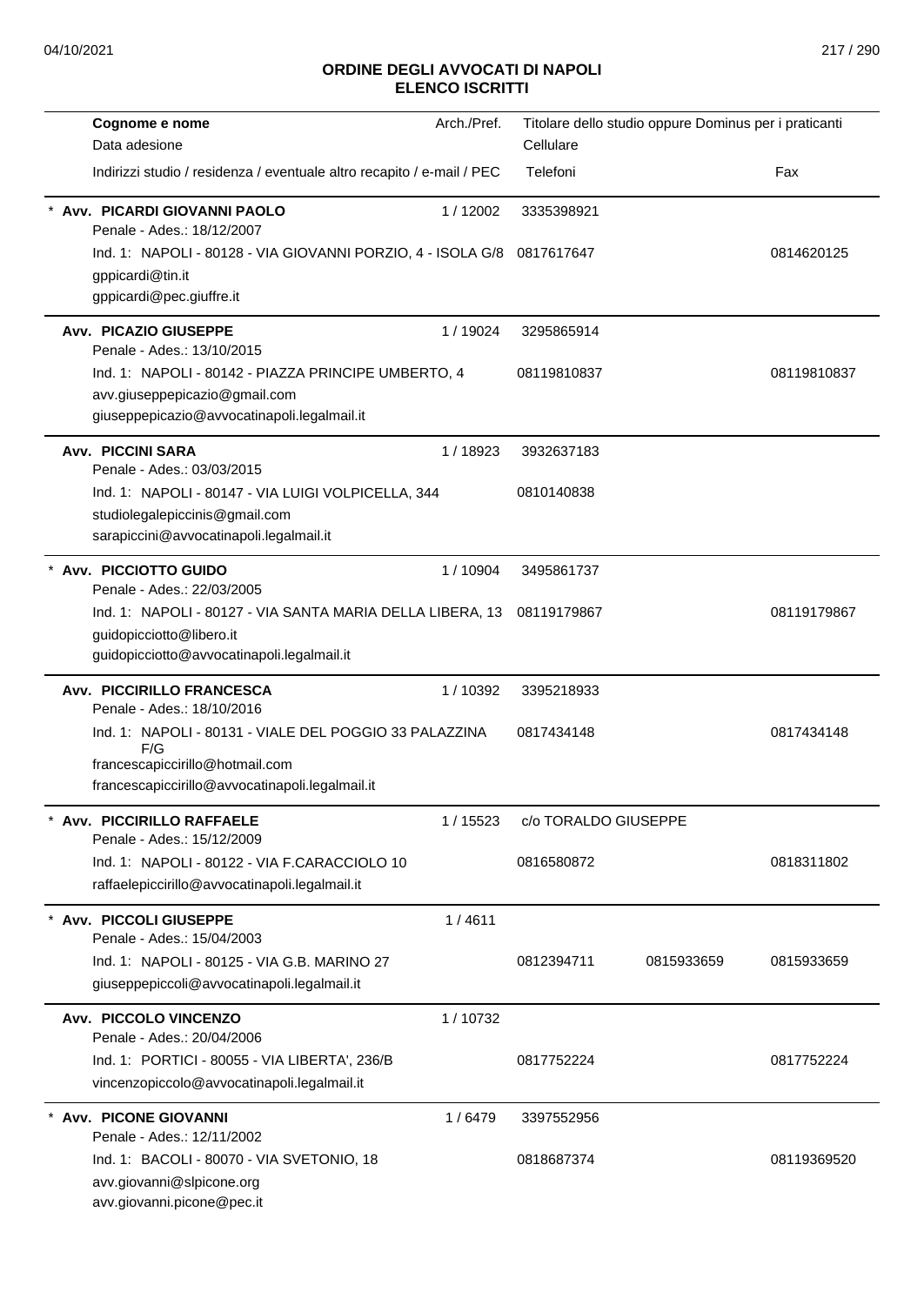| Cognome e nome<br>Data adesione                                                                                                               | Arch./Pref. | Titolare dello studio oppure Dominus per i praticanti<br>Cellulare |            |             |
|-----------------------------------------------------------------------------------------------------------------------------------------------|-------------|--------------------------------------------------------------------|------------|-------------|
| Indirizzi studio / residenza / eventuale altro recapito / e-mail / PEC                                                                        |             | Telefoni                                                           |            | Fax         |
| Avv. PIETROLUONGO MARCO<br>Penale - Ades.: 19/04/2011                                                                                         | 1/16579     | 3355339466                                                         |            |             |
| Ind. 1: NAPOLI - 80135 - CORSO UMBERTO I, 23                                                                                                  |             | 0815517531                                                         | 0815528219 | 0817041841  |
| avv.pietroluongo@gmail.com<br>marcopietroluongo@avvocatinapoli.legalmail.it                                                                   |             |                                                                    |            |             |
| Avv. PILATO ANGELA<br>Penale - Ades.: 19/04/2005                                                                                              | 1/11838     | 3477296888                                                         |            |             |
| Ind. 1: NAPOLI - 80144 - VIA TOMMASINA COLOSIMO, 2                                                                                            |             | 0817588205                                                         |            | 0817588205  |
| Ind. 2: CASORIA - 80026 - VIA A. MANZONI, 53/A<br>angelapilato@libero.it<br>angelapilato@avvocatinapoli.legalmail.it                          |             | 0817588205                                                         |            | 0817588205  |
| * Avv. PILATO GAETANO<br>Penale - Ades.: 17/04/2007                                                                                           | 1/13645     | 3343245743                                                         |            |             |
| Ind. 1: NAPOLI - 80138 - CORSO UMBERTO I, 228<br>studiolegalepaganopilato@virgilio.it<br>gaetanopilato@avvocatinapoli.legalmail.it            |             | 0815535342                                                         |            | 0815632112  |
| Avv. PINTO DONATELLA<br>Penale - Ades.: 07/07/2015                                                                                            | 1 / 19209   | 3385274308                                                         |            |             |
| Ind. 1: NAPOLI - 80133 - VIA S. BRIGIDA, 79<br>dona.pinto@hotmail.it<br>donatellapinto@avvocatinapoli.legalmail.it                            |             | 0815600404                                                         | 3385274308 | 08119722550 |
| Avv. PINTO RICCARDO MARCO<br>Penale - Ades.: 14/12/2010                                                                                       | 1/16247     | 3393450962                                                         |            |             |
| Ind. 1: NAPOLI - 80143 - CORSO MERIDIONALE, 51 - SC. B<br>studiolegalepintonapoli@gmail.com<br>riccardomarcopinto@avvocatinapoli.legalmail.it |             | 081203000                                                          |            | 081203000   |
| Avv. PINTO VALERIA<br>Penale - Ades.: 04/10/2016                                                                                              | 1/18911     | c/o TREMANTE LUIGI                                                 |            |             |
| Ind. 1: NAPOLI - 80134 - VIA TOLEDO, 256<br>valeriapinto82@libero.it<br>valeriapinto@avvocatinapoli.legalmail.it                              |             | 0817944974                                                         |            | 0817944974  |
| * Avv. PIOMBINO ROSARIO<br>Penale - Ades.: 22/03/2005                                                                                         | 1/10565     | 3393697794                                                         |            |             |
| Ind. 1: NAPOLI - 80143 - VIA NUOVA POGGIOREALE, 162<br>avv.piombino@gmail.com<br>rosariopiombino@avvocatinapoli.legalmail.it                  |             | 081201572                                                          |            | 0823328778  |
| Avv. PIPINO ANTONINO<br>Penale - Ades.: 18/03/2003                                                                                            | 1/7476      | 360412048                                                          |            |             |
| Ind. 1: PORTICI - 80055 - CORSO G. GARIBALDI, 101<br>avv.pipinoa@libero.it<br>antoninopipino@avvocatinapoli.legalmail.it                      |             | 081470608                                                          |            | 081470608   |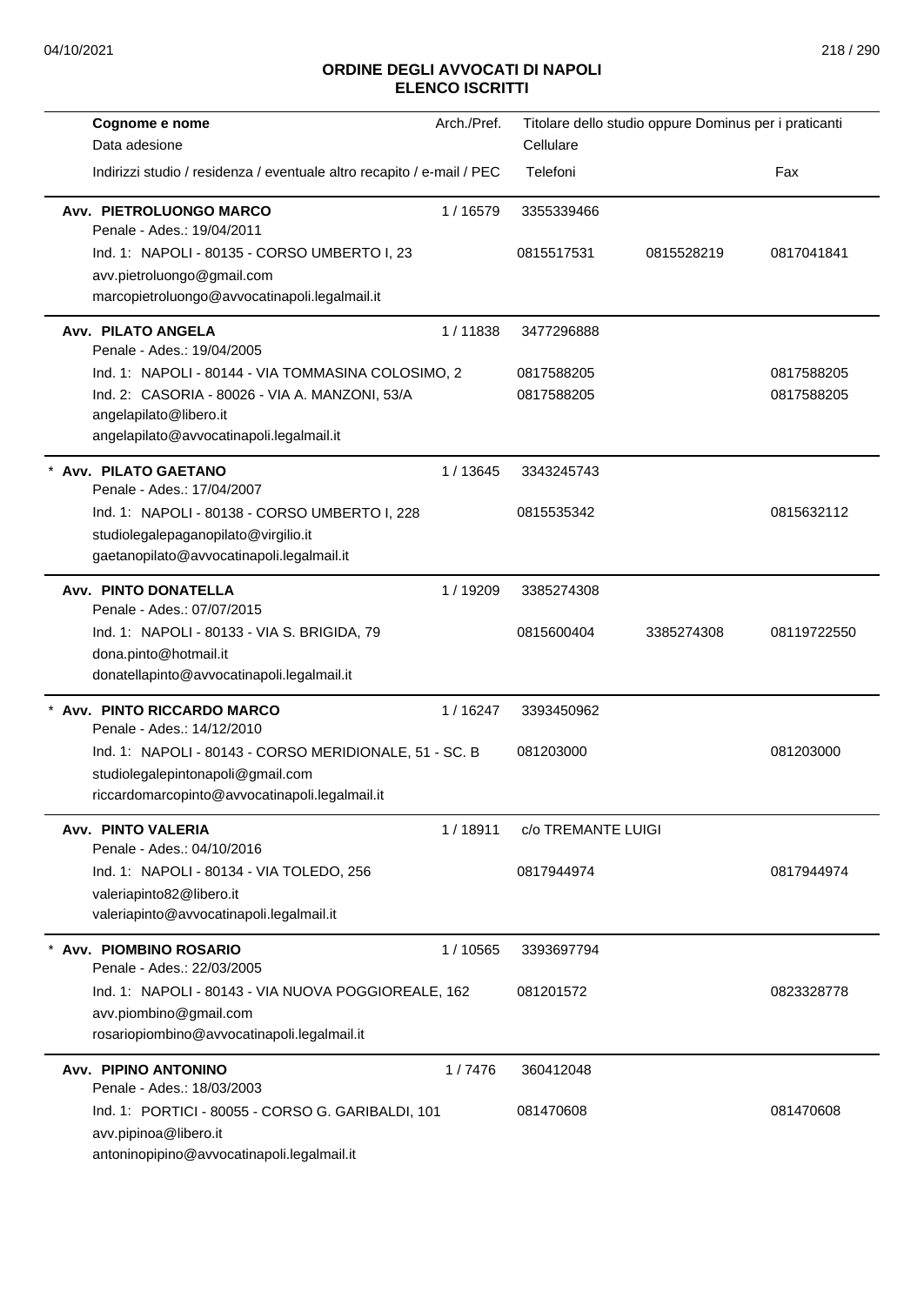| Cognome e nome                                                                                                             | Arch./Pref. | Titolare dello studio oppure Dominus per i praticanti |             |
|----------------------------------------------------------------------------------------------------------------------------|-------------|-------------------------------------------------------|-------------|
| Data adesione                                                                                                              |             | Cellulare                                             |             |
| Indirizzi studio / residenza / eventuale altro recapito / e-mail / PEC                                                     |             | Telefoni                                              | Fax         |
| Avv. PIRO ANNUNZIATA<br>Penale - Ades.: 05/07/2005                                                                         | 1/4944      | 3381371485                                            |             |
| Ind. 1: LACCO AMENO - 80076 - VIA DOTT.VINCENZO<br>MORGERA, 1<br>piro.annunziata@legalmail.it                              |             | 081995578                                             | 081995578   |
| <b>Avv. PIRO MICHELE</b><br>Penale - Ades.: 19/04/2016                                                                     | 1/14622     | 3339204712                                            |             |
| Ind. 1: POZZUOLI - 80078 - VIA A. MODIGLIANI, 1<br>avv.michele.piro@virgilio.it<br>michelepiro@avvocatinapoli.legalmail.it |             | 08119669688                                           | 08119669688 |
| Avv. PIROZZI GIULIANA<br>Penale - Ades.: 04/07/2006                                                                        | 1/13028     | 3393218468                                            |             |
| Ind. 1: NAPOLI - 80122 - VIA A. D'ISERNIA, 31<br>pir.giu@libero.it<br>giulianapirozzi@avvocatinapoli.legalmail.it          |             | 0817611083                                            | 0817614415  |
| * Avv. PIROZZI VALERIA                                                                                                     | 1/8530      |                                                       |             |
| Penale - Ades.: 16/12/2008                                                                                                 |             |                                                       |             |
| Ind. 1: NAPOLI - 80136 - VIA G. GIGANTE 34                                                                                 |             | 0815446590                                            | 0815446590  |
| avvpirozzi@libero.it                                                                                                       |             |                                                       |             |
| valeriapirozzi@avvocatinapoli.legalmail.it                                                                                 |             |                                                       |             |
| Avv. PIROZZI VITTORIA<br>Penale - Ades.: 19/04/2016                                                                        | 1/18037     |                                                       |             |
| Ind. 1: NAPOLI - 80121 - VIA VINCENZO CUOCO, 5                                                                             |             | 0817648182                                            | 0815518886  |
| Ind. 2: QUALIANO - 80019 - VIA CAMPANA, 390                                                                                |             | 0813654853                                            | 0810486058  |
| avvvittoriapirozzi@gmail.com<br>vittoriapirozzi@avvocatinapoli.legalmail.it                                                |             |                                                       |             |
| Avv. PISANI ANGELO<br>Penale - Ades.: 06/07/2010                                                                           | 1/10914     |                                                       |             |
| Ind. 1: NAPOLI - 80129 - PIAZZA VANVITELLI, 15                                                                             |             | 0815561930                                            | 0815561930  |
| angelopisani@tin.it<br>angelopisani@avvocatinapoli.legalmail.it                                                            |             |                                                       |             |
| <b>Avv. PISANI FRANCESCO</b><br>Penale - Ades.: 20/04/2006                                                                 | 1/10163     | 3348854372                                            |             |
| Ind. 1: NAPOLI - 80129 - PIAZZA MEDAGLIE D'ORO, 4                                                                          |             | 08118944725                                           | 0815586992  |
| avv.fpisani@gmail.com<br>avv.fpisani@pec.it                                                                                |             |                                                       |             |
| <b>Avv. PISANI SERGIO</b><br>Penale - Ades.: 22/03/2005                                                                    | 1/11370     |                                                       |             |
| Ind. 1: NAPOLI - 80129 - P.ZZA VANVITELLI, 15                                                                              |             | 0815562392                                            | 0815562392  |
| avv.sergiopisani@gmail.com                                                                                                 |             |                                                       |             |
| sergiopisani@avvocatinapoli.legalmail.it                                                                                   |             |                                                       |             |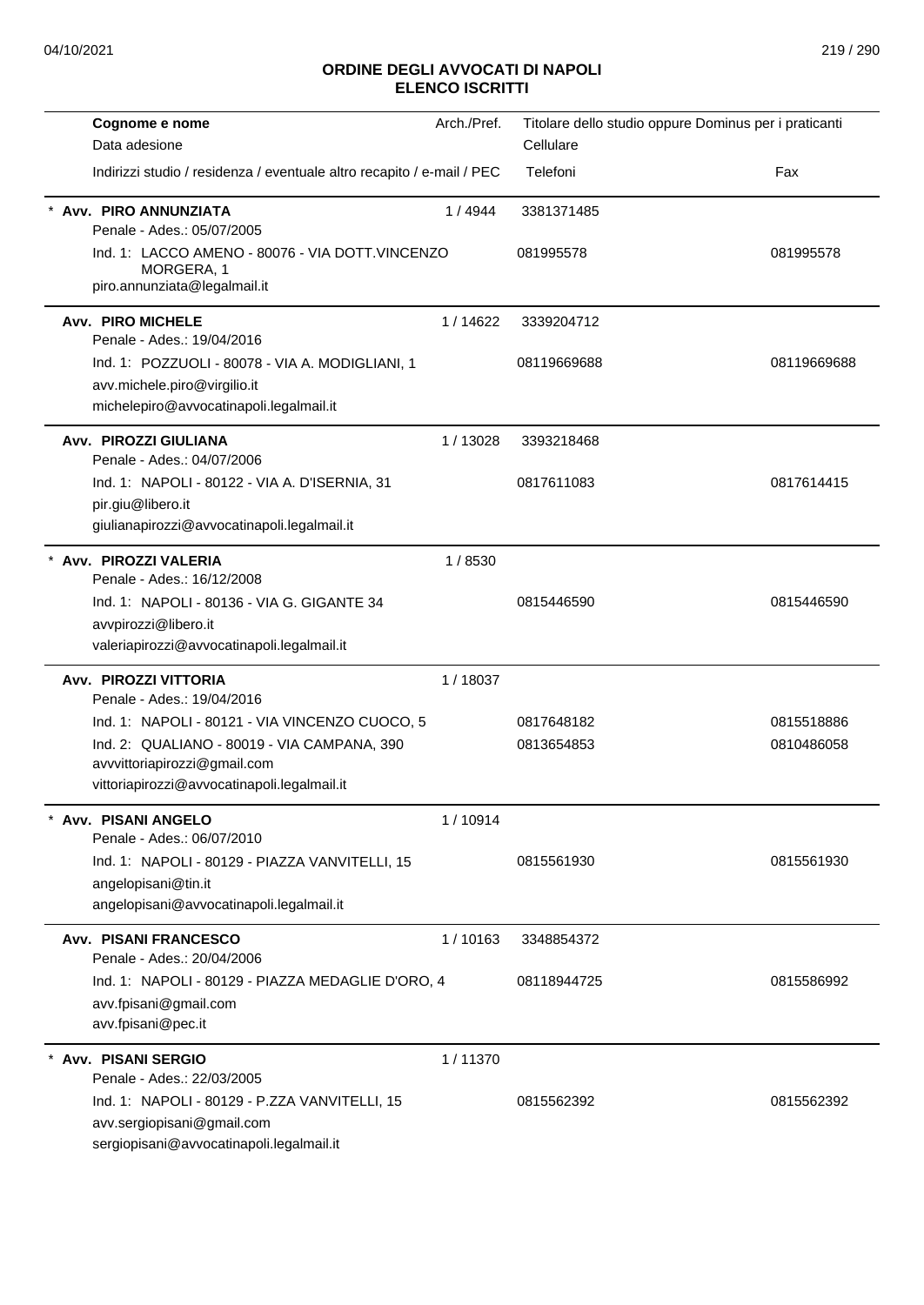|  | Cognome e nome                                                                       | Arch./Pref. |            | Titolare dello studio oppure Dominus per i praticanti |            |
|--|--------------------------------------------------------------------------------------|-------------|------------|-------------------------------------------------------|------------|
|  | Data adesione                                                                        |             | Cellulare  |                                                       |            |
|  | Indirizzi studio / residenza / eventuale altro recapito / e-mail / PEC               |             | Telefoni   |                                                       | Fax        |
|  | <b>Avv. PISANTI FLAVIA</b><br>Penale - Ades.: 18/05/2004                             | 1/7193      | 3389749782 |                                                       |            |
|  | Ind. 1: NAPOLI - 80128 - VIA GIOTTO, 9                                               |             | 0815783331 | 3389749782                                            | 0815783331 |
|  | avv.flaviapisanti@libero.it                                                          |             |            |                                                       |            |
|  | flaviapisanti@avvocatinapoli.legalmail.it                                            |             |            |                                                       |            |
|  | Avv. PITANIELLO MARIA<br>Penale - Ades.: 26/02/2019                                  | 1/20476     | 3382801833 |                                                       |            |
|  | Ind. 1: ERCOLANO - 80056 - VIA S. B. COZZOLINO, 4                                    |             | 0817719136 |                                                       |            |
|  | pitaniellomaria@libero.it                                                            |             |            |                                                       |            |
|  | mariapitaniello@avvocatinapoli.legalmail.it                                          |             |            |                                                       |            |
|  | <b>Avv. PITONI GIULIO</b><br>Penale - Ades.: 22/01/2019                              | 1/18832     |            |                                                       |            |
|  | Ind. 1: NAPOLI - 80143 - CENTRO DIREZIONALE ISOLA A/7 SC. 3383262676<br>A            |             |            |                                                       | 081268285  |
|  | Ind. 2: FORMIA - 04023 - VIA PAPA, 15                                                |             | 0771734134 |                                                       | 0771734134 |
|  | g.pitoni@gmail.com<br>giuliopitoni@avvocatinapoli.legalmail.it                       |             |            |                                                       |            |
|  |                                                                                      |             |            |                                                       |            |
|  | Avv. PIZZICATO ANNA<br>Penale - Ades.: 21/04/2015                                    | 1/18494     |            |                                                       |            |
|  | Ind. 1: NAPOLI - 80142 - VIA AMERIGO VESPUCCI, 104                                   |             | 081201605  |                                                       |            |
|  | annapizzicato@libero.it                                                              |             |            |                                                       |            |
|  | annapizzicato@avvocatinapoli.legalmail.it                                            |             |            |                                                       |            |
|  | * Avv. PIZZUTO MARCO                                                                 | 1/12910     |            |                                                       |            |
|  | Penale - Ades.: 04/07/2006                                                           |             |            |                                                       |            |
|  | Ind. 1: NAPOLI - 80127 - VIA BELVEDERE, 140                                          |             | 0810605185 |                                                       | 0810605185 |
|  | marcopizzuto@libero.it                                                               |             |            |                                                       |            |
|  | marcopizzuto@avvocatinapoli.legalmail.it                                             |             |            |                                                       |            |
|  | * Avv. POLISI VINCENZO<br>Penale - Ades.: 28/10/2003                                 | 1/8141      |            |                                                       |            |
|  | Ind. 1: NAPOLI - 80121 - VIA DEI MILLE 40                                            |             | 081422460  | 081422880                                             |            |
|  | vincenzopolisi@avvocatinapoli.legalmail.it                                           |             |            |                                                       |            |
|  | Avv. POLITO GIUSEPPE                                                                 | 1/13617     | 3477569616 |                                                       |            |
|  | Penale - Ades.: 17/04/2007                                                           |             |            |                                                       |            |
|  | Ind. 1: NAPOLI - 80131 - VIALE COLLI AMINEI, 50                                      |             | 0817434841 |                                                       | 0818767900 |
|  | giuseppepolito@avvocatinapoli.legalmail.it                                           |             |            |                                                       |            |
|  | Avv. POLITO GIUSEPPINA                                                               | 1/17146     |            |                                                       |            |
|  | Penale - Ades.: 16/07/2015                                                           |             |            |                                                       |            |
|  | Ind. 1: NAPOLI - 80121 - VIA CARLO POERIO, 15                                        |             | 081400934  |                                                       |            |
|  | avv.giuseppinapolito@alice.it                                                        |             |            |                                                       |            |
|  | giuseppinapolito@pec.it                                                              |             |            |                                                       |            |
|  | Avv. POLITO MARCO RAFFAELE                                                           | 1/15274     | 3337360345 |                                                       |            |
|  | Penale - Ades.: 01/07/2009                                                           |             |            |                                                       |            |
|  | Ind. 1: NAPOLI - 80143 - VIA SERAFINO BISCARDI, 31<br>st.leg.politobiondi@tiscali.it |             | 0817500022 |                                                       | 1782279617 |
|  | avvocatomarcoraffaelepolito@legalmail.it                                             |             |            |                                                       |            |
|  |                                                                                      |             |            |                                                       |            |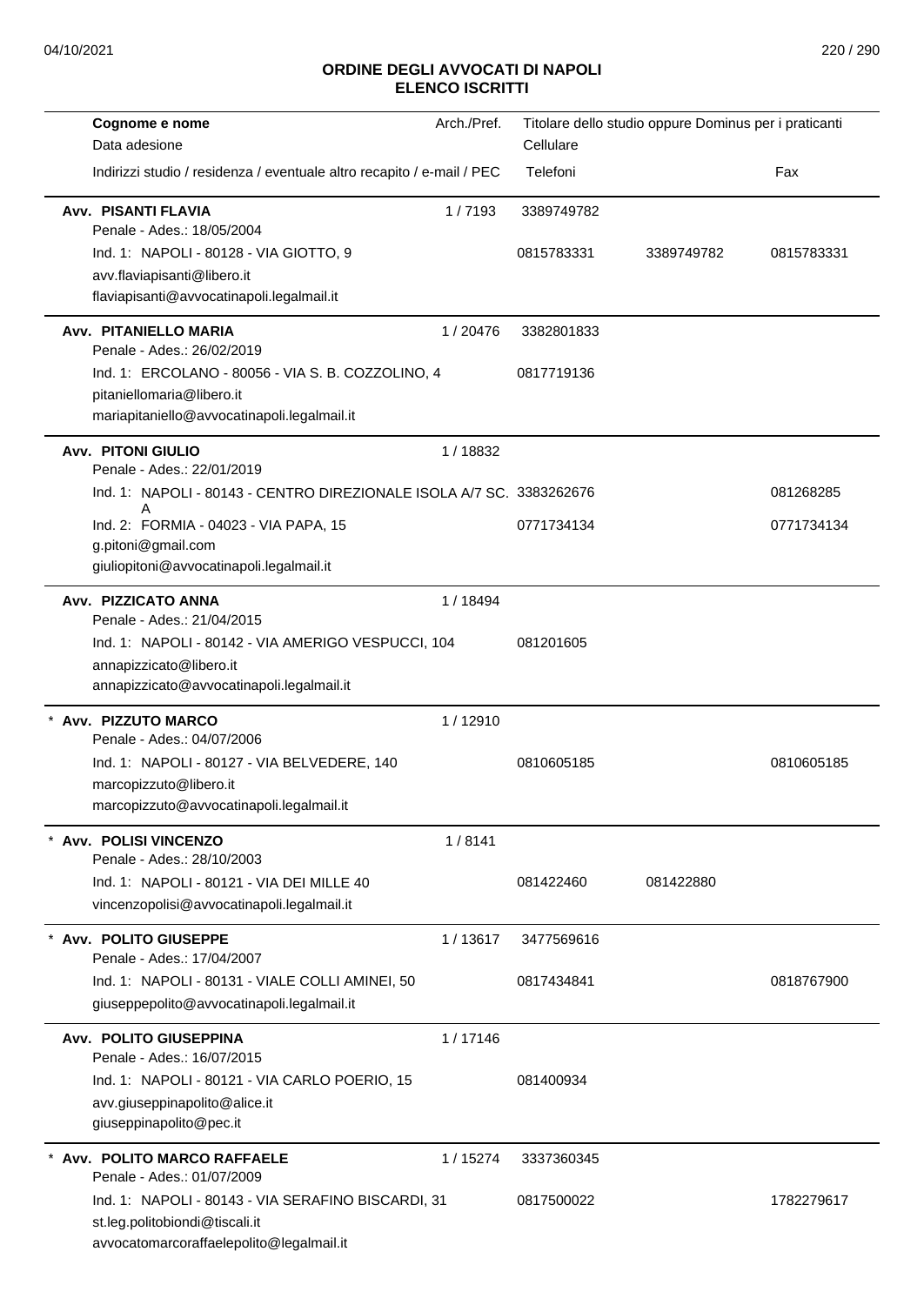| Cognome e nome                                                                      | Arch./Pref. | Titolare dello studio oppure Dominus per i praticanti |             |
|-------------------------------------------------------------------------------------|-------------|-------------------------------------------------------|-------------|
| Data adesione                                                                       |             | Cellulare                                             |             |
| Indirizzi studio / residenza / eventuale altro recapito / e-mail / PEC              |             | Telefoni                                              | Fax         |
| Avv. POLLASTRO DANIELA<br>Penale - Ades.: 02/12/2020                                | 1/21476     | 3333074548                                            |             |
| Ind. 1: NAPOLI - 80133 - VIA M. CERVANTES, 55/5                                     |             | 08118671862                                           | 08119006836 |
| avv.danielapollastro@virgilio.it                                                    |             |                                                       |             |
| danielapollastro@avvocatinapoli.legalmail.it                                        |             |                                                       |             |
| Avv. POLLASTRO EUGENIO<br>Penale - Ades.: 17/04/2012                                | 1/17366     |                                                       |             |
| Ind. 1: NAPOLI - 80147 - VIA ULISSE PROTA GIURLEO, 56/A                             |             | 0815612327                                            |             |
| eugeniopollastro@libero.it                                                          |             |                                                       |             |
| eugeniopollastro@avvocatinapoli.legalmail.it                                        |             |                                                       |             |
| Avv. POLLASTRO LUCA<br>Penale - Ades.: 13/06/2017                                   | 1/20189     | 3922874235                                            |             |
| Ind. 1: NAPOLI - 80133 - VIA AMMIRAGLIO F. ACTON, 35                                |             | 0815524127                                            | 815524127   |
| s.legalepollastro@gmail.com                                                         |             |                                                       |             |
| avv.lucapollastro@pec.it                                                            |             |                                                       |             |
| * Avv. POLLIO ANTONIO<br>Penale - Ades.: 12/06/2001                                 | 1/6648      | 3382731320                                            |             |
| Ind. 1: NAPOLI - 80143 - VIA PORZIO CENTRO DIR. IS. A/3                             |             | 0817640717                                            | 08119847627 |
| antoniopollio@pec.it                                                                |             |                                                       |             |
| Avv. POLLIO CLAUDIO<br>Penale - Ades.: 17/09/2002                                   | 1/8443      | 3355317366                                            |             |
| Ind. 1: NAPOLI - 80143 - VIA CHIETI, 24                                             |             | 081207137                                             |             |
| avvocatopollio@libero.it                                                            |             |                                                       |             |
| claudiopollio@avvocatinapoli.legalmail.it                                           |             |                                                       |             |
| Avv. POLZELLA GABRIELLA<br>Penale - Ades.: 07/10/2008                               | 1/13983     | 3791732781                                            |             |
| Ind. 1: NAPOLI - 80123 - VIA MANZONI, 120/A                                         |             | 0812401342                                            | 0812401342  |
| gabriellapolzella@avvocatinapoli.legalmail.it                                       |             |                                                       |             |
| Avv. POMPEO FLAVIO<br>Penale - Ades.: 20/12/2016                                    | 1/20096     | 3341612704                                            |             |
| Ind. 1: NAPOLI - 80132 - VIA SANTA BRIGIDA, 79                                      |             | 0818825020                                            | 0818497457  |
| avv.pompeo@gmail.com                                                                |             |                                                       |             |
| flaviopompeo@avvocatinapoli.legalmail.it                                            |             |                                                       |             |
| Avv. POMPONIO NICOLA<br>Penale - Ades.: 21/04/2015                                  | 1/18377     | 3397099651                                            |             |
| Ind. 1: NAPOLI - 80137 - PIAZZA CAVOUR, 135                                         |             | 081449670                                             | 0812110342  |
| avvnicolapomponio@libero.it                                                         |             |                                                       |             |
| avvnicolapomponio@legalmail.it                                                      |             |                                                       |             |
| Avv. PONTARELLI CRISTIANA                                                           | 1 / 19949   | 3934320743                                            |             |
| Penale - Ades.: 20/12/2016<br>Ind. 1: NAPOLI - 80143 - CENTRO DIREZIONALE ISOLA G/1 |             | 0817435929                                            | 0815628059  |
| <b>SCALAD</b>                                                                       |             |                                                       |             |
| cristianapontarelli@hotmail.it                                                      |             |                                                       |             |
| cristianapontarelli@pec.it                                                          |             |                                                       |             |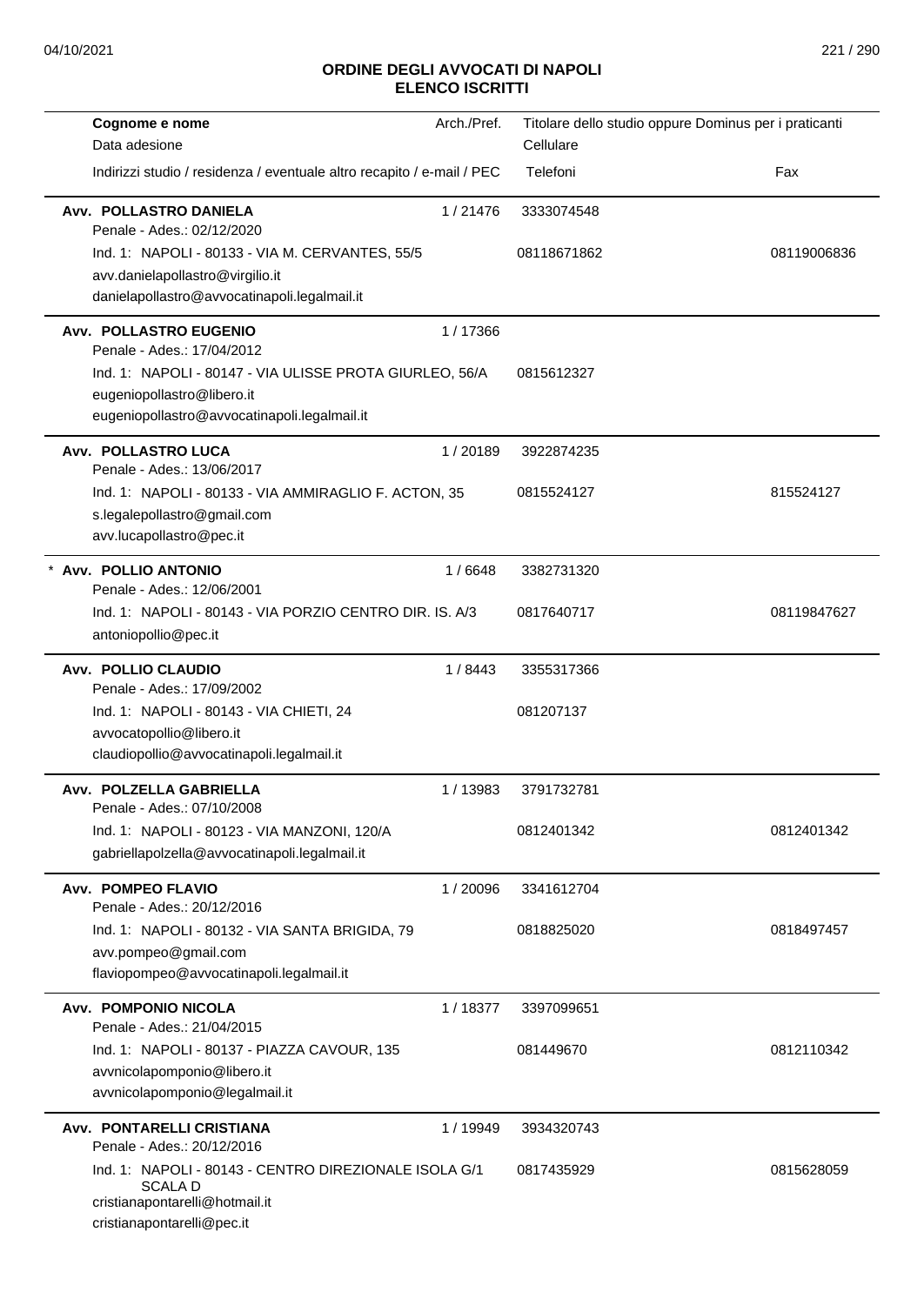| Cognome e nome                                                                    | Arch./Pref. |                          | Titolare dello studio oppure Dominus per i praticanti |
|-----------------------------------------------------------------------------------|-------------|--------------------------|-------------------------------------------------------|
| Data adesione                                                                     |             | Cellulare                |                                                       |
| Indirizzi studio / residenza / eventuale altro recapito / e-mail / PEC            |             | Telefoni                 | Fax                                                   |
| Avv. PONTICIELLO MARIA GIANNA<br>Penale - Ades.: 22/03/2005                       | 1/11168     | 3391820764               |                                                       |
| Ind. 1: NAPOLI - 80137 - PROLUNG. VIA CARLO DE MARCO 26 0817517810                |             |                          | 0817517810                                            |
| studiolegaleponticiello@inwind.it                                                 |             |                          |                                                       |
| mariagiannaponticiello@avvocatinapoli.legalmail.it                                |             |                          |                                                       |
| Avv. PORTA FRANCESCO PIO<br>Penale - Ades.: 12/06/2001                            | 1/3821      | 3389600427               |                                                       |
| Ind. 1: NAPOLI - 80143 - C.D.N.-ISOLA A/7 SC.A VIA PORZIO, 4 0815625277           |             |                          | 0815625300                                            |
| avv.porta@iol.it                                                                  |             |                          |                                                       |
| francescopioporta@avvocatinapoli.legalmail.it                                     |             |                          |                                                       |
| Avv. PORTARO GIOVANNI MARIA<br>Penale - Ades.: 18/03/2003                         | 1/9064      | 3388880352               |                                                       |
| Ind. 1: NAPOLI - 80143 - VIA G. PORZIO, 4 - ISOLA C/2                             |             | 0814611686               | 0814611686                                            |
| studiolegaleportaro@libero.it                                                     |             |                          |                                                       |
| studioportaro@pec-legal.it                                                        |             |                          |                                                       |
| <b>Avv. PORTICO VINCENZO</b><br>Penale - Ades.: 11/11/2003                        | 1/9537      | 3356828494               |                                                       |
| Ind. 1: NAPOLI - 80121 - VIA CHIATAMONE, 60/B                                     |             | 3356828494               |                                                       |
| avv.portico@libero.it                                                             |             |                          |                                                       |
| vincenzoportico@pec.it                                                            |             |                          |                                                       |
| Avv. PORTO NUNZIA                                                                 | 1 / 19325   |                          |                                                       |
| Penale - Ades.: 08/05/2018<br>Ind. 1: NAPOLI - 80143 - VIA NAZIONALE, 75          |             | 08119571831              | 08119571831                                           |
| nunziaporto@libero.it                                                             |             |                          |                                                       |
| nunziaporto@pec.it                                                                |             |                          |                                                       |
|                                                                                   |             |                          |                                                       |
| Avv. POSTIGLIONE GUIDO<br>Penale - Ades.: 19/12/2006                              | 1/12973     | 335455789                |                                                       |
| Ind. 1: NAPOLI - 80122 - VIALE ANTONIO GRAMSCI, 23                                |             | 081404579                | 08119020107                                           |
| studio@studiopostiglione.com                                                      |             |                          |                                                       |
| postiglione@pec.it                                                                |             |                          |                                                       |
| Avv. POSTIGLIONE NICOLA                                                           | 1/21271     | 3488519134               |                                                       |
| Penale - Ades.: 26/02/2019                                                        |             |                          |                                                       |
| Ind. 1: NAPOLI - 80123 - VIA POSILLIPO, 166                                       |             | 0817690071<br>3488519134 | 0817690071                                            |
| Ind. 2: CASAL VELINO - 84040 - VIA PIANI, 18<br>studiolegalepostiglione@gmail.com |             |                          |                                                       |
| nicolapostiglione@avvocatinapoli.legalmail.it                                     |             |                          |                                                       |
| Avv. POSTIGLIONE RAFFAELLA                                                        | 1 / 14998   | 3382048589               |                                                       |
| Penale - Ades.: 19/04/2011                                                        |             |                          |                                                       |
| Ind. 1: NAPOLI - 80123 - VIA POSILLIPO, 77                                        |             | 3382048589               |                                                       |
| 2903.rpostiglione@gmail.com                                                       |             |                          |                                                       |
| avv.rpostiglione@pecavvocati.com                                                  |             |                          |                                                       |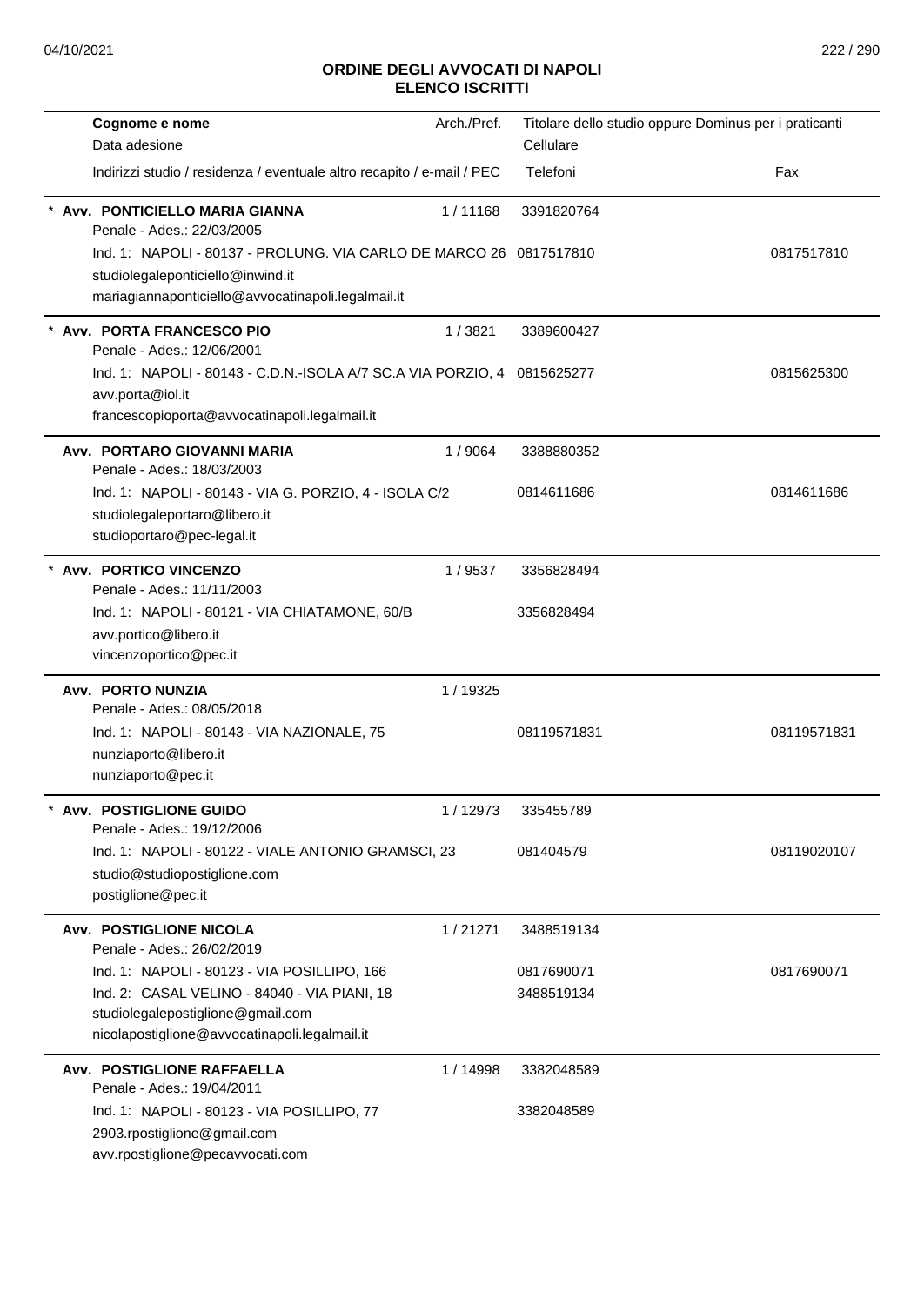| Cognome e nome<br>Data adesione                                               | Arch./Pref. | Titolare dello studio oppure Dominus per i praticanti<br>Cellulare |             |
|-------------------------------------------------------------------------------|-------------|--------------------------------------------------------------------|-------------|
| Indirizzi studio / residenza / eventuale altro recapito / e-mail / PEC        |             | Telefoni                                                           | Fax         |
| Avv. POTENZA MICHELANGELO<br>Penale - Ades.: 05/05/2021                       | 1/22061     | 3884744207                                                         |             |
| Ind. 1: NAPOLI - 80121 - VIA FILANGIERI, 21                                   |             | 081406666                                                          | 0817644769  |
| avv.michelangelopotenza@hotmail.com                                           |             |                                                                    |             |
| michelangelopotenza@avvocatinapoli.legalmail.it                               |             |                                                                    |             |
| * Avv. POZZO ALESSANDRO<br>Penale - Ades.: 16/12/2008                         | 1/14505     | 3394863386                                                         |             |
| Ind. 1: NAPOLI - 80138 - CORSO UMBERTO I, 34                                  |             | 0812156957                                                         | 0812156957  |
| studiolegalepozzo@alice.it                                                    |             |                                                                    |             |
| alessandropozzo@avvocatinapoli.legalmail.it                                   |             |                                                                    |             |
| <b>Avv. PRESTIERI FULVIO</b><br>Penale - Ades.: 27/07/2017                    | 1/18277     | 3333060996                                                         |             |
| Ind. 1: NAPOLI - 80122 - VIALE A. GRAMSCI, 13                                 |             | 08119711768                                                        | 08119711768 |
| fulvio.prestieri@email.it                                                     |             |                                                                    |             |
| fulvioprestieri@avvocatinapoli.legalmail.it                                   |             |                                                                    |             |
| Avv. PREZIOSO NICOLETTA<br>Penale - Ades.: 20/04/2010                         | 1 / 15784   | 3356225915                                                         |             |
| Ind. 1: NAPOLI - 80133 - VIA VERDI, 18                                        |             | 08119808177                                                        |             |
| nicolettaprezioso@libero.it                                                   |             |                                                                    |             |
| nicolettaprezioso@avvocatinapoli.legalmail.it                                 |             |                                                                    |             |
| <b>Avv. PRINCIPE GIOVANNI</b><br>Penale - Ades.: 17/10/2017                   | 1/20048     | 3208715352                                                         |             |
| Ind. 1: NAPOLI - 80129 - VIA V. D'ANNIBALE, 18                                |             | 0811943775                                                         | 08119809065 |
| Ind. 2: NAPOLI - 80129 - VIA BONITO II TRAV., 13<br>avvprincipe@fastwebnet.it |             | 0811943775                                                         | 08119809065 |
| giovanniprincipe@avvocatinapoli.legalmail.it                                  |             |                                                                    |             |
| <b>Avv. PRIORE FRANCESCO</b>                                                  | 1/14789     | 3490031153                                                         |             |
| Penale - Ades.: 13/12/2011                                                    |             |                                                                    |             |
| Ind. 1: NAPOLI - 80139 - VIA CARRIERA GRANDE, 32 SC. A                        |             | 3490031153                                                         | 0810560324  |
| Ind. 2: MARANO DI NAPOLI - 80016 - VIA A. DE CURTIS, 3                        |             | 0815866188                                                         | 0815866188  |
| studiolegale.priore@libero.it                                                 |             |                                                                    |             |
| francescopriore@avvocatinapoli.legalmail.it                                   |             |                                                                    |             |
| <b>Avv. PRISCO EMILIO</b><br>Penale - Ades.: 08/03/2011                       | 1/8556      | 3924891541                                                         |             |
| Ind. 1: NAPOLI - 80138 - VIA DUOMO, 36                                        |             | 081446433                                                          | 081446433   |
| avv.emilioprisco@libero.it                                                    |             |                                                                    |             |
| emilioprisco@avvocatinapoli.legalmail.it                                      |             |                                                                    |             |
| <b>Avv. PROFERISCE ANNA</b><br>Penale - Ades.: 17/04/2012                     | 1/17119     |                                                                    |             |
| Ind. 1: NAPOLI - 80134 - VIA SEDILE DI PORTO, 9                               |             | 0815510745                                                         |             |
| avvocatoproferisce@alice.it                                                   |             |                                                                    |             |
| annaproferisce@avvocatinapoli.legalmail.it                                    |             |                                                                    |             |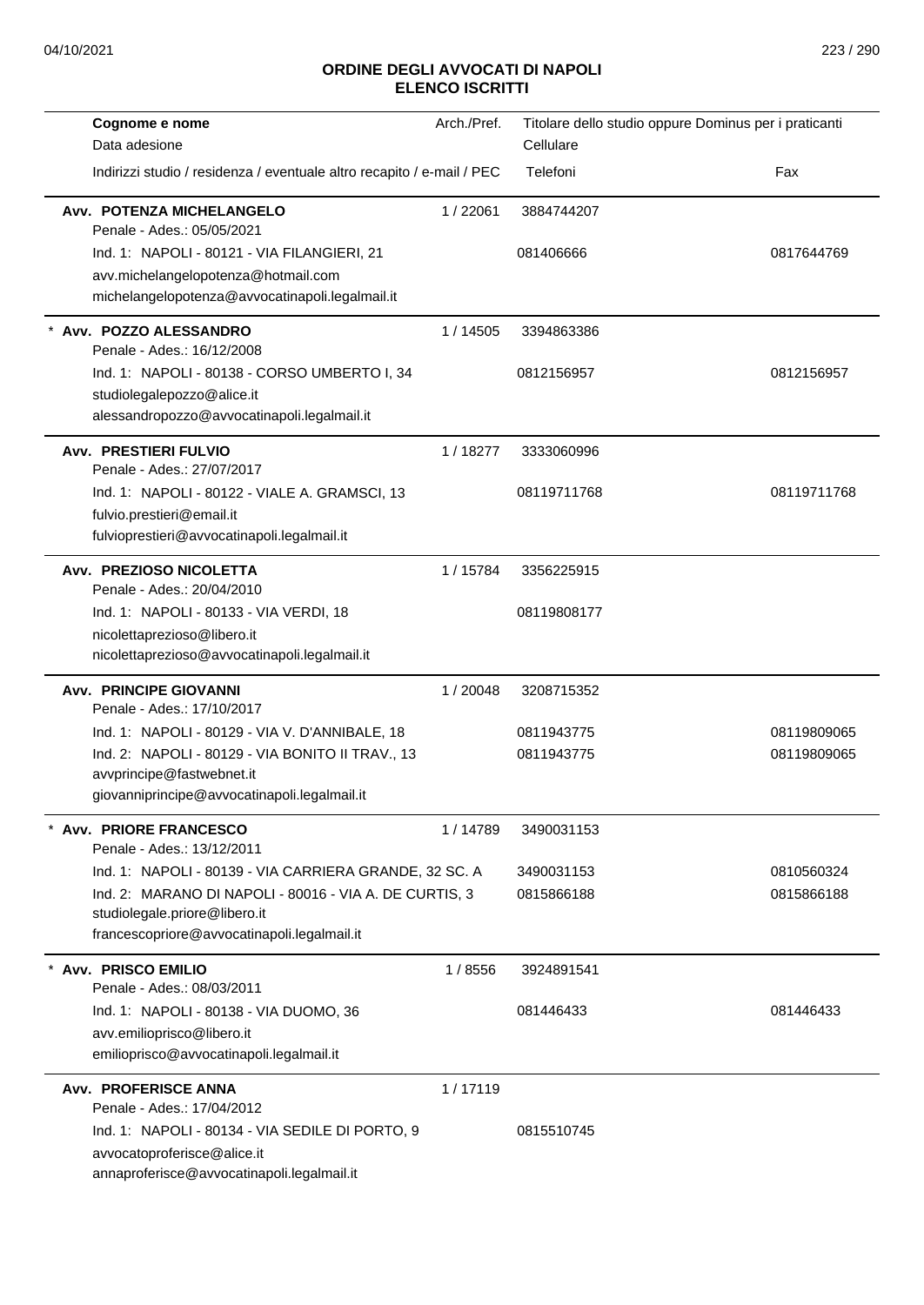| Cognome e nome                                                         | Arch./Pref. |             | Titolare dello studio oppure Dominus per i praticanti |             |
|------------------------------------------------------------------------|-------------|-------------|-------------------------------------------------------|-------------|
| Data adesione                                                          |             | Cellulare   |                                                       |             |
| Indirizzi studio / residenza / eventuale altro recapito / e-mail / PEC |             | Telefoni    |                                                       | Fax         |
| <b>Avv. PROFILI RUGGERO</b><br>Penale - Ades.: 16/04/2008              | 1/14417     | 3394717155  |                                                       |             |
| Ind. 1: NAPOLI - 80132 - VIA SANTA LUCIA, 143                          |             | 0812452358  | 3394717155                                            | 0812452358  |
| ruggero@studiolegaleprofili.it<br>avv.profili@legalmail.it             |             |             |                                                       |             |
| Avv. PRONESTI' GIUSEPPINA<br>Penale - Ades.: 16/04/2013                | 1/18184     | 3403072495  |                                                       |             |
| Ind. 1: NAPOLI - 80139 - VIA PIETRO COLLETTA, 12                       |             | 08119566688 | 081456246                                             | 08119566688 |
| giuseppina.pronesti@fastwebnet.it                                      |             |             |                                                       |             |
| avv.giuseppina.pronesti@pec.it                                         |             |             |                                                       |             |
| <b>Avv. PROTA CECILIA</b><br>Penale - Ades.: 17/04/2007                | 1/13618     | 3393300352  |                                                       |             |
| Ind. 1: LACCO AMENO - 80076 - VIA P.LE LACCO FANGO, 86                 |             | 3393300352  |                                                       |             |
| avv.ceciliaprota@libero.it<br>ceciliaprota@avvocatinapoli.legalmail.it |             |             |                                                       |             |
| * Avv. PROTO MASSIMO<br>Penale - Ades.: 19/12/2006                     | 1/13488     | 3476264650  |                                                       |             |
| Ind. 1: NAPOLI - 80129 - VIALE RAFFAELLO, 15                           |             | 0815567828  |                                                       | 0815567828  |
| avvmassimoproto@live.it                                                |             |             |                                                       |             |
| avvmassimoproto@pec.it                                                 |             |             |                                                       |             |
| Avv. PUCA ALESSANDRA<br>Penale - Ades.: 21/04/2009                     | 1/15203     |             |                                                       |             |
| Ind. 1: NAPOLI - 80135 - CORSO VITTORIO EMANUELE 460                   |             | 0815642532  |                                                       | 0815642534  |
| alessandrapuca@avvocatinapoli.legalmail.it                             |             |             |                                                       |             |
| Avv. PUCA ARCANGELO<br>Penale - Ades.: 13/12/2011                      | 1/12351     | 3356881969  |                                                       |             |
| Ind. 1: NAPOLI - 80125 - VIA TERRACINA, 354 IS. D                      |             | 0812396898  |                                                       | 0812396898  |
| arcangelopuca@libero.it<br>arcangelopuca@avvocatinapoli.legalmail.it   |             |             |                                                       |             |
| <b>Avv. PUCA DOMENICO</b>                                              | 1/8121      |             |                                                       |             |
| Penale - Ades.: 01/07/2009                                             |             |             |                                                       |             |
| Ind. 1: ISCHIA - 80077 - VIA FASOLARA 4                                |             | 081984181   |                                                       | 0813331902  |
| dompuca@oliadsl.it<br>avvdomenicopuca@pec.it                           |             |             |                                                       |             |
|                                                                        |             |             |                                                       |             |
| Avv. PUCCI RAFFAELE<br>Penale - Ades.: 01/07/2008                      | 1/14536     | 3334028925  |                                                       |             |
| Ind. 1: NAPOLI - 80147 - VIALE MARGHERITA, 67                          |             | 081416368   |                                                       | 081413928   |
| raffaele.pucci@alice.it<br>raffaelepucci@avvocatinapoli.legalmail.it   |             |             |                                                       |             |
|                                                                        | 1/13314     |             |                                                       |             |
| Avv. PUCCIARELLI IMMACOLATA<br>Penale - Ades.: 19/04/2011              |             | 3202504722  |                                                       |             |
| Ind. 1: PORTICI - 80055 - VIA LIBERTA', 289                            |             | 0817752698  |                                                       |             |
| avv.immapucciarelli@libero.it                                          |             |             |                                                       |             |
| avv.pucciarelliimma@pec.giuffre.it                                     |             |             |                                                       |             |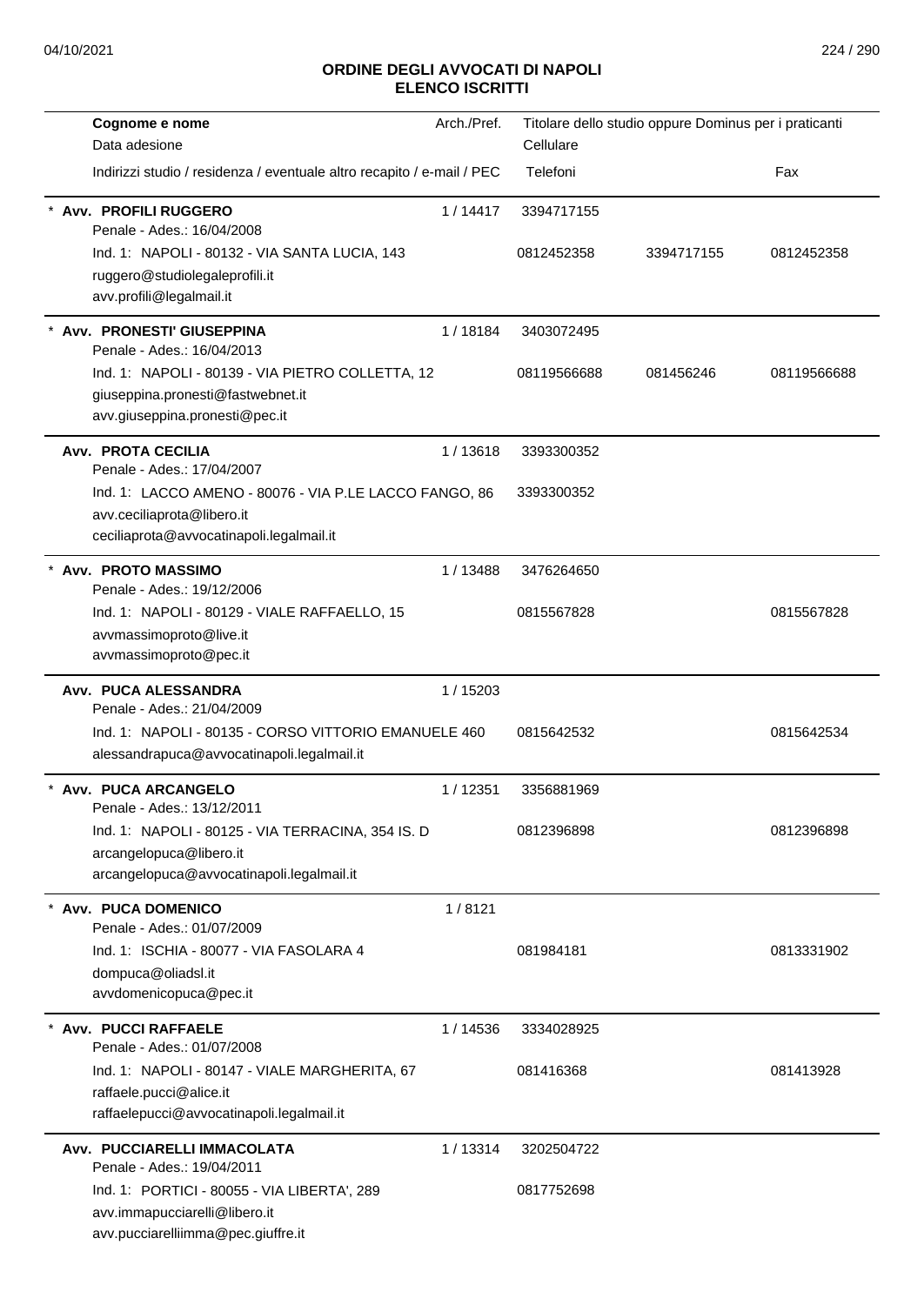| Cognome e nome                                                                             | Arch./Pref. |             | Titolare dello studio oppure Dominus per i praticanti |
|--------------------------------------------------------------------------------------------|-------------|-------------|-------------------------------------------------------|
| Data adesione                                                                              |             | Cellulare   |                                                       |
| Indirizzi studio / residenza / eventuale altro recapito / e-mail / PEC                     |             | Telefoni    | Fax                                                   |
| Avv. PUCINO MARIA GABRIELLA<br>Penale - Ades.: 04/07/2006                                  | 1 / 9994    |             |                                                       |
| Ind. 1: NAPOLI - 80139 - VIA VASTO A CAPUANA 60                                            |             | 0815543534  | 081284506                                             |
| mariagabriellapucino@avvocatinapoli.legalmail.it                                           |             |             |                                                       |
| <b>Avv. PUGLIESE FABIO</b><br>Penale - Ades.: 05/07/2011                                   | 1/16687     |             |                                                       |
| Ind. 1: NAPOLI - 80129 - VIA POGGIO DEI MARI,46                                            |             | 0815443927  |                                                       |
| fabio_pugliese@virgilio.it                                                                 |             |             |                                                       |
| fabiopugliese@avvocatinapoli.legalmail.it                                                  |             |             |                                                       |
| <b>Avv. PUGLIESE MARIA</b><br>Penale - Ades.: 03/10/2006                                   | 1/11883     | 3343327975  |                                                       |
| Ind. 1: MONTE DI PROCIDA - 80070 - VIA GUGLIELMO<br>MARCONI, 27<br>pugliesemary1@gmail.com |             | 3343327975  |                                                       |
| mariapugliese@avvocatinapoli.legalmail.it                                                  |             |             |                                                       |
| * Avv. PUGLISI FRANCESCO<br>Penale - Ades.: 12/06/2001                                     | 1/7459      | 3387244644  |                                                       |
| Ind. 1: NAPOLI - 80125 - VIALE DI AUGUSTO, 42/G                                            |             | 0812395303  | 0812395303                                            |
| studiolegaleavv.fpuglisi@hotmail.it                                                        |             |             |                                                       |
| francescopuglisi@avvocatinapoli.legalmail.it                                               |             |             |                                                       |
| * Avv. PUGLISI ROBERTO<br>Penale - Ades.: 06/10/2009                                       | 1/11844     | 3492864810  |                                                       |
| Ind. 1: NAPOLI - 80125 - VIALE AUGUSTO, 42/C                                               |             | 0812413801  | 0812413801                                            |
| info@studiolegalepuglisi.com                                                               |             |             |                                                       |
| robertopuglisi@avvocatinapoli.legalmail.it                                                 |             |             |                                                       |
| Avv. PUNZO MORENA<br>Penale - Ades.: 03/10/2017                                            | 1/20333     | 3384390756  |                                                       |
| Ind. 1: PORTICI - 80055 - VIA PAGLIANO, 31                                                 |             | 3384390756  | 0810099591                                            |
| Ind. 2: NAPOLI - 80132 - VIA SANTA LUCIA, 20                                               |             | 0810322314  | 0810099591                                            |
| morenapunzo@gmail.com<br>avvmorenapunzo@pec.it                                             |             |             |                                                       |
|                                                                                            |             |             |                                                       |
| * Avv. PUOTI VITTORIO<br>Penale - Ades.: 04/07/2006                                        | 1/13083     | 3388538115  |                                                       |
| Ind. 1: NAPOLI - 80131 - VIALE COLLI AMINEI, 112                                           |             | 3388538115  |                                                       |
| avv.vittoriopuoti@libero.it                                                                |             |             |                                                       |
| vittoriopuoti@avvocatinapoli.legalmail.it                                                  |             |             |                                                       |
| <b>Avv. PUTATURO GIUSEPPE</b>                                                              | 1/16410     |             |                                                       |
| Penale - Ades.: 17/04/2012                                                                 |             |             |                                                       |
| Ind. 1: NAPOLI - 80133 - VIA DEPRETIS, 51<br>giuseppe.putaturo@ndiolex.it                  |             | 08118260680 |                                                       |
| giuseppeputaturo@pec.giuffre.it                                                            |             |             |                                                       |
|                                                                                            |             |             |                                                       |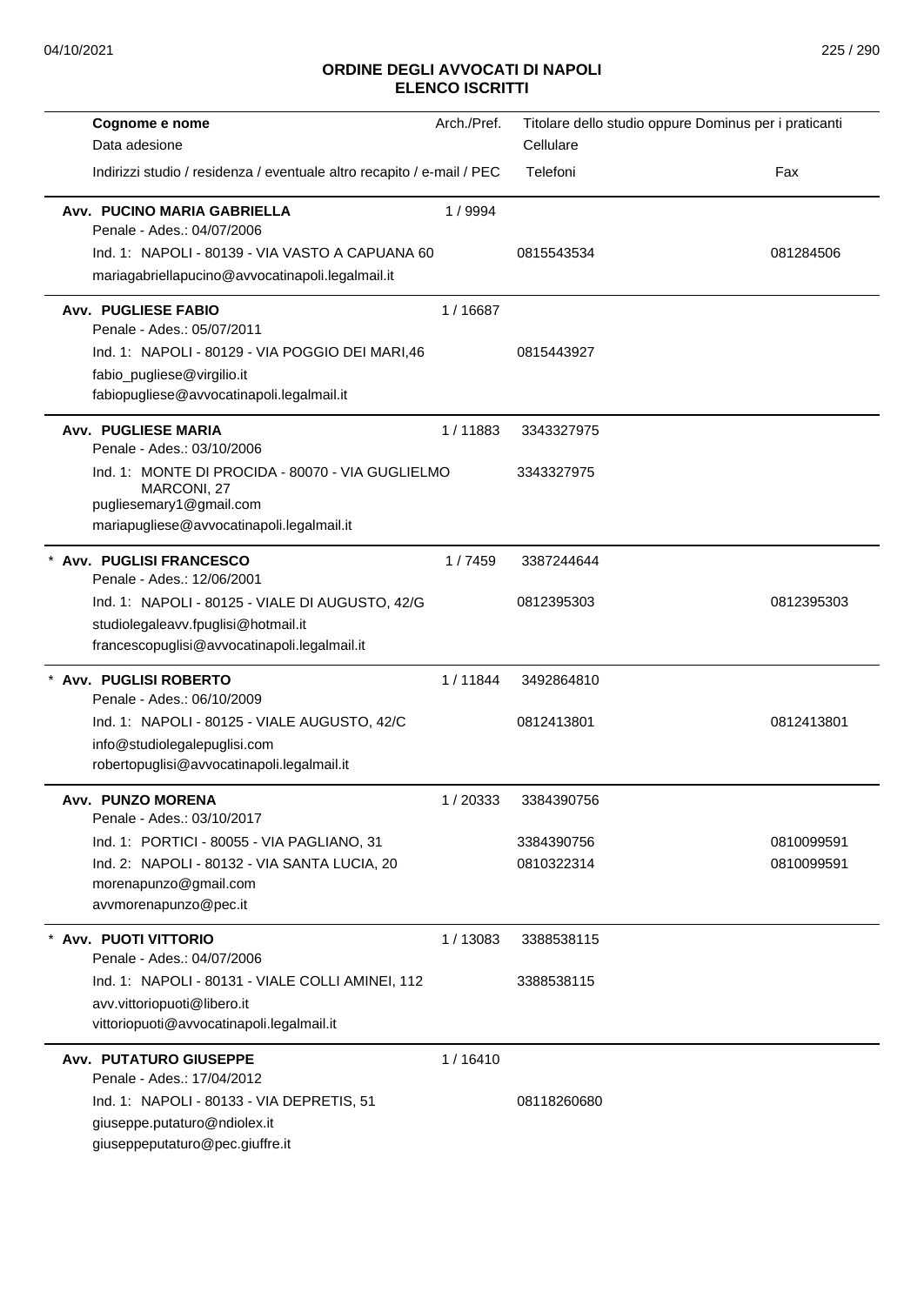| Cognome e nome                                                                                                                                            | Arch./Pref. | Titolare dello studio oppure Dominus per i praticanti |             |
|-----------------------------------------------------------------------------------------------------------------------------------------------------------|-------------|-------------------------------------------------------|-------------|
| Data adesione                                                                                                                                             |             | Cellulare                                             |             |
| Indirizzi studio / residenza / eventuale altro recapito / e-mail / PEC                                                                                    |             | Telefoni                                              | Fax         |
| Avv. PUZONE ANNA<br>Penale - Ades.: 02/07/2013                                                                                                            | 1/16746     |                                                       |             |
| Ind. 1: NAPOLI - 80144 - VIA CASSANO,215                                                                                                                  |             | 0817381216                                            |             |
| anna.puz@libero.it                                                                                                                                        |             |                                                       |             |
| annapuzone@avvocatinapoli.legalmail.it                                                                                                                    |             |                                                       |             |
| Avv. QUARANTA MARIANNA<br>Penale - Ades.: 20/04/2010                                                                                                      | 1/13130     | c/o SIRACUSA ERNESTA<br>3479405088                    |             |
| Ind. 1: NAPOLI - 80122 - VIALE A. GRAMSCI, 17/B                                                                                                           |             | 08119561939                                           | 0097601     |
| Ind. 2: GIUGLIANO IN CAMPANIA - 80014 - VIA ANIELLO<br>PALUMBO, 160<br>avvocatomariannaquaranta@gmail.com<br>mariannaquaranta@avvocatinapoli.legalmail.it |             | 0818944591                                            | 0818944591  |
| <b>Avv. QUINTALUCE FABIO</b><br>Penale - Ades.: 13/01/2021                                                                                                | 1/21894     | 3387937155                                            |             |
| Ind. 1: NAPOLI - 80129 - GALLERIA VANVITELLI, 26                                                                                                          |             | 3387937155                                            |             |
| fq87@hotmail.it<br>fabioquintaluce@avvocatinapoli.legalmail.it                                                                                            |             |                                                       |             |
| Avv. QUINTIERI CATIA<br>Penale - Ades.: 19/04/2011                                                                                                        | 1/15887     | 3282165830                                            |             |
| Ind. 1: NAPOLI - 80143 - VIA PORZIO, 4 CENTRO<br>DIREZIONALE IS, A/7<br>catiaquintieri@libero.it<br>catiaquintieri@avvocatinapoli.legalmail.it            |             | 081446912                                             | 081446912   |
| Avv. RAGNI GAETANO<br>Penale - Ades.: 18/09/2001                                                                                                          | 1/7638      | 3477936353                                            |             |
| Ind. 1: NAPOLI - 80131 - VIALE COLLI AMINEI, 112                                                                                                          |             | 0815921706                                            |             |
| studio.ragni@alice.it                                                                                                                                     |             |                                                       |             |
| gaetanoragni@avvocatinapoli.legalmail.it                                                                                                                  |             |                                                       |             |
| Avv. RAGONE ANNA MARIA<br>Penale - Ades.: 19/04/2016                                                                                                      | 1/15867     |                                                       |             |
| Ind. 1: ERCOLANO - 80056 - VIA PANORAMICA 128                                                                                                             |             | 0817397121                                            |             |
| annamaria.ragone@libero.it                                                                                                                                |             |                                                       |             |
| annamariaragone@pec.it                                                                                                                                    |             |                                                       |             |
| <b>Avv. RAGONE FELICE</b><br>Penale - Ades.: 20/01/2021                                                                                                   | 1/21916     | c/o SCALFATI MASSIMO<br>3296050265                    |             |
| Ind. 1: NAPOLI - 80133 - VIA LUCIANA PACIFICI, 6                                                                                                          |             | 0815842983                                            | 0815842983  |
| feliceragone85@live.it<br>feliceragone@avvocatinapoli.legalmail.it                                                                                        |             |                                                       |             |
| Avv. RAGUZZINO ANDREA<br>Penale - Ades.: 04/10/2005                                                                                                       | 1/11936     | 3289858701                                            |             |
|                                                                                                                                                           |             | 08119571563                                           | 08119571564 |
| Ind. 1: NAPOLI - 80135 - VIA SALVATOR ROSA, 70<br>studiolegale@raguzzino.it                                                                               |             |                                                       |             |
| andrearaguzzino@avvocatinapoli.legalmail.it                                                                                                               |             |                                                       |             |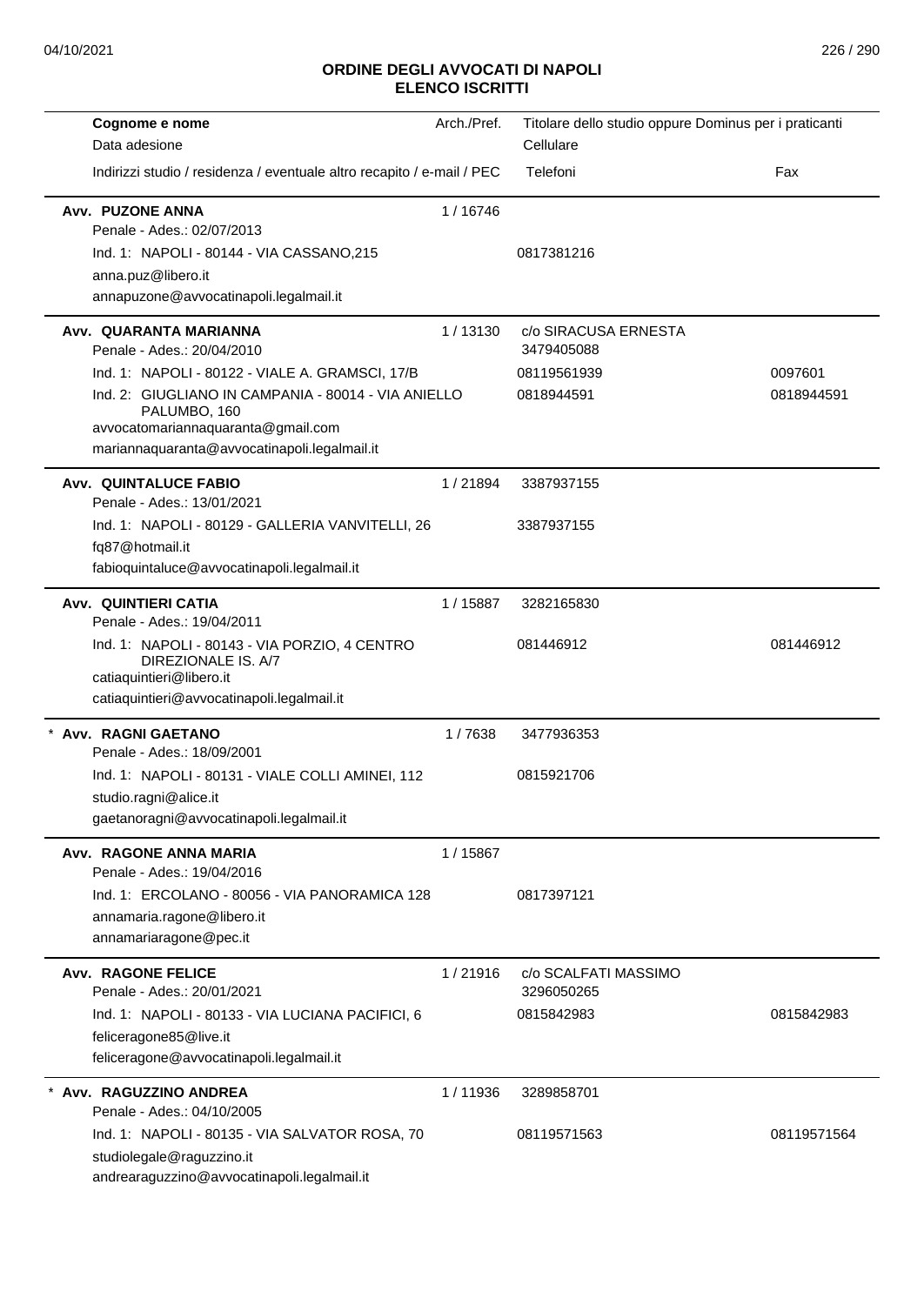| Cognome e nome<br>Data adesione                                                                                                                                          | Arch./Pref. | Cellulare   | Titolare dello studio oppure Dominus per i praticanti |             |
|--------------------------------------------------------------------------------------------------------------------------------------------------------------------------|-------------|-------------|-------------------------------------------------------|-------------|
| Indirizzi studio / residenza / eventuale altro recapito / e-mail / PEC                                                                                                   |             | Telefoni    |                                                       | Fax         |
| Avv. RAIMO MARIANO<br>Penale - Ades.: 07/10/2008                                                                                                                         | 1/12637     | 3336314331  |                                                       |             |
| Ind. 1: NAPOLI - 80127 - VIALE II MALATESTA, 9<br>studiolegale@avvocatomarianoraimo.it<br>marianoraimo@avvocatinapoli.legalmail.it                                       |             | 0815536687  |                                                       | 0815536687  |
| Avv. RAJA UGO<br>Penale - Ades.: 23/09/2003                                                                                                                              | 1/4575      | 3356204922  |                                                       |             |
| Ind. 1: NAPOLI - 80131 - VIA GUANTAI NUOVI, 11<br>ugoraja51@gmail.com<br>ugoraja@avvocatinapoli.legalmail.it                                                             |             | 3356204922  |                                                       | 08119136072 |
| Avv. RAMUNDO MARIA NOEL<br>Penale - Ades.: 16/04/2013                                                                                                                    | 1/17311     | 3395063331  |                                                       |             |
| Ind. 1: NAPOLI - 80132 - VIALE NICOLA FORNELLI, 16/B<br>noelramundo@gmail.com<br>marianoelramundo@avvocatinapoli.legalmail.it                                            |             | 08119568046 |                                                       |             |
| Avv. RANCHETTI FEDERICO<br>Penale - Ades.: 18/03/2003                                                                                                                    | 1/8545      | 3477735823  |                                                       |             |
| Ind. 1: NAPOLI - 80138 - CORSO UMBERTO I, 365<br>federico@ranchetti.it<br>federico@pec.ranchetti.it                                                                      |             | 081285860   |                                                       | 08119566515 |
| Avv. RANUCCI LUCA<br>Penale - Ades.: 01/10/2013                                                                                                                          | 1/17251     | 3388349353  |                                                       |             |
| Ind. 1: NAPOLI - 80127 - VIA UGO RICCI, 26<br>Ind. 2: TORINO - 10128 - CORSO RE UMBERTO, 44<br>L.ranucci@ranucciepartners.com<br>lucaranucci@avvocatinapoli.legalmail.it |             | 0810100113  | 3388349353                                            | 0810099893  |
| Avv. RAPALO ROBERTO<br>Penale - Ades.: 12/06/2001                                                                                                                        | 1/4615      | 3356852417  |                                                       |             |
| Ind. 1: NAPOLI - 80125 - VIA CINTIA PARCO SAN PAOLO, 44<br>rrap@libero.it<br>robertorapalo@avvocatinapoli.legalmail.it                                                   |             | 0812394161  |                                                       | 0812394161  |
| * Avv. RASTRELLI SERGIO<br>Penale - Ades.: 28/10/2003                                                                                                                    | 1/7677      | 335323522   |                                                       |             |
| Ind. 1: NAPOLI - 80129 - VIA LUCA GIORDANO, 93<br>studiolegale@rastrelli.it<br>studiolegale@pec.rastrelli.it                                                             |             | 0815784838  |                                                       | 0812293151  |
| Avv. RASULO ANNALISA<br>Penale - Ades.: 26/07/2016                                                                                                                       | 1/18389     | 3200145393  |                                                       |             |
| Ind. 1: NAPOLI - 80143 - VIA G. PORZIO, 4 - IS. G/8 CENTRO<br>DIR.<br>avv.annalisarasulo@gmail.com<br>annalisarasulo@avvocatinapoli.legalmail.it                         |             | 0817877455  |                                                       | 0810112313  |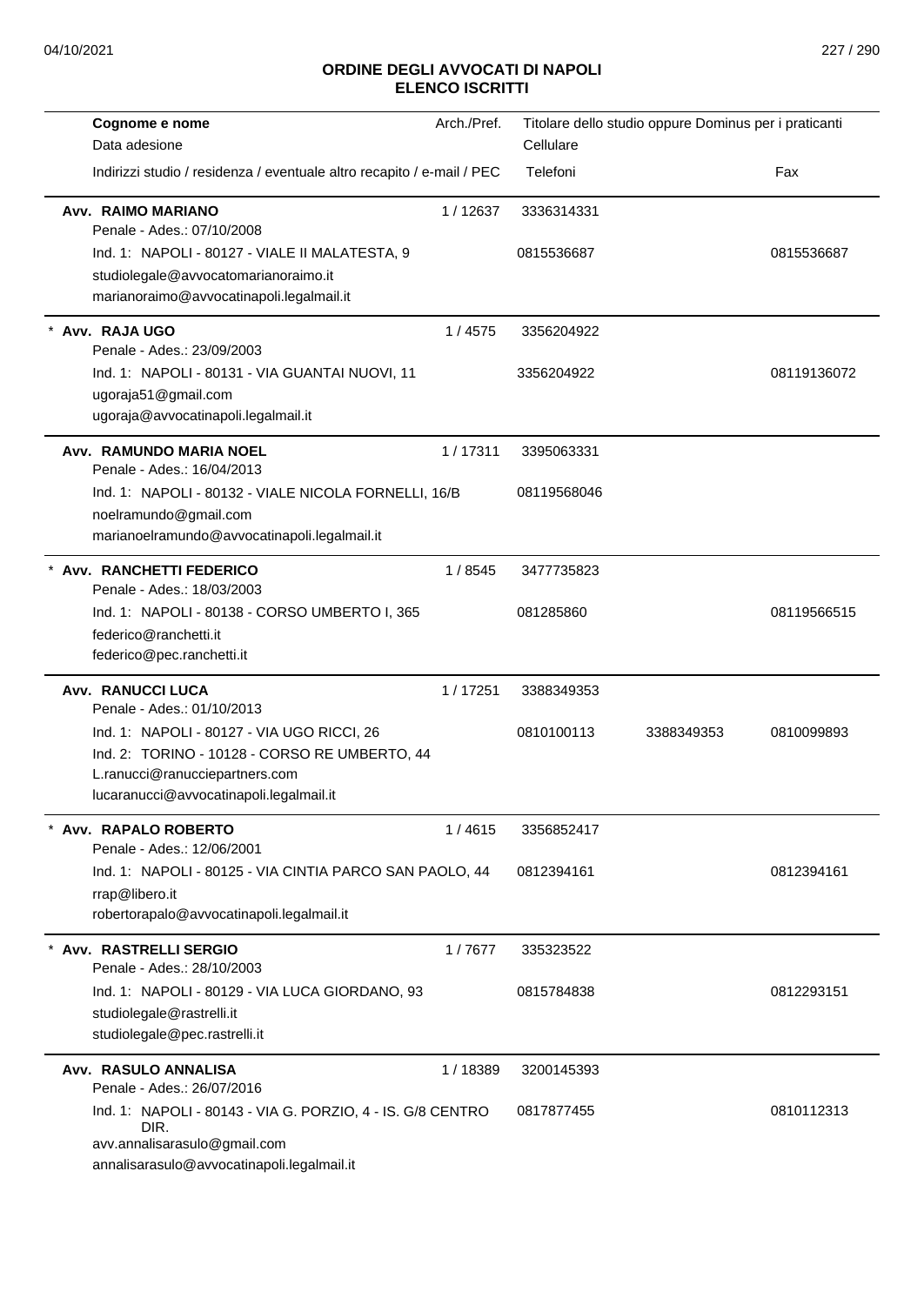| Cognome e nome                                                                      | Arch./Pref. | Titolare dello studio oppure Dominus per i praticanti |             |
|-------------------------------------------------------------------------------------|-------------|-------------------------------------------------------|-------------|
| Data adesione                                                                       |             | Cellulare                                             |             |
| Indirizzi studio / residenza / eventuale altro recapito / e-mail / PEC              |             | Telefoni                                              | Fax         |
| <b>Avv. RAUCCI DARIO</b><br>Penale - Ades.: 16/10/2007                              | 1/14099     | 3505975409                                            |             |
| Ind. 1: NAPOLI - 80143 - CENTRO DIREZIONALE - IS. F/12                              |             | 0819769670                                            | 08119363431 |
| dario.raucci@libero.it                                                              |             |                                                       |             |
| darioraucci@avvocatinapoli.legalmail.it                                             |             |                                                       |             |
| <b>Avv. RAUCCI PASQUALE</b><br>Penale - Ades.: 16/04/2013                           | 1/17683     | 3385988828                                            |             |
| Ind. 1: NAPOLI - 80138 - CORSO UMBERTO I 34                                         |             |                                                       |             |
| Ind. 2: MARCIANISE - 81025 - VIALE MARTIN LUTHER KING, 14 0823<br>rauccip@libero.it |             |                                                       | 0823        |
| pasqualeraucci1@avvocatinapoli.legalmail.it                                         |             |                                                       |             |
| Avv. RAVASIO MILENA<br>Penale - Ades.: 03/07/2007                                   | 1 / 12748   | 3471509315                                            |             |
| Ind. 1: NAPOLI - 80121 - VIA CARLO POERIO, 89/A<br>mil.ravasio@virgilio.it          |             | 0812400374                                            | 0812400374  |
| * Avv. RAVENNA CIRO<br>Penale - Ades.: 17/04/2006                                   | 1/7202      |                                                       |             |
| Ind. 1: NAPOLI - 80135 - VIA S. ANTONIO CAPODIMONTE, 46                             |             | 0817511101                                            | 0817511101  |
| ciroravenna@libero.it                                                               |             |                                                       |             |
| ciroravenna@avvocatinapoli.legalmail.it                                             |             |                                                       |             |
| Avv. RAVIELE LUCA<br>Penale - Ades.: 19/12/2006                                     | 1/13342     | 3471450399                                            |             |
| Ind. 1: NAPOLI - 80143 - VIA G.PORZIO, 4 - CDN IS.G8                                |             | 0817501074                                            | 0810152263  |
| avv.lucaraviele@libero.it                                                           |             |                                                       |             |
| lucaraviele@avvocatinapoli.legalmail.it                                             |             |                                                       |             |
| Avv. RAZZINO GENNARO                                                                | 1/8528      | 335235112                                             |             |
| Penale - Ades.: 08/07/2003                                                          |             |                                                       |             |
| Ind. 1: NAPOLI - 80143 - CENTRO DIREZIONALE ISOLA C/9                               |             | 0814202399                                            | 0814202399  |
| SCALA A<br>gennaro.razzino@alice.it                                                 |             |                                                       |             |
| gennarorazzino@avvocatinapoli.legalmail.it                                          |             |                                                       |             |
| Avv. REALE PATRIZIA                                                                 | 1/14282     |                                                       |             |
| Penale - Ades.: 20/04/2010                                                          |             |                                                       |             |
| Ind. 1: SAN GIORGIO A CREMANO - 80046 - VIA G. DI<br>VITTORIO, 9                    |             | 3349871733                                            |             |
| reale.pat@alice.it<br>patriziareale@avvocatinapoli.legalmail.it                     |             |                                                       |             |
|                                                                                     |             |                                                       |             |
| Avv. RECANO ANNALISA<br>Penale - Ades.: 06/07/2010                                  | 1/15139     | 3384284516                                            |             |
| Ind. 1: NAPOLI - 80125 - PIAZZA G. D'ANNUNZIO, 15                                   |             | 0815930230                                            | 0815930230  |
| avv.annalisarecano@libero.it                                                        |             |                                                       |             |
| annalisarecano@avvocatinapoli.legalmail.it                                          |             |                                                       |             |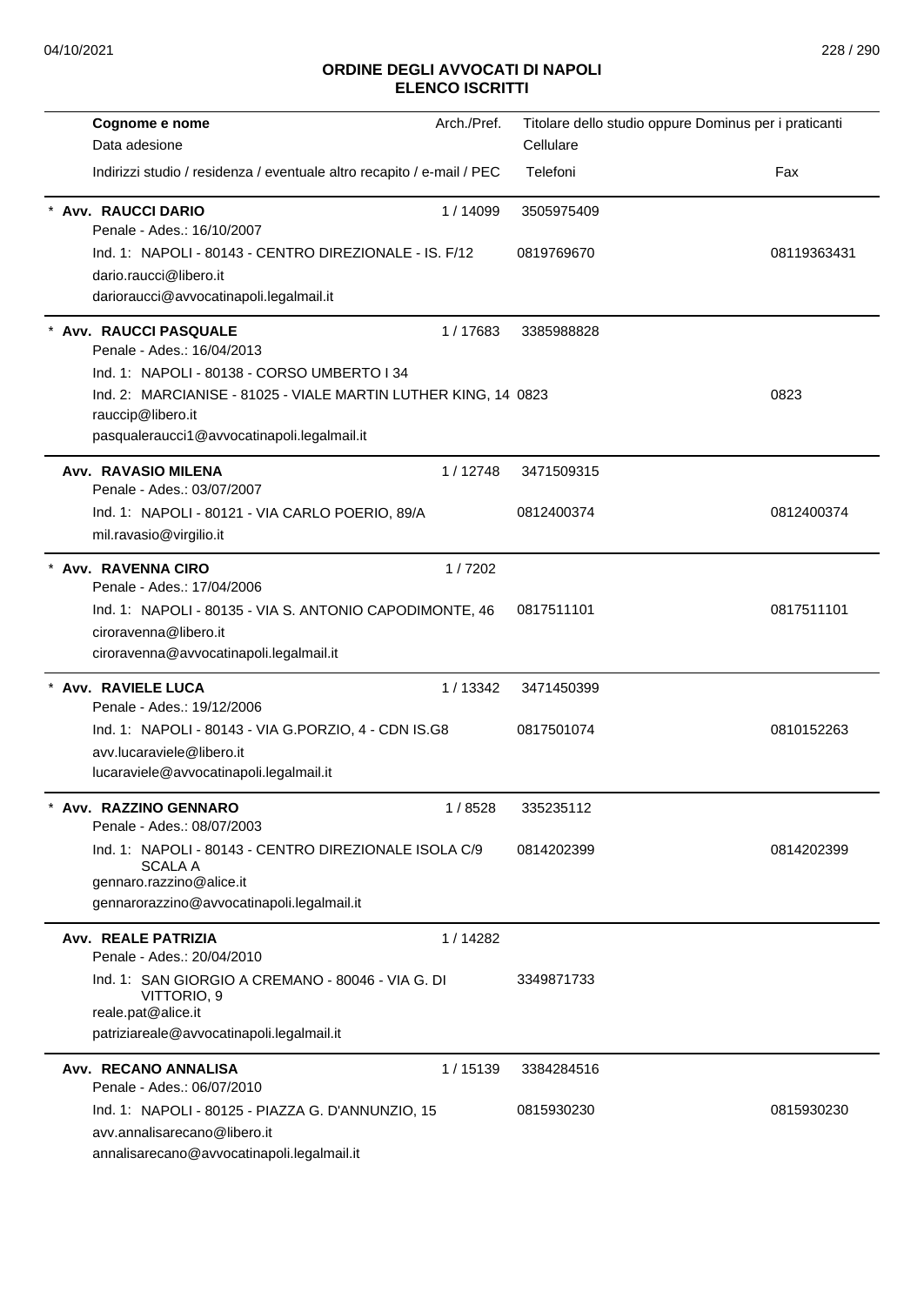| Cognome e nome                                                         | Arch./Pref. | Titolare dello studio oppure Dominus per i praticanti |            |
|------------------------------------------------------------------------|-------------|-------------------------------------------------------|------------|
| Data adesione                                                          |             | Cellulare                                             |            |
| Indirizzi studio / residenza / eventuale altro recapito / e-mail / PEC |             | Telefoni                                              | Fax        |
| Avv. REFFO MARIO<br>Penale - Ades.: 24/02/2015                         | 1/7309      | 3498303451                                            |            |
| Ind. 1: NAPOLI - 80143 - VIA MONFALCONE, 54/C                          |             | 0817872049                                            | 0817872049 |
| avvocatomarioreffo@gmail.com                                           |             |                                                       |            |
| avvocatomarioreffo@mypec.eu                                            |             |                                                       |            |
| Avv. REGGI MAURIZIO<br>Penale - Ades.: 21/04/2015                      | 1/10299     |                                                       |            |
| Ind. 1: NAPOLI - 80137 - P.ZZA CARLO III, 42                           |             | 081298132                                             | 081298132  |
| avvmaurizioreggi@libero.it                                             |             |                                                       |            |
| avvmaurizioreggi@pec.it                                                |             |                                                       |            |
| * Avv. REGINE ANTONELLA<br>Penale - Ades.: 15/10/2001                  | 1/6933      | 360539108                                             |            |
| Ind. 1: NAPOLI - 80126 - VIA CINTHIA P.CO SAN PAOLO, 44                |             | 0812412390                                            | 0812412390 |
| regine.anto@libero.it                                                  |             |                                                       |            |
| antonella.regine@pec.cassazione.net                                    |             |                                                       |            |
| <b>Avv. REGINE BARTOLOMEO</b><br>Penale - Ades.: 20/01/2004            | 1/3835      |                                                       |            |
| Ind. 1: FORIO D'ISCHIA - 80075 - VIA S. FRANCESCO, 15                  |             | 081989522                                             | 081989522  |
| bartiregine@hotmail.it                                                 |             |                                                       |            |
| bartolomeoregine@avvocatinapoli.legalmail.it                           |             |                                                       |            |
| Avv. REGINE LAURA<br>Penale - Ades.: 16/04/2008                        | 1/8492      | 3401679929                                            |            |
| Ind. 1: NAPOLI - 80123 - VIA F.PETRARCA 20                             |             | 0815755340                                            | 081290092  |
| lauraregine@avvocatinapoli.legalmail.it                                |             |                                                       |            |
|                                                                        |             |                                                       |            |
| <b>Avv. REINA GIUSEPPE</b><br>Penale - Ades.: 17/04/2012               | 1/17108     |                                                       |            |
| Ind. 1: NAPOLI - 80138 - VIA DUOMO, 290/C                              |             | 081203069                                             |            |
| avv.giuseppereina@gmail.com                                            |             |                                                       |            |
| avv.giuseppereina@pec.it                                               |             |                                                       |            |
| Avv. RENDINA ANTONINO                                                  | 1/20961     | 3287358300                                            |            |
| Penale - Ades.: 08/01/2019                                             |             |                                                       |            |
| Ind. 1: NAPOLI - 80143 - CENTRO DIREZIONALE ISOLA E/3                  |             | 0815627129                                            | 0816028477 |
| antonino.rendina@gmail.com                                             |             |                                                       |            |
| antoninorendina@avvocatinapoli.legalmail.it                            |             |                                                       |            |
| Avv. RENDINA GIUSEPPINA                                                | 1/20949     | 3933815968                                            |            |
| Penale - Ades.: 18/09/2018                                             |             |                                                       |            |
| Ind. 1: NAPOLI - 80143 - VIA NUOVA POGGIOREALE, 162                    |             | 081201572                                             | 081201572  |
| giusyrendina@libero.it<br>giuseppina.rendina@pec.it                    |             |                                                       |            |
| Avv. RENELLA GIOVANNA                                                  | 1/18963     | 3404217285                                            |            |
| Penale - Ades.: 16/12/2014                                             |             |                                                       |            |
| Ind. 1: NAPOLI - 80138 - PIAZZA NICOLA AMORE, 6                        |             | 0818446111                                            | 0818446111 |
| vannarenella@libero.it                                                 |             |                                                       |            |
| giovannarenella@avvocatinapoli.legalmail.it                            |             |                                                       |            |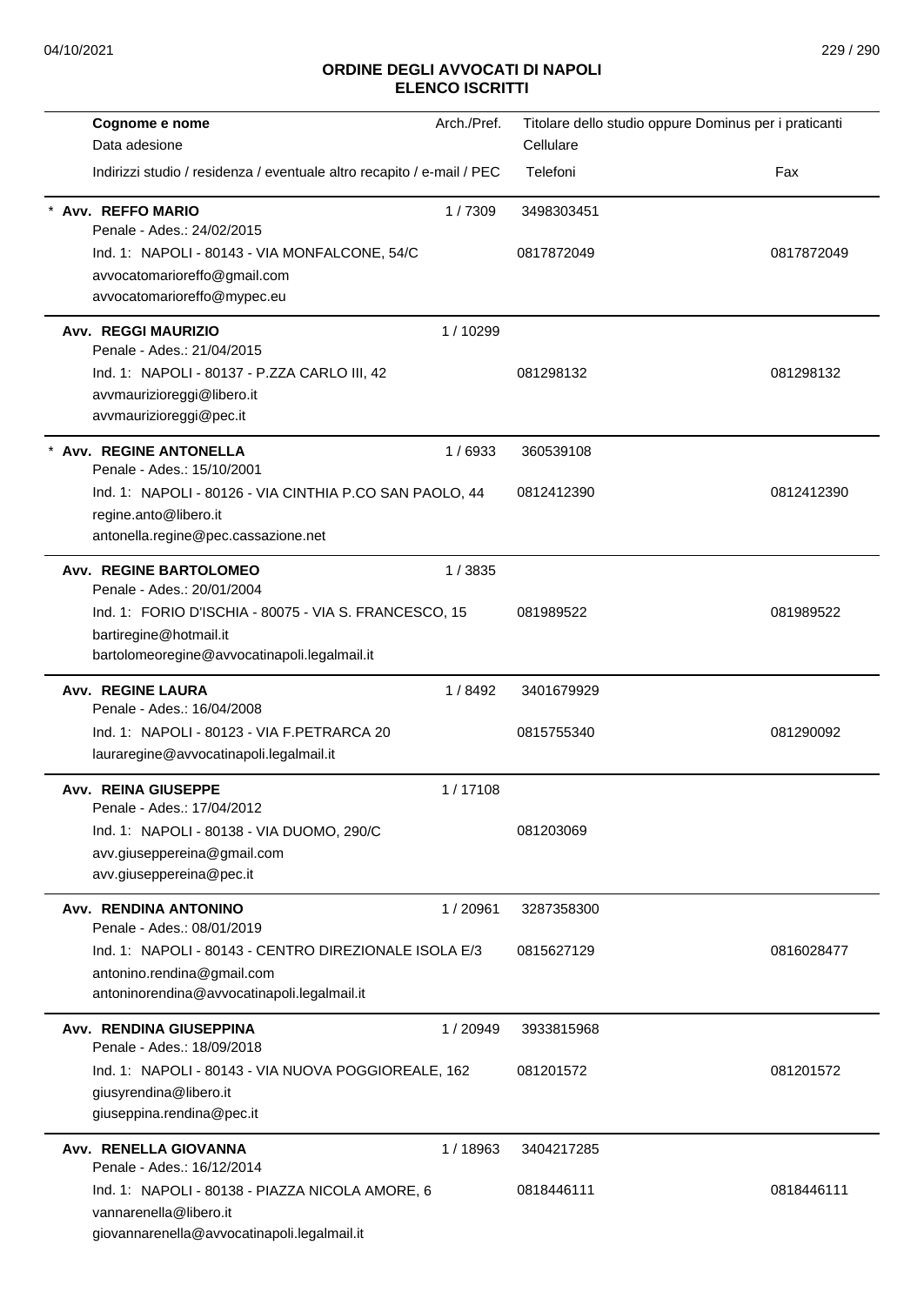| Cognome e nome                                                                 | Arch./Pref. | Titolare dello studio oppure Dominus per i praticanti |            |
|--------------------------------------------------------------------------------|-------------|-------------------------------------------------------|------------|
| Data adesione                                                                  |             | Cellulare                                             |            |
| Indirizzi studio / residenza / eventuale altro recapito / e-mail / PEC         |             | Telefoni                                              | Fax        |
| Avv. RENINO CIRO<br>Penale - Ades.: 09/12/2020                                 | 1/10569     | 3313152634                                            |            |
| Ind. 1: PORTICI - 80050 - CORSO GARIBALDI, 179                                 |             | 0817766186                                            | 0817887292 |
| studiorenino@gmail.com                                                         |             |                                                       |            |
| avv.cirorenino@pec.giuffre.it                                                  |             |                                                       |            |
| Avv. RETTINO NICOLA MARIA<br>Penale - Ades.: 18/12/2007                        | 1/11191     |                                                       |            |
| Ind. 1: NAPOLI - 80121 - VIA DEI MILLE, 16                                     |             | 081419401                                             | 0814207006 |
| nicolamariarettino@avvocatinapoli.legalmail.it                                 |             |                                                       |            |
| * Avv. RIANNA ANTONIO<br>Penale - Ades.: 19/04/2011                            | 1/14444     | 3282326785                                            |            |
| Ind. 1: NAPOLI - 80122 - VIA GIORDANO BRUNO, 169                               |             | 3282326785                                            | 0810320138 |
| antoniorianna@pec.it                                                           |             |                                                       |            |
| * Avv. RICCA FULVIO<br>Penale - Ades.: 09/07/2019                              | 1/4724      |                                                       |            |
| Ind. 1: NAPOLI - 80133 - PIAZZA BOVIO 33                                       |             | 081449771                                             | 081449771  |
| fulvioricca@avvocatinapoli.legalmail.it                                        |             |                                                       |            |
| Avv. RICCARDI CRISTINA                                                         | 1/12602     | c/o DE ANGELIS GIUSEPPE                               |            |
| Penale - Ades.: 20/12/2005                                                     |             | 3337951005                                            |            |
| Ind. 1: NAPOLI - 80143 - CENTRO DIREZ. IS. C/9 - SC. B                         |             | 0815622123                                            | 0815622123 |
| avv.cristinariccardi@gmail.com<br>cristinariccardi@avvocatinapoli.legalmail.it |             |                                                       |            |
| <b>Avv. RICCARDI FELICE</b><br>Penale - Ades.: 15/12/2015                      | 1/19367     |                                                       |            |
| Ind. 1: NAPOLI - 80138 - VIA DUOMO, 89                                         |             | 0810139936                                            |            |
| avv.felicericcardi@gmail.com                                                   |             |                                                       |            |
| avv.felicericcardi@pec.it                                                      |             |                                                       |            |
| * Avv. RICCARDI MARIA ELENA<br>Penale - Ades.: 20/04/2006                      | 1/12786     | 3284897987                                            |            |
| Ind. 1: NAPOLI - 80133 - LARGO F. TORRACA, 71                                  |             | 0810608881                                            | 0810608881 |
| studiolegalepepericcardi@gmail.com                                             |             |                                                       |            |
| mariaelenariccardi@avvocatinapoli.legalmail.it                                 |             |                                                       |            |
| Avv. RICCARDI VINCENZO                                                         | 1/4414      |                                                       |            |
| Penale - Ades.: 01/07/2008                                                     |             |                                                       |            |
| Ind. 1: NAPOLI - 80142 - CORSO ARNALDO LUCCI 137                               |             | 0815548954                                            | 0815536597 |
| riccardivincenzo2@libero.it                                                    |             |                                                       |            |
| vincenzoriccardi@avvocatinapoli.legalmail.it                                   |             |                                                       |            |
| Avv. RICCHIZZI CONCETTA ANGELA<br><b>GIOVANNA</b>                              | 1/9029      | 3471261241                                            |            |
| Penale - Ades.: 01/07/2008                                                     |             |                                                       |            |
| Ind. 1: PORTICI - 80055 - VIA LIBERTA', 287/E                                  |             | 0817888713                                            | 0817888713 |
| avv.ricchizzi@gmail.com<br>concettaangelagiovannaricchizzi@avvocatinapoli.leg  |             |                                                       |            |
|                                                                                |             |                                                       |            |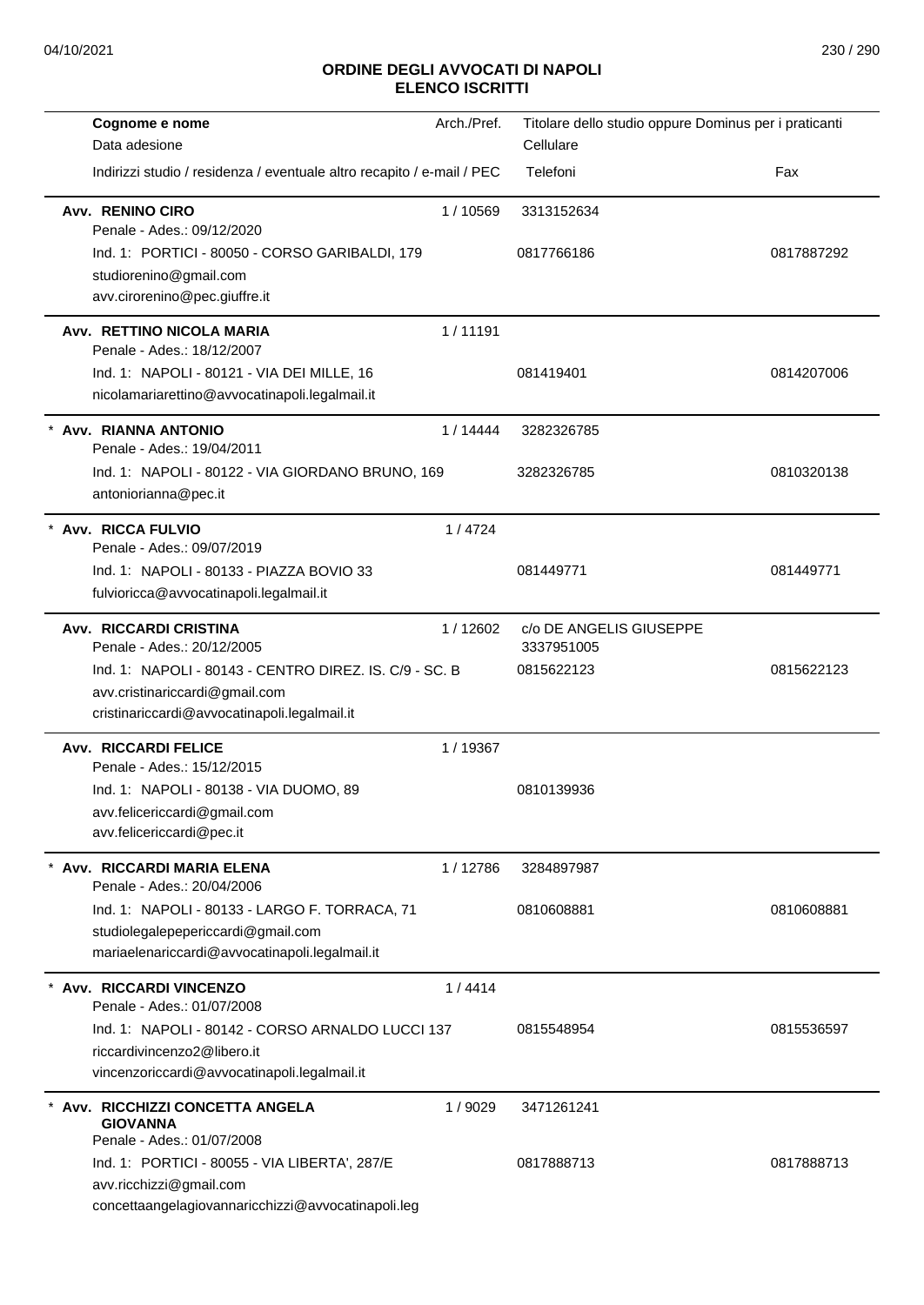| Cognome e nome<br>Data adesione                                                                                                               | Arch./Pref. | Titolare dello studio oppure Dominus per i praticanti<br>Cellulare |            |
|-----------------------------------------------------------------------------------------------------------------------------------------------|-------------|--------------------------------------------------------------------|------------|
| Indirizzi studio / residenza / eventuale altro recapito / e-mail / PEC                                                                        |             | Telefoni                                                           | Fax        |
| <b>Avv. RICCI LOREDANA</b><br>Penale - Ades.: 01/07/2008                                                                                      | 1/12689     | 3409612769                                                         |            |
| Ind. 1: ANACAPRI - 80071 - II TRAVERSA CAPRILE, 1                                                                                             |             | 0818373539                                                         | 0818373539 |
| Ind. 2: ANACAPRI - 80071 - I TRAVERSA CAPRILE, 3/A<br>loredanaavv.ricci@gmail.com<br>loredanaricci@avvpec.it                                  |             | 3409612769                                                         | 0818373539 |
| Avv. RICCI LUCA<br>Penale - Ades.: 20/04/2006                                                                                                 | 1/12732     | 3926832810                                                         |            |
| Ind. 1: NAPOLI - 80128 - VIA LUIGI CALDIERI, 127 SC.C<br>avv.lucaricci@gmail.com<br>lucaricci@avvocatinapoli.legalmail.it                     |             | 0815600493                                                         | 0815600493 |
| <b>Avv. RICCIARDI GIUSEPPE</b><br>Penale - Ades.: 04/10/2005                                                                                  | 1/9336      |                                                                    |            |
| Ind. 1: NAPOLI - 80136 - VIA GIACINTO GIGANTE 34<br>giuseppe.ricciardi-5465@ecp.postecert.it                                                  |             | 0815446815                                                         | 0815490299 |
| Avv. RICCIARDI MARCELLO VITO<br>Penale - Ades.: 01/07/2008                                                                                    | 1/14681     |                                                                    |            |
| Ind. 1: NAPOLI - 80129 - VIA RAFFAELE MORGHEN, 187<br>ricciardi@studiolegalericciardi.it<br>marcellovitoricciardi@avvocatinapoli.legalmail.it |             | 0815499441                                                         | 0810113243 |
| <b>Avv. RICCIARDI PIERO</b><br>Penale - Ades.: 20/04/2006                                                                                     | 1/12387     |                                                                    |            |
| Ind. 1: NAPOLI - 80122 - VIA PIEDIGROTTA, 34<br>pieroricciardi@avvocatinapoli.legalmail.it                                                    |             | 081414921                                                          | 081414968  |
| Avv. RICCIARDIELLO EUGENIO<br>Penale - Ades.: 14/04/2021                                                                                      | 1/21917     | 3493273256                                                         |            |
| Ind. 1: NAPOLI - 80142 - VIA AMERIGO VESPUCCI, 9<br>ericciardiello@gmail.com<br>eugenioricciardiello@avvocatinapoli.legalmail.it              |             | 08118870016                                                        |            |
| Avv. RICCIARDIELLO GUIDO<br>Penale - Ades.: 01/07/2008                                                                                        | 1 / 14594   | 3491339691                                                         |            |
| Ind. 1: NAPOLI - 80126 - VIA TARQUINIO PRISCO, 4<br>avv.guidoric@libero.it<br>guidoricciardiello@avvocatinapoli.legalmail.it                  |             | 0817283488                                                         |            |
| Avv. RICCIO ANNA<br>Penale - Ades.: 24/06/2013                                                                                                | 1 / 14667   | 3475614582                                                         |            |
| Ind. 1: QUARTO - 80010 - VIA G. DE FALCO, 301<br>studiolegale.riccio@libero.it<br>annariccio@avvocatinapoli.legalmail.it                      |             | 0818766671                                                         | 0818766671 |
| <b>Avv. RICCIO AUGUSTO</b><br>Penale - Ades.: 26/02/2019                                                                                      | 1 / 14496   | 3381305435                                                         |            |
| Ind. 1: NAPOLI - 80127 - VIA ANIELLO FALCONE, 102<br>augustoriccio@libero.it<br>avv.augustoriccio@pec.it                                      |             | 08119566666                                                        |            |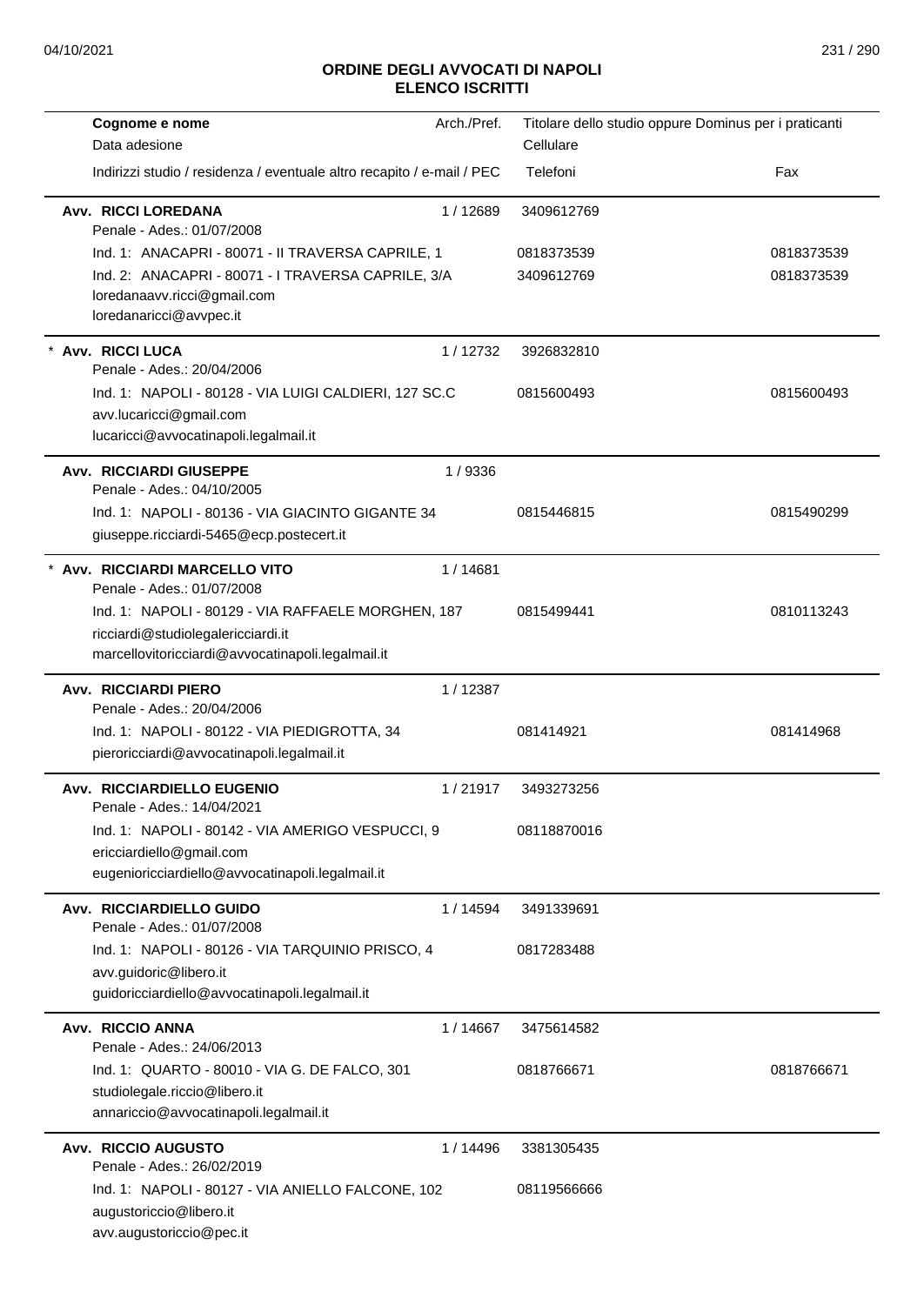| Cognome e nome                                                                                                                                                                              | Arch./Pref. | Titolare dello studio oppure Dominus per i praticanti |            |            |
|---------------------------------------------------------------------------------------------------------------------------------------------------------------------------------------------|-------------|-------------------------------------------------------|------------|------------|
| Data adesione                                                                                                                                                                               |             | Cellulare                                             |            |            |
| Indirizzi studio / residenza / eventuale altro recapito / e-mail / PEC                                                                                                                      |             | Telefoni                                              |            | Fax        |
| Avv. RICCIO FABIO<br>Penale - Ades.: 19/12/2006                                                                                                                                             | 1/13448     | 3343557191                                            |            |            |
| Ind. 1: SAN GIORGIO A CREMANO - 80046 - VIA ROSA<br>LUXEMBURG, 22<br>Ind. 2: QUARTO - 80010 - VIA FRANCESCO CILEA, 3<br>avvricciofabio@gmail.com<br>fabioriccio@avvocatinapoli.legalmail.it |             | 0816076151                                            | 3343557191 | 0816076151 |
| <b>Avv. RICCIO GIUSEPPE</b>                                                                                                                                                                 | 1/18421     |                                                       |            |            |
| Penale - Ades.: 11/04/2015<br>Ind. 1: NAPOLI - 80144 - CORSO SECONDIGLIANO,324<br>studiolegalericcio@gmail.com<br>avvgiuseppericcio@pec.it                                                  |             | 0818921457                                            |            | 0818164775 |
| * Avv. RICCIULLI GIUSEPPE<br>Penale - Ades.: 23/07/2002                                                                                                                                     | 1/3834      | 337865061                                             |            |            |
| Ind. 1: NAPOLI - 80142 - VIA TORINO 6<br>giuseppericciulli@virgilio.it<br>giuseppericciulli@avvocatinapoli.legalmail.it                                                                     |             | 081264909                                             |            | 0815544930 |
| * Avv. RINALDI FRANCESCA PAOLA<br>Penale - Ades.: 20/12/2016                                                                                                                                | 1/9814      | 3293807514                                            |            |            |
| Ind. 1: NAPOLI - 80121 - VIA DOMENICO MORELLI, 24<br>francescarinaldi@diamato.eu<br>francescapaolarinaldi@avvocatinapoli.legalmail.it                                                       |             | 0812457510                                            |            | 0812457066 |
| Avv. RINALDI GABRIELE<br>Penale - Ades.: 01/07/2014                                                                                                                                         | 1/18639     |                                                       |            |            |
| Ind. 1: NAPOLI - 80122 - VIALE ANTONIO GRAMSCI, 22<br>avv.gabrielerinaldi@gmail.com<br>gabrielerinaldi@avvocatinapoli.legalmail.it                                                          |             | 0810100639                                            |            | 0810100406 |
| Avv. RINALDO CLAUDIA<br>Penale - Ades.: 16/10/2018                                                                                                                                          | 1/20398     | 3200544182                                            |            |            |
| Ind. 1: NAPOLI - 80128 - VIA PIGNA, 104/D<br>claudia.rinaldo@libero.it<br>avv.claudiarinaldo@pec.it                                                                                         |             | 0815793660                                            |            |            |
| * Avv. RINFORZI ACHILLE<br>Penale - Ades.: 20/04/2006                                                                                                                                       | 1/10523     | 3385331266                                            |            |            |
| Ind. 1: NAPOLI - 80142 - VIA TORINO, 35<br>achillerinforzi@avvocatinapoli.legalmail.it                                                                                                      |             | 0815534833                                            |            | 0815534614 |
| <b>Avv. RIPPA CRISTINA</b><br>Penale - Ades.: 16/04/2013                                                                                                                                    | 1/17169     |                                                       |            |            |
| Ind. 1: BACOLI - 80070 - VIA SAN SOSIO, 7<br>rippacristina@libero.it<br>avv.rippa@pec.it                                                                                                    |             | 0815263681                                            |            | 0815263681 |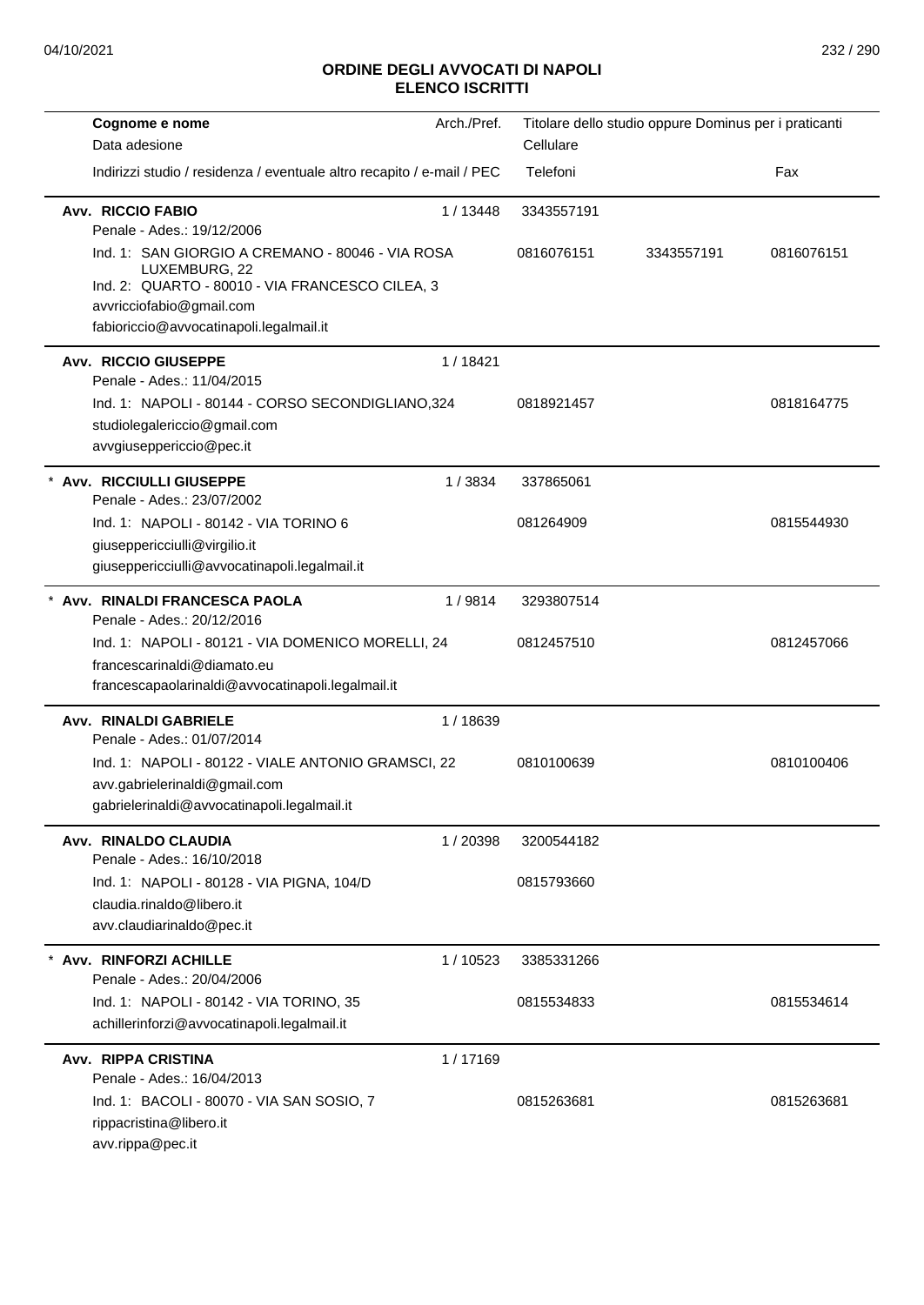| Cognome e nome                                                                  | Arch./Pref. | Titolare dello studio oppure Dominus per i praticanti |             |
|---------------------------------------------------------------------------------|-------------|-------------------------------------------------------|-------------|
| Data adesione                                                                   |             | Cellulare                                             |             |
| Indirizzi studio / residenza / eventuale altro recapito / e-mail / PEC          |             | Telefoni                                              | Fax         |
| <b>Avv. RISPOLI ANTONIO</b><br>Penale - Ades.: 16/12/2014                       | 1/14166     | 3494229263                                            |             |
| Ind. 1: ISCHIA - 80077 - VIA FASOLARA, 4                                        |             | 081992998                                             | 0813331902  |
| avv.antoniorispoli@alice.it                                                     |             |                                                       |             |
| avvantoniorispoli@pec.sinapsis-srl.net                                          |             |                                                       |             |
| Avv. RIVAROLA MARIA<br>Penale - Ades.: 16/12/2014                               | 1/16085     |                                                       |             |
| Ind. 1: NAPOLI - 80136 - VIA GIACINTO GIGANTE 34                                |             | 0815490067                                            |             |
| mariarivarola@avvocatinapoli.legalmail.it                                       |             |                                                       |             |
| Avv. RIZZO MARIA<br>Penale - Ades.: 17/12/2013                                  | 1/18224     | 3395386869                                            |             |
| Ind. 1: NAPOLI - 80143 - CENTRO DIREZIONALE - ISOLA G1                          |             | 08118382545                                           |             |
| studiolegalemar@yahoo.it                                                        |             |                                                       |             |
| mariarizzo@avvocatinapoli.legalmail.it                                          |             |                                                       |             |
| * Avv. RIZZO MASSIMO<br>Penale - Ades.: 10/09/2002                              | 1/4488      | 3357735673                                            |             |
| Ind. 1: NAPOLI - 80123 - LARGO SERMONETA, 24                                    |             | 0817613136                                            | 0817611914  |
| avv.massimorizzo@gmail.com                                                      |             |                                                       |             |
| massimorizzo@avvocatinapoli.legalmail.it                                        |             |                                                       |             |
| Avv. RIZZOTTO PAOLO                                                             | 1/9276      | 3470359627                                            |             |
| Penale - Ades.: 21/04/2009                                                      |             |                                                       |             |
| Ind. 1: ISCHIA - 80077 - VIA LEONARDO MAZZELLA, 182<br>paolo.rizzotto@libero.it |             | 081983690                                             | 081983690   |
| lalegge@pec.it                                                                  |             |                                                       |             |
|                                                                                 |             |                                                       |             |
| Avv. ROBERTI AMALIA<br>Penale - Ades.: 19/04/2011                               | 1/15577     | 3349346305                                            |             |
| Ind. 1: NAPOLI - 80139 - CORSO UMBERTO I, 381                                   |             | 3349346305                                            |             |
| avv.amaliaroberti@libero.it                                                     |             |                                                       |             |
| amaliaroberti@avvocatinapoli.legalmail.it                                       |             |                                                       |             |
| * Avv. ROCA GENEROSO PAOLO                                                      | 1/15654     |                                                       |             |
| Penale - Ades.: 20/04/2010                                                      |             |                                                       |             |
| Ind. 1: NAPOLI - 80121 - VIA DEI MILLE, 47                                      |             | 08119303141                                           | 0810097787  |
| Ind. 2: AVELLINO - 83100 - VIA CESARE UVA, 15<br>paolo-roca@libero.it           |             | 08251701035                                           | 08251910801 |
| generosopaoloroca@avvocatinapoli.legalmail.it                                   |             |                                                       |             |
|                                                                                 |             |                                                       |             |
| <b>Avv. ROCCO GIUSEPPE</b><br>Penale - Ades.: 05/07/2011                        | 1/13122     | 3339424588                                            |             |
| Ind. 1: NAPOLI - 80143 - VIA MIANO, 57                                          |             | 0815734623                                            | 0815734623  |
| Ind. 2: ARZANO - 80022 - VIA ANTONIO SAVIANO, 1                                 |             | 0815734623                                            | 0815734623  |
| lexrocco@virgilio.it                                                            |             |                                                       |             |
| giusepperocco2@avvocatinapoli.legalmail.it                                      |             |                                                       |             |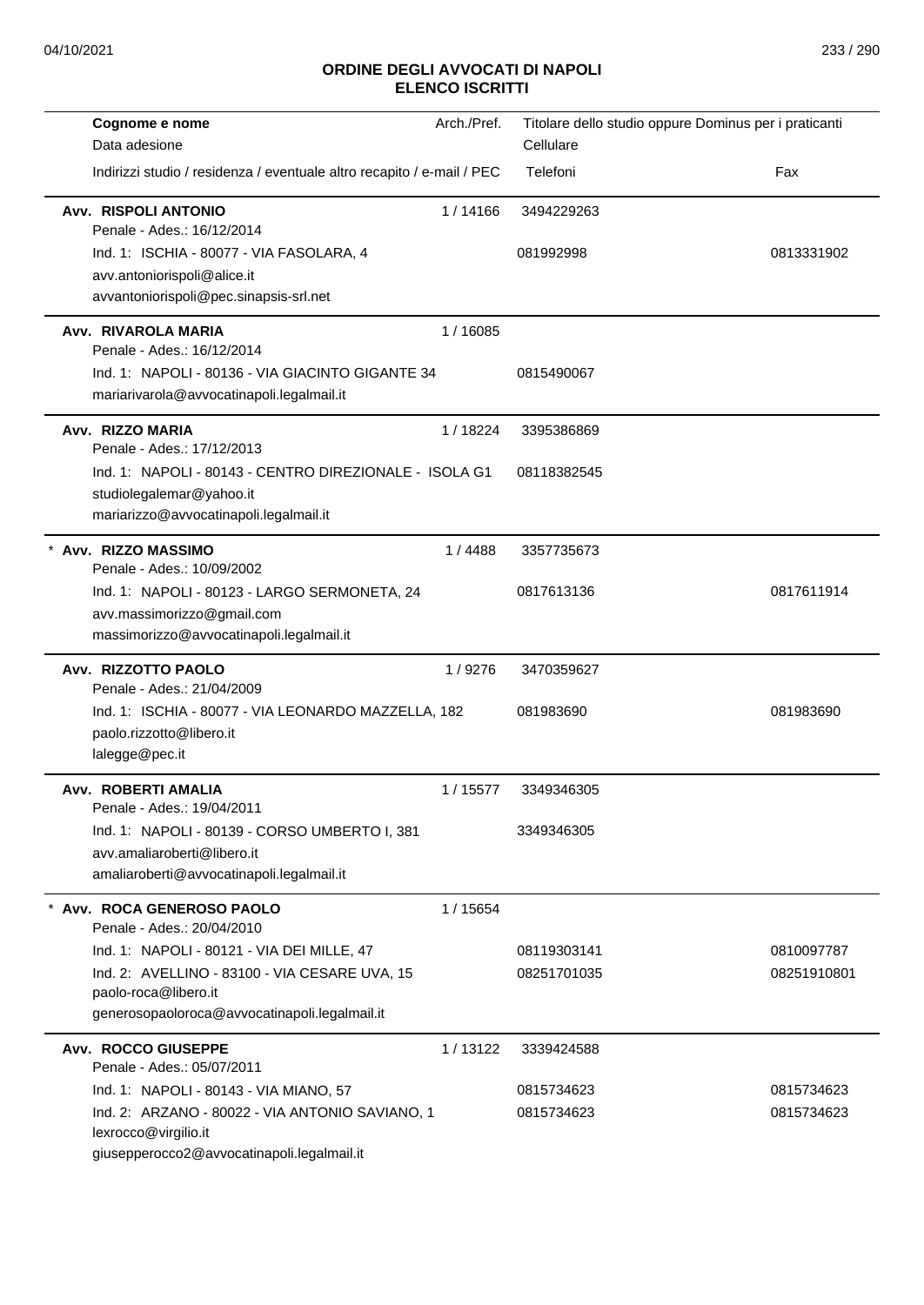| Cognome e nome<br>Data adesione                                                                                                                                    | Arch./Pref. | Cellulare                | Titolare dello studio oppure Dominus per i praticanti |                          |
|--------------------------------------------------------------------------------------------------------------------------------------------------------------------|-------------|--------------------------|-------------------------------------------------------|--------------------------|
| Indirizzi studio / residenza / eventuale altro recapito / e-mail / PEC                                                                                             |             | Telefoni                 |                                                       | Fax                      |
| Avv. ROCCO GIUSEPPE<br>Penale - Ades.: 03/07/2007<br>Ind. 1: NAPOLI - 80141 - VIA PIETRO GIANNONE, 33/A                                                            | 1/13793     | 081440050                |                                                       | 081294446                |
| giusepperocco1@avvocatinapoli.legalmail.it                                                                                                                         |             |                          |                                                       |                          |
| Avv. ROCCO TERESA<br>Penale - Ades.: 20/04/2006                                                                                                                    | 1/11519     |                          |                                                       |                          |
| Ind. 1: NAPOLI - 80141 - VIA PIETRO GIANNONE 33/A<br>avvteresarocco@gmail.com<br>teresarocco1@avvocatinapoli.legalmail.it                                          |             | 081440050                |                                                       | 081294446                |
| Avv. ROCCO TERESA<br>Penale - Ades.: 17/04/2007                                                                                                                    | 1/12900     | 3473240994               |                                                       |                          |
| Ind. 1: NAPOLI - 80139 - VIA PIETRO COLLETTA, 12<br>teresarocco2@avvocatinapoli.legalmail.it                                                                       |             | 081440605                | 3473240994                                            | 081440605                |
| Avv. ROCCO di TORREPADULA GERARDO<br><b>MARIANO</b><br>Penale - Ades.: 15/12/2009                                                                                  | 1/15489     | 3335415097               |                                                       |                          |
| Ind. 1: NAPOLI - 80132 - CENTRO DIREZIONALE - IS. F4<br>gmroccoditorrepadula@studiorrr.it<br>gerardomarianoroccoditorrepadula@avvocatinapoli.l                     |             | 08119929051              |                                                       | 0817641644               |
| Avv. RODA' TIZIANA<br>Penale - Ades.: 02/07/2013                                                                                                                   | 1/8296      | 3397290566               |                                                       |                          |
| Ind. 1: NAPOLI - 80121 - VIA G. CARDUCCI, 19<br>avvtizianaroda@gmail.com<br>tizianaroda@avvocatinapoli.legalmail.it                                                |             | 0814104610               |                                                       | 0814104610               |
| Avv. ROJO DARIO<br>Penale - Ades.: 04/10/2005                                                                                                                      | 1/11096     | 3355887450               |                                                       |                          |
| Ind. 1: NAPOLI - 80125 - VIALE LEPANTO, 111<br>dariorojo@libero.it<br>dariorojo@avvocatinapoli.legalmail.it                                                        |             | 0815936229               |                                                       | 0815936229               |
| Avv. ROMANELLI FILIPPO MARIO<br>Penale - Ades.: 19/04/2016                                                                                                         | 1/17587     | 3333823606               |                                                       |                          |
| Ind. 1: NAPOLI - 80134 - VIA FRANCESCO GIRARDI, 22<br>avv.filipporomanelli@arubapec.it<br>avv.filipporomanelli@arubapec.it                                         |             | 081417961                |                                                       | 081417961                |
| Avv. ROMANI ANNAMARIA<br>Penale - Ades.: 22/05/2012                                                                                                                | 1/17469     | 3385245179               |                                                       |                          |
| Ind. 1: QUARTO - 80010 - VIA CAMPANA, 265<br>Ind. 2: BACOLI - 80070 - VIA GIULIO CESARE, 34<br>romanianna@libero.it<br>annamariaromani@avvocatinapoli.legalmail.it |             | 0818768831<br>0818688468 |                                                       | 0818768831<br>0818688468 |
| Avv. ROMANI FERDINANDO<br>Penale - Ades.: 03/05/2016                                                                                                               | 1/19343     | 3396329015               |                                                       |                          |
| Ind. 1: BACOLI - 80070 - VIA MARCO AURELIO, 48<br>avvferdinandoromani@libero.it<br>avvferdinandoromani@pec.giuffre.it                                              |             | 0818687221               |                                                       | 0818687221               |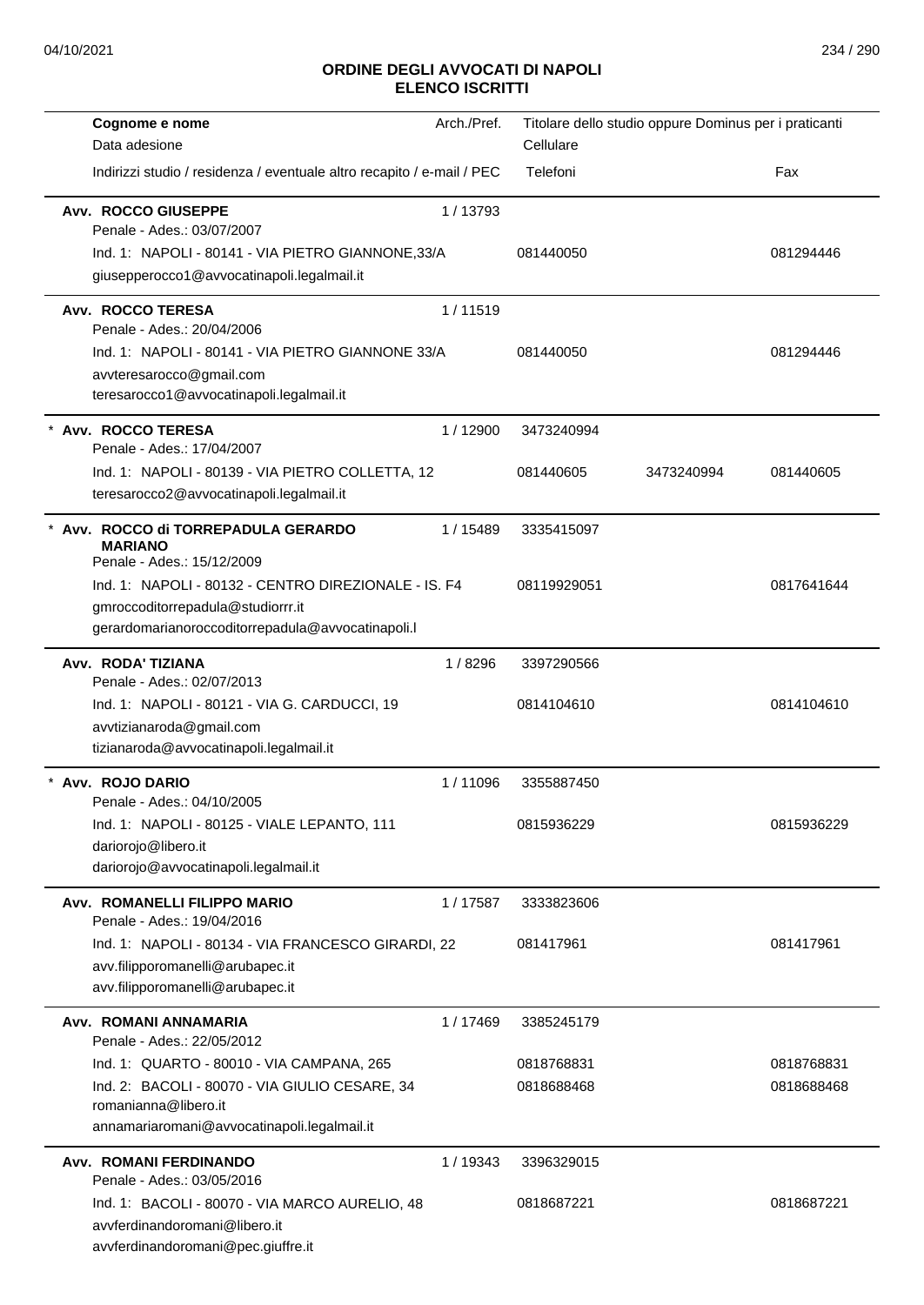| Cognome e nome                                                         | Arch./Pref. | Titolare dello studio oppure Dominus per i praticanti |             |
|------------------------------------------------------------------------|-------------|-------------------------------------------------------|-------------|
| Data adesione                                                          |             | Cellulare                                             |             |
| Indirizzi studio / residenza / eventuale altro recapito / e-mail / PEC |             | Telefoni                                              | Fax         |
| Avv. ROMANO ANNA                                                       | 1/13534     |                                                       |             |
| Penale - Ades.: 01/07/2008                                             |             |                                                       |             |
| Ind. 1: PORTICI - 80055 - CORSO GARIBALDI 254                          |             | 081270908                                             | 081270908   |
| annaromano1@avvocatinapoli.legalmail.it                                |             |                                                       |             |
| Avv. ROMANO ANNANTONIA<br>Penale - Ades.: 05/04/2005                   | 1/11545     | 3293769746                                            |             |
| Ind. 1: QUARTO - 80010 - CORSO ITALIA, 5                               |             | 3388757253                                            | 0           |
| annantoniaromano@gmail.com                                             |             |                                                       |             |
| annantoniaromano@avvocatinapoli.legalmail.it                           |             |                                                       |             |
|                                                                        |             |                                                       |             |
| * Avv. ROMANO ANTONIA<br>Penale - Ades.: 17/04/2012                    | 1/17031     |                                                       |             |
| Ind. 1: PORTICI - 80055 - CORSO GARIBALDI,254                          |             | 081270908                                             |             |
| antonia.rm@virgilio.it                                                 |             |                                                       |             |
| antoniaromano@avvocatinapoli.legalmail.it                              |             |                                                       |             |
| Avv. ROMANO CARLO                                                      | 1/8438      | 3384568706                                            |             |
| Penale - Ades.: 01/07/2008                                             |             |                                                       |             |
| Ind. 1: NAPOLI - 80143 - VIA PAVIA, 16                                 |             | 081286318                                             | 08119660861 |
| carloromano@avvocatinapoli.legalmail.it                                |             |                                                       |             |
| <b>Avv. ROMANO DOMENICA</b>                                            | 1/17449     | 3333743243                                            |             |
| Penale - Ades.: 26/06/2012                                             |             |                                                       |             |
| Ind. 1: NAPOLI - 80143 - CENTRO DIREZIONALE ISOLA E/4                  |             | 3333743243                                            |             |
| Ind. 2: CASORIA - 80026 - VIA GIOTTO, 45                               |             | 0810202572                                            | 0810202572  |
| avv_romano_2009@libero.it                                              |             |                                                       |             |
| domenicaromano@avvocatinapoli.legalmail.it                             |             |                                                       |             |
| <b>Avv. ROMANO ERNESTO</b>                                             | 1/7027      | 3385893747                                            |             |
| Penale - Ades.: 28/10/2003                                             |             |                                                       |             |
| Ind. 1: NAPOLI - 80133 - VIA CAMPAGNARI 39                             |             | 081265909                                             | 081265909   |
| studioeromano@alice.it<br>ernestoromano@avvocatinapoli.legalmail.it    |             |                                                       |             |
|                                                                        |             |                                                       |             |
| <b>Avv. ROMANO FERDINANDO</b><br>Penale - Ades.: 15/11/2011            | 1/16886     | 3921486997                                            |             |
| Ind. 1: NAPOLI - 80142 - PIAZZA GARIBALDI, 3                           |             | 3921486997                                            |             |
| Ind. 2: CASTELVENERE - 82037 - VIA SANNITICA, 8                        |             |                                                       |             |
| avv.ferdinandoromano@gmail.com                                         |             |                                                       |             |
| avv.ferdinandoromano@legalmail.it                                      |             |                                                       |             |
| Avv. ROMANO IMMACOLATA                                                 | 1 / 10548   | 3338675307                                            |             |
| Penale - Ades.: 05/07/2005                                             |             |                                                       |             |
| Ind. 1: NAPOLI - 80126 - VIA S. DONATO, 19 - P. TERRA                  |             | 0815881035                                            | 0815881035  |
| imm.romano@virgilio.it                                                 |             |                                                       |             |
| immacolataromano1@avvocatinapoli.legalmail.it                          |             |                                                       |             |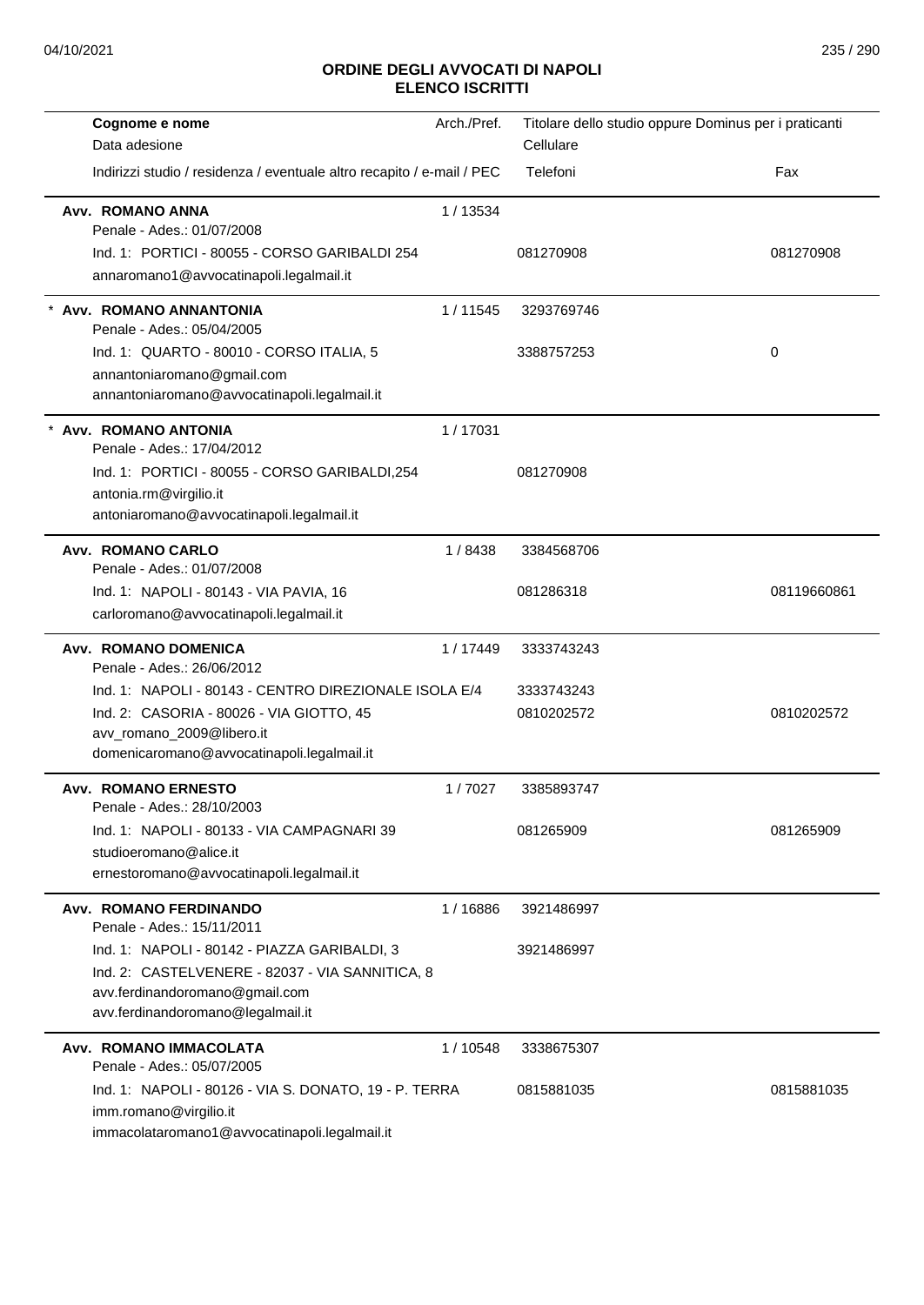| Cognome e nome                                                                                                                                                             | Arch./Pref. | Titolare dello studio oppure Dominus per i praticanti |            |             |
|----------------------------------------------------------------------------------------------------------------------------------------------------------------------------|-------------|-------------------------------------------------------|------------|-------------|
| Data adesione                                                                                                                                                              |             | Cellulare                                             |            |             |
| Indirizzi studio / residenza / eventuale altro recapito / e-mail / PEC                                                                                                     |             | Telefoni                                              |            | Fax         |
| Avv. ROMANO LAURA<br>Penale - Ades.: 04/07/2006<br>Ind. 1: NAPOLI - 80122 - VIA ANDREA D'ISERNIA, 59<br>avvlauraromano@yahoo.it<br>lauraromano@avvocatinapoli.legalmail.it | 1/12795     | 3384856924<br>08119573784                             |            | 08119574884 |
| <b>Avv. ROMANO LUCA</b>                                                                                                                                                    | 1/14750     | c/o BIONDI GIUSEPPE                                   |            |             |
| Penale - Ades.: 14/12/2010<br>Ind. 1: NAPOLI - 80129 - PIAZZA LEONARDO, 25<br>avvlucaromano@gmail.com                                                                      |             | 3358016241<br>0817345231                              |            | 0813652418  |
| lucaromano3@avvocatinapoli.legalmail.it                                                                                                                                    |             |                                                       |            |             |
| Avv. ROMANO MARIAIVANA<br>Penale - Ades.: 12/04/2005                                                                                                                       | 1/11867     | 3389759696                                            |            |             |
| Ind. 1: NAPOLI - 80132 - VIA STENDHAL, 14<br>mariaivana_romano@yahoo.it<br>mariaivanaromano@avvocatinapoli.legalmail.it                                                    |             | 08119563513                                           |            | 08119563512 |
| * Avv. ROMANO MASSIMO<br>Penale - Ades.: 06/05/2003                                                                                                                        | 1/9224      | 3356693954                                            |            |             |
| Ind. 1: NAPOLI - 80138 - CORSO UMBERTO I, 237<br>avvmassimoromano@gmail.com<br>massimoromano@avvocatinapoli.legalmail.it                                                   |             | 081201080                                             |            | 081201080   |
| <b>Avv. ROMANO VINCENZO</b>                                                                                                                                                | 1/10357     | 3478162720                                            | 3478162720 |             |
| Penale - Ades.: 13/12/2011<br>Ind. 1: NAPOLI - 80131 - VIALE DEI PINI, 28<br>enzoromano2006@libero.it<br>vincenzoromano2@avvocatinapoli.legalmail.it                       |             | 3478162720                                            |            |             |
| Avv. ROMEO MARINA<br>Penale - Ades.: 18/09/2017                                                                                                                            | 1/8416      | 3285431884                                            |            |             |
| Ind. 1: NAPOLI - 80132 - VIALE GRAMSCI, 19<br>marinaromeo66@gmail.com<br>marinaromeo2@avvocatinapoli.legalmail.it                                                          |             | 0817618746                                            |            | 0817618746  |
| <b>Avv. ROMEO MARINA</b><br>Penale - Ades.: 09/03/2017                                                                                                                     | 1 / 12334   | 3355240031                                            |            |             |
| Ind. 1: NAPOLI - 80131 - VIA E. NICOLARDI PARCO IL VERDE<br>LOTTO <sub>21</sub><br>marina-romeo@libero.it<br>avv.marina-romeo@pec.it                                       |             | 0817434744                                            |            | 0817434744  |
| * Avv. RONDINO FABRIZIO<br>Penale - Ades.: 17/04/2007                                                                                                                      | 1/10361     | 3396475179                                            |            |             |
| Ind. 1: NAPOLI - 80122 - VIALE A. GRAMSCI, 18<br>fabriziorondino@tin.it<br>fabriziorondino@avvocatinapoli.legalmail.it                                                     |             | 0817611025                                            |            | 0817611972  |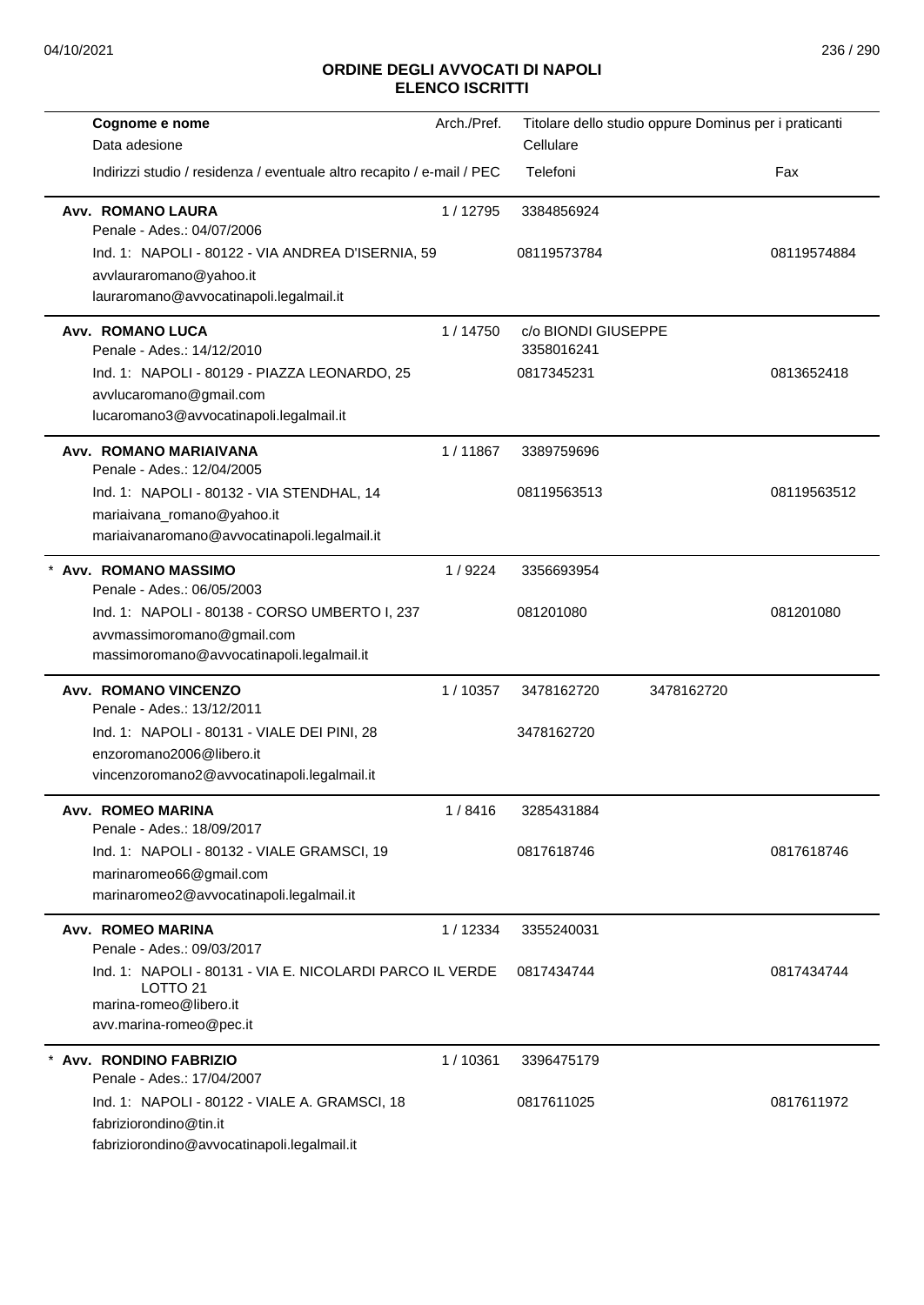| Cognome e nome                                                                             | Arch./Pref. | Titolare dello studio oppure Dominus per i praticanti |            |             |
|--------------------------------------------------------------------------------------------|-------------|-------------------------------------------------------|------------|-------------|
| Data adesione                                                                              |             | Cellulare                                             |            |             |
| Indirizzi studio / residenza / eventuale altro recapito / e-mail / PEC                     |             | Telefoni                                              |            | Fax         |
| Avv. RONGONE ALESSANDRA<br>Penale - Ades.: 09/04/2019                                      | 1/21183     | 3314957069                                            |            |             |
| Ind. 1: NAPOLI - 80135 - PIAZZETTA OLIVELLA, 1                                             |             | 08119006857                                           |            | 08119006857 |
| alessandra.rongone@gmail.com                                                               |             |                                                       |            |             |
| alessandrarongone@avvocatinapoli.legalmail.it                                              |             |                                                       |            |             |
| * Avv. ROSARIO ROBERTO<br>Penale - Ades.: 22/03/2005                                       | 1/10575     | 3473432642                                            |            |             |
| Ind. 1: NAPOLI - 80128 - VIA ALFREDO ROCCO, 13                                             |             | 0815609439                                            |            | 0815609439  |
| roberto@rosario.it                                                                         |             |                                                       |            |             |
| robertorosario@avvocatinapoli.legalmail.it                                                 |             |                                                       |            |             |
| * Avv. ROSCIANO CLORINDA<br>Penale - Ades.: 07/07/2015                                     | 1/8009      | 3939126711                                            |            |             |
| Ind. 1: NAPOLI - 80133 - VIA CERVANTES, 64                                                 |             | 08119136936                                           | 3939126711 | 08119136936 |
| Ind. 2: ROMA - 00184 - VIA LABICANA, 58                                                    |             |                                                       |            |             |
| ARCHIVIOROSCIANO@GMAIL.COM<br>clorindarosciano@avvocatinapoli.legalmail.it                 |             |                                                       |            |             |
|                                                                                            |             |                                                       |            |             |
| Avv. ROSOLINO VALENTINA<br>Penale - Ades.: 16/04/2013                                      | 1/17735     | 3336096680                                            |            |             |
| Ind. 1: NAPOLI - 80142 - VIA GIULIO PALERMO, 45                                            |             | 0813722519                                            |            | 0813722519  |
| studiolegalerosolino@libero.it                                                             |             |                                                       |            |             |
| valentinarosolino@avvocatinapoli.legalmail.it                                              |             |                                                       |            |             |
| * Avv. ROSSETTI CRISTIANO                                                                  | 1/12989     | 3281295346                                            |            |             |
| Penale - Ades.: 19/12/2006                                                                 |             |                                                       |            |             |
| Ind. 1: FORIO D'ISCHIA - 80075 - VIA MONS. SCHIOPPA, 34<br>avv.cristianorossetti@gmail.com |             | 08119184928                                           |            | 08119184928 |
| avv.cristianorossetti@pec.it                                                               |             |                                                       |            |             |
| <b>Avv. ROSSI ANGELO</b>                                                                   |             |                                                       |            |             |
| Penale - Ades.: 02/10/2012                                                                 | 1/17048     | 3356097712                                            |            |             |
| Ind. 1: NAPOLI - 80100 - VIA LUCA GIORDANO, 16                                             |             | 0815563428                                            |            | 0815563428  |
| Ind. 2: CASERTA - 81100 - CORSO GIANNONE, 22                                               |             | 08231546975                                           |            | 08231546975 |
| angelorossi124@hotmail.com                                                                 |             |                                                       |            |             |
| angelorossi@avvocatinapoli.legalmail.it                                                    |             |                                                       |            |             |
| * Avv. ROSSI LUIGI<br>Penale - Ades.: 22/03/2005                                           | 1/10422     | 3382773432                                            |            |             |
| Ind. 1: NAPOLI - 80131 - VIA S. GIACOMO DEI CAPRI, 63/E                                    |             | 0813771651                                            |            | 0813771651  |
| avv.luigirossi@virgilio.it                                                                 |             |                                                       |            |             |
| luigirossi3@avvocatinapoli.legalmail.it                                                    |             |                                                       |            |             |
| Avv. ROSSI LUIGI<br>Penale - Ades.: 22/03/2005                                             | 1/11516     | 3384985761                                            |            |             |
| Ind. 1: NAPOLI - 80127 - VIA PIAVE, 190/A - IS. 76 - SC. C - INT. 3384985761               |             |                                                       |            |             |
| 1<br>posta@avvocatoluigirossi.it                                                           |             |                                                       |            |             |
| avvocatoluigirossi@pec.it                                                                  |             |                                                       |            |             |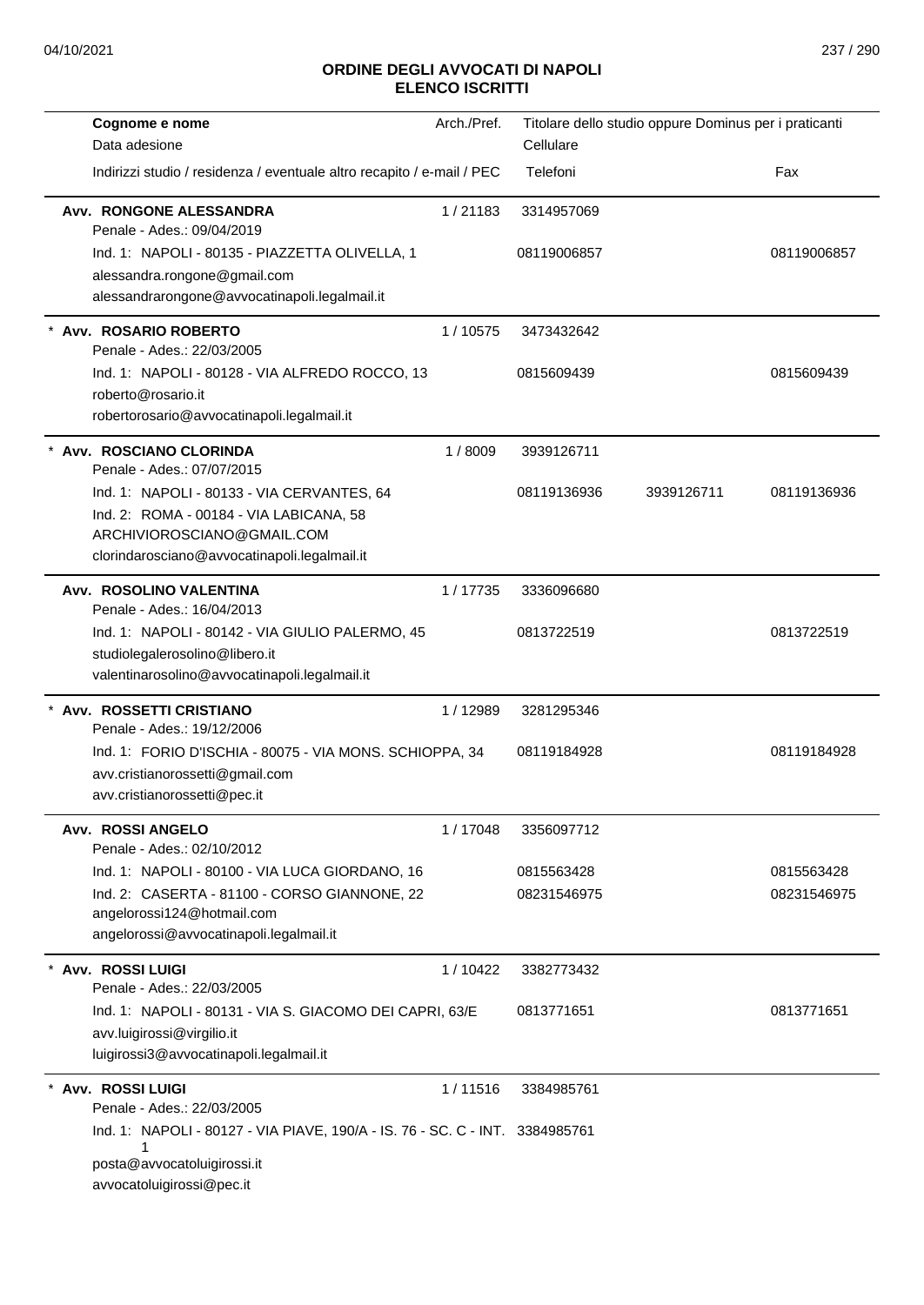| Cognome e nome                                                                                                                          | Arch./Pref. | Titolare dello studio oppure Dominus per i praticanti |             |
|-----------------------------------------------------------------------------------------------------------------------------------------|-------------|-------------------------------------------------------|-------------|
| Data adesione                                                                                                                           |             | Cellulare                                             |             |
| Indirizzi studio / residenza / eventuale altro recapito / e-mail / PEC                                                                  |             | Telefoni                                              | Fax         |
| <b>Avv. ROSSI MAURIZIO</b><br>Penale - Ades.: 20/12/2016                                                                                | 1/10587     | 3200172964                                            |             |
| Ind. 1: SAN GIORGIO A CREMANO - 80046 - VIA A.DE<br>GASPERI, 92<br>stlawrossi@hotmail.com<br>mauriziorossi2@avvocatinapoli.legalmail.it |             | 0810608875                                            | 0810608875  |
|                                                                                                                                         |             |                                                       |             |
| <b>Avv. ROSSI RICCARDO</b><br>Penale - Ades.: 20/04/2017                                                                                | 1/20362     | 3283350297                                            |             |
| Ind. 1: NAPOLI - 80133 - PIAZZA BOVIO, 22<br>riccardo.rr.rossi@gmail.com                                                                |             | 08118638655                                           | 08118638656 |
| riccardorossi@avvocatinapoli.legalmail.it                                                                                               |             |                                                       |             |
| Avv. ROSSI DENZA MARIO<br>Penale - Ades.: 21/04/2009                                                                                    | 1/5431      | 3355398697                                            |             |
| Ind. 1: NAPOLI - 80141 - VIA LUDOVICO ASTORE, 1<br>avvocatorossidenzam@tiscali.it<br>mariorossidenza@avvocatinapoli.legalmail.it        |             | 0810836933                                            | 0810836933  |
| Avv. ROTONDO SALVATORE                                                                                                                  | 1/20050     | 3476337780                                            |             |
| Penale - Ades.: 20/04/2017                                                                                                              |             |                                                       |             |
| Ind. 1: NAPOLI - 80133 - VIA CERVANTES, 55/16                                                                                           |             | 0815513181                                            | 0815513181  |
| avv.salvatorerotondo@gmail.com<br>salvatorerotondo@avvocatinapoli.legalmail.it                                                          |             |                                                       |             |
| Avv. RUBERA CORRADO<br>Penale - Ades.: 19/04/2011                                                                                       | 1/16420     | 3200775430                                            |             |
| Ind. 1: NAPOLI - 80122 - CORSO VITTORIO EMANUELE, 54<br>avvcorradorubera@libero.it<br>corradorubera@avvocatinapoli.legalmail.it         |             | 0812461014                                            | 0812461014  |
| Avv. RUBERTO MARIO<br>Penale - Ades.: 11/03/2008                                                                                        | 1/3113      | 336947320                                             |             |
| Ind. 1: NAPOLI - 80122 - VIA F. PETRARCA, 74 PARCO<br><b>SERENO</b><br>marioruberto@avvocatinapoli.legalmail.it                         |             | 0815752393                                            | 0815752393  |
| Avv. RUBINO MARIA<br>Penale - Ades.: 04/10/2016                                                                                         | 1/18154     | c/o DELL'ORFANO LUMENO<br>3289064522                  |             |
| Ind. 1: NAPOLI - 80133 - VIA CERVANTES 55/5                                                                                             |             | 0814202199                                            | 0814202199  |
| marisa.rubino2009@libero.it<br>mariarubino@avvocatinapoli.legalmail.it                                                                  |             |                                                       |             |
| * Avv. RUBINO PAOLO<br>Penale - Ades.: 12/06/2001                                                                                       | 1/5243      | 3395498473                                            |             |
| Ind. 1: NAPOLI - 80137 - PIAZZA CAVOUR, 118<br>studiolegalerubino@katamail.com<br>paolorubino@avvocatinapoli.legalmail.it               |             | 081441197                                             |             |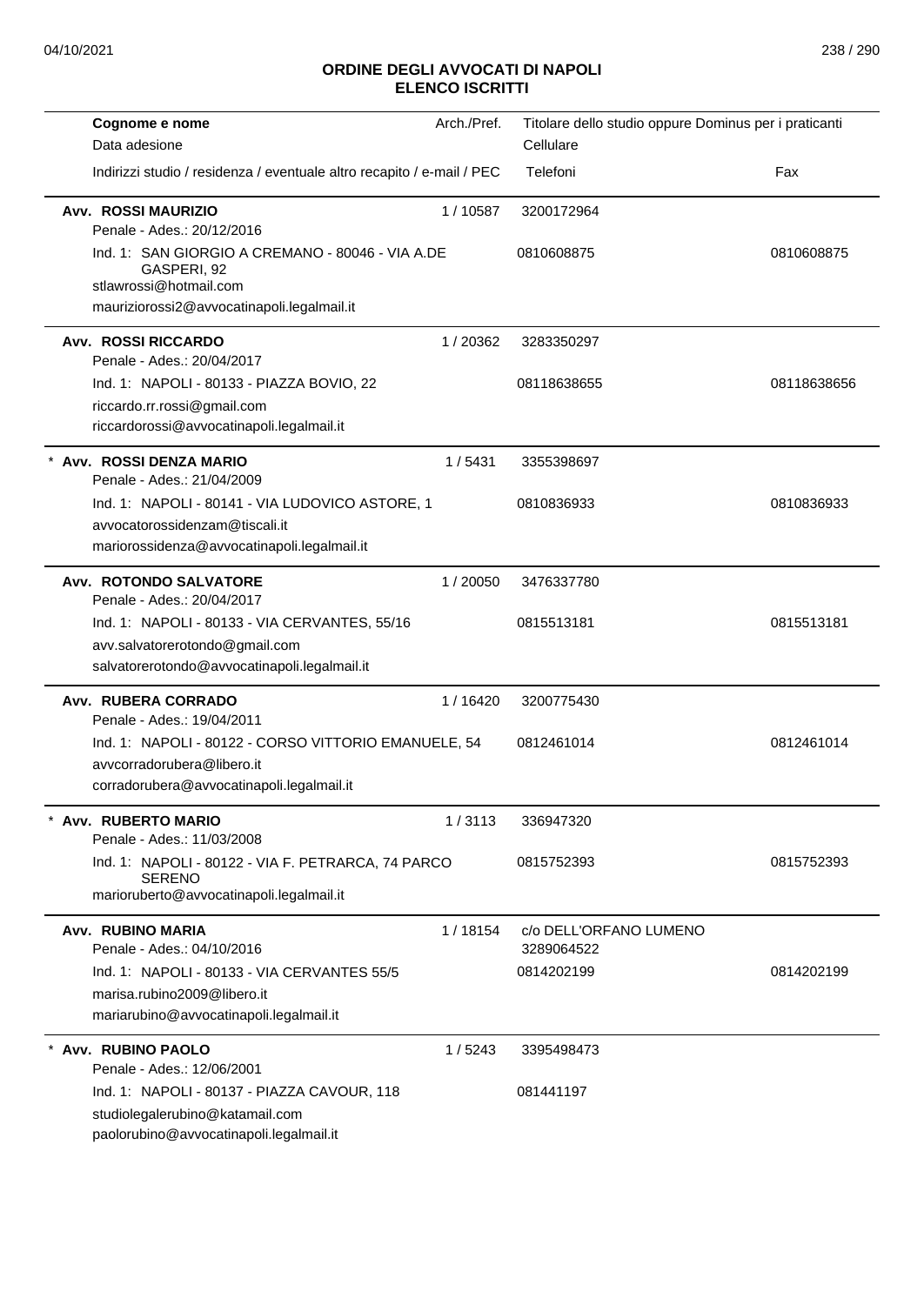| Cognome e nome                                                                                    | Arch./Pref. | Titolare dello studio oppure Dominus per i praticanti |            |            |
|---------------------------------------------------------------------------------------------------|-------------|-------------------------------------------------------|------------|------------|
| Data adesione                                                                                     |             | Cellulare                                             |            |            |
| Indirizzi studio / residenza / eventuale altro recapito / e-mail / PEC                            |             | Telefoni                                              |            | Fax        |
| Avv. RUGGERI RAFFAELLA<br>Penale - Ades.: 01/07/2009                                              | 1 / 14543   | 3299644585                                            |            |            |
| Ind. 1: NAPOLI - 80131 - VIA A. MARIA DI FRANCIA, 11                                              |             | 0817410870                                            |            | 0817410870 |
| ruggeri_raffaella@libero.it                                                                       |             |                                                       |            |            |
| raffaellaruggeriavvocatinapoli@legalmail.it                                                       |             |                                                       |            |            |
| Avv. RUGGIANO MARCELLO<br>Penale - Ades.: 29/01/2020                                              | 1/13104     | 3391660477                                            |            |            |
| Ind. 1: NAPOLI - 80131 - VIA NICOLARDI, 159                                                       |             | 0815226948                                            |            | 0815226948 |
| mruggiano@studioflr.it                                                                            |             |                                                       |            |            |
| marcelloruggiano@avvocatinapoli.legalmail.it                                                      |             |                                                       |            |            |
| * Avv. RUGGIERO AURELIO<br>Penale - Ades.: 01/04/2003                                             | 1/8532      | 3356607857                                            |            |            |
| Ind. 1: NAPOLI - 80134 - VIA SEDILE DI PORTO, 9                                                   |             | 0815526508                                            |            | 0815526508 |
| avv.aurelioruggiero@alice.it                                                                      |             |                                                       |            |            |
| aurelioruggiero@avvocatinapoli.legalmail.it                                                       |             |                                                       |            |            |
| * Avv. RUGGIERO FRANCESCA<br>Penale - Ades.: 19/12/2006                                           | 1/13470     | 3293547296                                            |            |            |
| Ind. 1: NAPOLI - 80143 - CENTRO DIREZIONALE - IS. F4                                              |             | 08119929051                                           |            | 0817641644 |
| francescaruggiero@studiorrr.it                                                                    |             |                                                       |            |            |
| francescaruggiero1@avvocatinapoli.legalmail.it                                                    |             |                                                       |            |            |
| Avv. RUGGIERO OLGA<br>Penale - Ades.: 01/04/2014                                                  | 1/18384     | 3207544916                                            |            |            |
| Ind. 1: NAPOLI - 80137 - VIA STELLA, 135                                                          |             | 3207544916                                            |            |            |
| olga.m.ruggiero@gmail.it                                                                          |             |                                                       |            |            |
| avv.ruggieroolga@pec.it                                                                           |             |                                                       |            |            |
| <b>Avv. RULLO MICHELE</b><br>Penale - Ades.: 21/04/2009                                           | 1 / 14935   | 3337336479                                            |            |            |
| Ind. 1: NAPOLI - 80133 - VIA F. DEL CARRETTO, 26                                                  |             | 0815521624                                            |            |            |
| michelerullo@hotmail.com                                                                          |             |                                                       |            |            |
| michelerullo@avvocatinapoli.legalmail.it                                                          |             |                                                       |            |            |
| * Avv. RUMOLO ANTONIO<br>Penale - Ades.: 19/12/2006                                               | 1/13016     |                                                       |            |            |
| Ind. 1: NAPOLI - 80133 - VIA CERVANTES 55/15                                                      |             | 0814202199                                            |            | 0814202199 |
| antonio.rumolo@libero.it                                                                          |             |                                                       |            |            |
| antoniorumolo@avvocatinapoli.legalmail.it                                                         |             |                                                       |            |            |
| Avv. RUSCIANO GIOVANNI<br>Penale - Ades.: 20/04/2017                                              | 1/11881     |                                                       |            |            |
| Ind. 1: NAPOLI - 80145 - VIA S.MARIA A CUBITO 601<br>giovannirusciano@avvocatinapoli.legalmail.it |             | 0817427970                                            | 0813767467 | 0817427970 |
| Avv. RUSSO ANNA                                                                                   | 1/8592      | c/o VISCONTI ANTONIO                                  |            |            |
| Penale - Ades.: 25/02/2003                                                                        |             | 360519918                                             |            |            |
| Ind. 1: NAPOLI - 80133 - VIA SAN TOMMASO D'AQUINO, 33                                             |             | 0814206022                                            |            | 0814206022 |
| avv.annarusso@tin.it                                                                              |             |                                                       |            |            |
| annarusso3@avvocatinapoli.legalmail.it                                                            |             |                                                       |            |            |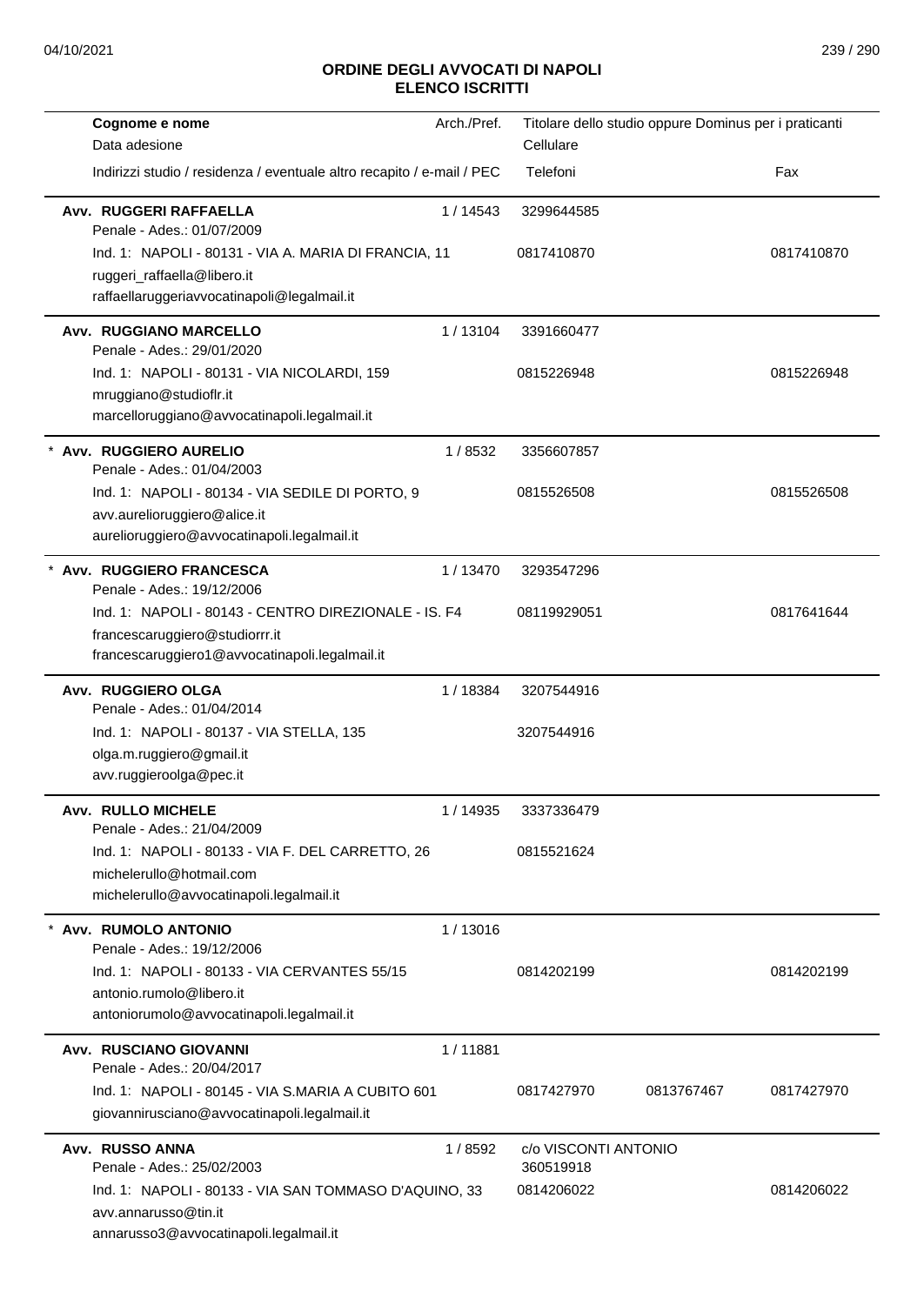| Arch./Pref.<br>Cognome e nome                                           | Titolare dello studio oppure Dominus per i praticanti |             |
|-------------------------------------------------------------------------|-------------------------------------------------------|-------------|
| Data adesione                                                           | Cellulare                                             |             |
| Indirizzi studio / residenza / eventuale altro recapito / e-mail / PEC  | Telefoni                                              | Fax         |
| Avv. RUSSO ANNAMARIA<br>1/18628<br>Penale - Ades.: 01/07/2014           | 3200472612                                            |             |
| Ind. 1: NAPOLI - 80139 - PIAZZA EDUARDO DE FILIPPO, 8                   | 3200472612                                            | 08118851804 |
| russoanna75@libero.it                                                   |                                                       |             |
| annamariarusso@avvocatinapoli.legalmail.it                              |                                                       |             |
| Avv. RUSSO BIAGIO<br>1/3945                                             |                                                       |             |
| Penale - Ades.: 17/04/2007                                              |                                                       |             |
| Ind. 1: NAPOLI - 80143 - PIAZZA NAZIONALE, 46                           | 081260461                                             | 081289886   |
| studiolegalerusso1@libero.it<br>biagiorusso@avvocatinapoli.legalmail.it |                                                       |             |
|                                                                         |                                                       |             |
| <b>Avv. RUSSO FABIO</b><br>1/16302<br>Penale - Ades.: 03/07/2012        | 3389782500                                            |             |
| Ind. 1: NAPOLI - 80133 - VIA LOGGIA DEI PISANI, 25                      | 0812301106                                            |             |
| avv.fabio.russo@gmail.com                                               |                                                       |             |
| avv.fabio.russo@pec.it                                                  |                                                       |             |
| <b>Avv. RUSSO FRANCESCO</b><br>1/3514<br>Penale - Ades.: 25/02/2003     | 3345632723                                            |             |
| Ind. 1: NAPOLI - 80135 - VIA SALVATOR ROSA, 63                          | 0815442837                                            |             |
| Ind. 2: PISCIOTTA - 84066 - VIA SANTA CATERINA, 7                       | 0974976399                                            |             |
| francesco.russo185@virgilio.it                                          |                                                       |             |
| francescorusso4@avvocatinapoli.legalmail.it                             |                                                       |             |
| 1/11375<br><b>Avv. RUSSO FRANCESCO</b><br>Penale - Ades.: 04/10/2005    |                                                       |             |
| Ind. 1: NAPOLI - 80121 - VIA D. MORELLI, 75                             | 0817973149                                            | 08119308381 |
| francesco.russo@acercampania.it                                         |                                                       |             |
| francescorusso2@avvocatinapoli.legalmail.it                             |                                                       |             |
| Avv. RUSSO GIOVANNI BATTISTA<br>1/15730<br>Penale - Ades.: 20/04/2010   |                                                       |             |
| Ind. 1: SAN GIORGIO A CREMANO - 80046 - VIA UGO                         | 0815740574                                            |             |
| FOSCOLO, 13<br>russo_gb@libero.it                                       |                                                       |             |
| giovannibattistarusso@avvocatinapoli.legalmail.it                       |                                                       |             |
|                                                                         |                                                       |             |
| <b>Avv. RUSSO GIUSEPPE</b><br>1/7334<br>Penale - Ades.: 03/07/2018      | c/o SILVESTRO ANTONIO<br>3389565226                   |             |
| Ind. 1: NAPOLI - 80144 - CORSO SECONDIGLIANO, 554                       | 0815434029                                            | 0815434029  |
| Ind. 2: CASAVATORE - 80020 - VIA F.M.PAGANO 15                          | 0817381484                                            |             |
| giusepperusso48@tin.it                                                  |                                                       |             |
| giusepperusso3@avvocatinapoli.legalmail.it                              |                                                       |             |
| Avv. RUSSO GIUSEPPE<br>1 / 16442<br>Penale - Ades.: 24/05/2011          | 3381561426                                            |             |
| Ind. 1: NAPOLI - 80133 - LARGO F. TORRACA, 71                           | 0810608881                                            | 0816581785  |
| Ind. 2: BOLOGNA - 40137 - VIA GIUSEPPE DAGNINI, 15                      |                                                       |             |
| avvgr@libero.it                                                         |                                                       |             |
| giusepperusso5@avvocatinapoli.legalmail.it                              |                                                       |             |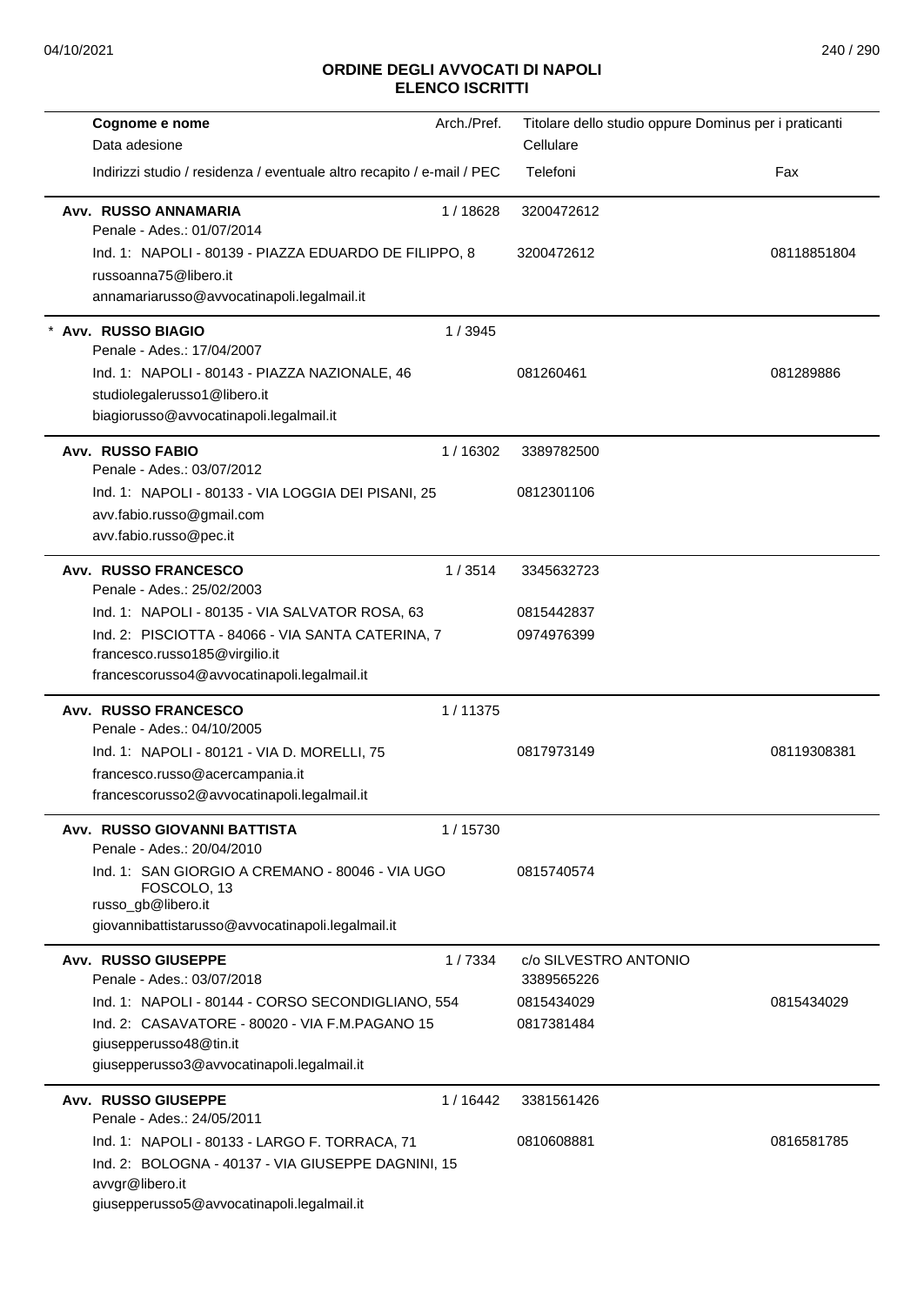| Cognome e nome<br>Data adesione                                                                                                                                                        | Arch./Pref. | Titolare dello studio oppure Dominus per i praticanti<br>Cellulare |            |             |
|----------------------------------------------------------------------------------------------------------------------------------------------------------------------------------------|-------------|--------------------------------------------------------------------|------------|-------------|
| Indirizzi studio / residenza / eventuale altro recapito / e-mail / PEC                                                                                                                 |             | Telefoni                                                           |            | Fax         |
| Avv. RUSSO MADDALENA<br>Penale - Ades.: 12/07/2007                                                                                                                                     | 1/14200     | 3407824264                                                         |            |             |
| Ind. 1: NAPOLI - 80136 - VIA BATTISTELLO CARACCIOLO, 20<br>Ind. 2: NAPOLI - 80129 - VIALE RAFFAELLO, 15<br>avv.maddalenarusso@libero.it<br>maddalenarusso1@avvocatinapoli.legalmail.it |             | 0815496761                                                         |            | 0815496761  |
| Avv. RUSSO MARIANO                                                                                                                                                                     | 1/3824      |                                                                    |            |             |
| Penale - Ades.: 08/10/2002<br>Ind. 1: NAPOLI - 80133 - VIA CERVANTES 55/5<br>marianorusso@avvocatinapoli.legalmail.it                                                                  |             | 0817362644                                                         | 0814203274 | 0817361205  |
| Avv. RUSSO MARIAVITTORIA<br>Penale - Ades.: 16/06/2021                                                                                                                                 | 1/22026     | 3388448503                                                         |            |             |
| Ind. 1: NAPOLI - 80132 - VIA SANTA LUCIA, 76<br>mariavittoria.russo@virgilio.it<br>mariavittoria.russo@pec.it                                                                          |             | 3388448503                                                         |            |             |
| Avv. RUSSO PAOLO                                                                                                                                                                       | 1/4430      | 3334903641                                                         |            |             |
| Penale - Ades.: 17/12/2013<br>Ind. 1: NAPOLI - 80134 - P.ZZA SAN DOMENICO MAGGIORE, 9 0815521110<br>paolorusso@avvocatinapoli.legalmail.it                                             |             |                                                                    |            | 0815521110  |
| Avv. RUSSO PAOLO<br>Penale - Ades.: 04/07/2017                                                                                                                                         | 1/20336     | 3288961811                                                         |            |             |
| Ind. 1: NAPOLI - 80143 - CENTRO DIREZIONALE ISOLA E/5<br>avv.paolo.russo83@gmail.com<br>paolorusso83@pec.it                                                                            |             | 08119809060                                                        |            | 08119809044 |
| Avv. RUSSO RICCARDO<br>Penale - Ades.: 01/07/2014                                                                                                                                      | 1/6306      | 3355201782                                                         |            |             |
| Ind. 1: NAPOLI - 80138 - VIA G. PALADINO, 2<br>avvocatoriccardorusso@gmail.com<br>avvocatoriccardorusso@legalmail.it                                                                   |             | 0814241558                                                         |            | 0814109182  |
| Avv. RUSSO ROBERTA<br>Penale - Ades.: 05/07/2005                                                                                                                                       | 1/11893     |                                                                    |            |             |
| Ind. 1: NAPOLI - 80127 - VIA DOMENICO CIMAROSA 65<br>errerusso@yahoo.it<br>robertarusso2@avvocatinapoli.legalmail.it                                                                   |             | 0815782461                                                         |            | 0815782461  |
| Avv. RUSSO ROBERTO<br>Penale - Ades.: 25/03/2004                                                                                                                                       | 1/9586      | 3356666607                                                         |            |             |
| Ind. 1: NAPOLI - 80127 - VIA LUCA GIORDANO, 106<br>robertorusso.email@libero.it<br>robertorusso4@avvocatinapoli.legalmail.it                                                           |             | 0817649380                                                         |            | 0817649380  |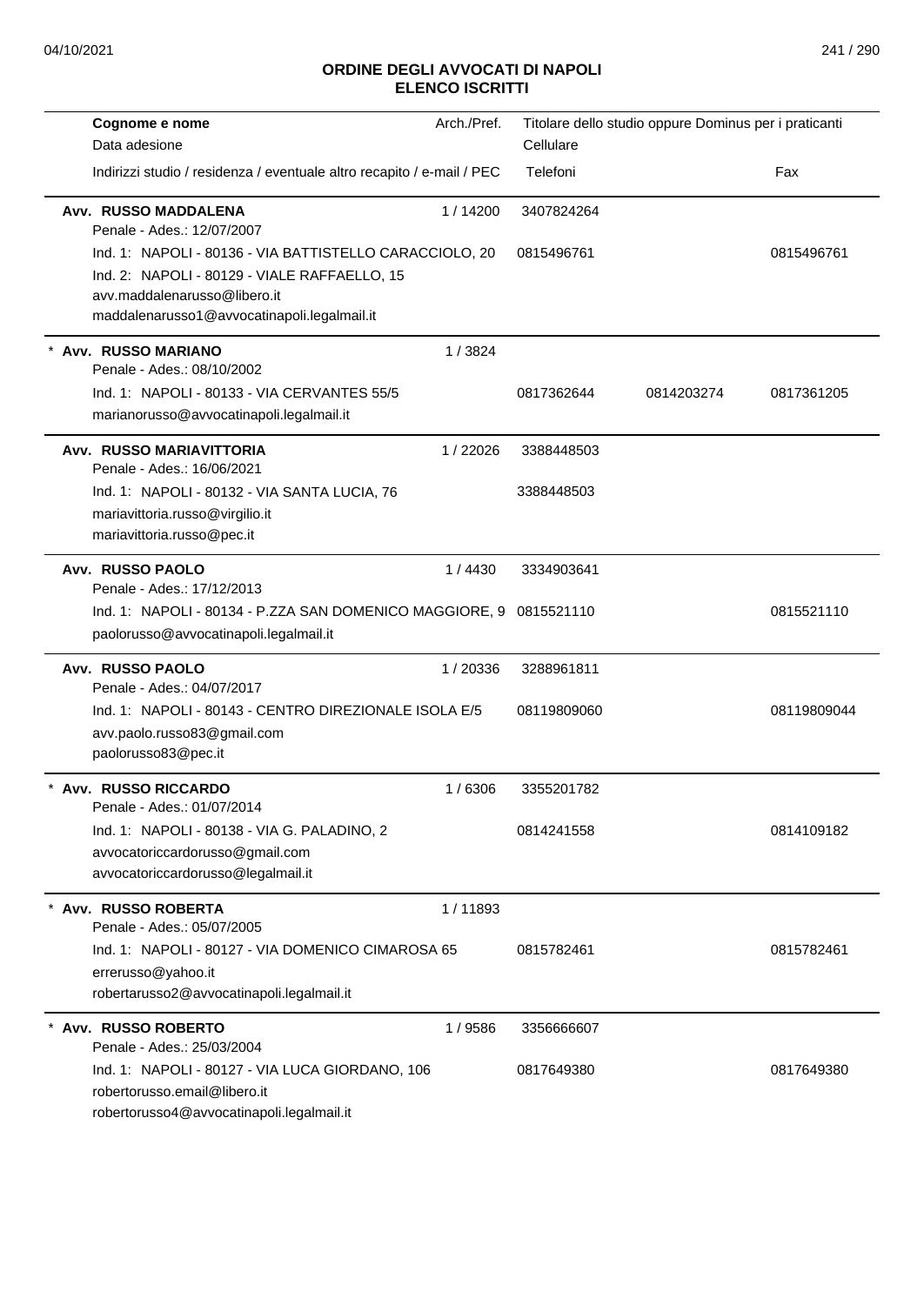| Cognome e nome                                                                                                                                                                           | Arch./Pref. |             | Titolare dello studio oppure Dominus per i praticanti |             |
|------------------------------------------------------------------------------------------------------------------------------------------------------------------------------------------|-------------|-------------|-------------------------------------------------------|-------------|
| Data adesione                                                                                                                                                                            |             | Cellulare   |                                                       |             |
| Indirizzi studio / residenza / eventuale altro recapito / e-mail / PEC                                                                                                                   |             | Telefoni    | Fax                                                   |             |
| Avv. RUSSO SERGIO<br>Penale - Ades.: 21/04/2009                                                                                                                                          | 1/15063     | 3483559907  |                                                       |             |
| Ind. 1: NAPOLI - 80147 - VIA DON AGOSTINO COZZOLINO, 18<br>Ind. 2: MONTERODUNI - 86075 - VICO CAPPELLONE, 7<br>avvocatosergiorusso@gmail.com<br>sergiorusso2@avvocatinapoli.legalmail.it |             | 0810123485  |                                                       | 0810123485  |
| Avv. RUSSOLILLO GENNARO<br>Penale - Ades.: 19/04/2011                                                                                                                                    | 1/14906     | 3395933660  |                                                       |             |
| Ind. 1: NAPOLI - 80147 - VIALE MARGHERITA, 24                                                                                                                                            |             | 0815614460  |                                                       | 0815614460  |
| Ind. 2: NAPOLI - 80143 - CENTRO DIREZIONALE ISOLA E/4 -<br>PAL. FADIM<br>avvgennarorussolillo@pec.it                                                                                     |             | 0815627333  |                                                       | 0815627333  |
| Avv. RUTIGLIANO VALENTINA<br>Penale - Ades.: 10/10/2017                                                                                                                                  | 1/14958     | 3317017498  |                                                       |             |
| Ind. 1: NAPOLI - 80129 - VIA GIROLAMO SANTACROCE, 79<br>avv.rutigliano@libero.it<br>valentinarutigliano@avvocatinapoli.legalmail.it                                                      |             | 08119335198 |                                                       | 08119335198 |
| <b>Avv. SABATO CLAUDIA</b><br>Penale - Ades.: 26/02/2019                                                                                                                                 | 1/19767     | 3891352556  |                                                       |             |
| Ind. 1: NAPOLI - 80125 - VIA CONSALVO, 138<br>claudiasabato@libero.it<br>claudiasabato@pec.it                                                                                            |             | 3891352556  |                                                       | 0270059889  |
| Avv. SACCO ILARIA<br>Penale - Ades.: 15/01/2013                                                                                                                                          | 1/17685     | 3385997624  |                                                       |             |
| Ind. 1: NAPOLI - 80143 - CENTRO DIREZIONALE ISOLA G/2                                                                                                                                    |             | 0815628476  |                                                       | 0815628476  |
| Ind. 2: NAPOLI - 80126 - VIA DELL'EPOMEO, 496<br>ilariasacco@libero.it<br>ilariasacco@avvocatinapoli.legalmail.it                                                                        |             | 0815888287  |                                                       | 0815888287  |
|                                                                                                                                                                                          |             |             |                                                       |             |
| Avv. SAETTA BRUNO<br>Penale - Ades.: 15/10/2001                                                                                                                                          | 1/7764      | 3348349687  |                                                       |             |
| Ind. 1: NAPOLI - 80144 - VIALE DELLO ZODIACO, 4<br>brunosaetta@pec.it                                                                                                                    |             | 0810194547  |                                                       | 0813973111  |
| Avv. SAGGESE DANIELE<br>Penale - Ades.: 01/10/2013                                                                                                                                       | 1/16602     |             |                                                       |             |
| Ind. 1: NAPOLI - 80132 - VIA TOLEDO, 256<br>danielesaggese@avvocatinapoli.legalmail.it                                                                                                   |             | 0813792200  |                                                       | 0813792200  |
| <b>Avv. SAINI RICCARDO</b><br>Penale - Ades.: 17/04/2007                                                                                                                                 | 1/13140     | 3298454992  |                                                       |             |
| Ind. 1: NAPOLI - 80128 - VIA FRANCESCO NETTI, 4<br>riccardosaini@virgilio.it<br>riccardosaini@avvocatinapoli.legalmail.it                                                                |             | 0815608305  | 0815583837                                            | 0815583837  |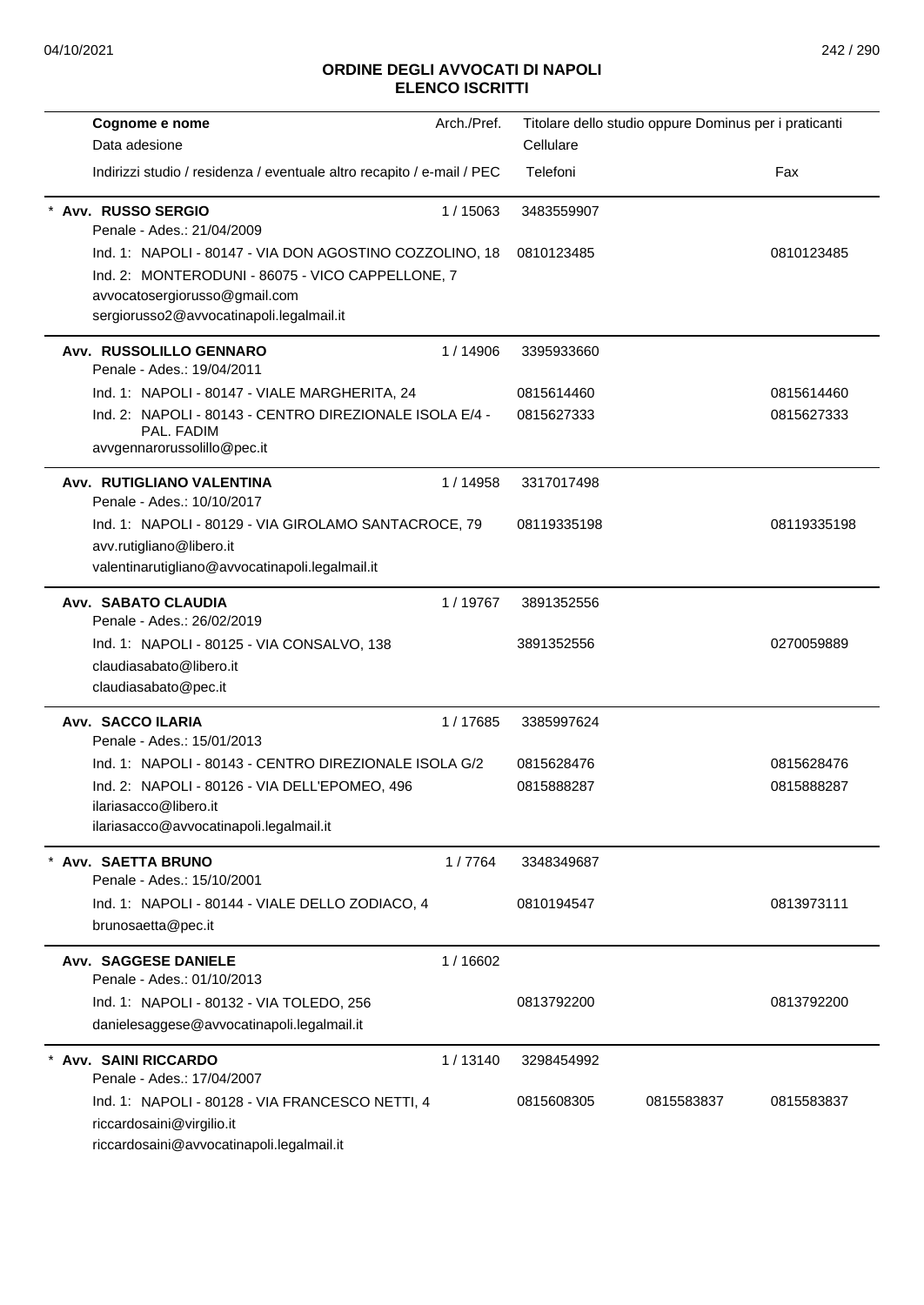| Cognome e nome                                                                                                                                                                                                                            | Arch./Pref. |                                               | Titolare dello studio oppure Dominus per i praticanti |            |
|-------------------------------------------------------------------------------------------------------------------------------------------------------------------------------------------------------------------------------------------|-------------|-----------------------------------------------|-------------------------------------------------------|------------|
| Data adesione                                                                                                                                                                                                                             |             | Cellulare                                     |                                                       |            |
| Indirizzi studio / residenza / eventuale altro recapito / e-mail / PEC                                                                                                                                                                    |             | Telefoni                                      |                                                       | Fax        |
| Avv. SALATIELLO FRANCESCA<br>Penale - Ades.: 18/10/2016<br>Ind. 1: QUARTO - 80010 - VIA S. MARIA, 202<br>avv.francescasalatiello@gmail.com<br>francescasalatiello@pec.it                                                                  | 1/17997     | 0818764481                                    |                                                       | 0818764481 |
| <b>Avv. SALEGNA BEATRICE</b><br>Penale - Ades.: 22/03/2005<br>Ind. 1: NAPOLI - 80143 - VIA G. PORZIO, IS. A7, SCALA C<br>avvbeatricesalegna@yahoo.it<br>avvbeatricesalegna@pec.it                                                         | 1/11022     | 3687880424<br>0817502528                      |                                                       | 0817502528 |
| <b>Avv. SALEMME CLAUDIA</b><br>Penale - Ades.: 08/01/2019<br>Ind. 1: NAPOLI - 80128 - VIA GIUSEPPE RECCO, 23<br>cl.salemme@libero.it<br>claudiasalemme@avvocatinapoli.legalmail.it                                                        | 1/21085     | 3911709307<br>08119001301                     | 3911709307                                            | 0810105053 |
| Avv. SALERNO GIANLUCA<br>Penale - Ades.: 19/06/2018<br>Ind. 1: NAPOLI - 80134 - VIA CARDINALE GUGLIELMO<br>SANFELICE, 38<br>Ind. 2: SARNO - 84087 - VIA ROMA, 60<br>avv.gianlucasalerno@gmail.com<br>gianluca.salerno@ordineavvocatita.it | 1/20399     | 3939110080<br>081942664                       |                                                       | 0813206794 |
| Avv. SALESE EMMA<br>Penale - Ades.: 06/07/2010<br>Ind. 1: NAPOLI - 80143 - VIA NUOVA POGGIOREALE, 8<br>emmasalese@libero.it<br>emmasalese@avvocatinapoli.legalmail.it                                                                     | 1/15706     | 3478229300<br>0815536499                      |                                                       | 0815536499 |
| Avv. SALIERNO MARIA TERESA<br>Penale - Ades.: 15/12/2015<br>Ind. 1: NAPOLI - 80133 - VIA CERVANTES 55/5<br>Ind. 2: CASORIA - 80026 - VIA PIO XII, 114<br>mt.salierno@libero.it<br>mariateresasalierno@avvocatinapoli.legalmail.it         | 1/7550      | c/o RUSSO MARIANO<br>3333065508<br>0817362644 | 0814203274                                            | 0817361205 |
| * Avv. SALTALAMACCHIA MARIO<br>Penale - Ades.: 06/05/2003<br>Ind. 1: NAPOLI - 80133 - VIA DEI GRECI, 36<br>studiolegalesaltalamacchia@gmail.com<br>studiolegalesaltalamacchia@pec.it                                                      | 1/2826      | 3336662441<br>0813598273                      |                                                       | 0813598273 |
| Avv. SALUTO MADDALENA<br>Penale - Ades.: 03/02/2015<br>Ind. 1: NAPOLI - 80147 - VIA LUIGI VOLPICELLA, 344<br>Ind. 2: MILANO - 20121 - VIA BAGUTTA, 13<br>maddalenasaluto@gmail.com<br>maddalenasaluto@avvocatinapoli.legalmail.it         | 1/18842     | 3356031633<br>0810140838<br>0230310596        |                                                       | 0810140838 |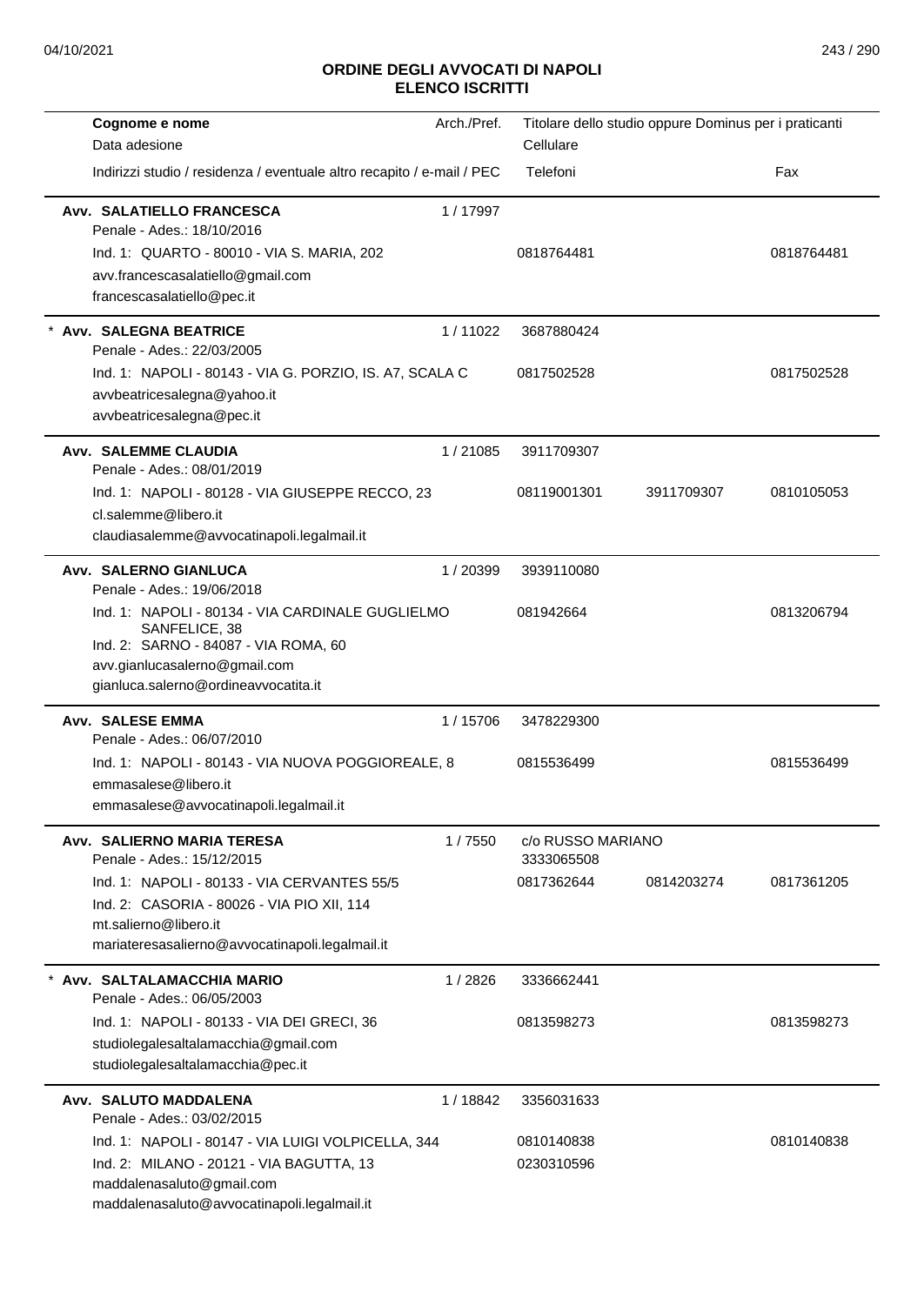| Cognome e nome                                                                                                                    | Arch./Pref. | Titolare dello studio oppure Dominus per i praticanti |             |
|-----------------------------------------------------------------------------------------------------------------------------------|-------------|-------------------------------------------------------|-------------|
| Data adesione                                                                                                                     |             | Cellulare                                             |             |
| Indirizzi studio / residenza / eventuale altro recapito / e-mail / PEC                                                            |             | Telefoni                                              | Fax         |
| Avv. SALVATI ANNA<br>Penale - Ades.: 20/04/2006                                                                                   | 1/12652     | 3336969679                                            |             |
| Ind. 1: NAPOLI - 80123 - VIA NICOLA RICCIARDI, 64                                                                                 |             | 0817414661                                            | 0817414661  |
| Ind. 2: CATANZARO - 88100 - VIALE CASSIODORO, 193<br>studiolegalesalvati@virgilio.it<br>studiolegalesalvati@pec.it                |             | 3336969679                                            | 0961        |
| Avv. SALVATO VITTORIA<br>Penale - Ades.: 11/12/2018                                                                               | 1 / 19386   | 3929351689                                            |             |
| Ind. 1: NAPOLI - 80143 - CENTRO DIREZIONALE ISOLA E/1<br>vittoriasalvato@gmail.com<br>vittoriasalvato@avvocatinapoli.legalmail.it |             | 08119562826                                           | 08119562839 |
| Avv. SALVI FABIO<br>Penale - Ades.: 01/07/2009                                                                                    | 1/13688     | 3389348895                                            |             |
| Ind. 1: NAPOLI - 80143 - CENTRO DIREZIONALE - IS. F/12<br>avv.fabiosalvi@gmail.com<br>avv.fabiosalvi@pec.it                       |             | 081201080                                             | 081274085   |
| Avv. SALZANO CLAUDIA<br>Penale - Ades.: 04/10/2016                                                                                | 1 / 19902   | 3394083441                                            |             |
| Ind. 1: NAPOLI - 80133 - VIA CAMPAGNARI, 21                                                                                       |             | 081286288                                             | 081286288   |
| Ind. 2: NAPOLI - 80134 - VIA TOLEDO, 348                                                                                          |             | 081410197                                             | 081410197   |
| avv.claudiasalzano@hotmail.com<br>claudiasalzano@avvocatinapoli.legalmail.it                                                      |             |                                                       |             |
| Avv. SALZANO STEFANIA<br>Penale - Ades.: 16/04/2013                                                                               | 1/17046     | 3475262621                                            |             |
| Ind. 1: NAPOLI - 80128 - VIA DOMENICO FONTANA, 45/B<br>salzanostef@virgilio.it<br>stefaniasalzano@avvocatinapoli.legalmail.it     |             | 0815585209                                            | 0815585209  |
| Avv. SALZARULO GIOVANNA<br>Penale - Ades.: 04/10/2005                                                                             | 1/11903     | 3663570220                                            |             |
| Ind. 1: NAPOLI - 80134 - VIA MONTEOLIVETO, 79<br>giovannasalzarulo@virgilio.it<br>giovannasalzarulo@avvocatinapoli.legalmail.it   |             | 0814971231                                            | 0815422415  |
| Avv. SAMARELLI MARIAPAOLA                                                                                                         | 1/17414     | 3384030096                                            |             |
| Penale - Ades.: 17/12/2013                                                                                                        |             |                                                       |             |
| Ind. 1: NAPOLI - 80122 - VIALE GRAMSCI, 13                                                                                        |             | 081683534                                             | 081662114   |
| p.samarelli@hotmail.it<br>mariapaolasamarelli@avvocatinapoli.legalmail.it                                                         |             |                                                       |             |
| Avv. SANFILIPPO CATERINA<br>Penale - Ades.: 01/10/2007                                                                            | 1/13292     | 3404653582                                            |             |
| Ind. 1: NAPOLI - 80122 - VIA FRANCESCO CARACCIOLO, 15                                                                             |             | 0815754914                                            | 0815754914  |
| caterinasanfilippo@gmail.com<br>caterinasanfilippo@avvocatinapoli.legalmail.it                                                    |             |                                                       |             |
|                                                                                                                                   |             |                                                       |             |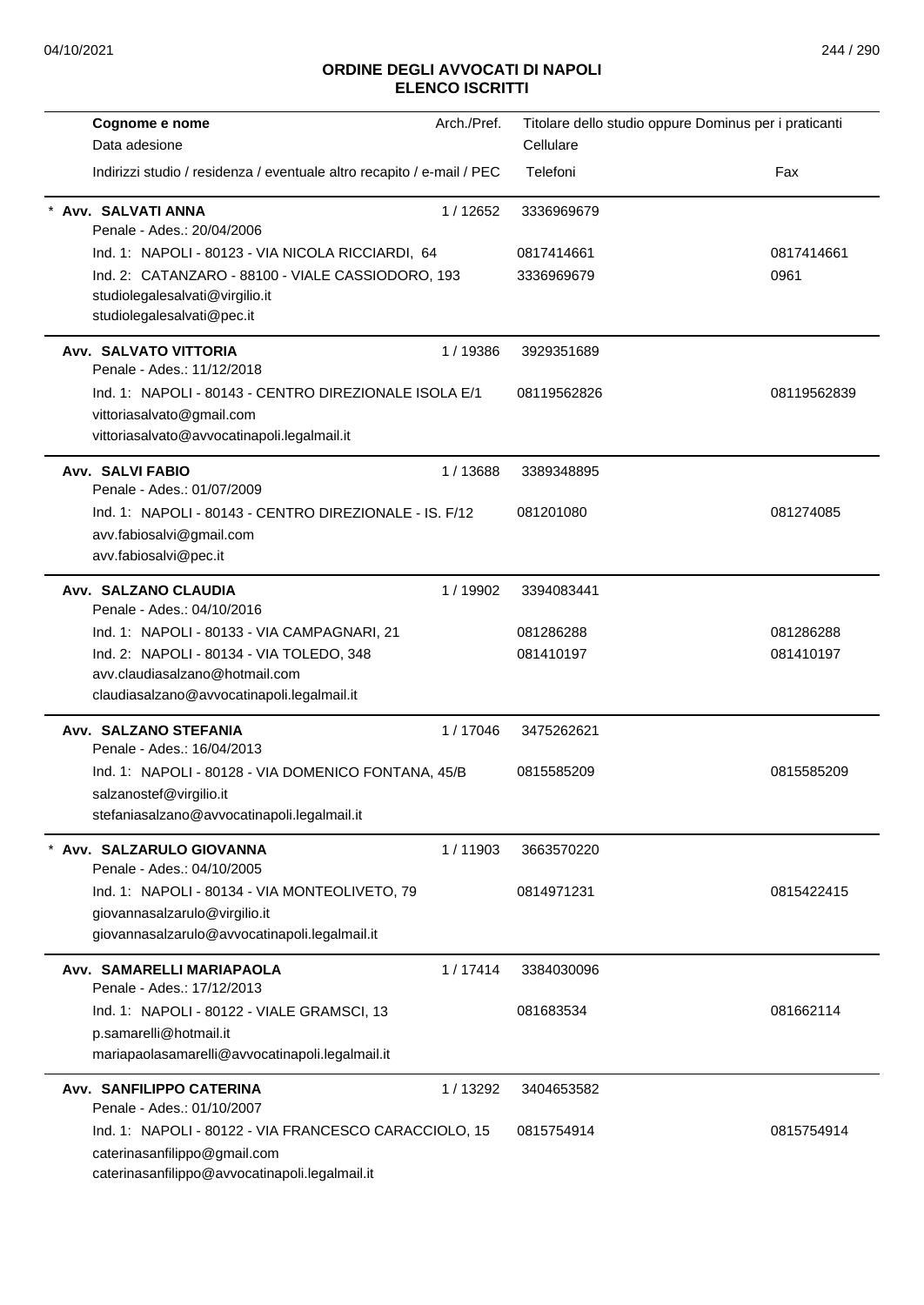| Cognome e nome<br>Data adesione                                                                                                                                               | Arch./Pref. | Cellulare               | Titolare dello studio oppure Dominus per i praticanti |             |
|-------------------------------------------------------------------------------------------------------------------------------------------------------------------------------|-------------|-------------------------|-------------------------------------------------------|-------------|
| Indirizzi studio / residenza / eventuale altro recapito / e-mail / PEC                                                                                                        |             | Telefoni                |                                                       | Fax         |
| Avv. SANGIOVANNI CARMEN<br>Penale - Ades.: 18/01/2005                                                                                                                         | 1/10251     | 3336636488              |                                                       |             |
| Ind. 1: NAPOLI - 80143 - VIA NUOVA POGGIOREALE, 45/A<br>avv.sangiovanni@hotmail.it<br>avv.carmensangiovanni@legalmail.it                                                      |             | 08119646882             |                                                       | 08119646882 |
| Avv. SANGIOVANNI UGO<br>Penale - Ades.: 19/04/2016                                                                                                                            | 1/6497      | 3396632082              |                                                       |             |
| Ind. 1: napoli - 80143 - VIA G.PORZIO, 4 CDN IS. C/2<br>avvugosangiovanni@libero.it<br>avvugosangiovanni@pec.it                                                               |             | 3396632082              |                                                       | 0874412776  |
| Avv. SANGUIGNO VITTORIO<br>Penale - Ades.: 05/07/2005                                                                                                                         | 1/11359     | 3355453487              |                                                       |             |
| Ind. 1: NAPOLI - 80133 - PIAZZA G. BOVIO, 22<br>v.sanguigno@virgilio.it<br>vittoriosanguigno@avvocatinapoli.legalmail.it                                                      |             | 0816581761              |                                                       | 0816581850  |
| Avv. SANNINO ANNA<br>Penale - Ades.: 07/10/2014                                                                                                                               | 1/18417     |                         |                                                       |             |
| Ind. 1: ERCOLANO - 80056 - VIA EX COOK, 5<br>avv.annasannino@libero.it<br>annasannino@avvocatinapoli.legalmail.it                                                             |             | 0812185344              |                                                       | 0812185344  |
| <b>Avv. SANNINO STEFANIA</b><br>Penale - Ades.: 15/12/2015                                                                                                                    | 1 / 16502   |                         |                                                       |             |
| Ind. 1: NAPOLI - 80124 - VIA BOEZIO, 17 - SCALA A<br>stefysann@libero.it<br>stefaniasannino2@avvocatinapoli.legalmail.it                                                      |             | 0814241196              |                                                       |             |
| <b>Avv. SANSONE FABIANA</b><br>Penale - Ades.: 16/12/2014                                                                                                                     | 1 / 14486   | 3397705638              |                                                       |             |
| Ind. 1: NAPOLI - 80126 - VIA PIAVE, 218<br>fabianasansone@avvocatinapoli.legalmail.it                                                                                         |             | 0815528589              |                                                       | 0815528589  |
| <b>Avv. SANSONE STANISLAO</b><br>Penale - Ades.: 21/05/2002                                                                                                                   | 1/8167      | 3494988683              |                                                       |             |
| Ind. 1: NAPOLI - 80127 - VIA LUIGIA SANFELICE, 5<br>stanislaosansone@libero.it<br>stanislao.sansone@pec.extratel.it                                                           |             | 0815560476              |                                                       | 0815560476  |
| Avv. SANTALUCIA IDA<br>Penale - Ades.: 06/11/2018                                                                                                                             | 1/20637     | 3358447036              |                                                       |             |
| Ind. 1: NAPOLI - 80122 - VIALE ANTONIO GRAMSCI, 11<br>Ind. 2: PARMA - 43121 - VIA IRENEO AFFO', 4<br>studiolegale@slspartners.it<br>idasantalucia@avvocatinapoli.legalmail.it |             | 081661020<br>3358447036 | 0817611120                                            | 0812140972  |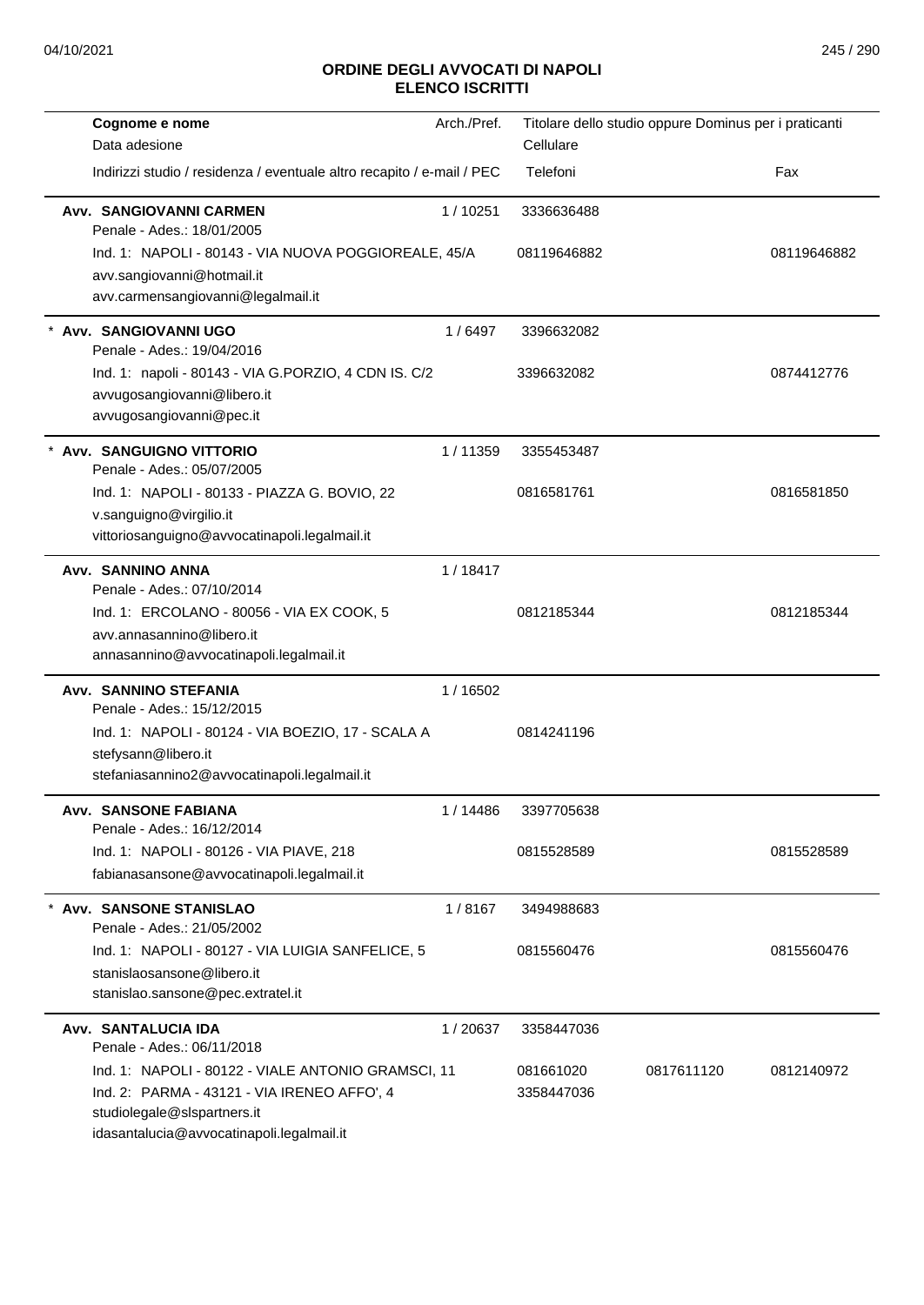|                                                                             | Arch./Pref. | Titolare dello studio oppure Dominus per i praticanti |            |
|-----------------------------------------------------------------------------|-------------|-------------------------------------------------------|------------|
| Data adesione                                                               |             | Cellulare                                             |            |
| Indirizzi studio / residenza / eventuale altro recapito / e-mail / PEC      |             | Telefoni                                              | Fax        |
| Avv. SANTANASTASIO ANTONIO<br>Penale - Ades.: 22/03/2005                    | 1/7963      | 3349663747                                            |            |
| Ind. 1: NAPOLI - 80137 - VIA CARLO DE MARCO, 21/B                           |             | 0817519066                                            | 0817519066 |
| avysantanastasio@libero.it                                                  |             |                                                       |            |
| antoniosantanastasio@avvocatinapoli.legalmail.it                            |             |                                                       |            |
| * Avv. SANTANTONIO PAOLA<br>Penale - Ades.: 05/04/2005                      | 1/11601     | 3395767515                                            |            |
| Ind. 1: NAPOLI - 80133 - VIA S.TOMMASO D'AQUINO, 15                         |             | 0817041411                                            | 0817041412 |
| santantoniopaola@libero.it                                                  |             |                                                       |            |
| paolasantantonio@pec.it                                                     |             |                                                       |            |
| Avv. SANTE' FRANCESCO                                                       | 1/15174     | 3396148091                                            |            |
| Penale - Ades.: 19/04/2011                                                  |             |                                                       |            |
| Ind. 1: NAPOLI - 80134 - VIA DEL CHIOSTRO, 25                               |             | 0815513522                                            |            |
| avv.francescosante@libero.it                                                |             |                                                       |            |
| francescosante@avvocatinapoli.legalmail.it                                  |             |                                                       |            |
| <b>Avv. SANTINO ILARIA</b>                                                  | 1 / 15682   | 3286154324                                            |            |
| Penale - Ades.: 17/12/2013                                                  |             |                                                       |            |
| Ind. 1: NAPOLI - 80122 - VIALE ANTONIO GRAMSCI, 13                          |             | 0817640846                                            | 0812528216 |
| ilasant75@yahoo.it                                                          |             |                                                       |            |
| avvilariasantino@pec.it                                                     |             |                                                       |            |
| Avv. SANTOIANNI LUCIANO<br>Penale - Ades.: 12/06/2001                       | 1/5362      | 360272684                                             |            |
|                                                                             |             |                                                       |            |
| Ind. 1: NAPOLI - 80126 - VIA NERVA, 26                                      |             | 081642898                                             | 0812462648 |
| Ind. 2: NAPOLI - 80134 - VIA TOLEDO, 205                                    |             | 081414345                                             |            |
| avv.santoianni@libero.it                                                    |             |                                                       |            |
| lucianosantoianni@avvocatinapoli.legalmail.it                               |             |                                                       |            |
| Avv. SANTOIANNI INGEGNO PATRIZIO<br>Penale - Ades.: 21/04/2021              | 1/20513     | c/o SANTOIANNI LUCIANO<br>3294472057                  |            |
| Ind. 1: NAPOLI - 80126 - VIA NERVA, 26                                      |             | 081642898                                             | 0812462648 |
| Ind. 2: POZZUOLI - 80078 - VIA LUCIANO, 46                                  |             | 0816587846                                            |            |
| pingegno@libero.it                                                          |             |                                                       |            |
| patriziosantoianniingegno@avvocatinapoli.legalmail.i                        |             |                                                       |            |
| Avv. SANTOMAURO MARINA<br>Penale - Ades.: 21/04/2015                        | 1/11532     | 3331304720                                            |            |
| Ind. 1: SAN GIORGIO A CREMANO - 80046 - VIA A. MANZONI.                     |             | 08118259301                                           |            |
| 216                                                                         |             |                                                       |            |
| marina.santomauro@gmail.com<br>marinasantomauro@avvocatinapoli.legalmail.it |             |                                                       |            |
|                                                                             |             |                                                       |            |
| Avv. SANTORELLI ANTONIO<br>Penale - Ades.: 18/03/2003                       | 1/7570      | c/o GUGLIELMELLI ANTONIO<br>3283688128                |            |
| Ind. 1: NAPOLI - 80143 - P.ZZA NAZIONALE 94/D                               |             | 0815634792                                            | 0815634792 |
| Ind. 2: COMIZIANO - 80030 - PIAZZA SAN SEVERINO, 6                          |             | 0818298702                                            | 0818298702 |
| avv.asantorelli@libero.it                                                   |             |                                                       |            |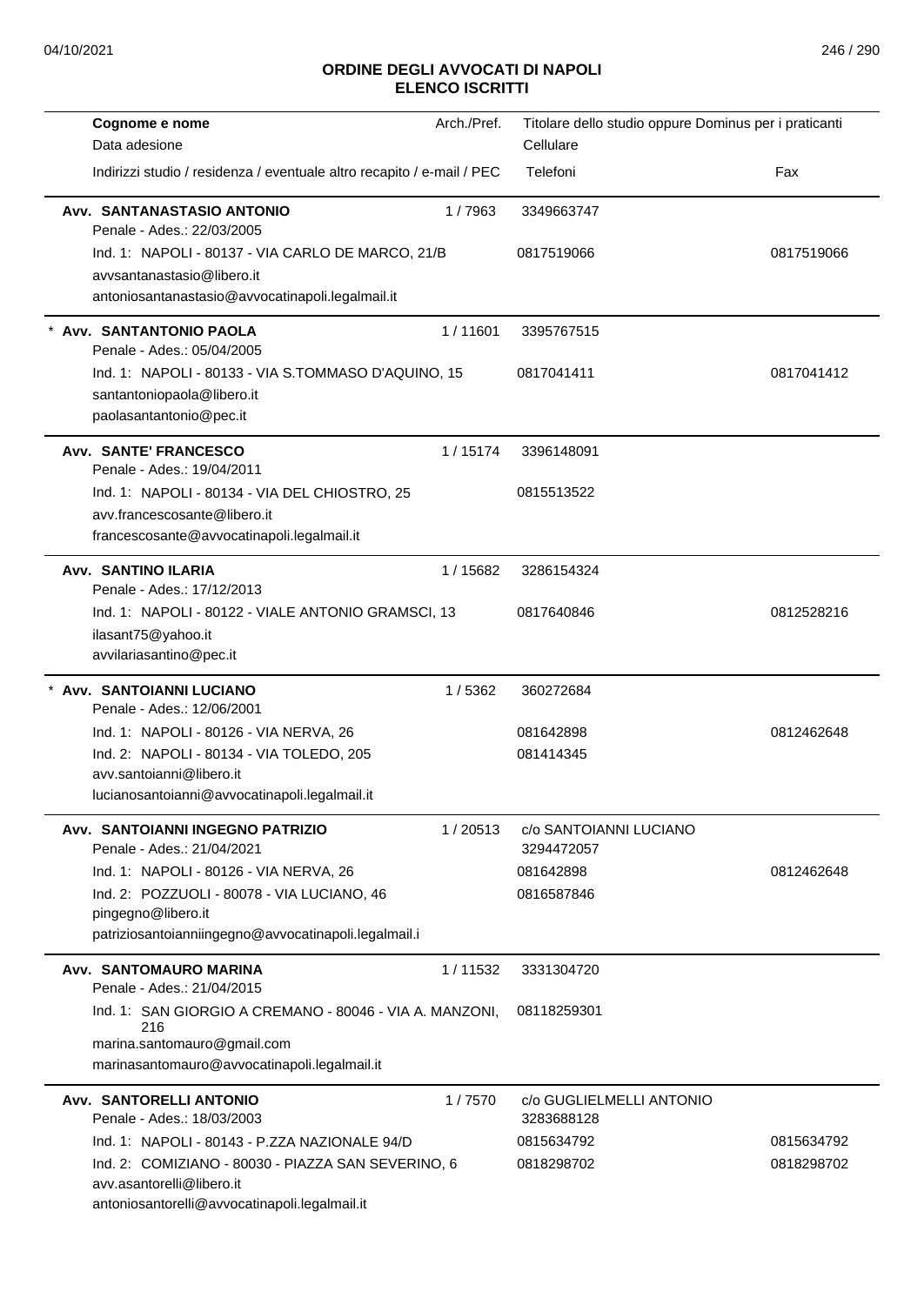| Cognome e nome                                                                | Arch./Pref. |             | Titolare dello studio oppure Dominus per i praticanti |
|-------------------------------------------------------------------------------|-------------|-------------|-------------------------------------------------------|
| Data adesione                                                                 |             | Cellulare   |                                                       |
| Indirizzi studio / residenza / eventuale altro recapito / e-mail / PEC        |             | Telefoni    | Fax                                                   |
| <b>Avv. SANTORO DEMETRIO</b>                                                  | 1 / 19005   | 3891220476  |                                                       |
| Penale - Ades.: 21/04/2015                                                    |             |             |                                                       |
| Ind. 1: PORTICI - 80055 - VIALE II MELINA, 2<br>avv.demetriosantoro@libero.it |             | 081486034   | 081486034                                             |
| avv.demetriosantoro@pec.it                                                    |             |             |                                                       |
| Avv. SANTORO GIACOMO                                                          | 1 / 19576   |             |                                                       |
| Penale - Ades.: 24/05/2016                                                    |             |             |                                                       |
| Ind. 1: NAPOLI - 80133 - PIAZZA BOVIO, 14                                     |             | 0815634258  | 081264314                                             |
| giacomosan@gmail.com                                                          |             |             |                                                       |
| giacomosantoro@avvocatinapoli.legalmail.it                                    |             |             |                                                       |
| <b>Avv. SANTORO LUIGIA</b>                                                    | 1/20779     | 3936565265  |                                                       |
| Penale - Ades.: 20/03/2018                                                    |             |             |                                                       |
| Ind. 1: NAPOLI - 80121 - VIA DEI MILLE, 13<br>santoro.luigia@gmail.com        |             | 081405082   | 081405082                                             |
| luigiasantoro@avvocatinapoli.legalmail.it                                     |             |             |                                                       |
| <b>Avv. SANTORO ROSSELLA</b>                                                  | 1/21301     | 3398540545  |                                                       |
| Penale - Ades.: 26/02/2019                                                    |             |             |                                                       |
| Ind. 1: NAPOLI - 80144 - II TRAV. FOSSO DEL LUPO, 21                          |             | 0817381895  | 0817381895                                            |
| avvrossellasantoro@gmail.com                                                  |             |             |                                                       |
| rossellasantoro@avvocatinapoli.legalmail.it                                   |             |             |                                                       |
| Avv. SANTOSUOSSO MARIA GRAZIA                                                 | 1/17025     | 3393161848  |                                                       |
| Penale - Ades.: 17/04/2012                                                    |             |             |                                                       |
| Ind. 1: NAPOLI - 80133 - CALATA SAN MARCO, 24<br>mgsantosuosso@libero.it      |             | 08119004978 | 08119004978                                           |
| mariagraziasantosuosso@avvocatinapoli.legalmail.it                            |             |             |                                                       |
|                                                                               |             |             |                                                       |
| <b>Avv. SANTUCCI DIANA</b><br>Penale - Ades.: 26/02/2019                      | 1/21118     | 3270808301  |                                                       |
| Ind. 1: NAPOLI - 80139 - VIA NUOVA TEATRO S. FERDINANDO, 0817573717           |             |             | 0817573717                                            |
| 18<br>Ind. 2: CASORIA - 80026 - VIA VITTORIO EMANUELE, 49                     |             | 0817573717  | 0817573717                                            |
| diana.santucci@hotmail.it                                                     |             |             |                                                       |
| dianasantucci@avvocatinapoli.legalmail.it                                     |             |             |                                                       |
| <b>Avv. SANTUCCI ETTORE</b>                                                   | 1 / 4868    | 3496888850  |                                                       |
| Penale - Ades.: 18/12/2007                                                    |             |             |                                                       |
| Ind. 1: NAPOLI - 80139 - VIA NUOVA TEATRO S. FERDINANDO, 0817573717<br>18     |             |             | 0817573717                                            |
| Ind. 2: CASORIA - 80026 - VIA VITTORIO EMANUELE, 49                           |             |             |                                                       |
| ettore.santucci@libero.it                                                     |             |             |                                                       |
| ettoresantucci@avvocatinapoli.legalmail.it                                    |             |             |                                                       |
| <b>Avv. SANTUCCI LUISA</b><br>Penale - Ades.: 13/12/2011                      | 1/17040     | 3494038837  |                                                       |
| Ind. 1: NAPOLI - 80143 - VIA PADOVA, 22                                       |             | 08119537736 | 0810091022                                            |
| santucciluisa@libero.it                                                       |             |             |                                                       |
| luisasantucci@avvocatinapoli.legalmail.it                                     |             |             |                                                       |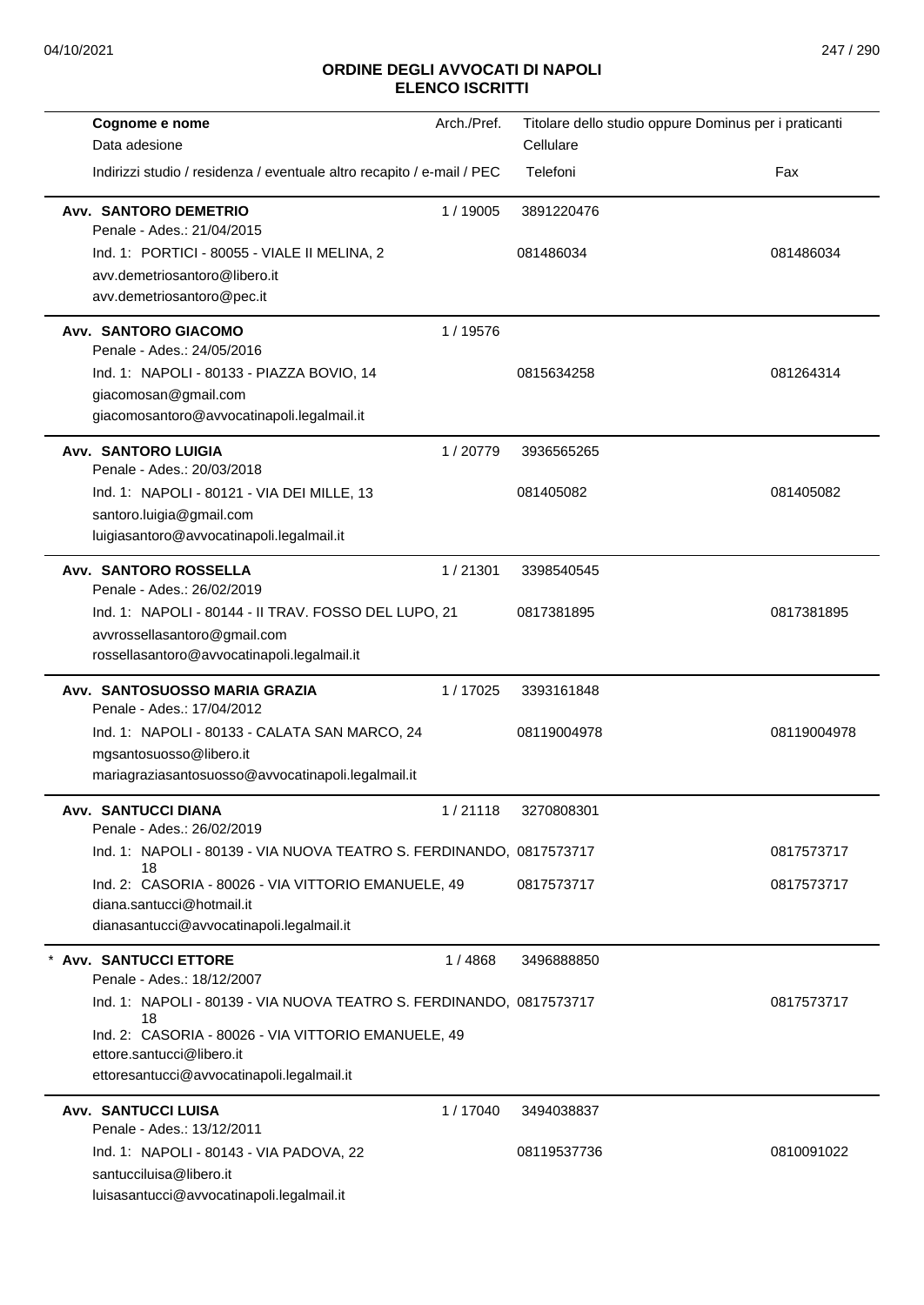| Cognome e nome                                                             | Arch./Pref. |            | Titolare dello studio oppure Dominus per i praticanti |             |
|----------------------------------------------------------------------------|-------------|------------|-------------------------------------------------------|-------------|
| Data adesione                                                              |             | Cellulare  |                                                       |             |
| Indirizzi studio / residenza / eventuale altro recapito / e-mail / PEC     |             | Telefoni   |                                                       | Fax         |
| Avv. SARNATARO CARMELA<br>Penale - Ades.: 05/07/2016                       | 1/11403     | 3887445586 |                                                       |             |
| Ind. 1: NAPOLI - 80142 - VIA ENRICO COSENZ 26                              |             | 081268414  |                                                       |             |
| carmelasarnataro@avvocatinapoli.legalmail.it                               |             |            |                                                       |             |
| Avv. SARNATARO GIOVANNI<br>Penale - Ades.: 25/01/2011                      | 1/15184     |            |                                                       |             |
| Ind. 1: NAPOLI - 80138 - CORSO UMBERTO I, 237                              |             | 0815636398 |                                                       | 081289729   |
| giovannisarnataro@avvocatinapoli.legalmail.it                              |             |            |                                                       |             |
| <b>Avv. SARNELLI FRANCESCO</b><br>Penale - Ades.: 04/10/2010               | 1 / 15657   | 3204253877 |                                                       |             |
| Ind. 1: NAPOLI - 80145 - VIA XX SETTEMBRE, 27                              |             | 0817400429 |                                                       |             |
| francesco.sarnelli@gmail.com<br>avv.francesco.sarnelli@legalmail.it        |             |            |                                                       |             |
| * Avv. SARNO SABINO ANTONINO<br>Penale - Ades.: 07/10/2008                 | 1/3379      | 335423009  |                                                       |             |
| Ind. 1: PORTICI - 80055 - VIA DIAZ, 2                                      |             | 081476164  |                                                       | 0812565640  |
| avv.sabino.sarno@libero.it                                                 |             |            |                                                       |             |
| avv.sabino.sarno@legalmail.it                                              |             |            |                                                       |             |
| Avv. SARNO STEFANO                                                         | 1/20021     | 3391485240 |                                                       |             |
| Penale - Ades.: 20/12/2016<br>Ind. 1: NAPOLI - 80132 - VIA SANTA LUCIA, 20 |             | 0817649753 |                                                       | 0812452549  |
| Ind. 2: MILANO - 80121 - VIA DELLA MOSCOVA, 18                             |             | 027788751  |                                                       | 0276018478  |
| avv.stefanosarno@gmail.com                                                 |             |            |                                                       |             |
| stefanosarno@avvocatinapoli.legalmail.it                                   |             |            |                                                       |             |
| Avv. SARTORIO d'ANALISTA MASSIMO<br>Penale - Ades.: 28/10/2003             | 1/9511      | 3383594414 |                                                       |             |
| Ind. 1: NAPOLI - 80135 - CORSO VITTORIO EMANUELE, 416                      |             | 0817691493 |                                                       | 08119808171 |
| maxsart@iol.it                                                             |             |            |                                                       |             |
| massimosartoriodanalista@avvocatinapoli.legalmail.i                        |             |            |                                                       |             |
| Avv. SASSI PAOLO<br>Penale - Ades.: 15/12/2009                             | 1/10738     |            |                                                       |             |
| Ind. 1: NAPOLI - 80141 - VIA PIETRO GIANNONE 30                            |             | 0815992016 | 0815992079                                            | 0815956980  |
| furata@libero.it                                                           |             |            |                                                       |             |
| studiolegaleassociatosassi@pec.giuffre.it                                  |             |            |                                                       |             |
| Avy. SASSO CIRO<br>Penale - Ades.: 16/10/2007                              | 1/14337     | 3890526826 |                                                       |             |
| Ind. 1: SAN GIORGIO A CREMANO - 80143 - VIA DE                             |             | 081470145  |                                                       | 0812561393  |
| LAUZIERES, 5<br>studio@avvocatosasso.it                                    |             |            |                                                       |             |
| cirosasso@avvpec.it                                                        |             |            |                                                       |             |
| Avv. SASSO GIUSEPPE DIEGO                                                  | 1/8150      | 3283206829 |                                                       |             |
| Penale - Ades.: 26/03/2002                                                 |             |            |                                                       |             |
| Ind. 1: NAPOLI - 80143 - VIA PONTE DI CASANOVA, 3                          |             | 0815543027 |                                                       | 0810097027  |
| sasso.diego@libero.it                                                      |             |            |                                                       |             |
| giuseppediegosasso@gigapec.it                                              |             |            |                                                       |             |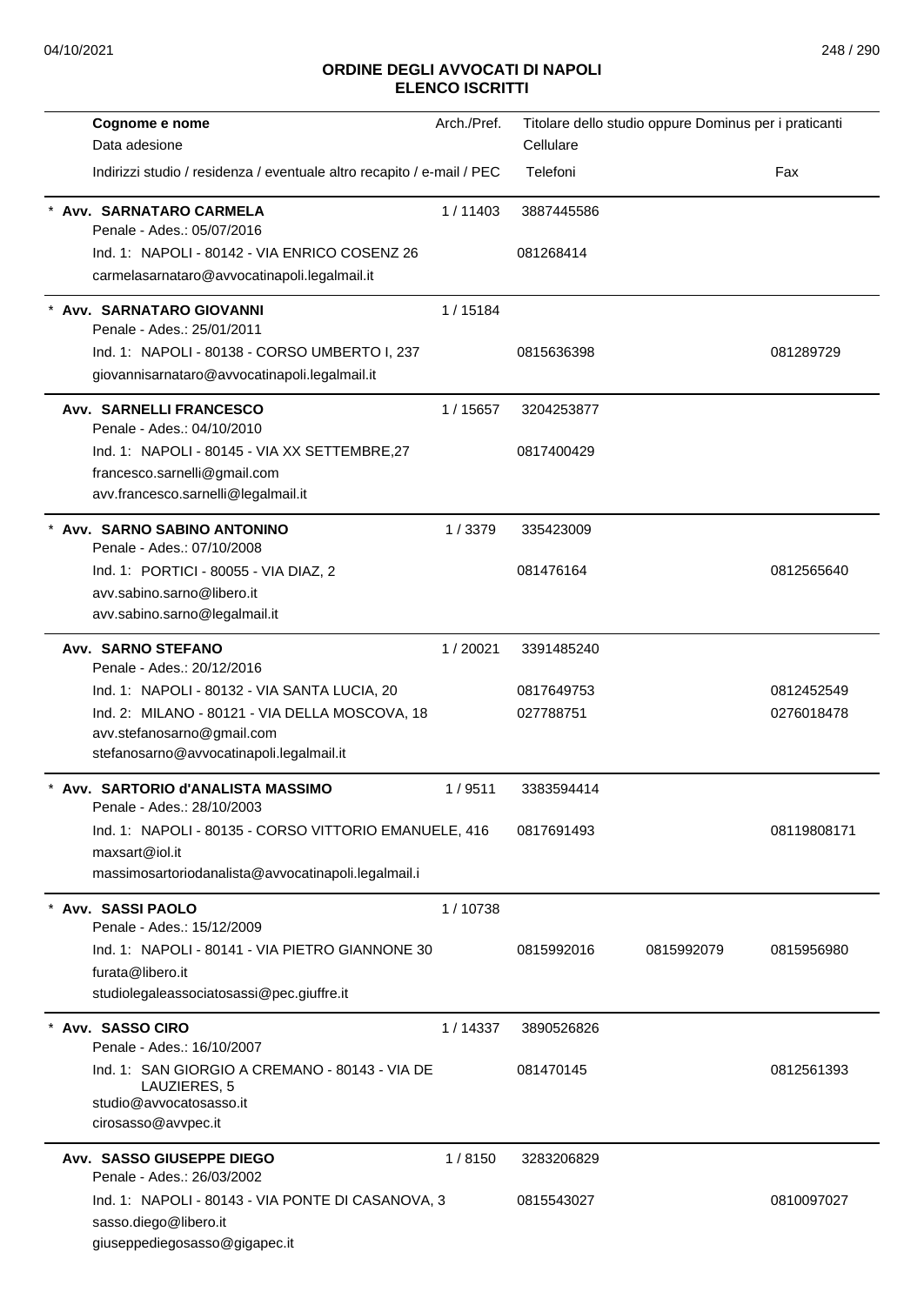| Data adesione<br>Cellulare<br>Indirizzi studio / residenza / eventuale altro recapito / e-mail / PEC<br>Telefoni<br>Fax<br>Avv. SASSO MAURIZIO<br>1/11387<br>3476497432<br>Penale - Ades.: 16/04/2008<br>Ind. 1: NAPOLI - 80139 - VIA F. S. SINISCALCHI, 12<br>0817879607<br>0817879607<br>Ind. 2: NAPOLI - 80100 - VIA DE GASPERI, 45<br>0817879607<br>avv.mauriziosasso@gmail.com<br>mauriziosasso@avvocatinapoli.legalmail.it<br><b>Avv. SASSONE LUCIANO</b><br>1/10614<br>3385452929<br>Penale - Ades.: 12/04/2005<br>Ind. 1: NAPOLI - 80123 - VIA ROCCO GALDIERI, 6<br>0815750845<br>lucianosassone@libero.it<br>lucianosassone@avvocatinapoli.legalmail.it<br>* Avv. SATTA ANDREA<br>1/11518<br>3395868459<br>Penale - Ades.: 05/04/2005<br>Ind. 1: NAPOLI - 80123 - VIA BELSITO,13<br>0815757934<br>0815753358<br>andre.sat@virgilio.it<br>andreasatta@avvocatinapoli.legalmail.it<br><b>Avv. SATURNO PROCOLO</b><br>1 / 15885<br>Penale - Ades.: 16/04/2013<br>Ind. 1: POZZUOLI - 80078 - LARGO DELLA PACE 5<br>0810121818<br>0810121818<br>avvsaturno@virgilio.it<br>procolosaturno@avvocatinapoli.legalmail.it<br>1/20651<br>Avv. SAVARESE RAFFAELLO<br>3471210925<br>Penale - Ades.: 28/11/2017<br>Ind. 1: NAPOLI - 80133 - VIA PONTE DI TAPPIA, 62<br>0815513823<br>raffaello.savarese@yahoo.it<br>raffaellosavarese@avvocatinapoli.legalmail.it<br>Avv. SAVINO ALFONSO<br>1/17633<br>Penale - Ades.: 16/04/2013<br>0818042358<br>Ind. 1: POZZUOLI - 80078 - VIA CAMPI FLEGREI, 50<br>0818042357<br>Ind. 2: VOLLA - 80040 - VIALE VESUVIO, 8<br>08119364569<br>08119364569<br>avv.alfonsosavino@gmail.com<br>alfonsosavino@avvocatinapoli.legalmail.it<br><b>Avv. SCAFURO GIUSEPPE</b><br>1/14371<br>3475498451<br>Penale - Ades.: 17/04/2012<br>Ind. 1: NAPOLI - 80129 - VIA BERNINI, 58<br>0815789276<br>0815789276<br>giuseppescafuro@libero.it<br>giuseppescafuro@avvocatinapoli.legalmail.it<br>Avv. SCALA ANGELO<br>1/8883<br>3420825282 | Cognome e nome             | Arch./Pref. | Titolare dello studio oppure Dominus per i praticanti |  |
|------------------------------------------------------------------------------------------------------------------------------------------------------------------------------------------------------------------------------------------------------------------------------------------------------------------------------------------------------------------------------------------------------------------------------------------------------------------------------------------------------------------------------------------------------------------------------------------------------------------------------------------------------------------------------------------------------------------------------------------------------------------------------------------------------------------------------------------------------------------------------------------------------------------------------------------------------------------------------------------------------------------------------------------------------------------------------------------------------------------------------------------------------------------------------------------------------------------------------------------------------------------------------------------------------------------------------------------------------------------------------------------------------------------------------------------------------------------------------------------------------------------------------------------------------------------------------------------------------------------------------------------------------------------------------------------------------------------------------------------------------------------------------------------------------------------------------------------------------------------------------------------------------------------------------------------------------------|----------------------------|-------------|-------------------------------------------------------|--|
|                                                                                                                                                                                                                                                                                                                                                                                                                                                                                                                                                                                                                                                                                                                                                                                                                                                                                                                                                                                                                                                                                                                                                                                                                                                                                                                                                                                                                                                                                                                                                                                                                                                                                                                                                                                                                                                                                                                                                            |                            |             |                                                       |  |
|                                                                                                                                                                                                                                                                                                                                                                                                                                                                                                                                                                                                                                                                                                                                                                                                                                                                                                                                                                                                                                                                                                                                                                                                                                                                                                                                                                                                                                                                                                                                                                                                                                                                                                                                                                                                                                                                                                                                                            |                            |             |                                                       |  |
|                                                                                                                                                                                                                                                                                                                                                                                                                                                                                                                                                                                                                                                                                                                                                                                                                                                                                                                                                                                                                                                                                                                                                                                                                                                                                                                                                                                                                                                                                                                                                                                                                                                                                                                                                                                                                                                                                                                                                            |                            |             |                                                       |  |
|                                                                                                                                                                                                                                                                                                                                                                                                                                                                                                                                                                                                                                                                                                                                                                                                                                                                                                                                                                                                                                                                                                                                                                                                                                                                                                                                                                                                                                                                                                                                                                                                                                                                                                                                                                                                                                                                                                                                                            |                            |             |                                                       |  |
|                                                                                                                                                                                                                                                                                                                                                                                                                                                                                                                                                                                                                                                                                                                                                                                                                                                                                                                                                                                                                                                                                                                                                                                                                                                                                                                                                                                                                                                                                                                                                                                                                                                                                                                                                                                                                                                                                                                                                            |                            |             |                                                       |  |
|                                                                                                                                                                                                                                                                                                                                                                                                                                                                                                                                                                                                                                                                                                                                                                                                                                                                                                                                                                                                                                                                                                                                                                                                                                                                                                                                                                                                                                                                                                                                                                                                                                                                                                                                                                                                                                                                                                                                                            |                            |             |                                                       |  |
|                                                                                                                                                                                                                                                                                                                                                                                                                                                                                                                                                                                                                                                                                                                                                                                                                                                                                                                                                                                                                                                                                                                                                                                                                                                                                                                                                                                                                                                                                                                                                                                                                                                                                                                                                                                                                                                                                                                                                            |                            |             |                                                       |  |
|                                                                                                                                                                                                                                                                                                                                                                                                                                                                                                                                                                                                                                                                                                                                                                                                                                                                                                                                                                                                                                                                                                                                                                                                                                                                                                                                                                                                                                                                                                                                                                                                                                                                                                                                                                                                                                                                                                                                                            |                            |             |                                                       |  |
|                                                                                                                                                                                                                                                                                                                                                                                                                                                                                                                                                                                                                                                                                                                                                                                                                                                                                                                                                                                                                                                                                                                                                                                                                                                                                                                                                                                                                                                                                                                                                                                                                                                                                                                                                                                                                                                                                                                                                            |                            |             |                                                       |  |
|                                                                                                                                                                                                                                                                                                                                                                                                                                                                                                                                                                                                                                                                                                                                                                                                                                                                                                                                                                                                                                                                                                                                                                                                                                                                                                                                                                                                                                                                                                                                                                                                                                                                                                                                                                                                                                                                                                                                                            |                            |             |                                                       |  |
|                                                                                                                                                                                                                                                                                                                                                                                                                                                                                                                                                                                                                                                                                                                                                                                                                                                                                                                                                                                                                                                                                                                                                                                                                                                                                                                                                                                                                                                                                                                                                                                                                                                                                                                                                                                                                                                                                                                                                            |                            |             |                                                       |  |
|                                                                                                                                                                                                                                                                                                                                                                                                                                                                                                                                                                                                                                                                                                                                                                                                                                                                                                                                                                                                                                                                                                                                                                                                                                                                                                                                                                                                                                                                                                                                                                                                                                                                                                                                                                                                                                                                                                                                                            |                            |             |                                                       |  |
|                                                                                                                                                                                                                                                                                                                                                                                                                                                                                                                                                                                                                                                                                                                                                                                                                                                                                                                                                                                                                                                                                                                                                                                                                                                                                                                                                                                                                                                                                                                                                                                                                                                                                                                                                                                                                                                                                                                                                            |                            |             |                                                       |  |
|                                                                                                                                                                                                                                                                                                                                                                                                                                                                                                                                                                                                                                                                                                                                                                                                                                                                                                                                                                                                                                                                                                                                                                                                                                                                                                                                                                                                                                                                                                                                                                                                                                                                                                                                                                                                                                                                                                                                                            |                            |             |                                                       |  |
|                                                                                                                                                                                                                                                                                                                                                                                                                                                                                                                                                                                                                                                                                                                                                                                                                                                                                                                                                                                                                                                                                                                                                                                                                                                                                                                                                                                                                                                                                                                                                                                                                                                                                                                                                                                                                                                                                                                                                            |                            |             |                                                       |  |
|                                                                                                                                                                                                                                                                                                                                                                                                                                                                                                                                                                                                                                                                                                                                                                                                                                                                                                                                                                                                                                                                                                                                                                                                                                                                                                                                                                                                                                                                                                                                                                                                                                                                                                                                                                                                                                                                                                                                                            |                            |             |                                                       |  |
|                                                                                                                                                                                                                                                                                                                                                                                                                                                                                                                                                                                                                                                                                                                                                                                                                                                                                                                                                                                                                                                                                                                                                                                                                                                                                                                                                                                                                                                                                                                                                                                                                                                                                                                                                                                                                                                                                                                                                            |                            |             |                                                       |  |
|                                                                                                                                                                                                                                                                                                                                                                                                                                                                                                                                                                                                                                                                                                                                                                                                                                                                                                                                                                                                                                                                                                                                                                                                                                                                                                                                                                                                                                                                                                                                                                                                                                                                                                                                                                                                                                                                                                                                                            |                            |             |                                                       |  |
|                                                                                                                                                                                                                                                                                                                                                                                                                                                                                                                                                                                                                                                                                                                                                                                                                                                                                                                                                                                                                                                                                                                                                                                                                                                                                                                                                                                                                                                                                                                                                                                                                                                                                                                                                                                                                                                                                                                                                            |                            |             |                                                       |  |
|                                                                                                                                                                                                                                                                                                                                                                                                                                                                                                                                                                                                                                                                                                                                                                                                                                                                                                                                                                                                                                                                                                                                                                                                                                                                                                                                                                                                                                                                                                                                                                                                                                                                                                                                                                                                                                                                                                                                                            |                            |             |                                                       |  |
|                                                                                                                                                                                                                                                                                                                                                                                                                                                                                                                                                                                                                                                                                                                                                                                                                                                                                                                                                                                                                                                                                                                                                                                                                                                                                                                                                                                                                                                                                                                                                                                                                                                                                                                                                                                                                                                                                                                                                            |                            |             |                                                       |  |
|                                                                                                                                                                                                                                                                                                                                                                                                                                                                                                                                                                                                                                                                                                                                                                                                                                                                                                                                                                                                                                                                                                                                                                                                                                                                                                                                                                                                                                                                                                                                                                                                                                                                                                                                                                                                                                                                                                                                                            |                            |             |                                                       |  |
|                                                                                                                                                                                                                                                                                                                                                                                                                                                                                                                                                                                                                                                                                                                                                                                                                                                                                                                                                                                                                                                                                                                                                                                                                                                                                                                                                                                                                                                                                                                                                                                                                                                                                                                                                                                                                                                                                                                                                            |                            |             |                                                       |  |
|                                                                                                                                                                                                                                                                                                                                                                                                                                                                                                                                                                                                                                                                                                                                                                                                                                                                                                                                                                                                                                                                                                                                                                                                                                                                                                                                                                                                                                                                                                                                                                                                                                                                                                                                                                                                                                                                                                                                                            |                            |             |                                                       |  |
|                                                                                                                                                                                                                                                                                                                                                                                                                                                                                                                                                                                                                                                                                                                                                                                                                                                                                                                                                                                                                                                                                                                                                                                                                                                                                                                                                                                                                                                                                                                                                                                                                                                                                                                                                                                                                                                                                                                                                            |                            |             |                                                       |  |
|                                                                                                                                                                                                                                                                                                                                                                                                                                                                                                                                                                                                                                                                                                                                                                                                                                                                                                                                                                                                                                                                                                                                                                                                                                                                                                                                                                                                                                                                                                                                                                                                                                                                                                                                                                                                                                                                                                                                                            |                            |             |                                                       |  |
|                                                                                                                                                                                                                                                                                                                                                                                                                                                                                                                                                                                                                                                                                                                                                                                                                                                                                                                                                                                                                                                                                                                                                                                                                                                                                                                                                                                                                                                                                                                                                                                                                                                                                                                                                                                                                                                                                                                                                            |                            |             |                                                       |  |
|                                                                                                                                                                                                                                                                                                                                                                                                                                                                                                                                                                                                                                                                                                                                                                                                                                                                                                                                                                                                                                                                                                                                                                                                                                                                                                                                                                                                                                                                                                                                                                                                                                                                                                                                                                                                                                                                                                                                                            |                            |             |                                                       |  |
|                                                                                                                                                                                                                                                                                                                                                                                                                                                                                                                                                                                                                                                                                                                                                                                                                                                                                                                                                                                                                                                                                                                                                                                                                                                                                                                                                                                                                                                                                                                                                                                                                                                                                                                                                                                                                                                                                                                                                            |                            |             |                                                       |  |
|                                                                                                                                                                                                                                                                                                                                                                                                                                                                                                                                                                                                                                                                                                                                                                                                                                                                                                                                                                                                                                                                                                                                                                                                                                                                                                                                                                                                                                                                                                                                                                                                                                                                                                                                                                                                                                                                                                                                                            |                            |             |                                                       |  |
|                                                                                                                                                                                                                                                                                                                                                                                                                                                                                                                                                                                                                                                                                                                                                                                                                                                                                                                                                                                                                                                                                                                                                                                                                                                                                                                                                                                                                                                                                                                                                                                                                                                                                                                                                                                                                                                                                                                                                            |                            |             |                                                       |  |
|                                                                                                                                                                                                                                                                                                                                                                                                                                                                                                                                                                                                                                                                                                                                                                                                                                                                                                                                                                                                                                                                                                                                                                                                                                                                                                                                                                                                                                                                                                                                                                                                                                                                                                                                                                                                                                                                                                                                                            |                            |             |                                                       |  |
|                                                                                                                                                                                                                                                                                                                                                                                                                                                                                                                                                                                                                                                                                                                                                                                                                                                                                                                                                                                                                                                                                                                                                                                                                                                                                                                                                                                                                                                                                                                                                                                                                                                                                                                                                                                                                                                                                                                                                            |                            |             |                                                       |  |
|                                                                                                                                                                                                                                                                                                                                                                                                                                                                                                                                                                                                                                                                                                                                                                                                                                                                                                                                                                                                                                                                                                                                                                                                                                                                                                                                                                                                                                                                                                                                                                                                                                                                                                                                                                                                                                                                                                                                                            |                            |             |                                                       |  |
|                                                                                                                                                                                                                                                                                                                                                                                                                                                                                                                                                                                                                                                                                                                                                                                                                                                                                                                                                                                                                                                                                                                                                                                                                                                                                                                                                                                                                                                                                                                                                                                                                                                                                                                                                                                                                                                                                                                                                            |                            |             |                                                       |  |
|                                                                                                                                                                                                                                                                                                                                                                                                                                                                                                                                                                                                                                                                                                                                                                                                                                                                                                                                                                                                                                                                                                                                                                                                                                                                                                                                                                                                                                                                                                                                                                                                                                                                                                                                                                                                                                                                                                                                                            |                            |             |                                                       |  |
|                                                                                                                                                                                                                                                                                                                                                                                                                                                                                                                                                                                                                                                                                                                                                                                                                                                                                                                                                                                                                                                                                                                                                                                                                                                                                                                                                                                                                                                                                                                                                                                                                                                                                                                                                                                                                                                                                                                                                            | Penale - Ades.: 17/04/2012 |             |                                                       |  |
| 081413147<br>081412598<br>Ind. 1: NAPOLI - 80122 - VIA SANTA MARIA IN PORTICO, 3                                                                                                                                                                                                                                                                                                                                                                                                                                                                                                                                                                                                                                                                                                                                                                                                                                                                                                                                                                                                                                                                                                                                                                                                                                                                                                                                                                                                                                                                                                                                                                                                                                                                                                                                                                                                                                                                           |                            |             |                                                       |  |
| prof.avv.angeloscala@virgilio.it<br>studioassociatoscala@legalmail.it                                                                                                                                                                                                                                                                                                                                                                                                                                                                                                                                                                                                                                                                                                                                                                                                                                                                                                                                                                                                                                                                                                                                                                                                                                                                                                                                                                                                                                                                                                                                                                                                                                                                                                                                                                                                                                                                                      |                            |             |                                                       |  |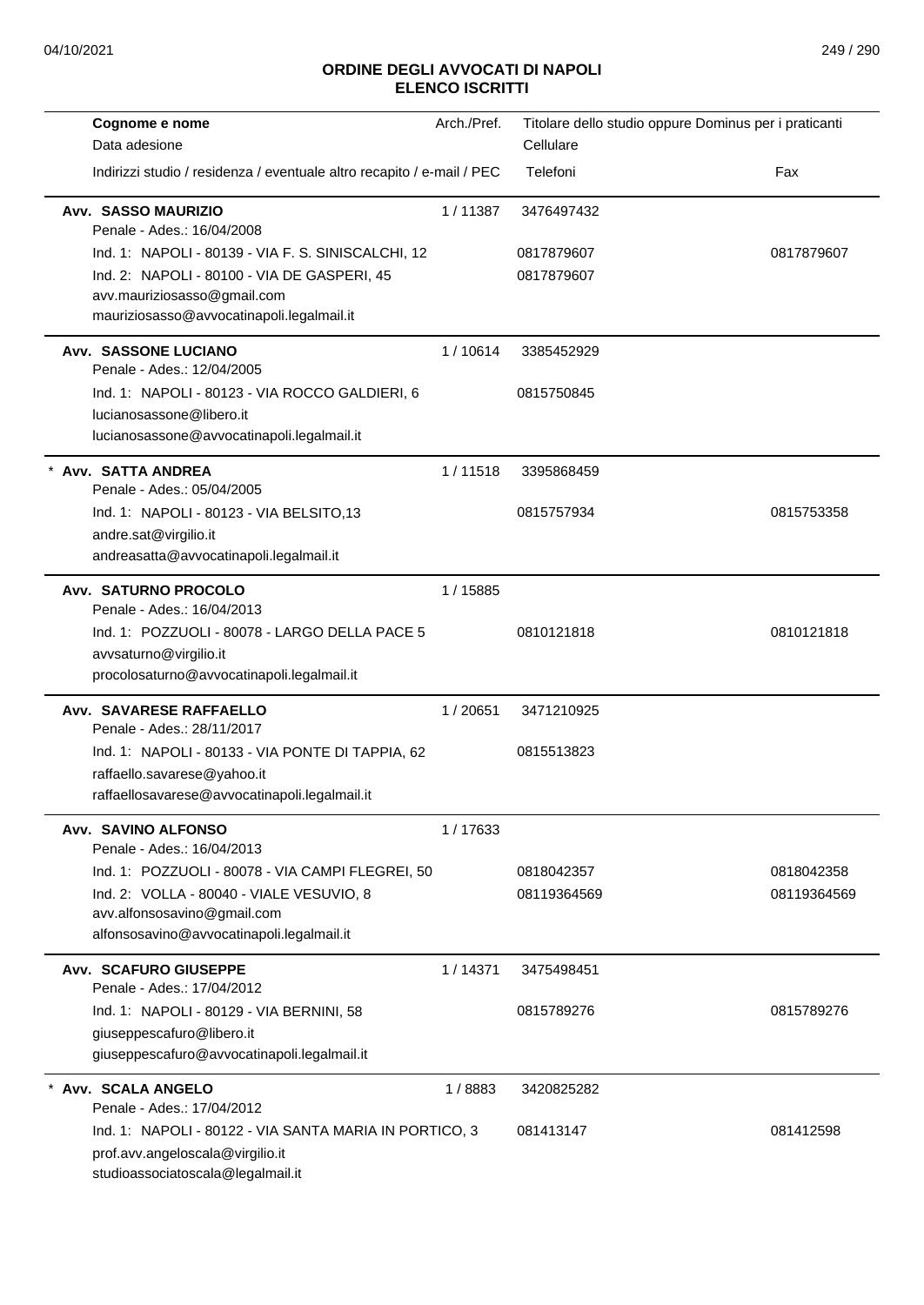| Cognome e nome                                                                                         | Arch./Pref. |             | Titolare dello studio oppure Dominus per i praticanti |             |
|--------------------------------------------------------------------------------------------------------|-------------|-------------|-------------------------------------------------------|-------------|
| Data adesione                                                                                          |             | Cellulare   |                                                       |             |
| Indirizzi studio / residenza / eventuale altro recapito / e-mail / PEC                                 |             | Telefoni    |                                                       | Fax         |
| Avv. SCALA MARIO<br>Penale - Ades.: 06/07/2010                                                         | 1/15822     | 3358044221  |                                                       |             |
| Ind. 1: NAPOLI - 80127 - VIA LUIGIA SANFELICE, 79                                                      |             | 0810193016  |                                                       | 0815787245  |
| avvocatoscala@gmail.com                                                                                |             |             |                                                       |             |
| marioscala1@avvocatinapoli.legalmail.it                                                                |             |             |                                                       |             |
| Avv. SCALA NADIA<br>Penale - Ades.: 27/01/2021                                                         | 1/21968     | 3927030636  |                                                       |             |
| Ind. 1: NAPOLI - 80143 - CENTRO DIREZIONALE IS. A/7 SCALA 3927030636                                   |             |             |                                                       |             |
| Α                                                                                                      |             |             |                                                       |             |
| nadiascala@avvocatinapoli.legalmail.it                                                                 |             |             |                                                       |             |
| * Avv. SCALA ROSARIA                                                                                   | 1/12803     | 3286966187  |                                                       |             |
| Penale - Ades.: 13/10/2015                                                                             |             |             |                                                       |             |
| Ind. 1: SAN GIORGIO A CREMANO - 80046 - VIA PITTORE, 164 08119575400<br>avv.rosariascala@fastwebnet.it |             |             |                                                       | 08119575400 |
| rosariascala@avvocatinapoli.legalmail.it                                                               |             |             |                                                       |             |
| Avv. SCALA STEFANO                                                                                     | 1/18022     | 3474052171  |                                                       |             |
| Penale - Ades.: 01/10/2013                                                                             |             |             |                                                       |             |
| Ind. 1: NAPOLI - 80132 - VIA CERVANTES, 55/27                                                          |             | 0815513692  |                                                       | 0815520972  |
| stescala@hotmail.it                                                                                    |             |             |                                                       |             |
| stefanoscala@avvocatinapoli.legalmail.it                                                               |             |             |                                                       |             |
| Avv. SCALFARO LUIGI                                                                                    | 1 / 10734   | 3478287272  |                                                       |             |
| Penale - Ades.: 16/04/2008<br>Ind. 1: NAPOLI - 80142 - CORSO GARIBALDI, 373                            |             | 081201713   |                                                       | 081201713   |
| luigiscalfaro@avvocatinapoli.legalmail.it                                                              |             |             |                                                       |             |
| Avv. SCARAMUZZA LORENZO                                                                                | 1/1370      |             |                                                       |             |
| Penale - Ades.: 18/06/2002                                                                             |             |             |                                                       |             |
| Ind. 1: NAPOLI - 80128 - VIA TINO DI CAMAINO 23                                                        |             | 0815780441  |                                                       |             |
| lorenzoscaramuzza@avvocatinapoli.legalmail.it                                                          |             |             |                                                       |             |
| Avv. SCARANO SARAH<br>Penale - Ades.: 16/04/2008                                                       | 1/14343     | 3393833076  |                                                       |             |
| Ind. 1: NAPOLI - 80131 - VIA SAN GIACOMO DEI CAPRI, 132                                                |             | 081276036   |                                                       | 081276036   |
| avvsarahscarano@gmail.com                                                                              |             |             |                                                       |             |
| sarahscarano@avvocatinapoli.legalmail.it                                                               |             |             |                                                       |             |
| Avv. SCARDAMAGLIO ANDREA                                                                               | 1/11871     |             |                                                       |             |
| Penale - Ades.: 05/04/2005                                                                             |             |             |                                                       |             |
| Ind. 1: ERCOLANO - 80056 - VIA PANORAMICA 134                                                          |             | 0817774275  | 0817770863                                            | 0817774275  |
| andreascardamaglio@avvocatinapoli.legalmail.it                                                         |             |             |                                                       |             |
| * Avv. SCARLATA FABIO                                                                                  | 1/8874      |             |                                                       |             |
| Penale - Ades.: 18/03/2003                                                                             |             |             |                                                       |             |
| Ind. 1: NAPOLI - 80133 - VIA STENDHAL, 14                                                              |             | 08119563512 |                                                       | 08119563513 |
| avvfabioscarlata@yahoo.it                                                                              |             |             |                                                       |             |
| fabioscarlata@avvocatinapoli.legalmail.it                                                              |             |             |                                                       |             |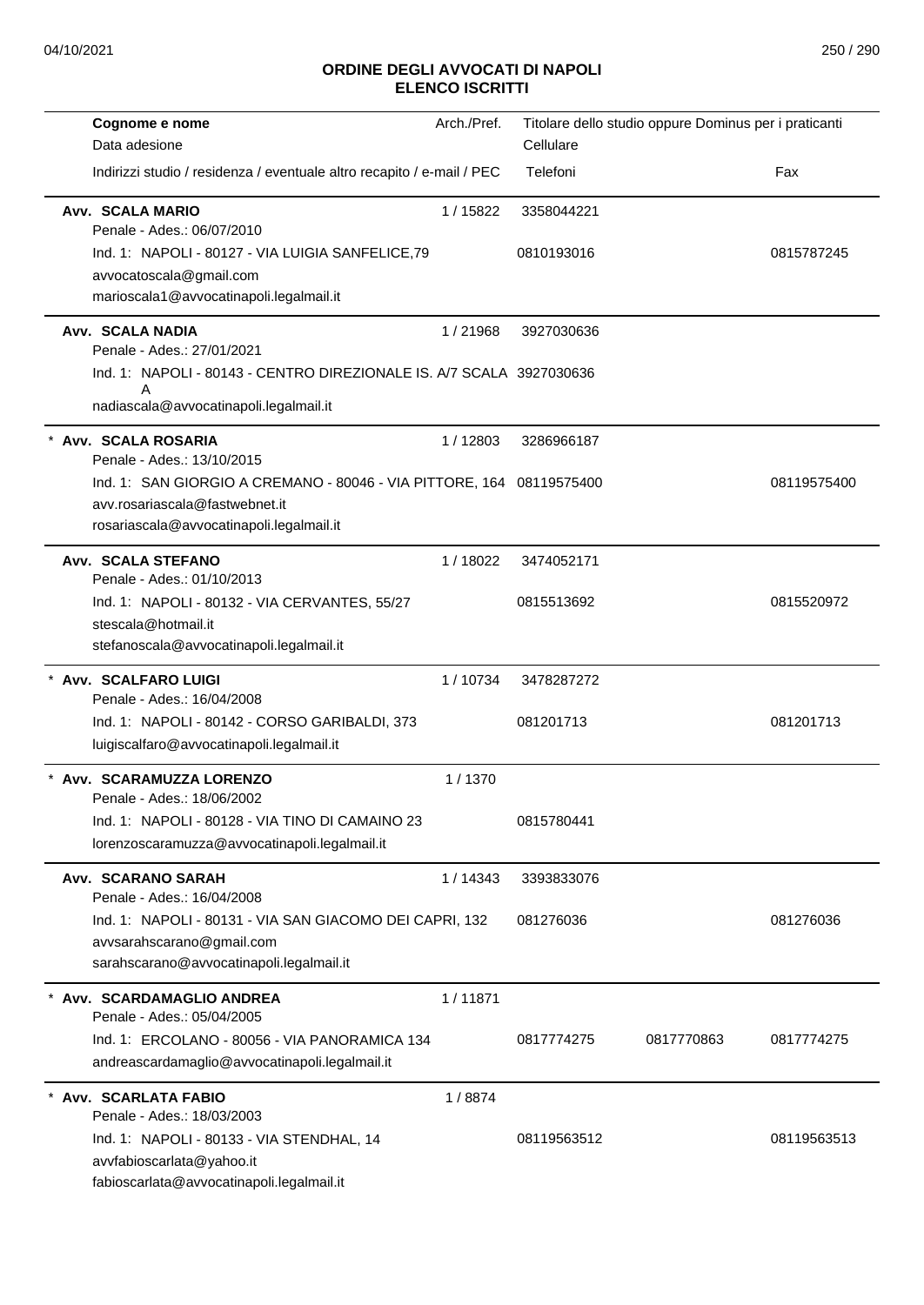| Arch./Pref.<br>Cognome e nome                                                  | Titolare dello studio oppure Dominus per i praticanti |             |
|--------------------------------------------------------------------------------|-------------------------------------------------------|-------------|
| Data adesione                                                                  | Cellulare                                             |             |
| Indirizzi studio / residenza / eventuale altro recapito / e-mail / PEC         | Telefoni                                              | Fax         |
| Avv. SCARPA ANNAMARIA<br>1 / 12959<br>Penale - Ades.: 04/07/2006               | 3382944651                                            |             |
| Ind. 1: NAPOLI - 80143 - CENTRO DIREZIONALE ISOLA G/1                          | 08119567322                                           | 08119567322 |
| scarpannamaris@gmail.com                                                       |                                                       |             |
| annamariascarpa@avvocatinapoli.legalmail.it                                    |                                                       |             |
| Avv. SCARPA GIUSEPPE<br>1/13616                                                | 3334843239                                            |             |
| Penale - Ades.: 16/01/2007                                                     |                                                       |             |
| Ind. 1: NAPOLI - 80141 - VIA ARENACCIA, 67                                     | 0817501628                                            | 0817501628  |
| avv.giuseppescarpa@gmail.com<br>giuseppescarpa@avvocatinapoli.legalmail.it     |                                                       |             |
|                                                                                |                                                       |             |
| Avv. SCARPATO CARMELA<br>1/11188<br>Penale - Ades.: 22/03/2005                 | 3396831210                                            |             |
| Ind. 1: NAPOLI - 80122 - VIA SCHIPA, 62                                        | 081566276                                             | 081566276   |
| avvcarmenscarpato@gmail.com                                                    |                                                       |             |
| carmelascarpato@avvocatinapoli.legalmail.it                                    |                                                       |             |
| Avv. SCARPATO DOMENICO<br>1/20742<br>Penale - Ades.: 06/02/2018                | 3498538646                                            |             |
| Ind. 1: NAPOLI - 80139 - VIA PIETRO COLLETTA, 35                               | 3498538646                                            | 08119712504 |
| Ind. 2: SAN GIORGIO A CREMANO - 80046 - VIA PESSINA, 24                        |                                                       |             |
| avv.scarpatodomenico@gmail.com                                                 |                                                       |             |
| domenicoscarpato@avvocatinapoli.legalmail.it                                   |                                                       |             |
| <b>Avv. SCARPATO GIUSEPPE</b><br>1/20197<br>Penale - Ades.: 20/04/2017         | 3381127157                                            |             |
| Ind. 1: NAPOLI - 80147 - VIALE MARGHERITA, 21                                  | 0810094545                                            | 0813606277  |
| Ind. 2: SOMMA VESUVIANA - 80049 - VIA ZINGARIELLO, 13                          | 0818991253                                            | 0818991253  |
| avv.giuseppescarpato@libero.it<br>giuseppescarpato@avvocatinapoli.legalmail.it |                                                       |             |
|                                                                                |                                                       |             |
| Avv. SCARPELLI IVAN<br>1/16893<br>Penale - Ades.: 07/10/2014                   | 3477521186                                            |             |
| Ind. 1: NAPOLI - 80126 - VIA SAN DONATO, 70 - PARCO<br><b>VERDE</b>            | 0815882889                                            | 0815882889  |
| ivanscarpelli@libero.it                                                        |                                                       |             |
| ivanscarpelli@avvocatinapoli.legalmail.it                                      |                                                       |             |
| Avv. SCARPELLI MARZIA<br>1/7710<br>Penale - Ades.: 30/11/2004                  | 3477220037                                            |             |
| Ind. 1: NAPOLI - 80143 - CENTRO DIR. ISOLA C/9 TORRE<br><b>GIULIA</b>          | 3477220037                                            |             |
| marziascarpelli@gmail.com                                                      | studiobargi@gmail.com                                 |             |
| marziascarpelli@avvocatinapoli.legalmail.it                                    |                                                       |             |
| <b>Avv. SCARPONE DOMENICO</b><br>1/11061                                       | 3387722596                                            |             |
| Penale - Ades.: 04/10/2005                                                     |                                                       |             |
| Ind. 1: NAPOLI - 80143 - VIA G.PORZIO, 4 C.D.N ISOLA G/2                       | 0817879347                                            | 0817879347  |
| nicoscarpone@libero.it<br>domenicoscarpone@avvocatinapoli.legalmail.it         |                                                       |             |
|                                                                                |                                                       |             |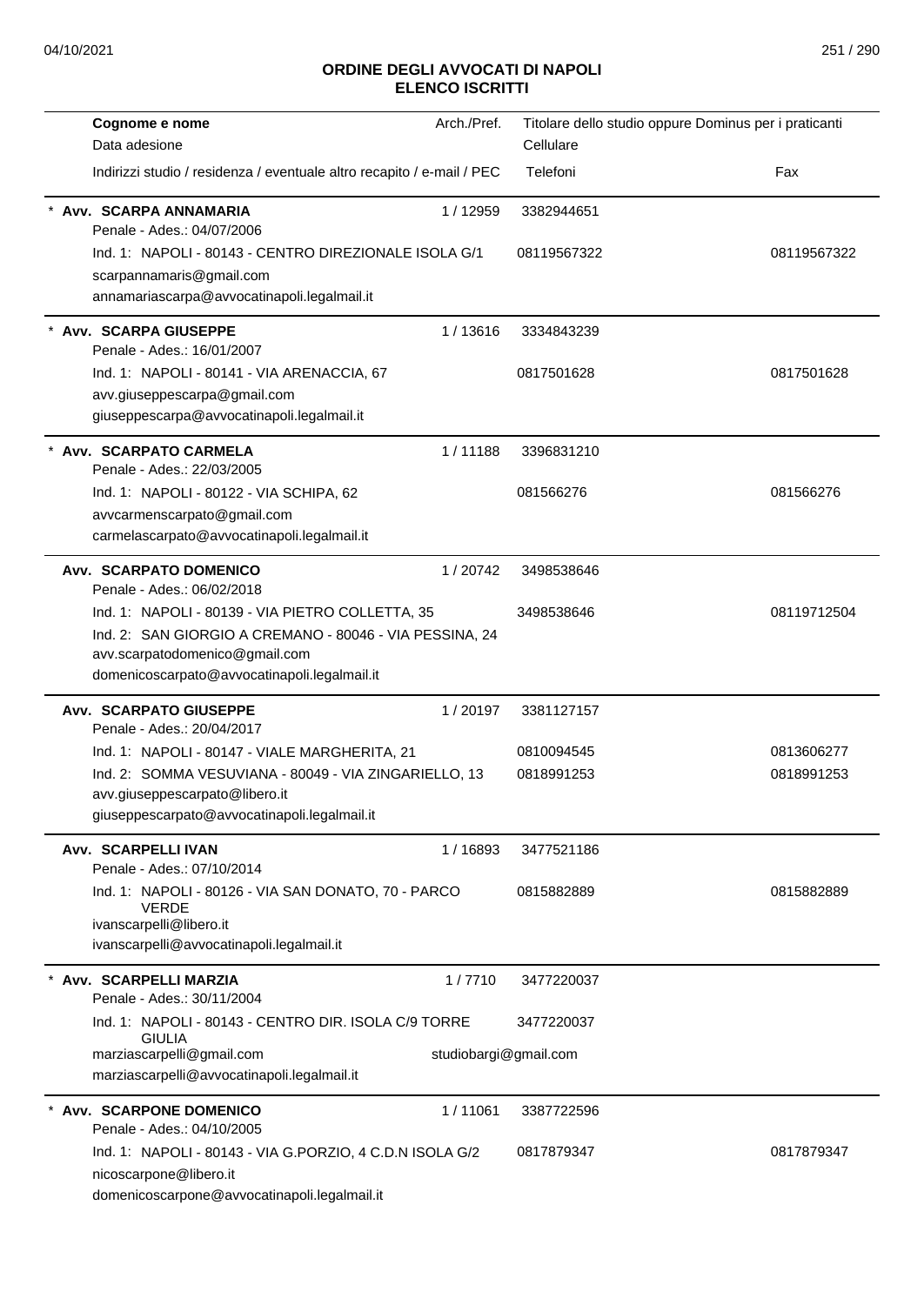| Cognome e nome                                                         | Arch./Pref. |             | Titolare dello studio oppure Dominus per i praticanti |
|------------------------------------------------------------------------|-------------|-------------|-------------------------------------------------------|
| Data adesione                                                          |             | Cellulare   |                                                       |
| Indirizzi studio / residenza / eventuale altro recapito / e-mail / PEC |             | Telefoni    | Fax                                                   |
| Avv. SCATOZZA ELISABETTA<br>Penale - Ades.: 22/01/2019                 | 1/21110     | 3381981769  |                                                       |
| Ind. 1: NAPOLI - 80132 - VICO S. SPIRITO DI PALAZZO, 34                |             | 0817645881  | 0817645881                                            |
| avv.elisascatozza@libero.it                                            |             |             |                                                       |
| elisabettascatozza@avvocatinapoli.legalmail.it                         |             |             |                                                       |
| Avv. SCELSI RAFFAELLO<br>Penale - Ades.: 06/10/2009                    | 1/14786     | 3474818888  |                                                       |
| Ind. 1: NAPOLI - 80143 - VIA NAZIONALE, 112                            |             | 08119320727 | 08119320727                                           |
| Ind. 2: AFRAGOLA - 80021 - VIA PAPA GIOVANNI XXIII, 39                 |             |             |                                                       |
| studiolegalescelsi@gmail.com<br>raffaelloscelsi@legalmail.it           |             |             |                                                       |
|                                                                        |             |             |                                                       |
| Avv. SCELZI ENRICO<br>Penale - Ades.: 16/04/2013                       | 1/12764     | 3281013865  |                                                       |
| Ind. 1: NAPOLI - 80136 - VIA DOMENICO DI GRAVINA, 19                   |             | 0812110177  | 0812110177                                            |
| avv.scelzi@libero.it                                                   |             |             |                                                       |
| enricoscelzi@avvocatinapoli.legalmail.it                               |             |             |                                                       |
| * Avv. SCHETTINO GIAN PAOLO<br>Penale - Ades.: 16/04/2008              | 1/8461      | 3358110869  |                                                       |
| Ind. 1: NAPOLI - 80121 - VIA DEI MILLE, 74                             |             | 0814976476  | 0810106305                                            |
| Ind. 2: MILANO - 20129 - VIALE LUIGI MAJNO, 40                         |             | 0229414997  | 0229417044                                            |
| avvocatoschettino@alice.it                                             |             |             |                                                       |
| gianpaoloschettino@avvocatinapoli.legalmail.it                         |             |             |                                                       |
| <b>Avv. SCHIANI ROBERTO</b><br>Penale - Ades.: 13/03/2018              | 1/20847     | 3804743895  |                                                       |
| Ind. 1: NAPOLI - 80136 - VIA DOMENICO DI GRAVINA, 22                   |             | 0815490769  | 0815490769                                            |
| avv.robertoschiani@pec.it                                              |             |             |                                                       |
| Avv. SCHIANO BARBARA<br>Penale - Ades.: 20/04/2017                     | 1 / 19564   | 3396480235  |                                                       |
| Ind. 1: NAPOLI - 80132 - VIA SANTA LUCIA, 123                          |             | 0812471105  | 0812471105                                            |
| barbaraschiano@virgilio.it                                             |             |             |                                                       |
| barbaraschiano@avvocatinapoli.legalmail.it                             |             |             |                                                       |
| <b>Avv. SCHIANO MASSIMO</b><br>Penale - Ades.: 04/07/2006              | 1 / 10944   | 3397176770  |                                                       |
| Ind. 1: POZZUOLI - 80078 - VIA NICOLA FASANO, 50                       |             | 08119369177 | 08119669110                                           |
| avv.massimoschiano@legalmail.it                                        |             |             |                                                       |
| <b>Avv. SCHIANO PORFIRIO</b>                                           | 1 / 19455   |             |                                                       |
| Penale - Ades.: 19/04/2016                                             |             |             |                                                       |
| Ind. 1: BACOLI - 80070 - VIA TORREGAVETA, 11                           |             | 0818689203  | 0818549302                                            |
| skianop@alice.it                                                       |             |             |                                                       |
| porfirioschiano@avvocatinapoli.legalmail.it                            |             |             |                                                       |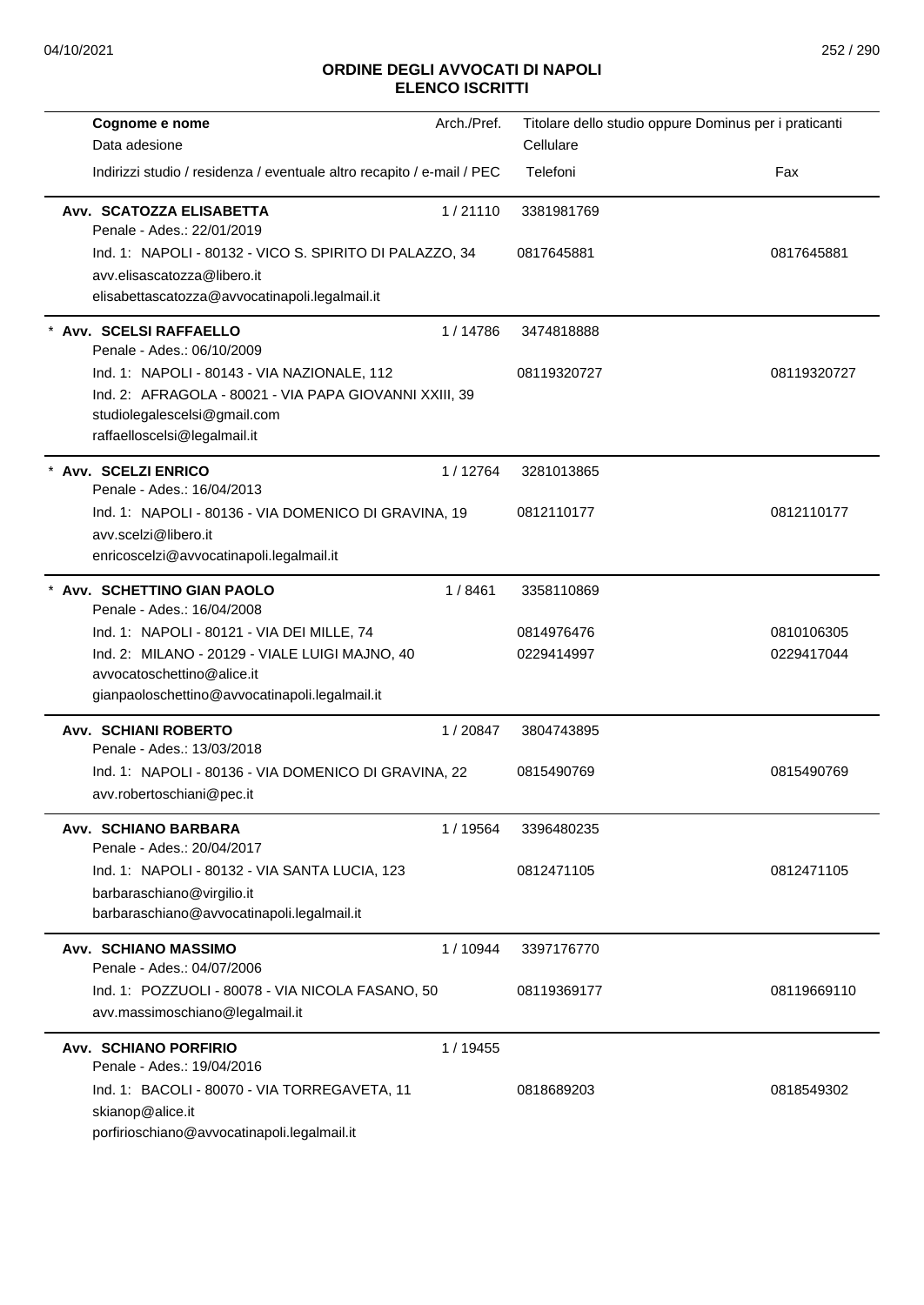| Cognome e nome                                                                                                                                                                     | Arch./Pref. | Titolare dello studio oppure Dominus per i praticanti |             |
|------------------------------------------------------------------------------------------------------------------------------------------------------------------------------------|-------------|-------------------------------------------------------|-------------|
| Data adesione                                                                                                                                                                      |             | Cellulare                                             |             |
| Indirizzi studio / residenza / eventuale altro recapito / e-mail / PEC                                                                                                             |             | Telefoni                                              | Fax         |
| Avv. SCHIANO di COSCIA LUCIA<br>Penale - Ades.: 16/04/2008                                                                                                                         | 1/13185     | 3209728244                                            |             |
| Ind. 1: PROCIDA - 80079 - VIA SIMONE SCHIANO, 16                                                                                                                                   |             |                                                       |             |
| Ind. 2: NAPOLI - 80122 - VIALE GRAMSCI, 19                                                                                                                                         |             | 0810320126                                            | 0810320126  |
| avv.schianodicoscia@gmail.com                                                                                                                                                      |             |                                                       |             |
| luciaschianodicoscia@avvocatinapoli.legalmail.it                                                                                                                                   |             |                                                       |             |
| Avv. SCHIANO LOMORIELLO MASSIMO<br>Penale - Ades.: 03/07/2012                                                                                                                      | 1/13255     | 3381056604                                            |             |
| Ind. 1: NAPOLI - 80126 - VIA EPOMEO, 352                                                                                                                                           |             | 0817663344                                            | 0817663344  |
| massimo_schiano@libero.it                                                                                                                                                          |             |                                                       |             |
| massimoschianolomoriello@avvocatinapoli.legalmail                                                                                                                                  |             |                                                       |             |
| Avv. SCHIANO LOMORIELLO ROSARIO<br>Penale - Ades.: 18/12/2007                                                                                                                      | 1/12015     | 3496609120                                            |             |
| Ind. 1: NAPOLI - 80134 - VICO LATILLA, 18                                                                                                                                          |             | 0813427086                                            | 0813427086  |
| Ind. 2: GIUGLIANO IN CAMPANIA - 80014 - VIA ANTICA<br>GIARDINI COOP GB FUTURA PAC D3<br>rosarioschianolomoriello@gmail.com<br>rosarioschianolomoriello@avvocatinapoli.legalmail.it |             |                                                       |             |
| * Avv. SCHLITZER SERGIO                                                                                                                                                            | 1/11877     | 3456260735                                            |             |
| Penale - Ades.: 20/04/2006                                                                                                                                                         |             |                                                       |             |
| Ind. 1: NAPOLI - 80121 - VIA CARLO POERIO, 86                                                                                                                                      |             | 3456260735                                            |             |
| schlitzer.sergio@libero.it                                                                                                                                                         |             |                                                       |             |
| sergioschlitzer@avvocatinapoli.legalmail.it                                                                                                                                        |             |                                                       |             |
| Avv. SCHMID CARMELA<br>Penale - Ades.: 05/07/2011                                                                                                                                  | 1 / 14798   | 3332529898                                            |             |
| Ind. 1: NAPOLI - 80143 - VIA G. PORZIO - CENTRO DIR. IS. G/1 0813088450<br>SC.D<br>avvocatoschmid@gmail.com<br>carmelaschmid@avvocatinapoli.legalmail.it                           |             |                                                       | 0813088450  |
|                                                                                                                                                                                    |             |                                                       |             |
| Avv. SCIALO' ALFREDO<br>Penale - Ades.: 04/07/2006                                                                                                                                 | 1/12966     | 3384844064                                            |             |
| Ind. 1: NAPOLI - 80127 - VIA ALESSANDRO SCARLATTI, 150                                                                                                                             |             | 08119338873                                           | 0645595171  |
| Ind. 2: ROMA - 00195 - VIA FILIPPO CORRIDONI, 15 SC. B                                                                                                                             |             | 0687725660                                            | 0645595171  |
| avv.alfredo.scialo@gmail.com                                                                                                                                                       |             |                                                       |             |
| avv.alfredo.scialo@legalmail.it                                                                                                                                                    |             |                                                       |             |
| Avv. SCIALO' FEDERICA<br>Penale - Ades.: 16/04/2019                                                                                                                                | 1/20199     | c/o CAPUANO MIRKO<br>3397553777                       |             |
| Ind. 1: NAPOLI - 80129 - PIAZZA DEGLI ARTISTI, 27                                                                                                                                  |             | 08119918459                                           | 08119514128 |
| avv.federicascialo@gmail.com<br>federicascialo@avvocatinapoli.legalmail.it                                                                                                         |             |                                                       |             |
| Avv. SCIALOJA VALERIO<br>Penale - Ades.: 02/07/2013                                                                                                                                | 1/18073     | 3293394225                                            |             |
| Ind. 1: POZZUOLI - 80078 - VIA CONOCCHIELLA, 5                                                                                                                                     |             | 0817425478                                            | 0817425478  |
| scialoja26@gmail.com<br>valerioscialoja@pec.it                                                                                                                                     |             |                                                       |             |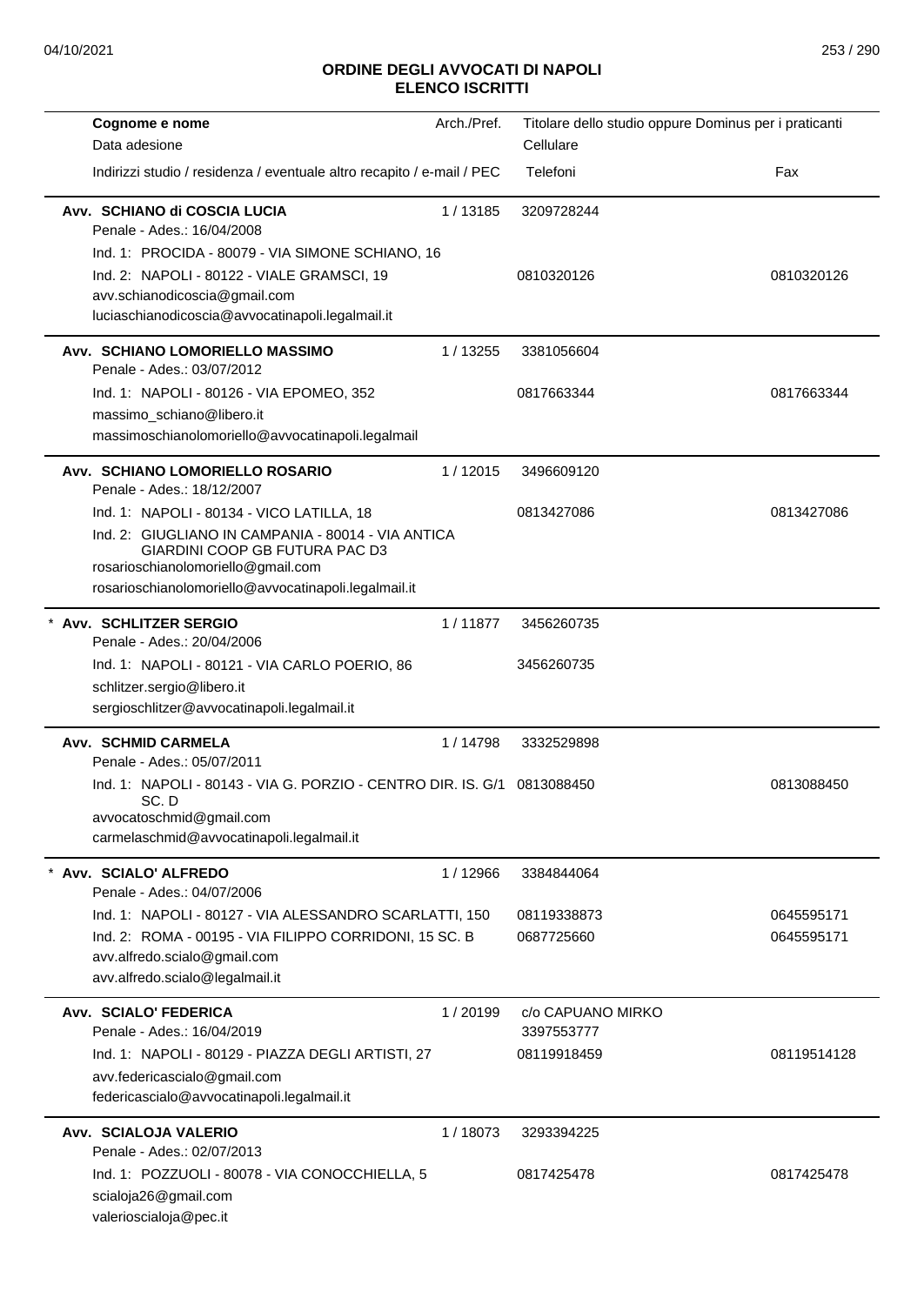| Cognome e nome                                                                                 | Arch./Pref. |             | Titolare dello studio oppure Dominus per i praticanti |
|------------------------------------------------------------------------------------------------|-------------|-------------|-------------------------------------------------------|
| Data adesione                                                                                  |             | Cellulare   |                                                       |
| Indirizzi studio / residenza / eventuale altro recapito / e-mail / PEC                         |             | Telefoni    | Fax                                                   |
| <b>Avv. SCIAUDONE GIANLUCA</b><br>Penale - Ades.: 20/05/2003                                   | 1/9269      | 3388603984  |                                                       |
| Ind. 1: NAPOLI - 80138 - CORSO UMBERTO I, 23                                                   |             | 0815528219  | 0817041841                                            |
| gianlucasciaudone@libero.it                                                                    |             |             |                                                       |
| avv.gianlucasciaudone@legalmail.it                                                             |             |             |                                                       |
| <b>Avv. SCINTO LEONARDO</b><br>Penale - Ades.: 20/04/2006                                      | 1/12883     |             |                                                       |
| Ind. 1: Napoli - 80100 - VIA CERVANTES, 55 27                                                  |             | 08119465456 | 1782709905                                            |
| info@studioscinto.it                                                                           |             |             |                                                       |
| info@pec.studioscinto.it                                                                       |             |             |                                                       |
| Avv. SCOGNAMIGLIO DEBORA<br>Penale - Ades.: 15/04/2014                                         | 1/11870     | 3332851697  |                                                       |
| Ind. 1: SAN GIORGIO A CREMANO - 80046 - VIA GUGLIELMO                                          |             | 0810765052  | 0810765052                                            |
| MARCONI, 40<br>Ind. 2: CASORIA - 80026 - VIA INDIPENDENZA, 70<br>deborascognamiglio5@gmail.com |             | 0817585819  | 0817585819                                            |
| deborascognamiglio@avvocatinapoli.legalmail.it                                                 |             |             |                                                       |
|                                                                                                |             |             |                                                       |
| Avv. SCOGNAMIGLIO GIORGIO<br>Penale - Ades.: 20/04/2010                                        | 1 / 15567   | 3389520919  |                                                       |
| Ind. 1: NAPOLI - 80143 - VIA G. PORZIO, 4 - CENTRO DIR. IS.                                    |             | 0817879146  | 0817879347                                            |
| G/2<br>giorgioscogna@libero.it                                                                 |             |             |                                                       |
| giorgioscognamiglio@avvocatinapoli.legalmail.it                                                |             |             |                                                       |
| <b>Avv. SCOGNAMIGLIO GIUSEPPE DIMITRI</b>                                                      |             |             |                                                       |
| Penale - Ades.: 05/07/2005                                                                     | 1/10790     |             |                                                       |
| Ind. 1: ERCOLANO - 80056 - VIA S.B.COZZOLINO 170                                               |             | 0817321484  |                                                       |
| giuseppedimitriscognamiglio@avvocatinapoli.legalm                                              |             |             |                                                       |
| Avv. SCOGNAMIGLIO SALVATORE                                                                    | 1 / 15769   | 3883916259  |                                                       |
| Penale - Ades.: 13/11/2018                                                                     |             |             |                                                       |
| Ind. 1: NAPOLI - 80121 - VIA CHIATAMONE, 53/C                                                  |             | 081413613   | 081413613                                             |
| avvsalvioscognamiglio@live.it                                                                  |             |             |                                                       |
| salvatorescognamiglio@avvocatinapoli.legalmail.it                                              |             |             |                                                       |
| Avv. SCOGNAMIGLIO UGO<br>Penale - Ades.: 27/05/2014                                            | 1/18383     |             |                                                       |
| Ind. 1: NAPOLI - 80142 - PIAZZA GARIBALDI, 26                                                  |             | 08119572197 |                                                       |
| ugo.scognamiglio@fastwebnet.it                                                                 |             |             |                                                       |
| ugoscognamiglio@avvocatinapoli.legalmail.it                                                    |             |             |                                                       |
| Avv. SCOGNAMILLO DARIO<br>Penale - Ades.: 11/09/2018                                           | 1/12951     | 3280169687  |                                                       |
| Ind. 1: NAPOLI - 80143 - CENTRO DIREZ. IS. A7 SC.A                                             |             | 08119308844 | 08119308455                                           |
| darioscognamillo@gmail.com<br>avvscognamillo@pec.it                                            |             |             |                                                       |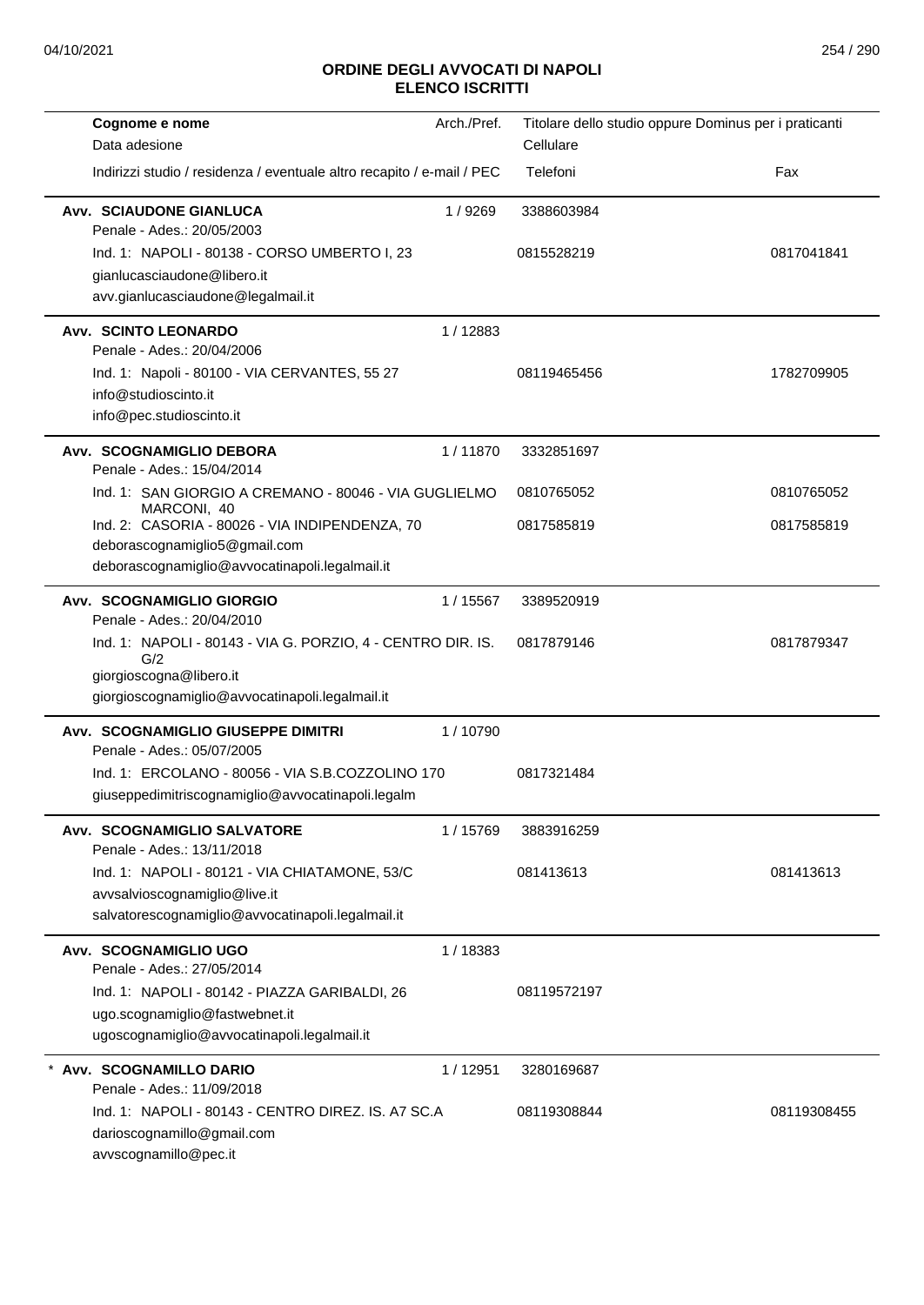| Cognome e nome                                                                                                | Arch./Pref. |            | Titolare dello studio oppure Dominus per i praticanti |            |
|---------------------------------------------------------------------------------------------------------------|-------------|------------|-------------------------------------------------------|------------|
| Data adesione                                                                                                 |             | Cellulare  |                                                       |            |
| Indirizzi studio / residenza / eventuale altro recapito / e-mail / PEC                                        |             | Telefoni   |                                                       | Fax        |
| <b>Avv. SCOLARICI SILVIA</b><br>Penale - Ades.: 21/04/2015                                                    | 1/18854     | 3924994627 |                                                       |            |
| Ind. 1: NAPOLI - 80124 - VIA CAVALLEGGERI D'AOSTA, 26                                                         |             | 0817626846 |                                                       |            |
| silviascolarici@gmail.com                                                                                     |             |            |                                                       |            |
| silviascolarici@avvocatinapoli.legalmail.it                                                                   |             |            |                                                       |            |
| Avv. SCOLARICI TOMMASO<br>Penale - Ades.: 20/04/2017                                                          | 1/17749     | 3939002090 |                                                       |            |
| Ind. 1: NAPOLI - 80127 - VIA FRANCESCO CILEA, 145                                                             |             | 0815497612 |                                                       | 0815497612 |
| tommyscolarici@libero.it                                                                                      |             |            |                                                       |            |
| avvocatotommasoscolarici@pec.it                                                                               |             |            |                                                       |            |
| Avv. SCOLERI STEFANIA<br>Penale - Ades.: 17/04/2007                                                           | 1/11719     | 3381152534 |                                                       |            |
| Ind. 1: NAPOLI - 80127 - VIA G. TOMA, 10/A                                                                    |             | 0815563052 |                                                       | 0815564269 |
| stefaniascoleri@libero.it                                                                                     |             |            |                                                       |            |
| stefaniascoleriavvocatinapoli@legalmail.it                                                                    |             |            |                                                       |            |
| Avv. SCOTTI GENNARO<br>Penale - Ades.: 04/10/2016                                                             | 1/16035     | 3393394606 |                                                       |            |
| Ind. 1: NAPOLI - 80133 - VIA MIGUEL CERVANTES, 55/27                                                          |             | 0815514404 |                                                       | 0815514404 |
| avv.gennaroscotti@alice.it                                                                                    |             |            |                                                       |            |
| gennaroscotti@avvocatinapoli.legalmail.it                                                                     |             |            |                                                       |            |
| Avv. SCOTTO D'ANTUONO DAVIDE<br>Penale - Ades.: 20/04/2010                                                    | 1/11946     | 3334168304 |                                                       |            |
| Ind. 1: SAN GIORGIO A CREMANO - 80046 - VIA P.TOGLIATTI,<br>40                                                |             | 0817713332 | 3334168304                                            |            |
| davidescottodantuono@avvocatinapoli.legalmail.it                                                              |             |            |                                                       |            |
| Avv.  SCOTTO D'APOLLONIA MARIA ROSARIA<br>Penale - Ades.: 20/04/2017                                          | 1 / 20433   | 3341835628 |                                                       |            |
| Ind. 1: POZZUOLI - 80078 - VIA MONTENUOVO LICOLA<br>PATRIA, 90                                                |             | 0815262373 |                                                       | 0815262376 |
| mrscottodapollonia@hotmail.it<br>mariarosariascottodapollonia@avvocatinapoli.legalm                           |             |            |                                                       |            |
|                                                                                                               |             |            |                                                       |            |
| Avv. SCOTTO DI CARLO GIANPIETRO<br>Penale - Ades.: 19/04/2011                                                 | 1/13702     |            |                                                       |            |
| Ind. 1: PROCIDA - 80079 - VIA RINALDI, 39/D                                                                   |             | 0818968987 |                                                       | 0818967550 |
| avv.scottodicarlo@pec.it                                                                                      |             |            |                                                       |            |
| Avv. SCOTTO DI CARLO ROSSANA<br>Penale - Ades.: 12/06/2012                                                    | 1/17016     | 3287375689 |                                                       |            |
| Ind. 1: MONTE DI PROCIDA - 80070 - CORSO UMBERTO I, 26                                                        |             | 0818681629 |                                                       | 0818681629 |
| info@avvrossanascotto.it<br>rossanascottodicarlo@avvocatinapoli.legalmail.it                                  |             |            |                                                       |            |
| Avv. SCOTTO di LUZIO ANTONIO                                                                                  | 1/14070     | 3339312509 |                                                       |            |
| Penale - Ades.: 01/10/2013                                                                                    |             |            |                                                       |            |
| Ind. 1: BACOLI - 80070 - VIA MOZART, 4<br>antonioscottodiluzio@libero.it<br>avvantonioscottodiluzio@mlcert.it |             | 0815234249 |                                                       | 0815234249 |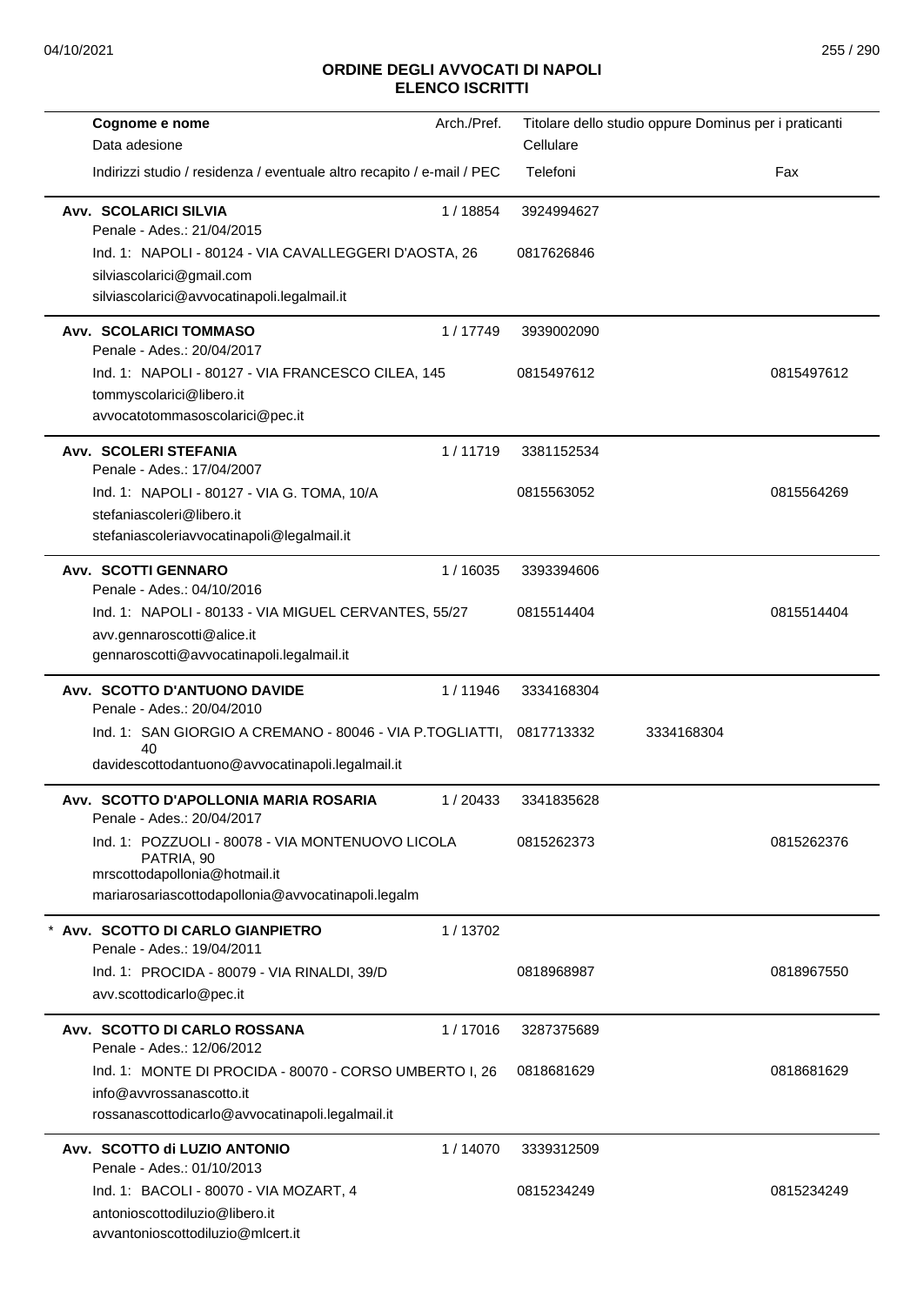| Cognome e nome                                                                                                                              | Arch./Pref. |             | Titolare dello studio oppure Dominus per i praticanti |             |
|---------------------------------------------------------------------------------------------------------------------------------------------|-------------|-------------|-------------------------------------------------------|-------------|
| Data adesione                                                                                                                               |             | Cellulare   |                                                       |             |
| Indirizzi studio / residenza / eventuale altro recapito / e-mail / PEC                                                                      |             | Telefoni    |                                                       | Fax         |
| Avv. SCOTTO DI MONACO ANTONIO<br>Penale - Ades.: 05/07/2011                                                                                 | 1/10514     | 3389879727  |                                                       |             |
| Ind. 1: PROCIDA - 80079 - VIA N. LUBRANO DI VAVARIA, 10<br>avv.scottodimonaco@alice.it<br>antonioscottodimonaco@avvocatinapoli.legalmail.it |             | 0818101512  |                                                       | 0818101512  |
| Avv. SCOTTO di SANTOLO GAETANO                                                                                                              | 1/8898      |             |                                                       |             |
| Penale - Ades.: 15/01/2013                                                                                                                  |             |             |                                                       |             |
| Ind. 1: QUARTO - 80010 - VIA S.D'ACQUISTO 3                                                                                                 |             | 0818767753  |                                                       | 0818767753  |
| gaetanoscottodisantolo@avvocatinapoli.legalmail.it                                                                                          |             |             |                                                       |             |
| Avv. SCOTTO DI SANTOLO ROSSANA<br>Penale - Ades.: 04/07/2006                                                                                | 1/12981     | 3392866139  |                                                       |             |
| Ind. 1: QUARTO - 80010 - VIA MASULLO, 1                                                                                                     |             | 0813414524  |                                                       | 0813414524  |
| Ind. 2: NAPOLI - 80129 - VIA ALESSANDRO SCARLATTI, 67                                                                                       |             | 08119139701 |                                                       | 08119139701 |
| rossana_scotto@hotmail.com<br>rossana.scotto@pec.it                                                                                         |             |             |                                                       |             |
| Avv. SCOTTO DI VETTIMO FEDERICA<br>Penale - Ades.: 16/04/2013                                                                               | 1/17798     | 3401225800  |                                                       |             |
| Ind. 1: NAPOLI - 80122 - VIA F. PETRARCA, 141/H                                                                                             |             | 0812451186  |                                                       | 0812451186  |
| federicascotto@hotmail.it                                                                                                                   |             |             |                                                       |             |
| federicascottodivettimo@avvocatinapoli.legalmail.it                                                                                         |             |             |                                                       |             |
| Avv. SCUOTTO ALESSANDRA<br>Penale - Ades.: 17/12/2013                                                                                       | 1/18346     |             |                                                       |             |
| Ind. 1: NAPOLI - 80128 - VIA F. DELL'ERBA, 16                                                                                               |             | 0815606287  | 0810385386                                            | 0810385386  |
| avv.scuotto@gmail.com                                                                                                                       |             |             |                                                       |             |
| avvscuotto@pec.gmail.it                                                                                                                     |             |             |                                                       |             |
| Avv. SECONDO FRANCESCO<br>Penale - Ades.: 16/04/2013                                                                                        | 1 / 17859   | 3351627917  |                                                       |             |
| Ind. 1: NAPOLI - 80144 - VIALE UMBERTO MADDALENA, 390                                                                                       |             | 08119573658 |                                                       | 0812142575  |
| studiolegalesecondo@fastwebnet.it                                                                                                           |             |             |                                                       |             |
| francescosecondo@avvocatinapoli.legalmail.it                                                                                                |             |             |                                                       |             |
| <b>Avv. SECONNINO LUCIO</b><br>Penale - Ades.: 16/04/2019                                                                                   | 1 / 16254   | 3933957028  |                                                       |             |
| Ind. 1: NAPOLI - 80143 - VIA G. PORZIO, IS. F/12 CENTRO<br><b>DIREZIONALE</b>                                                               |             | 08119330693 |                                                       | 08119308128 |
| Ind. 2: NAPOLI - 80121 - VIA DEI MILLE, 47                                                                                                  |             |             |                                                       |             |
| avv.lucioseconnino@gmail.com<br>avv.lucioseconnino@idapec.it                                                                                |             |             |                                                       |             |
|                                                                                                                                             |             |             |                                                       |             |
| Avv. SEDU HILARRY<br>Penale - Ades.: 12/02/2020                                                                                             | 1/21480     | 3281875413  |                                                       |             |
| Ind. 1: NAPOLI - 80143 - VIA PORZIO - CENTRO DIREZ. ISOLA 3281875413<br>A/7 SC, C<br>hilarrysedu@gmail.com<br>hilarrysedu@legalmail.it      |             |             |                                                       |             |
|                                                                                                                                             |             |             |                                                       |             |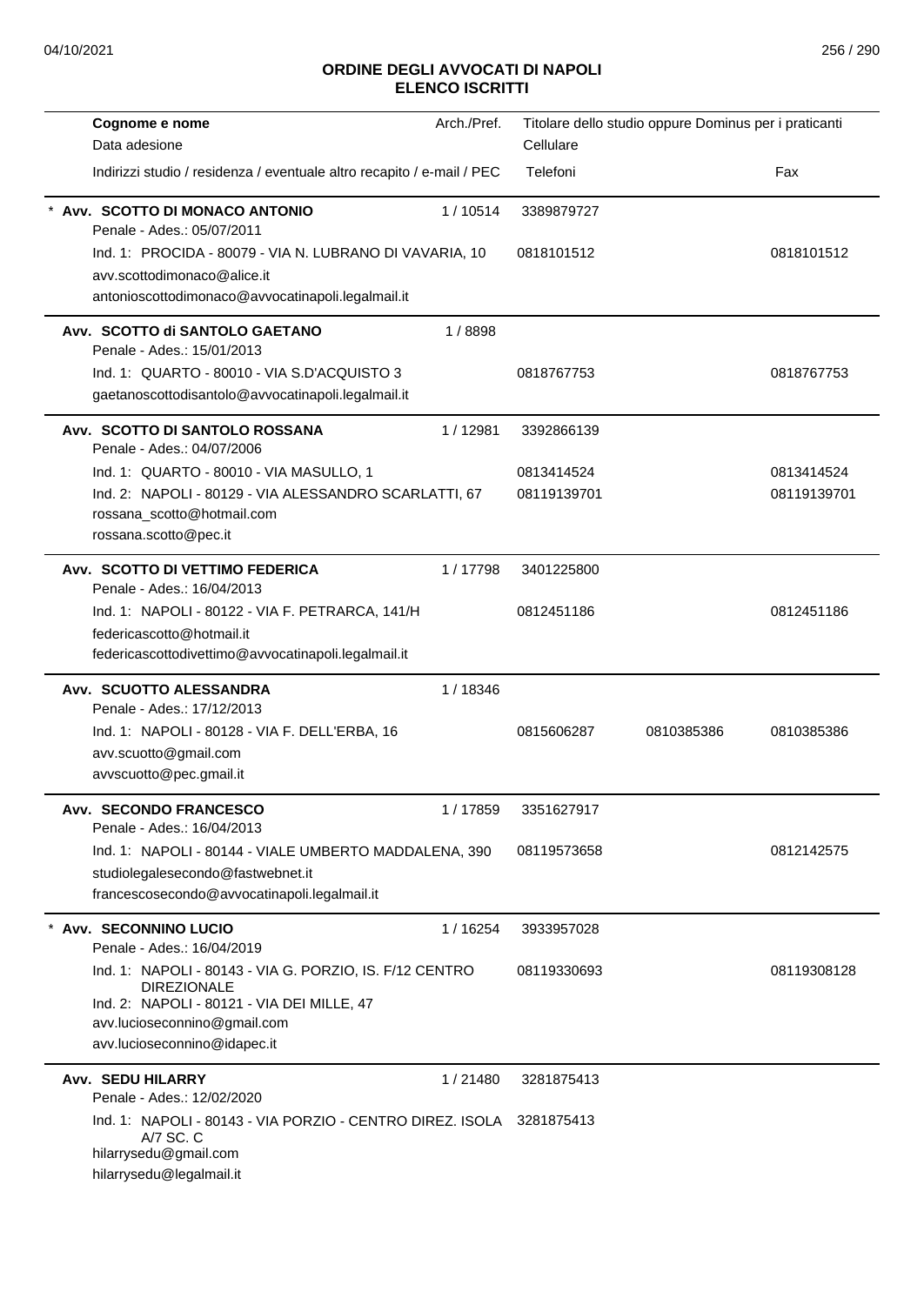| Cognome e nome                                                         | Arch./Pref. |            | Titolare dello studio oppure Dominus per i praticanti |            |
|------------------------------------------------------------------------|-------------|------------|-------------------------------------------------------|------------|
| Data adesione                                                          |             | Cellulare  |                                                       |            |
| Indirizzi studio / residenza / eventuale altro recapito / e-mail / PEC |             | Telefoni   |                                                       | Fax        |
| Avv. SEGRETI FABIO<br>Penale - Ades.: 19/12/2006                       | 1/13296     | 3286157324 |                                                       |            |
| Ind. 1: NAPOLI - 80133 - VIA M. CERVANTES, 55/5                        |             | 0815536122 | 0815510680                                            | 0815428147 |
| fsegreti@alice.it                                                      |             |            |                                                       |            |
| fabiosegreti@avvocatinapoli.legalmail.it                               |             |            |                                                       |            |
| Avv. SELLITTI BRUNO<br>Penale - Ades.: 13/01/2004                      | 1/8621      |            |                                                       |            |
| Ind. 1: NAPOLI - 80143 - CENTRO DIREZIONALE ISOLA E/3                  |             | 0816063124 |                                                       | 0815627193 |
| brunosellitti@studiosellitti.it                                        |             |            |                                                       |            |
| brunosellitti@avvocatinapoli.legalmail.it                              |             |            |                                                       |            |
| Avv. SELLITTI GENOVEFFA<br>Penale - Ades.: 13/01/2004                  | 1/8185      | 3392825297 |                                                       |            |
| Ind. 1: NAPOLI - 80143 - CENTRO DIREZIONALE ISOLA E/3                  |             | 0815627172 |                                                       | 0815627173 |
| genoveffasellitti@studiosellitti.it                                    |             |            |                                                       |            |
| genoveffasellitti@avvocatinapoli.legalmail.it                          |             |            |                                                       |            |
| <b>Avv. SEMBIANTE MANUELA</b><br>Penale - Ades.: 03/07/2007            | 1/13406     |            |                                                       |            |
| Ind. 1: NAPOLI - 80129 - VIA F.SOLIMENE, 6                             |             | 0812292097 |                                                       | 0812292097 |
| manuelasembiante@avvocatinapoli.legalmail.it                           |             |            |                                                       |            |
| Avv. SENA FABIANA GIUSEPPINA                                           | 1/16154     |            |                                                       |            |
| Penale - Ades.: 04/03/2014                                             |             |            |                                                       |            |
| Ind. 1: NAPOLI - 80126 - VIA DELL'EPOMEO, 27<br>fabianasena@alice.it   |             | 0817144678 |                                                       | 0817144678 |
| fabianagiuseppinasena@avvocatinapoli.legalmail.it                      |             |            |                                                       |            |
|                                                                        |             |            |                                                       |            |
| Avv. SENA LUIGI<br>Penale - Ades.: 12/11/2002                          | 1/8702      |            |                                                       |            |
| Ind. 1: NAPOLI - 80126 - VIA CARAVAGGIO 45                             |             | 0812472715 |                                                       | 0812472715 |
| luigi@studiosenamarotta.it                                             |             |            |                                                       |            |
| luigisena@legalmail.it                                                 |             |            |                                                       |            |
| Avv. SENATORE BARTOLO GIUSEPPE                                         | 1/4039      | 335466542  |                                                       |            |
| Penale - Ades.: 18/09/2001                                             |             |            |                                                       |            |
| Ind. 1: NAPOLI - 80134 - VIA TOLEDO, 205<br>b.senatore@libero.it       |             | 081400028  |                                                       | 081422077  |
| bartologiuseppesenatore@avvocatinapoli.legalmail.it                    |             |            |                                                       |            |
|                                                                        |             |            |                                                       |            |
| Avv. SENESE ANNALISA<br>Penale - Ades.: 24/06/2003                     | 1/9179      | 3382498932 |                                                       |            |
| Ind. 1: NAPOLI - 80142 - VIA AMERIGO VESPUCCI, 9                       |             | 081203921  |                                                       | 0815535314 |
| seneseannalisa@virgilio.it                                             |             |            |                                                       |            |
| annalisasenese@avvocatinapoli.legalmail.it                             |             |            |                                                       |            |
| <b>Avv. SENESE FRANCESCO</b>                                           | 1/9150      | 3473691174 |                                                       |            |
| Penale - Ades.: 03/07/2007                                             |             |            |                                                       |            |
| Ind. 1: ISCHIA - 80075 - VIA MICHELE MAZZELLA, 60/M                    |             | 081998182  |                                                       | 0813331270 |
| studiolegalesenese@gmail.com<br>francescosenese@pec.it                 |             |            |                                                       |            |
|                                                                        |             |            |                                                       |            |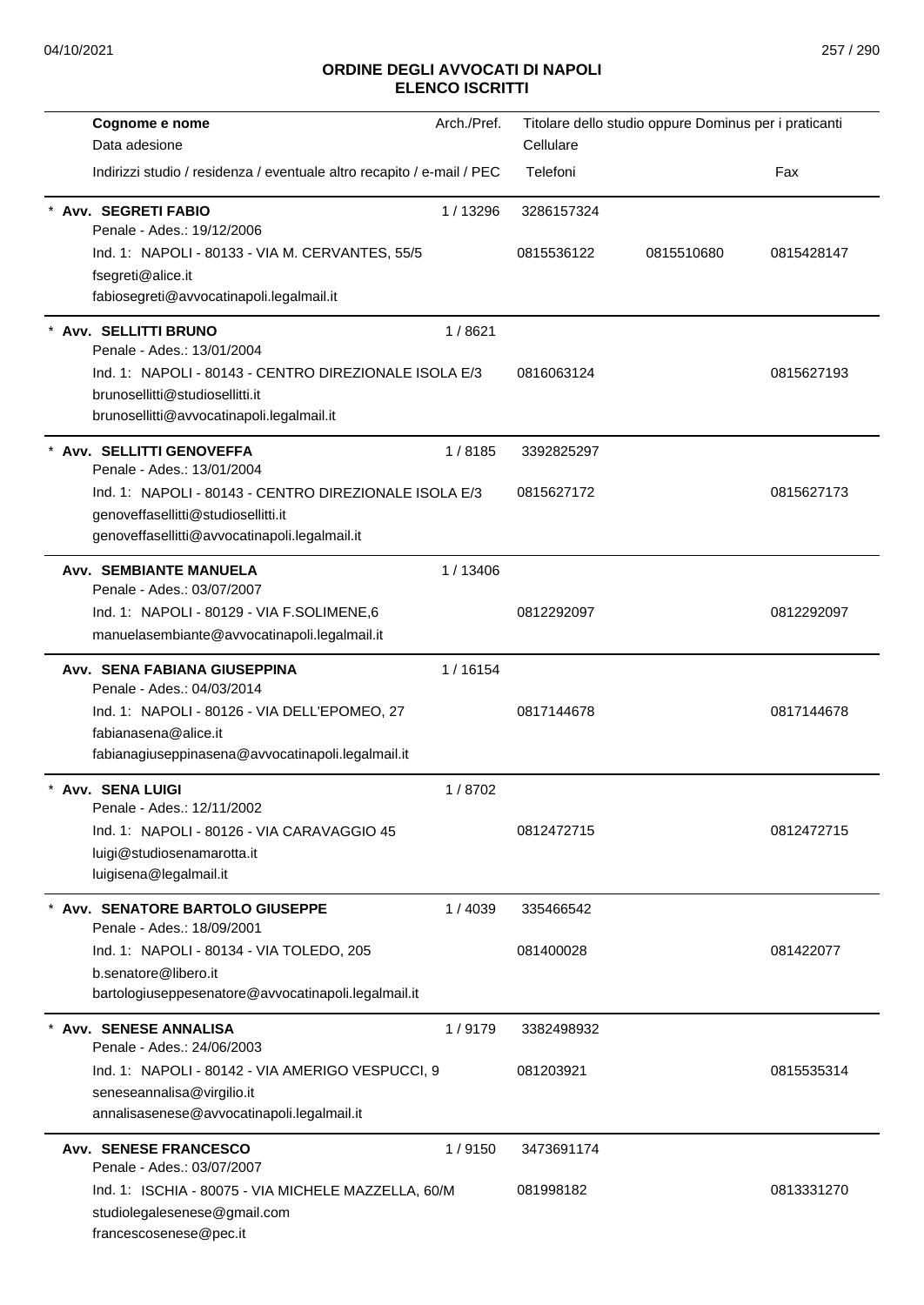| Cognome e nome                                                                                                                                     | Arch./Pref. |                                   | Titolare dello studio oppure Dominus per i praticanti |             |
|----------------------------------------------------------------------------------------------------------------------------------------------------|-------------|-----------------------------------|-------------------------------------------------------|-------------|
| Data adesione                                                                                                                                      |             | Cellulare                         |                                                       |             |
| Indirizzi studio / residenza / eventuale altro recapito / e-mail / PEC                                                                             |             | Telefoni                          |                                                       | Fax         |
| <b>Avv. SENESE SAVERIO</b><br>Penale - Ades.: 25/02/2003<br>Ind. 1: NAPOLI - 80142 - VIA A.VESPUCCI 9<br>saveriosenese@avvocatinapoli.legalmail.it | 1/3085      | 081203921                         | 0815535314                                            |             |
| Avv. SENSALE NICOLETTA<br>Penale - Ades.: 02/07/2019                                                                                               | 1/20744     | 3343173660                        |                                                       |             |
| Ind. 1: NAPOLI - 80129 - GALLERIA VANVITELLI, 33<br>nicoletta.sensale@gmail.com<br>nicoletta.sensale@pec.it                                        |             | 0815783622                        |                                                       | 0815560119  |
| Avv. SEPE CARLO<br>Penale - Ades.: 26/06/2001                                                                                                      | 1/5404      |                                   |                                                       |             |
| Ind. 1: NAPOLI - 80122 - SALITA OSPEDALE SUOR ORSOLA<br>1/B                                                                                        |             | 081665783                         | 0815490425                                            |             |
| Avv. SEPE GIANLUCA<br>Penale - Ades.: 15/04/2014                                                                                                   | 1/13781     |                                   |                                                       |             |
| Ind. 1: POZZUOLI - 80078 - VIA VECCHIA VIGNA 11<br>gianlucasepe@tiscalinet.it<br>gianlucasepe@avvocatinapoli.legalmail.it                          |             | 08119189207                       |                                                       | 08119189207 |
| <b>Avv. SEPE MARINA</b><br>Penale - Ades.: 17/04/2007                                                                                              | 1/13564     | c/o GAUDINO ANTONIO<br>3669935098 |                                                       |             |
| Ind. 1: NAPOLI - 80133 - PIAZZA G.BOVIO 14<br>marina.sepe@virgilio.it<br>marinasepe@avvocatinapoli.legalmail.it                                    |             | 0815522291                        | 0815523843                                            | 0815528645  |
| Avv. SEPE TERESA<br>Penale - Ades.: 11/05/2010                                                                                                     | 1 / 15894   | 3383852432                        |                                                       |             |
| Ind. 1: NAPOLI - 80141 - VIA F. M. BRIGANTI, 77<br>teresasepe@libero.it<br>teresasepe@avvocatinapoli.legalmail.it                                  |             | 08119004474                       |                                                       | 08119004474 |
| Avv. SEPE VALERIA<br>Penale - Ades.: 18/01/2005                                                                                                    | 1/10229     |                                   |                                                       |             |
| Ind. 1: NAPOLI - 80127 - VIA BELVEDERE, 111<br>studiolegalesepe@gmail.com<br>valeriasepe@avvocatinapoli.legalmail.it                               |             | 0815605011                        |                                                       | 0815605011  |
| Avv. SERAO ARTURO<br>Penale - Ades.: 07/10/2014                                                                                                    | 1/18734     | 3480079947                        |                                                       |             |
| Ind. 1: POZZUOLI - 80078 - VIA VECCHIA SAN GENNARO, 75<br>avv.arturoserao@gmail.com<br>arturoserao@avvocatinapoli.legalmail.it                     |             | 0810126953                        |                                                       | 0810126953  |
| <b>Avv. SERGIO FABIO</b><br>Penale - Ades.: 04/07/2006                                                                                             | 1/10370     | 3366669210                        |                                                       |             |
| Ind. 1: NAPOLI - 80135 - VIA F. SAVERIO CORRERA, 22<br>fabio.sergio@pecgiornalisti.campania.it                                                     |             | 08119812703                       |                                                       | 08119812703 |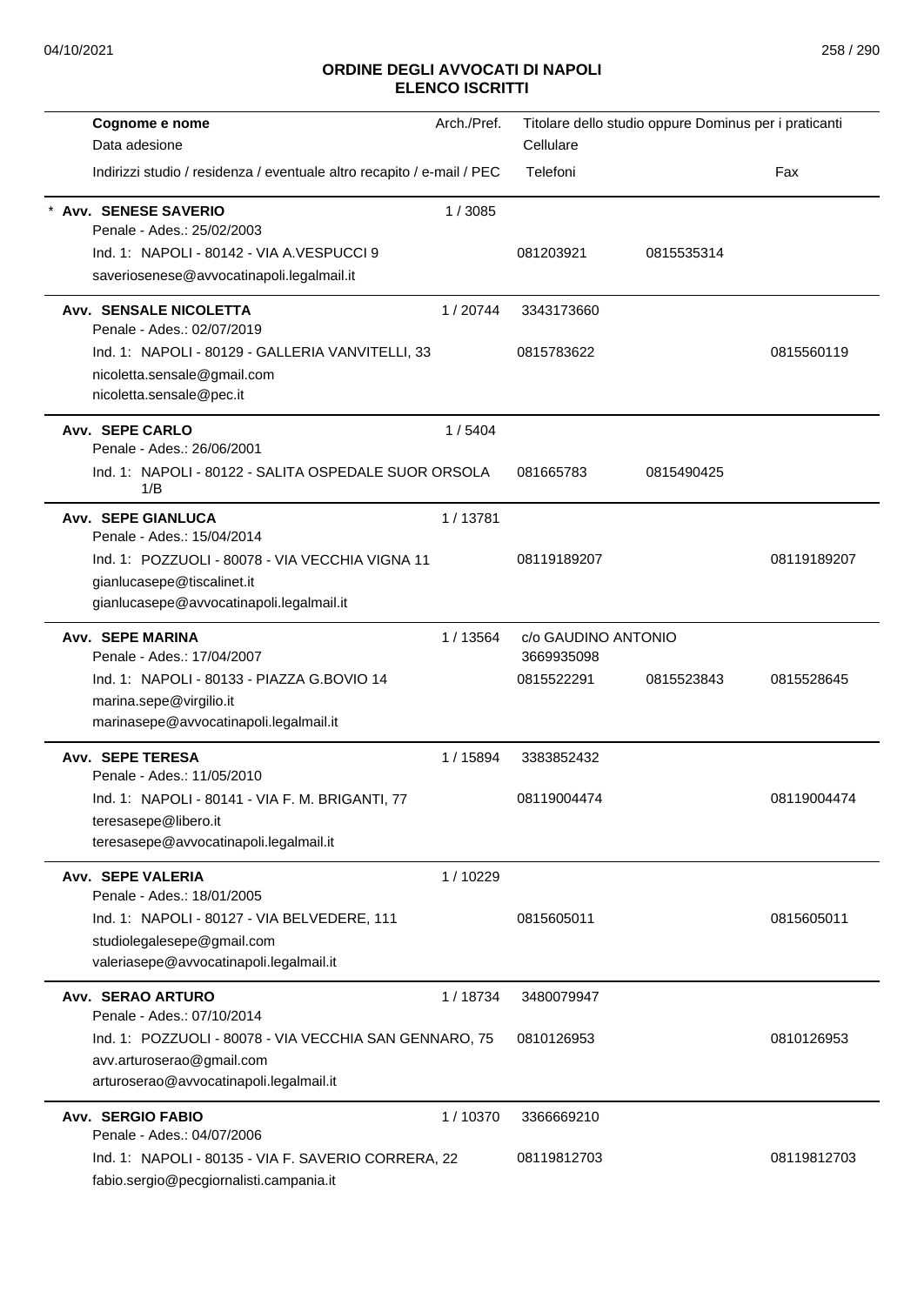| Cognome e nome                                                                                                    | Arch./Pref. | Titolare dello studio oppure Dominus per i praticanti |                          |
|-------------------------------------------------------------------------------------------------------------------|-------------|-------------------------------------------------------|--------------------------|
| Data adesione                                                                                                     |             | Cellulare                                             |                          |
| Indirizzi studio / residenza / eventuale altro recapito / e-mail / PEC                                            |             | Telefoni                                              | Fax                      |
| Avv. SERINO ANNA<br>Penale - Ades.: 09/03/2017                                                                    | 1/18088     | 3389798665                                            |                          |
| Ind. 1: NAPOLI - 80134 - VIA T. CARAVITA, 29                                                                      |             | 0815520260                                            | 0815521027               |
| annaserino@libero.it                                                                                              |             |                                                       |                          |
| annaserino@avvocatinapoli.legalmail.it                                                                            |             |                                                       |                          |
| Avv. SERINO BERNARDINA<br>Penale - Ades.: 04/07/2017                                                              | 1/7956      |                                                       |                          |
| Ind. 1: NAPOLI - 80144 - TRAVERSA SECONDA MAGLIONE, 25 0817364277<br>bernardinaserino@avvocatinapoli.legalmail.it |             |                                                       | 0817364277               |
| <b>Avv. SERPICO FLAVIA</b>                                                                                        | 1/17920     |                                                       |                          |
| Penale - Ades.: 16/04/2013                                                                                        |             |                                                       |                          |
| Ind. 1: NAPOLI - 80132 - VIA TOLEDO, 256 - PAL. BERIO<br>flaviaserpico@hotmail.it                                 |             | 0814202330                                            |                          |
| flaviaserpico@avvocatinapoli.legalmail.it                                                                         |             |                                                       |                          |
| * Avv. SERRA ALFREDO MARIA                                                                                        | 1/11911     | 3396669581                                            |                          |
| Penale - Ades.: 20/04/2006                                                                                        |             |                                                       |                          |
| Ind. 1: NAPOLI - 80121 - VIA CRISPI, 36/A                                                                         |             | 081662325                                             |                          |
| alfredomariaserra@avvocatinapoli.legalmail.it                                                                     |             |                                                       |                          |
| Avv. SERRA FLAVIA<br>Penale - Ades.: 28/04/2021                                                                   | 1/22031     | 3511247944                                            |                          |
| Ind. 1: NAPOLI - 80133 - VIA SAN NICOLA ALLA DOGANA, 15                                                           |             | 0815521732                                            | 0815521732               |
| flaviaserra1982@yahoo.it                                                                                          |             |                                                       |                          |
| avv.flaviaserra@pec.giuffre.it                                                                                    |             |                                                       |                          |
| <b>Avv. SERRA PIERLUIGI</b>                                                                                       | 1/22063     |                                                       |                          |
| Penale - Ades.: 26/03/2019<br>Ind. 1: NAPOLI - 80143 - CENTRO DIREZIONALE ISOLA F/3                               |             | 0812258003                                            |                          |
| Ind. 2: CAGLIARI - 09125 - VIA S. LUCIFERO, 65                                                                    |             |                                                       | 0707961750<br>0707961750 |
| yspierluigi@gmail.com                                                                                             |             |                                                       |                          |
| avv.pierluigiserra@legalmail.it                                                                                   |             |                                                       |                          |
| Avv. SESSA SALVATORE                                                                                              | 1/18750     |                                                       |                          |
| Penale - Ades.: 07/10/2014                                                                                        |             |                                                       |                          |
| Ind. 1: NAPOLI - 80143 - CENTRO DIREZIONALE ISOLA, G/2                                                            |             | 0815628476                                            | 0815628476               |
| Ind. 2: NAPOLI - 80143 - CENTRO DIREZIONALE ISOLA C/2<br>ss@studiolegalesessa.it                                  |             | 0815629039                                            | 0815629035               |
| salvatoresessa@avvocatinapoli.legalmail.it                                                                        |             |                                                       |                          |
| Avv. SETTEMBRE ALESSANDRO                                                                                         | 1/11932     | 3397664251                                            |                          |
| Penale - Ades.: 20/04/2006                                                                                        |             |                                                       |                          |
| Ind. 1: SAN GIORGIO A CREMANO - 80046 - VIA CAPPIELLO,<br>51<br>aleset@hotmail.it                                 |             | 0815729426                                            | 0815729426               |
| alessandrosettembre@avvocatinapoli.legalmail.it                                                                   |             |                                                       |                          |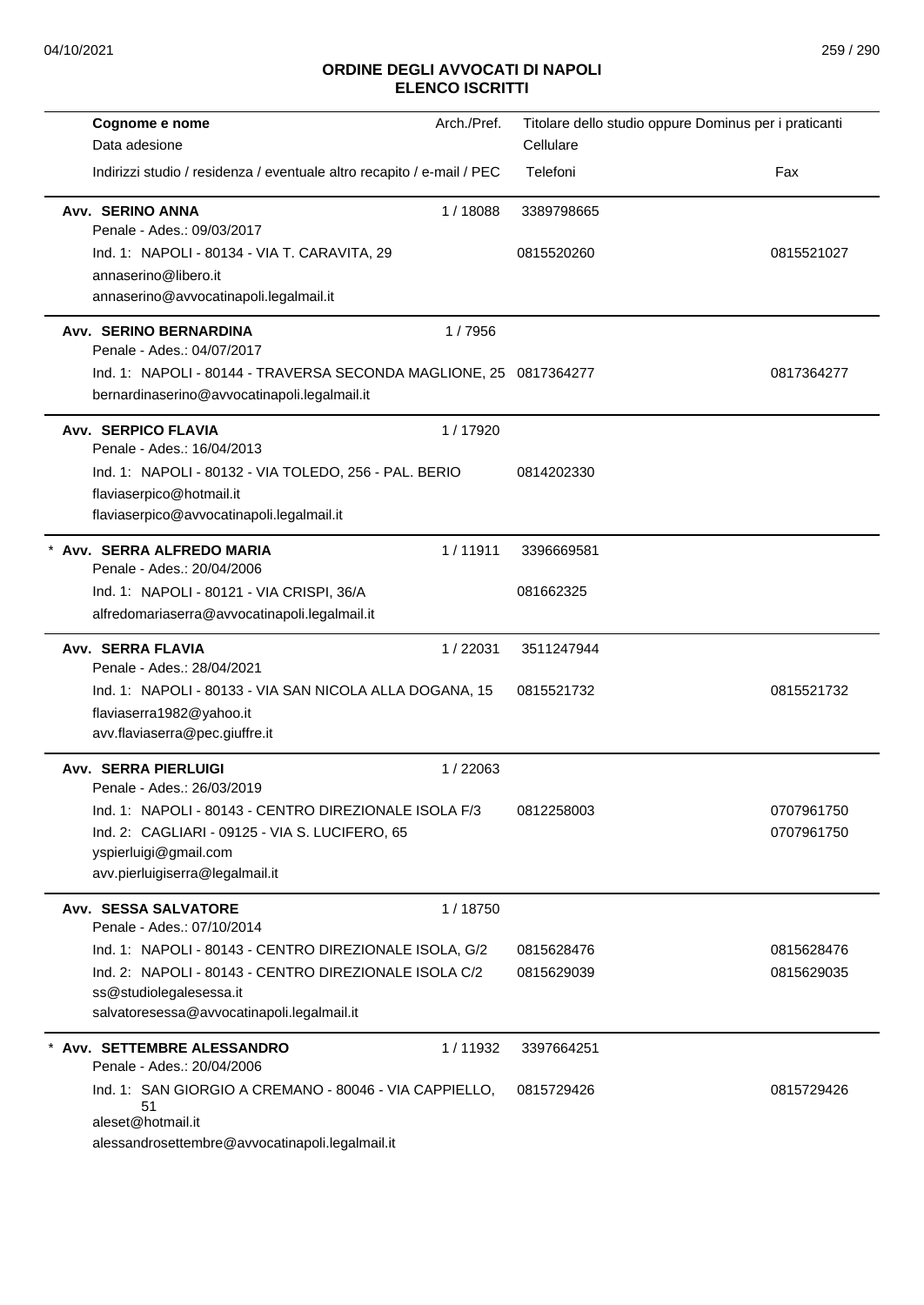| Cognome e nome                                                                                                 | Arch./Pref. |            | Titolare dello studio oppure Dominus per i praticanti |            |
|----------------------------------------------------------------------------------------------------------------|-------------|------------|-------------------------------------------------------|------------|
| Data adesione                                                                                                  |             | Cellulare  |                                                       |            |
| Indirizzi studio / residenza / eventuale altro recapito / e-mail / PEC                                         |             | Telefoni   |                                                       | Fax        |
| Avv. SETTESOLDI ALBERTO<br>Penale - Ades.: 16/04/2008                                                          | 1/9955      | 3426210248 |                                                       |            |
| Ind. 1: NAPOLI - 80122 - VIALE ANTONIO GRAMSCI, 11                                                             |             | 081661020  |                                                       | 0812140972 |
| Ind. 2: PARMA - 43121 - VIA IRENEO AFFO', 4                                                                    |             | 3890692213 | 3426210248                                            |            |
| settesoldi@libero.it                                                                                           |             |            |                                                       |            |
| avv.settesoldi@pec.it                                                                                          |             |            |                                                       |            |
| * Avv. SEVERINO MARCELLO<br>Penale - Ades.: 19/02/2002                                                         | 1/7765      |            |                                                       |            |
| Ind. 1: NAPOLI - 80132 - VIA SANTA LUCIA, 123                                                                  |             | 0812471105 |                                                       | 0812471105 |
| marcello.severino@tin.it                                                                                       |             |            |                                                       |            |
| marcello.severino@legalmail.it                                                                                 |             |            |                                                       |            |
| Avv. SIANI GIANMARIO<br>Penale - Ades.: 17/03/2021                                                             | 1/22051     | 3336602929 |                                                       |            |
| Ind. 1: NAPOLI - 80134 - VIA MONTEOLIVETO, 86                                                                  |             | 0815518555 |                                                       | 0815515376 |
| gianmariosiani@gmail.com                                                                                       |             |            |                                                       |            |
| gianmariosiani@avvocatinapoli.legalmail.it                                                                     |             |            |                                                       |            |
| * Avv. SICA MAURIZIO<br>Penale - Ades.: 19/04/2005                                                             | 1/8475      | 3355366896 |                                                       |            |
| Ind. 1: NAPOLI - 80121 - VIA DEI MILLE, 59                                                                     |             | 0814238444 |                                                       | 0814238444 |
| sica.maurizio@libero.it                                                                                        |             |            |                                                       |            |
| mauriziosica@avvocatinapoli.legalmail.it                                                                       |             |            |                                                       |            |
| Avv. SIEMIENIAK JOANNA AGNIESZKA                                                                               | 1/17943     | 3337047969 |                                                       |            |
| Penale - Ades.: 02/07/2013                                                                                     |             |            |                                                       |            |
| Ind. 1: NAPOLI - 80121 - VIA CARDUCCI, 13                                                                      |             |            |                                                       |            |
| joanna.siemi@libero.it                                                                                         |             |            |                                                       |            |
| joannaagnieszkasiemieniak@avvocatinapoli.legalma                                                               |             |            |                                                       |            |
| Avv. SIENA LORENZO<br>Penale - Ades.: 14/05/2002                                                               | 1/4018      | 3487114382 |                                                       |            |
| Ind. 1: NAPOLI - 80143 - VIA G. PORZIO CENTRO DIR. ISOLA<br>$C/2$ SC. A                                        |             | 0815511404 |                                                       | 1782743492 |
| studiolegale.siena@libero.it                                                                                   |             |            |                                                       |            |
| lorenzosiena@avvocatinapoli.legalmail.it                                                                       |             |            |                                                       |            |
| Avv. SILVESTRI ALESSANDRO<br>Penale - Ades.: 28/02/2020                                                        | 1/21651     | 3348246623 |                                                       |            |
| Ind. 1: NAPOLI - 80144 - CORSO SECONDIGLIANO, 94                                                               |             | 3348246623 | 08119257593                                           |            |
| Ind. 2: CASAVATORE - 80020 - VIA ANTONIO MEUCCI, 10                                                            |             | 3348246623 |                                                       |            |
| avv.alessandrosilvestri@gmail.com<br>alessandrosilvestri@avvocatinapoli.legalmail.it                           |             |            |                                                       |            |
|                                                                                                                |             |            |                                                       |            |
| * Avv. SILVESTRO GIOACCHINO ALESSANDRO<br>Penale - Ades.: 19/04/2005                                           | 1/10612     |            |                                                       |            |
| Ind. 1: NAPOLI - 80134 - VIA GUGLIELMO SANFELICE, 33                                                           |             | 0818691209 |                                                       | 0818691209 |
| Ind. 2: NAPOLI - 80134 - VIA CARD. G. SANFELICE, 33<br>alessandro.silvestro@post.com<br>studiosilvestro@pec.it |             | 0818691209 |                                                       | 0818691209 |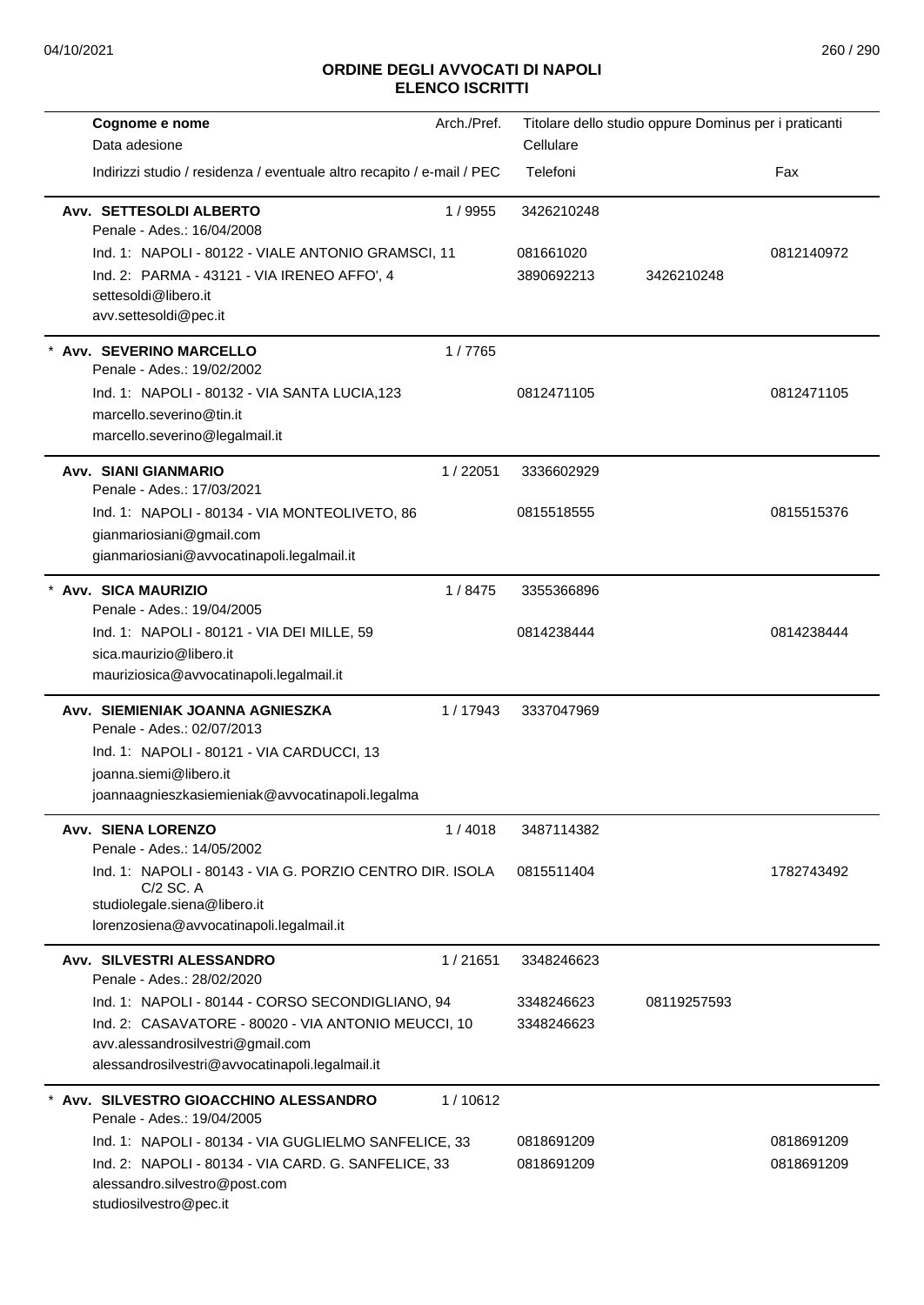| Cognome e nome                                                                                                                                  | Arch./Pref. |             | Titolare dello studio oppure Dominus per i praticanti |             |
|-------------------------------------------------------------------------------------------------------------------------------------------------|-------------|-------------|-------------------------------------------------------|-------------|
| Data adesione                                                                                                                                   |             | Cellulare   |                                                       |             |
| Indirizzi studio / residenza / eventuale altro recapito / e-mail / PEC                                                                          |             | Telefoni    |                                                       | Fax         |
| Avv. SILVESTRO MAURIZIO<br>Penale - Ades.: 04/07/2006                                                                                           | 1/12957     | 3476993689  |                                                       |             |
| Ind. 1: NAPOLI - 80129 - VIA G. MERLIANI, 127 BIS                                                                                               |             | 0815568025  |                                                       |             |
| Ind. 2: AFRAGOLA - 80021 - VIA GALLIANO, 41                                                                                                     |             | 0818692818  |                                                       |             |
| mauriziosilvestro@avvocatinapoli.legalmail.it                                                                                                   |             |             |                                                       |             |
| <b>Avv. SIMEOLI ANDREA</b><br>Penale - Ades.: 01/10/2007                                                                                        | 1/13445     | 3383328919  |                                                       |             |
| Ind. 1: SAN GIORGIO A CREMANO - 80046 - VIA D.<br>SCARLATTI, 6<br>studiolegaleavvsimeoli@gmail.com<br>andreasimeoli@avvocatinapoli.legalmail.it |             | 0815746569  |                                                       | 0815746569  |
| <b>Avv. SIMEOLI CLAUDIA</b><br>Penale - Ades.: 06/07/2010                                                                                       | 1 / 15938   | 3396869490  |                                                       |             |
| Ind. 1: NAPOLI - 80126 - VIA CINTIA PARCO SAN PAOLO, 44<br>claudiasimeoli@avvocatinapoli.legalmail.it                                           |             | 0812394161  |                                                       | 0812394161  |
| <b>Avv. SIMEOLI MARGHERITA</b><br>Penale - Ades.: 03/07/2007                                                                                    | 1/11285     | 3397229093  |                                                       |             |
| Ind. 1: NAPOLI - 80126 - VIA ERACLITO, 28                                                                                                       |             | 0812416449  |                                                       | 0812416449  |
| avvocatomargheritasimeoli@virgilio.it                                                                                                           |             |             |                                                       |             |
| margheritasimeoli@avvocatinapoli.legalmail.it                                                                                                   |             |             |                                                       |             |
| <b>Avv. SIMEONE GENNARO</b>                                                                                                                     | 1/6557      |             |                                                       |             |
| Penale - Ades.: 28/01/2003<br>Ind. 1: NAPOLI - 80143 - VIA LEONARDO MURIALDO 44                                                                 |             | 0815753295  | 081267943                                             | 081267943   |
| avvgennaro.simeone@libero.it                                                                                                                    |             |             |                                                       |             |
| gennarosimeone@avvocatinapoli.legalmail.it                                                                                                      |             |             |                                                       |             |
| Avv. SIMEONE IVAN<br>Penale - Ades.: 19/12/2006                                                                                                 | 1 / 13436   | 3389695957  |                                                       |             |
| Ind. 1: NAPOLI - 80132 - VIA RAFFAELE DE CESARE, 31                                                                                             |             | 08119564975 | 0812452484                                            | 08119564976 |
| ivansimeone@simeonestudiolegale.it                                                                                                              |             |             |                                                       |             |
| ivansimeone@avvocatinapoli.legalmail.it                                                                                                         |             |             |                                                       |             |
| <b>Avv. SIMEONE KATIA</b><br>Penale - Ades.: 05/07/2005                                                                                         | 1/11916     | 3498201819  |                                                       |             |
| Ind. 1: NAPOLI - 80144 - CORSO SECONDIGLIANO, 166                                                                                               |             | 0817384340  |                                                       |             |
| katiasimy.69.ks@gmail.com                                                                                                                       |             |             |                                                       |             |
| katiasimeone@avvocatinapoli.legalmail.it                                                                                                        |             |             |                                                       |             |
| <b>Avv. SIMEONE MARCELLINO</b><br>Penale - Ades.: 12/06/2001                                                                                    | 1/9136      | 3394970848  |                                                       |             |
| Ind. 1: PORTICI - 80055 - VIA POLI, 27                                                                                                          |             | 0815625277  |                                                       | 0815625300  |
| avvsimeone@yahoo.it                                                                                                                             |             |             |                                                       |             |
| marcellinosimeone@avvocatinapoli.legalmail.it                                                                                                   |             |             |                                                       |             |
| <b>Avv. SIMONE GIUSEPPE</b>                                                                                                                     | 1/11584     | 3713836799  |                                                       |             |
| Penale - Ades.: 04/10/2005                                                                                                                      |             |             |                                                       |             |
| Ind. 1: NAPOLI - 80132 - VIA MARINO TURCHI, 34                                                                                                  |             | 08118960831 |                                                       | 08118960831 |
| giusesimone@tiscali.it                                                                                                                          |             |             |                                                       |             |
| giuseppesimone@avvocatinapoli.legalmail.it                                                                                                      |             |             |                                                       |             |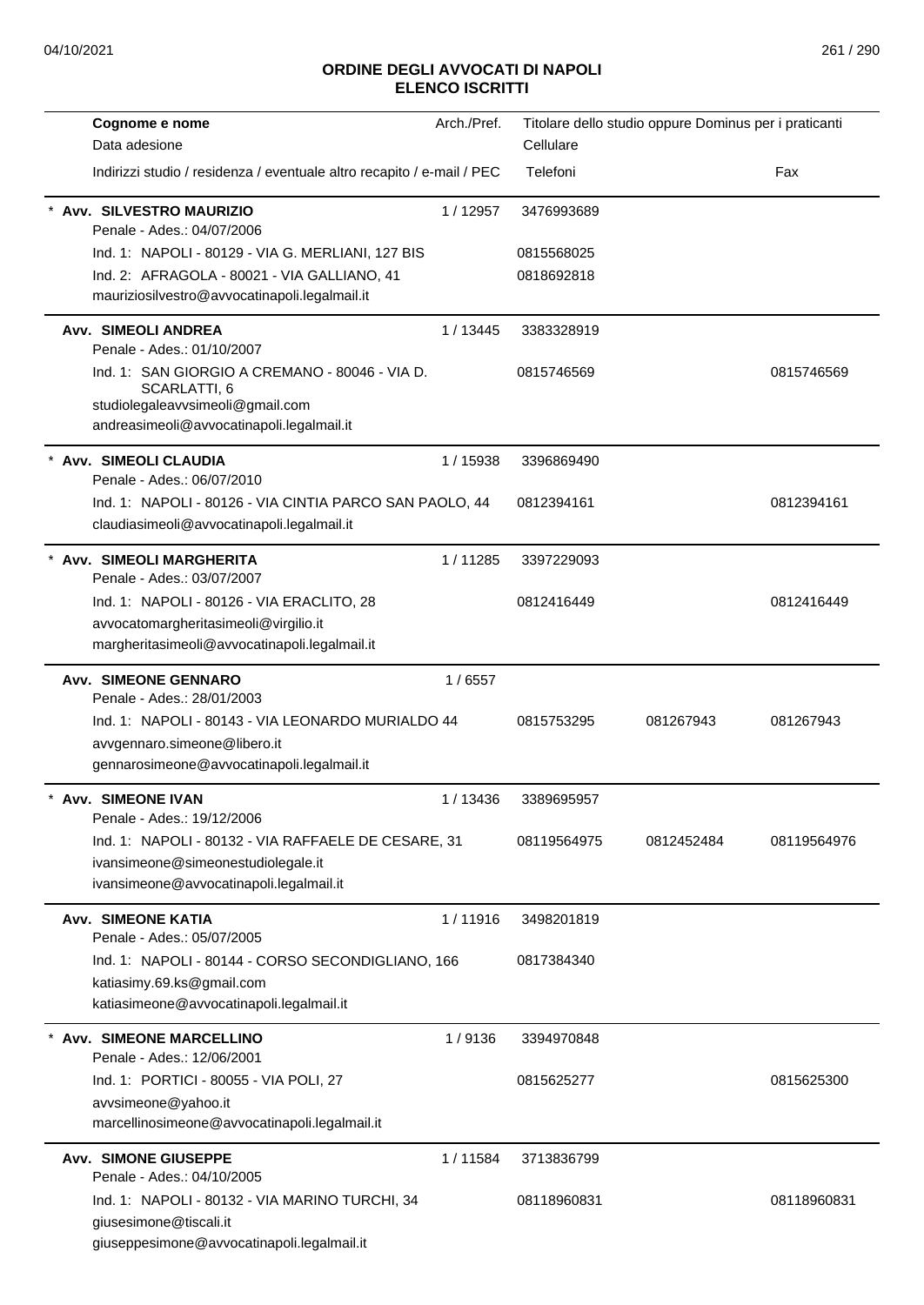| Cognome e nome                                                                                                                                                       | Arch./Pref. |                          | Titolare dello studio oppure Dominus per i praticanti |            |
|----------------------------------------------------------------------------------------------------------------------------------------------------------------------|-------------|--------------------------|-------------------------------------------------------|------------|
| Data adesione                                                                                                                                                        |             | Cellulare                |                                                       |            |
| Indirizzi studio / residenza / eventuale altro recapito / e-mail / PEC                                                                                               |             | Telefoni                 |                                                       | Fax        |
| Avv. SINISCALCHI GIOVANNI<br>Penale - Ades.: 08/10/2002                                                                                                              | 1/6701      |                          |                                                       |            |
| Ind. 1: NAPOLI - 80128 - VIA TINO DA CAMAINO, 23<br>avvgiovannisiniscalchi@aliceposta.it<br>giovannisiniscalchi@avvocatinapoli.legalmail.it                          |             | 0815584550               |                                                       | 0815784319 |
| Avv. SINISCALCHI LUCA<br>Penale - Ades.: 12/06/2001                                                                                                                  | 1/7125      | 3356379671               |                                                       |            |
| Ind. 1: NAPOLI - 80133 - VIA ALCIDE DE GASPERI, 55<br>lucasiniscalchi@libero.it<br>lucasiniscalchi@avvocatinapoli.legalmail.it                                       |             | 08117868672              |                                                       |            |
| Avv. SINISCALCHI MARIA MARGHERITA<br>Penale - Ades.: 27/03/2018                                                                                                      | 1/20848     | 3312373884               |                                                       |            |
| Ind. 1: NAPOLI - 80129 - VIALE MICHELANGELO, 58<br>marghysiniscalchi@libero.it<br>mariamargheritasiniscalchi@avvocatinapoli.legalmail                                |             | 3312373884               |                                                       |            |
| Avv. SIRACUSA ERNESTA<br>Penale - Ades.: 12/06/2001                                                                                                                  | 1/6965      | 3338733569               |                                                       |            |
| Ind. 1: NAPOLI - 80122 - VIALE A. GRAMSCI, 17/B<br>ernestasiracura@studiosiracusa.eu<br>pec@pec.studiosiracusa.eu                                                    |             | 08119561939              |                                                       | 0097601    |
| * Avv. SMALDONE ANTONIO<br>Penale - Ades.: 10/09/2002                                                                                                                | 1/3871      | 3358191635               |                                                       |            |
| Ind. 1: NAPOLI - 80122 - VIA CRISPI 111<br>smaldone.antonio@virgilio.it<br>antoniosmaldone@avvocatinapoli.legalmail.it                                               |             | 081667305                |                                                       | 081667305  |
| Avv. SOGLIUZZO FRANCESCO<br>Penale - Ades.: 08/04/2020                                                                                                               | 1/21689     | 3392845191               |                                                       |            |
| Ind. 1: NAPOLI - 80132 - VIA TOLEDO, 205                                                                                                                             |             | 08119717361              | 3392845191                                            |            |
| Ind. 2: ISCHIA - 80077 - VIA OSSERVATORIO, 34<br>contatti@studiolegalesogliuzzo.it<br>francesco.sogliuzzo@avvocatinapoli.legalmail.it                                |             | 08119717361              | 3392845191                                            |            |
| * Avv. SOLARO ANDREA<br>Penale - Ades.: 20/04/2006                                                                                                                   | 1/9993      | 3477677832               |                                                       |            |
| Ind. 1: PORTICI - 80055 - VIA LIBERTA', 209<br>avvsolaroandrea@hotmail.it<br>andreasolaro@avvocatinapoli.legalmail.it                                                |             | 0817757863               |                                                       | 0817757863 |
| <b>Avv. SOMMA EMILIO</b><br>Penale - Ades.: 06/02/2007                                                                                                               | 1/3774      |                          |                                                       |            |
| Ind. 1: NAPOLI - 80133 - PIAZZA BOVIO, 22<br>Ind. 2: CASTELLAMMARE DI STABIA - 80053 - VIA GAETA, 7<br>emisomma@gmail.com<br>emiliosomma@avvocatinapoli.legalmail.it |             | 0815526961<br>0818718266 |                                                       | 0814971337 |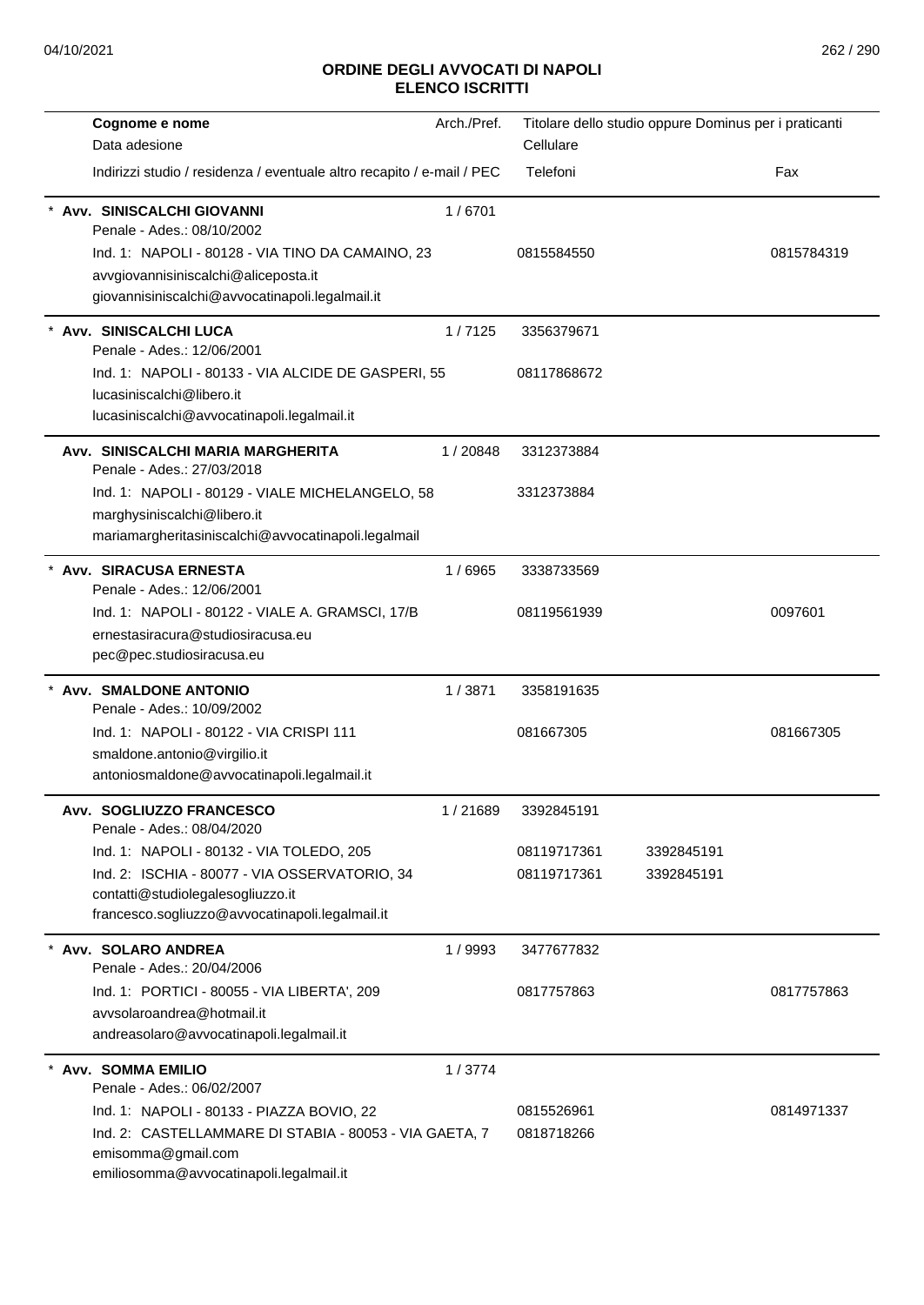| Cognome e nome<br>Data adesione                                                                                                  | Arch./Pref. | Titolare dello studio oppure Dominus per i praticanti<br>Cellulare |            |
|----------------------------------------------------------------------------------------------------------------------------------|-------------|--------------------------------------------------------------------|------------|
| Indirizzi studio / residenza / eventuale altro recapito / e-mail / PEC                                                           |             | Telefoni                                                           | Fax        |
| <b>Avv. SORBILLI ANTONIO</b><br>Penale - Ades.: 24/02/2004                                                                       | 1/9611      | 368604229                                                          |            |
| Ind. 1: PORTICI - 80055 - VIA PIETRARSA, 41<br>studio.sorbilli@gmail.com<br>antoniosorbilli@avvocatinapoli.legalmail.it          |             | 081276518                                                          | 081276518  |
| <b>Avv. SORBINO SALVATORE</b><br>Penale - Ades.: 01/02/2005                                                                      | 1/5955      | 3392891709                                                         |            |
| Ind. 1: NAPOLI - 80125 - VIALE AUGUSTO, 148<br>sorbino1959@libero.it<br>salvatoresorbino@avvocatinapoli.legalmail.it             |             | 0812394525                                                         | 0815938860 |
| Avv. SORBINO SALVATORE<br>Penale - Ades.: 21/04/2015                                                                             | 1/18684     | 3343067801                                                         |            |
| Ind. 1: NAPOLI - 80125 - VIA CONSALVO, 169 L. 3/4 SC. B<br>avvsalvatoresorbino@studiosorbino.it<br>salvatoresorbino@legalmail.it |             | 0815934884                                                         | 0815934884 |
| Avv. SORECA TIZIANA<br>Penale - Ades.: 16/04/2013                                                                                | 1/17767     | 3280938827                                                         |            |
| Ind. 1: NAPOLI - 80132 - VIA S.LUCIA, 20<br>tizianasoreca@yahoo.it<br>tizianasoreca@avvocatinapoli.legalmail.it                  |             | 0817640471                                                         | 0817640471 |
| Avv. SORGE ALFREDO<br>Penale - Ades.: 04/05/2004                                                                                 | 1/5343      | 3337847228                                                         |            |
| Ind. 1: NAPOLI - 80133 - VICO II S.NICOLA A. DOGANA 15<br>info@studiosorge.it<br>alfredosorge@avvocatinapoli.legalmail.it        |             | 0815511318                                                         | 0812142181 |
| Avv. SORICELLI MASSIMILIANO<br>Penale - Ades.: 20/04/2010                                                                        | 1/15241     | 3476144932                                                         |            |
| Ind. 1: POZZUOLI - 80078 - VIA CAMPANA, 161<br>avv.soricelli@libero.it<br>avv.soricelli@pec.libero.it                            |             | 0810206001                                                         | 0810206001 |
| <b>Avv. SORIENTE NICOLETTA</b><br>Penale - Ades.: 16/04/2008                                                                     | 1/11218     |                                                                    |            |
| Ind. 1: SAN GIORGIO A CREMANO - 80046 - VIA F. DE<br>LAUZIERES, 28                                                               |             | 0815624644                                                         | 081        |
| Ind. 2: SAN GIORGIO A CREMANO - 80046 - VIA F. DE<br>LAUZIERES, 54<br>nsoriente@tiscali.it                                       |             | 0815624644<br>nicoletta.soriente@gmail.com                         | 081        |
| nicolettasorienteavvocatinapoli@legalmail.it                                                                                     |             |                                                                    |            |
| Avv. SORRENTINO ANNA<br>Penale - Ades.: 01/07/2008                                                                               | 1 / 14766   | 3494010480                                                         |            |
| Ind. 1: PORTICI - 80055 - VIA SALUTE, 19<br>avv.annasorrentino@libero.it<br>avv.annasorrentino@pec.it                            |             | 0817742180                                                         | 0817336658 |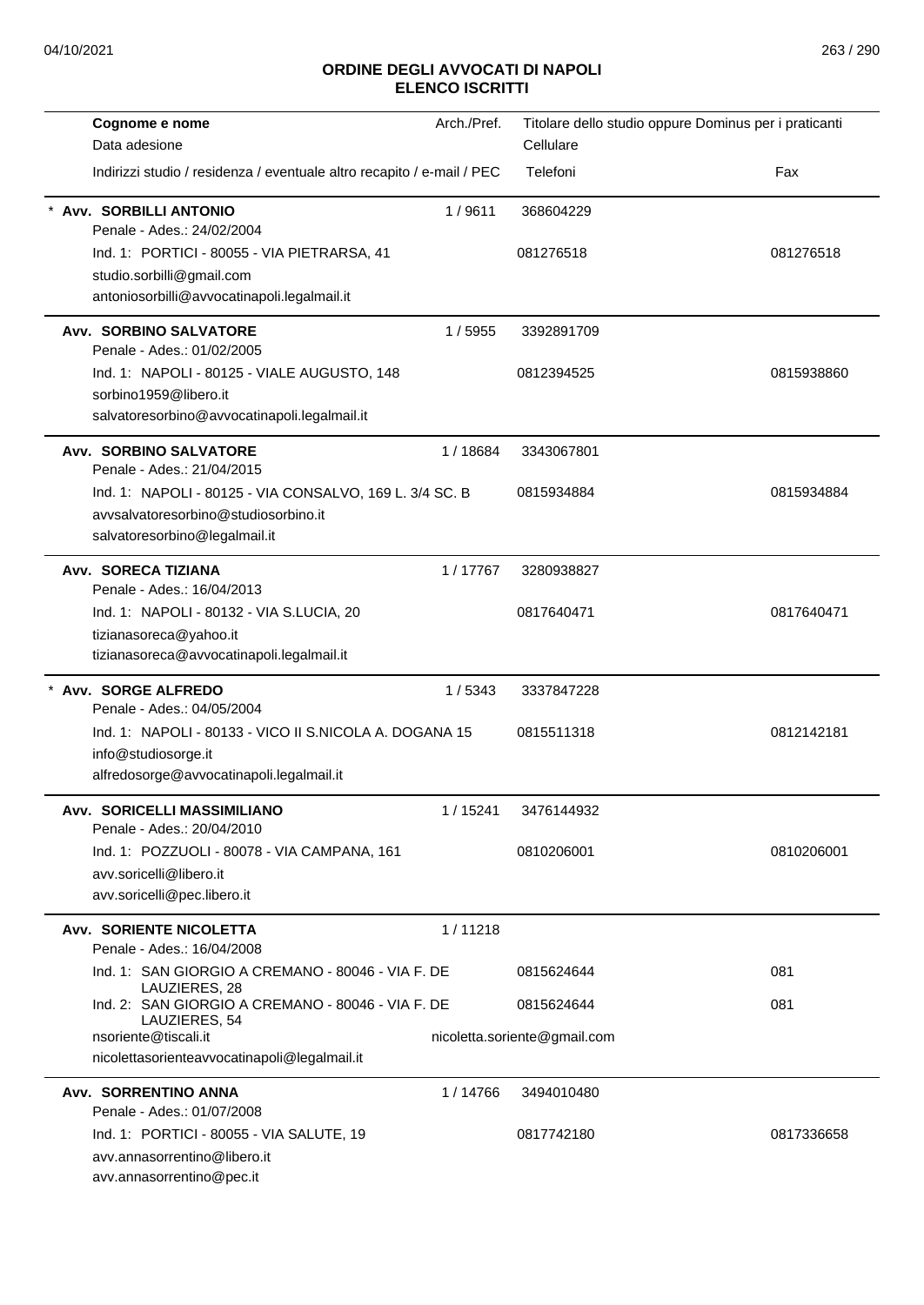| Cognome e nome                                                         | Arch./Pref. | Titolare dello studio oppure Dominus per i praticanti |            |             |
|------------------------------------------------------------------------|-------------|-------------------------------------------------------|------------|-------------|
| Data adesione                                                          |             | Cellulare                                             |            |             |
| Indirizzi studio / residenza / eventuale altro recapito / e-mail / PEC |             | Telefoni                                              |            | Fax         |
| Avv. SORRENTINO MICHELA                                                | 1/11363     | 3478478377                                            |            |             |
| Penale - Ades.: 17/04/2012                                             |             |                                                       |            |             |
| Ind. 1: NAPOLI - 80131 - VIALE DEI PINI, 44/A                          |             | 0810383701                                            |            | 0810383701  |
| miclasorrentino@libero.it                                              |             |                                                       |            |             |
| michelasorrentino@avvocatinapoli.legalmail.it                          |             |                                                       |            |             |
| Avv. SORRENTINO PATRIZIA<br>Penale - Ades.: 13/12/2011                 | 1/6424      |                                                       |            |             |
| Ind. 1: Napoli - 80100 - VIA ARTE DELLA LANA, 16                       |             | 081207131                                             | 3286134870 | 081207131   |
| avvsorrentinoceglia@libero.it                                          |             |                                                       |            |             |
| patriziasorrentino58@avvocatinapoli.legalmail.it                       |             |                                                       |            |             |
| <b>Avv. SORVILLO FRANCESCA</b><br>Penale - Ades.: 03/07/2007           | 1/10283     | 3476168094                                            |            |             |
| Ind. 1: NAPOLI - 80132 - VIA CESARIO CONSOLE, 3                        |             | 0817641118                                            |            | 0817649519  |
| francescasorvillo@libero.it                                            |             |                                                       |            |             |
| avv.francescasorvillo@pec.it                                           |             |                                                       |            |             |
| <b>Avv. SORVILLO FRANCESCO</b>                                         | 1/12446     |                                                       |            |             |
| Penale - Ades.: 04/10/2005                                             |             |                                                       |            |             |
| Ind. 1: NAPOLI - 80125 - PIAZZA D'ANNUNZIO,15                          |             | 0812396540                                            |            |             |
| Avv. SORVILLO LAURA<br>Penale - Ades.: 15/04/2014                      | 1/15242     |                                                       |            |             |
| Ind. 1: NAPOLI - 80100 - VIA RAFFAELE STASI, 24                        |             | 08118893536                                           |            | 08118893536 |
| Ind. 2: NAPOLI - 80135 - VIA S.TOMMASI 42                              |             | 0815498630                                            |            | 0814104382  |
| maglaura@hotmail.it                                                    |             |                                                       |            |             |
| laurasorvillo@avvocatinapoli.legalmail.it                              |             |                                                       |            |             |
| Avv. SOZIO LORENZO<br>Penale - Ades.: 17/02/2015                       | 1/18802     |                                                       |            |             |
| Ind. 1: POZZUOLI - 80078 - VIA ADRIANO, 3                              |             | 3201461103                                            |            | 0818664376  |
| Ind. 2: GALLARATE - 21013 - VIA VOLTA, 20                              |             |                                                       |            |             |
| avvsozio@gmail.com                                                     |             |                                                       |            |             |
| avvlorenzosozio@pec.it                                                 |             |                                                       |            |             |
| Avv. SOZIO MARCO<br>Penale - Ades.: 17/04/2007                         | 1/11714     |                                                       |            |             |
| Ind. 1: NAPOLI - 80121 - VIA TORQUATO TASSO, 65                        |             | 081407163                                             |            | 0812525847  |
| Ind. 2: FIRENZE - 80121 - VIALE AMENDOLA, 20                           |             | 0555355754                                            |            | 0557469754  |
| marcosozio@studioromanosozio.it                                        |             |                                                       |            |             |
| marcosozio@avvocatinapoli.legalmail.it                                 |             |                                                       |            |             |
| Avv. SPADARO AMALIA<br>Penale - Ades.: 01/10/2007                      | 1/14220     | 3388654849                                            |            |             |
| Ind. 1: NAPOLI - 80147 - VIA L. VOLPICELLA, 84                         |             | 0815550053                                            |            | 0815550053  |
| Ind. 2: CERCOLA - 80040 - VIA D. RICCARDI, 275                         |             | 0815550053                                            | 0813828987 | 0815550053  |
| avvamaliaspadaro@hotmail.it                                            |             |                                                       |            |             |
| amaliaspadaro@avvocatinapoli.legalmail.it                              |             |                                                       |            |             |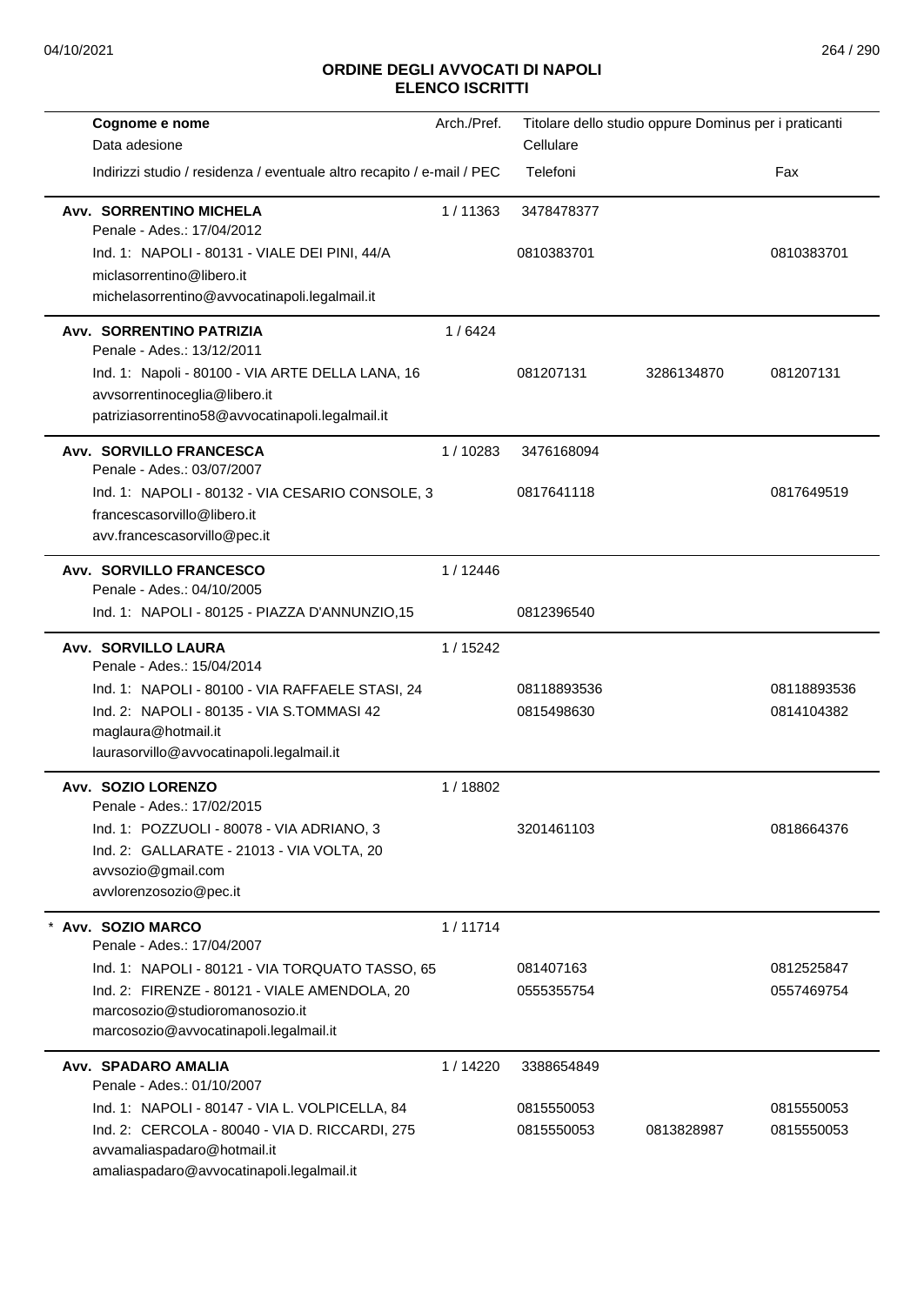| Cognome e nome<br>Data adesione                                                                                                                                                                  | Arch./Pref. | Titolare dello studio oppure Dominus per i praticanti<br>Cellulare |                          |                          |
|--------------------------------------------------------------------------------------------------------------------------------------------------------------------------------------------------|-------------|--------------------------------------------------------------------|--------------------------|--------------------------|
| Indirizzi studio / residenza / eventuale altro recapito / e-mail / PEC                                                                                                                           |             | Telefoni                                                           |                          | Fax                      |
| <b>Avv. SPADEA CARMEN</b><br>Penale - Ades.: 06/07/2010                                                                                                                                          | 1/16011     | 3401083109                                                         |                          |                          |
| Ind. 1: NAPOLI - 80138 - VIA SETTEMBRINI, 110<br>carmenspadea@libero.it<br>carmenspadea@avvocatinapoli.legalmail.it                                                                              |             | 0813426870                                                         |                          | 0813426870               |
| Avv. SPAGNOLO ALESSANDRO<br>Penale - Ades.: 16/09/2003                                                                                                                                           | 1/7028      | 3316150348                                                         |                          |                          |
| Ind. 1: NAPOLI - 80129 - VIA A. SCARLATTI, 8<br>studiospagnolo@gmail.com<br>alessandrospagnolo@avvocatinapoli.legalmail.it                                                                       |             | 08119335599                                                        |                          | 0810060783               |
| <b>Avv. SPAVONE MARGHERITA</b><br>Penale - Ades.: 19/04/2011                                                                                                                                     | 1/9226      | 3397341139                                                         |                          |                          |
| Ind. 1: NAPOLI - 80121 - VIA ALABARDIERI, 32<br>avv.mspavone@alice.it<br>margheritaspavone@avvocatinapoli.legalmail.it                                                                           |             | 081415009                                                          |                          | 081415009                |
| Avv. SPENA MARCO<br>Penale - Ades.: 21/02/2017                                                                                                                                                   | 1 / 20263   | 3496674171                                                         |                          |                          |
| Ind. 1: NAPOLI - 80137 - PIAZZA CARLO III, 42 SC. L                                                                                                                                              |             | 08118265311                                                        |                          | 08118265311              |
| Ind. 2: FRATTAMAGGIORE - 80027 - VIA VITTORIA, 63<br>marco.spena@libero.it<br>marcospena@avvocatinapoli.legalmail.it                                                                             |             | 0818315655                                                         |                          | 0818315655               |
| Avv. SPERANZA FRANCESCO<br>Penale - Ades.: 04/10/2011                                                                                                                                            | 1/15412     | 3335852950                                                         |                          |                          |
| Ind. 1: NAPOLI - 80128 - VIA GINO DORIA, 84<br>Ind. 2: MARANO DI NAPOLI - 80016 - VIA VINCENZO<br>MEROLLA, 79<br>studiolegalesperanza@gmail.com<br>francescosperanza@avvocatinapoli.legalmail.it |             | 08119240007<br>08119240007                                         |                          |                          |
| <b>Avv. SPETRILLO LUIGI</b>                                                                                                                                                                      | 1/21732     | 3927319404                                                         |                          |                          |
| Penale - Ades.: 15/07/2020<br>Ind. 1: NAPOLI - 80143 - CORSO GARIBALDI, 32<br>avvluigispetrillo@gmail.com<br>luigi.spetrillo@avvocatinapoli.legalmail.it                                         |             | 081201136                                                          |                          |                          |
| Avv. SPIEZIA ANTONIO                                                                                                                                                                             | 1/13816     |                                                                    |                          |                          |
| Penale - Ades.: 15/12/2009<br>Ind. 1: NAPOLI - 80100 - PIAZZA D'ANNUNZIO, 15<br>Ind. 2: ARZANO - 80022 - VIA L.DA VINCI, 23<br>antoniospiezia@avvocatinapoli.legalmail.it                        |             | 0812396540<br>0815731110                                           | 0815731110<br>0815738244 | 0815731110<br>0815731110 |
| Avv. SPIEZIA ISIDORO<br>Penale - Ades.: 03/07/2012                                                                                                                                               | 1/15801     |                                                                    |                          |                          |
| Ind. 1: NAPOLI - 80127 - VIA SANTA MARIA DELLA LIBERA, 13<br>isidorospiezia@avvocatinapoli.legalmail.it                                                                                          |             | 0818339266                                                         |                          | 0818339266               |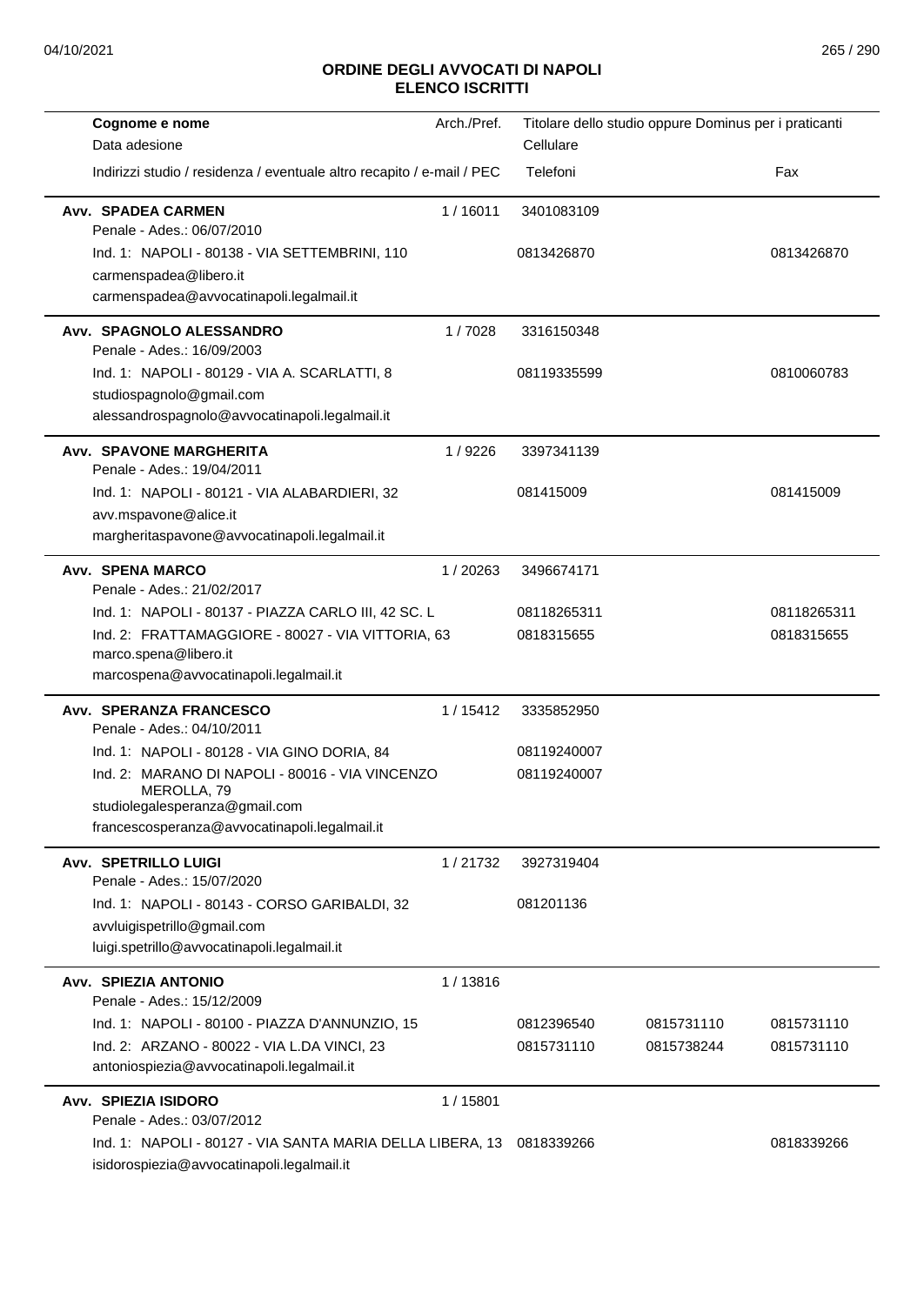| Cognome e nome                                                                                                                 | Arch./Pref. |             | Titolare dello studio oppure Dominus per i praticanti |
|--------------------------------------------------------------------------------------------------------------------------------|-------------|-------------|-------------------------------------------------------|
| Data adesione                                                                                                                  |             | Cellulare   |                                                       |
| Indirizzi studio / residenza / eventuale altro recapito / e-mail / PEC                                                         |             | Telefoni    | Fax                                                   |
| Avv. SPIEZIA MASSIMO<br>Penale - Ades.: 15/12/2009                                                                             | 1/13815     |             |                                                       |
| Ind. 1: NAPOLI - 80100 - PIAZZA D'ANNUNZIO, 15                                                                                 |             | 0812396540  | 0812396540                                            |
| Ind. 2: ARZANO - 80022 - VIA DON MINZONI, 1<br>massimospiezia@avvocatinapoli.legalmail.it                                      |             | 0815731110  | 0815731110                                            |
| Avv. SPIEZIA PASQUALE<br>Penale - Ades.: 19/12/2006                                                                            | 1/13413     | 3386219200  |                                                       |
| Ind. 1: NAPOLI - 80100 - PIAZZA G. D'ANNUNZIO, 15                                                                              |             | 0812396540  | 0812396540                                            |
| Ind. 2: ARZANO - 80022 - VIA LEONARDO DA VINCI, 23<br>avvocatispiezia@libero.it<br>pasqualespiezia@avvocatinapoli.legalmail.it |             | 0815731110  | 0815731110                                            |
| <b>Avv. SPIGNO PIERLUIGI</b><br>Penale - Ades.: 25/02/2003                                                                     | 1/8601      | 3394043146  |                                                       |
| Ind. 1: NAPOLI - 80134 - VIA CONCEZIONE A<br>MONTECALVARIO, 61<br>pierluigispigno.avvocatinapoli@legalmail.it                  |             | 081404757   | 081404757                                             |
| * Avv. SPINA CARLO<br>Penale - Ades.: 12/11/2002                                                                               | 1/5489      | 3397139299  |                                                       |
| Ind. 1: NAPOLI - 80126 - VIA PIGNA, 98<br>avv.carlospina@alice.it<br>carlospina@avvocatinapoli.legalmail.it                    |             | 0815518325  | 0815518325                                            |
| Avv. SPINA IMMACOLATA<br>Penale - Ades.: 27/05/2003                                                                            | 1/9107      | 3388368773  |                                                       |
| Ind. 1: NAPOLI - 80133 - VICO CAMPAGNARI, 21<br>tinaspina@pec.it                                                               |             | 081286288   | 081286288                                             |
| Avv. SPINA PASQUALE<br>Penale - Ades.: 28/06/2016                                                                              | 1/16831     | 3291006162  |                                                       |
| Ind. 1: NAPOLI - 80147 - VIA NAPOLI A PONTICELLI, 81<br>studiolegalepasqualespina@gmail.com<br>avvpasqualespina@pec.giuffre.it |             | 08119504696 | 08119504696                                           |
| Avv. SPINA ROCCO MARIA<br>Penale - Ades.: 07/07/2015                                                                           | 1/15760     | 3336137140  |                                                       |
| Ind. 1: NAPOLI - 80143 - VIA NUOVA POGGIOREALE, 8<br>roccospina@libero.it<br>roccomariaspina@avvocatinapoli.legalmail.it       |             | 0815536499  | 0815536499                                            |
| Avv. SPINELLI ANTONELLO CIRO<br>Penale - Ades.: 18/12/2012                                                                     | 1/14929     | 3805474445  |                                                       |
| Ind. 1: MONTE DI PROCIDA - 80070 - VIA PANORAMICA, 45<br>antonellocirospinelli@avvocatinapoli.legalmail.it                     |             | 0818681771  | 0818681771                                            |
| Avv. SPINELLI CLAUDIO<br>Penale - Ades.: 16/04/2013                                                                            | 1/17810     | 3391848873  |                                                       |
| Ind. 1: MONTE DI PROCIDA - 80070 - VIA PANORAMICA, 47<br>claudiospinelli@avvocatinapoli.legalmail.it                           |             | 0818681771  | 0818681771                                            |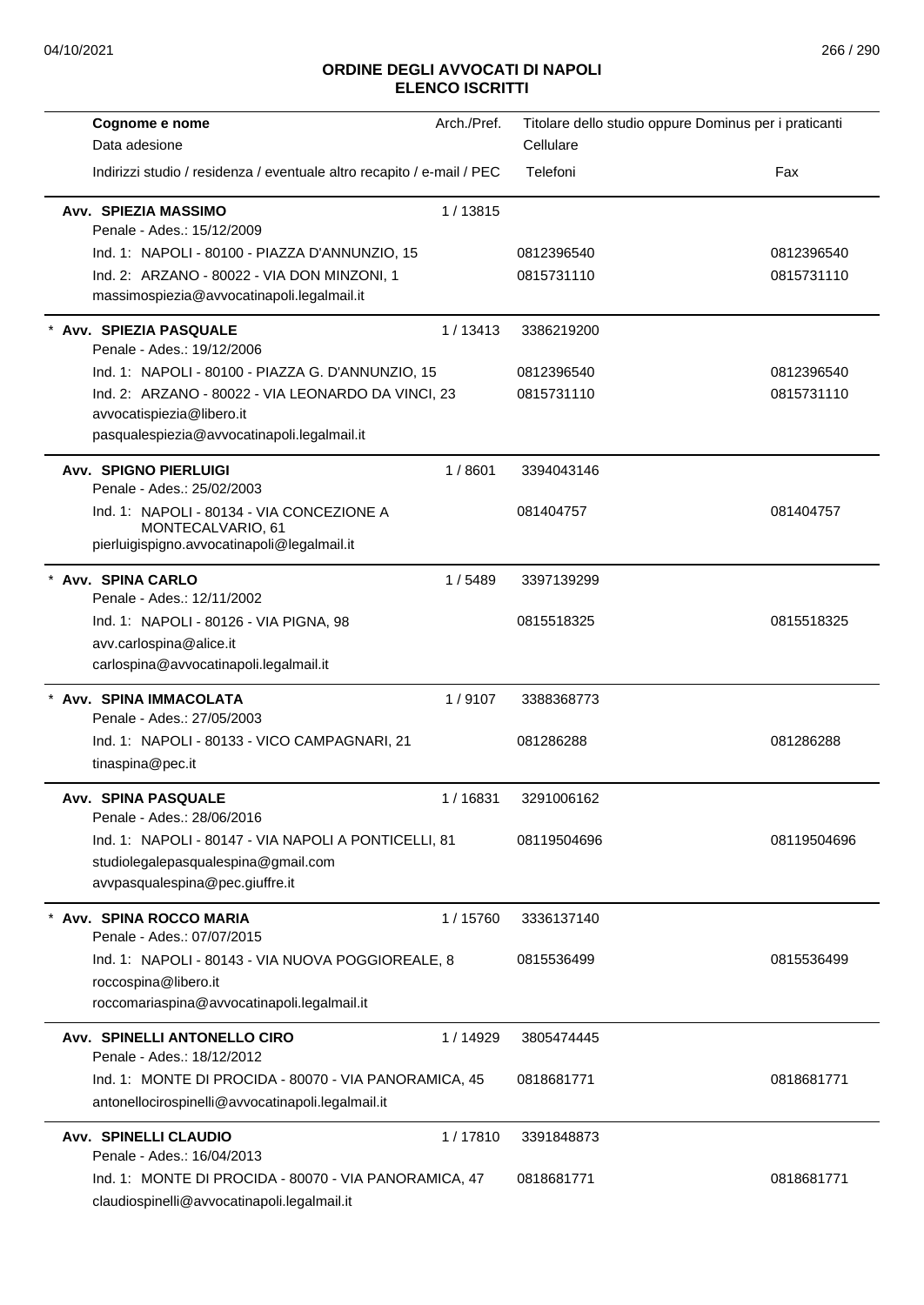| Cognome e nome<br>Data adesione                                                                                                                                               | Arch./Pref. | Titolare dello studio oppure Dominus per i praticanti<br>Cellulare |            |             |
|-------------------------------------------------------------------------------------------------------------------------------------------------------------------------------|-------------|--------------------------------------------------------------------|------------|-------------|
| Indirizzi studio / residenza / eventuale altro recapito / e-mail / PEC                                                                                                        |             | Telefoni                                                           |            | Fax         |
| <b>Avv. SPORTIELLO ERNESTO</b><br>Penale - Ades.: 19/04/2016                                                                                                                  | 1 / 19493   |                                                                    |            |             |
| Ind. 1: NAPOLI - 80122 - PARCO COMOLA RICCI, 1/BIS<br>ersportiello@gmail.com<br>ernestosportiello@avvocatinapoli.legalmail.it                                                 |             | 081680326                                                          |            | 0270059889  |
| * Avv. STABILE ALFONSO<br>Penale - Ades.: 23/07/2002                                                                                                                          | 1/8680      | 3396642292                                                         |            |             |
| Ind. 1: PORTICI - 80055 - VIA LIBERTA' IV TRAV. DX, 6/G<br>alfonsostabile@hotmail.it<br>alfonsostabile@avvocatinapoli.legalmail.it                                            |             | 0817754053                                                         |            |             |
| <b>Avv. STAIANO FABIO</b><br>Penale - Ades.: 22/05/2018                                                                                                                       | 1/20941     | 3335854813                                                         |            |             |
| Ind. 1: NAPOLI - 80128 - VIA CARLO CATTANEO, 5<br>fabiostaiano1974@libero.it<br>avv.staiano@pec.it                                                                            |             | 08118814740                                                        |            | 08118814740 |
| <b>Avv. STAMPACCHIA FLAVIO</b><br>Penale - Ades.: 20/04/2017                                                                                                                  | 1/19380     |                                                                    |            |             |
| Ind. 1: NAPOLI - 80129 - PIAZZA LEONARDO, 25<br>flaviostam@gmail.com<br>avvflaviostampacchia@pec.it                                                                           |             | 0817345231                                                         |            | 0817345231  |
| Avv. STAROPOLI ARTURO<br>Penale - Ades.: 19/12/2006                                                                                                                           | 1/8966      | 3356953636                                                         |            |             |
| Ind. 1: NAPOLI - 80121 - VIA FRANCESCO CRISPI, 51<br>Ind. 2: PROCIDA - 80079 - VIA GIOVANNI DA PROCIDA, 6<br>artstar@libero.it<br>arturostaropoli@avvocatinapoli.legalmail.it |             | 0817612382                                                         | 3356953636 | 0817612382  |
| <b>Avv. STEFANELLI VITALE</b><br>Penale - Ades.: 10/12/2002                                                                                                                   | 1/5490      | 3407156960                                                         |            |             |
| Ind. 1: NAPOLI - 80125 - PIAZZA G. D'ANNUNZIO, 15<br>avv.stefanelli@virgilio.it<br>vitalestefanelli@avvocatinapoli.legalmail.it                                               |             | 0812396540                                                         |            | 0812396540  |
| <b>Avv. STELLATO PASQUALE</b><br>Penale - Ades.: 21/04/2009                                                                                                                   | 1/12100     | 3881891457                                                         |            |             |
| Ind. 1: PORTICI - 80055 - VIA DIAZ, 180<br>pasqualestellato71@gmail.com<br>pasqualestellato@avvocatinapoli.legalmail.it                                                       |             | 0817752224                                                         |            | 0817752224  |
| <b>Avv. STIGLIANO MARCELLO</b><br>Penale - Ades.: 21/07/2015                                                                                                                  | 1/15281     |                                                                    |            |             |
| Ind. 1: NAPOLI - 80128 - VIA ROSSINI 22<br>marcellostigliano@avvocatinapoli.legalmail.it                                                                                      |             | 08119579751                                                        |            |             |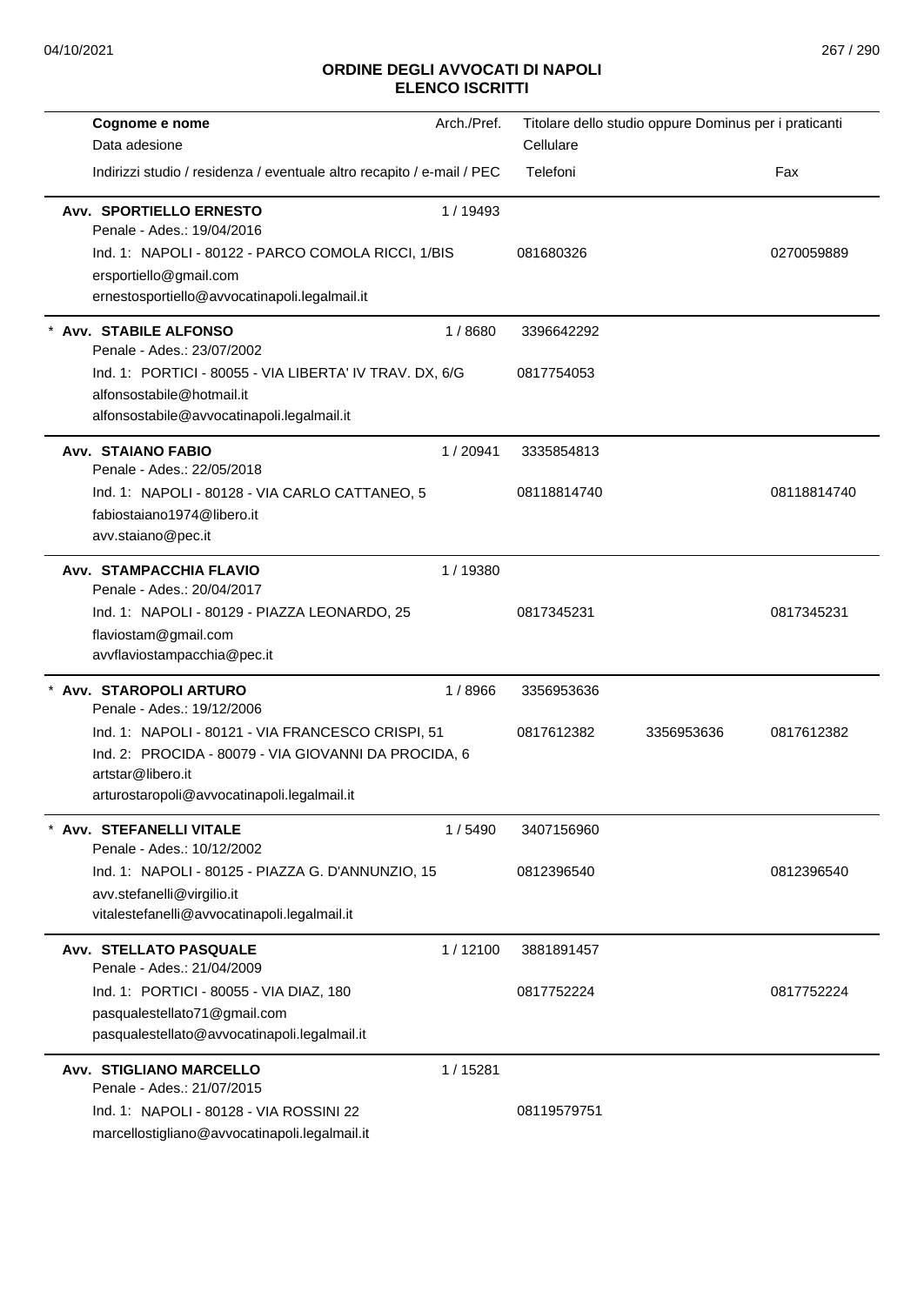| Cognome e nome                                                                                                                                                 | Arch./Pref. |            | Titolare dello studio oppure Dominus per i praticanti |            |
|----------------------------------------------------------------------------------------------------------------------------------------------------------------|-------------|------------|-------------------------------------------------------|------------|
| Data adesione                                                                                                                                                  |             | Cellulare  |                                                       |            |
| Indirizzi studio / residenza / eventuale altro recapito / e-mail / PEC                                                                                         |             | Telefoni   |                                                       | Fax        |
| Avv. STILE ANNALISA<br>Penale - Ades.: 03/05/2005<br>Ind. 1: NAPOLI - 80132 - VIA GENERALE ORSINI, 47<br>annalisa.stile@studiostile.it<br>annalisastile@pec.it | 1/11967     | 0817645701 |                                                       |            |
| <b>Avv. STILLA MASSIMO</b><br>Penale - Ades.: 20/04/2017                                                                                                       | 1/18324     | 3494209552 |                                                       |            |
| Ind. 1: ISCHIA - 80077 - TRAVERSA VIA GIOVAN BATTISTA<br><b>VICO, 11</b><br>masstilla@libero.it<br>massimostilla@avvocatinapoli.legalmail.it                   |             | 081902683  |                                                       | 081902683  |
| Avv. STRAVINO PAOLO<br>Penale - Ades.: 17/04/2007                                                                                                              | 1/6455      | 3391795518 |                                                       |            |
| Ind. 1: NAPOLI - 80121 - VIA CARLO POERIO, 15<br>paolostravino@libero.it<br>paolostravino@avvocatinapoli.legalmail.it                                          |             | 0817169446 |                                                       | 0817643592 |
| Avv. STRAVINO SERGIO<br>Penale - Ades.: 17/06/2014                                                                                                             | 1/11878     | 3332078211 |                                                       |            |
| Ind. 1: NAPOLI - 80134 - VIA GUGLIEMO SANFELICE, 24<br>sergiostravino@hotmail.it<br>avvstravino@legalmail.it                                                   |             | 0815519721 | 0815802946                                            | 0815524215 |
| Avv. STRAZZULLO LUCA<br>Penale - Ades.: 29/05/2018                                                                                                             | 1/18100     |            |                                                       |            |
| Ind. 1: NAPOLI - 80128 - VIA D. FONTANA, 40<br>luca.strazzullo@gmail.com<br>lucastrazzullo@avvocatinapoli.legalmail.it                                         |             | 3289723379 |                                                       |            |
| * Avv. STRIANO PIETRO<br>Penale - Ades.: 27/11/2018                                                                                                            | 1/10653     | 3383194527 |                                                       |            |
| Ind. 1: NAPOLI - 80143 - VIA VICINALE SANTA MARIA DEL<br>PIANTO, 2                                                                                             |             | 0817872286 |                                                       | 0817872286 |
| Ind. 2: NAPOLI - 80126 - VIA DOMENICO COLSANTO, 3<br>stripietro@gmail.com<br>pietrostriano@avvocatinapoli.legalmail.it                                         |             | 0812142008 |                                                       | 0812142008 |
| Avv. STUFATO CORRADO<br>Penale - Ades.: 24/04/2018                                                                                                             | 1/20952     | 3283114213 |                                                       |            |
| Ind. 1: NAPOLI - 80133 - PIAZZA MERCATO, 45                                                                                                                    |             | 3283114213 |                                                       |            |
| Ind. 2: CASORIA - 80026 - VIA ADIGE, 21<br>corradostufato@libero.it<br>corradostufato@avvocatinapoli.legalmail.it                                              |             | 0817576789 |                                                       |            |
| Avv. TABARRO FABRIZIA<br>Penale - Ades.: 16/04/2013                                                                                                            | 1/17701     | 3382012958 |                                                       |            |
| Ind. 1: NAPOLI - 80127 - VIA A. SCARLATTI, 211/E<br>fabrizia.tabarro@gmail.com<br>fabriziatabarro@avvocatinapoli.legalmail.it                                  |             | 0816581047 |                                                       | 0816581047 |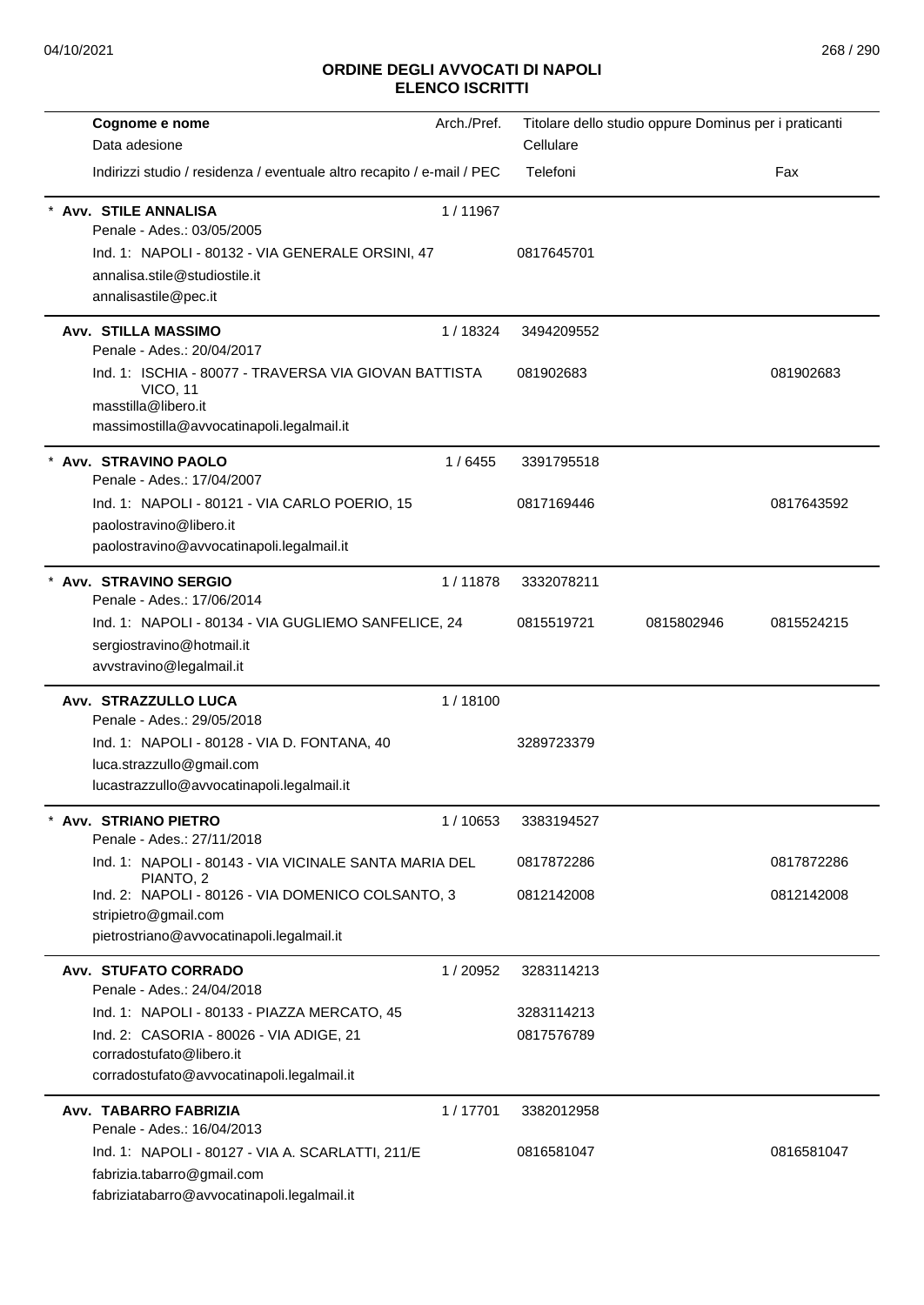| Cognome e nome                                                         | Arch./Pref. | Titolare dello studio oppure Dominus per i praticanti |            |             |
|------------------------------------------------------------------------|-------------|-------------------------------------------------------|------------|-------------|
| Data adesione                                                          |             | Cellulare                                             |            |             |
| Indirizzi studio / residenza / eventuale altro recapito / e-mail / PEC |             | Telefoni                                              |            | Fax         |
| Avv. TABARRO VINCENZO<br>Penale - Ades.: 21/04/2009                    | 1/3536      | 335235597                                             |            |             |
| Ind. 1: NAPOLI - 80127 - VIA A. SCARLATTI, 211/E                       |             | 0816581047                                            |            | 0816581047  |
| vincenzo.tabarro@virgilio.it                                           |             |                                                       |            |             |
| vincenzotabarro@avvocatinapoli.legalmail.it                            |             |                                                       |            |             |
| Avv. TAFUTO CLAUDIO<br>Penale - Ades.: 10/04/2018                      | 1/4641      | 3332788382                                            | 3913451197 |             |
| Ind. 1: ERCOLANO - 80056 - VIA FARINA, 26/28                           |             | 0810121056                                            |            | 0810121056  |
| Ind. 2: ERBA - 22036 - CORSO BARTESAGHI, 27/A                          |             | 031698572                                             |            | 031698572   |
| avv.claudiotafuto@gmail.com<br>claudio.tafuto@pec.it                   |             |                                                       |            |             |
| Avv. TAGLIALATELA GERALDINE<br>Penale - Ades.: 13/02/2018              | 1/20606     | 3462606011                                            |            |             |
| Ind. 1: NAPOLI - 80142 - VIA TORINO, 108                               |             | 0818951420                                            |            | 0818951420  |
| Ind. 2: GIUGLIANO IN CAMPANIA - 80014 - VICO                           |             | 0818951420                                            |            |             |
| SANT'ANTONIO ABATE, 11/12                                              |             |                                                       |            |             |
| geraldintaglialatela@libero.it<br>avvgeraldinetaglialatela@pec.it      |             |                                                       |            |             |
|                                                                        |             |                                                       |            |             |
| * Avv. TAGLIALATELA STANISLAO<br>Penale - Ades.: 22/03/2005            | 1/11925     |                                                       |            |             |
| Ind. 1: NAPOLI - 80132 - VIA SANTA LUCIA, 20                           |             | 0817640471                                            |            | 0817640471  |
| stanislaotaglialatela@virgilio.it                                      |             |                                                       |            |             |
| stanislaotaglialatela@avvocatinapoli.legalmail.it                      |             |                                                       |            |             |
| <b>Avv. TAGLIONI ANDREA</b>                                            | 1 / 16550   | 3334758667                                            |            |             |
| Penale - Ades.: 30/10/2018                                             |             |                                                       |            |             |
| Ind. 1: NAPOLI - 80121 - PIAZZA AMEDEO, 8                              |             | 081666700                                             | 081665657  | 081666700   |
| andreataglioni@hotmail.it                                              |             |                                                       |            |             |
| andreataglioni@legalmail.it                                            |             |                                                       |            |             |
| <b>Avv. TAIANI DIEGO</b><br>Penale - Ades.: 16/12/2014                 | 1/18836     | 3383115445                                            |            |             |
| Ind. 1: NAPOLI - 80143 - CENTRO DIREZIONALE ISOLA F/12                 |             | 0812152380                                            |            | 0812152380  |
| studiolegaletaiani@libero.it                                           |             |                                                       |            |             |
| diegotaiani@pec.it                                                     |             |                                                       |            |             |
| Avv. TALAMO FRANCESCO<br>Penale - Ades.: 18/10/2016                    | 1 / 19953   | 3338884875                                            |            |             |
| Ind. 1: NAPOLI - 80129 - VIA GIOVANNI MERLIANI, 114                    |             | 0815568914                                            |            | 0815568914  |
| talamo.francesco@libero.it                                             |             |                                                       |            |             |
| francescotalamo@avvocatinapoli.legalmail.it                            |             |                                                       |            |             |
| <b>Avv. TALAMONA GIULIO</b>                                            | 1/21220     | 3925448252                                            |            |             |
| Penale - Ades.: 26/02/2019                                             |             |                                                       |            |             |
| Ind. 1: NAPOLI - 80134 - VIA MARIO MORGANTINI, 3                       |             | 0810102220                                            |            | 08119466916 |
| giuliotalamona@gmail.com                                               |             |                                                       |            |             |
| giuliotalamona@avvocatinapoli.legalmail.it                             |             |                                                       |            |             |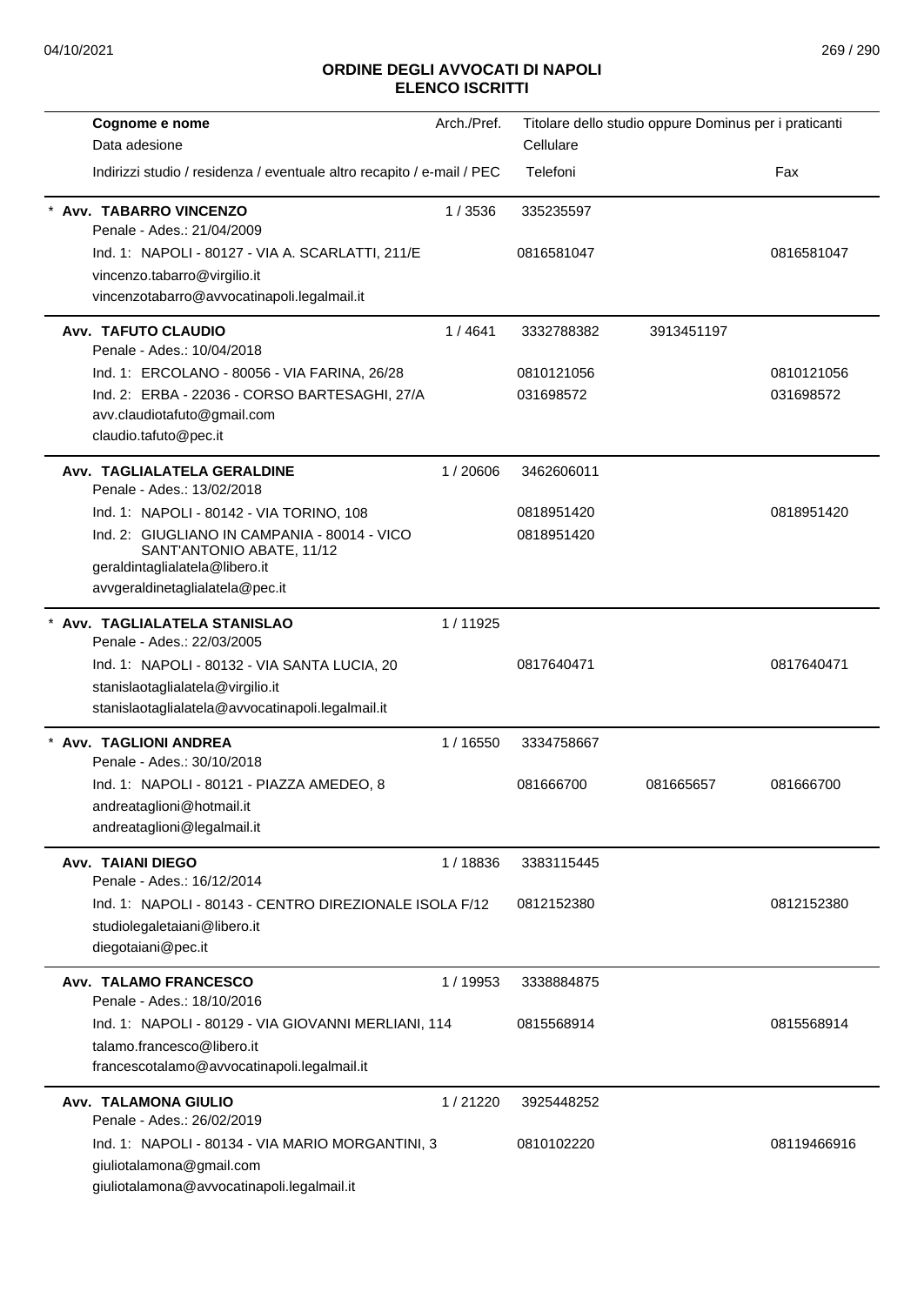| Cognome e nome                                                                  | Arch./Pref. | Titolare dello studio oppure Dominus per i praticanti |            |             |
|---------------------------------------------------------------------------------|-------------|-------------------------------------------------------|------------|-------------|
| Data adesione                                                                   |             | Cellulare                                             |            |             |
| Indirizzi studio / residenza / eventuale altro recapito / e-mail / PEC          |             | Telefoni                                              |            | Fax         |
| Avv. TALLARICO ROBERTO<br>Penale - Ades.: 19/04/2016                            | 1/12943     | 3333464436                                            |            |             |
| Ind. 1: NAPOLI - 80122 - VIALE GRAMSCI, 16                                      |             | 0817614277                                            |            |             |
| robertotallarico@libero.it                                                      |             |                                                       |            |             |
| robertotallarico@avvocatinapoli.legalmail.it                                    |             |                                                       |            |             |
| <b>Avv. TAMMARO GIUSEPPINA</b><br>Penale - Ades.: 04/10/2010                    | 1/11313     | 3382106031                                            |            |             |
| Ind. 1: NAPOLI - 80145 - VIA VINCENZO IANFOLLA, 399                             |             | 0815435112                                            |            | 0815435112  |
| giuseppinatammaro@avvocatinapoli.legalmail.it                                   |             |                                                       |            |             |
| Avv. TARALLO CIRO<br>Penale - Ades.: 05/04/2005                                 | 1/11047     |                                                       |            |             |
| Ind. 1: PORTICI - 80055 - VIALE D'AMORE, 14                                     |             | 0817754592                                            |            |             |
| ciroctarallo@yahoo.it                                                           |             |                                                       |            |             |
| ctarallo@legalmail.it                                                           |             |                                                       |            |             |
| <b>Avv. TARANTINO ALICE</b><br>Penale - Ades.: 23/01/2018                       | 1/20745     | 34275572777                                           |            |             |
| Ind. 1: NAPOLI - 80143 - CENTRO DIREZIONALE - ISOLA B/6                         |             | 0817875076                                            |            | 0823898184  |
| SC. A<br>Ind. 2: MILANO - 20123 - VIA GIACOMO LEOPARDI, 21                      |             | 34275572777                                           |            |             |
| avvtarantinoalice@gmail.com                                                     |             |                                                       |            |             |
| alicetarantino@pec.it                                                           |             |                                                       |            |             |
| <b>Avv. TARASCO MICHELE</b>                                                     | 1/19277     | 3388478215                                            |            |             |
| Penale - Ades.: 13/10/2015                                                      |             |                                                       |            |             |
| Ind. 1: NAPOLI - 80126 - VIA QUATTRO NOVEMBRE, 33/D<br>micheletarasco@libero.it |             | 08118556034                                           |            | 0810113547  |
| micheletarasco@avvocatinapoli.legalmail.it                                      |             |                                                       |            |             |
| Avv. TARATETA GENOEFFA                                                          | 1/18516     | 3274403001                                            |            |             |
| Penale - Ades.: 05/07/2016                                                      |             |                                                       |            |             |
| Ind. 1: NAPOLI - 80133 - VIA SAN TOMMASO D'AQUINO, 33                           |             | 0814206022                                            | 3274403001 | 0814206022  |
| GENOEFFATA@GMAIL.COM                                                            |             |                                                       |            |             |
| genoeffatarateta@avvocatinapoli.legalmail.it                                    |             |                                                       |            |             |
| <b>Avv. TARTARONE MARCO</b><br>Penale - Ades.: 20/04/2006                       | 1/11808     | 3315812354                                            |            |             |
| Ind. 1: NAPOLI - 80126 - PIAZZA G. D'ANNUNZIO, 56                               |             | 08118545130                                           |            |             |
| avv.marcotartarone70@gmail.com                                                  |             |                                                       |            |             |
| marcotartarone@avvocatinapoli.legalmail.it                                      |             |                                                       |            |             |
| Avv. TATARANO ALFONSO<br>Penale - Ades.: 18/12/2007                             | 1 / 14313   | 3474504738                                            |            |             |
| Ind. 1: NAPOLI - 80134 - PIAZZA CARITA', 32                                     |             | 081471154                                             |            | 08118638987 |
| Ind. 2: FRANCAVILLA FONTANA - 72021 - VIA PIETRO<br>PALUMBO, 16                 |             | 0831841210                                            |            | 0831841210  |
| alfonsotatarano@virgilio.it<br>alfonsotatarano@avvocatinapoli.legalmail.it      |             |                                                       |            |             |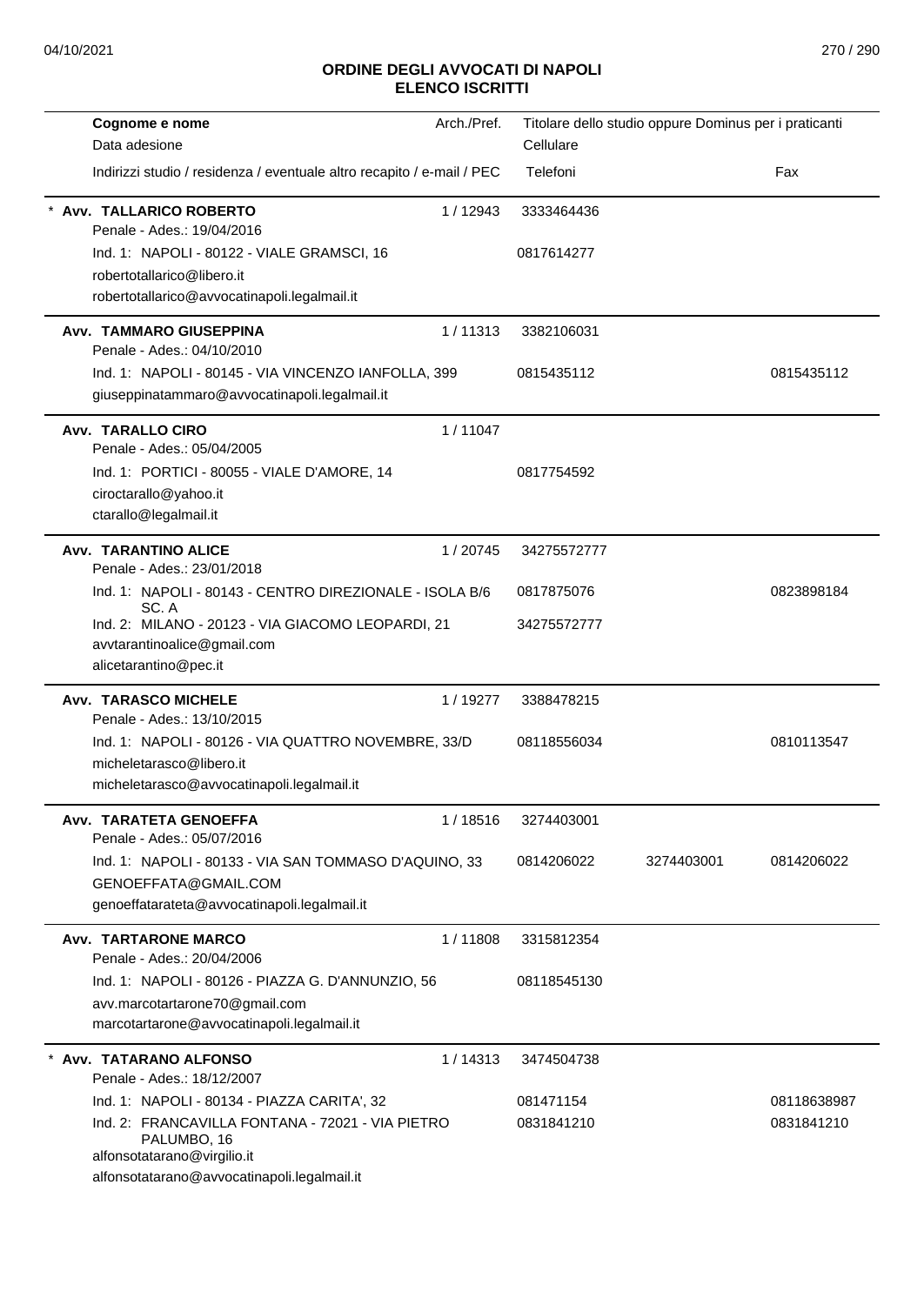L

L.

L

| Cognome e nome                                                                             | Arch./Pref. | Titolare dello studio oppure Dominus per i praticanti |             |
|--------------------------------------------------------------------------------------------|-------------|-------------------------------------------------------|-------------|
| Data adesione                                                                              |             | Cellulare                                             |             |
| Indirizzi studio / residenza / eventuale altro recapito / e-mail / PEC                     |             | Telefoni                                              | Fax         |
| Avv. TEDESCHI PATRIZIA<br>Penale - Ades.: 05/03/2002                                       | 1/7709      | 3477265798                                            |             |
| Ind. 1: NAPOLI - 80128 - VIA GINO DORIA, 130                                               |             | 0815782566                                            | 0815782566  |
| avvpatriziatedeschi@libero.it                                                              |             |                                                       |             |
| avvocatopatriziatedeschi@legalmail.it                                                      |             |                                                       |             |
| <b>Avv. TENTI SILVIA</b>                                                                   | 1/13770     | 3382062715                                            |             |
| Penale - Ades.: 16/04/2008                                                                 |             |                                                       |             |
| Ind. 1: NAPOLI - 80122 - PIAZZA DEI MARTIRI, 30<br>silviatenti@avvocatinapoli.legalmail.it |             | 3924002377                                            |             |
|                                                                                            |             |                                                       |             |
| Avv. TERRACCIANO CLAUDIO<br>Penale - Ades.: 20/04/2006                                     | 1/12725     | 3356685198                                            |             |
| Ind. 1: NAPOLI - 80127 - LARGO MARTUSCELLI, 37                                             |             | 0810403410                                            | 08119363899 |
| avv.claudio.terracciano@fastwebnet.it                                                      |             |                                                       |             |
| ettate@pec.it                                                                              |             |                                                       |             |
| Avv. TERRACCIANO TERESA<br>Penale - Ades.: 04/10/2016                                      | 1 / 19954   |                                                       |             |
| Ind. 1: NAPOLI - 80141 - CORSO MALTA, 150/B                                                |             | 08119668063                                           | 08119668063 |
| Ind. 2: ACERRA - 80011 - VIA ALCIDE DE GASPERI, 7                                          |             | 0815202207                                            | 0815202207  |
| teresaterracciano@yahoo.it                                                                 |             |                                                       |             |
| teresaterracciano@avvocatinapoli.legalmail.it                                              |             |                                                       |             |
| <b>Avv. TESSITORE GAIA</b><br>Penale - Ades.: 07/05/2019                                   | 1/21407     | 3807082196                                            |             |
| Ind. 1: NAPOLI - 80134 - VICO DELLA QUERCIA, 22                                            |             | 0815519852                                            | 0815519852  |
| g.tessitore@hotmail.com                                                                    |             |                                                       |             |
| gaiatessitore@avvocatinapoli.legalmail.it                                                  |             |                                                       |             |
| <b>Avv. TESTA ANTONIO</b><br>Penale - Ades.: 01/07/2008                                    | 1 / 14778   | 3938955630                                            |             |
| Ind. 1: POZZUOLI - 80078 - VIA MATTEOTTI, 32                                               |             | 0813031022                                            | 0813031022  |
| avvocatotesta@alice.it                                                                     |             |                                                       |             |
| avv.antoniotesta@pec.giuffre.it                                                            |             |                                                       |             |
| Avv. TISBO MASSIMILIANO                                                                    | 1/19278     |                                                       |             |
| Penale - Ades.: 13/10/2015                                                                 |             | 0816580872                                            | 0818311802  |
| Ind. 1: NAPOLI - 80122 - VIA F. CARACCIOLO, 10<br>massimilianotisbo@hotmail.it             |             |                                                       |             |
| avvocatotisbo@pec.it                                                                       |             |                                                       |             |
| <b>Avv. TISCI PAOLA</b>                                                                    | 1/15446     | 3333438931                                            |             |
| Penale - Ades.: 01/07/2014                                                                 |             |                                                       |             |
| Ind. 1: NAPOLI - 80143 - CORSO MERIDIONALE, 51                                             |             | 081261660                                             | 081261660   |
| Ind. 2: ROMA - 00176 - VIA DELLA MARRANELLA, 39/G                                          |             | 0689534520                                            | 0689534520  |
| paolatisci@libero.it                                                                       |             |                                                       |             |
| paolatisci@avvocatinapoli.legalmail.it                                                     |             |                                                       |             |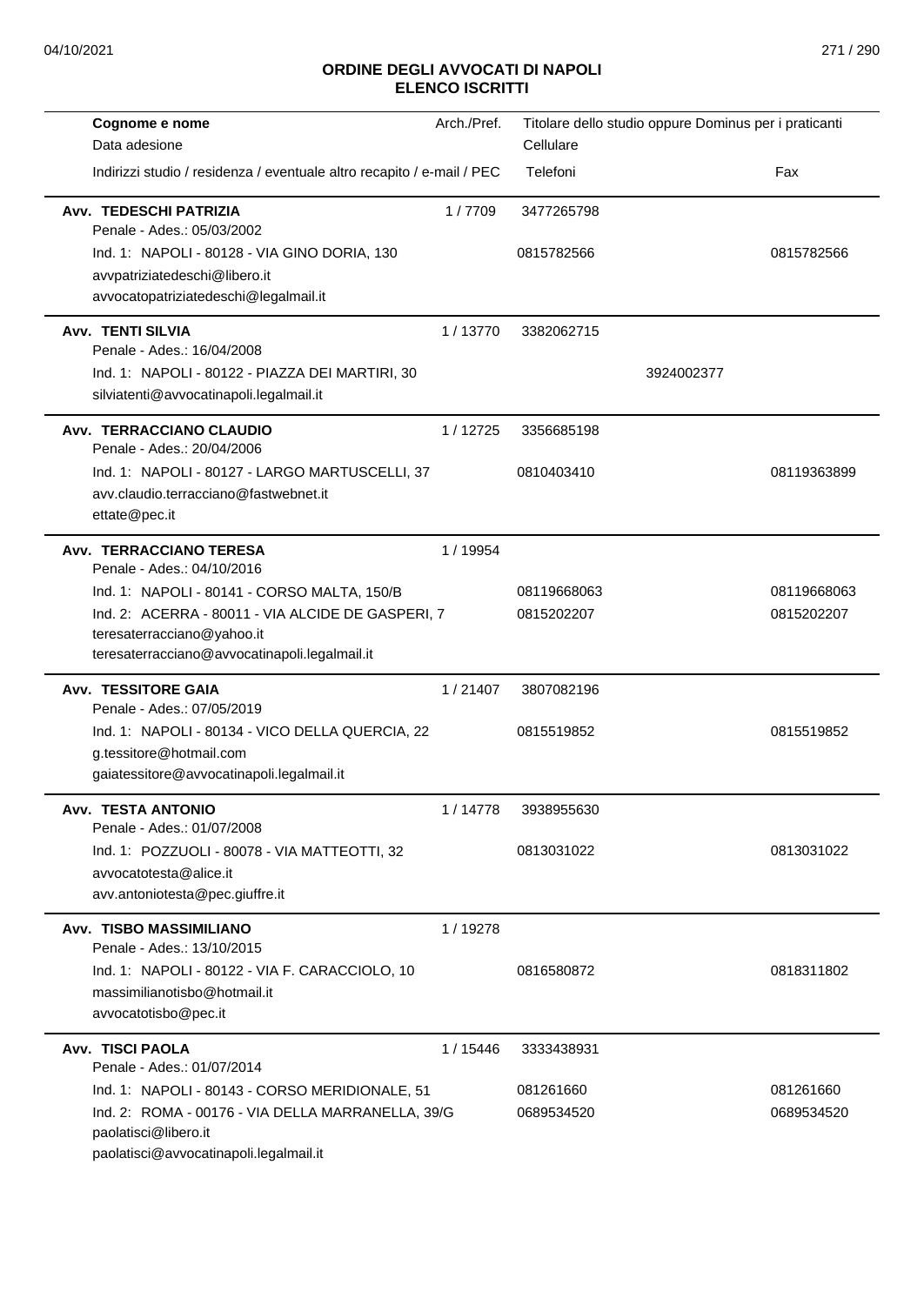| Cognome e nome                                                             | Arch./Pref. |                              | Titolare dello studio oppure Dominus per i praticanti |             |
|----------------------------------------------------------------------------|-------------|------------------------------|-------------------------------------------------------|-------------|
| Data adesione                                                              |             | Cellulare                    |                                                       |             |
| Indirizzi studio / residenza / eventuale altro recapito / e-mail / PEC     |             | Telefoni                     |                                                       | Fax         |
| Avv. TIZZANO DANIELA<br>Penale - Ades.: 17/04/2012                         | 1/16942     | 3384844579                   | 3383254350                                            |             |
| Ind. 1: NAPOLI - 80146 - VIA SORRENTO, 10                                  |             | 3384844579                   | 3383254350                                            |             |
| danielatizzano@alice.it                                                    |             |                              |                                                       |             |
| danielatizzano@avvocatinapoli.legalmail.it                                 |             |                              |                                                       |             |
| <b>Avv. TOMA MASSIMILIANO</b><br>Penale - Ades.: 01/07/2009                | 1/15378     | 3207659609                   |                                                       |             |
| Ind. 1: NAPOLI - 80143 - CORSO MERIDIONALE, 6                              |             | 08119184519                  |                                                       | 08119184519 |
| tomamassimiliano@libero.it                                                 |             |                              |                                                       |             |
| avvocatomassimilianotoma@legalmail.it                                      |             |                              |                                                       |             |
| Avv. TOMASINO ANDREA                                                       | 1/5859      |                              |                                                       |             |
| Penale - Ades.: 04/10/2005                                                 |             |                              |                                                       |             |
| Ind. 1: NAPOLI - 80122 - VIALE ANTONIO GRAMSCI, 16                         |             | 0812482225                   |                                                       | 08136177038 |
| avvtomasino@libero.it<br>andreatomasino@avvocatinapoli.legalmail.it        |             | info@studiolegaletomasino.it |                                                       |             |
|                                                                            |             |                              |                                                       |             |
| Avv. TOMMASELLI TIZIANA<br>Penale - Ades.: 17/04/2007                      | 1/13903     | 3470656176                   |                                                       |             |
| Ind. 1: NAPOLI - 80126 - VIA EPOMEO, 59 SC.A/A INT.14                      |             | 08119363347                  |                                                       |             |
| tizianatommaselli@gmail.com                                                |             |                              |                                                       |             |
| tizianatommaselli@avvocatinapoli.legalmail.it                              |             |                              |                                                       |             |
| * Avv. TORALDO GIUSEPPE                                                    | 1/5140      |                              |                                                       |             |
| Penale - Ades.: 12/11/2002<br>Ind. 1: NAPOLI - 80122 - VIA F.CARACCIOLO 10 |             | 0816580872                   |                                                       | 0818311802  |
| toraldo.studiotoraldo@pec.it                                               |             |                              |                                                       |             |
| Avv. TORNILLO SERAFINA                                                     | 1 / 10480   | 335233676                    |                                                       |             |
| Penale - Ades.: 03/07/2007                                                 |             |                              |                                                       |             |
| Ind. 1: NAPOLI - 80123 - VIA N. RICCIARDI, 5/G                             |             | 0815753065                   |                                                       | 0815753065  |
| serafina.tornillo@libero.it                                                |             |                              |                                                       |             |
| serafinatornillo@avvocatinapoli.legalmail.it                               |             |                              |                                                       |             |
| Avv. TORRE BARBARA<br>Penale - Ades.: 17/04/2012                           | 1/16397     | 3402378168                   |                                                       |             |
| Ind. 1: NAPOLI - 80128 - VIA G. ROSSINI, 22                                |             | 3402378168                   |                                                       |             |
| Ind. 2: NAPOLI - 80138 - VIA SAN PAOLO AI TRIBUNALI, 44                    |             | 3402378168                   |                                                       |             |
| barbaratorre@hotmail.it<br>barbaratorre@pec.it                             |             |                              |                                                       |             |
| Avv. TORRE GIUSEPPINA                                                      | 1/17921     | 3313296986                   |                                                       |             |
| Penale - Ades.: 16/04/2013                                                 |             |                              |                                                       |             |
| Ind. 1: NAPOLI - 80141 - CALATA CAPODICHINO, 88                            |             | 3701417861                   |                                                       | 08119566348 |
| giuseppinatorre77@libero.it                                                |             |                              |                                                       |             |
| giuseppinatorre@avvocatinapoli.legalmail.it                                |             |                              |                                                       |             |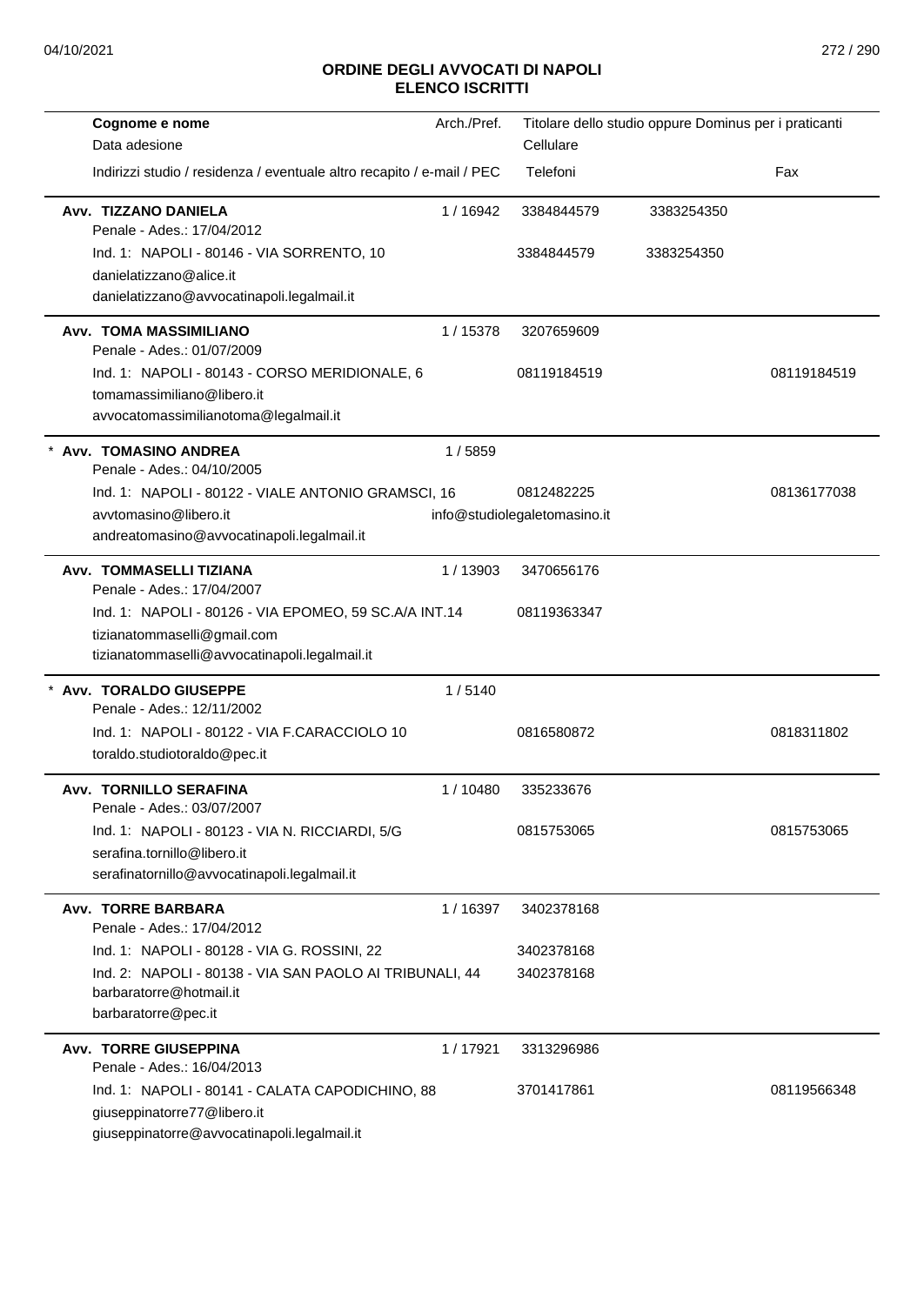| Cognome e nome                                                               | Arch./Pref. |            | Titolare dello studio oppure Dominus per i praticanti |            |
|------------------------------------------------------------------------------|-------------|------------|-------------------------------------------------------|------------|
| Data adesione                                                                |             | Cellulare  |                                                       |            |
| Indirizzi studio / residenza / eventuale altro recapito / e-mail / PEC       |             | Telefoni   |                                                       | Fax        |
| <b>Avv. TORRE MARCELLA</b><br>Penale - Ades.: 04/10/2010                     | 1/16047     | 3474039822 |                                                       |            |
| Ind. 1: NAPOLI - 80128 - VIA G. ROSSINI, 22                                  |             | 3474039822 |                                                       |            |
| marcella.torre@alice.it                                                      |             |            |                                                       |            |
| marcellatorre@avvocatinapoli.legalmail.it                                    |             |            |                                                       |            |
| <b>Avv. TORSI RAFFAELE</b><br>Penale - Ades.: 16/07/2019                     | 1/9140      | 3464995836 |                                                       |            |
| Ind. 1: NAPOLI - 80144 - PIAZZA G. DI VITTORIO, 35                           |             | 0817388069 |                                                       | 0817388069 |
| avvraffaeletorsi@libero.it                                                   |             |            |                                                       |            |
| raffaeletorsi@avvocatinapoli.legalmail.it                                    |             |            |                                                       |            |
| Avv. TORTORA GENNARO                                                         | 1/13297     |            |                                                       |            |
| Penale - Ades.: 19/12/2006                                                   |             |            |                                                       |            |
| Ind. 1: NAPOLI - 80143 - CENTRO DIREZIONALE IS. B/3                          |             | 0817341234 | 0817341431                                            | 0817341431 |
| avv.gennarotortora@virgilio.it<br>gennarotortora@avvocatinapoli.legalmail.it |             |            |                                                       |            |
| Avv. TORTORA LUCA                                                            | 1/17960     | 3467063827 |                                                       |            |
| Penale - Ades.: 02/07/2013                                                   |             |            |                                                       |            |
| Ind. 1: NAPOLI - 80129 - VIALE MICHELANGELO, 33                              |             | 0815789943 |                                                       |            |
| avvocato.lucatortora@gmail.com                                               |             |            |                                                       |            |
| lucatortora1@avvocatinapoli.legalmail.it                                     |             |            |                                                       |            |
| Avv. TORTORELLA ANTONELLA<br>Penale - Ades.: 15/12/2015                      | 1/18708     | 3334044201 |                                                       |            |
| Ind. 1: NAPOLI - 80129 - VIA SCARLATTI, 8                                    |             | 3334044201 |                                                       | 0812201842 |
| tortorellaantonella@libero.it                                                |             |            |                                                       |            |
| antonellatortorella@avvocatinapoli.legalmail.it                              |             |            |                                                       |            |
| Avv. TRAMONTANO VALERIA<br>Penale - Ades.: 07/10/2008                        | 1/14374     | 3316138579 |                                                       |            |
| Ind. 1: NAPOLI - 80121 - VIA MARIANO D'AYALA, 13                             |             | 0815524483 |                                                       | 0815424329 |
| v.tramontano@studiotramontano.info                                           |             |            |                                                       |            |
| valeriatramontano@avvocatinapoli.legalmail.it                                |             |            |                                                       |            |
| Avv. TRANI ALESSANDRO<br>Penale - Ades.: 05/07/2005                          | 1/10675     | 3473335400 |                                                       |            |
| Ind. 1: ISCHIA - 80077 - VIA DELLE FORNACI 14                                |             | 081984009  |                                                       | 0813334848 |
| alessandrotrani@avvocatinapoli.legalmail.it                                  |             |            |                                                       |            |
| <b>Avv. TRANI ANTONIO</b><br>Penale - Ades.: 20/12/2005                      | 1/9905      | 3291621106 |                                                       |            |
| Ind. 1: LACCO AMENO - 80076 - VIA ROSARIO, 7                                 |             | 081980850  |                                                       | 081980850  |
| studiolegale.trani@libero.it                                                 |             |            |                                                       |            |
| legaletrani@pec.it                                                           |             |            |                                                       |            |
| <b>Avv. TRAPANESE PAOLO</b>                                                  | 1/8326      |            |                                                       |            |
| Penale - Ades.: 25/02/2003                                                   |             |            |                                                       |            |
| Ind. 1: NAPOLI - 80133 - VIA ROBERTO BRACCO, 15/A                            |             | 0815800418 |                                                       | 0817903923 |
| studiolegale@pec.trapanese-avvocati.it                                       |             |            |                                                       |            |
|                                                                              |             |            |                                                       |            |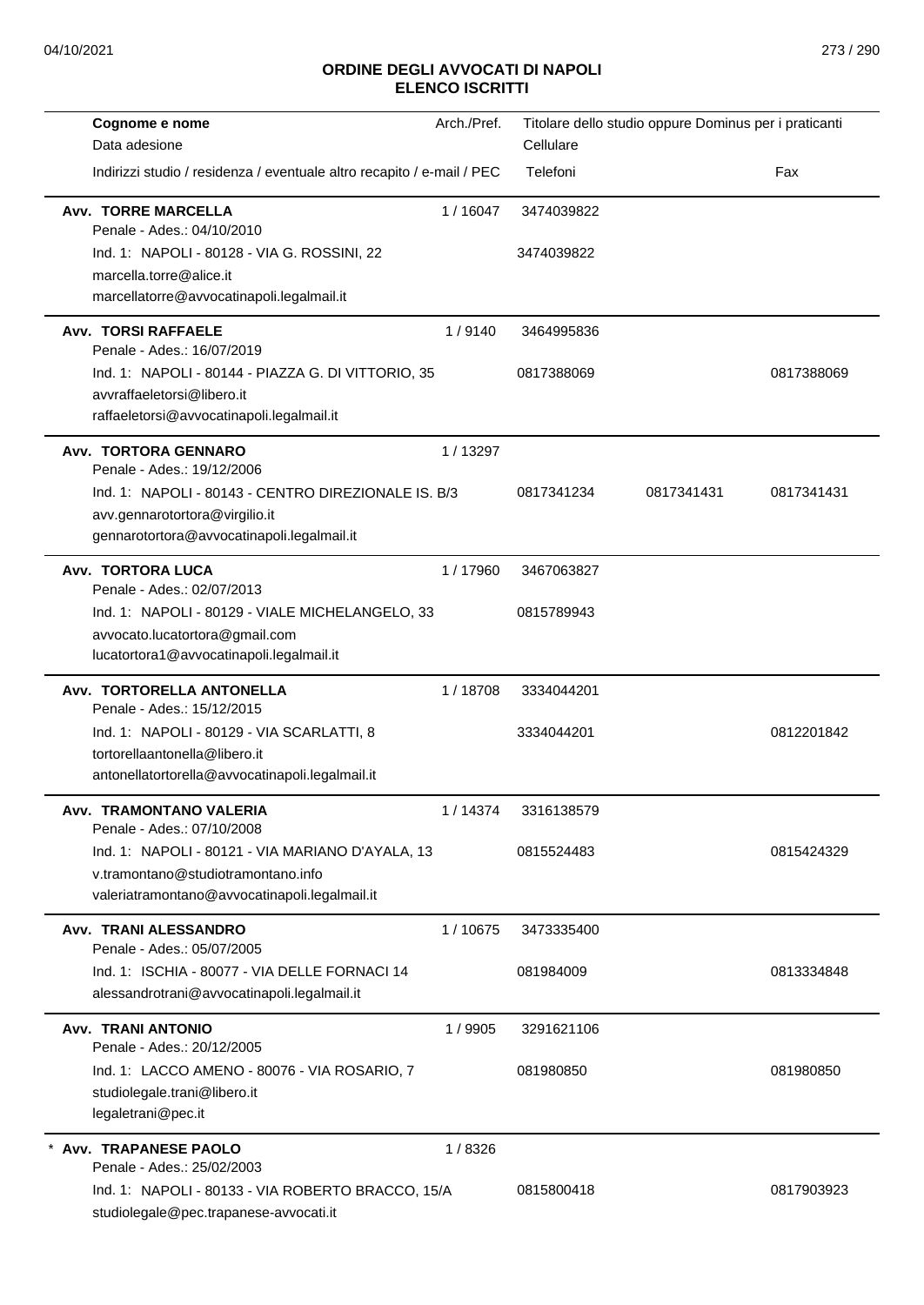| Cognome e nome<br>Data adesione                                                                                                                                            | Arch./Pref. | Titolare dello studio oppure Dominus per i praticanti<br>Cellulare |            |                         |
|----------------------------------------------------------------------------------------------------------------------------------------------------------------------------|-------------|--------------------------------------------------------------------|------------|-------------------------|
| Indirizzi studio / residenza / eventuale altro recapito / e-mail / PEC                                                                                                     |             | Telefoni                                                           |            | Fax                     |
| Avv. TRAPUZZANO ALFONSO<br>Penale - Ades.: 19/12/2006                                                                                                                      | 1/13409     | 330469139                                                          |            |                         |
| Ind. 1: NAPOLI - 80143 - CENTRO DIREZIONALE ISOLA G/1<br>Ind. 2: ROMA - 00193 - VIA ULPIANO, 29<br>tralfonso@katamail.com<br>alfonsotrapuzzano@avvocatinapoli.legalmail.it |             | 08119567322                                                        |            | 08119567322             |
| Avv. TRARA GENOINO GIULIANA<br>Penale - Ades.: 09/01/2003                                                                                                                  | 1/6884      | 3392176069                                                         |            |                         |
| Ind. 1: NAPOLI - 80133 - VIA S.TOMMASO D'AQUINO, 15<br>giulianatraragenoino@alice.it<br>giulianatraragenoino@avvocatinapoli.legalmail.it                                   |             | 0817041411                                                         |            | 0817041412              |
| Avv. TREMATERRA MICHELE<br>Penale - Ades.: 10/12/2002                                                                                                                      | 1/8216      |                                                                    |            |                         |
| Ind. 1: NAPOLI - 80132 - P.TTA DUCA D'AOSTA 265<br>micheletrematerra@studiolegaletrematerra.it<br>micheletrematerra@avvocatinapoli.legalmail.it                            |             | 081407040                                                          | 081421289  | 0812520684              |
| Avv. TRINCHELLA PATRIZIA<br>Penale - Ades.: 06/07/2004                                                                                                                     | 1/8573      | 3332165098                                                         |            |                         |
| Ind. 1: NAPOLI - 80128 - VIALE AUGUSTO, 119<br>patriziatrinchella@virgilio.it<br>patriziatrinchella@avvocatinapoli.legalmail.it                                            |             | 0815785410                                                         |            | 0815569997              |
| Avv. TRINCONE ROBERTA<br>Penale - Ades.: 17/12/2013                                                                                                                        | 1/18347     | 3332988340                                                         |            |                         |
| Ind. 1: POZZUOLI - 80078 - VIA ANFITEATRO, 9<br>avv.robertatrincone@gmail.com<br>robertatrincone@avvocatinapoli.legalmail.it                                               |             | 0818530707                                                         | 3332988340 | 0815241469              |
| Avv. TRIPANI NICOLA<br>Penale - Ades.: 19/07/2016                                                                                                                          | 1 / 18974   |                                                                    |            |                         |
| Ind. 1: NAPOLI - 80128 - VIA RIBERA, 1<br>studiolegaletripani@libero.it<br>nicolatripani@avvocatinapoli.legalmail.it                                                       |             | 0815606819                                                         |            | 0815606819              |
| Avv. TRIPODI MARIA ANTONIETTA<br>Penale - Ades.: 05/07/2005                                                                                                                | 1/12151     | c/o MIELE MARILENA<br>3476763033                                   |            |                         |
| Ind. 1: NAPOLI - 80121 - VIA NISCO, 11<br>Ind. 2: TORRE ORSAIA - 84077 - CORSO UMBERTO I, 16<br>skuaw@libero.it<br>mariaantoniettatripodi@avvocatinapoli.legalmail.it      |             | 081449584<br>0974985390                                            |            | 081446754<br>0974985390 |
| <b>Avv. TROFA DANIELE</b><br>Penale - Ades.: 17/04/2012                                                                                                                    | 1/14203     | 3470068702                                                         |            |                         |
| Ind. 1: ISCHIA - 80077 - VIA LEONARDO MAZZELLA, 192<br>danieletrofa@gmail.com<br>avv.danieletrofa@pec.it                                                                   |             | 08118063433                                                        |            | 0810060330              |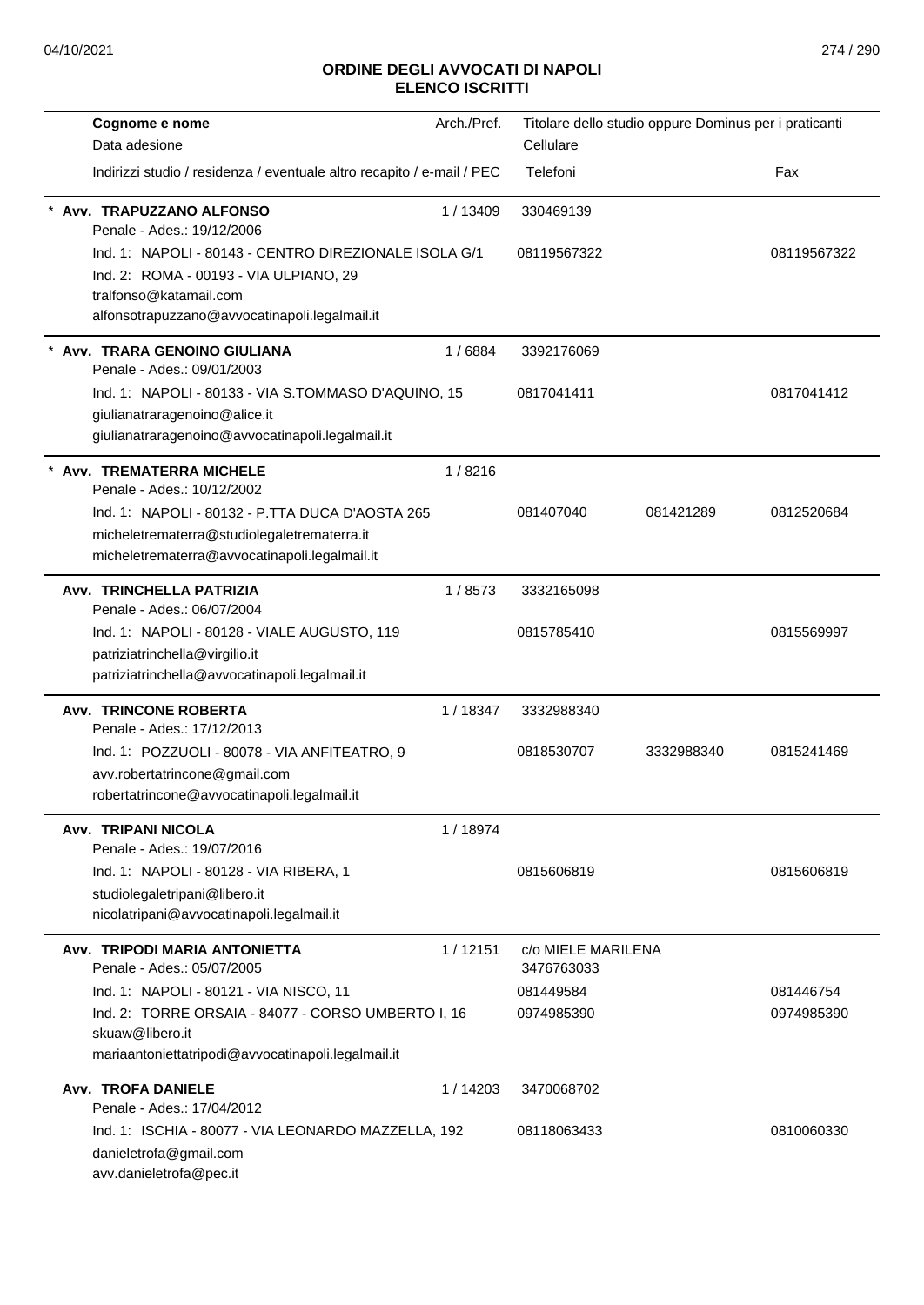| Cognome e nome                                                               | Arch./Pref. | Titolare dello studio oppure Dominus per i praticanti |             |
|------------------------------------------------------------------------------|-------------|-------------------------------------------------------|-------------|
| Data adesione                                                                |             | Cellulare                                             |             |
| Indirizzi studio / residenza / eventuale altro recapito / e-mail / PEC       |             | Telefoni                                              | Fax         |
| <b>Avv. TROFINO FILIPPO</b><br>Penale - Ades.: 23/01/2007                    | 1/15020     | 3386530439                                            |             |
| Ind. 1: NAPOLI - 80133 - PIAZZA BOVIO, 22                                    |             | 0815526961                                            | 0814971337  |
| filippotrofino@virgilio.it                                                   |             |                                                       |             |
| filippotrofino@avvocatinapoli.legalmail.it                                   |             |                                                       |             |
| Avv. TROFINO WALTER<br>Penale - Ades.: 01/10/2013                            | 1 / 15941   |                                                       |             |
| Ind. 1: NAPOLI - 80133 - PIAZZA BOVIO,22                                     |             | 0815526961                                            |             |
| Avv. TROISI ALFREDO<br>Penale - Ades.: 21/04/2009                            | 1/15093     | 3338542044                                            |             |
| Ind. 1: SAN GIORGIO A CREMANO - 80046 - VIA CAVALLI DI<br>BRONZO, 34         |             | 0817754713                                            |             |
| Ind. 2: NAPOLI - 80143 - CENTRO DIREZIONALE - IS. C/9<br><b>TORRE GIULIA</b> |             | 0815622123                                            | 0815622123  |
| avv.alfredotroisi@gmail.com                                                  |             |                                                       |             |
| alfredotroisi@avvocatinapoli.legalmail.it                                    |             |                                                       |             |
| * Avv. TRONCONE LUCA<br>Penale - Ades.: 17/04/2007                           | 1/13317     | 3355488573                                            |             |
| Ind. 1: NAPOLI - 80125 - VIA CONSALVO, 191 - LOTTO 1                         |             | 08119573218                                           | 08119573220 |
| avvocatolucatroncone@gmail.com                                               |             |                                                       |             |
| lucatroncone@avvocatinapoli.legalmail.it                                     |             |                                                       |             |
| Avv. TROTTA GIUSEPPE ANTONIO<br>Penale - Ades.: 26/02/2019                   | 1 / 19955   |                                                       |             |
| Ind. 1: PROCIDA - 80079 - VIA VITTORIO EMANUELE, 229                         |             | 0818101296                                            | 081         |
| trottapeppeantonio@gmail.com                                                 |             |                                                       |             |
| giuseppeantoniotrotta@avvocatinapoli.legalmail.it                            |             |                                                       |             |
| Avv. TROZZO MARINA                                                           | 1/18102     |                                                       |             |
| Penale - Ades.: 01/10/2013                                                   |             |                                                       |             |
| Ind. 1: NAPOLI - 80133 - VIA DEI FIORENTINI, 61<br>mtrozzo@email.it          |             | 0815517888                                            |             |
| marinatrozzo@avvocatinapoli.legalmail.it                                     |             |                                                       |             |
| Avv. TRUGLIO UMBERTO                                                         | 1/13031     | 3923378015                                            |             |
| Penale - Ades.: 18/12/2012                                                   |             |                                                       |             |
| Ind. 1: NAPOLI - 80133 - VIA SAN TOMMASO D'AQUINO, 36                        |             | 0817901344                                            | 0817901344  |
| trugliou@gmail.com<br>umbertotruglio@avvocatinapoli.legalmail.it             |             |                                                       |             |
| Avv. TSCHANTRET SANDRA                                                       | 1/18717     |                                                       |             |
| Penale - Ades.: 07/10/2014                                                   |             |                                                       |             |
| Ind. 1: NAPOLI - 80122 - VIALE GRAMSCI, 16                                   |             | 0817611115                                            | 0817633383  |
| sandratsch@hotmail.com<br>sandratschantret@avvocatinapoli.legalmail.it       |             |                                                       |             |
|                                                                              |             |                                                       |             |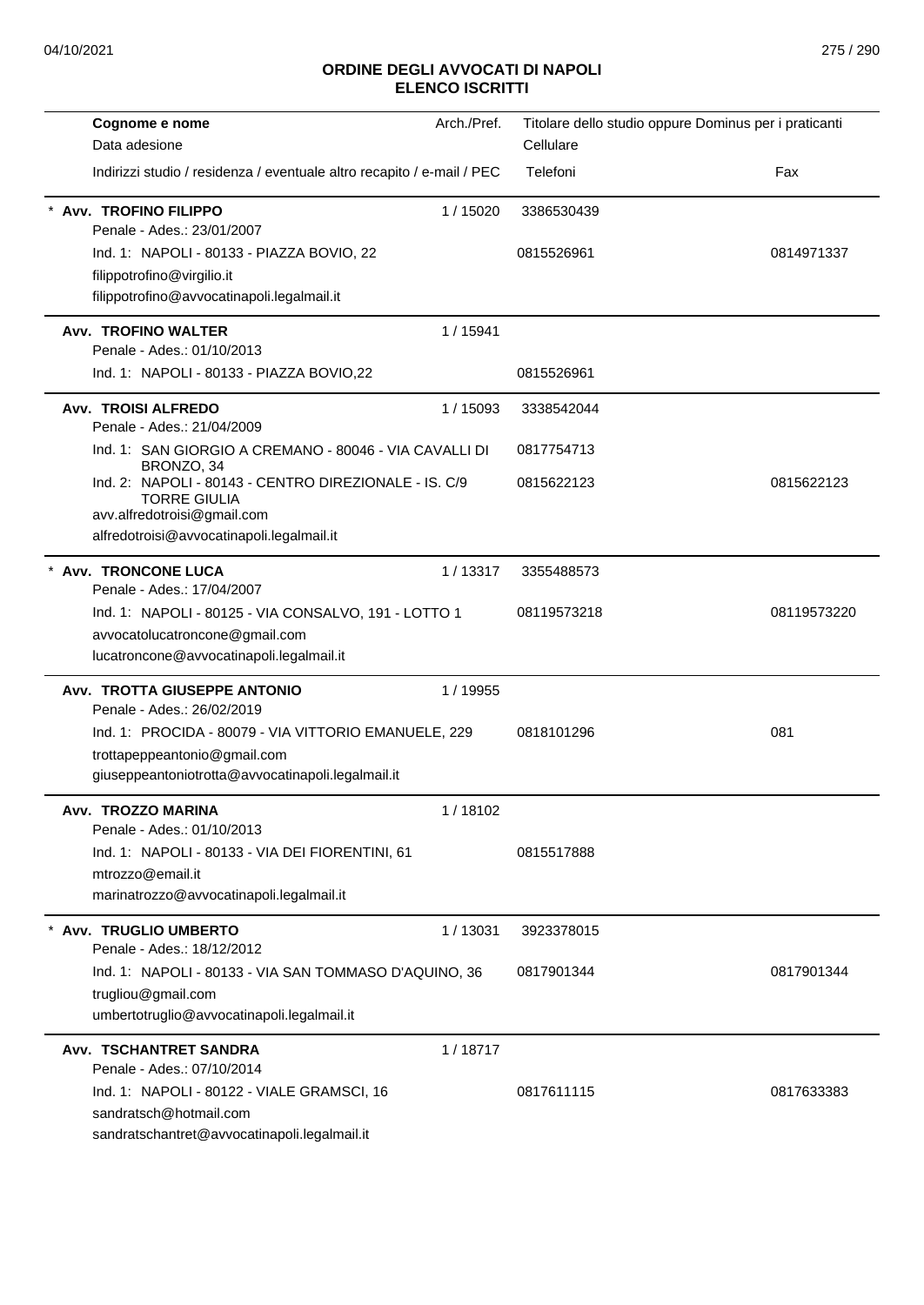| Cognome e nome                                                                                                                      | Arch./Pref. |            | Titolare dello studio oppure Dominus per i praticanti |            |
|-------------------------------------------------------------------------------------------------------------------------------------|-------------|------------|-------------------------------------------------------|------------|
| Data adesione                                                                                                                       |             | Cellulare  |                                                       |            |
| Indirizzi studio / residenza / eventuale altro recapito / e-mail / PEC                                                              |             | Telefoni   |                                                       | Fax        |
| <b>Avv. TUCCI ENRICO</b><br>Penale - Ades.: 12/06/2001                                                                              | 1/6634      | 3391567999 |                                                       |            |
| Ind. 1: NAPOLI - 80122 - VIA ORAZIO, 31                                                                                             |             | 0816582680 |                                                       | 0812142681 |
| enricotucci@alice.it                                                                                                                |             |            |                                                       |            |
| enricotucci@avvocatinapoli.legalmail.it                                                                                             |             |            |                                                       |            |
| <b>Avv. TUCCI GIUSEPPE</b><br>Penale - Ades.: 12/06/2001                                                                            | 1/6376      |            |                                                       |            |
| Ind. 1: PORTICI - 80055 - II VIALE MELINA, 5                                                                                        |             | 081483304  |                                                       | 081480510  |
| giuseppetucci@avvocatinapoli.legalmail.it                                                                                           |             |            |                                                       |            |
| Avv. TUCCI MARIA<br>Penale - Ades.: 12/06/2001                                                                                      | 1/5411      |            |                                                       |            |
| Ind. 1: PORTICI - 80055 - II VIALE MELINA, 5                                                                                        |             | 081483304  |                                                       | 081480510  |
| mariatucci@avvocatinapoli.legalmail.it                                                                                              |             |            |                                                       |            |
| Avv. TUCCILLO ALESSIA                                                                                                               | 1/19695     |            |                                                       |            |
| Penale - Ades.: 09/03/2021                                                                                                          |             |            |                                                       |            |
| Ind. 1: NAPOLI - 80133 - VIA SANTA LUCIA, 20                                                                                        |             | 0815521131 |                                                       | 0815521132 |
| alessia.tuccillo@gmail.com                                                                                                          |             |            |                                                       |            |
| alessiatuccillo@pec.it                                                                                                              |             |            |                                                       |            |
| <b>Avv. TUCCILLO FABRIZIO</b>                                                                                                       | 1/19470     | 3338221770 |                                                       |            |
| Penale - Ades.: 20/12/2016                                                                                                          |             |            |                                                       |            |
| Ind. 1: SAN GIORGIO A CREMANO - 80046 - VIA ASPRENO<br>GALANTE, 53                                                                  |             | 081475189  |                                                       | 081475198  |
| Ind. 2: GIUGLIANO IN CAMPANIA - 80014 - V.LE DEGLI<br>OLEANDRI, 40<br>avv.fabriziotuccillo@gmail.com                                |             | 0815096390 |                                                       | 0815096390 |
| avv.fabriziotuccillo@pec.it                                                                                                         |             |            |                                                       |            |
|                                                                                                                                     |             |            |                                                       |            |
| <b>Avv. TUCCILLO FERDINANDO</b><br>Penale - Ades.: 21/04/2015                                                                       | 1/7763      |            |                                                       |            |
| Ind. 1: NAPOLI - 80137 - VIA A. VILLARI, 44                                                                                         |             | 081296804  | 081457695                                             | 081296804  |
| ferdinandotuccillo@libero.it                                                                                                        |             |            |                                                       |            |
| ferdinandotuccillo@avvocatinapoli.legalmail.it                                                                                      |             |            |                                                       |            |
| Avv. TUCCILLO FRANCESCO<br>Penale - Ades.: 13/01/2021                                                                               | 1/21848     | 3406284722 |                                                       |            |
| Ind. 1: NAPOLI - 80133 - VIA SAN TOMMASO D'AQUINO 15                                                                                |             | 0817041411 |                                                       | 0817041412 |
| avv.francescotuccillo@gmail.com                                                                                                     |             |            |                                                       |            |
| avv.francescotuccillo@legalmail.it                                                                                                  |             |            |                                                       |            |
| * Avv. TUCCILLO GIUSEPPE<br>Penale - Ades.: 20/01/2004                                                                              | 1/9631      | 3357768482 |                                                       |            |
| Ind. 1: NAPOLI - 80143 - CENTRO DIREZIONALE ISOLA E/2 SC. 0815629037                                                                |             |            |                                                       |            |
| Α<br>Ind. 2: CARDITO - 80024 - VIA DONADIO, 109<br>avv.giuseppetuccillo@virgilio.it<br>giuseppetuccillo@avvocatinapoli.legalmail.it |             | 3357768482 |                                                       |            |
|                                                                                                                                     |             |            |                                                       |            |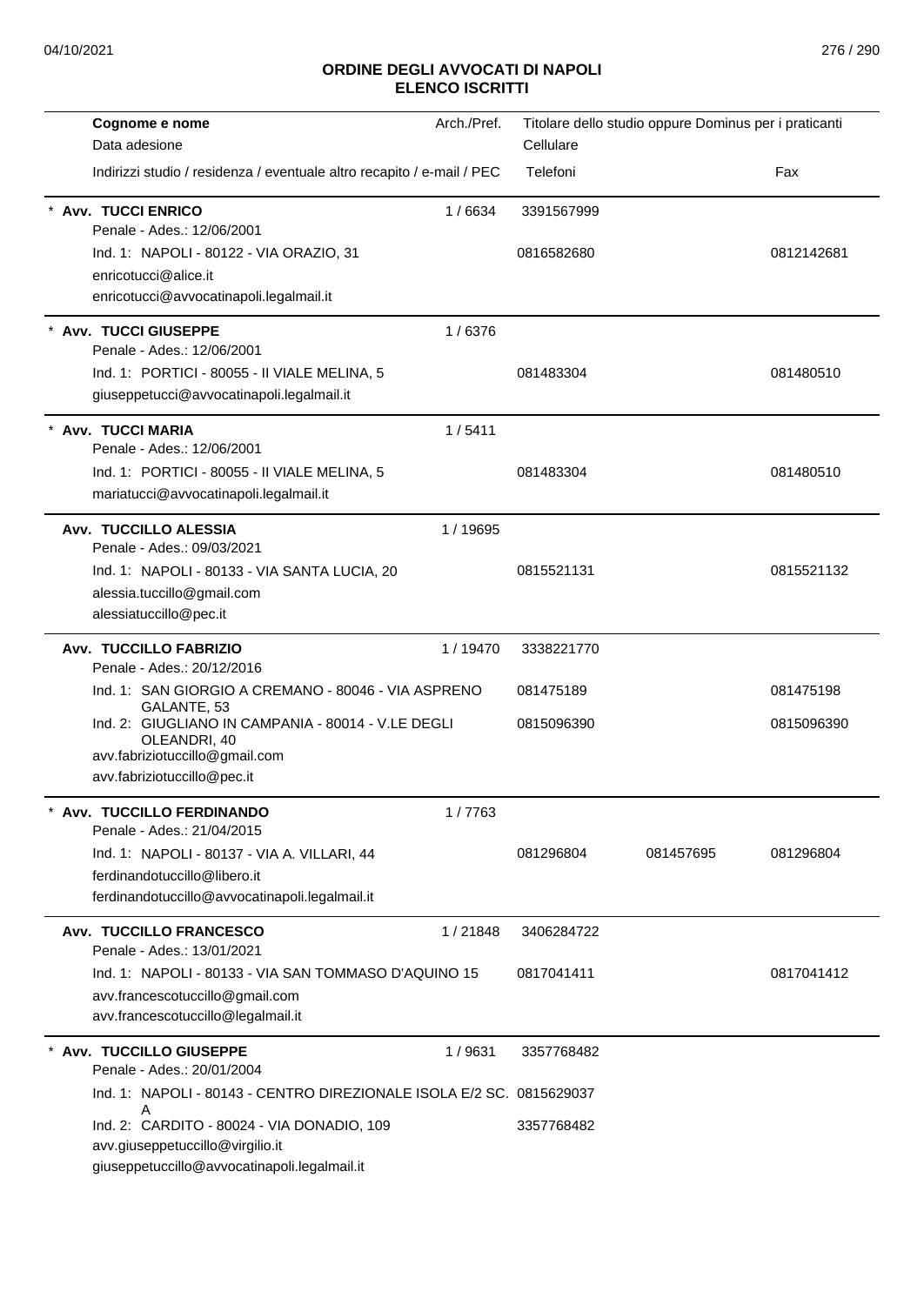| Cognome e nome                                                         | Arch./Pref. |            | Titolare dello studio oppure Dominus per i praticanti |            |
|------------------------------------------------------------------------|-------------|------------|-------------------------------------------------------|------------|
| Data adesione                                                          |             | Cellulare  |                                                       |            |
| Indirizzi studio / residenza / eventuale altro recapito / e-mail / PEC |             | Telefoni   |                                                       | Fax        |
| <b>Avv. TUFANO ANTONIO</b><br>Penale - Ades.: 03/07/2012               | 1/17280     | 3404107826 |                                                       |            |
| Ind. 1: NAPOLI - 80133 - VIA DUOMO 348                                 |             | 081283111  |                                                       |            |
| avv.antoniotufano@gmail.com                                            |             |            |                                                       |            |
| antoniotufano@avvocatinapoli.legalmail.it                              |             |            |                                                       |            |
| <b>Avv. TUFANO CIRO</b><br>Penale - Ades.: 18/12/2012                  | 1/16959     | 3388371012 |                                                       |            |
| Ind. 1: NAPOLI - 80139 - VIA CARLO PISACANE, 13                        |             | 0810330292 |                                                       | 0810330292 |
| Ind. 2: PROCIDA - 80079 - VIA SALETTE, 23                              |             |            |                                                       | 0810330292 |
| studiolegaletufano@gmail.com                                           |             |            |                                                       |            |
| cirotufano@avvocatinapoli.legalmail.it                                 |             |            |                                                       |            |
| * Avv. TUFANO FRANCESCO<br>Penale - Ades.: 09/07/2019                  | 1/6117      | 3382777472 |                                                       |            |
| Ind. 1: NAPOLI - 80143 - VIA G. PORZIO - C.D.N. ISOLA G/1              |             | 081281498  |                                                       |            |
| avv.francescotufano@alice.it                                           |             |            |                                                       |            |
| francescotufano@avvocatinapoli.legalmail.it                            |             |            |                                                       |            |
| <b>Avv. TURCO GENNARO</b>                                              | 1/17017     |            |                                                       |            |
| Penale - Ades.: 02/10/2012                                             |             |            |                                                       |            |
| Ind. 1: NAPOLI - 80139 - CENTRO DIREZIONALE ISOLA E/4                  |             | 0818947906 |                                                       | 0818947906 |
| gennaroturco@avvocatinapoli.legalmail.it                               |             |            |                                                       |            |
| <b>Avv. UMMARINO FIORELLA</b><br>Penale - Ades.: 17/04/2012            | 1/17369     | 3479135583 | 3347095056                                            |            |
| Ind. 1: NAPOLI - 80100 - VIA GIOVANNI BAUSAN, 36                       |             | 0810140636 |                                                       | 0810140709 |
| avvfiorellaummarino@hotmail.it                                         |             |            |                                                       |            |
| fiorellaummarino@avvocatinapoli.legalmail.it                           |             |            |                                                       |            |
| Avv. UMMARINO ROBERTO<br>Penale - Ades.: 21/04/2009                    | 1/3973      |            |                                                       |            |
| Ind. 1: NAPOLI - 80122 - VIALE GRAMSCI 5                               |             | 081682178  |                                                       |            |
| robertoummarino@avvocatinapoli.legalmail.it                            |             |            |                                                       |            |
| Avv. URCIUOLO CIRO<br>Penale - Ades.: 04/10/2016                       | 1/19975     | 3382826279 |                                                       |            |
| Ind. 1: NAPOLI - 80139 - VIA ALESSANDRO POERIO, 32                     |             | 0816580706 |                                                       | 0816580706 |
| cirourciuolo6@gmail.com                                                |             |            |                                                       |            |
| cirourciuolo@avvocatinapoli.legalmail.it                               |             |            |                                                       |            |
| Avv. URCIUOLO PAOLO<br>Penale - Ades.: 28/10/2003                      | 1/4254      | 3385788417 |                                                       |            |
| Ind. 1: NAPOLI - 80138 - VIA GIOVANNI PALADINO, 25                     |             | 0814203231 |                                                       |            |
| paolourciuolo@avvocatinapoli.legalmail.it                              |             |            |                                                       |            |
| * Avv. URICCHIO ANTONIO                                                | 1/14280     | 3471072426 |                                                       |            |
| Penale - Ades.: 01/07/2008                                             |             |            |                                                       |            |
| Ind. 1: NAPOLI - 80143 - VIA S. BISCARDI, 13 SC.B I.9                  |             | 0815793451 |                                                       | 0815793451 |
| antonio_uricchio@virgilio.it                                           |             |            |                                                       |            |
| avv.antoniouricchio@pec.it                                             |             |            |                                                       |            |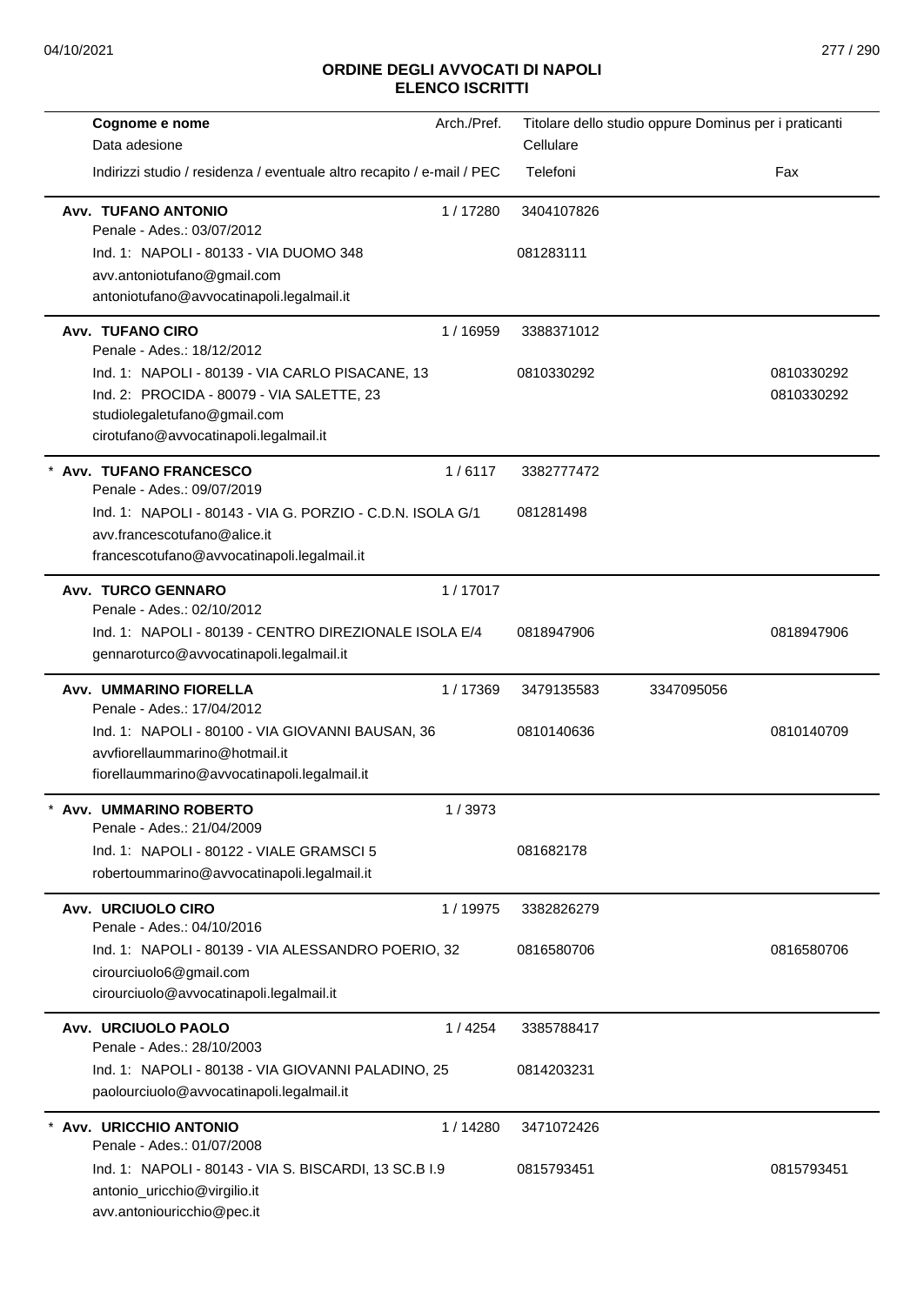| Cognome e nome                                                                | Arch./Pref. |             | Titolare dello studio oppure Dominus per i praticanti |             |
|-------------------------------------------------------------------------------|-------------|-------------|-------------------------------------------------------|-------------|
| Data adesione                                                                 |             | Cellulare   |                                                       |             |
| Indirizzi studio / residenza / eventuale altro recapito / e-mail / PEC        |             | Telefoni    |                                                       | Fax         |
| Avv. URSUMANDO STEFANIA<br>Penale - Ades.: 15/07/2003                         | 1/9219      | 3393578908  |                                                       |             |
| Ind. 1: POZZUOLI - 80078 - VIA DOMITIANA, 18                                  |             | 0818046319  |                                                       |             |
| stefaniaursumando@live.it                                                     |             |             |                                                       |             |
| stefaniaursumando@avvocatinapoli.legalmail.it                                 |             |             |                                                       |             |
| Avv. UTTIERI CHIARALISA<br>Penale - Ades.: 20/04/2017                         | 1 / 13516   | 3343882185  |                                                       |             |
| Ind. 1: PORTICI - 80055 - CORSO GARIBALDI, 179                                |             | 0817766186  |                                                       | 0817887292  |
| chiara.uttieri@gmail.com                                                      |             |             |                                                       |             |
| avv.chiaralisauttieri@arubapec.it                                             |             |             |                                                       |             |
| Avv. VADILONGA RAIMONDO<br>Penale - Ades.: 04/07/2006                         | 1/3872      | 3356242579  |                                                       |             |
| Ind. 1: NAPOLI - 80127 - VIA GINO DORIA, 75                                   |             | 0815785590  |                                                       | 0815561626  |
| raimondo.vadilonga@libero.it<br>raimondovadilonga@avvocatinapoli.legalmail.it |             |             |                                                       |             |
| * Avv. VALANZUOLO AMEDEO<br>Penale - Ades.: 09/01/2003                        | 1/7007      | 3498645008  |                                                       |             |
| Ind. 1: NAPOLI - 80122 - VIA DEI MILLE 16                                     |             | 081422927   |                                                       | 081422927   |
| amedeovalanzuolo@alice.it                                                     |             |             |                                                       |             |
| amedeovalanzuolo@avvocatinapoli.legalmail.it                                  |             |             |                                                       |             |
| <b>Avv. VALENTE VINCENZO</b><br>Penale - Ades.: 16/04/2013                    | 1/13085     |             |                                                       |             |
| Ind. 1: NAPOLI - 80142 - CORSO A. LUCCI, 121                                  |             | 0815221847  | 081200030                                             |             |
| vincenzovalente@avvocatinapoli.legalmail.it                                   |             |             |                                                       |             |
| <b>Avv. VALENTI CRISTIAN</b><br>Penale - Ades.: 17/04/2012                    | 1/16689     | 3281330072  |                                                       |             |
| Ind. 1: NAPOLI - 80138 - CORSO UMBERTO I, 237                                 |             | 0815537616  |                                                       | 0810097586  |
| valenticristian@libero.it                                                     |             |             |                                                       |             |
| cristianvalenti@pec.it                                                        |             |             |                                                       |             |
| Avv. VALENTINO GIANLUCA<br>Penale - Ades.: 14/12/2010                         | 1/16156     |             |                                                       |             |
| Ind. 1: NAPOLI - 80138 - CORSO UMBERTO I, 58                                  |             | 081204608   |                                                       |             |
| gianlucavalentino@avvocatinapoli.legalmail.it                                 |             |             |                                                       |             |
| * Avv. VALENTINO MAURO                                                        | 1/4522      | 3477082019  |                                                       |             |
| Penale - Ades.: 12/11/2002                                                    |             |             |                                                       |             |
| Ind. 1: NAPOLI - 80137 - PIAZZA CAVOUR, 152                                   |             | 081455821   |                                                       | 081455821   |
| valentinomauro@libero.it                                                      |             |             |                                                       |             |
| maurovalentino@avvocatinapoli.legalmail.it                                    |             |             |                                                       |             |
| * Avv. VALENTINO UMBERTO<br>Penale - Ades.: 04/05/2004                        | 1/3844      | 337979727   |                                                       |             |
| Ind. 1: NAPOLI - 80133 - VIA GUANTAI NUOVI, 11                                |             | 08119136072 |                                                       | 08119136072 |
| avv.umbertovalentino@gmail.com                                                |             |             |                                                       |             |
| umbertovalentino@avvocatinapoli.legalmail.it                                  |             |             |                                                       |             |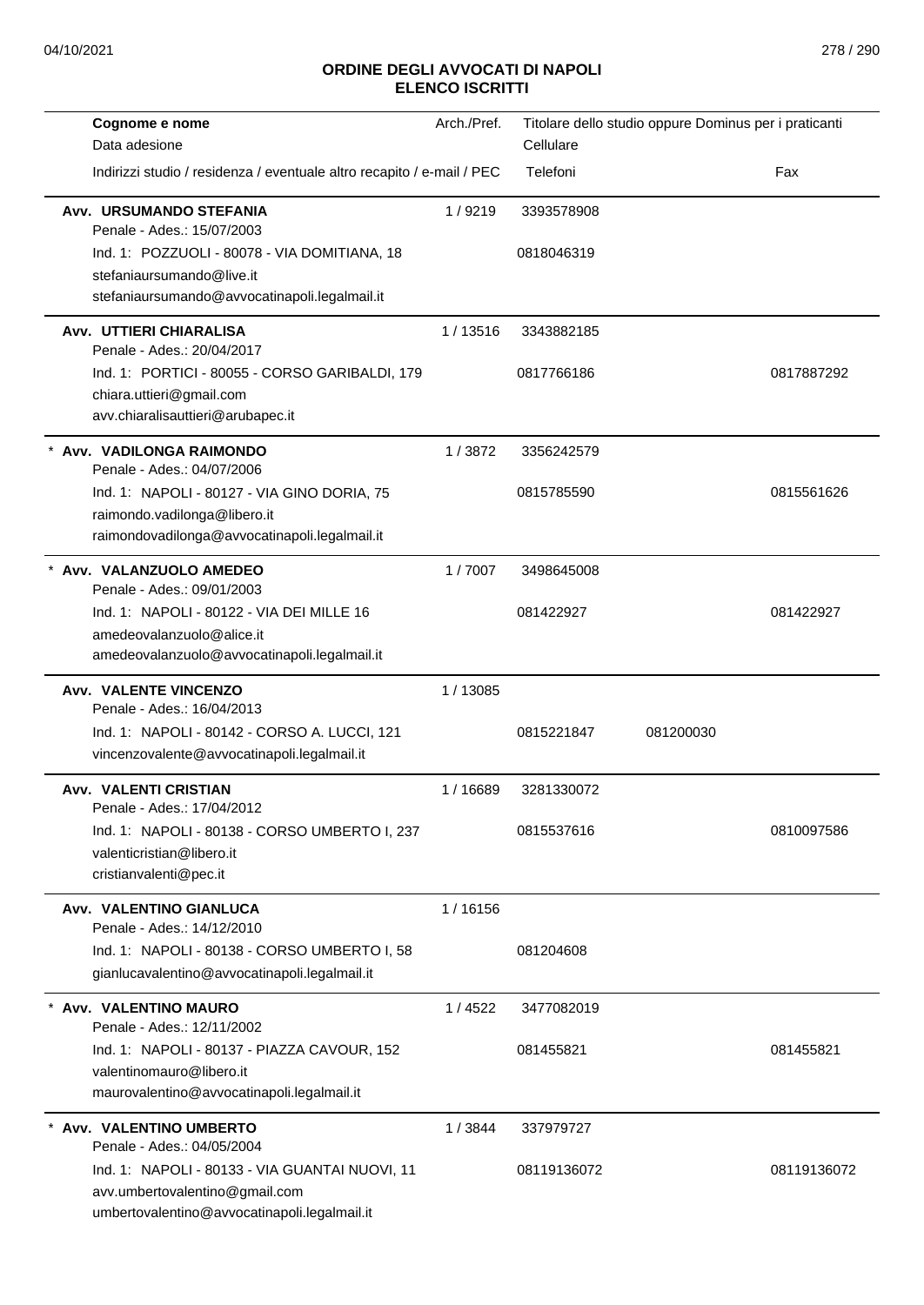| Cognome e nome                                                                 | Arch./Pref. |            | Titolare dello studio oppure Dominus per i praticanti |            |
|--------------------------------------------------------------------------------|-------------|------------|-------------------------------------------------------|------------|
| Data adesione                                                                  |             | Cellulare  |                                                       |            |
| Indirizzi studio / residenza / eventuale altro recapito / e-mail / PEC         |             | Telefoni   |                                                       | Fax        |
| Avv. VALENZIANO DAVIDE                                                         | 1/6861      |            |                                                       |            |
| Penale - Ades.: 20/07/2010                                                     |             |            |                                                       |            |
| Ind. 1: NAPOLI - 80127 - VIA BELVEDERE, 111                                    |             | 0815515969 | 3381967060                                            | 0815515969 |
| studlegalvalenziano@tiscali.it<br>davidevalenziano@avvocatinapoli.legalmail.it |             |            |                                                       |            |
|                                                                                |             |            |                                                       |            |
| <b>Avv. VALLE CRISTIAN</b>                                                     | 1/14042     | 3336271815 |                                                       |            |
| Penale - Ades.: 03/07/2007                                                     |             |            |                                                       |            |
| Ind. 1: NAPOLI - 80135 - VIA SALVATOR ROSA 349                                 |             | 0815441791 |                                                       | 0815441791 |
| studiolegalevalle@libero.it<br>cristianvalle@legalmail.it                      |             |            |                                                       |            |
|                                                                                |             |            |                                                       |            |
| Avv. VALLEFUOCO LUIGI<br>Penale - Ades.: 28/09/2004                            | 1/5220      | 3333373666 |                                                       |            |
| Ind. 1: NAPOLI - 80131 - VIA SAN GIACOMO DEI CAPRI, 82                         |             | 3333373666 |                                                       |            |
| Ind. 2: MUGNANO DI NAPOLI - 80018 - VIA NAPOLI, 143                            |             | 0815712901 |                                                       | 0815712901 |
| luigivallefuoco@alice.it<br>luigivallefuoco@avvocatinapoli.legalmail.it        |             |            |                                                       |            |
| Avv. VALLEFUOCO MICHELE                                                        | 1 / 19365   |            |                                                       |            |
| Penale - Ades.: 19/04/2016                                                     |             |            |                                                       |            |
| Ind. 1: NAPOLI - 80127 - VIA ANIELLO FALCONE, 332                              |             | 081629993  |                                                       | 0815565307 |
| michelevallefuoco@gmail.com                                                    |             |            |                                                       |            |
| michelevallefuoco@avvocatinapoli.legalmail.it                                  |             |            |                                                       |            |
| * Avv. VALTERONI EMIRENO                                                       | 1/5143      | 335254388  |                                                       |            |
| Penale - Ades.: 12/06/2001                                                     |             |            |                                                       |            |
| Ind. 1: NAPOLI - 80133 - TRAVERSA NUOVA MARINA, 8                              |             | 0815521652 | 0815521613                                            | 0815521613 |
| studiovalteroni@libero.it                                                      |             |            |                                                       |            |
| avvvalteroni@pec.it                                                            |             |            |                                                       |            |
| Avv. VAMPORE ROBERTA                                                           | 1/18996     | 3492950989 |                                                       |            |
| Penale - Ades.: 21/04/2015                                                     |             |            |                                                       |            |
| Ind. 1: NAPOLI - 80145 - VIA SANTA MARIA A CUBITO, 513                         |             | 0813446300 |                                                       | 0813446300 |
| avvrobertavampore@libero.it                                                    |             |            |                                                       |            |
| robertavampore@pec.it                                                          |             |            |                                                       |            |
| Avv. VANACORE FEDERICA<br>Penale - Ades.: 03/10/2017                           | 1/20599     | 3351720997 |                                                       |            |
| Ind. 1: ERCOLANO - 80056 - VIA BARCAIOLA, 22/A                                 |             | 0810501415 |                                                       | 0810501415 |
| Ind. 2: SAN GIORGIO A CREMANO - 80046 - PIAZZA V.                              |             | 0810501415 |                                                       | 0810501415 |
| <b>EMANUELE II, 34</b>                                                         |             |            |                                                       |            |
| studiomazzeovanacore@libero.it                                                 |             |            |                                                       |            |
| avv.federicavanacore@pec.it                                                    |             |            |                                                       |            |
| Avv. VANNETIELLO DARIO                                                         | 1/8133      | 3661736653 |                                                       |            |
| Penale - Ades.: 10/12/2002                                                     |             |            |                                                       |            |
| Ind. 1: NAPOLI - 80132 - VIA GENERALE ORSINI, 47                               |             | 0817645701 |                                                       | 0812457854 |
| Ind. 2: MONTESARCHIO - 82016 - VIA NAPOLI, 72/A                                |             | 0824841413 |                                                       | 0824831234 |
| studiolegale.vannetiello@inwind.it<br>vannetiellodario@pec.it                  |             |            |                                                       |            |
|                                                                                |             |            |                                                       |            |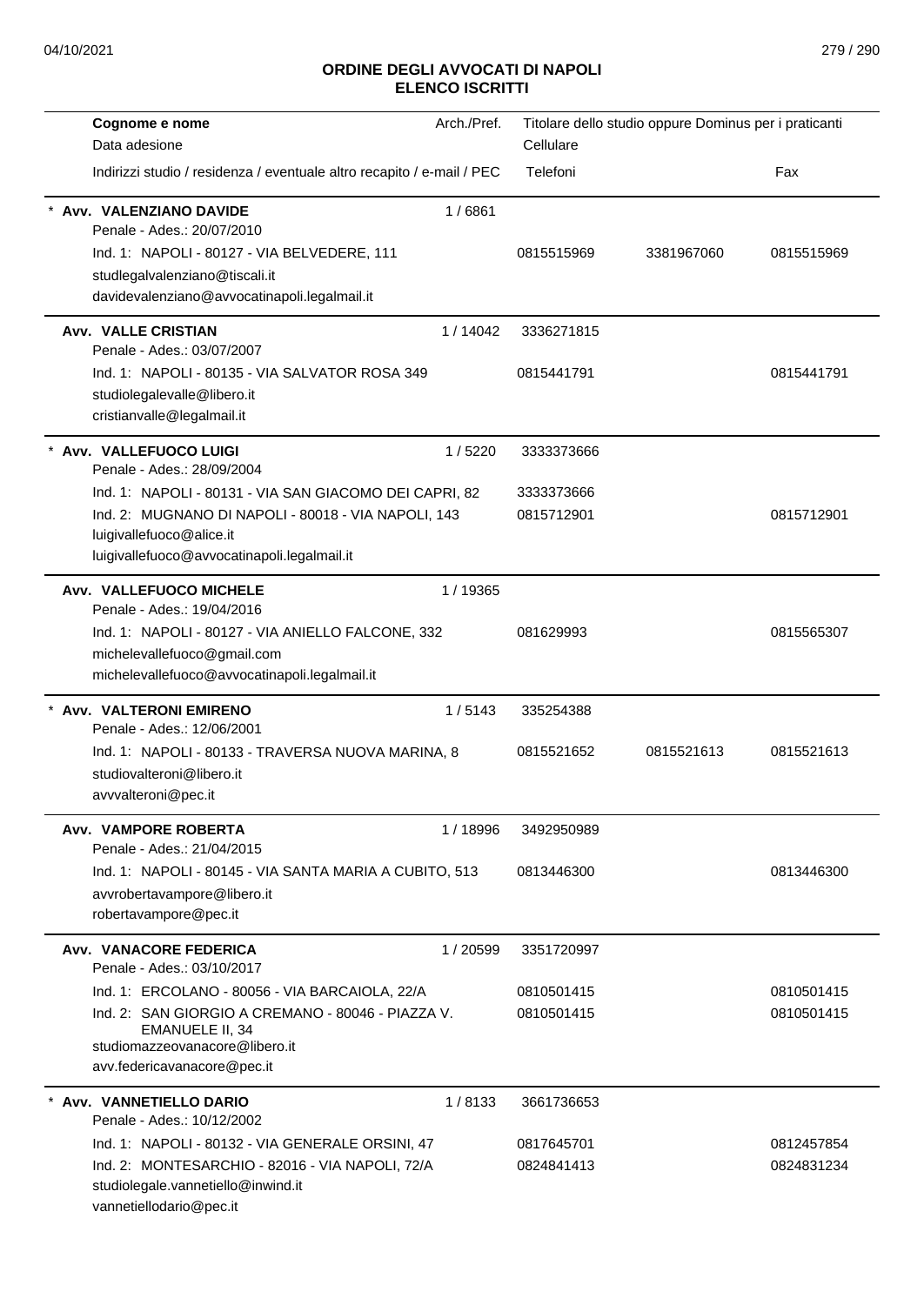| Cognome e nome                                                                                                            | Arch./Pref. | Titolare dello studio oppure Dominus per i praticanti |             |
|---------------------------------------------------------------------------------------------------------------------------|-------------|-------------------------------------------------------|-------------|
| Data adesione                                                                                                             |             | Cellulare                                             |             |
| Indirizzi studio / residenza / eventuale altro recapito / e-mail / PEC                                                    |             | Telefoni                                              | Fax         |
| <b>Avv. VANORE ANTONIO</b><br>Penale - Ades.: 09/01/2003                                                                  | 1/8516      | 3473312416                                            |             |
| Ind. 1: NAPOLI - 80132 - VIA TOLEDO, 256                                                                                  |             | 0810132323                                            |             |
| avv.vanore@gmail.com<br>antoniovanore@avvocatinapoli.legalmail.it                                                         |             |                                                       |             |
| Avv. VARANO ALBERTO<br>Penale - Ades.: 25/11/2003                                                                         | 1/3137      | 337944498                                             |             |
| Ind. 1: NAPOLI - 80133 - VIA PONTE DI TAPPIA, 47<br>albertovarano@studiolegalevarano.it<br>albertovarano@pec.it           |             | 0815510175                                            | 0814203293  |
| <b>Avv. VARANO GIORGIO</b><br>Penale - Ades.: 16/04/2013                                                                  | 1/17713     | 3334953435                                            |             |
| Ind. 1: NAPOLI - 80133 - VIA PONTE DI TAPPIA, 47                                                                          |             | 0815510175                                            | 0814203293  |
| Ind. 2: ROMA - 00192 - VIA COLA DI RIENZO, 28<br>giorgiovarano@studiolegalevarano.it<br>giorgiovarano@pec.it              |             | 0687153576                                            | 0625496091  |
| Avv. VARANO VALENTINA<br>Penale - Ades.: 17/04/2012                                                                       | 1/17005     | 3389639654                                            |             |
| Ind. 1: NAPOLI - 80133 - VIA PONTE DI TAPPIA, 47<br>valentinavarano@studiolegalevarano.it<br>valentinavarano@pec.it       |             | 0815510175                                            | 0814203293  |
| <b>Avv. VARRIALE MARCO</b><br>Penale - Ades.: 01/07/2008                                                                  | 1/13606     |                                                       |             |
| Ind. 1: NAPOLI - 80129 - VIA MORGHEN 37<br>marcovarriale@avvocatinapoli.legalmail.it                                      |             | 0815780462                                            | 0815780462  |
| <b>Avv. VARRIALE SALVATORE</b><br>Penale - Ades.: 10/05/2002                                                              | 1/7074      | 3403907990                                            |             |
| Ind. 1: NAPOLI - 80126 - VIA RISORGIMENTO, 63<br>avvvarriale@virgilio.it<br>salvatorevarriale@avvocatinapoli.legalmail.it |             | 0817679099                                            | 0817679099  |
| <b>Avv. VARRIALE SALVATORE</b><br>Penale - Ades.: 02/10/2012                                                              | 1/17623     | 3291627686                                            |             |
| Ind. 1: NAPOLI - 80125 - VIA ANDREA DORIA, 22<br>avvsvarriale80@legalmail.it                                              |             | 08119361977                                           | 08119331076 |
| <b>Avv. VARVARIGOS CONSTANTINOS</b><br>Penale - Ades.: 31/05/2019                                                         | 1/9392      | 3479176496                                            |             |
| Ind. 1: NAPOLI - 80129 - PIAZZA MEDAGLIE D'ORO, 27<br>cvarvarigos@gmail.com<br>varvarigos@pec.it                          |             | 0815586347                                            | 0815586347  |
| Avv. VASCELLO VIOLA<br>Penale - Ades.: 01/10/2013                                                                         | 1/18111     | 3479003470                                            |             |
| Ind. 1: NAPOLI - 80138 - VIA ANTONO TARI, 22<br>violavascello@yahoo.it<br>violavascello@avvocatinapoli.legalmail.it       |             | 08119568024                                           |             |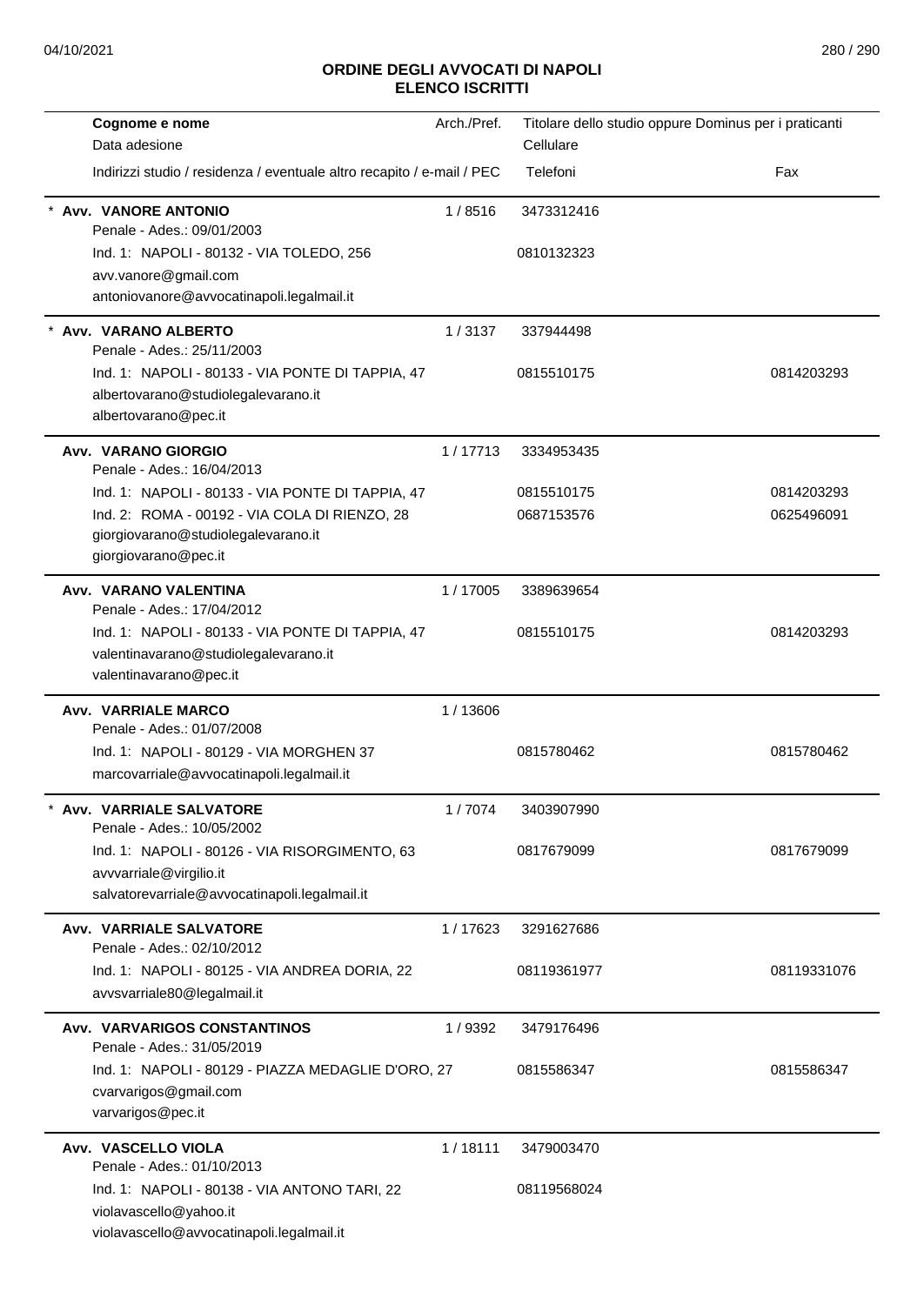| Cognome e nome                                                                                                     | Arch./Pref. | Titolare dello studio oppure Dominus per i praticanti |             |
|--------------------------------------------------------------------------------------------------------------------|-------------|-------------------------------------------------------|-------------|
| Data adesione                                                                                                      |             | Cellulare                                             |             |
| Indirizzi studio / residenza / eventuale altro recapito / e-mail / PEC                                             |             | Telefoni                                              | Fax         |
| Avv. VASSALLO ANNAMARIA<br>Penale - Ades.: 17/09/2002                                                              | 1/8582      | 3281622681                                            |             |
| Ind. 1: NAPOLI - 80127 - VIA CILEA, 165                                                                            |             | 0815795386                                            | 0815795386  |
| annamariavassallo@alice.it                                                                                         |             |                                                       |             |
| annamariavassallo@avvocatinapoli.legalmail.it                                                                      |             |                                                       |             |
| Avv. VASTARELLI VINCENZO<br>Penale - Ades.: 20/04/2006                                                             | 1/2366      |                                                       |             |
| Ind. 1: NAPOLI - 80147 - VIA FIGURELLE, 9                                                                          |             | 0815726071                                            |             |
| studiovastarelli@pec.it                                                                                            |             |                                                       |             |
| Avv. VECCHIO MARCELLA<br>Penale - Ades.: 12/11/2002                                                                | 1/5419      |                                                       |             |
| Ind. 1: NAPOLI - 80122 - VIALE ANTONIO GRAMSCI 23                                                                  |             | 0817618551                                            | 0812482279  |
| marcellavecchio@avvocatinapoli.legalmail.it                                                                        |             |                                                       |             |
| <b>Avv. VEGNENTE BRUNO</b><br>Penale - Ades.: 25/02/2003                                                           | 1/3157      | 3381261938                                            |             |
| Ind. 1: NAPOLI - 80125 - VIA G. B. MARINO, 7                                                                       |             | 0815930822                                            | 0815930822  |
| avv.brunovegnente@gmail.com                                                                                        |             |                                                       |             |
| brunovegnente@avvocatinapoli.legalmail.it                                                                          |             |                                                       |             |
| <b>Avv. VEGNENTE RAFFAELE</b><br>Penale - Ades.: 06/07/2010                                                        | 1/15827     | 3384544976                                            |             |
| Ind. 1: SAN GIORGIO A CREMANO - 80046 - VIA<br>BOTTEGHELLE, 218<br>raffaelevegnente@gmail.com                      |             | 0813448789                                            | 0813448789  |
| raffaelevegnente@avvocatinapoli.legalmail.it                                                                       |             |                                                       |             |
| Avv. VELOTTI DOMENICO SAVIO<br>Penale - Ades.: 02/07/2013                                                          | 1/17686     | 3385670734                                            |             |
| Ind. 1: NAPOLI - 80145 - VIA NAPOLI A PISCINOLA, 51                                                                |             | 0816040953                                            | 0813302138  |
| sivelot@libero.it                                                                                                  |             |                                                       |             |
| svelotti@pec.it                                                                                                    |             |                                                       |             |
| Avv. VENDITTI CLAUDIO<br>Penale - Ades.: 04/07/2006                                                                | 1/8362      |                                                       |             |
| Ind. 1: NAPOLI - 80129 - VIA TOLEDO, 156                                                                           |             | 0815510902                                            | 0815510902  |
| Ind. 2: NAPOLI - 80143 - C.SO MERIDIONALE, 7                                                                       |             | 081205029                                             | 081205029   |
| claudio_venditti@libero.it                                                                                         |             |                                                       |             |
| claudio_venditti@pec.team-service.it                                                                               |             |                                                       |             |
| Avv. VENDITTI RENATO<br>Penale - Ades.: 01/10/2007                                                                 | 1/13988     | 360273049                                             |             |
| Ind. 1: NAPOLI - 80127 - VIA F. FRACANZANO, 11                                                                     |             | 0815560719                                            |             |
| renvendi@tin.it<br>renatovenditti@avvocatinapoli.legalmail.it                                                      |             |                                                       |             |
| <b>Avv. VENDITTI RICCARDO</b>                                                                                      | 1/17903     | 3470527901                                            |             |
| Penale - Ades.: 16/04/2013                                                                                         |             |                                                       |             |
| Ind. 1: NAPOLI - 80143 - CORSO MERIDIONALE, 6<br>rivedoti@yahoo.it<br>riccardovenditti@avvocatinapoli.legalmail.it |             | 08119184519                                           | 08119184519 |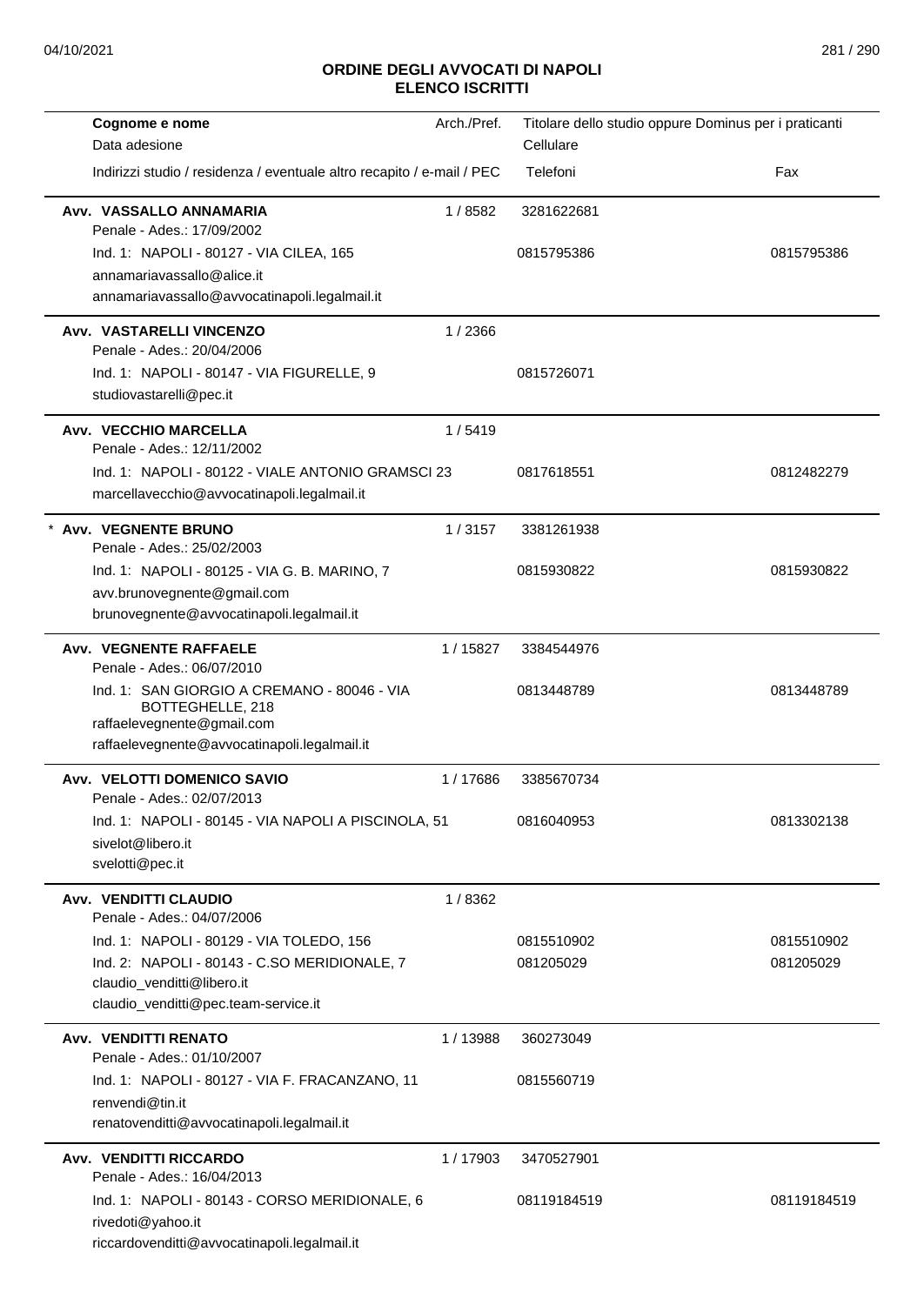| Cognome e nome                                                                                                                                      | Arch./Pref. | Titolare dello studio oppure Dominus per i praticanti |            |
|-----------------------------------------------------------------------------------------------------------------------------------------------------|-------------|-------------------------------------------------------|------------|
| Data adesione                                                                                                                                       |             | Cellulare                                             |            |
| Indirizzi studio / residenza / eventuale altro recapito / e-mail / PEC                                                                              |             | Telefoni                                              | Fax        |
| Avv. VENDITTO MARIO<br>Penale - Ades.: 04/05/2010                                                                                                   | 1/14347     | 3388408231                                            |            |
| Ind. 1: SAN GIORGIO A CREMANO - 80046 - VIA R.<br>STANZIALE, 48<br>mariov1@hotmail.it<br>avvocatovendittom@pec.it                                   |             | 3388408231                                            | 081        |
|                                                                                                                                                     |             |                                                       |            |
| Avv. VERDE ANTIMO<br>Penale - Ades.: 20/01/2021                                                                                                     | 1/21899     | 3404781997                                            |            |
| Ind. 1: NAPOLI - 80133 - VIA M. CERVANTES, 55/5                                                                                                     |             | 0815536122                                            | 0815428147 |
| verdeantimo86@gmail.com                                                                                                                             |             |                                                       |            |
| antimoverde@avvocatinapoli.legalmail.it                                                                                                             |             |                                                       |            |
| <b>Avv. VERDE ANTONIO</b>                                                                                                                           | 1/14635     | 3284128833                                            |            |
| Penale - Ades.: 16/04/2008                                                                                                                          |             |                                                       |            |
| Ind. 1: NAPOLI - 80143 - PIAZZA NAZIONALE, 94/D                                                                                                     |             | 0815585298                                            | 0815585298 |
| avvantonioverde@libero.it                                                                                                                           |             |                                                       |            |
| avvantonioverde@pec.it                                                                                                                              |             |                                                       |            |
| Avv. VERDE DANIELA                                                                                                                                  | 1/20209     | 3383564801                                            |            |
| Penale - Ades.: 24/01/2017                                                                                                                          |             |                                                       |            |
| Ind. 1: NAPOLI - 80121 - VIA G. MARTUCCI, 62                                                                                                        |             | 0817611149                                            | 0817611149 |
| daniela.verde@ymail.com                                                                                                                             |             |                                                       |            |
| danielaverde@avvocatinapoli.legalmail.it                                                                                                            |             |                                                       |            |
| <b>Avv. VERDE FLORINDA</b>                                                                                                                          | 1/10346     | 3381215109                                            |            |
| Penale - Ades.: 03/10/2006                                                                                                                          |             |                                                       |            |
| Ind. 1: PORTICI - 80055 - VIA LEONARDO DA VINCI, 93                                                                                                 |             | 081487310                                             | 081487557  |
| florinda.verde@libero.it                                                                                                                            |             |                                                       |            |
| florindaverde@avvocatinapoli.legalmail.it                                                                                                           |             |                                                       |            |
| Avv. VERDINO FERDINANDO<br>Penale - Ades.: 21/04/2015                                                                                               | 1/10623     | 3385290805                                            |            |
| Ind. 1: NAPOLI - 80121 - VIA S. PASQUALE, 48                                                                                                        |             | 0815934378                                            | 0816101818 |
| Ind. 2: CASAVATORE - 80020 - VIA ENRICO FERMI, 35                                                                                                   |             | 0815934378                                            | 0816101818 |
| avv.verdino@libero.it                                                                                                                               |             |                                                       |            |
| avv.verdino@legalmail.it                                                                                                                            |             |                                                       |            |
| Avv. VERLEZZA NICOLETTA                                                                                                                             | 1/15599     | 3478332152                                            |            |
| Penale - Ades.: 05/07/2016                                                                                                                          |             |                                                       |            |
| Ind. 1: NAPOLI - 80134 - VIA MONTEOLIVETO, 5                                                                                                        |             | 0810126259                                            | 0810126259 |
| nicolettaverlezza@libero.it                                                                                                                         |             |                                                       |            |
| nicolettaverlezza@avvocatinapoli.legalmail.it                                                                                                       |             |                                                       |            |
| Avv. VERNAZZARO CONCETTA                                                                                                                            | 1/21174     | 3891798961                                            |            |
| Penale - Ades.: 12/03/2019                                                                                                                          |             |                                                       |            |
| Ind. 1: NAPOLI - 80126 - VIA PROV. MONTAGNA SPACCATA,<br>450<br>studiolegale.vernazzaro@gmail.com<br>concettavernazzaro@avvocatinapoli.legalmail.it |             | 0816140559                                            |            |
|                                                                                                                                                     |             |                                                       |            |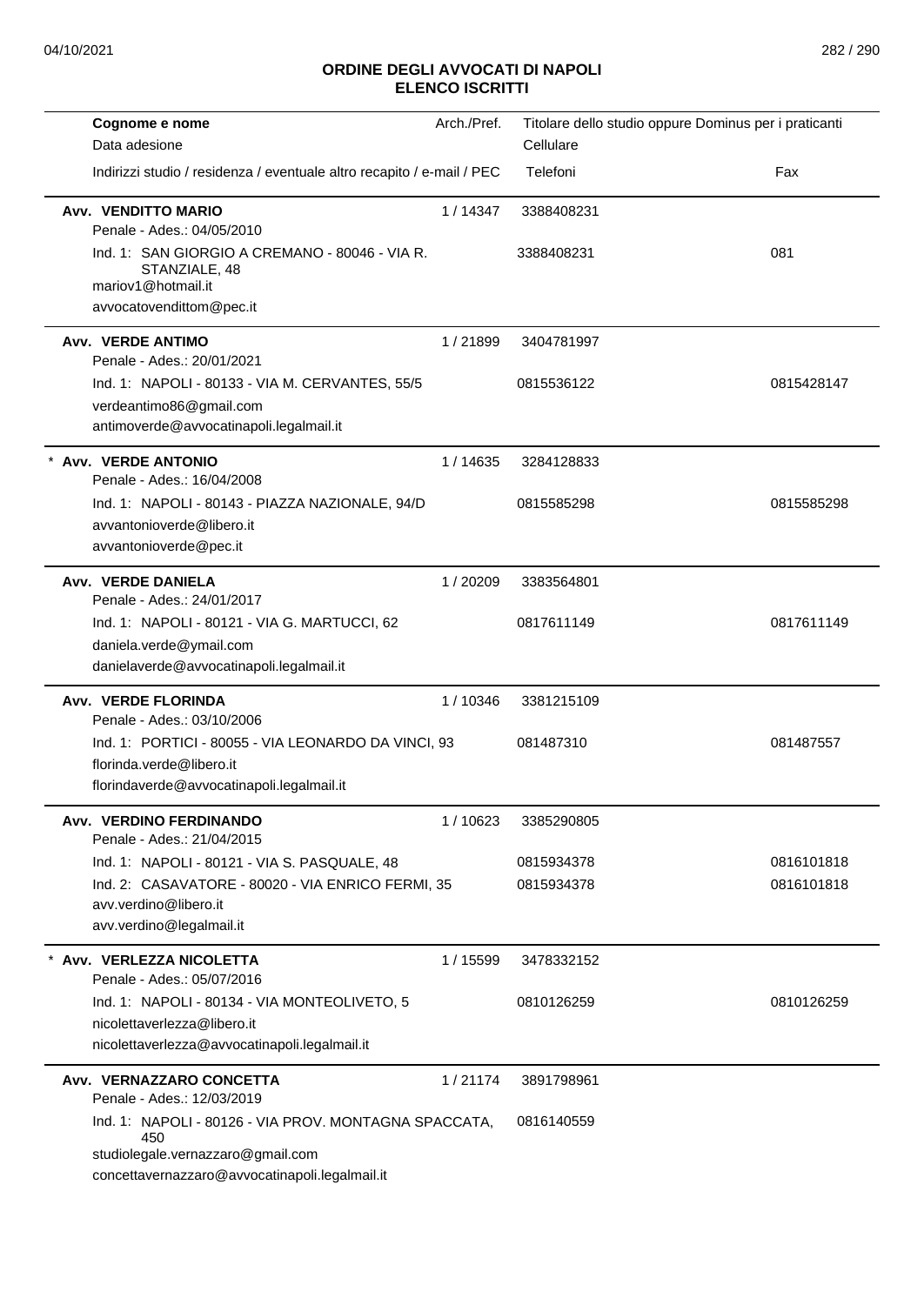| Cognome e nome                                                                                   | Arch./Pref.              |             | Titolare dello studio oppure Dominus per i praticanti |             |
|--------------------------------------------------------------------------------------------------|--------------------------|-------------|-------------------------------------------------------|-------------|
| Data adesione                                                                                    |                          | Cellulare   |                                                       |             |
| Indirizzi studio / residenza / eventuale altro recapito / e-mail / PEC                           |                          | Telefoni    |                                                       | Fax         |
| <b>Avv. VERNILLO DAVIDE</b><br>Penale - Ades.: 06/02/2018                                        | 1/20707                  | 3384375412  |                                                       |             |
| Ind. 1: NAPOLI - 80143 - VIA FERRARA, 4 INT. 28/B                                                |                          | 08118891500 |                                                       | 08118891500 |
| dott.davidevernillo@libero.it                                                                    |                          |             |                                                       |             |
| davidevernillo@avvocatinapoli.legalmail.it                                                       |                          |             |                                                       |             |
| * Avv. VERNILLO DOMENICO<br>Penale - Ades.: 08/10/2002                                           | 1/7384                   | 3397524579  |                                                       |             |
| Ind. 1: NAPOLI - 80131 - VIA RAFFAELE CALVANICO 13                                               |                          | 0815455597  |                                                       |             |
| domenicovernillo@alice.it<br>domenicovernillo@avvocatinapoli.legalmail.it                        | domenicovernillo@live.it |             |                                                       |             |
| * Avv. VERTONE DONATO<br>Penale - Ades.: 11/11/2003                                              | 1/9544                   | 3394245141  |                                                       |             |
| Ind. 1: NAPOLI - 80143 - VIA NUOVA POGGIOREALE 45/A<br>donato_avv.vertone@libero.it              |                          | 081283449   |                                                       | 081283449   |
| donatovertone@avvocatinapoli.legalmail.it                                                        |                          |             |                                                       |             |
| * Avv. VESCUSO GIUSEPPE                                                                          | 1/3366                   |             |                                                       |             |
| Penale - Ades.: 04/10/2016                                                                       |                          |             |                                                       |             |
| Ind. 1: NAPOLI - 80132 - VIA TOLEDO 265                                                          |                          | 081421407   | 0815550180                                            | 0815550920  |
| Ind. 2: ROMA - 00198 - VIA SAVOIA, 33<br>avvocatipartners@libero.it                              |                          | 068412510   |                                                       | 068412393   |
| giuseppevescuso@avvocatinapoli.legalmail.it                                                      |                          |             |                                                       |             |
| Avv. VESPA CLAUDIA                                                                               | 1 / 15993                |             |                                                       |             |
| Penale - Ades.: 19/04/2011                                                                       |                          |             |                                                       |             |
| Ind. 1: NAPOLI - 80133 - VIA SANTA BRIGIDA, 39                                                   |                          | 0815428887  | 0815423249                                            | 0815428888  |
| avvclaudiavespa@pec.it                                                                           |                          |             |                                                       |             |
| Avv. VETRANO CLAUDIO<br>Penale - Ades.: 22/03/2005                                               | 1/11065                  | 3358239775  |                                                       |             |
| Ind. 1: NAPOLI - 80124 - VIA CINCINNATO, 4                                                       |                          | 0813425386  | 3358239775                                            | 0813425386  |
| avv.claudio.vetrano@virgilio.it                                                                  |                          |             |                                                       |             |
| claudiovetrano@avvocatinapoli.legalmail.it                                                       |                          |             |                                                       |             |
| * Avv. VETRANO MASSIMO<br>Penale - Ades.: 13/11/2001                                             | 1/6341                   | 3358153059  |                                                       |             |
| Ind. 1: NAPOLI - 80146 - VIA REGGIA DI PORTICI, 69<br>massimovetrano@avvocatinapoli.legalmail.it |                          | 0815592346  | 0812240371                                            | 0817524136  |
|                                                                                                  |                          |             |                                                       |             |
| * Avv. VETRANO NICOLA<br>Penale - Ades.: 28/01/2003                                              | 1/8003                   | 3381108749  |                                                       |             |
| Ind. 1: NAPOLI - 80136 - VIA A.TELESINO, 13                                                      |                          | 0815645425  |                                                       | 0815645425  |
| nicola.vetrano@tin.it<br>nicolavetrano@avvocatinapoli.legalmail.it                               |                          |             |                                                       |             |
|                                                                                                  |                          |             |                                                       |             |
| * Avv. VIGGIANI MARIA DOMENICA<br>Penale - Ades.: 01/07/2008                                     | 1/10071                  |             |                                                       |             |
| Ind. 1: NAPOLI - 80123 - VIA POSILLIPO 281                                                       |                          | 0815750893  | 0815750892                                            |             |
| Ind. 2: FORLI' - 47100 - VIA BARATTI,3<br>mariadomenicaviggiani@avvocatinapoli.legalmail.it      |                          | 054335501   |                                                       | 054331747   |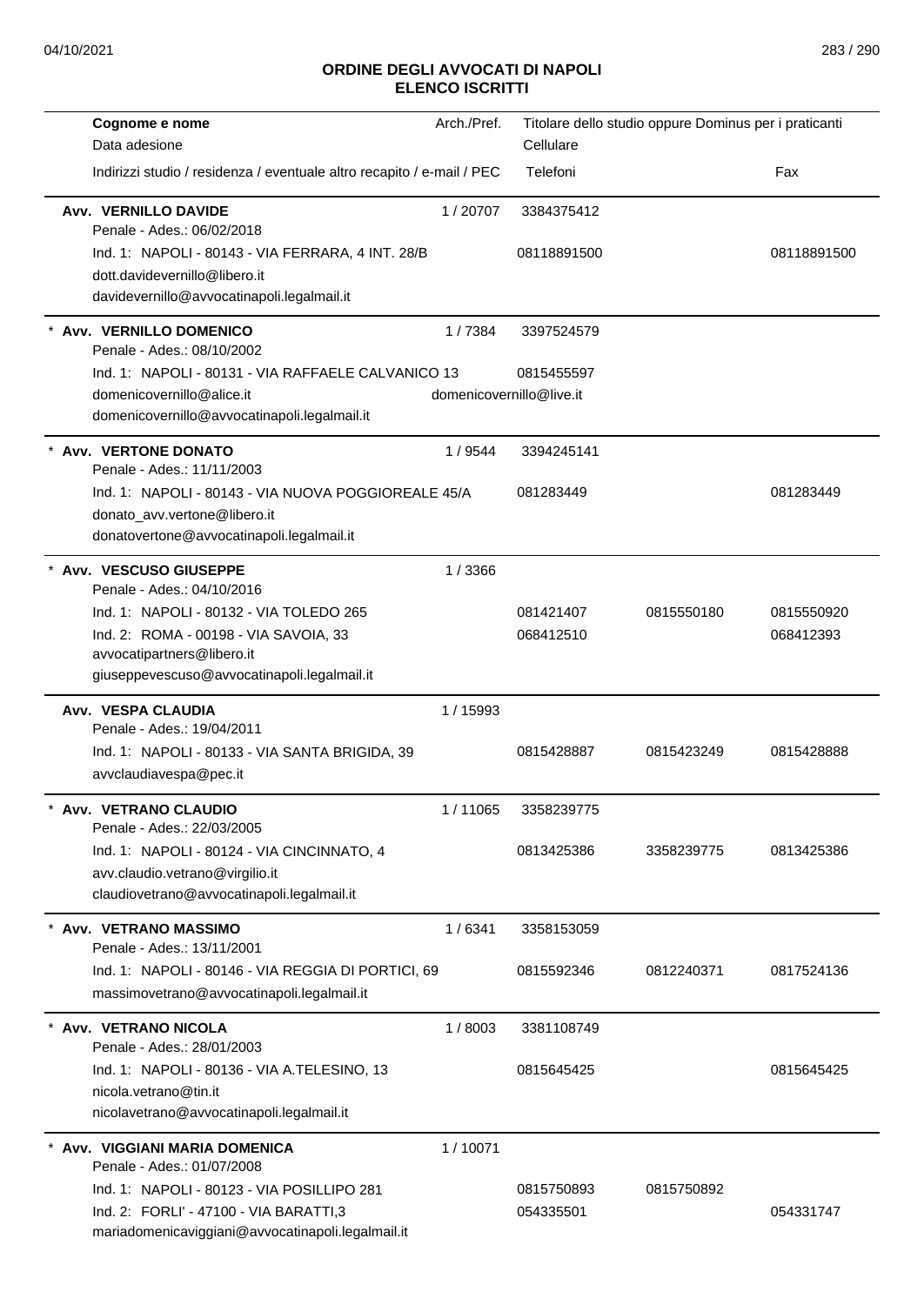| Cognome e nome                                                                       | Arch./Pref. | Titolare dello studio oppure Dominus per i praticanti |             |
|--------------------------------------------------------------------------------------|-------------|-------------------------------------------------------|-------------|
| Data adesione                                                                        |             | Cellulare                                             |             |
| Indirizzi studio / residenza / eventuale altro recapito / e-mail / PEC               |             | Telefoni                                              | Fax         |
| Avv. VIGLIOTTI GIANCARLO<br>Penale - Ades.: 23/02/2016                               | 1/14016     | 3933302682                                            |             |
| Ind. 1: NAPOLI - 80131 - VIA GABRIELE JANNELLI, 220                                  |             | 0815545401                                            | 0815539626  |
| giancarlovigliotti@yahoo.it                                                          |             |                                                       |             |
| studiolegalevigliotti@pec.giuffre.it                                                 |             |                                                       |             |
| Avv. VIGNOLA ANGELO<br>Penale - Ades.: 02/03/2004                                    | 1/8519      | 3336303419                                            |             |
| Ind. 1: NAPOLI - 80122 - VIALE A. GRAMSCI, 26                                        |             | 081681455                                             | 081680479   |
| assvignola@libero.it                                                                 |             |                                                       |             |
| angelovignola@avvocatinapoli.legalmail.it                                            |             |                                                       |             |
| Avv. VILLANI MARIA<br>Penale - Ades.: 15/12/2015                                     | 1 / 19346   | 3395935696                                            |             |
| Ind. 1: NAPOLI - 80145 - VIA S. MARIA A CUBITO, 616                                  |             | 3395935696                                            |             |
| Ind. 2: CASAVATORE - 80020 - VIA G. MARCONI, 283                                     |             | 0817372857                                            |             |
| villani.m@hotmail.it                                                                 |             |                                                       |             |
| Avv. VILLANI ROBERTO<br>Penale - Ades.: 17/04/2012                                   | 1/17023     | 3921840985                                            |             |
| Ind. 1: NAPOLI - 80138 - CORSO UMBERTO I, 237                                        |             | 0815537616                                            | 0810097586  |
| avv.roberto.villani@gmail.com                                                        |             |                                                       |             |
| roberto.villani@pec.it                                                               |             |                                                       |             |
| Avv. VILLANO GIUSEPPE MARIA<br>Penale - Ades.: 18/05/2004                            | 1/7126      |                                                       |             |
| Ind. 1: NAPOLI - 80134 - VIA NILO, 28                                                |             | 0815511698                                            | 0815511698  |
| gmvillano@pcert.postecert.it                                                         |             |                                                       |             |
| Avv. VINCENZI DOMENICO                                                               | 1/14024     |                                                       |             |
| Penale - Ades.: 14/12/2010                                                           |             |                                                       |             |
| Ind. 1: PORTICI - 80055 - VIA DIAZ,9<br>domenicovincenzi@avvocatinapoli.legalmail.it |             | 081273703                                             | 081273703   |
|                                                                                      |             |                                                       |             |
| Avv. VISCARDI EMANUELA<br>Penale - Ades.: 20/12/2016                                 | 1/17627     | 3281784073                                            |             |
| Ind. 1: PORTICI - 80055 - VIA LIBERTA', 206                                          |             | 08118389417                                           |             |
| emanuvisc@libero.it                                                                  |             |                                                       |             |
| emanuelaviscardi@avvocatinapoli.legalmail.it                                         |             |                                                       |             |
| Avv. VISCARDI GIANLUCA<br>Penale - Ades.: 20/11/2018                                 | 1/21102     | 3357241887                                            |             |
| Ind. 1: PORTICI - 80055 - VIA GALILEO GALILEI, 15                                    |             | 08118191586                                           |             |
| avv.viscardi@gmail.com                                                               |             |                                                       |             |
| avvocatoviscardi@pec.it                                                              |             |                                                       |             |
| Avv. VISCARDI JURIJ                                                                  | 1/18607     | 3202118946                                            |             |
| Penale - Ades.: 21/04/2015                                                           |             |                                                       |             |
| Ind. 1: NAPOLI - 80134 - VIA TOLEDO, 265                                             |             | 08119338562                                           | 08119338562 |
| avvocato-viscardi@libero.it                                                          |             |                                                       |             |
| jurijviscardi@avvocatinapoli.legalmail.it                                            |             |                                                       |             |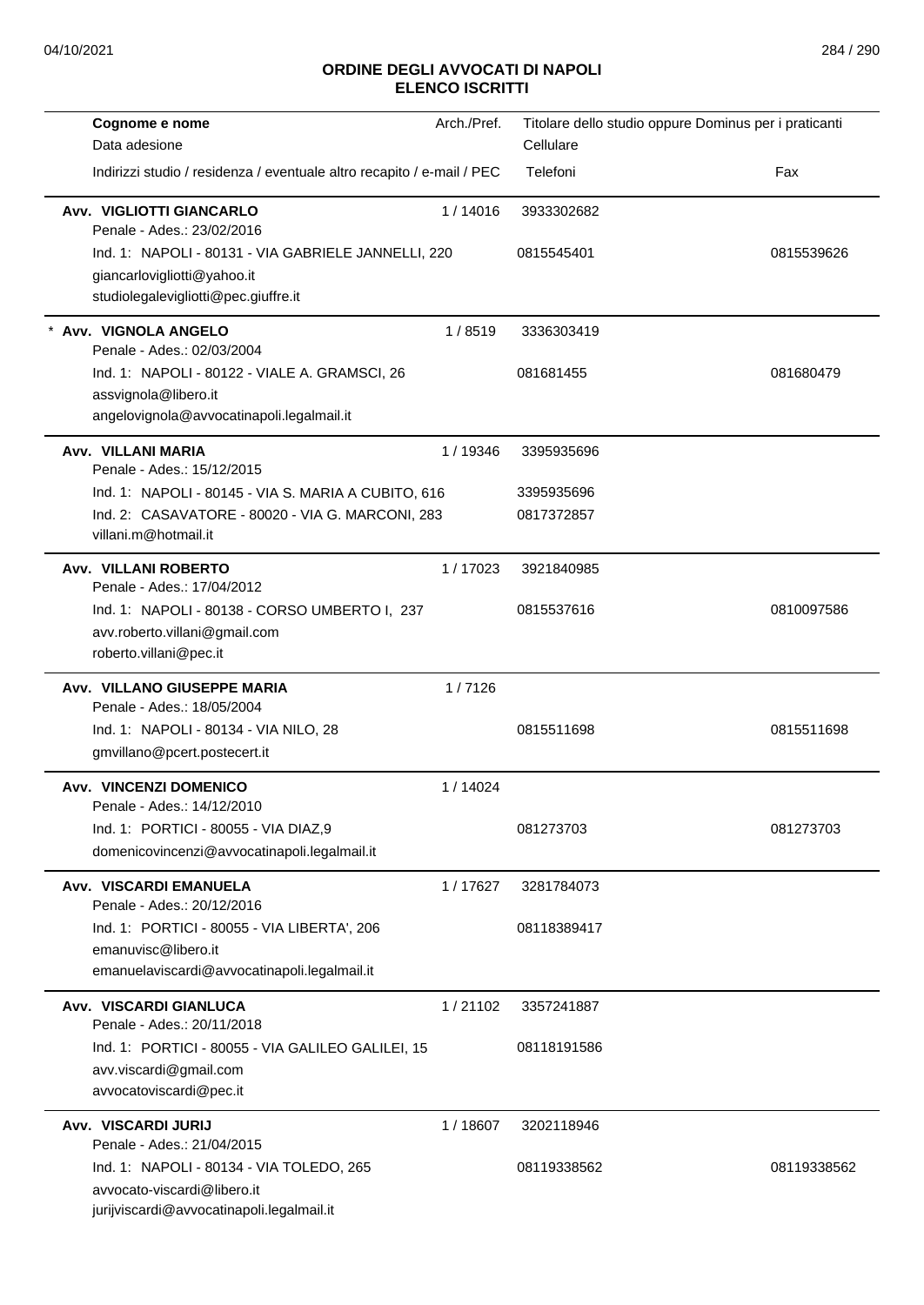| Cognome e nome<br>Data adesione                                                                                                                                                                 | Arch./Pref. | Titolare dello studio oppure Dominus per i praticanti<br>Cellulare |                         |
|-------------------------------------------------------------------------------------------------------------------------------------------------------------------------------------------------|-------------|--------------------------------------------------------------------|-------------------------|
| Indirizzi studio / residenza / eventuale altro recapito / e-mail / PEC                                                                                                                          |             | Telefoni                                                           | Fax                     |
| Avv. VISCIGLIO MARCO<br>Penale - Ades.: 03/11/2015                                                                                                                                              | 1/19284     | 3272448931                                                         |                         |
| Ind. 1: NAPOLI - 80134 - VIA TOLEDO, 106<br>viscigliomarco@libero.it<br>marcovisciglio@avvocatinapoli.legalmail.it                                                                              |             | 08119561513                                                        | 0810104165              |
| Avv. VISCO FABIO<br>Penale - Ades.: 17/04/2007                                                                                                                                                  | 1 / 13429   | 3387415358                                                         |                         |
| Ind. 1: NAPOLI - 80133 - VIA TOLEDO, 424<br>fabiovisco10@alice.it<br>fabiovisco@avvocatinapoli.legalmail.it                                                                                     |             | 0815510151                                                         | 0815516888              |
| * Avv. VISCONTI ANTONIO<br>Penale - Ades.: 08/04/2003                                                                                                                                           | 1/9180      | 3476306036                                                         |                         |
| Ind. 1: NAPOLI - 80133 - VIA SAN TOMMASO D'AQUINO, 33<br>viscant@libero.it<br>antoniovisconti@avvocatinapoli.legalmail.it                                                                       |             | 0814206022                                                         | 0814206022              |
| Avv. VISCOVO ANDREA<br>Penale - Ades.: 13/12/2011                                                                                                                                               | 1 / 15485   | 3397871334                                                         |                         |
| Ind. 1: NAPOLI - 80145 - VIA CHIESA DI POLVICA, 36/14<br>viscolex@libero.it<br>andreaviscovo@avvocatinapoli.legalmail.it                                                                        |             |                                                                    | 0817741752              |
| Avv. VISCOVO RAFFAELE<br>Penale - Ades.: 19/12/2006                                                                                                                                             | 1/13348     | 3284171008                                                         |                         |
| Ind. 1: NAPOLI - 80132 - VIA SANTA LUCIA, 173<br>Ind. 2: SASSUOLO - 41049 - PIAZZA MARTIRI PARTIGIANI, 89<br>raffaeleviscovo@studioviscovo.it<br>raffaeleviscovo@avvocatinapoli.legalmail.it    |             | 081293597<br>0536994122                                            | 081293597<br>0536988427 |
| <b>Avv. VISCUSI LICIA</b><br>Penale - Ades.: 03/07/2012<br>Ind. 1: NAPOLI - 80138 - VIA SAN GREGORIO ARMENO, 28<br>studiolegale.viscusi@virgilio.it<br>liciaviscusi@avvocatinapoli.legalmail.it | 1/17444     | 3270167008                                                         |                         |
| Avv. VISONE MARIA CONSIGLIA<br>Penale - Ades.: 12/11/2002                                                                                                                                       | 1/7926      | 3386734758                                                         |                         |
| Ind. 1: POZZUOLI - 80078 - VIA II TRAV. COSTE DI AGNANO,<br>13/A<br>avv.visone.mc@virgilio.it<br>mariaconsigliavisone@avvocatinapoli.legalmail.it                                               |             | 0810203296                                                         |                         |
| Avv. VITAGLIANO MOCCIA GIOVANNA ANTIDA<br>Penale - Ades.: 13/12/2011                                                                                                                            | 1/11181     | 3388063096                                                         |                         |
| Ind. 1: NAPOLI - 80131 - VIALE COLLI AMINEI, 10<br>vitagliano.moccia@libero.it<br>giovannaantidavitaglianomoccia@avvocatinapoli.leg                                                             |             | 0817444270                                                         | 0817444270              |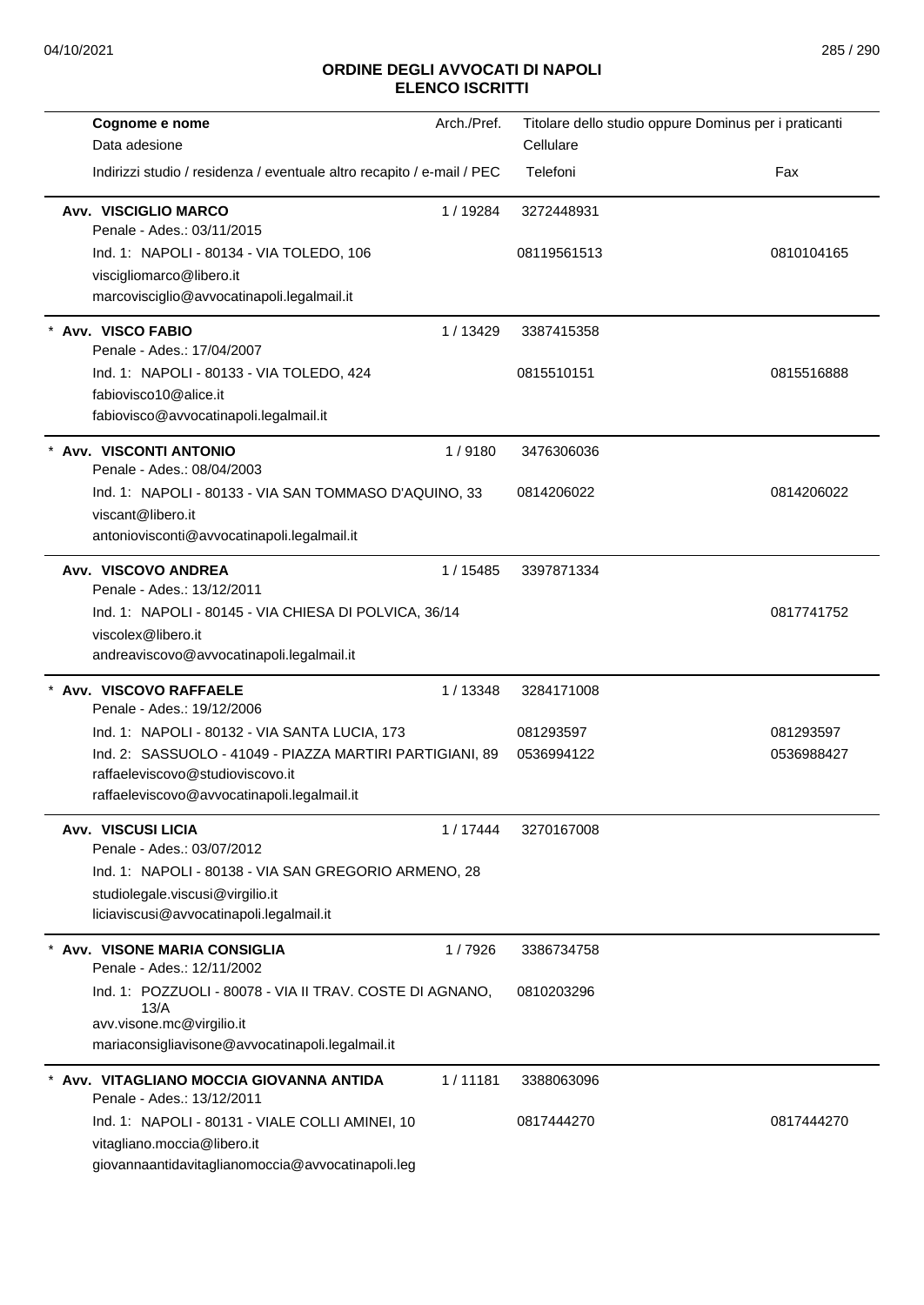| Cognome e nome                                                                     | Arch./Pref. | Titolare dello studio oppure Dominus per i praticanti |            |
|------------------------------------------------------------------------------------|-------------|-------------------------------------------------------|------------|
| Data adesione                                                                      |             | Cellulare                                             |            |
| Indirizzi studio / residenza / eventuale altro recapito / e-mail / PEC             |             | Telefoni                                              | Fax        |
| <b>Avv. VITALE ANTONIO</b><br>Penale - Ades.: 03/03/2021                           | 1/21256     | 3933070658                                            |            |
| Ind. 1: NAPOLI - 80122 - VIA CUPA CAIAFA, 20/C                                     |             | 0812461155                                            | 0812461155 |
| antonio.vitale86@libero.it                                                         |             |                                                       |            |
| avvantoniovitale@pec.it                                                            |             |                                                       |            |
| Avv. VITALE CARMEN CHIARA<br>Penale - Ades.: 20/12/2016                            | 1/20024     | 3397249869                                            |            |
| Ind. 1: NAPOLI - 80127 - VIA RODOLFO FALVO, 30                                     |             | 0810286299                                            | 0810286300 |
| Ind. 2: CARDITO - 80024 - PIAZZA GARIBALDI, 23                                     |             | 0818312753                                            | 0818312753 |
| carmenchiara.vitale@libero.it<br>avv.carmenchiara.vitale@pec.it                    |             |                                                       |            |
|                                                                                    |             |                                                       |            |
| Avv. VITALE LIVIO<br>Penale - Ades.: 30/12/2020                                    | 1/21677     | 3470543227                                            |            |
| Ind. 1: NAPOLI - 80145 - VIA TIGLIO, 8                                             |             | 3470543227                                            |            |
| avv.liviovitale@libero.it                                                          |             |                                                       |            |
| liviovitaleyasociados@legalmail.it                                                 |             |                                                       |            |
| <b>Avv. VITALE PIERO</b>                                                           | 1/19903     | 3474424439                                            |            |
| Penale - Ades.: 20/12/2016                                                         |             |                                                       |            |
| Ind. 1: NAPOLI - 80127 - VIA ROSARIO FALVO, 30                                     |             | 3474424439                                            |            |
| Ind. 2: CARDITO - 80024 - PIAZZA GARIBALDI, 23<br>pierovitale84@gmail.com          |             |                                                       |            |
| avv.pierovitale@pec.it                                                             |             |                                                       |            |
|                                                                                    |             |                                                       |            |
| Avv. VITI MARIANGELA<br>Penale - Ades.: 14/11/2017                                 | 1 / 19527   |                                                       |            |
| Ind. 1: SAN GIORGIO A CREMANO - 80046 - VIA GIUSEPPE<br>GUERRA, 27                 |             | 081481958                                             |            |
| avv.mariangelaviti@libero.it                                                       |             |                                                       |            |
| avv.mariangelaviti@pec.it                                                          |             |                                                       |            |
| Avv. VITIELLO ANTONIO                                                              | 1/20025     | 3388315365                                            |            |
| Penale - Ades.: 20/12/2016                                                         |             |                                                       |            |
| Ind. 1: NAPOLI - 80144 - CORSO SECONDIGLIANO, 157<br>antoniovitiello1972@libero.it |             | 0817365342                                            | 0817365342 |
| antoniovitiello1@avvocatinapoli.legalmail.it                                       |             |                                                       |            |
|                                                                                    |             |                                                       |            |
| * Avv. VITIELLO GIUSEPPE<br>Penale - Ades.: 18/09/2001                             | 1/4312      |                                                       |            |
| Ind. 1: NAPOLI - 80134 - VIA TOLEDO, 228                                           |             | 081404088                                             | 0814975056 |
| giuseppevitiello@avvocatinapoli.legalmail.it                                       |             |                                                       |            |
| <b>Avv. VITTORIO LUIGI</b>                                                         | 1/20080     | 3475737292                                            |            |
| Penale - Ades.: 23/01/2018                                                         |             |                                                       |            |
| Ind. 1: NAPOLI - 80124 - VIA PROLUNGAMENTO ASCANIO, 4                              |             | 0810662733                                            | 0815782467 |
| luigi.vittorio76@gmail.com                                                         |             |                                                       |            |
| avvluigivittorio@pec.it                                                            |             |                                                       |            |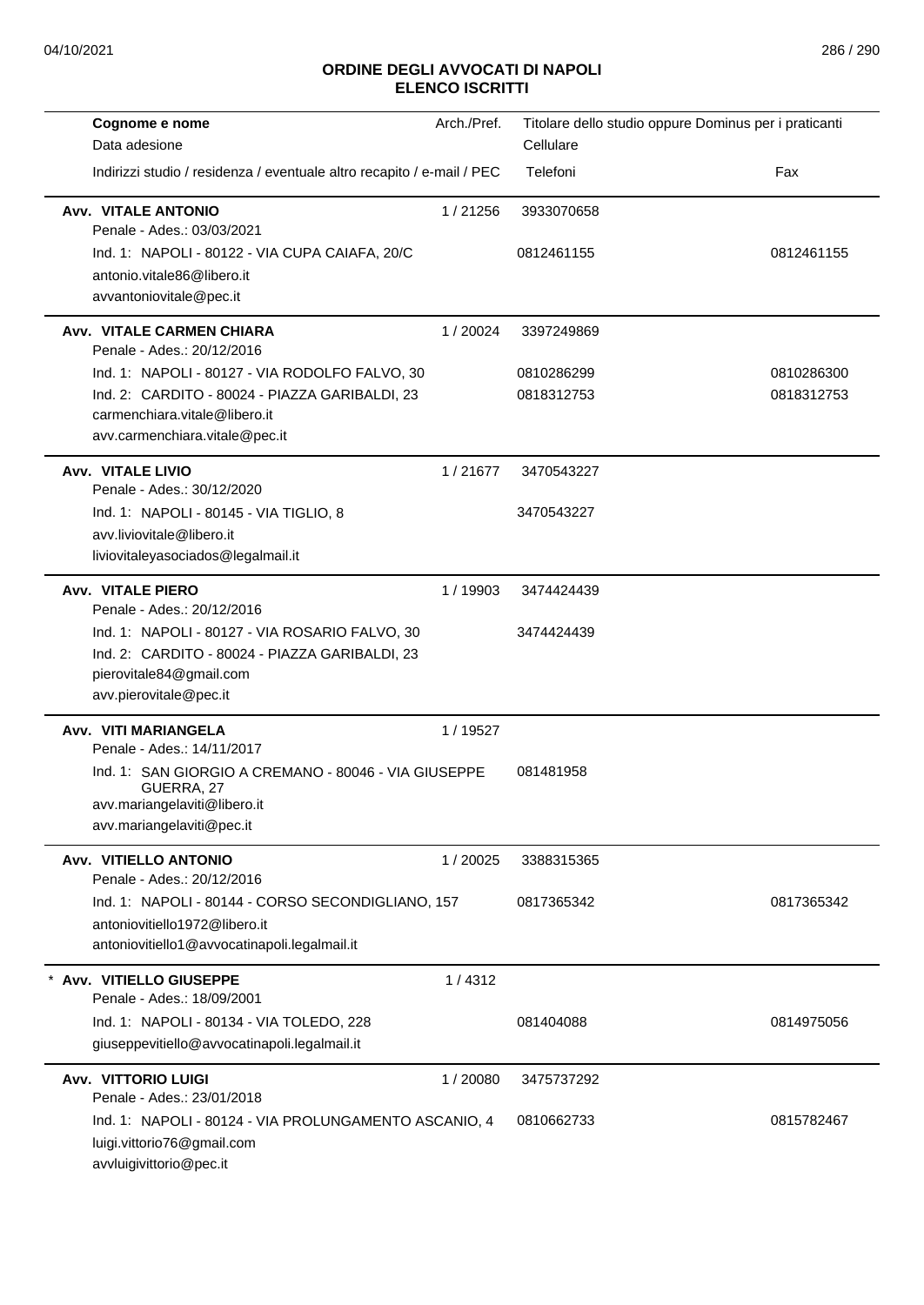| Cognome e nome                                                                                                         | Arch./Pref. |            | Titolare dello studio oppure Dominus per i praticanti |             |
|------------------------------------------------------------------------------------------------------------------------|-------------|------------|-------------------------------------------------------|-------------|
| Data adesione                                                                                                          |             | Cellulare  |                                                       |             |
| Indirizzi studio / residenza / eventuale altro recapito / e-mail / PEC                                                 |             | Telefoni   |                                                       | Fax         |
| <b>Avv. VITUCCI MARTA</b><br>Penale - Ades.: 10/04/2018<br>Ind. 1: NAPOLI - 80143 - CENTRO DIREZIONALE ISOLA E/4,      | 1/19226     | 3395497575 | 0812289681                                            | 0812289681  |
| <b>INT. 305</b><br>vituccimarta@hotmail.it<br>martavitucci@pec.it                                                      |             |            |                                                       |             |
| Avv. VIVIANI FRANCESCA<br>Penale - Ades.: 19/04/2016                                                                   | 1/18357     | 3389436385 |                                                       |             |
| Ind. 1: NAPOLI - 80142 - CORSO NOVARA, 43<br>francivivi@libero.it<br>francescaviviani@avvocatinapoli.legalmail.it      |             | 3389436385 |                                                       |             |
| Avv. VOLLARO ANTONIO<br>Penale - Ades.: 12/06/2001                                                                     | 1/7937      | 3348459792 |                                                       |             |
| Ind. 1: PORTICI - 80055 - VIALE TIZIANO, 42<br>lawlegge@outlook.it<br>av12139-euro@pec-legal.it                        |             | 081479845  |                                                       | 081579845   |
| Avv. VOLLARO EMMA<br>Penale - Ades.: 28/01/2003                                                                        | 1/8548      | 3398557543 |                                                       |             |
| Ind. 1: PORTICI - 80055 - VIA DE LAUZIERES, 12<br>avv.emmavollaro@libero.it<br>emmavollaro@avvocatinapoli.legalmail.it |             | 0817761558 |                                                       | 0817761558  |
| Avv. VOLLERO VINCENZO<br>Penale - Ades.: 13/10/2015                                                                    | 1/16985     | 3397534205 |                                                       |             |
| Ind. 1: NAPOLI - 80131 - VIA NICOLARDI, 125<br>studiolegalevollero@libero.it<br>vincenzovollero@legpec.it              |             | 0815802292 |                                                       | 08119563770 |
| Avv. VOLLONO ROBERTO<br>Penale - Ades.: 21/04/2009                                                                     | 1/10353     | 3397367172 |                                                       |             |
| Ind. 1: NAPOLI - 80127 - VIA F. CILEA, 136<br>vollono@yahoo.it<br>robertovollono@avvocatinapoli.legalmail.it           |             | 0817141217 |                                                       | 0817141217  |
| * Avv. VOLPE BRUNELLA<br>Penale - Ades.: 25/11/2003                                                                    | 1/7259      | 335243340  |                                                       |             |
| Ind. 1: NAPOLI - 80133 - PIAZZA G. MATTEOTTI, 7<br>bruvo@libero.it<br>brunellavolpe@avvocatinapoli.legalmail.it        |             | 0815529578 |                                                       | 0815529579  |
| Avv. VOLPE DANILO<br>Penale - Ades.: 26/02/2019                                                                        | 1/21324     | 3471848409 |                                                       |             |
| Ind. 1: NAPOLI - 80121 - VIA SAN PASQUALE A CHIAIA, 13<br>avv.danilovolpe@gmail.com<br>avv.danilovolpe@mypec.eu        |             | 0810605159 |                                                       | 0810605159  |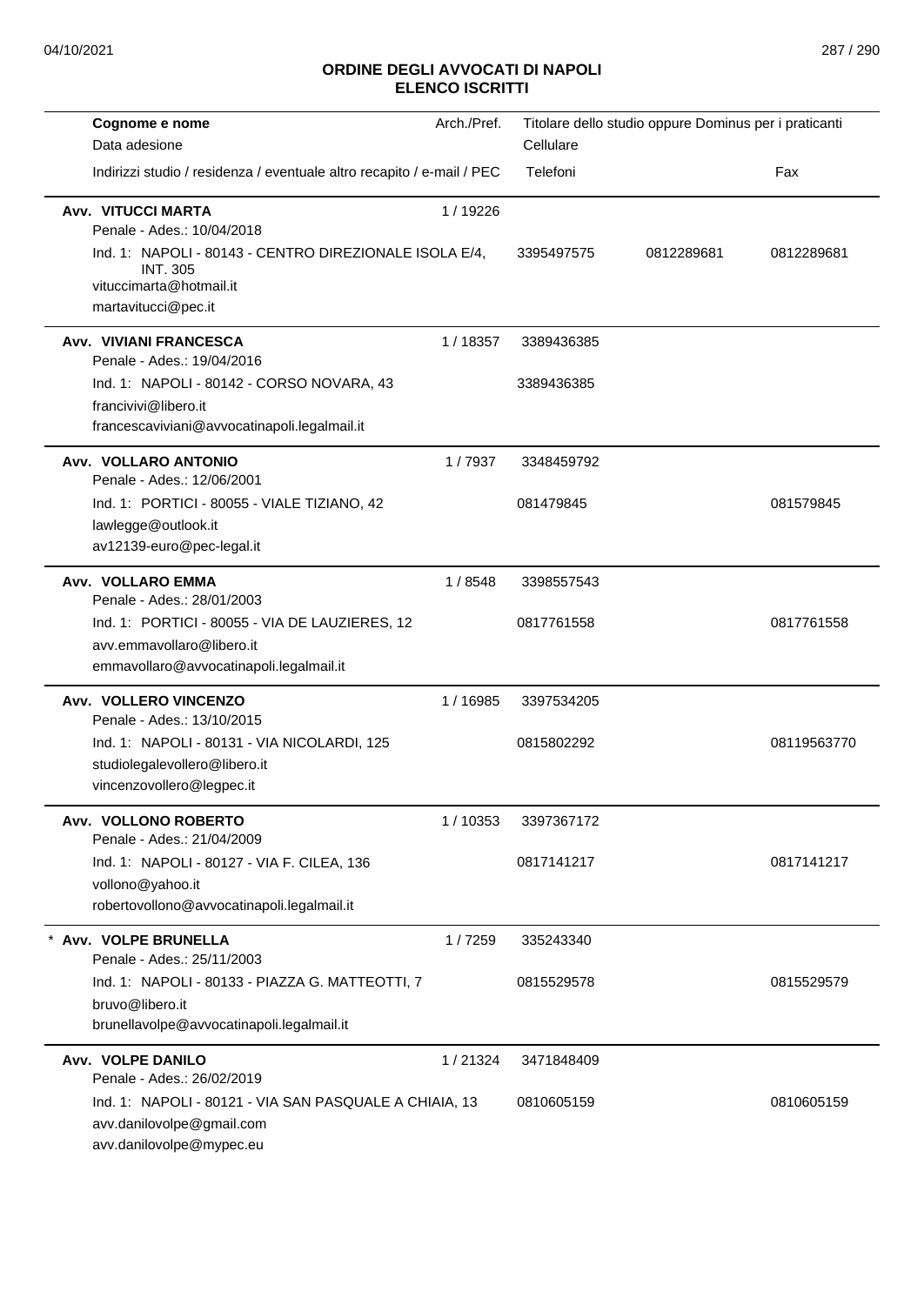| Cognome e nome<br>Data adesione                                        | Arch./Pref. | Titolare dello studio oppure Dominus per i praticanti |            |             |
|------------------------------------------------------------------------|-------------|-------------------------------------------------------|------------|-------------|
| Indirizzi studio / residenza / eventuale altro recapito / e-mail / PEC |             | Cellulare<br>Telefoni                                 |            | Fax         |
|                                                                        |             |                                                       |            |             |
| Avv. ZACCARIA FRANCESCO<br>Penale - Ades.: 21/11/2017                  | 1/18735     | 3389635459                                            |            |             |
| Ind. 1: NAPOLI - 80133 - VIA DEI GRECI, 67                             |             | 0815514554                                            |            |             |
| avvfrancescozaccaria@gmail.com                                         |             |                                                       |            |             |
| francescozaccaria@avvocatinapoli.legalmail.it                          |             |                                                       |            |             |
| Avv. ZACCARIELLO ANTONIO<br>Penale - Ades.: 07/05/2019                 | 1/16337     |                                                       |            |             |
| Ind. 1: NAPOLI - 80125 - VIA DIOCLEZIANO, 146                          |             | 08119663549                                           |            | 08119663336 |
| Ind. 2: AVERSA - 81031 - VIALE EUROPA, 314/B                           |             |                                                       |            |             |
| avvantoniozaccariello@gmail.com                                        |             |                                                       |            |             |
| antoniozaccariello@avvocatinapoli.legalmail.it                         |             |                                                       |            |             |
| Avv. ZAMPARELLI ENRICO<br>Penale - Ades.: 04/10/2016                   | 1/17771     |                                                       |            |             |
| Ind. 1: NAPOLI - 80143 - CENTRO DIREZIONALE IS. G/1                    |             | 0817879041                                            | 3492628291 | 0815303821  |
| studio.zamparelli@hotmail.it                                           |             |                                                       |            |             |
| enricozamparelli@pec.it                                                |             |                                                       |            |             |
| Avv. ZAMPELLA VINCENZO<br>Penale - Ades.: 16/04/2013                   | 1/17740     |                                                       |            |             |
| Ind. 1: NAPOLI - 80136 - VIA BATTISTELLO CARACCIOLO 22                 |             | 0815490809                                            |            |             |
| vzamp@libero.it                                                        |             |                                                       |            |             |
| vincenzozampella@avvocatinapoli.legalmail.it                           |             |                                                       |            |             |
| Avv. ZANFAGNA VALERIO<br>Penale - Ades.: 07/10/2014                    | 1/18600     | 3333374062                                            |            |             |
| Ind. 1: NAPOLI - 80126 - VIA TIMAVO, 49                                |             | 0817141111                                            |            | 0817141111  |
| valeriozanfagna@gmail.com                                              |             |                                                       |            |             |
| valeriozanfagna@sicurezzapostale.it                                    |             |                                                       |            |             |
| Avv. ZANLUCCHI DEBORAH<br>Penale - Ades.: 19/12/2006                   | 1/12061     |                                                       |            |             |
| Ind. 1: PORTICI - 80055 - VIA A.DIAZ 93                                |             | 081472706                                             |            | 081472706   |
| deborahzanlucchi@virgilio.it                                           |             |                                                       |            |             |
| deborahzanlucchi@avvocatinapoli.legalmail.it                           |             |                                                       |            |             |
| Avv. ZENNA STEFANIA<br>Penale - Ades.: 21/04/2015                      | 1/15643     |                                                       |            |             |
| Ind. 1: NAPOLI - 80133 - CORSO UMBERTO I, 228                          |             | 081265595                                             |            | 0815536739  |
| avv.stefaniazenna@hotmail.it                                           |             |                                                       |            |             |
| stefaniazenna@avvocatinapoli.legalmail.it                              |             |                                                       |            |             |
| Avv. ZENO LORENZO<br>Penale - Ades.: 21/04/2015                        | 1/9884      |                                                       |            |             |
| Ind. 1: NAPOLI - 80147 - VIA MARIO POMILIO, 33                         |             | 0815735533                                            |            | 0810106330  |
| lorenzozeno@avvocatinapoli.legalmail.it                                |             |                                                       |            |             |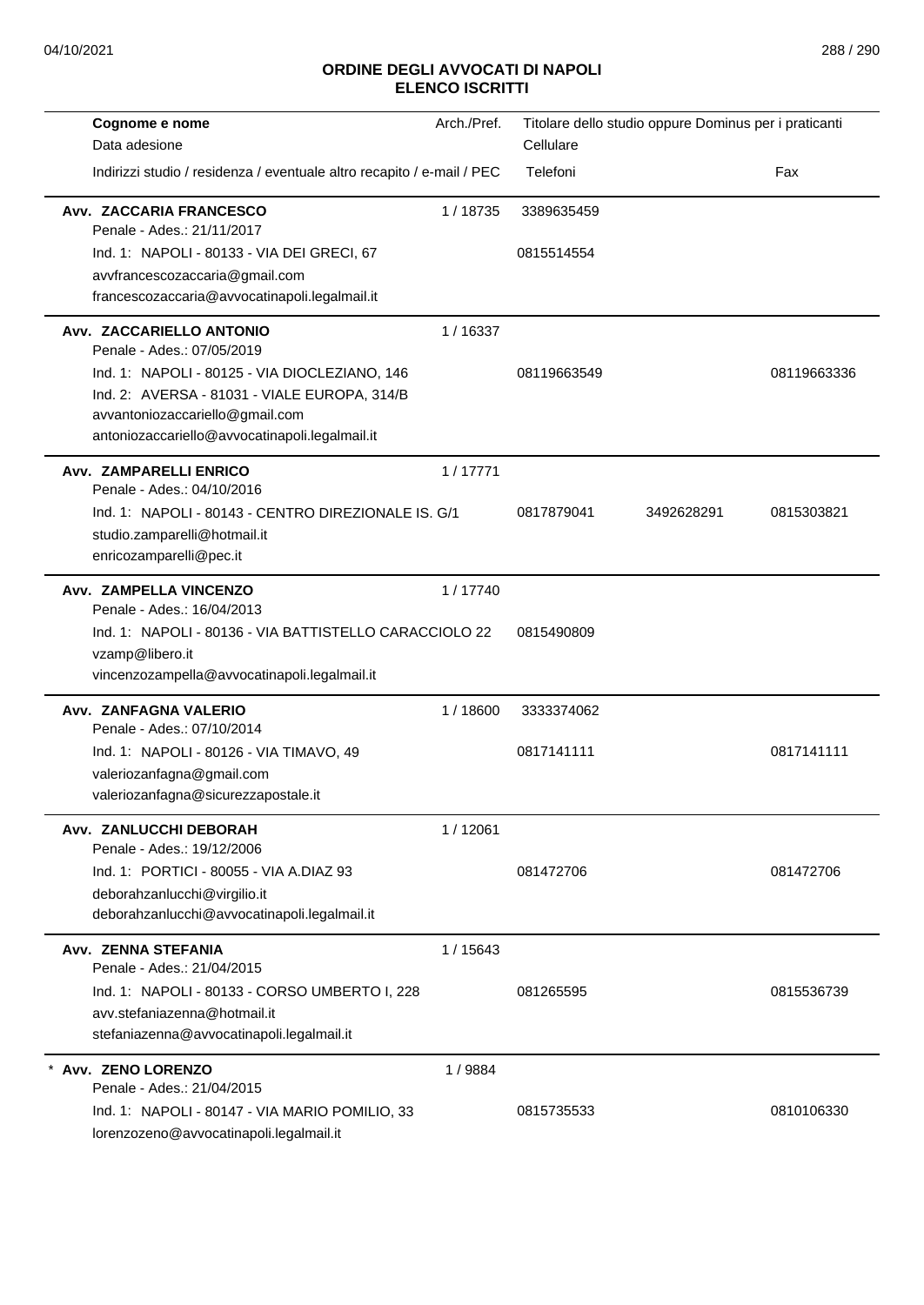## **ELENCO ISCRITTI**

| Cognome e nome                                                                             | Arch./Pref. | Titolare dello studio oppure Dominus per i praticanti |            |             |
|--------------------------------------------------------------------------------------------|-------------|-------------------------------------------------------|------------|-------------|
| Data adesione                                                                              |             | Cellulare                                             |            |             |
| Indirizzi studio / residenza / eventuale altro recapito / e-mail / PEC                     |             | Telefoni                                              |            | Fax         |
| Avv. ZENO MARCO<br>Penale - Ades.: 04/07/2006                                              | 1/12843     | 3394096053                                            |            |             |
| Ind. 1: NAPOLI - 80147 - VIA FABIO GIORDANO, 45 SC. B                                      |             | 3394096053                                            |            |             |
| marcozeno@libero.it                                                                        |             |                                                       |            |             |
| marcozeno@avvocatinapoli.legalmail.it                                                      |             |                                                       |            |             |
| Avv. ZICCARDI ANNA MARIA                                                                   | 1/6692      | 3934071323                                            |            |             |
| Penale - Ades.: 03/07/2001                                                                 |             |                                                       |            |             |
| Ind. 1: NAPOLI - 80121 - PIAZZA GIULIO RODINO', 18                                         |             | 0812451171                                            | 3934071323 | 0812451171  |
| studiolegaleziccardi@gmail.com<br>annamariaziccardi@avvocatinapoli.legalmail.it            |             |                                                       |            |             |
|                                                                                            |             |                                                       |            |             |
| Avv. ZINGONE CIRA<br>Penale - Ades.: 16/10/2012                                            | 1/16938     |                                                       |            |             |
| Ind. 1: PORTICI - 80055 - VIA ROSSANO ISOLATO F,1                                          |             | 0817765830                                            |            |             |
| avv.cirazingone@libero.it                                                                  |             |                                                       |            |             |
| cirazingone@avvocatinapoli.legalmail.it                                                    |             |                                                       |            |             |
| Avv. ZITO MARIA ALLEGRA                                                                    | 1/18881     |                                                       |            |             |
| Penale - Ades.: 02/04/2019                                                                 |             |                                                       |            |             |
| Ind. 1: NAPOLI - 80122 - VIALE GRAMSCI, 10                                                 |             | 0817614039                                            |            | 0817613381  |
| mariaallegrazito@libero.it<br>mariaallegrazito@pec.giuffre.it                              |             |                                                       |            |             |
|                                                                                            |             |                                                       |            |             |
| * Avv. ZOBEL ANTONIO<br>Penale - Ades.: 21/04/2009                                         | 1/15033     |                                                       |            |             |
| Ind. 1: NAPOLI - 80143 - V.LE DELLA COSTITUZIONE, IS. B/6                                  |             | 0815629037                                            |            | 0816581846  |
| antonio.zobel@pec.it                                                                       |             |                                                       |            |             |
| Avv. ZOCCOLA MARIA GIUSEPPINA                                                              | 1/13106     | 3383210204                                            |            |             |
| Penale - Ades.: 03/10/2006                                                                 |             |                                                       |            |             |
| Ind. 1: NAPOLI - 80122 - VIA PRIVATA COMOLA RICCI, 155/C<br>mariagiuseppina.zoccola@pec.it |             | 081203069                                             |            |             |
|                                                                                            |             |                                                       |            |             |
| Avv. ZOCCOLELLA RAFFAELE<br>Penale - Ades.: 17/12/2013                                     | 1/18326     | 3496060278                                            |            |             |
| Ind. 1: NAPOLI - 80132 - VIA SANTA LUCIA, 20                                               |             | 0810322200                                            |            | 08118901383 |
| rafzock@email.it                                                                           |             |                                                       |            |             |
| raffaelezoccolella@avvocatinapoli.legalmail.it                                             |             |                                                       |            |             |
| Avv. ZONFRILLO ANTONIO                                                                     | 1/13302     | 3398003245                                            |            |             |
| Penale - Ades.: 05/09/2017<br>Ind. 1: NAPOLI - 80126 - VIA F. FLORA, 3/A                   |             | 0815885606                                            |            | 08119722360 |
| antoniozonfrillo@avvocatinapoli.legalmail.it                                               |             |                                                       |            |             |
|                                                                                            |             |                                                       |            |             |
| Avv. ZORZATO ANDREA<br>Penale - Ades.: 15/12/2009                                          | 1 / 15492   | 3478287902                                            |            |             |
| Ind. 1: NAPOLI - 80143 - VIA CHIETI, 24                                                    |             | 081207137                                             |            | 08119322067 |
| avv.zorzato@libero.it                                                                      |             |                                                       |            |             |
| andreazorzato@avvocatinapoli.legalmail.it                                                  |             |                                                       |            |             |